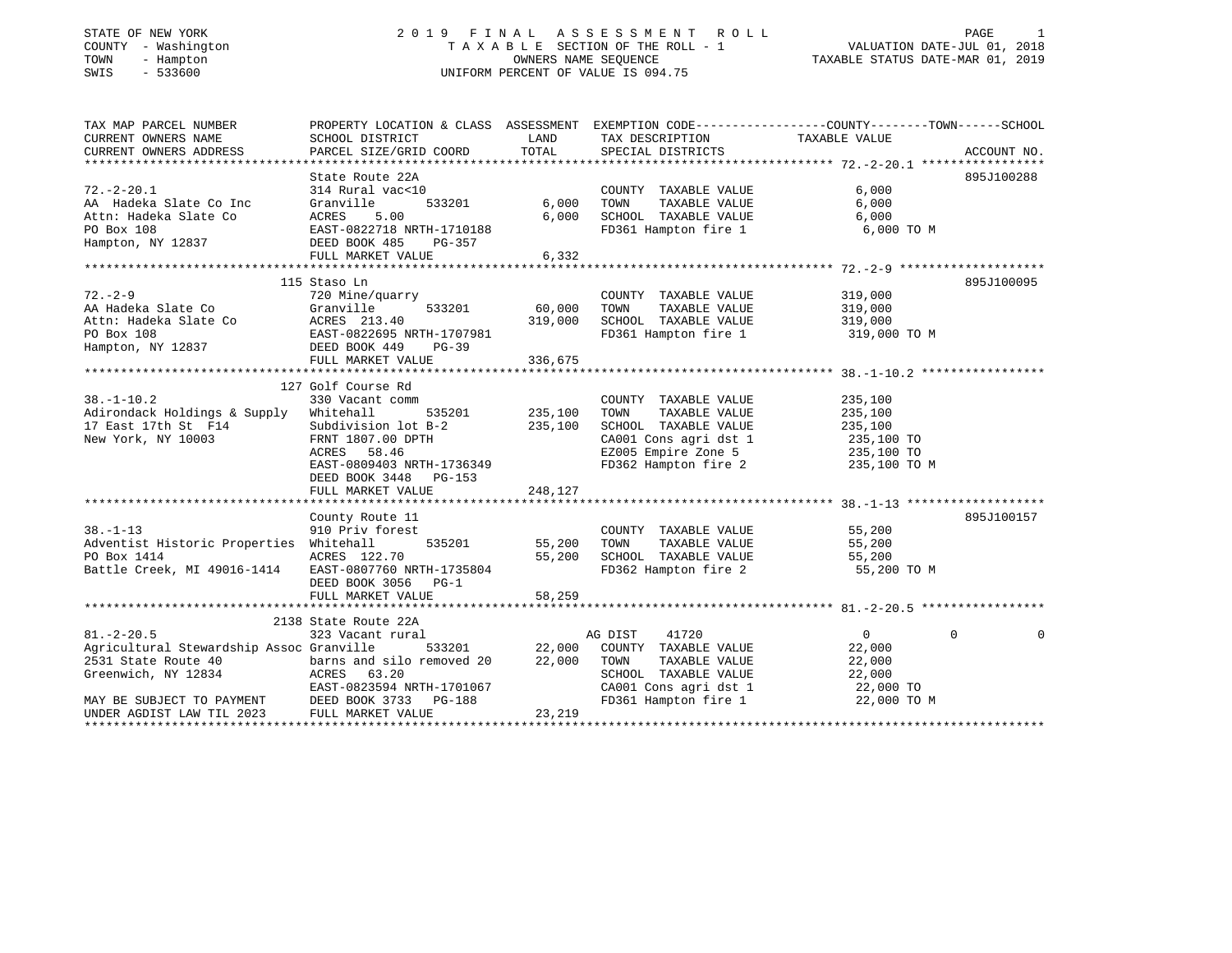| STATE OF NEW YORK<br>COUNTY - Washington<br>- Hampton<br>TOWN<br>$-533600$<br>SWIS                             | 2019 FINAL ASSESSMENT<br>TAXABLE SECTION OF THE ROLL - 1<br>UNIFORM PERCENT OF VALUE IS 094.75                                                                                       |                              | PAGE<br>VALUATION DATE-JUL 01, 2018<br>TAXABLE STATUS DATE-MAR 01, 2019                                                                               |                                                                           |                                                          |
|----------------------------------------------------------------------------------------------------------------|--------------------------------------------------------------------------------------------------------------------------------------------------------------------------------------|------------------------------|-------------------------------------------------------------------------------------------------------------------------------------------------------|---------------------------------------------------------------------------|----------------------------------------------------------|
| TAX MAP PARCEL NUMBER<br>CURRENT OWNERS NAME<br>CURRENT OWNERS ADDRESS                                         | PROPERTY LOCATION & CLASS ASSESSMENT EXEMPTION CODE----------------COUNTY-------TOWN------SCHOOL<br>SCHOOL DISTRICT<br>PARCEL SIZE/GRID COORD                                        | LAND<br>TOTAL                | TAX DESCRIPTION<br>SPECIAL DISTRICTS                                                                                                                  | TAXABLE VALUE                                                             | ACCOUNT NO.                                              |
| $54. - 1 - 7$<br>Alexander Carl Sherwood Jr<br>Alexander Jennifer<br>3135 State Route 22A<br>Hampton, NY 12837 | 3135 State Route 22A<br>210 1 Family Res<br>Granville<br>533201<br>456-32, ex&res 867-65<br>ACRES<br>2.44<br>EAST-0820514 NRTH-1724049<br>DEED BOOK 3071 PG-182<br>FULL MARKET VALUE | 23,800<br>114,400<br>120,739 | COUNTY TAXABLE VALUE<br>TAXABLE VALUE<br>TOWN<br>SCHOOL TAXABLE VALUE<br>FD361 Hampton fire 1                                                         | 114,400<br>114,400<br>114,400<br>114,400 TO M                             | 895J100056                                               |
|                                                                                                                |                                                                                                                                                                                      |                              |                                                                                                                                                       |                                                                           |                                                          |
|                                                                                                                | 1047 North Quivey Hill Ln                                                                                                                                                            |                              |                                                                                                                                                       |                                                                           | 895J100539                                               |
| $81. - 1 - 20$<br>Ambrosi Rene John<br>1047 North Quivey Hill Ln<br>Hampton, NY 12837                          | 210 1 Family Res<br>533201<br>Granville<br>ACRES<br>4.00 BANK<br>999<br>EAST-0818179 NRTH-1701208<br>DEED BOOK 3623 PG-49<br>FULL MARKET VALUE                                       | 211,300                      | VET COM CT 41131<br>31,800 BAS STAR<br>41854<br>COUNTY TAXABLE VALUE<br>TOWN<br>TAXABLE VALUE<br>SCHOOL TAXABLE VALUE<br>223,008 FD361 Hampton fire 1 | 52,825<br>$\overline{0}$<br>158,475<br>167,200<br>181,900<br>211,300 TO M | 44,100<br>$\overline{\phantom{0}}$<br>$\Omega$<br>29,400 |
|                                                                                                                |                                                                                                                                                                                      |                              |                                                                                                                                                       |                                                                           |                                                          |
| $31. - 1 - 3.5$<br>Amerio John M<br>Amerio Lori M<br>364 Manchester Rd<br>Whitehall, NY 12887                  | 364 Manchester Rd<br>210 1 Family Res<br>Whitehall<br>535201<br>1.60 BANK<br>ACRES<br>997<br>EAST-0808698 NRTH-1745804<br>DEED BOOK 731<br>$PG-148$                                  | 24,000<br>114,900            | 41854<br>BAS STAR<br>COUNTY TAXABLE VALUE<br>TAXABLE VALUE<br>TOWN<br>SCHOOL TAXABLE VALUE<br>FD362 Hampton fire 2                                    | 0<br>114,900<br>114,900<br>85,500<br>114,900 TO M                         | 895J100574<br>$\Omega$<br>29,400                         |
|                                                                                                                | FULL MARKET VALUE                                                                                                                                                                    | 121,266                      |                                                                                                                                                       |                                                                           |                                                          |
| $80. - 1 - 24$<br>Ariola Paul R<br>Ariola Anne Marie<br>32 Twining Ave<br>Waterbury, CT 06705                  | 50 Hampton Heights Way<br>260 Seasonal res<br>Granville<br>533201<br>5.89<br>ACRES<br>EAST-0809978 NRTH-1701638<br>DEED BOOK 605<br>$PG-208$<br>FULL MARKET VALUE                    | 36,000<br>64,700<br>68,285   | COUNTY TAXABLE VALUE<br>TAXABLE VALUE<br>TOWN<br>SCHOOL TAXABLE VALUE<br>FD361 Hampton fire 1                                                         | 64,700<br>64,700<br>64,700<br>64,700 TO M                                 | 895J100659                                               |
|                                                                                                                |                                                                                                                                                                                      |                              |                                                                                                                                                       |                                                                           |                                                          |
| $72.2 - 3 - 7$<br>Arnhold Forrest J<br>Arnhold Stacie A<br>14 Greenfield Ln<br>Hampton, NY 12837               | 14 Greenfield Ln<br>210 1 Family Res<br>533201<br>Granville<br>$72. - 3 - 7$<br>FRNT 50.00 DPTH 234.00<br>EAST-0824093 NRTH-1712240<br>DEED BOOK 843<br>$PG-87$<br>FULL MARKET VALUE | 12,300<br>68,200<br>71,979   | <b>BAS STAR</b><br>41854<br>COUNTY TAXABLE VALUE<br>TOWN<br>TAXABLE VALUE<br>SCHOOL TAXABLE VALUE<br>FD361 Hampton fire 1                             | $\overline{0}$<br>68,200<br>68,200<br>38,800<br>68,200 TO M               | 895J100005<br>$\Omega$<br>29,400                         |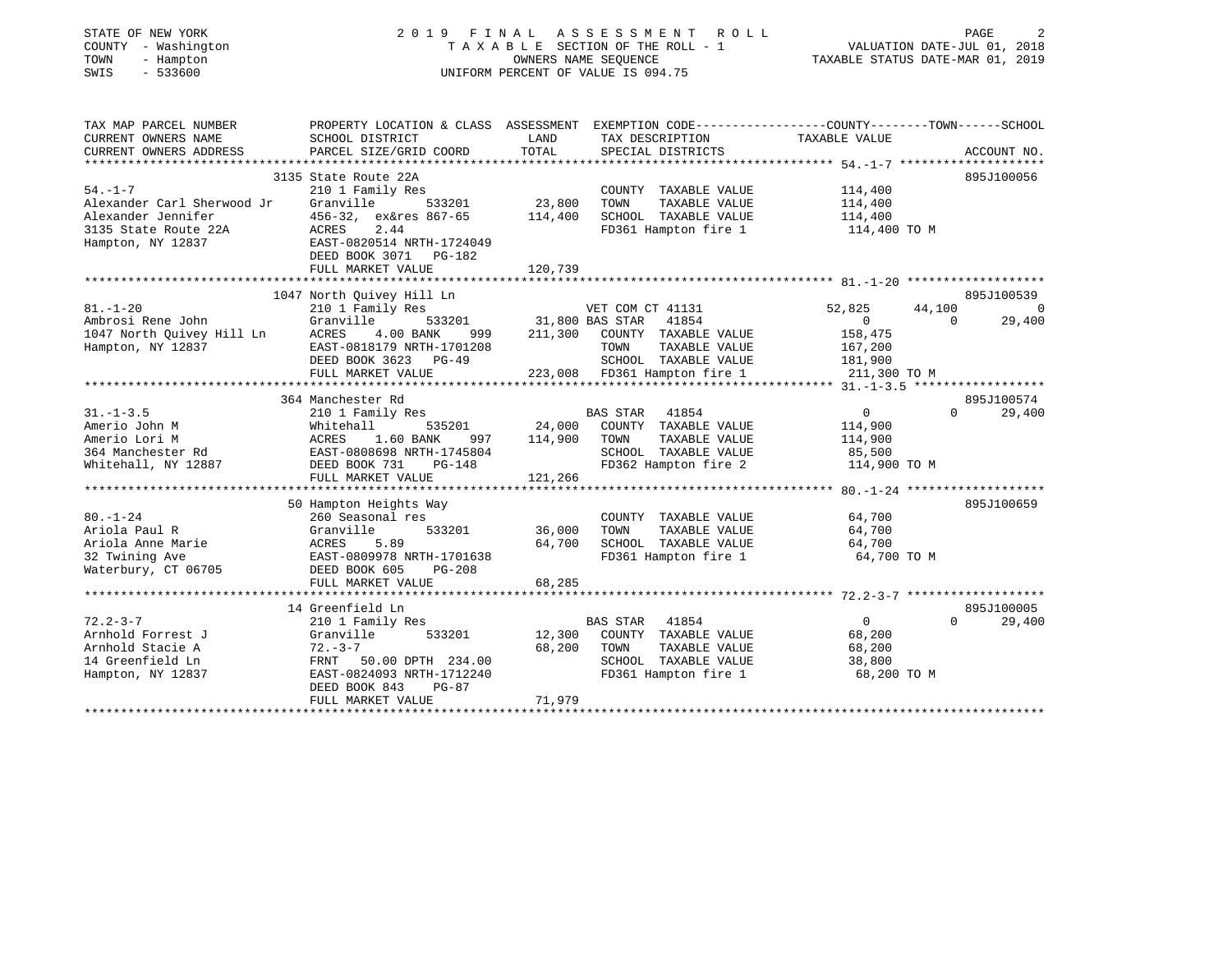| STATE OF NEW YORK |     |              |
|-------------------|-----|--------------|
| COUNTY            |     | - Washington |
| TOWN              | $-$ | Hampton      |
| CM T C            |     | 533600       |

#### STATE OF NEW YORK 2 0 1 9 F I N A L A S S E S S M E N T R O L L PAGE 3 COUNTY - Washington T A X A B L E SECTION OF THE ROLL - 1 VALUATION DATE-JUL 01, 2018 TOWN - Hampton OWNERS NAME SEQUENCE TAXABLE STATUS DATE-MAR 01, 2019 SWIS - 533600 UNIFORM PERCENT OF VALUE IS 094.75

| TAX MAP PARCEL NUMBER<br>CURRENT OWNERS NAME | PROPERTY LOCATION & CLASS ASSESSMENT EXEMPTION CODE----------------COUNTY-------TOWN------SCHOOL<br>SCHOOL DISTRICT | LAND    | TAX DESCRIPTION                              | TAXABLE VALUE           |                                    |
|----------------------------------------------|---------------------------------------------------------------------------------------------------------------------|---------|----------------------------------------------|-------------------------|------------------------------------|
| CURRENT OWNERS ADDRESS                       | PARCEL SIZE/GRID COORD                                                                                              | TOTAL   | SPECIAL DISTRICTS                            |                         | ACCOUNT NO.                        |
|                                              |                                                                                                                     |         |                                              |                         |                                    |
|                                              | County Route 18 OFF                                                                                                 |         |                                              |                         | 895J100057                         |
| $62. - 1 - 44$                               | 910 Priv forest                                                                                                     |         | COUNTY TAXABLE VALUE                         | 5,600                   |                                    |
| Atwood Michael L                             | 533201<br>Granville                                                                                                 | 5,600   | TAXABLE VALUE<br>TOWN                        | 5,600                   |                                    |
| Atwood Linda                                 | Lot 1                                                                                                               | 5,600   | SCHOOL TAXABLE VALUE                         | 5,600                   |                                    |
| 1879 County Route 18                         | Filed Sub #12261                                                                                                    |         | FD361 Hampton fire 1                         | 5,600 TO M              |                                    |
| Whitehall, NY 12887                          | ACRES 12.45                                                                                                         |         |                                              |                         |                                    |
|                                              | EAST-0810296 NRTH-1716513                                                                                           |         |                                              |                         |                                    |
|                                              | DEED BOOK 467<br>PG-589                                                                                             |         |                                              |                         |                                    |
|                                              | FULL MARKET VALUE                                                                                                   | 5,910   |                                              |                         |                                    |
|                                              | 1879 County Route 18                                                                                                |         |                                              |                         | 895J100009                         |
| $62. - 1 - 45$                               | 240 Rural res                                                                                                       |         | ENH STAR 41834                               | $\overline{0}$          | 67,330<br>$\Omega$                 |
| Atwood Michael L                             | 535201<br>Whitehall                                                                                                 | 38,800  | COUNTY TAXABLE VALUE                         | 119,800                 |                                    |
| Atwood Linda                                 | 18.0ac Deed                                                                                                         | 119,800 | TAXABLE VALUE<br>TOWN                        | 119,800                 |                                    |
| 1879 County Route 18                         | ACRES 30.20                                                                                                         |         | SCHOOL TAXABLE VALUE                         | 52,470                  |                                    |
| Whitehall, NY 12887                          | EAST-0809550 NRTH-1716263                                                                                           |         | FD361 Hampton fire 1                         | 119,800 TO M            |                                    |
|                                              | DEED BOOK 436<br>PG-740                                                                                             |         |                                              |                         |                                    |
|                                              | FULL MARKET VALUE                                                                                                   | 126,438 |                                              |                         |                                    |
|                                              |                                                                                                                     |         |                                              |                         |                                    |
|                                              | County Route 18                                                                                                     |         |                                              |                         | 895J100138                         |
| $62 - 1 - 46$                                | 314 Rural vac<10                                                                                                    |         | COUNTY TAXABLE VALUE                         | 500                     |                                    |
| Atwood Michael L                             | Whitehall<br>535201                                                                                                 | 500     | TAXABLE VALUE<br>TOWN                        | 500                     |                                    |
| Atwood Linda                                 | ACRES<br>2.20                                                                                                       | 500     | SCHOOL TAXABLE VALUE                         | 500                     |                                    |
| 1879 County Route 18                         | EAST-0809784 NRTH-1715303                                                                                           |         | FD361 Hampton fire 1                         | 500 TO M                |                                    |
| Whitehall, NY 12887                          | DEED BOOK 510<br>PG-82                                                                                              |         |                                              |                         |                                    |
|                                              | FULL MARKET VALUE                                                                                                   | 528     |                                              |                         |                                    |
|                                              |                                                                                                                     |         |                                              |                         |                                    |
| $72. - 2 - 27.1$                             | 20 Perry Heights Way                                                                                                |         | BAS STAR 41854                               | $\overline{0}$          | 895J101748<br>29,400<br>$\Omega$   |
| Austin Dennis T                              | 210 1 Family Res<br>533201<br>Granville                                                                             | 22,300  | COUNTY TAXABLE VALUE                         | 124,900                 |                                    |
| Austin Netta L                               | ROW 565/260                                                                                                         | 124,900 | TAXABLE VALUE<br>TOWN                        | 124,900                 |                                    |
| PO Box 106                                   | ACRES<br>1.10                                                                                                       |         | SCHOOL TAXABLE VALUE                         | 95,500                  |                                    |
| Hampton, NY 12837                            | EAST-0822828 NRTH-1712122                                                                                           |         | FD361 Hampton fire 1                         | 124,900 TO M            |                                    |
|                                              | DEED BOOK 565<br>PG-258                                                                                             |         |                                              |                         |                                    |
|                                              | FULL MARKET VALUE                                                                                                   | 131,821 |                                              |                         |                                    |
|                                              |                                                                                                                     |         |                                              |                         |                                    |
|                                              | 1811 County Route 18                                                                                                |         | 38 PCT OF VALUE USED FOR EXEMPTION PURPOSES  |                         | 895J100135                         |
| $62. - 1 - 51$                               | 240 Rural res                                                                                                       |         | VET WAR CT 41121                             | 15,641                  | 15,641<br>$\overline{\phantom{0}}$ |
| Babcock Grover R                             | 535201<br>Whitehall                                                                                                 |         | 107,800 VET DIS CT 41141                     | 5,214                   | 5,214<br>$\overline{0}$            |
| Lawrence Nancy J                             | ACRES 135.50                                                                                                        |         | 274,400 AGED-ALL<br>41800                    | 41,709                  | 41,709<br>52,136                   |
| PO Box 144                                   | EAST-0808164 NRTH-1716482                                                                                           |         | ENH STAR 41834                               | $\overline{0}$          | $\overline{0}$<br>67,330           |
| Hampton, NY 12837                            | DEED BOOK 842<br>PG-80                                                                                              |         | B STAR MH 41864                              | $\overline{0}$          | $\Omega$<br>29,400                 |
|                                              | FULL MARKET VALUE                                                                                                   |         | 289,604 COUNTY TAXABLE VALUE                 | 211,836                 |                                    |
|                                              |                                                                                                                     |         | TOWN<br>TAXABLE VALUE                        | 211,836                 |                                    |
|                                              |                                                                                                                     |         | SCHOOL TAXABLE VALUE<br>FD361 Hampton fire 1 | 125,534<br>274,400 TO M |                                    |
|                                              |                                                                                                                     |         |                                              |                         |                                    |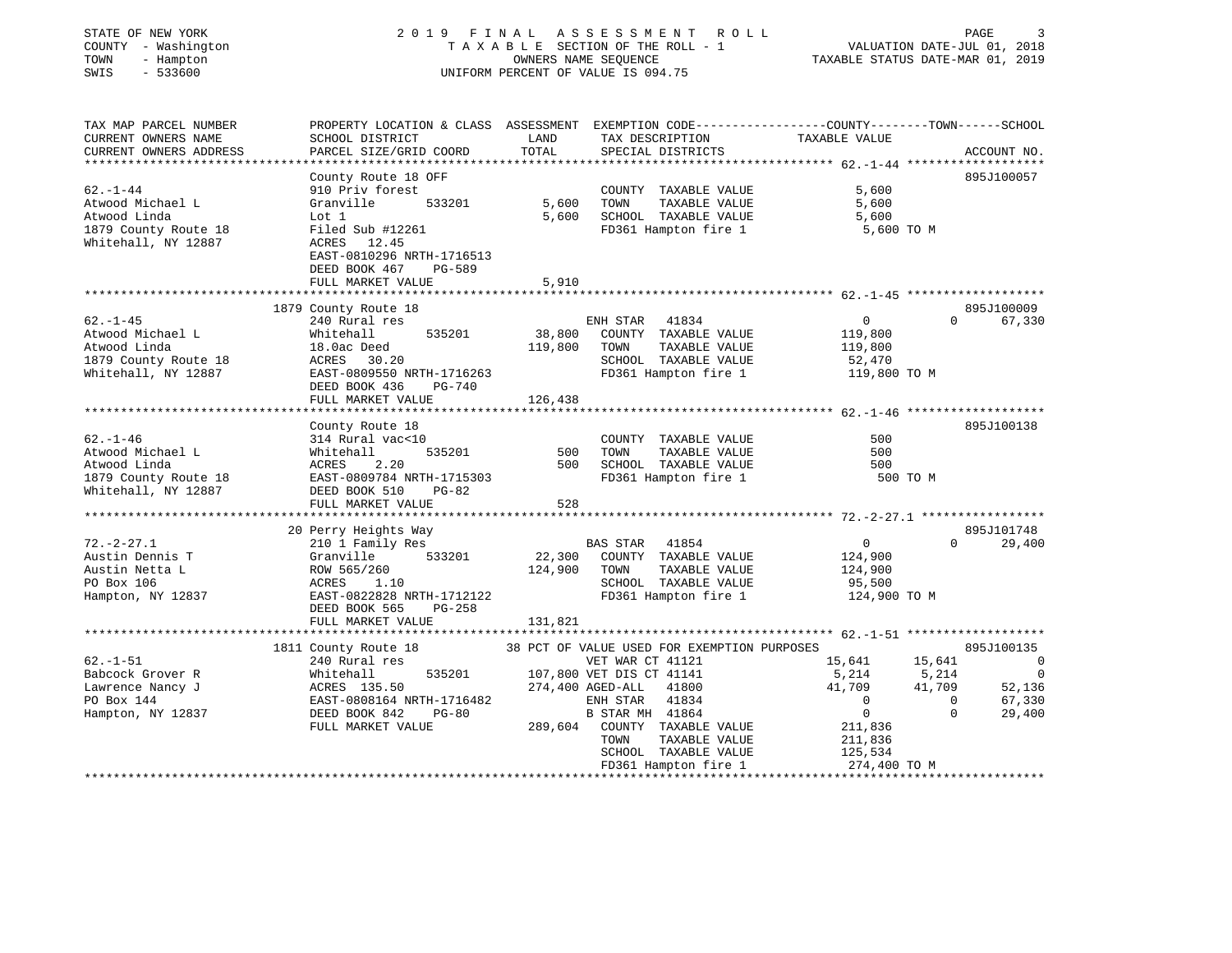| STATE OF NEW YORK   | 2019 FINAL ASSESSMENT ROLL         | PAGE                             |
|---------------------|------------------------------------|----------------------------------|
| COUNTY - Washington | TAXABLE SECTION OF THE ROLL - 1    | VALUATION DATE-JUL 01, 2018      |
| TOWN<br>- Hampton   | OWNERS NAME SEOUENCE               | TAXABLE STATUS DATE-MAR 01, 2019 |
| SWIS<br>- 533600    | UNIFORM PERCENT OF VALUE IS 094.75 |                                  |

| STATE OF NEW YORK |        |           |            |  |
|-------------------|--------|-----------|------------|--|
| COUNTY            | $\sim$ |           | Washington |  |
| TOWN              |        |           | Hampton    |  |
| SWIS              |        | $-533600$ |            |  |
|                   |        |           |            |  |

| TAX MAP PARCEL NUMBER  | PROPERTY LOCATION & CLASS ASSESSMENT EXEMPTION CODE---------------COUNTY-------TOWN-----SCHOOL |             |                                    |                |                    |
|------------------------|------------------------------------------------------------------------------------------------|-------------|------------------------------------|----------------|--------------------|
| CURRENT OWNERS NAME    | SCHOOL DISTRICT                                                                                | LAND        | TAX DESCRIPTION                    | TAXABLE VALUE  |                    |
| CURRENT OWNERS ADDRESS | PARCEL SIZE/GRID COORD                                                                         | TOTAL       | SPECIAL DISTRICTS                  |                | ACCOUNT NO.        |
|                        |                                                                                                |             |                                    |                |                    |
|                        | 89 County Route 20                                                                             |             |                                    |                | 895J100126         |
| $72. - 2 - 13$         | 210 1 Family Res                                                                               |             | BAS STAR 41854                     | $\overline{0}$ | $\Omega$<br>29,400 |
| Baker Brian S          | Granville                                                                                      |             | 533201 22,000 COUNTY TAXABLE VALUE | 71,700         |                    |
| 89 County Route 20     | ACRES<br>1.00                                                                                  | 71,700 TOWN | TAXABLE VALUE                      | 71,700         |                    |
| Hampton, NY 12837      | EAST-0824379 NRTH-1705702                                                                      |             | SCHOOL TAXABLE VALUE               | 42,300         |                    |
|                        | DEED BOOK 3103 PG-295                                                                          |             | FD361 Hampton fire 1 71,700 TO M   |                |                    |
|                        | FULL MARKET VALUE                                                                              | 75,673      |                                    |                |                    |
|                        |                                                                                                |             |                                    |                |                    |
|                        | 135 Rainbow Way                                                                                |             |                                    |                | 895J100594         |
| $81. - 1 - 18$         | 260 Seasonal res                                                                               |             | COUNTY TAXABLE VALUE               | 71,200         |                    |
| Baker Eric J           | 533201<br>Granville                                                                            | 33,700      | TAXABLE VALUE<br>TOWN              | 71,200         |                    |
| 875 VT RT 133          | 4.60<br>ACRES                                                                                  | 71,200      | SCHOOL TAXABLE VALUE               | 71,200         |                    |
| Pawlet, VT 05761       | EAST-0817127 NRTH-1700691                                                                      |             | FD361 Hampton fire 1               | 71,200 TO M    |                    |
|                        | DEED BOOK 704<br>$PG-213$                                                                      |             |                                    |                |                    |
|                        | FULL MARKET VALUE                                                                              | 75,145      |                                    |                |                    |
|                        |                                                                                                |             |                                    |                |                    |
|                        | Ouivey Hill Rd                                                                                 |             |                                    |                | 895J100600         |
| $81. - 1 - 40$         | 314 Rural vac<10                                                                               |             | COUNTY TAXABLE VALUE               | 14,500         |                    |
| Baker Eric J           | Granville<br>533201                                                                            | 14,500      | TOWN<br>TAXABLE VALUE              | 14,500         |                    |
|                        |                                                                                                |             |                                    |                |                    |
| Baker Sondra K         | ACRES 4. ه به ACRES 4. ه به EAST-0816652 NRTH-1701196<br>EAST-0816652 NRTH-1701196             | 14,500      | SCHOOL TAXABLE VALUE 14,500        |                |                    |
| 875 Vt Hwy 133         | DEED BOOK 781                                                                                  |             | FD361 Hampton fire 1               | 14,500 TO M    |                    |
| Pawlet, VT 05761       | PG-60                                                                                          |             |                                    |                |                    |
|                        |                                                                                                |             |                                    |                |                    |
|                        |                                                                                                |             |                                    |                |                    |
|                        | 2063 County Route 18                                                                           |             |                                    |                | 895J100413         |
| $71. - 1 - 3$          | 210 1 Family Res                                                                               |             | ENH STAR 41834                     | $\overline{0}$ | $\Omega$<br>67,330 |
| Baker Francis M LE     | 533201<br>Granville                                                                            |             | 33,400 COUNTY TAXABLE VALUE        | 89,600         |                    |
| Baker Carolyn LE       | ACRES<br>4.50                                                                                  | 89,600      | TAXABLE VALUE<br>TOWN              | 89,600         |                    |
| 2063 County Route 18   | EAST-0813230 NRTH-1713947                                                                      |             | SCHOOL TAXABLE VALUE               | 22,270         |                    |
| Whitehall, NY 12887    | DEED BOOK 823<br>PG-183                                                                        |             | FD361 Hampton fire 1 89,600 TO M   |                |                    |
|                        | FULL MARKET VALUE                                                                              | 94,565      |                                    |                |                    |
|                        |                                                                                                |             |                                    |                |                    |
|                        | 158 Hills Pond Rd                                                                              |             |                                    |                | 895J101773         |
| $71. - 1 - 15.2$       | 270 Mfg housing                                                                                |             | COUNTY TAXABLE VALUE               | 48,500         |                    |
| Balch Timothy M        | Granville<br>533201                                                                            | 27,800      | TAXABLE VALUE<br>TOWN              | 48,500         |                    |
| Covell Jessi E         | Sub Div Lot 2                                                                                  | 48,500      | SCHOOL TAXABLE VALUE               | 48,500         |                    |
| 158 Hills Pond Rd      | $770 - 59$                                                                                     |             | FD361 Hampton fire 1               | 48,500 TO M    |                    |
| Whitehall, NY 12887    | 2.77 BANK<br>999<br>ACRES                                                                      |             |                                    |                |                    |
|                        | EAST-0815962 NRTH-1705340                                                                      |             |                                    |                |                    |
|                        | DEED BOOK 3170 PG-300                                                                          |             |                                    |                |                    |
|                        | FULL MARKET VALUE                                                                              | 51,187      |                                    |                |                    |
|                        |                                                                                                |             |                                    |                |                    |

<sup>5</sup><br>01, 2018<br>01, 2019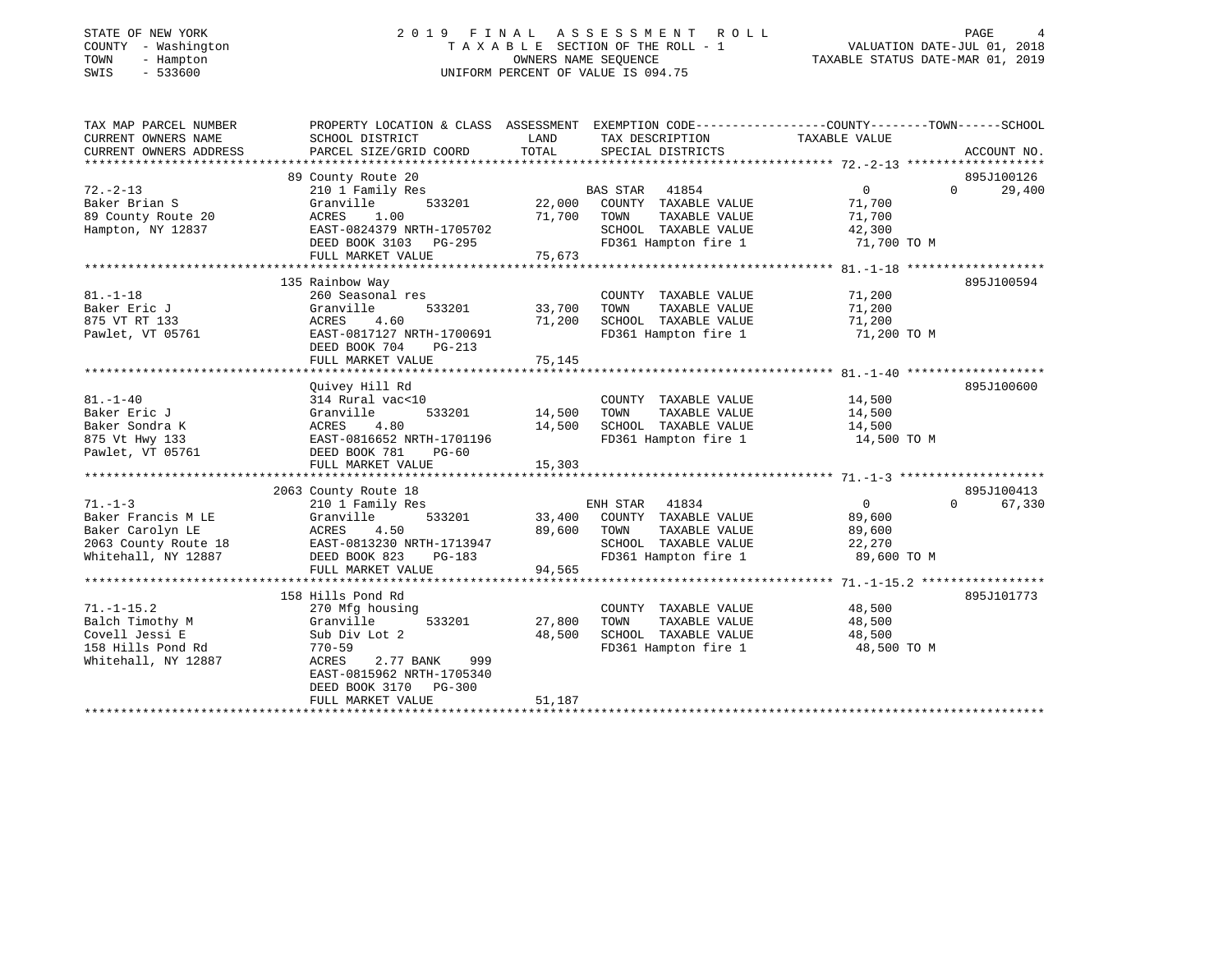| STATE OF NEW YORK<br>COUNTY - Washington<br>- Hampton<br>TOWN<br>$-533600$<br>SWIS | 2019                                                                                     | FINAL<br>A S S E S S M E N T<br>R O L L<br>TAXABLE SECTION OF THE ROLL - 1<br>OWNERS NAME SEQUENCE<br>UNIFORM PERCENT OF VALUE IS 094.75 |                                                                                                                                 |  |
|------------------------------------------------------------------------------------|------------------------------------------------------------------------------------------|------------------------------------------------------------------------------------------------------------------------------------------|---------------------------------------------------------------------------------------------------------------------------------|--|
| TAX MAP PARCEL NUMBER<br>CURRENT OWNERS NAME<br>CURRENT OWNERS ADDRESS             | SCHOOL DISTRICT<br>PARCEL SIZE/GRID COORD                                                | LAND<br>TAX DESCRIPTION<br>TOTAL<br>SPECIAL DISTRICTS                                                                                    | PROPERTY LOCATION & CLASS ASSESSMENT EXEMPTION CODE---------------COUNTY-------TOWN------SCHOOL<br>TAXABLE VALUE<br>ACCOUNT NO. |  |
|                                                                                    |                                                                                          |                                                                                                                                          |                                                                                                                                 |  |
|                                                                                    | 115 Hickey Rd                                                                            |                                                                                                                                          | 895J100580                                                                                                                      |  |
| $62. - 1 - 29$                                                                     | 270 Mfg housing                                                                          | VET WAR CT 41121                                                                                                                         | 8,580<br>8,580<br>$\cap$                                                                                                        |  |
| Ballard Calvin                                                                     | 533201<br>Granville                                                                      | 35,400<br>COUNTY TAXABLE VALUE                                                                                                           | 48,620                                                                                                                          |  |
| Ballard Lona                                                                       | 5.42<br>ACRES                                                                            | TAXABLE VALUE<br>57,200<br>TOWN                                                                                                          | 48,620                                                                                                                          |  |
| 115 Hickey Rd                                                                      | EAST-0813597 NRTH-1716890                                                                | SCHOOL TAXABLE VALUE                                                                                                                     | 57,200                                                                                                                          |  |
| Hampton, NY 12837                                                                  | DEED BOOK 851<br>PG-246                                                                  | FD361 Hampton fire 1                                                                                                                     | 57,200 TO M                                                                                                                     |  |
|                                                                                    | FULL MARKET VALUE                                                                        | 60,369                                                                                                                                   |                                                                                                                                 |  |
|                                                                                    | Hills Pond Rd                                                                            |                                                                                                                                          | 895J100013                                                                                                                      |  |
| $71. - 1 - 12$                                                                     | 323 Vacant rural                                                                         | COUNTY TAXABLE VALUE                                                                                                                     | 60,200                                                                                                                          |  |
| Ballard Gary L                                                                     | Granville<br>533201                                                                      | 60,200<br>TAXABLE VALUE<br>TOWN                                                                                                          | 60,200                                                                                                                          |  |
| 400 Hills Pond Rd                                                                  | Survey 13013                                                                             | 60,200<br>SCHOOL TAXABLE VALUE                                                                                                           | 60,200                                                                                                                          |  |
| Whitehall, NY 12887                                                                | FRNT 397.00 DPTH                                                                         | FD361 Hampton fire 1                                                                                                                     | 60,200 TO M                                                                                                                     |  |
|                                                                                    | ACRES 59.60<br>EAST-0815579 NRTH-1711237<br>DEED BOOK 877<br>PG-299<br>FULL MARKET VALUE | 63,536                                                                                                                                   |                                                                                                                                 |  |
|                                                                                    | *************************                                                                |                                                                                                                                          |                                                                                                                                 |  |
|                                                                                    | 400 Hills Pond Rd                                                                        |                                                                                                                                          | 895J101820                                                                                                                      |  |
| $71. - 1 - 12.1$                                                                   | 270 Mfg housing                                                                          | BAS STAR<br>41854                                                                                                                        | $\overline{0}$<br>29,400<br>$\Omega$                                                                                            |  |
| Ballard Gary L                                                                     | Granville<br>533201                                                                      | 29,400<br>COUNTY TAXABLE VALUE                                                                                                           | 79,900                                                                                                                          |  |
| 400 Hills Pond Rd                                                                  | 3.28<br>ACRES                                                                            | 79,900<br>TAXABLE VALUE<br>TOWN                                                                                                          | 79,900                                                                                                                          |  |
| Whitehall, NY 12887                                                                | EAST-0815084 NRTH-1710784                                                                | SCHOOL TAXABLE VALUE                                                                                                                     | 50,500                                                                                                                          |  |
|                                                                                    | DEED BOOK 637<br>$PG-17$                                                                 | FD361 Hampton fire 1                                                                                                                     | 79,900 TO M                                                                                                                     |  |
|                                                                                    | FULL MARKET VALUE                                                                        | 84,327                                                                                                                                   |                                                                                                                                 |  |
|                                                                                    | 391 Hills Pond Rd                                                                        |                                                                                                                                          | 895J100564                                                                                                                      |  |
| $71. - 1 - 23.2$                                                                   | 270 Mfg housing                                                                          | 41854<br><b>BAS STAR</b>                                                                                                                 | $\mathbf{0}$<br>$\Omega$<br>29,400                                                                                              |  |
| Ballard James E Sr                                                                 | Granville<br>533201                                                                      | 25,300<br>COUNTY TAXABLE VALUE                                                                                                           | 63,800                                                                                                                          |  |
| Ballard Marion                                                                     | 477/702                                                                                  | 63,800<br>TOWN<br>TAXABLE VALUE                                                                                                          | 63,800                                                                                                                          |  |
| PO Box 31                                                                          | ACRES<br>2.00                                                                            | SCHOOL TAXABLE VALUE                                                                                                                     | 34,400                                                                                                                          |  |
| Hampton, NY 12837                                                                  | EAST-0814741 NRTH-1710559                                                                | FD361 Hampton fire 1                                                                                                                     | 63,800 TO M                                                                                                                     |  |
|                                                                                    | DEED BOOK 464<br>PG-692                                                                  |                                                                                                                                          |                                                                                                                                 |  |
|                                                                                    | FULL MARKET VALUE                                                                        | 67,335                                                                                                                                   |                                                                                                                                 |  |
|                                                                                    |                                                                                          |                                                                                                                                          |                                                                                                                                 |  |
|                                                                                    | Hills Pond Rd                                                                            |                                                                                                                                          | 895J100010                                                                                                                      |  |
| $71. - 1 - 23.1$                                                                   | 314 Rural vac<10                                                                         | COUNTY TAXABLE VALUE                                                                                                                     | 27,500                                                                                                                          |  |
| Ballard Marion M                                                                   | Granville<br>533201                                                                      | 27,500<br>TOWN<br>TAXABLE VALUE                                                                                                          | 27,500                                                                                                                          |  |
| Ballard Patrick M                                                                  | Sub Div Lot 1                                                                            | 27,500<br>SCHOOL TAXABLE VALUE                                                                                                           | 27,500                                                                                                                          |  |
| PO Box 31                                                                          | ACRES 6.30                                                                               | FD361 Hampton fire 1                                                                                                                     | 27,500 TO M                                                                                                                     |  |

\*\*\*\*\*\*\*\*\*\*\*\*\*\*\*\*\*\*\*\*\*\*\*\*\*\*\*\*\*\*\*\*\*\*\*\*\*\*\*\*\*\*\*\*\*\*\*\*\*\*\*\*\*\*\*\*\*\*\*\*\*\*\*\*\*\*\*\*\*\*\*\*\*\*\*\*\*\*\*\*\*\*\*\*\*\*\*\*\*\*\*\*\*\*\*\*\*\*\*\*\*\*\*\*\*\*\*\*\*\*\*\*\*\*\*\*\*\*\*\*\*\*\*\*\*\*\*\*\*\*\*\*

Hampton, NY 12837 EAST-0814661 NRTH-1710223

DEED BOOK 3607 PG-27

FULL MARKET VALUE 29,024

FD361 Hampton fire 1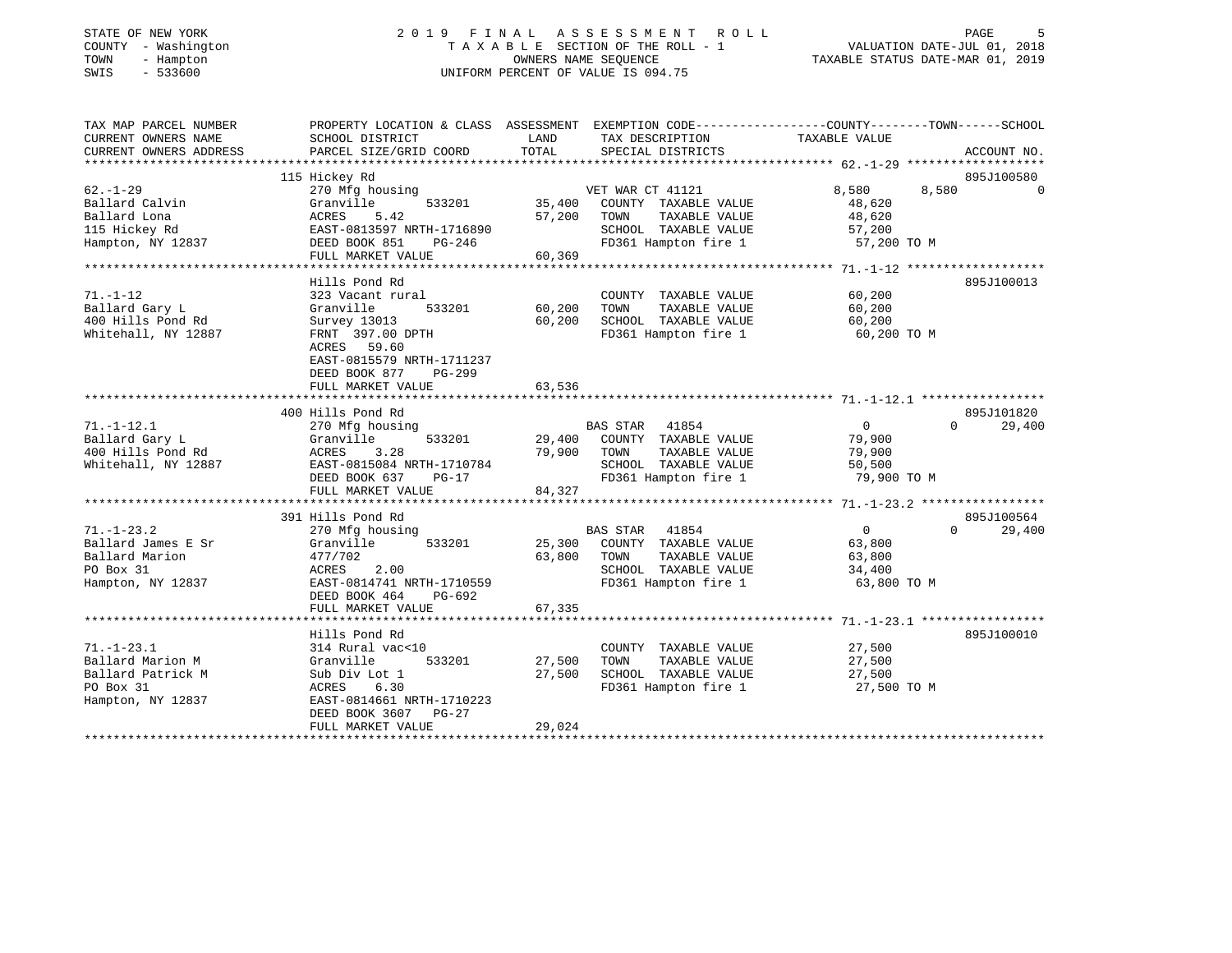### STATE OF NEW YORK 2 0 1 9 F I N A L A S S E S S M E N T R O L L PAGE 6 COUNTY - Washington T A X A B L E SECTION OF THE ROLL - 1 VALUATION DATE-JUL 01, 2018 TOWN - Hampton OWNERS NAME SEQUENCE TAXABLE STATUS DATE-MAR 01, 2019 SWIS - 533600 UNIFORM PERCENT OF VALUE IS 094.75

| TAX MAP PARCEL NUMBER  | PROPERTY LOCATION & CLASS ASSESSMENT EXEMPTION CODE---------------COUNTY-------TOWN------SCHOOL |         |                                                     |                |                         |
|------------------------|-------------------------------------------------------------------------------------------------|---------|-----------------------------------------------------|----------------|-------------------------|
| CURRENT OWNERS NAME    | SCHOOL DISTRICT                                                                                 | LAND    | TAX DESCRIPTION                                     | TAXABLE VALUE  |                         |
| CURRENT OWNERS ADDRESS | PARCEL SIZE/GRID COORD                                                                          | TOTAL   | SPECIAL DISTRICTS                                   |                | ACCOUNT NO.             |
|                        |                                                                                                 |         |                                                     |                |                         |
|                        | 2100 County Route 18                                                                            |         |                                                     |                | 895J100012              |
| $71. - 1 - 4$          | 270 Mfg housing                                                                                 |         | COUNTY TAXABLE VALUE                                | 69,900         |                         |
| Ballard Shawn Michael  | 533201<br>Granville                                                                             | 24,300  | TAXABLE VALUE<br>TOWN                               | 69,900         |                         |
| 72 Poultney St         | ACRES<br>1.70                                                                                   | 69,900  | SCHOOL TAXABLE VALUE                                | 69,900         |                         |
| Whitehall, NY 12887    | EAST-0814185 NRTH-1713567                                                                       |         | FD361 Hampton fire 1                                | 69,900 TO M    |                         |
|                        | DEED BOOK 3955 PG-85                                                                            |         |                                                     |                |                         |
|                        | FULL MARKET VALUE                                                                               | 73,773  |                                                     |                |                         |
|                        |                                                                                                 |         |                                                     |                |                         |
|                        |                                                                                                 |         |                                                     |                |                         |
|                        | Ecuyer Pat                                                                                      |         |                                                     |                | 895J100144              |
| $53. - 1 - 10$         | 910 Priv forest                                                                                 |         | COUNTY TAXABLE VALUE                                | 36,400         |                         |
| Barber John Jr         | 535201<br>Whitehall                                                                             | 36,400  | TAXABLE VALUE<br>TOWN                               | 36,400         |                         |
| 49 LeClaire Rd         | ACRES 124.50                                                                                    | 36,400  | SCHOOL TAXABLE VALUE                                | 36,400         |                         |
| Clemons, NY 12819      | EAST-0807497 NRTH-1720759                                                                       |         | FD361 Hampton fire 1                                | 36,400 TO M    |                         |
|                        | DEED BOOK 3671 PG-1                                                                             |         |                                                     |                |                         |
|                        | FULL MARKET VALUE                                                                               | 38,417  |                                                     |                |                         |
|                        |                                                                                                 |         |                                                     |                |                         |
|                        | County Route 18 OFF                                                                             |         |                                                     |                | 895J100145              |
| $62. - 1 - 52$         | 910 Priv forest                                                                                 |         | COUNTY TAXABLE VALUE                                | 17,400         |                         |
| Barber John Jr         | 535201<br>Whitehall                                                                             | 17,400  | TOWN<br>TAXABLE VALUE                               | 17,400         |                         |
| 49 LeClaire Rd         | ACRES 38.60                                                                                     | 17,400  | SCHOOL TAXABLE VALUE                                | 17,400         |                         |
| Clemons, NY 12819      | EAST-0807407 NRTH-1718064                                                                       |         | FD361 Hampton fire 1                                | 17,400 TO M    |                         |
|                        | DEED BOOK 3671 PG-1                                                                             |         |                                                     |                |                         |
|                        | FULL MARKET VALUE                                                                               | 18,364  |                                                     |                |                         |
|                        |                                                                                                 |         |                                                     |                |                         |
|                        |                                                                                                 |         |                                                     |                | 895J100245              |
|                        | LOT 6 Taylor Pat                                                                                |         |                                                     |                |                         |
| $53. - 1 - 11$         | 910 Priv forest                                                                                 |         | COUNTY TAXABLE VALUE                                | 27,100         |                         |
| Barber John M Jr       | 535201<br>Whitehall                                                                             | 27,100  | TOWN<br>TAXABLE VALUE                               | 27,100         |                         |
| 49 LeClair Rd          | ACRES 60.20                                                                                     | 27,100  | SCHOOL TAXABLE VALUE                                | 27,100         |                         |
| Clemons, NY 12819      | EAST-0806873 NRTH-1723411                                                                       |         | FD361 Hampton fire 1                                | 22,764 TO M    |                         |
|                        | DEED BOOK 3730 PG-76                                                                            |         | FD362 Hampton fire 2                                | 4,336 TO M     |                         |
|                        | FULL MARKET VALUE                                                                               | 28,602  |                                                     |                |                         |
|                        |                                                                                                 |         |                                                     |                |                         |
|                        | 1496 County Route 11                                                                            |         |                                                     |                | 895J100556              |
| $45. -1 -1$            | 210 1 Family Res                                                                                |         | AGE-CO/SCH 41805                                    | 9,220          | $\overline{0}$<br>9,220 |
| Barkley Nancy E        | 535201<br>Whitehall                                                                             |         | 25,600 ENH STAR 41834                               | $\overline{0}$ | 67,330<br>$\Omega$      |
| Attn: Nancy E Moore    |                                                                                                 |         | 92,200 COUNTY TAXABLE VALUE                         | 82,980         |                         |
| 1496 County Route 11   | ACRES 2.10<br>EAST-0804425 NRTH-1736903                                                         |         | TOWN<br>TAXABLE VALUE                               | 92,200         |                         |
| Whitehall, NY 12887    | DEED BOOK 728<br>PG-274                                                                         |         | SCHOOL TAXABLE VALUE                                | 15,650         |                         |
|                        | FULL MARKET VALUE                                                                               |         | SURVUL TAXABLE VALUE<br>97,309 FD362 Hampton fire 2 | 92,200 TO M    |                         |
|                        |                                                                                                 |         |                                                     |                |                         |
|                        | 18 Manchester Rd                                                                                |         |                                                     |                | 895J100063              |
| $38. - 1 - 7$          | 240 Rural res                                                                                   |         | ENH STAR 41834                                      | $\overline{0}$ | $\Omega$<br>67,330      |
| Barsalow William E Jr  | 535201                                                                                          | 61,500  | COUNTY TAXABLE VALUE                                |                |                         |
| 18 Manchester Rd       | Whitehall<br>$530 - 345$                                                                        | 190,100 | TOWN<br>TAXABLE VALUE                               | 190,100        |                         |
|                        |                                                                                                 |         |                                                     | 190,100        |                         |
| Whitehall, NY 12887    | ACRES 31.49                                                                                     |         | SCHOOL TAXABLE VALUE                                | 122,770        |                         |
|                        | EAST-0811514 NRTH-1738454                                                                       |         | FD362 Hampton fire 2                                | 190,100 TO M   |                         |
|                        | DEED BOOK 2897<br>PG-51                                                                         |         |                                                     |                |                         |
|                        | FULL MARKET VALUE                                                                               | 200,633 |                                                     |                |                         |
|                        |                                                                                                 |         |                                                     |                |                         |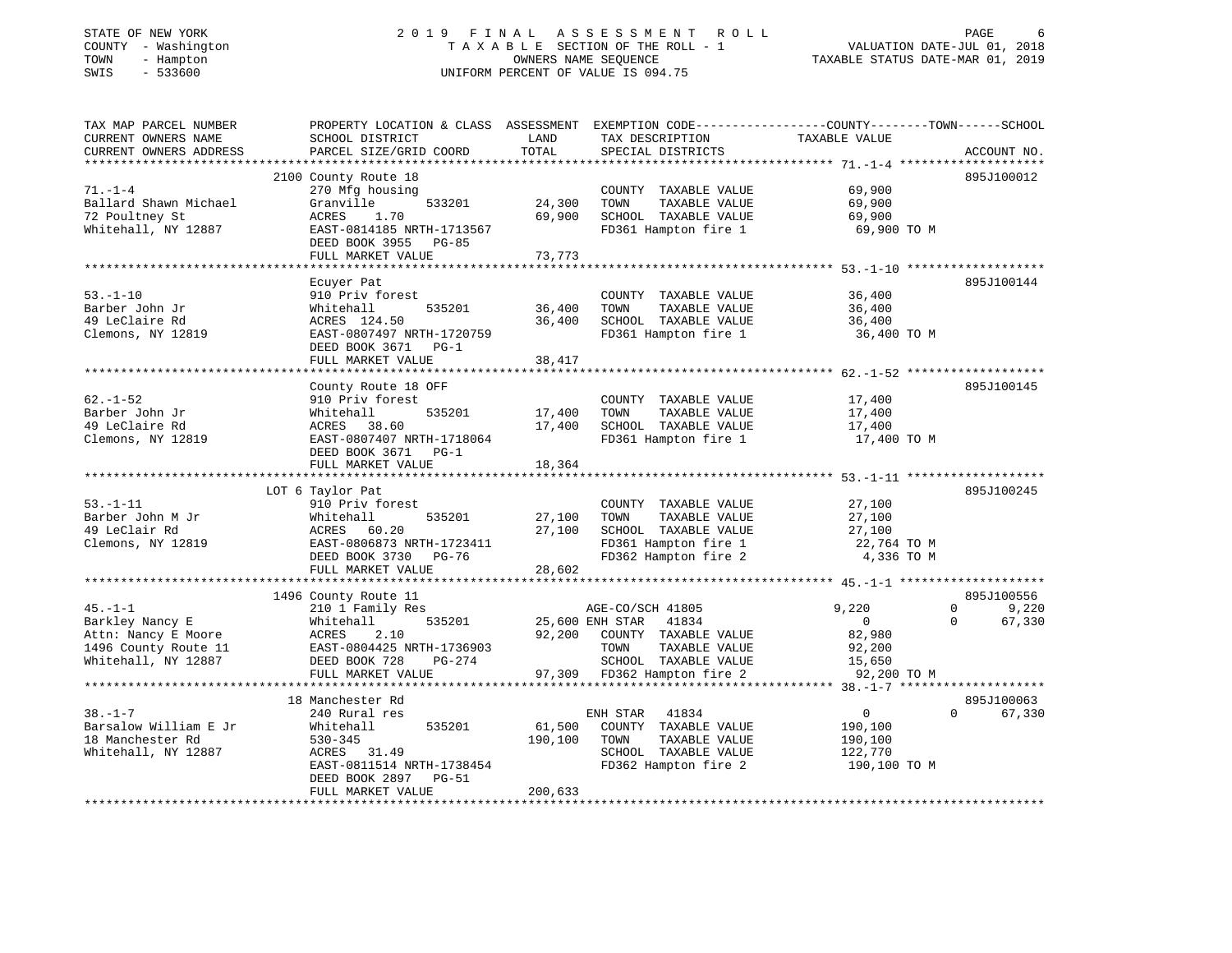| COUNTY - Washington<br>TOWN<br>- Hampton | TAXABLE SECTION OF THE ROLL - 1                                                                 | VALUATION DATE-JUL 01, 2018<br>TAXABLE STATUS DATE-MAR 01, 2019 |                                                       |                          |                                  |                |
|------------------------------------------|-------------------------------------------------------------------------------------------------|-----------------------------------------------------------------|-------------------------------------------------------|--------------------------|----------------------------------|----------------|
| $-533600$<br>SWIS                        |                                                                                                 |                                                                 | UNIFORM PERCENT OF VALUE IS 094.75                    |                          |                                  |                |
| TAX MAP PARCEL NUMBER                    | PROPERTY LOCATION & CLASS ASSESSMENT EXEMPTION CODE---------------COUNTY-------TOWN------SCHOOL |                                                                 |                                                       |                          |                                  |                |
| CURRENT OWNERS NAME                      | SCHOOL DISTRICT                                                                                 | LAND                                                            | TAX DESCRIPTION                                       | TAXABLE VALUE            |                                  |                |
| CURRENT OWNERS ADDRESS                   | PARCEL SIZE/GRID COORD                                                                          | TOTAL                                                           | SPECIAL DISTRICTS                                     |                          | ACCOUNT NO.                      |                |
|                                          | 32 Vladyka Woods Rd                                                                             |                                                                 |                                                       |                          |                                  |                |
| $38. - 1 - 12.4$                         | 210 1 Family Res                                                                                |                                                                 | BAS STAR<br>41854                                     | $\mathbf{0}$             | $\Omega$<br>29,400               |                |
| Beckwith Tiffany                         | 535201<br>Whitehall                                                                             | 22,000                                                          | COUNTY TAXABLE VALUE                                  | 157,300                  |                                  |                |
| 32 Vladyka Woods Rd                      | ACRES<br>1.00                                                                                   | 157,300                                                         | TOWN<br>TAXABLE VALUE                                 | 157,300                  |                                  |                |
| Whitehall, NY 12887                      | EAST-0806198 NRTH-1737688                                                                       |                                                                 | SCHOOL TAXABLE VALUE                                  | 127,900                  |                                  |                |
|                                          | DEED BOOK 779<br>PG-275                                                                         |                                                                 | FD362 Hampton fire 2                                  | 157,300 TO M             |                                  |                |
|                                          | FULL MARKET VALUE                                                                               | 166,016                                                         |                                                       |                          |                                  |                |
|                                          |                                                                                                 |                                                                 |                                                       |                          |                                  |                |
|                                          | 1040 West Way                                                                                   |                                                                 |                                                       |                          | 895J100298                       |                |
| $71.4 - 2 - 11$                          | 210 1 Family Res - WTRFNT                                                                       |                                                                 | COUNTY TAXABLE VALUE                                  | 199,700                  |                                  |                |
| Belger Joseph T                          | Granville<br>533201                                                                             | 27,600                                                          | TOWN<br>TAXABLE VALUE                                 | 199,700                  |                                  |                |
| Belger Margaret K                        | LOT 7                                                                                           | 199,700                                                         | SCHOOL TAXABLE VALUE                                  | 199,700                  |                                  |                |
| 214 Greenway Ter<br>River Edge, NJ 07661 | $71. - 2 - 11$<br>FRNT 100.00 DPTH 216.00                                                       |                                                                 | FD361 Hampton fire 1                                  | 199,700 TO M             |                                  |                |
|                                          | EAST-0815627 NRTH-1707255                                                                       |                                                                 |                                                       |                          |                                  |                |
|                                          | DEED BOOK 3458 PG-1                                                                             |                                                                 |                                                       |                          |                                  |                |
|                                          | FULL MARKET VALUE                                                                               | 210,765                                                         |                                                       |                          |                                  |                |
|                                          |                                                                                                 |                                                                 |                                                       |                          |                                  |                |
|                                          | 1933 County Route 18                                                                            |                                                                 | 73 PCT OF VALUE USED FOR EXEMPTION PURPOSES           |                          | 895J100163                       |                |
| $62 - 1 - 39$                            | 270 Mfg housing                                                                                 |                                                                 | VET WAR C 41122                                       | 10,052                   | $\Omega$                         | $\overline{0}$ |
| Bernhardt C Frederick                    | 535201<br>Whitehall                                                                             |                                                                 | 49,200 VET WAR T 41123                                | $\overline{0}$           | 10,052                           | $\overline{0}$ |
| 1933 County Route 18                     | ACRES 18.20 BANK<br>997                                                                         |                                                                 | 91,800 BAS STAR<br>41854                              | $\overline{0}$           | 29,400<br>0                      |                |
| Whitehall, NY 12887                      | EAST-0810897 NRTH-1714977                                                                       |                                                                 | COUNTY TAXABLE VALUE                                  | 81,748                   |                                  |                |
|                                          | DEED BOOK 3849 PG-12                                                                            |                                                                 | TAXABLE VALUE<br>TOWN                                 | 81,748                   |                                  |                |
|                                          | FULL MARKET VALUE                                                                               |                                                                 | 96,887 SCHOOL TAXABLE VALUE                           | 62,400                   |                                  |                |
|                                          |                                                                                                 |                                                                 | FD361 Hampton fire 1                                  | 91,800 TO M              |                                  |                |
|                                          | 2452 County Route 18                                                                            |                                                                 |                                                       |                          |                                  |                |
| $72. -2 - 18.1$                          | 210 1 Family Res                                                                                |                                                                 | BAS STAR<br>41854                                     | $\overline{0}$           | $\Omega$<br>29,400               |                |
| Best Timothy R                           | Granville<br>533201                                                                             | 23,700                                                          | COUNTY TAXABLE VALUE                                  | 197,200                  |                                  |                |
| Best Jessica                             | 317/572                                                                                         | 197,200                                                         | TOWN<br>TAXABLE VALUE                                 | 197,200                  |                                  |                |
| PO Box 172                               | Filed sub div 27A-66                                                                            |                                                                 | SCHOOL TAXABLE VALUE                                  | 167,800                  |                                  |                |
| Hampton, NY 12837                        | 1.53<br>ACRES                                                                                   |                                                                 | FD361 Hampton fire 1                                  | 197,200 TO M             |                                  |                |
|                                          | EAST-0821332 NRTH-1710153                                                                       |                                                                 |                                                       |                          |                                  |                |
|                                          | DEED BOOK 2946 PG-291                                                                           |                                                                 |                                                       |                          |                                  |                |
|                                          | FULL MARKET VALUE                                                                               | 208,127                                                         |                                                       |                          |                                  |                |
|                                          |                                                                                                 |                                                                 |                                                       |                          |                                  |                |
|                                          | 23 Greenfield Ln                                                                                |                                                                 |                                                       |                          | 895J101823                       | $\Omega$       |
| $72.2 - 3 - 12.1$                        | 210 1 Family Res                                                                                |                                                                 | AGED-CO/TN 41801                                      | 51,550<br>$\overline{0}$ | 51,550<br>$\Omega$               |                |
| Betit Francis<br>Betit Jean              | Granville<br>533201<br>$72.-3-12.1$                                                             |                                                                 | 13,400 AGED-SCH<br>41804<br>103,100 ENH STAR<br>41834 | $\overline{0}$           | 41,240<br>$\mathbf{0}$<br>61,860 |                |
| 23 Greenfield Ln                         | FRNT 141.00 DPTH 111.00                                                                         |                                                                 | COUNTY TAXABLE VALUE                                  | 51,550                   |                                  |                |
| Hampton, NY 12837                        | EAST-0823889 NRTH-1711944                                                                       |                                                                 | TOWN<br>TAXABLE VALUE                                 | 51,550                   |                                  |                |
|                                          | DEED BOOK 850<br>PG-191                                                                         |                                                                 | SCHOOL TAXABLE VALUE                                  | 0                        |                                  |                |
|                                          | FULL MARKET VALUE                                                                               |                                                                 | 108,813 FD361 Hampton fire 1                          | 103,100 TO M             |                                  |                |
|                                          |                                                                                                 |                                                                 |                                                       |                          |                                  |                |

PAGE 7

STATE OF NEW YORK 2019 FINAL ASSESSMENT ROLL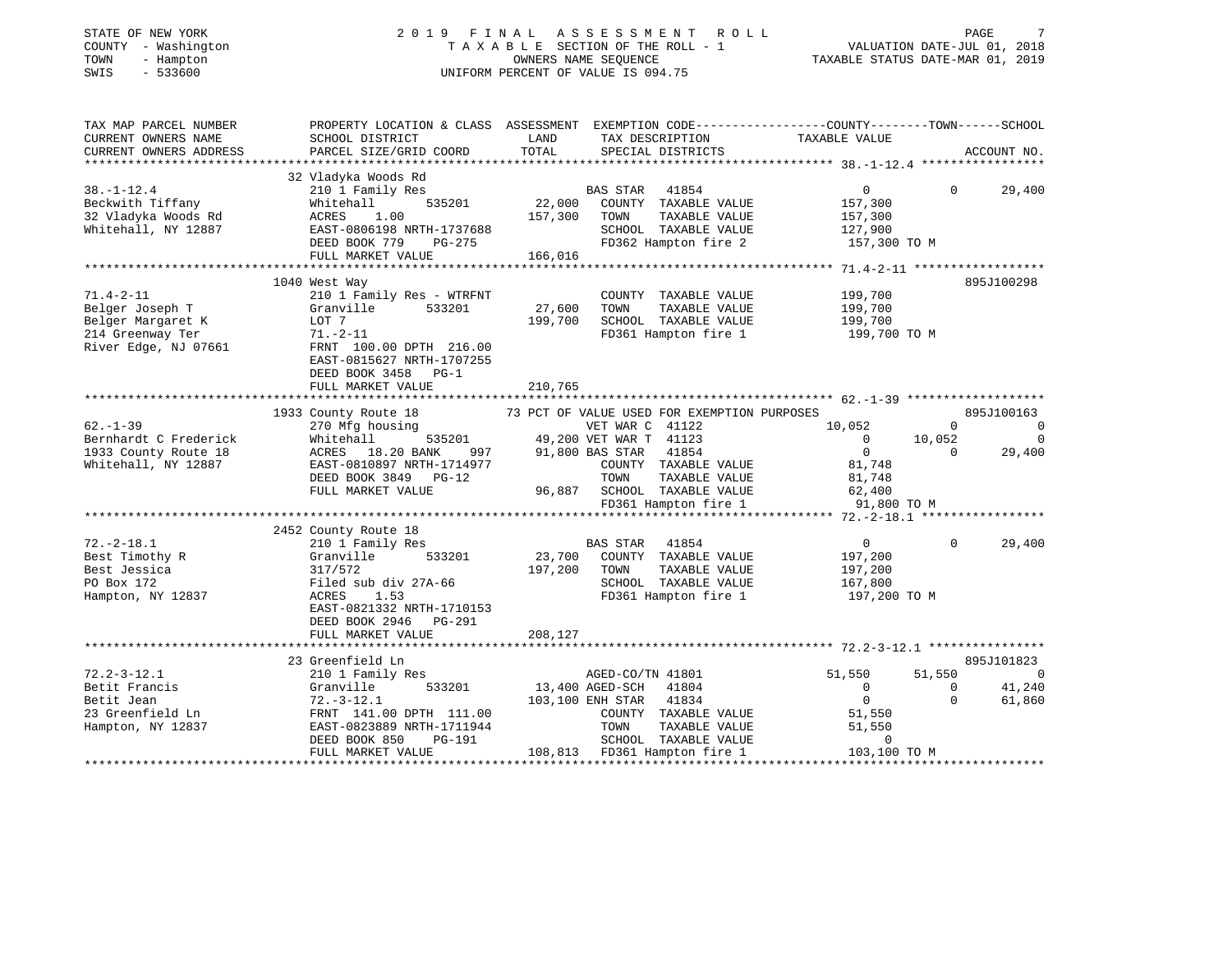| TOWN<br>- Hampton<br>SWIS<br>$-533600$                                                               | OWNERS NAME SEQUENCE<br>UNIFORM PERCENT OF VALUE IS 094.75                                                                                                           |                                                        |                                                                                                | TAXABLE STATUS DATE-MAR 01, 2019                                |                                  |
|------------------------------------------------------------------------------------------------------|----------------------------------------------------------------------------------------------------------------------------------------------------------------------|--------------------------------------------------------|------------------------------------------------------------------------------------------------|-----------------------------------------------------------------|----------------------------------|
| TAX MAP PARCEL NUMBER<br>CURRENT OWNERS NAME<br>CURRENT OWNERS ADDRESS                               | PROPERTY LOCATION & CLASS ASSESSMENT EXEMPTION CODE---------------COUNTY-------TOWN------SCHOOL<br>SCHOOL DISTRICT<br>PARCEL SIZE/GRID COORD                         | LAND<br>TOTAL                                          | TAX DESCRIPTION<br>SPECIAL DISTRICTS                                                           | TAXABLE VALUE                                                   | ACCOUNT NO.                      |
|                                                                                                      | 11899 State Route 4                                                                                                                                                  |                                                        |                                                                                                |                                                                 | 895J100249                       |
| $45. - 1 - 30$<br>Bhatti Rasheed<br>932 State Route 9                                                | 415 Motel<br>Whitehall<br>535201<br>ACRES<br>5.24                                                                                                                    | 42,000<br>TOWN<br>185,000                              | COUNTY TAXABLE VALUE<br>TAXABLE VALUE<br>SCHOOL TAXABLE VALUE                                  | 185,000<br>185,000<br>185,000                                   |                                  |
| Queensbury, NY 12804                                                                                 | EAST-0806753 NRTH-1729669<br>DEED BOOK 3825<br>$PG-63$<br>FULL MARKET VALUE                                                                                          | 195,251                                                | FD362 Hampton fire 2                                                                           | 185,000 TO M                                                    |                                  |
|                                                                                                      |                                                                                                                                                                      |                                                        |                                                                                                |                                                                 |                                  |
| $71. - 1 - 17$<br>Billow Matthew J<br>135 Hills Pond Rd<br>Whitehall, NY 12887                       | 135 Hills Pond Rd<br>240 Rural res<br>Granville<br>533201<br>2407/160<br>ACRES<br>34.40<br>EAST-0814662 NRTH-1705679<br>DEED BOOK 852<br>$PG-247$                    | <b>BAS STAR</b><br>67,300<br>145,400<br>TOWN           | 41854<br>COUNTY TAXABLE VALUE<br>TAXABLE VALUE<br>SCHOOL TAXABLE VALUE<br>FD361 Hampton fire 1 | $\overline{0}$<br>145,400<br>145,400<br>116,000<br>145,400 TO M | 895J100271<br>29,400<br>$\Omega$ |
|                                                                                                      | FULL MARKET VALUE                                                                                                                                                    | 153,456                                                |                                                                                                |                                                                 |                                  |
|                                                                                                      |                                                                                                                                                                      |                                                        |                                                                                                |                                                                 |                                  |
| $71.4 - 3 - 2$<br>Billow Philip J<br>Billow Helen K<br>1727 N Mohawk St Unit 1N<br>Chicago, IL 60614 | 1128 East Way<br>260 Seasonal res - WTRFNT<br>Granville<br>533201<br>$71. - 3 - 2$<br>FRNT 100.00 DPTH 145.00<br>EAST-0815517 NRTH-1708470<br>DEED BOOK 923<br>PG-50 | 27,000<br>TOWN<br>119,800                              | COUNTY TAXABLE VALUE<br>TAXABLE VALUE<br>SCHOOL TAXABLE VALUE<br>FD361 Hampton fire 1          | 119,800<br>119,800<br>119,800<br>119,800 TO M                   | 895J100083                       |
|                                                                                                      | FULL MARKET VALUE                                                                                                                                                    | 126,438                                                |                                                                                                |                                                                 |                                  |
| $72. - 2 - 2$<br>Birkenhead David<br>PO Box 324<br>Fair Haven, VT 05743                              | 110 Campbell Ln<br>$425$ Bar<br>Granville<br>533201<br>ACRES<br>1.17<br>EAST-0824616 NRTH-1712454<br>DEED BOOK 1666<br>PG-287                                        | 6,200<br>TOWN<br>110,300                               | COUNTY TAXABLE VALUE<br>TAXABLE VALUE<br>SCHOOL TAXABLE VALUE<br>FD361 Hampton fire 1          | 110,300<br>110,300<br>110,300<br>110,300 TO M                   | 895J100220                       |
|                                                                                                      | FULL MARKET VALUE                                                                                                                                                    | 116,412                                                |                                                                                                |                                                                 |                                  |
|                                                                                                      |                                                                                                                                                                      |                                                        |                                                                                                |                                                                 |                                  |
| $45. - 1 - 25.2$<br>Blackbird Thomas<br>Blackbird Linda<br>116 Chapman Rd<br>Whitehall, NY 12887     | 116 Chapman Rd<br>210 1 Family Res<br>535201<br>Whitehall<br>1.00<br>ACRES<br>EAST-0807886 NRTH-1732693<br>DEED BOOK 454<br>$PG-543$<br>FULL MARKET VALUE            | <b>BAS STAR</b><br>22,000<br>99,200<br>TOWN<br>104,697 | 41854<br>COUNTY TAXABLE VALUE<br>TAXABLE VALUE<br>SCHOOL TAXABLE VALUE<br>FD362 Hampton fire 2 | $\overline{0}$<br>99,200<br>99,200<br>69,800<br>99,200 TO M     | 895J100535<br>29,400<br>$\Omega$ |
|                                                                                                      |                                                                                                                                                                      |                                                        |                                                                                                |                                                                 |                                  |

STATE OF NEW YORK 2 0 1 9 F I N A L A S S E S S M E N T R O L L PAGE 8 COUNTY - Washington T A X A B L E SECTION OF THE ROLL - 1 VALUATION DATE-JUL 01, 2018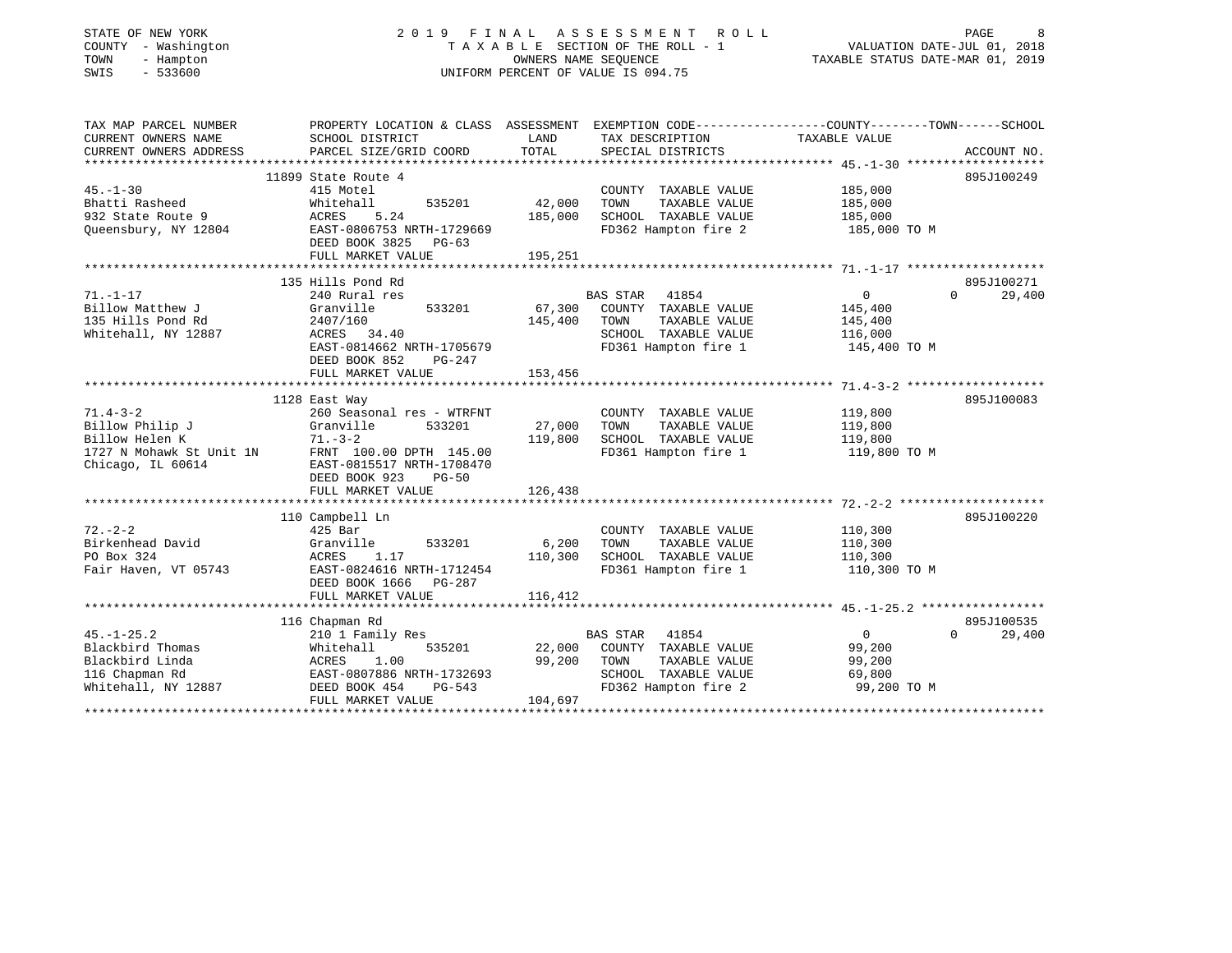#### STATE OF NEW YORK 2 0 1 9 F I N A L A S S E S S M E N T R O L L PAGE 9 COUNTY - Washington T A X A B L E SECTION OF THE ROLL - 1 VALUATION DATE-JUL 01, 2018 TOWN - Hampton OWNERS NAME SEQUENCE TAXABLE STATUS DATE-MAR 01, 2019 SWIS - 533600 UNIFORM PERCENT OF VALUE IS 094.75

| TAX MAP PARCEL NUMBER      | PROPERTY LOCATION & CLASS ASSESSMENT EXEMPTION CODE----------------COUNTY-------TOWN-----SCHOOL |        |                       |                                                                |             |
|----------------------------|-------------------------------------------------------------------------------------------------|--------|-----------------------|----------------------------------------------------------------|-------------|
| CURRENT OWNERS NAME        | SCHOOL DISTRICT                                                                                 | LAND   | TAX DESCRIPTION       | TAXABLE VALUE                                                  |             |
| CURRENT OWNERS ADDRESS     | PARCEL SIZE/GRID COORD                                                                          | TOTAL  | SPECIAL DISTRICTS     |                                                                | ACCOUNT NO. |
|                            |                                                                                                 |        |                       |                                                                |             |
|                            | 56 Wicked Hollow Way                                                                            |        |                       |                                                                | 895J100647  |
| $62. - 1 - 14$             | 270 Mfg housing                                                                                 |        | COUNTY TAXABLE VALUE  | 72,100                                                         |             |
| Blankley Jeffrey S         | 533201                                                                                          |        | TOWN                  | 72,100                                                         |             |
|                            | Granville                                                                                       | 35,100 | TAXABLE VALUE         |                                                                |             |
| Blankley Edna              | ACRES<br>5.06                                                                                   | 72,100 | SCHOOL TAXABLE VALUE  | 72,100                                                         |             |
| 56 Wicked Hollow Way       | EAST-0813284 NRTH-1720041                                                                       |        | FD361 Hampton fire 1  | 72,100 TO M                                                    |             |
| Hampton, NY 12837          | DEED BOOK 519<br>PG-251                                                                         |        |                       |                                                                |             |
|                            | FULL MARKET VALUE                                                                               | 76,095 |                       |                                                                |             |
|                            |                                                                                                 |        |                       |                                                                |             |
|                            | 48 Wicked Hollow Way                                                                            |        |                       |                                                                | 895J100615  |
| $62. - 1 - 15$             | 312 Vac w/imprv                                                                                 |        | COUNTY TAXABLE VALUE  | 14,500                                                         |             |
| Blankley Jeffrey S         | Granville<br>533201                                                                             | 14,000 | TOWN<br>TAXABLE VALUE | 14,500                                                         |             |
| Wilbur Edna                | ACRES<br>6.20                                                                                   | 14,500 | SCHOOL TAXABLE VALUE  | 14,500                                                         |             |
| 56 Wicked Hollow Way       | EAST-0813413 NRTH-1720601                                                                       |        | FD361 Hampton fire 1  | 14,500 TO M                                                    |             |
| Hampton, NY 12837          | DEED BOOK 773<br>$PG-139$                                                                       |        |                       |                                                                |             |
|                            | FULL MARKET VALUE                                                                               | 15,303 |                       |                                                                |             |
|                            |                                                                                                 |        |                       |                                                                |             |
|                            | 16 By The Way                                                                                   |        |                       |                                                                | 895J100610  |
|                            |                                                                                                 |        |                       |                                                                |             |
| $53. - 1 - 7.8$            | 260 Seasonal res                                                                                |        | COUNTY TAXABLE VALUE  | 42,400                                                         |             |
| Boden Stephen J            | Granville<br>533201                                                                             | 32,400 | TOWN<br>TAXABLE VALUE | 42,400                                                         |             |
| Attn: James Boden          | ACRES<br>6.35                                                                                   | 42,400 | SCHOOL TAXABLE VALUE  | 42,400                                                         |             |
| 83 Railroad Ave            | EAST-0814229 NRTH-1721316                                                                       |        | FD361 Hampton fire 1  | 42,400 TO M                                                    |             |
| Great Barrington, MA 01230 | DEED BOOK 592<br>PG-173                                                                         |        |                       |                                                                |             |
|                            | FULL MARKET VALUE                                                                               | 44,749 |                       |                                                                |             |
|                            |                                                                                                 |        |                       |                                                                |             |
|                            | By The Way                                                                                      |        |                       |                                                                | 895J100626  |
| $53. - 1 - 7.9$            | 314 Rural vac<10                                                                                |        | COUNTY TAXABLE VALUE  | 14,500                                                         |             |
| Boden Stephen J            | 533201<br>Granville                                                                             | 14,500 | TAXABLE VALUE<br>TOWN | 14,500                                                         |             |
| Attn: James Boden          | 4.66<br>ACRES                                                                                   | 14,500 | SCHOOL TAXABLE VALUE  | 14,500                                                         |             |
| 83 Railroad Ave            | EAST-0814213 NRTH-1721596                                                                       |        | FD361 Hampton fire 1  | 14,500 TO M                                                    |             |
| Great Barrington, MA 01230 | DEED BOOK 592<br>$PG-173$                                                                       |        |                       |                                                                |             |
|                            | FULL MARKET VALUE                                                                               | 15,303 |                       |                                                                |             |
|                            | ********************                                                                            |        |                       | .******************************** 53.-1-7.17 ***************** |             |
|                            |                                                                                                 |        |                       |                                                                | 895J100674  |
|                            | Hickey Rd                                                                                       |        |                       |                                                                |             |
| $53. - 1 - 7.17$           | 314 Rural vac<10                                                                                |        | COUNTY TAXABLE VALUE  | 14,500                                                         |             |
| Boden Stephen J Etal       | Granville<br>533201                                                                             | 14,500 | TAXABLE VALUE<br>TOWN | 14,500                                                         |             |
| Grady Patricia Etal        | Common Area                                                                                     | 14,500 | SCHOOL TAXABLE VALUE  | 14,500                                                         |             |
| Attn: James Boden          | See Notes for Deed Refere                                                                       |        | FD361 Hampton fire 1  | 14,500 TO M                                                    |             |
| 83 Railroad Ave            | ACRES<br>1.60                                                                                   |        |                       |                                                                |             |
| Great Barrington, MA 01230 | EAST-0814745 NRTH-1721329                                                                       |        |                       |                                                                |             |
|                            | FULL MARKET VALUE                                                                               | 15,303 |                       |                                                                |             |
|                            |                                                                                                 |        |                       |                                                                |             |
|                            | 60 Hampton Heights Way                                                                          |        |                       |                                                                | 895J100677  |
| $80. - 1 - 22$             | 260 Seasonal res                                                                                |        | COUNTY TAXABLE VALUE  | 62,000                                                         |             |
| Boles John T               | Granville<br>533201                                                                             | 35,000 | TOWN<br>TAXABLE VALUE | 62,000                                                         |             |
| 183 S Beach Ave            | 5.02<br>ACRES                                                                                   | 62,000 | SCHOOL TAXABLE VALUE  | 62,000                                                         |             |
|                            | EAST-0810013 NRTH-1701182                                                                       |        |                       |                                                                |             |
| Old Greenwich, CT 06870    |                                                                                                 |        | FD361 Hampton fire 1  | 62,000 TO M                                                    |             |
|                            | DEED BOOK 2902<br>PG-330                                                                        |        |                       |                                                                |             |
|                            | FULL MARKET VALUE                                                                               | 65,435 |                       |                                                                |             |
|                            |                                                                                                 |        |                       |                                                                |             |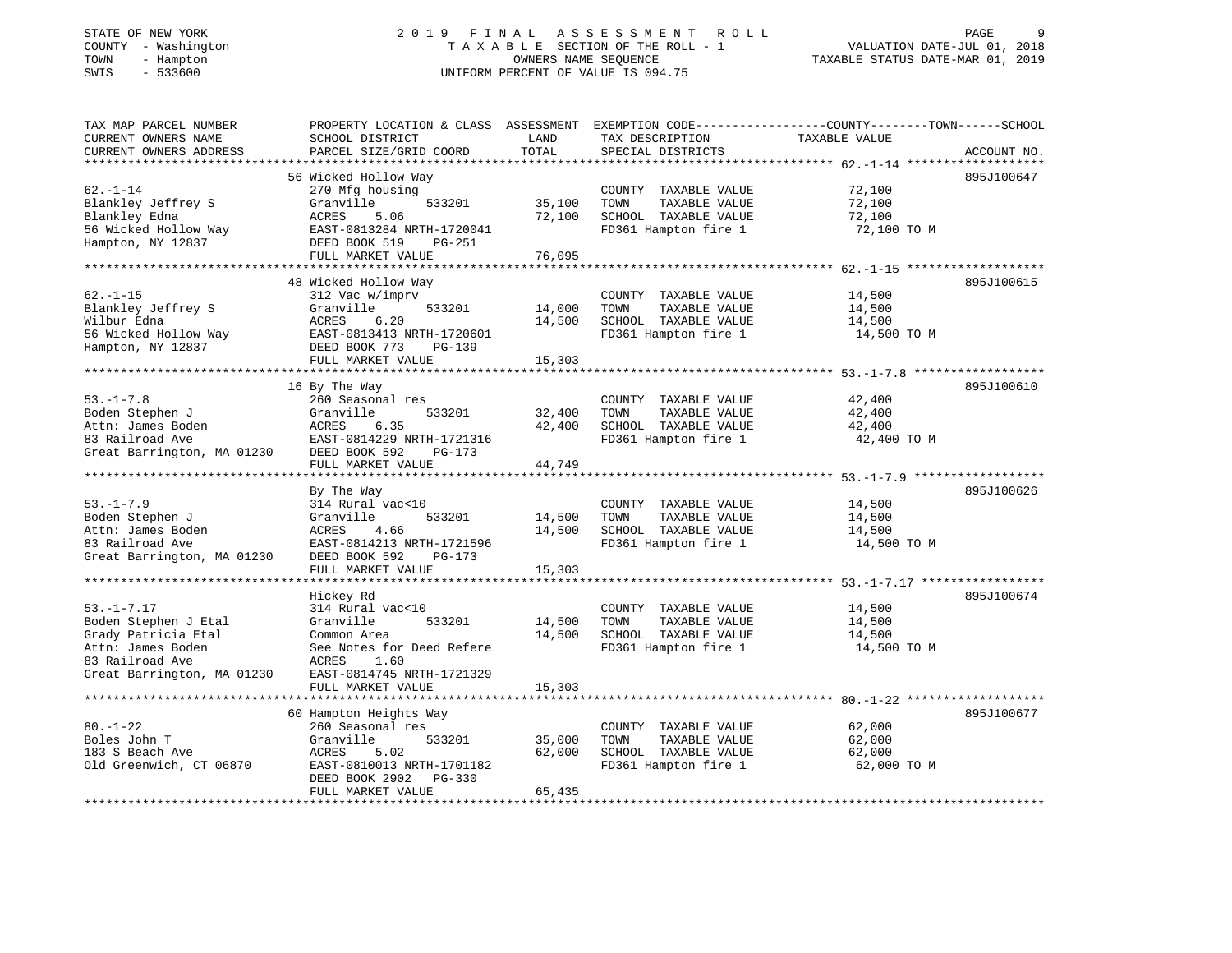## STATE OF NEW YORK 2 0 1 9 F I N A L A S S E S S M E N T R O L L PAGE 10 COUNTY - Washington T A X A B L E SECTION OF THE ROLL - 1 VALUATION DATE-JUL 01, 2018 TOWN - Hampton OWNERS NAME SEQUENCE TAXABLE STATUS DATE-MAR 01, 2019 SWIS - 533600 UNIFORM PERCENT OF VALUE IS 094.75

| TAX MAP PARCEL NUMBER                            | PROPERTY LOCATION & CLASS ASSESSMENT EXEMPTION CODE---------------COUNTY-------TOWN------SCHOOL |         |                       |                |                    |
|--------------------------------------------------|-------------------------------------------------------------------------------------------------|---------|-----------------------|----------------|--------------------|
| CURRENT OWNERS NAME                              | SCHOOL DISTRICT                                                                                 | LAND    | TAX DESCRIPTION       | TAXABLE VALUE  |                    |
| CURRENT OWNERS ADDRESS                           | PARCEL SIZE/GRID COORD                                                                          | TOTAL   | SPECIAL DISTRICTS     |                | ACCOUNT NO.        |
|                                                  |                                                                                                 |         |                       |                |                    |
|                                                  | 1902 County Route 18                                                                            |         |                       |                | 895J100139         |
|                                                  |                                                                                                 |         |                       |                |                    |
| $62. - 1 - 48$                                   | 314 Rural vac<10                                                                                |         | COUNTY TAXABLE VALUE  | 12,500         |                    |
| Borichevsky Frances A                            | 535201<br>Whitehall                                                                             | 12,500  | TOWN<br>TAXABLE VALUE | 12,500         |                    |
| 3 Lantern Ln                                     | ACRES<br>1.00                                                                                   | 12,500  | SCHOOL TAXABLE VALUE  | 12,500         |                    |
| Nashua, NH 03062                                 | EAST-0809606 NRTH-1715046                                                                       |         | FD361 Hampton fire 1  | 12,500 TO M    |                    |
|                                                  | DEED BOOK 459<br>PG-486                                                                         |         |                       |                |                    |
|                                                  | FULL MARKET VALUE                                                                               | 13,193  |                       |                |                    |
|                                                  |                                                                                                 |         |                       |                |                    |
|                                                  |                                                                                                 |         |                       |                |                    |
|                                                  | County Route 18                                                                                 |         |                       |                | 895J100019         |
| $62. - 1 - 47$                                   | 314 Rural vac<10                                                                                |         | COUNTY TAXABLE VALUE  | 17,500         |                    |
| Borichevsky Natasha L                            | Whitehall<br>535201                                                                             | 17,500  | TAXABLE VALUE<br>TOWN | 17,500         |                    |
| 5 Great Hill Cart                                | 2.40<br>ACRES                                                                                   | 17,500  | SCHOOL TAXABLE VALUE  | 17,500         |                    |
| Exeter, NH 03833                                 | EAST-0809782 NRTH-1714878                                                                       |         | FD361 Hampton fire 1  | 17,500 TO M    |                    |
|                                                  | DEED BOOK 3002 PG-156                                                                           |         |                       |                |                    |
|                                                  | FULL MARKET VALUE                                                                               | 18,470  |                       |                |                    |
|                                                  |                                                                                                 |         |                       |                |                    |
|                                                  | 11909 State Route 4                                                                             |         |                       |                | 895J100261         |
|                                                  |                                                                                                 |         |                       |                |                    |
| $45. - 1 - 31$                                   | 424 Night club                                                                                  |         | COUNTY TAXABLE VALUE  | 272,000        |                    |
| Borne James                                      | 535201<br>Whitehall                                                                             | 20,100  | TAXABLE VALUE<br>TOWN | 272,000        |                    |
| 51 Piedmont Pond Rd                              | 2.00<br>ACRES                                                                                   | 272,000 | SCHOOL TAXABLE VALUE  | 272,000        |                    |
| Rutland, NY 05701                                | EAST-0807016 NRTH-1729933                                                                       |         | FD362 Hampton fire 2  | 272,000 TO M   |                    |
|                                                  | DEED BOOK 3888 PG-161                                                                           |         |                       |                |                    |
|                                                  | FULL MARKET VALUE                                                                               | 287,071 |                       |                |                    |
|                                                  |                                                                                                 |         |                       |                |                    |
|                                                  | 98 Rainbow Way                                                                                  |         |                       |                | 895J100568         |
| $81 - 1 - 41$                                    | 314 Rural vac<10                                                                                |         |                       |                |                    |
|                                                  |                                                                                                 |         | COUNTY TAXABLE VALUE  | 14,000         |                    |
| Bouplon Estate Carl A Jr<br>c/o Carl Bouplon III | 533201<br>Granville                                                                             | 14,000  | TOWN<br>TAXABLE VALUE | 14,000         |                    |
| c/o Carl Bouplon III                             | ACRES<br>4.10                                                                                   | 14,000  | SCHOOL TAXABLE VALUE  | 14,000         |                    |
| 328 Colebrook River Rd                           | EAST-0816612 NRTH-1701377                                                                       |         | FD361 Hampton fire 1  | 14,000 TO M    |                    |
| Colebrook, CT 06021                              | DEED BOOK 895<br>$PG-93$                                                                        |         |                       |                |                    |
|                                                  | FULL MARKET VALUE                                                                               | 14,776  |                       |                |                    |
|                                                  |                                                                                                 |         |                       |                |                    |
|                                                  | 90 Rainbow Way                                                                                  |         |                       |                | 895J100607         |
| $81. - 1 - 42$                                   | 260 Seasonal res                                                                                |         | COUNTY TAXABLE VALUE  | 38,500         |                    |
|                                                  |                                                                                                 |         |                       |                |                    |
| Bouplon Estate Carl Jr                           | Granville 533201<br>ACRES 5.00<br>EAST-0816580 NRTH-1701564                                     | 35,000  | TAXABLE VALUE<br>TOWN | 38,500         |                    |
| c/o Carl Bouplon III                             |                                                                                                 | 38,500  | SCHOOL TAXABLE VALUE  | 38,500         |                    |
| 328 Colebrook River Rd                           |                                                                                                 |         | FD361 Hampton fire 1  | 38,500 TO M    |                    |
| Colebrook, CT 06021                              | DEED BOOK 878<br>PG-192                                                                         |         |                       |                |                    |
|                                                  | FULL MARKET VALUE                                                                               | 40,633  |                       |                |                    |
|                                                  |                                                                                                 |         |                       |                |                    |
|                                                  | 2603 State Route 22A                                                                            |         |                       |                | 895J100283         |
| $72. - 2 - 28$                                   | 270 Mfg housing                                                                                 |         | BAS STAR<br>41854     | $\overline{0}$ | 29,400<br>$\Omega$ |
|                                                  |                                                                                                 |         |                       |                |                    |
| Bourn James R                                    | 533201<br>Granville                                                                             | 14,500  | COUNTY TAXABLE VALUE  | 34,500         |                    |
| 2603 State Route 22A                             | 86.00 DPTH 209.00<br>FRNT                                                                       | 34,500  | TAXABLE VALUE<br>TOWN | 34,500         |                    |
| Hampton, NY 12837                                | EAST-0823060 NRTH-1711837                                                                       |         | SCHOOL TAXABLE VALUE  | 5,100          |                    |
|                                                  | DEED BOOK 2520<br>PG-173                                                                        |         | FD361 Hampton fire 1  | 34,500 TO M    |                    |
|                                                  | FULL MARKET VALUE                                                                               | 36,412  |                       |                |                    |
|                                                  |                                                                                                 |         |                       |                |                    |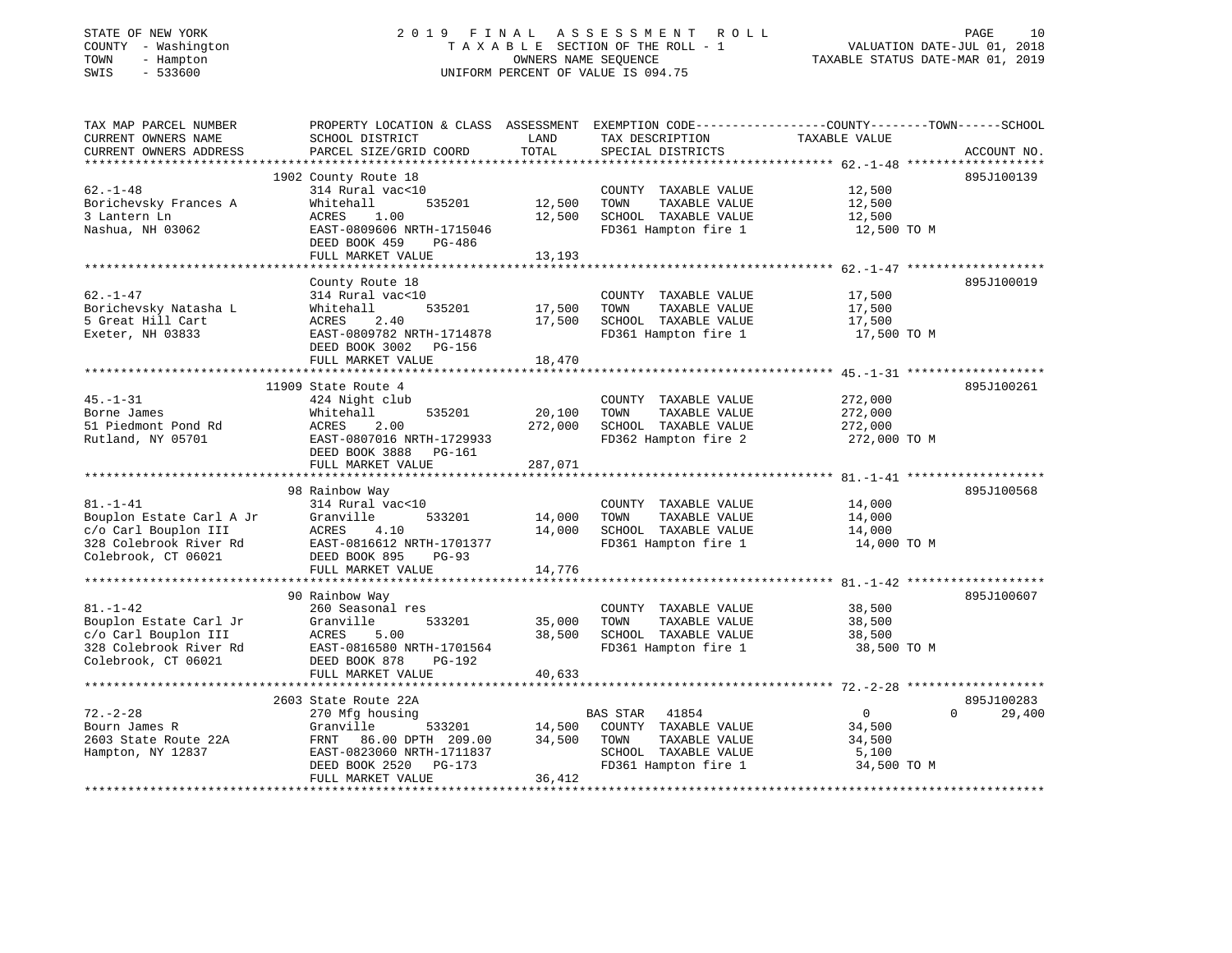| STATE OF NEW YORK<br>COUNTY - Washington<br>TOWN<br>- Hampton<br>SWIS<br>$-533600$ | 2019 FINAL                                    | OWNERS NAME SEQUENCE | A S S E S S M E N T<br>ROLL<br>TAXABLE SECTION OF THE ROLL - 1<br>UNIFORM PERCENT OF VALUE IS 094.75 | PAGE<br>11<br>VALUATION DATE-JUL 01, 2018<br>TAXABLE STATUS DATE-MAR 01, 2019                                    |
|------------------------------------------------------------------------------------|-----------------------------------------------|----------------------|------------------------------------------------------------------------------------------------------|------------------------------------------------------------------------------------------------------------------|
| TAX MAP PARCEL NUMBER<br>CURRENT OWNERS NAME                                       | SCHOOL DISTRICT                               | LAND                 | TAX DESCRIPTION                                                                                      | PROPERTY LOCATION & CLASS ASSESSMENT EXEMPTION CODE---------------COUNTY-------TOWN------SCHOOL<br>TAXABLE VALUE |
| CURRENT OWNERS ADDRESS                                                             | PARCEL SIZE/GRID COORD                        | TOTAL                | SPECIAL DISTRICTS                                                                                    | ACCOUNT NO.                                                                                                      |
|                                                                                    |                                               |                      |                                                                                                      |                                                                                                                  |
|                                                                                    | 228 Carvers Falls Rd                          |                      |                                                                                                      | 895J101763                                                                                                       |
| $38. - 1 - 2.2$                                                                    | 210 1 Family Res                              |                      | COUNTY TAXABLE VALUE                                                                                 | 130,600                                                                                                          |
| Bowers Jarrod M<br>228 Carvers Falls Rd                                            | Whitehall<br>535201<br>ACRES                  | 29,000<br>130,600    | TAXABLE VALUE<br>TOWN                                                                                | 130,600                                                                                                          |
| Whitehall, NY 12887                                                                | 3.15 BANK<br>999<br>EAST-0805425 NRTH-1744719 |                      | SCHOOL TAXABLE VALUE<br>FD362 Hampton fire 2                                                         | 130,600<br>130,600 TO M                                                                                          |
|                                                                                    | DEED BOOK 3964 PG-251                         |                      |                                                                                                      |                                                                                                                  |
|                                                                                    | FULL MARKET VALUE                             | 137,836              |                                                                                                      |                                                                                                                  |
|                                                                                    |                                               |                      |                                                                                                      |                                                                                                                  |
|                                                                                    | 3038 State Route 22A                          |                      |                                                                                                      | 895J100178                                                                                                       |
| $63 - 1 - 3$<br>Bradley Michael P                                                  | 210 1 Family Res<br>Granville<br>533201       | 11,700               | COUNTY TAXABLE VALUE<br>TAXABLE VALUE<br>TOWN                                                        | 68,600<br>68,600                                                                                                 |
| Bradley Virginia                                                                   | FRNT 147.50 DPTH 125.00                       | 68,600               | SCHOOL TAXABLE VALUE                                                                                 | 68,600                                                                                                           |
| 1014 Clark Hollow Rd                                                               | EAST-0821408 NRTH-1721889                     |                      | FD361 Hampton fire 1                                                                                 | 68,600 TO M                                                                                                      |
| Poultney, VT 05764                                                                 | DEED BOOK 2206 PG-191                         |                      |                                                                                                      |                                                                                                                  |
|                                                                                    | FULL MARKET VALUE                             | 72,401               |                                                                                                      |                                                                                                                  |
|                                                                                    |                                               |                      |                                                                                                      |                                                                                                                  |
| $72.2 - 3 - 19$                                                                    | 2608 State Route 22A<br>210 1 Family Res      |                      | COUNTY TAXABLE VALUE                                                                                 | 895J100044<br>12,700                                                                                             |
| Bratianu David Jr                                                                  | Granville<br>533201                           | 5,700                | TOWN<br>TAXABLE VALUE                                                                                | 12,700                                                                                                           |
| Bratianu Zoe                                                                       | $72. - 3 - 19$                                | 12,700               | SCHOOL TAXABLE VALUE                                                                                 | 12,700                                                                                                           |
| 27 Hampton Heights Way                                                             | FRNT 192.00 DPTH 150.00                       |                      | FD361 Hampton fire 1                                                                                 | 12,700 TO M                                                                                                      |
| Whitehall, NY 12887                                                                | ACRES<br>0.13                                 |                      |                                                                                                      |                                                                                                                  |
|                                                                                    | EAST-0823301 NRTH-1711914                     |                      |                                                                                                      |                                                                                                                  |
|                                                                                    | DEED BOOK 3678<br>PG-212<br>FULL MARKET VALUE | 13,404               |                                                                                                      |                                                                                                                  |
|                                                                                    |                                               |                      |                                                                                                      |                                                                                                                  |
|                                                                                    | 27 Hampton Heights Way                        |                      |                                                                                                      | 895J100621                                                                                                       |
| $80. - 1 - 17$                                                                     | 210 1 Family Res                              |                      | COUNTY TAXABLE VALUE                                                                                 | 117,600                                                                                                          |
| Bratianu David Jr                                                                  | Granville<br>533201                           | 35,000               | TOWN<br>TAXABLE VALUE                                                                                | 117,600                                                                                                          |
| Bratianu Zoe                                                                       | LOT 10                                        | 117,600              | SCHOOL TAXABLE VALUE                                                                                 | 117,600                                                                                                          |
| 27 Hampton Heights Way<br>Whitehall, NY 12887                                      | 5.01<br>ACRES<br>EAST-0811529 NRTH-1701515    |                      | FD361 Hampton fire 1                                                                                 | 117,600 TO M                                                                                                     |
|                                                                                    | DEED BOOK 3389 PG-253                         |                      |                                                                                                      |                                                                                                                  |
|                                                                                    | FULL MARKET VALUE                             | 124,116              |                                                                                                      |                                                                                                                  |
|                                                                                    |                                               |                      |                                                                                                      |                                                                                                                  |
|                                                                                    | 35 County Route 20                            |                      |                                                                                                      | 895J100128                                                                                                       |
| $81. - 2 - 5$                                                                      | 210 1 Family Res                              |                      | BAS STAR<br>41854                                                                                    | $\overline{0}$<br>$\Omega$<br>29,400                                                                             |
| Brayton Mark Jr                                                                    | Granville<br>533201<br>ACRES                  | 22,300<br>96,600     | COUNTY TAXABLE VALUE<br>TOWN<br>TAXABLE VALUE                                                        | 96,600                                                                                                           |
| 35 County Route 20<br>Hampton, NY 12837                                            | 1.10<br>EAST-0823504 NRTH-1704361             |                      | SCHOOL TAXABLE VALUE                                                                                 | 96,600<br>67,200                                                                                                 |
|                                                                                    | DEED BOOK 953<br>$PG-10$                      |                      | FD361 Hampton fire 1                                                                                 | 96,600 TO M                                                                                                      |
|                                                                                    | FULL MARKET VALUE                             | 101,953              |                                                                                                      |                                                                                                                  |
|                                                                                    |                                               |                      |                                                                                                      |                                                                                                                  |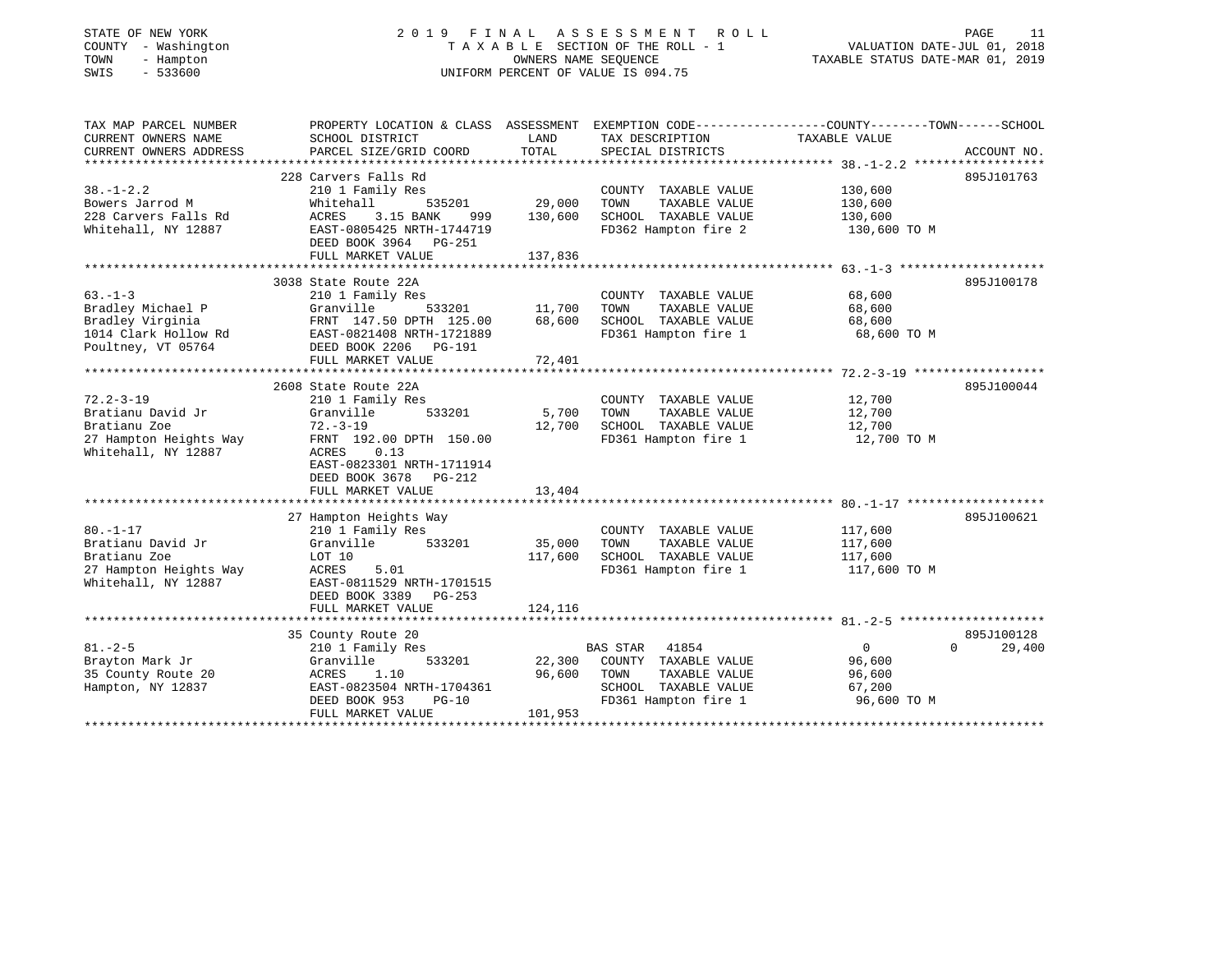| STATE OF NEW YORK<br>COUNTY - Washington<br>TOWN<br>- Hampton<br>$-533600$<br>SWIS | 2019 FINAL ASSESSMENT ROLL<br>TAXABLE SECTION OF THE ROLL - $1$<br>UNIFORM PERCENT OF VALUE IS 094.75 | VALUATION DATE-JUL 01, 2018<br>TAXABLE STATUS DATE-MAR 01, 2019 | PAGE<br>12                                                                                      |                |                    |
|------------------------------------------------------------------------------------|-------------------------------------------------------------------------------------------------------|-----------------------------------------------------------------|-------------------------------------------------------------------------------------------------|----------------|--------------------|
| TAX MAP PARCEL NUMBER                                                              |                                                                                                       |                                                                 | PROPERTY LOCATION & CLASS ASSESSMENT EXEMPTION CODE---------------COUNTY-------TOWN------SCHOOL |                |                    |
| CURRENT OWNERS NAME                                                                | SCHOOL DISTRICT                                                                                       | LAND                                                            | TAX DESCRIPTION TAXABLE VALUE                                                                   |                |                    |
| CURRENT OWNERS ADDRESS                                                             | PARCEL SIZE/GRID COORD                                                                                | TOTAL                                                           | SPECIAL DISTRICTS                                                                               |                | ACCOUNT NO.        |
|                                                                                    | 3096 State Route 22A OFF                                                                              |                                                                 |                                                                                                 |                | 895J100150         |
| $54. - 1 - 10$                                                                     | 449 Other Storag                                                                                      |                                                                 | COUNTY TAXABLE VALUE                                                                            | 98,700         |                    |
| Briere Christopher B                                                               | Granville<br>533201                                                                                   | 4,500                                                           | TOWN<br>TAXABLE VALUE                                                                           | 98,700         |                    |
| Briere Anne M                                                                      | no rd frontage ROW only                                                                               | 98,700                                                          | SCHOOL TAXABLE VALUE                                                                            | 98,700         |                    |
| PO Box 263                                                                         | ACRES<br>1.29                                                                                         |                                                                 | FD361 Hampton fire 1                                                                            | 98,700 TO M    |                    |
| Fair Haven, VT 05743                                                               | EAST-0821367 NRTH-1723294<br>DEED BOOK 3604 PG-173                                                    |                                                                 |                                                                                                 |                |                    |
|                                                                                    | FULL MARKET VALUE                                                                                     | 104,169                                                         |                                                                                                 |                |                    |
|                                                                                    |                                                                                                       |                                                                 |                                                                                                 |                |                    |
|                                                                                    | 486 Hickey Rd                                                                                         |                                                                 |                                                                                                 |                | 895J100694         |
| $54. - 1 - 13.1$                                                                   | 210 1 Family Res                                                                                      |                                                                 | COUNTY TAXABLE VALUE                                                                            | 96,100         |                    |
| Briere Christopher B                                                               | Granville                                                                                             | 533201 30,100                                                   | TOWN<br>TAXABLE VALUE                                                                           | 96,100         |                    |
| Briere Anne M                                                                      | ACRES<br>3.50 BANK<br>999                                                                             | 96,100                                                          | SCHOOL TAXABLE VALUE                                                                            | 96,100         |                    |
| PO Box 263                                                                         | EAST-0819364 NRTH-1721322                                                                             |                                                                 | FD361 Hampton fire 1                                                                            | 96,100 TO M    |                    |
| Fair Haven, VT 05743                                                               | DEED BOOK 3666 PG-326<br>FULL MARKET VALUE                                                            | 101,425                                                         |                                                                                                 |                |                    |
|                                                                                    |                                                                                                       |                                                                 |                                                                                                 |                |                    |
|                                                                                    | 1938 County Route 18                                                                                  |                                                                 |                                                                                                 |                | 895J100534         |
| $62. - 1 - 41$                                                                     | 312 Vac w/imprv                                                                                       |                                                                 | COUNTY TAXABLE VALUE                                                                            | 32,100         |                    |
| Briggs Scott                                                                       | Granville<br>533201                                                                                   | 28,800                                                          | TAXABLE VALUE<br>TOWN                                                                           | 32,100         |                    |
| 1938 County Route 18                                                               | ACRES<br>3.09                                                                                         | 32,100                                                          | SCHOOL TAXABLE VALUE                                                                            | 32,100         |                    |
| Whitehall, NY 12887                                                                | EAST-0810341 NRTH-1714262                                                                             |                                                                 | FD361 Hampton fire 1                                                                            | 32,100 TO M    |                    |
|                                                                                    | DEED BOOK 2309 PG-32<br>FULL MARKET VALUE                                                             | 33,879                                                          |                                                                                                 |                |                    |
|                                                                                    |                                                                                                       |                                                                 |                                                                                                 |                |                    |
|                                                                                    | 1432 Carvers Falls Ln                                                                                 |                                                                 |                                                                                                 |                | 895J100542         |
| $31. - 1 - 3.2$                                                                    | 210 1 Family Res                                                                                      |                                                                 | BAS STAR 41854                                                                                  | $\overline{0}$ | $\Omega$<br>29,400 |
|                                                                                    |                                                                                                       | 25,900                                                          | COUNTY TAXABLE VALUE                                                                            | 77,400         |                    |
|                                                                                    |                                                                                                       | 77,400                                                          | TOWN<br>TAXABLE VALUE                                                                           | 77,400         |                    |
|                                                                                    |                                                                                                       |                                                                 | SCHOOL TAXABLE VALUE                                                                            | 48,000         |                    |
|                                                                                    |                                                                                                       |                                                                 | FD362 Hampton fire 2                                                                            | 77,400 TO M    |                    |
|                                                                                    | FULL MARKET VALUE                                                                                     | 81,689                                                          |                                                                                                 |                |                    |
|                                                                                    | 1463 Carvers Falls Ln                                                                                 |                                                                 |                                                                                                 |                | 895J101713         |
| $31. - 1 - 7$                                                                      | 210 1 Family Res                                                                                      |                                                                 | BAS STAR 41854                                                                                  | $\overline{0}$ | $\Omega$<br>29,400 |
| Brown Elos A Jr                                                                    | Whitehall 535201                                                                                      | 40,000                                                          | COUNTY TAXABLE VALUE                                                                            | 136,800        |                    |
| 1463 Carvers Falls Ln                                                              | Lot 5                                                                                                 | 136,800                                                         | TOWN<br>TAXABLE VALUE                                                                           | 136,800        |                    |
| Whitehall, NY 12887                                                                | ACRES<br>9.56                                                                                         |                                                                 | SCHOOL TAXABLE VALUE                                                                            | 107,400        |                    |
|                                                                                    | EAST-0807790 NRTH-1747637                                                                             |                                                                 | FD362 Hampton fire 2                                                                            | 136,800 TO M   |                    |
|                                                                                    | DEED BOOK 2483 PG-67<br>FULL MARKET VALUE                                                             | 144,380                                                         |                                                                                                 |                |                    |
|                                                                                    |                                                                                                       |                                                                 |                                                                                                 |                |                    |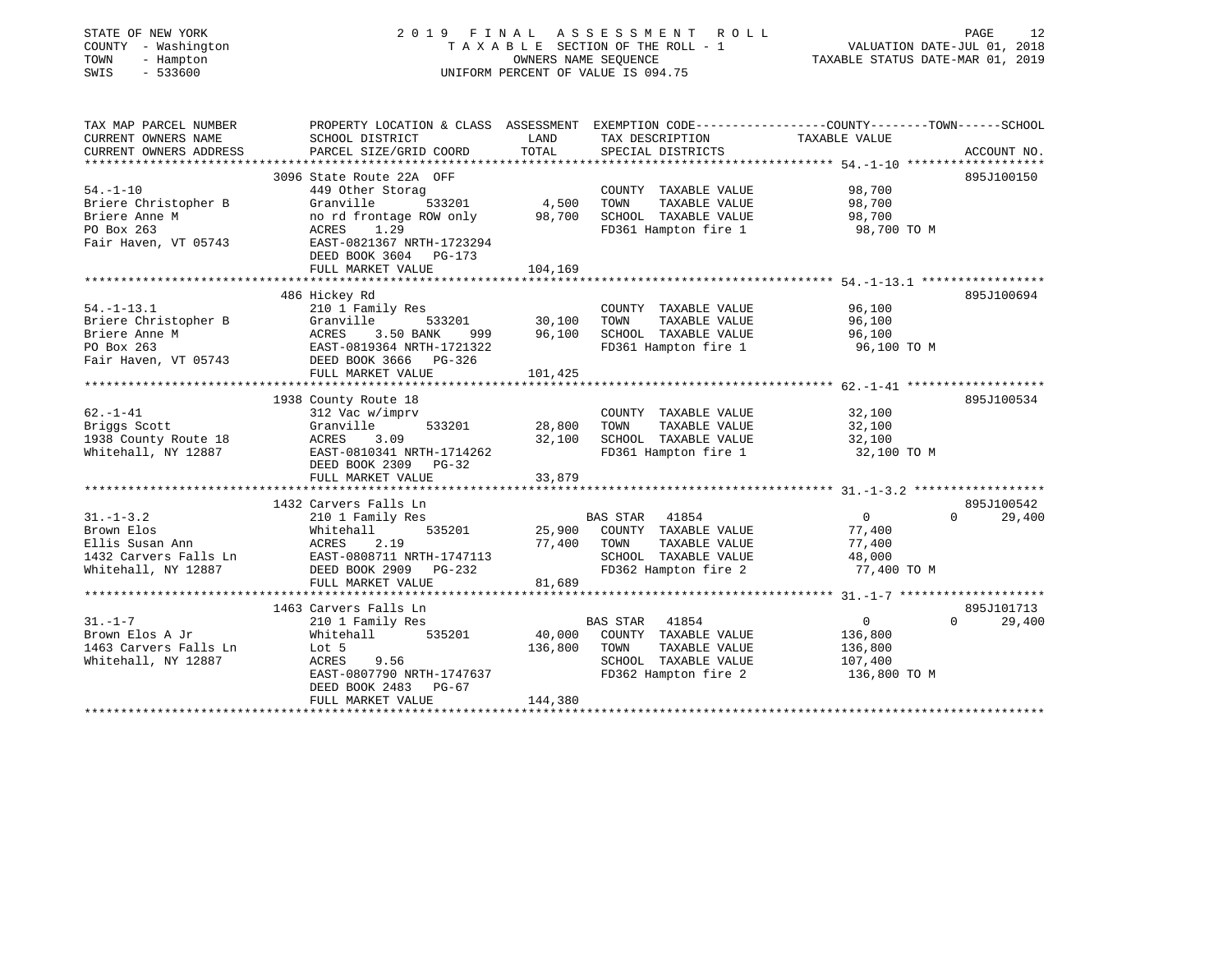| STATE OF NEW YORK       | 2 0 1 9                                                                                         | FINAL   | ASSESSMENT<br>R O L L              |                                  | 13<br>PAGE  |
|-------------------------|-------------------------------------------------------------------------------------------------|---------|------------------------------------|----------------------------------|-------------|
| COUNTY - Washington     |                                                                                                 |         | TAXABLE SECTION OF THE ROLL - 1    | VALUATION DATE-JUL 01, 2018      |             |
| TOWN<br>- Hampton       |                                                                                                 |         | OWNERS NAME SEQUENCE               | TAXABLE STATUS DATE-MAR 01, 2019 |             |
| SWIS<br>$-533600$       |                                                                                                 |         | UNIFORM PERCENT OF VALUE IS 094.75 |                                  |             |
|                         |                                                                                                 |         |                                    |                                  |             |
| TAX MAP PARCEL NUMBER   | PROPERTY LOCATION & CLASS ASSESSMENT EXEMPTION CODE---------------COUNTY-------TOWN------SCHOOL |         |                                    |                                  |             |
| CURRENT OWNERS NAME     | SCHOOL DISTRICT                                                                                 | LAND    | TAX DESCRIPTION                    | TAXABLE VALUE                    |             |
| CURRENT OWNERS ADDRESS  | PARCEL SIZE/GRID COORD                                                                          | TOTAL   | SPECIAL DISTRICTS                  |                                  | ACCOUNT NO. |
| *********************** |                                                                                                 |         |                                    |                                  |             |
|                         | 23 Sugar Hill Way                                                                               |         |                                    |                                  |             |
| $38. - 1 - 7.3$         | 314 Rural vac<10                                                                                |         | COUNTY TAXABLE VALUE               | 18,000                           |             |
| Brown Henry             | 535201<br>Whitehall                                                                             | 18,000  | TAXABLE VALUE<br>TOWN              | 18,000                           |             |
| Brown Gail              | Sub Div Lot 1-B                                                                                 | 18,000  | SCHOOL TAXABLE VALUE               | 18,000                           |             |
| 99 Sanders St           | ACRES<br>2.53                                                                                   |         | FD362 Hampton fire 2               | 18,000 TO M                      |             |
| Whitehall, NY 12887     | EAST-0810990 NRTH-1738929                                                                       |         |                                    |                                  |             |
|                         | DEED BOOK 944<br>$PG-57$                                                                        |         |                                    |                                  |             |
|                         | FULL MARKET VALUE                                                                               | 18,997  |                                    |                                  |             |
|                         |                                                                                                 |         |                                    |                                  |             |
| $54. - 1 - 10.1$        | 3094 State Route 22A<br>210 1 Family Res                                                        |         | 41854                              | $\mathbf{0}$<br>0                | 29,400      |
| Brown Lorraine F        | 533201<br>Granville                                                                             | 23,800  | BAS STAR<br>COUNTY TAXABLE VALUE   | 101,800                          |             |
| Briere Jeffrey F -LE-   | ACRES<br>1.55                                                                                   | 101,800 | TOWN<br>TAXABLE VALUE              | 101,800                          |             |
| 3094 State Route 22A    | EAST-0821136 NRTH-1723229                                                                       |         | SCHOOL TAXABLE VALUE               | 72,400                           |             |
| Hampton, NY 12837       | DEED BOOK 3631<br>PG-195                                                                        |         | FD361 Hampton fire 1               | 101,800 TO M                     |             |
|                         | FULL MARKET VALUE                                                                               | 107,441 |                                    |                                  |             |
|                         | ******************************                                                                  |         |                                    |                                  |             |
|                         | 131 Golf Course Rd                                                                              |         |                                    |                                  |             |
| $38. - 1 - 10.5$        | 270 Mfg housing                                                                                 |         | COUNTY TAXABLE VALUE               | 76,800                           |             |
| Bruno Ralph             | Whitehall<br>535201                                                                             | 23,800  | TOWN<br>TAXABLE VALUE              | 76,800                           |             |
| Bruno Barbara           | Filed Survey 12843/ B-1                                                                         | 76,800  | SCHOOL TAXABLE VALUE               | 76,800                           |             |
| 131 Golf Course Rd      | FRNT 154.00 DPTH                                                                                |         | CA001 Cons agri dst 1              | 76,800 TO                        |             |
| Whitehall, NY 12887     | ACRES<br>1.54 BANK<br>997                                                                       |         | EZ005 Empire Zone 5                | 76,800 TO                        |             |
|                         | EAST-0809952 NRTH-1736925                                                                       |         | FD362 Hampton fire 2               | 76,800 TO M                      |             |
|                         | DEED BOOK 3833<br>PG-223                                                                        |         |                                    |                                  |             |
|                         | FULL MARKET VALUE                                                                               | 81,055  |                                    |                                  |             |
|                         |                                                                                                 |         |                                    |                                  |             |
|                         | 1070 West Way                                                                                   |         |                                    |                                  | 895J100040  |
| $71.4 - 2 - 4$          | 260 Seasonal res - WTRFNT                                                                       |         | COUNTY TAXABLE VALUE               | 163,400                          |             |
| Budwick Julianne        | 533201<br>Granville                                                                             | 28,000  | TAXABLE VALUE<br>TOWN              | 163,400                          |             |
| 206 Sugar Hill Way      | Lot $14$                                                                                        | 163,400 | SCHOOL TAXABLE VALUE               | 163,400                          |             |
| Crown Point, NY 12928   | $71. - 2 - 4$                                                                                   |         | FD361 Hampton fire 1               | 163,400 TO M                     |             |
|                         | FRNT 103.00 DPTH 277.00                                                                         |         |                                    |                                  |             |
|                         | EAST-0815175 NRTH-1707790                                                                       |         |                                    |                                  |             |
|                         | DEED BOOK 2181<br>PG-345                                                                        |         |                                    |                                  |             |
|                         | FULL MARKET VALUE                                                                               | 172,454 |                                    |                                  |             |
|                         | 1702 County Route 21                                                                            |         |                                    |                                  | 875J101783  |
| $80. - 1 - 48$          | 210 1 Family Res - WTRFNT                                                                       |         | COUNTY TAXABLE VALUE               | 179,600                          |             |
| Buish Columbus Sr       | Whitehall<br>535201                                                                             | 25,000  | TOWN<br>TAXABLE VALUE              | 179,600                          |             |
| 1811 Park Blvd          | Sect 2 Lot 10A                                                                                  | 179,600 | SCHOOL TAXABLE VALUE               | 179,600                          |             |
| Troy, NY 12180          | FRNT 156.00 DPTH 309.00                                                                         |         | FD361 Hampton fire 1               | 179,600 TO M                     |             |
|                         | 999<br>BANK                                                                                     |         |                                    |                                  |             |
|                         | EAST-0810991 NRTH-1704799                                                                       |         |                                    |                                  |             |
|                         | DEED BOOK 3548<br>PG-163                                                                        |         |                                    |                                  |             |
|                         | FULL MARKET VALUE                                                                               | 189,551 |                                    |                                  |             |
|                         |                                                                                                 |         |                                    |                                  |             |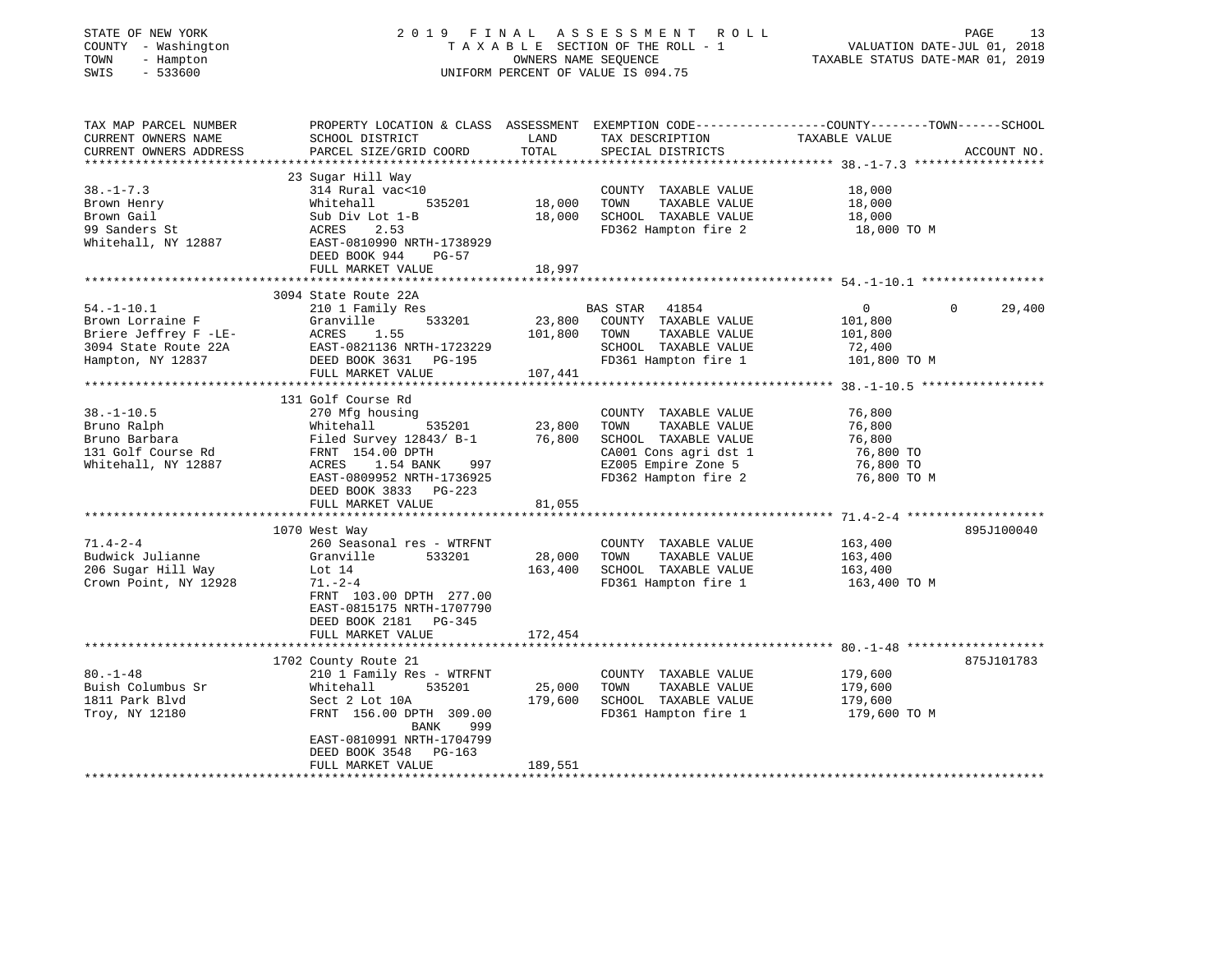| STATE OF NEW YORK<br>COUNTY - Washington<br>TOWN<br>- Hampton<br>$-533600$<br>SWIS | 2019 FINAL ASSESSMENT ROLL<br>TAXABLE SECTION OF THE ROLL - 1<br>OWNERS NAME SEOUENCE<br>UNIFORM PERCENT OF VALUE IS 094.75 | 14<br>PAGE<br>VALUATION DATE-JUL 01, 2018<br>TAXABLE STATUS DATE-MAR 01, 2019 |
|------------------------------------------------------------------------------------|-----------------------------------------------------------------------------------------------------------------------------|-------------------------------------------------------------------------------|
| TAX MAP PARCEL NUMBER                                                              | PROPERTY LOCATION & CLASS ASSESSMENT EXEMPTION CODE---------------COUNTY-------TOWN------SCHOOL                             |                                                                               |

| CURRENT OWNERS NAME       | SCHOOL DISTRICT                         | LAND    | TAX DESCRIPTION                               | TAXABLE VALUE            |                                  |
|---------------------------|-----------------------------------------|---------|-----------------------------------------------|--------------------------|----------------------------------|
| CURRENT OWNERS ADDRESS    | PARCEL SIZE/GRID COORD                  | TOTAL   | SPECIAL DISTRICTS                             |                          | ACCOUNT NO.                      |
|                           |                                         |         |                                               |                          |                                  |
| $63. -1 - 10.4$           | 2831 State Route 22A                    |         | BAS STAR 41854                                | $\overline{0}$           | 895J101816<br>29,400<br>$\Omega$ |
| Buley Michele             | 210 1 Family Res<br>Granville<br>533201 | 15,600  | COUNTY TAXABLE VALUE                          | 69,000                   |                                  |
| 2831 State Route 22A      | FRNT 200.00 DPTH 100.00                 | 69,000  | TOWN<br>TAXABLE VALUE                         | 69,000                   |                                  |
| Hampton, NY 12837         | EAST-0822814 NRTH-1716947               |         | SCHOOL TAXABLE VALUE                          | 39,600                   |                                  |
|                           | DEED BOOK 1667<br>PG-109                |         | FD361 Hampton fire 1                          | 69,000 TO M              |                                  |
|                           | FULL MARKET VALUE                       | 72,823  |                                               |                          |                                  |
|                           |                                         |         |                                               |                          |                                  |
|                           | 1295 Carvers Falls Rd                   |         |                                               |                          | 895J100027                       |
| $31. - 1 - 2$             | 112 Dairy farm                          |         | AG DIST<br>41720                              | 52,042<br>52,042         | 52,042                           |
| Bunker Paul               | 535201<br>Whitehall                     |         | 41854<br>138,000 BAS STAR                     | $\mathbf{0}$             | 29,400<br>$\Omega$               |
| 1295 Carvers Falls Rd     | ACRES 186.80                            |         | 165,500 COUNTY TAXABLE VALUE                  | 113,458                  |                                  |
| Whitehall, NY 12887       | EAST-0806340 NRTH-1746223               |         | TOWN<br>TAXABLE VALUE                         | 113,458                  |                                  |
|                           | DEED BOOK 497<br>PG-782                 |         | SCHOOL TAXABLE VALUE                          | 84,058                   |                                  |
| MAY BE SUBJECT TO PAYMENT | FULL MARKET VALUE                       | 174,670 | CA001 Cons agri dst 1                         | 113,458 TO               |                                  |
| UNDER AGDIST LAW TIL 2023 |                                         |         | 52,042 EX                                     |                          |                                  |
|                           |                                         |         | FD362 Hampton fire 2                          | 165,500 TO M             |                                  |
|                           |                                         |         |                                               |                          |                                  |
|                           | 1446 Carvers Falls Ln                   |         |                                               |                          | 895J101791                       |
| $31. - 1 - 3.8$           | 270 Mfg housing                         |         | VET COM CT 41131                              | 20,225<br>20,225         | $\Omega$                         |
| Burney Charlotte -LE-     | Whitehall<br>535201                     |         | 22,000 VET DIS CT 41141                       | 20,225<br>20,225         | $\overline{0}$                   |
| Pettis William            | ACRES<br>1.00                           |         | 80,900 AGED-TOWN 41803                        | 6,068<br>$\overline{0}$  | $\overline{0}$                   |
| 1446 Carvers Falls Ln     | EAST-0808590 NRTH-1747403               |         | AGE-CO/SCH 41805                              | 10,113                   | $\Omega$<br>20,225               |
| Whitehall, NY 12887       | DEED BOOK 2282 PG-200                   |         | ENH STAR 41834                                | $\overline{0}$           | 60,675<br>$\Omega$               |
|                           | FULL MARKET VALUE                       |         | 85,383 COUNTY TAXABLE VALUE                   | 30,337                   |                                  |
|                           |                                         |         | TOWN<br>TAXABLE VALUE                         | 34,382                   |                                  |
|                           |                                         |         | SCHOOL TAXABLE VALUE                          | $\circ$                  |                                  |
|                           |                                         |         | FD362 Hampton fire 2                          | 80,900 TO M              |                                  |
|                           |                                         |         |                                               |                          |                                  |
|                           | 1396 Carvers Falls Ln                   |         |                                               |                          | 895J100686                       |
| $31. - 1 - 3.6$           | 270 Mfg housing                         |         | VET COM C 41132                               | 15,075                   | $\circ$<br>$\Omega$              |
| Burney Paul J             | 535201<br>Whitehall                     |         | 25,300 VET COM T 41133                        | $\overline{0}$<br>15,075 | $\Omega$                         |
| Burney Gladys M           | ACRES 2.00<br>EAST-0808592 NRTH-1746218 |         | 60,300 VET DIS C 41142                        | 30,150                   | $\Omega$<br>$\Omega$             |
| 1396 Carvers Falls Ln     |                                         |         | VET DIS T 41143                               | $\overline{0}$<br>30,150 | $\Omega$                         |
| Whitehall, NY 12887       | DEED BOOK 3200<br>PG-287                |         | AGED-TOWN 41803                               | $\mathbf{0}$<br>3,769    | $\Omega$                         |
|                           | FULL MARKET VALUE                       |         | 63,641 AGE-CO/SCH 41805                       | 6,030<br>$\overline{0}$  | 24,120<br>$\circ$<br>$\Omega$    |
|                           |                                         |         | ENH STAR 41834                                |                          | 36,180                           |
|                           |                                         |         | COUNTY TAXABLE VALUE                          | 9,045<br>11,306          |                                  |
|                           |                                         |         | TOWN<br>TAXABLE VALUE<br>SCHOOL TAXABLE VALUE | $\Omega$                 |                                  |
|                           |                                         |         | FD362 Hampton fire 2                          | 60,300 TO M              |                                  |
|                           |                                         |         |                                               |                          |                                  |
|                           |                                         |         |                                               |                          |                                  |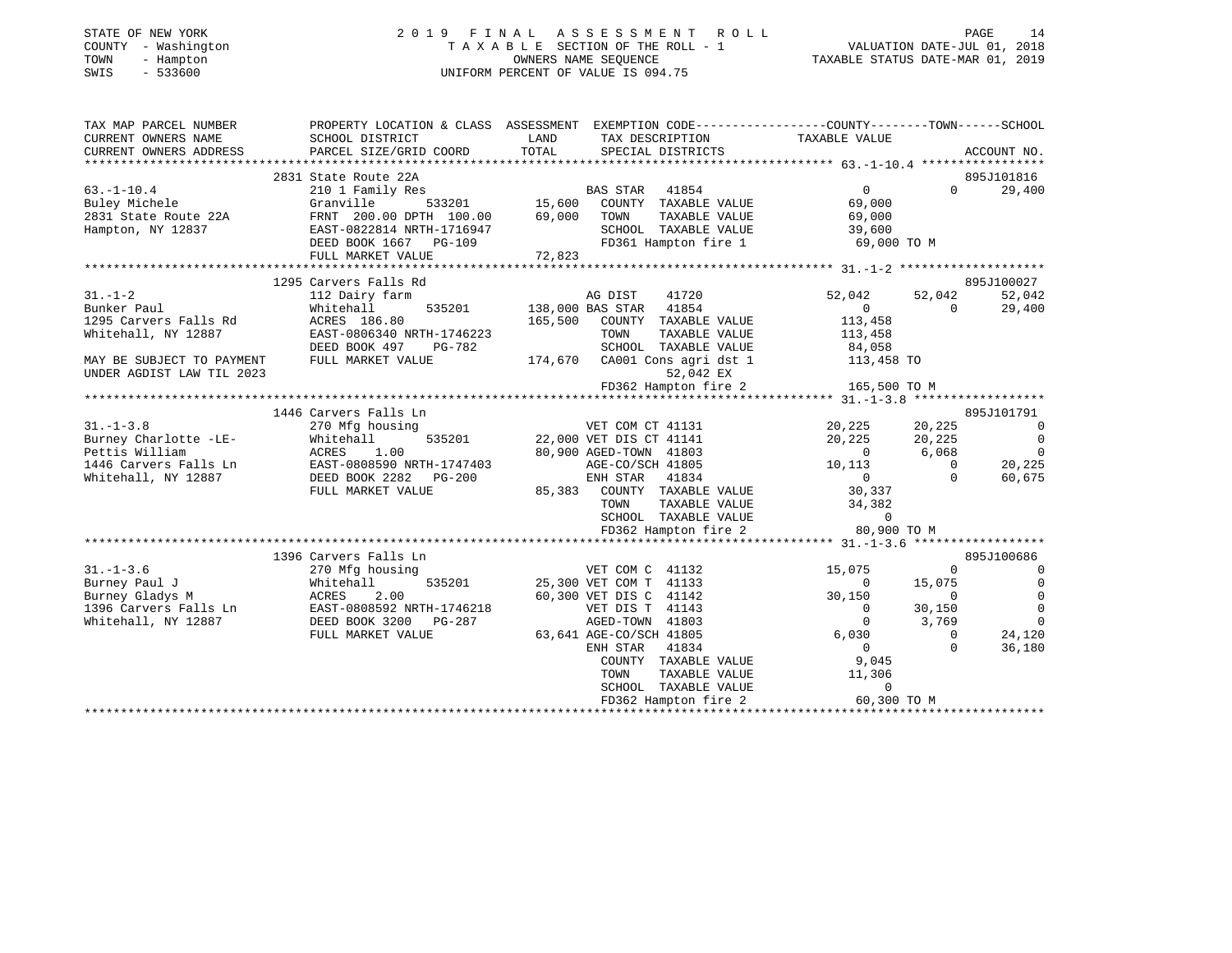| TATE OF NEW YORK |  |                     |
|------------------|--|---------------------|
|                  |  | :OUNTY - Washington |
| 'OWN             |  | - Hampton           |
| -----            |  | ------              |

#### STATE OF NEW YORK 2 0 1 9 F I N A L A S S E S S M E N T R O L L PAGE 15 COUNTY - Washington T A X A B L E SECTION OF THE ROLL - 1 VALUATION DATE-JUL 01, 2018 TOWN - Hampton OWNERS NAME SEQUENCE TAXABLE STATUS DATE-MAR 01, 2019 SWIS - 533600 UNIFORM PERCENT OF VALUE IS 094.75UNIFORM PERCENT OF VALUE IS 094.75

| TAX MAP PARCEL NUMBER                            | PROPERTY LOCATION & CLASS ASSESSMENT EXEMPTION CODE---------------COUNTY-------TOWN-----SCHOOL                                                                                                                                                                                                                                                                                                                                                                                                                                                                                                                     |             |                                                                         |                     |                |             |
|--------------------------------------------------|--------------------------------------------------------------------------------------------------------------------------------------------------------------------------------------------------------------------------------------------------------------------------------------------------------------------------------------------------------------------------------------------------------------------------------------------------------------------------------------------------------------------------------------------------------------------------------------------------------------------|-------------|-------------------------------------------------------------------------|---------------------|----------------|-------------|
| CURRENT OWNERS NAME                              | SCHOOL DISTRICT                                                                                                                                                                                                                                                                                                                                                                                                                                                                                                                                                                                                    | LAND        | TAX DESCRIPTION                                                         | TAXABLE VALUE       |                |             |
| CURRENT OWNERS ADDRESS                           | PARCEL SIZE/GRID COORD                                                                                                                                                                                                                                                                                                                                                                                                                                                                                                                                                                                             | TOTAL       | SPECIAL DISTRICTS                                                       |                     |                | ACCOUNT NO. |
|                                                  |                                                                                                                                                                                                                                                                                                                                                                                                                                                                                                                                                                                                                    |             |                                                                         |                     |                |             |
|                                                  | 2583 State Route 22A                                                                                                                                                                                                                                                                                                                                                                                                                                                                                                                                                                                               |             |                                                                         |                     |                | 895J100415  |
|                                                  | $\begin{tabular}{lllllllllll} \multicolumn{4}{c}{\textcolor{red}{\textcolor{red}{\textcolor{red}{\textcolor{red}{\textcolor{red}{\textcolor{red}{\textcolor{red}{\textcolor{red}{\textcolor{red}{\textcolor{red}{\textcolor{red}{\textcolor{red}{\textcolor{red}{\textcolor{red}{\textcolor{red}{\textcolor{red}{\textcolor{red}{\textcolor{blue}{\textcolor{blue}{\textcolor{blue}{\textcolor{blue}{\textcolor{blue}{\textcolor{blue}{\textcolor{blue}{\textcolor{blue}{\textcolor{blue}{\textcolor{blue}{\textcolor{blue}{\textcolor{blue}{\textcolor{blue}{\textcolor{blue}{\textcolor{blue}{\textcolor{blue}{$ |             | AGED-CO 41802                                                           | 37,960              | $\Omega$       | $\Omega$    |
|                                                  |                                                                                                                                                                                                                                                                                                                                                                                                                                                                                                                                                                                                                    |             | 533201 33,100 AGED-TOWN 41803                                           | $\overline{0}$      | 28,470         | $\Omega$    |
|                                                  |                                                                                                                                                                                                                                                                                                                                                                                                                                                                                                                                                                                                                    |             | 94,900 ENH STAR 41834                                                   | $\overline{0}$      | $\overline{0}$ | 67,330      |
|                                                  |                                                                                                                                                                                                                                                                                                                                                                                                                                                                                                                                                                                                                    |             |                                                                         |                     |                |             |
|                                                  |                                                                                                                                                                                                                                                                                                                                                                                                                                                                                                                                                                                                                    |             | COUNTY TAXABLE VALUE                                                    | 56,940              |                |             |
|                                                  |                                                                                                                                                                                                                                                                                                                                                                                                                                                                                                                                                                                                                    |             | TOWN<br>TAXABLE VALUE                                                   | 66,430              |                |             |
|                                                  |                                                                                                                                                                                                                                                                                                                                                                                                                                                                                                                                                                                                                    |             |                                                                         |                     |                |             |
|                                                  |                                                                                                                                                                                                                                                                                                                                                                                                                                                                                                                                                                                                                    |             | 100,158 SCHOOL TAXABLE VALUE 27,570<br>FD361 Hampton fire 1 94,900 TO M |                     |                |             |
|                                                  |                                                                                                                                                                                                                                                                                                                                                                                                                                                                                                                                                                                                                    |             |                                                                         |                     |                |             |
|                                                  | 21 Ouiet Way                                                                                                                                                                                                                                                                                                                                                                                                                                                                                                                                                                                                       |             |                                                                         |                     |                | 895J100637  |
| $62. - 1 - 35$                                   | 260 Seasonal res                                                                                                                                                                                                                                                                                                                                                                                                                                                                                                                                                                                                   |             | COUNTY TAXABLE VALUE                                                    | 36,700<br>36,700    |                |             |
| Bvak Corporation                                 | 533201<br>Granville                                                                                                                                                                                                                                                                                                                                                                                                                                                                                                                                                                                                | 29,200 TOWN | TAXABLE VALUE                                                           | 36,700              |                |             |
| PO Box 1572                                      |                                                                                                                                                                                                                                                                                                                                                                                                                                                                                                                                                                                                                    |             | 36,700 SCHOOL TAXABLE VALUE                                             | 36,700              |                |             |
| Castleton, VT 05735                              | 543-78 784-169<br>ACRES 26.32                                                                                                                                                                                                                                                                                                                                                                                                                                                                                                                                                                                      |             | FD361 Hampton fire 1                                                    | 36,700 TO M         |                |             |
|                                                  | EAST-0811300 NRTH-1716258                                                                                                                                                                                                                                                                                                                                                                                                                                                                                                                                                                                          |             |                                                                         |                     |                |             |
|                                                  | DEED BOOK 543<br>$PG-75$                                                                                                                                                                                                                                                                                                                                                                                                                                                                                                                                                                                           |             |                                                                         |                     |                |             |
|                                                  | FULL MARKET VALUE                                                                                                                                                                                                                                                                                                                                                                                                                                                                                                                                                                                                  | 38,734      |                                                                         |                     |                |             |
|                                                  |                                                                                                                                                                                                                                                                                                                                                                                                                                                                                                                                                                                                                    |             |                                                                         |                     |                |             |
|                                                  |                                                                                                                                                                                                                                                                                                                                                                                                                                                                                                                                                                                                                    |             |                                                                         |                     |                |             |
|                                                  | 29 Pratt Rd                                                                                                                                                                                                                                                                                                                                                                                                                                                                                                                                                                                                        |             |                                                                         |                     |                | 895J100212  |
| $72. - 1 - 3$                                    | 240 Rural res                                                                                                                                                                                                                                                                                                                                                                                                                                                                                                                                                                                                      |             | AG DIST<br>41720                                                        | 42,495              | 42,495         | 42,495      |
| A.<br>Byler Harvey R<br>Byler Sarah L            | Granville                                                                                                                                                                                                                                                                                                                                                                                                                                                                                                                                                                                                          |             | 533201 112,300 BAS STAR 41854                                           | $\overline{0}$      | $\Omega$       | 29,400      |
|                                                  | ACRES 107.65                                                                                                                                                                                                                                                                                                                                                                                                                                                                                                                                                                                                       |             | 159,500 COUNTY TAXABLE VALUE                                            | 117,005             |                |             |
| 29 Pratt Rd                                      | EAST-0820791 NRTH-1711717                                                                                                                                                                                                                                                                                                                                                                                                                                                                                                                                                                                          |             | TAXABLE VALUE<br>TOWN                                                   | 117,005             |                |             |
| Hampton, NY 12837                                |                                                                                                                                                                                                                                                                                                                                                                                                                                                                                                                                                                                                                    |             |                                                                         | 87,605              |                |             |
|                                                  | EASI-0020731 ARREL --<br>DEED BOOK 3382 PG-235 SCHOOL TAXABLE VALUE<br>FIILL MARKET VALUE 168,338 CA001 Cons agri dst 1                                                                                                                                                                                                                                                                                                                                                                                                                                                                                            |             |                                                                         | 117,005 TO          |                |             |
| MAY BE SUBJECT TO PAYMENT                        |                                                                                                                                                                                                                                                                                                                                                                                                                                                                                                                                                                                                                    |             | 42,495 EX                                                               |                     |                |             |
| UNDER AGDIST LAW TIL 2023                        |                                                                                                                                                                                                                                                                                                                                                                                                                                                                                                                                                                                                                    |             | FD361 Hampton fire 1                                                    | 159,500 TO M        |                |             |
|                                                  |                                                                                                                                                                                                                                                                                                                                                                                                                                                                                                                                                                                                                    |             |                                                                         |                     |                |             |
|                                                  | County Route 18 Off                                                                                                                                                                                                                                                                                                                                                                                                                                                                                                                                                                                                |             |                                                                         |                     |                |             |
| $72. - 1 - 3.4$                                  | 323 Vacant rural                                                                                                                                                                                                                                                                                                                                                                                                                                                                                                                                                                                                   |             | COUNTY TAXABLE VALUE                                                    | 10,000              |                |             |
| Byler Harvey R                                   | Granville<br>533201                                                                                                                                                                                                                                                                                                                                                                                                                                                                                                                                                                                                | 10,000      | TOWN<br>TAXABLE VALUE                                                   | 10,000              |                |             |
|                                                  |                                                                                                                                                                                                                                                                                                                                                                                                                                                                                                                                                                                                                    |             |                                                                         |                     |                |             |
| Byler Sarah L                                    | Land Contract 3771/269 10,000                                                                                                                                                                                                                                                                                                                                                                                                                                                                                                                                                                                      |             | SCHOOL TAXABLE VALUE                                                    | 10,000<br>10,000 TO |                |             |
| c/o John Thomas                                  | ACRES 12.27                                                                                                                                                                                                                                                                                                                                                                                                                                                                                                                                                                                                        |             |                                                                         |                     |                |             |
| 1248 Vt Route 31                                 | EAST-0819201 NRTH-1710127                                                                                                                                                                                                                                                                                                                                                                                                                                                                                                                                                                                          |             |                                                                         |                     |                |             |
| Poultney, VT 05764                               | DEED BOOK 3382 PG-235                                                                                                                                                                                                                                                                                                                                                                                                                                                                                                                                                                                              |             |                                                                         |                     |                |             |
|                                                  | FULL MARKET VALUE                                                                                                                                                                                                                                                                                                                                                                                                                                                                                                                                                                                                  | 10,554      |                                                                         |                     |                |             |
|                                                  |                                                                                                                                                                                                                                                                                                                                                                                                                                                                                                                                                                                                                    |             |                                                                         |                     |                |             |
|                                                  | Golf Course Rd                                                                                                                                                                                                                                                                                                                                                                                                                                                                                                                                                                                                     |             |                                                                         |                     |                | 895J100108  |
| $38. - 1 - 8.1$                                  | 105 Vac farmland                                                                                                                                                                                                                                                                                                                                                                                                                                                                                                                                                                                                   |             | 41720<br>AG DIST                                                        | 62,348              | 62,348         | 62,348      |
| Byler Jake H                                     | 535201<br>Whitehall                                                                                                                                                                                                                                                                                                                                                                                                                                                                                                                                                                                                | 86,300      | COUNTY TAXABLE VALUE                                                    | 23,952              |                |             |
| Byler Clara D                                    | 637/204                                                                                                                                                                                                                                                                                                                                                                                                                                                                                                                                                                                                            | 86,300      | TAXABLE VALUE<br>TOWN                                                   | 23,952              |                |             |
| 29 Pratt Rd                                      | ACRES 62.00                                                                                                                                                                                                                                                                                                                                                                                                                                                                                                                                                                                                        |             | SCHOOL TAXABLE VALUE                                                    | 23,952              |                |             |
| Hampton, NY 12837                                |                                                                                                                                                                                                                                                                                                                                                                                                                                                                                                                                                                                                                    |             | SCHOOL TAXABLE VALUE 23,952<br>CA001 Cons agri dst 1 23,952 TO          |                     |                |             |
|                                                  |                                                                                                                                                                                                                                                                                                                                                                                                                                                                                                                                                                                                                    |             |                                                                         |                     |                |             |
|                                                  | EAST-0811016 NRTH-1736861<br>EAST-0811016 NRTH-1736861<br>DEED BOOK 4013 PG-206<br>FULL MARKET VALUE 91,082 FD362 Hampton fire 2 86,300 TO M                                                                                                                                                                                                                                                                                                                                                                                                                                                                       |             |                                                                         |                     |                |             |
| MAY BE SUBJECT TO PAYMENT                        |                                                                                                                                                                                                                                                                                                                                                                                                                                                                                                                                                                                                                    |             |                                                                         |                     |                |             |
| UNDER AGDIST LAW TIL 2023<br>******************* |                                                                                                                                                                                                                                                                                                                                                                                                                                                                                                                                                                                                                    |             |                                                                         |                     |                |             |
|                                                  |                                                                                                                                                                                                                                                                                                                                                                                                                                                                                                                                                                                                                    |             |                                                                         |                     |                |             |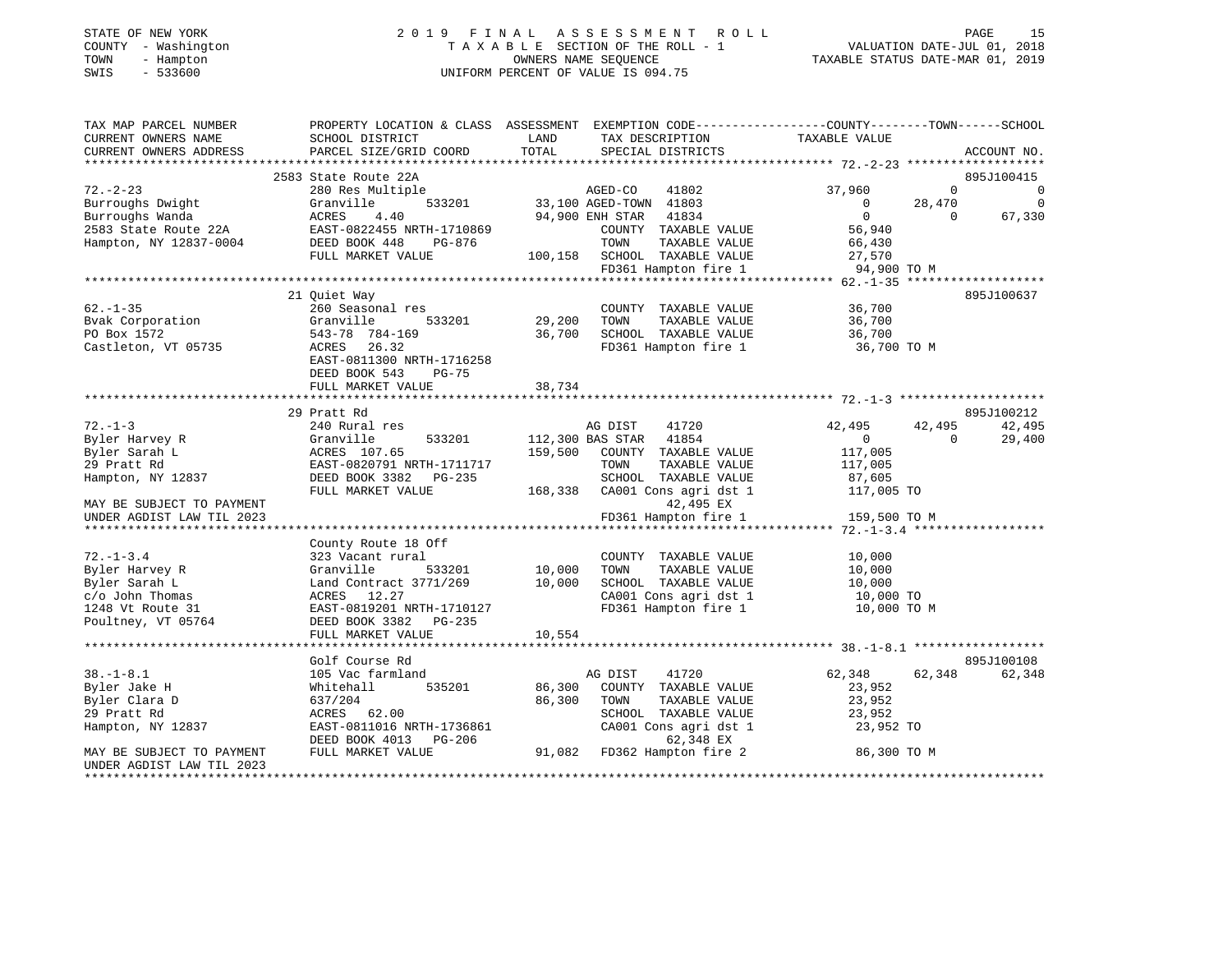| STATE OF NEW YORK                  | 2019<br>F I N A L                                                                               |                                  | A S S E S S M E N T<br>ROLL                   |                            | PAGE<br>-16            |
|------------------------------------|-------------------------------------------------------------------------------------------------|----------------------------------|-----------------------------------------------|----------------------------|------------------------|
| COUNTY - Washington                | TAXABLE SECTION OF THE ROLL - 1                                                                 |                                  | VALUATION DATE-JUL 01, 2018                   |                            |                        |
| TOWN<br>- Hampton                  |                                                                                                 | TAXABLE STATUS DATE-MAR 01, 2019 |                                               |                            |                        |
| SWIS<br>$-533600$                  |                                                                                                 |                                  | UNIFORM PERCENT OF VALUE IS 094.75            |                            |                        |
|                                    |                                                                                                 |                                  |                                               |                            |                        |
| TAX MAP PARCEL NUMBER              | PROPERTY LOCATION & CLASS ASSESSMENT EXEMPTION CODE----------------COUNTY-------TOWN-----SCHOOL |                                  |                                               |                            |                        |
| CURRENT OWNERS NAME                | SCHOOL DISTRICT                                                                                 | LAND                             | TAX DESCRIPTION                               | TAXABLE VALUE              |                        |
| CURRENT OWNERS ADDRESS             | PARCEL SIZE/GRID COORD                                                                          | TOTAL                            | SPECIAL DISTRICTS                             |                            | ACCOUNT NO.            |
|                                    | ***********************                                                                         |                                  |                                               |                            |                        |
|                                    | 15 Forest Hill Way                                                                              |                                  |                                               |                            | 895J100112             |
| $71. - 1 - 29$                     | 240 Rural res                                                                                   |                                  | ENH STAR 41834                                | $\mathbf 0$                | $\mathbf{0}$<br>67,330 |
| Cahill Earl R Sr LE                | Granville<br>533201                                                                             |                                  | 62,000 FOR 480A<br>47460                      | 30,900<br>30,900           | 30,900                 |
| Amlaw Tina                         | 680/39 ROW Agmt                                                                                 | 163,400                          | COUNTY TAXABLE VALUE                          | 132,500                    |                        |
| PO Box 123                         | ACRES 99.37                                                                                     |                                  | TOWN<br>TAXABLE VALUE                         | 132,500                    |                        |
| Hampton, NY 12837                  | EAST-0811006 NRTH-1707942                                                                       |                                  | SCHOOL TAXABLE VALUE                          | 65,170                     |                        |
|                                    | DEED BOOK 3927 PG-311                                                                           |                                  | FD361 Hampton fire 1                          | 163,400 TO M               |                        |
| MAY BE SUBJECT TO PAYMENT          | FULL MARKET VALUE                                                                               | 172,454                          |                                               |                            |                        |
| UNDER RPTL480A UNTIL 2028          |                                                                                                 |                                  |                                               |                            |                        |
|                                    |                                                                                                 |                                  |                                               |                            |                        |
|                                    | 561&565 Hickey Rd                                                                               |                                  |                                               |                            |                        |
| $54. - 1 - 13.7$                   | 270 Mfg housing                                                                                 |                                  | BAS STAR 41854                                | $\overline{0}$             | $\Omega$<br>29,400     |
| Cain Samantha                      | Granville<br>533201                                                                             | 29,000                           | COUNTY TAXABLE VALUE                          | 103,100                    |                        |
| Cain Alan                          | Lot 2                                                                                           | 103,100                          | TOWN<br>TAXABLE VALUE                         | 103,100                    |                        |
| 561 Hickey Rd<br>Hampton, NY 12837 | ACRES<br>3.16 BANK 194<br>EAST-0820125 NRTH-1722956                                             |                                  | SCHOOL TAXABLE VALUE<br>CA001 Cons agri dst 1 | 73,700                     |                        |
|                                    | DEED BOOK 3472 PG-128                                                                           |                                  | FD361 Hampton fire 1                          | 103,100 TO<br>103,100 TO M |                        |
|                                    | FULL MARKET VALUE                                                                               | 108,813                          |                                               |                            |                        |
|                                    | ****************************                                                                    |                                  |                                               |                            |                        |
|                                    | 1439 County Route 21                                                                            |                                  |                                               |                            | 895J100242             |
| $80. - 1 - 7.1$                    | 312 Vac w/imprv                                                                                 |                                  | COUNTY TAXABLE VALUE                          | 173,800                    |                        |
| Calder Gordon S Jr                 | 533201<br>Granville                                                                             | 169,000                          | TOWN<br>TAXABLE VALUE                         | 173,800                    |                        |
| Dempsey Stephen C                  | $951 - 65$                                                                                      | 173,800                          | SCHOOL TAXABLE VALUE                          | 173,800                    |                        |
| 540 Green Peak Orchard             | ACRES 288.50                                                                                    |                                  | FD361 Hampton fire 1                          | 173,800 TO M               |                        |
| East Dorset, VT 05253              | EAST-0811791 NRTH-1699551                                                                       |                                  |                                               |                            |                        |
|                                    | DEED BOOK 831<br>PG-181                                                                         |                                  |                                               |                            |                        |
|                                    | FULL MARKET VALUE                                                                               | 183,430                          |                                               |                            |                        |
|                                    | ************************                                                                        |                                  |                                               |                            |                        |
|                                    | 27 Manor Ln                                                                                     |                                  |                                               |                            | 895J100710             |
| $54. - 1 - 5.1$                    | 210 1 Family Res                                                                                |                                  | BAS STAR<br>41854                             | $\overline{0}$             | $\Omega$<br>29,400     |
| Camara Daniel                      | Granville<br>533201                                                                             | 24,300                           | COUNTY TAXABLE VALUE                          | 177,800                    |                        |
| 27 Manor Ln                        | -LE-to garage only                                                                              | 177,800                          | TOWN<br>TAXABLE VALUE                         | 177,800                    |                        |
| Hampton, NY 12837                  | for David Camara Jr                                                                             |                                  | SCHOOL TAXABLE VALUE                          | 148,400                    |                        |
|                                    | ACRES<br>1.70                                                                                   |                                  | FD361 Hampton fire 1                          | 177,800 TO M               |                        |
|                                    | EAST-0820587 NRTH-1725662                                                                       |                                  |                                               |                            |                        |
|                                    | DEED BOOK 2961 PG-5                                                                             |                                  |                                               |                            |                        |
|                                    | FULL MARKET VALUE                                                                               | 187,652                          |                                               |                            |                        |
|                                    |                                                                                                 |                                  |                                               |                            |                        |
|                                    | 1012 West Way                                                                                   |                                  |                                               |                            | 895J100070             |
| $71.4 - 2 - 19$                    | 210 1 Family Res - WTRFNT                                                                       |                                  | COUNTY TAXABLE VALUE                          | 159,900                    |                        |
| Camara Daniel                      | 533201<br>Granville                                                                             | 32,000                           | TOWN<br>TAXABLE VALUE                         | 159,900                    |                        |
| Camara Christina                   | $71. - 2 - 19$                                                                                  | 159,900                          | SCHOOL TAXABLE VALUE                          | 159,900                    |                        |
| 27 Manor Ln                        | ACRES<br>1.60                                                                                   |                                  | FD361 Hampton fire 1                          | 159,900 TO M               |                        |
| Hampton, NY 12837                  | EAST-0816251 NRTH-1706803<br>DEED BOOK 3516<br>$PG-90$                                          |                                  |                                               |                            |                        |
|                                    | FULL MARKET VALUE                                                                               | 168,760                          |                                               |                            |                        |
|                                    |                                                                                                 |                                  |                                               |                            |                        |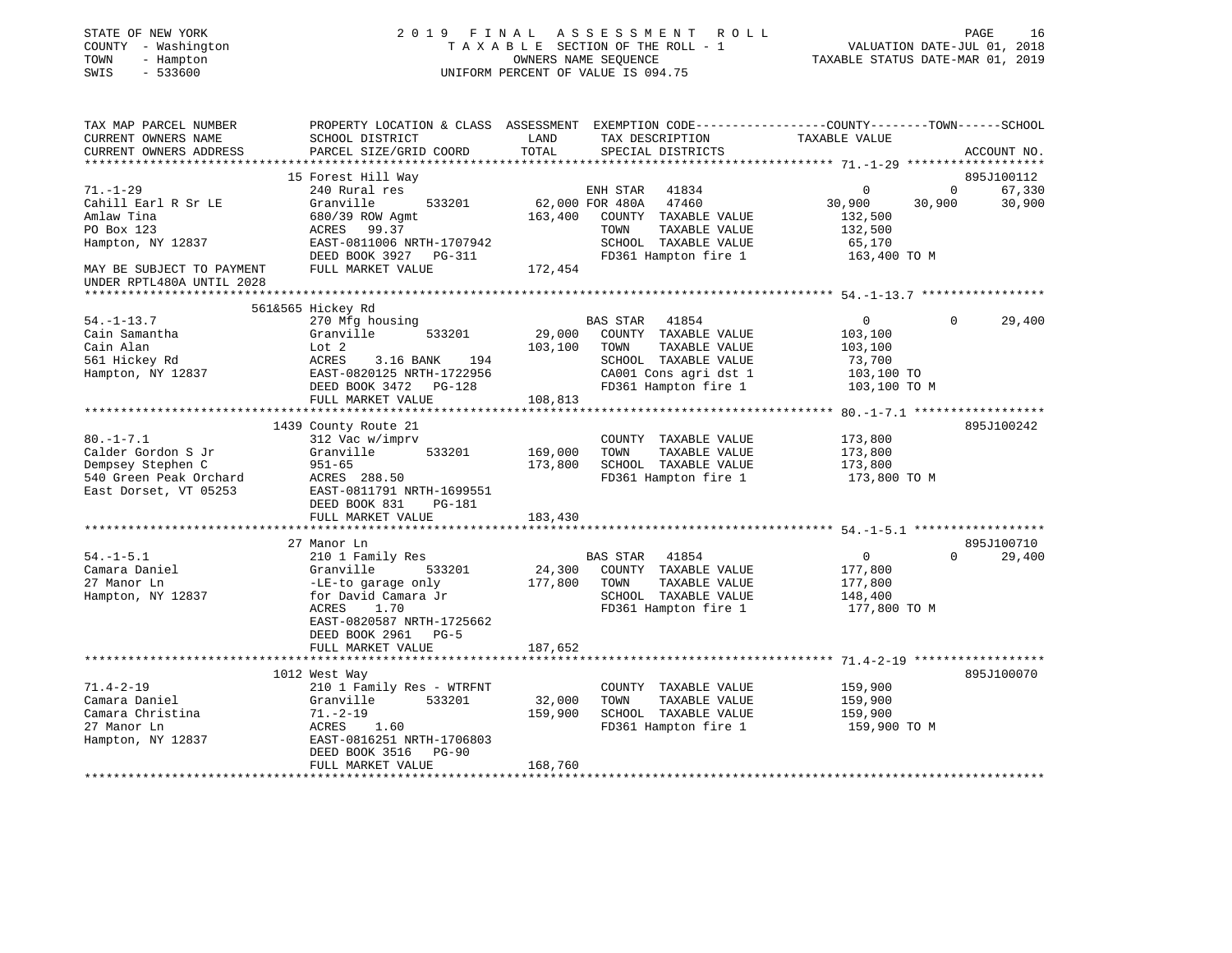| COUNTY - Washington<br>TOWN<br>- Hampton<br>SWIS<br>$-533600$                                                                |                                                                           |                     | TAXABLE SECTION OF THE ROLL - 1<br>OWNERS NAME SEQUENCE<br>UNIFORM PERCENT OF VALUE IS 094.75 | VALUATION DATE-JUL 01, 2018<br>TAXABLE STATUS DATE-MAR 01, 2019                                                                 |        |  |
|------------------------------------------------------------------------------------------------------------------------------|---------------------------------------------------------------------------|---------------------|-----------------------------------------------------------------------------------------------|---------------------------------------------------------------------------------------------------------------------------------|--------|--|
| TAX MAP PARCEL NUMBER<br>CURRENT OWNERS NAME<br>CURRENT OWNERS ADDRESS<br>*************************                          | SCHOOL DISTRICT<br>PARCEL SIZE/GRID COORD                                 | LAND<br>TOTAL       | TAX DESCRIPTION<br>SPECIAL DISTRICTS                                                          | PROPERTY LOCATION & CLASS ASSESSMENT EXEMPTION CODE---------------COUNTY-------TOWN------SCHOOL<br>TAXABLE VALUE<br>ACCOUNT NO. |        |  |
|                                                                                                                              | 2732 State Route 22A                                                      |                     |                                                                                               | 895J100032                                                                                                                      |        |  |
| $63. -1 - 5$                                                                                                                 | 312 Vac w/imprv                                                           |                     | COUNTY TAXABLE VALUE                                                                          | 67,200                                                                                                                          |        |  |
| Camara David C                                                                                                               | Granville<br>533201                                                       | 24,000              | TOWN<br>TAXABLE VALUE                                                                         | 67,200                                                                                                                          |        |  |
| PO Box 8                                                                                                                     | ACRES<br>1.60                                                             | 67,200              | SCHOOL TAXABLE VALUE                                                                          | 67,200                                                                                                                          |        |  |
| Fair Haven, VT 05743                                                                                                         | EAST-0823846 NRTH-1714835<br>DEED BOOK 486<br>PG-859<br>FULL MARKET VALUE | 70,923              | FD361 Hampton fire 1                                                                          | 67,200 TO M                                                                                                                     |        |  |
|                                                                                                                              |                                                                           |                     |                                                                                               |                                                                                                                                 |        |  |
|                                                                                                                              | 521 South Rd                                                              |                     |                                                                                               | 895J100033                                                                                                                      |        |  |
| $72. - 1 - 11$                                                                                                               | 240 Rural res                                                             |                     | COUNTY TAXABLE VALUE                                                                          | 77,800                                                                                                                          |        |  |
|                                                                                                                              | 533201                                                                    | 62,700              | TOWN<br>TAXABLE VALUE                                                                         | 77,800                                                                                                                          |        |  |
| Canarick Group LLC<br>c/o Paul Canarick Manager<br>manager<br>manager<br>manager<br>manager<br>manager<br>manager<br>manager |                                                                           | 77,800              | SCHOOL TAXABLE VALUE                                                                          | 77,800                                                                                                                          |        |  |
| 32 Cottage Row                                                                                                               | EAST-0820257 NRTH-1709572                                                 |                     | FD361 Hampton fire 1                                                                          | 77,800 TO M                                                                                                                     |        |  |
| Glen Cove, NY 11542                                                                                                          | DEED BOOK 2729 PG-61<br>FULL MARKET VALUE                                 | 82,111              |                                                                                               |                                                                                                                                 |        |  |
|                                                                                                                              |                                                                           | * * * * * * * * * * |                                                                                               | ************** 63.-1-12.1 *******************                                                                                   |        |  |
|                                                                                                                              | 2269 County Route 18                                                      |                     |                                                                                               |                                                                                                                                 |        |  |
| $63. - 1 - 12.1$                                                                                                             | 240 Rural res                                                             |                     | COUNTY TAXABLE VALUE                                                                          | 205,300                                                                                                                         |        |  |
| Carpenter Suzanne M                                                                                                          | 533201<br>Granville                                                       | 46,000              | TOWN<br>TAXABLE VALUE                                                                         | 205,300                                                                                                                         |        |  |
| 2269 County Route 18                                                                                                         | ACRES 16.00 BANK<br>999                                                   | 205,300             | SCHOOL TAXABLE VALUE                                                                          | 205,300                                                                                                                         |        |  |
| Whitehall, NY 12887                                                                                                          | EAST-0817630 NRTH-1713460                                                 |                     | CA001 Cons agri dst 1                                                                         | 205,300 TO                                                                                                                      |        |  |
| MAY BE SUBJECT TO PAYMENT<br>UNDER AGDIST LAW TIL 2023                                                                       | DEED BOOK 3910 PG-284<br>FULL MARKET VALUE                                | 216,675             | FD361 Hampton fire 1                                                                          | 205,300 TO M                                                                                                                    |        |  |
| *************************                                                                                                    |                                                                           |                     |                                                                                               |                                                                                                                                 |        |  |
|                                                                                                                              | 42 Perry Heights Way                                                      |                     |                                                                                               | 895J100639                                                                                                                      |        |  |
| $72. - 2 - 40$                                                                                                               | 210 1 Family Res                                                          |                     | BAS STAR<br>41854                                                                             | $\overline{0}$<br>$\Omega$                                                                                                      | 29,400 |  |
| Cartier William                                                                                                              | 533201<br>Granville                                                       | 22,000              | COUNTY TAXABLE VALUE                                                                          | 169,600                                                                                                                         |        |  |
| Cartier Carol Lynn                                                                                                           | ACRES<br>1.00                                                             | 169,600             | TAXABLE VALUE<br>TOWN                                                                         | 169,600                                                                                                                         |        |  |
| PO Box 37<br>Hampton, NY 12837                                                                                               | EAST-0822924 NRTH-1712585<br>DEED BOOK 2496 PG-76                         |                     | SCHOOL TAXABLE VALUE<br>FD361 Hampton fire 1                                                  | 140,200<br>169,600 TO M                                                                                                         |        |  |
|                                                                                                                              | FULL MARKET VALUE                                                         | 178,997             |                                                                                               |                                                                                                                                 |        |  |
|                                                                                                                              | ***********************************                                       |                     |                                                                                               | ************* 31.-1-5 *******************                                                                                       |        |  |
|                                                                                                                              | 1381+1389 Carvers Falls Ln                                                |                     |                                                                                               | 895J100405                                                                                                                      |        |  |
| $31. - 1 - 5$                                                                                                                | 280 Res Multiple                                                          |                     | COUNTY TAXABLE VALUE                                                                          | 127,200                                                                                                                         |        |  |
| Cascade Funding 2017-1                                                                                                       | Whitehall<br>535201                                                       | 35,300              | TOWN<br>TAXABLE VALUE                                                                         | 127,200                                                                                                                         |        |  |
| Alternative Holdings LLC                                                                                                     | ACRES<br>5.30                                                             | 127,200             | SCHOOL TAXABLE VALUE                                                                          | 127,200                                                                                                                         |        |  |
| 1104 Ave of the Americas                                                                                                     | EAST-0807950 NRTH-1746003                                                 |                     | FD362 Hampton fire 2                                                                          | 127,200 TO M                                                                                                                    |        |  |
| New York, NY 10036                                                                                                           | DEED BOOK 4018 PG-63                                                      |                     |                                                                                               |                                                                                                                                 |        |  |
|                                                                                                                              | FULL MARKET VALUE                                                         | 134,248             |                                                                                               |                                                                                                                                 |        |  |
|                                                                                                                              | Golf Course Rd Off                                                        |                     |                                                                                               |                                                                                                                                 |        |  |
| $45. - 1 - 22.5$                                                                                                             | 312 Vac w/imprv                                                           |                     | COUNTY TAXABLE VALUE                                                                          | 33,100                                                                                                                          |        |  |
| Casey Michael P                                                                                                              | 535201<br>Whitehall                                                       | 10,100              | TOWN<br>TAXABLE VALUE                                                                         | 33,100                                                                                                                          |        |  |
| 148 Chittenden Rd                                                                                                            | 3752/33 Cell Tower Lease                                                  | 33,100              | SCHOOL TAXABLE VALUE                                                                          | 33,100                                                                                                                          |        |  |
| Chittenden, VT 05737                                                                                                         | Survey 12974                                                              |                     | FD362 Hampton fire 2                                                                          | 33,100 TO M                                                                                                                     |        |  |
|                                                                                                                              | ACRES<br>0.23                                                             |                     |                                                                                               |                                                                                                                                 |        |  |
|                                                                                                                              | EAST-0810788 NRTH-1735177                                                 |                     |                                                                                               |                                                                                                                                 |        |  |
|                                                                                                                              | <b>PG-185</b><br>DEED BOOK 721                                            |                     |                                                                                               |                                                                                                                                 |        |  |
|                                                                                                                              | FULL MARKET VALUE                                                         | 34,934              |                                                                                               |                                                                                                                                 |        |  |
|                                                                                                                              |                                                                           |                     |                                                                                               |                                                                                                                                 |        |  |

STATE OF NEW YORK 2 0 1 9 F I N A L A S S E S S M E N T R O L L

PAGE 17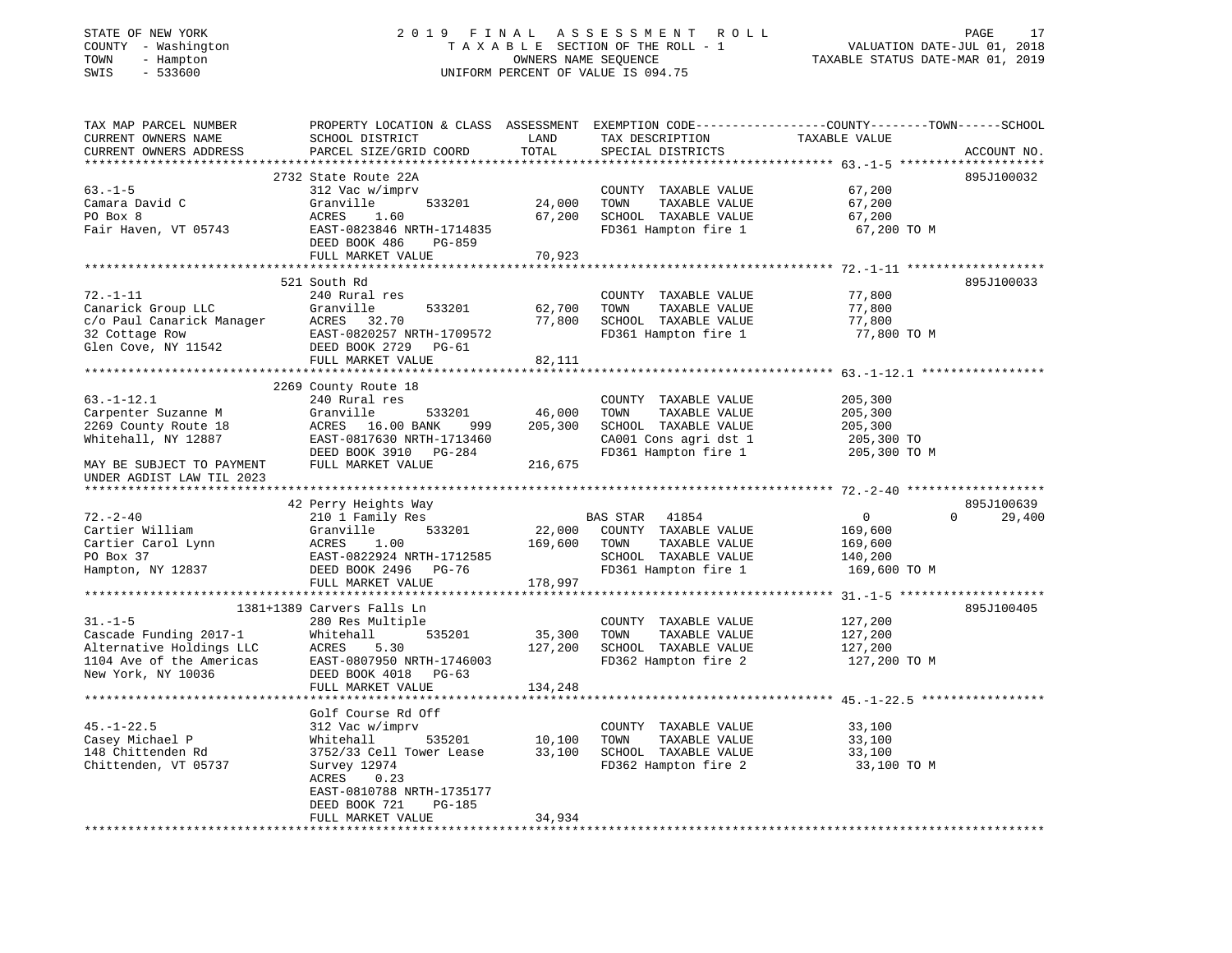| STATE OF NEW YORK<br>COUNTY - Washington<br>TOWN<br>- Hampton<br>$-533600$<br>SWIS |                                                                                                 | OWNERS NAME SEQUENCE | 2019 FINAL ASSESSMENT ROLL<br>TAXABLE SECTION OF THE ROLL - 1<br>UNIFORM PERCENT OF VALUE IS 094.75 | VALUATION DATE-JUL 01, 2018<br>TAXABLE STATUS DATE-MAR 01, 2019 | PAGE<br>18  |
|------------------------------------------------------------------------------------|-------------------------------------------------------------------------------------------------|----------------------|-----------------------------------------------------------------------------------------------------|-----------------------------------------------------------------|-------------|
| TAX MAP PARCEL NUMBER                                                              | PROPERTY LOCATION & CLASS ASSESSMENT EXEMPTION CODE---------------COUNTY-------TOWN------SCHOOL | LAND                 |                                                                                                     | TAXABLE VALUE                                                   |             |
| CURRENT OWNERS NAME<br>CURRENT OWNERS ADDRESS                                      | SCHOOL DISTRICT<br>PARCEL SIZE/GRID COORD                                                       | TOTAL                | TAX DESCRIPTION<br>SPECIAL DISTRICTS                                                                |                                                                 | ACCOUNT NO. |
|                                                                                    |                                                                                                 |                      |                                                                                                     |                                                                 |             |
|                                                                                    | Hills Pond Rd                                                                                   |                      |                                                                                                     |                                                                 | 895J100228  |
| $71.4 - 2 - 21$                                                                    | 311 Res vac land - WTRFNT                                                                       |                      | COUNTY TAXABLE VALUE                                                                                | 27,000                                                          |             |
| Chadwick Brian                                                                     | Granville<br>533201                                                                             | 27,000               | TAXABLE VALUE<br>TOWN                                                                               | 27,000                                                          |             |
| 42 Kirkdale Cir                                                                    | $71. - 2 - 21$                                                                                  | 27,000               | SCHOOL TAXABLE VALUE                                                                                | 27,000                                                          |             |
| Rochester, NY 14612                                                                | FRNT 212.00 DPTH 226.00<br>EAST-0816414 NRTH-1707125<br>DEED BOOK 2131 PG-40                    |                      | FD361 Hampton fire 1                                                                                | 27,000 TO M                                                     |             |
|                                                                                    | FULL MARKET VALUE                                                                               | 28,496               |                                                                                                     |                                                                 |             |
|                                                                                    |                                                                                                 |                      |                                                                                                     |                                                                 |             |
|                                                                                    | 1036 West Way                                                                                   |                      |                                                                                                     |                                                                 | 895J100237  |
| $71.4 - 2 - 12$                                                                    | 260 Seasonal res - WTRFNT<br>533201                                                             |                      | COUNTY TAXABLE VALUE                                                                                | 116,700                                                         |             |
| Chadwick Brian Heath<br>42 Kirkdale Cir                                            | Granville<br>LOT 6                                                                              | 27,100<br>116,700    | TOWN<br>TAXABLE VALUE<br>SCHOOL TAXABLE VALUE                                                       | 116,700<br>116,700                                              |             |
| Rochester, NY 14612                                                                | $71. - 2 - 12$                                                                                  |                      | FD361 Hampton fire 1                                                                                | 116,700 TO M                                                    |             |
|                                                                                    | FRNT 100.00 DPTH 203.00<br>EAST-0815698 NRTH-1707186<br>DEED BOOK 3460 PG-188                   |                      |                                                                                                     |                                                                 |             |
|                                                                                    | FULL MARKET VALUE                                                                               | 123,166              |                                                                                                     |                                                                 |             |
|                                                                                    |                                                                                                 |                      |                                                                                                     |                                                                 |             |
|                                                                                    | 235 Hills Pond Rd                                                                               |                      |                                                                                                     |                                                                 | 895J100037  |
| $71.4 - 2 - 22$                                                                    | 260 Seasonal res - WTRFNT                                                                       |                      | COUNTY TAXABLE VALUE                                                                                | 104,400                                                         |             |
| Chadwick Vincent L                                                                 | Granville<br>533201                                                                             | 26,700               | TAXABLE VALUE<br>TOWN                                                                               | 104,400                                                         |             |
| 117 Linden Ave                                                                     | $71. - 2 - 22$                                                                                  | 104,400              | SCHOOL TAXABLE VALUE                                                                                | 104,400                                                         |             |
| Johnstown, NY 12095                                                                | FRNT 85.00 DPTH 226.00<br>EAST-0816430 NRTH-1707245<br>DEED BOOK 3152 PG-236                    |                      | FD361 Hampton fire 1                                                                                | 104,400 TO M                                                    |             |
|                                                                                    | FULL MARKET VALUE                                                                               | 110,185              |                                                                                                     |                                                                 |             |
|                                                                                    |                                                                                                 |                      |                                                                                                     |                                                                 |             |
|                                                                                    | 423 South Rd                                                                                    |                      |                                                                                                     |                                                                 | 895J100265  |
| $72. - 1 - 16$                                                                     | 240 Rural res                                                                                   |                      | COUNTY TAXABLE VALUE                                                                                | 251,300                                                         |             |
| Charron Robert<br>Charron Kim                                                      | Granville<br>533201                                                                             | 82,300               | TAXABLE VALUE<br>TOWN                                                                               | 251,300                                                         |             |
| 638 River St                                                                       | ACRES<br>50.00<br>EAST-0818372 NRTH-1707038                                                     | 251,300              | SCHOOL TAXABLE VALUE                                                                                | 251,300                                                         |             |
| Fair Haven, VT 05743                                                               | DEED BOOK 3584 PG-262                                                                           |                      | FD361 Hampton fire 1                                                                                | 251,300 TO M                                                    |             |
|                                                                                    | FULL MARKET VALUE                                                                               | 265,224              |                                                                                                     |                                                                 |             |
|                                                                                    | *******************************                                                                 |                      |                                                                                                     |                                                                 |             |
|                                                                                    | 210 Carvers Falls Rd                                                                            |                      |                                                                                                     |                                                                 | 895J101780  |
| $38. - 1 - 2.4$                                                                    | 314 Rural vac<10                                                                                |                      | COUNTY TAXABLE VALUE                                                                                | 14,000                                                          |             |
| Chase Nancy L                                                                      | 535201<br>Whitehall                                                                             | 14,000               | TAXABLE VALUE<br>TOWN                                                                               | 14,000                                                          |             |
| Chase Jack L                                                                       | ACRES<br>1.33                                                                                   | 14,000               | SCHOOL TAXABLE VALUE                                                                                | 14,000                                                          |             |
| 169 Crystal Hts                                                                    | EAST-0804974 NRTH-1744612                                                                       |                      | FD362 Hampton fire 2                                                                                | 14,000 TO M                                                     |             |
| Bomoseen, NY 05732                                                                 | DEED BOOK 3895 PG-47                                                                            |                      |                                                                                                     |                                                                 |             |
|                                                                                    | FULL MARKET VALUE                                                                               | 14,776               |                                                                                                     |                                                                 |             |
|                                                                                    |                                                                                                 |                      |                                                                                                     |                                                                 |             |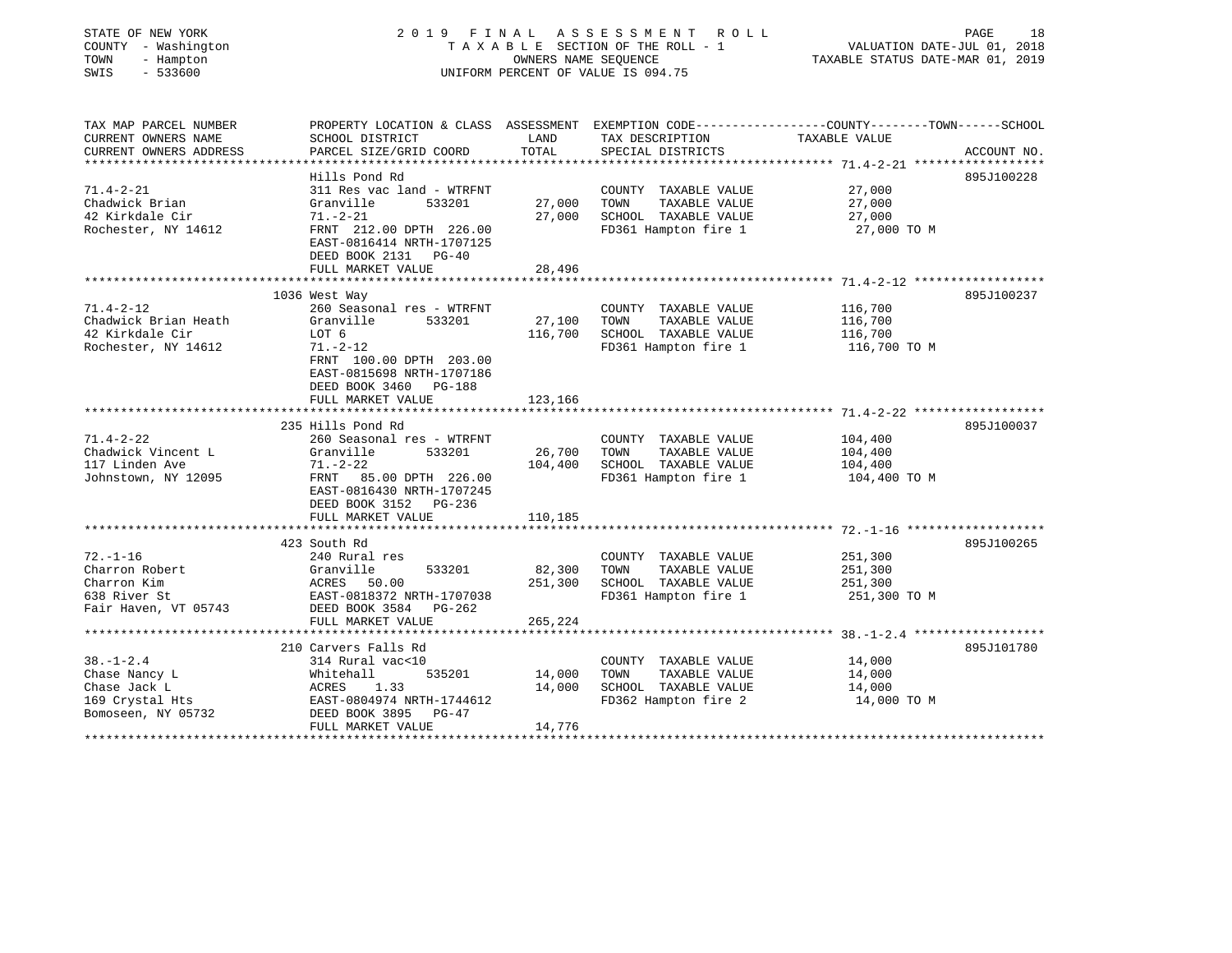| STATE OF NEW YORK<br>COUNTY - Washington<br>- Hampton<br>TOWN<br>$-533600$<br>SWIS                                        |                                                                                                                                                                     | OWNERS NAME SEQUENCE         | 2019 FINAL ASSESSMENT ROLL<br>TAXABLE SECTION OF THE ROLL - 1<br>UNIFORM PERCENT OF VALUE IS 094.75                                                             | VALUATION DATE-JUL 01, 2018<br>TAXABLE STATUS DATE-MAR 01, 2019                                 | PAGE<br>19  |
|---------------------------------------------------------------------------------------------------------------------------|---------------------------------------------------------------------------------------------------------------------------------------------------------------------|------------------------------|-----------------------------------------------------------------------------------------------------------------------------------------------------------------|-------------------------------------------------------------------------------------------------|-------------|
| TAX MAP PARCEL NUMBER<br>CURRENT OWNERS NAME<br>CURRENT OWNERS ADDRESS                                                    | SCHOOL DISTRICT<br>PARCEL SIZE/GRID COORD                                                                                                                           | LAND<br>TOTAL                | TAX DESCRIPTION TAXABLE VALUE<br>SPECIAL DISTRICTS                                                                                                              | PROPERTY LOCATION & CLASS ASSESSMENT EXEMPTION CODE---------------COUNTY-------TOWN------SCHOOL | ACCOUNT NO. |
| $38. - 1 - 10.7$<br>Clarendon & Pittsford Rr<br>1 Railway Ln<br>Burlington, VT 05401                                      | 75 Golf Course Rd<br>330 Vacant comm<br>Whitehall<br>535201<br>FRNT 321.00 DPTH<br>ACRES 8.64<br>EAST-0809734 NRTH-1735117<br>DEED BOOK 3913 PG-27                  | 50,000<br>50,000             | COUNTY TAXABLE VALUE<br>TOWN<br>TAXABLE VALUE<br>SCHOOL TAXABLE VALUE<br>CA001 Cons agri dst 1<br>FD362 Hampton fire 2                                          | 50,000<br>50,000<br>50,000<br>50,000 TO<br>50,000 TO M                                          |             |
|                                                                                                                           | FULL MARKET VALUE                                                                                                                                                   | 52,770                       |                                                                                                                                                                 |                                                                                                 |             |
| $81. - 1 - 23$<br>Clark Diantha E<br>1152 Tompkins Ave<br>South Plainfield, NJ 07080                                      | 1111 North Quivey Hill Ln<br>210 1 Family Res<br>Granville<br>533201<br>ACRES<br>5.00<br>EAST-0818628 NRTH-1702006<br>DEED BOOK 738<br>PG-11<br>FULL MARKET VALUE   | 35,000<br>124,900<br>131,821 | COUNTY TAXABLE VALUE<br>TOWN<br>TAXABLE VALUE<br>SCHOOL TAXABLE VALUE<br>FD361 Hampton fire 1                                                                   | 124,900<br>124,900<br>124,900<br>124,900 TO M                                                   | 895J100531  |
|                                                                                                                           | Quivey Hill Rd                                                                                                                                                      |                              |                                                                                                                                                                 |                                                                                                 | 895J100551  |
| $81. - 1 - 24$<br>Clark Diantha E<br>1152 Tompkins Ave<br>South Plainfield, NJ 07080                                      | 314 Rural vac<10<br>Granville<br>533201<br>ACRES 1.00<br>EAST-0818546 NRTH-1702181<br>DEED BOOK 738<br>$PG-11$<br>FULL MARKET VALUE                                 | 3,500<br>3,500<br>3,694      | COUNTY TAXABLE VALUE<br>TAXABLE VALUE<br>TOWN<br>SCHOOL TAXABLE VALUE<br>FD361 Hampton fire 1                                                                   | 3,500<br>3,500<br>3,500<br>3,500 TO M                                                           |             |
|                                                                                                                           |                                                                                                                                                                     |                              |                                                                                                                                                                 |                                                                                                 |             |
| $63. - 1 - 2.2$<br>Clark Leon Jr<br>Clark Alane<br>175 Hickory Hollow Rd<br>Pawlet, VT 05761                              | 3011 State Route 22A<br>210 1 Family Res<br>533201<br>Granville<br>Filed Subdiv 12134<br>665/119<br>FRNT 1250.00 DPTH<br>8.31<br>ACRES<br>EAST-0821269 NRTH-1721083 | 38,600<br>125,000            | COUNTY TAXABLE VALUE<br>TAXABLE VALUE<br>TOWN<br>SCHOOL TAXABLE VALUE<br>CA001 Cons agri dst 1<br>FD361 Hampton fire 1                                          | 125,000<br>125,000<br>125,000<br>125,000 TO<br>125,000 TO M                                     |             |
|                                                                                                                           | DEED BOOK 918<br>PG-278                                                                                                                                             |                              |                                                                                                                                                                 |                                                                                                 |             |
|                                                                                                                           | FULL MARKET VALUE                                                                                                                                                   | 131,926                      |                                                                                                                                                                 |                                                                                                 |             |
| $63. -1 - 2.1$<br>Clark Leon R<br>Clark Alane C<br>175 Hickory Hollow Rd<br>Pawlet, VT 05761<br>MAY BE SUBJECT TO PAYMENT | State Route 22A<br>105 Vac farmland<br>Granville<br>533201<br>665/119<br>ACRES 129.80<br>EAST-0820282 NRTH-1718908<br>DEED BOOK 918<br>PG-278<br>FULL MARKET VALUE  | 109,500<br>109,500           | 41720<br>AG DIST<br>COUNTY TAXABLE VALUE<br>TAXABLE VALUE<br>TOWN<br>SCHOOL TAXABLE VALUE<br>CA001 Cons agri dst 1<br>52,842 EX<br>115,567 FD361 Hampton fire 1 | 52,842<br>52,842<br>56,658<br>56,658<br>56,658<br>56,658 TO<br>109,500 TO M                     | 52,842      |
| UNDER AGDIST LAW TIL 2023                                                                                                 |                                                                                                                                                                     |                              |                                                                                                                                                                 | *******************                                                                             |             |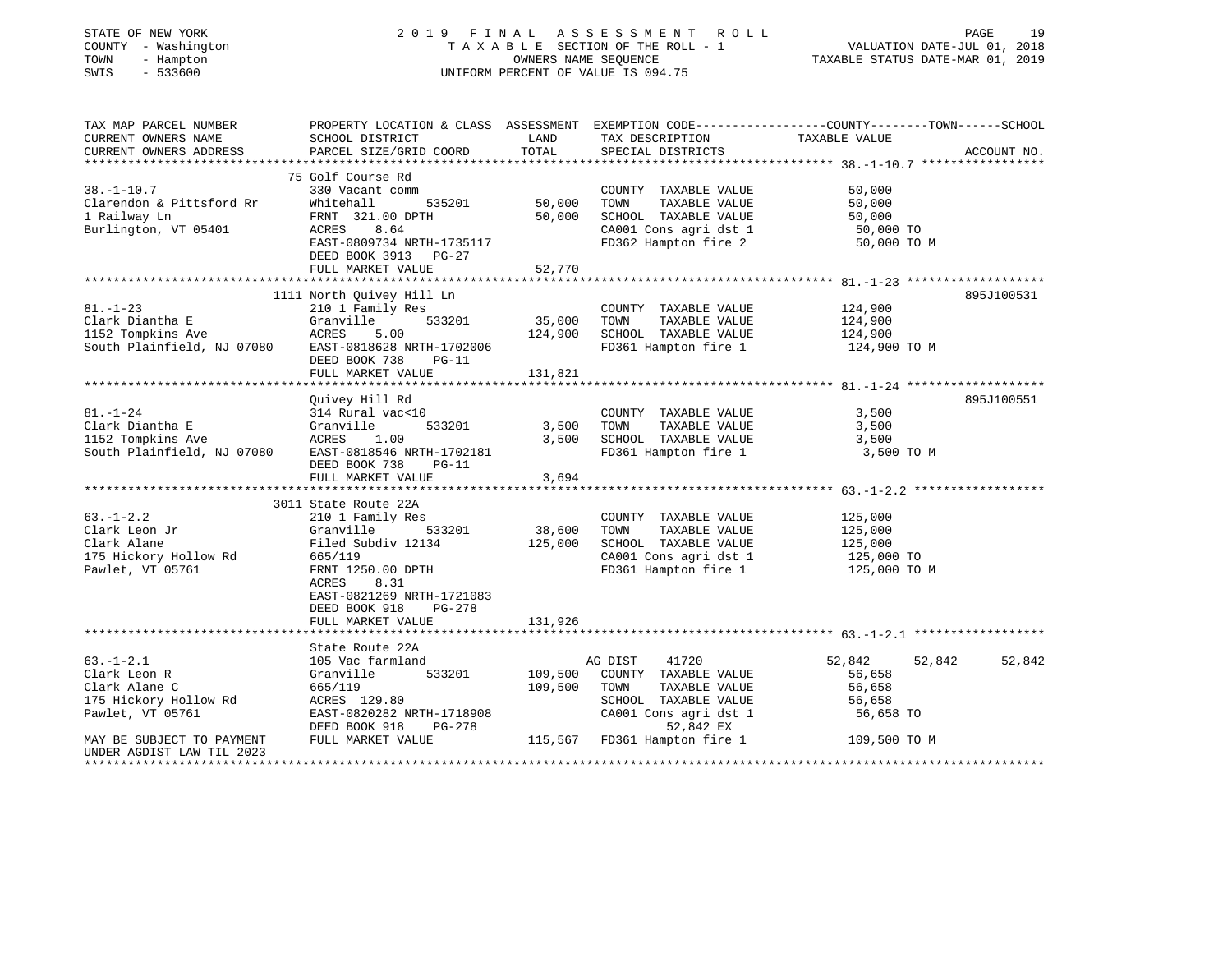| STATE OF NEW YORK |              |
|-------------------|--------------|
| COUNTY            | - Washington |
| TOWN              | - Hampton    |
| OMT O             | E 22500      |

## STATE OF NEW YORK 2 0 1 9 F I N A L A S S E S S M E N T R O L L PAGE 20 COUNTY - Washington T A X A B L E SECTION OF THE ROLL - 1 VALUATION DATE-JUL 01, 2018 TOWN - Hampton OWNERS NAME SEQUENCE TAXABLE STATUS DATE-MAR 01, 2019 SWIS - 533600 UNIFORM PERCENT OF VALUE IS 094.75

| TAX MAP PARCEL NUMBER        | PROPERTY LOCATION & CLASS ASSESSMENT EXEMPTION CODE----------------COUNTY--------TOWN-----SCHOOL |         |                       |               |                    |
|------------------------------|--------------------------------------------------------------------------------------------------|---------|-----------------------|---------------|--------------------|
| CURRENT OWNERS NAME          | SCHOOL DISTRICT                                                                                  | LAND    | TAX DESCRIPTION       | TAXABLE VALUE |                    |
| CURRENT OWNERS ADDRESS       | PARCEL SIZE/GRID COORD                                                                           | TOTAL   | SPECIAL DISTRICTS     |               | ACCOUNT NO.        |
|                              |                                                                                                  |         |                       |               |                    |
|                              | 36 Wicked Hollow Way                                                                             |         |                       |               | 895J101770         |
| $62. -1 - 15.2$              | 210 1 Family Res                                                                                 |         | COUNTY TAXABLE VALUE  | 75,600        |                    |
| Clark Michael                | Granville<br>533201                                                                              | 30,500  | TOWN<br>TAXABLE VALUE | 75,600        |                    |
| 276 White Birch St           | <b>ACRES</b><br>3.61                                                                             | 75,600  | SCHOOL TAXABLE VALUE  | 75,600        |                    |
| Fort Edward, NY 12828        | EAST-0813824 NRTH-1720190                                                                        |         | FD361 Hampton fire 1  | 75,600 TO M   |                    |
|                              | DEED BOOK 3999 PG-200                                                                            |         |                       |               |                    |
|                              | FULL MARKET VALUE                                                                                | 79,789  |                       |               |                    |
|                              |                                                                                                  |         |                       |               |                    |
|                              | 11 Ridgecrest Way                                                                                |         |                       |               | 895J101751         |
| $80. - 1 - 31$               | 210 1 Family Res                                                                                 |         | COUNTY TAXABLE VALUE  | 164,300       |                    |
| Clark William J              | Whitehall<br>535201                                                                              | 20,000  | TOWN<br>TAXABLE VALUE | 164,300       |                    |
| Clark Patricia G             | LOT 3                                                                                            | 164,300 | SCHOOL TAXABLE VALUE  | 164,300       |                    |
| 11 Ridgecrest Way            | FRNT 124.00 DPTH 270.00                                                                          |         | FD361 Hampton fire 1  | 164,300 TO M  |                    |
| Hampton, NY 12837            | EAST-0810434 NRTH-1704466                                                                        |         |                       |               |                    |
|                              | DEED BOOK 827<br>$PG-54$                                                                         |         |                       |               |                    |
|                              | FULL MARKET VALUE                                                                                | 173,404 |                       |               |                    |
|                              |                                                                                                  |         |                       |               |                    |
|                              | 21 Mirror Lake Way                                                                               |         |                       |               | 895J101738         |
| $80. - 1 - 43$               | 210 1 Family Res - WTRFNT                                                                        |         | COUNTY TAXABLE VALUE  | 208,800       |                    |
| Cofresi Robert Dominic       | 535201<br>Whitehall                                                                              | 25,000  | TOWN<br>TAXABLE VALUE | 208,800       |                    |
| Fontana-Cofresi Patricia     | LOT 15                                                                                           | 208,800 | SCHOOL TAXABLE VALUE  | 208,800       |                    |
| 228 Bay 43rd St Apt 1        | FRNT 195.00 DPTH 150.00                                                                          |         | FD361 Hampton fire 1  | 208,800 TO M  |                    |
| Brooklyn, NY 11214           | BANK<br>999                                                                                      |         |                       |               |                    |
|                              | EAST-0810795 NRTH-1705364                                                                        |         |                       |               |                    |
|                              | DEED BOOK 3891 PG-1                                                                              |         |                       |               |                    |
|                              | FULL MARKET VALUE                                                                                | 220,369 |                       |               |                    |
|                              |                                                                                                  |         |                       |               |                    |
|                              | Quivey Hill Rd                                                                                   |         |                       |               | 895J100546         |
| $81. - 1 - 25$               | 314 Rural vac<10                                                                                 |         | COUNTY TAXABLE VALUE  | 23,000        |                    |
| Cohen Anne Louise            | Granville<br>533201                                                                              | 23,000  | TOWN<br>TAXABLE VALUE | 23,000        |                    |
| Attn: Cohen Dodd Anne Louise | 669/34                                                                                           | 23,000  | SCHOOL TAXABLE VALUE  | 23,000        |                    |
| 1151 N Quivey Hill Ln        | ACRES<br>4.00                                                                                    |         | FD361 Hampton fire 1  | 23,000 TO M   |                    |
| Whitehall, NY 12887          | EAST-0818557 NRTH-1702330                                                                        |         |                       |               |                    |
|                              | DEED BOOK 601<br>$PG-6$                                                                          |         |                       |               |                    |
|                              | FULL MARKET VALUE                                                                                | 24,274  |                       |               |                    |
|                              |                                                                                                  |         |                       |               |                    |
|                              | 1143+1151 North Quivey Hill Ln                                                                   |         |                       |               | 895J100416         |
| $81. - 1 - 26.1$             | 280 Res Multiple                                                                                 |         | BAS STAR 41854        | 0             | $\Omega$<br>29,400 |
| Cohen Anne Louise            | 533201<br>Granville                                                                              | 44,900  | COUNTY TAXABLE VALUE  | 282,100       |                    |
| Attn: Cohen-Dodd Anne Louise | 669/34                                                                                           | 282,100 | TAXABLE VALUE<br>TOWN | 282,100       |                    |
| 1151 N Quivey Hill Rd        | ACRES 14.00                                                                                      |         | SCHOOL TAXABLE VALUE  | 252,700       |                    |
| Whitehall, NY 12887          | EAST-0818471 NRTH-1702946                                                                        |         | FD361 Hampton fire 1  | 282,100 TO M  |                    |
|                              | PG-206<br>DEED BOOK 447                                                                          |         |                       |               |                    |
|                              | FULL MARKET VALUE                                                                                | 297,731 |                       |               |                    |
|                              |                                                                                                  |         |                       |               |                    |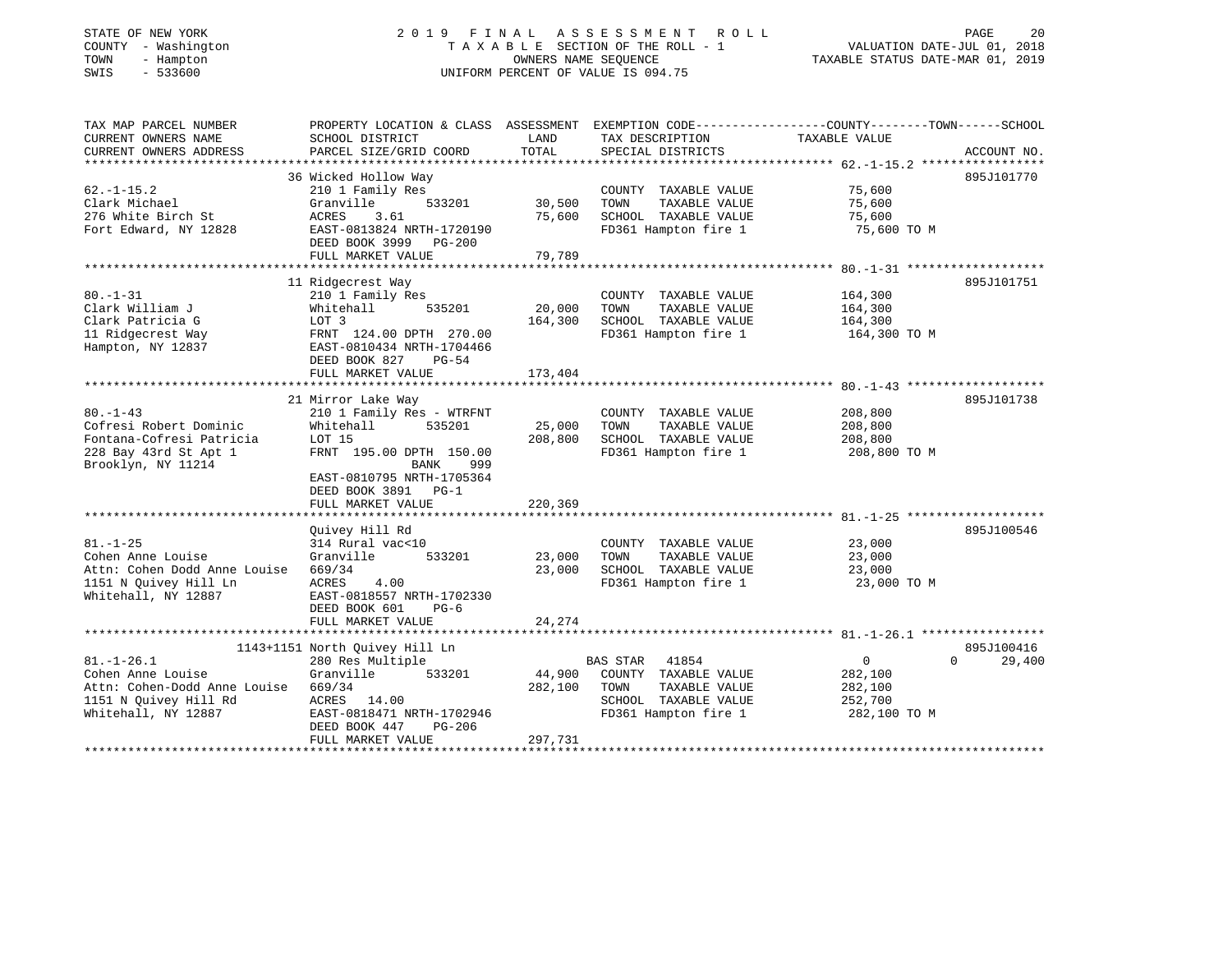## STATE OF NEW YORK 2 0 1 9 F I N A L A S S E S S M E N T R O L L PAGE 21 COUNTY - Washington T A X A B L E SECTION OF THE ROLL - 1 VALUATION DATE-JUL 01, 2018 TOWN - Hampton OWNERS NAME SEQUENCE TAXABLE STATUS DATE-MAR 01, 2019 SWIS - 533600 UNIFORM PERCENT OF VALUE IS 094.75

| TAX MAP PARCEL NUMBER                                | PROPERTY LOCATION & CLASS ASSESSMENT EXEMPTION CODE----------------COUNTY-------TOWN------SCHOOL |               |                                                     |                       |             |
|------------------------------------------------------|--------------------------------------------------------------------------------------------------|---------------|-----------------------------------------------------|-----------------------|-------------|
| CURRENT OWNERS NAME                                  | SCHOOL DISTRICT                                                                                  | LAND          | TAX DESCRIPTION                                     | TAXABLE VALUE         |             |
| CURRENT OWNERS ADDRESS                               | PARCEL SIZE/GRID COORD                                                                           | TOTAL         | SPECIAL DISTRICTS                                   |                       | ACCOUNT NO. |
|                                                      |                                                                                                  |               |                                                     |                       |             |
|                                                      | 197 South Rd                                                                                     |               |                                                     |                       | 895J100679  |
| $81. - 1 - 1.1$                                      | 240 Rural res                                                                                    |               | COUNTY TAXABLE VALUE 252,600                        |                       |             |
| Cole Stephen                                         | Granville                                                                                        | 533201 48,200 | TOWN<br>TAXABLE VALUE                               | 252,600               |             |
| Cole Suephich<br>161 Quaker Path<br>1914 - ATV 11733 | ACRES 18.24 BANK<br>998                                                                          | 252,600       | SCHOOL TAXABLE VALUE 252,600                        |                       |             |
| Setauket, NY 11733                                   | EAST-0816950 NRTH-1704501                                                                        |               | FD361 Hampton fire 1                                | 252,600 TO M          |             |
|                                                      | DEED BOOK 1733 PG-155                                                                            |               |                                                     |                       |             |
|                                                      | FULL MARKET VALUE                                                                                | 266,596       |                                                     |                       |             |
|                                                      |                                                                                                  |               |                                                     |                       |             |
|                                                      | 2240 State Route 22A                                                                             |               |                                                     |                       |             |
| $81. - 2 - 20.4$                                     | 240 Rural res                                                                                    |               | AG DIST<br>41720                                    | 30,236<br>30,236      | 30,236      |
| Colombo Joseph                                       | 533201<br>Granville                                                                              |               | 82,700 COUNTY TAXABLE VALUE                         | 119,864               |             |
| 416 Chestnut Ave                                     | ACRES 58.18                                                                                      | 150,100       | TOWN<br>TAXABLE VALUE                               | 119,864               |             |
| Mamaroneck, NY 10543                                 | EAST-0823856 NRTH-1702952                                                                        |               | SCHOOL TAXABLE VALUE                                | 119,864               |             |
|                                                      | DEED BOOK 1915 PG-223                                                                            |               | CA001 Cons agri dst 1                               | 119,864 TO            |             |
| MAY BE SUBJECT TO PAYMENT                            | FULL MARKET VALUE                                                                                | 158,417       | 30,236 EX                                           |                       |             |
|                                                      |                                                                                                  |               |                                                     |                       |             |
|                                                      |                                                                                                  |               |                                                     |                       |             |
|                                                      | 2461 State Route 22A                                                                             |               |                                                     |                       | 895J100015  |
| $72. - 2 - 17$                                       | 210 1 Family Res                                                                                 |               | COUNTY TAXABLE VALUE                                | 70,800                |             |
| Combs Heather                                        | Granville                                                                                        | 533201 18,300 | TOWN<br>TAXABLE VALUE                               | 70,800                |             |
| 2461 State Route 22A                                 | FRNT 170.00 DPTH 165.00                                                                          | 70,800        | SCHOOL TAXABLE VALUE                                | 70,800                |             |
| Hampton, NY 12837                                    | 997<br>BANK                                                                                      |               | FD361 Hampton fire 1                                | 70,800 TO M           |             |
|                                                      | EAST-0821627 NRTH-1708555                                                                        |               |                                                     |                       |             |
|                                                      | DEED BOOK 2776 PG-159                                                                            |               |                                                     |                       |             |
|                                                      |                                                                                                  |               |                                                     |                       |             |
|                                                      | Hills Pond Rd                                                                                    |               |                                                     |                       | 895J100684  |
| $71. - 1 - 14.7$                                     |                                                                                                  |               | COUNTY TAXABLE VALUE 13,000                         |                       |             |
| Connolly Edward Trust                                | 314 Rural vac<10<br>Granville                                                                    | 533201 13,000 | TOWN<br>TAXABLE VALUE                               | 13,000                |             |
| Connolly Marilyn Trust                               | ACRES 1.09 BANK                                                                                  |               |                                                     |                       |             |
| 1122 East Way                                        | 999<br>EAST-0815704 NRTH-1709061                                                                 | 13,000        | SCHOOL TAXABLE VALUE<br>FD361 Hampton fire 1        | 13,000<br>13,000 TO M |             |
| Whitehall, NY 12887                                  | DEED BOOK 3365 PG-327                                                                            |               |                                                     |                       |             |
|                                                      | FULL MARKET VALUE                                                                                | 13,720        |                                                     |                       |             |
|                                                      |                                                                                                  |               |                                                     |                       |             |
|                                                      | Hills Pond Rd                                                                                    |               |                                                     |                       | 895J101802  |
| $71. - 1 - 14.71$                                    | 314 Rural vac<10                                                                                 |               | COUNTY TAXABLE VALUE 14,000                         |                       |             |
| Connolly Edward Trust                                | Granville                                                                                        | 533201 14,000 | TAXABLE VALUE 14,000<br>TOWN                        |                       |             |
| Connolly Marilyn Trust                               | ACRES 1.35 BANK                                                                                  | 999 14,000    |                                                     |                       |             |
| 1122 East Way                                        | EAST-0815591 NRTH-1709200                                                                        |               | SCHOOL TAXABLE VALUE 14,000<br>FD361 Hampton fire 1 | 14,000 TO M           |             |
| Whitehall, NY 12887                                  | DEED BOOK 3365 PG-327                                                                            |               |                                                     |                       |             |
|                                                      | FULL MARKET VALUE                                                                                | 14,776        |                                                     |                       |             |
|                                                      |                                                                                                  |               |                                                     |                       |             |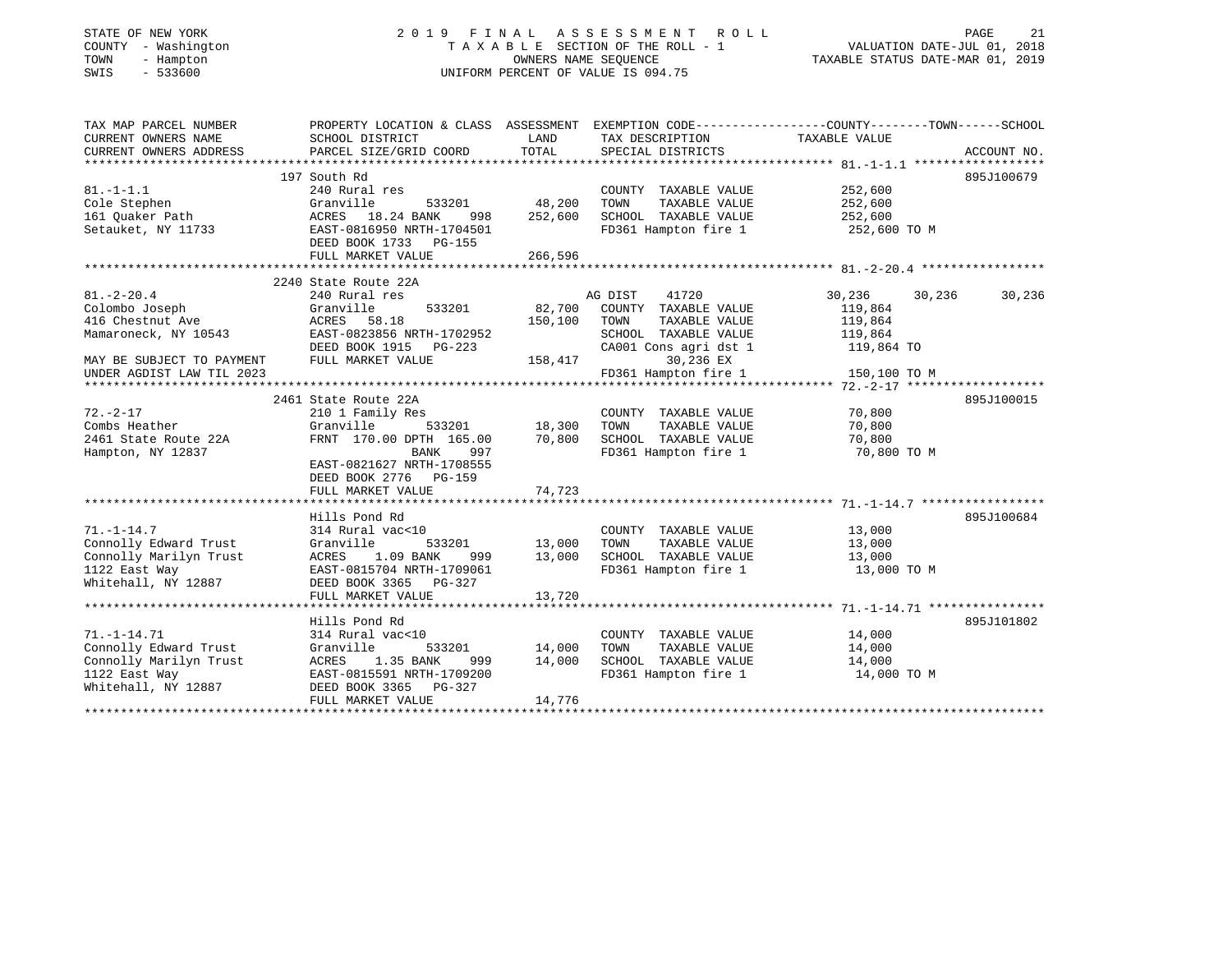| TOWN<br>- Hampton<br>SWIS<br>$-533600$                                  |                                                                                                                                                                                            |        | OWNERS NAME SEQUENCE<br>UNIFORM PERCENT OF VALUE IS 094.75 | TAXABLE STATUS DATE-MAR 01, 2019   |               |
|-------------------------------------------------------------------------|--------------------------------------------------------------------------------------------------------------------------------------------------------------------------------------------|--------|------------------------------------------------------------|------------------------------------|---------------|
|                                                                         |                                                                                                                                                                                            |        |                                                            |                                    |               |
| TAX MAP PARCEL NUMBER                                                   | PROPERTY LOCATION & CLASS ASSESSMENT EXEMPTION CODE---------------COUNTY-------TOWN------SCHOOL                                                                                            |        |                                                            |                                    |               |
| CURRENT OWNERS NAME                                                     | SCHOOL DISTRICT                                                                                                                                                                            | LAND   | TAX DESCRIPTION                                            | TAXABLE VALUE                      |               |
| CURRENT OWNERS ADDRESS                                                  | PARCEL SIZE/GRID COORD                                                                                                                                                                     | TOTAL  | SPECIAL DISTRICTS                                          |                                    | ACCOUNT NO.   |
|                                                                         | Hills Pond Rd OFF                                                                                                                                                                          |        |                                                            |                                    | 895J101803    |
| $71. - 1 - 14.72$                                                       | 314 Rural vac<10                                                                                                                                                                           |        | COUNTY TAXABLE VALUE                                       | 12,500                             |               |
|                                                                         | 533201                                                                                                                                                                                     | 12,500 | TOWN<br>TAXABLE VALUE                                      | 12,500                             |               |
| Connolly Edward Trust Granville<br>Connolly Marilyn Trust ACRES 1.03 BA | ACRES 1.03 BANK<br>999                                                                                                                                                                     | 12,500 | SCHOOL TAXABLE VALUE                                       | 12,500                             |               |
| 1122 East Way                                                           | EAST-0815527 NRTH-1708946                                                                                                                                                                  |        | FD361 Hampton fire 1                                       | 12,500 TO M                        |               |
| Whitehall, NY 12887                                                     | DEED BOOK 3365 PG-327                                                                                                                                                                      |        |                                                            |                                    |               |
|                                                                         | FULL MARKET VALUE                                                                                                                                                                          | 13,193 |                                                            |                                    |               |
|                                                                         |                                                                                                                                                                                            |        |                                                            |                                    |               |
|                                                                         | 1122 Hills Pond Way                                                                                                                                                                        |        |                                                            |                                    | 895J101804    |
| $71. - 1 - 14.73$                                                       | 210 1 Family Res - WTRFNT                                                                                                                                                                  |        | VET WAR CT 41121<br>28,000 BAS STAR 41854                  | 24,915                             | 24,915 0      |
| Connolly Edward Trust                                                   | Granville 533201                                                                                                                                                                           |        |                                                            | $\overline{0}$<br>$\overline{0}$   | 29,400        |
| Connolly Marilyn Trust<br>1122 East Way                                 | ACRES 1.14 BANK 999 166,100 COUNTY TAXABLE VALUE<br>EAST-0815456 NRTH-1708668 TOWN TAXABLE VALUE<br>DEED BOOK 3365 PG-327 SCHOOL TAXABLE VALUE                                             |        |                                                            | 141,185                            |               |
| Whitehall, NY 12887                                                     |                                                                                                                                                                                            |        |                                                            |                                    |               |
|                                                                         | FULL MARKET VALUE                                                                                                                                                                          |        | 175,303 FD361 Hampton fire 1                               | 141,185<br>136,700<br>166,100 TO M |               |
|                                                                         |                                                                                                                                                                                            |        |                                                            |                                    |               |
|                                                                         | 212 Hickey Rd                                                                                                                                                                              |        |                                                            |                                    | 895J100683    |
| $62. - 1 - 22$                                                          | 314 Rural vac<10                                                                                                                                                                           |        | COUNTY TAXABLE VALUE                                       | 9,000                              |               |
| Coombs Charles E                                                        |                                                                                                                                                                                            | 9,000  | TOWN<br>TAXABLE VALUE                                      | 9,000                              |               |
| 200 Hickey Rd                                                           |                                                                                                                                                                                            | 9,000  | SCHOOL TAXABLE VALUE                                       | 9,000                              |               |
| Hampton, NY 12837                                                       | Granville 533201<br>ACRES 2.80<br>EAST-0814338 NRTH-1718668<br>2011-0804338 NRTH-1718668                                                                                                   |        | FD361 Hampton fire 1                                       | 9,000 TO M                         |               |
|                                                                         | DEED BOOK 3163 PG-121                                                                                                                                                                      |        |                                                            |                                    |               |
|                                                                         | FULL MARKET VALUE                                                                                                                                                                          | 9,499  |                                                            |                                    |               |
|                                                                         |                                                                                                                                                                                            |        |                                                            |                                    |               |
|                                                                         | 200 Hickey Rd                                                                                                                                                                              |        |                                                            |                                    | 875J101745    |
| $62. - 1 - 22.1$                                                        | 270 Mfg housing                                                                                                                                                                            |        | BAS STAR 41854                                             | $\sim$ 0                           | $0 \t 29,400$ |
| Coombs Charles E                                                        | Granville 533201                                                                                                                                                                           | 50,200 | 22,300 COUNTY TAXABLE VALUE<br>TOWN<br>TAXABLE VALUE       | 50,200<br>50,200                   |               |
|                                                                         |                                                                                                                                                                                            |        | SCHOOL TAXABLE VALUE                                       | 20,800                             |               |
|                                                                         |                                                                                                                                                                                            |        | FD361 Hampton fire 1                                       | 50,200 TO M                        |               |
|                                                                         | Coombs Charles E Granville 533201<br>Coombs Penny Bailey FRNT 358.00 DPTH 133.00<br>200 Hickey Rd EAST-0814181 NRTH-1718370<br>Hampton, NY 12837 DEED BOOK 904 PG-200<br>FULL MARKET VALUE | 52,982 |                                                            |                                    |               |
|                                                                         |                                                                                                                                                                                            |        |                                                            |                                    |               |
|                                                                         | 18 Greenfield Ln                                                                                                                                                                           |        |                                                            |                                    | 895J100127    |
| $72.2 - 3 - 9$                                                          | 210 1 Family Res                                                                                                                                                                           |        | COUNTY TAXABLE VALUE                                       | 59,400                             |               |
| Coppins Richard                                                         | Granville<br>533201                                                                                                                                                                        | 15,400 | TOWN<br>TAXABLE VALUE                                      | 59,400                             |               |
| 1059 State Route 22A                                                    | $72. - 3 - 9$                                                                                                                                                                              | 59,400 | SCHOOL TAXABLE VALUE                                       | 59,400                             |               |
| Hampton, NY 12837                                                       | FRNT 48.00 DPTH 244.00                                                                                                                                                                     |        | FD361 Hampton fire 1                                       | 59,400 TO M                        |               |
|                                                                         | EAST-0823961 NRTH-1712246                                                                                                                                                                  |        |                                                            |                                    |               |
|                                                                         | DEED BOOK 3741 PG-264                                                                                                                                                                      |        |                                                            |                                    |               |
|                                                                         | FULL MARKET VALUE                                                                                                                                                                          | 62,691 |                                                            |                                    |               |
|                                                                         | State Route 22A W/off                                                                                                                                                                      |        |                                                            |                                    |               |
| $81. - 2 - 23.2$                                                        | 323 Vacant rural                                                                                                                                                                           |        | COUNTY TAXABLE VALUE                                       | 1,000                              |               |
| Coppins Richard                                                         | Granville<br>533201                                                                                                                                                                        | 1,000  | TOWN<br>TAXABLE VALUE                                      | 1,000                              |               |
| 1059 State Route 22A                                                    | May be subject to ag pena                                                                                                                                                                  | 1,000  | SCHOOL TAXABLE VALUE                                       | 1,000                              |               |
| Hampton, NY 12837                                                       | until 2015                                                                                                                                                                                 |        | FD361 Hampton fire 1 1,000 TO M                            |                                    |               |
|                                                                         | 31.00 DPTH 35.00<br>FRNT                                                                                                                                                                   |        |                                                            |                                    |               |
|                                                                         | EAST-0822299 NRTH-1699316                                                                                                                                                                  |        |                                                            |                                    |               |
|                                                                         | DEED BOOK 2859 PG-316                                                                                                                                                                      |        |                                                            |                                    |               |
|                                                                         | FULL MARKET VALUE                                                                                                                                                                          | 1,055  |                                                            |                                    |               |

\*\*\*\*\*\*\*\*\*\*\*\*\*\*\*\*\*\*\*\*\*\*\*\*\*\*\*\*\*\*\*\*\*\*\*\*\*\*\*\*\*\*\*\*\*\*\*\*\*\*\*\*\*\*\*\*\*\*\*\*\*\*\*\*\*\*\*\*\*\*\*\*\*\*\*\*\*\*\*\*\*\*\*\*\*\*\*\*\*\*\*\*\*\*\*\*\*\*\*\*\*\*\*\*\*\*\*\*\*\*\*\*\*\*\*\*\*\*\*\*\*\*\*\*\*\*\*\*\*\*\*\*

# STATE OF NEW YORK 2 0 1 9 F I N A L A S S E S S M E N T R O L L PAGE 22 COUNTY - Washington T A X A B L E SECTION OF THE ROLL - 1 VALUATION DATE-JUL 01, 2018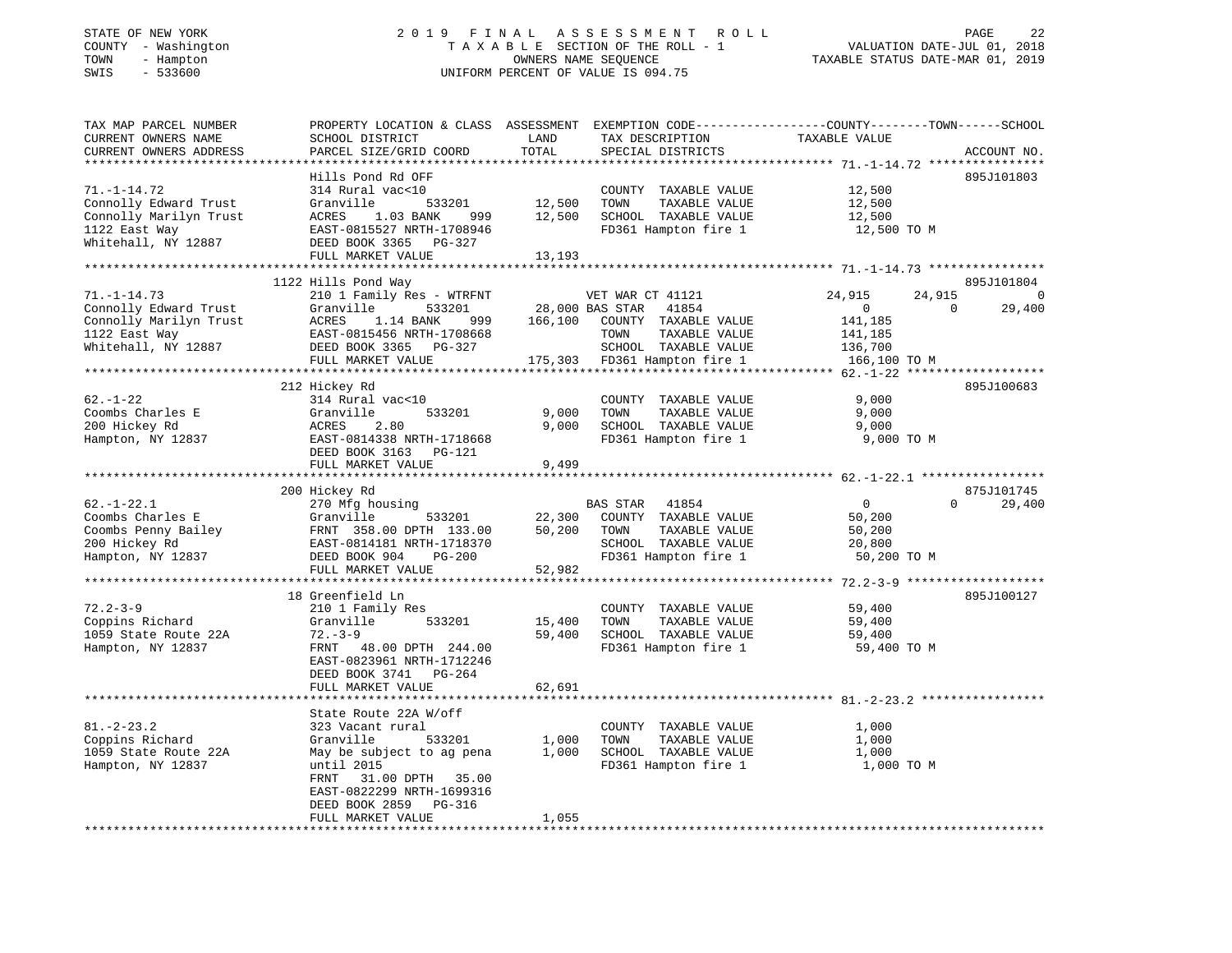### STATE OF NEW YORK 2 0 1 9 F I N A L A S S E S S M E N T R O L L PAGE 23 COUNTY - Washington T A X A B L E SECTION OF THE ROLL - 1 VALUATION DATE-JUL 01, 2018 TOWN - Hampton OWNERS NAME SEQUENCE TAXABLE STATUS DATE-MAR 01, 2019 SWIS - 533600 UNIFORM PERCENT OF VALUE IS 094.75

| TAX MAP PARCEL NUMBER       | PROPERTY LOCATION & CLASS ASSESSMENT EXEMPTION CODE---------------COUNTY-------TOWN------SCHOOL |                  |                           |                  |                    |
|-----------------------------|-------------------------------------------------------------------------------------------------|------------------|---------------------------|------------------|--------------------|
| CURRENT OWNERS NAME         | SCHOOL DISTRICT                                                                                 | LAND             | TAX DESCRIPTION           | TAXABLE VALUE    |                    |
| CURRENT OWNERS ADDRESS      | PARCEL SIZE/GRID COORD                                                                          | TOTAL            | SPECIAL DISTRICTS         |                  | ACCOUNT NO.        |
|                             |                                                                                                 |                  |                           |                  |                    |
|                             | 45 Ballard Rd                                                                                   |                  |                           |                  | 895J100011         |
| $72. - 2 - 22$              | 210 1 Family Res                                                                                |                  | COUNTY TAXABLE VALUE      | 122,600          |                    |
| Corey Dawn                  | 533201<br>Granville                                                                             | 27,200           | TOWN<br>TAXABLE VALUE     | 122,600          |                    |
| 296 Blossom Hill Rd         | ACRES<br>2.60                                                                                   | 122,600          | SCHOOL TAXABLE VALUE      | 122,600          |                    |
| Wells, VT 05774             | EAST-0822097 NRTH-1710754                                                                       |                  | FD361 Hampton fire 1      | 122,600 TO M     |                    |
|                             | DEED BOOK 321<br>PG-448                                                                         |                  |                           |                  |                    |
|                             | FULL MARKET VALUE                                                                               | 129,393          |                           |                  |                    |
|                             |                                                                                                 |                  |                           |                  |                    |
|                             | 199 South Rd                                                                                    |                  |                           |                  | 895J100681         |
| $81. -1 - 1.3$              |                                                                                                 |                  |                           |                  |                    |
| Cornell Thomas J            | 210 1 Family Res                                                                                |                  | COUNTY TAXABLE VALUE      | 142,900          |                    |
|                             | Granville<br>533201                                                                             | 37,000           | TOWN<br>TAXABLE VALUE     | 142,900          |                    |
| Cornell Tara M              | 7.00 BANK<br>ACRES<br>999                                                                       | 142,900          | SCHOOL TAXABLE VALUE      | 142,900          |                    |
| 199 South Rd                | EAST-0817257 NRTH-1704485                                                                       |                  | FD361 Hampton fire 1      | 142,900 TO M     |                    |
| Hampton, NY 12837           | DEED BOOK 3662 PG-129                                                                           |                  |                           |                  |                    |
|                             | FULL MARKET VALUE                                                                               | 150,818          |                           |                  |                    |
|                             |                                                                                                 |                  |                           |                  |                    |
|                             | 1045 North Ouivey Hill Ln                                                                       |                  |                           |                  | 895J100431         |
| $81. - 1 - 19$              | 240 Rural res                                                                                   |                  | COUNTY TAXABLE VALUE      | 191,800          |                    |
| Corvington Jean Max Rev Tru | Granville<br>533201                                                                             | 46,000           | TAXABLE VALUE<br>TOWN     | 191,800          |                    |
| 3 Oceans West Blvd Apt 6B6  | ACRES 16.00                                                                                     | 191,800          | SCHOOL TAXABLE VALUE      | 191,800          |                    |
| Daytona Beach, FL 32118     | EAST-0817910 NRTH-1700934                                                                       |                  | FD361 Hampton fire 1      | 191,800 TO M     |                    |
|                             | DEED BOOK 2021    PG-272                                                                        |                  |                           |                  |                    |
|                             | FULL MARKET VALUE                                                                               | 202,427          |                           |                  |                    |
|                             |                                                                                                 |                  |                           |                  |                    |
|                             | 2271 County Route 18                                                                            |                  |                           |                  | 895J100180         |
| $63. - 1 - 12$              | 240 Rural res                                                                                   |                  | AG DIST<br>41720          | 13,690<br>13,690 | 13,690             |
| Coulter Martha              | Granville<br>533201                                                                             | 149,200 ENH STAR | 41834                     | $\overline{0}$   | 67,330<br>$\Omega$ |
| PO Box 74                   | 480a 827/250                                                                                    |                  | 47460<br>323,800 FOR 480A | 81,225<br>81,225 | 81,225             |
|                             | ACRES 262.84                                                                                    |                  | COUNTY TAXABLE VALUE      | 228,885          |                    |
| Hampton, NY 12837           |                                                                                                 |                  |                           |                  |                    |
|                             | EAST-0817389 NRTH-1715925                                                                       |                  | TOWN<br>TAXABLE VALUE     | 228,885          |                    |
| MAY BE SUBJECT TO PAYMENT   | DEED BOOK 827<br>PG-250                                                                         |                  | SCHOOL TAXABLE VALUE      | 161,555          |                    |
| UNDER RPTL480A UNTIL 2028   | FULL MARKET VALUE                                                                               | 341,741          | CA001 Cons agri dst 1     | 310,110 TO       |                    |
|                             |                                                                                                 |                  | 13,690 EX                 |                  |                    |
|                             |                                                                                                 |                  | FD361 Hampton fire 1      | 323,800 TO M     |                    |
|                             |                                                                                                 |                  |                           |                  |                    |
|                             | 166 Hickey Rd                                                                                   |                  |                           |                  | 895J100570         |
| $62. - 1 - 25$              | 210 1 Family Res                                                                                |                  | <b>BAS STAR</b><br>41854  | $\overline{0}$   | 29,400<br>$\Omega$ |
| Cram Carl L                 | Granville<br>533201                                                                             | 23,000           | COUNTY TAXABLE VALUE      | 80,400           |                    |
| Taylor Wendy L              | ACRES<br>1.30                                                                                   | 80,400           | TOWN<br>TAXABLE VALUE     | 80,400           |                    |
| 166 Hickey Rd               | EAST-0814142 NRTH-1717938                                                                       |                  | SCHOOL TAXABLE VALUE      | 51,000           |                    |
| Hampton, NY 12837           | DEED BOOK 692<br>PG-142                                                                         |                  | FD361 Hampton fire 1      | 80,400 TO M      |                    |
|                             | FULL MARKET VALUE                                                                               | 84,855           |                           |                  |                    |
|                             |                                                                                                 |                  |                           |                  |                    |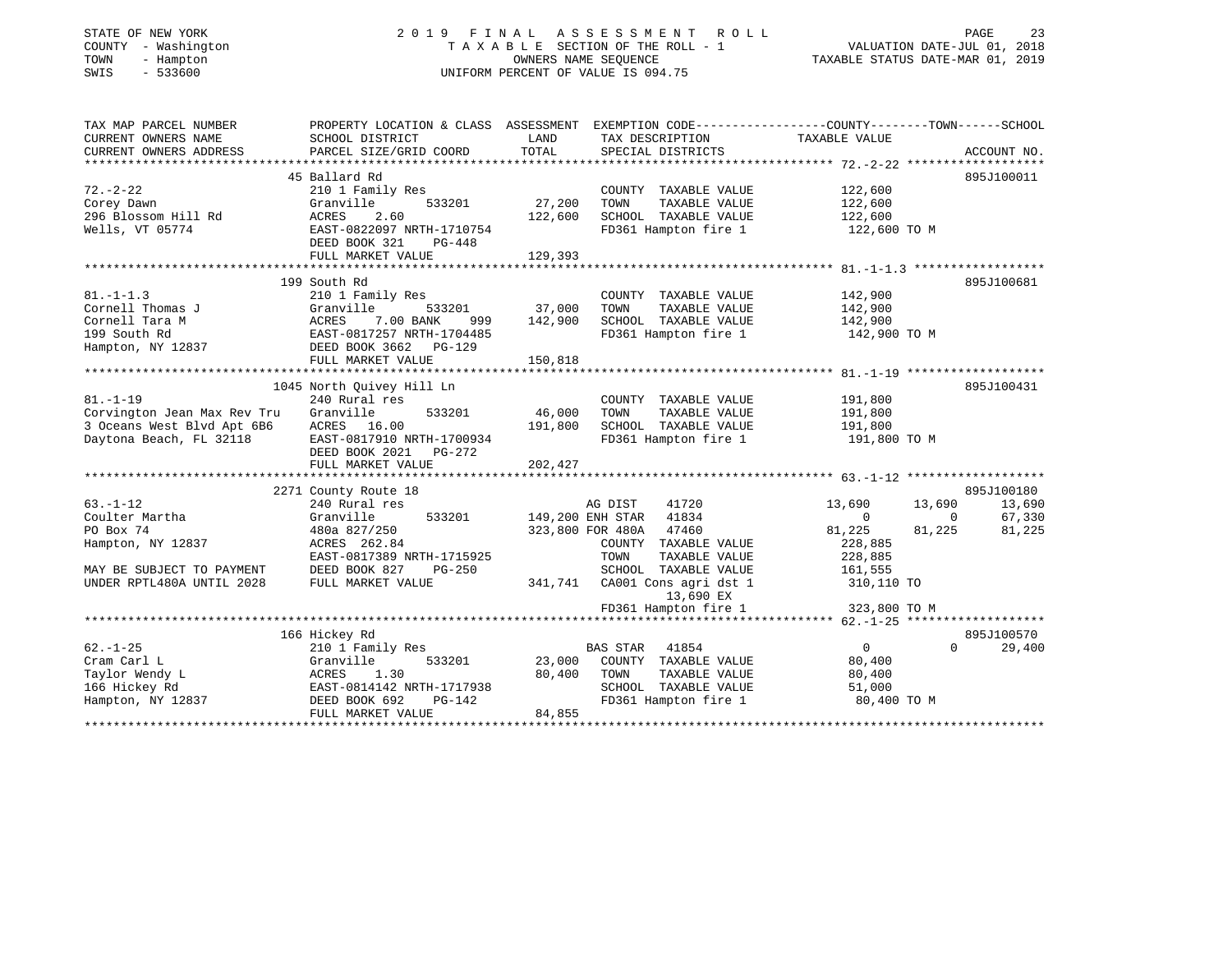| STATE OF NEW YORK<br>COUNTY - Washington<br>TOWN<br>- Hampton<br>$-533600$<br>SWIS | 2019 FINAL                                                                                      | TAXABLE SECTION OF THE ROLL - 1<br>OWNERS NAME SEQUENCE<br>UNIFORM PERCENT OF VALUE IS 094.75 | ASSESSMENT                  | <b>ROLL</b>                           | VALUATION DATE-JUL 01, 2018<br>TAXABLE STATUS DATE-MAR 01, 2019 | PAGE     | 24               |
|------------------------------------------------------------------------------------|-------------------------------------------------------------------------------------------------|-----------------------------------------------------------------------------------------------|-----------------------------|---------------------------------------|-----------------------------------------------------------------|----------|------------------|
| TAX MAP PARCEL NUMBER                                                              | PROPERTY LOCATION & CLASS ASSESSMENT EXEMPTION CODE---------------COUNTY-------TOWN------SCHOOL |                                                                                               |                             |                                       |                                                                 |          |                  |
| CURRENT OWNERS NAME<br>CURRENT OWNERS ADDRESS                                      | SCHOOL DISTRICT<br>PARCEL SIZE/GRID COORD                                                       | LAND<br>TOTAL                                                                                 |                             | TAX DESCRIPTION<br>SPECIAL DISTRICTS  | TAXABLE VALUE                                                   |          |                  |
| ***********************                                                            |                                                                                                 |                                                                                               |                             |                                       |                                                                 |          | ACCOUNT NO.      |
|                                                                                    | 1811 County Route 21                                                                            |                                                                                               |                             |                                       |                                                                 |          |                  |
| $71. - 1 - 30.7$                                                                   | 311 Res vac land                                                                                |                                                                                               |                             | COUNTY TAXABLE VALUE                  | 25,500                                                          |          |                  |
| Cummings Charles                                                                   | Whitehall<br>535201                                                                             | 25,500                                                                                        | TOWN                        | TAXABLE VALUE                         | 25,500                                                          |          |                  |
| Cummings Nancy                                                                     | Sect 4 Lot 6                                                                                    | 25,500                                                                                        |                             | SCHOOL TAXABLE VALUE                  | 25,500                                                          |          |                  |
| 293A Bradley St                                                                    | 7.70<br>ACRES                                                                                   |                                                                                               |                             | FD361 Hampton fire 1                  | 25,500 TO M                                                     |          |                  |
| Lee, MA 01238                                                                      | EAST-0808951 NRTH-1706867<br>DEED BOOK 3478 PG-186                                              |                                                                                               |                             |                                       |                                                                 |          |                  |
|                                                                                    | FULL MARKET VALUE                                                                               | 26,913                                                                                        |                             |                                       |                                                                 |          |                  |
|                                                                                    |                                                                                                 |                                                                                               |                             |                                       |                                                                 |          |                  |
|                                                                                    | 200 South Rd                                                                                    |                                                                                               |                             |                                       |                                                                 |          | 895J100439       |
| $81. - 1 - 51$                                                                     | 210 1 Family Res                                                                                |                                                                                               | BAS STAR                    | 41854                                 | $\overline{0}$                                                  | $\Omega$ | 29,400           |
| Curtis Glenn                                                                       | Granville<br>533201                                                                             | 31,800                                                                                        |                             | COUNTY TAXABLE VALUE                  | 143,300                                                         |          |                  |
| Curtis Elizabeth                                                                   | ACRES<br>4.00                                                                                   | 143,300                                                                                       | TOWN                        | TAXABLE VALUE                         | 143,300                                                         |          |                  |
| PO Box 10                                                                          | EAST-0817419 NRTH-1703235                                                                       |                                                                                               |                             | SCHOOL TAXABLE VALUE                  | 113,900                                                         |          |                  |
| Hampton, NY 12837                                                                  | DEED BOOK 936<br>$PG-79$                                                                        |                                                                                               |                             | FD361 Hampton fire 1                  | 143,300 TO M                                                    |          |                  |
|                                                                                    | FULL MARKET VALUE                                                                               | 151,240                                                                                       |                             |                                       |                                                                 |          |                  |
|                                                                                    |                                                                                                 |                                                                                               |                             |                                       |                                                                 |          |                  |
| $71. - 1 - 10$                                                                     | 450 Hills Pond Rd                                                                               |                                                                                               |                             | 41800                                 |                                                                 | 30,600   | 895J100403       |
| Dalaba Donna M                                                                     | 210 1 Family Res<br>Granville<br>533201                                                         |                                                                                               | AGED-ALL<br>30,800 ENH STAR | 41834                                 | 30,600<br>$\Omega$                                              | $\Omega$ | 30,600<br>30,600 |
| 450 Hills Pond Rd                                                                  | ACRES<br>3.70                                                                                   | 61,200                                                                                        |                             | COUNTY TAXABLE VALUE                  | 30,600                                                          |          |                  |
| Whitehall, NY 12887                                                                | EAST-0814916 NRTH-1712064                                                                       |                                                                                               | TOWN                        | TAXABLE VALUE                         | 30,600                                                          |          |                  |
|                                                                                    | DEED BOOK 2650<br>$PG-1$                                                                        |                                                                                               |                             | SCHOOL TAXABLE VALUE                  | $\mathbf 0$                                                     |          |                  |
|                                                                                    | FULL MARKET VALUE                                                                               |                                                                                               |                             | 64,591 FD361 Hampton fire 1           | 61,200 TO M                                                     |          |                  |
|                                                                                    | ***************************                                                                     |                                                                                               |                             |                                       |                                                                 |          |                  |
|                                                                                    | 323 Hickey Rd                                                                                   |                                                                                               |                             |                                       |                                                                 |          | 895J100575       |
| $53. - 1 - 7.3$                                                                    | 210 1 Family Res                                                                                |                                                                                               | BAS STAR                    | 41854                                 | $\mathbf 0$                                                     | $\Omega$ | 29,400           |
| Daley James                                                                        | 533201<br>Granville                                                                             | 35,000                                                                                        |                             | COUNTY TAXABLE VALUE                  | 111,900                                                         |          |                  |
| Daley Stephanie                                                                    | ACRES<br>5.00 BANK<br>999                                                                       | 111,900                                                                                       | TOWN                        | TAXABLE VALUE                         | 111,900                                                         |          |                  |
| 323 Hickey Rd                                                                      | EAST-0815206 NRTH-1721585                                                                       |                                                                                               |                             | SCHOOL TAXABLE VALUE                  | 82,500                                                          |          |                  |
| Hampton, NY 12837                                                                  | DEED BOOK 940<br>PG-241                                                                         |                                                                                               |                             | FD361 Hampton fire 1                  | 111,900 TO M                                                    |          |                  |
|                                                                                    | FULL MARKET VALUE                                                                               | 118,100<br>*******************************                                                    |                             |                                       |                                                                 |          |                  |
|                                                                                    |                                                                                                 |                                                                                               |                             |                                       | ************** 38. -1-1 *********************                   |          |                  |
| $38. - 1 - 1$                                                                      | Carvers Falls Rd                                                                                |                                                                                               |                             |                                       |                                                                 |          | 895J100104       |
| Davis Robert W Trustee                                                             | 323 Vacant rural<br>535201<br>Whitehall                                                         | 46,000                                                                                        | TOWN                        | COUNTY TAXABLE VALUE<br>TAXABLE VALUE | 46,000<br>46,000                                                |          |                  |
| Davis Tammy L Trustee                                                              | ACRES<br>97.77                                                                                  | 46,000                                                                                        |                             | SCHOOL TAXABLE VALUE                  | 46,000                                                          |          |                  |
| 200 Carvers Falls Rd                                                               | EAST-0804116 NRTH-1742560                                                                       |                                                                                               |                             | CA001 Cons agri dst 1                 | 46,000 TO                                                       |          |                  |
| Whitehall, NY 12887                                                                | DEED BOOK 3723<br>PG-336                                                                        |                                                                                               |                             | FD362 Hampton fire 2                  | 46,000 TO M                                                     |          |                  |
|                                                                                    | FULL MARKET VALUE                                                                               | 48,549                                                                                        |                             |                                       |                                                                 |          |                  |
|                                                                                    |                                                                                                 |                                                                                               |                             |                                       |                                                                 |          |                  |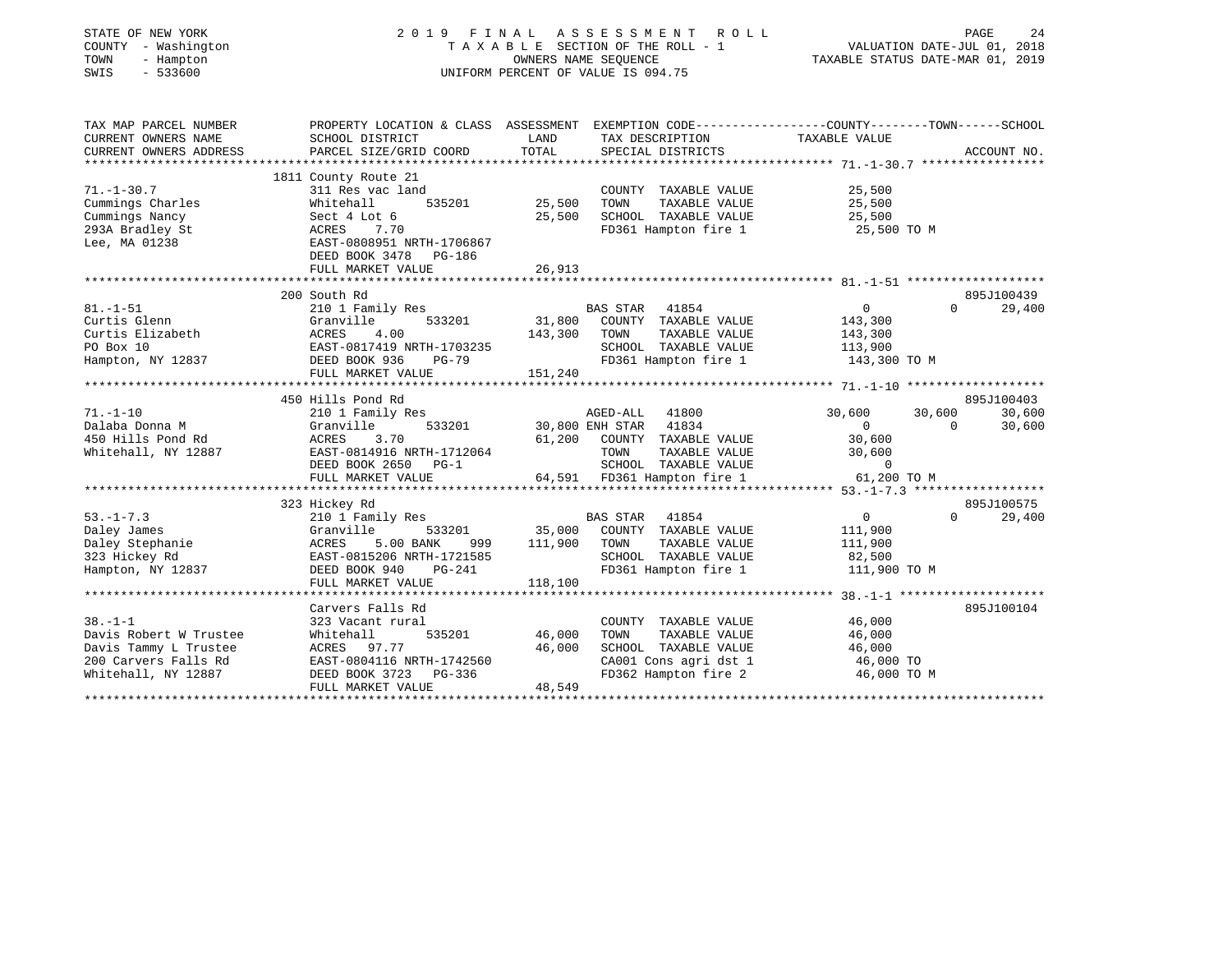| STATE OF NEW YORK<br>COUNTY - Washington<br>TOWN<br>- Hampton<br>$-533600$<br>SWIS |                                                                                                                          |         | 2019 FINAL ASSESSMENT ROLL<br>T A X A B L E SECTION OF THE ROLL - 1 VALUATION DATE-JUL 01, 2018<br>OWNERS NAME SEQUENCE TAXABLE STATUS DATE-MAR 01, 2019<br>UNIFORM PERCENT OF VALUE IS 094.75 |                   | PAGE                   | 25     |
|------------------------------------------------------------------------------------|--------------------------------------------------------------------------------------------------------------------------|---------|------------------------------------------------------------------------------------------------------------------------------------------------------------------------------------------------|-------------------|------------------------|--------|
|                                                                                    | TAX MAP PARCEL NUMBER THE PROPERTY LOCATION & CLASS ASSESSMENT EXEMPTION CODE--------------COUNTY-------TOWN------SCHOOL |         |                                                                                                                                                                                                |                   |                        |        |
| CURRENT OWNERS NAME                                                                | SCHOOL DISTRICT                                                                                                          | LAND    | TAX DESCRIPTION TAXABLE VALUE                                                                                                                                                                  |                   |                        |        |
|                                                                                    | CURRENT OWNERS ADDRESS PARCEL SIZE/GRID COORD                                                                            | TOTAL   | SPECIAL DISTRICTS                                                                                                                                                                              |                   | ACCOUNT NO.            |        |
|                                                                                    | 200 Carvers Falls Rd                                                                                                     |         |                                                                                                                                                                                                |                   | 895J101793             |        |
| $38. - 1 - 2.5$                                                                    | 210 1 Family Res                                                                                                         |         | BAS STAR 41854                                                                                                                                                                                 | $0 \qquad \qquad$ | $\Omega$               | 29,400 |
|                                                                                    | Davis Robert W Trustee Mhitehall 535201 35,100                                                                           |         | COUNTY TAXABLE VALUE                                                                                                                                                                           | 108,800           |                        |        |
| Davis Tammy Trustee                                                                | ACRES 5.10                                                                                                               | 108,800 | TOWN<br>TAXABLE VALUE 108,800                                                                                                                                                                  |                   |                        |        |
|                                                                                    | 200 Carvers Falls Rd EAST-0804954 NRTH-1744359                                                                           |         | SCHOOL TAXABLE VALUE 79,400                                                                                                                                                                    |                   |                        |        |
|                                                                                    | Whitehall, NY 12887 DEED BOOK 3723 PG-332                                                                                |         | FD362 Hampton fire 2 108,800 TO M                                                                                                                                                              |                   |                        |        |
|                                                                                    | FULL MARKET VALUE                                                                                                        | 114,828 |                                                                                                                                                                                                |                   |                        |        |
|                                                                                    |                                                                                                                          |         |                                                                                                                                                                                                |                   |                        |        |
| $81. - 1 - 27$                                                                     | 1165 North Quivey Hill Ln<br>210 1 Family Res                                                                            |         | BAS STAR 41854                                                                                                                                                                                 | $\sim$ 0          | 895J100436<br>$\Omega$ | 29,400 |
| Dekalb Samuel                                                                      | Granville                                                                                                                |         | 533201 25,300 COUNTY TAXABLE VALUE 69,500                                                                                                                                                      |                   |                        |        |
|                                                                                    |                                                                                                                          |         | TAXABLE VALUE 69,500<br>TOWN                                                                                                                                                                   |                   |                        |        |
|                                                                                    | 1165 North Quivey Hill Ln RCRES 2.00 BANK 999 69,500<br>Whitehall, NY 12887 BAST-0818789 NRTH-1703439 69,500             |         | SCHOOL TAXABLE VALUE 40,100                                                                                                                                                                    |                   |                        |        |
|                                                                                    | DEED BOOK 934<br>PG-316                                                                                                  |         | FD361 Hampton fire 1                                                                                                                                                                           | 69,500 TO M       |                        |        |
|                                                                                    | FULL MARKET VALUE                                                                                                        | 73,351  |                                                                                                                                                                                                |                   |                        |        |
|                                                                                    |                                                                                                                          |         |                                                                                                                                                                                                |                   |                        |        |
|                                                                                    | 223 Hills Pond Rd                                                                                                        |         |                                                                                                                                                                                                |                   | 895J100227             |        |
| $71.4 - 2 - 20$                                                                    | 210 1 Family Res - WTRFNT                                                                                                |         | COUNTY TAXABLE VALUE                                                                                                                                                                           | 250,000           |                        |        |
| Dempsey Craig F                                                                    | Granville 533201                                                                                                         | 27,800  | TOWN<br>TAXABLE VALUE                                                                                                                                                                          | 250,000           |                        |        |
| Dempsey Maria G<br>56 Sonat Rd                                                     | $71 - 2 - 20$<br>FRNT 212.00 DPTH 220.00                                                                                 | 250,000 | SCHOOL TAXABLE VALUE<br>FD361 Hampton fire 1 250,000 TO M                                                                                                                                      | 250,000           |                        |        |
| Clifton Park, NY 12065                                                             | BANK<br>999                                                                                                              |         |                                                                                                                                                                                                |                   |                        |        |
|                                                                                    | EAST-0816371 NRTH-1706955                                                                                                |         |                                                                                                                                                                                                |                   |                        |        |
|                                                                                    | DEED BOOK 2478 PG-290                                                                                                    |         |                                                                                                                                                                                                |                   |                        |        |
|                                                                                    | FULL MARKET VALUE                                                                                                        | 263,852 |                                                                                                                                                                                                |                   |                        |        |
|                                                                                    |                                                                                                                          |         |                                                                                                                                                                                                |                   |                        |        |

|                   | 132 Roberts Ln            |                                    | 895J100707         |
|-------------------|---------------------------|------------------------------------|--------------------|
| $53. - 1 - 4$     | 210 1 Family Res          | TAXABLE VALUE<br>COUNTY            | 114,400            |
| Denison Eileen O  | Granville<br>533201       | 28,700<br>TAXABLE VALUE<br>TOWN    | 114,400            |
| 63 Pinewood Ave   | 3.07<br>ACRES             | 114,400<br>SCHOOL<br>TAXABLE VALUE | 114,400            |
| Albany, NY 12208  | EAST-0816986 NRTH-1724055 | FD361 Hampton fire 1               | 114,400 TO M       |
|                   | DEED BOOK 3872 PG-186     |                                    |                    |
|                   | FULL MARKET VALUE         | 120,739                            |                    |
|                   |                           |                                    |                    |
|                   | 247 South Rd              |                                    | 895J100239         |
| $81 - 1 - 1$      | 240 Rural res             | 41854<br>BAS STAR                  | 29,400<br>$\Omega$ |
| Dennison Edwin M  | 533201<br>Granville       | 81,500<br>COUNTY<br>TAXABLE VALUE  | 270,100            |
| Dennison Gail A   | ACRES 54.65               | 270,100<br>TAXABLE VALUE<br>TOWN   | 270,100            |
| PO Box 43         | EAST-0818201 NRTH-1704572 | SCHOOL<br>TAXABLE VALUE            | 240,700            |
| Hampton, NY 12837 | DEED BOOK 535<br>PG-125   | FD361 Hampton fire 1               | 270,100 TO M       |
|                   | FULL MARKET VALUE         | 285,066                            |                    |
|                   |                           |                                    |                    |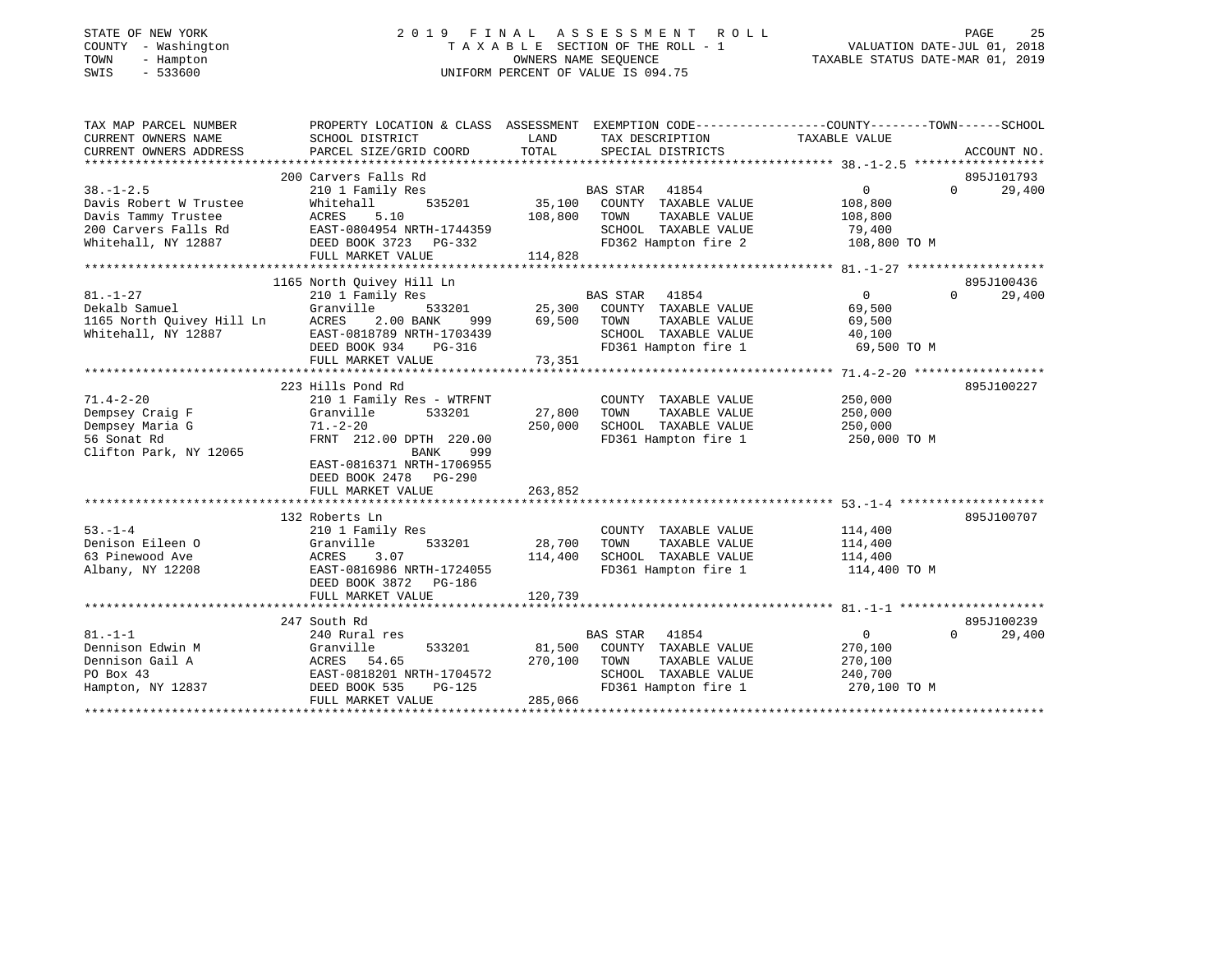| STATE OF NEW YORK<br>COUNTY - Washington<br>TOWN<br>- Hampton<br>$-533600$<br>SWIS                |                                                                                                                                                                              |                 | 2019 FINAL ASSESSMENT ROLL<br>TAXABLE SECTION OF THE ROLL - 1<br>OWNERS NAME SEQUENCE<br>UNIFORM PERCENT OF VALUE IS 094.75                                                              | VALUATION DATE-JUL 01, 2018<br>TAXABLE STATUS DATE-MAR 01, 2019                                                |                                                        | PAGE<br>26                                                   |
|---------------------------------------------------------------------------------------------------|------------------------------------------------------------------------------------------------------------------------------------------------------------------------------|-----------------|------------------------------------------------------------------------------------------------------------------------------------------------------------------------------------------|----------------------------------------------------------------------------------------------------------------|--------------------------------------------------------|--------------------------------------------------------------|
| TAX MAP PARCEL NUMBER<br>CURRENT OWNERS NAME<br>CURRENT OWNERS ADDRESS                            | PROPERTY LOCATION & CLASS ASSESSMENT EXEMPTION CODE---------------COUNTY-------TOWN-----SCHOOL<br>SCHOOL DISTRICT<br>PARCEL SIZE/GRID COORD                                  | LAND<br>TOTAL   | TAX DESCRIPTION<br>SPECIAL DISTRICTS                                                                                                                                                     | TAXABLE VALUE                                                                                                  |                                                        | ACCOUNT NO.                                                  |
| $71.4 - 2 - 19.1$<br>Dennison Edwin Mark<br>Dennison Gail<br>PO Box 43                            | Hills Pond Rd<br>314 Rural vac<10 - WTRFNT<br>Granville<br>533201<br>$71.-2-19.1$<br>ACRES<br>2.77                                                                           | 9,500<br>9,500  | COUNTY TAXABLE VALUE<br>TOWN<br>TAXABLE VALUE<br>SCHOOL TAXABLE VALUE<br>FD361 Hampton fire 1                                                                                            | 9,500<br>9,500<br>9,500<br>9,500 TO M                                                                          |                                                        | 895J101807                                                   |
| Hampton, NY 12837                                                                                 | EAST-0816077 NRTH-1706615<br>DEED BOOK 605<br>PG-124<br>FULL MARKET VALUE                                                                                                    | 10,026          |                                                                                                                                                                                          |                                                                                                                |                                                        |                                                              |
|                                                                                                   | 259 South Rd                                                                                                                                                                 |                 |                                                                                                                                                                                          |                                                                                                                |                                                        |                                                              |
| $81. - 1 - 1.4$<br>Dennison Erla<br>PO Box 57<br>Hampton, NY 12837                                | 210 1 Family Res<br>Granville 533201<br>ACRES<br>1.03<br>EAST-0818590 NRTH-1703800<br>DEED BOOK 873 PG-128                                                                   |                 | VET COM CT 41131<br>22,700 VET DIS CT 41141<br>162,600 ENH STAR 41834<br>COUNTY TAXABLE VALUE<br>TOWN<br>TAXABLE VALUE                                                                   | 40,650<br>8,130<br>$\overline{0}$<br>113,820<br>113,820                                                        | 40,650<br>8,130<br>$\Omega$                            | 0<br>$\overline{0}$<br>67,330                                |
|                                                                                                   | FULL MARKET VALUE                                                                                                                                                            |                 | 171,609 SCHOOL TAXABLE VALUE<br>FD361 Hampton fire 1                                                                                                                                     | 95,270<br>162,600 TO M                                                                                         |                                                        |                                                              |
|                                                                                                   | Greenfield Ln                                                                                                                                                                |                 |                                                                                                                                                                                          |                                                                                                                |                                                        | 895J100161                                                   |
| $72.2 - 3 - 2$<br>Despres Robert W<br>Despres Robert<br>Box 134 Bell Hall<br>Fair Haven, VT 05743 | 311 Res vac land<br>Granville<br>533201<br>706/118 Hwy Approp<br>$72 - 3 - 2$<br>FRNT 38.00 DPTH 100.00<br>EAST-0824338 NRTH-1712240<br>DEED BOOK 670<br>PG-326              | 200             | COUNTY TAXABLE VALUE<br>TAXABLE VALUE<br>TOWN<br>200 SCHOOL TAXABLE VALUE<br>FD361 Hampton fire 1                                                                                        | 200<br>200<br>200<br>200 TO M                                                                                  |                                                        |                                                              |
|                                                                                                   | FULL MARKET VALUE                                                                                                                                                            | 211<br>$******$ |                                                                                                                                                                                          |                                                                                                                |                                                        |                                                              |
|                                                                                                   | 22 Manor Ln                                                                                                                                                                  |                 |                                                                                                                                                                                          | **************************** 54. -1-6.1 *******************                                                    |                                                        | 895J101821                                                   |
| $54. - 1 - 6.1$<br>Destiso William S<br>22 Manor Ln<br>Hampton, NY 12837                          | 210 1 Family Res<br>533201<br>Granville<br>ACRES<br>1.40<br>EAST-0820896 NRTH-1725601<br>DEED BOOK 785<br>PG-178<br>FULL MARKET VALUE                                        |                 | AGED-CO<br>41802<br>18,600 AGED-TOWN 41803<br>61,600 ENH STAR 41834<br>COUNTY TAXABLE VALUE<br>TOWN<br>TAXABLE VALUE<br>65,013 SCHOOL TAXABLE VALUE                                      | 15,400<br>$\overline{0}$<br>$\overline{0}$<br>46,200<br>52,360<br>$\mathbf 0$                                  | $\circ$<br>9,240<br>$\overline{0}$                     | $\overline{0}$<br>$\mathbf 0$<br>61,600                      |
|                                                                                                   |                                                                                                                                                                              |                 | FD361 Hampton fire 1                                                                                                                                                                     | 61,600 TO M                                                                                                    |                                                        |                                                              |
|                                                                                                   |                                                                                                                                                                              |                 |                                                                                                                                                                                          |                                                                                                                |                                                        |                                                              |
| $45. - 1 - 26.1$<br>Dewey Leo A Jr<br>11973 State Route 4<br>Whitehall, NY 12887                  | 11973 State Route 4<br>210 1 Family Res<br>535201<br>Whitehall<br>Ease 907/141<br>ACRES<br>1.85<br>EAST-0807535 NRTH-1731115<br>DEED BOOK 907<br>PG-139<br>FULL MARKET VALUE |                 | VET COM C 41132<br>14,800 VET COM T 41133<br>50,700 VET DIS C 41142<br>VET DIS T 41143<br>BAS STAR 41854<br>COUNTY TAXABLE VALUE<br>TAXABLE VALUE<br>53,509 TOWN<br>SCHOOL TAXABLE VALUE | 12,675<br>$\overline{0}$<br>10,140<br>$\overline{\phantom{0}}$<br>$\overline{0}$<br>27,885<br>27,885<br>21,300 | 0<br>12,675<br>$\overline{0}$<br>10,140<br>$\mathbf 0$ | $\Omega$<br>$\mathbf 0$<br>$\mathbf 0$<br>$\Omega$<br>29,400 |
|                                                                                                   |                                                                                                                                                                              |                 | FD362 Hampton fire 2                                                                                                                                                                     | 50,700 TO M                                                                                                    |                                                        |                                                              |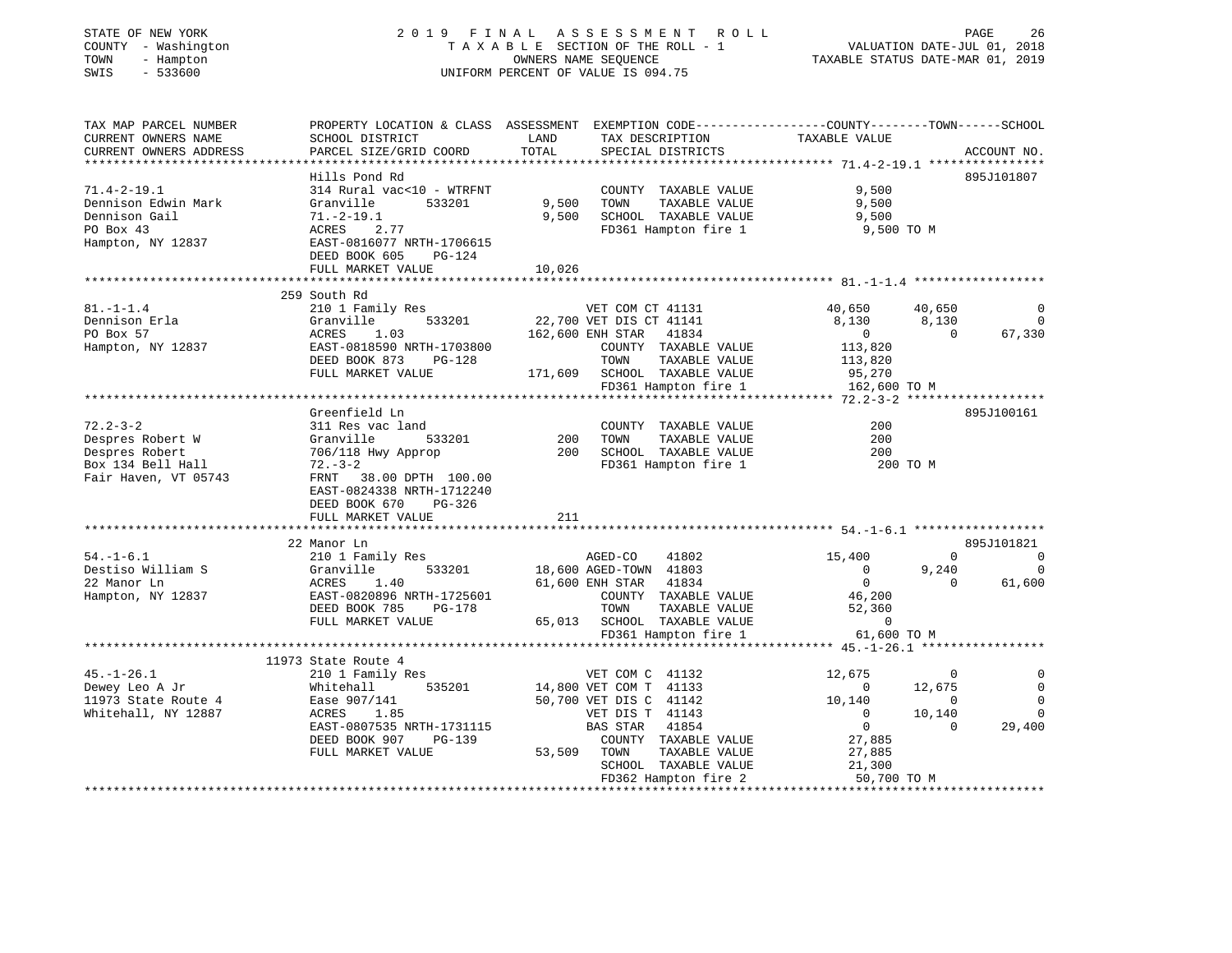### STATE OF NEW YORK 2 0 1 9 F I N A L A S S E S S M E N T R O L L PAGE 27 COUNTY - Washington T A X A B L E SECTION OF THE ROLL - 1 VALUATION DATE-JUL 01, 2018 TOWN - Hampton OWNERS NAME SEQUENCE TAXABLE STATUS DATE-MAR 01, 2019 SWIS - 533600 UNIFORM PERCENT OF VALUE IS 094.75

| TAX MAP PARCEL NUMBER              | PROPERTY LOCATION & CLASS ASSESSMENT EXEMPTION CODE---------------COUNTY-------TOWN-----SCHOOL                                                                                                     |               |                                                                                              |                                              |            |
|------------------------------------|----------------------------------------------------------------------------------------------------------------------------------------------------------------------------------------------------|---------------|----------------------------------------------------------------------------------------------|----------------------------------------------|------------|
| CURRENT OWNERS NAME                | SCHOOL DISTRICT                                                                                                                                                                                    | LAND          | TAX DESCRIPTION TAXABLE VALUE                                                                |                                              |            |
|                                    |                                                                                                                                                                                                    |               |                                                                                              |                                              |            |
|                                    |                                                                                                                                                                                                    |               |                                                                                              |                                              |            |
|                                    | 34 Hampton Heights Way                                                                                                                                                                             |               |                                                                                              |                                              | 895J100622 |
| $80. - 1 - 18$                     |                                                                                                                                                                                                    |               | COUNTY TAXABLE VALUE 76,500                                                                  |                                              |            |
| Dewey Tanner                       |                                                                                                                                                                                                    |               |                                                                                              |                                              |            |
| 34 Hampton Heights Way             |                                                                                                                                                                                                    |               |                                                                                              |                                              |            |
| Whitehall, NY 12887                | 34 Hampton Helgnts way<br>210 1 Family Res<br>Granville 533201 35,100<br>ACRES 5.06 BANK 999 76,500<br>EAST-0811182 NRTH-1701684                                                                   |               | TOWN TAXABLE VALUE 76,500<br>SCHOOL TAXABLE VALUE 76,500<br>FD361 Hampton fire 1 76,500 TO M |                                              |            |
|                                    | DEED BOOK 3832 PG-266                                                                                                                                                                              |               |                                                                                              |                                              |            |
|                                    | FULL MARKET VALUE                                                                                                                                                                                  | 80,739        |                                                                                              |                                              |            |
|                                    |                                                                                                                                                                                                    |               |                                                                                              |                                              |            |
|                                    | State Route 22A                                                                                                                                                                                    |               |                                                                                              |                                              | 895J100051 |
| $72. - 2 - 18$                     | 323 Vacant rural                                                                                                                                                                                   |               | COUNTY TAXABLE VALUE 66,500                                                                  |                                              |            |
| Diekel Mary                        | Granville                                                                                                                                                                                          | 533201 66,500 | TOWN                                                                                         |                                              |            |
| 2281 State Route 22A               | 382/64                                                                                                                                                                                             | 66,500        | SCHOOL TAXABLE VALUE                                                                         | TAXABLE VALUE 66,500<br>TAXABLE VALUE 66,500 |            |
| Hampton, NY 12837                  |                                                                                                                                                                                                    |               | CA001 Cons agri dst 1 66,500 TO                                                              |                                              |            |
|                                    | ACRES 42.70<br>EAST-0821356 NRTH-1708906<br>EAST-0821.315 PS 550                                                                                                                                   |               | FD361 Hampton fire 1 66,500 TO M                                                             |                                              |            |
|                                    | DEED BOOK 317 PG-572                                                                                                                                                                               |               |                                                                                              |                                              |            |
|                                    |                                                                                                                                                                                                    |               |                                                                                              |                                              |            |
|                                    |                                                                                                                                                                                                    |               |                                                                                              |                                              |            |
|                                    | 2281 State Route 22A                                                                                                                                                                               |               | 58 PCT OF VALUE USED FOR EXEMPTION PURPOSES                                                  |                                              | 895J100052 |
| $81. - 2 - 1$                      | 240 Rural res                                                                                                                                                                                      |               |                                                                                              | 16,008 16,008                                |            |
| Diekel Mary                        | 240 Rural<br>Granville                                                                                                                                                                             |               | VET WAR CT 41121<br>533201 105,900 COUNTY TAXABLE VALUE                                      | 167,992                                      |            |
|                                    |                                                                                                                                                                                                    |               |                                                                                              |                                              |            |
|                                    | Diekel Mary 184,000 TOWN TAXABLE VALUE 107,992<br>2281 State Route 22A 202024 NRTH-1704901 SCHOOL TAXABLE VALUE 184,000<br>Hampton, NY 12837 BEED BOOK 317 PG-572 CA001 Cons agri dst 1 184,000 TO |               |                                                                                              |                                              |            |
|                                    |                                                                                                                                                                                                    |               |                                                                                              |                                              |            |
|                                    |                                                                                                                                                                                                    |               | 194,195 FD361 Hampton fire 1                                                                 |                                              |            |
|                                    | FULL MARKET VALUE                                                                                                                                                                                  |               |                                                                                              | 184,000 TO M                                 |            |
|                                    |                                                                                                                                                                                                    |               |                                                                                              |                                              |            |
|                                    | 1722 County Route 21<br>County Route 21<br>210 1 Family Res                                                                                                                                        |               |                                                                                              |                                              | 895J101737 |
| $80. - 1 - 41$                     |                                                                                                                                                                                                    |               | COUNTY TAXABLE VALUE 129,800                                                                 |                                              |            |
| Diele Claire R                     | Whitehall                                                                                                                                                                                          | 535201 20,600 | TOWN                                                                                         | TAXABLE VALUE 129,800                        |            |
| Diele Kathryn<br>62 Vanderburgh Rd | LOT 13<br>FRNT 125.00 DPTH 291.00<br>129,800                                                                                                                                                       |               | SCHOOL TAXABLE VALUE 129,800                                                                 |                                              |            |
|                                    |                                                                                                                                                                                                    |               | FD361 Hampton fire 1                                                                         | 129,800 TO M                                 |            |
|                                    | Poughquag, NY 12570 EAST-0810638 NRTH-1705158                                                                                                                                                      |               |                                                                                              |                                              |            |
|                                    | DEED BOOK 563 PG-310                                                                                                                                                                               |               |                                                                                              |                                              |            |
|                                    | FULL MARKET VALUE                                                                                                                                                                                  | 136,992       |                                                                                              |                                              |            |
|                                    |                                                                                                                                                                                                    |               |                                                                                              |                                              |            |
|                                    | LOT Taylor Pat                                                                                                                                                                                     |               |                                                                                              |                                              |            |
| $53. - 1 - 2.1$                    | 323 Vacant rural                                                                                                                                                                                   |               | COUNTY TAXABLE VALUE                                                                         | 110,600                                      |            |
| Dimuzio Henry R Jr                 |                                                                                                                                                                                                    |               | TAXABLE VALUE<br>TOWN                                                                        | 110,600                                      |            |
| Roberts Rhonda J                   |                                                                                                                                                                                                    |               | SCHOOL TAXABLE VALUE 110,600                                                                 |                                              |            |
| 1288 Munger St                     |                                                                                                                                                                                                    |               | FD361 Hampton fire 1 51,982 TO M<br>FD362 Hampton fire 2 58,618 TO M                         |                                              |            |
| Middlebury, VT 05753               |                                                                                                                                                                                                    |               |                                                                                              |                                              |            |
|                                    | DEED BOOK 3654 PG-55                                                                                                                                                                               |               |                                                                                              |                                              |            |
|                                    | FULL MARKET VALUE                                                                                                                                                                                  | 116,728       |                                                                                              |                                              |            |
|                                    |                                                                                                                                                                                                    |               |                                                                                              |                                              |            |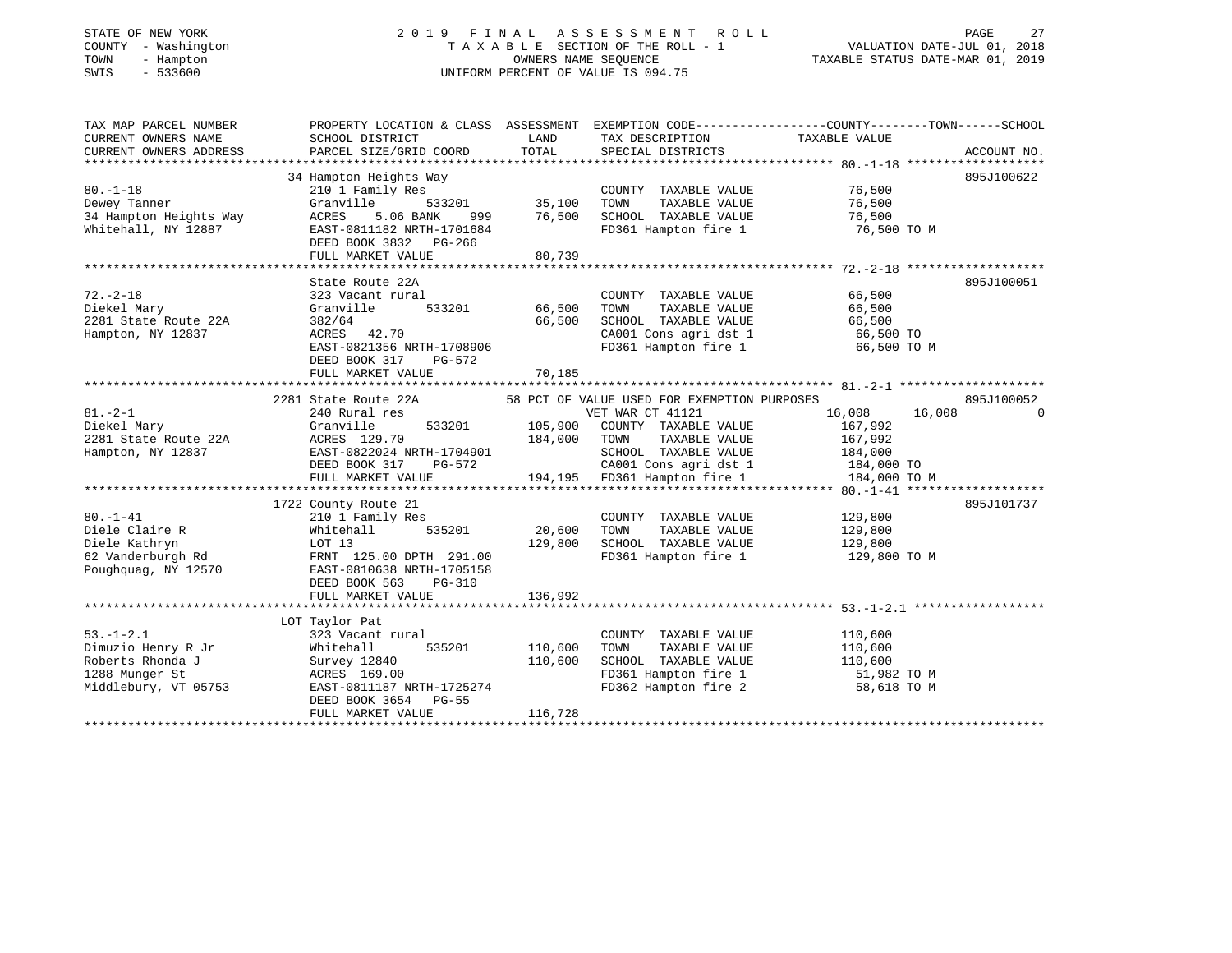#### STATE OF NEW YORK 2 0 1 9 F I N A L A S S E S S M E N T R O L L PAGE 28 COUNTY - Washington T A X A B L E SECTION OF THE ROLL - 1 VALUATION DATE-JUL 01, 2018 TOWN - Hampton OWNERS NAME SEQUENCE TAXABLE STATUS DATE-MAR 01, 2019 SWIS - 533600 UNIFORM PERCENT OF VALUE IS 094.75UNIFORM PERCENT OF VALUE IS 094.75

| TAX MAP PARCEL NUMBER  | PROPERTY LOCATION & CLASS ASSESSMENT EXEMPTION CODE---------------COUNTY-------TOWN-----SCHOOL |        |                       |               |             |
|------------------------|------------------------------------------------------------------------------------------------|--------|-----------------------|---------------|-------------|
| CURRENT OWNERS NAME    | SCHOOL DISTRICT                                                                                | LAND   | TAX DESCRIPTION       | TAXABLE VALUE |             |
| CURRENT OWNERS ADDRESS | PARCEL SIZE/GRID COORD                                                                         | TOTAL  | SPECIAL DISTRICTS     |               | ACCOUNT NO. |
|                        |                                                                                                |        |                       |               |             |
|                        | By The Way                                                                                     |        |                       |               | 895J100578  |
| $53. - 1 - 7.6$        | 314 Rural vac<10                                                                               |        | COUNTY TAXABLE VALUE  | 15,000        |             |
| Dimuzio Henry R Jr     | Granville<br>533201                                                                            | 15,000 | TAXABLE VALUE<br>TOWN | 15,000        |             |
| Roberts Rhonda J       | 5.09<br>ACRES                                                                                  | 15,000 | SCHOOL TAXABLE VALUE  | 15,000        |             |
| 1288 Munger St         | EAST-0814441 NRTH-1721956                                                                      |        | FD361 Hampton fire 1  | 15,000 TO M   |             |
| Middlebury, VT 05753   | DEED BOOK 3787 PG-191                                                                          |        |                       |               |             |
|                        | FULL MARKET VALUE                                                                              | 15,831 |                       |               |             |
|                        |                                                                                                |        |                       |               |             |
|                        |                                                                                                |        |                       |               |             |
|                        | Hickey Rd OFF                                                                                  |        |                       |               | 895J100661  |
| $53. -1 - 7.10$        | 322 Rural vac>10                                                                               |        | COUNTY TAXABLE VALUE  | 16,500        |             |
| Dimuzio Henry R Jr     | 533201<br>Granville                                                                            | 16,500 | TAXABLE VALUE<br>TOWN | 16,500        |             |
| Edwards Rhonda J       | ACRES 22.76                                                                                    | 16,500 | SCHOOL TAXABLE VALUE  | 16,500        |             |
| 1288 Munger St         | EAST-0813612 NRTH-1721623                                                                      |        | FD361 Hampton fire 1  | 16,500 TO M   |             |
| Middlebury, VT 05753   | DEED BOOK 2648 PG-115                                                                          |        |                       |               |             |
|                        | FULL MARKET VALUE                                                                              | 17,414 |                       |               |             |
|                        |                                                                                                |        |                       |               |             |
|                        | Ecuyer Pat                                                                                     |        |                       |               | 895J100277  |
| $53. - 1 - 8$          | 910 Priv forest                                                                                |        | COUNTY TAXABLE VALUE  | 22,900        |             |
| Dimuzio Henry R Jr     | Granville<br>533201                                                                            | 22,900 | TOWN<br>TAXABLE VALUE | 22,900        |             |
| Roberts Rhonda J       | 60 Ad                                                                                          | 22,900 | SCHOOL TAXABLE VALUE  | 22,900        |             |
| 1288 Munger St         | ACRES<br>50.90                                                                                 |        | FD361 Hampton fire 1  | 22,900 TO M   |             |
| Middlebury, VT 05753   | EAST-0810712 NRTH-1722165                                                                      |        |                       |               |             |
|                        | DEED BOOK 3654 PG-55                                                                           |        |                       |               |             |
|                        | FULL MARKET VALUE                                                                              | 24,169 |                       |               |             |
|                        |                                                                                                |        |                       |               |             |
|                        | 100 Camp Way                                                                                   |        |                       |               | 895J100085  |
| $53. - 1 - 15$         |                                                                                                |        |                       |               |             |
|                        | 314 Rural vac<10                                                                               |        | COUNTY TAXABLE VALUE  | 31,900        |             |
| Dimuzio Henry R Jr     | Whitehall<br>535201                                                                            | 31,900 | TAXABLE VALUE<br>TOWN | 31,900        |             |
| Roberts Rhonda J       | ACRES 47.60                                                                                    | 31,900 | SCHOOL TAXABLE VALUE  | 31,900        |             |
| 1288 Munger St         | EAST-0809912 NRTH-1723705                                                                      |        | FD361 Hampton fire 1  | 30,943 TO M   |             |
| Middlebury, VT 05753   | DEED BOOK 3654 PG-55                                                                           |        | FD362 Hampton fire 2  | 957 TO M      |             |
|                        | FULL MARKET VALUE                                                                              | 33,668 |                       |               |             |
|                        |                                                                                                |        |                       |               |             |
|                        | 40 Camp Way                                                                                    |        |                       |               | 895J100635  |
| $53. - 1 - 17$         | 322 Rural vac>10                                                                               |        | COUNTY TAXABLE VALUE  | 14,500        |             |
| Dimuzio Henry R Jr     | 533201<br>Granville                                                                            | 14,500 | TOWN<br>TAXABLE VALUE | 14,500        |             |
| Roberts Rhonda J       | ACRES 18.86                                                                                    | 14,500 | SCHOOL TAXABLE VALUE  | 14,500        |             |
| 1288 Munger St         | EAST-0813168 NRTH-1722659                                                                      |        | FD361 Hampton fire 1  | 14,500 TO M   |             |
| Middlebury, VT 05753   | DEED BOOK 3578 PG-165                                                                          |        |                       |               |             |
|                        | FULL MARKET VALUE                                                                              | 15,303 |                       |               |             |
|                        |                                                                                                |        |                       |               |             |
|                        | Ecuyer Pat                                                                                     |        |                       |               | 895J100612  |
|                        |                                                                                                |        |                       |               |             |
| $53. - 1 - 19$         | 910 Priv forest                                                                                |        | COUNTY TAXABLE VALUE  | 14,100        |             |
| Dimuzio Henry R Jr     | 533201<br>Granville                                                                            | 14,100 | TAXABLE VALUE<br>TOWN | 14,100        |             |
| Roberts Rhonda J       | ACRES 31.38                                                                                    | 14,100 | SCHOOL TAXABLE VALUE  | 14,100        |             |
| 1288 Munger St         | EAST-0812022 NRTH-1722659                                                                      |        | FD361 Hampton fire 1  | 14,100 TO M   |             |
| Middlebury, VT 05753   | DEED BOOK 3578<br>PG-165                                                                       |        |                       |               |             |
|                        | FULL MARKET VALUE                                                                              | 14,881 |                       |               |             |
|                        |                                                                                                |        |                       |               |             |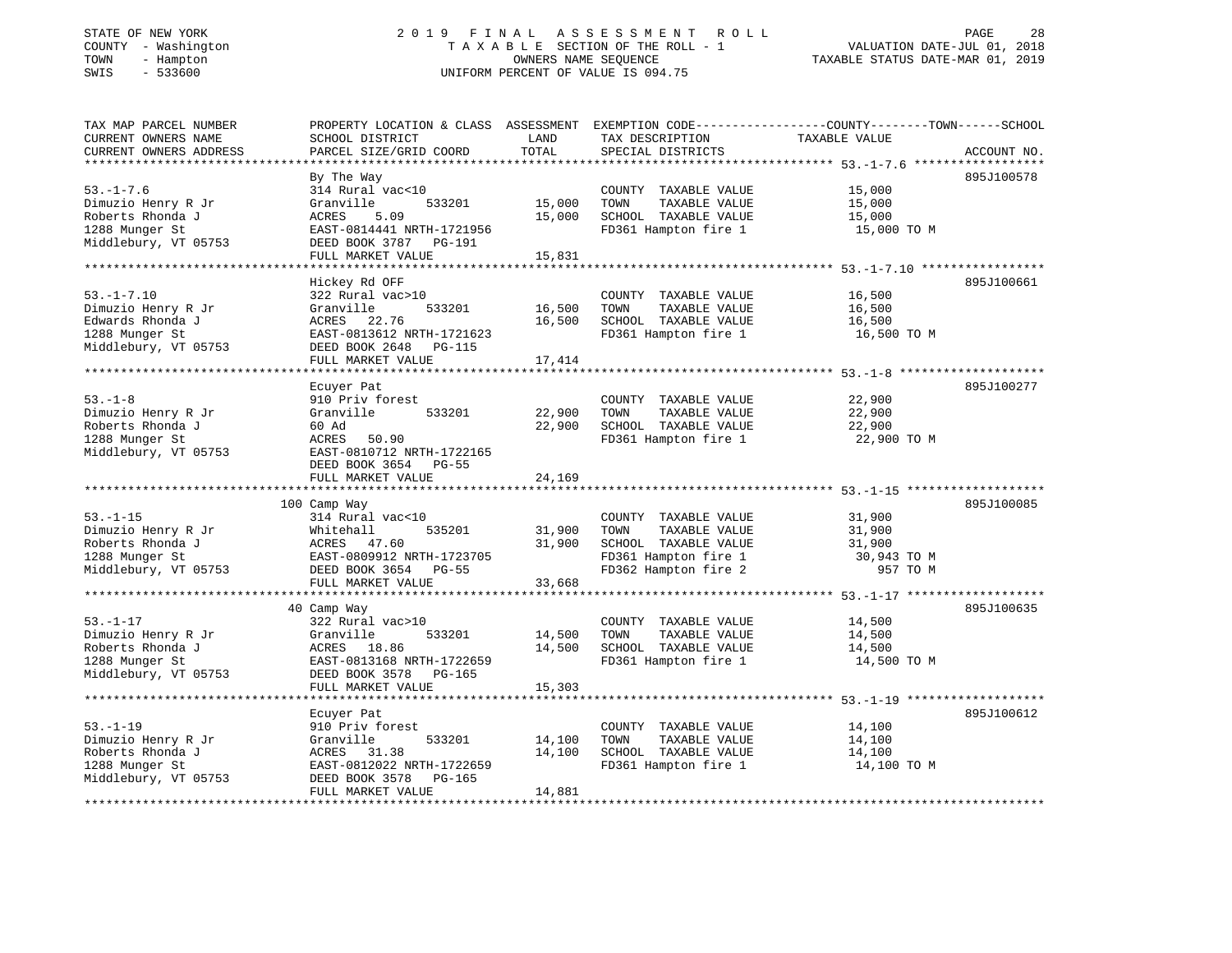| STATE OF NEW YORK<br>COUNTY - Washington<br>TOWN<br>- Hampton<br>SWIS<br>$-533600$ | 2019                                                                                                              | FINAL   | A S S E S S M E N T<br>R O L L<br>TAXABLE SECTION OF THE ROLL - 1<br>OWNERS NAME SEQUENCE<br>UNIFORM PERCENT OF VALUE IS 094.75 | VALUATION DATE-JUL 01, 2018<br>TAXABLE STATUS DATE-MAR 01, 2019 | PAGE<br>29         |
|------------------------------------------------------------------------------------|-------------------------------------------------------------------------------------------------------------------|---------|---------------------------------------------------------------------------------------------------------------------------------|-----------------------------------------------------------------|--------------------|
| TAX MAP PARCEL NUMBER<br>CURRENT OWNERS NAME                                       | PROPERTY LOCATION & CLASS ASSESSMENT EXEMPTION CODE---------------COUNTY-------TOWN-----SCHOOL<br>SCHOOL DISTRICT | LAND    | TAX DESCRIPTION                                                                                                                 | TAXABLE VALUE                                                   |                    |
| CURRENT OWNERS ADDRESS                                                             | PARCEL SIZE/GRID COORD                                                                                            | TOTAL   | SPECIAL DISTRICTS                                                                                                               |                                                                 | ACCOUNT NO.        |
|                                                                                    |                                                                                                                   |         |                                                                                                                                 |                                                                 |                    |
|                                                                                    | 1130 North Quivey Hill Ln                                                                                         |         |                                                                                                                                 |                                                                 | 895J100441         |
| $81. - 1 - 8$                                                                      | 210 1 Family Res                                                                                                  |         | COUNTY TAXABLE VALUE                                                                                                            | 79,500                                                          |                    |
| Dirga Michael                                                                      | Granville<br>533201                                                                                               | 31,800  | TOWN<br>TAXABLE VALUE                                                                                                           | 79,500                                                          |                    |
| 29 Factory St                                                                      | ACRES<br>4.00                                                                                                     | 79,500  | SCHOOL TAXABLE VALUE                                                                                                            | 79,500                                                          |                    |
| Granville, NY 12832                                                                | EAST-0819241 NRTH-1702471<br>DEED BOOK 700<br>$PG-24$<br>FULL MARKET VALUE                                        | 83,905  | FD361 Hampton fire 1                                                                                                            | 79,500 TO M                                                     |                    |
|                                                                                    |                                                                                                                   |         |                                                                                                                                 |                                                                 |                    |
|                                                                                    | 3078 State Route 22A                                                                                              |         |                                                                                                                                 |                                                                 | 895J100221         |
| $54. - 1 - 12$                                                                     | 210 1 Family Res                                                                                                  |         | BAS STAR<br>41854                                                                                                               | $\overline{0}$                                                  | $\Omega$<br>29,400 |
| Disorda Maurice O                                                                  | Granville<br>533201                                                                                               | 8,800   | COUNTY TAXABLE VALUE                                                                                                            | 91,800                                                          |                    |
| Disorda Joyce                                                                      | 99.00 DPTH<br>FRNT<br>90.00                                                                                       | 91,800  | TOWN<br>TAXABLE VALUE                                                                                                           | 91,800                                                          |                    |
| 3078 State Route 22A                                                               | EAST-0821147 NRTH-1722826                                                                                         |         | SCHOOL TAXABLE VALUE                                                                                                            | 62,400                                                          |                    |
| Hampton, NY 12837                                                                  | DEED BOOK 439<br>$PG-37$                                                                                          |         | FD361 Hampton fire 1                                                                                                            | 91,800 TO M                                                     |                    |
|                                                                                    | FULL MARKET VALUE                                                                                                 | 96,887  |                                                                                                                                 |                                                                 |                    |
|                                                                                    |                                                                                                                   |         |                                                                                                                                 |                                                                 |                    |
|                                                                                    | 32 Forest Hill Way                                                                                                |         |                                                                                                                                 |                                                                 |                    |
| $71.3 - 3 - 10$                                                                    | 210 1 Family Res - WTRFNT                                                                                         |         | COUNTY TAXABLE VALUE                                                                                                            | 182,300                                                         |                    |
| Dobush Daniel                                                                      | Whitehall<br>535201                                                                                               | 20,000  | TOWN<br>TAXABLE VALUE                                                                                                           | 182,300                                                         |                    |
| Dobush Roseanna                                                                    | Subdiv Lot 7B Section 3                                                                                           | 182,300 | SCHOOL TAXABLE VALUE                                                                                                            | 182,300                                                         |                    |
| 332 Fire Island Ave                                                                | 899-296                                                                                                           |         | FD361 Hampton fire 1                                                                                                            | 182,300 TO M                                                    |                    |
| Babylon, NY 11702                                                                  | $80. - 3 - 10$<br>FRNT 105.00 DPTH 278.00<br>EAST-0810594 NRTH-1706062<br>DEED BOOK 943<br>$PG-7$                 |         |                                                                                                                                 |                                                                 |                    |
|                                                                                    | FULL MARKET VALUE                                                                                                 | 192,401 |                                                                                                                                 |                                                                 |                    |
|                                                                                    | * * * * * * * * * * * * * * * * * *                                                                               |         |                                                                                                                                 |                                                                 |                    |
|                                                                                    | County Route 21 OFF                                                                                               |         |                                                                                                                                 |                                                                 |                    |
| $80. - 1 - 66$                                                                     | 311 Res vac land                                                                                                  |         | COUNTY TAXABLE VALUE                                                                                                            | 9,500                                                           |                    |
| Dobush Daniel J                                                                    | Whitehall<br>535201                                                                                               | 9,500   | TOWN<br>TAXABLE VALUE                                                                                                           | 9,500                                                           |                    |
| Dobush Roseanna                                                                    | Sect 6 Lot 4                                                                                                      | 9,500   | SCHOOL TAXABLE VALUE                                                                                                            | 9,500                                                           |                    |
| 332 Fire Island Ave                                                                | ACRES 10.00<br>EAST-0811620 NRTH-1706184                                                                          |         | FD361 Hampton fire 1                                                                                                            | 9,500 TO M                                                      |                    |
| Babylon, NY 11702                                                                  | DEED BOOK 2115<br>$PG-142$                                                                                        |         |                                                                                                                                 |                                                                 |                    |
|                                                                                    | FULL MARKET VALUE                                                                                                 | 10,026  |                                                                                                                                 |                                                                 |                    |
|                                                                                    |                                                                                                                   |         |                                                                                                                                 |                                                                 |                    |
|                                                                                    | 34 Rainbow Way                                                                                                    |         |                                                                                                                                 |                                                                 | 895J100438         |
| $81. - 1 - 49$                                                                     | 210 1 Family Res                                                                                                  |         | ENH STAR<br>41834                                                                                                               | $\overline{0}$                                                  | 67,330<br>$\Omega$ |
| Dodds Jr Family Trust Richard Granville                                            | 533201                                                                                                            | 31,800  | COUNTY TAXABLE VALUE                                                                                                            | 113,600                                                         |                    |
| Schultz Vicki D Trustee                                                            | ACRES<br>4.00                                                                                                     | 113,600 | TOWN<br>TAXABLE VALUE                                                                                                           | 113,600                                                         |                    |
| PO Box 26                                                                          | EAST-0817320 NRTH-1702599                                                                                         |         | SCHOOL TAXABLE VALUE                                                                                                            | 46,270                                                          |                    |
| Hampton, NY 12837                                                                  | DEED BOOK 3940<br>PG-208                                                                                          |         | FD361 Hampton fire 1                                                                                                            | 113,600 TO M                                                    |                    |
|                                                                                    | FULL MARKET VALUE                                                                                                 | 119,894 |                                                                                                                                 |                                                                 |                    |
|                                                                                    |                                                                                                                   |         |                                                                                                                                 |                                                                 |                    |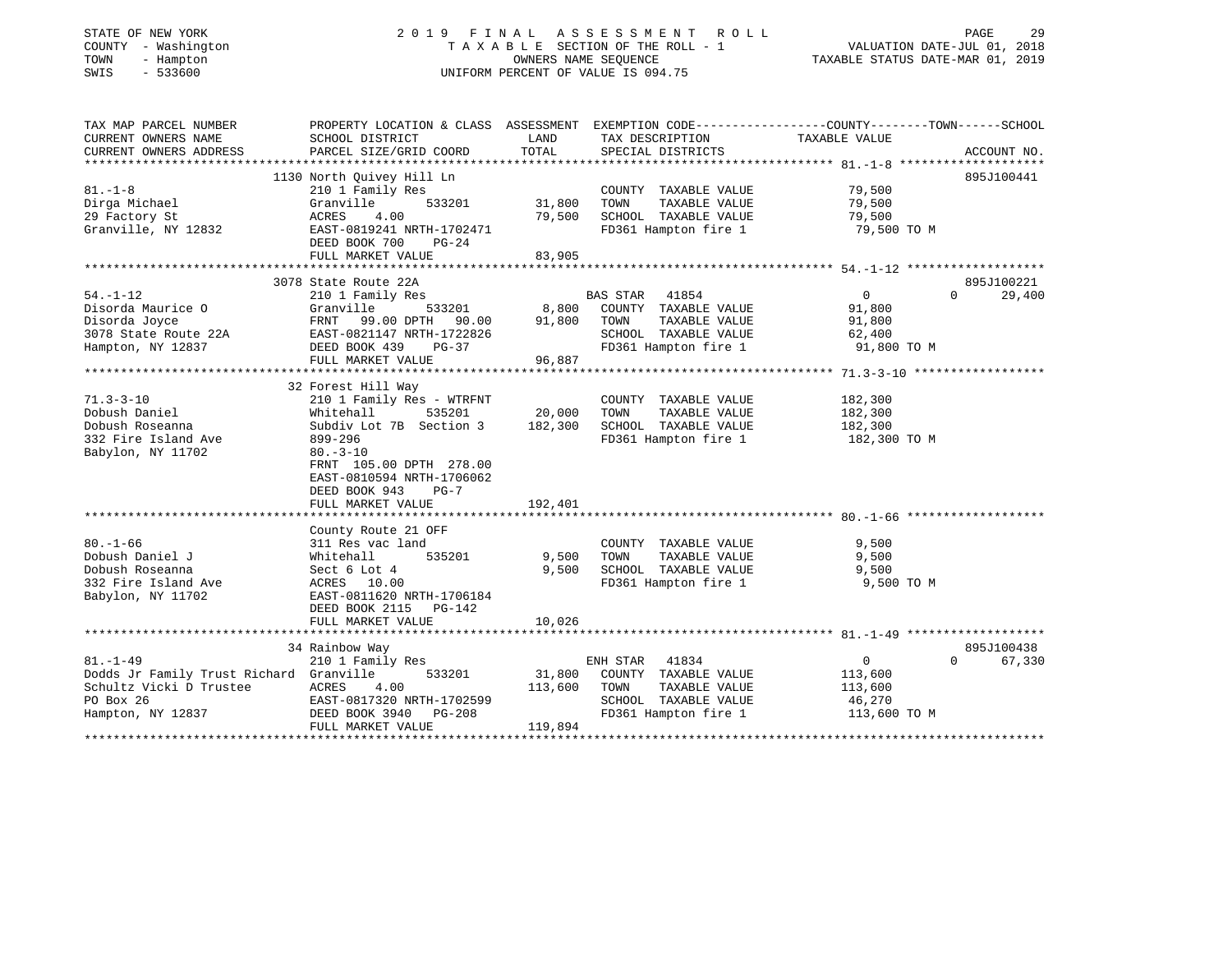#### STATE OF NEW YORK 2019 FINAL ASSESSMENT ROLL PAGE 30 COUNTY - Washington T A X A B L E SECTION OF THE ROLL - 1<br>TOWN - Hampton DWNERS NAME SEQUENCE TOWN - Hampton OWNERS NAME SEQUENCE TAXABLE STATUS DATE-MAR 01, 2019 SWIS - 533600 UNIFORM PERCENT OF VALUE IS 094.75

VALUATION DATE-JUL 01, 2018

| TAX MAP PARCEL NUMBER                  | PROPERTY LOCATION & CLASS ASSESSMENT EXEMPTION CODE---------------COUNTY-------TOWN------SCHOOL |             |                                           |                    |                   |             |
|----------------------------------------|-------------------------------------------------------------------------------------------------|-------------|-------------------------------------------|--------------------|-------------------|-------------|
| CURRENT OWNERS NAME                    | SCHOOL DISTRICT                                                                                 | LAND        | TAX DESCRIPTION                           | TAXABLE VALUE      |                   |             |
| CURRENT OWNERS ADDRESS                 | PARCEL SIZE/GRID COORD                                                                          | TOTAL       | SPECIAL DISTRICTS                         |                    |                   | ACCOUNT NO. |
|                                        |                                                                                                 |             |                                           |                    |                   |             |
|                                        | 99 Hickey Rd                                                                                    |             |                                           |                    |                   | 895J100254  |
| $62. - 1 - 37$                         | 240 Rural res                                                                                   |             | BAS STAR 41854                            | $\overline{0}$     | $0 \qquad \qquad$ | 29,400      |
| Doty Kim E                             | Granville                                                                                       |             | 533201 40,500 COUNTY TAXABLE VALUE        | 172,200<br>172,200 |                   |             |
| C/O Kim E Prehoda                      | ACRES 10.00 BANK                                                                                | 999 172,200 | TOWN<br>TAXABLE VALUE                     |                    |                   |             |
|                                        | EAST-0813284 NRTH-1715791<br>DEED BOOK 2856 PG-264                                              |             | SCHOOL TAXABLE VALUE                      | 142,800            |                   |             |
| 99 Hickey Rd<br>Hampton, NY 12837      |                                                                                                 |             | FD361 Hampton fire 1                      | 172,200 TO M       |                   |             |
|                                        | FULL MARKET VALUE                                                                               | 181,741     |                                           |                    |                   |             |
|                                        |                                                                                                 |             |                                           |                    |                   |             |
|                                        | 165 Chapman Rd                                                                                  |             |                                           |                    |                   | 895J100162  |
| $45. -1 - 16$                          | 240 Rural res                                                                                   |             | AG DIST 41720                             | 26,072             | 26,072            | 26,072      |
| Douglas William                        | 535201<br>Whitehall                                                                             | 64,800      | COUNTY TAXABLE VALUE                      | 132,128            |                   |             |
| Douglas Sally                          | 819-79                                                                                          | 158,200     | TOWN<br>TAXABLE VALUE                     | 132,128            |                   |             |
| 6 Douglas Way                          | ACRES 34.80                                                                                     |             | SCHOOL TAXABLE VALUE                      | 132,128            |                   |             |
| Whitehall, NY 12887                    | EAST-0808538 NRTH-1733952                                                                       |             | CA001 Cons agri dst 1 132,128 TO          |                    |                   |             |
|                                        | DEED BOOK 816<br>$PG-1$                                                                         |             | 26,072 EX                                 |                    |                   |             |
| MAY BE SUBJECT TO PAYMENT              | FULL MARKET VALUE                                                                               |             | 166,966 FD362 Hampton fire 2 158,200 TO M |                    |                   |             |
| UNDER AGDIST LAW TIL 2023              |                                                                                                 |             |                                           |                    |                   |             |
|                                        |                                                                                                 |             |                                           |                    |                   |             |
|                                        | Chapman Rd OFF                                                                                  |             |                                           |                    |                   | 895J100557  |
| $45. - 1 - 14$                         | 322 Rural vac>10                                                                                |             | COUNTY TAXABLE VALUE                      | 9,500              |                   |             |
| Douglas William H                      | Whitehall<br>535201                                                                             | 9,500 TOWN  | TAXABLE VALUE                             | 9,500              |                   |             |
| Douglas Sally A                        | ACRES 20.00                                                                                     |             | 9,500 SCHOOL TAXABLE VALUE 9,500          |                    |                   |             |
| 6 Douglas Way                          | EAST-0807337 NRTH-1734136                                                                       |             | FD362 Hampton fire 2                      | 9,500 TO M         |                   |             |
| Whitehall, $\overline{NY}$ 12887       | DEED BOOK 2784 PG-150                                                                           |             |                                           |                    |                   |             |
|                                        | FULL MARKET VALUE                                                                               | 10,026      |                                           |                    |                   |             |
|                                        |                                                                                                 |             |                                           |                    |                   |             |
|                                        | Chapman Rd                                                                                      |             |                                           |                    |                   | 895J100565  |
| $45. - 1 - 25.3$                       | 322 Rural vac>10                                                                                |             | COUNTY TAXABLE VALUE                      | 35,000             |                   |             |
| Douglas William H                      | 535201<br>Whitehall                                                                             | 35,000      | TOWN<br>TAXABLE VALUE                     | 35,000             |                   |             |
| Douglas Sally                          | 819-79                                                                                          | 35,000      | SCHOOL TAXABLE VALUE                      | 35,000             |                   |             |
| 6 Douglas Way                          |                                                                                                 |             | CA001 Cons agri dst 1                     | 35,000 TO          |                   |             |
| Whitehall, NY 12887                    | ACRES 13.50<br>EAST-0807742 NRTH-1733359                                                        |             | FD362 Hampton fire 2                      | 35,000 TO M        |                   |             |
|                                        | DEED BOOK 816<br>$PG-1$                                                                         |             |                                           |                    |                   |             |
|                                        | FULL MARKET VALUE                                                                               | 36,939      |                                           |                    |                   |             |
|                                        |                                                                                                 |             |                                           |                    |                   |             |
|                                        | 11846 State Route 4                                                                             |             |                                           |                    |                   | 895J100055  |
| $45. - 1 - 28.1$                       | 112 Dairy farm                                                                                  |             | 41720<br>AG DIST                          | 38,800             | 38,800            | 38,800      |
|                                        | 535201                                                                                          |             | 91,800 COUNTY TAXABLE VALUE               | 114,000            |                   |             |
| <br>Douglas William H<br>Douglas Sally | Whitehall<br>ACRES 78.00<br>EAST-0806516 N<br>DEED BOOK 699                                     | 152,800     | TOWN<br>TAXABLE VALUE                     | 114,000            |                   |             |
|                                        | EAST-0806516 NRTH-1729178                                                                       |             | SCHOOL TAXABLE VALUE                      | 114,000            |                   |             |
| 6 Douglas Way<br>Whitehall, NY 12887   | $PG-48$                                                                                         |             | CA001 Cons agri dst 1                     | 114,000 TO         |                   |             |
|                                        | FULL MARKET VALUE                                                                               |             | 38,800 EX<br>161,266                      |                    |                   |             |
| MAY BE SUBJECT TO PAYMENT              |                                                                                                 |             | FD362 Hampton fire 2                      | 152,800 TO M       |                   |             |
| UNDER AGDIST LAW TIL 2023              |                                                                                                 |             |                                           |                    |                   |             |
|                                        |                                                                                                 |             |                                           |                    |                   |             |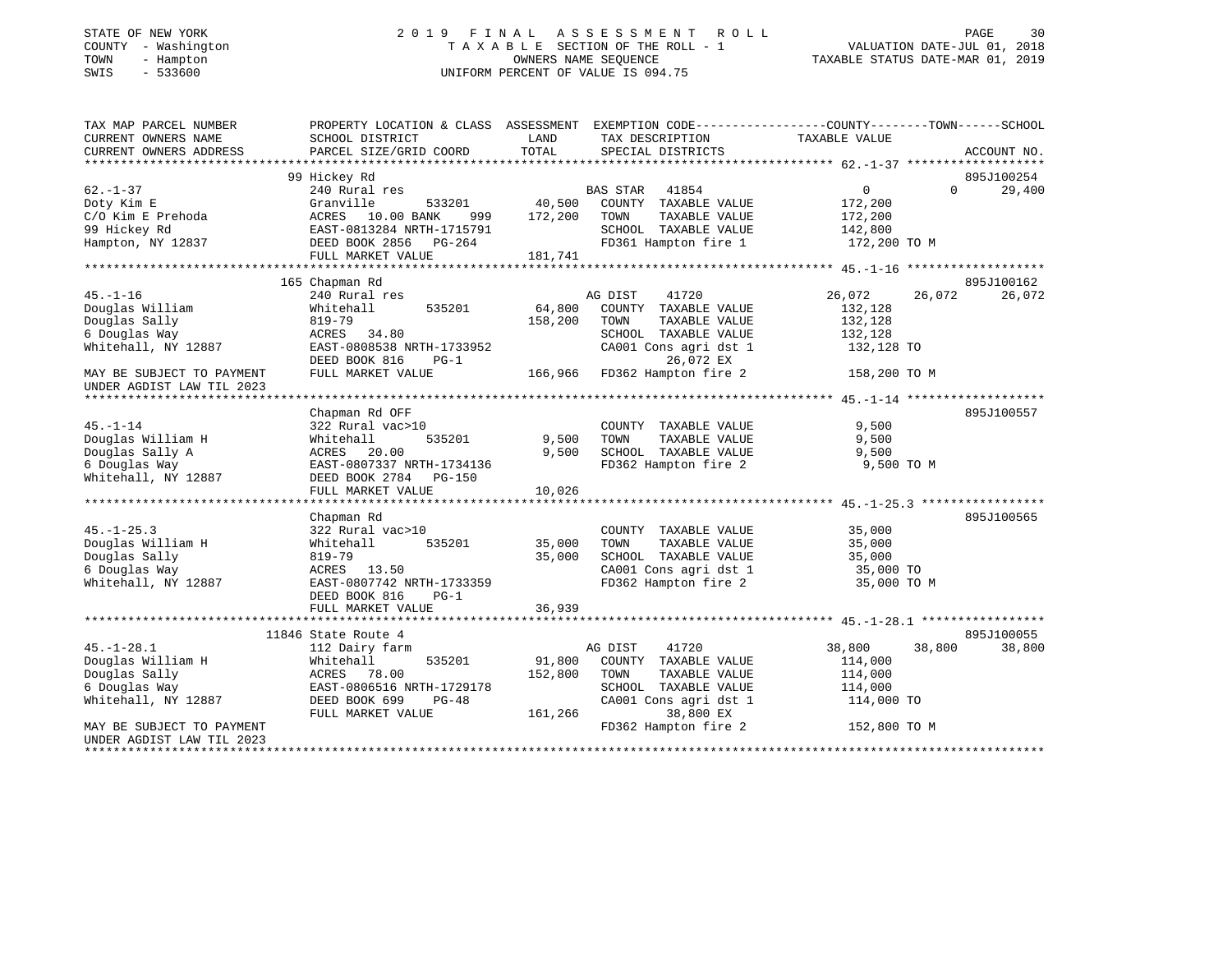| STATE OF NEW YORK<br>COUNTY - Washington<br>- Hampton<br>TOWN<br>$-533600$<br>SWIS             |                                                                                                                                                                             | OWNERS NAME SEQUENCE       | 2019 FINAL ASSESSMENT ROLL<br>TAXABLE SECTION OF THE ROLL - 1<br>UNIFORM PERCENT OF VALUE IS 094.75                          | PAGE<br>VALUATION DATE-JUL 01, 2018<br>TAXABLE STATUS DATE-MAR 01, 2019                                          | 31          |
|------------------------------------------------------------------------------------------------|-----------------------------------------------------------------------------------------------------------------------------------------------------------------------------|----------------------------|------------------------------------------------------------------------------------------------------------------------------|------------------------------------------------------------------------------------------------------------------|-------------|
| TAX MAP PARCEL NUMBER<br>CURRENT OWNERS NAME<br>CURRENT OWNERS ADDRESS                         | SCHOOL DISTRICT<br>PARCEL SIZE/GRID COORD                                                                                                                                   | LAND<br>TOTAL              | TAX DESCRIPTION<br>SPECIAL DISTRICTS                                                                                         | PROPERTY LOCATION & CLASS ASSESSMENT EXEMPTION CODE---------------COUNTY-------TOWN------SCHOOL<br>TAXABLE VALUE | ACCOUNT NO. |
| $45. - 1 - 28.2$<br>Douglas William H<br>Douglas Sally<br>6 Douglas Way<br>Whitehall, NY 12887 | 11850 State Route 4<br>422 Diner/lunch<br>Whitehall<br>535201<br>Big Apple Diner<br>Lot 1<br>FRNT 470.00 DPTH 109.00<br>EAST-0806272 NRTH-1728423<br>DEED BOOK 703<br>PG-91 | 9,500<br>99,700            | COUNTY TAXABLE VALUE<br>TAXABLE VALUE<br>TOWN<br>SCHOOL TAXABLE VALUE<br>FD362 Hampton fire 2                                | 99,700<br>99,700<br>99,700<br>99,700 TO M                                                                        | 895J100054  |
|                                                                                                | FULL MARKET VALUE                                                                                                                                                           | 105,224                    |                                                                                                                              |                                                                                                                  |             |
|                                                                                                | 6 Douglas Way                                                                                                                                                               |                            |                                                                                                                              |                                                                                                                  |             |
| $45. - 1 - 28.3$<br>Douglas William H<br>Douglas Sally<br>6 Douglas Way<br>Whitehall, NY 12887 | 220 2 Family Res<br>535201<br>Whitehall<br>Lot 2<br>ACRES<br>1.04<br>EAST-0806514 NRTH-1728581<br>DEED BOOK 698<br>$PG-30$                                                  | 22,100<br>104,400          | ENH STAR 41834<br>COUNTY TAXABLE VALUE<br>TAXABLE VALUE<br>TOWN<br>SCHOOL TAXABLE VALUE<br>FD362 Hampton fire 2 104,400 TO M | $\overline{0}$<br>$\Omega$ and $\Omega$<br>104,400<br>104,400<br>37,070                                          | 67,330      |
|                                                                                                | FULL MARKET VALUE                                                                                                                                                           | 110,185                    |                                                                                                                              |                                                                                                                  |             |
|                                                                                                | LOT 6&7 Taylor Pat                                                                                                                                                          |                            |                                                                                                                              |                                                                                                                  | 895J100053  |
| $53. - 1 - 14$<br>Douglas William H<br>Douglas Sally<br>6 Douglas Way<br>Whitehall, NY 12887   | 910 Priv forest<br>535201<br>Whitehall<br>ACRES 85.00<br>EAST-0808515 NRTH-1723886<br>---- 200 PG-48<br>DEED BOOK 699<br>$PG-48$<br>FULL MARKET VALUE                       | 38,500<br>38,500<br>40,633 | COUNTY TAXABLE VALUE<br>TAXABLE VALUE<br>TOWN<br>SCHOOL TAXABLE VALUE<br>FD361 Hampton fire 1<br>FD362 Hampton fire 2        | 38,500<br>38,500<br>38,500<br>33,110 TO M<br>5,390 TO M                                                          |             |
|                                                                                                |                                                                                                                                                                             |                            |                                                                                                                              |                                                                                                                  |             |
| $71. - 1 - 1.1$<br>Downing Duane<br>118 South Williams St<br>Whitehall, NY 12887               | 2006 County Route 18<br>322 Rural vac>10<br>Granville<br>533201<br>ACRES 11.10<br>EAST-0811731 NRTH-1713812<br>DEED BOOK 3357 PG-65<br>FULL MARKET VALUE                    | 31,500<br>31,500<br>33,245 | COUNTY TAXABLE VALUE<br>TAXABLE VALUE<br>TOWN<br>SCHOOL TAXABLE VALUE<br>FD361 Hampton fire 1                                | 31,500<br>31,500<br>31,500<br>31,500 TO M                                                                        | 895J100291  |
|                                                                                                |                                                                                                                                                                             |                            |                                                                                                                              |                                                                                                                  |             |
| $62. - 1 - 49$<br>Downing Duane P<br>118 South Williams St<br>Whitehall, NY 12887              | 1896 County Route 18<br>322 Rural vac>10<br>Whitehall<br>535201<br>Sub Div Lot 5<br>ACRES 18.50<br>EAST-0809908 NRTH-1713574<br>DEED BOOK 3116 PG-267<br>FULL MARKET VALUE  | 17,500<br>17,500<br>18,470 | COUNTY TAXABLE VALUE<br>TOWN<br>TAXABLE VALUE<br>SCHOOL TAXABLE VALUE<br>FD361 Hampton fire 1                                | 17,500<br>17,500<br>17,500<br>17,500 TO M                                                                        | 895J100020  |
|                                                                                                |                                                                                                                                                                             |                            |                                                                                                                              |                                                                                                                  |             |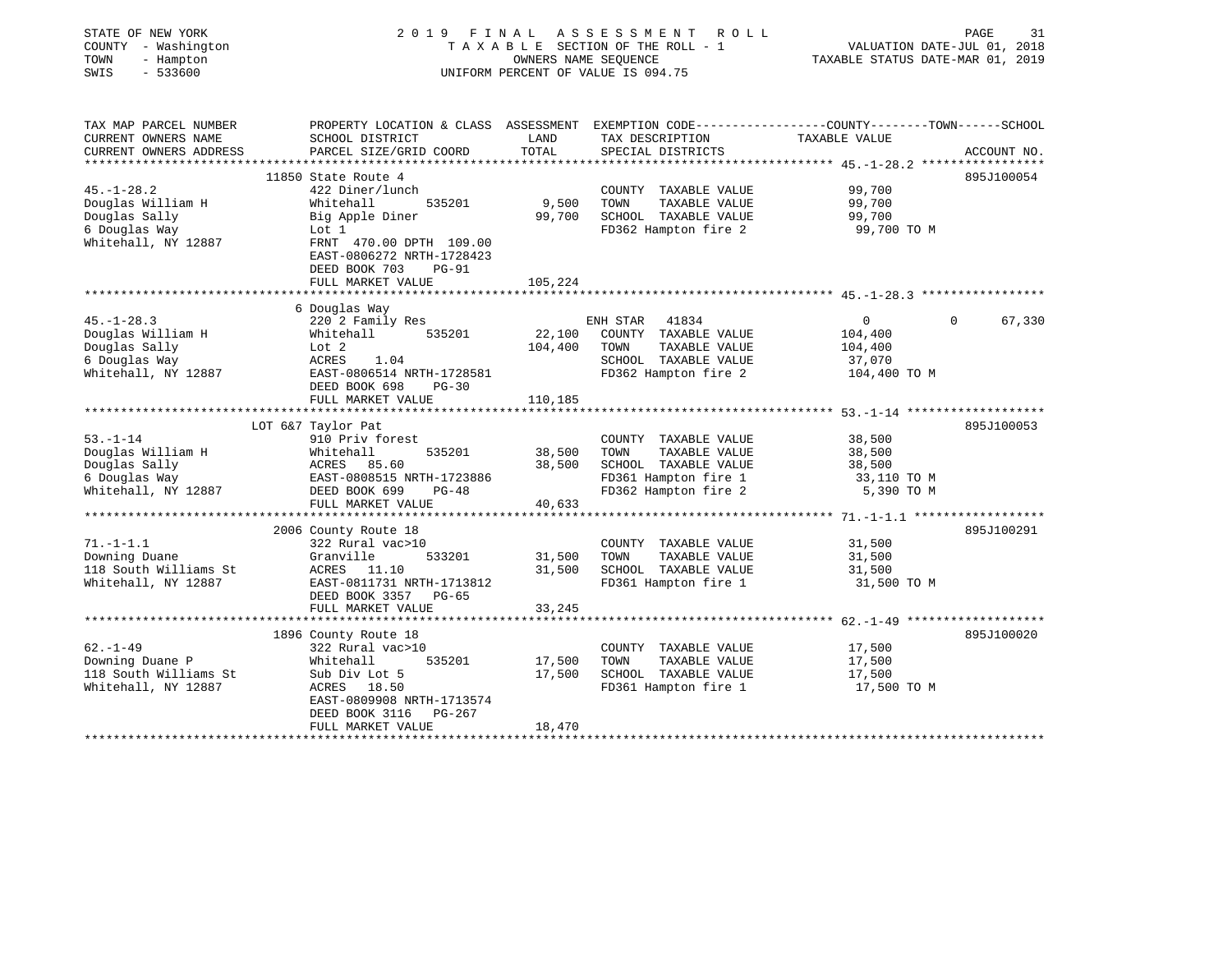#### STATE OF NEW YORK 2 0 1 9 F I N A L A S S E S S M E N T R O L L PAGE 32 COUNTY - Washington T A X A B L E SECTION OF THE ROLL - 1 VALUATION DATE-JUL 01, 2018 TOWN - Hampton OWNERS NAME SEQUENCE TAXABLE STATUS DATE-MAR 01, 2019 SWIS - 533600 UNIFORM PERCENT OF VALUE IS 094.75

| TAX MAP PARCEL NUMBER                   | PROPERTY LOCATION & CLASS ASSESSMENT EXEMPTION CODE---------------COUNTY-------TOWN------SCHOOL                                                                                                                             |                                   |                                                                     |                                              |                    |
|-----------------------------------------|-----------------------------------------------------------------------------------------------------------------------------------------------------------------------------------------------------------------------------|-----------------------------------|---------------------------------------------------------------------|----------------------------------------------|--------------------|
| CURRENT OWNERS NAME                     | SCHOOL DISTRICT                                                                                                                                                                                                             | LAND                              | TAX DESCRIPTION                                                     | TAXABLE VALUE                                |                    |
| CURRENT OWNERS ADDRESS                  | PARCEL SIZE/GRID COORD                                                                                                                                                                                                      | TOTAL                             | SPECIAL DISTRICTS                                                   |                                              | ACCOUNT NO.        |
|                                         |                                                                                                                                                                                                                             |                                   |                                                                     |                                              |                    |
|                                         | 2044 County Route 18                                                                                                                                                                                                        |                                   |                                                                     |                                              | 895J100426         |
| $71. - 1 - 1.2$                         | 314 Rural vac<10                                                                                                                                                                                                            |                                   | COUNTY TAXABLE VALUE                                                | 20,500                                       |                    |
| Downing Duane P<br>Downing David        | Granville                                                                                                                                                                                                                   |                                   | TAXABLE VALUE<br>TOWN                                               | 20,500                                       |                    |
| Downing David                           | ACRES<br>3.30                                                                                                                                                                                                               | 20,500                            | SCHOOL TAXABLE VALUE                                                | 20,500                                       |                    |
|                                         |                                                                                                                                                                                                                             |                                   | FD361 Hampton fire 1                                                | 20,500 TO M                                  |                    |
|                                         | Downing David<br>118 South Williams St<br>Whitehall, NY 12887<br>EAST-0812541 NRTH-1713725<br>DEED BOOK 3528<br>PG-85<br>FULL MARKET VALUE                                                                                  |                                   |                                                                     |                                              |                    |
|                                         |                                                                                                                                                                                                                             | 21,636                            |                                                                     |                                              |                    |
|                                         | 81 Hampton Heights Way                                                                                                                                                                                                      |                                   |                                                                     |                                              | 895J100678         |
| $80. - 1 - 28$                          | 260 Seasonal res                                                                                                                                                                                                            |                                   | COUNTY TAXABLE VALUE                                                | 62,000                                       |                    |
| Drain Thomas                            | 533201<br>Granville                                                                                                                                                                                                         |                                   | TOWN<br>TAXABLE VALUE                                               | 62,000                                       |                    |
| 42 Birch Ln                             | 5.02<br>ACRES                                                                                                                                                                                                               | 27,500<br>62,000                  | SCHOOL TAXABLE VALUE                                                |                                              |                    |
|                                         |                                                                                                                                                                                                                             |                                   |                                                                     | 62,000                                       |                    |
| Kensington, CT 06037                    | EAST-0809822 NRTH-1702220                                                                                                                                                                                                   |                                   | FD361 Hampton fire 1                                                | 62,000 TO M                                  |                    |
|                                         | DEED BOOK 710<br>PG-107                                                                                                                                                                                                     |                                   |                                                                     |                                              |                    |
|                                         | FULL MARKET VALUE                                                                                                                                                                                                           | 65,435                            |                                                                     |                                              |                    |
|                                         | 1137 North Quivey Hill Ln                                                                                                                                                                                                   |                                   |                                                                     |                                              | 895J100545         |
| $81. - 1 - 26.2$                        | 210 1 Family Res                                                                                                                                                                                                            |                                   |                                                                     | $0 \qquad \qquad$                            | $\cap$<br>$\Omega$ |
|                                         |                                                                                                                                                                                                                             |                                   | BAS STAR 41854<br>25,300 COUNTY TAXABLE VALUE                       | 152,500                                      |                    |
|                                         | 152,500 TOWN                                                                                                                                                                                                                |                                   | TAXABLE VALUE                                                       | 152,500                                      |                    |
|                                         |                                                                                                                                                                                                                             |                                   | SCHOOL TAXABLE VALUE                                                | 123,100                                      |                    |
|                                         |                                                                                                                                                                                                                             |                                   |                                                                     |                                              |                    |
|                                         | 81.-1-20.2<br>Dundon Matthew Granville 533201 25,300<br>Dundon Samantha ACRES 2.00 152,500<br>1137 N Quivey Hill Ln EAST-0818733 NRTH-1702569<br>Whitehall, NY 12887-3217 DEED BOOK 939 PG-247<br>FULL MARKET VALUE 160,950 |                                   | FD361 Hampton fire 1 152,500 TO M                                   |                                              |                    |
|                                         |                                                                                                                                                                                                                             |                                   |                                                                     |                                              |                    |
|                                         | 177 Hills Pond Rd                                                                                                                                                                                                           |                                   |                                                                     |                                              |                    |
| $71. - 1 - 16.2$                        | 270 Mfg housing                                                                                                                                                                                                             |                                   | COUNTY TAXABLE VALUE                                                | 28,400                                       |                    |
| Dunn Russell S Jr                       |                                                                                                                                                                                                                             |                                   | TOWN                                                                |                                              |                    |
|                                         |                                                                                                                                                                                                                             | 533201 22,200<br>TH 230.00 28,400 |                                                                     | TAXABLE VALUE 28,400<br>TAXABLE VALUE 28,400 |                    |
|                                         |                                                                                                                                                                                                                             |                                   | 28,400 SCHOOL TAXABLE VALUE 28,400 PD361 Hampton fire 1 28,400 TO M |                                              |                    |
|                                         |                                                                                                                                                                                                                             |                                   |                                                                     |                                              |                    |
|                                         | FULL MARKET VALUE                                                                                                                                                                                                           | 29,974                            |                                                                     |                                              |                    |
|                                         |                                                                                                                                                                                                                             |                                   |                                                                     |                                              |                    |
|                                         | 196 Hills Pond Rd                                                                                                                                                                                                           |                                   |                                                                     |                                              |                    |
| $71. -1 -15.8$                          | 210 1 Family Res                                                                                                                                                                                                            |                                   | ENH STAR<br>41834                                                   | $\overline{0}$                               | 67,330<br>$\Omega$ |
| Dunn Russell S Sr                       | 533201<br>Granville                                                                                                                                                                                                         |                                   | 23,900 COUNTY TAXABLE VALUE                                         | 85,700                                       |                    |
| Dunn Joan E                             |                                                                                                                                                                                                                             | 85,700 TOWN                       | TAXABLE VALUE                                                       |                                              |                    |
| PO Box 75                               | ACRES 1.58<br>EAST-0816422 NRTH-1706365                                                                                                                                                                                     |                                   | SCHOOL TAXABLE VALUE                                                | 85,700<br>18,370                             |                    |
| Hampton, NY 12837 DEED BOOK 2837 PG-274 |                                                                                                                                                                                                                             | 00, 449                           | FD361 Hampton fire 1                                                | 85,700 TO M                                  |                    |
|                                         | FULL MARKET VALUE                                                                                                                                                                                                           | 90,449                            |                                                                     |                                              |                    |
|                                         |                                                                                                                                                                                                                             |                                   |                                                                     |                                              |                    |
|                                         | 1093 North Quivey Hill Ln                                                                                                                                                                                                   |                                   |                                                                     |                                              | 895J100429         |
| $81. - 1 - 22$                          | 210 1 Family Res                                                                                                                                                                                                            |                                   | BAS STAR<br>41854                                                   | $\overline{0}$                               | $\Omega$<br>29,400 |
|                                         |                                                                                                                                                                                                                             |                                   |                                                                     | 124,600                                      |                    |
|                                         |                                                                                                                                                                                                                             |                                   | TAXABLE VALUE                                                       | 124,600                                      |                    |
|                                         |                                                                                                                                                                                                                             |                                   | SCHOOL TAXABLE VALUE                                                |                                              |                    |
|                                         |                                                                                                                                                                                                                             |                                   | FD361 Hampton fire 1                                                | 95,200<br>124,600 TO M                       |                    |
|                                         | FULL MARKET VALUE                                                                                                                                                                                                           | 131,504                           |                                                                     |                                              |                    |
|                                         |                                                                                                                                                                                                                             |                                   |                                                                     |                                              |                    |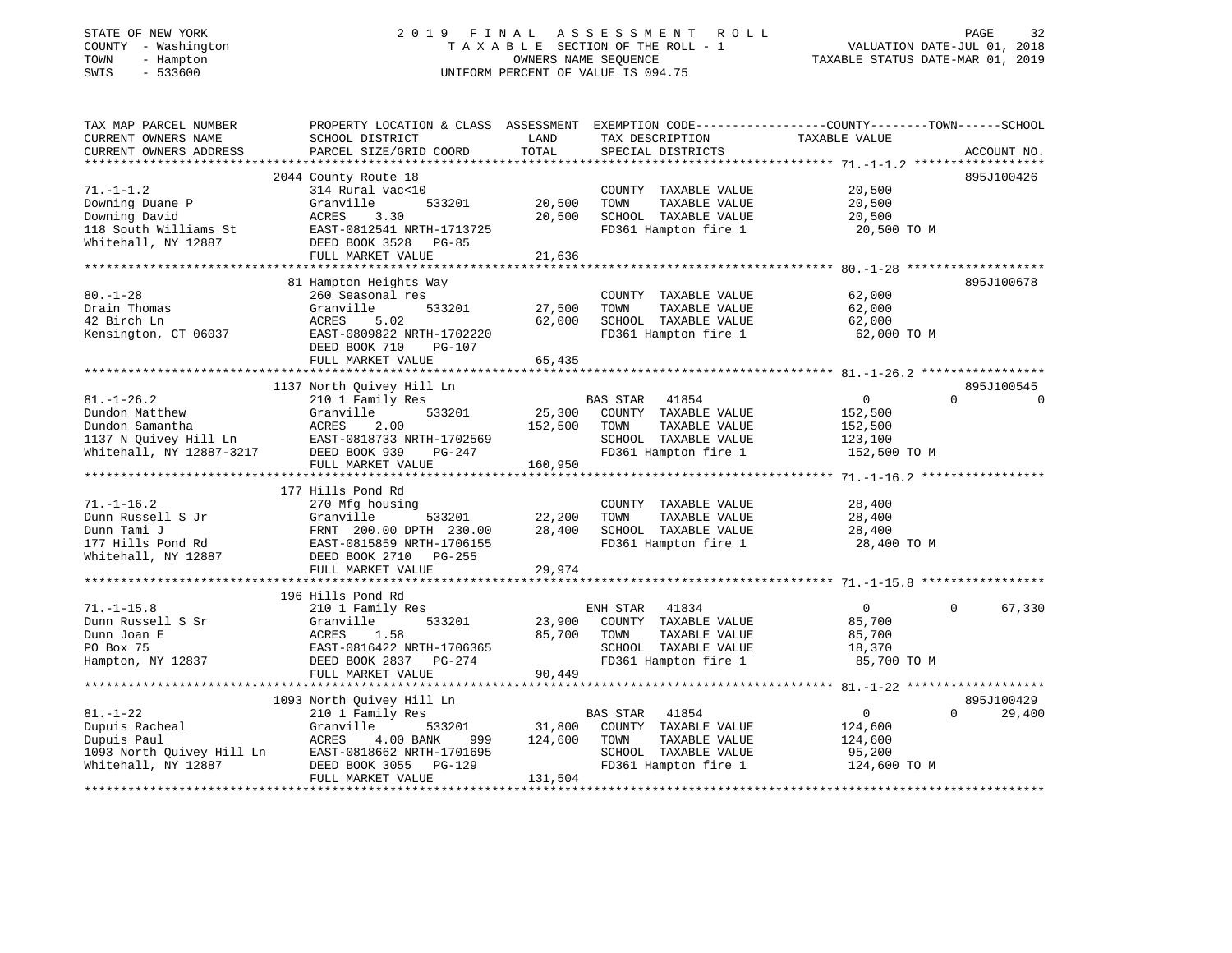### STATE OF NEW YORK 2 0 1 9 F I N A L A S S E S S M E N T R O L L PAGE 33 COUNTY - Washington T A X A B L E SECTION OF THE ROLL - 1 VALUATION DATE-JUL 01, 2018 TOWN - Hampton OWNERS NAME SEQUENCE TAXABLE STATUS DATE-MAR 01, 2019 SWIS - 533600 UNIFORM PERCENT OF VALUE IS 094.75

| TAX MAP PARCEL NUMBER                      | PROPERTY LOCATION & CLASS ASSESSMENT EXEMPTION CODE---------------COUNTY-------TOWN------SCHOOL |               |                                  |                                              |                    |
|--------------------------------------------|-------------------------------------------------------------------------------------------------|---------------|----------------------------------|----------------------------------------------|--------------------|
| CURRENT OWNERS NAME                        | SCHOOL DISTRICT                                                                                 | LAND          | TAX DESCRIPTION                  | TAXABLE VALUE                                |                    |
| CURRENT OWNERS ADDRESS                     | PARCEL SIZE/GRID COORD                                                                          | TOTAL         | SPECIAL DISTRICTS                |                                              | ACCOUNT NO.        |
|                                            |                                                                                                 |               |                                  |                                              |                    |
|                                            | State Route 22A OFF                                                                             |               |                                  |                                              | 895J100029         |
| $72 - 2 - 8$                               | 314 Rural vac<10                                                                                |               | COUNTY TAXABLE VALUE 14,500      |                                              |                    |
| Durant Herve S                             | Granville                                                                                       | 533201 14,500 | TOWN                             | TAXABLE VALUE 14,500                         |                    |
| 1507 County Road 565                       | ACRES 6.50                                                                                      | 14,500        | SCHOOL TAXABLE VALUE             | 14,500                                       |                    |
| Sussex, NJ 07461-4013                      | EAST-0824175 NRTH-1710692                                                                       |               | FD361 Hampton fire 1             | 14,500 TO M                                  |                    |
|                                            | DEED BOOK 2589 PG-262                                                                           |               |                                  |                                              |                    |
|                                            |                                                                                                 |               |                                  |                                              |                    |
|                                            |                                                                                                 |               |                                  |                                              |                    |
|                                            |                                                                                                 |               |                                  |                                              |                    |
|                                            | Hickey Rd OFF                                                                                   |               |                                  |                                              | 895J100629         |
| $62. - 1 - 2$                              | 910 Priv forest                                                                                 |               | COUNTY TAXABLE VALUE 12,000      |                                              |                    |
| Durfee Seth                                | 533201 12,000<br>Granville                                                                      |               | TOWN                             | TAXABLE VALUE 12,000<br>TAXABLE VALUE 12,000 |                    |
| Durfee Grace Cuomo                         | ACRES 26.76                                                                                     | 12,000        | SCHOOL TAXABLE VALUE             |                                              |                    |
| PO Box 124                                 | EAST-0809900 NRTH-1719665                                                                       |               | FD361 Hampton fire 1 12,000 TO M |                                              |                    |
| Fair Haven, VT 05743 DEED BOOK 3055 PG-251 |                                                                                                 |               |                                  |                                              |                    |
|                                            | FULL MARKET VALUE                                                                               | 12,665        |                                  |                                              |                    |
|                                            |                                                                                                 |               |                                  |                                              |                    |
|                                            | 183 Wicked Hollow Way                                                                           |               |                                  |                                              | 895J100630         |
| $62 - 1 - 3$                               | 240 Rural res                                                                                   |               | BAS STAR 41854                   | $\overline{0}$                               | $\Omega$<br>29,400 |
| Durfee Seth                                | Granville<br>533201                                                                             |               | 39,600 COUNTY TAXABLE VALUE      | 134,600                                      |                    |
| PO Box 124                                 | ACRES 27.27                                                                                     | 134,600 TOWN  | TAXABLE VALUE                    | 134,600                                      |                    |
| Fair Haven, VT 05743                       |                                                                                                 |               | SCHOOL TAXABLE VALUE 105,200     |                                              |                    |
|                                            | EAST-0810834 NRTH-1719733<br>DEED BOOK 876 PG-247                                               |               | FD361 Hampton fire 1             | 134,600 TO M                                 |                    |
|                                            | FULL MARKET VALUE                                                                               | 142,058       |                                  |                                              |                    |
|                                            |                                                                                                 |               |                                  |                                              |                    |
|                                            | Manor Ln                                                                                        |               |                                  |                                              |                    |
| $54. - 1 - 14.8$                           | 314 Rural vac<10                                                                                |               | COUNTY TAXABLE VALUE             | 1,000                                        |                    |
| Durham Janice D                            | Granville<br>533201                                                                             | 1,000         | TAXABLE VALUE<br>TOWN            | 1,000                                        |                    |
| 13 Krall Rd                                | FRNT 324.00 DPTH                                                                                | 1,000         | SCHOOL TAXABLE VALUE             | 1,000                                        |                    |
| Hampton, NY 12837                          | ACRES 0.74                                                                                      |               | CA001 Cons agri dst 1 $1,000$ TO |                                              |                    |
|                                            | EAST-0820565 NRTH-1725402                                                                       |               |                                  | 1,000 TO M                                   |                    |
|                                            |                                                                                                 |               | FD361 Hampton fire 1             |                                              |                    |
|                                            | DEED BOOK 867<br>$PG-54$                                                                        |               |                                  |                                              |                    |
|                                            | FULL MARKET VALUE                                                                               | 1,055         |                                  |                                              |                    |
|                                            |                                                                                                 |               |                                  |                                              |                    |
|                                            | State Route 22A                                                                                 |               |                                  |                                              | 895J100141         |
| $54. -1 - 14.1$                            | 323 Vacant rural                                                                                |               | AG DIST<br>41720                 | 145<br>145                                   | 145                |
| Durham Joseph A                            | 533201<br>Granville                                                                             |               | 71,300 COUNTY TAXABLE VALUE      | 71,155                                       |                    |
| 1 Krall Rd                                 | sub div lot 2                                                                                   | 71,300        | TOWN<br>TAXABLE VALUE            | 71,155                                       |                    |
| Hampton, NY 12837                          | Easement 3201/301                                                                               |               | SCHOOL TAXABLE VALUE             | 71,155                                       |                    |
|                                            | ACRES 158.40                                                                                    |               | CA001 Cons agri dst 1            | 71,155 TO                                    |                    |
| MAY BE SUBJECT TO PAYMENT                  | EAST-0818451 NRTH-1725192<br>DEED BOOK 867 PG-65                                                |               | 145 EX                           |                                              |                    |
| UNDER AGDIST LAW TIL 2023                  |                                                                                                 |               | FD361 Hampton fire 1             | 71,300 TO M                                  |                    |
|                                            | FULL MARKET VALUE                                                                               | 75,251        |                                  |                                              |                    |
|                                            |                                                                                                 |               |                                  |                                              |                    |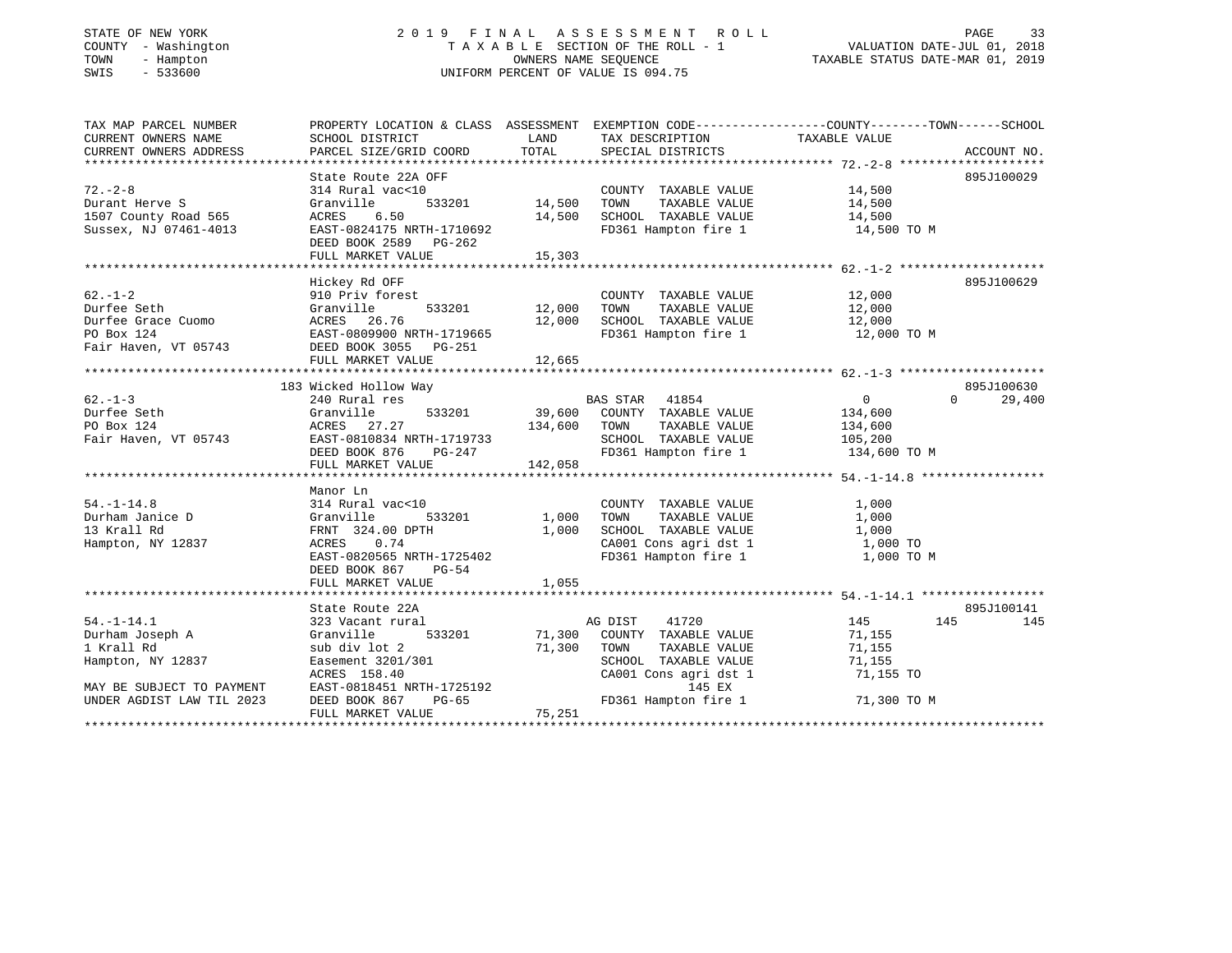| STATE OF NEW YORK<br>COUNTY - Washington<br>- Hampton<br>TOWN<br>SWIS<br>$-533600$ |                                                                        | OWNERS NAME SEQUENCE | 2019 FINAL ASSESSMENT<br>ROLL<br>TAXABLE SECTION OF THE ROLL - 1<br>UNIFORM PERCENT OF VALUE IS 094.75 | VALUATION DATE-JUL 01, 2018<br>TAXABLE STATUS DATE-MAR 01, 2019 | PAGE<br>34  |
|------------------------------------------------------------------------------------|------------------------------------------------------------------------|----------------------|--------------------------------------------------------------------------------------------------------|-----------------------------------------------------------------|-------------|
| TAX MAP PARCEL NUMBER                                                              |                                                                        |                      | PROPERTY LOCATION & CLASS ASSESSMENT EXEMPTION CODE---------------COUNTY-------TOWN------SCHOOL        |                                                                 |             |
| CURRENT OWNERS NAME<br>CURRENT OWNERS ADDRESS                                      | SCHOOL DISTRICT<br>PARCEL SIZE/GRID COORD                              | LAND<br>TOTAL        | TAX DESCRIPTION<br>SPECIAL DISTRICTS                                                                   | TAXABLE VALUE                                                   | ACCOUNT NO. |
|                                                                                    |                                                                        |                      |                                                                                                        |                                                                 |             |
|                                                                                    | 1052 West Way                                                          |                      |                                                                                                        |                                                                 | 895J100114  |
| $71.4 - 2 - 8$                                                                     | 260 Seasonal res - WTRFNT                                              |                      | COUNTY TAXABLE VALUE                                                                                   | 158,600                                                         |             |
| Durst Frederick P                                                                  | Granville<br>533201                                                    | 27,200               | TOWN<br>TAXABLE VALUE                                                                                  | 158,600                                                         |             |
| Durst Carol B                                                                      | LOT 10                                                                 | 158,600              | SCHOOL TAXABLE VALUE                                                                                   | 158,600                                                         |             |
| 175 Howell Ave                                                                     | $71. - 2 - 8$                                                          |                      | FD361 Hampton fire 1                                                                                   | 158,600 TO M                                                    |             |
| Fords, NJ 08863                                                                    | FRNT 103.00 DPTH 273.00<br>EAST-0815423 NRTH-1707476                   |                      |                                                                                                        |                                                                 |             |
|                                                                                    | DEED BOOK 3985 PG-312                                                  |                      |                                                                                                        |                                                                 |             |
|                                                                                    | FULL MARKET VALUE                                                      | 167,388              |                                                                                                        |                                                                 |             |
|                                                                                    |                                                                        |                      |                                                                                                        |                                                                 |             |
|                                                                                    | 64 Lemayville Way                                                      |                      |                                                                                                        |                                                                 | 895J101794  |
| $38. - 1 - 2.6$                                                                    | 210 1 Family Res                                                       |                      | COUNTY TAXABLE VALUE                                                                                   | 152,500                                                         |             |
| Echevarris Dulcidio Jr                                                             | Whitehall<br>535201                                                    | 36,400               | TAXABLE VALUE<br>TOWN                                                                                  | 152,500                                                         |             |
| Echevarris Barbara                                                                 | ACRES<br>6.42                                                          | 152,500              | SCHOOL TAXABLE VALUE                                                                                   | 152,500                                                         |             |
| 56 Park Rd<br>Oxford, CT 06483                                                     | EAST-0805326 N<br>DEED BOOK 603<br>EAST-0805326 NRTH-1743375<br>PG-340 |                      | FD362 Hampton fire 2                                                                                   | 152,500 TO M                                                    |             |
|                                                                                    | FULL MARKET VALUE                                                      | 160,950              |                                                                                                        |                                                                 |             |
|                                                                                    |                                                                        |                      |                                                                                                        |                                                                 |             |
|                                                                                    | 1399 Carvers Falls Ln                                                  |                      |                                                                                                        |                                                                 | 895J100215  |
| $31. - 1 - 4$                                                                      | 210 1 Family Res                                                       |                      | COUNTY TAXABLE VALUE                                                                                   | 88,700                                                          |             |
| Eddy Perry M                                                                       | Whitehall<br>535201                                                    | 31,400               | TOWN<br>TAXABLE VALUE                                                                                  | 88,700                                                          |             |
| 1399 Carvers Falls Ln                                                              | ACRES 3.90 BANK<br>999 — 1                                             | 88,700               | SCHOOL TAXABLE VALUE                                                                                   | 88,700                                                          |             |
| Whitehall, NY 12887                                                                | EAST-0807952 NRTH-1746334<br>DEED BOOK 3653 PG-38                      |                      | FD362 Hampton fire 2                                                                                   | 88,700 TO M                                                     |             |
|                                                                                    | FULL MARKET VALUE                                                      | 93,615               |                                                                                                        |                                                                 |             |
|                                                                                    | 36 Perry Heights Way                                                   |                      |                                                                                                        |                                                                 | 895J101676  |
| $72. - 2 - 41$                                                                     | 210 1 Family Res                                                       |                      | COUNTY TAXABLE VALUE                                                                                   | 118,400                                                         |             |
| Edmundson Todd A                                                                   | 533201<br>Granville                                                    | 22,000               | TOWN<br>TAXABLE VALUE                                                                                  | 118,400                                                         |             |
| Edmundson Katherine S                                                              | ACRES<br>1.00 BANK<br>997                                              | 118,400              | SCHOOL TAXABLE VALUE                                                                                   | 118,400                                                         |             |
| 15 Mapes Ave                                                                       | EAST-0822866 NRTH-1712380                                              |                      | FD361 Hampton fire 1                                                                                   | 118,400 TO M                                                    |             |
| Nutley, NJ 07110                                                                   | DEED BOOK 3866 PG-308                                                  |                      |                                                                                                        |                                                                 |             |
|                                                                                    | FULL MARKET VALUE                                                      | 124,960              |                                                                                                        |                                                                 |             |
|                                                                                    | 73 Wicked Hollow Way                                                   |                      |                                                                                                        |                                                                 | 895J101716  |
| $62. - 1 - 13$                                                                     | 210 1 Family Res                                                       |                      | BAS STAR<br>41854                                                                                      | $\overline{0}$<br>$\Omega$                                      | 29,400      |
| Edwards Edward                                                                     | Granville<br>533201                                                    | 28,500               | COUNTY TAXABLE VALUE                                                                                   | 89,100                                                          |             |
| 73 Wicked Hollow Way                                                               | ACRES<br>5.05                                                          | 89,100               | TOWN<br>TAXABLE VALUE                                                                                  | 89,100                                                          |             |
| Hampton, NY 12837                                                                  | EAST-0812982 NRTH-1719833                                              |                      | SCHOOL TAXABLE VALUE                                                                                   | 59,700                                                          |             |
|                                                                                    | DEED BOOK 918<br>PG-167                                                |                      | FD361 Hampton fire 1                                                                                   | 89,100 TO M                                                     |             |
|                                                                                    | FULL MARKET VALUE                                                      | 94,037               |                                                                                                        |                                                                 |             |
|                                                                                    |                                                                        |                      |                                                                                                        |                                                                 |             |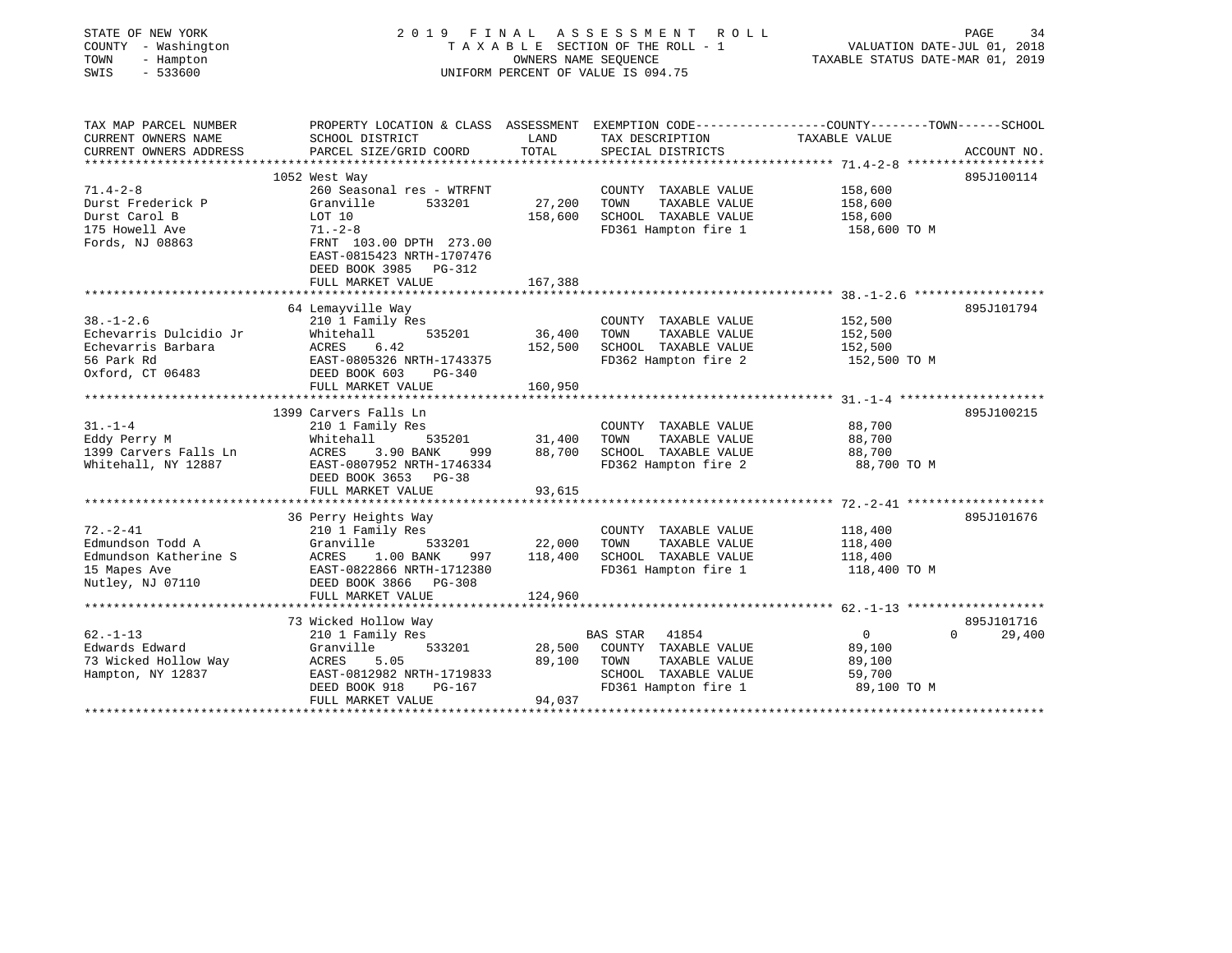| STATE OF NEW YORK |     |                   |
|-------------------|-----|-------------------|
| COUNTY            |     | - Washington      |
| TOWN              | $-$ | Hampton           |
| $\alpha$          |     | $F \cap T \cap A$ |

## STATE OF NEW YORK 2 0 1 9 F I N A L A S S E S S M E N T R O L L PAGE 35 COUNTY - Washington T A X A B L E SECTION OF THE ROLL - 1 VALUATION DATE-JUL 01, 2018 TOWN - Hampton OWNERS NAME SEQUENCE TAXABLE STATUS DATE-MAR 01, 2019 SWIS - 533600 UNIFORM PERCENT OF VALUE IS 094.75

| TAX MAP PARCEL NUMBER  | PROPERTY LOCATION & CLASS ASSESSMENT EXEMPTION CODE----------------COUNTY--------TOWN-----SCHOOL |         |                                                                           |                  |                    |
|------------------------|--------------------------------------------------------------------------------------------------|---------|---------------------------------------------------------------------------|------------------|--------------------|
| CURRENT OWNERS NAME    | SCHOOL DISTRICT                                                                                  | LAND    | TAX DESCRIPTION                                                           | TAXABLE VALUE    |                    |
| CURRENT OWNERS ADDRESS | PARCEL SIZE/GRID COORD                                                                           | TOTAL   | SPECIAL DISTRICTS                                                         |                  | ACCOUNT NO.        |
|                        | 28 Ouiet Way                                                                                     |         |                                                                           |                  | 895J100641         |
| $62. - 1 - 34$         | 322 Rural vac>10                                                                                 |         | COUNTY TAXABLE VALUE                                                      | 5,500            |                    |
| Edwards Edward         | 533201<br>Granville                                                                              | 5,500   | TOWN<br>TAXABLE VALUE                                                     | 5,500            |                    |
| 73 Wicked Hollow Way   | ACRES 11.23                                                                                      | 5,500   | SCHOOL TAXABLE VALUE                                                      | 5,500            |                    |
| Hampton, NY 12837      | EAST-0811446 NRTH-1717348                                                                        |         | FD361 Hampton fire 1 5,500 TO M                                           |                  |                    |
|                        | DEED BOOK 918<br>PG-163                                                                          |         |                                                                           |                  |                    |
|                        | FULL MARKET VALUE                                                                                | 5,805   |                                                                           |                  |                    |
|                        |                                                                                                  |         |                                                                           |                  |                    |
|                        | 1018 West Way                                                                                    |         |                                                                           |                  | 895J100278         |
| $71.4 - 2 - 18$        | 210 1 Family Res - WTRFNT                                                                        |         | ENH STAR<br>41834                                                         | $\overline{0}$   | 67,330<br>$\Omega$ |
| Edwards Thomas M ETAL  | 533201<br>Granville                                                                              | 13,500  | COUNTY TAXABLE VALUE                                                      | 116,300          |                    |
| ATT Gail Dennison      | LOT 1B                                                                                           | 116,300 | TAXABLE VALUE<br>TOWN                                                     | 116,300          |                    |
| PO Box 43              | 688/193                                                                                          |         | SCHOOL TAXABLE VALUE                                                      | 48,970           |                    |
| Hampton, NY 12837      | $71. - 2 - 18$                                                                                   |         | FD361 Hampton fire 1 116,300 TO M                                         |                  |                    |
|                        | FRNT 100.00 DPTH 187.00                                                                          |         |                                                                           |                  |                    |
|                        | EAST-0816094 NRTH-1706895                                                                        |         |                                                                           |                  |                    |
|                        | DEED BOOK 918<br>PG-170                                                                          |         |                                                                           |                  |                    |
|                        | FULL MARKET VALUE                                                                                | 122,744 |                                                                           |                  |                    |
|                        |                                                                                                  |         |                                                                           |                  |                    |
|                        | 194 & 200 Wicked Hollow Way                                                                      |         |                                                                           |                  | 895J100628         |
| $62 - 1 - 4$           | 240 Rural res                                                                                    |         | COUNTY TAXABLE VALUE                                                      | 323,100          |                    |
| Eisenlau Lauralee      | 533201<br>Granville                                                                              | 73,100  | TAXABLE VALUE<br>TOWN                                                     | 323,100          |                    |
| 10 Roswell Ave         | ACRES 50.68                                                                                      | 323,100 | SCHOOL TAXABLE VALUE 323,100                                              |                  |                    |
| Oceanside, NY 11572    | EAST-0811039 NRTH-1720871                                                                        |         | FD361 Hampton fire 1 323,100 TO M                                         |                  |                    |
|                        | DEED BOOK 3104 PG-308                                                                            |         |                                                                           |                  |                    |
|                        | FULL MARKET VALUE                                                                                | 341,003 |                                                                           |                  |                    |
|                        | 11 Hampton Heights Way                                                                           |         |                                                                           |                  | 895J100586         |
| $80. - 1 - 12$         | 210 1 Family Res                                                                                 |         | VET COM CT 41131                                                          | 32,450<br>32,450 | $\overline{0}$     |
| Ekroos Joseph A        | Granville                                                                                        |         | 533201 35,000 VET DIS CT 41141                                            | 51,920<br>51,920 | $\Omega$           |
| Judware Lisa A         | ACRES<br>5.01 BANK                                                                               |         | 998 129,800 COUNTY TAXABLE VALUE                                          | 45,430           |                    |
|                        | 11 Hampton Heights Way EAST-0811867 NRTH-1701900                                                 |         | TOWN<br>TAXABLE VALUE                                                     | 45,430           |                    |
| Whitehall, NY 12887    | DEED BOOK 3819 PG-37                                                                             |         | SCHOOL TAXABLE VALUE                                                      |                  |                    |
|                        | FULL MARKET VALUE                                                                                |         | SCHOOL TAXABLE VALUE 129,800<br>136,992 FD361 Hampton fire 1 129,800 TO M |                  |                    |
|                        |                                                                                                  |         |                                                                           |                  |                    |
|                        | 2453 County Route 18                                                                             |         |                                                                           |                  | 895J100185         |
| $72. - 1 - 10$         | 210 1 Family Res                                                                                 |         | COUNTY TAXABLE VALUE                                                      | 108,400          |                    |
| Elms Kim A             | Granville<br>533201                                                                              | 14,300  | TAXABLE VALUE<br>TOWN                                                     | 108,400          |                    |
| 2453 County Route 18   | FRNT 140.00 DPTH 124.00                                                                          | 108,400 | SCHOOL TAXABLE VALUE                                                      | 108,400          |                    |
| Whitehall, NY 12887    | 999<br>BANK                                                                                      |         | FD361 Hampton fire 1                                                      | 108,400 TO M     |                    |
|                        | EAST-0821364 NRTH-1710464                                                                        |         |                                                                           |                  |                    |
|                        | DEED BOOK 3693 PG-307                                                                            |         |                                                                           |                  |                    |
|                        | FULL MARKET VALUE                                                                                | 114,406 |                                                                           |                  |                    |
|                        |                                                                                                  |         |                                                                           |                  |                    |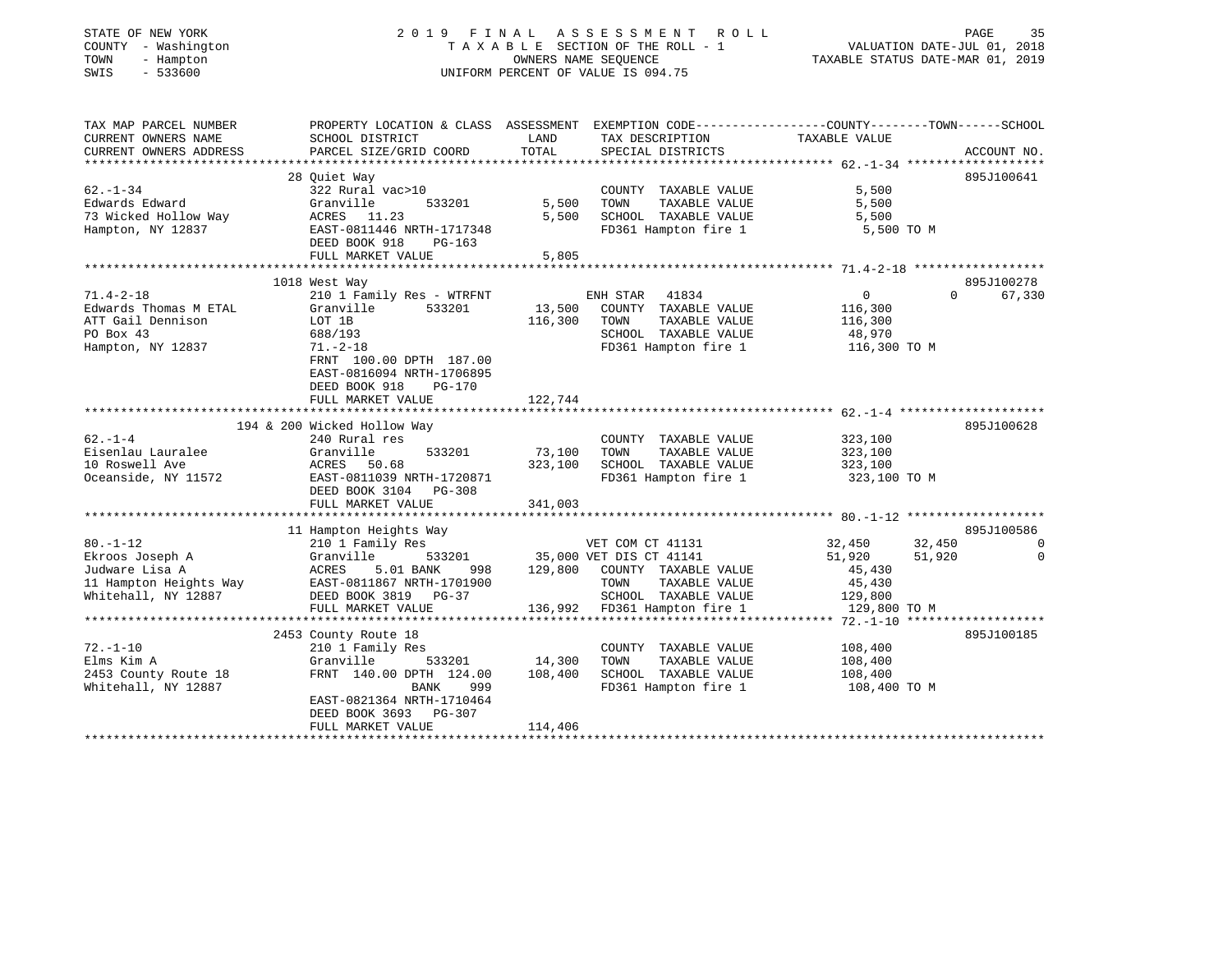| STATE OF NEW YORK |              |
|-------------------|--------------|
| COUNTY            | - Washington |
| TOWN<br>$-$       | Hampton      |
| CM T C            | 522600       |

### STATE OF NEW YORK 2 0 1 9 F I N A L A S S E S S M E N T R O L L PAGE 36 COUNTY - Washington T A X A B L E SECTION OF THE ROLL - 1 VALUATION DATE-JUL 01, 2018 TOWN - Hampton OWNERS NAME SEQUENCE TAXABLE STATUS DATE-MAR 01, 2019 SWIS - 533600 UNIFORM PERCENT OF VALUE IS 094.75

| TAX MAP PARCEL NUMBER   | PROPERTY LOCATION & CLASS ASSESSMENT EXEMPTION CODE----------------COUNTY-------TOWN-----SCHOOL |        |                                               |               |             |
|-------------------------|-------------------------------------------------------------------------------------------------|--------|-----------------------------------------------|---------------|-------------|
| CURRENT OWNERS NAME     | SCHOOL DISTRICT                                                                                 | LAND   | TAX DESCRIPTION                               | TAXABLE VALUE |             |
| CURRENT OWNERS ADDRESS  | PARCEL SIZE/GRID COORD                                                                          | TOTAL  | SPECIAL DISTRICTS                             |               | ACCOUNT NO. |
| **********************  |                                                                                                 |        |                                               |               |             |
|                         | 1037 North Quivey Hill Ln                                                                       |        |                                               |               | 895J100041  |
| $81. - 1 - 14$          | 322 Rural vac>10                                                                                |        | COUNTY TAXABLE VALUE                          | 22,400        |             |
| Ettori Rita             | Granville<br>533201                                                                             |        | 22,400 TOWN<br>TAXABLE VALUE                  | 22,400        |             |
| 19 Prouty Rd            | ACRES<br>23.00                                                                                  | 22,400 | SCHOOL TAXABLE VALUE                          | 22,400        |             |
| Hampton, NY 12837       | EAST-0817316 NRTH-1700110                                                                       |        | FD361 Hampton fire 1                          | 22,400 TO M   |             |
|                         | DEED BOOK 3454 PG-232                                                                           |        |                                               |               |             |
|                         | FULL MARKET VALUE                                                                               | 23,641 |                                               |               |             |
|                         |                                                                                                 |        |                                               |               |             |
|                         |                                                                                                 |        |                                               |               | 895J100067  |
|                         | South Rd                                                                                        |        |                                               |               |             |
| $72. - 1 - 15$          | 720 Mine/quarry                                                                                 |        | COUNTY TAXABLE VALUE                          | 6,800         |             |
| Evergreen Quarries LLC  | 533201<br>Granville                                                                             | 6,800  | TAXABLE VALUE<br>TOWN                         | 6,800         |             |
| PO Box 248              | ACRES<br>7.81                                                                                   | 6,800  | SCHOOL TAXABLE VALUE                          | 6,800         |             |
| Granville, NY 12832     | EAST-0820565 NRTH-1707639                                                                       |        | FD361 Hampton fire 1 6,800 TO M               |               |             |
|                         | DEED BOOK 2337 PG-16                                                                            |        |                                               |               |             |
|                         | FULL MARKET VALUE                                                                               | 7,177  |                                               |               |             |
|                         |                                                                                                 |        |                                               |               |             |
|                         | State Route 22A OFF                                                                             |        |                                               |               | 895J100230  |
| $72. - 2 - 15$          | 720 Mine/quarry                                                                                 |        | COUNTY TAXABLE VALUE                          | 6,000         |             |
| Evergreen Quarries LLC  | Granville<br>533201                                                                             |        | 6,000 TOWN<br>TAXABLE VALUE                   | 6,000         |             |
| PO Box 248              | ACRES<br>5.96                                                                                   | 6,000  | SCHOOL TAXABLE VALUE                          | 6,000         |             |
| Granville, NY 12832     | EAST-0820812 NRTH-1707252                                                                       |        | FD361 Hampton fire 1                          | 6,000 TO M    |             |
|                         | DEED BOOK 2337 PG-16                                                                            |        |                                               |               |             |
|                         | FULL MARKET VALUE                                                                               | 6,332  |                                               |               |             |
|                         |                                                                                                 |        |                                               |               |             |
|                         |                                                                                                 |        |                                               |               |             |
|                         | State Route 22A                                                                                 |        |                                               |               | 895J100173  |
| $81. - 2 - 23$          | 322 Rural vac>10                                                                                |        | COUNTY TAXABLE VALUE                          | 59,000        |             |
| Evergreen Quarries, LLC | Granville<br>533201                                                                             | 59,000 | TOWN<br>TAXABLE VALUE                         | 59,000        |             |
| PO Box 248              | 615/78 ROW 696/318                                                                              | 59,000 | SCHOOL TAXABLE VALUE                          | 59,000        |             |
| Granville, NY 12832     | May be subject to ag pena                                                                       |        | CA001 Cons agri dst 1<br>FD361 Hampton fire 1 | 59,000 TO     |             |
|                         | until 2015                                                                                      |        |                                               | 59,000 TO M   |             |
|                         | ACRES 35.90                                                                                     |        |                                               |               |             |
|                         | EAST-0823250 NRTH-1699836                                                                       |        |                                               |               |             |
|                         | DEED BOOK 3714 PG-123                                                                           |        |                                               |               |             |
|                         | FULL MARKET VALUE                                                                               | 62,269 |                                               |               |             |
|                         |                                                                                                 |        |                                               |               |             |
|                         | State Route 22A W/off                                                                           |        |                                               |               |             |
| $81 - 2 - 23.3$         | 322 Rural vac>10                                                                                |        | COUNTY TAXABLE VALUE                          | 61,300        |             |
| Evergreen Quarries, LLC | 533201<br>Granville                                                                             |        | 61,300 TOWN<br>TAXABLE VALUE                  | 61,300        |             |
| PO Box 248              | May be subject to ag pena 61,300 SCHOOL TAXABLE VALUE                                           |        |                                               | 61,300        |             |
| Granville, NY 12832     | until 2015                                                                                      |        | FD361 Hampton fire 1                          | 61,300 TO M   |             |
|                         |                                                                                                 |        |                                               |               |             |
|                         | ACRES 50.90                                                                                     |        |                                               |               |             |
|                         | EAST-0820547 NRTH-1699696                                                                       |        |                                               |               |             |
|                         | DEED BOOK 3714 PG-123                                                                           |        |                                               |               |             |
|                         | FULL MARKET VALUE                                                                               | 64,697 |                                               |               |             |
|                         |                                                                                                 |        |                                               |               |             |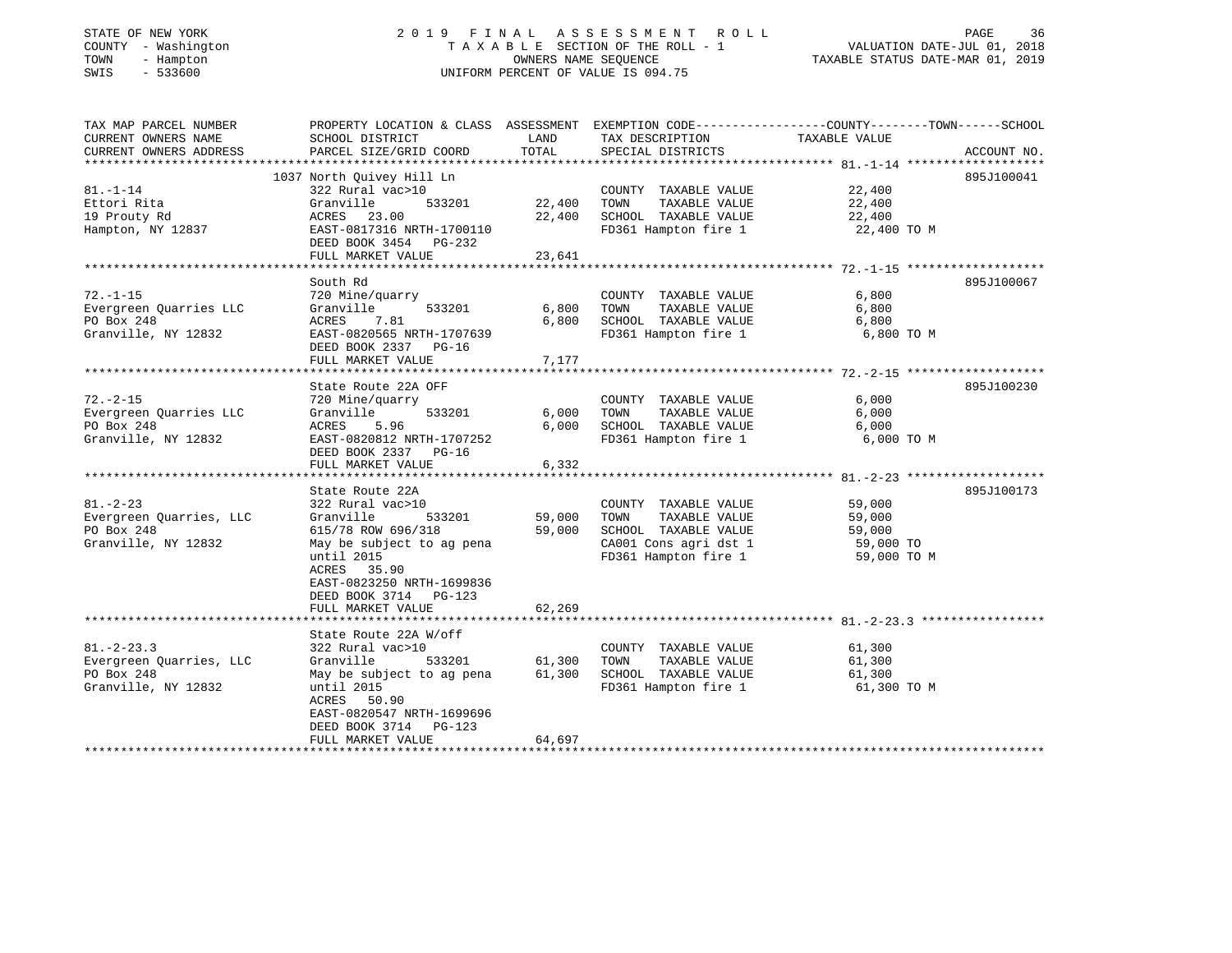# STATE OF NEW YORK 2 0 1 9 F I N A L A S S E S S M E N T R O L L PAGE 37 COUNTY - Washington T A X A B L E SECTION OF THE ROLL - 1 VALUATION DATE-JUL 01, 2018 TOWN - Hampton OWNERS NAME SEQUENCE TAXABLE STATUS DATE-MAR 01, 2019 SWIS - 533600 UNIFORM PERCENT OF VALUE IS 094.75

| TAX MAP PARCEL NUMBER  | PROPERTY LOCATION & CLASS ASSESSMENT EXEMPTION CODE---------------COUNTY-------TOWN------SCHOOL |               |                                   |                |                    |
|------------------------|-------------------------------------------------------------------------------------------------|---------------|-----------------------------------|----------------|--------------------|
| CURRENT OWNERS NAME    | SCHOOL DISTRICT                                                                                 | LAND          | TAX DESCRIPTION                   | TAXABLE VALUE  |                    |
| CURRENT OWNERS ADDRESS | PARCEL SIZE/GRID COORD                                                                          | TOTAL         | SPECIAL DISTRICTS                 |                | ACCOUNT NO.        |
|                        |                                                                                                 |               |                                   |                |                    |
|                        | Hills Pond Rd                                                                                   |               |                                   |                | 895J101801         |
| $71. - 1 - 14.61$      | 314 Rural vac<10 - WTRFNT                                                                       |               | COUNTY TAXABLE VALUE              |                |                    |
|                        |                                                                                                 |               |                                   | 38,000         |                    |
| Fallon Kathleen A      | Granville<br>533201                                                                             | 38,000        | TAXABLE VALUE<br>TOWN             | 38,000         |                    |
| 8 Whitman Ln           | ACRES<br>7.81                                                                                   | 38,000        | SCHOOL TAXABLE VALUE              | 38,000         |                    |
| Old Lyme, CT 06371     | EAST-0815297 NRTH-1709221                                                                       |               | FD361 Hampton fire 1              | 38,000 TO M    |                    |
|                        | DEED BOOK 832<br>PG-291                                                                         |               |                                   |                |                    |
|                        | FULL MARKET VALUE                                                                               | 40,106        |                                   |                |                    |
|                        |                                                                                                 |               |                                   |                |                    |
|                        | 44 Hickey Rd                                                                                    |               |                                   |                | 895J100007         |
| $62. - 1 - 27$         | 240 Rural res                                                                                   |               | COUNTY TAXABLE VALUE              | 246,000        |                    |
| Farris Nolan           | Granville<br>533201                                                                             | 80,400        | TAXABLE VALUE<br>TOWN             | 246,000        |                    |
| 129 Hickok Rd          | ACRES 50.10                                                                                     | 246,000       | SCHOOL TAXABLE VALUE              | 246,000        |                    |
| New Canaan, CT 06840   | EAST-0814257 NRTH-1714668                                                                       |               | CA001 Cons agri dst 1             | 246,000 TO     |                    |
|                        | DEED BOOK 2463 PG-148                                                                           |               |                                   |                |                    |
|                        |                                                                                                 |               | FD361 Hampton fire 1              | 246,000 TO M   |                    |
|                        | FULL MARKET VALUE                                                                               | 259,631       |                                   |                |                    |
|                        |                                                                                                 |               |                                   |                |                    |
|                        | Vladyka Woods Rd                                                                                |               |                                   |                | 895J100624         |
| $38. - 1 - 12.2$       | 322 Rural vac>10                                                                                |               | COUNTY TAXABLE VALUE              | 30,000         |                    |
| Fenton Donald J        | 535201<br>Whitehall                                                                             | 30,000        | TOWN<br>TAXABLE VALUE             | 30,000         |                    |
| Fenton Tiffany L       | ACRES 18.27                                                                                     | 30,000        | SCHOOL TAXABLE VALUE              | 30,000         |                    |
| 32 Vladyka Woods Rd    | ACRES 10.2,<br>EAST-0806702 NRTH-1738916<br>EAST-0806702 DG-113                                 |               | FD362 Hampton fire 2              | 30,000 TO M    |                    |
| Whitehall, NY 12887    | DEED BOOK 916<br>PG-113                                                                         |               |                                   |                |                    |
|                        | FULL MARKET VALUE                                                                               | 31,662        |                                   |                |                    |
|                        |                                                                                                 |               |                                   |                |                    |
|                        | 271 Hickey Rd                                                                                   |               |                                   |                | 895J100662         |
| $53. - 1 - 7.13$       | 280 Res Multiple                                                                                |               | COUNTY TAXABLE VALUE              | 256,200        |                    |
|                        | Granville                                                                                       | 533201 35,400 | TAXABLE VALUE<br>TOWN             | 256,200        |                    |
| Ferguson Dauna         |                                                                                                 |               |                                   |                |                    |
| 271 Hickey Rd          | ACRES<br>5.44 BANK<br>999                                                                       | 256,200       | SCHOOL TAXABLE VALUE              | 256,200        |                    |
| Hampton, NY 12837      | EAST-0814257 NRTH-1720111                                                                       |               | FD361 Hampton fire 1 256,200 TO M |                |                    |
|                        | PG-284<br>DEED BOOK 955                                                                         |               |                                   |                |                    |
|                        | FULL MARKET VALUE                                                                               | 270,396       |                                   |                |                    |
|                        |                                                                                                 |               |                                   |                |                    |
|                        | 2193 State Route 22A                                                                            |               |                                   |                | 895J100409         |
| $81. - 2 - 16$         | 210 1 Family Res                                                                                |               | BAS STAR<br>41854                 | $\overline{0}$ | $\Omega$<br>29,400 |
| Ferguson Jeffrey       | Granville<br>533201                                                                             | 8,400         | COUNTY TAXABLE VALUE              | 56,000         |                    |
| 2193 State Route 22A   | FRNT 67.00 DPTH 126.00                                                                          | 56,000        | TOWN<br>TAXABLE VALUE             | 56,000         |                    |
| Hampton, NY 12837      | EAST-0822915 NRTH-1702409                                                                       |               | SCHOOL TAXABLE VALUE              | 26,600         |                    |
|                        | DEED BOOK 2869 PG-300                                                                           |               | FD361 Hampton fire 1              | 56,000 TO M    |                    |
|                        | FULL MARKET VALUE                                                                               | 59,103        |                                   |                |                    |
|                        |                                                                                                 |               |                                   |                |                    |
|                        |                                                                                                 |               |                                   |                |                    |
|                        | State Route 22A                                                                                 |               |                                   |                | 895J100065         |
| $81. - 2 - 15$         | 311 Res vac land                                                                                |               | COUNTY TAXABLE VALUE              | 2,500          |                    |
| Ferguson Jeffrey F     | 533201<br>Granville                                                                             | 2,500         | TAXABLE VALUE<br>TOWN             | 2,500          |                    |
| 2193 State Route 22A   | 564/350                                                                                         | 2,500         | SCHOOL TAXABLE VALUE              | 2,500          |                    |
| Hampton, NY 12837      | FRNT<br>54.00 DPTH 126.00                                                                       |               | FD361 Hampton fire 1 2,500 TO M   |                |                    |
|                        | EAST-0822927 NRTH-1702465                                                                       |               |                                   |                |                    |
|                        | DEED BOOK 3144<br>PG-321                                                                        |               |                                   |                |                    |
|                        | FULL MARKET VALUE                                                                               | 2,639         |                                   |                |                    |
|                        |                                                                                                 |               |                                   |                |                    |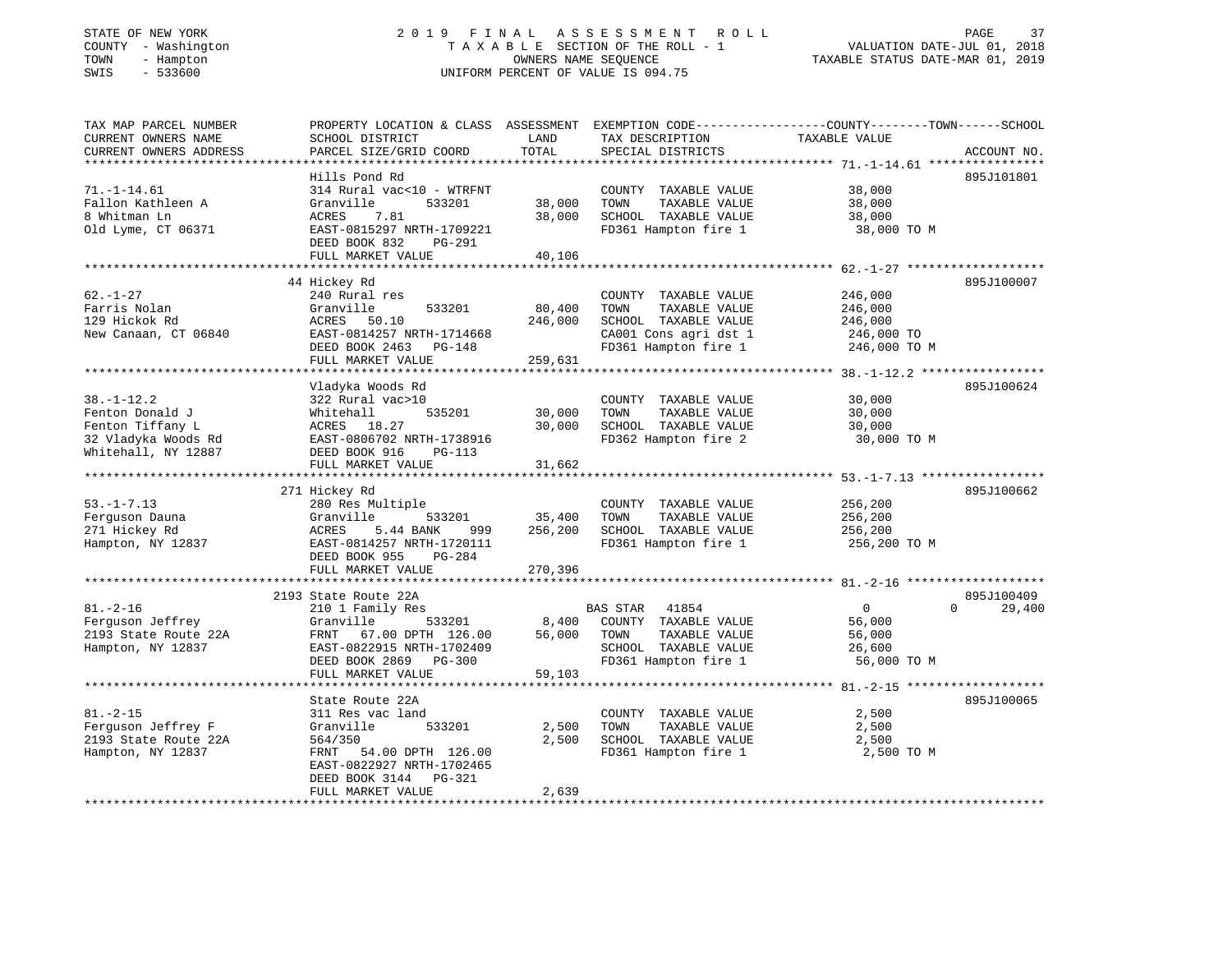# STATE OF NEW YORK 2 0 1 9 F I N A L A S S E S S M E N T R O L L PAGE 38 COUNTY - Washington T A X A B L E SECTION OF THE ROLL - 1 VALUATION DATE-JUL 01, 2018 TOWN - Hampton OWNERS NAME SEQUENCE TAXABLE STATUS DATE-MAR 01, 2019 SWIS - 533600 UNIFORM PERCENT OF VALUE IS 094.75

| TAX MAP PARCEL NUMBER                                                           | PROPERTY LOCATION & CLASS ASSESSMENT EXEMPTION CODE---------------COUNTY-------TOWN------SCHOOL |                                   |                                                                 |                  |             |
|---------------------------------------------------------------------------------|-------------------------------------------------------------------------------------------------|-----------------------------------|-----------------------------------------------------------------|------------------|-------------|
| CURRENT OWNERS NAME                                                             | SCHOOL DISTRICT                                                                                 | LAND                              | TAX DESCRIPTION                                                 | TAXABLE VALUE    |             |
| CURRENT OWNERS ADDRESS                                                          | PARCEL SIZE/GRID COORD                                                                          | TOTAL                             | SPECIAL DISTRICTS                                               |                  | ACCOUNT NO. |
|                                                                                 |                                                                                                 |                                   |                                                                 |                  |             |
|                                                                                 | 2177 State Route 22A                                                                            |                                   |                                                                 |                  | 895J100068  |
| $81. -2 - 17$<br>Ferguson Sara                                                  | 210 1 Family Res                                                                                | 。<br>533201     16,800            | COUNTY TAXABLE VALUE                                            | 45,900<br>45,900 |             |
|                                                                                 | Granville                                                                                       |                                   | TAXABLE VALUE<br>TOWN                                           |                  |             |
| 2193 State Route 22A                                                            | FRNT 190.00 DPTH 120.00 45,900                                                                  |                                   | SCHOOL TAXABLE VALUE 45,900<br>FD361 Hampton fire 1 45,900 TO M |                  |             |
| Hampton, NY 12837                                                               | EAST-0822890 NRTH-1702281                                                                       |                                   |                                                                 |                  |             |
|                                                                                 | DEED BOOK 3690 PG-320                                                                           |                                   |                                                                 |                  |             |
|                                                                                 | FULL MARKET VALUE                                                                               | 48,443                            |                                                                 |                  |             |
|                                                                                 |                                                                                                 |                                   |                                                                 |                  |             |
| $81. -2 - 15.1$                                                                 | 2195 State Route 22A                                                                            |                                   |                                                                 |                  |             |
|                                                                                 | 210 1 Family Res                                                                                |                                   | COUNTY TAXABLE VALUE<br>TAXABLE VALUE                           | 55,900           |             |
|                                                                                 |                                                                                                 | 533201 7,000                      | TOWN                                                            | 55,900           |             |
|                                                                                 |                                                                                                 | 55,900                            | SCHOOL TAXABLE VALUE<br>FD361 Hampton fire 1                    | 55,900           |             |
|                                                                                 |                                                                                                 |                                   |                                                                 | 55,900 TO M      |             |
|                                                                                 | DEED BOOK 3764 PG-86                                                                            |                                   |                                                                 |                  |             |
|                                                                                 | FULL MARKET VALUE                                                                               | 58,997                            |                                                                 |                  |             |
|                                                                                 | 2167 State Route 22A                                                                            |                                   |                                                                 |                  | 895J101740  |
|                                                                                 |                                                                                                 |                                   | COUNTY TAXABLE VALUE 18,400                                     |                  |             |
| $81. -2 - 17.1$                                                                 | 270 Mfg housing                                                                                 |                                   |                                                                 |                  |             |
| Ferguson Thorn<br>c/o Thorn Ferguson Rathbun FRNT 179.00 DPTH 110.00            |                                                                                                 | 533201 15,400<br>TH 110.00 18,400 | TAXABLE VALUE 18,400<br>TAXABLE VALUE 18,400<br>TOWN            |                  |             |
|                                                                                 |                                                                                                 |                                   | SCHOOL TAXABLE VALUE<br>FD361 Hampton fire 1 18,400 TO M        |                  |             |
| PO Box 121 EAST-0822850 NRTH-1702082<br>Hampton, NY 12837 DEED BOOK 3059 PG-119 |                                                                                                 |                                   |                                                                 |                  |             |
|                                                                                 |                                                                                                 | 19,420                            |                                                                 |                  |             |
|                                                                                 | FULL MARKET VALUE                                                                               |                                   |                                                                 |                  |             |
|                                                                                 | 57 Golf Course Rd                                                                               |                                   |                                                                 |                  |             |
| $38. - 1 - 10.4$                                                                | 330 Vacant comm                                                                                 |                                   | COUNTY TAXABLE VALUE                                            | 108,000          |             |
| Fernett Stephen A                                                               | Whitehall                                                                                       | 535201 108,000                    | TAXABLE VALUE<br>TOWN                                           | 108,000          |             |
| 359 County Route 11                                                             | Survey: 12693 Lot C                                                                             | 108,000                           | SCHOOL TAXABLE VALUE                                            | 108,000          |             |
| Whitehall, NY 12887                                                             | FRNT 669.00 DPTH                                                                                |                                   |                                                                 |                  |             |
|                                                                                 | ACRES<br>6.36                                                                                   |                                   | CA001 Cons agri dst 1 108,000 TO<br>FD362 Hampton fire 2        | 108,000 TO M     |             |
|                                                                                 | EAST-0810045 NRTH-1735640                                                                       |                                   |                                                                 |                  |             |
|                                                                                 | DEED BOOK 3530 PG-57                                                                            |                                   |                                                                 |                  |             |
|                                                                                 | FULL MARKET VALUE                                                                               | 113,984                           |                                                                 |                  |             |
|                                                                                 |                                                                                                 |                                   |                                                                 |                  |             |
|                                                                                 | 2528 County Route 18                                                                            |                                   |                                                                 |                  | 895J100294  |
| $72. - 2 - 25$                                                                  | 210 1 Family Res                                                                                |                                   | COUNTY TAXABLE VALUE                                            | 155,800          |             |
| Fiala Joseph                                                                    | Granville<br>533201                                                                             | 22,000                            | TAXABLE VALUE<br>TOWN                                           | 155,800          |             |
| Rice Janet                                                                      | 713/156 Hwy Approp                                                                              | 155,800                           | SCHOOL TAXABLE VALUE                                            | 155,800          |             |
| c/o Janet Rice Fiala                                                            |                                                                                                 |                                   | FD361 Hampton fire 1 155,800 TO M                               |                  |             |
| 2528 County Route 18                                                            | ACRES 1.00<br>EAST-0822795 NRTH-1711370                                                         |                                   |                                                                 |                  |             |
| Hampton, NY 12837                                                               | DEED BOOK 3824 PG-232                                                                           |                                   |                                                                 |                  |             |
|                                                                                 | FULL MARKET VALUE                                                                               | 164,433                           |                                                                 |                  |             |
|                                                                                 |                                                                                                 |                                   |                                                                 |                  |             |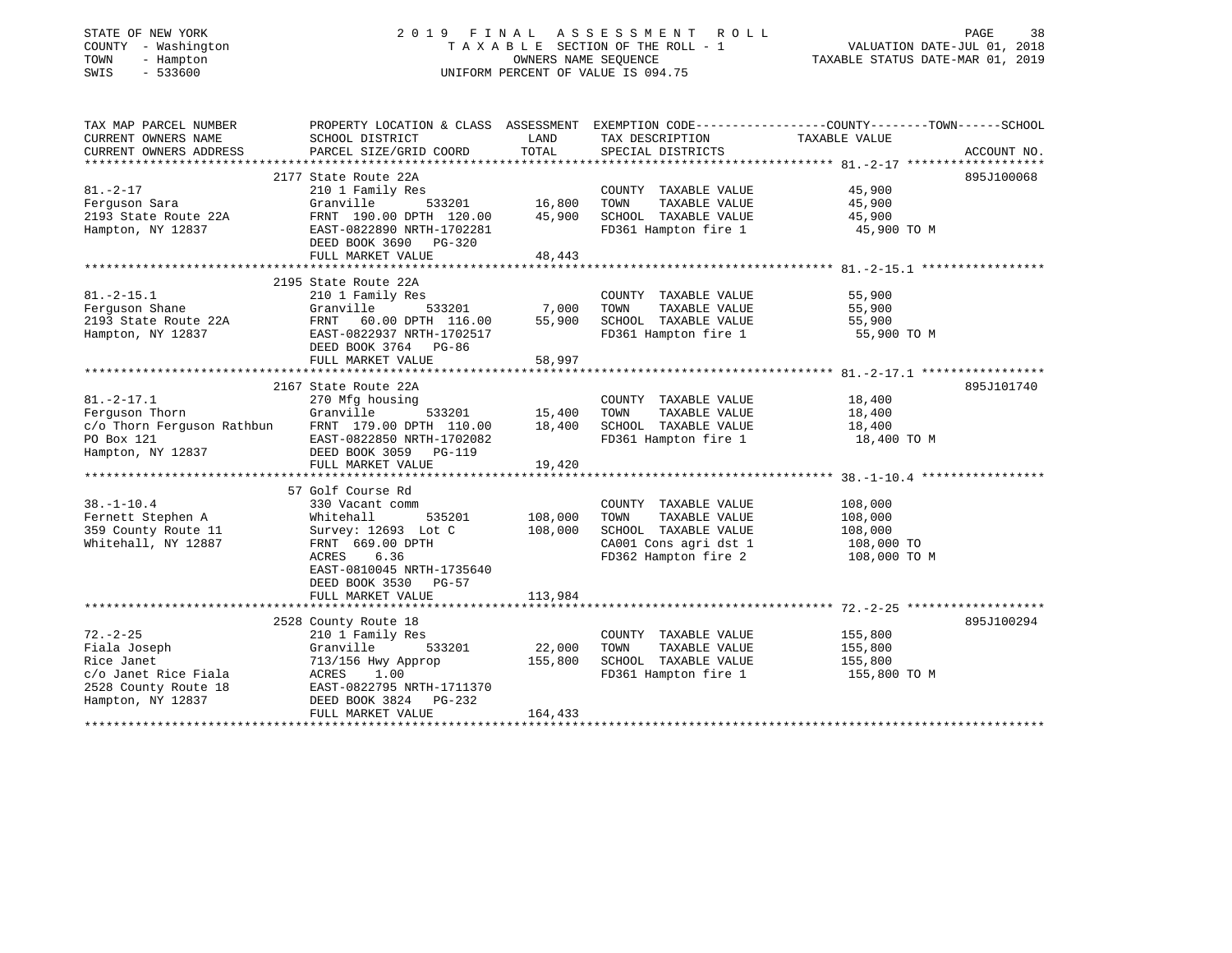| STATE OF NEW YORK<br>COUNTY - Washington<br>TOWN<br>- Hampton<br>SWIS<br>$-533600$ |                                                       | OWNERS NAME SEQUENCE | 2019 FINAL ASSESSMENT<br>ROLL<br>TAXABLE SECTION OF THE ROLL - 1<br>UNIFORM PERCENT OF VALUE IS 094.75             | VALUATION DATE-JUL 01, 2018<br>TAXABLE STATUS DATE-MAR 01, 2019 | PAGE<br>39         |
|------------------------------------------------------------------------------------|-------------------------------------------------------|----------------------|--------------------------------------------------------------------------------------------------------------------|-----------------------------------------------------------------|--------------------|
| TAX MAP PARCEL NUMBER<br>CURRENT OWNERS NAME                                       | SCHOOL DISTRICT                                       | LAND                 | PROPERTY LOCATION & CLASS ASSESSMENT EXEMPTION CODE---------------COUNTY-------TOWN------SCHOOL<br>TAX DESCRIPTION | TAXABLE VALUE                                                   |                    |
| CURRENT OWNERS ADDRESS                                                             | PARCEL SIZE/GRID COORD                                | TOTAL                | SPECIAL DISTRICTS                                                                                                  |                                                                 | ACCOUNT NO.        |
|                                                                                    |                                                       |                      |                                                                                                                    |                                                                 |                    |
|                                                                                    | 1132 East Way                                         |                      |                                                                                                                    |                                                                 | 895J100543         |
| $71.4 - 3 - 3$                                                                     | 260 Seasonal res - WTRFNT                             |                      | COUNTY TAXABLE VALUE                                                                                               | 121,100                                                         |                    |
| Finch Warren L                                                                     | Granville<br>533201                                   | 27,000               | TOWN<br>TAXABLE VALUE                                                                                              | 121,100                                                         |                    |
| Finch Mary A<br>700 Dover Dr                                                       | $71 - 3 - 3$<br>FRNT 100.00 DPTH 145.00               | 121,100              | SCHOOL TAXABLE VALUE<br>FD361 Hampton fire 1                                                                       | 121,100<br>121,100 TO M                                         |                    |
| College Station, TX 77845                                                          | 999<br>BANK                                           |                      |                                                                                                                    |                                                                 |                    |
|                                                                                    | EAST-0815589 NRTH-1708408<br>DEED BOOK 3131 PG-122    |                      |                                                                                                                    |                                                                 |                    |
|                                                                                    | FULL MARKET VALUE                                     | 127,810              |                                                                                                                    |                                                                 |                    |
|                                                                                    |                                                       | ***********          |                                                                                                                    |                                                                 |                    |
|                                                                                    | 1393 Carvers Falls Ln                                 |                      |                                                                                                                    |                                                                 | 895J101810         |
| $31. - 1 - 4.1$                                                                    | 270 Mfg housing                                       |                      | BAS STAR 41854                                                                                                     | $\overline{0}$                                                  | $\Omega$<br>29,400 |
| Fiorino Frank J                                                                    | Whitehall<br>535201                                   | 22,300               | COUNTY TAXABLE VALUE                                                                                               | 55,000                                                          |                    |
| Fiorino Gina M                                                                     | ACRES<br>1.10 BANK<br>997                             | 55,000               | TAXABLE VALUE<br>TOWN                                                                                              | 55,000                                                          |                    |
| 1393 Carvers Falls Ln<br>Whitehall, NY 12887                                       | EAST-0808164 NRTH-1746193<br>DEED BOOK 623<br>PG-307  |                      | SCHOOL TAXABLE VALUE<br>FD362 Hampton fire 2                                                                       | 25,600<br>55,000 TO M                                           |                    |
|                                                                                    | FULL MARKET VALUE                                     | 58,047               |                                                                                                                    |                                                                 |                    |
|                                                                                    |                                                       |                      |                                                                                                                    |                                                                 |                    |
|                                                                                    | Vladyka Woods Rd OFF                                  |                      |                                                                                                                    |                                                                 | 895J100235         |
| $38. - 1 - 18$                                                                     | 314 Rural vac<10                                      |                      | COUNTY TAXABLE VALUE                                                                                               | 19,000                                                          |                    |
| Fish Scott                                                                         | 535201<br>Whitehall                                   | 19,000               | TAXABLE VALUE<br>TOWN                                                                                              | 19,000                                                          |                    |
| Fish Sheri M                                                                       | ACRES<br>9.20                                         | 19,000               | SCHOOL TAXABLE VALUE                                                                                               | 19,000                                                          |                    |
| 69 Vladyka Woods Rd                                                                | EAST-0804807 NRTH-1738018                             |                      | FD362 Hampton fire 2                                                                                               | 19,000 TO M                                                     |                    |
| Whitehall, NY 12887                                                                | DEED BOOK 3194 PG-168                                 |                      |                                                                                                                    |                                                                 |                    |
|                                                                                    | FULL MARKET VALUE                                     | 20,053               |                                                                                                                    |                                                                 |                    |
|                                                                                    | Vladyka Woods Rd OFF                                  |                      |                                                                                                                    |                                                                 | 895J100062         |
| $38. - 1 - 19$                                                                     | 322 Rural vac>10                                      |                      | COUNTY TAXABLE VALUE                                                                                               | 6,500                                                           |                    |
| Fish Scott                                                                         | 535201<br>Whitehall                                   | 6,500                | TOWN<br>TAXABLE VALUE                                                                                              | 6,500                                                           |                    |
| 69 Vladyka Woods Rd                                                                | ACRES 13.50                                           | 6,500                | SCHOOL TAXABLE VALUE                                                                                               | 6,500                                                           |                    |
| Whitehall, NY 12887                                                                | EAST-0804771 NRTH-1738355                             |                      | FD362 Hampton fire 2                                                                                               | 6,500 TO M                                                      |                    |
|                                                                                    | DEED BOOK 1867 PG-176                                 |                      |                                                                                                                    |                                                                 |                    |
|                                                                                    | FULL MARKET VALUE                                     | 6,860                |                                                                                                                    |                                                                 |                    |
|                                                                                    |                                                       |                      |                                                                                                                    |                                                                 |                    |
|                                                                                    | 69 Vladyka Woods Rd                                   |                      |                                                                                                                    |                                                                 | 895J100164         |
| $38. - 1 - 12.1$                                                                   | 240 Rural res                                         |                      | <b>BAS STAR</b><br>41854                                                                                           | $\overline{0}$                                                  | 29,400<br>$\Omega$ |
| Fish Scott D                                                                       | Whitehall<br>535201                                   | 64,700               | COUNTY TAXABLE VALUE                                                                                               | 198,500                                                         |                    |
| Fish Sheri M                                                                       | ACRES 34.70                                           | 198,500              | TAXABLE VALUE<br>TOWN                                                                                              | 198,500                                                         |                    |
| 69 Vladyka Woods Rd                                                                | EAST-0805343 NRTH-1738727<br>DEED BOOK 844<br>$PG-32$ |                      | SCHOOL TAXABLE VALUE<br>FD362 Hampton fire 2                                                                       | 169,100                                                         |                    |
| Whitehall, NY 12887                                                                | FULL MARKET VALUE                                     | 209,499              |                                                                                                                    | 198,500 TO M                                                    |                    |
|                                                                                    |                                                       |                      |                                                                                                                    |                                                                 |                    |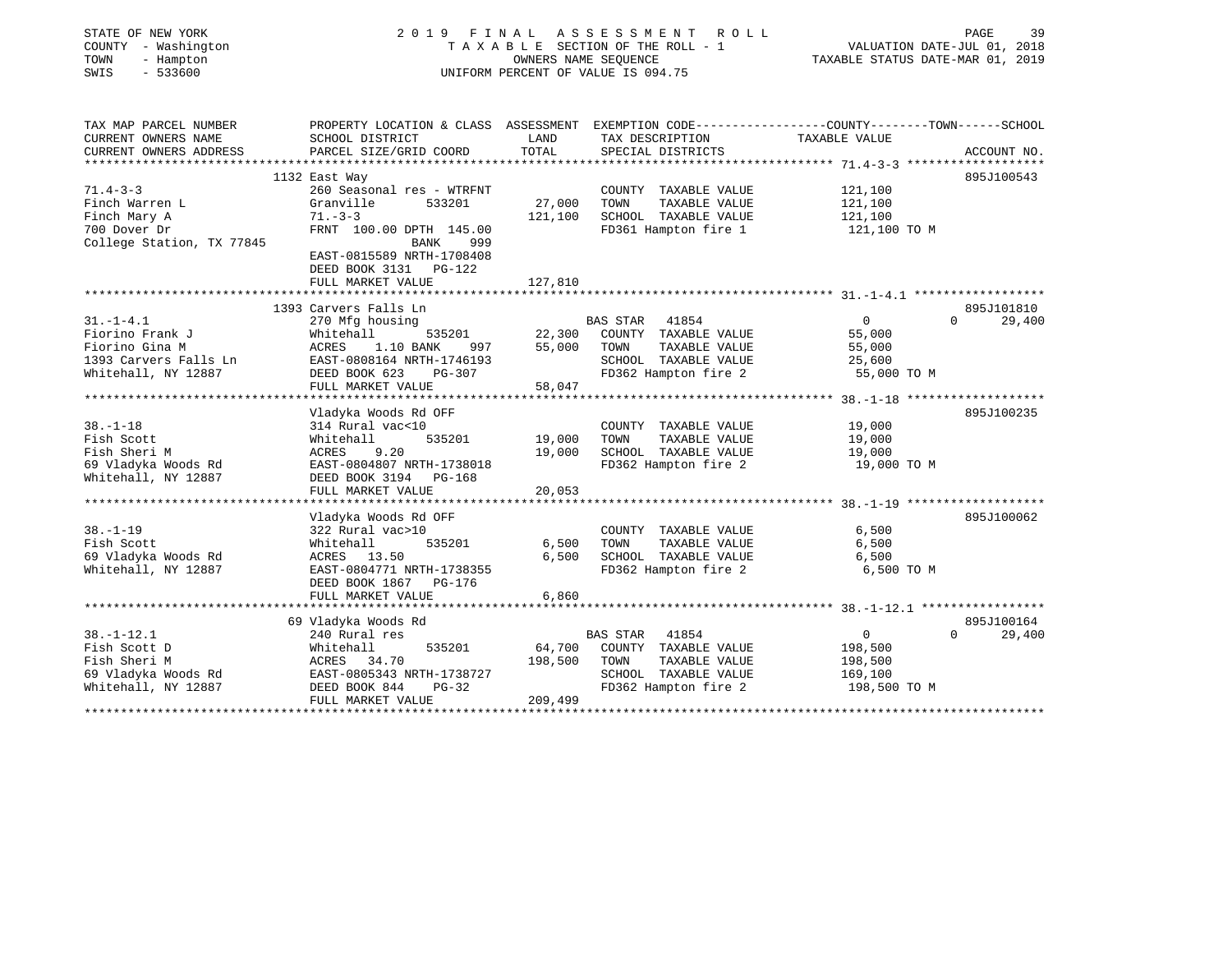| STATE OF NEW YORK |     |                   |
|-------------------|-----|-------------------|
| COUNTY            |     | - Washington      |
| TOWN              | $-$ | Hampton           |
| $\alpha$          |     | $F \cap C \cap C$ |

# STATE OF NEW YORK 2 0 1 9 F I N A L A S S E S S M E N T R O L L PAGE 40 COUNTY - Washington T A X A B L E SECTION OF THE ROLL - 1 VALUATION DATE-JUL 01, 2018 TOWN - Hampton OWNERS NAME SEQUENCE TAXABLE STATUS DATE-MAR 01, 2019 SWIS - 533600 UNIFORM PERCENT OF VALUE IS 094.75

| TAX MAP PARCEL NUMBER  | PROPERTY LOCATION & CLASS ASSESSMENT EXEMPTION CODE----------------COUNTY-------TOWN------SCHOOL |            |                       |                |             |
|------------------------|--------------------------------------------------------------------------------------------------|------------|-----------------------|----------------|-------------|
| CURRENT OWNERS NAME    | SCHOOL DISTRICT                                                                                  | LAND       | TAX DESCRIPTION       | TAXABLE VALUE  |             |
| CURRENT OWNERS ADDRESS | PARCEL SIZE/GRID COORD                                                                           | TOTAL      | SPECIAL DISTRICTS     |                | ACCOUNT NO. |
|                        |                                                                                                  |            |                       |                |             |
|                        | County Route 21                                                                                  |            |                       |                |             |
| $80. - 1 - 2.8$        | 323 Vacant rural                                                                                 |            | COUNTY TAXABLE VALUE  | 38,500         |             |
| Flynn Peter            | 533201<br>Granville                                                                              | 38,500     | TAXABLE VALUE<br>TOWN | 38,500         |             |
| Flynn Roxann           | Lot 1                                                                                            | 38,500     | SCHOOL TAXABLE VALUE  | 38,500         |             |
| PO Box 104             | ACRES<br>56.17                                                                                   |            | FD361 Hampton fire 1  | 38,500 TO M    |             |
| Hampton, NY 12837      | EAST-0812504 NRTH-1703512                                                                        |            |                       |                |             |
|                        | DEED BOOK 924<br>PG-127                                                                          |            |                       |                |             |
|                        | FULL MARKET VALUE                                                                                | 40,633     |                       |                |             |
|                        |                                                                                                  | ********** |                       |                |             |
|                        | 1615 County Route 21                                                                             |            |                       |                | 895J100587  |
| $80. -1 - 13$          |                                                                                                  |            |                       |                |             |
|                        | 210 1 Family Res                                                                                 |            | COUNTY TAXABLE VALUE  | 77,400         |             |
| Flynn Peter            | Granville<br>533201                                                                              | 28,600     | TOWN<br>TAXABLE VALUE | 77,400         |             |
| Flynn Roxann           | 3.03<br>ACRES                                                                                    | 77,400     | SCHOOL TAXABLE VALUE  | 77,400         |             |
| PO Box 104             | EAST-0811880 NRTH-1702852                                                                        |            | FD361 Hampton fire 1  | 77,400 TO M    |             |
| Hampton, NY 12837      | EAST-U811000<br>DEED BOOK 937<br>PG-240                                                          |            |                       |                |             |
|                        | FULL MARKET VALUE                                                                                | 81,689     |                       |                |             |
|                        |                                                                                                  |            |                       |                |             |
|                        | 2227 State Route 22A                                                                             |            |                       |                | 895J100197  |
| $81. - 2 - 13$         | 415 Motel                                                                                        |            | COUNTY TAXABLE VALUE  | 265,500        |             |
| Flynn Peter            | Granville<br>533201                                                                              | 9,400      | TOWN<br>TAXABLE VALUE | 265,500        |             |
| Flynn Roxanne          | 4.40<br>ACRES                                                                                    | 265,500    | SCHOOL TAXABLE VALUE  | 265,500        |             |
| PO Box 104             | EAST-0822890 NRTH-1703112                                                                        |            | FD361 Hampton fire 1  | 265,500 TO M   |             |
| Hampton, NY 12837      | DEED BOOK 924<br>PG-130                                                                          |            |                       |                |             |
|                        | FULL MARKET VALUE                                                                                | 280,211    |                       |                |             |
|                        |                                                                                                  |            |                       |                |             |
|                        | 2203 State Route 22A                                                                             |            |                       |                | 895J100130  |
| $81. - 2 - 14$         | 210 1 Family Res                                                                                 |            | COUNTY TAXABLE VALUE  | 46,700         |             |
| Flynn Peter J          | 533201<br>Granville                                                                              | 29,300     | TOWN<br>TAXABLE VALUE | 46,700         |             |
| Flynn Roxanne          | ACRES<br>3.24                                                                                    | 46,700     | SCHOOL TAXABLE VALUE  | 46,700         |             |
| PO Box 104             | EAST-0822821 NRTH-1702719                                                                        |            | FD361 Hampton fire 1  | 46,700 TO M    |             |
| Hampton, NY 12837      | DEED BOOK 1706 PG-261                                                                            |            |                       |                |             |
|                        | FULL MARKET VALUE                                                                                | 49,288     |                       |                |             |
|                        |                                                                                                  |            |                       |                |             |
|                        | 2163 County Route 18                                                                             |            |                       |                | 895J100670  |
|                        |                                                                                                  |            |                       |                | $\Omega$    |
| $62. - 1 - 26.2$       | 210 1 Family Res                                                                                 |            | BAS STAR 41854        | $\overline{0}$ | 29,400      |
| Foryan Thomas M        | Granville<br>533201                                                                              | 35,900     | COUNTY TAXABLE VALUE  | 143,800        |             |
| Foryan Dorothy M       | ACRES<br>5.90 BANK<br>999                                                                        | 143,800    | TAXABLE VALUE<br>TOWN | 143,800        |             |
| 2163 County Route 18   | EAST-0815572 NRTH-1713989                                                                        |            | SCHOOL TAXABLE VALUE  | 114,400        |             |
| Whitehall, NY 12887    | DEED BOOK 2624 PG-101                                                                            |            | FD361 Hampton fire 1  | 143,800 TO M   |             |
|                        | FULL MARKET VALUE                                                                                | 151,768    |                       |                |             |
|                        |                                                                                                  |            |                       |                |             |
|                        | 1518 Carlton Rd                                                                                  |            |                       |                |             |
| $45. - 1 - 5.5$        | 270 Mfg housing                                                                                  |            | COUNTY TAXABLE VALUE  | 138,100        |             |
| Fowler Christopher J   | 535201<br>Whitehall                                                                              | 35,000     | TOWN<br>TAXABLE VALUE | 138,100        |             |
| 1518 Carlton Rd        | Lot 5                                                                                            | 138,100    | SCHOOL TAXABLE VALUE  | 138,100        |             |
| Whitehall, NY 12887    | ACRES<br>997<br>5.01 BANK                                                                        |            | FD362 Hampton fire 2  | 138,100 TO M   |             |
|                        | EAST-0804885 NRTH-1733917                                                                        |            |                       |                |             |
|                        | PG-297<br>DEED BOOK 3831                                                                         |            |                       |                |             |
|                        | FULL MARKET VALUE                                                                                | 145,752    |                       |                |             |
|                        |                                                                                                  |            |                       |                |             |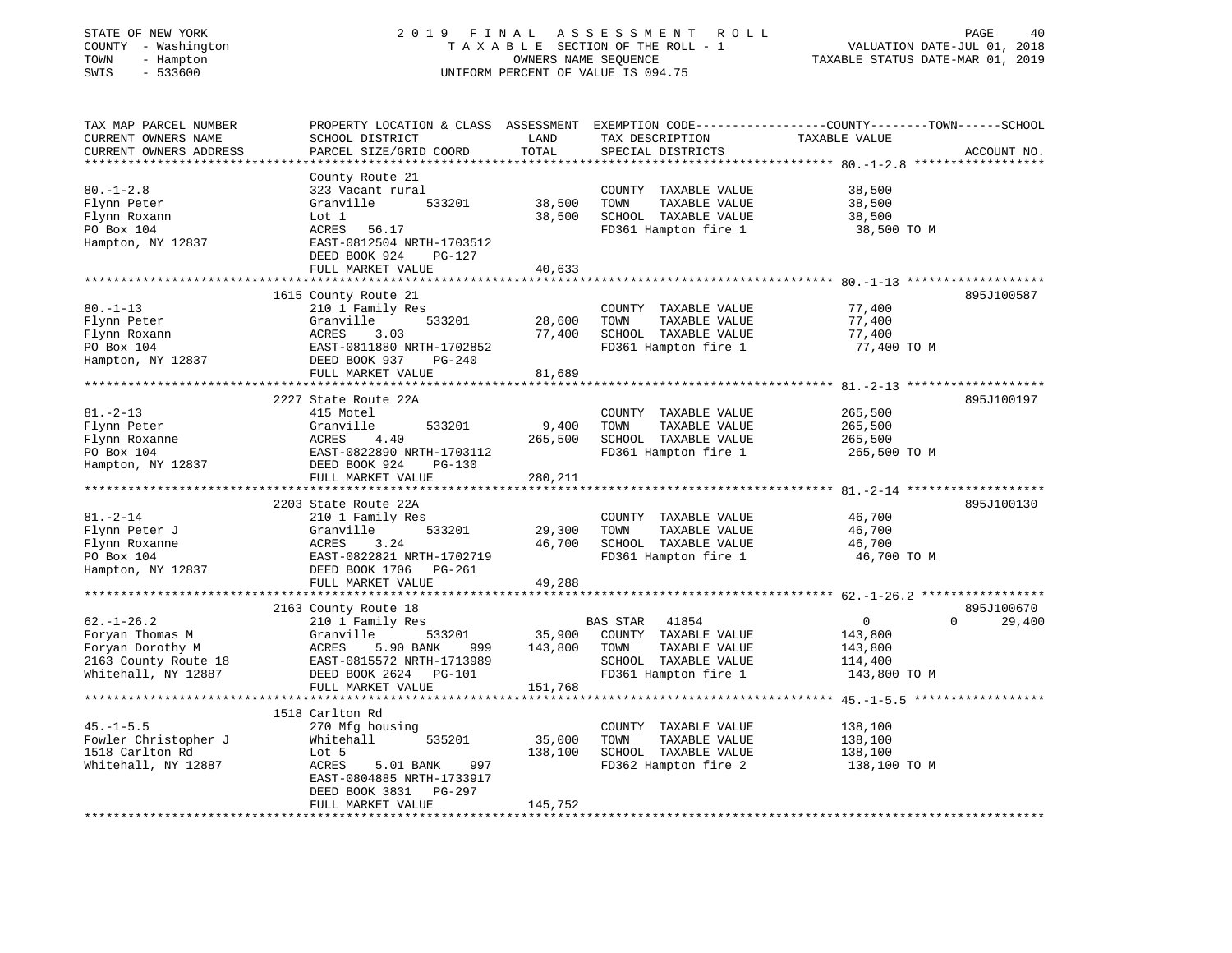| STATE OF NEW YORK<br>COUNTY - Washington<br>TOWN<br>- Hampton<br>SWIS<br>$-533600$                | 2019<br>FINAL<br>TAXABLE SECTION OF THE ROLL - 1<br>UNIFORM PERCENT OF VALUE IS 094.75                                                       | PAGE<br>41<br>VALUATION DATE-JUL 01, 2018<br>TAXABLE STATUS DATE-MAR 01, 2019 |                                              |                         |              |             |
|---------------------------------------------------------------------------------------------------|----------------------------------------------------------------------------------------------------------------------------------------------|-------------------------------------------------------------------------------|----------------------------------------------|-------------------------|--------------|-------------|
| TAX MAP PARCEL NUMBER<br>CURRENT OWNERS NAME<br>CURRENT OWNERS ADDRESS<br>*********************** | PROPERTY LOCATION & CLASS ASSESSMENT EXEMPTION CODE---------------COUNTY-------TOWN------SCHOOL<br>SCHOOL DISTRICT<br>PARCEL SIZE/GRID COORD | LAND<br>TOTAL                                                                 | TAX DESCRIPTION<br>SPECIAL DISTRICTS         | TAXABLE VALUE           |              | ACCOUNT NO. |
|                                                                                                   | 31 Greenfield Ln                                                                                                                             |                                                                               |                                              |                         |              | 895J100100  |
| $72. - 2 - 4$                                                                                     | 210 1 Family Res                                                                                                                             |                                                                               | VET WAR C 41122                              | 14,235                  | $\mathbf{0}$ | 0           |
| Fox Carol                                                                                         | Granville<br>533201                                                                                                                          |                                                                               | 23,600 VET WAR T 41123                       | $\overline{0}$          | 14,235       | $\Omega$    |
| 31 Greenfield Ln                                                                                  | ACRES<br>1.50                                                                                                                                |                                                                               | 94,900 BAS STAR<br>41854                     | $\overline{0}$          | $\Omega$     | 29,400      |
| Hampton, NY 12837                                                                                 | EAST-0823804 NRTH-1711728                                                                                                                    |                                                                               | COUNTY TAXABLE VALUE                         | 80,665                  |              |             |
|                                                                                                   | DEED BOOK 3373 PG-307                                                                                                                        |                                                                               | TOWN<br>TAXABLE VALUE                        | 80,665                  |              |             |
|                                                                                                   | FULL MARKET VALUE                                                                                                                            | 100,158                                                                       | SCHOOL TAXABLE VALUE                         | 65,500                  |              |             |
|                                                                                                   |                                                                                                                                              |                                                                               | FD361 Hampton fire 1                         | 94,900 TO M             |              |             |
|                                                                                                   |                                                                                                                                              |                                                                               |                                              |                         |              |             |
|                                                                                                   | 1032 West Way                                                                                                                                |                                                                               |                                              |                         |              | 895J100075  |
| $71.4 - 2 - 13$                                                                                   | 260 Seasonal res - WTRFNT                                                                                                                    |                                                                               | COUNTY TAXABLE VALUE                         | 116,700                 |              |             |
| Francesconi Eileen                                                                                | Granville<br>533201                                                                                                                          | 27,000                                                                        | TOWN<br>TAXABLE VALUE                        | 116,700                 |              |             |
| 4 Grace Ct<br>Wallkill, NY 12589                                                                  | LOT 5<br>$71. - 2 - 13$                                                                                                                      | 116,700                                                                       | SCHOOL TAXABLE VALUE<br>FD361 Hampton fire 1 | 116,700<br>116,700 TO M |              |             |
|                                                                                                   | FRNT 100.00 DPTH 212.00<br>EAST-0815758 NRTH-1707104<br>DEED BOOK 429<br>PG-829<br>FULL MARKET VALUE                                         | 123,166                                                                       |                                              |                         |              |             |
|                                                                                                   |                                                                                                                                              |                                                                               |                                              |                         |              |             |
|                                                                                                   | 8 Greenfield Ln                                                                                                                              |                                                                               |                                              |                         |              | 895J100285  |
| $72.2 - 3 - 3$                                                                                    | 311 Res vac land                                                                                                                             |                                                                               | COUNTY TAXABLE VALUE                         | 500                     |              |             |
| Gage William                                                                                      | Granville<br>533201                                                                                                                          | 500                                                                           | TAXABLE VALUE<br>TOWN                        | 500                     |              |             |
| Gage Sharon                                                                                       | 713/144 Hwy Approp                                                                                                                           | 500                                                                           | SCHOOL TAXABLE VALUE                         | 500                     |              |             |
| PO Box 73                                                                                         | $72. - 3 - 3$                                                                                                                                |                                                                               | FD361 Hampton fire 1                         | 500 TO M                |              |             |
| Hampton, NY 12837                                                                                 | FRNT 60.00 DPTH 100.00<br>EAST-0824289 NRTH-1712247<br>DEED BOOK 909<br>PG-223                                                               |                                                                               |                                              |                         |              |             |
|                                                                                                   | FULL MARKET VALUE                                                                                                                            | 528                                                                           |                                              |                         |              |             |
|                                                                                                   | 5 Greenfield Ln                                                                                                                              |                                                                               |                                              |                         |              | 895J100279  |
| $72.2 - 3 - 4$                                                                                    | 449 Other Storag                                                                                                                             |                                                                               | COUNTY TAXABLE VALUE                         | 9,000                   |              |             |
| Gage William A                                                                                    | Granville<br>533201                                                                                                                          | 6,000                                                                         | TAXABLE VALUE<br>TOWN                        | 9,000                   |              |             |
| Gage Sharon K                                                                                     | $72 - 3 - 4$                                                                                                                                 | 9,000                                                                         | SCHOOL TAXABLE VALUE                         | 9,000                   |              |             |
| PO Box 73                                                                                         | FRNT 123.00 DPTH 125.00                                                                                                                      |                                                                               | FD361 Hampton fire 1                         | 9,000 TO M              |              |             |
| Hampton, NY 12837                                                                                 | EAST-0824289 NRTH-1712074                                                                                                                    |                                                                               |                                              |                         |              |             |
|                                                                                                   | FULL MARKET VALUE                                                                                                                            | 9,499                                                                         |                                              |                         |              |             |
|                                                                                                   |                                                                                                                                              |                                                                               |                                              |                         |              |             |
|                                                                                                   | Greenfield Ln                                                                                                                                |                                                                               |                                              |                         |              | 895J100210  |
| $72.2 - 3 - 4.1$                                                                                  | 330 Vacant comm                                                                                                                              |                                                                               | COUNTY TAXABLE VALUE                         | 500                     |              |             |
| Gage William A                                                                                    | Granville<br>533201                                                                                                                          | 500                                                                           | TOWN<br>TAXABLE VALUE                        | 500                     |              |             |
| Gage Sharon K                                                                                     | Water Rts & Dam                                                                                                                              | 500                                                                           | SCHOOL TAXABLE VALUE                         | 500                     |              |             |
| PO Box 73                                                                                         | 911/28                                                                                                                                       |                                                                               | FD361 Hampton fire 1                         | 500 TO M                |              |             |
| Hampton, NY 12837                                                                                 | $72. - 3 - 4.1$                                                                                                                              |                                                                               |                                              |                         |              |             |
|                                                                                                   | FRNT 160.00 DPTH 105.00<br>EAST-0824434 NRTH-1712176                                                                                         |                                                                               |                                              |                         |              |             |

528 \*\*\*\*\*\*\*\*\*\*\*\*\*\*\*\*\*\*\*\*\*\*\*\*\*\*\*\*\*\*\*\*\*\*\*\*\*\*\*\*\*\*\*\*\*\*\*\*\*\*\*\*\*\*\*\*\*\*\*\*\*\*\*\*\*\*\*\*\*\*\*\*\*\*\*\*\*\*\*\*\*\*\*\*\*\*\*\*\*\*\*\*\*\*\*\*\*\*\*\*\*\*\*\*\*\*\*\*\*\*\*\*\*\*\*\*\*\*\*\*\*\*\*\*\*\*\*\*\*\*\*\*

DEED BOOK 902 PG-296

FULL MARKET VALUE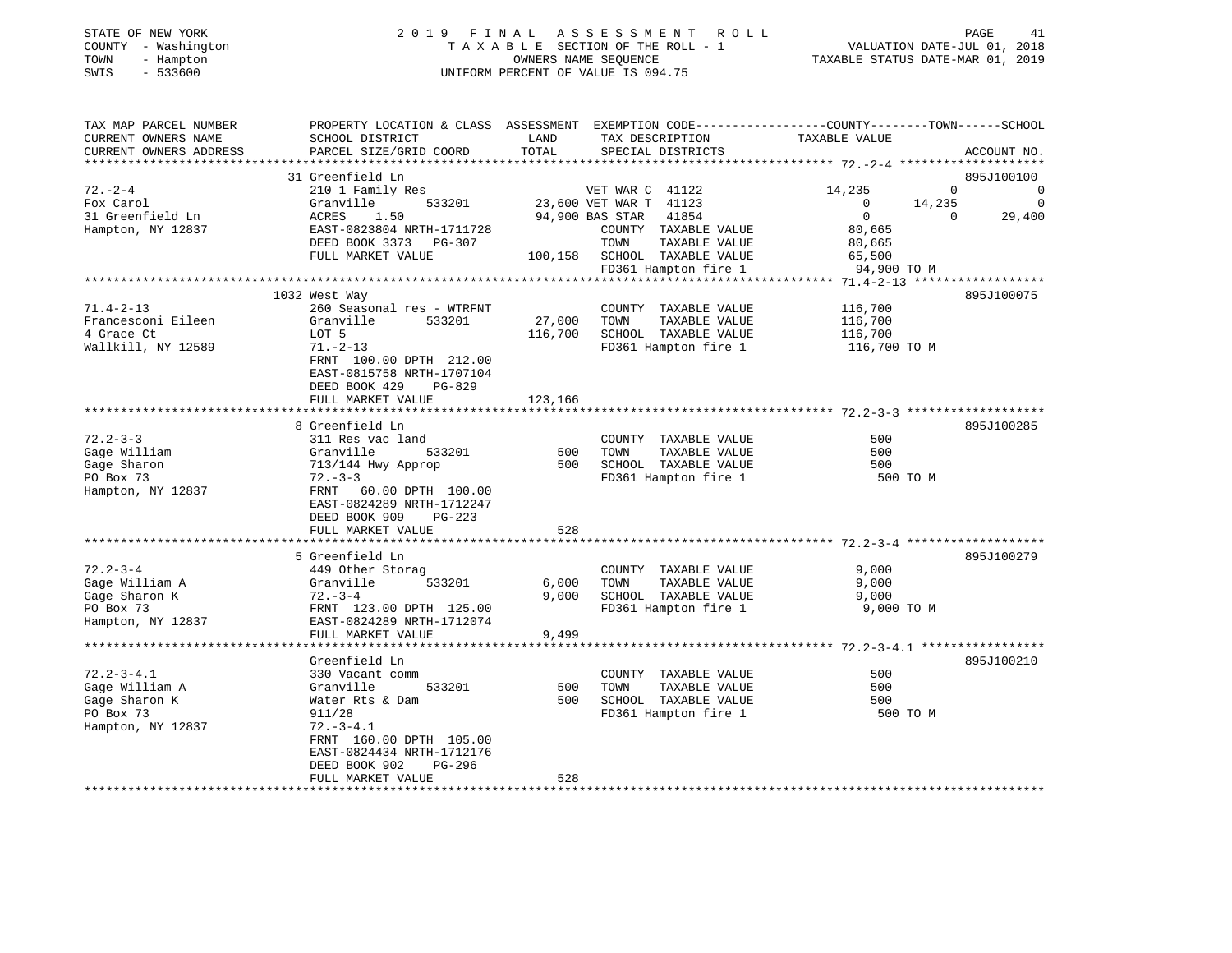| STATE OF NEW YORK                      | 2019<br>F I N A L                                                                                |         | A S S E S S M E N T<br>R O L L                    |                                  | PAGE<br>42                  |
|----------------------------------------|--------------------------------------------------------------------------------------------------|---------|---------------------------------------------------|----------------------------------|-----------------------------|
| COUNTY - Washington                    | TAXABLE SECTION OF THE ROLL - 1                                                                  |         |                                                   |                                  | VALUATION DATE-JUL 01, 2018 |
| TOWN<br>- Hampton<br>SWIS<br>$-533600$ | OWNERS NAME SEQUENCE<br>UNIFORM PERCENT OF VALUE IS 094.75                                       |         |                                                   | TAXABLE STATUS DATE-MAR 01, 2019 |                             |
|                                        |                                                                                                  |         |                                                   |                                  |                             |
| TAX MAP PARCEL NUMBER                  | PROPERTY LOCATION & CLASS ASSESSMENT EXEMPTION CODE----------------COUNTY-------TOWN------SCHOOL |         |                                                   |                                  |                             |
| CURRENT OWNERS NAME                    | SCHOOL DISTRICT                                                                                  | LAND    | TAX DESCRIPTION                                   | TAXABLE VALUE                    |                             |
| CURRENT OWNERS ADDRESS                 | PARCEL SIZE/GRID COORD                                                                           | TOTAL   | SPECIAL DISTRICTS                                 |                                  | ACCOUNT NO.                 |
|                                        |                                                                                                  |         |                                                   |                                  |                             |
|                                        | 9 Greenfield Ln                                                                                  |         |                                                   |                                  | 895J100282                  |
| $72.2 - 3 - 5$                         | 311 Res vac land                                                                                 |         | COUNTY TAXABLE VALUE                              | 2,000                            |                             |
| Gage William A                         | 533201<br>Granville                                                                              | 2,000   | TOWN<br>TAXABLE VALUE                             | 2,000                            |                             |
| Gage Sharon K                          | $72. - 3 - 5$                                                                                    | 2,000   | SCHOOL TAXABLE VALUE                              | 2,000                            |                             |
| PO Box 73<br>Hampton, NY 12837         | FRNT 80.00 DPTH 125.00<br>EAST-0824193 NRTH-1712042                                              |         | FD361 Hampton fire 1                              | 2,000 TO M                       |                             |
|                                        | DEED BOOK 906<br>PG-274                                                                          |         |                                                   |                                  |                             |
|                                        | FULL MARKET VALUE                                                                                | 2,111   |                                                   |                                  |                             |
|                                        | ******************************                                                                   |         |                                                   |                                  |                             |
|                                        | 10 Greenfield Ln                                                                                 |         |                                                   |                                  | 895J100280                  |
| $72.2 - 3 - 6$                         | 210 1 Family Res                                                                                 |         | AGED-CO<br>41802                                  | 2,880                            | $\Omega$<br>$\overline{0}$  |
| Gaqe William A                         | 533201<br>Granville                                                                              |         | 3,500 AGED-TOWN 41803                             | $\mathbf 0$                      | 960<br>$\overline{0}$       |
| Gage Sharon K                          | $72. - 3 - 6$                                                                                    |         | 19,200 ENH STAR<br>41834                          | $\Omega$                         | 19,200<br>$\Omega$          |
| PO Box 73                              | FRNT 69.00 DPTH 20.00                                                                            |         | COUNTY TAXABLE VALUE                              | 16,320                           |                             |
| Hampton, NY 12837                      | EAST-0824234 NRTH-1712179                                                                        |         | TOWN<br>TAXABLE VALUE                             | 18,240                           |                             |
|                                        | DEED BOOK 906<br>PG-306                                                                          |         | SCHOOL TAXABLE VALUE                              | 0                                |                             |
|                                        | FULL MARKET VALUE                                                                                |         | 20,264 FD361 Hampton fire 1                       | 19,200 TO M                      |                             |
|                                        |                                                                                                  |         |                                                   |                                  |                             |
|                                        | 1558 Carlton OFF Rd                                                                              |         |                                                   |                                  | 895J100554                  |
| $45. - 1 - 6$                          | 210 1 Family Res                                                                                 |         | COUNTY TAXABLE VALUE                              | 151,900                          |                             |
| Gaqnon Travis                          | 535201<br>Whitehall                                                                              | 35,500  | TOWN<br>TAXABLE VALUE                             | 151,900                          |                             |
| Gagnon Nicole                          | ROW 2532/249                                                                                     | 151,900 | SCHOOL TAXABLE VALUE                              | 151,900                          |                             |
| 1558 Carlton Rd<br>Whitehall, NY 12887 | ACRES<br>5.47 BANK<br>999<br>EAST-0805957 NRTH-1734398                                           |         | FD362 Hampton fire 2                              | 151,900 TO M                     |                             |
|                                        | DEED BOOK 3711 PG-205                                                                            |         |                                                   |                                  |                             |
|                                        | FULL MARKET VALUE                                                                                | 160,317 |                                                   |                                  |                             |
|                                        | *********************************                                                                |         |                                                   |                                  |                             |
|                                        | County Route 21                                                                                  |         |                                                   |                                  | 895J101731                  |
| $80. - 1 - 2.3$                        | 311 Res vac land                                                                                 |         | COUNTY TAXABLE VALUE                              | 2,000                            |                             |
| Gdyk Robert J                          | 535201<br>Whitehall                                                                              | 2,000   | TAXABLE VALUE<br>TOWN                             | 2,000                            |                             |
| Gdyk Cheryl                            | Lot 5A Sec2                                                                                      | 2,000   | SCHOOL TAXABLE VALUE                              | 2,000                            |                             |
| 1730 County Route 21                   | FRNT 240.00 DPTH 269.00                                                                          |         | FD361 Hampton fire 1                              | 2,000 TO M                       |                             |
| Whitehall, NY 12887                    | BANK<br>997                                                                                      |         |                                                   |                                  |                             |
|                                        | EAST-0810398 NRTH-1705387                                                                        |         |                                                   |                                  |                             |
|                                        | DEED BOOK 3352 PG-320                                                                            |         |                                                   |                                  |                             |
|                                        | FULL MARKET VALUE                                                                                | 2,111   |                                                   |                                  |                             |
|                                        |                                                                                                  |         |                                                   |                                  |                             |
|                                        | 1730 County Route 21                                                                             |         |                                                   |                                  | 895J101759                  |
| $80. - 1 - 42$                         | 210 1 Family Res                                                                                 |         | VET COM CT 41131                                  | 48,825<br>44,100                 | $\overline{\phantom{0}}$    |
| Gdyk Robert J                          | Whitehall<br>535201                                                                              |         | 22,300 VET DIS CT 41141                           | 88,200<br>97,650                 | $\overline{0}$              |
| Gdyk Cheryl<br>1730 County Route 21    | LOT 14<br>ACRES<br>1.08 BANK<br>997                                                              |         | 195,300 BAS STAR<br>41854<br>COUNTY TAXABLE VALUE | $\overline{0}$<br>48,825         | $\Omega$<br>29,400          |
| Whitehall, NY 12887                    | EAST-0810555 NRTH-1705277                                                                        |         | TAXABLE VALUE<br>TOWN                             | 63,000                           |                             |
|                                        | DEED BOOK 3352<br>PG-320                                                                         |         | SCHOOL TAXABLE VALUE                              | 165,900                          |                             |
|                                        | FULL MARKET VALUE                                                                                |         | 206,121 FD361 Hampton fire 1                      | 195,300 TO M                     |                             |
|                                        |                                                                                                  |         |                                                   |                                  |                             |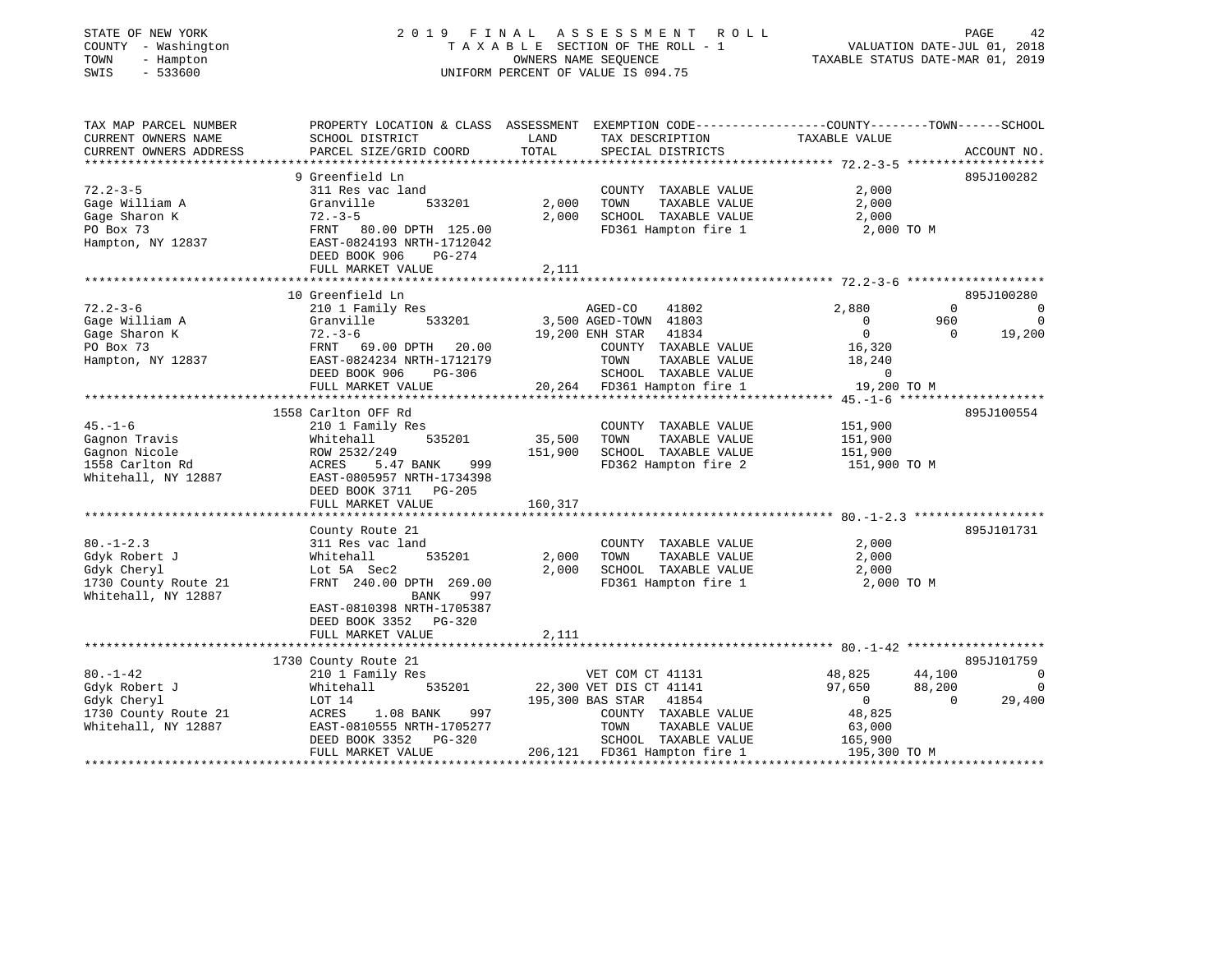# STATE OF NEW YORK 2 0 1 9 F I N A L A S S E S S M E N T R O L L PAGE 43 COUNTY - Washington T A X A B L E SECTION OF THE ROLL - 1 VALUATION DATE-JUL 01, 2018 TOWN - Hampton OWNERS NAME SEQUENCE TAXABLE STATUS DATE-MAR 01, 2019 SWIS - 533600 UNIFORM PERCENT OF VALUE IS 094.75

| TAX MAP PARCEL NUMBER<br>CURRENT OWNERS NAME<br>CURRENT OWNERS ADDRESS                                                            | PROPERTY LOCATION & CLASS ASSESSMENT EXEMPTION CODE----------------COUNTY--------TOWN------SCHOOL<br>SCHOOL DISTRICT<br>PARCEL SIZE/GRID COORD | LAND<br>TOTAL | TAX DESCRIPTION TAXABLE VALUE<br>SPECIAL DISTRICTS                  |                                  | ACCOUNT NO.         |
|-----------------------------------------------------------------------------------------------------------------------------------|------------------------------------------------------------------------------------------------------------------------------------------------|---------------|---------------------------------------------------------------------|----------------------------------|---------------------|
|                                                                                                                                   |                                                                                                                                                |               |                                                                     |                                  |                     |
|                                                                                                                                   | Hills Pond Rd                                                                                                                                  |               |                                                                     |                                  | 895J100653          |
| $71. - 1 - 14.3$                                                                                                                  | 322 Rural vac>10                                                                                                                               |               | COUNTY TAXABLE VALUE                                                | 20,500                           |                     |
| Gebig Elaine Living Trust                                                                                                         | Granville<br>533201                                                                                                                            | 20,500        | TOWN       TAXABLE  VALUE<br>SCHOOL    TAXABLE  VALUE               | 20,500                           |                     |
|                                                                                                                                   |                                                                                                                                                | 20,500        |                                                                     | 20,500                           |                     |
|                                                                                                                                   |                                                                                                                                                |               |                                                                     | FD361 Hampton fire 1 20,500 TO M |                     |
| Gebig Elaine Trustee<br>Po Box 69<br>Hampton, NY 12837<br>Hampton, NY 12837<br>BEED BOOK 2681<br>PG-96<br>BEED BOOK 2681<br>PG-96 |                                                                                                                                                |               |                                                                     |                                  |                     |
|                                                                                                                                   |                                                                                                                                                |               |                                                                     |                                  |                     |
|                                                                                                                                   |                                                                                                                                                |               |                                                                     |                                  |                     |
|                                                                                                                                   | 285 Hills Pond Rd                                                                                                                              |               |                                                                     |                                  | 895J101728          |
| $71. - 1 - 14.31$                                                                                                                 | 210 1 Family Res - WTRFNT                                                                                                                      |               | COUNTY TAXABLE VALUE                                                | 166,900                          |                     |
| Gebig Richard Living Trust Granville                                                                                              | 533201                                                                                                                                         | 14,800        | TAXABLE VALUE<br>TAXABLE VALUE<br>TOWN                              | 166,900                          |                     |
|                                                                                                                                   |                                                                                                                                                | 166,900       | SCHOOL TAXABLE VALUE 166,900                                        |                                  |                     |
|                                                                                                                                   |                                                                                                                                                |               | FD361 Hampton fire 1                                                | 166,900 TO M                     |                     |
| Gebig Richard E<br>PO Box 69<br>Hampton, NY 12837<br>Hampton, NY 12837<br>DEED BOOK 2677<br>PG-49                                 |                                                                                                                                                |               |                                                                     |                                  |                     |
|                                                                                                                                   | FULL MARKET VALUE                                                                                                                              | 176,148       |                                                                     |                                  |                     |
|                                                                                                                                   |                                                                                                                                                |               |                                                                     |                                  |                     |
|                                                                                                                                   |                                                                                                                                                |               |                                                                     |                                  | 895J100081          |
| $45. -1 - 23$                                                                                                                     | 3231 State Route 22a 45 PCT OF VALUE USED FOR EXEMPTION PURPOSES 280 Res Multiple 6 VET WAR C 41122 3                                          |               |                                                                     | 32,340                           | $\overline{0}$<br>0 |
| Genier Linda -LE-                                                                                                                 | Granville                                                                                                                                      |               | 533201 161,000 VET WAR T 41123                                      | $\overline{0}$<br>26,460         |                     |
| Genier Nicole                                                                                                                     |                                                                                                                                                |               |                                                                     | 32,812<br>$\sim$ 0               |                     |
| 1199 Bolger Rd                                                                                                                    | ACRES 257.50 486,100 VET DIS C 41142<br>EAST-0814858 NRTH-1729157 VET DIS T 41143                                                              |               |                                                                     | $\overline{0}$<br>32,812         | $\Omega$            |
| Fair Haven, VT 05743                                                                                                              |                                                                                                                                                |               | COUNTY TAXABLE VALUE 420,948                                        |                                  |                     |
|                                                                                                                                   | DEED BOOK 3938 PG-84                                                                                                                           |               |                                                                     |                                  |                     |
|                                                                                                                                   | FULL MARKET VALUE                                                                                                                              | 513,034 TOWN  | TAXABLE VALUE<br>SCHOOL TAXABLE VALUE 486,100                       | 426,828                          |                     |
| MAY BE SUBJECT TO PAYMENT                                                                                                         |                                                                                                                                                |               |                                                                     |                                  |                     |
| UNDER AGDIST LAW TIL 2021                                                                                                         |                                                                                                                                                |               | CA001 Cons agri dst 1 486,100 TO<br>FD361 Hampton fire 1 486,100 TO |                                  |                     |
|                                                                                                                                   |                                                                                                                                                |               |                                                                     | 486,100 TO M                     |                     |
|                                                                                                                                   |                                                                                                                                                |               |                                                                     |                                  |                     |
|                                                                                                                                   | State Route 22A OFF                                                                                                                            |               |                                                                     |                                  | 895J100143          |
| $54. - 1 - 2$                                                                                                                     | 322 Rural vac>10                                                                                                                               |               | COUNTY TAXABLE VALUE                                                | 10,500                           |                     |
|                                                                                                                                   |                                                                                                                                                | 10,500        | TOWN<br>TOWN      TAXABLE  VALUE<br>SCHOOL    TAXABLE  VALUE        | 10,500                           |                     |
|                                                                                                                                   |                                                                                                                                                | 10,500        |                                                                     | 10,500                           |                     |
|                                                                                                                                   |                                                                                                                                                |               | CA001 Cons agri dst 1 $10,500$ TO                                   |                                  |                     |
|                                                                                                                                   |                                                                                                                                                |               | FD361 Hampton fire 1                                                | 10,500 TO M                      |                     |
|                                                                                                                                   | FULL MARKET VALUE                                                                                                                              | 11,082        |                                                                     |                                  |                     |
|                                                                                                                                   |                                                                                                                                                |               |                                                                     |                                  |                     |
|                                                                                                                                   | State Route 22A OFF                                                                                                                            |               |                                                                     |                                  |                     |
| $54. - 1 - 3.3$                                                                                                                   | 314 Rural vac<10                                                                                                                               |               | COUNTY TAXABLE VALUE                                                | 16,500                           |                     |
| Genier Linda LE                                                                                                                   | 533201<br>Granville                                                                                                                            | 16,500        | TAXABLE VALUE<br>TOWN                                               | 16,500                           |                     |
| Genier Nicole                                                                                                                     | ACRES<br>7.67                                                                                                                                  | 16,500        | SCHOOL TAXABLE VALUE                                                | 16,500                           |                     |
| 1199 Bolger Rd                                                                                                                    | EAST-0819160 NRTH-1727453                                                                                                                      |               | FD361 Hampton fire 1                                                | 16,500 TO M                      |                     |
| Fair Haven, VT 05743                                                                                                              | DEED BOOK 3938 PG-84                                                                                                                           |               |                                                                     |                                  |                     |
|                                                                                                                                   | FULL MARKET VALUE                                                                                                                              | 17,414        |                                                                     |                                  |                     |
|                                                                                                                                   |                                                                                                                                                |               |                                                                     |                                  |                     |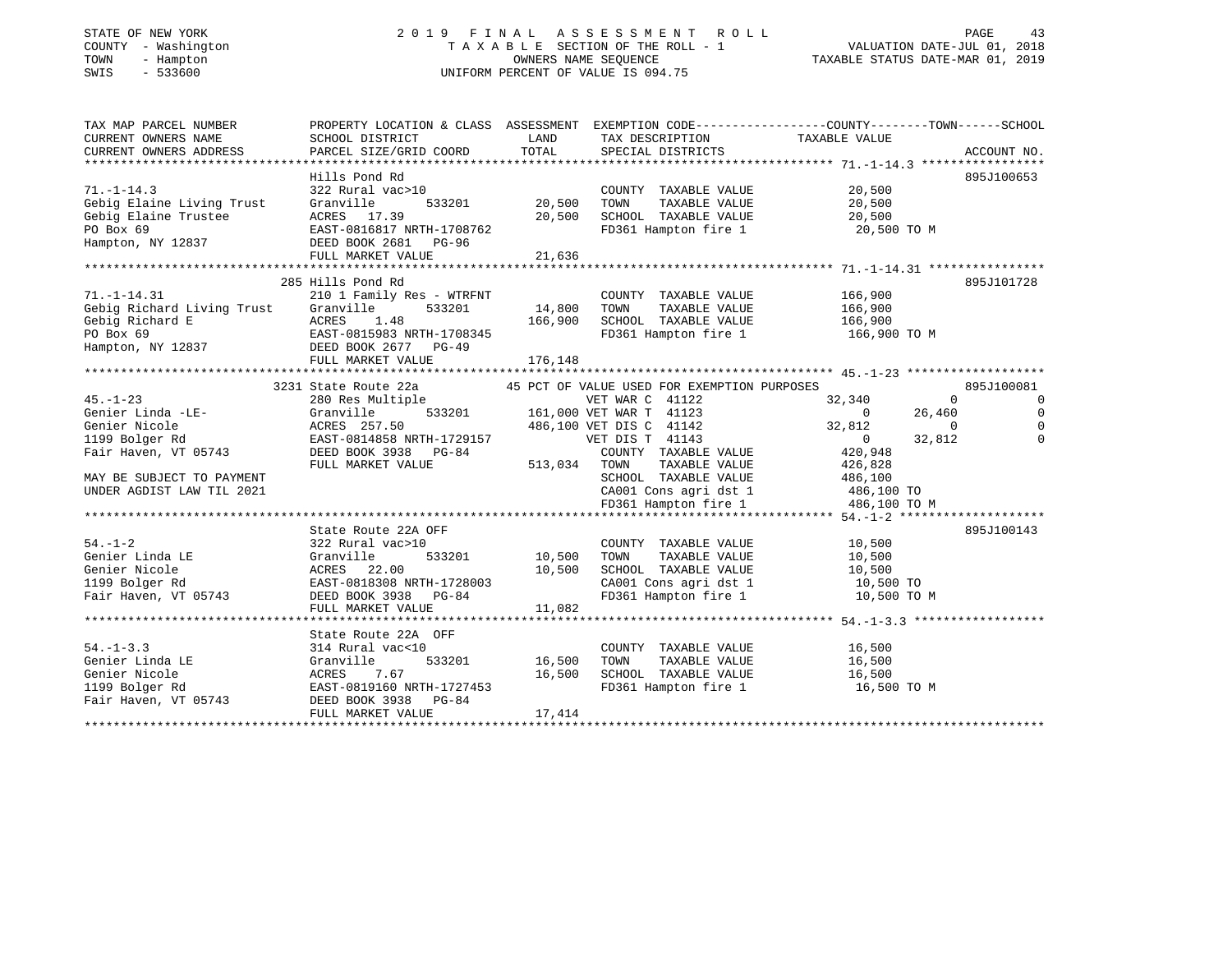# STATE OF NEW YORK 2 0 1 9 F I N A L A S S E S S M E N T R O L L PAGE 44 COUNTY - Washington T A X A B L E SECTION OF THE ROLL - 1 VALUATION DATE-JUL 01, 2018 TOWN - Hampton OWNERS NAME SEQUENCE TAXABLE STATUS DATE-MAR 01, 2019 SWIS - 533600 UNIFORM PERCENT OF VALUE IS 094.75

| TAX MAP PARCEL NUMBER  |                                                                              |         | PROPERTY LOCATION & CLASS ASSESSMENT EXEMPTION CODE---------------COUNTY-------TOWN------SCHOOL |               |             |
|------------------------|------------------------------------------------------------------------------|---------|-------------------------------------------------------------------------------------------------|---------------|-------------|
| CURRENT OWNERS NAME    | SCHOOL DISTRICT                                                              | LAND    | TAX DESCRIPTION                                                                                 | TAXABLE VALUE |             |
| CURRENT OWNERS ADDRESS | PARCEL SIZE/GRID COORD                                                       | TOTAL   | SPECIAL DISTRICTS                                                                               |               | ACCOUNT NO. |
|                        |                                                                              |         |                                                                                                 |               |             |
|                        | State Route 22A OFF                                                          |         |                                                                                                 |               |             |
| $54. - 1 - 14.6$       | 323 Vacant rural                                                             |         | COUNTY TAXABLE VALUE                                                                            | 21,000        |             |
| Genier Linda LE        | Granville<br>533201                                                          | 21,000  | TAXABLE VALUE<br>TOWN                                                                           | 21,000        |             |
| Genier Nicole          | ACRES 43.95                                                                  | 21,000  | SCHOOL TAXABLE VALUE                                                                            | 21,000        |             |
| 1199 Bolger Rd         | EAST-0817065 NRTH-1727502<br>EAST-0817065 NRTH-17275<br>DEED BOOK 3938 PG-84 |         | FD361 Hampton fire 1                                                                            | 21,000 TO M   |             |
| Fair Haven, VT 05743   |                                                                              |         |                                                                                                 |               |             |
|                        | FULL MARKET VALUE                                                            | 22,164  |                                                                                                 |               |             |
|                        |                                                                              |         |                                                                                                 |               |             |
|                        | 25 Hampton Heights Way                                                       |         |                                                                                                 |               | 895J100605  |
| $80. - 1 - 16$         | 260 Seasonal res                                                             |         | COUNTY TAXABLE VALUE                                                                            | 71,700        |             |
| Gereg Matthew J        | Granville 533201                                                             | 35,000  | TOWN<br>TAXABLE VALUE                                                                           | 71,700        |             |
| 40 Jeffrey Ln          | 3393/221                                                                     | 71,700  | SCHOOL TAXABLE VALUE                                                                            | 71,700        |             |
| Meridan, CT 06451      | ACRES<br>5.01                                                                |         | FD361 Hampton fire 1 71,700 TO M                                                                |               |             |
|                        | EAST-0811356 NRTH-1702010                                                    |         |                                                                                                 |               |             |
|                        | DEED BOOK 3648<br>PG-76                                                      |         |                                                                                                 |               |             |
|                        | FULL MARKET VALUE                                                            | 75,673  |                                                                                                 |               |             |
|                        |                                                                              |         |                                                                                                 |               |             |
|                        | 316 Hills Pond Rd                                                            |         |                                                                                                 |               | 895J100652  |
| $71. - 1 - 14.2$       | 240 Rural res                                                                |         | COUNTY TAXABLE VALUE                                                                            | 199,700       |             |
| Gildea John J Jr       | Granville<br>533201                                                          | 53,600  | TAXABLE VALUE<br>TOWN                                                                           | 199,700       |             |
|                        | Gildea Elizabeth A Trans Exempt Repay 2019 199,700                           |         | SCHOOL TAXABLE VALUE                                                                            | 199,700       |             |
| 5 Stewart Ct           | ACRES 23.62                                                                  |         | FD361 Hampton fire 1 199,700 TO M<br>TE533 Trans exmt repay-flg .00 MT                          |               |             |
| Burnt Hills, NY 12027  | EAST-0816808 NRTH-1709200                                                    |         |                                                                                                 |               |             |
|                        | DEED BOOK 3980 PG-126                                                        |         |                                                                                                 |               |             |
|                        | FULL MARKET VALUE                                                            | 210,765 |                                                                                                 |               |             |
|                        |                                                                              |         |                                                                                                 |               |             |
|                        | LOT 8 Faesh Pat                                                              |         |                                                                                                 |               | 895J100695  |
| $71. - 1 - 24$         | 314 Rural vac<10                                                             |         | COUNTY TAXABLE VALUE                                                                            | 2,500         |             |
| Glickstein Jerome      | Granville<br>533201                                                          | 2,500   | TOWN<br>TAXABLE VALUE                                                                           | 2,500         |             |
| 711 Old Bethlehem Rd   | ACRES<br>5.50                                                                | 2,500   | SCHOOL TAXABLE VALUE                                                                            | 2,500         |             |
| Ouakertown, PA 18951   | EAST-0813571 NRTH-1709157                                                    |         | FD361 Hampton fire 1                                                                            | 2,500 TO M    |             |
|                        | DEED BOOK 3727 PG-33                                                         |         |                                                                                                 |               |             |
|                        | FULL MARKET VALUE                                                            | 2,639   |                                                                                                 |               |             |
|                        |                                                                              |         |                                                                                                 |               |             |
|                        | LOT 8 Faesh Pat                                                              |         |                                                                                                 |               | 895J100188  |
| $71. - 1 - 25$         | 314 Rural vac<10                                                             |         | COUNTY TAXABLE VALUE                                                                            | 2,500         |             |
| Glickstein Jerome      | 533201<br>Granville                                                          | 2,500   | TAXABLE VALUE<br>TOWN                                                                           | 2,500         |             |
| 711 Old Bethlehem Rd   | ACRES<br>5.50                                                                | 2,500   | SCHOOL TAXABLE VALUE                                                                            | 2,500         |             |
| Quakertown, PA 18951   | EAST-0813286 NRTH-1709102                                                    |         | FD361 Hampton fire 1                                                                            | 2,500 TO M    |             |
|                        | DEED BOOK 3727 PG-33                                                         |         |                                                                                                 |               |             |
|                        | FULL MARKET VALUE                                                            | 2,639   |                                                                                                 |               |             |
|                        |                                                                              |         |                                                                                                 |               |             |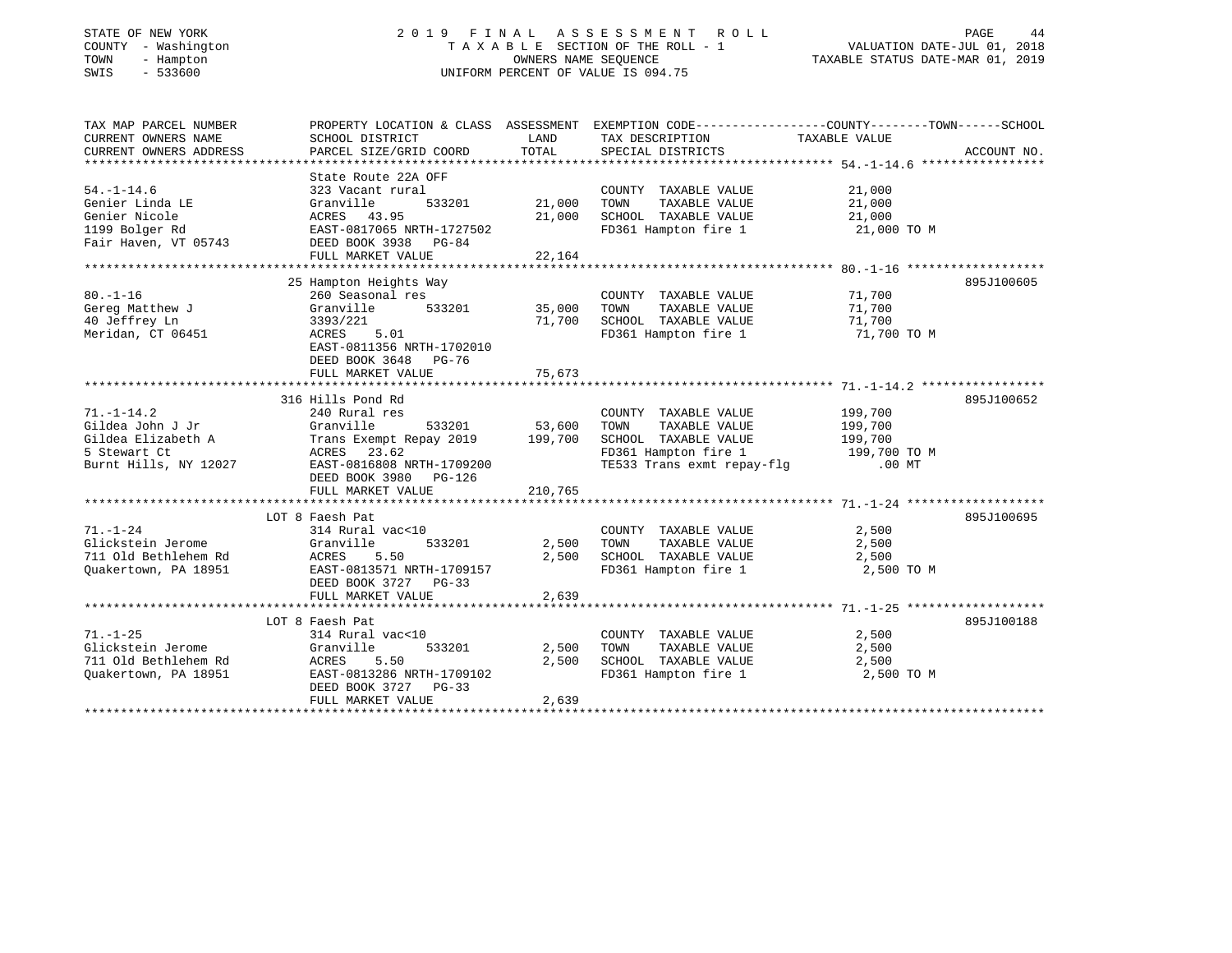| STATE OF NEW YORK<br>COUNTY - Washington<br>- Hampton<br>TOWN<br>SWIS<br>$-533600$       |                                                                                                                                                                            | OWNERS NAME SEQUENCE          | 2019 FINAL ASSESSMENT<br>R O L L<br>TAXABLE SECTION OF THE ROLL - 1<br>UNIFORM PERCENT OF VALUE IS 094.75 | PAGE<br>45<br>VALUATION DATE-JUL 01, 2018<br>TAXABLE STATUS DATE-MAR 01, 2019                                                   |
|------------------------------------------------------------------------------------------|----------------------------------------------------------------------------------------------------------------------------------------------------------------------------|-------------------------------|-----------------------------------------------------------------------------------------------------------|---------------------------------------------------------------------------------------------------------------------------------|
| TAX MAP PARCEL NUMBER<br>CURRENT OWNERS NAME<br>CURRENT OWNERS ADDRESS                   | SCHOOL DISTRICT<br>PARCEL SIZE/GRID COORD                                                                                                                                  | LAND<br>TOTAL                 | TAX DESCRIPTION<br>SPECIAL DISTRICTS                                                                      | PROPERTY LOCATION & CLASS ASSESSMENT EXEMPTION CODE---------------COUNTY-------TOWN------SCHOOL<br>TAXABLE VALUE<br>ACCOUNT NO. |
| $71. - 1 - 27$<br>Glickstein Jerome<br>711 Old Bethlehem Rd<br>Ouakertown, PA 18951      | LOT 8 Faesh Pat<br>910 Priv forest<br>533201<br>Granville<br>25.13 Ad<br>ACRES<br>25.13<br>EAST-0812258 NRTH-1708811<br>DEED BOOK 3727 PG-33<br>FULL MARKET VALUE          | 11,300<br>11,300<br>11,926    | COUNTY TAXABLE VALUE<br>TAXABLE VALUE<br>TOWN<br>SCHOOL TAXABLE VALUE<br>FD361 Hampton fire 1             | 895J100186<br>11,300<br>11,300<br>11,300<br>11,300 TO M                                                                         |
|                                                                                          | LOT 8 Faesh Pat                                                                                                                                                            |                               |                                                                                                           | 895J100701                                                                                                                      |
| $71. - 1 - 28$<br>Glickstein Jerome<br>711 Old Bethlehem Rd<br>Quakertown, PA 18951      | 314 Rural vac<10<br>Granville<br>533201<br>ACRES<br>6.00<br>EAST-0812279 NRTH-1708124<br>DEED BOOK 3727 PG-33<br>FULL MARKET VALUE                                         | 3,000<br>3,000<br>3,166       | COUNTY TAXABLE VALUE<br>TAXABLE VALUE<br>TOWN<br>SCHOOL TAXABLE VALUE<br>FD361 Hampton fire 1             | 3,000<br>3,000<br>3,000<br>3,000 TO M                                                                                           |
|                                                                                          |                                                                                                                                                                            |                               |                                                                                                           |                                                                                                                                 |
| $71. - 1 - 23.3$<br>Glickstein Jerome M<br>711 Old Bethlehem Rd<br>Quakertown, PA 18951  | Hills Pond Rd<br>322 Rural vac>10<br>Granville<br>533201<br>ACRES<br>2.00<br>EAST-0813708 NRTH-1711175<br>DEED BOOK 2910 PG-109                                            | 6,500<br>6,500                | COUNTY TAXABLE VALUE<br>TAXABLE VALUE<br>TOWN<br>SCHOOL TAXABLE VALUE<br>FD361 Hampton fire 1             | 895J100656<br>6,500<br>6,500<br>6,500<br>6,500 TO M                                                                             |
|                                                                                          | FULL MARKET VALUE                                                                                                                                                          | 6,860                         |                                                                                                           |                                                                                                                                 |
| $71. - 1 - 23.9$<br>Glickstein Jerome M<br>711 Old Bethlehem Rd<br>Quakertown, PA 18951  | 395 Hills Pond Rd<br>240 Rural res<br>Granville<br>533201<br>Sub Div Lot 2<br>53.32<br>ACRES<br>EAST-0813662 NRTH-1710038<br>DEED BOOK 2910<br>PG-109<br>FULL MARKET VALUE | 84,100<br>260,400<br>274,828  | COUNTY TAXABLE VALUE<br>TOWN<br>TAXABLE VALUE<br>SCHOOL TAXABLE VALUE<br>FD361 Hampton fire 1             | 260,400<br>260,400<br>260,400<br>260,400 TO M                                                                                   |
|                                                                                          | *******************                                                                                                                                                        |                               |                                                                                                           |                                                                                                                                 |
| $71. - 1 - 23.10$<br>Glickstein Jerome M<br>711 Old Bethlehem Rd<br>Quakertown, PA 18951 | 399 Hills Pond Rd<br>240 Rural res<br>533201<br>Granville<br>Sub Div Lot 3<br>ACRES 98.56<br>EAST-0812727 NRTH-1710745<br>DEED BOOK 2910<br>PG-109<br>FULL MARKET VALUE    | 104,000<br>207,500<br>218,997 | COUNTY TAXABLE VALUE<br>TOWN<br>TAXABLE VALUE<br>SCHOOL TAXABLE VALUE<br>FD361 Hampton fire 1             | 207,500<br>207,500<br>207,500<br>207,500 TO M                                                                                   |
|                                                                                          |                                                                                                                                                                            |                               |                                                                                                           |                                                                                                                                 |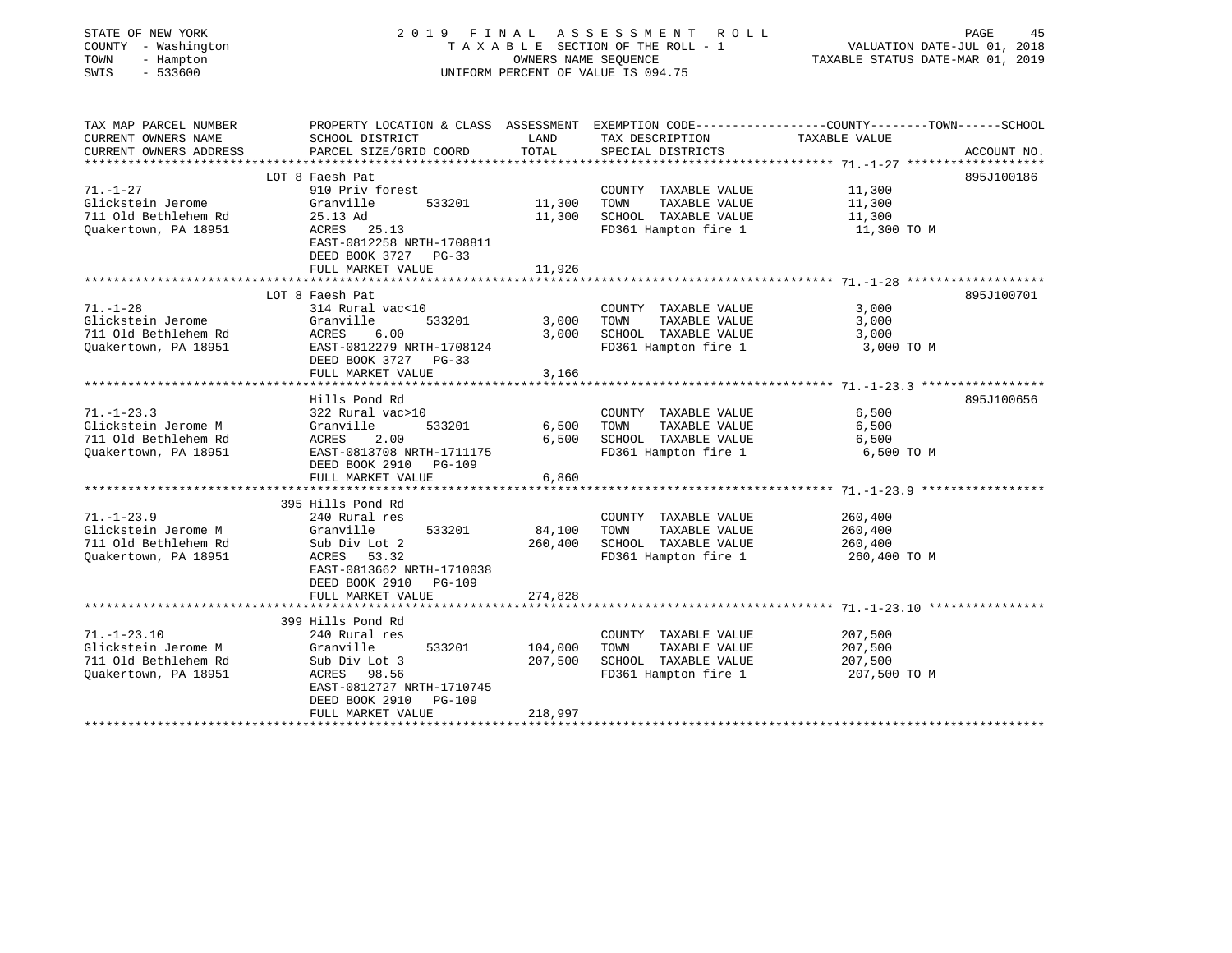# STATE OF NEW YORK 2 0 1 9 F I N A L A S S E S S M E N T R O L L PAGE 46 COUNTY - Washington T A X A B L E SECTION OF THE ROLL - 1 VALUATION DATE-JUL 01, 2018 TOWN - Hampton OWNERS NAME SEQUENCE TAXABLE STATUS DATE-MAR 01, 2019 SWIS - 533600 UNIFORM PERCENT OF VALUE IS 094.75

| TAX MAP PARCEL NUMBER     | PROPERTY LOCATION & CLASS ASSESSMENT EXEMPTION CODE----------------COUNTY-------TOWN------SCHOOL |               |                                                                                  |                  |                    |
|---------------------------|--------------------------------------------------------------------------------------------------|---------------|----------------------------------------------------------------------------------|------------------|--------------------|
| CURRENT OWNERS NAME       | SCHOOL DISTRICT                                                                                  | LAND          | TAX DESCRIPTION                                                                  | TAXABLE VALUE    |                    |
| CURRENT OWNERS ADDRESS    | PARCEL SIZE/GRID COORD                                                                           | TOTAL         | SPECIAL DISTRICTS                                                                |                  | ACCOUNT NO.        |
|                           |                                                                                                  |               |                                                                                  |                  |                    |
|                           | LOT 8 Faesh Pat                                                                                  |               |                                                                                  |                  | 895J100295         |
| $71. - 1 - 26$            | 910 Priv forest                                                                                  |               | COUNTY TAXABLE VALUE                                                             | 13,600           |                    |
| Glickstein Jerome M       | Granville                                                                                        | 533201 13,600 | TOWN<br>TAXABLE VALUE                                                            | 13,600           |                    |
| 711 Old Bethlehem Rd      | ACRES 30.33                                                                                      | 13,600        | SCHOOL TAXABLE VALUE                                                             | 13,600           |                    |
| Ouakertown, PA 18951      | EAST-0813304 NRTH-1708146                                                                        |               | FD361 Hampton fire 1                                                             | 13,600 TO M      |                    |
|                           | DEED BOOK 2910 PG-109                                                                            |               |                                                                                  |                  |                    |
|                           | FULL MARKET VALUE                                                                                | 14,354        |                                                                                  |                  |                    |
|                           |                                                                                                  |               |                                                                                  |                  |                    |
|                           | County Route 21                                                                                  |               |                                                                                  |                  | 895J101732         |
| $80. - 1 - 2.6$           | 314 Rural vac<10                                                                                 |               | COUNTY TAXABLE VALUE                                                             | 26,500           |                    |
| Goodman Cheryl            | Whitehall                                                                                        |               | TAXABLE VALUE                                                                    | 26,500           |                    |
| 1783 County Route 21      | 5.10 BANK<br>ACRES                                                                               |               | 999 26,500 SCHOOL TAXABLE VALUE                                                  | 26,500           |                    |
| Whitehall, NY 12887       | EAST-0809087 NRTH-1706407                                                                        |               | FD361 Hampton fire 1                                                             | 26,500 TO M      |                    |
|                           | DEED BOOK 2996 PG-198                                                                            |               |                                                                                  |                  |                    |
|                           | FULL MARKET VALUE                                                                                | 27,968        |                                                                                  |                  |                    |
|                           |                                                                                                  |               |                                                                                  |                  | 895J101733         |
| $80. - 1 - 2.7$           | 1783 County Route 21                                                                             |               |                                                                                  | $\overline{0}$   | $\Omega$<br>29,400 |
| Goodman Cheryl            | 210 1 Family Res<br>Whitehall                                                                    |               |                                                                                  | 94,400           |                    |
| 1783 County Route 21      | 5.10 BANK<br>ACRES                                                                               |               |                                                                                  | 94,400           |                    |
| Whitehall, NY 12887       | EAST-0809186 NRTH-1706109                                                                        |               |                                                                                  | 65,000           |                    |
|                           | DEED BOOK 2996 PG-198                                                                            |               | SCHOOL TAXABLE VALUE<br>FD361 Hampton fire 1                                     | 94,400 TO M      |                    |
|                           | FULL MARKET VALUE                                                                                | 99,631        |                                                                                  |                  |                    |
|                           |                                                                                                  |               |                                                                                  |                  |                    |
|                           | Roberts Ln OFF                                                                                   |               |                                                                                  |                  | 895J100233         |
| $53. -1 - 4.1$            | 910 Priv forest                                                                                  |               |                                                                                  | 57,720<br>57,720 | 57,720             |
| Goodrich Mark D           | 533201<br>Granville                                                                              |               | FOR 480A 47460<br>33201 76,800 COUNTY TAXABLE VALUE<br>76,800 TOWN TAXABLE VALUE | 19,080           |                    |
| Goodrich Patricia A       | Forest Tax 3222/7                                                                                |               |                                                                                  | 19,080           |                    |
| 149 Roberts Ln            | ACRES 262.70                                                                                     |               | SCHOOL TAXABLE VALUE                                                             | 19,080           |                    |
| Hampton, NY 12837         | EAST-0814758 NRTH-1725240                                                                        |               |                                                                                  | 76,800 TO        |                    |
|                           | DEED BOOK 569<br>PG-244                                                                          |               | CA001 Cons agri dst 1<br>FD361 Hampton fire 1                                    | 76,800 TO M      |                    |
| MAY BE SUBJECT TO PAYMENT | FULL MARKET VALUE                                                                                | 81,055        |                                                                                  |                  |                    |
| UNDER RPTL480A UNTIL 2028 |                                                                                                  |               |                                                                                  |                  |                    |
|                           |                                                                                                  |               |                                                                                  |                  |                    |
|                           | 149 Roberts Ln                                                                                   |               |                                                                                  |                  | 895J100406         |
| $53. -1 - 4.4$            | 210 1 Family Res                                                                                 |               | BAS STAR 41854                                                                   | $\sim$ 0         | $\Omega$<br>29,400 |
| Goodrich Mark D           | Granville                                                                                        |               | 533201 37,700 COUNTY TAXABLE VALUE 188,300                                       |                  |                    |
| Goodrich Patricia A       |                                                                                                  |               |                                                                                  | 188,300          |                    |
| 149 Roberts Ln            | ACRES 7.70 188,300 TOWN<br>EAST-0816256 NRTH-1723939 SCHOOL                                      |               | TOWN TAXABLE VALUE<br>SCHOOL TAXABLE VALUE                                       | 158,900          |                    |
| Hampton, NY 12837         | DEED BOOK 480<br>PG-1060                                                                         |               | FD361 Hampton fire 1                                                             | 188,300 TO M     |                    |
|                           | FULL MARKET VALUE                                                                                | 198,734       |                                                                                  |                  |                    |
|                           |                                                                                                  |               |                                                                                  |                  |                    |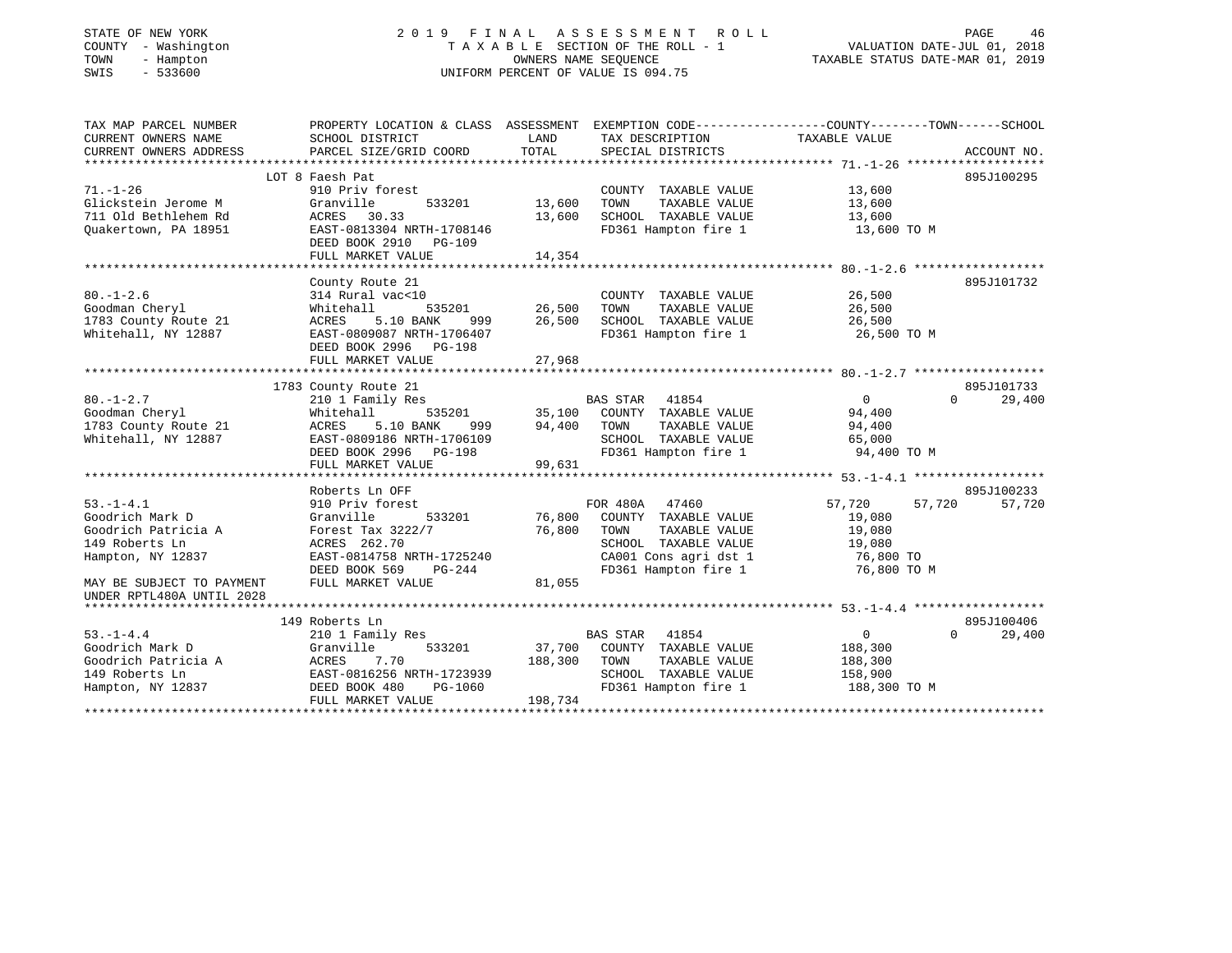| STATE OF NEW YORK |                          |                   |            |
|-------------------|--------------------------|-------------------|------------|
| COUNTY            | $\overline{\phantom{0}}$ |                   | Washington |
| TOWN              |                          |                   | - Hampton  |
| $\alpha$          |                          | $F \cap T \cap P$ |            |

# STATE OF NEW YORK 2 0 1 9 F I N A L A S S E S S M E N T R O L L PAGE 47 COUNTY - Washington T A X A B L E SECTION OF THE ROLL - 1 VALUATION DATE-JUL 01, 2018 TOWN - Hampton OWNERS NAME SEQUENCE TAXABLE STATUS DATE-MAR 01, 2019 SWIS - 533600 UNIFORM PERCENT OF VALUE IS 094.75

| TAX MAP PARCEL NUMBER  | PROPERTY LOCATION & CLASS ASSESSMENT EXEMPTION CODE---------------COUNTY-------TOWN------SCHOOL |               |                                   |                          |                                  |
|------------------------|-------------------------------------------------------------------------------------------------|---------------|-----------------------------------|--------------------------|----------------------------------|
| CURRENT OWNERS NAME    | SCHOOL DISTRICT                                                                                 | LAND          | TAX DESCRIPTION                   | TAXABLE VALUE            |                                  |
| CURRENT OWNERS ADDRESS | PARCEL SIZE/GRID COORD                                                                          | TOTAL         | SPECIAL DISTRICTS                 |                          | ACCOUNT NO.                      |
|                        |                                                                                                 |               |                                   |                          |                                  |
|                        | Roberts Ln                                                                                      |               |                                   |                          | 895J100709                       |
| $53. - 1 - 4.6$        | 314 Rural vac<10                                                                                |               | COUNTY TAXABLE VALUE              | 16,500                   |                                  |
| Goodrich Mark D        | 533201<br>Granville                                                                             | 16,500        | TOWN<br>TAXABLE VALUE             | 16,500                   |                                  |
| Goodrich Patricia A    | ACRES<br>5.80                                                                                   | 16,500        | SCHOOL TAXABLE VALUE              | 16,500                   |                                  |
| 149 Roberts Ln         | EAST-0816567 NRTH-1724287                                                                       |               | FD361 Hampton fire 1              | 16,500 TO M              |                                  |
| Hampton, NY 12837      | DEED BOOK 517<br>$PG-40$                                                                        |               |                                   |                          |                                  |
|                        | FULL MARKET VALUE                                                                               | 17,414        |                                   |                          |                                  |
|                        |                                                                                                 |               |                                   |                          |                                  |
|                        | 1928 County Route 18                                                                            |               |                                   |                          | 895J100417                       |
| $62. - 1 - 42$         |                                                                                                 |               | COUNTY TAXABLE VALUE              | 105,800                  |                                  |
| Goodspeed Kevin L      | 210 1 Family Res<br>Granville                                                                   | 533201 31,700 | TAXABLE VALUE<br>TOWN             | 105,800                  |                                  |
| Mallory Amanda M       | 3.97 BANK<br>ACRES<br>999                                                                       | 105,800       | SCHOOL TAXABLE VALUE              |                          |                                  |
|                        |                                                                                                 |               |                                   | 105,800                  |                                  |
| 36 Chapin Rd           | EAST-0810034 NRTH-1714497<br>DEED BOOK 3735 PG-105                                              |               | FD361 Hampton fire 1 105,800 TO M |                          |                                  |
| Fort Ann, NY 12827     |                                                                                                 |               |                                   |                          |                                  |
|                        | FULL MARKET VALUE                                                                               | 111,662       |                                   |                          |                                  |
|                        |                                                                                                 |               |                                   |                          |                                  |
|                        | 1569 County Route 11                                                                            |               |                                   |                          | 895J100089                       |
| $38. - 1 - 16$         | 210 1 Family Res                                                                                |               | ENH STAR<br>41834                 | $\overline{0}$           | $\Omega$<br>48,000               |
| Gosselin Brian         | 535201<br>Whitehall                                                                             |               | 19,500 COUNTY TAXABLE VALUE       | 48,000                   |                                  |
| 1569 County Route 11   | FRNT 100.00 DPTH 208.00                                                                         | 48,000        | TAXABLE VALUE<br>TOWN             | 48,000                   |                                  |
| Whitehall, NY 12887    | BANK<br>999                                                                                     |               | SCHOOL TAXABLE VALUE              | $\overline{0}$           |                                  |
|                        | EAST-0806133 NRTH-1737196                                                                       |               | FD362 Hampton fire 2              | 48,000 TO M              |                                  |
|                        | DEED BOOK 903<br>$PG-259$                                                                       |               |                                   |                          |                                  |
|                        | FULL MARKET VALUE                                                                               | 50,660        |                                   |                          |                                  |
|                        |                                                                                                 |               |                                   |                          |                                  |
|                        | 1575 County Route 11                                                                            |               |                                   |                          | 895J101813                       |
| $38. - 1 - 15.2$       | 270 Mfg housing                                                                                 |               | CW_10_VET/ 41151                  | 6,200                    | 6,200<br>$\overline{\mathbf{0}}$ |
| Gosselin Eileen        | Whitehall                                                                                       |               | 535201 27,900 AGED-TOWN 41803     | 22,320<br>$\overline{0}$ | 0                                |
| 1575 County Route 11   | 888-1                                                                                           |               | 62,000 AGE-CO/SCH 41805           | 27,900                   | 31,000<br>$\overline{0}$         |
| Whitehall, NY 12887    | 2.80<br>ACRES                                                                                   |               | ENH STAR 41834                    | $\overline{0}$           | $\Omega$<br>31,000               |
|                        | EAST-0806376 NRTH-1737330                                                                       |               | COUNTY TAXABLE VALUE              | 27,900                   |                                  |
|                        | DEED BOOK 630<br>PG-51                                                                          |               | TAXABLE VALUE<br>TOWN             | 33,480                   |                                  |
|                        | FULL MARKET VALUE                                                                               |               | 65,435 SCHOOL TAXABLE VALUE       | $\overline{0}$           |                                  |
|                        |                                                                                                 |               | FD362 Hampton fire 2              | 62,000 TO M              |                                  |
|                        |                                                                                                 |               |                                   |                          |                                  |
|                        | Vladyka Woods Rd                                                                                |               |                                   |                          | 895J101795                       |
| $38. - 1 - 15.1$       | 311 Res vac land                                                                                |               | COUNTY TAXABLE VALUE              | 9,500                    |                                  |
| Gosselin Russell J     | Whitehall<br>535201                                                                             | 9,500         | TOWN<br>TAXABLE VALUE             | 9,500                    |                                  |
| Gosselin Linda L       | FRNT 251.00 DPTH 147.00                                                                         | 9,500         | SCHOOL TAXABLE VALUE              | 9,500                    |                                  |
| PO Box 101             | EAST-0806015 NRTH-1737174                                                                       |               | FD362 Hampton fire 2              | 9,500 TO M               |                                  |
| Fort Ann, NY 12827     | DEED BOOK 595<br>$PG-39$                                                                        |               |                                   |                          |                                  |
|                        | FULL MARKET VALUE                                                                               | 10,026        |                                   |                          |                                  |
|                        |                                                                                                 |               |                                   |                          |                                  |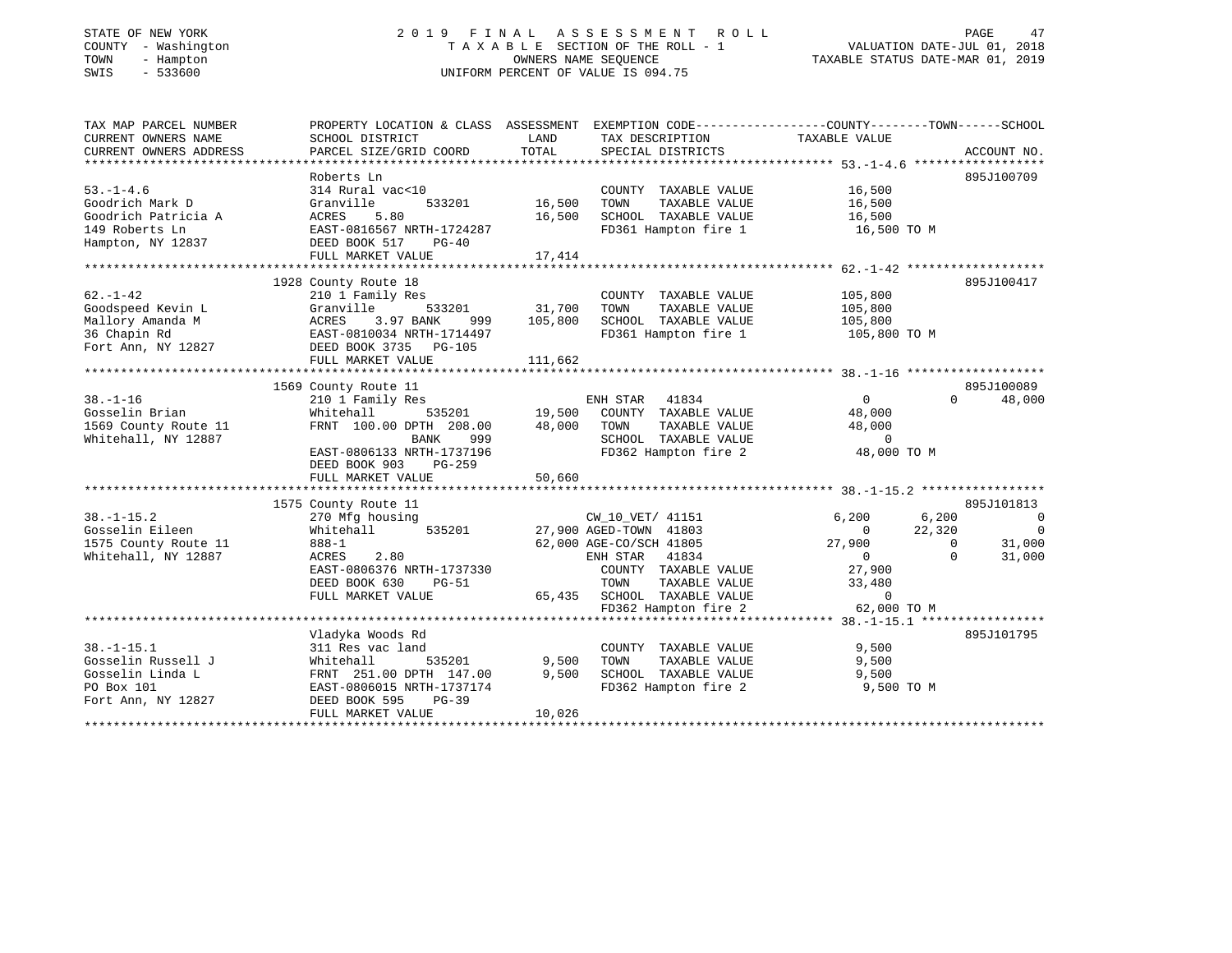| STATE OF NEW YORK |              |
|-------------------|--------------|
| COUNTY            | - Washington |
| TOWN              | - Hampton    |
| CTTTTC            | E 22500      |

# STATE OF NEW YORK 2 0 1 9 F I N A L A S S E S S M E N T R O L L PAGE 48 COUNTY - Washington T A X A B L E SECTION OF THE ROLL - 1 VALUATION DATE-JUL 01, 2018 TOWN - Hampton OWNERS NAME SEQUENCE TAXABLE STATUS DATE-MAR 01, 2019 SWIS - 533600 UNIFORM PERCENT OF VALUE IS 094.75

| TAX MAP PARCEL NUMBER  |                                                                                                                                   |               |                                    | PROPERTY LOCATION & CLASS ASSESSMENT EXEMPTION CODE----------------COUNTY-------TOWN-----SCHOOL |             |
|------------------------|-----------------------------------------------------------------------------------------------------------------------------------|---------------|------------------------------------|-------------------------------------------------------------------------------------------------|-------------|
| CURRENT OWNERS NAME    | SCHOOL DISTRICT                                                                                                                   | LAND          | TAX DESCRIPTION                    | TAXABLE VALUE                                                                                   |             |
| CURRENT OWNERS ADDRESS | PARCEL SIZE/GRID COORD                                                                                                            | TOTAL         | SPECIAL DISTRICTS                  |                                                                                                 | ACCOUNT NO. |
|                        |                                                                                                                                   |               |                                    |                                                                                                 |             |
|                        | 155 Hickey Rd                                                                                                                     |               |                                    |                                                                                                 | 895J100703  |
| $62. - 1 - 32.1$       | 270 Mfg housing                                                                                                                   |               | BAS STAR 41854                     | $\overline{0}$<br>$\Omega$                                                                      | 29,400      |
| Goyette Lloyd F        | Granville                                                                                                                         |               | 533201 35,000 COUNTY TAXABLE VALUE | 65,500                                                                                          |             |
| Goyette Cindy L        | ACRES<br>5.00                                                                                                                     | 65,500        | TAXABLE VALUE<br>TOWN              | 65,500                                                                                          |             |
| 155 Hickey Rd          | ACRES 5.00<br>EAST-0813707 NRTH-1717588<br>DEED BOOK 505 PG-1059                                                                  |               | SCHOOL TAXABLE VALUE               | 36,100                                                                                          |             |
| Hampton, NY 12837      |                                                                                                                                   |               | FD361 Hampton fire 1               | 65,500 TO M                                                                                     |             |
|                        | FULL MARKET VALUE                                                                                                                 | 69,129        |                                    |                                                                                                 |             |
|                        |                                                                                                                                   |               |                                    |                                                                                                 |             |
|                        | 273 Hickey Rd                                                                                                                     |               |                                    |                                                                                                 | 895J100640  |
| $53. - 1 - 7.12$       | 210 1 Family Res                                                                                                                  |               | COUNTY TAXABLE VALUE               | 162,100                                                                                         |             |
|                        | Grady Patricia<br>22123 Wolf Ridge Rd<br>22123 Wolf Ridge Rd<br>23123 Wolf Ridge Rd<br>231250 NRTH-1720451<br>241350 NRTH-1720451 | 533201 36,500 | TOWN<br>TAXABLE VALUE              | 162,100                                                                                         |             |
|                        | 999                                                                                                                               | 162,100       | SCHOOL TAXABLE VALUE               | 162,100                                                                                         |             |
|                        |                                                                                                                                   |               | FD361 Hampton fire 1               | 162,100 TO M                                                                                    |             |
|                        | DEED BOOK 503<br>PG-532                                                                                                           |               |                                    |                                                                                                 |             |
|                        | FULL MARKET VALUE                                                                                                                 | 171,082       |                                    |                                                                                                 |             |
|                        |                                                                                                                                   |               |                                    |                                                                                                 |             |
|                        | 62 Rainbow Way                                                                                                                    |               |                                    |                                                                                                 | 895J100597  |
| $81. - 1 - 36$         | 260 Seasonal res                                                                                                                  |               | COUNTY TAXABLE VALUE               | 45,400                                                                                          |             |
| Graham Keith           | Granville                                                                                                                         | 533201 32,100 | TAXABLE VALUE<br>TOWN              | 45,400                                                                                          |             |
| 166 Route 106          | ACRES 4.10 BANK<br>998                                                                                                            | 45,400        | SCHOOL TAXABLE VALUE               | 45,400                                                                                          |             |
|                        | Perkinsville, VT 05151 EAST-0817397 NRTH-1702002                                                                                  |               | FD361 Hampton fire 1               | 45,400 TO M                                                                                     |             |
|                        | DEED BOOK 2488 PG-177                                                                                                             |               |                                    |                                                                                                 |             |
|                        | FULL MARKET VALUE                                                                                                                 | 47,916        |                                    |                                                                                                 |             |
|                        |                                                                                                                                   |               |                                    |                                                                                                 |             |
|                        | State Route 22A OFF                                                                                                               |               |                                    |                                                                                                 | 895J100092  |
| $72. - 2 - 10$         | 314 Rural vac<10                                                                                                                  |               | COUNTY TAXABLE VALUE               | 12,500                                                                                          |             |
| Green Mountain College | Granville                                                                                                                         | 533201 12,500 | TAXABLE VALUE<br>TOWN              | 12,500                                                                                          |             |
| Poultney, VT 05764     | ACRES<br>3.70                                                                                                                     | 12,500        | SCHOOL TAXABLE VALUE               | 12,500                                                                                          |             |
|                        | EAST-0824364 NRTH-1709322                                                                                                         |               | FD361 Hampton fire 1               | 12,500 TO M                                                                                     |             |
|                        | FULL MARKET VALUE                                                                                                                 | 13,193        |                                    |                                                                                                 |             |
|                        |                                                                                                                                   |               |                                    |                                                                                                 |             |
|                        | Staso Ln                                                                                                                          |               |                                    |                                                                                                 | 895J100530  |
| $72. - 2 - 11$         | 314 Rural vac<10                                                                                                                  |               | COUNTY TAXABLE VALUE               | 6,500                                                                                           |             |
| Green Mountain College | 533201<br>Granville                                                                                                               | 6,500         | TAXABLE VALUE<br>TOWN              | 6,500                                                                                           |             |
| Poultney, VT 05764     | ACRES 1.90                                                                                                                        | 6,500         | SCHOOL TAXABLE VALUE               | 6,500                                                                                           |             |
|                        | EAST-0824245 NRTH-1708162                                                                                                         |               | FD361 Hampton fire 1               | 6,500 TO M                                                                                      |             |
|                        | FULL MARKET VALUE                                                                                                                 | 6,860         |                                    |                                                                                                 |             |
|                        |                                                                                                                                   |               |                                    |                                                                                                 |             |
|                        | County Route 20                                                                                                                   |               |                                    |                                                                                                 | 895J101817  |
| $72. - 2 - 12.1$       | 322 Rural vac>10                                                                                                                  |               | COUNTY TAXABLE VALUE               | 5,500                                                                                           |             |
| Greene James C         | Granville<br>533201                                                                                                               | 5,500         | TOWN<br>TAXABLE VALUE              | 5,500                                                                                           |             |
| Attn: Bernard Greene   | 17 Ad                                                                                                                             | 5,500         | SCHOOL TAXABLE VALUE               | 5,500                                                                                           |             |
| 972 Granville St       | ACRES 11.90                                                                                                                       |               | FD361 Hampton fire 1               | 5,500 TO M                                                                                      |             |
|                        | Poultney, VT 05764 EAST-0824016 NRTH-1706192                                                                                      |               |                                    |                                                                                                 |             |
|                        | DEED BOOK 863<br>PG-284                                                                                                           |               |                                    |                                                                                                 |             |
|                        | FULL MARKET VALUE                                                                                                                 | 5,805         |                                    |                                                                                                 |             |
|                        |                                                                                                                                   |               |                                    |                                                                                                 |             |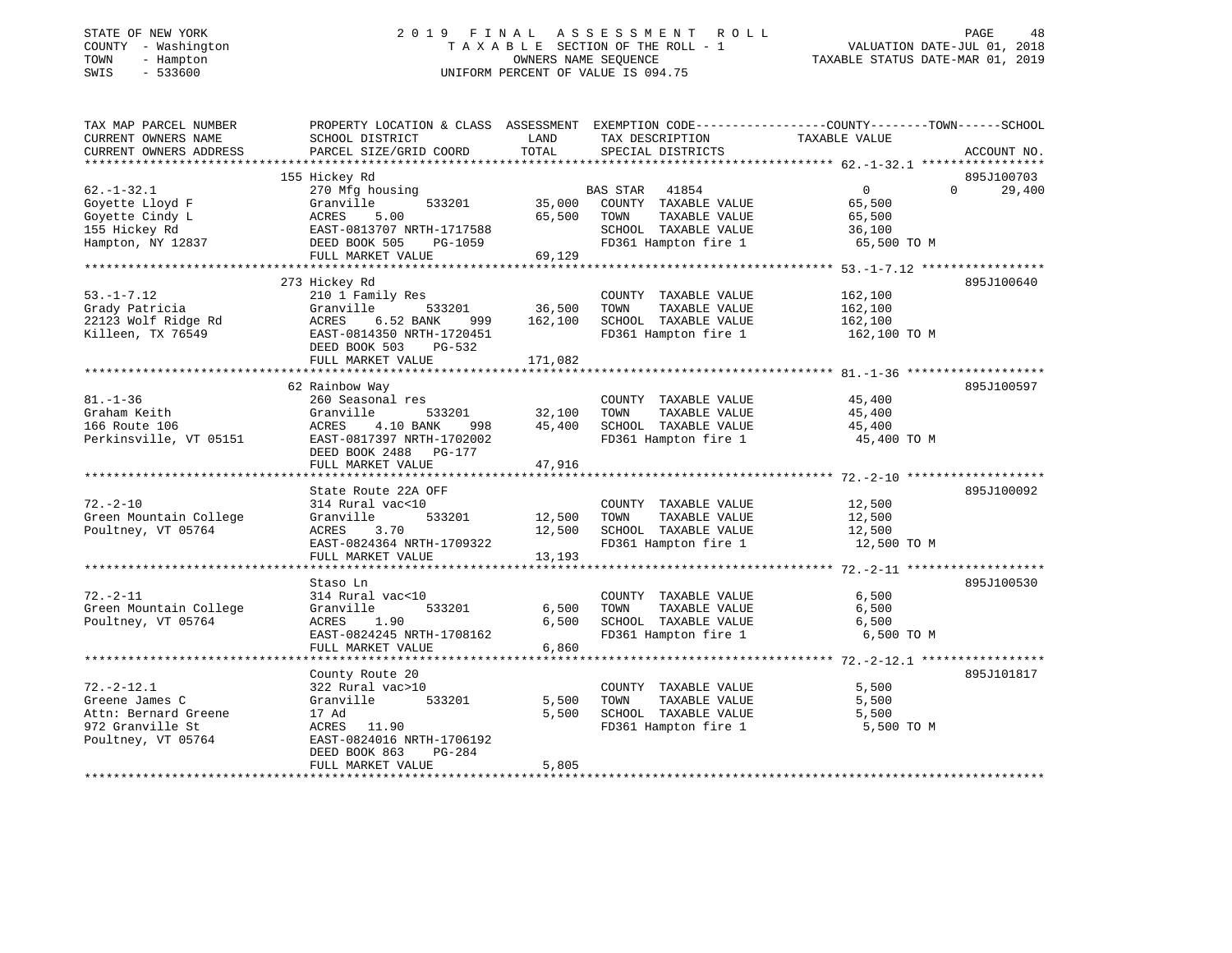| STATE OF NEW YORK<br>COUNTY - Washington<br>TOWN<br>- Hampton<br>SWIS<br>$-533600$ |                                                                                                                   |         | 2019 FINAL ASSESSMENT ROLL<br>TAXABLE SECTION OF THE ROLL - 1<br>OWNERS NAME SEOUENCE<br>UNIFORM PERCENT OF VALUE IS 094.75 | TAXABLE STATUS DATE-MAR 01, 2019 | PAGE<br>49<br>VALUATION DATE-JUL 01, 2018 |
|------------------------------------------------------------------------------------|-------------------------------------------------------------------------------------------------------------------|---------|-----------------------------------------------------------------------------------------------------------------------------|----------------------------------|-------------------------------------------|
| TAX MAP PARCEL NUMBER<br>CURRENT OWNERS NAME                                       | PROPERTY LOCATION & CLASS ASSESSMENT EXEMPTION CODE---------------COUNTY-------TOWN-----SCHOOL<br>SCHOOL DISTRICT | LAND    | TAX DESCRIPTION                                                                                                             | TAXABLE VALUE                    |                                           |
| CURRENT OWNERS ADDRESS                                                             | PARCEL SIZE/GRID COORD                                                                                            | TOTAL   | SPECIAL DISTRICTS                                                                                                           |                                  | ACCOUNT NO.                               |
|                                                                                    | 96 Manchester Rd                                                                                                  |         |                                                                                                                             |                                  |                                           |
| $38. - 1 - 6.3$                                                                    | 312 Vac w/imprv                                                                                                   |         | COUNTY TAXABLE VALUE                                                                                                        | 100,700                          |                                           |
| Grenier Jeffrey S                                                                  | 535201<br>Whitehall                                                                                               | 46,800  | TOWN<br>TAXABLE VALUE                                                                                                       | 100,700                          |                                           |
| PO Box 263                                                                         | Sub Div Lot 3                                                                                                     | 100,700 | SCHOOL TAXABLE VALUE                                                                                                        | 100,700                          |                                           |
| Whitehall, NY 12887                                                                | ACRES 15.70                                                                                                       |         | FD362 Hampton fire 2                                                                                                        | 100,700 TO M                     |                                           |
|                                                                                    | EAST-0810922 NRTH-1740955<br>DEED BOOK 3457 PG-28                                                                 |         |                                                                                                                             |                                  |                                           |
|                                                                                    | FULL MARKET VALUE                                                                                                 | 106,280 |                                                                                                                             |                                  |                                           |
|                                                                                    | **********************                                                                                            |         |                                                                                                                             |                                  |                                           |
|                                                                                    | 263 Hills Pond Rd                                                                                                 |         |                                                                                                                             |                                  | 895J101805                                |
| $71. - 1 - 14.91$                                                                  | 210 1 Family Res - WTRFNT                                                                                         |         | COUNTY TAXABLE VALUE                                                                                                        | 262,800                          |                                           |
| Grunewald Frederick                                                                | Granville<br>533201                                                                                               | 63,000  | TOWN<br>TAXABLE VALUE                                                                                                       | 262,800                          |                                           |
| Grunewald Jill                                                                     | ACRES<br>2.05                                                                                                     | 262,800 | SCHOOL TAXABLE VALUE                                                                                                        | 262,800                          |                                           |
| 31 Whitewater Dr                                                                   | EAST-0816345 NRTH-1707778                                                                                         |         | FD361 Hampton fire 1                                                                                                        | 262,800 TO M                     |                                           |
| Barnegat, NJ 08005                                                                 | DEED BOOK 3615 PG-98                                                                                              |         |                                                                                                                             |                                  |                                           |
|                                                                                    | FULL MARKET VALUE                                                                                                 | 277,361 |                                                                                                                             |                                  |                                           |
|                                                                                    |                                                                                                                   |         |                                                                                                                             |                                  |                                           |
|                                                                                    | 2175 County Route 18                                                                                              |         |                                                                                                                             |                                  | 895J100400                                |
| $63. - 1 - 13.1$                                                                   | 240 Rural res                                                                                                     |         | BAS STAR 41854                                                                                                              | $\overline{0}$                   | $\Omega$<br>29,400                        |
| Guest Brian M                                                                      | 533201<br>Granville                                                                                               | 40,500  | COUNTY TAXABLE VALUE                                                                                                        | 134,300                          |                                           |
| Groesbeck Ciara B                                                                  | 448/1001-457/793                                                                                                  | 134,300 | TOWN<br>TAXABLE VALUE                                                                                                       | 134,300                          |                                           |
| 2175 County Route 18                                                               | Sub Div Lot 1                                                                                                     |         | SCHOOL TAXABLE VALUE                                                                                                        | 104,900                          |                                           |
| Whitehall, NY 12887                                                                | ACRES 10.00 BANK<br>998                                                                                           |         | CA001 Cons agri dst 1                                                                                                       | 134,300 TO                       |                                           |
|                                                                                    | EAST-0816248 NRTH-1713943                                                                                         |         | FD361 Hampton fire 1                                                                                                        | 134,300 TO M                     |                                           |
|                                                                                    | DEED BOOK 3368 PG-310                                                                                             |         |                                                                                                                             |                                  |                                           |
|                                                                                    | FULL MARKET VALUE                                                                                                 | 141,741 |                                                                                                                             |                                  |                                           |
|                                                                                    |                                                                                                                   |         |                                                                                                                             |                                  |                                           |
|                                                                                    | 30 Mirror Lake Way                                                                                                |         |                                                                                                                             |                                  | 895J101760                                |
| $80. - 1 - 44$                                                                     | 210 1 Family Res - WTRFNT                                                                                         |         | AGED-TOWN 41803                                                                                                             | 82,980<br>$\overline{0}$         | $\overline{\phantom{0}}$                  |
| Gysel Catherine M -LE-                                                             | 535201<br>Whitehall                                                                                               |         | 25,000 AGE-CO/SCH 41805                                                                                                     | 92,200                           | 92,200<br>$\mathbf 0$                     |
| Gysel Walter II                                                                    | LOT 16                                                                                                            |         | 184,400 ENH STAR 41834                                                                                                      | $\overline{0}$                   | 67,330<br>$\Omega$                        |
| c/o Catherine Gysel                                                                | FRNT 154.00 DPTH 201.00                                                                                           |         | COUNTY TAXABLE VALUE                                                                                                        | 92,200                           |                                           |
| PO Box 136                                                                         | EAST-0810844 NRTH-1705230                                                                                         |         | TOWN<br>TAXABLE VALUE                                                                                                       | 101,420                          |                                           |
| Hampton, NY 12837                                                                  | DEED BOOK 3307 PG-166                                                                                             |         | SCHOOL TAXABLE VALUE                                                                                                        | 24,870                           |                                           |
|                                                                                    | FULL MARKET VALUE                                                                                                 |         | 194,617 FD361 Hampton fire 1                                                                                                | 184,400 TO M                     |                                           |
|                                                                                    |                                                                                                                   |         |                                                                                                                             |                                  |                                           |
|                                                                                    | County Route 18 OFF                                                                                               |         |                                                                                                                             |                                  | 895J100097                                |
| $63. -1 - 11$                                                                      | 720 Mine/quarry                                                                                                   |         | COUNTY TAXABLE VALUE                                                                                                        | 97,000                           |                                           |
| Hadeka Gary J                                                                      | Granville<br>533201                                                                                               | 97,000  | TOWN<br>TAXABLE VALUE                                                                                                       | 97,000                           |                                           |
| 773 Briar Hill                                                                     | ACRES 109.40                                                                                                      | 97,000  | SCHOOL TAXABLE VALUE                                                                                                        | 97,000                           |                                           |
| West Pawlet, VT 05775                                                              | EAST-0819580 NRTH-1715268                                                                                         |         | FD361 Hampton fire 1                                                                                                        | 97,000 TO M                      |                                           |
|                                                                                    | DEED BOOK 1695<br>PG-225                                                                                          |         |                                                                                                                             |                                  |                                           |
|                                                                                    | FULL MARKET VALUE<br>********************                                                                         | 102,375 |                                                                                                                             |                                  |                                           |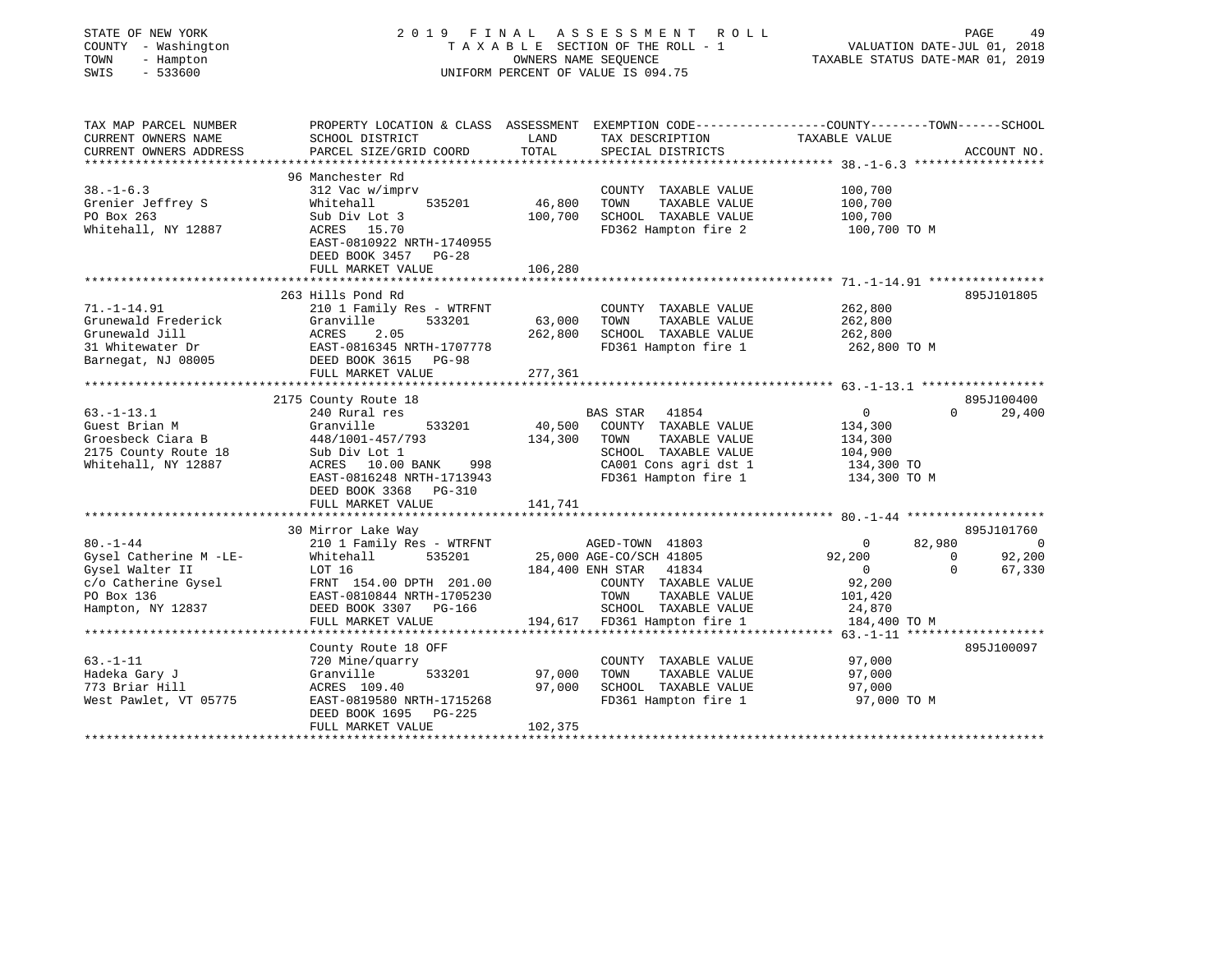#### STATE OF NEW YORK 2 0 1 9 F I N A L A S S E S S M E N T R O L L PAGE 50 COUNTY - Washington T A X A B L E SECTION OF THE ROLL - 1 VALUATION DATE-JUL 01, 2018 TOWN - Hampton OWNERS NAME SEQUENCE TAXABLE STATUS DATE-MAR 01, 2019 SWIS - 533600 UNIFORM PERCENT OF VALUE IS 094.75UNIFORM PERCENT OF VALUE IS 094.75

| TAX MAP PARCEL NUMBER<br>CURRENT OWNERS NAME<br>CURRENT OWNERS ADDRESS                                                           | SCHOOL DISTRICT<br>PARCEL SIZE/GRID COORD                                                                                                                              | LAND<br>TOTAL                     | TAX DESCRIPTION<br>SPECIAL DISTRICTS                                                          | PROPERTY LOCATION & CLASS ASSESSMENT EXEMPTION CODE---------------COUNTY-------TOWN-----SCHOOL<br>TAXABLE VALUE<br>ACCOUNT NO. |  |
|----------------------------------------------------------------------------------------------------------------------------------|------------------------------------------------------------------------------------------------------------------------------------------------------------------------|-----------------------------------|-----------------------------------------------------------------------------------------------|--------------------------------------------------------------------------------------------------------------------------------|--|
| $72. - 2 - 16$<br>Hadeka Stone Corporation<br>PO Box 108<br>Hampton, NY 12837                                                    | 84 Staso Ln<br>314 Rural vac<10<br>Granville<br>533201<br>ACRES<br>1.60<br>EAST-0821897 NRTH-1708582<br>DEED BOOK 3419 PG-205<br>FULL MARKET VALUE                     | 24,000<br>24,000<br>25,330        | COUNTY TAXABLE VALUE<br>TAXABLE VALUE<br>TOWN<br>SCHOOL TAXABLE VALUE<br>FD361 Hampton fire 1 | 895J100191<br>24,000<br>24,000<br>24,000<br>24,000 TO M                                                                        |  |
| $81. - 1 - 16$<br>Halberstadt David<br>Rio Barbara<br>ATT:Barbara Rio<br>65 Mordella Rd<br>Albany, NY 12205                      | Rainbow Way<br>314 Rural vac<10<br>Granville<br>ACRES<br>5.30<br>EAST-0816390 NRTH-1700534<br>DEED BOOK 490<br>PG-280<br>FULL MARKET VALUE                             | 533201 15,000<br>15,000<br>15,831 | COUNTY TAXABLE VALUE<br>TOWN<br>TAXABLE VALUE<br>SCHOOL TAXABLE VALUE<br>FD361 Hampton fire 1 | 895J100593<br>15,000<br>15,000<br>15,000<br>15,000 TO M                                                                        |  |
| $81. - 1 - 50.1$<br>Hale Irene M<br>Hale Dennis J<br>121 Rockland Ave<br>Waterbury, CT 06708                                     | 160 South Rd<br>260 Seasonal res<br>Granville<br>533201<br>ACRES<br>6.20<br>EAST-0816859 NRTH-1702977<br>DEED BOOK 3021 PG-264<br>FULL MARKET VALUE                    | 36,200<br>74,300<br>78,417        | COUNTY TAXABLE VALUE<br>TAXABLE VALUE<br>TOWN<br>SCHOOL TAXABLE VALUE<br>FD361 Hampton fire 1 | 895J100606<br>74,300<br>74,300<br>74,300<br>74,300 TO M                                                                        |  |
| $62. - 1 - 27.2$<br>Haley George W Jr<br>2097 County Route 18<br>Whitehall, NY 12887                                             | 2097 County Route 18<br>210 1 Family Res<br>Granville<br>533201<br>1.75 BANK<br>ACRES<br>999<br>EAST-0813831 NRTH-1713808<br>DEED BOOK 1819 PG-89<br>FULL MARKET VALUE | 24,400<br>74,300<br>78,417        | COUNTY TAXABLE VALUE<br>TOWN<br>TAXABLE VALUE<br>SCHOOL TAXABLE VALUE<br>FD361 Hampton fire 1 | 74,300<br>74,300<br>74,300<br>74,300 TO M                                                                                      |  |
| $71. - 1 - 14.4$<br>Hallar Michael J Jr<br>Williams Mary Ellen<br>c/o Mary Ellen Williams<br>876 North Rd<br>Greenwich, NY 12834 | Hills Pond Rd<br>322 Rural vac>10<br>Granville<br>533201<br>ACRES 19.39<br>EAST-0816943 NRTH-1708273<br>DEED BOOK 740<br>PG-112<br>FULL MARKET VALUE                   | 21,500<br>21,500<br>22,691        | COUNTY TAXABLE VALUE<br>TOWN<br>TAXABLE VALUE<br>SCHOOL TAXABLE VALUE<br>FD361 Hampton fire 1 | 895J100654<br>21,500<br>21,500<br>21,500<br>21,500 TO M                                                                        |  |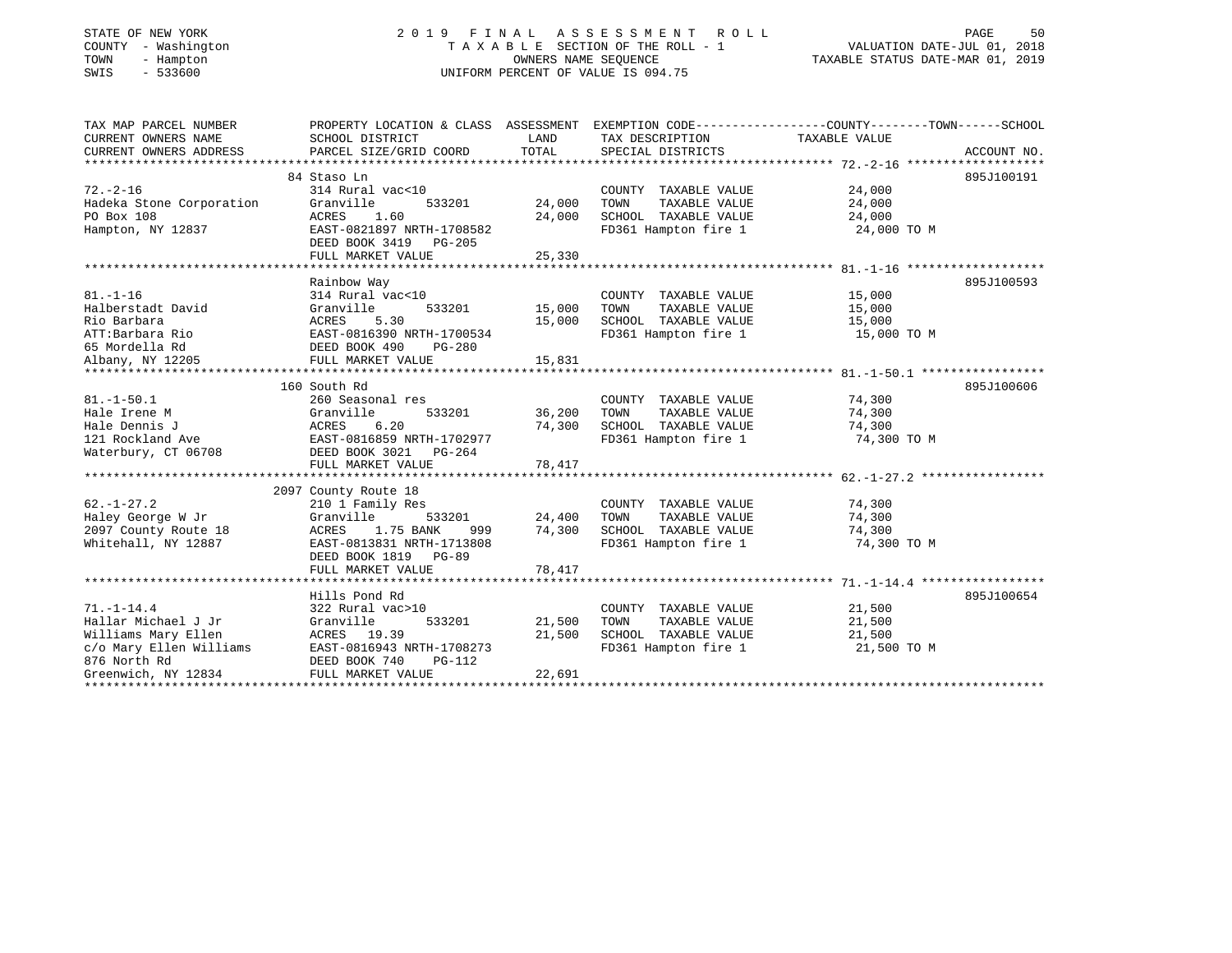### STATE OF NEW YORK 2 0 1 9 F I N A L A S S E S S M E N T R O L L PAGE 51 COUNTY - Washington T A X A B L E SECTION OF THE ROLL - 1 VALUATION DATE-JUL 01, 2018 TOWN - Hampton OWNERS NAME SEQUENCE TAXABLE STATUS DATE-MAR 01, 2019 SWIS - 533600 UNIFORM PERCENT OF VALUE IS 094.75UNIFORM PERCENT OF VALUE IS 094.75

| TAX MAP PARCEL NUMBER                         |                                               |                                                                   | PROPERTY LOCATION & CLASS ASSESSMENT EXEMPTION CODE----------------COUNTY-------TOWN------SCHOOL |
|-----------------------------------------------|-----------------------------------------------|-------------------------------------------------------------------|--------------------------------------------------------------------------------------------------|
| CURRENT OWNERS NAME<br>CURRENT OWNERS ADDRESS | SCHOOL DISTRICT                               | LAND<br>TAX DESCRIPTION                                           | TAXABLE VALUE                                                                                    |
|                                               |                                               |                                                                   |                                                                                                  |
|                                               | 1977 County Route 18                          |                                                                   | 895J100699                                                                                       |
| $62. - 1 - 39.1$                              | 210 1 Family Res                              | AGED-ALL 41800                                                    | 55,050<br>55,050<br>55,050                                                                       |
| Hamel Hilda                                   | 535201<br>Whitehall                           | 33,100 ENH STAR 41834                                             | $\Omega$<br>55,050<br>$\overline{0}$                                                             |
| 1977 County Route 18                          | ACRES<br>4.40                                 | 110,100 COUNTY TAXABLE VALUE                                      | 55,050                                                                                           |
| Whitehall, NY 12887                           | EAST-0811182 NRTH-1714306                     | TOWN<br>TAXABLE VALUE                                             | 55,050                                                                                           |
|                                               |                                               |                                                                   |                                                                                                  |
|                                               |                                               |                                                                   |                                                                                                  |
|                                               |                                               |                                                                   |                                                                                                  |
|                                               | 1547 Carlton Rd                               |                                                                   | 895J100189                                                                                       |
| $45. -1 - 5$                                  | 210 1 Family Res                              | BAS STAR 41854                                                    | $0 \qquad \qquad$<br>$\Omega$<br>29,400                                                          |
| Hanafin Rhonda                                | 535201<br>Whitehall                           | 35,000<br>COUNTY TAXABLE VALUE                                    | 102,700                                                                                          |
| ATT: Rhonda Hutchins                          | Lot 7                                         | 102,700<br>TOWN<br>TAXABLE VALUE                                  | 102,700                                                                                          |
| 1547 Carlton Rd                               | 997<br>ACRES<br>5.01 BANK                     | SCHOOL TAXABLE VALUE                                              | 73,300                                                                                           |
|                                               | Whitehall, NY 12887 EAST-0804799 NRTH-1735128 | FD362 Hampton fire 2                                              | 102,700 TO M                                                                                     |
|                                               | DEED BOOK 895<br>PG-246                       |                                                                   |                                                                                                  |
|                                               | FULL MARKET VALUE                             | 108,391                                                           |                                                                                                  |
|                                               |                                               |                                                                   |                                                                                                  |
|                                               | 451 Hickey Rd                                 |                                                                   |                                                                                                  |
| $54. -1 - 13.3$                               | 270 Mfg housing                               | COUNTY TAXABLE VALUE                                              | 99,900                                                                                           |
| Harrington Jill M<br>451 Hickey Rd            | 533201<br>Granville<br>ACRES<br>3.02          | 28,600<br>TAXABLE VALUE<br>TOWN<br>99,900<br>SCHOOL TAXABLE VALUE | 99,900<br>99,900                                                                                 |
| Hampton, NY 12837                             | EAST-0818268 NRTH-1721274                     | FD361 Hampton fire 1                                              | 99,900 TO M                                                                                      |
|                                               | DEED BOOK 3829 PG-88                          |                                                                   |                                                                                                  |
|                                               | FULL MARKET VALUE                             | 105,435                                                           |                                                                                                  |
|                                               |                                               |                                                                   |                                                                                                  |
|                                               | 208 Roberts Ln                                |                                                                   | 895J100140                                                                                       |
| $53. -1 - 5$                                  | 240 Rural res                                 | ENH STAR 41834                                                    | $\overline{0}$<br>67,330<br>$\Omega$                                                             |
| Hatfield Joseph R -LE-                        | 533201<br>Granville                           | 72,000<br>COUNTY TAXABLE VALUE                                    | 362,800                                                                                          |
| Sofia Dianne                                  | 2380/220                                      | 362,800<br>TOWN<br>TAXABLE VALUE                                  | 362,800                                                                                          |
| 208 Roberts Ln                                | ACRES 41.92                                   | SCHOOL TAXABLE VALUE                                              | 295,470                                                                                          |
| Hampton, NY 12837                             | EAST-0815280 NRTH-1724357                     | FD361 Hampton fire 1                                              | 362,800 TO M                                                                                     |
|                                               | DEED BOOK 3697 PG-181                         |                                                                   |                                                                                                  |
|                                               | FULL MARKET VALUE                             | 382,902                                                           |                                                                                                  |
|                                               |                                               |                                                                   |                                                                                                  |
|                                               | 23 Dailey Way                                 |                                                                   | 895J100420                                                                                       |
| $72. - 1 - 6$                                 | 210 1 Family Res                              | COUNTY TAXABLE VALUE                                              | 126,600                                                                                          |
| Havens Michele L                              | 533201<br>Granville                           | 30,100<br>TOWN<br>TAXABLE VALUE                                   | 126,600                                                                                          |
| 23 Dailey Way                                 | ACRES<br>3.50                                 | 126,600<br>SCHOOL TAXABLE VALUE                                   | 126,600                                                                                          |
| Hampton, NY 12837                             | EAST-0821892 NRTH-1711124                     | FD361 Hampton fire 1                                              | 126,600 TO M                                                                                     |
|                                               | DEED BOOK 3795 PG-244                         |                                                                   |                                                                                                  |
|                                               | FULL MARKET VALUE                             | 133,615                                                           |                                                                                                  |
|                                               |                                               |                                                                   |                                                                                                  |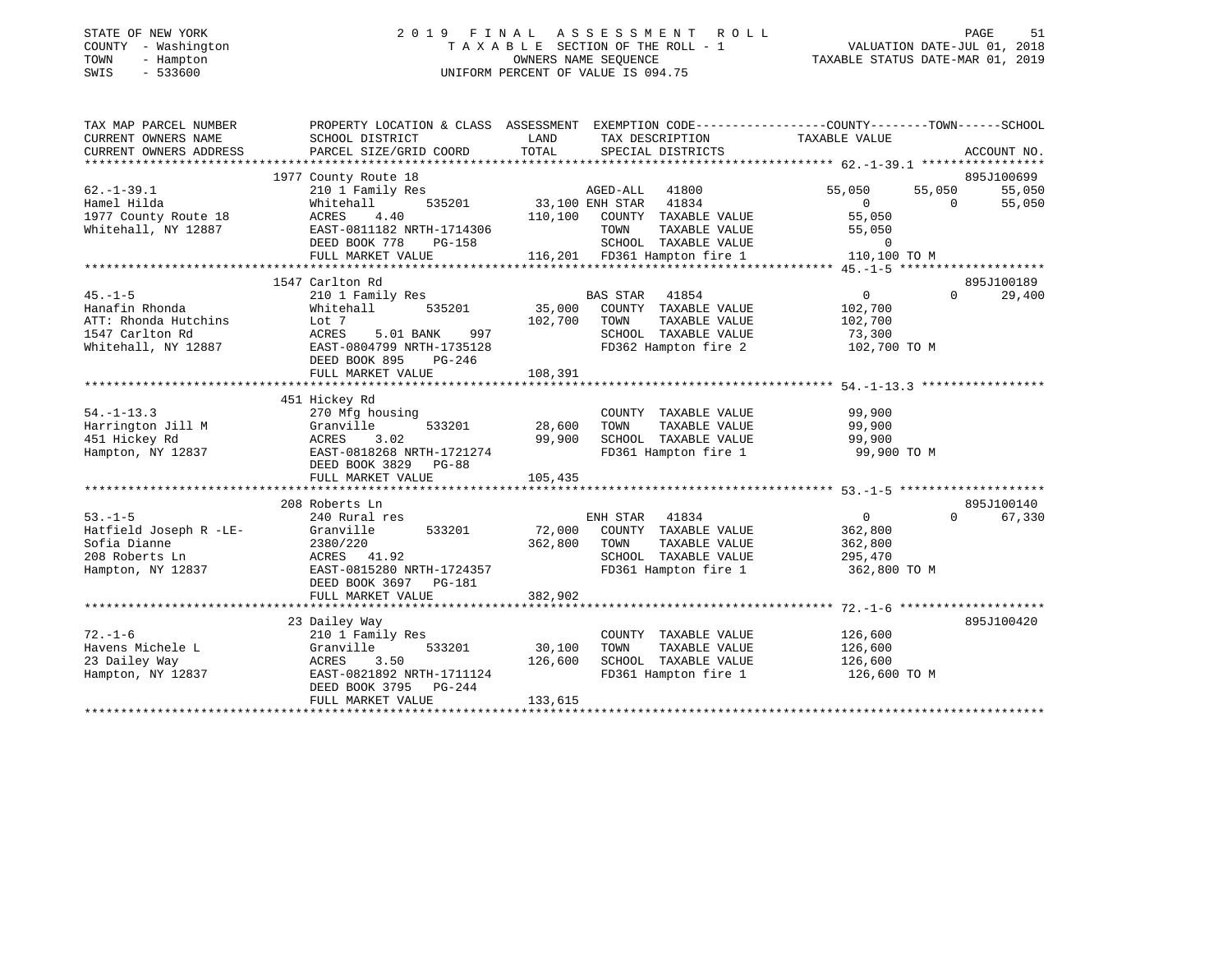| STATE OF NEW YORK<br>COUNTY - Washington<br>TOWN<br>- Hampton<br>SWIS<br>$-533600$                          |                                                                                                                                                                                                   | OWNERS NAME SEOUENCE         | 2019 FINAL ASSESSMENT ROLL<br>TAXABLE SECTION OF THE ROLL - 1<br>UNIFORM PERCENT OF VALUE IS 094.75                                      | PAGE<br>52<br>VALUATION DATE-JUL 01, 2018<br>TAXABLE STATUS DATE-MAR 01, 2019                                                  |
|-------------------------------------------------------------------------------------------------------------|---------------------------------------------------------------------------------------------------------------------------------------------------------------------------------------------------|------------------------------|------------------------------------------------------------------------------------------------------------------------------------------|--------------------------------------------------------------------------------------------------------------------------------|
| TAX MAP PARCEL NUMBER<br>CURRENT OWNERS NAME<br>CURRENT OWNERS ADDRESS<br>*********************             | SCHOOL DISTRICT<br>PARCEL SIZE/GRID COORD                                                                                                                                                         | LAND<br>TOTAL                | TAX DESCRIPTION<br>SPECIAL DISTRICTS                                                                                                     | PROPERTY LOCATION & CLASS ASSESSMENT EXEMPTION CODE---------------COUNTY-------TOWN-----SCHOOL<br>TAXABLE VALUE<br>ACCOUNT NO. |
| $38. - 1 - 11.1$<br>Hawley Bonnie L<br>1651 County Route 11<br>Whitehall, NY 12887                          | 1651 County Route 11<br>322 Rural vac>10<br>Whitehall<br>535201<br>FRNT 43.00 DPTH<br>ACRES 49.91<br>EAST-0807753 NRTH-1738908<br>DEED BOOK 864<br>PG-179<br>FULL MARKET VALUE                    | 72,300<br>72,300<br>76,306   | COUNTY TAXABLE VALUE<br>TOWN<br>TAXABLE VALUE<br>SCHOOL TAXABLE VALUE<br>CA001 Cons agri dst 1<br>FD362 Hampton fire 2                   | 72,300<br>72,300<br>72,300<br>72,300 TO<br>72,300 TO M                                                                         |
|                                                                                                             |                                                                                                                                                                                                   |                              |                                                                                                                                          |                                                                                                                                |
| $38. - 1 - 11.2$<br>Hawley Bonnie L<br>1651 County Route 11<br>Whitehall, NY 12887                          | 1651 County Route 11<br>240 Rural res<br>Whitehall<br>535201<br>Filed Sub $\#$ 12257<br>FRNT 747.00 DPTH<br>ACRES 14.89<br>EAST-0808210 NRTH-1737791<br>DEED BOOK 3115 PG-99<br>FULL MARKET VALUE | 45,900<br>199,500<br>210,554 | ENH STAR 41834<br>COUNTY TAXABLE VALUE<br>TOWN<br>TAXABLE VALUE<br>SCHOOL TAXABLE VALUE<br>CA001 Cons agri dst 1<br>FD362 Hampton fire 2 | 67,330<br>$\overline{0}$<br>$\Omega$<br>199,500<br>199,500<br>132,170<br>199,500 TO<br>199,500 TO M                            |
|                                                                                                             | *********************                                                                                                                                                                             |                              |                                                                                                                                          |                                                                                                                                |
| $80. - 1 - 25$<br>Heibler Douglas W<br>Heibler Elizabeth J<br>75 Hampton Heights Way<br>Whitehall, NY 12887 | 75 Hampton Heights Way<br>210 1 Family Res<br>Granville 533201<br>LOT 19<br>ACRES<br>5.96<br>EAST-0809896 NRTH-1701888<br>DEED BOOK 742<br><b>PG-115</b><br>FULL MARKET VALUE                     | 15,000<br>53,700<br>56,675   | BAS STAR<br>41854<br>COUNTY TAXABLE VALUE<br>TAXABLE VALUE<br>TOWN<br>SCHOOL TAXABLE VALUE<br>FD361 Hampton fire 1                       | 895J100688<br>$\Omega$<br>29,400<br>$\overline{0}$<br>53,700<br>53,700<br>24,300<br>53,700 TO M                                |
|                                                                                                             | 44 Hampton Heights Way                                                                                                                                                                            |                              |                                                                                                                                          | 895J100667                                                                                                                     |
| $80. - 1 - 26$<br>Heibler Richard<br>44 Hampton Heights Way<br>Whitehall, NY 12887                          | 210 1 Family Res<br>533201<br>Granville<br>ACRES<br>5.02<br>EAST-0810396 NRTH-1702066<br>DEED BOOK 2842 PG-209                                                                                    | 35,000<br>79,900             | COUNTY TAXABLE VALUE<br>TOWN<br>TAXABLE VALUE<br>SCHOOL TAXABLE VALUE<br>FD361 Hampton fire 1                                            | 79,900<br>79,900<br>79,900<br>79,900 TO M                                                                                      |
|                                                                                                             | FULL MARKET VALUE                                                                                                                                                                                 | 84,327                       |                                                                                                                                          |                                                                                                                                |
|                                                                                                             | 1623 County Route 21                                                                                                                                                                              |                              |                                                                                                                                          | 895J101734                                                                                                                     |
| $80. - 1 - 29$<br>Heritage Family Fed CU<br>30 Allen St<br>Rutland, VT 05701                                | 210 1 Family Res<br>Whitehall<br>535201<br>LOT 1<br>ACRES<br>1.12 BANK<br>997<br>EAST-0810784 NRTH-1704560<br>DEED BOOK 3962<br>PG-263<br>FULL MARKET VALUE                                       | 22,400<br>155,600<br>164,222 | COUNTY TAXABLE VALUE<br>TAXABLE VALUE<br>TOWN<br>SCHOOL TAXABLE VALUE<br>FD361 Hampton fire 1                                            | 155,600<br>155,600<br>155,600<br>155,600 TO M                                                                                  |
|                                                                                                             |                                                                                                                                                                                                   |                              |                                                                                                                                          |                                                                                                                                |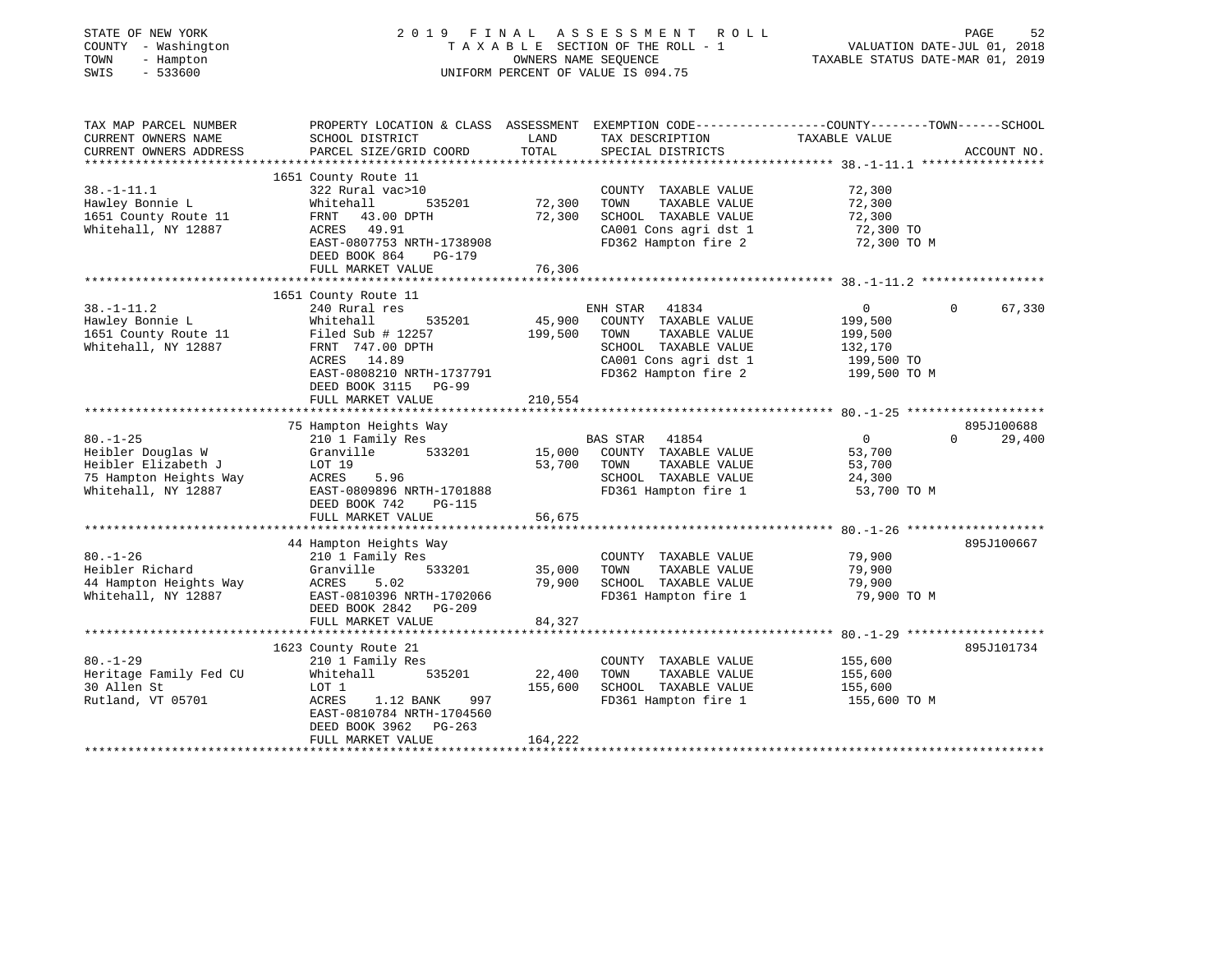|        | STATE OF NEW YORK |
|--------|-------------------|
| COUNTY | - Washington      |
| TOWN   | - Hampton         |
| OMT O  | E 22500           |

## STATE OF NEW YORK 2 0 1 9 F I N A L A S S E S S M E N T R O L L PAGE 53 COUNTY - Washington T A X A B L E SECTION OF THE ROLL - 1 VALUATION DATE-JUL 01, 2018 TOWN - Hampton OWNERS NAME SEQUENCE TAXABLE STATUS DATE-MAR 01, 2019 SWIS - 533600 UNIFORM PERCENT OF VALUE IS 094.75

| TAX MAP PARCEL NUMBER     | PROPERTY LOCATION & CLASS ASSESSMENT EXEMPTION CODE---------------COUNTY-------TOWN------SCHOOL |         |                          |                |          |             |
|---------------------------|-------------------------------------------------------------------------------------------------|---------|--------------------------|----------------|----------|-------------|
| CURRENT OWNERS NAME       | SCHOOL DISTRICT                                                                                 | LAND    | TAX DESCRIPTION          | TAXABLE VALUE  |          |             |
| CURRENT OWNERS ADDRESS    | PARCEL SIZE/GRID COORD                                                                          | TOTAL   | SPECIAL DISTRICTS        |                |          | ACCOUNT NO. |
| ************************* |                                                                                                 |         |                          |                |          |             |
|                           | 313 Hickey Rd                                                                                   |         |                          |                |          | 895J100609  |
| $53. - 1 - 7.7$           | 210 1 Family Res                                                                                |         | <b>BAS STAR</b><br>41854 | $\overline{0}$ | $\Omega$ | 29,400      |
| Hilder Peter L            | Granville<br>533201                                                                             | 36,400  | COUNTY TAXABLE VALUE     | 144,400        |          |             |
| 313 Hickey Rd             | ACRES<br>6.41 BANK<br>997                                                                       | 144,400 | TOWN<br>TAXABLE VALUE    | 144,400        |          |             |
| Hampton, NY 12837         | EAST-0814885 NRTH-1721693                                                                       |         | SCHOOL TAXABLE VALUE     | 115,000        |          |             |
|                           | DEED BOOK 4014 PG-21                                                                            |         | FD361 Hampton fire 1     | 144,400 TO M   |          |             |
|                           | FULL MARKET VALUE                                                                               | 152,401 |                          |                |          |             |
|                           |                                                                                                 |         |                          |                |          |             |
|                           | 42 Greenfield Ln                                                                                |         |                          |                |          | 895J100106  |
| $72.2 - 3 - 17$           | 210 1 Family Res                                                                                |         | VET COM CT 41131         | 17,150         | 17,150   | 0           |
| Hilder Robert G           | 533201<br>Granville                                                                             |         | 23,300 VET DIS CT 41141  | 30,870         | 30,870   | $\mathbf 0$ |
| Hilder Catherine A        | 713/150 Hwy Approp                                                                              |         | 68,600 ENH STAR<br>41834 | $\overline{0}$ | $\Omega$ | 67,330      |
| PO Box 13                 | $72. - 3 - 17$                                                                                  |         | COUNTY TAXABLE VALUE     | 20,580         |          |             |
| Hampton, NY 12837         | ACRES<br>1.40                                                                                   |         |                          |                |          |             |
|                           |                                                                                                 |         | TAXABLE VALUE<br>TOWN    | 20,580         |          |             |
|                           | EAST-0823591 NRTH-1712239                                                                       |         | SCHOOL TAXABLE VALUE     | 1,270          |          |             |
|                           | DEED BOOK 425<br>PG-1016                                                                        |         | FD361 Hampton fire 1     | 68,600 TO M    |          |             |
|                           | FULL MARKET VALUE                                                                               | 72,401  |                          |                |          |             |
|                           |                                                                                                 |         |                          |                |          |             |
|                           | 38 Greenfield Ln                                                                                |         |                          |                |          | 895J100243  |
| $72.2 - 3 - 16$           | 210 1 Family Res                                                                                |         | <b>BAS STAR</b><br>41854 | $\overline{0}$ | $\Omega$ | 29,400      |
| Hilder Robert G Jr        | 533201<br>Granville                                                                             | 16,300  | COUNTY TAXABLE VALUE     | 58,100         |          |             |
| Hilder Maryann            | $72. - 3 - 16$                                                                                  | 58,100  | TAXABLE VALUE<br>TOWN    | 58,100         |          |             |
| 38 Greenfield Ln          | FRNT 80.00 DPTH 276.00                                                                          |         | SCHOOL TAXABLE VALUE     | 28,700         |          |             |
| Hampton, NY 12837         | <b>BANK</b><br>997                                                                              |         | FD361 Hampton fire 1     | 58,100 TO M    |          |             |
|                           | EAST-0823535 NRTH-1712074                                                                       |         |                          |                |          |             |
|                           | DEED BOOK 1987<br><b>PG-100</b>                                                                 |         |                          |                |          |             |
|                           | FULL MARKET VALUE                                                                               | 61,319  |                          |                |          |             |
|                           |                                                                                                 |         |                          |                |          |             |
|                           | 34 Greenfield Ln                                                                                |         |                          |                |          | 895J100087  |
| $72.2 - 3 - 15$           | 210 1 Family Res                                                                                |         | BAS STAR 41854           | $\overline{0}$ | $\Omega$ | 29,400      |
| Hill George D             | Granville<br>533201                                                                             | 13,400  | COUNTY TAXABLE VALUE     | 38,900         |          |             |
| Hill Jennifer L           | $72. - 3 - 15$                                                                                  | 38,900  | TAXABLE VALUE<br>TOWN    | 38,900         |          |             |
| 34 Greenfield Ln          | FRNT 132.00 DPTH 128.00                                                                         |         | SCHOOL TAXABLE VALUE     | 9,500          |          |             |
| Hampton, NY 12837         | EAST-0823649 NRTH-1712034                                                                       |         | FD361 Hampton fire 1     | 38,900 TO M    |          |             |
|                           | DEED BOOK 2464<br>$PG-60$                                                                       |         |                          |                |          |             |
|                           | FULL MARKET VALUE                                                                               | 41,055  |                          |                |          |             |
|                           |                                                                                                 |         |                          |                |          |             |
|                           | Hills Pond Rd                                                                                   |         |                          |                |          | 895J101717  |
| $71. - 1 - 14.9$          | 314 Rural vac<10 - WTRFNT                                                                       |         | COUNTY TAXABLE VALUE     | 20,700         |          |             |
| Hoell Joseph A            | 533201<br>Granville                                                                             | 20,700  | TAXABLE VALUE<br>TOWN    | 20,700         |          |             |
| Hoell Nancy L             | LF 69'                                                                                          | 20,700  | SCHOOL TAXABLE VALUE     | 20,700         |          |             |
| 427 County Route 3        | FRNT 130.00 DPTH 342.00                                                                         |         | FD361 Hampton fire 1     | 20,700 TO M    |          |             |
| Putnam Station, NY 12861  | EAST-0816248 NRTH-1707933                                                                       |         |                          |                |          |             |
|                           | <b>PG-210</b><br>DEED BOOK 3354                                                                 |         |                          |                |          |             |
|                           | FULL MARKET VALUE                                                                               | 21,847  |                          |                |          |             |
|                           |                                                                                                 |         |                          |                |          |             |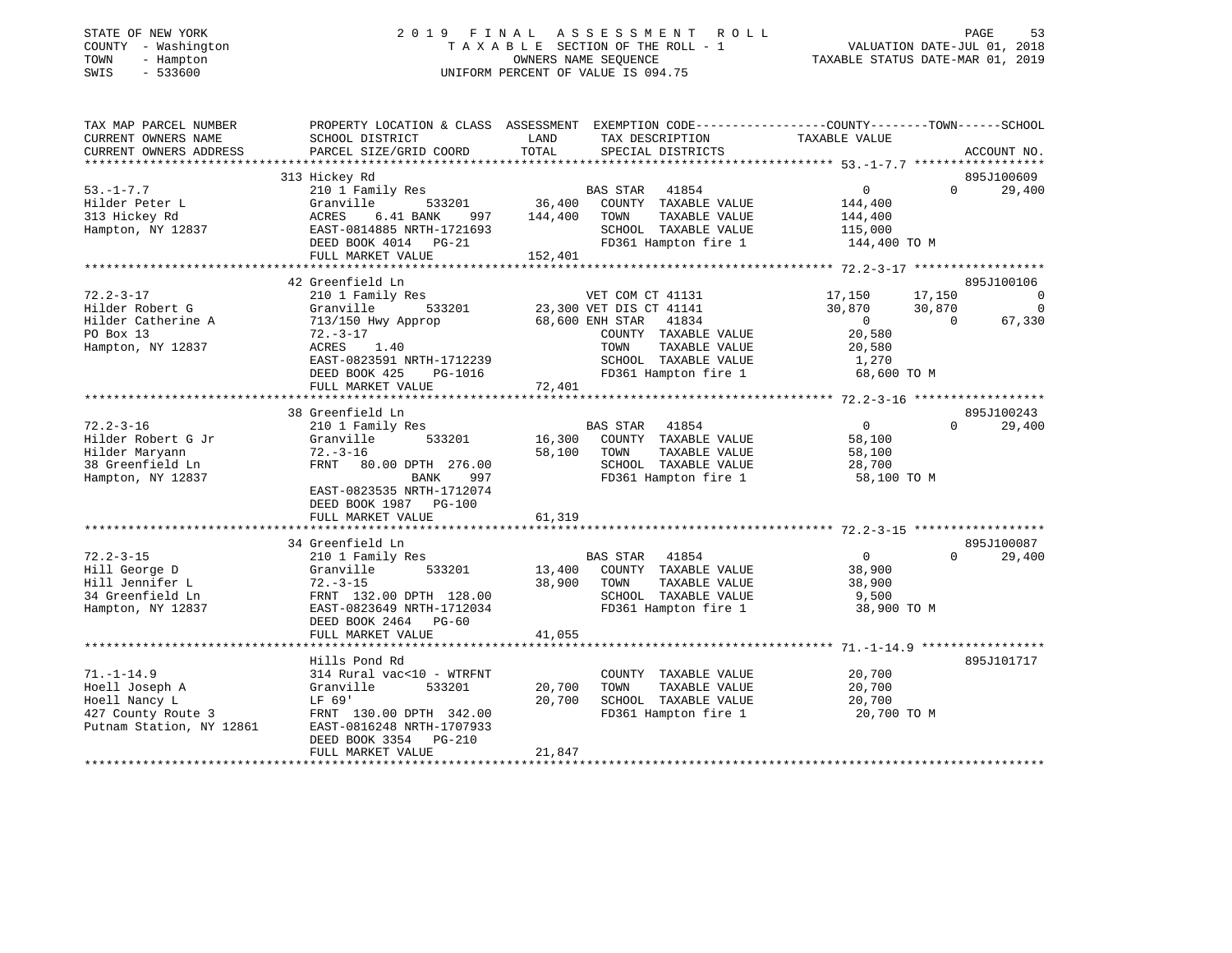| STATE OF NEW YORK<br>COUNTY - Washington<br>- Hampton<br>TOWN<br>SWIS<br>$-533600$ |                                                                                                                                              | OWNERS NAME SEQUENCE | 2019 FINAL ASSESSMENT ROLL<br>T A X A B L E SECTION OF THE ROLL - 1<br>UNIFORM PERCENT OF VALUE IS 094.75 | VALUATION DATE-JUL 01, 2018<br>TAXABLE STATUS DATE-MAR 01, 2019 | PAGE<br>54                       |
|------------------------------------------------------------------------------------|----------------------------------------------------------------------------------------------------------------------------------------------|----------------------|-----------------------------------------------------------------------------------------------------------|-----------------------------------------------------------------|----------------------------------|
| TAX MAP PARCEL NUMBER<br>CURRENT OWNERS NAME<br>CURRENT OWNERS ADDRESS             | PROPERTY LOCATION & CLASS ASSESSMENT EXEMPTION CODE----------------COUNTY-------TOWN-----SCHOOL<br>SCHOOL DISTRICT<br>PARCEL SIZE/GRID COORD | LAND<br>TOTAL        | TAX DESCRIPTION TAXABLE VALUE<br>SPECIAL DISTRICTS                                                        |                                                                 | ACCOUNT NO.                      |
|                                                                                    |                                                                                                                                              |                      |                                                                                                           |                                                                 |                                  |
| $72.2 - 3 - 14$                                                                    | 30 Greenfield Ln                                                                                                                             |                      |                                                                                                           |                                                                 | 895J100018<br>$\Omega$<br>29,400 |
| Hoffman Jennifer J                                                                 | 210 1 Family Res<br>Granville 533201                                                                                                         | 9,200                | BAS STAR 41854<br>COUNTY TAXABLE VALUE                                                                    | $\overline{\mathbf{0}}$<br>59,400                               |                                  |
| 30 Greenfield Ln                                                                   | $72 - 3 - 14$                                                                                                                                | 59,400               | TOWN TAXABLE VALUE                                                                                        | 59,400                                                          |                                  |
| Hampton, NY 12837                                                                  | FRNT 64.00 DPTH 175.00                                                                                                                       |                      | SCHOOL TAXABLE VALUE                                                                                      | 30,000                                                          |                                  |
|                                                                                    | BANK 997                                                                                                                                     |                      | FD361 Hampton fire 1                                                                                      | 59,400 TO M                                                     |                                  |
|                                                                                    | EAST-0823738 NRTH-1712083<br>DEED BOOK 3354 PG-335                                                                                           |                      |                                                                                                           |                                                                 |                                  |
|                                                                                    | FULL MARKET VALUE                                                                                                                            | 62,691               |                                                                                                           |                                                                 |                                  |
|                                                                                    |                                                                                                                                              |                      |                                                                                                           |                                                                 |                                  |
| $45. - 1 - 5.2$                                                                    | Carlton Rd<br>314 Rural vac<10                                                                                                               |                      | COUNTY TAXABLE VALUE                                                                                      | 22,500                                                          | 895J101809                       |
| Hogan Kevin                                                                        | Whitehall 535201                                                                                                                             | 22,500               | TOWN<br>TAXABLE VALUE                                                                                     | 22,500                                                          |                                  |
| 1562 Carlton Rd                                                                    | Lot 1 Carlton Woods Sub                                                                                                                      |                      | 22,500 SCHOOL TAXABLE VALUE                                                                               | 22,500                                                          |                                  |
| Whitehall, NY 12887                                                                | ACRES<br>3.85                                                                                                                                |                      | FD362 Hampton fire 2                                                                                      | 22,500 TO M                                                     |                                  |
|                                                                                    | EAST-0805414 NRTH-1735122                                                                                                                    |                      |                                                                                                           |                                                                 |                                  |
|                                                                                    | DEED BOOK 3224 PG-316                                                                                                                        |                      |                                                                                                           |                                                                 |                                  |
|                                                                                    | FULL MARKET VALUE                                                                                                                            | 23,747               |                                                                                                           |                                                                 |                                  |
|                                                                                    | 1562 Carlton Rd                                                                                                                              |                      |                                                                                                           |                                                                 |                                  |
| $45. - 1 - 5.4$                                                                    | 210 1 Family Res                                                                                                                             |                      | ENH STAR 41834                                                                                            | 0                                                               | $\Omega$<br>67,330               |
| Hogan Kevin                                                                        | 535201<br>Whitehall                                                                                                                          | 38,400               | COUNTY TAXABLE VALUE                                                                                      | 114,900                                                         |                                  |
| 1562 Carlton Rd                                                                    | Lot 2                                                                                                                                        | 114,900              | TAXABLE VALUE<br>TOWN                                                                                     | 114,900                                                         |                                  |
| Whitehall, NY 12887                                                                | ACRES<br>8.43                                                                                                                                |                      | SCHOOL TAXABLE VALUE                                                                                      | 47,570                                                          |                                  |
|                                                                                    | EAST-0805661 NRTH-1734842                                                                                                                    |                      | CA001 Cons agri dst 1                                                                                     | 114,900 TO                                                      |                                  |
|                                                                                    | DEED BOOK 3224 PG-319                                                                                                                        |                      | FD362 Hampton fire 2                                                                                      | 114,900 TO M                                                    |                                  |
|                                                                                    | FULL MARKET VALUE                                                                                                                            | 121,266              |                                                                                                           |                                                                 |                                  |
|                                                                                    |                                                                                                                                              |                      |                                                                                                           |                                                                 | 895J101742                       |
| $81. - 2 - 24$                                                                     | 2075 State Route 22A<br>280 Res Multiple                                                                                                     |                      | COUNTY TAXABLE VALUE                                                                                      | 774,800                                                         |                                  |
| Hogans Hill LLC                                                                    | 533201<br>Granville                                                                                                                          | 91,400               | TOWN TAXABLE VALUE                                                                                        | 774,800                                                         |                                  |
| 353 Central Park W                                                                 | Con Eas 2067/306                                                                                                                             | 774,800              | SCHOOL TAXABLE VALUE                                                                                      | 774,800                                                         |                                  |
| New York, NY 10025                                                                 | Con Eas 794/191<br>1706-                                                                                                                     |                      | CA001 Cons agri dst 1                                                                                     | 774,800 TO                                                      |                                  |
|                                                                                    | ACRES 199.50                                                                                                                                 |                      | FD361 Hampton fire 1                                                                                      | 774,800 TO M                                                    |                                  |
|                                                                                    | EAST-0821250 NRTH-1701965                                                                                                                    |                      |                                                                                                           |                                                                 |                                  |
|                                                                                    | DEED BOOK 3676 PG-49                                                                                                                         |                      |                                                                                                           |                                                                 |                                  |
|                                                                                    | FULL MARKET VALUE                                                                                                                            | 817,731              |                                                                                                           |                                                                 |                                  |
|                                                                                    | 2606 State Route 22A                                                                                                                         |                      |                                                                                                           |                                                                 |                                  |
| $72. - 2 - 7.3$                                                                    | 210 1 Family Res                                                                                                                             |                      | ENH STAR 41834                                                                                            | $\overline{0}$                                                  | $\Omega$<br>67,330               |
| Holland David O                                                                    | 533201<br>Granville                                                                                                                          | 22,000               | COUNTY TAXABLE VALUE                                                                                      | 130,600                                                         |                                  |
| Holland Mary A                                                                     | LOT 1- 711/270 Hwy Approp 130,600                                                                                                            |                      | TAXABLE VALUE<br>TOWN                                                                                     | 130,600                                                         |                                  |
| PO Box 52                                                                          | ACRES<br>2.32 BANK<br>998                                                                                                                    |                      | SCHOOL TAXABLE VALUE                                                                                      | 63,270                                                          |                                  |
| Hampton, NY 12837                                                                  | EAST-0823281 NRTH-1711601                                                                                                                    |                      | FD361 Hampton fire 1                                                                                      | 130,600 TO M                                                    |                                  |
|                                                                                    | DEED BOOK 712<br>$PG-23$                                                                                                                     |                      |                                                                                                           |                                                                 |                                  |
|                                                                                    | FULL MARKET VALUE                                                                                                                            | 137,836              |                                                                                                           |                                                                 |                                  |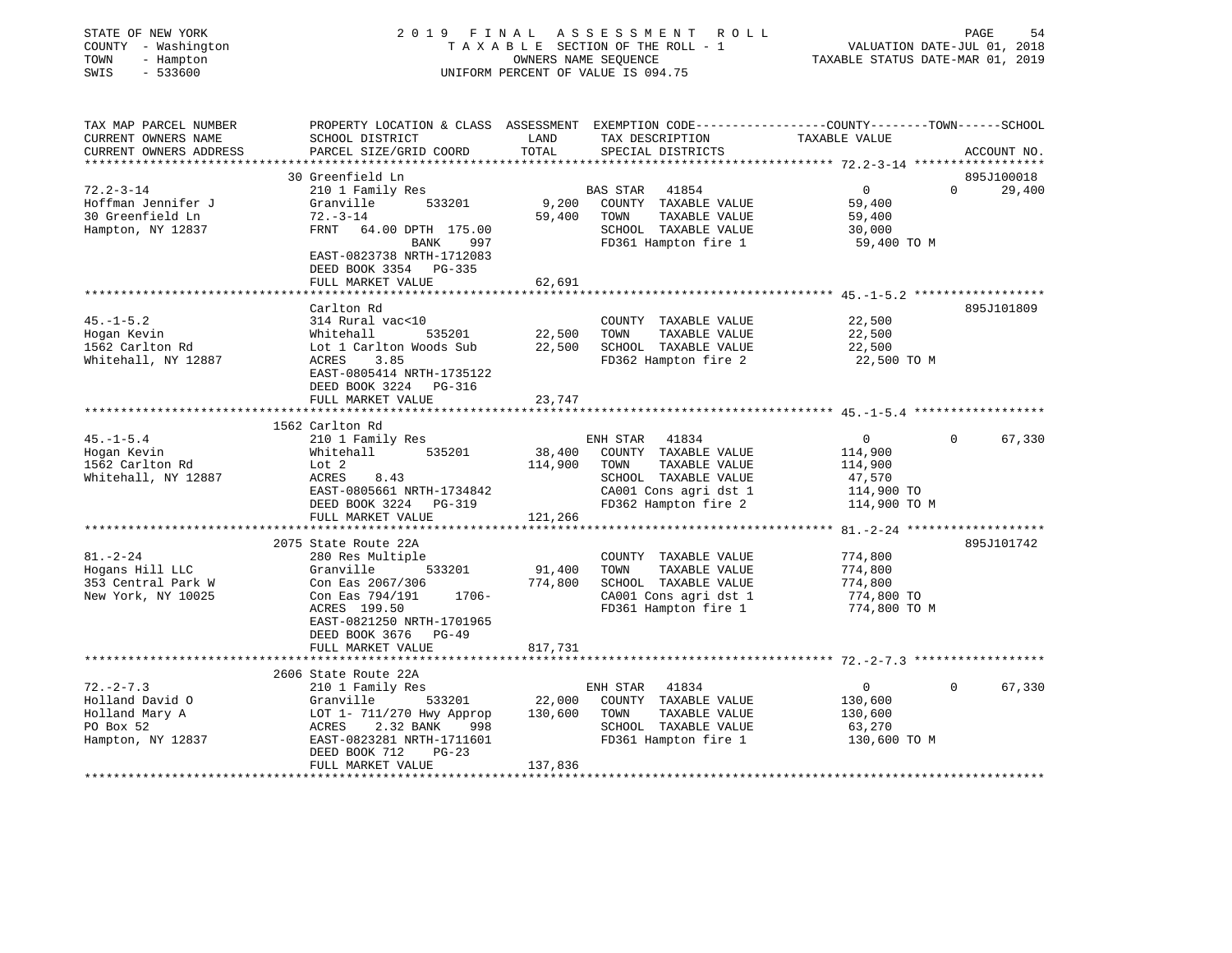# STATE OF NEW YORK 2 0 1 9 F I N A L A S S E S S M E N T R O L L PAGE 55 COUNTY - Washington T A X A B L E SECTION OF THE ROLL - 1 VALUATION DATE-JUL 01, 2018 TOWN - Hampton OWNERS NAME SEQUENCE TAXABLE STATUS DATE-MAR 01, 2019 SWIS - 533600 UNIFORM PERCENT OF VALUE IS 094.75

| TAX MAP PARCEL NUMBER<br>CURRENT OWNERS NAME | SCHOOL DISTRICT          | LAND TAX DESCRIPTION TAXABLE VALUE                                                                                                                                                                                                                                                                                                                                                                                             | PROPERTY LOCATION & CLASS ASSESSMENT EXEMPTION CODE---------------COUNTY--------TOWN------SCHOOL |
|----------------------------------------------|--------------------------|--------------------------------------------------------------------------------------------------------------------------------------------------------------------------------------------------------------------------------------------------------------------------------------------------------------------------------------------------------------------------------------------------------------------------------|--------------------------------------------------------------------------------------------------|
| CURRENT OWNERS ADDRESS                       |                          | PARCEL SIZE/GRID COORD TOTAL SPECIAL DISTRICTS                                                                                                                                                                                                                                                                                                                                                                                 | ACCOUNT NO.                                                                                      |
|                                              |                          |                                                                                                                                                                                                                                                                                                                                                                                                                                |                                                                                                  |
|                                              | 79 Chapman Rd            |                                                                                                                                                                                                                                                                                                                                                                                                                                | 895J100038                                                                                       |
| $45. - 1 - 8$                                |                          | % Chapman kd<br>21,648 and 1 res<br>21,648 and 1 res<br>21,648 and 1 res<br>21,648 and 234,200 country TAXABLE VALUE<br>202,552<br>202,552<br>202,552<br>202,552<br>DEED BOOK 2062 PG-116<br>202,552<br>PULL MARKET VALUE<br>202,552<br>202,552<br>202,55                                                                                                                                                                      | $21,648$ $21,648$ 0<br>21,648                                                                    |
| Hollister Charlotte M                        |                          |                                                                                                                                                                                                                                                                                                                                                                                                                                | 67,330                                                                                           |
| 79 Chapman Rd                                |                          |                                                                                                                                                                                                                                                                                                                                                                                                                                |                                                                                                  |
| Whitehall, NY 12887                          |                          |                                                                                                                                                                                                                                                                                                                                                                                                                                |                                                                                                  |
|                                              |                          |                                                                                                                                                                                                                                                                                                                                                                                                                                |                                                                                                  |
| MAY BE SUBJECT TO PAYMENT                    |                          |                                                                                                                                                                                                                                                                                                                                                                                                                                |                                                                                                  |
| UNDER AGDIST LAW TIL 2023                    |                          |                                                                                                                                                                                                                                                                                                                                                                                                                                | 21,648 EX<br>FD362 Hampton fire 2 224,200 TO M                                                   |
|                                              |                          |                                                                                                                                                                                                                                                                                                                                                                                                                                |                                                                                                  |
|                                              |                          |                                                                                                                                                                                                                                                                                                                                                                                                                                |                                                                                                  |
|                                              |                          | Country TAXABLE VALUE<br>322 Rural vac>10<br>Whitehall 535201 46,700 TOWN TAXABLE VALUE<br>Survey 13220 46,700 SCHOOL TAXABLE VALUE 46,700<br>FRNT 628.00 DPTH CA001 CONS agri dst 1 46,700 TOWN FD362 Hampton fire 2 46,700 TO M                                                                                                                                                                                              |                                                                                                  |
| $45. -1 - 8.2$                               |                          |                                                                                                                                                                                                                                                                                                                                                                                                                                |                                                                                                  |
| Hollister Charlotte M                        |                          |                                                                                                                                                                                                                                                                                                                                                                                                                                |                                                                                                  |
| 79 Chapman Rd                                |                          |                                                                                                                                                                                                                                                                                                                                                                                                                                |                                                                                                  |
| Whitehall, NY 12887                          |                          |                                                                                                                                                                                                                                                                                                                                                                                                                                |                                                                                                  |
|                                              |                          |                                                                                                                                                                                                                                                                                                                                                                                                                                |                                                                                                  |
|                                              |                          |                                                                                                                                                                                                                                                                                                                                                                                                                                |                                                                                                  |
|                                              | DEED BOOK 2062    PG-116 |                                                                                                                                                                                                                                                                                                                                                                                                                                |                                                                                                  |
|                                              |                          |                                                                                                                                                                                                                                                                                                                                                                                                                                |                                                                                                  |
|                                              |                          |                                                                                                                                                                                                                                                                                                                                                                                                                                |                                                                                                  |
|                                              | 64 Chapman Rd            |                                                                                                                                                                                                                                                                                                                                                                                                                                |                                                                                                  |
|                                              |                          |                                                                                                                                                                                                                                                                                                                                                                                                                                | $\Omega$<br>29,400<br>$\overline{0}$                                                             |
|                                              |                          |                                                                                                                                                                                                                                                                                                                                                                                                                                |                                                                                                  |
|                                              |                          |                                                                                                                                                                                                                                                                                                                                                                                                                                |                                                                                                  |
|                                              |                          |                                                                                                                                                                                                                                                                                                                                                                                                                                |                                                                                                  |
|                                              |                          |                                                                                                                                                                                                                                                                                                                                                                                                                                |                                                                                                  |
|                                              |                          | 64 Chapman Rd<br>22,000 COUNTY TAXABLE VALUE<br>335201 1 Family Res<br>4 Chapman Rd<br>4 Chapman Rd<br>22,000 COUNTY TAXABLE VALUE<br>335201 22,000 COUNTY TAXABLE VALUE<br>390,500 TOWN TAXABLE VALUE<br>390,500 TOWN TAXABLE VALUE<br>390,500                                                                                                                                                                                |                                                                                                  |
|                                              |                          |                                                                                                                                                                                                                                                                                                                                                                                                                                |                                                                                                  |
|                                              | Carlton Rd               |                                                                                                                                                                                                                                                                                                                                                                                                                                | 895J100262                                                                                       |
| $45. - 1 - 2$                                |                          |                                                                                                                                                                                                                                                                                                                                                                                                                                | 30,749 30,749<br>30,749                                                                          |
| Hollister John H ETAL<br>Hollister David R   |                          |                                                                                                                                                                                                                                                                                                                                                                                                                                |                                                                                                  |
|                                              |                          |                                                                                                                                                                                                                                                                                                                                                                                                                                |                                                                                                  |
| 83 Hollister Rd                              |                          |                                                                                                                                                                                                                                                                                                                                                                                                                                |                                                                                                  |
| Whitehall, NY 12887                          |                          |                                                                                                                                                                                                                                                                                                                                                                                                                                |                                                                                                  |
|                                              |                          | $\begin{tabular}{lcccccc} \multicolumn{4}{c }{\texttt{Carilton Rd}} & \multicolumn{4}{c }{\texttt{AG DIST}} & \multicolumn{4}{c }{\texttt{41720}} & \multicolumn{4}{c }{\texttt{30,749}} & \multicolumn{4}{c }{\texttt{30,749}} & \multicolumn{4}{c }{\texttt{30,749}} & \multicolumn{4}{c }{\texttt{30,749}} & \multicolumn{4}{c }{\texttt{30,749}} & \multicolumn{4}{c }{\texttt{30,749}} & \multicolumn{4}{c }{\texttt{30,$ |                                                                                                  |
| MAY BE SUBJECT TO PAYMENT                    |                          | $FD362$ Hampton fire 2 36,700 TO M                                                                                                                                                                                                                                                                                                                                                                                             |                                                                                                  |
| UNDER AGDIST LAW TIL 2023                    |                          |                                                                                                                                                                                                                                                                                                                                                                                                                                |                                                                                                  |
|                                              |                          |                                                                                                                                                                                                                                                                                                                                                                                                                                |                                                                                                  |
|                                              | Chapman Rd               |                                                                                                                                                                                                                                                                                                                                                                                                                                | 895J100107                                                                                       |
| $45. - 1 - 7$                                |                          |                                                                                                                                                                                                                                                                                                                                                                                                                                | 55,753<br>55,753                                                                                 |
| Hollister John H ETAL                        |                          |                                                                                                                                                                                                                                                                                                                                                                                                                                |                                                                                                  |
| Hollister Brian D                            |                          |                                                                                                                                                                                                                                                                                                                                                                                                                                |                                                                                                  |
| 83 Hollister Rd                              |                          |                                                                                                                                                                                                                                                                                                                                                                                                                                |                                                                                                  |
| Whitehall, NY 12887                          |                          |                                                                                                                                                                                                                                                                                                                                                                                                                                |                                                                                                  |
|                                              |                          |                                                                                                                                                                                                                                                                                                                                                                                                                                |                                                                                                  |
| MAY BE SUBJECT TO PAYMENT                    |                          |                                                                                                                                                                                                                                                                                                                                                                                                                                |                                                                                                  |
| UNDER AGDIST LAW TIL 2023                    |                          |                                                                                                                                                                                                                                                                                                                                                                                                                                |                                                                                                  |
|                                              |                          |                                                                                                                                                                                                                                                                                                                                                                                                                                |                                                                                                  |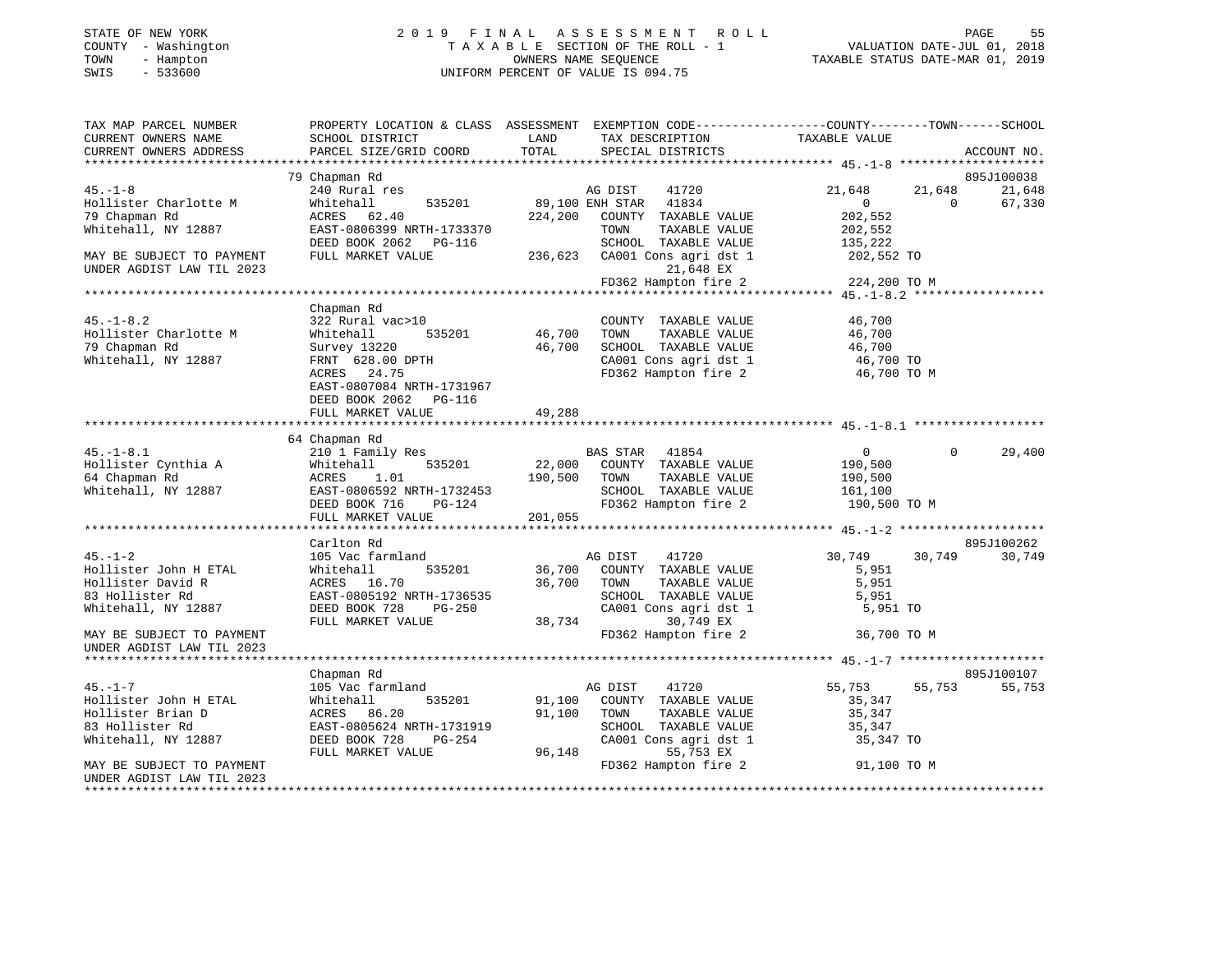| STATE OF NEW YORK<br>COUNTY - Washington<br>TOWN<br>- Hampton<br>SWIS<br>$-533600$ |                                                        |         | 2019 FINAL ASSESSMENT ROLL<br>TAXABLE SECTION OF THE ROLL - 1<br>OWNERS NAME SEQUENCE<br>UNIFORM PERCENT OF VALUE IS 094.75 | VALUATION DATE-JUL 01, 2018<br>TAXABLE STATUS DATE-MAR 01, 2019                                 | PAGE<br>56         |
|------------------------------------------------------------------------------------|--------------------------------------------------------|---------|-----------------------------------------------------------------------------------------------------------------------------|-------------------------------------------------------------------------------------------------|--------------------|
| TAX MAP PARCEL NUMBER                                                              |                                                        |         |                                                                                                                             | PROPERTY LOCATION & CLASS ASSESSMENT EXEMPTION CODE----------------COUNTY-------TOWN-----SCHOOL |                    |
| CURRENT OWNERS NAME                                                                | SCHOOL DISTRICT                                        | LAND    | TAX DESCRIPTION                                                                                                             | TAXABLE VALUE                                                                                   |                    |
| CURRENT OWNERS ADDRESS<br>************************                                 | PARCEL SIZE/GRID COORD                                 | TOTAL   | SPECIAL DISTRICTS                                                                                                           |                                                                                                 | ACCOUNT NO.        |
|                                                                                    | Hickey Rd                                              |         |                                                                                                                             |                                                                                                 | 895J100238         |
| $63. -1 - 1$                                                                       | 314 Rural vac<10                                       |         | COUNTY TAXABLE VALUE                                                                                                        | 14,500                                                                                          |                    |
| Holmes Naomi R                                                                     | Granville<br>533201                                    | 14,500  | TOWN<br>TAXABLE VALUE                                                                                                       | 14,500                                                                                          |                    |
| 474 Hickey Rd                                                                      | Will 3120/216                                          | 14,500  | SCHOOL TAXABLE VALUE                                                                                                        | 14,500                                                                                          |                    |
| Hampton, NY 12837                                                                  | ACRES<br>1.55                                          |         | FD361 Hampton fire 1                                                                                                        | 14,500 TO M                                                                                     |                    |
|                                                                                    | EAST-0818571 NRTH-1720987<br>DEED BOOK W3120 PG-216    |         |                                                                                                                             |                                                                                                 |                    |
|                                                                                    | FULL MARKET VALUE                                      | 15,303  |                                                                                                                             |                                                                                                 |                    |
|                                                                                    |                                                        |         |                                                                                                                             |                                                                                                 |                    |
|                                                                                    | 32 Golf Course Rd                                      |         |                                                                                                                             |                                                                                                 | 895J101797         |
| $45. - 1 - 24.2$                                                                   | 270 Mfg housing                                        |         | BAS STAR 41854                                                                                                              | $\overline{0}$                                                                                  | $\Omega$<br>29,400 |
| Horvath Patti Ann                                                                  | Whitehall<br>535201                                    | 22,000  | COUNTY TAXABLE VALUE                                                                                                        | 79,100                                                                                          |                    |
| 32 Golf Course Rd<br>Whitehall, NY 12887                                           | ACRES<br>1.00 BANK<br>998<br>EAST-0810559 NRTH-1734540 | 79,100  | TOWN<br>TAXABLE VALUE<br>SCHOOL TAXABLE VALUE                                                                               | 79,100<br>49,700                                                                                |                    |
|                                                                                    | DEED BOOK 599<br>PG-72                                 |         | FD362 Hampton fire 2                                                                                                        | 79,100 TO M                                                                                     |                    |
|                                                                                    | FULL MARKET VALUE                                      | 83,483  |                                                                                                                             |                                                                                                 |                    |
|                                                                                    |                                                        |         |                                                                                                                             |                                                                                                 |                    |
|                                                                                    | 11952 State Route 4                                    |         |                                                                                                                             |                                                                                                 | 895J100217         |
| $45. - 1 - 27$                                                                     | 210 1 Family Res                                       |         | COUNTY TAXABLE VALUE                                                                                                        | 121,100                                                                                         |                    |
| Hubbard Timothy R                                                                  | Whitehall<br>535201                                    | 23,600  | TOWN<br>TAXABLE VALUE                                                                                                       | 121,100                                                                                         |                    |
| Hubbard Bonnie                                                                     | Trans Exempt Repay 2019                                | 121,100 | SCHOOL TAXABLE VALUE                                                                                                        | 121,100                                                                                         |                    |
| 11962 State Route 4                                                                | ACRES<br>1.50                                          |         | FD362 Hampton fire 2                                                                                                        | 121,100 TO M                                                                                    |                    |
| Whitehall, NY 12887                                                                | EAST-0807463 NRTH-1730345                              |         | TE533 Trans exmt repay-flg                                                                                                  | $.00$ MT                                                                                        |                    |
|                                                                                    | DEED BOOK 3983 PG-5                                    |         |                                                                                                                             |                                                                                                 |                    |
|                                                                                    | FULL MARKET VALUE                                      | 127,810 |                                                                                                                             |                                                                                                 |                    |
|                                                                                    | 11962 State Route 4                                    |         |                                                                                                                             |                                                                                                 | 895J100147         |
| $45. - 1 - 26$                                                                     | 151 Fruit crop                                         |         | AG DIST<br>41720                                                                                                            | 41,097<br>41,097                                                                                | 41,097             |
| Hubbard Timothy R Sr                                                               | Whitehall<br>535201                                    | 75,700  | COUNTY TAXABLE VALUE                                                                                                        | 396,203                                                                                         |                    |
| Hubbard Bonnie L                                                                   | ACRES 46.33                                            | 437,300 | TAXABLE VALUE<br>TOWN                                                                                                       | 396,203                                                                                         |                    |
|                                                                                    |                                                        |         | SCHOOL TAXABLE VALUE                                                                                                        | 396,203                                                                                         |                    |
| 268 Hubard Lane Pl<br>North Clarendon, VT 05759 DEED BOOK 1843 PG-178              |                                                        |         | CA001 Cons agri dst 1                                                                                                       | 396,203 TO                                                                                      |                    |
|                                                                                    | FULL MARKET VALUE                                      | 461,530 | 41,097 EX                                                                                                                   |                                                                                                 |                    |
| MAY BE SUBJECT TO PAYMENT                                                          |                                                        |         | FD362 Hampton fire 2                                                                                                        | 437,300 TO M                                                                                    |                    |
| UNDER AGDIST LAW TIL 2023                                                          |                                                        |         |                                                                                                                             |                                                                                                 |                    |
|                                                                                    |                                                        |         |                                                                                                                             |                                                                                                 |                    |
|                                                                                    | 49 Hickey Rd                                           |         |                                                                                                                             |                                                                                                 | 895J101727         |
| $62. - 1 - 38.1$<br>Hughes Dana                                                    | 260 Seasonal res<br>Granville<br>533201                | 50,000  | COUNTY TAXABLE VALUE<br>TOWN<br>TAXABLE VALUE                                                                               | 55,000<br>55,000                                                                                |                    |
|                                                                                    | ACRES 25.00                                            | 55,000  | SCHOOL TAXABLE VALUE                                                                                                        | 55,000                                                                                          |                    |
| Hughes Marianne<br>10 VanBuren St<br>10 VanBuren St                                | EAST-0813152 NRTH-1714764                              |         | FD361 Hampton fire 1                                                                                                        | 55,000 TO M                                                                                     |                    |
| South Glens Falls, NY 12803 DEED BOOK 3500                                         | PG-152                                                 |         |                                                                                                                             |                                                                                                 |                    |
|                                                                                    | FULL MARKET VALUE                                      | 58,047  |                                                                                                                             |                                                                                                 |                    |
|                                                                                    |                                                        |         |                                                                                                                             |                                                                                                 |                    |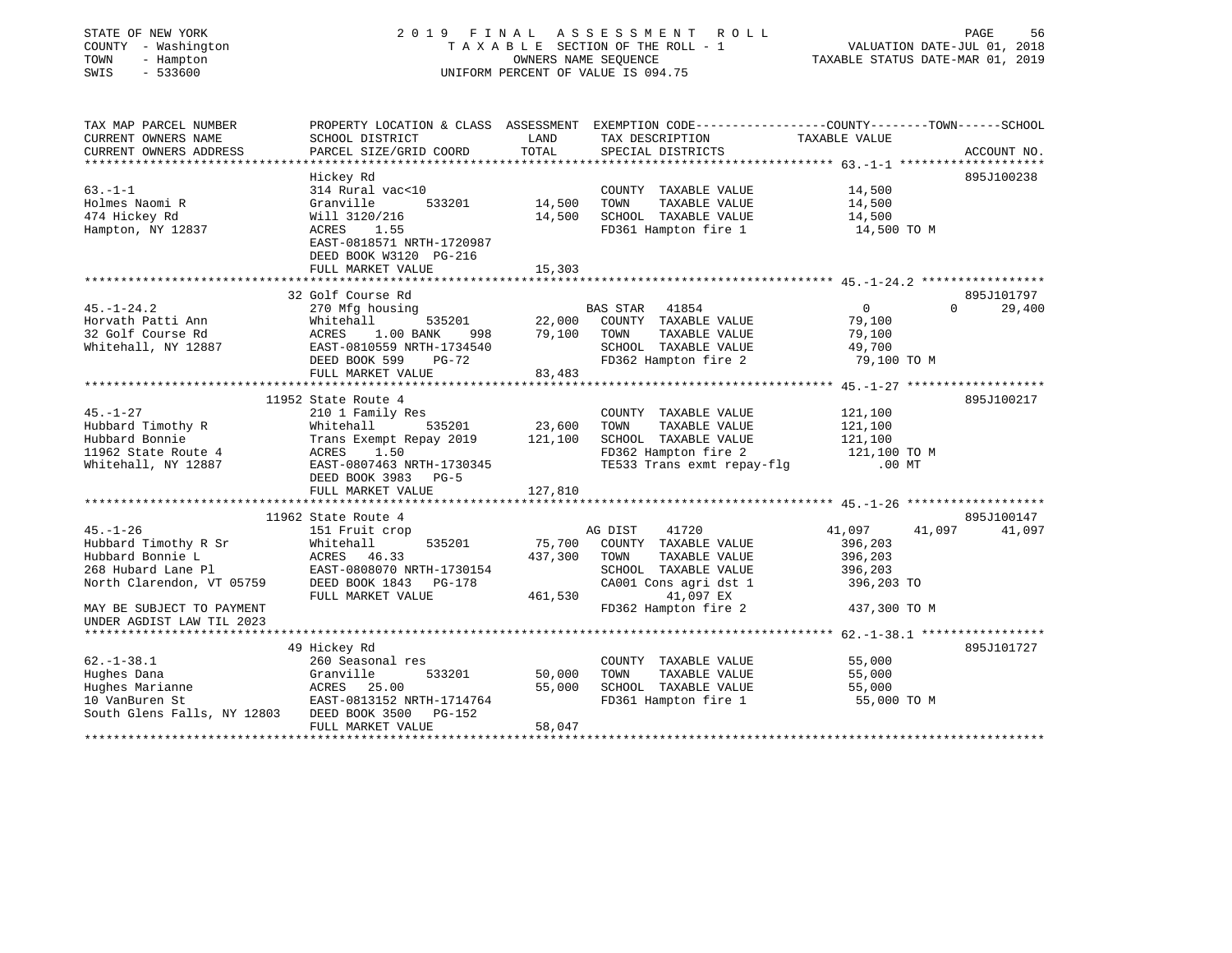| COUNTY - Washington                      | T A X A B L E SECTION OF THE ROLL - 1                                      |                  |                                               | VALUATION DATE-JUL 01, 2018                                                                     |
|------------------------------------------|----------------------------------------------------------------------------|------------------|-----------------------------------------------|-------------------------------------------------------------------------------------------------|
| TOWN<br>- Hampton<br>SWIS<br>$-533600$   |                                                                            |                  | OWNERS NAME SEQUENCE                          | TAXABLE STATUS DATE-MAR 01, 2019                                                                |
|                                          |                                                                            |                  | UNIFORM PERCENT OF VALUE IS 094.75            |                                                                                                 |
| TAX MAP PARCEL NUMBER                    |                                                                            |                  |                                               | PROPERTY LOCATION & CLASS ASSESSMENT EXEMPTION CODE----------------COUNTY-------TOWN-----SCHOOL |
| CURRENT OWNERS NAME                      | SCHOOL DISTRICT                                                            | LAND             | TAX DESCRIPTION                               | TAXABLE VALUE                                                                                   |
| CURRENT OWNERS ADDRESS                   | PARCEL SIZE/GRID COORD                                                     | TOTAL            | SPECIAL DISTRICTS                             | ACCOUNT NO.                                                                                     |
|                                          |                                                                            |                  |                                               |                                                                                                 |
|                                          | Carvers Falls Ln OFF                                                       |                  |                                               | 895J101790                                                                                      |
| $31. - 1 - 3.7$                          | 311 Res vac land                                                           |                  | COUNTY TAXABLE VALUE                          | 1,500                                                                                           |
| Hurlbut Martha<br>Sargent Charles Harold | Whitehall<br>535201<br>FRNT 311.00 DPTH 236.00                             | 1,500<br>1,500   | TOWN<br>TAXABLE VALUE<br>SCHOOL TAXABLE VALUE | 1,500<br>1,500                                                                                  |
| 1440 Carvers Falls Ln                    | <b>BANK</b><br>997                                                         |                  | FD362 Hampton fire 2                          | 1,500 TO M                                                                                      |
| Whitehall, NY 12887                      | EAST-0808873 NRTH-1747406<br>DEED BOOK 835<br>PG-275                       |                  |                                               |                                                                                                 |
|                                          | FULL MARKET VALUE                                                          | 1,583            |                                               |                                                                                                 |
|                                          | **************************                                                 | ************     |                                               |                                                                                                 |
|                                          | 1440 Carvers Falls Ln                                                      |                  |                                               | 895J101792                                                                                      |
| $31. - 1 - 3.9$                          | 270 Mfg housing                                                            |                  | ENH STAR<br>41834                             | $\Omega$<br>$\Omega$<br>67,300                                                                  |
| Hurlbut Martha<br>Sargent Charles Harold | Whitehall<br>535201                                                        | 12,000<br>67,300 | COUNTY TAXABLE VALUE<br>TOWN<br>TAXABLE VALUE | 67,300<br>67,300                                                                                |
| 1440 Carvers Falls Ln                    | ACRES<br>1.00 BANK<br>997<br>EAST-0808659 NRTH-1747299                     |                  | SCHOOL TAXABLE VALUE                          | $\overline{\phantom{0}}$                                                                        |
| Whitehall, NY 12887                      | DEED BOOK 835<br>$PG-275$                                                  |                  | FD362 Hampton fire 2                          | 67,300 TO M                                                                                     |
|                                          | FULL MARKET VALUE                                                          | 71,029           |                                               |                                                                                                 |
|                                          | **************************                                                 |                  | ********************                          | ********************* 72.-1-16.2 ******************                                             |
|                                          | 426 South Rd                                                               |                  |                                               |                                                                                                 |
| $72. - 1 - 16.2$                         | 312 Vac w/imprv                                                            |                  | COUNTY TAXABLE VALUE                          | 40,500                                                                                          |
| Hurley Christopher M                     | Granville<br>533201                                                        | 25,100           | TOWN<br>TAXABLE VALUE                         | 40,500                                                                                          |
| Heibler Karen A                          | ACRES<br>5.06                                                              | 40,500           | SCHOOL TAXABLE VALUE                          | 40,500                                                                                          |
| 2669 Route 31                            | EAST-0820083 NRTH-1707221                                                  |                  | FD361 Hampton fire 1                          | 40,500 TO M                                                                                     |
| Poultney, VT 05764                       | DEED BOOK 3962 PG-173<br>FULL MARKET VALUE                                 | 42,744           |                                               |                                                                                                 |
|                                          |                                                                            |                  |                                               |                                                                                                 |
|                                          | 78 Rainbow Way                                                             |                  |                                               | 895J100601                                                                                      |
| $81. - 1 - 43$                           | 210 1 Family Res                                                           |                  | BAS STAR<br>41854                             | $\mathsf{O}$<br>$\Omega$<br>29,400                                                              |
| Hurley Justin R                          | Granville<br>533201                                                        | 31,800           | COUNTY TAXABLE VALUE                          | 105,000                                                                                         |
| Lavin Holly J<br>PO Box 95               | ACRES<br>4.00 BANK<br>999<br>EAST-0816907 NRTH-1701952                     | 105,000          | TOWN<br>TAXABLE VALUE<br>SCHOOL TAXABLE VALUE | 105,000<br>75,600                                                                               |
| Whitehall, NY 12887                      | DEED BOOK 3130<br>PG-308                                                   |                  | FD361 Hampton fire 1                          | 105,000 TO M                                                                                    |
|                                          | FULL MARKET VALUE                                                          | 110,818          |                                               |                                                                                                 |
|                                          |                                                                            |                  |                                               |                                                                                                 |
|                                          | 15 Greenfield Ln                                                           |                  |                                               | 895J100281                                                                                      |
| $72 - 2 - 3$                             | 240 Rural res                                                              |                  | COUNTY TAXABLE VALUE                          | 73,300                                                                                          |
| Hyland Richard                           | Granville<br>533201                                                        | 42,200           | TOWN<br>TAXABLE VALUE                         | 73,300                                                                                          |
| 12 Perry Ave                             | ACRES 11.50                                                                | 73,300           | SCHOOL TAXABLE VALUE                          | 73,300                                                                                          |
| Port Chester, NY 10573                   | EAST-0824069 NRTH-1711587<br>DEED BOOK 4007 PG-35                          |                  | FD361 Hampton fire 1                          | 73,300 TO M                                                                                     |
|                                          | FULL MARKET VALUE                                                          | 77,361           |                                               |                                                                                                 |
|                                          |                                                                            |                  |                                               | ********** 71.4-2-7 *******************<br>895J100216                                           |
| $71.4 - 2 - 7$                           | 1058 West Way                                                              |                  | COUNTY TAXABLE VALUE                          | 131,600                                                                                         |
| Ihrig Richard                            | 260 Seasonal res - WTRFNT<br>Granville<br>533201                           | 27,200           | TAXABLE VALUE<br>TOWN                         | 131,600                                                                                         |
| Continental Manor                        | $71. - 2 - 7$                                                              | 131,600          | SCHOOL TAXABLE VALUE                          | 131,600                                                                                         |
| 276 Temple Hill Rd 2701                  | FRNT 100.00 DPTH 273.00                                                    |                  | FD361 Hampton fire 1                          | 131,600 TO M                                                                                    |
| New Windsor, NY 12553                    | EAST-0815366 NRTH-1707558<br>DEED BOOK 2868<br>PG-139<br>FULL MARKET VALUE | 138,892          |                                               |                                                                                                 |
|                                          |                                                                            |                  |                                               |                                                                                                 |

STATE OF NEW YORK 2019 FINAL ASSESSMENT ROLL

PAGE 57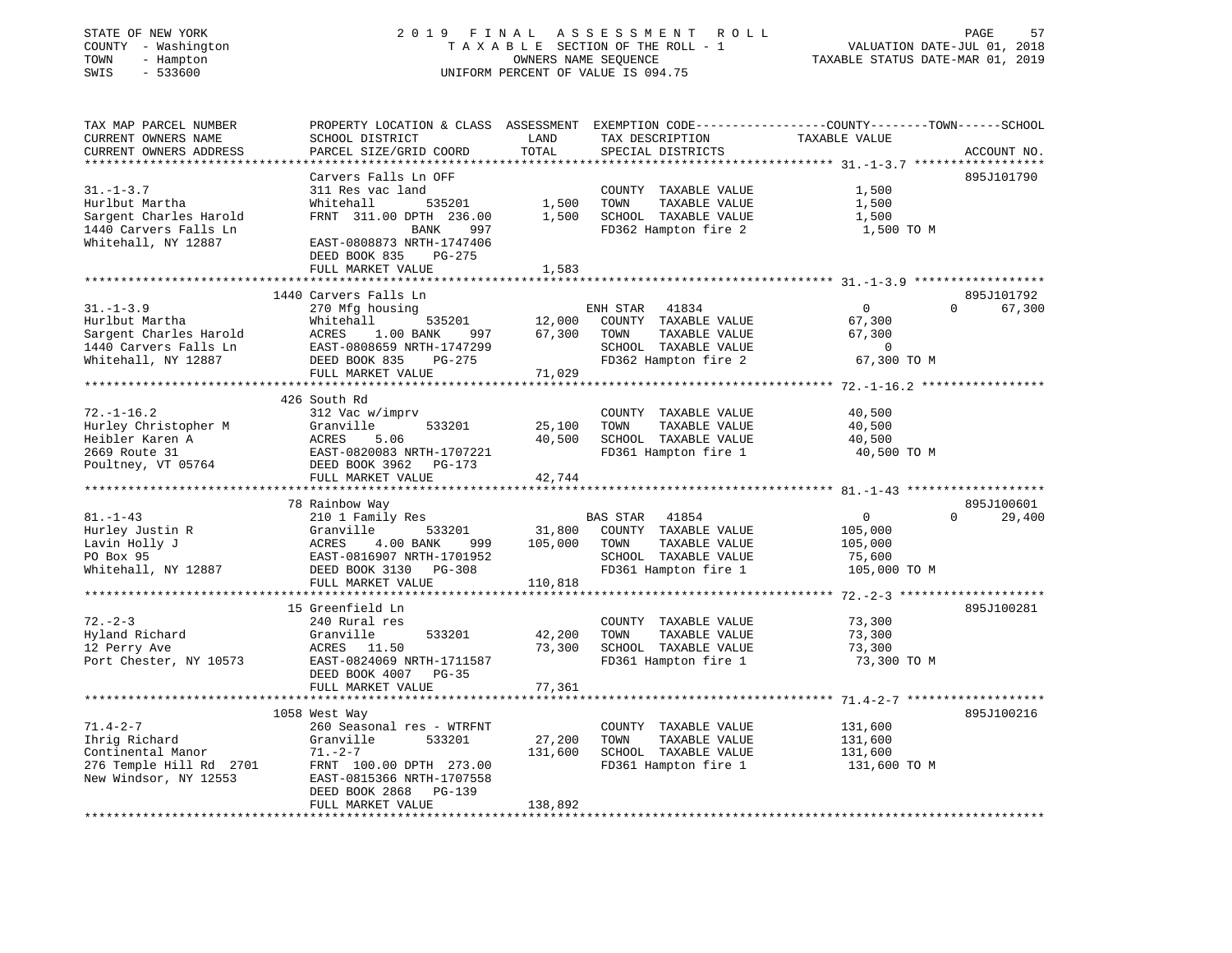# STATE OF NEW YORK 2 0 1 9 F I N A L A S S E S S M E N T R O L L PAGE 58 COUNTY - Washington T A X A B L E SECTION OF THE ROLL - 1 VALUATION DATE-JUL 01, 2018 TOWN - Hampton OWNERS NAME SEQUENCE TAXABLE STATUS DATE-MAR 01, 2019 SWIS - 533600 UNIFORM PERCENT OF VALUE IS 094.75

| TAX MAP PARCEL NUMBER   | PROPERTY LOCATION & CLASS ASSESSMENT EXEMPTION CODE---------------COUNTY-------TOWN-----SCHOOL |         |                       |                |                    |
|-------------------------|------------------------------------------------------------------------------------------------|---------|-----------------------|----------------|--------------------|
| CURRENT OWNERS NAME     | SCHOOL DISTRICT                                                                                | LAND    | TAX DESCRIPTION       | TAXABLE VALUE  |                    |
| CURRENT OWNERS ADDRESS  | PARCEL SIZE/GRID COORD                                                                         | TOTAL   | SPECIAL DISTRICTS     |                | ACCOUNT NO.        |
|                         |                                                                                                |         |                       |                |                    |
|                         | Hickey Rd OFF                                                                                  |         |                       |                | 895J100616         |
| $62 - 1 - 9$            | 322 Rural vac>10                                                                               |         | COUNTY TAXABLE VALUE  | 10,000         |                    |
|                         | Granville<br>533201                                                                            |         | TOWN                  |                |                    |
| Illsley Alice E         |                                                                                                | 10,000  | TAXABLE VALUE         | 10,000         |                    |
| 201 White Rd            | ACRES 15.30                                                                                    | 10,000  | SCHOOL TAXABLE VALUE  | 10,000         |                    |
| Poultney, VT 05764      | EAST-0811791 NRTH-1718265                                                                      |         | FD361 Hampton fire 1  | 10,000 TO M    |                    |
|                         | DEED BOOK 678<br>$PG-53$                                                                       |         |                       |                |                    |
|                         | FULL MARKET VALUE                                                                              | 10,554  |                       |                |                    |
|                         |                                                                                                |         |                       |                |                    |
|                         | 32 Manor Ln                                                                                    |         |                       |                | 895J100082         |
| $54. -1 - 5$            | 270 Mfg housing                                                                                |         | ENH STAR<br>41834     | $\overline{0}$ | $\Omega$<br>67,330 |
| Illsley Richard Trustee | 533201<br>Granville                                                                            | 36,300  | COUNTY TAXABLE VALUE  | 96,100         |                    |
| Illsley Anna Trustee    |                                                                                                | 96,100  | TAXABLE VALUE<br>TOWN | 96,100         |                    |
| 32 Manor Ln             | ACRES 6.30<br>EAST-0821032 NRTH-1725968                                                        |         | SCHOOL TAXABLE VALUE  | 28,770         |                    |
|                         |                                                                                                |         |                       |                |                    |
|                         | Hampton, NY 12837 DEED BOOK 1844 PG-118                                                        |         | FD361 Hampton fire 1  | 96,100 TO M    |                    |
|                         | FULL MARKET VALUE                                                                              | 101,425 |                       |                |                    |
|                         |                                                                                                |         |                       |                |                    |
|                         | Vladyka Woods Rd OFF                                                                           |         |                       |                | 895J100046         |
| $38. - 1 - 22$          | 910 Priv forest                                                                                |         | COUNTY TAXABLE VALUE  | 42,900         |                    |
| Integrity Holdings LLC  | Whitehall<br>535201                                                                            | 42,900  | TOWN<br>TAXABLE VALUE | 42,900         |                    |
| 8 Morin St              | ROW 942/144                                                                                    | 42,900  | SCHOOL TAXABLE VALUE  | 42,900         |                    |
| Biddeford, ME 04005     | 102 AD Contract 2957/133                                                                       |         | FD362 Hampton fire 2  | 42,900 TO M    |                    |
|                         | ACRES 146.80                                                                                   |         |                       |                |                    |
|                         | EAST-0805961 NRTH-1742522                                                                      |         |                       |                |                    |
|                         |                                                                                                |         |                       |                |                    |
|                         | DEED BOOK 3015 PG-97                                                                           |         |                       |                |                    |
|                         | FULL MARKET VALUE                                                                              | 45,277  |                       |                |                    |
|                         |                                                                                                |         |                       |                |                    |
|                         | 1536 Carlton Rd                                                                                |         |                       |                |                    |
| $45. - 1 - 5.3$         | 240 Rural res                                                                                  |         | BAS STAR 41854        | $\overline{0}$ | 29,400<br>$\Omega$ |
| Irizarry Jose G         | 535201<br>Whitehall                                                                            | 40,200  | COUNTY TAXABLE VALUE  | 202,300        |                    |
| Irizarry Nancy          | Lots 3 & 4<br>ACRES 10.                                                                        | 202,300 | TAXABLE VALUE<br>TOWN | 202,300        |                    |
| 1536 Carlton Rd         | 999<br>ACRES 10.18 BANK                                                                        |         | SCHOOL TAXABLE VALUE  | 172,900        |                    |
| Whitehall, NY 12887     | EAST-0805141 NRTH-1734477                                                                      |         | CA001 Cons agri dst 1 | 202,300 TO     |                    |
|                         | DEED BOOK 647<br>$PG-94$                                                                       |         | FD362 Hampton fire 2  | 202,300 TO M   |                    |
|                         | FULL MARKET VALUE                                                                              | 213,509 |                       |                |                    |
|                         |                                                                                                |         |                       |                |                    |
|                         |                                                                                                |         |                       |                |                    |
|                         | 1141 East Way                                                                                  |         |                       |                | 895J100266         |
| $71.4 - 3 - 6$          | 260 Seasonal res - WTRFNT                                                                      |         | COUNTY TAXABLE VALUE  | 122,400        |                    |
| Irons Martin J          | Granville<br>533201                                                                            | 20,300  | TAXABLE VALUE<br>TOWN | 122,400        |                    |
| Irons Ann J             | 426/1066,W2831/46                                                                              | 122,400 | SCHOOL TAXABLE VALUE  | 122,400        |                    |
| 20 Washington St        | $71. - 3 - 6$                                                                                  |         | FD361 Hampton fire 1  | 122,400 TO M   |                    |
| Fair Haven, VT 05743    | FRNT 75.00 DPTH 140.00                                                                         |         |                       |                |                    |
|                         | BANK<br>997                                                                                    |         |                       |                |                    |
|                         | EAST-0815708 NRTH-1708278                                                                      |         |                       |                |                    |
|                         | DEED BOOK 3931 PG-94                                                                           |         |                       |                |                    |
|                         |                                                                                                |         |                       |                |                    |
|                         | FULL MARKET VALUE                                                                              | 129,182 |                       |                |                    |
|                         |                                                                                                |         |                       |                |                    |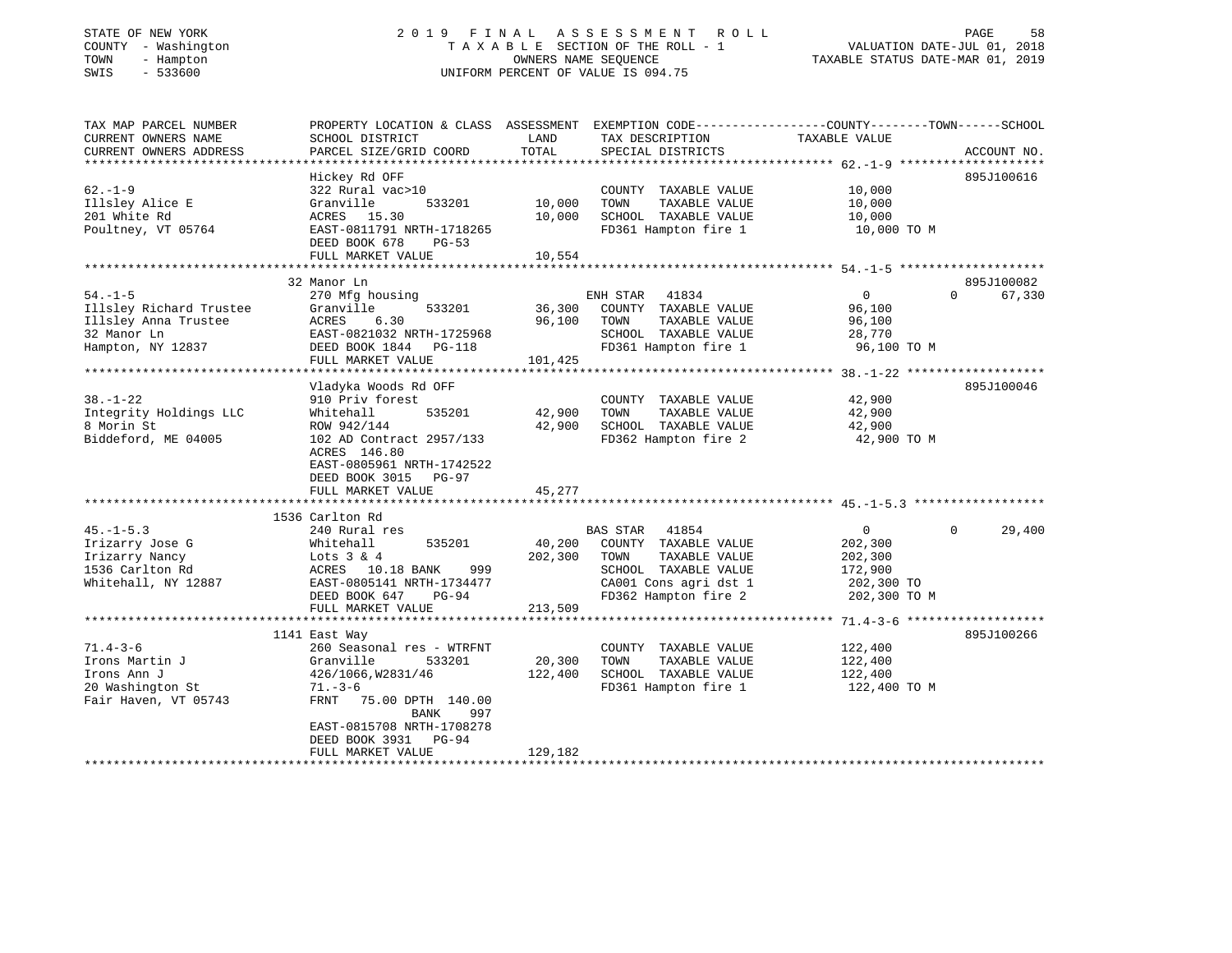# STATE OF NEW YORK 2 0 1 9 F I N A L A S S E S S M E N T R O L L PAGE 59 COUNTY - Washington T A X A B L E SECTION OF THE ROLL - 1 VALUATION DATE-JUL 01, 2018 TOWN - Hampton OWNERS NAME SEQUENCE TAXABLE STATUS DATE-MAR 01, 2019 SWIS - 533600 UNIFORM PERCENT OF VALUE IS 094.75

| TAX MAP PARCEL NUMBER     | PROPERTY LOCATION & CLASS ASSESSMENT EXEMPTION CODE---------------COUNTY-------TOWN------SCHOOL |        |                       |               |             |
|---------------------------|-------------------------------------------------------------------------------------------------|--------|-----------------------|---------------|-------------|
| CURRENT OWNERS NAME       | SCHOOL DISTRICT                                                                                 | LAND   | TAX DESCRIPTION       | TAXABLE VALUE |             |
| CURRENT OWNERS ADDRESS    | PARCEL SIZE/GRID COORD                                                                          | TOTAL  | SPECIAL DISTRICTS     |               | ACCOUNT NO. |
|                           |                                                                                                 |        |                       |               |             |
|                           | 128 Rainbow Way                                                                                 |        |                       |               | 895J100599  |
| $81. - 1 - 39$            | 260 Seasonal res                                                                                |        | COUNTY TAXABLE VALUE  | 35,000        |             |
| Irwin Jason S             | Granville<br>533201                                                                             | 30,000 | TAXABLE VALUE<br>TOWN | 35,000        |             |
| 18 Gibson Ave             | ACRES<br>5.30                                                                                   | 35,000 | SCHOOL TAXABLE VALUE  | 35,000        |             |
| Hudson Falls, NY 12839    | EAST-0816687 NRTH-1700996                                                                       |        | FD361 Hampton fire 1  | 35,000 TO M   |             |
|                           | DEED BOOK 3975<br>PG-160                                                                        |        |                       |               |             |
|                           | FULL MARKET VALUE                                                                               | 36,939 |                       |               |             |
|                           |                                                                                                 |        |                       |               |             |
|                           |                                                                                                 |        |                       |               |             |
|                           | Hickey Rd OFF                                                                                   |        |                       |               | 895J100638  |
| $62 - 1 - 10$             | 322 Rural vac>10                                                                                |        | COUNTY TAXABLE VALUE  | 15,700        |             |
| Jameson Raymond           | Granville<br>533201                                                                             | 15,700 | TOWN<br>TAXABLE VALUE | 15,700        |             |
| 13 South Ranch Way        | 502/98                                                                                          | 15,700 | SCHOOL TAXABLE VALUE  | 15,700        |             |
| Arqyle, NY 12809          | ACRES 10.01                                                                                     |        | FD361 Hampton fire 1  | 15,700 TO M   |             |
|                           | EAST-0812193 NRTH-1718909                                                                       |        |                       |               |             |
|                           | DEED BOOK 3601<br>PG-276                                                                        |        |                       |               |             |
|                           | FULL MARKET VALUE                                                                               | 16,570 |                       |               |             |
|                           |                                                                                                 |        |                       |               |             |
|                           | County Route 21                                                                                 |        |                       |               |             |
| $80. -1 - 5.1$            | 314 Rural vac<10                                                                                |        | COUNTY TAXABLE VALUE  | 28,000        |             |
| Jaros Tomasz              | Granville<br>533201                                                                             | 28,000 | TAXABLE VALUE<br>TOWN | 28,000        |             |
| Jaros Dawn                | Sub Div Lot 1                                                                                   | 28,000 | SCHOOL TAXABLE VALUE  | 28,000        |             |
| 52-6 Meetinghouse Village | ACRES<br>6.41                                                                                   |        | FD361 Hampton fire 1  | 28,000 TO M   |             |
| Meriden, CT 06450         | EAST-0813483 NRTH-1701547                                                                       |        |                       |               |             |
|                           | DEED BOOK 2387 PG-196                                                                           |        |                       |               |             |
|                           |                                                                                                 |        |                       |               |             |
|                           | FULL MARKET VALUE                                                                               | 29,551 |                       |               |             |
|                           |                                                                                                 |        |                       |               |             |
|                           | County Route 21                                                                                 |        |                       |               |             |
| $80. -1 - 5.2$            | 314 Rural vac<10                                                                                |        | COUNTY TAXABLE VALUE  | 22,500        |             |
| Jaros Tomasz              | Granville<br>533201                                                                             | 22,500 | TOWN<br>TAXABLE VALUE | 22,500        |             |
| Jaros Dawn                | Sub Div Lot 2                                                                                   | 22,500 | SCHOOL TAXABLE VALUE  | 22,500        |             |
| 52-6 Meetinghouse Village | ACRES<br>3.92                                                                                   |        | FD361 Hampton fire 1  | 22,500 TO M   |             |
| Meriden, CT 06450         | EAST-0813683 NRTH-1701251                                                                       |        |                       |               |             |
|                           | DEED BOOK 2387 PG-196                                                                           |        |                       |               |             |
|                           | FULL MARKET VALUE                                                                               | 23,747 |                       |               |             |
|                           |                                                                                                 |        |                       |               |             |
|                           | County Route 21                                                                                 |        |                       |               |             |
| $80. -1 - 5.3$            | 314 Rural vac<10                                                                                |        | COUNTY TAXABLE VALUE  | 20,500        |             |
| Jaros Tomasz              | Granville<br>533201                                                                             | 20,500 | TAXABLE VALUE<br>TOWN | 20,500        |             |
| Jaros Dawn                | Sub Div Lot 3                                                                                   | 20,500 | SCHOOL TAXABLE VALUE  | 20,500        |             |
| 52-6 Meetinhouse Village  | ACRES<br>3.65                                                                                   |        | FD361 Hampton fire 1  | 20,500 TO M   |             |
| Meriden, CT 06450         | EAST-0813808 NRTH-1701013                                                                       |        |                       |               |             |
|                           | DEED BOOK 2387<br>PG-196                                                                        |        |                       |               |             |
|                           |                                                                                                 |        |                       |               |             |
|                           | FULL MARKET VALUE                                                                               | 21,636 |                       |               |             |
|                           |                                                                                                 |        |                       |               |             |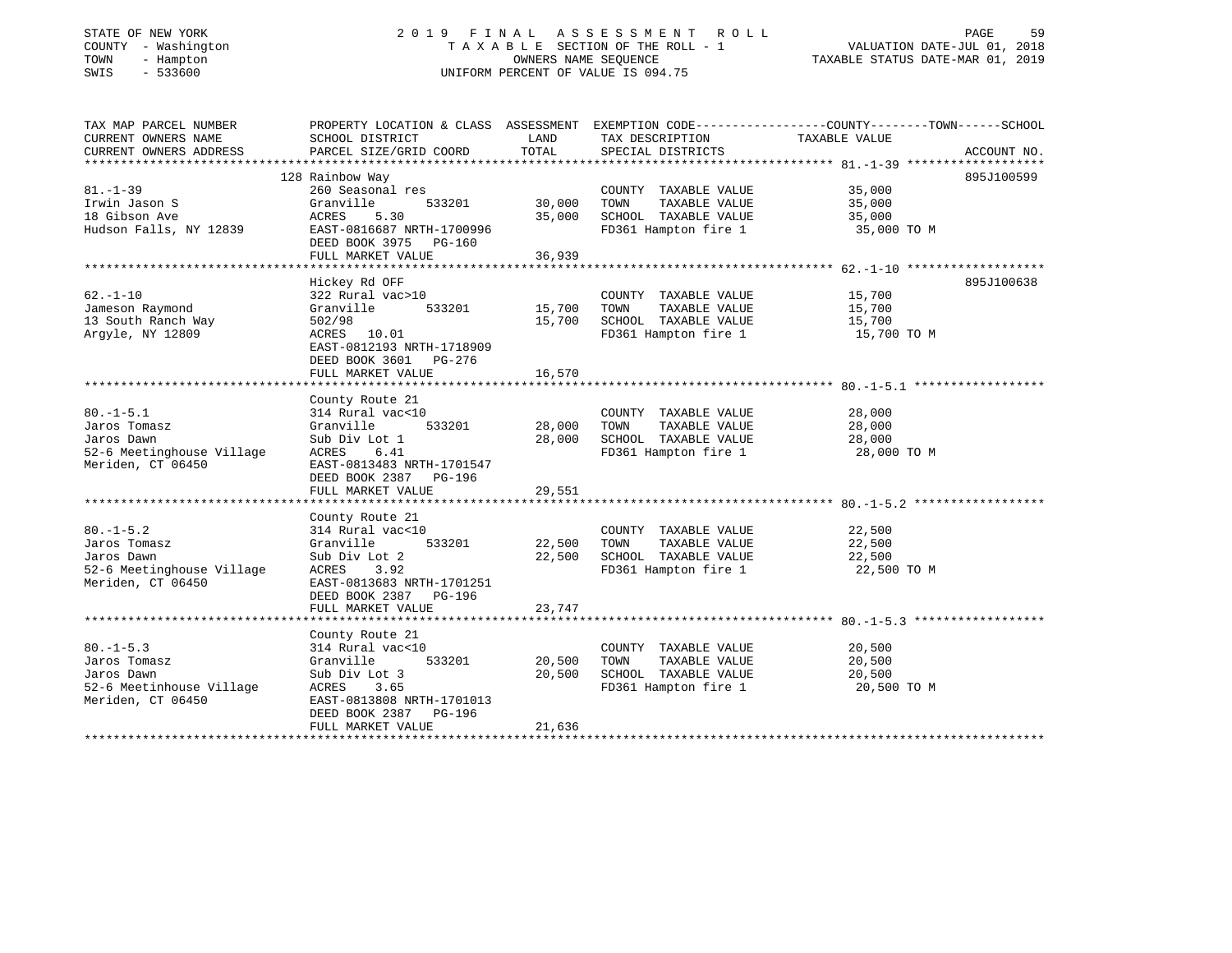# STATE OF NEW YORK 2 0 1 9 F I N A L A S S E S S M E N T R O L L PAGE 60 COUNTY - Washington T A X A B L E SECTION OF THE ROLL - 1 VALUATION DATE-JUL 01, 2018 TOWN - Hampton OWNERS NAME SEQUENCE TAXABLE STATUS DATE-MAR 01, 2019 SWIS - 533600 UNIFORM PERCENT OF VALUE IS 094.75

| TAX MAP PARCEL NUMBER     |                                                                     |         |                       | PROPERTY LOCATION & CLASS ASSESSMENT EXEMPTION CODE----------------COUNTY-------TOWN------SCHOOL |             |
|---------------------------|---------------------------------------------------------------------|---------|-----------------------|--------------------------------------------------------------------------------------------------|-------------|
| CURRENT OWNERS NAME       | SCHOOL DISTRICT                                                     | LAND    | TAX DESCRIPTION       | TAXABLE VALUE                                                                                    |             |
| CURRENT OWNERS ADDRESS    | PARCEL SIZE/GRID COORD                                              | TOTAL   | SPECIAL DISTRICTS     |                                                                                                  | ACCOUNT NO. |
|                           |                                                                     |         |                       |                                                                                                  |             |
|                           | South Rd                                                            |         |                       |                                                                                                  |             |
| $80. -1 - 5.4$            | 314 Rural vac<10                                                    |         | COUNTY TAXABLE VALUE  | 20,500                                                                                           |             |
| Jaros Tomasz              | Granville<br>533201                                                 | 20,500  | TAXABLE VALUE<br>TOWN | 20,500                                                                                           |             |
| Jaros Dawn                | Sub Div Lot 4                                                       | 20,500  | SCHOOL TAXABLE VALUE  | 20,500                                                                                           |             |
| 52-6 Meetinghouse Village | 3.24<br>ACRES                                                       |         | FD361 Hampton fire 1  | 20,500 TO M                                                                                      |             |
| Meriden, CT 06450         | EAST-0813920 NRTH-1700776                                           |         |                       |                                                                                                  |             |
|                           | DEED BOOK 2387 PG-196                                               |         |                       |                                                                                                  |             |
|                           | FULL MARKET VALUE                                                   | 21,636  |                       |                                                                                                  |             |
|                           |                                                                     |         |                       |                                                                                                  |             |
|                           |                                                                     |         |                       |                                                                                                  |             |
|                           | South Rd                                                            |         |                       |                                                                                                  |             |
| $80. -1 - 5.5$            | 314 Rural vac<10                                                    |         | COUNTY TAXABLE VALUE  | 16,500                                                                                           |             |
| Jaros Tomasz              | 533201<br>Granville                                                 | 16,500  | TOWN<br>TAXABLE VALUE | 16,500                                                                                           |             |
| Jaros Dawn                | Sub Div Lot 5                                                       | 16,500  | SCHOOL TAXABLE VALUE  | 16,500                                                                                           |             |
| 52-6 Meetinghouse Village | ACRES<br>2.21                                                       |         | FD361 Hampton fire 1  | 16,500 TO M                                                                                      |             |
| Meriden, CT 06450         | EAST-0814700 NRTH-1701478                                           |         |                       |                                                                                                  |             |
|                           | DEED BOOK 2387<br>PG-196                                            |         |                       |                                                                                                  |             |
|                           | FULL MARKET VALUE                                                   | 17,414  |                       |                                                                                                  |             |
|                           |                                                                     |         |                       |                                                                                                  |             |
|                           | South Rd                                                            |         |                       |                                                                                                  | 895J100211  |
| $80. -1 - 5$              | 314 Rural vac<10                                                    |         | COUNTY TAXABLE VALUE  | 28,500                                                                                           |             |
| Jaros Tomasz S            | 533201<br>Granville                                                 | 28,500  | TAXABLE VALUE<br>TOWN | 28,500                                                                                           |             |
| Jaros Dawn M              | Sub Div Lot 6                                                       | 28,500  | SCHOOL TAXABLE VALUE  | 28,500                                                                                           |             |
| 52-6 Meetinghouse Village | ACRES<br>7.02                                                       |         | FD361 Hampton fire 1  | 28,500 TO M                                                                                      |             |
| Meriden, CT 06450         | EAST-0814208 NRTH-1701420                                           |         |                       |                                                                                                  |             |
|                           | DEED BOOK 2387<br>PG-196                                            |         |                       |                                                                                                  |             |
|                           | FULL MARKET VALUE                                                   | 30,079  |                       |                                                                                                  |             |
|                           |                                                                     |         |                       |                                                                                                  |             |
|                           | 9 Smith Way                                                         |         |                       |                                                                                                  | 895J100588  |
| $80 - 1 - 9$              | 210 1 Family Res                                                    |         | COUNTY TAXABLE VALUE  | 118,400                                                                                          |             |
| Jensen David P            | Granville<br>533201                                                 | 28,500  | TOWN<br>TAXABLE VALUE | 118,400                                                                                          |             |
| Jensen Sarah M            | 40                                                                  | 118,400 | SCHOOL TAXABLE VALUE  | 118,400                                                                                          |             |
| 9 Smith Way               | Granville 533201<br>ACRES 3.01 BANK 40<br>EAST-0812624 NRTH-1701787 |         | FD361 Hampton fire 1  | 118,400 TO M                                                                                     |             |
| Whitehall, NY 12887       | DEED BOOK 2386 PG-163                                               |         |                       |                                                                                                  |             |
|                           | FULL MARKET VALUE                                                   | 124,960 |                       |                                                                                                  |             |
|                           |                                                                     |         |                       |                                                                                                  |             |
|                           | 10 Lakeview Way                                                     |         |                       |                                                                                                  | 895J101781  |
| $80. - 1 - 46$            | 210 1 Family Res - WTRFNT                                           |         | COUNTY TAXABLE VALUE  | 174,800                                                                                          |             |
| Johnson Robert A          | 535201<br>Whitehall                                                 | 25,000  | TAXABLE VALUE<br>TOWN | 174,800                                                                                          |             |
|                           |                                                                     |         |                       |                                                                                                  |             |
| Johnson Elaine            | LOT 8A                                                              | 174,800 | SCHOOL TAXABLE VALUE  | 174,800                                                                                          |             |
| 134 Hobson Ave            | ACRES<br>1.01                                                       |         | FD361 Hampton fire 1  | 174,800 TO M                                                                                     |             |
| St James Li, NY 11780     | EAST-0810849 NRTH-1704963                                           |         |                       |                                                                                                  |             |
|                           | DEED BOOK 633<br>PG-305                                             |         |                       |                                                                                                  |             |
|                           | FULL MARKET VALUE                                                   | 184,485 |                       |                                                                                                  |             |
|                           |                                                                     |         |                       |                                                                                                  |             |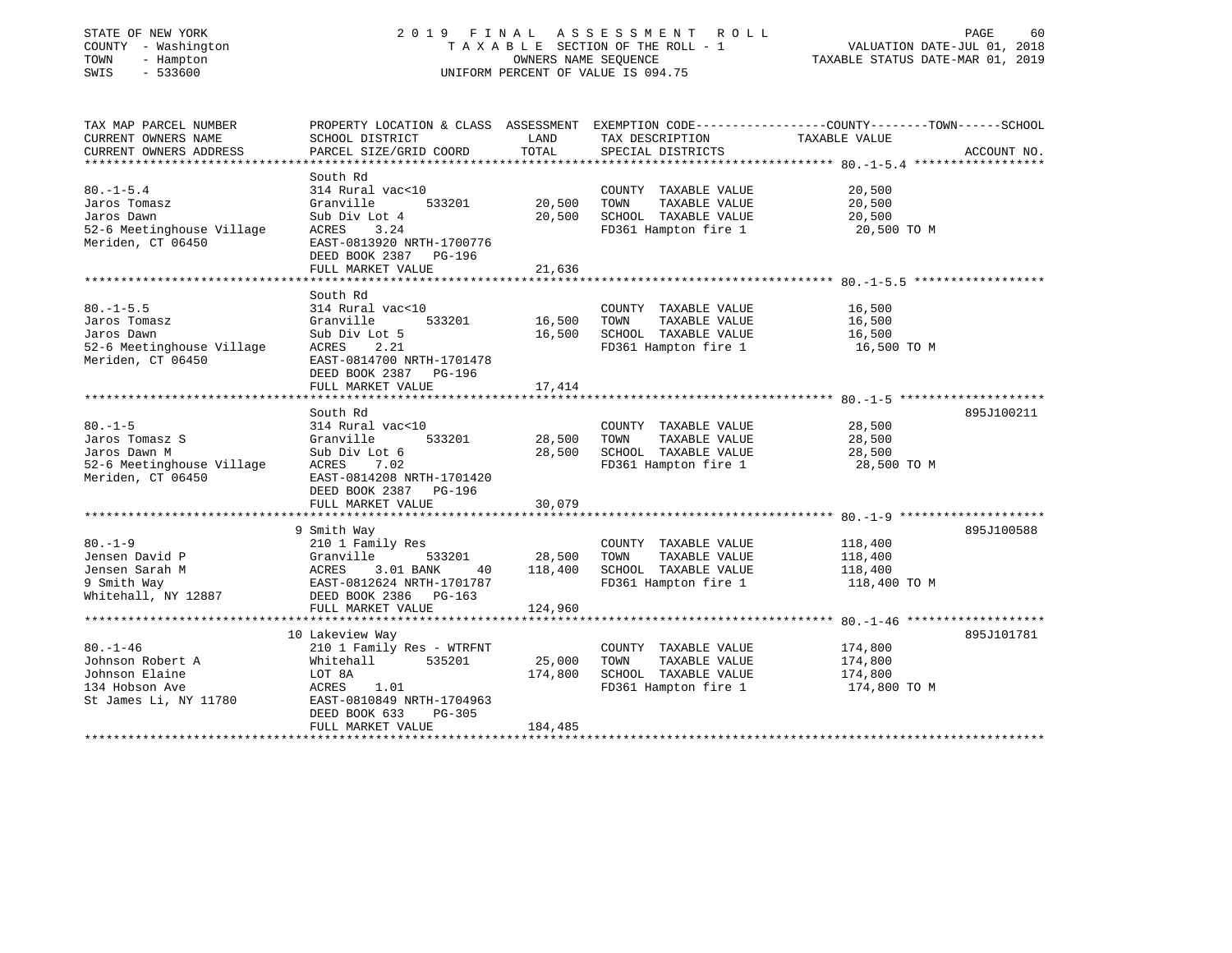|        | STATE OF NEW YORK |
|--------|-------------------|
| COUNTY | - Washington      |
| TOWN   | - Hampton         |
| CM T C | $-533600$         |

# STATE OF NEW YORK 2 0 1 9 F I N A L A S S E S S M E N T R O L L PAGE 61 COUNTY - Washington T A X A B L E SECTION OF THE ROLL - 1 VALUATION DATE-JUL 01, 2018 TOWN - Hampton OWNERS NAME SEQUENCE TAXABLE STATUS DATE-MAR 01, 2019 SWIS - 533600 UNIFORM PERCENT OF VALUE IS 094.75

| TAX MAP PARCEL NUMBER  | PROPERTY LOCATION & CLASS ASSESSMENT EXEMPTION CODE----------------COUNTY--------TOWN-----SCHOOL                                                                                                                                     |               |                             |                  |               |
|------------------------|--------------------------------------------------------------------------------------------------------------------------------------------------------------------------------------------------------------------------------------|---------------|-----------------------------|------------------|---------------|
| CURRENT OWNERS NAME    | SCHOOL DISTRICT                                                                                                                                                                                                                      | LAND          | TAX DESCRIPTION             | TAXABLE VALUE    |               |
| CURRENT OWNERS ADDRESS | PARCEL SIZE/GRID COORD                                                                                                                                                                                                               | TOTAL         | SPECIAL DISTRICTS           |                  | ACCOUNT NO.   |
|                        |                                                                                                                                                                                                                                      |               |                             |                  |               |
|                        | 41 Greenfield Ln                                                                                                                                                                                                                     |               |                             |                  | 895L100030    |
| $72. - 2 - 6$          | 210 1 Family Res                                                                                                                                                                                                                     |               | BAS STAR 41854              | $\overline{0}$   | $0 \t 29,400$ |
|                        |                                                                                                                                                                                                                                      |               |                             |                  |               |
|                        |                                                                                                                                                                                                                                      |               |                             |                  |               |
|                        |                                                                                                                                                                                                                                      |               |                             |                  |               |
|                        |                                                                                                                                                                                                                                      |               |                             |                  |               |
|                        |                                                                                                                                                                                                                                      |               |                             |                  |               |
|                        |                                                                                                                                                                                                                                      |               |                             |                  |               |
|                        | 11879 State Route 4                                                                                                                                                                                                                  |               |                             |                  | 895J100049    |
| $45. - 1 - 29$         | 210 1 Family Res                                                                                                                                                                                                                     |               | COUNTY TAXABLE VALUE        | 71,200           |               |
|                        |                                                                                                                                                                                                                                      | 535201 22,000 | TOWN<br>TAXABLE VALUE       | 71,200           |               |
|                        |                                                                                                                                                                                                                                      | 71,200        | SCHOOL TAXABLE VALUE        | 71,200           |               |
|                        | Forms on Wayne R<br>Tohnson Wayne R<br>Tohnson Tina M<br>11879 State Route 4<br>Whitehall B35201<br>Mitehall, NY 12887<br>DEED BOOK 2777 PG-222<br>Nitehall, NY 12887<br>DEED BOOK 2777 PG-222                                       |               | FD362 Hampton fire 2        | 71,200 TO M      |               |
|                        |                                                                                                                                                                                                                                      |               |                             |                  |               |
|                        |                                                                                                                                                                                                                                      |               |                             |                  |               |
|                        |                                                                                                                                                                                                                                      |               |                             |                  |               |
|                        | 2314 County Route 18                                                                                                                                                                                                                 |               |                             |                  |               |
| $72. - 1 - 1.1$        | 270 Mfg housing                                                                                                                                                                                                                      |               | BAS STAR 41854              | $\overline{0}$   | $0 \t 29,400$ |
|                        |                                                                                                                                                                                                                                      |               |                             |                  |               |
|                        | Value of the country of the country that the sending ones Athle Granville 533201 23,700 COUNTY TAXABLE VALUE<br>Jones Kathleen A FRNT 220.00 DPTH 300.00 60,700 TOWN TAXABLE VALUE<br>2314 County Route 18 BANK 997 SCHOOL TAXABLE V |               |                             | 60,700<br>60,700 |               |
|                        |                                                                                                                                                                                                                                      |               | SCHOOL TAXABLE VALUE 31,300 |                  |               |
|                        |                                                                                                                                                                                                                                      |               | FD361 Hampton fire 1        | 60,700 TO M      |               |
|                        | 2314 County Route 18<br>Whitehall, NY 12887 EAST-0818902 NRTH-1712608<br>DEED BOOK 892 PG-238                                                                                                                                        |               |                             |                  |               |
|                        |                                                                                                                                                                                                                                      | 64,063        |                             |                  |               |
|                        | FULL MARKET VALUE                                                                                                                                                                                                                    |               |                             |                  |               |
|                        |                                                                                                                                                                                                                                      |               |                             |                  | 895J100120    |
|                        | 1094 West Way                                                                                                                                                                                                                        |               |                             |                  |               |
| $71.4 - 2 - 1$         | 260 Seasonal res - WTRFNT<br>Granville                                                                                                                                                                                               |               | COUNTY TAXABLE VALUE        | 146,800          |               |
| Jones Brian            | 533201                                                                                                                                                                                                                               | 43,800        | TOWN<br>TAXABLE VALUE       | 146,800          |               |
| 5841 County Route 30   | 591/73 596/197                                                                                                                                                                                                                       | 146,800       | SCHOOL TAXABLE VALUE        | 146,800          |               |
| Granville, NY 12832    | $71. - 2 - 1$                                                                                                                                                                                                                        |               | FD361 Hampton fire 1        | 146,800 TO M     |               |
|                        | 2.63<br>ACRES                                                                                                                                                                                                                        |               |                             |                  |               |
|                        | EAST-0814854 NRTH-1708363                                                                                                                                                                                                            |               |                             |                  |               |
|                        | DEED BOOK 3124 PG-118                                                                                                                                                                                                                |               |                             |                  |               |
|                        | FULL MARKET VALUE                                                                                                                                                                                                                    | 154,934       |                             |                  |               |
|                        |                                                                                                                                                                                                                                      |               |                             |                  |               |
|                        | Hills Pond Rd OFF                                                                                                                                                                                                                    |               |                             |                  | 895J100119    |
| $71. - 1 - 11.1$       | 314 Rural vac<10                                                                                                                                                                                                                     |               | COUNTY TAXABLE VALUE        | 8,500            |               |
| Jones Bruce E          | Granville                                                                                                                                                                                                                            | 533201 8,500  | TOWN<br>TAXABLE VALUE       | 8,500            |               |
|                        |                                                                                                                                                                                                                                      | 8,500         | SCHOOL TAXABLE VALUE        | 8,500            |               |
|                        | 2338 County Route 18<br>Whitehall, NY 12887<br>Whitehall, NY 12887<br>There Rook 1858 PG-149                                                                                                                                         |               | FD361 Hampton fire 1        | 8,500 TO M       |               |
|                        | DEED BOOK 1858 PG-149                                                                                                                                                                                                                |               |                             |                  |               |
|                        | FULL MARKET VALUE                                                                                                                                                                                                                    | 8,971         |                             |                  |               |
|                        |                                                                                                                                                                                                                                      |               |                             |                  |               |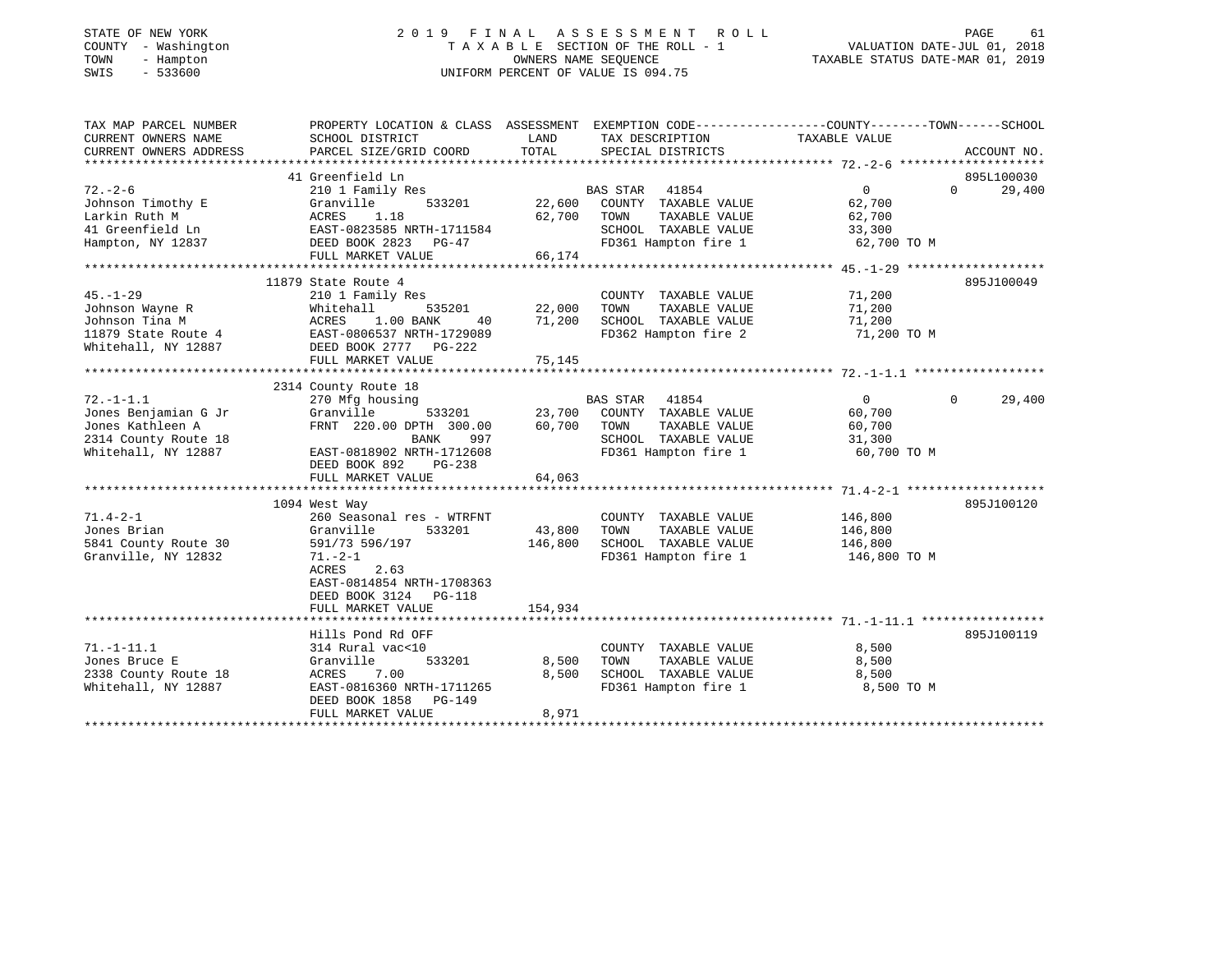| STATE OF NEW YORK<br>COUNTY - Washington<br>TOWN<br>- Hampton<br>$-533600$<br>SWIS | 2019 FINAL                                                                                                        |                    | A S S E S S M E N T<br>R O L L<br>TAXABLE SECTION OF THE ROLL - 1<br>OWNERS NAME SEQUENCE<br>UNIFORM PERCENT OF VALUE IS 094.75 | TAXABLE STATUS DATE-MAR 01, 2019 | PAGE<br>62<br>VALUATION DATE-JUL 01, 2018 |
|------------------------------------------------------------------------------------|-------------------------------------------------------------------------------------------------------------------|--------------------|---------------------------------------------------------------------------------------------------------------------------------|----------------------------------|-------------------------------------------|
| TAX MAP PARCEL NUMBER<br>CURRENT OWNERS NAME                                       | PROPERTY LOCATION & CLASS ASSESSMENT EXEMPTION CODE---------------COUNTY-------TOWN-----SCHOOL<br>SCHOOL DISTRICT | LAND               | TAX DESCRIPTION                                                                                                                 | TAXABLE VALUE                    |                                           |
| CURRENT OWNERS ADDRESS                                                             | PARCEL SIZE/GRID COORD                                                                                            | TOTAL              | SPECIAL DISTRICTS                                                                                                               |                                  | ACCOUNT NO.                               |
|                                                                                    |                                                                                                                   |                    |                                                                                                                                 |                                  |                                           |
|                                                                                    | 2338 County Route 18                                                                                              |                    |                                                                                                                                 |                                  | 895J100118                                |
| $72. - 1 - 1$<br>Jones Bruce E                                                     | 283 Res w/Comuse                                                                                                  |                    | BAS STAR<br>41854                                                                                                               | $\circ$                          | $\Omega$<br>29,400                        |
| 2338 County Route 18                                                               | Granville<br>533201<br>ACRES 118.50                                                                               | 102,300<br>293,700 | COUNTY TAXABLE VALUE<br>TAXABLE VALUE<br>TOWN                                                                                   | 293,700<br>293,700               |                                           |
| Whitehall, NY 12887                                                                | EAST-0818991 NRTH-1712161                                                                                         |                    | SCHOOL TAXABLE VALUE                                                                                                            | 264,300                          |                                           |
|                                                                                    | DEED BOOK 1858 PG-149                                                                                             |                    | CA001 Cons agri dst 1                                                                                                           | 293,700 TO                       |                                           |
| MAY BE SUBJECT TO PAYMENT                                                          | FULL MARKET VALUE                                                                                                 |                    | 309,974 FD361 Hampton fire 1                                                                                                    | 293,700 TO M                     |                                           |
| UNDER AGDIST LAW TIL 2022                                                          |                                                                                                                   |                    |                                                                                                                                 |                                  |                                           |
|                                                                                    |                                                                                                                   |                    |                                                                                                                                 |                                  |                                           |
|                                                                                    | 2373 County Route 18                                                                                              |                    |                                                                                                                                 |                                  | 895J100207                                |
| $72. - 1 - 22$                                                                     | 322 Rural vac>10                                                                                                  |                    | COUNTY TAXABLE VALUE                                                                                                            | 33,500                           |                                           |
| Jones Bruce E                                                                      | Granville<br>533201                                                                                               | 33,500             | TAXABLE VALUE<br>TOWN                                                                                                           | 33,500                           |                                           |
| 2338 County Route 18                                                               | ACRES 11.70                                                                                                       | 33,500             | SCHOOL TAXABLE VALUE                                                                                                            | 33,500                           |                                           |
| Whitehall, NY 12887                                                                | EAST-0819597 NRTH-1711351                                                                                         |                    | CA001 Cons agri dst 1                                                                                                           | 33,500 TO                        |                                           |
|                                                                                    | DEED BOOK 1706 PG-126                                                                                             |                    | FD361 Hampton fire 1                                                                                                            | 33,500 TO M                      |                                           |
| MAY BE SUBJECT TO PAYMENT                                                          | FULL MARKET VALUE                                                                                                 | 35,356             |                                                                                                                                 |                                  |                                           |
| UNDER AGDIST LAW TIL 2022                                                          |                                                                                                                   |                    |                                                                                                                                 |                                  |                                           |
|                                                                                    |                                                                                                                   |                    |                                                                                                                                 |                                  |                                           |
| $71.4 - 2 - 1.1$                                                                   | 1086 West Way<br>314 Rural vac<10 - WTRFNT                                                                        |                    |                                                                                                                                 | 31,500                           |                                           |
| Jones Daniel                                                                       | Granville<br>533201                                                                                               | 31,500             | COUNTY TAXABLE VALUE<br>TAXABLE VALUE<br>TOWN                                                                                   | 31,500                           |                                           |
| Jones Laura                                                                        | $71. - 2 - 1.1$                                                                                                   | 31,500             | SCHOOL TAXABLE VALUE                                                                                                            | 31,500                           |                                           |
| PO Box 101                                                                         | ACRES 1.05                                                                                                        |                    | FD361 Hampton fire 1                                                                                                            | 31,500 TO M                      |                                           |
| Hartford, NY 12838                                                                 | EAST-0814925 NRTH-1708123                                                                                         |                    |                                                                                                                                 |                                  |                                           |
|                                                                                    | DEED BOOK 691<br>$PG-265$                                                                                         |                    |                                                                                                                                 |                                  |                                           |
|                                                                                    | FULL MARKET VALUE                                                                                                 | 33,245             |                                                                                                                                 |                                  |                                           |
|                                                                                    |                                                                                                                   |                    |                                                                                                                                 |                                  |                                           |
|                                                                                    | 2419 County Route 18                                                                                              |                    |                                                                                                                                 |                                  |                                           |
| $72. - 1 - 3.1$                                                                    | 210 1 Family Res                                                                                                  |                    | CW 10 VET/ 41151                                                                                                                | 7,840                            | 7,840<br>$\Omega$                         |
| Jones David                                                                        | Granville<br>533201                                                                                               |                    | 22,000 BAS STAR 41854                                                                                                           | $\overline{0}$                   | $\Omega$<br>29,400                        |
| Jones Rebecca                                                                      | ACRES<br>1.00                                                                                                     | 135,400            | COUNTY TAXABLE VALUE                                                                                                            | 127,560                          |                                           |
| PO Box 119                                                                         | EAST-0820714 NRTH-1710861                                                                                         |                    | TOWN<br>TAXABLE VALUE                                                                                                           | 127,560                          |                                           |
| Hampton, NY 12837                                                                  | DEED BOOK 760<br>PG-220                                                                                           |                    | SCHOOL TAXABLE VALUE                                                                                                            | 106,000                          |                                           |
|                                                                                    | FULL MARKET VALUE                                                                                                 | 142,902            | FD361 Hampton fire 1                                                                                                            | 135,400 TO M                     |                                           |
|                                                                                    |                                                                                                                   |                    |                                                                                                                                 |                                  |                                           |
|                                                                                    | County Route 18                                                                                                   |                    |                                                                                                                                 |                                  |                                           |
| $72. - 1 - 3.2$                                                                    | 314 Rural vac<10                                                                                                  |                    | COUNTY TAXABLE VALUE                                                                                                            | 1,000                            |                                           |
| Jones David<br>Jones Rebecca                                                       | Granville<br>533201<br>Lot B Filed Survey 12526                                                                   | 1,000<br>1,000     | TOWN<br>TAXABLE VALUE<br>SCHOOL TAXABLE VALUE                                                                                   | 1,000<br>1,000                   |                                           |
| PO Box 119                                                                         | FRNT 65.00 DPTH 321.00                                                                                            |                    | CA001 Cons agri dst 1                                                                                                           | 1,000 TO                         |                                           |
| Hampton, NY 12837                                                                  | EAST-0820801 NRTH-1710776                                                                                         |                    | FD361 Hampton fire 1                                                                                                            | 1,000 TO M                       |                                           |
|                                                                                    | PG-189<br>DEED BOOK 3376                                                                                          |                    |                                                                                                                                 |                                  |                                           |
|                                                                                    | FULL MARKET VALUE                                                                                                 | 1,055              |                                                                                                                                 |                                  |                                           |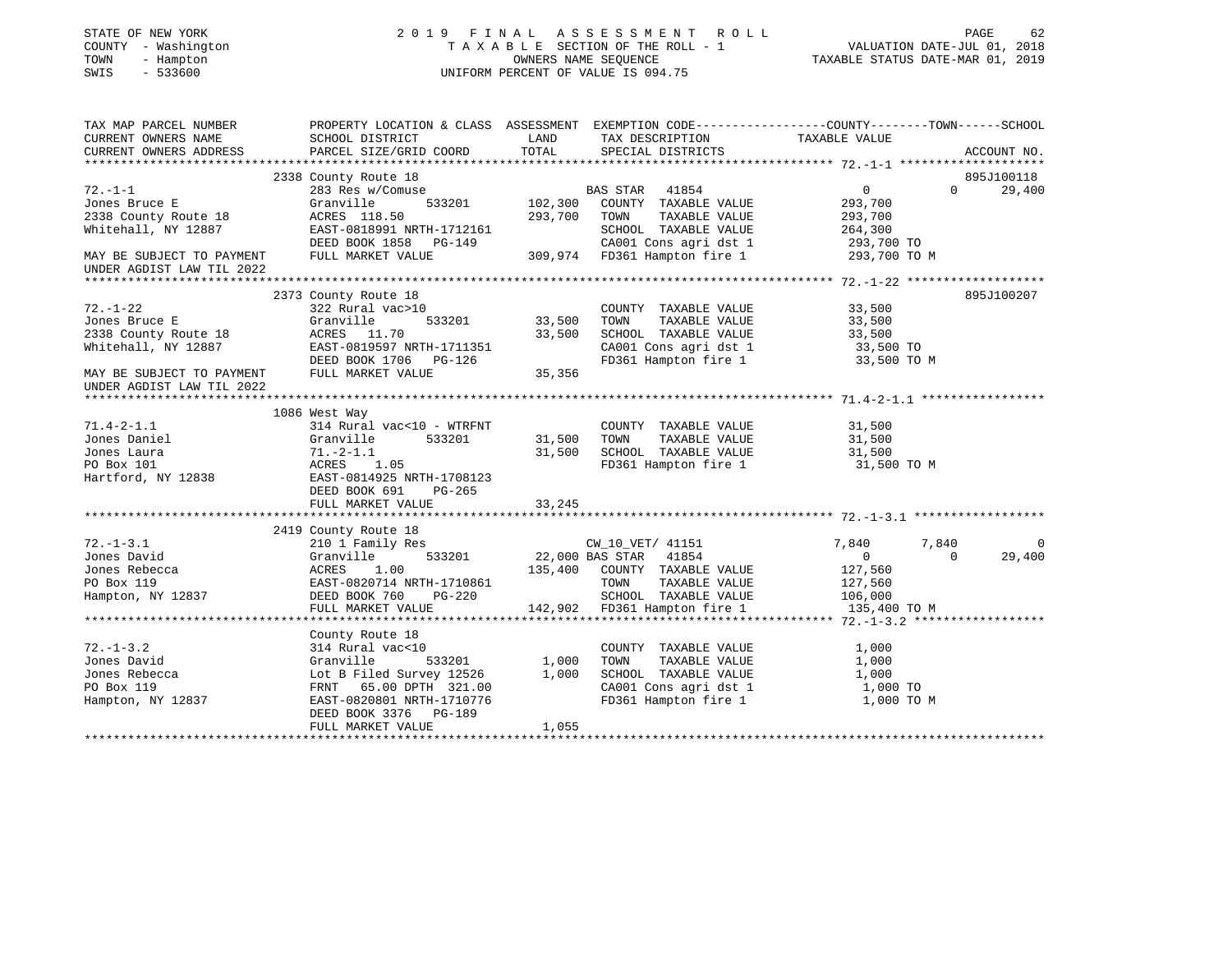| STATE OF NEW YORK |              |
|-------------------|--------------|
| COUNTY            | - Washington |
| TOWN<br>$-$       | Hampton      |
| CM T C            | $-533600$    |

### STATE OF NEW YORK 2 0 1 9 F I N A L A S S E S S M E N T R O L L PAGE 63 COUNTY - Washington T A X A B L E SECTION OF THE ROLL - 1 VALUATION DATE-JUL 01, 2018 TOWN - Hampton OWNERS NAME SEQUENCE TAXABLE STATUS DATE-MAR 01, 2019 SWIS - 533600 UNIFORM PERCENT OF VALUE IS 094.75UNIFORM PERCENT OF VALUE IS 094.75

| TAX MAP PARCEL NUMBER       | PROPERTY LOCATION & CLASS ASSESSMENT EXEMPTION CODE---------------COUNTY-------TOWN------SCHOOL |                |                                       |                        |             |
|-----------------------------|-------------------------------------------------------------------------------------------------|----------------|---------------------------------------|------------------------|-------------|
| CURRENT OWNERS NAME         | SCHOOL DISTRICT                                                                                 | LAND           | TAX DESCRIPTION                       | TAXABLE VALUE          |             |
| CURRENT OWNERS ADDRESS      | PARCEL SIZE/GRID COORD                                                                          | TOTAL          | SPECIAL DISTRICTS                     |                        | ACCOUNT NO. |
|                             |                                                                                                 |                |                                       |                        |             |
|                             | County Route 18                                                                                 |                |                                       |                        |             |
| $72. - 1 - 3.3$             | 314 Rural vac<10                                                                                |                | COUNTY TAXABLE VALUE                  | 1,000                  |             |
| Jones David                 | Granville<br>533201                                                                             | 1,000          | TOWN<br>TAXABLE VALUE                 | 1,000                  |             |
| Jones Rebecca               | Lot A Filed Survey 12526                                                                        | 1,000          | SCHOOL TAXABLE VALUE                  | 1,000                  |             |
| PO Box 119                  | FRNT 235.00 DPTH 173.00                                                                         |                | CA001 Cons agri dst 1                 | 1,000 TO               |             |
| Hampton, NY 12837           | EAST-0820589 NRTH-1711031                                                                       |                | FD361 Hampton fire 1                  | 1,000 TO M             |             |
|                             | DEED BOOK 3376 PG-189                                                                           |                |                                       |                        |             |
|                             | FULL MARKET VALUE                                                                               | 1,055          |                                       |                        |             |
|                             |                                                                                                 |                |                                       |                        |             |
|                             | Greenfield Ln                                                                                   |                |                                       |                        | 895J100275  |
| $72.2 - 3 - 13$             | 312 Vac w/imprv                                                                                 |                | COUNTY TAXABLE VALUE                  | 6,100                  |             |
| Jones David                 | 533201<br>Granville                                                                             | 5,000          | TAXABLE VALUE<br>TOWN                 | 6,100                  |             |
| Jones Mary                  | $72. - 3 - 13$                                                                                  | 6.100          | SCHOOL TAXABLE VALUE                  | 6,100                  |             |
| 20 Greenfield Ln            | FRNT 56.00 DPTH 190.00                                                                          |                | FD361 Hampton fire 1                  | 6,100 TO M             |             |
| Hampton, NY 12837           | EAST-0823774 NRTH-1712231                                                                       |                |                                       |                        |             |
|                             | DEED BOOK 709<br><b>PG-110</b>                                                                  |                |                                       |                        |             |
|                             | FULL MARKET VALUE                                                                               | 6,438          |                                       |                        |             |
|                             |                                                                                                 |                |                                       |                        |             |
|                             | 20 Greenfield Ln                                                                                |                |                                       |                        | 895J100276  |
| $72.2 - 3 - 10$             | 210 1 Family Res                                                                                |                | VET COM CT 41131                      | 14,975<br>14,975       | 0           |
| Jones David A               | Granville<br>533201                                                                             | 9,200 ENH STAR | 41834                                 | $\bigcirc$<br>$\Omega$ | 59,900      |
| Jones Mary F                | $72. - 3 - 10$                                                                                  | 59,900         | COUNTY TAXABLE VALUE                  | 44,925                 |             |
| 20 Greenfield Ln            | FRNT<br>50.00 DPTH 190.00                                                                       |                | TOWN<br>TAXABLE VALUE                 | 44,925                 |             |
| Hampton, NY 12837           | EAST-0823945 NRTH-1712170                                                                       |                | SCHOOL TAXABLE VALUE                  | $\overline{0}$         |             |
|                             | DEED BOOK 709<br>PG-108                                                                         |                | FD361 Hampton fire 1                  | 59,900 TO M            |             |
|                             | FULL MARKET VALUE                                                                               | 63,219         |                                       |                        |             |
|                             | 38 Rainbow Way                                                                                  |                |                                       |                        | 895J100596  |
| $81. - 1 - 31$              | 312 Vac w/imprv                                                                                 |                | COUNTY TAXABLE VALUE                  | 31,700                 |             |
|                             | 533201                                                                                          | 21,000         | TOWN                                  |                        |             |
| Jones Douglas R<br>Molly Jo | Granville<br>5.00                                                                               | 31,700         | TAXABLE VALUE<br>SCHOOL TAXABLE VALUE | 31,700<br>31,700       |             |
| 224 College St N            | ACRES<br>EAST-0817655 NRTH-1702466                                                              |                | FD361 Hampton fire 1                  | 31,700 TO M            |             |
| Poultney, VT 05764          | DEED BOOK 819<br>PG-295                                                                         |                |                                       |                        |             |
|                             | FULL MARKET VALUE                                                                               | 33,456         |                                       |                        |             |
|                             |                                                                                                 |                |                                       |                        |             |
|                             | Rainbow Way                                                                                     |                |                                       |                        | 895J100541  |
| $81. - 1 - 35$              | 314 Rural vac<10                                                                                |                | COUNTY TAXABLE VALUE                  | 27,500                 |             |
| Jones Douglas R             | 533201<br>Granville                                                                             | 27,500         | TOWN<br>TAXABLE VALUE                 | 27,500                 |             |
| Jones Molly Jo              | ACRES 6.00                                                                                      | 27,500         | SCHOOL TAXABLE VALUE                  | 27,500                 |             |
| 224 College St              | EAST-0817743 NRTH-1701956                                                                       |                | FD361 Hampton fire 1                  | 27,500 TO M            |             |
| Poultney, VT 05764          | DEED BOOK 3556 PG-320                                                                           |                |                                       |                        |             |
|                             | FULL MARKET VALUE                                                                               | 29,024         |                                       |                        |             |
|                             |                                                                                                 |                |                                       |                        |             |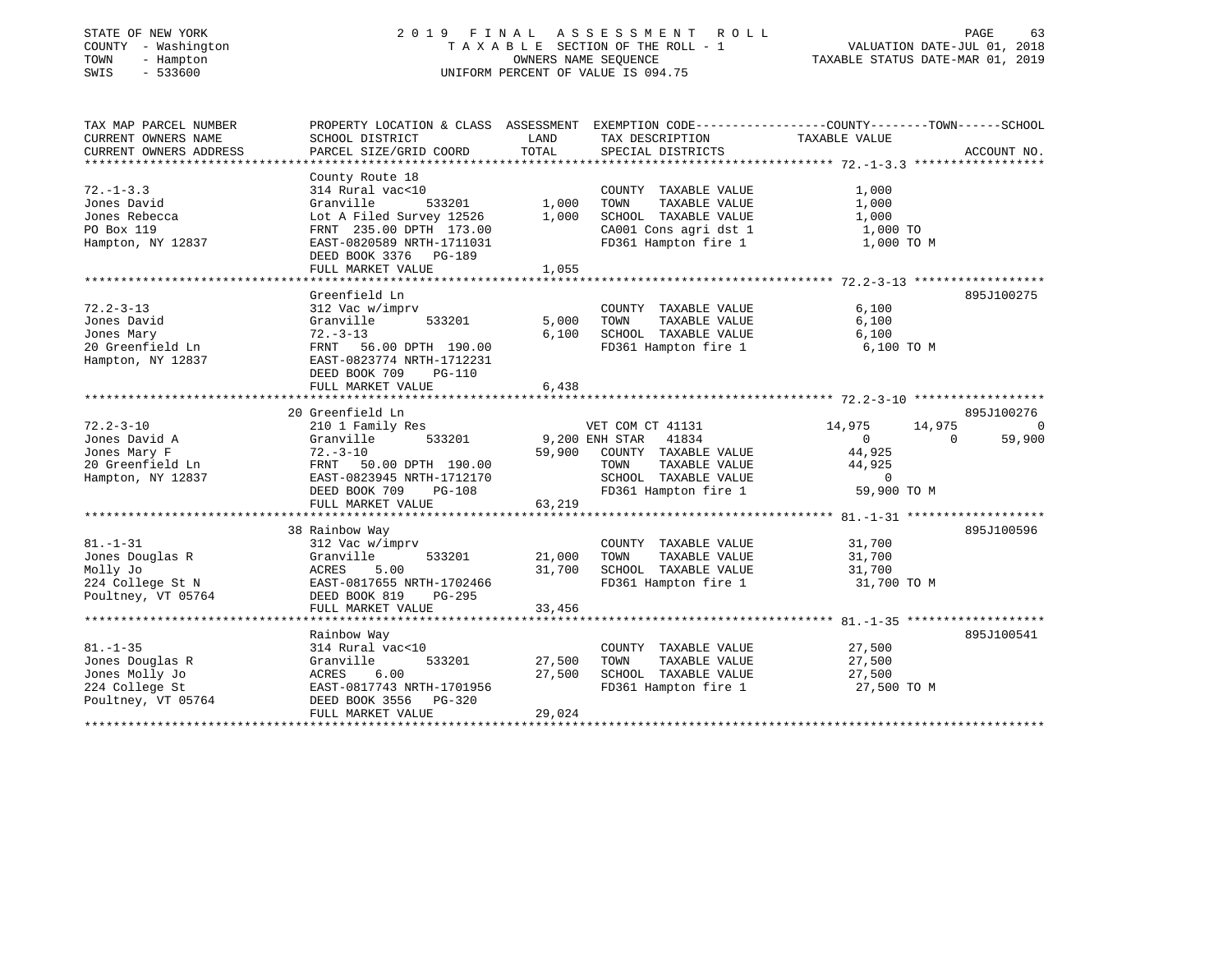| STATE OF NEW YORK<br>COUNTY - Washington<br>TOWN<br>- Hampton<br>$-533600$<br>SWIS | 2019 FINAL                                           | OWNERS NAME SEQUENCE | A S S E S S M E N T<br>R O L L<br>TAXABLE SECTION OF THE ROLL - 1<br>UNIFORM PERCENT OF VALUE IS 094.75 | PAGE<br>64<br>VALUATION DATE-JUL 01, 2018<br>TAXABLE STATUS DATE-MAR 01, 2019                  |
|------------------------------------------------------------------------------------|------------------------------------------------------|----------------------|---------------------------------------------------------------------------------------------------------|------------------------------------------------------------------------------------------------|
| TAX MAP PARCEL NUMBER                                                              |                                                      |                      |                                                                                                         | PROPERTY LOCATION & CLASS ASSESSMENT EXEMPTION CODE---------------COUNTY-------TOWN-----SCHOOL |
| CURRENT OWNERS NAME<br>CURRENT OWNERS ADDRESS                                      | SCHOOL DISTRICT<br>PARCEL SIZE/GRID COORD            | LAND<br>TOTAL        | TAX DESCRIPTION<br>SPECIAL DISTRICTS                                                                    | TAXABLE VALUE<br>ACCOUNT NO.                                                                   |
|                                                                                    | County Route 21 OFF                                  |                      |                                                                                                         |                                                                                                |
| $80. -1 - 58$                                                                      | 311 Res vac land                                     |                      | COUNTY TAXABLE VALUE                                                                                    | 3,000                                                                                          |
| Joseph Robert                                                                      | 535201<br>Whitehall                                  | 3,000                | TAXABLE VALUE<br>TOWN                                                                                   | 3,000                                                                                          |
| Joseph Grace                                                                       | Sect 5 Lot 3                                         | 3,000                | SCHOOL TAXABLE VALUE                                                                                    | 3,000                                                                                          |
| 20 Georgian Ln                                                                     | 5.05<br>ACRES                                        |                      | FD361 Hampton fire 1                                                                                    | 3,000 TO M                                                                                     |
| Darien, CT 06820                                                                   | EAST-0809467 NRTH-1704807<br>DEED BOOK 787<br>PG-312 |                      |                                                                                                         |                                                                                                |
|                                                                                    | FULL MARKET VALUE                                    | 3,166                |                                                                                                         |                                                                                                |
|                                                                                    | *****************************                        |                      |                                                                                                         |                                                                                                |
|                                                                                    | County Route 21 OFF                                  |                      |                                                                                                         |                                                                                                |
| $80. - 1 - 59$                                                                     | 311 Res vac land                                     |                      | COUNTY TAXABLE VALUE                                                                                    | 3,000                                                                                          |
| Joseph Robert                                                                      | 535201<br>Whitehall                                  | 3,000<br>3,000       | TOWN<br>TAXABLE VALUE                                                                                   | 3,000                                                                                          |
| Joseph Grace<br>20 Georgian Ln                                                     | Sect 5 Lot 4<br>ACRES<br>5.09                        |                      | SCHOOL TAXABLE VALUE<br>FD361 Hampton fire 1                                                            | 3,000<br>3,000 TO M                                                                            |
| Darien, CT 06820                                                                   | EAST-0809376 NRTH-1705045                            |                      |                                                                                                         |                                                                                                |
|                                                                                    | DEED BOOK 787<br>PG-310                              |                      |                                                                                                         |                                                                                                |
|                                                                                    | FULL MARKET VALUE                                    | 3,166                |                                                                                                         |                                                                                                |
|                                                                                    | 35 Ridgecrest Way                                    |                      |                                                                                                         | 895J101753                                                                                     |
| $80. - 1 - 34$                                                                     | 210 1 Family Res                                     |                      | COUNTY TAXABLE VALUE                                                                                    | 180,000                                                                                        |
| Joseph Robert W                                                                    | Whitehall<br>535201                                  | 22,300               | TAXABLE VALUE<br>TOWN                                                                                   | 180,000                                                                                        |
| Joseph Grace L                                                                     | Lot 6 & $P/O$ 7                                      | 180,000              | SCHOOL TAXABLE VALUE                                                                                    | 180,000                                                                                        |
| 20 Georgian Ln                                                                     | 1.10<br>ACRES                                        |                      | FD361 Hampton fire 1                                                                                    | 180,000 TO M                                                                                   |
| Darien, CT 06820                                                                   | EAST-0810050 NRTH-1704867                            |                      |                                                                                                         |                                                                                                |
|                                                                                    | DEED BOOK 585<br>$PG-305$                            |                      |                                                                                                         |                                                                                                |
|                                                                                    | FULL MARKET VALUE                                    | 189,974              |                                                                                                         |                                                                                                |
|                                                                                    |                                                      |                      |                                                                                                         |                                                                                                |
|                                                                                    | 1435&1437 Carvers Falls Ln                           |                      |                                                                                                         | 895J101719                                                                                     |
| $31. - 1 - 8$                                                                      | 220 2 Family Res                                     |                      | COUNTY TAXABLE VALUE                                                                                    | 124,600                                                                                        |
| Jurnak Ronald T Sr                                                                 | Whitehall<br>535201                                  | 36,400               | TOWN<br>TAXABLE VALUE                                                                                   | 124,600                                                                                        |
| PO Box 577                                                                         | Lot 4                                                | 124,600              | SCHOOL TAXABLE VALUE                                                                                    | 124,600                                                                                        |
| Poultney, VT 05764                                                                 | ACRES<br>6.40                                        |                      | FD362 Hampton fire 2                                                                                    | 124,600 TO M                                                                                   |
|                                                                                    | EAST-0807991 NRTH-1747241                            |                      |                                                                                                         |                                                                                                |
|                                                                                    | DEED BOOK 879<br>PG-163                              |                      |                                                                                                         |                                                                                                |
|                                                                                    | FULL MARKET VALUE                                    | 131,504              |                                                                                                         |                                                                                                |
|                                                                                    | 247 Hills Pond Rd                                    |                      |                                                                                                         | 895J100655                                                                                     |
| $71. - 1 - 14.5$                                                                   | 210 1 Family Res - WTRFNT                            |                      | COUNTY TAXABLE VALUE                                                                                    | 318,100                                                                                        |
| Kafka James E                                                                      | 533201<br>Granville                                  | 36,900               | TOWN<br>TAXABLE VALUE                                                                                   | 318,100                                                                                        |
| Weiss Deborah R                                                                    | ACRES<br>1.17                                        | 318,100              | SCHOOL TAXABLE VALUE                                                                                    | 318,100                                                                                        |
| 64 Pond View Ln                                                                    | EAST-0816413 NRTH-1707584                            |                      | FD361 Hampton fire 1                                                                                    | 318,100 TO M                                                                                   |
| Chappaqua, NY 10514                                                                | DEED BOOK 1851<br>PG-99                              |                      |                                                                                                         |                                                                                                |
|                                                                                    | FULL MARKET VALUE                                    | 335,726              |                                                                                                         |                                                                                                |
|                                                                                    |                                                      |                      |                                                                                                         |                                                                                                |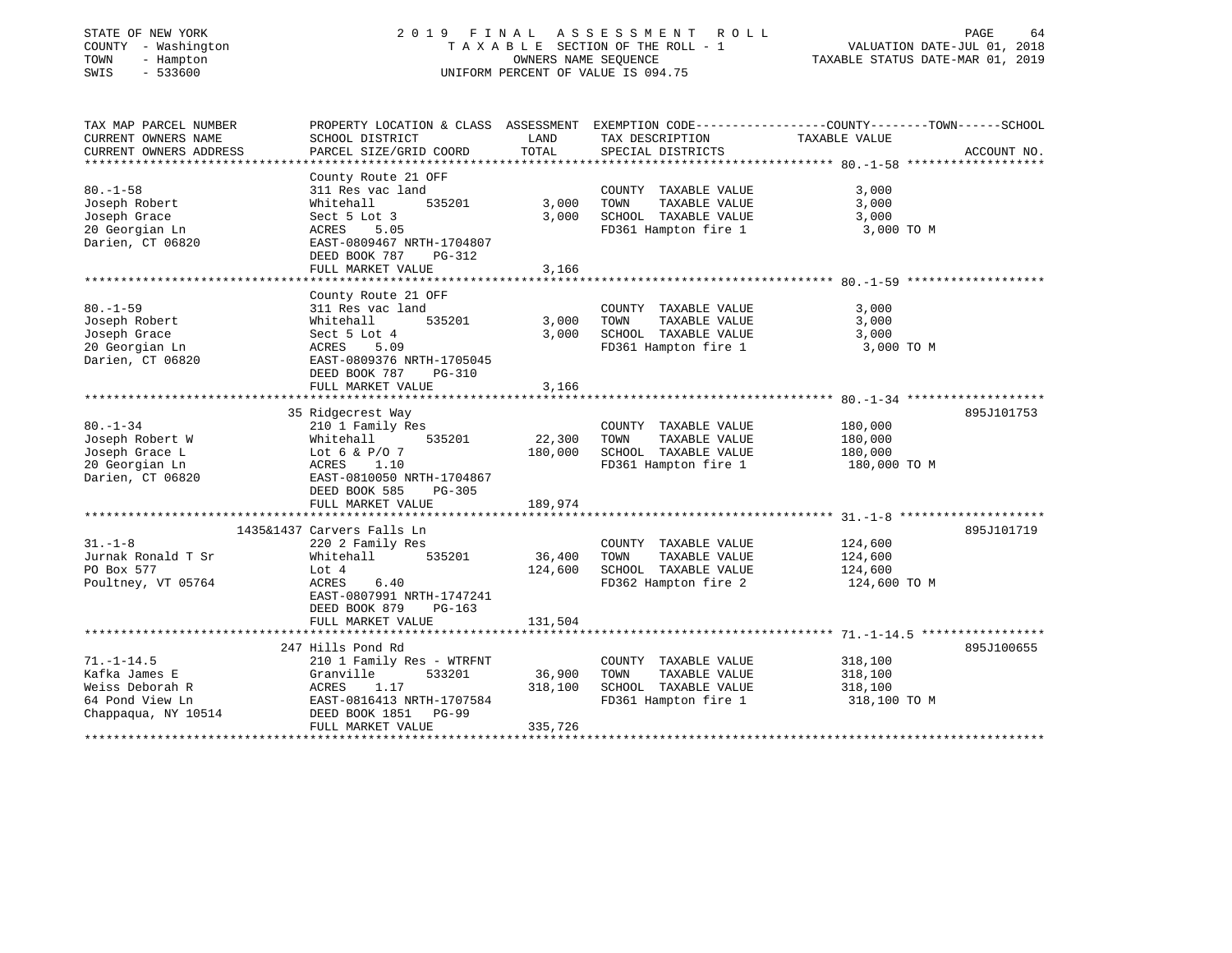| STATE OF NEW YORK<br>COUNTY - Washington<br>- Hampton<br>TOWN<br>SWIS<br>$-533600$                  | 2019 FINAL                                                                       | OWNERS NAME SEQUENCE | A S S E S S M E N T<br>ROLL<br>TAXABLE SECTION OF THE ROLL - 1<br>UNIFORM PERCENT OF VALUE IS 094.75 | PAGE<br>65<br>VALUATION DATE-JUL 01, 2018<br>TAXABLE STATUS DATE-MAR 01, 2019                                                   |
|-----------------------------------------------------------------------------------------------------|----------------------------------------------------------------------------------|----------------------|------------------------------------------------------------------------------------------------------|---------------------------------------------------------------------------------------------------------------------------------|
| TAX MAP PARCEL NUMBER<br>CURRENT OWNERS NAME<br>CURRENT OWNERS ADDRESS<br>************************* | SCHOOL DISTRICT<br>PARCEL SIZE/GRID COORD                                        | LAND<br>TOTAL        | TAX DESCRIPTION<br>SPECIAL DISTRICTS                                                                 | PROPERTY LOCATION & CLASS ASSESSMENT EXEMPTION CODE---------------COUNTY-------TOWN------SCHOOL<br>TAXABLE VALUE<br>ACCOUNT NO. |
|                                                                                                     | 1060 West Way                                                                    |                      |                                                                                                      | 895J100111                                                                                                                      |
| $71.4 - 2 - 6$                                                                                      | 260 Seasonal res - WTRFNT                                                        |                      | COUNTY TAXABLE VALUE                                                                                 | 224,200                                                                                                                         |
| Kaspszak Chester                                                                                    | Granville<br>533201                                                              | 27,100               | TOWN<br>TAXABLE VALUE                                                                                | 224,200                                                                                                                         |
| Kaspszak Theresa                                                                                    | LOT 12                                                                           | 224,200              | SCHOOL TAXABLE VALUE                                                                                 | 224,200                                                                                                                         |
| 102 West Shore Dr                                                                                   | $71. - 2 - 6$                                                                    |                      | FD361 Hampton fire 1                                                                                 | 224,200 TO M                                                                                                                    |
| Massapequa, NY 11758                                                                                | FRNT 101.00 DPTH 271.00<br>EAST-0815303 NRTH-1707636<br>DEED BOOK 3964<br>PG-321 |                      |                                                                                                      |                                                                                                                                 |
|                                                                                                     | FULL MARKET VALUE                                                                | 236,623              |                                                                                                      |                                                                                                                                 |
|                                                                                                     |                                                                                  |                      |                                                                                                      |                                                                                                                                 |
| $80. - 1 - 64$                                                                                      | 38 Forest Hill Way<br>210 1 Family Res - WTRFNT                                  |                      | COUNTY TAXABLE VALUE                                                                                 | 230,700                                                                                                                         |
| Kavanagh Michael ETAL                                                                               | Whitehall<br>535201                                                              | 20,000               | TOWN<br>TAXABLE VALUE                                                                                | 230,700                                                                                                                         |
| Bauch Jeffery ETAL                                                                                  | Sect 6 Lot 2                                                                     | 230,700              | SCHOOL TAXABLE VALUE                                                                                 | 230,700                                                                                                                         |
| 31 Glenrich Rd                                                                                      | ACRES<br>5.00                                                                    |                      | FD361 Hampton fire 1                                                                                 | 230,700 TO M                                                                                                                    |
| Saint James, NY 11780                                                                               | EAST-0811039 NRTH-1706125<br>DEED BOOK 2160<br>PG-72                             |                      |                                                                                                      |                                                                                                                                 |
|                                                                                                     | FULL MARKET VALUE                                                                | 243,483              |                                                                                                      |                                                                                                                                 |
|                                                                                                     |                                                                                  |                      |                                                                                                      | ********************* 80.-1-65                                                                                                  |
| $80. - 1 - 65$                                                                                      | County Route 21 OFF<br>323 Vacant rural                                          |                      | COUNTY TAXABLE VALUE                                                                                 | 19,000                                                                                                                          |
| Kavanagh Michael ETAL                                                                               | 535201<br>Whitehall                                                              | 19,000               | TOWN<br>TAXABLE VALUE                                                                                | 19,000                                                                                                                          |
| Bauch Jeffery ETAL                                                                                  | Sect 6 Lot 3                                                                     | 19,000               | SCHOOL TAXABLE VALUE                                                                                 | 19,000                                                                                                                          |
| 31 Glenrich Rd                                                                                      | ACRES 27.90                                                                      |                      | FD361 Hampton fire 1                                                                                 | 19,000 TO M                                                                                                                     |
| Saint James, NY 11780                                                                               | EAST-0811761 NRTH-1705229                                                        |                      |                                                                                                      |                                                                                                                                 |
|                                                                                                     | DEED BOOK 2160 PG-72                                                             |                      |                                                                                                      |                                                                                                                                 |
|                                                                                                     | FULL MARKET VALUE                                                                | 20,053               |                                                                                                      |                                                                                                                                 |
|                                                                                                     |                                                                                  |                      |                                                                                                      |                                                                                                                                 |
|                                                                                                     | Forest Hill Way                                                                  |                      |                                                                                                      |                                                                                                                                 |
| $71.3 - 3 - 11$                                                                                     | 311 Res vac land - WTRFNT                                                        |                      | COUNTY TAXABLE VALUE                                                                                 | 26,000                                                                                                                          |
| Kavanagh Michael W                                                                                  | Whitehall<br>535201                                                              | 26,000<br>26,000     | TOWN<br>TAXABLE VALUE<br>SCHOOL TAXABLE VALUE                                                        | 26,000<br>26,000                                                                                                                |
| Kavanagh Stacey L<br>31 Glenrich Dr                                                                 | Subdiv Lot 6B<br>Sect 3 3028/28                                                  |                      | FD361 Hampton fire 1                                                                                 | 26,000 TO M                                                                                                                     |
| Saint James, NY 11780                                                                               | $80. - 3 - 11$                                                                   |                      |                                                                                                      |                                                                                                                                 |
|                                                                                                     | 70.00 DPTH 403.00<br>FRNT                                                        |                      |                                                                                                      |                                                                                                                                 |
|                                                                                                     | EAST-0810785 NRTH-1706035                                                        |                      |                                                                                                      |                                                                                                                                 |
|                                                                                                     | DEED BOOK 3028<br>$PG-28$                                                        |                      |                                                                                                      |                                                                                                                                 |
|                                                                                                     | FULL MARKET VALUE                                                                | 27,441               |                                                                                                      |                                                                                                                                 |
|                                                                                                     |                                                                                  |                      |                                                                                                      |                                                                                                                                 |
|                                                                                                     | 79 County Route 20                                                               |                      |                                                                                                      | 895J101818                                                                                                                      |
| $72. - 2 - 12.2$                                                                                    | 314 Rural vac<10                                                                 |                      | COUNTY TAXABLE VALUE                                                                                 | 22,500                                                                                                                          |
| Kearney Edward                                                                                      | 533201<br>Granville                                                              | 22,500               | TOWN<br>TAXABLE VALUE                                                                                | 22,500                                                                                                                          |
| 503 Seabreeze Dr                                                                                    | ACRES<br>5.90                                                                    | 22,500               | SCHOOL TAXABLE VALUE                                                                                 | 22,500                                                                                                                          |
| Garden City, SC 29576                                                                               | EAST-0824030 NRTH-1705437<br>DEED BOOK 787<br>$PG-45$                            |                      | FD361 Hampton fire 1                                                                                 | 22,500 TO M                                                                                                                     |
|                                                                                                     | FULL MARKET VALUE                                                                | 23,747               |                                                                                                      |                                                                                                                                 |
|                                                                                                     |                                                                                  |                      |                                                                                                      |                                                                                                                                 |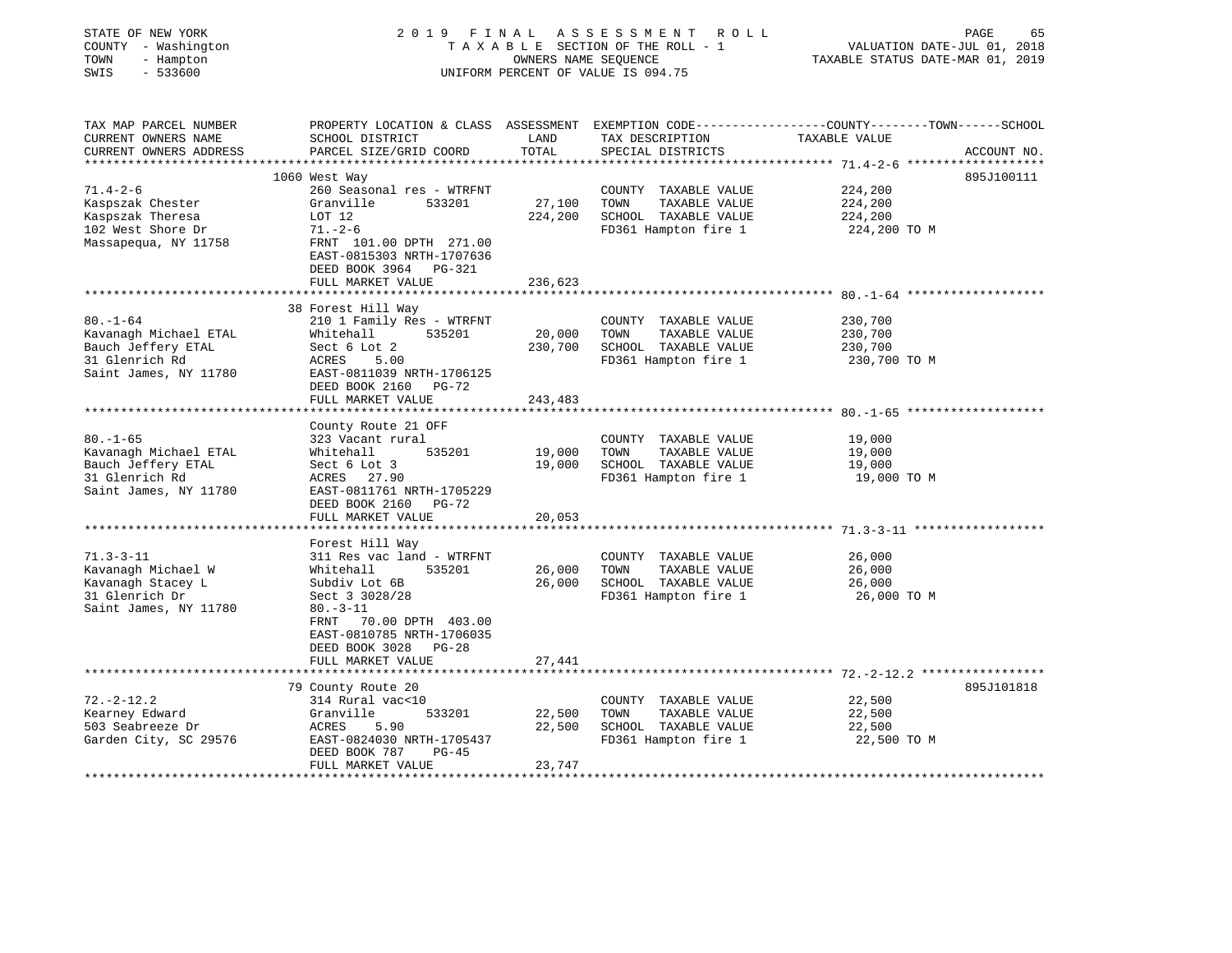| COUNTY - Washington<br>TOWN<br>- Hampton<br>SWIS<br>$-533600$ | TAXABLE SECTION OF THE ROLL - 1<br>OWNERS NAME SEQUENCE<br>UNIFORM PERCENT OF VALUE IS 094.75     |               | VALUATION DATE-JUL 01, 2018<br>TAXABLE STATUS DATE-MAR 01, 2019  |                          |                                      |
|---------------------------------------------------------------|---------------------------------------------------------------------------------------------------|---------------|------------------------------------------------------------------|--------------------------|--------------------------------------|
| TAX MAP PARCEL NUMBER                                         | PROPERTY LOCATION & CLASS ASSESSMENT EXEMPTION CODE-----------------COUNTY-------TOWN------SCHOOL |               |                                                                  |                          |                                      |
| CURRENT OWNERS NAME                                           | SCHOOL DISTRICT                                                                                   | LAND          | TAX DESCRIPTION                                                  | TAXABLE VALUE            |                                      |
| CURRENT OWNERS ADDRESS                                        | PARCEL SIZE/GRID COORD                                                                            | TOTAL         | SPECIAL DISTRICTS                                                |                          | ACCOUNT NO.                          |
|                                                               |                                                                                                   |               |                                                                  |                          |                                      |
|                                                               | 322 Hickey Rd                                                                                     |               |                                                                  |                          | 895J100577                           |
| $53. - 1 - 7.5$                                               | 210 1 Family Res                                                                                  |               | BAS STAR 41854                                                   | $\overline{0}$           | $0 \qquad \qquad$<br>29,400          |
| Keefe Bruce S<br>Keefe Kathy A                                |                                                                                                   | 125,900       | 35,500 COUNTY TAXABLE VALUE<br>TOWN<br>TAXABLE VALUE             | 125,900<br>125,900       |                                      |
|                                                               | Granville 533201<br>ACRES 5.50<br>EAST-0815230 NRTH-1720691<br>DEED BOOK 555 PG-148               |               | SCHOOL TAXABLE VALUE                                             | 96,500                   |                                      |
| ----- ------- --<br>322 Hickey Rd<br>Hampton, NY 12837        |                                                                                                   |               | FD361 Hampton fire 1                                             | 125,900 TO M             |                                      |
|                                                               | FULL MARKET VALUE                                                                                 | 132,876       |                                                                  |                          |                                      |
|                                                               |                                                                                                   |               |                                                                  |                          |                                      |
|                                                               | County Route 21                                                                                   |               |                                                                  |                          | 895J100131                           |
| $80. - 1 - 1$                                                 | 312 Vac w/imprv                                                                                   |               | COUNTY TAXABLE VALUE                                             | 113,200                  |                                      |
| Keefe-Mart Maria                                              | Granville<br>533201                                                                               | 112,000       | TOWN<br>TAXABLE VALUE                                            | 113,200                  |                                      |
| 5045 San Vincente Dr                                          | 743/21                                                                                            | 113,200       | SCHOOL TAXABLE VALUE                                             | 113,200                  |                                      |
| Santa Barbara, CA 93111                                       | ACRES 120.40                                                                                      |               | FD361 Hampton fire 1                                             | 113,200 TO M             |                                      |
|                                                               | EAST-0810545 NRTH-1703479                                                                         |               |                                                                  |                          |                                      |
|                                                               | DEED BOOK 758<br>PG-210                                                                           |               |                                                                  |                          |                                      |
|                                                               | FULL MARKET VALUE                                                                                 | 119,472       |                                                                  |                          |                                      |
|                                                               | 2523 County Route 18                                                                              |               | 89 PCT OF VALUE USED FOR EXEMPTION PURPOSES                      |                          |                                      |
| $72. - 1 - 4.1$                                               | 240 Rural res                                                                                     |               | VET COM CT 41131                                                 | 53,867<br>44,100         | $\overline{0}$                       |
| Kelley James L                                                | 533201                                                                                            |               | 46,400 BAS STAR 41854                                            | $\sim$ 0                 | 29,400<br>$\Omega$                   |
| Noble Emily A                                                 | Granville<br>LOT 2                                                                                | 242,100       | COUNTY TAXABLE VALUE                                             | 188,233                  |                                      |
| 2523 County Route 18                                          | ACRES 15.40                                                                                       |               | TOWN<br>TAXABLE VALUE                                            | 198,000                  |                                      |
| Hampton, NY 12837                                             | EAST-0822124 NRTH-1711923                                                                         |               | SCHOOL TAXABLE VALUE                                             | 212,700                  |                                      |
|                                                               | DEED BOOK 805<br>PG-333                                                                           |               | FD361 Hampton fire 1                                             | 242,100 TO M             |                                      |
|                                                               | FULL MARKET VALUE                                                                                 | 255,515       |                                                                  |                          |                                      |
|                                                               |                                                                                                   |               |                                                                  |                          |                                      |
|                                                               | 82 Golf Course Rd                                                                                 |               |                                                                  |                          | 895J100133                           |
| 45.-1-20                                                      | 270 Mfg housing                                                                                   |               | AGED-TOWN 41803                                                  | 16,770<br>$\overline{0}$ | $\overline{0}$                       |
| Kenny Angela -LE-                                             | Whitehall 535201<br>ACRES 9.40<br>EAST-0810976 NRTH-1735849<br>DEED BOOK 3512 PG-225              |               | 39,400 AGE-CO/SCH 41805<br>55,900 ENH STAR 41834                 | 22,360<br>$\sim$ 0       | 22,360<br>$\overline{0}$<br>$\Omega$ |
| Hurley Wesley<br>82 Golf Course Rd<br>12887 - אחר יור         |                                                                                                   |               | COUNTY TAXABLE VALUE                                             | 33,540                   | 33,540                               |
|                                                               |                                                                                                   |               | TAXABLE VALUE<br>TOWN                                            | 39,130                   |                                      |
|                                                               | FULL MARKET VALUE                                                                                 |               |                                                                  |                          |                                      |
|                                                               |                                                                                                   |               | 58,997 SCHOOL TAXABLE VALUE 0<br>CA001 Cons agri dst 1 55,900 TO |                          |                                      |
|                                                               |                                                                                                   |               | FD362 Hampton fire 2                                             | 55,900 TO M              |                                      |
|                                                               |                                                                                                   |               |                                                                  |                          |                                      |
|                                                               | 12 Hampton Heights Way                                                                            |               |                                                                  |                          | 895J100590                           |
| $80. - 1 - 14$                                                | 210 1 Family Res<br>Granville [                                                                   |               | BAS STAR 41854                                                   | $\overline{0}$           | $\Omega$<br>29,400                   |
| --• - --<br>Keyes Susan A                                     |                                                                                                   | 533201 28,600 | COUNTY TAXABLE VALUE                                             | 97,000                   |                                      |
|                                                               |                                                                                                   | 997 97,000    | TOWN<br>TAXABLE VALUE                                            | 97,000                   |                                      |
|                                                               |                                                                                                   |               | SCHOOL TAXABLE VALUE                                             | 67,600                   |                                      |
|                                                               | DEED BOOK 938<br>PG-192                                                                           |               | FD361 Hampton fire 1                                             | 97,000 TO M              |                                      |
|                                                               | FULL MARKET VALUE                                                                                 | 102,375       |                                                                  |                          |                                      |

\*\*\*\*\*\*\*\*\*\*\*\*\*\*\*\*\*\*\*\*\*\*\*\*\*\*\*\*\*\*\*\*\*\*\*\*\*\*\*\*\*\*\*\*\*\*\*\*\*\*\*\*\*\*\*\*\*\*\*\*\*\*\*\*\*\*\*\*\*\*\*\*\*\*\*\*\*\*\*\*\*\*\*\*\*\*\*\*\*\*\*\*\*\*\*\*\*\*\*\*\*\*\*\*\*\*\*\*\*\*\*\*\*\*\*\*\*\*\*\*\*\*\*\*\*\*\*\*\*\*\*\*

STATE OF NEW YORK 2 0 1 9 F I N A L A S S E S S M E N T R O L L PAGE 66

66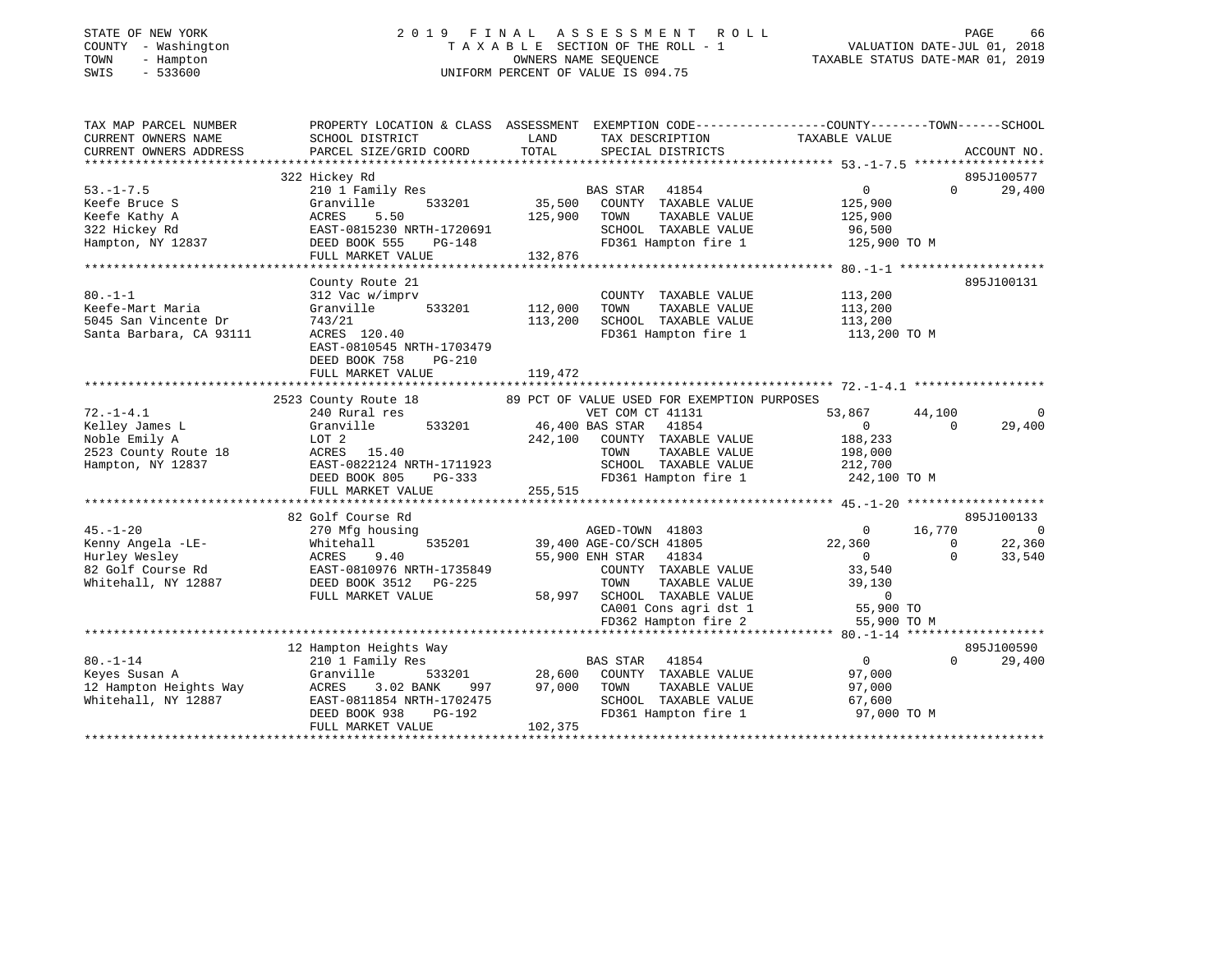|      | STATE OF NEW YORK   |  | 2019 FINAL ASSESSMENT ROLL         |                                  | PAGE | 67 |
|------|---------------------|--|------------------------------------|----------------------------------|------|----|
|      | COUNTY - Washington |  | TAXABLE SECTION OF THE ROLL - 1    | VALUATION DATE-JUL 01, 2018      |      |    |
| TOWN | - Hampton           |  | OWNERS NAME SEOUENCE               | TAXABLE STATUS DATE-MAR 01, 2019 |      |    |
| SWIS | - 533600            |  | UNIFORM PERCENT OF VALUE IS 094.75 |                                  |      |    |

| TAX MAP PARCEL NUMBER<br>CURRENT OWNERS NAME<br>CURRENT OWNERS ADDRESS | PROPERTY LOCATION & CLASS ASSESSMENT<br>SCHOOL DISTRICT<br>PARCEL SIZE/GRID COORD | LAND<br>TOTAL | EXEMPTION CODE----------------COUNTY-------TOWN------SCHOOL<br>TAX DESCRIPTION<br>SPECIAL DISTRICTS | TAXABLE VALUE  |          | ACCOUNT NO.    |
|------------------------------------------------------------------------|-----------------------------------------------------------------------------------|---------------|-----------------------------------------------------------------------------------------------------|----------------|----------|----------------|
|                                                                        |                                                                                   |               |                                                                                                     |                |          |                |
|                                                                        | 2609 State Route 22A                                                              |               |                                                                                                     |                |          | 895J100137     |
| $72. - 2 - 29$                                                         | 210 1 Family Res                                                                  |               | VET COM CT 41131                                                                                    | 16,050         | 16,050   | $\mathbf 0$    |
| Kinney Irrevocable Trust Norma Granville                               | 533201                                                                            |               | 23,300 AGED-CO/TN 41801                                                                             | 24,075         | 24,075   | $\overline{0}$ |
| Evans Tina Trustee                                                     | <b>ACRES</b><br>1.40                                                              |               | 64,200 AGED-SCH<br>41804                                                                            | $\Omega$       | $\Omega$ | 28,890         |
| c/o Norma Jean Kinney                                                  | EAST-0823078 NRTH-1712029                                                         |               | 41834<br>ENH STAR                                                                                   | $\Omega$       | $\Omega$ | 35,310         |
| 2609 State Route 22A                                                   | EAST-0823078 NF<br>DEED BOOK 3536<br>PG-248                                       |               | COUNTY TAXABLE VALUE                                                                                | 24,075         |          |                |
| Hampton, NY 12837                                                      | FULL MARKET VALUE                                                                 | 67,757        | TAXABLE VALUE<br>TOWN                                                                               | 24,075         |          |                |
|                                                                        |                                                                                   |               | SCHOOL TAXABLE VALUE                                                                                | $\overline{0}$ |          |                |
|                                                                        |                                                                                   |               | FD361 Hampton fire 1                                                                                | 64,200 TO M    |          |                |
|                                                                        |                                                                                   |               |                                                                                                     |                |          |                |
|                                                                        | North Ouivey Hill Ln                                                              |               |                                                                                                     |                |          | 895J100592     |
| $81. - 1 - 9$                                                          | 314 Rural vac<10                                                                  |               | COUNTY TAXABLE VALUE                                                                                | 15,000         |          |                |
| Kinsey Kenneth W Jr                                                    | 533201<br>Granville                                                               | 15,000        | TOWN<br>TAXABLE VALUE                                                                               | 15,000         |          |                |
| Kinsey Virginia H                                                      | ACRES<br>1.71                                                                     | 15,000        | SCHOOL TAXABLE VALUE                                                                                | 15,000         |          |                |
| PO Box 7                                                               | EAST-0819242 NRTH-1702212                                                         |               | FD361 Hampton fire 1                                                                                | 15,000 TO M    |          |                |
| Hampton, NY 12837                                                      | DEED BOOK 1806 PG-41                                                              |               |                                                                                                     |                |          |                |
|                                                                        | FULL MARKET VALUE                                                                 | 15,831        |                                                                                                     |                |          |                |
|                                                                        |                                                                                   |               |                                                                                                     |                |          |                |
|                                                                        | North Quivey Hill Ln                                                              |               |                                                                                                     |                |          | 895J100437     |
| $81. - 1 - 10$                                                         | 314 Rural vac<10                                                                  |               | COUNTY TAXABLE VALUE                                                                                | 23,000         |          |                |
| Kinsey Kenneth W Jr                                                    | 533201<br>Granville                                                               | 23,000        | TAXABLE VALUE<br>TOWN                                                                               | 23,000         |          |                |
| Kinsey Virginia H                                                      | 4.00<br>ACRES                                                                     | 23,000        | SCHOOL TAXABLE VALUE                                                                                | 23,000         |          |                |
| PO Box 7                                                               | EAST-0819238 NRTH-1701960                                                         |               | FD361 Hampton fire 1                                                                                | 23,000 TO M    |          |                |
| Hampton, NY 12837                                                      | DEED BOOK 1806<br>PG-41                                                           |               |                                                                                                     |                |          |                |
|                                                                        | FULL MARKET VALUE                                                                 | 24,274        |                                                                                                     |                |          |                |
|                                                                        |                                                                                   |               |                                                                                                     |                |          |                |
|                                                                        | 1092 North Quivey Hill Ln                                                         |               |                                                                                                     |                |          | 895J100433     |
| $81. - 1 - 11$                                                         | 210 1 Family Res                                                                  |               | BAS STAR<br>41854                                                                                   | $\overline{0}$ | $\Omega$ | 29,400         |
| Kinsey Kenneth W Jr                                                    | 533201<br>Granville                                                               | 31,800        | COUNTY TAXABLE VALUE                                                                                | 138,100        |          |                |
| Kinsey Virginia H                                                      | ACRES<br>4.00                                                                     | 138,100       | TAXABLE VALUE<br>TOWN                                                                               | 138,100        |          |                |
| PO Box 7                                                               | EAST-0819240 NRTH-1701616                                                         |               | SCHOOL TAXABLE VALUE                                                                                | 108,700        |          |                |
| Hampton, NY 12837                                                      | DEED BOOK 1806 PG-41                                                              |               | FD361 Hampton fire 1                                                                                | 138,100 TO M   |          |                |
|                                                                        | FULL MARKET VALUE                                                                 | 145,752       |                                                                                                     |                |          |                |
|                                                                        |                                                                                   |               |                                                                                                     |                |          |                |
|                                                                        | 2655 State Route 22A                                                              |               |                                                                                                     |                |          | 895J100293     |
| $72. - 2 - 37$                                                         | 210 1 Family Res                                                                  |               | <b>BAS STAR</b><br>41854                                                                            | $\mathbf 0$    | $\Omega$ | 29,400         |
| Kirby Donald R Jr                                                      | Granville<br>533201                                                               | 37,100        | COUNTY TAXABLE VALUE                                                                                | 139,400        |          |                |
| PO Box 47                                                              | 713/148 Hwy Approp                                                                | 139,400       | TAXABLE VALUE<br>TOWN                                                                               | 139,400        |          |                |
| Hampton, NY 12837                                                      | ACRES<br>7.09                                                                     |               | SCHOOL TAXABLE VALUE                                                                                | 110,000        |          |                |
|                                                                        | EAST-0823376 NRTH-1712846                                                         |               | FD361 Hampton fire 1                                                                                | 139,400 TO M   |          |                |
|                                                                        | DEED BOOK 716<br>$PG-245$                                                         |               |                                                                                                     |                |          |                |
|                                                                        | FULL MARKET VALUE                                                                 | 147,124       |                                                                                                     |                |          |                |
|                                                                        |                                                                                   |               |                                                                                                     |                |          |                |

TOWN - Hampton<br>SWIS - 533600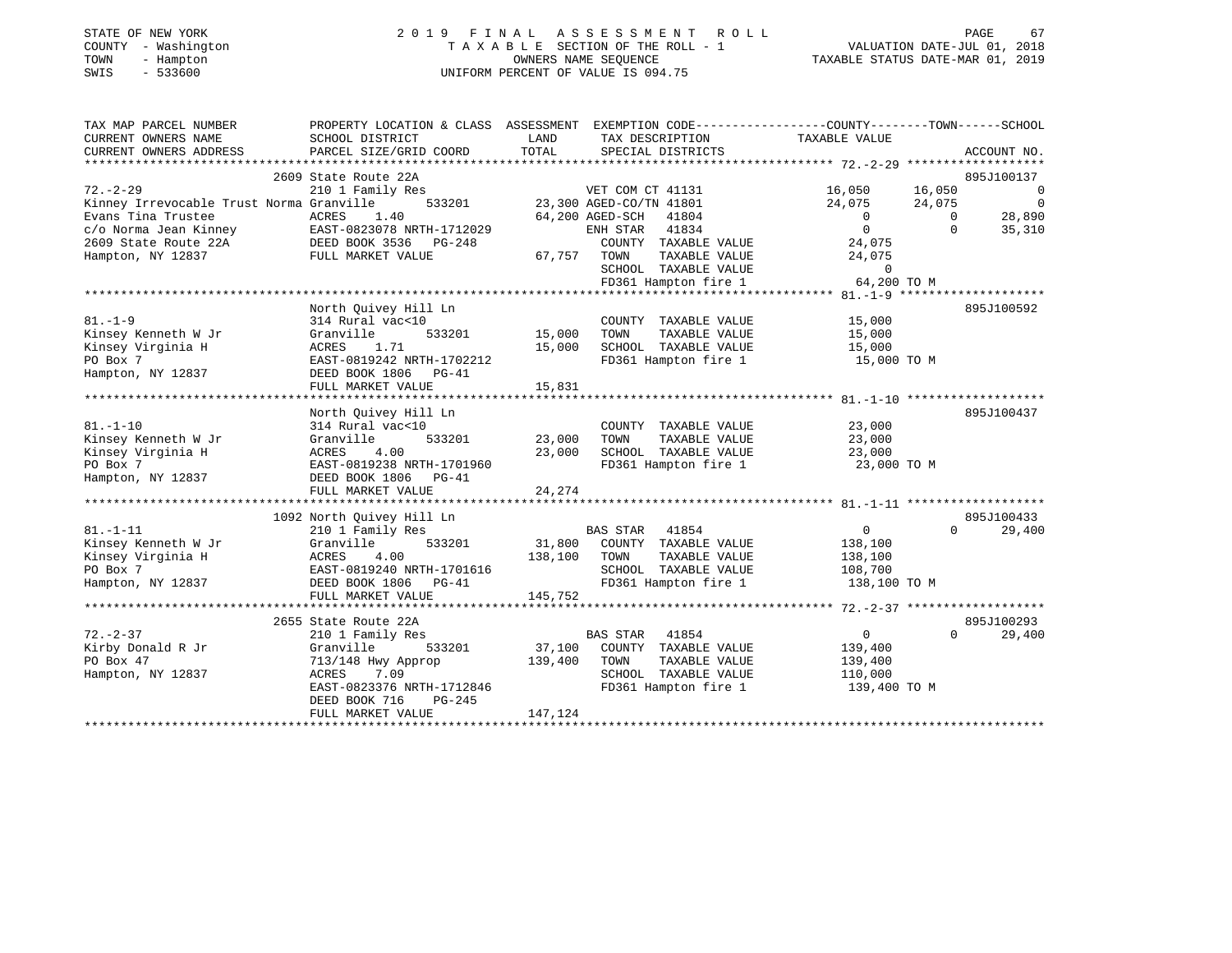| COUNTY - Washington<br>TOWN<br>- Hampton<br>$-533600$<br>SWIS           | TAXABLE SECTION OF THE ROLL - 1<br>UNIFORM PERCENT OF VALUE IS 094.75 | VALUATION DATE-JUL 01, 2018<br>TAXABLE STATUS DATE-MAR 01, 2019 |                                               |                                                                                                                                |
|-------------------------------------------------------------------------|-----------------------------------------------------------------------|-----------------------------------------------------------------|-----------------------------------------------|--------------------------------------------------------------------------------------------------------------------------------|
| TAX MAP PARCEL NUMBER<br>CURRENT OWNERS NAME<br>CURRENT OWNERS ADDRESS  | SCHOOL DISTRICT<br>PARCEL SIZE/GRID COORD                             | LAND<br>TOTAL                                                   | TAX DESCRIPTION<br>SPECIAL DISTRICTS          | PROPERTY LOCATION & CLASS ASSESSMENT EXEMPTION CODE---------------COUNTY-------TOWN-----SCHOOL<br>TAXABLE VALUE<br>ACCOUNT NO. |
|                                                                         | County Route 18                                                       |                                                                 |                                               |                                                                                                                                |
| 62.-1-49.2                                                              | 322 Rural vac>10                                                      |                                                                 | COUNTY TAXABLE VALUE                          | 29,500                                                                                                                         |
| Kneer Bradley                                                           | 535201<br>Whitehall                                                   | 29,500                                                          | TOWN<br>TAXABLE VALUE                         | 29,500                                                                                                                         |
| Kneer Chrisopher                                                        | Sub Div Lot 2                                                         | 29,500                                                          | SCHOOL TAXABLE VALUE                          | 29,500                                                                                                                         |
| 133 William Rd<br>North Massappqua, NY 11758 EAST-0809021 NRTH-1714089  | ACRES 18.50<br>DEED BOOK 3853 PG-313                                  |                                                                 | FD361 Hampton fire 1                          | 29,500 TO M                                                                                                                    |
|                                                                         | FULL MARKET VALUE                                                     | 31,135                                                          |                                               |                                                                                                                                |
|                                                                         | Hills Pond Rd                                                         |                                                                 |                                               |                                                                                                                                |
| $71, -1 - 14, 10$                                                       | 314 Rural vac<10 - WTRFNT                                             |                                                                 | COUNTY TAXABLE VALUE                          | 32,600                                                                                                                         |
| Kneer Bradley                                                           | 533201<br>Granville                                                   | 32,600                                                          | TOWN<br>TAXABLE VALUE                         | 32,600                                                                                                                         |
| Kneer Christopher                                                       | Lot 1                                                                 | 32,600                                                          | SCHOOL TAXABLE VALUE                          | 32,600                                                                                                                         |
| 133 Williams Rd<br>North Massapequa, NY 11758 EAST-0816441 NRTH-1707448 | FRNT 113.00 DPTH 237.00<br>DEED BOOK 2618 PG-47                       |                                                                 | FD361 Hampton fire 1                          | 32,600 TO M                                                                                                                    |
|                                                                         | FULL MARKET VALUE                                                     | 34,406                                                          |                                               |                                                                                                                                |
|                                                                         |                                                                       |                                                                 |                                               |                                                                                                                                |
|                                                                         | Hills Pond Rd                                                         |                                                                 |                                               |                                                                                                                                |
| 71.-1-14.12<br>Kneer Bradley                                            | 314 Rural vac<10 - WTRFNT                                             | 32,600                                                          | COUNTY TAXABLE VALUE<br>TOWN<br>TAXABLE VALUE | 32,600<br>32,600                                                                                                               |
| Kneer Christopher                                                       |                                                                       | 32,600                                                          | SCHOOL TAXABLE VALUE                          | 32,600                                                                                                                         |
| 133 Williams Rd                                                         | Granville 533201<br>Lot 2<br>FRNT 113.00 DPTH 213.00                  |                                                                 | FD361 Hampton fire 1                          | 32,600 TO M                                                                                                                    |
| North Massapequa, NY 11758 EAST-0816440 NRTH-1707340                    | DEED BOOK 2618 PG-47                                                  |                                                                 |                                               |                                                                                                                                |
|                                                                         | FULL MARKET VALUE                                                     | 34,406                                                          |                                               |                                                                                                                                |
|                                                                         | County Route 18                                                       |                                                                 |                                               |                                                                                                                                |
| 62.-1-49.3                                                              | 322 Rural vac>10                                                      |                                                                 | COUNTY TAXABLE VALUE                          | 29,500                                                                                                                         |
| Kneer Bradley C ETAL                                                    | 535201<br>Whitehall                                                   | 29,500                                                          | TOWN<br>TAXABLE VALUE                         | 29,500                                                                                                                         |
| Kneer Diane P ETAL                                                      | Sub Div Lot 3                                                         | 29,500                                                          | SCHOOL TAXABLE VALUE                          | 29,500                                                                                                                         |
| 7 Slocum Ave                                                            | ACRES 18.50                                                           |                                                                 | FD361 Hampton fire 1                          | 29,500 TO M                                                                                                                    |
| Granville, NY 12832                                                     | EAST-0809279 NRTH-1713942                                             |                                                                 |                                               |                                                                                                                                |
|                                                                         | DEED BOOK 2248 PG-324                                                 |                                                                 |                                               |                                                                                                                                |
|                                                                         | FULL MARKET VALUE                                                     | 31,135                                                          |                                               |                                                                                                                                |
|                                                                         | 1030 West Way                                                         |                                                                 |                                               | 895J100142                                                                                                                     |
| 71.4-2-14                                                               | 210 1 Family Res - WTRFNT                                             |                                                                 | COUNTY TAXABLE VALUE                          | 192,700                                                                                                                        |
| Kneer Christopher R                                                     | 533201<br>Granville                                                   | 27,100                                                          | TOWN<br>TAXABLE VALUE                         | 192,700                                                                                                                        |
| Kneer Christina D                                                       | LOT 4                                                                 | 192,700                                                         | SCHOOL TAXABLE VALUE                          | 192,700                                                                                                                        |
| 133 William Rd                                                          | $71. - 2 - 14$                                                        |                                                                 | FD361 Hampton fire 1                          | 192,700 TO M                                                                                                                   |
| Massapequa, NY 11758                                                    | FRNT 100.00 DPTH 212.00                                               |                                                                 |                                               |                                                                                                                                |
|                                                                         | BANK<br>999                                                           |                                                                 |                                               |                                                                                                                                |
|                                                                         | EAST-0815822 NRTH-1707028<br>DEED BOOK 3696 PG-238                    |                                                                 |                                               |                                                                                                                                |
|                                                                         | FULL MARKET VALUE                                                     | 203,377                                                         |                                               |                                                                                                                                |
|                                                                         |                                                                       |                                                                 |                                               |                                                                                                                                |

STATE OF NEW YORK GALL 2019 FINAL ASSESSMENT ROLL PAGE

68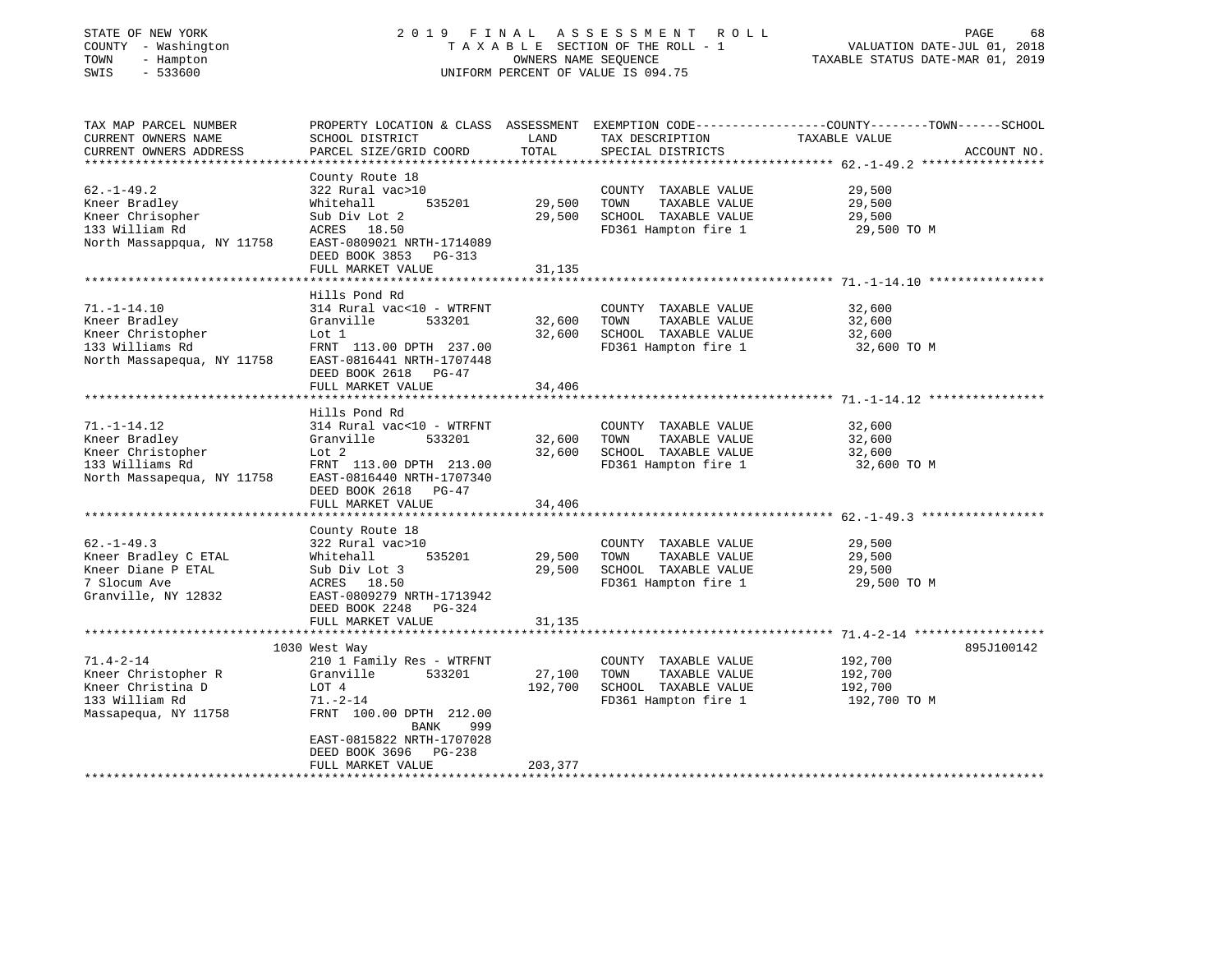| STATE OF NEW YORK<br>COUNTY - Washington<br>- Hampton<br>TOWN<br>$-533600$<br>SWIS         | 2019 FINAL                                                                                                                                                                     | OWNERS NAME SEQUENCE       | A S S E S S M E N T<br>R O L L<br>TAXABLE SECTION OF THE ROLL - 1<br>UNIFORM PERCENT OF VALUE IS 094.75 | PAGE<br>69<br>VALUATION DATE-JUL 01, 2018<br>TAXABLE STATUS DATE-MAR 01, 2019                                    |
|--------------------------------------------------------------------------------------------|--------------------------------------------------------------------------------------------------------------------------------------------------------------------------------|----------------------------|---------------------------------------------------------------------------------------------------------|------------------------------------------------------------------------------------------------------------------|
| TAX MAP PARCEL NUMBER<br>CURRENT OWNERS NAME                                               | SCHOOL DISTRICT                                                                                                                                                                | LAND                       | TAX DESCRIPTION                                                                                         | PROPERTY LOCATION & CLASS ASSESSMENT EXEMPTION CODE---------------COUNTY-------TOWN------SCHOOL<br>TAXABLE VALUE |
| CURRENT OWNERS ADDRESS                                                                     | PARCEL SIZE/GRID COORD                                                                                                                                                         | TOTAL                      | SPECIAL DISTRICTS                                                                                       | ACCOUNT NO.                                                                                                      |
| $62. -1 - 49.1$<br>Kneer Conlon Judith<br>3796 Beechwood Pl<br>Seaford, NY 11783           | County Route 18<br>322 Rural vac>10<br>Whitehall<br>535201<br>Sub Div Lot 1<br>ACRES 18.50<br>EAST-0808764 NRTH-1714280<br>DEED BOOK 735<br><b>PG-216</b>                      | 29,500<br>29,500           | COUNTY TAXABLE VALUE<br>TAXABLE VALUE<br>TOWN<br>SCHOOL TAXABLE VALUE<br>FD361 Hampton fire 1           | 29,500<br>29,500<br>29,500<br>29,500 TO M                                                                        |
|                                                                                            | FULL MARKET VALUE                                                                                                                                                              | 31,135                     |                                                                                                         |                                                                                                                  |
|                                                                                            |                                                                                                                                                                                |                            |                                                                                                         |                                                                                                                  |
| $71.4 - 3 - 1$<br>Kneer Conlon Judith E<br>3796 Beechwood Pl<br>Seaford, NY 11783          | 1125 East Way<br>260 Seasonal res - WTRFNT<br>Granville<br>533201<br>$71. - 3 - 1$<br>FRNT<br>90.00 DPTH 178.00<br>EAST-0815457 NRTH-1708550<br>DEED BOOK 821<br><b>PG-284</b> | 24,300<br>177,000          | COUNTY TAXABLE VALUE<br>TAXABLE VALUE<br>TOWN<br>SCHOOL TAXABLE VALUE<br>FD361 Hampton fire 1           | 895J100148<br>177,000<br>177,000<br>177,000<br>177,000 TO M                                                      |
|                                                                                            | FULL MARKET VALUE                                                                                                                                                              | 186,807                    |                                                                                                         |                                                                                                                  |
| $62. - 1 - 49.4$<br>Kneer Robert<br>Kneer Jill<br>133 William Rd<br>N Massapequa, NY 11758 | County Route 18<br>322 Rural vac>10<br>535201<br>Whitehall<br>Sub Div Lot 4<br>ACRES 20.47<br>EAST-0809572 NRTH-1713741<br>DEED BOOK 821<br>PG-293                             | 30,500<br>30,500           | COUNTY TAXABLE VALUE<br>TAXABLE VALUE<br>TOWN<br>SCHOOL TAXABLE VALUE<br>FD361 Hampton fire 1           | 30,500<br>30,500<br>30,500<br>30,500 TO M                                                                        |
|                                                                                            | FULL MARKET VALUE                                                                                                                                                              | 32,190                     |                                                                                                         |                                                                                                                  |
| $71. - 1 - 1.5$<br>Kneer Robert<br>Kneer Jill<br>133 William Rd<br>N Massapequa, NY 11758  | 1970 County Route 18<br>260 Seasonal res<br>Granville<br>533201<br>ACRES<br>4.20<br>EAST-0810882 NRTH-1713815<br>DEED BOOK 466<br><b>PG-571</b>                                | 29,800<br>94,800           | COUNTY TAXABLE VALUE<br>TAXABLE VALUE<br>TOWN<br>SCHOOL TAXABLE VALUE<br>FD361 Hampton fire 1           | 895J100584<br>94,800<br>94,800<br>94,800<br>94,800 TO M                                                          |
|                                                                                            | FULL MARKET VALUE                                                                                                                                                              | 100,053                    |                                                                                                         |                                                                                                                  |
|                                                                                            |                                                                                                                                                                                |                            |                                                                                                         |                                                                                                                  |
| $62. - 1 - 33$<br>Koehler Henry P ETAL<br>135 Edgewood Ave<br>Ronkonkoma, NY 11779         | 18 Ouiet Way<br>260 Seasonal res<br>533201<br>Granville<br>ACRES<br>30.13<br>EAST-0812170 NRTH-1716891<br>DEED BOOK 562<br>$PG-328$<br>FULL MARKET VALUE                       | 42,300<br>58,100<br>61,319 | COUNTY TAXABLE VALUE<br>TAXABLE VALUE<br>TOWN<br>SCHOOL TAXABLE VALUE<br>FD361 Hampton fire 1           | 895J100636<br>58,100<br>58,100<br>58,100<br>58,100 TO M                                                          |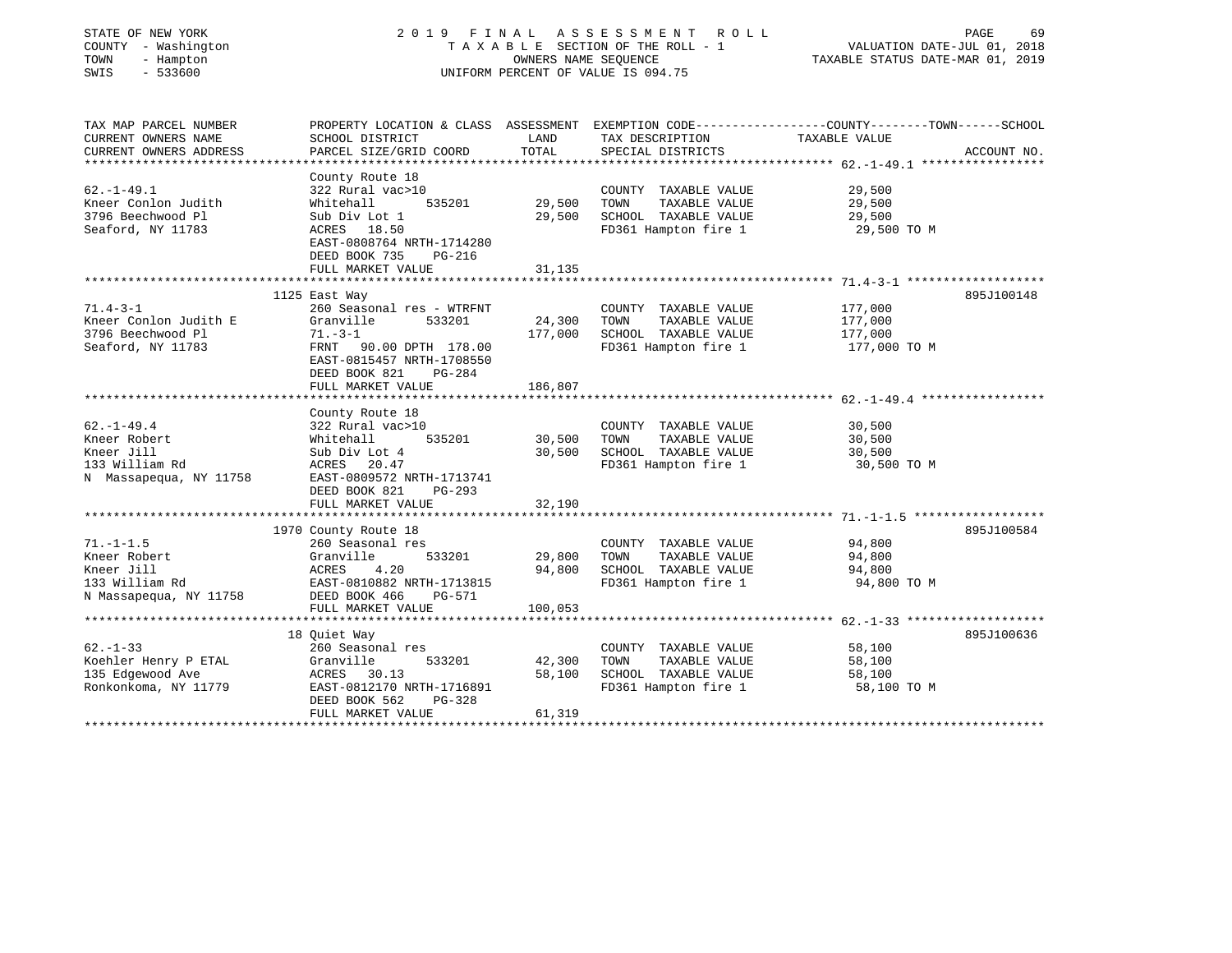| STATE OF NEW YORK<br>COUNTY - Washington<br>- Hampton<br>TOWN<br>$-533600$<br>SWIS | 2019 FINAL ASSESSMENT<br>TAXABLE SECTION OF THE ROLL - 1<br>UNIFORM PERCENT OF VALUE IS 094.75                                               | PAGE<br>70<br>VALUATION DATE-JUL 01, 2018<br>TAXABLE STATUS DATE-MAR 01, 2019 |                                               |                     |                    |
|------------------------------------------------------------------------------------|----------------------------------------------------------------------------------------------------------------------------------------------|-------------------------------------------------------------------------------|-----------------------------------------------|---------------------|--------------------|
| TAX MAP PARCEL NUMBER<br>CURRENT OWNERS NAME<br>CURRENT OWNERS ADDRESS             | PROPERTY LOCATION & CLASS ASSESSMENT EXEMPTION CODE---------------COUNTY-------TOWN------SCHOOL<br>SCHOOL DISTRICT<br>PARCEL SIZE/GRID COORD | LAND<br>TOTAL                                                                 | TAX DESCRIPTION<br>SPECIAL DISTRICTS          | TAXABLE VALUE       | ACCOUNT NO.        |
|                                                                                    |                                                                                                                                              |                                                                               |                                               |                     |                    |
|                                                                                    | 2 Lakeview Way                                                                                                                               |                                                                               |                                               |                     | 895J101782         |
| $80. - 1 - 47$                                                                     | 210 1 Family Res - WTRFNT                                                                                                                    |                                                                               | COUNTY TAXABLE VALUE                          | 177,800             |                    |
| Krieger Kevin M                                                                    | Whitehall<br>535201                                                                                                                          | 25,000                                                                        | TOWN<br>TAXABLE VALUE                         | 177,800             |                    |
| 16 Glenwood Dr                                                                     | LOT 9A<br>FRNT 120.00 DPTH 279.00                                                                                                            | 177,800                                                                       | SCHOOL TAXABLE VALUE<br>FD361 Hampton fire 1  | 177,800             |                    |
| Ellington, CT 06029                                                                | BANK<br>997<br>EAST-0810930 NRTH-1704892<br>DEED BOOK 1718 PG-11<br>FULL MARKET VALUE                                                        | 187,652                                                                       |                                               | 177,800 TO M        |                    |
|                                                                                    | 1046 North Quivey Hill Ln                                                                                                                    |                                                                               |                                               |                     | 895J100432         |
| $81. - 1 - 12$                                                                     | 260 Seasonal res                                                                                                                             |                                                                               | COUNTY TAXABLE VALUE                          | 139,400             |                    |
| Kroeber Jean T                                                                     | Granville<br>533201                                                                                                                          | 42,000                                                                        | TAXABLE VALUE<br>TOWN                         | 139,400             |                    |
| 226 St Johns Pl                                                                    | ACRES 12.00                                                                                                                                  | 139,400                                                                       | SCHOOL TAXABLE VALUE                          | 139,400             |                    |
| Brooklyn, NY 11217                                                                 | EAST-0819089 NRTH-1700992<br>DEED BOOK 450<br>PG-236<br>FULL MARKET VALUE                                                                    | 147,124                                                                       | FD361 Hampton fire 1                          | 139,400 TO M        |                    |
|                                                                                    |                                                                                                                                              |                                                                               |                                               |                     |                    |
|                                                                                    | Quivey Hill Rd OFF                                                                                                                           |                                                                               |                                               |                     | 895J101743         |
| $81. - 2 - 25$                                                                     | 314 Rural vac<10                                                                                                                             |                                                                               | COUNTY TAXABLE VALUE                          | 9,500               |                    |
| Kroeber Jean T                                                                     | 533201<br>Granville                                                                                                                          | 9,500                                                                         | TOWN<br>TAXABLE VALUE                         | 9,500               |                    |
| 226 Saint Johns Pl<br>Brooklyn, NY 11217                                           | ACRES<br>9.18<br>EAST-0819583 NRTH-1700800                                                                                                   | 9,500                                                                         | SCHOOL TAXABLE VALUE<br>FD361 Hampton fire 1  | 9,500<br>9,500 TO M |                    |
|                                                                                    | DEED BOOK 559<br>PG-277                                                                                                                      |                                                                               |                                               |                     |                    |
|                                                                                    | FULL MARKET VALUE                                                                                                                            | 10,026                                                                        |                                               |                     |                    |
|                                                                                    |                                                                                                                                              |                                                                               |                                               |                     |                    |
|                                                                                    | 41 Rainbow Way                                                                                                                               |                                                                               |                                               |                     | 895J101739         |
| $81. - 1 - 32$<br>Krueger Daniel C                                                 | 210 1 Family Res<br>533201<br>Granville                                                                                                      | 35,000                                                                        | COUNTY TAXABLE VALUE<br>TAXABLE VALUE<br>TOWN | 166,900<br>166,900  |                    |
| 41 Rainbow Way                                                                     | ACRES<br>5.00                                                                                                                                | 166,900                                                                       | SCHOOL TAXABLE VALUE                          | 166,900             |                    |
| Hampton, NY 12837                                                                  | EAST-0818048 NRTH-1702503<br>DEED BOOK 3886 PG-20                                                                                            |                                                                               | FD361 Hampton fire 1                          | 166,900 TO M        |                    |
|                                                                                    | FULL MARKET VALUE                                                                                                                            | 176,148                                                                       |                                               |                     |                    |
|                                                                                    | 12 Sugar Hill Way                                                                                                                            |                                                                               |                                               |                     |                    |
| $38. - 1 - 7.4$                                                                    | 210 1 Family Res                                                                                                                             |                                                                               | ENH STAR 41834                                | $\overline{0}$      | $\Omega$<br>67,330 |
| Kugler Gary                                                                        | Whitehall<br>535201                                                                                                                          | 26,900                                                                        | COUNTY TAXABLE VALUE                          | 154,300             |                    |
| Kugler Sylvia                                                                      | Sub Lot 3A                                                                                                                                   | 154,300                                                                       | TOWN<br>TAXABLE VALUE                         | 154,300             |                    |
| 12 Sugar Hill Way                                                                  | ACRES<br>2.50                                                                                                                                |                                                                               | SCHOOL TAXABLE VALUE                          | 86,970              |                    |
| Whitehall, NY 12887                                                                | EAST-0811293 NRTH-1738039<br>DEED BOOK 1817<br>PG-278                                                                                        |                                                                               | FD362 Hampton fire 2                          | 154,300 TO M        |                    |
|                                                                                    | FULL MARKET VALUE                                                                                                                            | 162,850                                                                       |                                               |                     |                    |
|                                                                                    |                                                                                                                                              |                                                                               |                                               |                     |                    |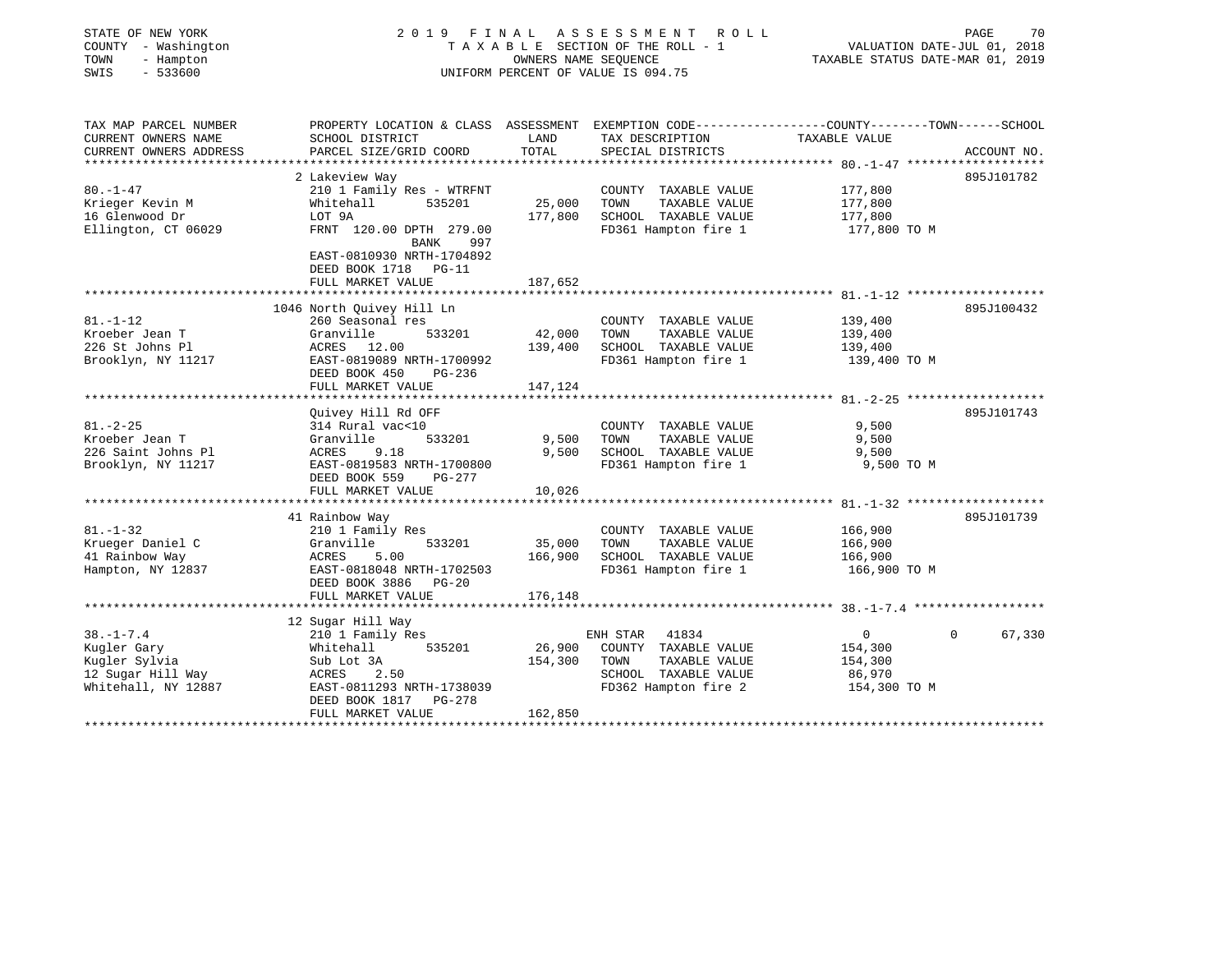| STATE OF NEW YORK<br>COUNTY - Washington<br>- Hampton<br>TOWN<br>$-533600$<br>SWIS | 2019 FINAL                                                                                                        |                    | A S S E S S M E N T<br>ROLL<br>TAXABLE SECTION OF THE ROLL - 1<br>OWNERS NAME SEQUENCE<br>UNIFORM PERCENT OF VALUE IS 094.75 | VALUATION DATE-JUL 01, 2018<br>TAXABLE STATUS DATE-MAR 01, 2019 | PAGE<br>71  |
|------------------------------------------------------------------------------------|-------------------------------------------------------------------------------------------------------------------|--------------------|------------------------------------------------------------------------------------------------------------------------------|-----------------------------------------------------------------|-------------|
| TAX MAP PARCEL NUMBER<br>CURRENT OWNERS NAME                                       | PROPERTY LOCATION & CLASS ASSESSMENT EXEMPTION CODE---------------COUNTY-------TOWN-----SCHOOL<br>SCHOOL DISTRICT | LAND               | TAX DESCRIPTION                                                                                                              | TAXABLE VALUE                                                   |             |
| CURRENT OWNERS ADDRESS<br>**********************                                   | PARCEL SIZE/GRID COORD                                                                                            | TOTAL              | SPECIAL DISTRICTS                                                                                                            |                                                                 | ACCOUNT NO. |
|                                                                                    | 120 South Rd                                                                                                      |                    |                                                                                                                              |                                                                 | 895J100603  |
| $81. - 1 - 46$                                                                     | 210 1 Family Res                                                                                                  |                    | BAS STAR<br>41854                                                                                                            | $\Omega$<br>$\overline{0}$                                      | 29,400      |
| Kyles Gladys S -LE-                                                                | Granville<br>533201                                                                                               | 35,200             | COUNTY TAXABLE VALUE                                                                                                         | 110,100                                                         |             |
| Kyles Sandra L                                                                     | Life Estate 3057/153                                                                                              | 110,100            | TOWN<br>TAXABLE VALUE                                                                                                        | 110,100                                                         |             |
| PO Box 22                                                                          | Gladys S Kyles                                                                                                    |                    | SCHOOL TAXABLE VALUE                                                                                                         | 80,700                                                          |             |
| Hampton, NY 12837                                                                  | 5.20<br>ACRES<br>EAST-0816186 NRTH-1701931<br>DEED BOOK 3057<br>PG-153                                            |                    | FD361 Hampton fire 1                                                                                                         | 110,100 TO M                                                    |             |
|                                                                                    | FULL MARKET VALUE                                                                                                 | 116,201            |                                                                                                                              |                                                                 |             |
|                                                                                    |                                                                                                                   |                    |                                                                                                                              |                                                                 |             |
|                                                                                    | 361 Hickey Rd                                                                                                     |                    |                                                                                                                              |                                                                 | 895J100064  |
| $53. - 1 - 6$                                                                      | 240 Rural res                                                                                                     |                    | COUNTY TAXABLE VALUE                                                                                                         | 253,500                                                         |             |
| Lafemina Salvatore                                                                 | Granville<br>533201                                                                                               | 138,600            | TOWN<br>TAXABLE VALUE                                                                                                        | 253,500                                                         |             |
| Lafemina Katherine                                                                 | ACRES 230.28                                                                                                      | 253,500            | SCHOOL TAXABLE VALUE                                                                                                         | 253,500                                                         |             |
| 81 Atlantic Ave<br>Blue Point, NY 11715                                            | EAST-0816259 NRTH-1721284<br>DEED BOOK 950<br>PG-293                                                              |                    | CA001 Cons agri dst 1<br>FD361 Hampton fire 1                                                                                | 253,500 TO<br>253,500 TO M                                      |             |
|                                                                                    | FULL MARKET VALUE                                                                                                 | 267,546            |                                                                                                                              |                                                                 |             |
|                                                                                    | ***********************                                                                                           |                    |                                                                                                                              |                                                                 |             |
|                                                                                    | Hickey Rd OFF                                                                                                     |                    |                                                                                                                              |                                                                 | 895J100669  |
| $53. - 1 - 7.11$                                                                   | 314 Rural vac<10                                                                                                  |                    | COUNTY TAXABLE VALUE                                                                                                         | 7,000                                                           |             |
| Lafemina Salvatore                                                                 | Granville<br>533201                                                                                               | 7,000              | TOWN<br>TAXABLE VALUE                                                                                                        | 7,000                                                           |             |
| Lafemina Katherine                                                                 | ACRES<br>4.60                                                                                                     | 7,000              | SCHOOL TAXABLE VALUE                                                                                                         | 7,000                                                           |             |
| 81 Atlantic Ave                                                                    | EAST-0815174 NRTH-1722164                                                                                         |                    | FD361 Hampton fire 1                                                                                                         | 7,000 TO M                                                      |             |
| Blue Point, NY 11715                                                               | DEED BOOK 950<br>PG-293<br>FULL MARKET VALUE                                                                      | 7,388              |                                                                                                                              |                                                                 |             |
|                                                                                    | **********************                                                                                            |                    |                                                                                                                              |                                                                 |             |
|                                                                                    | 12144 State Route 4                                                                                               |                    |                                                                                                                              |                                                                 | 895J100024  |
| $45. - 1 - 24$                                                                     | 240 Rural res                                                                                                     |                    | ENH STAR<br>41834                                                                                                            | $\overline{0}$<br>$\overline{0}$                                | 67,330      |
| Larose Ann                                                                         | 535201<br>Whitehall                                                                                               |                    | 238,100 SILO EXMP 42100                                                                                                      | 3,472<br>3,472                                                  | 3,472       |
| Smith Sherry                                                                       | ACRES 494.80                                                                                                      | 311,000            | COUNTY TAXABLE VALUE                                                                                                         | 307,528                                                         |             |
| 12144 State Route 4                                                                | EAST-0810666 NRTH-1730042                                                                                         |                    | TOWN<br>TAXABLE VALUE                                                                                                        | 307,528                                                         |             |
| Whitehall, NY 12887                                                                | DEED BOOK 3213 PG-103                                                                                             |                    | SCHOOL TAXABLE VALUE                                                                                                         | 240,198                                                         |             |
| MAY BE SUBJECT TO PAYMENT                                                          | FULL MARKET VALUE                                                                                                 | 328,232            | CA001 Cons agri dst 1<br>3,472 EX                                                                                            | 307,528 TO                                                      |             |
| UNDER AGDIST LAW TIL 2023                                                          |                                                                                                                   |                    | FD362 Hampton fire 2                                                                                                         | 307,528 TO M                                                    |             |
|                                                                                    |                                                                                                                   |                    | 3,472 EX                                                                                                                     |                                                                 |             |
|                                                                                    |                                                                                                                   |                    |                                                                                                                              | ********************** 81.-1-28 ********************            |             |
|                                                                                    | 246 South Rd                                                                                                      |                    |                                                                                                                              |                                                                 | 895J100536  |
| $81. - 1 - 28$                                                                     | 210 1 Family Res                                                                                                  |                    | COUNTY TAXABLE VALUE                                                                                                         | 111,900                                                         |             |
| Larsen Margaret S Trustee<br>Distler Rosemary S Trustee                            | 533201<br>Granville                                                                                               | 36,700             | TOWN<br>TAXABLE VALUE                                                                                                        | 111,900                                                         |             |
|                                                                                    | ACRES<br>6.65                                                                                                     | 111,900            | SCHOOL TAXABLE VALUE                                                                                                         | 111,900                                                         |             |
| 8 Ketcham Ave                                                                      | EAST-0818285 NRTH-1703526                                                                                         |                    | FD361 Hampton fire 1                                                                                                         | 111,900 TO M                                                    |             |
| Amityville, NY 11701                                                               | DEED BOOK 3561<br>PG-226<br>FULL MARKET VALUE                                                                     | 118,100            |                                                                                                                              |                                                                 |             |
|                                                                                    |                                                                                                                   | <b>+++++++++++</b> |                                                                                                                              |                                                                 |             |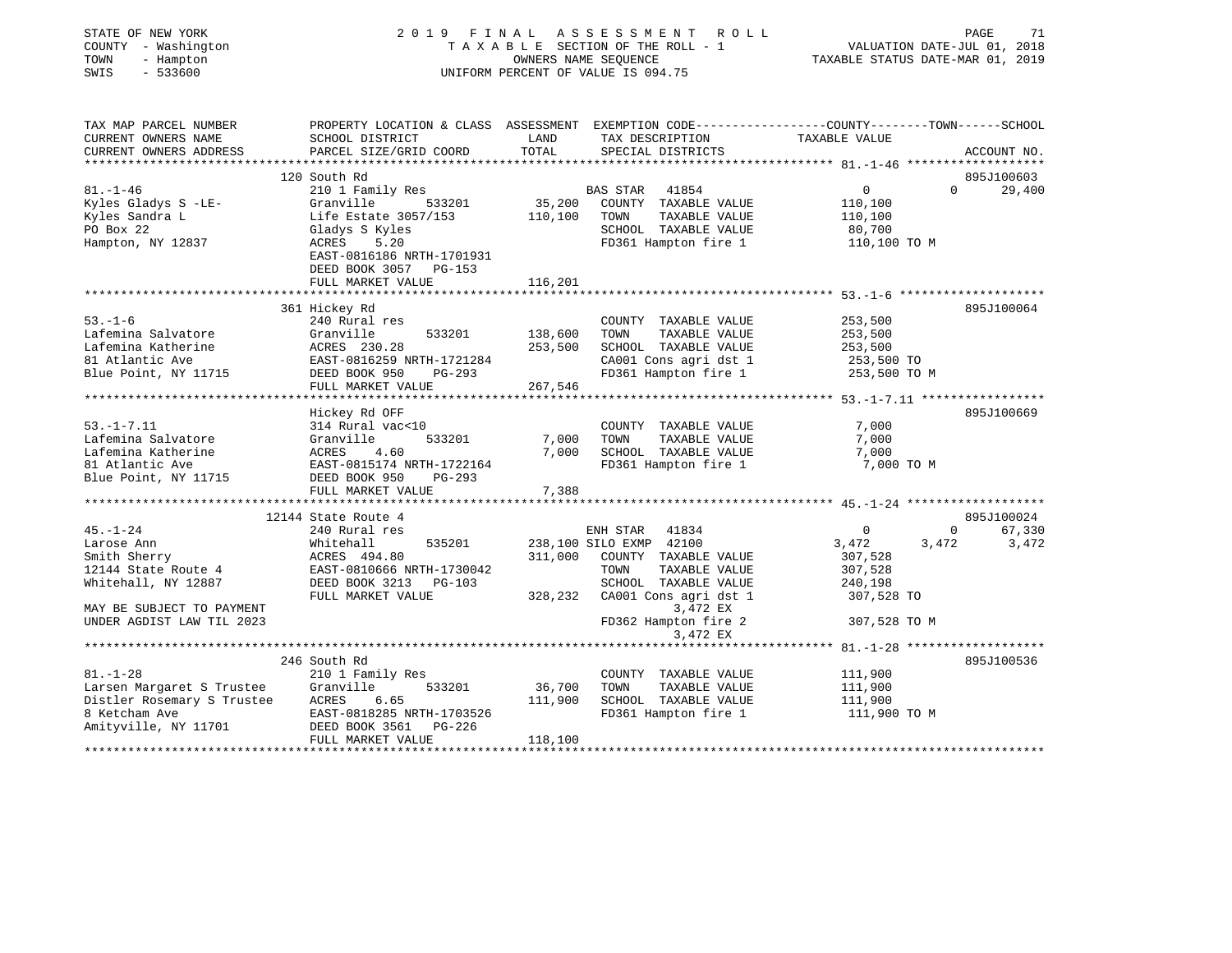# STATE OF NEW YORK 2 0 1 9 F I N A L A S S E S S M E N T R O L L PAGE 72 COUNTY - Washington T A X A B L E SECTION OF THE ROLL - 1 VALUATION DATE-JUL 01, 2018 TOWN - Hampton OWNERS NAME SEQUENCE TAXABLE STATUS DATE-MAR 01, 2019 SWIS - 533600 UNIFORM PERCENT OF VALUE IS 094.75

| TAX MAP PARCEL NUMBER<br>CURRENT OWNERS NAME<br>CURRENT OWNERS ADDRESS | PROPERTY LOCATION & CLASS ASSESSMENT<br>SCHOOL DISTRICT<br>PARCEL SIZE/GRID COORD | LAND<br>TOTAL | EXEMPTION CODE-----------------COUNTY-------TOWN------SCHOOL<br>TAX DESCRIPTION<br>SPECIAL DISTRICTS | TAXABLE VALUE      | ACCOUNT NO. |
|------------------------------------------------------------------------|-----------------------------------------------------------------------------------|---------------|------------------------------------------------------------------------------------------------------|--------------------|-------------|
|                                                                        |                                                                                   |               |                                                                                                      |                    |             |
| $72. - 1 - 18$                                                         | South Rd<br>323 Vacant rural                                                      |               | COUNTY TAXABLE VALUE                                                                                 | 42,500             | 895J100084  |
| Latorre Richard                                                        | 533201<br>Granville                                                               | 42,500        | TAXABLE VALUE<br>TOWN                                                                                | 42,500             |             |
| Latorre Maria                                                          | ACRES 31.40                                                                       | 42,500        | SCHOOL TAXABLE VALUE                                                                                 | 42,500             |             |
| 155 Birch Ln                                                           | EAST-0818679 NRTH-1707970                                                         |               | FD361 Hampton fire 1                                                                                 | 42,500 TO M        |             |
| Glenville, NY 12302 DEED BOOK 3678 PG-57                               | FULL MARKET VALUE                                                                 | 44,855        |                                                                                                      |                    |             |
|                                                                        |                                                                                   |               |                                                                                                      |                    |             |
|                                                                        | 80 Golf Course Rd                                                                 |               |                                                                                                      |                    | 895J100179  |
| $45. - 1 - 21$                                                         | 210 1 Family Res                                                                  |               | COUNTY TAXABLE VALUE                                                                                 | 52,000             |             |
| Lavgevin Brette                                                        | 535201<br>Whitehall                                                               | 22,000        | TOWN<br>TAXABLE VALUE                                                                                | 52,000             |             |
| Knapp Kathellen                                                        | 1.00<br>ACRES                                                                     | 52,000        | SCHOOL TAXABLE VALUE                                                                                 | 52,000             |             |
| 80 Golf Course Rd                                                      | EAST-0810475 NRTH-1735652                                                         |               | FD362 Hampton fire 2                                                                                 | 52,000 TO M        |             |
| Whitehall, NY 12887                                                    | DEED BOOK 3430 PG-288                                                             |               |                                                                                                      |                    |             |
|                                                                        | FULL MARKET VALUE                                                                 | 54,881        |                                                                                                      |                    |             |
|                                                                        |                                                                                   |               |                                                                                                      |                    |             |
|                                                                        | LOT 1&2 Taylor Pat                                                                |               |                                                                                                      |                    | 895J100093  |
| $53. - 1 - 1$                                                          | 323 Vacant rural                                                                  |               | COUNTY TAXABLE VALUE                                                                                 | 108,000            |             |
| Lawrence William T                                                     | 535201<br>Whitehall                                                               | 108,000       | TOWN<br>TAXABLE VALUE                                                                                | 108,000            |             |
| Troutman William                                                       | 797/326                                                                           | 108,000       | SCHOOL TAXABLE VALUE                                                                                 | 108,000            |             |
| 11899 State Route 4                                                    | ACRES 145.80                                                                      |               | CA001 Cons agri dst 1                                                                                | 108,000 TO         |             |
| Whitehall, NY 12887                                                    | EAST-0808672 NRTH-1725896                                                         |               | FD362 Hampton fire 2                                                                                 | 108,000 TO M       |             |
|                                                                        | DEED BOOK 3960<br>PG-327                                                          |               |                                                                                                      |                    |             |
|                                                                        | FULL MARKET VALUE                                                                 | 113,984       |                                                                                                      |                    |             |
|                                                                        |                                                                                   |               |                                                                                                      |                    |             |
| $54. - 1 - 8$                                                          | 3132 State Route 22A                                                              |               |                                                                                                      |                    | 895J100290  |
| Laxton Michael                                                         | 240 Rural res<br>Granville                                                        | 51,800        | COUNTY TAXABLE VALUE                                                                                 | 131,600            |             |
| Laxton Lilyan K                                                        | 533201<br>ACRES 21.80 BANK<br>999                                                 | 131,600       | TOWN<br>TAXABLE VALUE<br>SCHOOL TAXABLE VALUE                                                        | 131,600<br>131,600 |             |
| 237 Cochran Pl                                                         | EAST-0821384 NRTH-1724004                                                         |               | CA001 Cons agri dst 1                                                                                | 131,600 TO         |             |
| Valley Stream, NY 11581                                                | DEED BOOK 796<br>$PG-188$                                                         |               | FD361 Hampton fire 1                                                                                 | 131,600 TO M       |             |
|                                                                        | FULL MARKET VALUE                                                                 | 138,892       |                                                                                                      |                    |             |
|                                                                        |                                                                                   |               |                                                                                                      |                    |             |
|                                                                        | 26 Sugar Hill Way                                                                 |               |                                                                                                      |                    | 895J101812  |
| $38. - 1 - 7.2$                                                        | 210 1 Family Res                                                                  |               | COUNTY TAXABLE VALUE                                                                                 | 132,800            |             |
| Leanza Michael A                                                       | 535201<br>Whitehall                                                               | 24,800        | TAXABLE VALUE<br>TOWN                                                                                | 132,800            |             |
| Leanza Jenna D                                                         | Lot 8B                                                                            | 132,800       | SCHOOL TAXABLE VALUE                                                                                 | 132,800            |             |
| 26 Sugar Hill Way                                                      | 2392/101                                                                          |               | FD362 Hampton fire 2                                                                                 | 132,800 TO M       |             |
| Whitehall, NY 12887                                                    | 40<br>ACRES<br>1.86 BANK                                                          |               |                                                                                                      |                    |             |
|                                                                        | EAST-0811543 NRTH-1738540                                                         |               |                                                                                                      |                    |             |
|                                                                        | DEED BOOK 3977 PG-295                                                             |               |                                                                                                      |                    |             |
|                                                                        | FULL MARKET VALUE                                                                 | 140,158       |                                                                                                      |                    |             |
|                                                                        |                                                                                   |               |                                                                                                      |                    |             |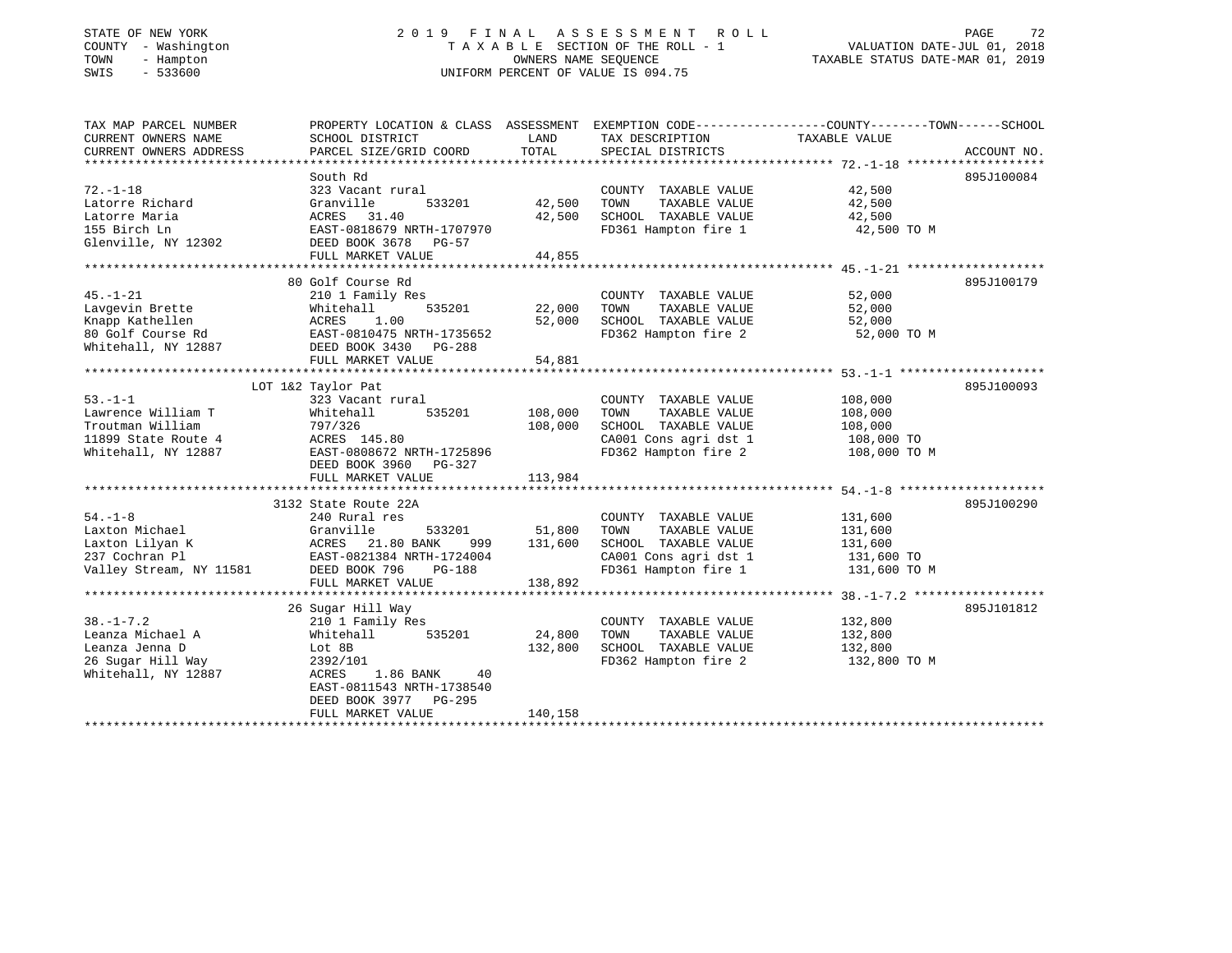#### STATE OF NEW YORK 2019 FINAL ASSESSMENT ROLL PAGE 73 COUNTY - Washington T A X A B L E SECTION OF THE ROLL - 1<br>
TOWN - Hampton COUNTERS NAME SEQUENCE<br>
SWIS - 533600 COUNTERM PERCENT OF VALUE IS 094.75 SWIS - 533600 UNIFORM PERCENT OF VALUE IS 094.75

VALUATION DATE-JUL 01, 2018 TAXABLE STATUS DATE-MAR 01, 2019

| TAX MAP PARCEL NUMBER<br>CURRENT OWNERS NAME                                                           | PROPERTY LOCATION & CLASS ASSESSMENT EXEMPTION CODE---------------COUNTY-------TOWN-----SCHOOL<br>SCHOOL DISTRICT                                                                   | LAND                         | TAX DESCRIPTION                                                                                                           | TAXABLE VALUE                                                   |          |                      |
|--------------------------------------------------------------------------------------------------------|-------------------------------------------------------------------------------------------------------------------------------------------------------------------------------------|------------------------------|---------------------------------------------------------------------------------------------------------------------------|-----------------------------------------------------------------|----------|----------------------|
| CURRENT OWNERS ADDRESS                                                                                 | PARCEL SIZE/GRID COORD                                                                                                                                                              | TOTAL                        | SPECIAL DISTRICTS                                                                                                         |                                                                 |          | ACCOUNT NO.          |
|                                                                                                        | 6 Oueens Way                                                                                                                                                                        |                              |                                                                                                                           |                                                                 |          |                      |
| $71. - 1 - 2.2$<br>Leddick Carl<br>Leddick Elaine<br>PO Box 67<br>Hampton, NY 12837                    | 270 Mfg housing<br>Granville<br>533201<br>Sub Div Lot 3<br>ACRES<br>1.54<br>EAST-0813372 NRTH-1713203<br>DEED BOOK 951<br>PG-144<br>FULL MARKET VALUE                               | 23,800<br>36,700<br>38,734   | B STAR MH 41864<br>COUNTY TAXABLE VALUE<br>TAXABLE VALUE<br>TOWN<br>SCHOOL TAXABLE VALUE<br>FD361 Hampton fire 1          | $\overline{0}$<br>36,700<br>36,700<br>18,300<br>36,700 TO M     | $\Omega$ | 18,400               |
|                                                                                                        |                                                                                                                                                                                     |                              |                                                                                                                           |                                                                 |          |                      |
| $45. - 1 - 11.1$<br>Leipfert Joyce<br>5 Dewey Rd<br>Whitehall, NY 12887                                | 5 Dewey Rd<br>210 1 Family Res<br>535201<br>Whitehall<br>1.60<br>ACRES<br>EAST-0807909 NRTH-1731843<br>DEED BOOK 2506 PG-153<br>FULL MARKET VALUE                                   | 24,000<br>101,400<br>107,018 | <b>BAS STAR</b><br>41854<br>COUNTY TAXABLE VALUE<br>TAXABLE VALUE<br>TOWN<br>SCHOOL TAXABLE VALUE<br>FD362 Hampton fire 2 | $\overline{0}$<br>101,400<br>101,400<br>72,000<br>101,400 TO M  | $\Omega$ | 895J100036<br>29,400 |
|                                                                                                        |                                                                                                                                                                                     |                              |                                                                                                                           |                                                                 |          |                      |
| $80. - 1 - 2.10$<br>Lemire Robert J Jr<br>Lemire Maryann<br>23 Pequot Rd<br>Southampton, MA 01073      | County Route 21<br>322 Rural vac>10<br>Granville<br>533201<br>LOT 3<br>ACRES 19.09<br>EAST-0813563 NRTH-1702188<br>DEED BOOK 769<br>$PG-89$<br>FULL MARKET VALUE                    | 47,000<br>47,000<br>49,604   | COUNTY TAXABLE VALUE<br>TOWN<br>TAXABLE VALUE<br>SCHOOL TAXABLE VALUE<br>FD361 Hampton fire 1                             | 47,000<br>47,000<br>47,000<br>47,000 TO M                       |          |                      |
|                                                                                                        |                                                                                                                                                                                     |                              |                                                                                                                           |                                                                 |          |                      |
| $72. - 1 - 16.1$<br>Lenfesty James -LE-<br>Pelletier Kathlene A<br>413 South Rd<br>Whitehall, NY 12887 | 413 South Rd<br>$215$ 1 Fam Res w/<br>533201<br>Granville<br>Life Estate James Lenfest<br>3104/98<br>9.73 BANK<br>ACRES<br>997<br>EAST-0819313 NRTH-1706977<br>DEED BOOK 3104 PG-98 | 39,700<br>141,600            | BAS STAR 41854<br>COUNTY TAXABLE VALUE<br>TOWN<br>TAXABLE VALUE<br>SCHOOL TAXABLE VALUE<br>FD361 Hampton fire 1           | $\overline{0}$<br>141,600<br>141,600<br>112,200<br>141,600 TO M | $\Omega$ | 29,400               |
|                                                                                                        | FULL MARKET VALUE                                                                                                                                                                   | 149,446                      |                                                                                                                           |                                                                 |          |                      |
| $63. - 1 - 13$<br>Lenihan Scott W<br>Lenihan Jean A<br>2213 County Route 18<br>Whitehall, NY 12887     | County Route 18<br>312 Vac w/imprv<br>533201<br>Granville<br>448/1001-457/793<br>ACRES 15.80 BANK<br>999<br>EAST-0816601 NRTH-1712740                                               | 38,700<br>46,600             | COUNTY TAXABLE VALUE<br>TAXABLE VALUE<br>TOWN<br>SCHOOL TAXABLE VALUE<br>CA001 Cons agri dst 1<br>FD361 Hampton fire 1    | 46,600<br>46,600<br>46,600<br>46,600 TO<br>46,600 TO M          |          | 895J100400           |
|                                                                                                        | PG-641<br>DEED BOOK 440<br>FULL MARKET VALUE                                                                                                                                        | 49,182                       |                                                                                                                           |                                                                 |          |                      |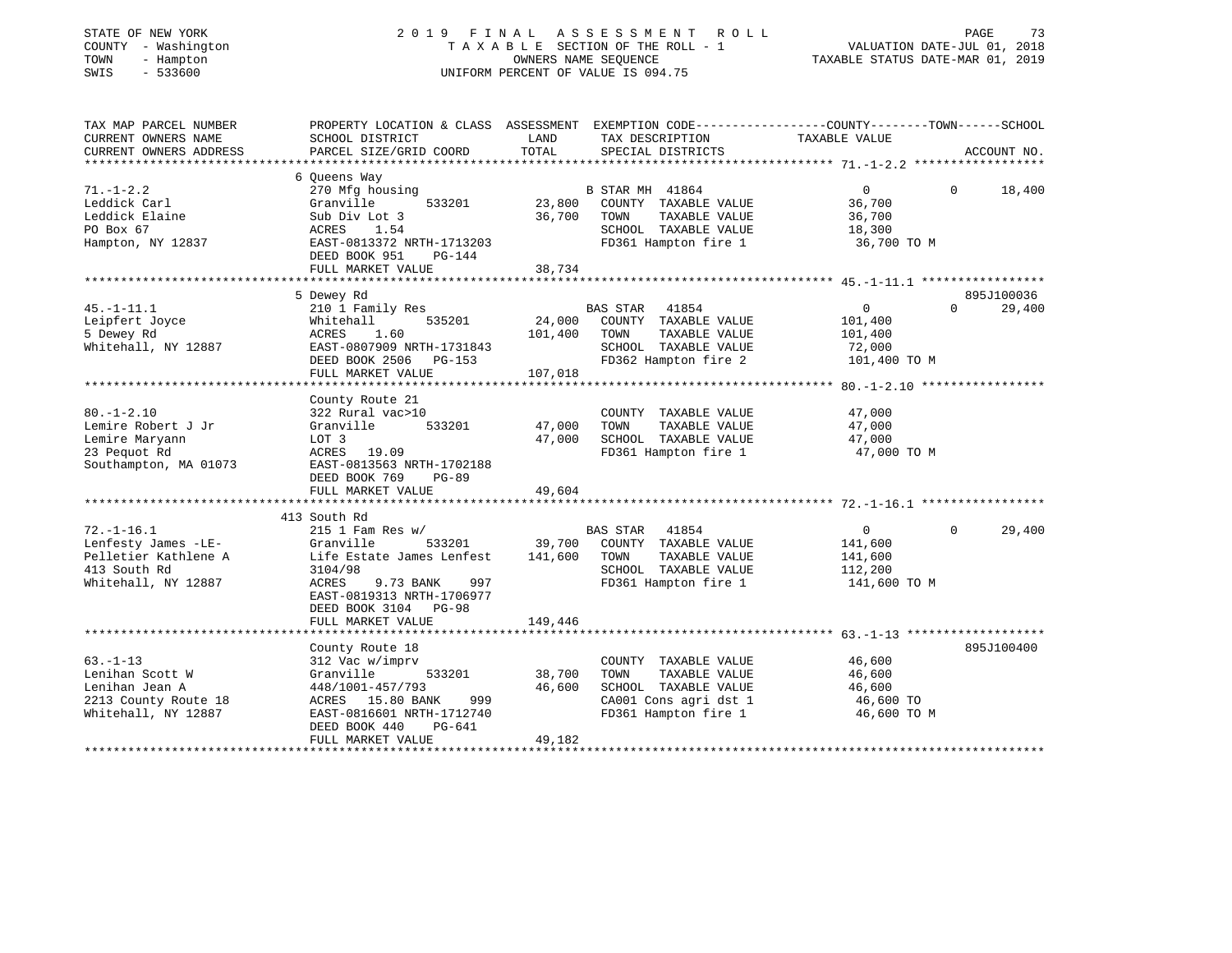| COUNTY - Washington<br>TOWN<br>- Hampton<br>SWIS<br>$-533600$ |                                                  |                  | TAXABLE SECTION OF THE ROLL - 1<br>OWNERS NAME SEQUENCE<br>UNIFORM PERCENT OF VALUE IS 094.75 | VALUATION DATE-JUL 01, 2018<br>TAXABLE STATUS DATE-MAR 01, 2019                                                  |
|---------------------------------------------------------------|--------------------------------------------------|------------------|-----------------------------------------------------------------------------------------------|------------------------------------------------------------------------------------------------------------------|
|                                                               |                                                  |                  |                                                                                               |                                                                                                                  |
| TAX MAP PARCEL NUMBER<br>CURRENT OWNERS NAME                  | SCHOOL DISTRICT                                  | LAND             | TAX DESCRIPTION                                                                               | PROPERTY LOCATION & CLASS ASSESSMENT EXEMPTION CODE---------------COUNTY-------TOWN------SCHOOL<br>TAXABLE VALUE |
| CURRENT OWNERS ADDRESS                                        | PARCEL SIZE/GRID COORD                           | TOTAL            | SPECIAL DISTRICTS                                                                             | ACCOUNT NO.                                                                                                      |
|                                                               |                                                  |                  |                                                                                               |                                                                                                                  |
| $63. - 1 - 13.2$                                              | 2211 County Route 18<br>240 Rural res            |                  | BAS STAR 41854                                                                                | 895J100400<br>$\overline{0}$<br>$\Omega$<br>29,400                                                               |
| Lenihan Scott W                                               | Granville<br>533201                              | 41,800           | COUNTY TAXABLE VALUE                                                                          | 148,800                                                                                                          |
| Lenihan Jean A                                                | 440/641-448/1001-457/793                         | 148,800          | TOWN<br>TAXABLE VALUE                                                                         | 148,800                                                                                                          |
| 2211 County Route 18                                          | Sub Div Lot 2                                    |                  | SCHOOL TAXABLE VALUE                                                                          | 119,400                                                                                                          |
| Whitehall, NY 12887                                           | ACRES 11.21 BANK<br>999                          |                  | CA001 Cons agri dst 1                                                                         | 148,800 TO                                                                                                       |
|                                                               | EAST-0816379 NRTH-1714139                        |                  | FD361 Hampton fire 1                                                                          | 148,800 TO M                                                                                                     |
|                                                               | DEED BOOK 440<br>PG-641                          |                  |                                                                                               |                                                                                                                  |
|                                                               | FULL MARKET VALUE                                | 157,045          |                                                                                               |                                                                                                                  |
|                                                               |                                                  |                  |                                                                                               |                                                                                                                  |
| $72.2 - 3 - 1$                                                | 12 Greenfield Ln<br>312 Vac w/imprv              |                  |                                                                                               | 895J100169<br>92,400                                                                                             |
| Lewis Barbara                                                 | Granville<br>533201                              | 28,700           | COUNTY TAXABLE VALUE<br>TOWN<br>TAXABLE VALUE                                                 | 92,400                                                                                                           |
| 525 River Rd Lot 24                                           | 738/160 Hwy Approp                               | 92,400           | SCHOOL TAXABLE VALUE                                                                          | 92,400                                                                                                           |
| Castleton, VT 05735                                           | 720/22-23 Hwy Approp                             |                  | FD361 Hampton fire 1                                                                          | 92,400 TO M                                                                                                      |
|                                                               | $72. - 3 - 1$                                    |                  |                                                                                               |                                                                                                                  |
|                                                               | ACRES<br>3.07                                    |                  |                                                                                               |                                                                                                                  |
|                                                               | EAST-0823986 NRTH-1712407                        |                  |                                                                                               |                                                                                                                  |
|                                                               | DEED BOOK 3717 PG-301                            |                  |                                                                                               |                                                                                                                  |
|                                                               | FULL MARKET VALUE                                | 97,520           |                                                                                               |                                                                                                                  |
|                                                               | 19 Ridgecrest Way                                |                  |                                                                                               | 895J101752                                                                                                       |
| $80. - 1 - 33$                                                | 210 1 Family Res                                 |                  | 41834<br>ENH STAR                                                                             | 67,330<br>$\overline{0}$<br>$\Omega$                                                                             |
| Lichtenberger Linda                                           | Whitehall<br>535201                              | 22,700           | COUNTY TAXABLE VALUE                                                                          | 180,500                                                                                                          |
| PO Box 83                                                     | LOT 5                                            | 180,500          | TOWN<br>TAXABLE VALUE                                                                         | 180,500                                                                                                          |
| Granville, NY 12832                                           | Driveway Agmt 603/322                            |                  | SCHOOL TAXABLE VALUE                                                                          | 113,170                                                                                                          |
|                                                               | ACRES<br>1.21                                    |                  | FD361 Hampton fire 1                                                                          | 180,500 TO M                                                                                                     |
|                                                               | EAST-0810148 NRTH-1704708                        |                  |                                                                                               |                                                                                                                  |
|                                                               | DEED BOOK 566<br>$PG-5$                          |                  |                                                                                               |                                                                                                                  |
|                                                               | FULL MARKET VALUE                                | 190,501          |                                                                                               |                                                                                                                  |
|                                                               | County Route 21 OFF                              |                  |                                                                                               |                                                                                                                  |
| $80. - 1 - 57$                                                | 311 Res vac land                                 |                  | COUNTY TAXABLE VALUE                                                                          | 3,000                                                                                                            |
| Lichtenberger Linda                                           | 535201<br>Whitehall                              | 3,000            | TAXABLE VALUE<br>TOWN                                                                         | 3,000                                                                                                            |
| PO Box 83                                                     | Sect 5 Lot 2                                     | 3,000            | SCHOOL TAXABLE VALUE                                                                          | 3,000                                                                                                            |
| Granville, NY 12832                                           | ACRES<br>5.06                                    |                  | FD361 Hampton fire 1                                                                          | 3,000 TO M                                                                                                       |
|                                                               | EAST-0809519 NRTH-1704584                        |                  |                                                                                               |                                                                                                                  |
|                                                               | DEED BOOK 787<br>$PG-318$                        |                  |                                                                                               |                                                                                                                  |
|                                                               | FULL MARKET VALUE                                | 3,166            |                                                                                               |                                                                                                                  |
|                                                               |                                                  |                  |                                                                                               |                                                                                                                  |
|                                                               | 104 Hickey Rd                                    |                  |                                                                                               |                                                                                                                  |
| $62. - 1 - 28.1$                                              | 210 1 Family Res                                 |                  | COUNTY TAXABLE VALUE                                                                          | 52,400                                                                                                           |
| Little Rory J<br>Derouchie Katherine G                        | Granville<br>533201<br>ACRES<br>1.00 BANK<br>997 | 22,000<br>52,400 | TOWN<br>TAXABLE VALUE<br>SCHOOL TAXABLE VALUE                                                 | 52,400<br>52,400                                                                                                 |
| 104 Hickey Rd                                                 | EAST-0813897 NRTH-1716149                        |                  | FD361 Hampton fire 1                                                                          | 52,400 TO M                                                                                                      |
| Hampton, NY 12837                                             | DEED BOOK 2122<br>$PG-35$                        |                  |                                                                                               |                                                                                                                  |
|                                                               | FULL MARKET VALUE                                | 55,303           |                                                                                               |                                                                                                                  |
|                                                               |                                                  |                  |                                                                                               |                                                                                                                  |

STATE OF NEW YORK 2019 FINAL ASSESSMENT ROLL

PAGE 74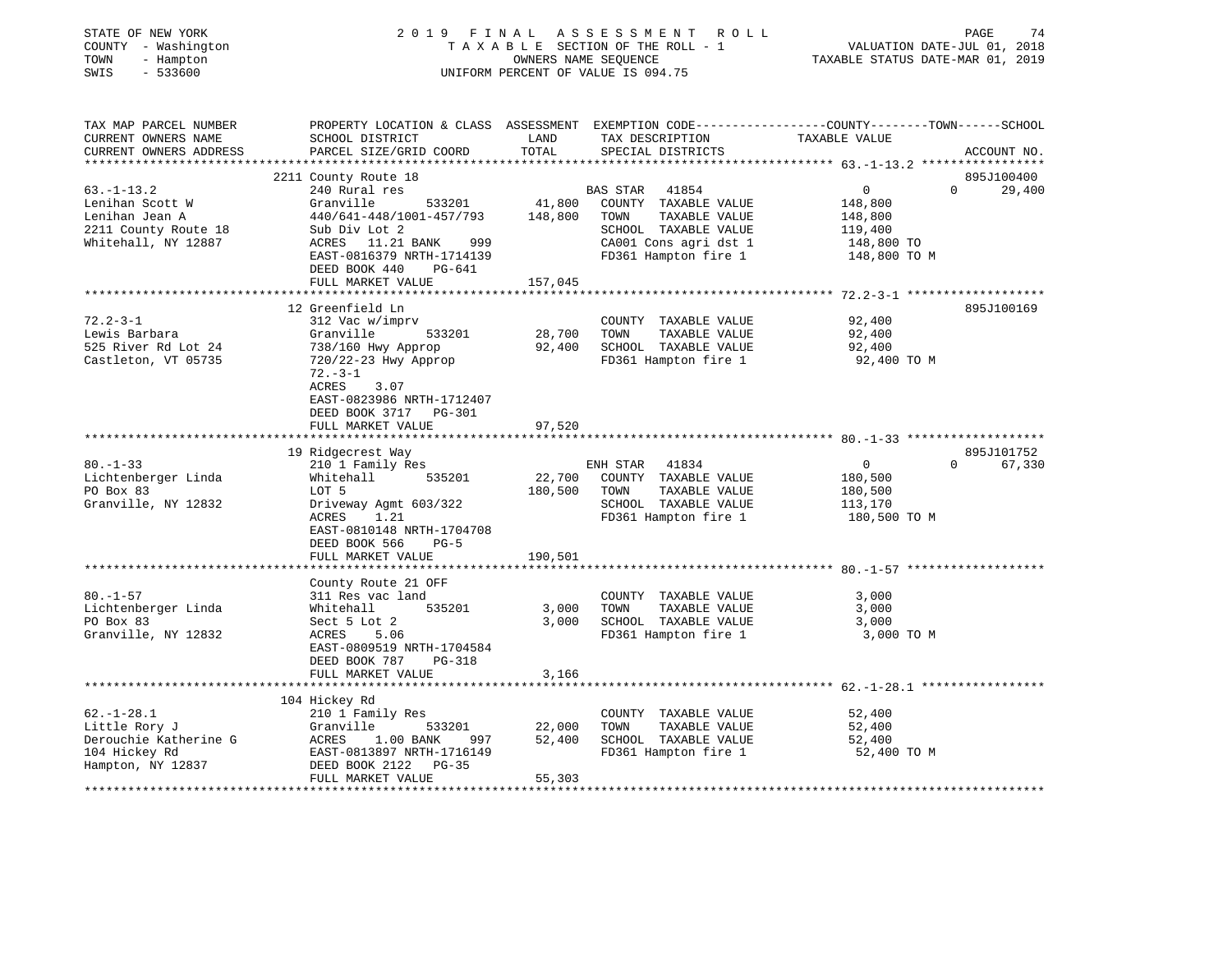| COUNTY - Washington<br>TOWN<br>- Hampton<br>$-533600$<br>SWIS                                      |                                                                                                                                                                                 |                            | TAXABLE SECTION OF THE ROLL - 1<br>OWNERS NAME SEOUENCE<br>UNIFORM PERCENT OF VALUE IS 094.75                                                                                                     | VALUATION DATE-JUL 01, 2018<br>TAXABLE STATUS DATE-MAR 01, 2019         |                                                                                       |
|----------------------------------------------------------------------------------------------------|---------------------------------------------------------------------------------------------------------------------------------------------------------------------------------|----------------------------|---------------------------------------------------------------------------------------------------------------------------------------------------------------------------------------------------|-------------------------------------------------------------------------|---------------------------------------------------------------------------------------|
| TAX MAP PARCEL NUMBER<br>CURRENT OWNERS NAME<br>CURRENT OWNERS ADDRESS                             | PROPERTY LOCATION & CLASS ASSESSMENT EXEMPTION CODE---------------COUNTY-------TOWN------SCHOOL<br>SCHOOL DISTRICT<br>PARCEL SIZE/GRID COORD                                    | LAND<br>TOTAL              | TAX DESCRIPTION<br>SPECIAL DISTRICTS                                                                                                                                                              | TAXABLE VALUE                                                           | ACCOUNT NO.                                                                           |
|                                                                                                    | 1719 County Route 21                                                                                                                                                            |                            |                                                                                                                                                                                                   |                                                                         | 895J101757                                                                            |
| $80. - 1 - 39$                                                                                     | 210 1 Family Res                                                                                                                                                                |                            | VET COM CT 41131                                                                                                                                                                                  | 42,325                                                                  | 42,325 0                                                                              |
| Loeber Gerald<br>Dotolo Lisa M<br>1719 County Route 21<br>Whitehall, NY 12887                      | 535201<br>Whitehall<br>LOT 11<br>ACRES<br>1.04<br>EAST-0810451 NRTH-1704879<br>DEED BOOK 3534 PG-28                                                                             | 22,100<br>169,300          | COUNTY TAXABLE VALUE<br>TOWN<br>TAXABLE VALUE<br>SCHOOL TAXABLE VALUE<br>FD361 Hampton fire 1 169,300 TO M                                                                                        | 126,975<br>126,975<br>169,300                                           |                                                                                       |
|                                                                                                    | FULL MARKET VALUE                                                                                                                                                               | 178,681                    |                                                                                                                                                                                                   |                                                                         |                                                                                       |
|                                                                                                    |                                                                                                                                                                                 |                            |                                                                                                                                                                                                   |                                                                         |                                                                                       |
| $72. - 2 - 5$<br>Loomis Robert J<br>PO Box 141<br>Hampton, NY 12837                                | 35 Greenfield Ln<br>210 1 Family Res<br>Granville<br>533201<br>1.30 BANK<br>ACRES<br>999<br>EAST-0823659 NRTH-1711704<br>DEED BOOK 3033 PG-64                                   | 23,000<br>73,400           | COUNTY TAXABLE VALUE<br>TAXABLE VALUE<br>TOWN<br>SCHOOL TAXABLE VALUE<br>FD361 Hampton fire 1                                                                                                     | 73,400<br>73,400<br>73,400<br>73,400 TO M                               | 895J100223                                                                            |
|                                                                                                    | FULL MARKET VALUE                                                                                                                                                               | 77,467                     |                                                                                                                                                                                                   |                                                                         |                                                                                       |
|                                                                                                    |                                                                                                                                                                                 |                            |                                                                                                                                                                                                   |                                                                         |                                                                                       |
| $45. - 1 - 24.1$<br>Lussier Phillip<br>Lussier Barbara<br>46 Golf Course Rd<br>Whitehall, NY 12887 | 46 Golf Course Rd<br>270 Mfg housing<br>Whitehall<br>535201<br>ACRES 9.00<br>EAST-0810709 NRTH-1734426<br>DEED BOOK 599<br>$PG-70$<br>FULL MARKET VALUE                         |                            | 74 PCT OF VALUE USED FOR EXEMPTION PURPOSES<br>VET WAR CT 41121<br>39,000 AGED-ALL 41800<br>63,000 ENH STAR 41834<br>COUNTY TAXABLE VALUE<br>TAXABLE VALUE<br>TOWN<br>66,491 SCHOOL TAXABLE VALUE | 6,993<br>19,814<br>$\overline{0}$<br>36,193<br>36,193<br>$\overline{0}$ | 895J101766<br>6,993<br>$\overline{0}$<br>19,814<br>23,310<br>$\overline{0}$<br>39,690 |
|                                                                                                    |                                                                                                                                                                                 |                            | FD362 Hampton fire 2                                                                                                                                                                              | 63,000 TO M                                                             |                                                                                       |
|                                                                                                    |                                                                                                                                                                                 |                            |                                                                                                                                                                                                   |                                                                         |                                                                                       |
| $72. - 2 - 20.2$<br>Lyman Brenda M<br>2535 State Route 22A<br>Hampton, NY 12837                    | 2535 State Route 22A<br>210 1 Family Res<br>Granville<br>533201<br>3.25 Ad<br>2.60<br>ACRES<br>EAST-0822228 NRTH-1710279<br>DEED BOOK 694<br><b>PG-125</b><br>FULL MARKET VALUE | 46,649                     | DISAB-C/T 41931<br>27,200 BAS STAR 41854<br>44,200 COUNTY TAXABLE VALUE<br>TOWN<br>TAXABLE VALUE<br>SCHOOL TAXABLE VALUE<br>FD361 Hampton fire 1                                                  | 22,100<br>$\overline{0}$<br>22,100<br>22,100<br>14,800<br>44,200 TO M   | 895J100657<br>22,100<br>$\overline{\phantom{0}}$<br>29,400<br>$\Omega$                |
|                                                                                                    |                                                                                                                                                                                 |                            |                                                                                                                                                                                                   |                                                                         |                                                                                       |
| $63. -1 - 8$<br>Lyman Walter Daniel<br>Lyman Susan M<br>107 Church St<br>Poultney, VT 05764        | State Route 22A<br>314 Rural vac<10<br>Granville<br>533201<br>ACRES 1.34<br>EAST-0823495 NRTH-1714664<br>DEED BOOK 586<br>$PG-335$<br>FULL MARKET VALUE                         | 14,000<br>14,000<br>14,776 | COUNTY TAXABLE VALUE<br>TOWN<br>TAXABLE VALUE<br>SCHOOL TAXABLE VALUE<br>FD361 Hampton fire 1                                                                                                     | 14,000<br>14,000<br>14,000<br>14,000 TO M                               | 895J100170                                                                            |

\*\*\*\*\*\*\*\*\*\*\*\*\*\*\*\*\*\*\*\*\*\*\*\*\*\*\*\*\*\*\*\*\*\*\*\*\*\*\*\*\*\*\*\*\*\*\*\*\*\*\*\*\*\*\*\*\*\*\*\*\*\*\*\*\*\*\*\*\*\*\*\*\*\*\*\*\*\*\*\*\*\*\*\*\*\*\*\*\*\*\*\*\*\*\*\*\*\*\*\*\*\*\*\*\*\*\*\*\*\*\*\*\*\*\*\*\*\*\*\*\*\*\*\*\*\*\*\*\*\*\*\*

STATE OF NEW YORK CORPORATION OF A LOOD SERVICE OF A LOOP OF I N A LOOP AS SERVICE SOLUTION OF A LOOP OF A LOOP AND THE FAGE

75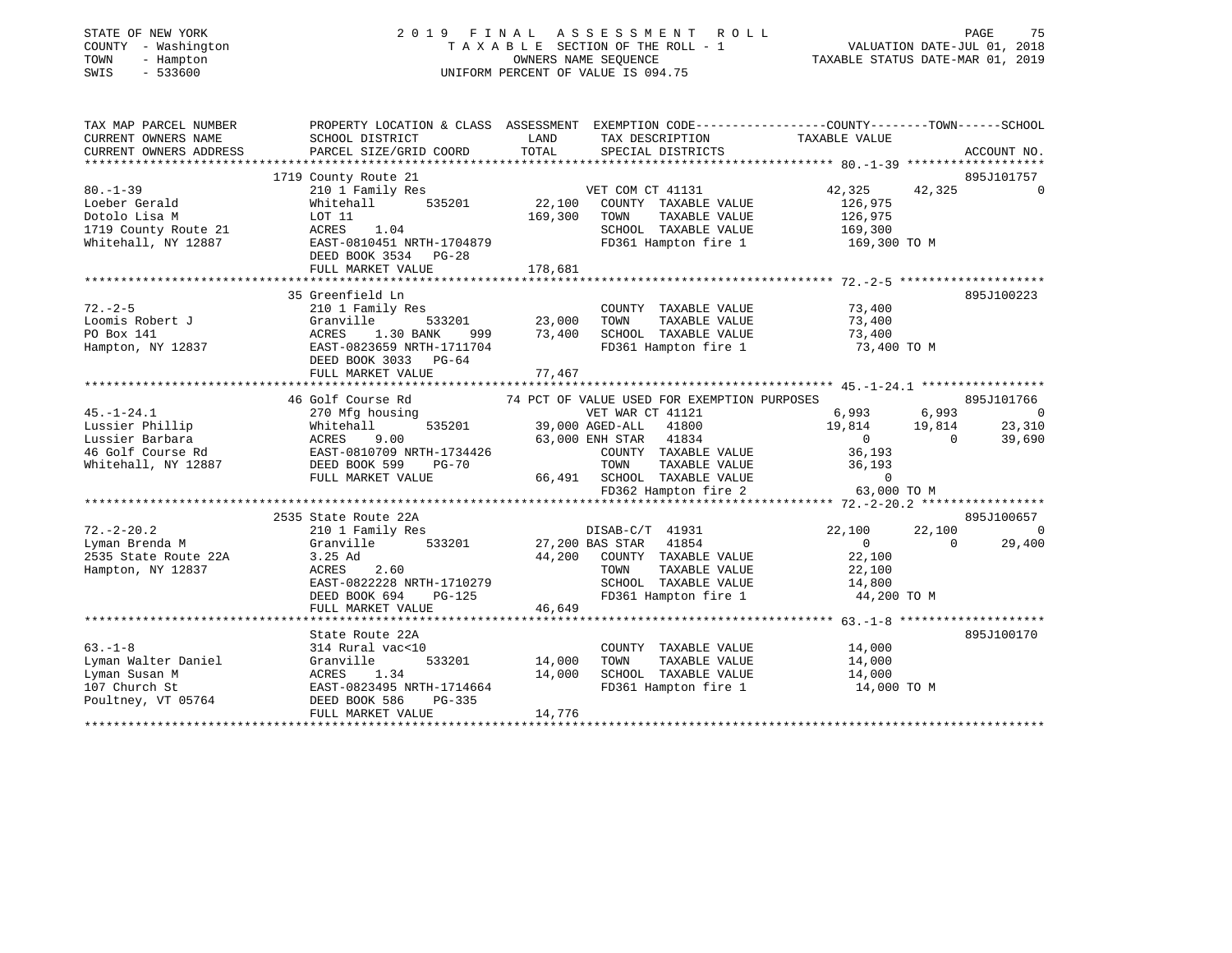## STATE OF NEW YORK 2 0 1 9 F I N A L A S S E S S M E N T R O L L PAGE 76 COUNTY - Washington T A X A B L E SECTION OF THE ROLL - 1 VALUATION DATE-JUL 01, 2018 TOWN - Hampton OWNERS NAME SEQUENCE TAXABLE STATUS DATE-MAR 01, 2019 SWIS - 533600 UNIFORM PERCENT OF VALUE IS 094.75

| TAX MAP PARCEL NUMBER            | PROPERTY LOCATION & CLASS ASSESSMENT                                          |               |                                           | EXEMPTION CODE-----------------COUNTY-------TOWN------SCHOOL |                          |
|----------------------------------|-------------------------------------------------------------------------------|---------------|-------------------------------------------|--------------------------------------------------------------|--------------------------|
| CURRENT OWNERS NAME              | SCHOOL DISTRICT                                                               | LAND          | TAX DESCRIPTION                           | TAXABLE VALUE                                                |                          |
| CURRENT OWNERS ADDRESS           | PARCEL SIZE/GRID COORD                                                        | TOTAL         | SPECIAL DISTRICTS                         |                                                              | ACCOUNT NO.              |
|                                  |                                                                               |               |                                           |                                                              |                          |
|                                  | 2753 State Route 22A                                                          |               |                                           |                                                              | 895J100160               |
| $63. - 1 - 9$                    | 210 1 Family Res                                                              |               | COUNTY TAXABLE VALUE 117,900              |                                                              |                          |
| Lyman Water Daniel               | Granville<br>533201                                                           | 23,300        | TOWN<br>TAXABLE VALUE                     | 117,900                                                      |                          |
| Lyman Susan M                    | ACRES 1.40                                                                    | 117,900       | SCHOOL TAXABLE VALUE                      | 117,900                                                      |                          |
| 107 Church St                    | EAST-0823229 NRTH-1715132                                                     |               | FD361 Hampton fire 1                      | 117,900 TO M                                                 |                          |
| Poultney, VT 05764 DEED BOOK 437 | PG-137                                                                        |               |                                           |                                                              |                          |
|                                  | FULL MARKET VALUE                                                             | 124,433       |                                           |                                                              |                          |
|                                  |                                                                               |               |                                           |                                                              |                          |
|                                  | Carvers Falls Rd                                                              |               |                                           |                                                              | 895J101720               |
| $31. - 1 - 9$                    | 314 Rural vac<10                                                              |               | COUNTY TAXABLE VALUE                      | 26,500                                                       |                          |
| Lyon Matthew J                   | Whitehall                                                                     | 535201 26,500 | TAXABLE VALUE<br>TOWN                     |                                                              |                          |
| Mclean Robert J                  | Lot 3                                                                         | 26,500        | SCHOOL TAXABLE VALUE                      | 26,500<br>26,500                                             |                          |
| 51 Whitman Rd                    | ACRES<br>5.12                                                                 |               |                                           | FD362 Hampton fire 2 26,500 TO M                             |                          |
| Madison, CT 06443                | EAST-0808158 NRTH-1746951                                                     |               |                                           |                                                              |                          |
|                                  | DEED BOOK 540<br>PG-223                                                       |               |                                           |                                                              |                          |
|                                  |                                                                               |               |                                           |                                                              |                          |
|                                  |                                                                               |               |                                           |                                                              |                          |
|                                  | 1925 County Route 18 63 PCT OF VALUE USED FOR EXEMPTION PURPOSES              |               |                                           |                                                              | 895J100008               |
| $62. - 1 - 43$                   | 240 Rural res                                                                 |               | VET WAR CT 41121                          | 15,351 15,351                                                | $\mathbf 0$              |
| Lyons Timothy                    | Whitehaii<br>ACRES 13.62<br>EAST-0810322 NRTH-1715277<br>PEED BOOK 751 PG-303 |               | 535201 42,500 ENH STAR 41834              | $\overline{0}$                                               | $\overline{0}$<br>67,330 |
| Lyons Terry A                    |                                                                               |               | 123,300 COUNTY TAXABLE VALUE              | 107,949                                                      |                          |
| 1925 County Route 18             |                                                                               |               | TAXABLE VALUE<br>TOWN                     | 107,949                                                      |                          |
| Whitehall, NY 12887              |                                                                               |               | SCHOOL TAXABLE VALUE 55,970               |                                                              |                          |
|                                  |                                                                               |               | 130,132 FD361 Hampton fire 1 123,300 TO M |                                                              |                          |
|                                  |                                                                               |               |                                           |                                                              |                          |
|                                  | County Route 18 N/off                                                         |               |                                           |                                                              |                          |
| $62. - 1 - 44.1$                 | 910 Priv forest                                                               |               | COUNTY TAXABLE VALUE                      | 5,600                                                        |                          |
| Lyons Timothy M                  | Granville<br>533201                                                           | 5,600         | TOWN<br>TAXABLE VALUE                     | 5,600                                                        |                          |
| Lyons Terry A                    |                                                                               | 5,600         | SCHOOL TAXABLE VALUE 5,600                |                                                              |                          |
| 1925 County Route 18             | Lot 2<br>e 18 Filed Sub #12261                                                |               | FD361 Hampton fire 1                      | 5,600 TO M                                                   |                          |
| Whitehall, NY 12887              | ACRES<br>12.45                                                                |               |                                           |                                                              |                          |
|                                  | EAST-0810560 NRTH-1716045                                                     |               |                                           |                                                              |                          |
|                                  | DEED BOOK 3118<br>$PG-323$                                                    |               |                                           |                                                              |                          |
|                                  | FULL MARKET VALUE                                                             | 5,910         |                                           |                                                              |                          |
|                                  |                                                                               |               |                                           |                                                              |                          |
|                                  | 3 Hampton Heights Way                                                         |               |                                           |                                                              | 895J100697               |
| $80. - 1 - 12.1$                 | 220 2 Family Res                                                              |               | COUNTY TAXABLE VALUE                      | 108,800                                                      |                          |
| MacNeil Robbin R                 | Granville<br>533201                                                           | 35,000        | TOWN<br>TAXABLE VALUE                     | 108,800                                                      |                          |
| 262 E Castlewood Dr              |                                                                               | 108,800       | SCHOOL TAXABLE VALUE 108,800              |                                                              |                          |
| Selma, AL 36701                  |                                                                               |               | FD361 Hampton fire 1                      | 108,800 TO M                                                 |                          |
|                                  | DEED BOOK 1698 PG-188                                                         |               |                                           |                                                              |                          |
|                                  | FULL MARKET VALUE                                                             | 114,828       |                                           |                                                              |                          |
|                                  |                                                                               |               |                                           |                                                              |                          |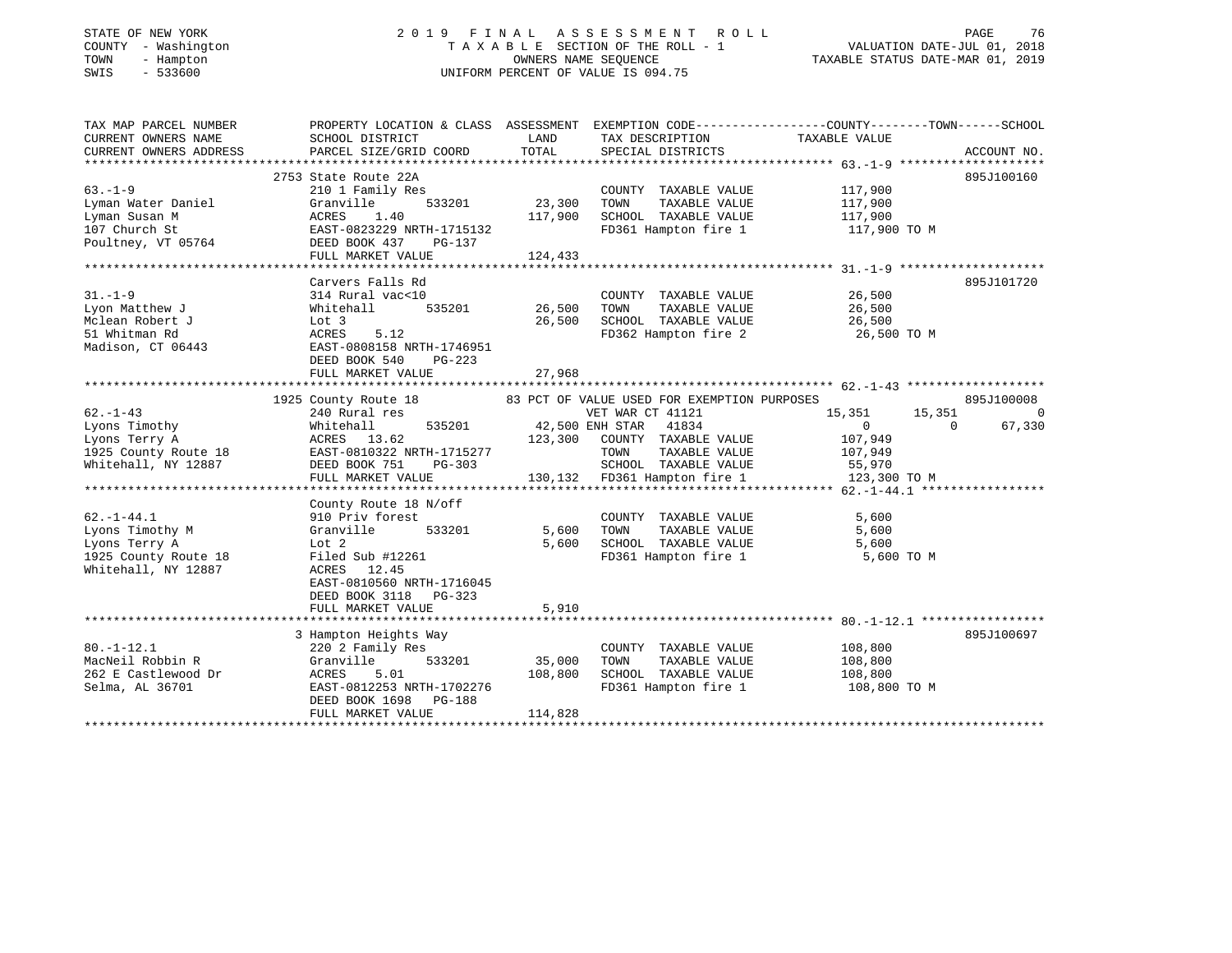| STATE OF NEW YORK<br>COUNTY - Washington<br>TOWN<br>- Hampton<br>SWIS<br>$-533600$ | 2019 FINAL                                                                                     | OWNERS NAME SEQUENCE | A S S E S S M E N T<br>ROLL<br>TAXABLE SECTION OF THE ROLL - 1<br>UNIFORM PERCENT OF VALUE IS 094.75 | PAGE<br>77<br>VALUATION DATE-JUL 01, 2018<br>TAXABLE STATUS DATE-MAR 01, 2019                                                   |
|------------------------------------------------------------------------------------|------------------------------------------------------------------------------------------------|----------------------|------------------------------------------------------------------------------------------------------|---------------------------------------------------------------------------------------------------------------------------------|
| TAX MAP PARCEL NUMBER<br>CURRENT OWNERS NAME<br>CURRENT OWNERS ADDRESS             | SCHOOL DISTRICT<br>PARCEL SIZE/GRID COORD                                                      | LAND<br>TOTAL        | TAX DESCRIPTION<br>SPECIAL DISTRICTS                                                                 | PROPERTY LOCATION & CLASS ASSESSMENT EXEMPTION CODE---------------COUNTY-------TOWN------SCHOOL<br>TAXABLE VALUE<br>ACCOUNT NO. |
|                                                                                    |                                                                                                |                      |                                                                                                      |                                                                                                                                 |
|                                                                                    | 68 Rainbow Way                                                                                 |                      |                                                                                                      | 895J100598                                                                                                                      |
| $81. - 1 - 37$<br>Macri Patricia                                                   | 260 Seasonal res<br>Granville<br>533201                                                        | 31,800               | COUNTY TAXABLE VALUE<br>TOWN<br>TAXABLE VALUE                                                        | 60,400<br>60,400                                                                                                                |
| 1 East Main St                                                                     | 3145/71                                                                                        | 60,400               | SCHOOL TAXABLE VALUE                                                                                 | 60,400                                                                                                                          |
| Granville, NY 12832                                                                | ACRES<br>4.00                                                                                  |                      | FD361 Hampton fire 1                                                                                 | 60,400 TO M                                                                                                                     |
|                                                                                    | EAST-0817188 NRTH-1701965<br>DEED BOOK 3993<br>PG-314                                          |                      |                                                                                                      |                                                                                                                                 |
|                                                                                    | FULL MARKET VALUE                                                                              | 63,747               |                                                                                                      |                                                                                                                                 |
|                                                                                    |                                                                                                |                      |                                                                                                      |                                                                                                                                 |
|                                                                                    | 2395 County Route 18                                                                           |                      |                                                                                                      | 895J100101                                                                                                                      |
| $72. - 1 - 2$                                                                      | 240 Rural res                                                                                  |                      | COUNTY TAXABLE VALUE                                                                                 | 84,800                                                                                                                          |
| Mahar James E LE                                                                   | Granville<br>533201                                                                            | 42,500               | TOWN<br>TAXABLE VALUE                                                                                | 84,800                                                                                                                          |
| Mahar Rosemarie LE                                                                 | ACRES 12.50                                                                                    | 84,800               | SCHOOL TAXABLE VALUE                                                                                 | 84,800                                                                                                                          |
| 87 Fred Ave                                                                        | EAST-0820112 NRTH-1711978                                                                      |                      | CA001 Cons agri dst 1                                                                                | 84,800 TO                                                                                                                       |
| Dunedin, FL 34698                                                                  | DEED BOOK 510<br>$PG-215$                                                                      |                      | FD361 Hampton fire 1                                                                                 | 84,800 TO M                                                                                                                     |
|                                                                                    | FULL MARKET VALUE                                                                              | 89,499               |                                                                                                      |                                                                                                                                 |
|                                                                                    | 28 Forest Hill Way                                                                             |                      |                                                                                                      |                                                                                                                                 |
| $71.3 - 3 - 8$                                                                     | 260 Seasonal res - WTRFNT                                                                      |                      | COUNTY TAXABLE VALUE                                                                                 | 75,200                                                                                                                          |
| Maniaci Robert                                                                     | Whitehall<br>535201                                                                            | 20,000               | TOWN<br>TAXABLE VALUE                                                                                | 75,200                                                                                                                          |
| Maniaci Elaine                                                                     | Sub Div Lot 9B                                                                                 | 75,200               | SCHOOL TAXABLE VALUE                                                                                 | 75,200                                                                                                                          |
| 132 Galleon Rd                                                                     | Sect 3                                                                                         |                      | FD361 Hampton fire 1                                                                                 | 75,200 TO M                                                                                                                     |
| Manahawkin, NJ 08050                                                               | $80 - 3 - 8$<br>FRNT 66.00 DPTH 243.00<br>EAST-0810430 NRTH-1706168<br>DEED BOOK 893<br>PG-240 |                      |                                                                                                      |                                                                                                                                 |
|                                                                                    | FULL MARKET VALUE                                                                              | 79,367               |                                                                                                      |                                                                                                                                 |
|                                                                                    |                                                                                                |                      |                                                                                                      |                                                                                                                                 |
|                                                                                    | 1048 West Way                                                                                  |                      |                                                                                                      | 895J100061                                                                                                                      |
| $71.4 - 2 - 9$                                                                     | 260 Seasonal res - WTRFNT                                                                      |                      | COUNTY TAXABLE VALUE                                                                                 | 138,600                                                                                                                         |
| Manzer Jane A                                                                      | Granville<br>533201                                                                            | 27,100<br>138,600    | TAXABLE VALUE<br>TOWN                                                                                | 138,600                                                                                                                         |
| Cook Timothy<br>Attn: Jane Manzer                                                  | LOT 9<br>471/745 501/1049                                                                      |                      | SCHOOL TAXABLE VALUE<br>FD361 Hampton fire 1                                                         | 138,600                                                                                                                         |
| 279 Church St                                                                      | $71. - 2 - 9$                                                                                  |                      |                                                                                                      | 138,600 TO M                                                                                                                    |
| Buchanan, NY 10511                                                                 | FRNT 103.00 DPTH 259.00                                                                        |                      |                                                                                                      |                                                                                                                                 |
|                                                                                    | EAST-0815483 NRTH-1707395<br>DEED BOOK 447<br>PG-732                                           |                      |                                                                                                      |                                                                                                                                 |
|                                                                                    | FULL MARKET VALUE                                                                              | 146,280              |                                                                                                      |                                                                                                                                 |
|                                                                                    |                                                                                                |                      |                                                                                                      |                                                                                                                                 |
|                                                                                    | County Route 18                                                                                |                      |                                                                                                      | 895J100292                                                                                                                      |
| $62. - 1 - 40$                                                                     | 322 Rural vac>10                                                                               |                      | COUNTY TAXABLE VALUE                                                                                 | 29,000                                                                                                                          |
| Mapes Harold C                                                                     | 533201<br>Granville                                                                            | 29,000               | TAXABLE VALUE<br>TOWN                                                                                | 29,000                                                                                                                          |
| 22 Cedarwood Dr<br>Queensbury, NY 12804                                            | ACRES 13.00<br>EAST-0810351 NRTH-1713944<br>DEED BOOK 2277<br>PG-327                           | 29,000               | SCHOOL TAXABLE VALUE<br>FD361 Hampton fire 1                                                         | 29,000<br>29,000 TO M                                                                                                           |
| *********************                                                              | FULL MARKET VALUE                                                                              | 30,607               |                                                                                                      |                                                                                                                                 |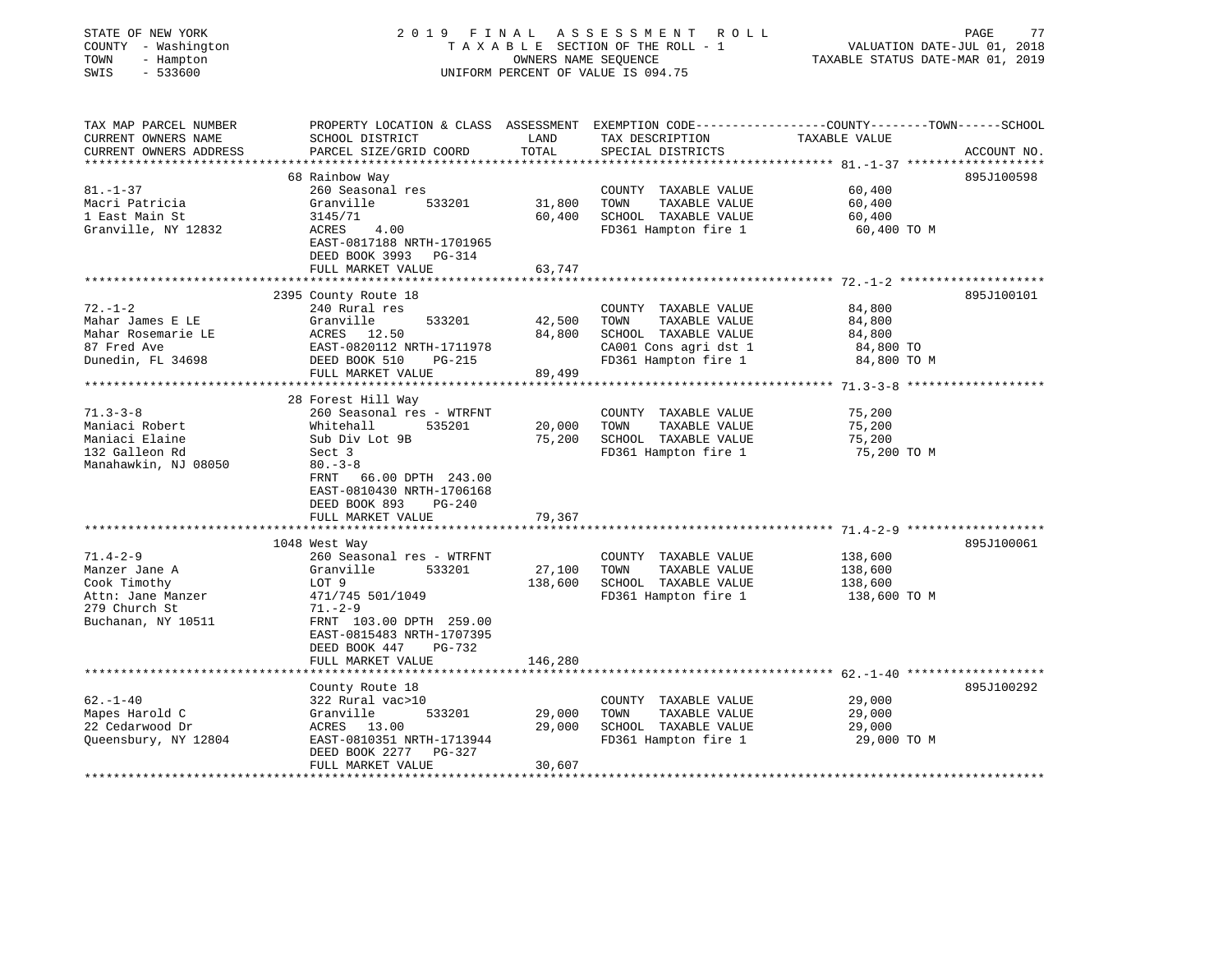#### STATE OF NEW YORK 2 0 1 9 F I N A L A S S E S S M E N T R O L L PAGE 78 COUNTY - Washington T A X A B L E SECTION OF THE ROLL - 1 VALUATION DATE-JUL 01, 2018 TOWN - Hampton OWNERS NAME SEQUENCE TAXABLE STATUS DATE-MAR 01, 2019 SWIS - 533600 UNIFORM PERCENT OF VALUE IS 094.75UNIFORM PERCENT OF VALUE IS 094.75

| TAX MAP PARCEL NUMBER<br>CURRENT OWNERS NAME                                                     | PROPERTY LOCATION & CLASS ASSESSMENT EXEMPTION CODE---------------COUNTY-------TOWN------SCHOOL<br>SCHOOL DISTRICT                                                                                                                                 | LAND                         | TAX DESCRIPTION                                                                                                    | TAXABLE VALUE                                                |                                  |
|--------------------------------------------------------------------------------------------------|----------------------------------------------------------------------------------------------------------------------------------------------------------------------------------------------------------------------------------------------------|------------------------------|--------------------------------------------------------------------------------------------------------------------|--------------------------------------------------------------|----------------------------------|
| CURRENT OWNERS ADDRESS                                                                           | PARCEL SIZE/GRID COORD                                                                                                                                                                                                                             | TOTAL                        | SPECIAL DISTRICTS                                                                                                  |                                                              | ACCOUNT NO.                      |
|                                                                                                  |                                                                                                                                                                                                                                                    |                              |                                                                                                                    |                                                              |                                  |
| $71. - 1 - 1.3$<br>Mapes Harold C<br>22 Cedarwood Dr                                             | County Route 18 OFF<br>323 Vacant rural<br>533201<br>Granville<br>ACRES 56.91                                                                                                                                                                      | 23,500<br>23,500             | COUNTY TAXABLE VALUE<br>TOWN<br>TAXABLE VALUE<br>SCHOOL TAXABLE VALUE                                              | 23,500<br>23,500<br>23,500                                   | 895J100412                       |
| Queensbury, NY 12804                                                                             | EAST-0810887 NRTH-1712546<br>DEED BOOK 2277 PG-327<br>FULL MARKET VALUE                                                                                                                                                                            | 24,802                       | FD361 Hampton fire 1                                                                                               | 23,500 TO M                                                  |                                  |
|                                                                                                  |                                                                                                                                                                                                                                                    |                              |                                                                                                                    |                                                              |                                  |
| $72. - 2 - 35$<br>Marin Lucie G<br>Attn: Lucie G Bailey<br>PO Box 113<br>Hampton, NY 12837       | 123 Campbell Ln<br>210 1 Family Res<br>Granville<br>533201<br>496/825,596/34,2653/6<br>715/177-178 Hwy 742/185<br>ACRES<br>6.10<br>EAST-0824126 NRTH-1712939<br>DEED BOOK 496<br>PG-825                                                            | 36,600<br>133,000            | ENH STAR<br>41834<br>COUNTY TAXABLE VALUE<br>TOWN<br>TAXABLE VALUE<br>SCHOOL TAXABLE VALUE<br>FD361 Hampton fire 1 | $\mathbf{0}$<br>133,000<br>133,000<br>65,670<br>133,000 TO M | 895J100404<br>67,330<br>$\Omega$ |
|                                                                                                  | FULL MARKET VALUE                                                                                                                                                                                                                                  | 140,369                      |                                                                                                                    |                                                              |                                  |
|                                                                                                  |                                                                                                                                                                                                                                                    |                              |                                                                                                                    |                                                              |                                  |
| $45. - 1 - 22.1$<br>Markie Ronald<br>74 Golf Course Rd<br>Whitehall, NY 12887                    | 74 Golf Course Rd<br>270 Mfg housing<br>535201<br>Whitehall<br>FRNT 100.00 DPTH 150.00<br>EAST-0810401 NRTH-1735524<br>DEED BOOK 502<br>PG-1025                                                                                                    | 13,000<br>23,000             | COUNTY TAXABLE VALUE<br>TAXABLE VALUE<br>TOWN<br>SCHOOL TAXABLE VALUE<br>FD362 Hampton fire 2                      | 23,000<br>23,000<br>23,000<br>23,000 TO M                    | 895J100693                       |
|                                                                                                  | FULL MARKET VALUE                                                                                                                                                                                                                                  | 24,274                       |                                                                                                                    |                                                              |                                  |
|                                                                                                  |                                                                                                                                                                                                                                                    |                              |                                                                                                                    |                                                              |                                  |
| $71.3 - 3 - 14$<br>Martel Philip<br>Martel Ermelinda<br>30 Lakeview Rd<br>Terryville, CT 06786   | 1754 County Route 21<br>210 1 Family Res - WTRFNT<br>535201<br>Whitehall<br>Subdiv Lot 2B<br>Sect 3<br>$80. - 3 - 14$<br>FRNT 128.00 DPTH 234.00<br>BANK<br>999<br>EAST-0810221 NRTH-1705746<br>DEED BOOK 927<br><b>PG-96</b><br>FULL MARKET VALUE | 25,000<br>148,100<br>156,306 | COUNTY TAXABLE VALUE<br>TAXABLE VALUE<br>TOWN<br>SCHOOL TAXABLE VALUE<br>FD361 Hampton fire 1                      | 148,100<br>148,100<br>148,100<br>148,100 TO M                |                                  |
|                                                                                                  |                                                                                                                                                                                                                                                    |                              |                                                                                                                    |                                                              |                                  |
| $71.3 - 3 - 13$<br>Martel Philip E<br>Martel Ermelinda<br>30 Lakeview Rd<br>Terryville, CT 06786 | 3 Mirror Lake Way<br>311 Res vac land - WTRFNT<br>535201<br>Whitehall<br>Subdiv 3B<br>Sect 3<br>$80. -3 - 13$<br>FRNT 128.00 DPTH 271.00<br>EAST-0810339 NRTH-1705635<br>DEED BOOK 927<br>$PG-96$                                                  | 26,000<br>26,000             | COUNTY TAXABLE VALUE<br>TOWN<br>TAXABLE VALUE<br>SCHOOL TAXABLE VALUE<br>FD361 Hampton fire 1                      | 26,000<br>26,000<br>26,000<br>26,000 TO M                    |                                  |
|                                                                                                  | FULL MARKET VALUE                                                                                                                                                                                                                                  | 27,441                       |                                                                                                                    |                                                              |                                  |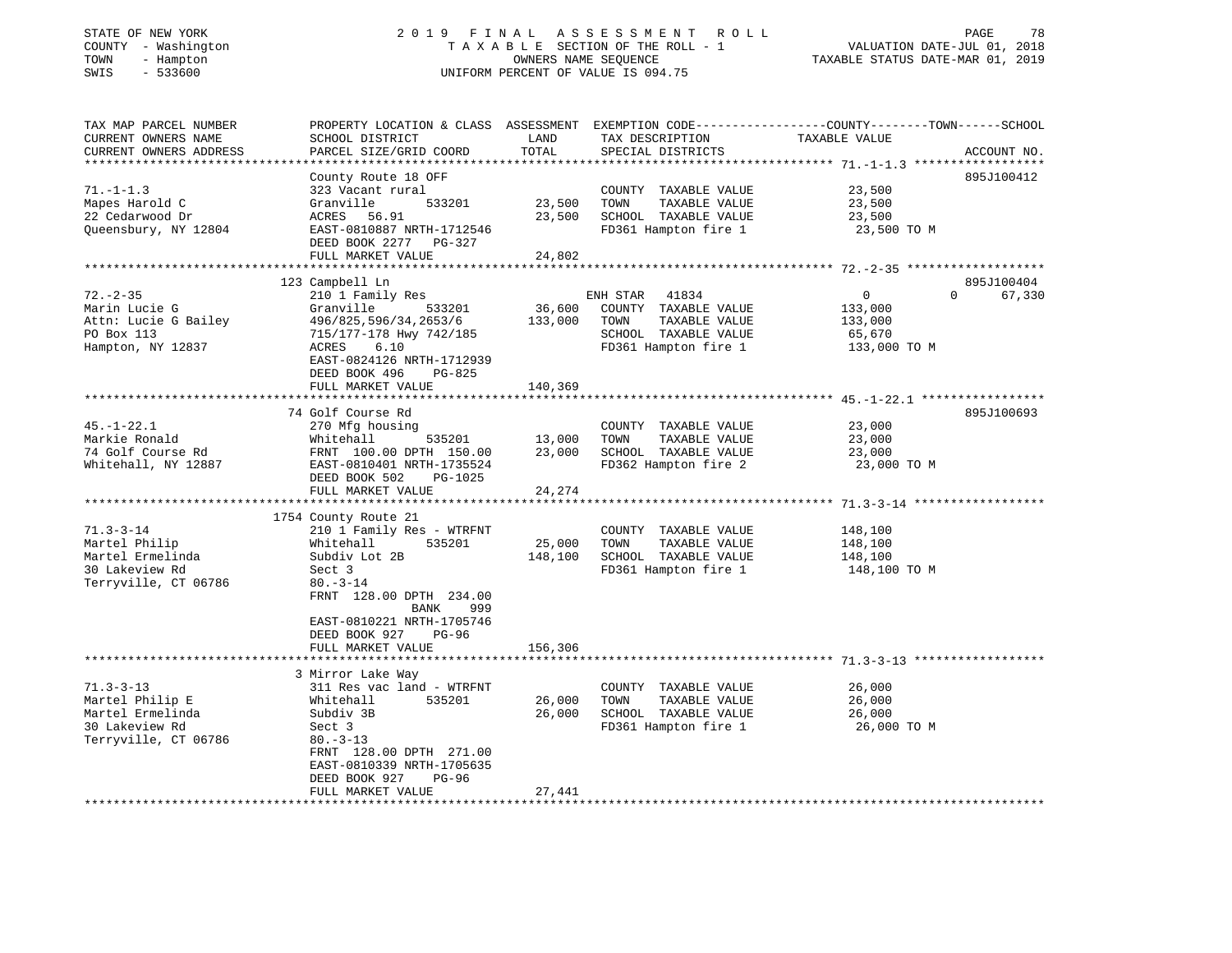| COUNTY - Washington<br>TOWN<br>- Hampton<br>$-533600$<br>SWIS                                                                | TAXABLE SECTION OF THE ROLL - 1<br>OWNERS NAME SEQUENCE<br>UNIFORM PERCENT OF VALUE IS 094.75    |               | VALUATION DATE-JUL 01, 2018<br>TAXABLE STATUS DATE-MAR 01, 2019 |                |                       |
|------------------------------------------------------------------------------------------------------------------------------|--------------------------------------------------------------------------------------------------|---------------|-----------------------------------------------------------------|----------------|-----------------------|
| TAX MAP PARCEL NUMBER                                                                                                        | PROPERTY LOCATION & CLASS ASSESSMENT EXEMPTION CODE----------------COUNTY-------TOWN------SCHOOL |               |                                                                 |                |                       |
| CURRENT OWNERS NAME                                                                                                          | SCHOOL DISTRICT                                                                                  | LAND          | TAX DESCRIPTION                                                 | TAXABLE VALUE  |                       |
| CURRENT OWNERS ADDRESS                                                                                                       | PARCEL SIZE/GRID COORD                                                                           | TOTAL         | SPECIAL DISTRICTS                                               |                | ACCOUNT NO.           |
|                                                                                                                              | 12 Vladyka Woods Rd                                                                              |               |                                                                 |                |                       |
| $38. - 1 - 15.3$                                                                                                             | 210 1 Family Res                                                                                 |               | BAS STAR 41854                                                  | $\overline{0}$ | $\Omega$<br>29,400    |
| Martelle Arthur B                                                                                                            | 535201<br>Whitehall                                                                              | 24,600        | COUNTY TAXABLE VALUE                                            | 101,400        |                       |
| Martelle Melissa A                                                                                                           | ACRES 1.80 BANK<br>999                                                                           | 101,400       | TOWN<br>TAXABLE VALUE                                           | 101,400        |                       |
| 12 Vladka Rd                                                                                                                 |                                                                                                  |               | SCHOOL TAXABLE VALUE                                            | 72,000         |                       |
| Whitehall, NY 12887                                                                                                          | EAST-0806170 NRTH-1737442<br>DEED BOOK 872 PG-232                                                |               | FD362 Hampton fire 2                                            | 101,400 TO M   |                       |
|                                                                                                                              | FULL MARKET VALUE                                                                                | 107,018       |                                                                 |                |                       |
|                                                                                                                              |                                                                                                  |               |                                                                 |                |                       |
|                                                                                                                              | 2300 State Route 22A                                                                             |               |                                                                 |                | 895J101718            |
| 81.-2-3.1                                                                                                                    | 210 1 Family Res                                                                                 |               | 41854<br>BAS STAR                                               | $\overline{0}$ | $\Omega$<br>29,400    |
| Martindale William M                                                                                                         | Granville                                                                                        | 533201 13,600 | COUNTY TAXABLE VALUE                                            | 42,400         |                       |
| Martindale Sherry                                                                                                            |                                                                                                  | 42,400        | TAXABLE VALUE<br>TOWN                                           | 42,400         |                       |
| 2300 State Route 22A                                                                                                         | FRNT 185.00 DPTH 86.00<br>EAST-0822730 NRTH-1705166<br>DEED BOOK 523 PG-283                      |               | SCHOOL TAXABLE VALUE                                            | 13,000         |                       |
| Hampton, NY 12837                                                                                                            |                                                                                                  |               | FD361 Hampton fire 1                                            | 42,400 TO M    |                       |
|                                                                                                                              | FULL MARKET VALUE                                                                                | 44,749        |                                                                 |                |                       |
|                                                                                                                              | 20 Hampton Heights Way                                                                           |               |                                                                 |                | 895J100589            |
| $80. - 1 - 15$                                                                                                               | 210 1 Family Res                                                                                 |               | COUNTY TAXABLE VALUE                                            | 111,400        |                       |
| Masbou Emile Adolphe                                                                                                         | 533201                                                                                           | 35,000        | TOWN<br>TAXABLE VALUE                                           | 111,400        |                       |
| 37 McGill North St                                                                                                           | Granville              5<br>791/89;  3154/172                                                    | 111,400       | SCHOOL TAXABLE VALUE                                            | 111,400        |                       |
| Smith Falls, Ontario,Canada                                                                                                  | ACRES<br>5.01                                                                                    |               | FD361 Hampton fire 1                                            | 111,400 TO M   |                       |
| K7A2J6                                                                                                                       | EAST-0811527 NRTH-1702292                                                                        |               |                                                                 |                |                       |
|                                                                                                                              | DEED BOOK 3757 PG-104                                                                            |               |                                                                 |                |                       |
|                                                                                                                              | FULL MARKET VALUE                                                                                | 117,573       |                                                                 |                |                       |
|                                                                                                                              |                                                                                                  |               |                                                                 |                |                       |
|                                                                                                                              | Hickey Rd OFF                                                                                    |               |                                                                 |                | 895J100171            |
| 62.-1-24                                                                                                                     | 322 Rural vac>10                                                                                 |               | COUNTY TAXABLE VALUE                                            | 6,500          |                       |
| Mashak John                                                                                                                  | Granville<br>533201                                                                              | $6,500$       | TOWN<br>TAXABLE VALUE                                           | 6,500          |                       |
| 584 Hickey Rd                                                                                                                | 10 Ad                                                                                            | 6,500         | SCHOOL TAXABLE VALUE                                            | 6,500          |                       |
| Hampton, NY 12837                                                                                                            | ACRES 13.70                                                                                      |               | CA001 Cons agri dst 1                                           | 6,500 TO       |                       |
|                                                                                                                              | EAST-0816107 NRTH-1718147<br>DEED BOOK 819<br>PG-344                                             |               | FD361 Hampton fire 1                                            | 6,500 TO M     |                       |
|                                                                                                                              | FULL MARKET VALUE                                                                                | 6,860         |                                                                 |                |                       |
|                                                                                                                              |                                                                                                  |               |                                                                 |                |                       |
|                                                                                                                              | 584 Hickey Rd                                                                                    |               |                                                                 |                | 895J100166            |
| 54.-1-13                                                                                                                     | 112 Dairy farm                                                                                   |               | AG DIST<br>41720                                                | 22,006         | 22,006<br>22,006      |
| Mashak John A                                                                                                                | 533201<br>Granville                                                                              |               | 155,100 BAS STAR<br>41854                                       | $\mathbf{0}$   | 29,400<br>$\mathbf 0$ |
| 584 Hickey Rd                                                                                                                | 695/142                                                                                          |               | 401,900 SILO EXMP 42100                                         | 40,909         | 40,909<br>40,909      |
| Hampton, NY 12837                                                                                                            | ACRES 239.30                                                                                     |               | COUNTY TAXABLE VALUE                                            | 338,985        |                       |
|                                                                                                                              | EAST-0820054 NRTH-1722200                                                                        |               | TAXABLE VALUE<br>TOWN                                           | 338,985        |                       |
|                                                                                                                              |                                                                                                  |               | SCHOOL TAXABLE VALUE                                            | 309,585        |                       |
| EAST-0820054 NKIN-1722<br>MAY BE SUBJECT TO PAYMENT DEED BOOK 3885 PG-75<br>THE BOOK SUBJECT TO PAYMENT DEED BOOK 3885 PG-75 |                                                                                                  | 424,169       | CA001 Cons agri dst 1                                           | 338,985 TO     |                       |
|                                                                                                                              |                                                                                                  |               | 62,915 EX                                                       |                |                       |
|                                                                                                                              |                                                                                                  |               | FD361 Hampton fire 1                                            | 360,991 TO M   |                       |

\*\*\*\*\*\*\*\*\*\*\*\*\*\*\*\*\*\*\*\*\*\*\*\*\*\*\*\*\*\*\*\*\*\*\*\*\*\*\*\*\*\*\*\*\*\*\*\*\*\*\*\*\*\*\*\*\*\*\*\*\*\*\*\*\*\*\*\*\*\*\*\*\*\*\*\*\*\*\*\*\*\*\*\*\*\*\*\*\*\*\*\*\*\*\*\*\*\*\*\*\*\*\*\*\*\*\*\*\*\*\*\*\*\*\*\*\*\*\*\*\*\*\*\*\*\*\*\*\*\*\*\*

40,909 EX

STATE OF NEW YORK 2 0 1 9 F I N A L A S S E S S M E N T R O L L PAGE 79

79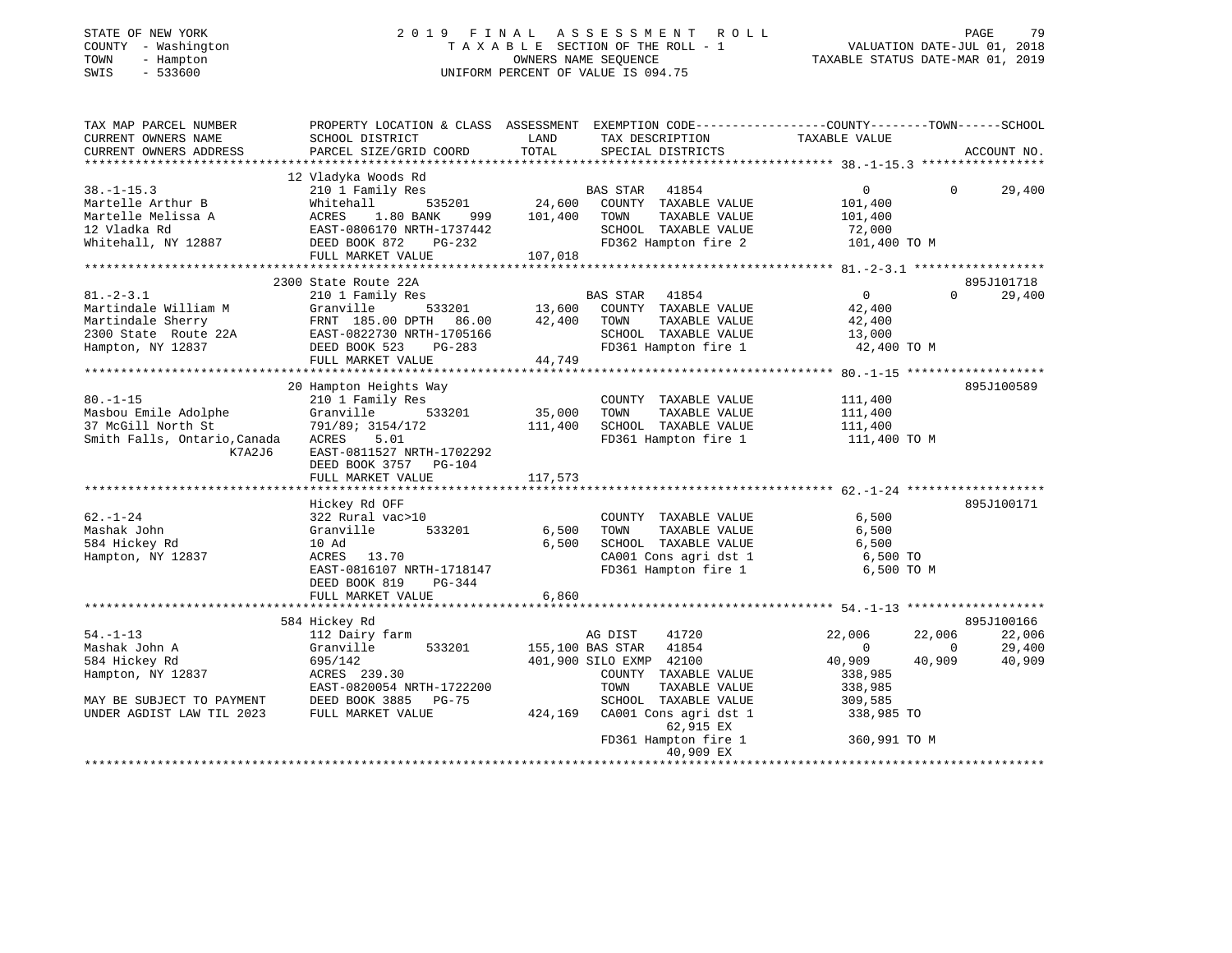| STATE OF NEW YORK |  |              |  |
|-------------------|--|--------------|--|
| COUNTY            |  | - Washington |  |
| TOWN              |  | - Hampton    |  |
| $-$               |  | $-2222$      |  |

# STATE OF NEW YORK 2 0 1 9 F I N A L A S S E S S M E N T R O L L PAGE 80 COUNTY - Washington T A X A B L E SECTION OF THE ROLL - 1 VALUATION DATE-JUL 01, 2018 TOWN - Hampton OWNERS NAME SEQUENCE TAXABLE STATUS DATE-MAR 01, 2019 SWIS - 533600 UNIFORM PERCENT OF VALUE IS 094.75

| TAX MAP PARCEL NUMBER                                  |                           |             |                                                                       | PROPERTY LOCATION & CLASS ASSESSMENT EXEMPTION CODE---------------COUNTY-------TOWN------SCHOOL |             |
|--------------------------------------------------------|---------------------------|-------------|-----------------------------------------------------------------------|-------------------------------------------------------------------------------------------------|-------------|
| CURRENT OWNERS NAME                                    | SCHOOL DISTRICT           | LAND        | TAX DESCRIPTION                                                       | TAXABLE VALUE                                                                                   |             |
| CURRENT OWNERS ADDRESS                                 | PARCEL SIZE/GRID COORD    | TOTAL       | SPECIAL DISTRICTS                                                     |                                                                                                 | ACCOUNT NO. |
|                                                        |                           |             |                                                                       |                                                                                                 |             |
|                                                        | 487 Hickey Rd             |             |                                                                       |                                                                                                 |             |
| $54. - 1 - 13.4$                                       | 210 1 Family Res          |             | COUNTY TAXABLE VALUE                                                  | 179,900                                                                                         |             |
| Mashak John A                                          | 533201<br>Granville       | 38,700      | TOWN<br>TAXABLE VALUE                                                 | 179,900                                                                                         |             |
| Mashak Valerie E                                       | Lot 4                     | 179,900     | SCHOOL TAXABLE VALUE                                                  |                                                                                                 |             |
| 584 Hickey Rd                                          | FRNT 949.00 DPTH          |             | CA001 Cons agri dst 1                                                 | 179,900<br>179,900 TO                                                                           |             |
| Hampton, NY 12837                                      | ACRES<br>8.37             |             | FD361 Hampton fire 1 179,900 TO M                                     |                                                                                                 |             |
|                                                        | EAST-0819059 NRTH-1721683 |             |                                                                       |                                                                                                 |             |
| MAY BE SUBJECT TO PAYMENT<br>UNDER AGDIST LAW TIL 2023 | DEED BOOK 3472 PG-122     |             |                                                                       |                                                                                                 |             |
|                                                        | FULL MARKET VALUE         | 189,868     |                                                                       |                                                                                                 |             |
|                                                        |                           |             |                                                                       |                                                                                                 |             |
|                                                        | 12 Roberts Ln             |             |                                                                       |                                                                                                 |             |
| $54. - 1 - 13.6$                                       | 210 1 Family Res          |             | COUNTY TAXABLE VALUE                                                  | 103,400                                                                                         |             |
| Mashak John A                                          | Granville<br>533201       | 27,400      | TOWN<br>TAXABLE VALUE                                                 | 103,400                                                                                         |             |
| 584 Hickey Rd                                          | Lot 1 689/308             | 103,400     | SCHOOL TAXABLE VALUE                                                  | 103,400                                                                                         |             |
| Hampton, NY 12837                                      | 2.67<br>ACRES             |             |                                                                       |                                                                                                 |             |
|                                                        | EAST-0819673 NRTH-1722759 |             | CA001 Cons agri dst 1 103,400 TO<br>FD361 Hampton fire 1 103,400 TO M |                                                                                                 |             |
|                                                        | DEED BOOK 3885 PG-80      |             |                                                                       |                                                                                                 |             |
|                                                        | FULL MARKET VALUE         | 109,129     |                                                                       |                                                                                                 |             |
|                                                        |                           |             |                                                                       |                                                                                                 |             |
|                                                        | State Route 22A           |             |                                                                       |                                                                                                 | 895J100613  |
| $54. - 1 - 14.2$                                       | 105 Vac farmland          |             | AG DIST 41720                                                         | 5,640<br>5,640                                                                                  | 5,640       |
| Mashak John A                                          | 533201<br>Granville       | 28,600      | COUNTY TAXABLE VALUE                                                  | 22,960                                                                                          |             |
| 584 Hickey Rd                                          | ACRES 35.27               | 28,600 TOWN | TAXABLE VALUE                                                         | 22,960                                                                                          |             |
| Hampton, NY 12837                                      | EAST-0821650 NRTH-1724525 |             | SCHOOL TAXABLE VALUE 22,960                                           |                                                                                                 |             |
|                                                        | DEED BOOK 3885 PG-75      |             | CA001 Cons agri dst 1                                                 | 22,960 TO                                                                                       |             |
| MAY BE SUBJECT TO PAYMENT                              | FULL MARKET VALUE         |             | 30,185<br>5,640 EX                                                    |                                                                                                 |             |
| UNDER AGDIST LAW TIL 2023                              |                           |             | FD361 Hampton fire 1                                                  | 28,600 TO M                                                                                     |             |
|                                                        |                           |             |                                                                       |                                                                                                 |             |
|                                                        | Hickey Rd OFF             |             |                                                                       |                                                                                                 | 895J100165  |
| $62. - 1 - 23$                                         | 322 Rural vac>10          |             | COUNTY TAXABLE VALUE                                                  | 8,000                                                                                           |             |
| Mashak John A                                          | Granville<br>533201       | 8,000       | TOWN      TAXABLE VALUE<br>SCHOOL   TAXABLE VALUE                     | 8,000                                                                                           |             |
| 584 Hickey Rd                                          | ACRES 17.00               | 8,000       |                                                                       | 8,000                                                                                           |             |
| Hampton, NY 12837                                      | EAST-0815655 NRTH-1718566 |             |                                                                       | 8,000 TO                                                                                        |             |
|                                                        | DEED BOOK 3885<br>PG-75   |             | CA001 Cons agri dst 1<br>FD361 Hampton fire 1                         | 8,000 TO M                                                                                      |             |
|                                                        | FULL MARKET VALUE         | 8,443       |                                                                       |                                                                                                 |             |
|                                                        |                           |             |                                                                       |                                                                                                 |             |
|                                                        | 21 Roberts Ln             |             |                                                                       |                                                                                                 |             |
| $54. - 1 - 13.5$                                       | 270 Mfg housing           |             | BAS STAR 41854                                                        | $\overline{0}$<br>$\Omega$                                                                      | 29,400      |
| Mashak Rebecca                                         | 533201<br>Granville       |             | 35,500 COUNTY TAXABLE VALUE                                           | 75,000                                                                                          |             |
| 21 Roberts Ln                                          | Lot 2                     | 75,000      | TOWN<br>TAXABLE VALUE                                                 | 75,000                                                                                          |             |
| Hampton, NY 12837                                      | FRNT 1004.00 DPTH         |             |                                                                       |                                                                                                 |             |
|                                                        | ACRES<br>5.47             |             | SCHOOL TAXABLE VALUE 45,600<br>CA001 Cons agri dst 1 75,000 TO        |                                                                                                 |             |
| MAY BE SUBJECT TO PAYMENT                              | EAST-0819350 NRTH-1722468 |             | FD361 Hampton fire 1                                                  | 75,000 TO M                                                                                     |             |
| UNDER AGDIST LAW TIL 2023                              | DEED BOOK 3472<br>PG-125  |             |                                                                       |                                                                                                 |             |
|                                                        | FULL MARKET VALUE         | 79,156      |                                                                       |                                                                                                 |             |
|                                                        |                           |             |                                                                       |                                                                                                 |             |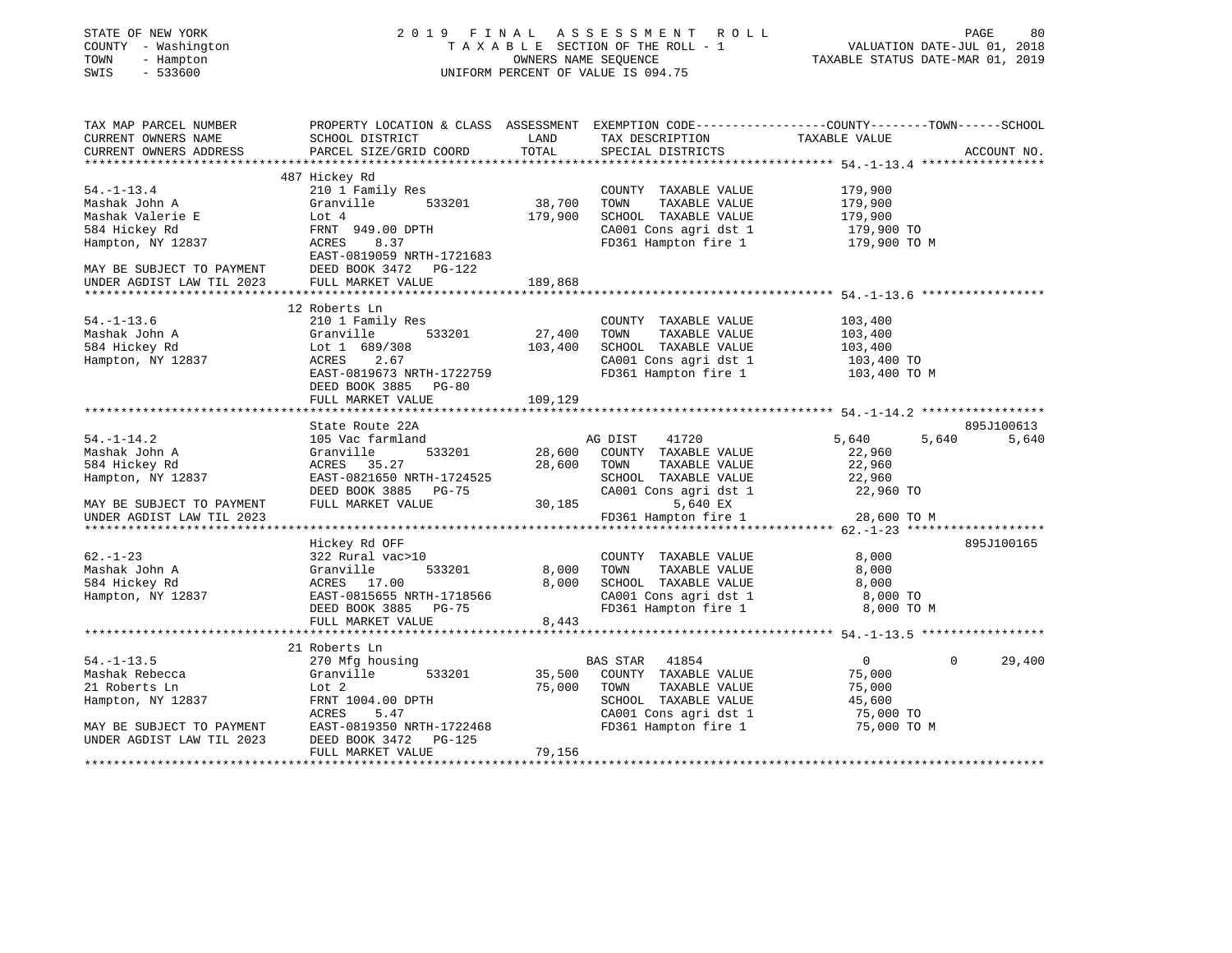| STATE OF NEW YORK<br>COUNTY - Washington<br>TOWN<br>- Hampton<br>$-533600$<br>SWIS |                                                                                                                                                |               | 2019 FINAL ASSESSMENT ROLL<br>TAXABLE SECTION OF THE ROLL - 1<br>OWNERS NAME SEQUENCE<br>UNIFORM PERCENT OF VALUE IS 094.75 | VALUATION DATE-JUL 01, 2018<br>TAXABLE STATUS DATE-MAR 01, 2019 |          | PAGE<br>81  |
|------------------------------------------------------------------------------------|------------------------------------------------------------------------------------------------------------------------------------------------|---------------|-----------------------------------------------------------------------------------------------------------------------------|-----------------------------------------------------------------|----------|-------------|
| TAX MAP PARCEL NUMBER<br>CURRENT OWNERS NAME<br>CURRENT OWNERS ADDRESS             | PROPERTY LOCATION & CLASS ASSESSMENT EXEMPTION CODE----------------COUNTY--------TOWN------SCHOOL<br>SCHOOL DISTRICT<br>PARCEL SIZE/GRID COORD | LAND<br>TOTAL | TAX DESCRIPTION<br>SPECIAL DISTRICTS                                                                                        | TAXABLE VALUE                                                   |          | ACCOUNT NO. |
|                                                                                    |                                                                                                                                                |               |                                                                                                                             |                                                                 |          |             |
|                                                                                    | 1585 Carlton Rd                                                                                                                                |               |                                                                                                                             |                                                                 |          | 895J100028  |
| $45. - 1 - 3$                                                                      | 240 Rural res                                                                                                                                  |               | BAS STAR 41854                                                                                                              | $\overline{0}$                                                  | $\Omega$ | 29,400      |
| Mason Tiffany K                                                                    | Whitehall<br>535201                                                                                                                            | 86,500        | COUNTY TAXABLE VALUE                                                                                                        | 202,300                                                         |          |             |
| 1585 Carlton Rd                                                                    | 893/12                                                                                                                                         | 202,300       | TAXABLE VALUE<br>TOWN                                                                                                       | 202,300                                                         |          |             |
| Whitehall, NY 12887                                                                | ACRES 70.00                                                                                                                                    |               | SCHOOL TAXABLE VALUE                                                                                                        | 172,900                                                         |          |             |
|                                                                                    | EAST-0805631 NRTH-1735797                                                                                                                      |               | CA001 Cons agri dst 1                                                                                                       | 202,300 TO                                                      |          |             |
|                                                                                    | DEED BOOK 3260 PG-92                                                                                                                           | 213,509       | FD362 Hampton fire 2                                                                                                        | 202,300 TO M                                                    |          |             |
|                                                                                    | FULL MARKET VALUE                                                                                                                              |               |                                                                                                                             |                                                                 |          |             |
|                                                                                    | 1660 County Route 11                                                                                                                           |               |                                                                                                                             |                                                                 |          |             |
| $38. - 1 - 10.3$                                                                   | 210 1 Family Res                                                                                                                               |               | AGED-ALL 41800                                                                                                              | 75,900                                                          | 75,900   | 75,900      |
| Matta James                                                                        | 535201<br>Whitehall                                                                                                                            |               | 14,400 ENH STAR 41834                                                                                                       | $\overline{0}$                                                  | $\Omega$ | 67,330      |
| Matta Joseph Richard                                                               | ACRES<br>2.05                                                                                                                                  | 151,800       | COUNTY TAXABLE VALUE                                                                                                        | 75,900                                                          |          |             |
| 1660 County Route 11                                                               | EAST-0808697 NRTH-1737211                                                                                                                      |               | TOWN<br>TAXABLE VALUE                                                                                                       | 75,900                                                          |          |             |
| Whitehall, NY 12887                                                                | DEED BOOK 2966 PG-145                                                                                                                          |               | SCHOOL TAXABLE VALUE                                                                                                        | 8,570                                                           |          |             |
|                                                                                    | FULL MARKET VALUE                                                                                                                              |               | 160,211 CA001 Cons agri dst 1                                                                                               | 151,800 TO                                                      |          |             |
|                                                                                    |                                                                                                                                                |               | FD362 Hampton fire 2                                                                                                        | 151,800 TO M                                                    |          |             |
|                                                                                    |                                                                                                                                                |               |                                                                                                                             |                                                                 |          |             |
|                                                                                    | 1123 East Way                                                                                                                                  |               |                                                                                                                             |                                                                 |          | 895J101729  |
| $71. - 1 - 14.32$                                                                  | 260 Seasonal res - WTRFNT                                                                                                                      |               | COUNTY TAXABLE VALUE                                                                                                        | 212,300                                                         |          |             |
| McCarty Keith J                                                                    | Granville<br>533201                                                                                                                            | 47,600        | TOWN<br>TAXABLE VALUE                                                                                                       | 212,300                                                         |          |             |
| McCarty Angela M                                                                   | 599/88                                                                                                                                         | 212,300       | SCHOOL TAXABLE VALUE                                                                                                        | 212,300                                                         |          |             |
| 11 Forest Rd                                                                       | ACRES<br>6.03                                                                                                                                  |               | FD361 Hampton fire 1                                                                                                        | 212,300 TO M                                                    |          |             |
| Delmar, NY 12054                                                                   | EAST-0815795 NRTH-1708578                                                                                                                      |               |                                                                                                                             |                                                                 |          |             |
|                                                                                    | DEED BOOK 3635 PG-187                                                                                                                          |               |                                                                                                                             |                                                                 |          |             |
|                                                                                    | FULL MARKET VALUE                                                                                                                              | 224,063       |                                                                                                                             |                                                                 |          |             |
|                                                                                    |                                                                                                                                                |               |                                                                                                                             |                                                                 |          |             |
|                                                                                    | 17 Ridgecrest Way                                                                                                                              |               |                                                                                                                             |                                                                 |          | 895J101735  |
| $80. - 1 - 32$                                                                     | 210 1 Family Res                                                                                                                               |               | COUNTY TAXABLE VALUE                                                                                                        | 173,500                                                         |          |             |
| Mcclintock Douglas J                                                               | Whitehall<br>535201                                                                                                                            | 24,600        | TOWN<br>TAXABLE VALUE                                                                                                       | 173,500                                                         |          |             |
| Mcclintock Deanne                                                                  | LOT 4                                                                                                                                          | 173,500       | SCHOOL TAXABLE VALUE                                                                                                        | 173,500                                                         |          |             |
| 5 Hamilton Rd                                                                      | Driveway Agmt 603/322                                                                                                                          |               | FD361 Hampton fire 1                                                                                                        | 173,500 TO M                                                    |          |             |
| Scarsdale, NY 10583                                                                | ACRES<br>1.80 BANK<br>999                                                                                                                      |               |                                                                                                                             |                                                                 |          |             |
|                                                                                    | EAST-0810204 NRTH-1704506                                                                                                                      |               |                                                                                                                             |                                                                 |          |             |
|                                                                                    | DEED BOOK 599<br>$PG-339$<br>FULL MARKET VALUE                                                                                                 | 183,113       |                                                                                                                             |                                                                 |          |             |
|                                                                                    |                                                                                                                                                |               |                                                                                                                             |                                                                 |          |             |
|                                                                                    | County Route 21 OFF                                                                                                                            |               |                                                                                                                             |                                                                 |          |             |
| $80. - 1 - 56$                                                                     | 314 Rural vac<10                                                                                                                               |               | COUNTY TAXABLE VALUE                                                                                                        | 3,000                                                           |          |             |
| Mcclintock Douglas J                                                               | 535201<br>Whitehall                                                                                                                            | 3,000         | TAXABLE VALUE<br>TOWN                                                                                                       | 3,000                                                           |          |             |
| Mcclintock Deanne H                                                                | Sect 5 Lot 1                                                                                                                                   | 3,000         | SCHOOL TAXABLE VALUE                                                                                                        | 3,000                                                           |          |             |
| 5 Hamilton Rd                                                                      | ACRES<br>5.10                                                                                                                                  |               | FD361 Hampton fire 1                                                                                                        | 3,000 TO M                                                      |          |             |
| Scarsdale, NY 10583                                                                | EAST-0809573 NRTH-1704369                                                                                                                      |               |                                                                                                                             |                                                                 |          |             |
|                                                                                    | PG-316<br>DEED BOOK 787                                                                                                                        |               |                                                                                                                             |                                                                 |          |             |
|                                                                                    | FULL MARKET VALUE                                                                                                                              | 3,166         |                                                                                                                             |                                                                 |          |             |
|                                                                                    |                                                                                                                                                |               |                                                                                                                             |                                                                 |          |             |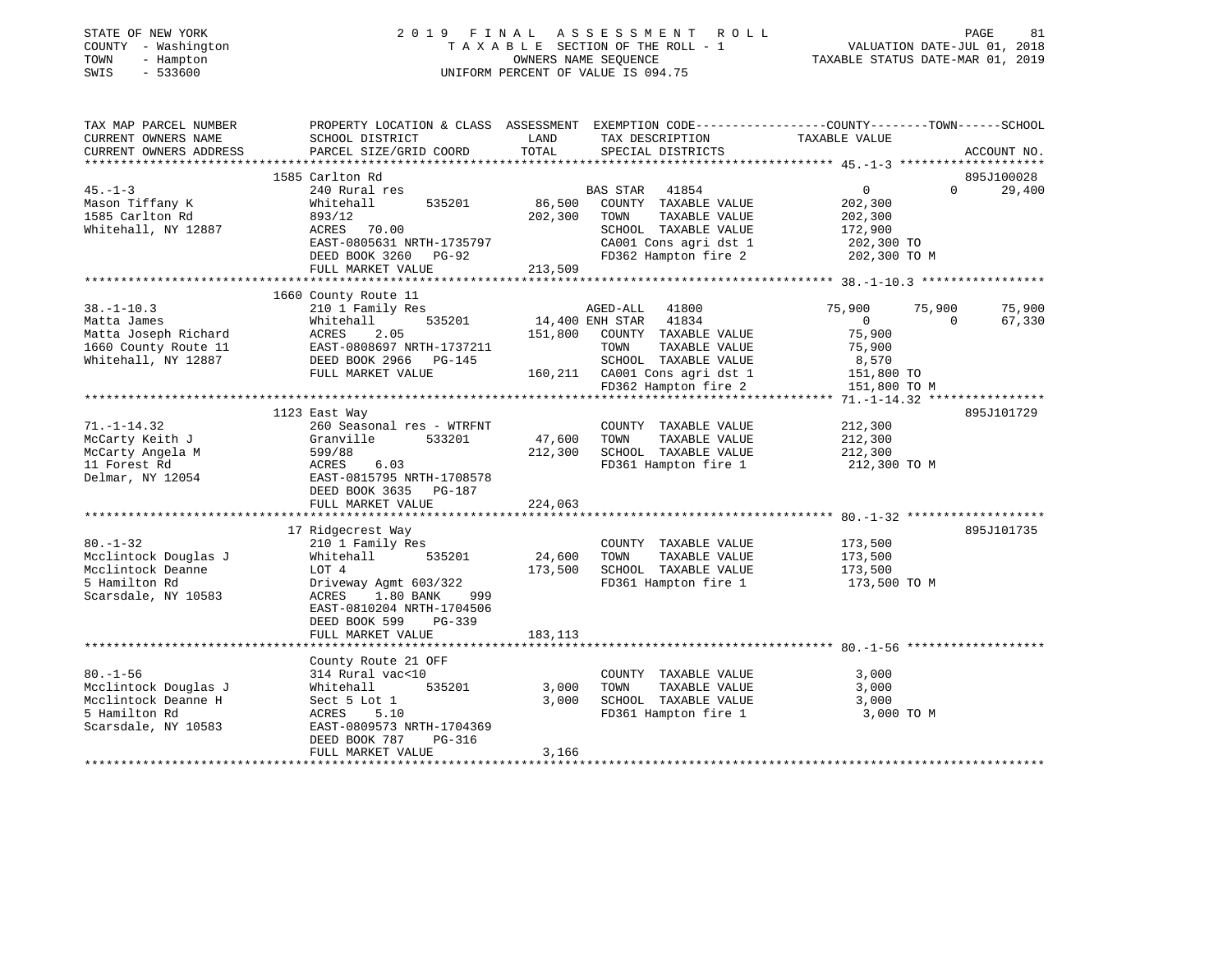## STATE OF NEW YORK 2 0 1 9 F I N A L A S S E S S M E N T R O L L PAGE 82 COUNTY - Washington T A X A B L E SECTION OF THE ROLL - 1 VALUATION DATE-JUL 01, 2018 TOWN - Hampton OWNERS NAME SEQUENCE TAXABLE STATUS DATE-MAR 01, 2019 SWIS - 533600 UNIFORM PERCENT OF VALUE IS 094.75

| TAX MAP PARCEL NUMBER  | PROPERTY LOCATION & CLASS ASSESSMENT EXEMPTION CODE----------------COUNTY-------TOWN------SCHOOL |         |                                    |                |                    |
|------------------------|--------------------------------------------------------------------------------------------------|---------|------------------------------------|----------------|--------------------|
| CURRENT OWNERS NAME    | SCHOOL DISTRICT                                                                                  | LAND    | TAX DESCRIPTION                    | TAXABLE VALUE  |                    |
| CURRENT OWNERS ADDRESS | PARCEL SIZE/GRID COORD                                                                           | TOTAL   | SPECIAL DISTRICTS                  |                | ACCOUNT NO.        |
|                        |                                                                                                  |         |                                    |                |                    |
|                        | 224 Hills Pond Rd                                                                                |         |                                    |                | 895J101772         |
| $71. - 1 - 15.1$       | 210 1 Family Res                                                                                 |         | BAS STAR 41854                     | $\overline{0}$ | $\Omega$<br>29,400 |
| McClure Cecil          | 533201<br>Granville                                                                              | 38,500  | COUNTY TAXABLE VALUE               | 147,800        |                    |
| McClure Kathryn        | ACRES<br>8.53 BANK<br>999                                                                        | 147,800 | TOWN<br>TAXABLE VALUE              | 147,800        |                    |
| PO Box 114             | EAST-0816930 NRTH-1707050                                                                        |         | SCHOOL TAXABLE VALUE               | 118,400        |                    |
| Hampton, NY 12837      | DEED BOOK 1951 PG-264                                                                            |         | FD361 Hampton fire 1               | 147,800 TO M   |                    |
|                        | FULL MARKET VALUE                                                                                | 155,989 |                                    |                |                    |
|                        |                                                                                                  |         |                                    |                |                    |
|                        | 218 Carvers Falls Rd                                                                             |         |                                    |                | 895J101764         |
| $38. - 1 - 2.3$        | 210 1 Family Res                                                                                 |         | COUNTY TAXABLE VALUE               | 74,300         |                    |
| McDonald Jessica       | 535201<br>Whitehall                                                                              | 28,900  | TAXABLE VALUE<br>TOWN              | 74,300         |                    |
| PO Box 316             | ACRES<br>3.11 BANK<br>998                                                                        | 74,300  | SCHOOL TAXABLE VALUE               | 74,300         |                    |
| Brandon, VT 05733      | EAST-0805347 NRTH-1744600                                                                        |         | FD362 Hampton fire 2               | 74,300 TO M    |                    |
|                        | DEED BOOK 3520 PG-211                                                                            |         |                                    |                |                    |
|                        | FULL MARKET VALUE                                                                                | 78,417  |                                    |                |                    |
|                        |                                                                                                  |         |                                    |                |                    |
|                        | 106 Hickey Rd                                                                                    |         |                                    |                |                    |
| $62. - 1 - 28.2$       | 210 1 Family Res                                                                                 |         | COUNTY TAXABLE VALUE               | 68,000         |                    |
| McFarren Cindy         | Granville<br>533201                                                                              | 25,500  | TAXABLE VALUE<br>TOWN              | 68,000         |                    |
|                        | ACRES<br>2.08                                                                                    | 68,000  | SCHOOL TAXABLE VALUE               |                |                    |
| 144 Dekalb Rd          |                                                                                                  |         | FD361 Hampton fire 1               | 68,000         |                    |
| Granville, NY 12832    | EAST-0813924 NRTH-1716435                                                                        |         |                                    | 68,000 TO M    |                    |
|                        | DEED BOOK 3807 PG-62                                                                             |         |                                    |                |                    |
|                        | FULL MARKET VALUE                                                                                | 71,768  |                                    |                |                    |
|                        |                                                                                                  |         |                                    |                |                    |
|                        | 2143 State Route 22A                                                                             |         |                                    |                | 895J100428         |
| $81 - 2 - 20.2$        | 210 1 Family Res                                                                                 |         | BAS STAR 41854                     | $\overline{0}$ | 29,400<br>$\Omega$ |
| McGann Aline C         | Granville                                                                                        |         | 533201 10,100 COUNTY TAXABLE VALUE | 96,600         |                    |
| Shutts Roberta         | FRNT 112.00 DPTH 90.00                                                                           | 96,600  | TAXABLE VALUE<br>TOWN              | 96,600         |                    |
| 2143 State Route 22A   | EAST-0822532 NRTH-1701652                                                                        |         | SCHOOL TAXABLE VALUE               | 67,200         |                    |
| Hampton, NY 12837      | DEED BOOK 2147<br>$PG-178$                                                                       |         | FD361 Hampton fire 1               | 96,600 TO M    |                    |
|                        | FULL MARKET VALUE                                                                                | 101,953 |                                    |                |                    |
|                        |                                                                                                  |         |                                    |                |                    |
|                        | State Route 22A                                                                                  |         |                                    |                | 895J101741         |
| $81. - 2 - 20.3$       | 314 Rural vac<10                                                                                 |         | COUNTY TAXABLE VALUE               | 18,500         |                    |
| McGann Aline C         | Granville<br>533201                                                                              | 18,500  | TOWN<br>TAXABLE VALUE              | 18,500         |                    |
| Shutts Roberta M       | ACRES<br>2.70                                                                                    | 18,500  | SCHOOL TAXABLE VALUE               | 18,500         |                    |
| 2143 State Route 22A   | EAST-0822685 NRTH-1701791                                                                        |         | FD361 Hampton fire 1               | 18,500 TO M    |                    |
| Hampton, NY 12837      | DEED BOOK 2147 PG-182                                                                            |         |                                    |                |                    |
|                        | FULL MARKET VALUE                                                                                | 19,525  |                                    |                |                    |
|                        |                                                                                                  |         |                                    |                |                    |
|                        | 2264 State Route 22A                                                                             |         |                                    |                | 895J100402         |
| $81. - 2 - 4$          | 270 Mfg housing                                                                                  |         | COUNTY TAXABLE VALUE               | 12,200         |                    |
| Mcgann Gary            | Granville<br>533201                                                                              | 10,000  | TOWN<br>TAXABLE VALUE              | 12,200         |                    |
| Mcgann Lynn            | FRNT 130.00 DPTH 350.00                                                                          | 12,200  | SCHOOL TAXABLE VALUE               | 12,200         |                    |
| 2137 State Route 22A   | EAST-0823230 NRTH-1704391                                                                        |         | FD361 Hampton fire 1               | 12,200 TO M    |                    |
| Hampton, NY 12837      | DEED BOOK 439<br>PG-483                                                                          |         |                                    |                |                    |
|                        | FULL MARKET VALUE                                                                                | 12,876  |                                    |                |                    |
|                        |                                                                                                  |         |                                    |                |                    |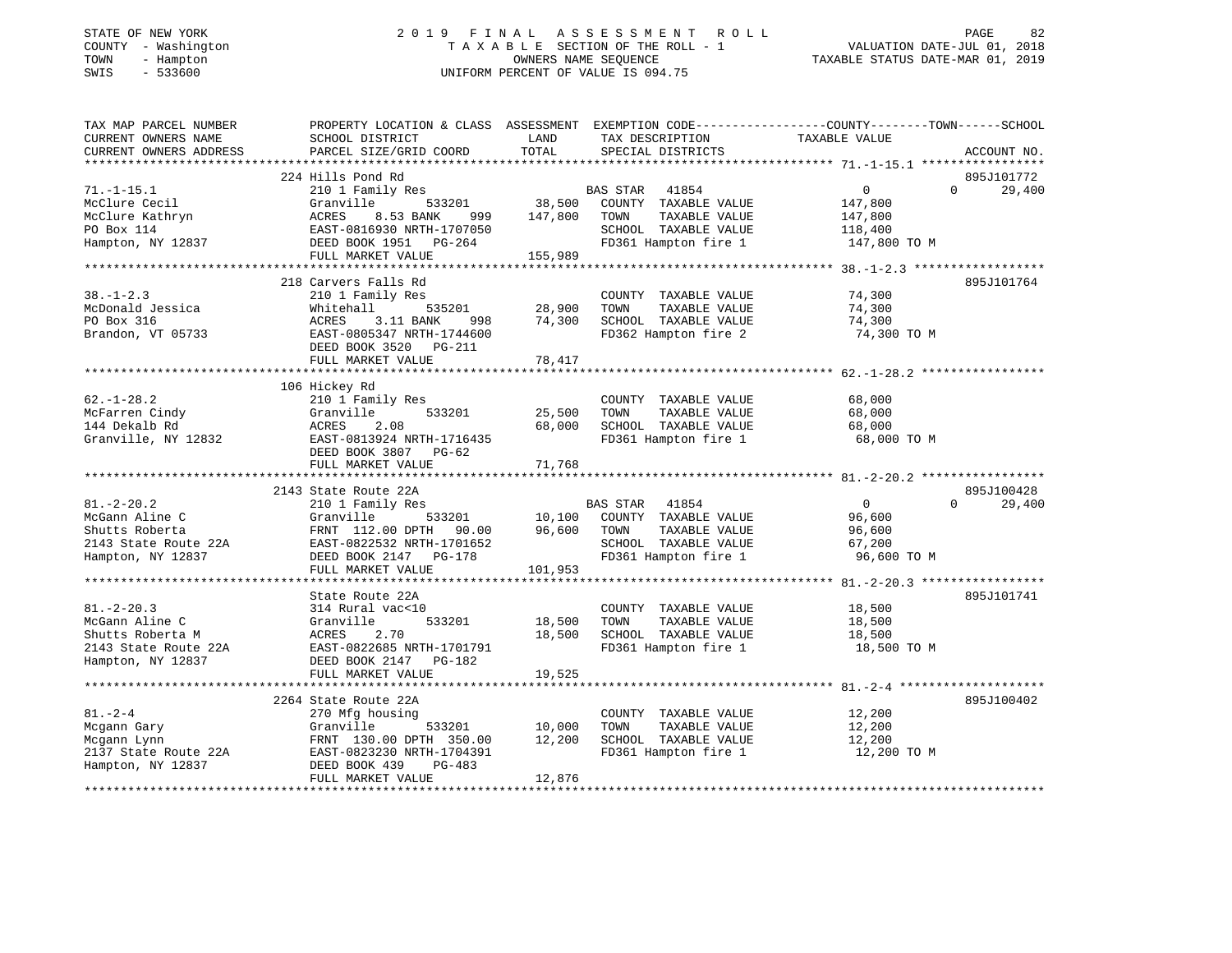#### STATE OF NEW YORK GOALLY A LOST COLL CONTROLL THE STATE OF NEW YORK AS SERIES SOME NT ROLL STATE OF NEW YORK ASSESSMENT ROLL COUNTY - Washington T A X A B L E SECTION OF THE ROLL - 1 VALUATION DATE-JUL 01, 2018 SWIS - 533600 UNIFORM PERCENT OF VALUE IS 094.75

VALUATION DATE-JUL 01, 2018

TAXABLE STATUS DATE-MAR 01, 2019

| TAX MAP PARCEL NUMBER      | PROPERTY LOCATION & CLASS ASSESSMENT EXEMPTION CODE----------------COUNTY-------TOWN------SCHOOL |         |                              |                |                    |
|----------------------------|--------------------------------------------------------------------------------------------------|---------|------------------------------|----------------|--------------------|
| CURRENT OWNERS NAME        | SCHOOL DISTRICT                                                                                  | LAND    | TAX DESCRIPTION              | TAXABLE VALUE  |                    |
| CURRENT OWNERS ADDRESS     | PARCEL SIZE/GRID COORD                                                                           | TOTAL   | SPECIAL DISTRICTS            |                | ACCOUNT NO.        |
|                            | South Rd OFF                                                                                     |         |                              |                | 895J101744         |
| $81. - 2 - 26$             | 314 Rural vac<10                                                                                 |         | COUNTY TAXABLE VALUE         | 4,000          |                    |
| Mcgann Gary                | Granville<br>533201                                                                              | 4,000   | TOWN<br>TAXABLE VALUE        | 4,000          |                    |
| Mcgann Lynn                | ACRES<br>7.90                                                                                    | 4,000   | SCHOOL TAXABLE VALUE         | 4,000          |                    |
| 2137 State Route 22A       | EAST-0820164 NRTH-1703671                                                                        |         | FD361 Hampton fire 1         | 4,000 TO M     |                    |
| Hampton, NY 12837          | DEED BOOK 561<br>$PG-1$                                                                          |         |                              |                |                    |
|                            | FULL MARKET VALUE                                                                                | 4,222   |                              |                |                    |
|                            |                                                                                                  |         |                              |                |                    |
|                            | 2137 State Route 22A                                                                             |         |                              |                | 895J100172         |
| $81. - 2 - 20.1$           | 210 1 Family Res                                                                                 |         | ENH STAR<br>41834            | $\overline{0}$ | 67,330<br>$\Omega$ |
| McGann Gary D              | Granville<br>533201                                                                              | 37,100  | COUNTY TAXABLE VALUE         | 111,900        |                    |
| McGann Lynn D              | ACRES<br>7.10                                                                                    | 111,900 | TOWN<br>TAXABLE VALUE        | 111,900        |                    |
| 2137 State Route 22A       | EAST-0822441 NRTH-1701484                                                                        |         | SCHOOL TAXABLE VALUE         | 44,570         |                    |
| Hampton, NY 12837          | DEED BOOK 710<br>$PG-53$                                                                         |         | CA001 Cons agri dst 1        | 111,900 TO     |                    |
|                            | FULL MARKET VALUE                                                                                |         | 118,100 FD361 Hampton fire 1 | 111,900 TO M   |                    |
|                            |                                                                                                  |         |                              |                |                    |
|                            | 12 Lakeview Way                                                                                  |         |                              |                | 895J101761         |
| $80. - 1 - 45$             | 210 1 Family Res - WTRFNT                                                                        |         | COUNTY TAXABLE VALUE         | 210,200        |                    |
| McGrath Daniel             | 535201<br>Whitehall                                                                              | 25,000  | TOWN<br>TAXABLE VALUE        | 210,200        |                    |
| McGrath Ellen              | LOT 17                                                                                           | 210,200 | SCHOOL TAXABLE VALUE         | 210,200        |                    |
| 14 Madison Ave 1stFl       | Row 578/329                                                                                      |         | FD361 Hampton fire 1         | 210,200 TO M   |                    |
| Rockville Centre, NY 11570 | FRNT 100.00 DPTH 289.00                                                                          |         |                              |                |                    |
|                            | EAST-0810862 NRTH-1705102                                                                        |         |                              |                |                    |
|                            | DEED BOOK 3709<br>PG-317                                                                         |         |                              |                |                    |
|                            | FULL MARKET VALUE                                                                                | 221,847 |                              |                |                    |
|                            | 56 Golf Course Rd                                                                                |         |                              |                | 895J100069         |
| $45. - 1 - 22$             | 240 Rural res                                                                                    |         | COUNTY TAXABLE VALUE         | 125,300        |                    |
| McGrath Vincent J          | 535201<br>Whitehall                                                                              | 42,400  | TOWN<br>TAXABLE VALUE        | 125,300        |                    |
| McGrath Margaret C         | Survey 12974                                                                                     | 125,300 | SCHOOL TAXABLE VALUE         | 125,300        |                    |
| 56 Golf Course Rd          | 557/212                                                                                          |         | FD362 Hampton fire 2         | 125,300 TO M   |                    |
| Whitehall, NY 12887        | FRNT 330.00 DPTH                                                                                 |         |                              |                |                    |
|                            | 12.20<br>ACRES                                                                                   |         |                              |                |                    |
|                            | EAST-0810880 NRTH-1735317                                                                        |         |                              |                |                    |
|                            | DEED BOOK 3800<br>$PG-335$                                                                       |         |                              |                |                    |
|                            | FULL MARKET VALUE                                                                                | 132,243 |                              |                |                    |
|                            |                                                                                                  |         |                              |                |                    |
|                            | 109 Roberts Ln                                                                                   |         |                              |                | 895J100533         |
| $53. -1 - 4.3$             | 240 Rural res                                                                                    |         | ENH STAR<br>41834            | $\mathbf{0}$   | 67,330<br>$\Omega$ |
| McKee Steven R             | 533201<br>Granville                                                                              | 54,600  | COUNTY TAXABLE VALUE         | 171,800        |                    |
| McKee Marie C              | 24.60<br>ACRES                                                                                   | 171,800 | TAXABLE VALUE<br>TOWN        | 171,800        |                    |
| 109 Roberts Ln             | EAST-0817312 NRTH-1723225                                                                        |         | SCHOOL TAXABLE VALUE         | 104,470        |                    |
| Hampton, NY 12837          | DEED BOOK 926<br>PG-294                                                                          |         | FD361 Hampton fire 1         | 171,800 TO M   |                    |
|                            | FULL MARKET VALUE                                                                                | 181,319 |                              |                |                    |
|                            |                                                                                                  |         |                              |                |                    |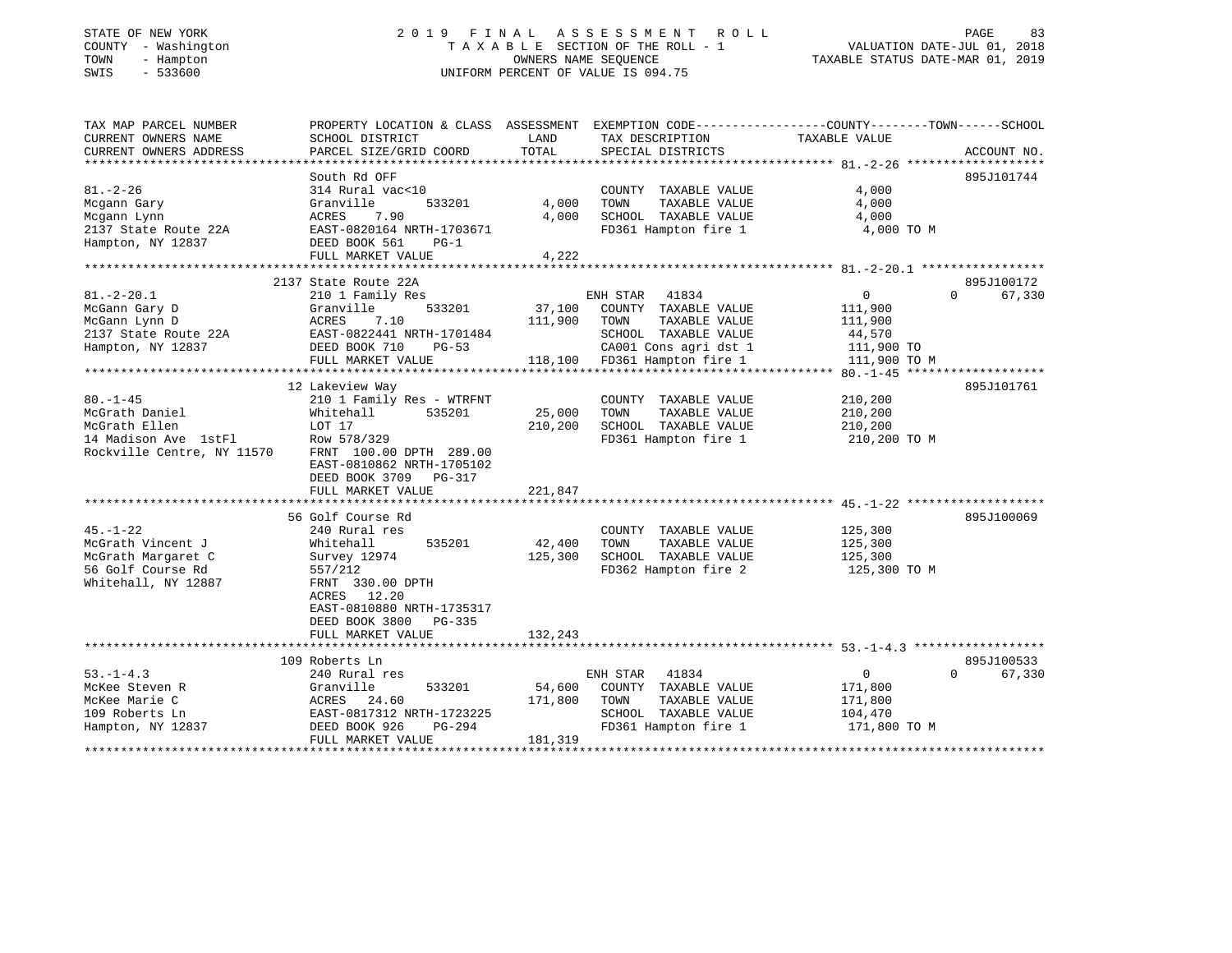| COUNTY - Washington<br>- Hampton<br>TOWN<br>SWIS<br>$-533600$               | TAXABLE SECTION OF THE ROLL - 1<br>OWNERS NAME SEQUENCE<br>UNIFORM PERCENT OF VALUE IS 094.75 |                  |                                               | VALUATION DATE-JUL 01, 2018<br>TAXABLE STATUS DATE-MAR 01, 2019                                                  |        |
|-----------------------------------------------------------------------------|-----------------------------------------------------------------------------------------------|------------------|-----------------------------------------------|------------------------------------------------------------------------------------------------------------------|--------|
| TAX MAP PARCEL NUMBER<br>CURRENT OWNERS NAME                                | SCHOOL DISTRICT                                                                               | LAND             | TAX DESCRIPTION                               | PROPERTY LOCATION & CLASS ASSESSMENT EXEMPTION CODE----------------COUNTY-------TOWN-----SCHOOL<br>TAXABLE VALUE |        |
| CURRENT OWNERS ADDRESS                                                      | PARCEL SIZE/GRID COORD                                                                        | TOTAL            | SPECIAL DISTRICTS                             | ACCOUNT NO.                                                                                                      |        |
|                                                                             |                                                                                               |                  |                                               |                                                                                                                  |        |
| $72. - 1 - 17$                                                              | 377 South Rd<br>240 Rural res                                                                 |                  | COUNTY TAXABLE VALUE                          | 895J100183<br>83,000                                                                                             |        |
| Mckenzie David G                                                            | 533201<br>Granville                                                                           | 68,700           | TAXABLE VALUE<br>TOWN                         | 83,000                                                                                                           |        |
| PO Box 623                                                                  | ACRES 38.70                                                                                   | 83,000           | SCHOOL TAXABLE VALUE                          | 83,000                                                                                                           |        |
| Bomoseen, VT 05732                                                          | EAST-0818575 NRTH-1705993<br>DEED BOOK 898<br>PG-61                                           |                  | FD361 Hampton fire 1                          | 83,000 TO M                                                                                                      |        |
|                                                                             | FULL MARKET VALUE                                                                             | 87,599           |                                               |                                                                                                                  |        |
|                                                                             |                                                                                               |                  |                                               |                                                                                                                  |        |
|                                                                             | 1064 West Way                                                                                 |                  |                                               | 895J100021                                                                                                       |        |
| $71.4 - 2 - 5$                                                              | 210 1 Family Res - WTRFNT                                                                     |                  | COUNTY TAXABLE VALUE                          | 186,200                                                                                                          |        |
| McMillan Hamish                                                             | Granville<br>533201                                                                           | 27,100           | TOWN<br>TAXABLE VALUE                         | 186,200                                                                                                          |        |
| Weaver Jacqueline<br>1064 West Way                                          | LOT 13<br>$71. - 2 - 5$                                                                       | 186,200          | SCHOOL TAXABLE VALUE<br>FD361 Hampton fire 1  | 186,200<br>186,200 TO M                                                                                          |        |
| Hampton, NY 12837                                                           | FRNT 100.00 DPTH 261.00                                                                       |                  |                                               |                                                                                                                  |        |
|                                                                             | BANK<br>999                                                                                   |                  |                                               |                                                                                                                  |        |
|                                                                             | EAST-0815240 NRTH-1707713                                                                     |                  |                                               |                                                                                                                  |        |
|                                                                             | DEED BOOK 3709 PG-172                                                                         |                  |                                               |                                                                                                                  |        |
|                                                                             | FULL MARKET VALUE                                                                             | 196,517          |                                               |                                                                                                                  |        |
|                                                                             |                                                                                               |                  |                                               |                                                                                                                  |        |
|                                                                             | North Quivey Hill Ln                                                                          |                  |                                               |                                                                                                                  |        |
| $81. - 1 - 13.4$                                                            | 322 Rural vac>10                                                                              |                  | COUNTY TAXABLE VALUE                          | 19,000                                                                                                           |        |
| Mead (Estate) Anna J<br>Att:Lawrence Jones/I Campney 899-95 1880/158 to 188 | 533201<br>Granville                                                                           | 19,000<br>19,000 | TOWN<br>TAXABLE VALUE<br>SCHOOL TAXABLE VALUE | 19,000<br>19,000                                                                                                 |        |
| 166 N William St                                                            | Sub Div Lot 5                                                                                 |                  | FD361 Hampton fire 1                          | 19,000 TO M                                                                                                      |        |
| Whitehall, NY 12887                                                         | ACRES 18.65                                                                                   |                  |                                               |                                                                                                                  |        |
|                                                                             | EAST-0818953 NRTH-1700203                                                                     |                  |                                               |                                                                                                                  |        |
|                                                                             | DEED BOOK J 122 PG-72                                                                         |                  |                                               |                                                                                                                  |        |
|                                                                             | FULL MARKET VALUE                                                                             | 20,053           |                                               |                                                                                                                  |        |
|                                                                             |                                                                                               |                  |                                               |                                                                                                                  |        |
|                                                                             | North Quivey Hill Ln                                                                          |                  |                                               |                                                                                                                  |        |
| $81. - 1 - 13.1$                                                            | 322 Rural vac>10<br>533201                                                                    |                  | COUNTY TAXABLE VALUE<br>TOWN                  | 19,000                                                                                                           |        |
| Mead (Estate) Martin C<br>Attn: Martin R & Jane Mead                        | Granville<br>1880/158 to188                                                                   | 19,000<br>19,000 | TAXABLE VALUE<br>SCHOOL TAXABLE VALUE         | 19,000<br>19,000                                                                                                 |        |
| 171 Jones Rd                                                                | Sub Div Lot 2                                                                                 |                  | FD361 Hampton fire 1                          | 19,000 TO M                                                                                                      |        |
| Poultney, VT 05764                                                          | ACRES 18.65                                                                                   |                  |                                               |                                                                                                                  |        |
|                                                                             | EAST-0816939 NRTH-1699100                                                                     |                  |                                               |                                                                                                                  |        |
|                                                                             | DEED BOOK J 122 PG-72                                                                         |                  |                                               |                                                                                                                  |        |
|                                                                             | FULL MARKET VALUE                                                                             | 20,053           |                                               |                                                                                                                  |        |
|                                                                             |                                                                                               |                  |                                               |                                                                                                                  |        |
|                                                                             | 2888 State Route 22A                                                                          |                  |                                               |                                                                                                                  |        |
| $63. - 1 - 10.5$                                                            | 210 1 Family Res                                                                              |                  | BAS STAR 41854                                | $\overline{0}$<br>$\Omega$                                                                                       | 29,400 |
| Mead Eric                                                                   | Granville<br>533201                                                                           | 21,500           | COUNTY TAXABLE VALUE                          | 134,500                                                                                                          |        |
| 2888 State Route 22A                                                        | FRNT 296.00 DPTH 183.00                                                                       | 134,500          | TAXABLE VALUE<br>TOWN                         | 134,500                                                                                                          |        |
| Hampton, NY 12837                                                           | EAST-0822459 NRTH-1718284<br>DEED BOOK 1872<br>PG-101                                         |                  | SCHOOL TAXABLE VALUE<br>FD361 Hampton fire 1  | 105,100<br>134,500 TO M                                                                                          |        |
|                                                                             | FULL MARKET VALUE                                                                             | 141,953          |                                               |                                                                                                                  |        |
|                                                                             |                                                                                               |                  |                                               |                                                                                                                  |        |

STATE OF NEW YORK 2 0 1 9 F I N A L A S S E S S M E N T R O L L PAGE 84

84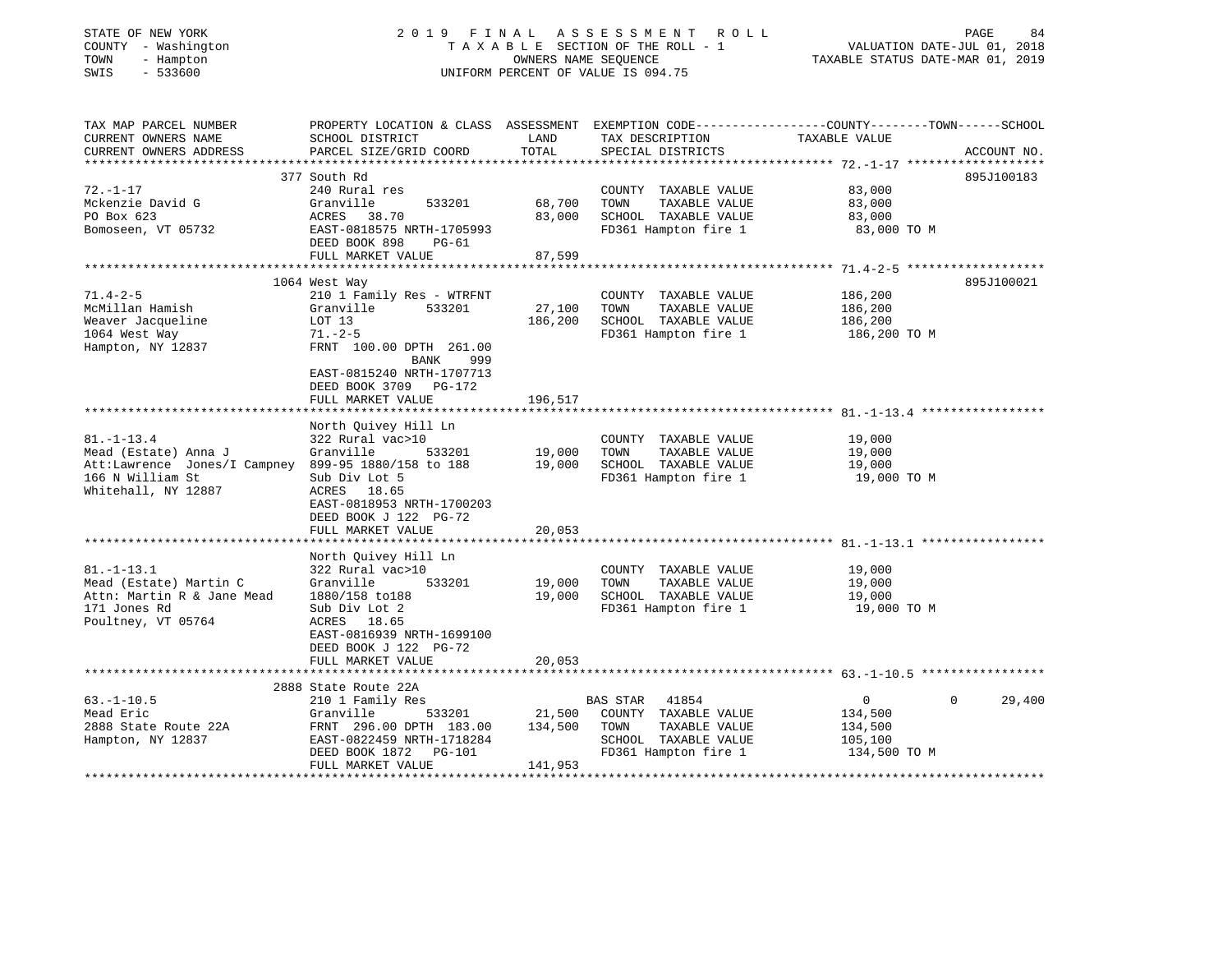| COUNTY<br>- Washington<br>TOWN<br>- Hampton<br>SWIS<br>$-533600$           | TAXABLE SECTION OF THE ROLL - 1<br>OWNERS NAME SEQUENCE<br>UNIFORM PERCENT OF VALUE IS 094.75                                                 |                  |                                                                                               | VALUATION DATE-JUL 01, 2018<br>TAXABLE STATUS DATE-MAR 01, 2019 |             |
|----------------------------------------------------------------------------|-----------------------------------------------------------------------------------------------------------------------------------------------|------------------|-----------------------------------------------------------------------------------------------|-----------------------------------------------------------------|-------------|
| TAX MAP PARCEL NUMBER<br>CURRENT OWNERS NAME<br>CURRENT OWNERS ADDRESS     | PROPERTY LOCATION & CLASS ASSESSMENT EXEMPTION CODE----------------COUNTY-------TOWN------SCHOOL<br>SCHOOL DISTRICT<br>PARCEL SIZE/GRID COORD | LAND<br>TOTAL    | TAX DESCRIPTION<br>SPECIAL DISTRICTS                                                          | TAXABLE VALUE                                                   | ACCOUNT NO. |
| ***********************                                                    |                                                                                                                                               |                  |                                                                                               |                                                                 |             |
|                                                                            | North Quivey Hill Ln                                                                                                                          |                  |                                                                                               |                                                                 | 895J100176  |
| $81. - 1 - 13$                                                             | 322 Rural vac>10                                                                                                                              |                  | COUNTY TAXABLE VALUE                                                                          | 19,000                                                          |             |
| Mead Eric                                                                  | Granville<br>533201                                                                                                                           | 19,000           | TOWN<br>TAXABLE VALUE                                                                         | 19,000                                                          |             |
| 2888 State Route 22A                                                       | Sub Div Lot 1                                                                                                                                 | 19,000           | SCHOOL TAXABLE VALUE                                                                          | 19,000                                                          |             |
| Hampton, NY 12827                                                          | 2168/185, 2222/264<br>ACRES 18.65<br>EAST-0818368 NRTH-1698966<br>DEED BOOK 3835<br><b>PG-311</b>                                             |                  | FD361 Hampton fire 1                                                                          | 19,000 TO M                                                     |             |
|                                                                            | FULL MARKET VALUE                                                                                                                             | 20,053           |                                                                                               |                                                                 |             |
|                                                                            |                                                                                                                                               |                  |                                                                                               |                                                                 |             |
| $81. - 1 - 13.2$<br>Mead Eric<br>2888 State Route 22A<br>Hampton, NY 12827 | 1002 North Quivey Hill Ln<br>322 Rural vac>10<br>Granville<br>533201<br>1880/158 to 188<br>Sub Div Lot 3                                      | 19,000<br>19,000 | COUNTY TAXABLE VALUE<br>TOWN<br>TAXABLE VALUE<br>SCHOOL TAXABLE VALUE<br>FD361 Hampton fire 1 | 19,000<br>19,000<br>19,000<br>19,000 TO M                       |             |
|                                                                            | ACRES 18.65<br>EAST-0818951 NRTH-1699527<br>DEED BOOK 3835<br><b>PG-311</b><br>FULL MARKET VALUE                                              | 20,053           |                                                                                               |                                                                 |             |
|                                                                            | North Quivey Hill Ln                                                                                                                          |                  |                                                                                               |                                                                 |             |
| $81. - 1 - 13.3$                                                           | 322 Rural vac>10                                                                                                                              |                  | COUNTY TAXABLE VALUE                                                                          | 19,000                                                          |             |
| Mead Eric                                                                  | Granville<br>533201                                                                                                                           | 19,000           | TAXABLE VALUE<br>TOWN                                                                         | 19,000                                                          |             |
| 2888 State Route 22A                                                       | 1880/158 to 188                                                                                                                               | 19,000           | SCHOOL TAXABLE VALUE                                                                          | 19,000                                                          |             |
| Hampton, NY 12827                                                          | Sub Div Lot 4 Judg 122/7<br>FRNT 670.00 DPTH<br>ACRES 18.65<br>EAST-0817507 NRTH-1699581<br>DEED BOOK 3835<br>PG-311                          |                  | FD361 Hampton fire 1                                                                          | 19,000 TO M                                                     |             |
|                                                                            | FULL MARKET VALUE                                                                                                                             | 20,053           |                                                                                               |                                                                 |             |
|                                                                            | **********************************                                                                                                            |                  |                                                                                               |                                                                 |             |
|                                                                            | 17 Perry Heights Way                                                                                                                          |                  |                                                                                               |                                                                 | 895J101722  |
| $72. - 2 - 26.2$<br>Mead Gary L                                            | 270 Mfg housing<br>Granville<br>533201                                                                                                        | 22,200           | <b>BAS STAR</b><br>41854<br>COUNTY TAXABLE VALUE                                              | 0<br>$\overline{0}$<br>44,500                                   | 29,400      |
| Mead Brenda                                                                | ACRES<br>1.05                                                                                                                                 | 44,500           | TAXABLE VALUE<br>TOWN                                                                         | 44,500                                                          |             |
| 17 Perry Heights Way                                                       | EAST-0822656 NRTH-1711900                                                                                                                     |                  | SCHOOL TAXABLE VALUE                                                                          | 15,100                                                          |             |
| Hampton, NY 12837                                                          | DEED BOOK 544<br>$PG-40$                                                                                                                      |                  | FD361 Hampton fire 1                                                                          | 44,500 TO M                                                     |             |
|                                                                            | FULL MARKET VALUE                                                                                                                             | 46,966           |                                                                                               |                                                                 |             |
|                                                                            | **********************                                                                                                                        |                  |                                                                                               |                                                                 |             |
|                                                                            | 2527 County Route 18                                                                                                                          |                  |                                                                                               |                                                                 | 895J100177  |
| $72. - 2 - 26$                                                             | 210 1 Family Res                                                                                                                              |                  | ENH STAR<br>41834                                                                             | $\overline{0}$<br>$\Omega$                                      | 67,330      |
| Mead James W                                                               | 533201<br>Granville                                                                                                                           | 22,700           | COUNTY TAXABLE VALUE                                                                          | 81,300                                                          |             |
| 2527 County Route 18                                                       | ACRES<br>1.20                                                                                                                                 | 81,300           | TAXABLE VALUE<br>TOWN                                                                         | 81,300                                                          |             |
| Hampton, NY 12837                                                          | EAST-0822711 NRTH-1711652                                                                                                                     |                  | SCHOOL TAXABLE VALUE                                                                          | 13,970                                                          |             |
|                                                                            | DEED BOOK 403<br>PG-631                                                                                                                       |                  | FD361 Hampton fire 1                                                                          | 81,300 TO M                                                     |             |
|                                                                            | FULL MARKET VALUE                                                                                                                             | 85,805           |                                                                                               |                                                                 |             |

STATE OF NEW YORK 2 0 1 9 F I N A L A S S E S S M E N T R O L L PAGE 85

85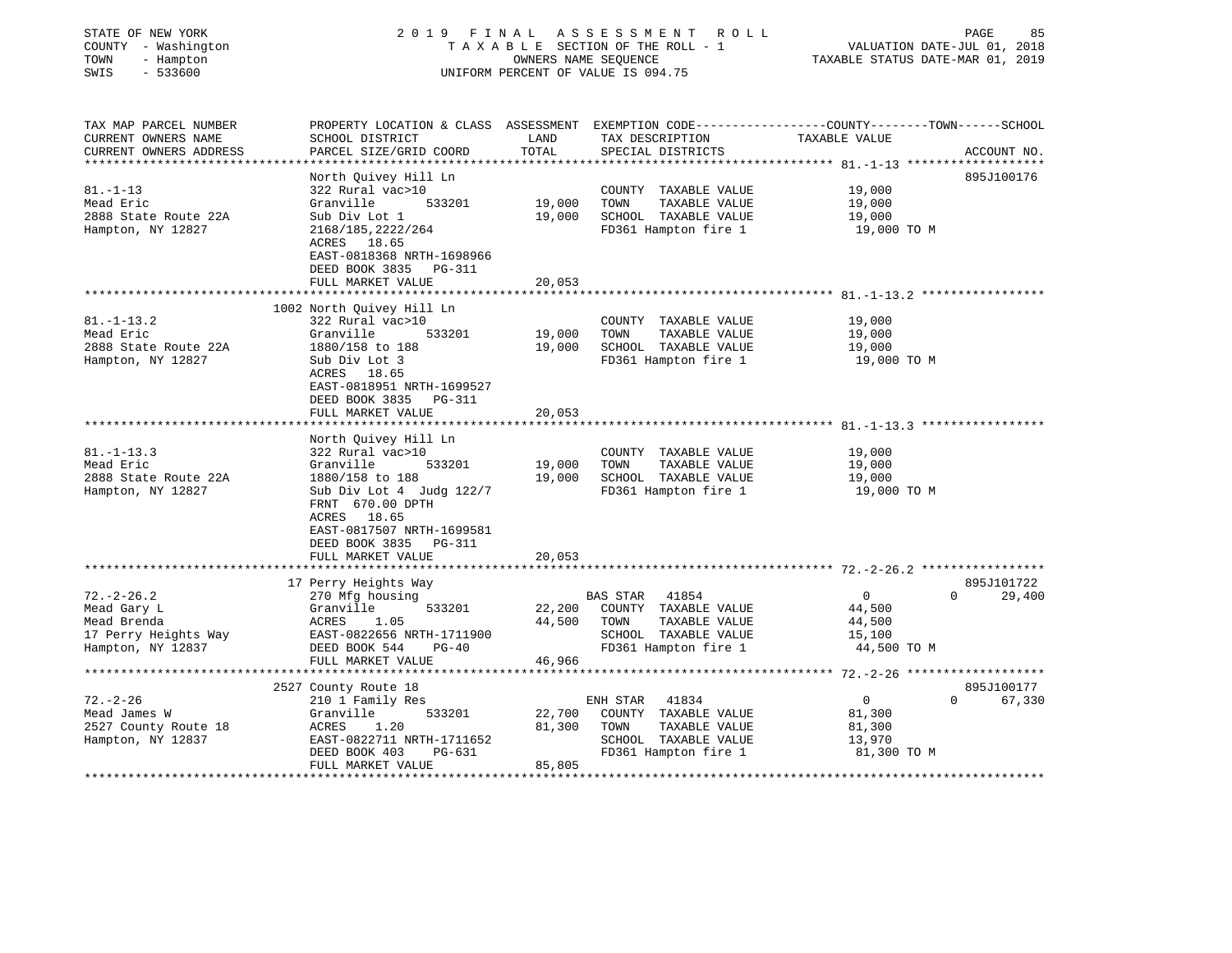| STATE OF NEW YORK<br>COUNTY - Washington<br>- Hampton<br>TOWN<br>$-533600$<br>SWIS | 2019 FINAL                                            | OWNERS NAME SEQUENCE | ASSESSMENT ROLL<br>TAXABLE SECTION OF THE ROLL - 1<br>UNIFORM PERCENT OF VALUE IS 094.75 | PAGE<br>86<br>VALUATION DATE-JUL 01, 2018<br>TAXABLE STATUS DATE-MAR 01, 2019                                    |
|------------------------------------------------------------------------------------|-------------------------------------------------------|----------------------|------------------------------------------------------------------------------------------|------------------------------------------------------------------------------------------------------------------|
| TAX MAP PARCEL NUMBER<br>CURRENT OWNERS NAME                                       | SCHOOL DISTRICT                                       | LAND                 | TAX DESCRIPTION                                                                          | PROPERTY LOCATION & CLASS ASSESSMENT EXEMPTION CODE---------------COUNTY-------TOWN------SCHOOL<br>TAXABLE VALUE |
| CURRENT OWNERS ADDRESS                                                             | PARCEL SIZE/GRID COORD                                | TOTAL                | SPECIAL DISTRICTS                                                                        | ACCOUNT NO.                                                                                                      |
|                                                                                    |                                                       |                      |                                                                                          |                                                                                                                  |
| $71. - 1 - 23.8$                                                                   | 435 Hills Pond Rd<br>270 Mfg housing                  |                      | COUNTY TAXABLE VALUE                                                                     | 68,200                                                                                                           |
| Merrills Stephen                                                                   | Granville<br>533201                                   | 23,800               | TOWN<br>TAXABLE VALUE                                                                    | 68,200                                                                                                           |
| 435 Hills Pond Rd                                                                  | FRNT 273.00 DPTH                                      | 68,200               | SCHOOL TAXABLE VALUE                                                                     | 68,200                                                                                                           |
| Whitehall, NY 12887                                                                | ACRES<br>1.68 BANK<br>40                              |                      | FD361 Hampton fire 1                                                                     | 68,200 TO M                                                                                                      |
|                                                                                    | EAST-0814299 NRTH-1711704<br>DEED BOOK 3729 PG-57     |                      |                                                                                          |                                                                                                                  |
|                                                                                    | FULL MARKET VALUE                                     | 71,979               |                                                                                          |                                                                                                                  |
|                                                                                    |                                                       |                      |                                                                                          |                                                                                                                  |
|                                                                                    | 314 Hickey Rd                                         |                      |                                                                                          | 895J101767                                                                                                       |
| $53. -1 - 7.18$                                                                    | 210 1 Family Res                                      |                      | COUNTY TAXABLE VALUE                                                                     | 64,200                                                                                                           |
| Mestyan Hazel                                                                      | Granville<br>533201                                   | 27,200               | TOWN<br>TAXABLE VALUE                                                                    | 64,200                                                                                                           |
| 44 Prospect St                                                                     | ACRES<br>2.60                                         | 64,200               | SCHOOL TAXABLE VALUE                                                                     | 64,200                                                                                                           |
| Fair Haven, VT 05743                                                               | EAST-0815047 NRTH-1720787<br>DEED BOOK 2500<br>PG-309 |                      | FD361 Hampton fire 1                                                                     | 64,200 TO M                                                                                                      |
|                                                                                    | FULL MARKET VALUE                                     | 67,757               |                                                                                          |                                                                                                                  |
|                                                                                    |                                                       |                      |                                                                                          | ******************************** 53.-1-7.14 ***************                                                      |
|                                                                                    | 292 Hickey Rd                                         |                      |                                                                                          | 895J100663                                                                                                       |
| $53. -1 - 7.14$                                                                    | 270 Mfg housing                                       |                      | BAS STAR<br>41854                                                                        | 29,400<br>$\Omega$<br>$\overline{0}$                                                                             |
| Mestyan Steven J                                                                   | Granville<br>533201                                   | 26,900               | COUNTY TAXABLE VALUE                                                                     | 110,200                                                                                                          |
| Mestyan Melissa A                                                                  | 579/337                                               | 110,200              | TAXABLE VALUE<br>TOWN                                                                    | 110,200                                                                                                          |
| 292 Hickey Rd                                                                      | 2.50<br>ACRES                                         |                      | SCHOOL TAXABLE VALUE                                                                     | 80,800                                                                                                           |
| Hampton, NY 12837                                                                  | EAST-0814922 NRTH-1720644                             |                      | FD361 Hampton fire 1                                                                     | 110,200 TO M                                                                                                     |
|                                                                                    | DEED BOOK 3099 PG-186                                 |                      |                                                                                          |                                                                                                                  |
|                                                                                    | FULL MARKET VALUE                                     | 116,306              |                                                                                          |                                                                                                                  |
|                                                                                    | 52 Vladyka Woods Rd                                   |                      |                                                                                          | 895J100625                                                                                                       |
| $38. - 1 - 12.3$                                                                   | 240 Rural res                                         |                      | COUNTY TAXABLE VALUE                                                                     | 106,600                                                                                                          |
| Milardo Debra M                                                                    | 535201<br>Whitehall                                   | 47,000               | TOWN<br>TAXABLE VALUE                                                                    | 106,600                                                                                                          |
| ATT:Debra Sbardella                                                                | ACRES 17.00                                           | 106,600              | SCHOOL TAXABLE VALUE                                                                     | 106,600                                                                                                          |
| 13 Washington St                                                                   | EAST-0806654 NRTH-1738029                             |                      | FD362 Hampton fire 2                                                                     | 106,600 TO M                                                                                                     |
| Fair Haven, VT 05743                                                               | DEED BOOK 490<br>PG-845                               |                      |                                                                                          |                                                                                                                  |
|                                                                                    | FULL MARKET VALUE                                     | 112,507              |                                                                                          |                                                                                                                  |
|                                                                                    |                                                       |                      |                                                                                          |                                                                                                                  |
|                                                                                    | 64 Hampton Heights Way                                |                      |                                                                                          | 895J100572                                                                                                       |
| $80. - 1 - 21$                                                                     | 260 Seasonal res                                      |                      | COUNTY TAXABLE VALUE                                                                     | 53,400                                                                                                           |
| Miller James C                                                                     | Granville<br>533201                                   | 35,000               | TOWN<br>TAXABLE VALUE                                                                    | 53,400                                                                                                           |
| 11547 County Road 239                                                              | Par 21 Lot 15                                         | 53,400               | SCHOOL TAXABLE VALUE                                                                     | 53,400                                                                                                           |
| Oxford, FL 34484                                                                   | 591/84                                                |                      | FD361 Hampton fire 1                                                                     | 53,400 TO M                                                                                                      |
|                                                                                    | ACRES<br>5.02<br>EAST-0810308 NRTH-1701069            |                      |                                                                                          |                                                                                                                  |
|                                                                                    |                                                       |                      |                                                                                          |                                                                                                                  |
|                                                                                    |                                                       |                      |                                                                                          |                                                                                                                  |
|                                                                                    | DEED BOOK 780<br>PG-331<br>FULL MARKET VALUE          | 56,359               |                                                                                          |                                                                                                                  |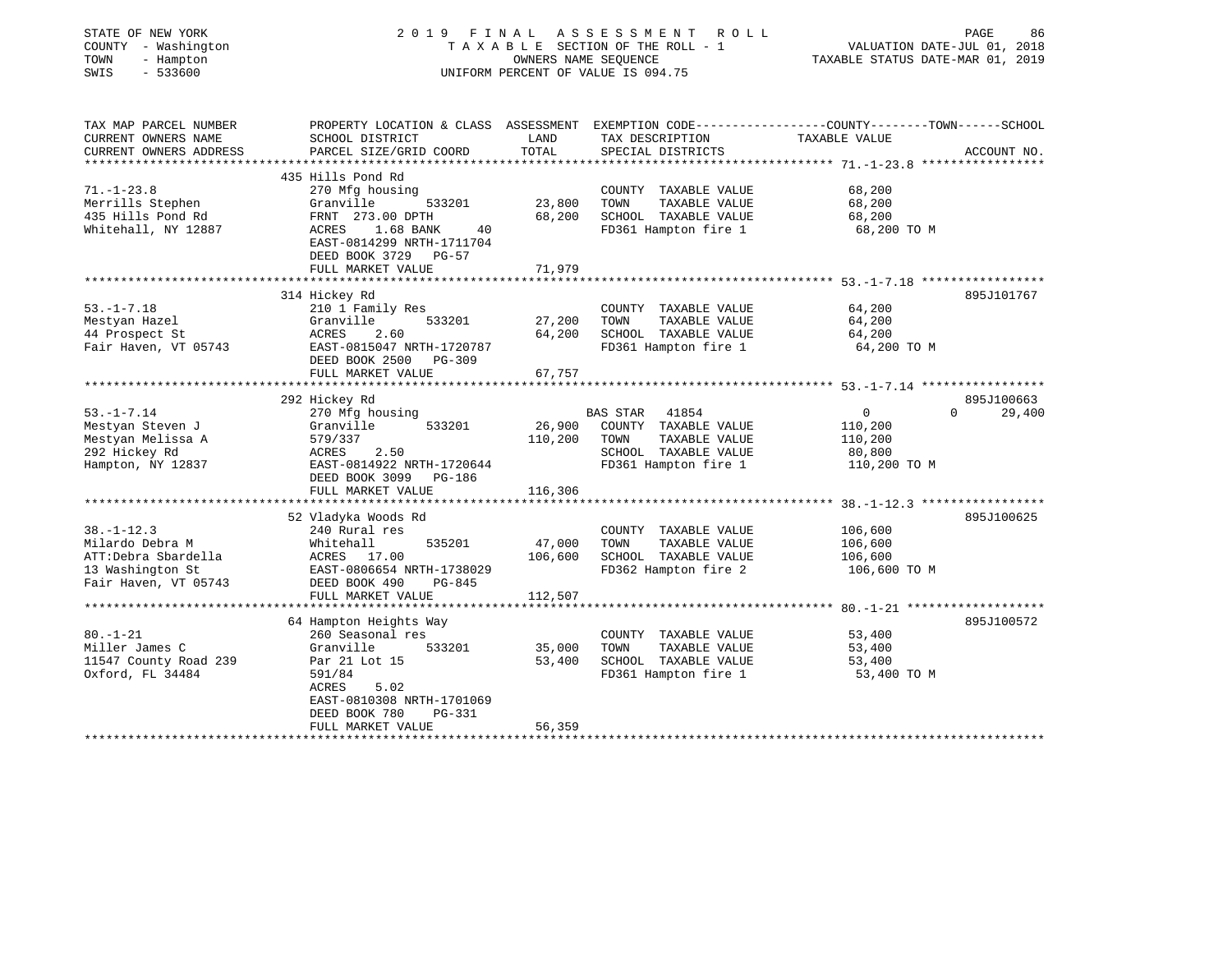| STATE OF NEW YORK<br>COUNTY - Washington | 2019 FINAL ASSESSMENT ROLL<br>TAXABLE SECTION OF THE ROLL - 1 | 87<br>PAGE<br>VALUATION DATE-JUL 01, 2018 |
|------------------------------------------|---------------------------------------------------------------|-------------------------------------------|
| TOWN<br>- Hampton                        | OWNERS NAME SEOUENCE                                          | TAXABLE STATUS DATE-MAR 01, 2019          |
| SWIS<br>- 533600                         | UNIFORM PERCENT OF VALUE IS 094.75                            |                                           |

| TAX MAP PARCEL NUMBER  | PROPERTY LOCATION & CLASS ASSESSMENT EXEMPTION CODE----------------COUNTY-------TOWN------SCHOOL                                                                                             |              |                                                     |                  |                                 |
|------------------------|----------------------------------------------------------------------------------------------------------------------------------------------------------------------------------------------|--------------|-----------------------------------------------------|------------------|---------------------------------|
| CURRENT OWNERS NAME    | SCHOOL DISTRICT                                                                                                                                                                              | LAND         | TAX DESCRIPTION                                     | TAXABLE VALUE    |                                 |
| CURRENT OWNERS ADDRESS | PARCEL SIZE/GRID COORD                                                                                                                                                                       | TOTAL        | SPECIAL DISTRICTS                                   |                  | ACCOUNT NO.                     |
|                        |                                                                                                                                                                                              |              |                                                     |                  |                                 |
|                        | 2595 State Route 22A                                                                                                                                                                         |              |                                                     |                  | 895J100039                      |
| $72. - 2 - 27$         | 210 1 Family Res<br>Granville 533201 18,900 COUNTY TAXABLE VALUE<br>FRNT 190.00 DPTH 155.00 87,400 TOWN TAXABLE VALUE<br>FAST-0822047 NDTH 151.04                                            |              |                                                     | 43,700<br>43,700 | $\Omega$                        |
|                        |                                                                                                                                                                                              |              |                                                     |                  |                                 |
| Miller Nora J          |                                                                                                                                                                                              |              |                                                     | 43,700           |                                 |
| 2595 State Route 22A   |                                                                                                                                                                                              |              | TAXABLE VALUE                                       | 43,700           |                                 |
| Hampton, NY 12837      |                                                                                                                                                                                              |              | SCHOOL TAXABLE VALUE                                | 87,400           |                                 |
|                        |                                                                                                                                                                                              |              | FD361 Hampton fire 1 87,400 TO M                    |                  |                                 |
|                        |                                                                                                                                                                                              | 92,243       |                                                     |                  |                                 |
|                        |                                                                                                                                                                                              |              |                                                     |                  |                                 |
|                        | 2402 County Route 18                                                                                                                                                                         |              |                                                     |                  | 895J100258                      |
| $72. - 1 - 20$         | 210 1 Family Res                                                                                                                                                                             |              | COUNTY TAXABLE VALUE                                | 51,500           |                                 |
| Miller Sarah           |                                                                                                                                                                                              |              |                                                     | 51,500           |                                 |
| 1286 E Main St         | Granville 533201 12,100 TOWN TAXABLE VALUE<br>FRNT 85.00 DPTH 152.00 51,500 SCHOOL TAXABLE VALUE                                                                                             |              |                                                     | 51,500           |                                 |
| Poultney, VT 05764     | EAST-0820255 NRTH-1711044                                                                                                                                                                    |              | FD361 Hampton fire 1                                | 51,500 TO M      |                                 |
|                        |                                                                                                                                                                                              |              |                                                     |                  |                                 |
|                        | DEED BOOK 3460 PG-168                                                                                                                                                                        |              |                                                     |                  |                                 |
|                        | FULL MARKET VALUE                                                                                                                                                                            | 54,354       |                                                     |                  |                                 |
|                        |                                                                                                                                                                                              |              |                                                     |                  |                                 |
|                        | 1158 North Quivey Hill Ln                                                                                                                                                                    |              |                                                     |                  | 895J100540                      |
| $81. - 1 - 5.1$        | 240 Rural res                                                                                                                                                                                |              | BAS STAR 41854                                      | $\overline{0}$   | $\Omega$<br>29,400              |
|                        |                                                                                                                                                                                              |              | 66,000 COUNTY TAXABLE VALUE                         | 185,700          |                                 |
|                        | Mladek Milena E ETAL 67 (1117 463-1120 61123)<br>Mladek Jan C Etal 164-1117 463-1120 61123<br>36 Canterbury Ln (16085 603)<br>Thionville, CT 06085 6857-0819809 NRTH-1702786                 | 185,700 TOWN | TAXABLE VALUE                                       | 185,700          |                                 |
|                        |                                                                                                                                                                                              |              | SCHOOL TAXABLE VALUE                                | 156,300          |                                 |
|                        |                                                                                                                                                                                              |              | FD361 Hampton fire 1 185,700 TO M                   |                  |                                 |
|                        | DEED BOOK 864 PG-116                                                                                                                                                                         |              |                                                     |                  |                                 |
|                        | FULL MARKET VALUE                                                                                                                                                                            | 195,989      |                                                     |                  |                                 |
|                        |                                                                                                                                                                                              |              |                                                     |                  |                                 |
|                        |                                                                                                                                                                                              |              |                                                     |                  | 895J100549                      |
|                        | Hickey Rd<br>Hickey Ru<br>314 Rural vac<10<br>Granville 533201 - 27,000                                                                                                                      |              |                                                     |                  |                                 |
| $53. - 1 - 7.2$        |                                                                                                                                                                                              |              | COUNTY TAXABLE VALUE 27,000                         |                  |                                 |
|                        | Monica John Granville 533201<br>c/o Mark Monica ACRES 5.71<br>5543 Papagallo Dr EAST-0814563 NRTH-1720898<br>Oceanside, CA 92057-1911 DEED BOOK 3430<br>DEED BOOK 3430<br>THE DEED BOOK 3430 |              | TOWN<br>TAXABLE VALUE                               | 27,000           |                                 |
|                        |                                                                                                                                                                                              |              | 27,000 SCHOOL TAXABLE VALUE<br>FD361 Hampton fire 1 | 27,000           |                                 |
|                        |                                                                                                                                                                                              |              |                                                     | 27,000 TO M      |                                 |
|                        |                                                                                                                                                                                              |              |                                                     |                  |                                 |
|                        | FULL MARKET VALUE                                                                                                                                                                            | 28,496       |                                                     |                  |                                 |
|                        |                                                                                                                                                                                              |              |                                                     |                  |                                 |
|                        | 152 South Rd                                                                                                                                                                                 |              |                                                     |                  | 895J100440                      |
| $81. - 1 - 48$         | 260 Seasonal res                                                                                                                                                                             |              | BAS STAR 41854                                      | $\overline{0}$   | $\Omega$ and $\Omega$<br>29,400 |
| Montgomery Ernest      | 533201<br>Granville                                                                                                                                                                          |              | 31,800 COUNTY TAXABLE VALUE                         | 68,200           |                                 |
| PO Box 85              | ACRES<br>4.00                                                                                                                                                                                |              | 68,200 TOWN<br>TAXABLE VALUE                        | 68,200           |                                 |
|                        |                                                                                                                                                                                              |              |                                                     |                  |                                 |
| Hampton, NY 12837      | EAST-0816690 NRTH-1702747                                                                                                                                                                    |              | SCHOOL TAXABLE VALUE                                | 38,800           |                                 |
|                        | DEED BOOK 505<br>PG-459                                                                                                                                                                      |              | FD361 Hampton fire 1                                | 68,200 TO M      |                                 |
|                        | FULL MARKET VALUE                                                                                                                                                                            | 71,979       |                                                     |                  |                                 |
|                        |                                                                                                                                                                                              |              |                                                     |                  |                                 |
|                        | 333 Hills Pond Rd                                                                                                                                                                            |              |                                                     |                  | 895J100671                      |
| $71. - 1 - 14.6$       | 260 Seasonal res - WTRFNT                                                                                                                                                                    |              | COUNTY TAXABLE VALUE 230,700                        |                  |                                 |
| Mooney Thomas C        | Granville 533201                                                                                                                                                                             | 34,700       | TOWN<br>TAXABLE VALUE                               | 230,700          |                                 |
| PO Box 163             | 608/223                                                                                                                                                                                      | 230,700      | SCHOOL TAXABLE VALUE                                | 230,700          |                                 |
| Hampton, NY 12837      | ACRES<br>7.82                                                                                                                                                                                |              | FD361 Hampton fire 1                                | 230,700 TO M     |                                 |
|                        | EAST-0815056 NRTH-1709379                                                                                                                                                                    |              |                                                     |                  |                                 |
|                        | DEED BOOK 3764 PG-95                                                                                                                                                                         |              |                                                     |                  |                                 |
|                        | FULL MARKET VALUE                                                                                                                                                                            | 243,483      |                                                     |                  |                                 |
|                        |                                                                                                                                                                                              |              |                                                     |                  |                                 |
|                        |                                                                                                                                                                                              |              |                                                     |                  |                                 |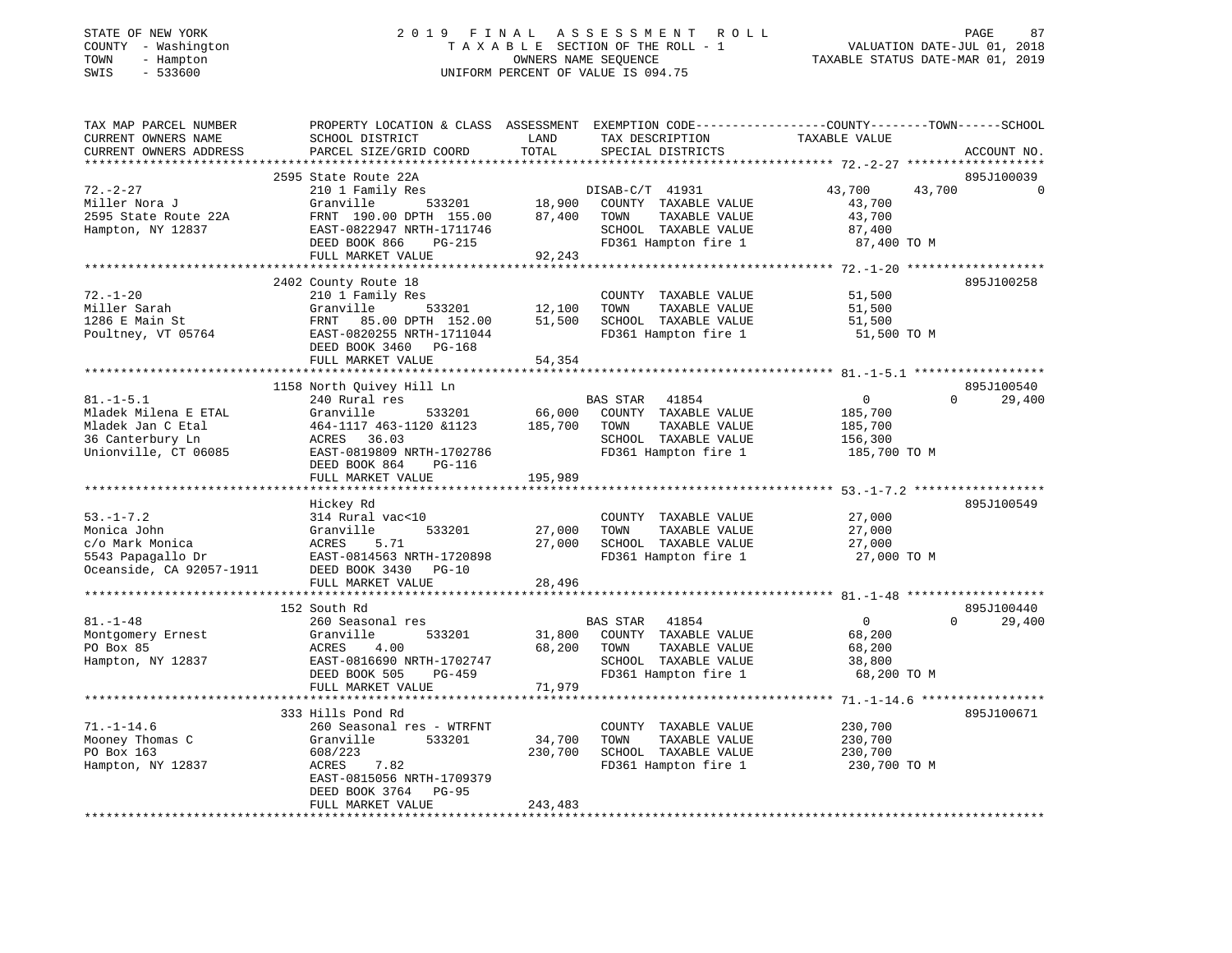# STATE OF NEW YORK 2 0 1 9 F I N A L A S S E S S M E N T R O L L PAGE 88 COUNTY - Washington T A X A B L E SECTION OF THE ROLL - 1 VALUATION DATE-JUL 01, 2018 TOWN - Hampton OWNERS NAME SEQUENCE TAXABLE STATUS DATE-MAR 01, 2019 SWIS - 533600 UNIFORM PERCENT OF VALUE IS 094.75

| TAX MAP PARCEL NUMBER  | PROPERTY LOCATION & CLASS ASSESSMENT EXEMPTION CODE---------------COUNTY-------TOWN-----SCHOOL                                      |         |                       |                |                    |
|------------------------|-------------------------------------------------------------------------------------------------------------------------------------|---------|-----------------------|----------------|--------------------|
| CURRENT OWNERS NAME    | SCHOOL DISTRICT                                                                                                                     | LAND    | TAX DESCRIPTION       | TAXABLE VALUE  |                    |
| CURRENT OWNERS ADDRESS | PARCEL SIZE/GRID COORD                                                                                                              | TOTAL   | SPECIAL DISTRICTS     |                | ACCOUNT NO.        |
|                        |                                                                                                                                     |         |                       |                |                    |
|                        | Hills Pond Rd OFF                                                                                                                   |         |                       |                | 895J100685         |
| $71. - 1 - 14.8$       | 314 Rural vac<10 - WTRFNT                                                                                                           |         | COUNTY TAXABLE VALUE  | 28,400         |                    |
| Mooney Thomas C        | Granville<br>533201                                                                                                                 | 28,400  | TOWN<br>TAXABLE VALUE | 28,400         |                    |
| PO Box 163             | ACRES<br>1.01                                                                                                                       | 28,400  | SCHOOL TAXABLE VALUE  | 28,400         |                    |
| Hampton, NY 12837      | EAST-0815346 NRTH-1708768                                                                                                           |         | FD361 Hampton fire 1  | 28,400 TO M    |                    |
|                        | DEED BOOK 3764 PG-95                                                                                                                |         |                       |                |                    |
|                        | FULL MARKET VALUE                                                                                                                   | 29,974  |                       |                |                    |
|                        |                                                                                                                                     |         |                       |                |                    |
|                        |                                                                                                                                     |         |                       |                | 895J100241         |
|                        | Hills Pond Rd OFF                                                                                                                   |         |                       |                |                    |
| $71. - 1 - 22$         | 910 Priv forest                                                                                                                     |         | COUNTY TAXABLE VALUE  | 20,200         |                    |
| Mooney Thomas C        | Granville<br>533201                                                                                                                 | 20,200  | TOWN<br>TAXABLE VALUE | 20,200         |                    |
| PO Box 163             | 50 Ad                                                                                                                               | 20,200  | SCHOOL TAXABLE VALUE  | 20,200         |                    |
| Hampton, NY 12837      | ACRES 44.90                                                                                                                         |         | FD361 Hampton fire 1  | 20,200 TO M    |                    |
|                        | EAST-0814333 NRTH-1708833                                                                                                           |         |                       |                |                    |
|                        | DEED BOOK 3764 PG-95                                                                                                                |         |                       |                |                    |
|                        | FULL MARKET VALUE                                                                                                                   | 21,319  |                       |                |                    |
|                        |                                                                                                                                     |         |                       |                |                    |
|                        | 283 Hills Pond Rd                                                                                                                   |         |                       |                | 895J101771         |
| $71. - 1 - 14.33$      | 210 1 Family Res - WTRFNT                                                                                                           |         | COUNTY TAXABLE VALUE  | 301,600        |                    |
| Moran Michael P        | Granville<br>533201                                                                                                                 | 27,100  | TAXABLE VALUE<br>TOWN | 301,600        |                    |
|                        |                                                                                                                                     | 301,600 | SCHOOL TAXABLE VALUE  | 301,600        |                    |
|                        | EAST-0816092 NRTH-1708177                                                                                                           |         | FD361 Hampton fire 1  | 301,600 TO M   |                    |
|                        |                                                                                                                                     |         |                       |                |                    |
|                        |                                                                                                                                     | 318,311 |                       |                |                    |
|                        | WORAN THE S<br>MOTAN DESIRE S<br>210 Jay St EAST-0816092 NRTH-170817<br>Albany, NY 12210 PEED BOOK 1803 PG-270<br>FULL MARKET VALUE |         |                       |                |                    |
|                        | 437 South Rd                                                                                                                        |         |                       |                | 895J101776         |
| $72. - 1 - 18.1$       | 210 1 Family Res                                                                                                                    |         | BAS STAR 41854        | $\overline{0}$ | $\Omega$<br>29,400 |
| Morehouse Debra J      | Granville<br>533201                                                                                                                 | 30,200  | COUNTY TAXABLE VALUE  | 99,600         |                    |
| 437 South Rd           | ACRES 3.52 BANK<br>999 —                                                                                                            | 99,600  | TOWN<br>TAXABLE VALUE | 99,600         |                    |
|                        | Whitehall, NY 12887 EAST-0819574 NRTH-1707743                                                                                       |         | SCHOOL TAXABLE VALUE  | 70,200         |                    |
|                        | DEED BOOK 824<br>$PG-51$                                                                                                            |         | FD361 Hampton fire 1  | 99,600 TO M    |                    |
|                        | FULL MARKET VALUE                                                                                                                   | 105,119 |                       |                |                    |
|                        |                                                                                                                                     |         |                       |                |                    |
|                        | Carlton Rd                                                                                                                          |         |                       |                |                    |
| $45. - 1 - 5.6$        | 314 Rural vac<10                                                                                                                    |         | COUNTY TAXABLE VALUE  | 6,500          |                    |
| Morrison Michael F     | 535201<br>Whitehall                                                                                                                 | 6,500   | TOWN<br>TAXABLE VALUE | 6,500          |                    |
| Morrison Sharon R      | ACRES<br>1.04 BANK<br>999                                                                                                           | 6,500   | SCHOOL TAXABLE VALUE  | 6,500          |                    |
|                        | EAST-0804669 NRTH-1734419                                                                                                           |         |                       |                |                    |
| 2017 Carlton Woods Way |                                                                                                                                     |         | FD362 Hampton fire 2  | 6,500 TO M     |                    |
| Whitehall, NY 12887    | DEED BOOK 2748 PG-159                                                                                                               |         |                       |                |                    |
|                        | FULL MARKET VALUE                                                                                                                   | 6,860   |                       |                |                    |
|                        |                                                                                                                                     |         |                       |                |                    |
|                        | 12 Quiet Way                                                                                                                        |         |                       |                | 895J100614         |
| $62 - 1 - 30$          | 322 Rural vac>10                                                                                                                    |         | COUNTY TAXABLE VALUE  | 17,000         |                    |
|                        |                                                                                                                                     | 17,000  | TOWN<br>TAXABLE VALUE | 17,000         |                    |
|                        |                                                                                                                                     | 17,000  | SCHOOL TAXABLE VALUE  | 17,000         |                    |
|                        |                                                                                                                                     |         | FD361 Hampton fire 1  | 17,000 TO M    |                    |
|                        |                                                                                                                                     |         |                       |                |                    |
|                        | FULL MARKET VALUE                                                                                                                   | 17,942  |                       |                |                    |
|                        |                                                                                                                                     |         |                       |                |                    |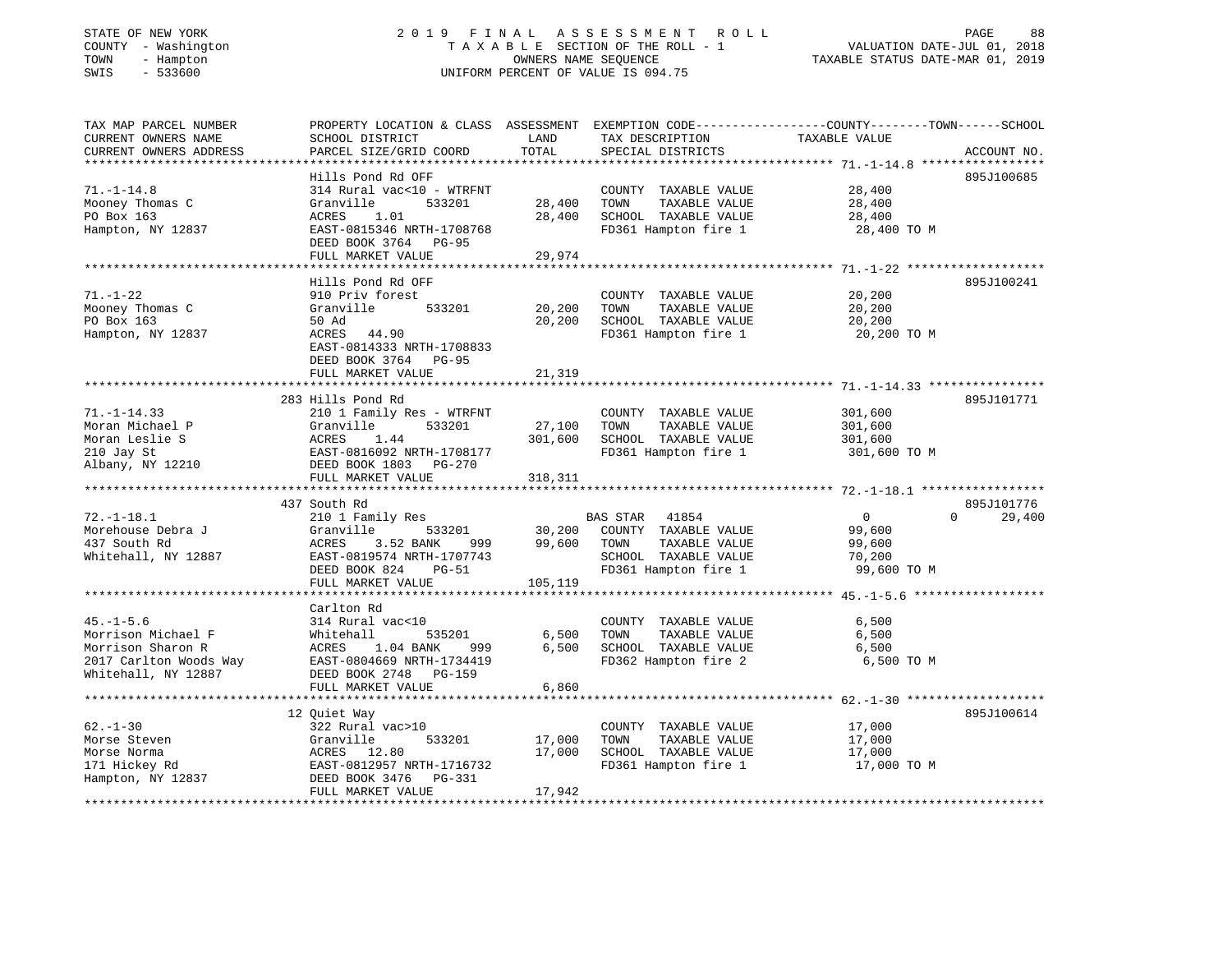#### STATE OF NEW YORK CORPORATION CONTROLLED AS SESS OF THE RELATION TO A LIMIT AS SESS OF THE RELATIONS OF THE RELATIONS OF THE RELATIONS OF THE RELATIONS OF THE RELATIONS OF THE RELATIONS OF THE RELATIONS OF THE RELATIONS OF COUNTY - Washington  $\begin{array}{ccc} 2.33600 & 5.33600 \end{array}$  T A X A B L E SECTION OF THE ROLL - 1<br>
TOWN - Hampton DATES NAME SEQUENCE<br>
SWIS - 533600 SWIS - 533600 UNIFORM PERCENT OF VALUE IS 094.75

VALUATION DATE-JUL 01, 2018 TAXABLE STATUS DATE-MAR 01, 2019

| TAX MAP PARCEL NUMBER                 | PROPERTY LOCATION & CLASS ASSESSMENT EXEMPTION CODE---------------COUNTY-------TOWN-----SCHOOL |                   |                                                              |                         |                    |
|---------------------------------------|------------------------------------------------------------------------------------------------|-------------------|--------------------------------------------------------------|-------------------------|--------------------|
| CURRENT OWNERS NAME                   | SCHOOL DISTRICT                                                                                | LAND              | TAX DESCRIPTION                                              | TAXABLE VALUE           |                    |
| CURRENT OWNERS ADDRESS                | PARCEL SIZE/GRID COORD                                                                         | TOTAL             | SPECIAL DISTRICTS                                            |                         | ACCOUNT NO.        |
|                                       | 171 Hickey Rd                                                                                  |                   |                                                              |                         | 895J100711         |
| $62. - 1 - 32.2$                      | 280 Res Multiple                                                                               |                   | BAS STAR 41854                                               | $\overline{0}$          | $\Omega$<br>29,400 |
| Morse Steven J                        | 533201<br>Granville                                                                            |                   | 35,000 COUNTY TAXABLE VALUE                                  | 154,300                 |                    |
| Morse Norma H                         | ACRES<br>5.04                                                                                  | 154,300 TOWN      | TAXABLE VALUE                                                | 154,300                 |                    |
|                                       |                                                                                                |                   | SCHOOL TAXABLE VALUE 124,900                                 |                         |                    |
| 171 Hickey Rd<br>Hampton, NY 12837    | EAST-0813639 NRTH-1717991<br>DEED BOOK 576 PG-88                                               |                   | FD361 Hampton fire 1                                         | 154,300 TO M            |                    |
|                                       | FULL MARKET VALUE                                                                              | 162,850           |                                                              |                         |                    |
|                                       |                                                                                                |                   |                                                              |                         |                    |
|                                       | 1145 East Way                                                                                  |                   |                                                              |                         | 895J100244         |
| $71.4 - 3 - 7$                        | 260 Seasonal res - WTRFNT                                                                      |                   | COUNTY TAXABLE VALUE                                         | 119,800                 |                    |
| Mulholland Daniel                     | Granville<br>533201                                                                            | 27,000            | TAXABLE VALUE<br>TOWN                                        | 119,800                 |                    |
| Mulholland Susan                      | $71. - 3 - 7$                                                                                  | 119,800           | SCHOOL TAXABLE VALUE                                         | 119,800<br>119,800 TO M |                    |
| 10 Davis St                           | $71.737$ ,<br>FRNT 100.00 DPTH 100.00                                                          |                   | FD361 Hampton fire 1                                         |                         |                    |
| Whitehall, NY 12887                   | EAST-0815751 NRTH-1708204                                                                      |                   |                                                              |                         |                    |
|                                       | DEED BOOK 838<br>PG-262                                                                        |                   |                                                              |                         |                    |
|                                       | FULL MARKET VALUE                                                                              | 126,438           |                                                              |                         |                    |
|                                       |                                                                                                |                   |                                                              |                         |                    |
| $62. - 1 - 26.1$                      | 2164 County Route 18<br>240 Rural res                                                          |                   | COUNTY TAXABLE VALUE                                         | 199,500                 | 895J100134         |
| Murello Ann Marie                     | Granville<br>533201                                                                            |                   | TOWN<br>TAXABLE VALUE                                        |                         |                    |
| 2210 Bruynswick Rd                    | Filed Survey #12140                                                                            | 60,200<br>199,500 | SCHOOL TAXABLE VALUE                                         | 199,500<br>199,500      |                    |
| Wallkill, NY 12589                    | FRNT 695.00 DPTH                                                                               |                   | FD361 Hampton fire 1                                         | 199,500 TO M            |                    |
|                                       | ACRES 25.34                                                                                    |                   |                                                              |                         |                    |
|                                       | EAST-0815811 NRTH-1712746                                                                      |                   |                                                              |                         |                    |
|                                       | DEED BOOK 3623 PG-201                                                                          |                   |                                                              |                         |                    |
|                                       | FULL MARKET VALUE                                                                              | 210,554           |                                                              |                         |                    |
|                                       |                                                                                                |                   |                                                              |                         |                    |
|                                       | 448 South Rd                                                                                   |                   |                                                              |                         | 895J100184         |
| $72. - 1 - 14$                        | 210 1 Family Res                                                                               | 25,300            | COUNTY TAXABLE VALUE                                         | 144,300                 |                    |
| Murray Richard P Jr                   | 533201<br>Granville                                                                            |                   | TOWN<br>TAXABLE VALUE                                        | 144,300                 |                    |
| 33 Prospect St                        | Trans Exempt Repay 2019 144,300                                                                |                   | SCHOOL TAXABLE VALUE 144,300<br>FD361 Hampton fire 1 144,300 |                         |                    |
| Fair Haven, VT 05743                  | ACRES<br>2.00                                                                                  |                   |                                                              | 144,300 TO M            |                    |
|                                       | EAST-0820198 NRTH-1707873                                                                      |                   | TE533 Trans exmt repay-flg .00 MT                            |                         |                    |
|                                       | DEED BOOK 3927 PG-314                                                                          |                   |                                                              |                         |                    |
|                                       | FULL MARKET VALUE                                                                              | 152,296           |                                                              |                         |                    |
|                                       |                                                                                                |                   |                                                              |                         |                    |
|                                       | 60 South Rd                                                                                    |                   |                                                              |                         | 895J100076         |
| $80. - 1 - 6$                         | 270 Mfg housing<br>533201<br>Granville                                                         | 133,400           | COUNTY TAXABLE VALUE<br>TAXABLE VALUE<br>TOWN                | 145,500<br>145,500      |                    |
| Murray Tammy<br>C/O Tammy L Panoushek |                                                                                                | 145,500           | SCHOOL TAXABLE VALUE                                         |                         |                    |
| 86 South Rd                           | 442/150<br>ACRES 163.20                                                                        |                   | FD361 Hampton fire 1                                         | 145,500<br>145,500 TO M |                    |
| Whitehall, NY 12887                   | EAST-0815172 NRTH-1699924                                                                      |                   |                                                              |                         |                    |
|                                       | DEED BOOK 2628 PG-1                                                                            |                   |                                                              |                         |                    |
|                                       | FULL MARKET VALUE                                                                              | 153,562           |                                                              |                         |                    |
|                                       |                                                                                                |                   |                                                              |                         |                    |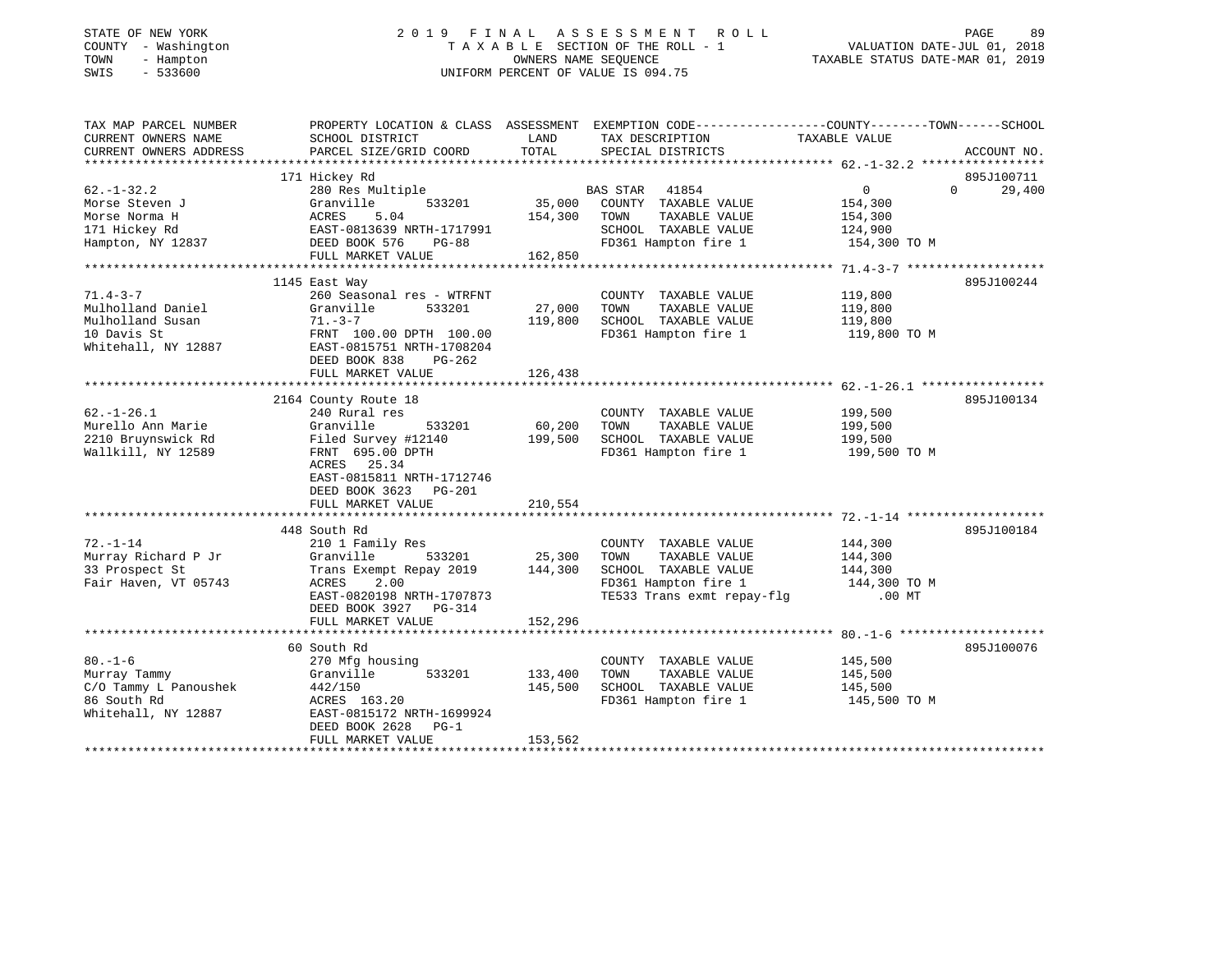| TOWN<br>- Hampton<br>SWIS<br>$-533600$                                                                                      | OWNERS NAME SEQUENCE<br>UNIFORM PERCENT OF VALUE IS 094.75                                                                                                                          |                              |                                                                                                                       | TAXABLE STATUS DATE-MAR 01, 2019                                                                                                |  |
|-----------------------------------------------------------------------------------------------------------------------------|-------------------------------------------------------------------------------------------------------------------------------------------------------------------------------------|------------------------------|-----------------------------------------------------------------------------------------------------------------------|---------------------------------------------------------------------------------------------------------------------------------|--|
| TAX MAP PARCEL NUMBER<br>CURRENT OWNERS NAME<br>CURRENT OWNERS ADDRESS                                                      | SCHOOL DISTRICT<br>PARCEL SIZE/GRID COORD                                                                                                                                           | LAND<br>TOTAL                | TAX DESCRIPTION<br>SPECIAL DISTRICTS                                                                                  | PROPERTY LOCATION & CLASS ASSESSMENT EXEMPTION CODE---------------COUNTY-------TOWN------SCHOOL<br>TAXABLE VALUE<br>ACCOUNT NO. |  |
| $38. - 1 - 20.1$<br>Needham Johanna<br>Lawrence Peter<br>ATT: Johanna Genier<br>147 Vladyka Woods Rd<br>Whitehall, NY 12887 | 147 Vladyka Woods Rd<br>210 1 Family Res<br>Whitehall<br>535201<br>ACRES<br>1.00<br>EAST-0806678 NRTH-1740513<br>DEED BOOK 732<br>PG-331<br>FULL MARKET VALUE                       | 22,000<br>143,800<br>151,768 | COUNTY TAXABLE VALUE<br>TOWN<br>TAXABLE VALUE<br>SCHOOL TAXABLE VALUE<br>FD362 Hampton fire 2                         | 895J101765<br>143,800<br>143,800<br>143,800<br>143,800 TO M                                                                     |  |
| $53. - 1 - 16$<br>Nikas William L<br>116 Oak St<br>Hudson Falls, NY 12839                                                   | LOT 9 Taylor Pat<br>910 Priv forest<br>533201<br>Granville<br>50 Ad<br>557/212<br>ACRES<br>42.50<br>EAST-0812903 NRTH-1724375<br>DEED BOOK 3657 PG-20<br>FULL MARKET VALUE          | 19,100<br>19,100<br>20,158   | COUNTY TAXABLE VALUE<br>TOWN<br>TAXABLE VALUE<br>SCHOOL TAXABLE VALUE<br>FD361 Hampton fire 1                         | 895J100050<br>19,100<br>19,100<br>19,100<br>19,100 TO M                                                                         |  |
| $53. - 1 - 2$<br>Nikas Willliam L<br>116 Oak St<br>Hudson Falls, NY 12839                                                   | LOT Taylor Pat<br>260 Seasonal res<br>Whitehall<br>535201<br>504/588<br>Survey 12840<br>ACRES 106.00<br>EAST-0812700 NRTH-1726064<br>DEED BOOK 3657<br>$PG-16$<br>FULL MARKET VALUE | 44,400<br>82,100<br>86,649   | COUNTY TAXABLE VALUE<br>TOWN<br>TAXABLE VALUE<br>SCHOOL TAXABLE VALUE<br>FD361 Hampton fire 1<br>FD362 Hampton fire 2 | 895J100115<br>82,100<br>82,100<br>82,100<br>25,451 TO M<br>56,649 TO M                                                          |  |
| $72. - 2 - 31$<br>Noble John A<br>Noble Karen S<br>2621 State Route 22A<br>Hampton, NY 12837                                | 2621 State Route 22A<br>210 1 Family Res<br>Granville<br>533201<br>FRNT 260.00 DPTH 215.00<br>EAST-0823288 NRTH-1712285<br>DEED BOOK 871<br>PG-276<br>FULL MARKET VALUE             | 22,900<br>75,600<br>79,789   | BAS STAR<br>41854<br>COUNTY TAXABLE VALUE<br>TOWN<br>TAXABLE VALUE<br>SCHOOL TAXABLE VALUE<br>FD361 Hampton fire 1    | 895J100273<br>$\overline{0}$<br>$\Omega$<br>29,400<br>75,600<br>75,600<br>46,200<br>75,600 TO M                                 |  |
| $72. - 2 - 12$<br>Noble Thomas G<br>Rose Nancy C<br>c/o Nancy Noble<br>970 Granville St<br>Poultney, VT 05764               | County Route 20 OFF<br>322 Rural vac>10<br>Granville<br>533201<br>2675/53<br>ACRES 18.50<br>EAST-0824209 NRTH-1707030<br>DEED BOOK 2812<br>$PG-12$<br>FULL MARKET VALUE             | 8,500<br>8,500<br>8,971      | COUNTY TAXABLE VALUE<br>TAXABLE VALUE<br>TOWN<br>SCHOOL TAXABLE VALUE<br>FD361 Hampton fire 1                         | 895J100058<br>8,500<br>8,500<br>8,500<br>8,500 TO M                                                                             |  |

STATE OF NEW YORK 2 0 1 9 F I N A L A S S E S S M E N T R O L L PAGE 90 COUNTY - Washington T A X A B L E SECTION OF THE ROLL - 1 VALUATION DATE-JUL 01, 2018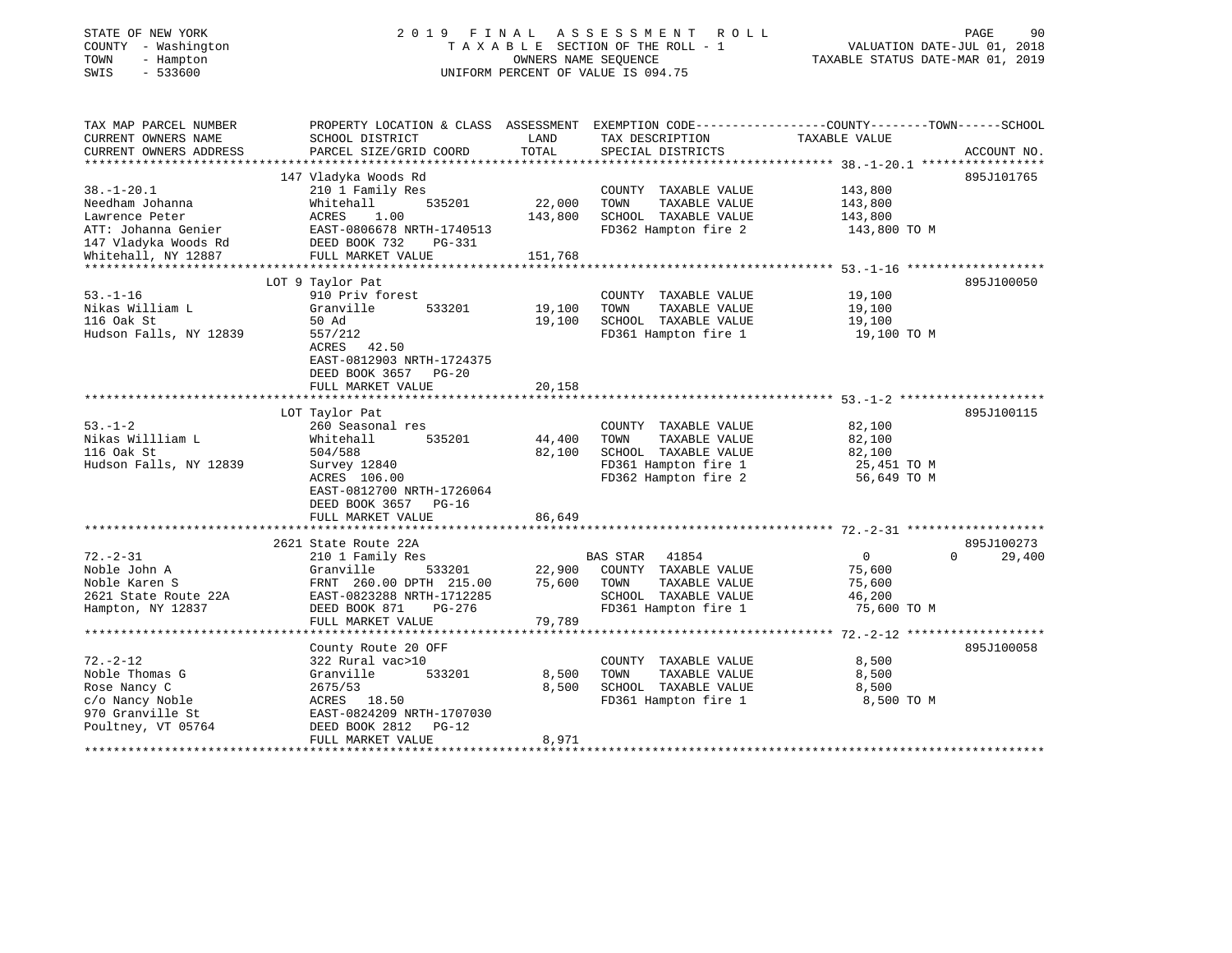#### STATE OF NEW YORK 2 0 1 9 F I N A L A S S E S S M E N T R O L L PAGE 91 COUNTY - Washington T A X A B L E SECTION OF THE ROLL - 1 VALUATION DATE-JUL 01, 2018 TOWN - Hampton OWNERS NAME SEQUENCE TAXABLE STATUS DATE-MAR 01, 2019 SWIS - 533600 UNIFORM PERCENT OF VALUE IS 094.75

| TAX MAP PARCEL NUMBER  | PROPERTY LOCATION & CLASS ASSESSMENT EXEMPTION CODE---------------COUNTY-------TOWN------SCHOOL |         |                              |                  |                    |
|------------------------|-------------------------------------------------------------------------------------------------|---------|------------------------------|------------------|--------------------|
| CURRENT OWNERS NAME    | SCHOOL DISTRICT                                                                                 | LAND    | TAX DESCRIPTION              | TAXABLE VALUE    |                    |
| CURRENT OWNERS ADDRESS | PARCEL SIZE/GRID COORD                                                                          | TOTAL   | SPECIAL DISTRICTS            |                  | ACCOUNT NO.        |
|                        |                                                                                                 |         |                              |                  |                    |
|                        | 20 Manor Ln                                                                                     |         |                              |                  | 895J100079         |
| $54. - 1 - 6$          | 449 Other Storag                                                                                |         | COUNTY TAXABLE VALUE         | 115,000          |                    |
| NY Hampton Manor LLC   | Granville<br>533201                                                                             | 9,700   | TOWN<br>TAXABLE VALUE        | 115,000          |                    |
| PO Box 626             | 4.70<br>ACRES                                                                                   | 115,000 | SCHOOL TAXABLE VALUE         | 115,000          |                    |
|                        |                                                                                                 |         |                              |                  |                    |
| Bomoseen, VT 05732     | EAST-0820858 NRTH-1725265                                                                       |         | FD361 Hampton fire 1         | 115,000 TO M     |                    |
|                        | DEED BOOK 3887 PG-200                                                                           |         |                              |                  |                    |
|                        | FULL MARKET VALUE                                                                               | 121,372 |                              |                  |                    |
|                        |                                                                                                 |         |                              |                  |                    |
|                        | 33 Dailey Way                                                                                   |         |                              |                  | 895J100422         |
| $72. - 1 - 5$          | 210 1 Family Res                                                                                |         | VET WAR CT 41121             | 21,120<br>21,120 | 0                  |
| OBrien David K         | Granville<br>533201                                                                             |         | 34,800 BAS STAR<br>41854     | $\Omega$         | 29,400<br>$\Omega$ |
| OBrien Barbara S       | ACRES<br>4.94 BANK<br>998                                                                       | 140,800 | COUNTY TAXABLE VALUE         | 119,680          |                    |
| 33 Dailey Way          | EAST-0822029 NRTH-1711367                                                                       |         | TAXABLE VALUE<br>TOWN        | 119,680          |                    |
| Hampton, NY 12837      | DEED BOOK 2282 PG-329                                                                           |         | SCHOOL TAXABLE VALUE         | 140,800          |                    |
|                        | FULL MARKET VALUE                                                                               |         | 148,602 FD361 Hampton fire 1 | 140,800 TO M     |                    |
|                        | ****************************                                                                    |         |                              |                  |                    |
|                        | 23 Perry Heights Way                                                                            |         |                              |                  | 895J101779         |
| $72. - 2 - 42$         | 240 Rural res                                                                                   |         | 41854<br><b>BAS STAR</b>     | $\overline{0}$   | $\Omega$<br>29,400 |
| Obrien Thomas W        | Granville<br>533201                                                                             | 70,300  |                              |                  |                    |
|                        |                                                                                                 |         | COUNTY TAXABLE VALUE         | 305,100          |                    |
| Obrien Michelle L      | ACRES<br>37.07                                                                                  | 305,100 | TAXABLE VALUE<br>TOWN        | 305,100          |                    |
| PO Box 174             | EAST-0821898 NRTH-1712919                                                                       |         | SCHOOL TAXABLE VALUE         | 275,700          |                    |
| Hampton, NY 12837      | DEED BOOK 2069<br>PG-150                                                                        |         | CA001 Cons agri dst 1        | 305,100 TO       |                    |
|                        | FULL MARKET VALUE                                                                               | 322,005 | FD361 Hampton fire 1         | 305,100 TO M     |                    |
|                        |                                                                                                 |         |                              |                  |                    |
|                        | 41 Hampton Heights Way                                                                          |         |                              |                  | 895J100666         |
| $80. - 1 - 19$         | 260 Seasonal res                                                                                |         | COUNTY TAXABLE VALUE         | 105,800          |                    |
| Osterhoudt Ralph Jr    | Granville<br>533201                                                                             | 35,800  | TAXABLE VALUE<br>TOWN        | 105,800          |                    |
| Osterhoudt Susan R     | LOT 13                                                                                          | 105,800 | SCHOOL TAXABLE VALUE         | 105,800          |                    |
| 47 North Cross Rd      | ACRES<br>5.78                                                                                   |         | FD361 Hampton fire 1         | 105,800 TO M     |                    |
| Staatsburg, NY 12580   | EAST-0810911 NRTH-1701676                                                                       |         |                              |                  |                    |
|                        | DEED BOOK 797<br>PG-91                                                                          |         |                              |                  |                    |
|                        | FULL MARKET VALUE                                                                               | 111,662 |                              |                  |                    |
|                        |                                                                                                 |         |                              |                  |                    |
|                        |                                                                                                 |         |                              |                  |                    |
|                        | 2887 State Route 22A                                                                            |         |                              |                  | 895J100192         |
| $63. -1 -4$            | 210 1 Family Res                                                                                |         | <b>BAS STAR</b><br>41854     | $\overline{0}$   | $\Omega$<br>29,400 |
| Panoushek James M      | 533201<br>Granville                                                                             | 34,400  | COUNTY TAXABLE VALUE         | 194,000          |                    |
| Panoushek Stacey M     | ACRES<br>4.80                                                                                   | 194,000 | TOWN<br>TAXABLE VALUE        | 194,000          |                    |
| 2887 State Route 22A   | EAST-0821902 NRTH-1718648                                                                       |         | SCHOOL TAXABLE VALUE         | 164,600          |                    |
| Hampton, NY 12837      | DEED BOOK 837<br>PG-164                                                                         |         | FD361 Hampton fire 1         | 194,000 TO M     |                    |
|                        | FULL MARKET VALUE                                                                               | 204,749 |                              |                  |                    |
|                        |                                                                                                 |         |                              |                  |                    |
|                        | 2883 State Route 22A                                                                            |         |                              |                  | 895J101747         |
| $63. -1 - 4.1$         | 270 Mfg housing                                                                                 |         | COUNTY TAXABLE VALUE         | 42,400           |                    |
| Panoushek Jamie        | Granville<br>533201                                                                             | 34,300  | TOWN<br>TAXABLE VALUE        | 42,400           |                    |
|                        | <b>ACRES</b><br>4.79                                                                            | 42,400  | SCHOOL TAXABLE VALUE         |                  |                    |
| Panoushek Stacey       |                                                                                                 |         |                              | 42,400           |                    |
| 2887 State Route 22A   | EAST-0822023 NRTH-1718259                                                                       |         | FD361 Hampton fire 1         | 42,400 TO M      |                    |
| Hampton, NY 12837      | DEED BOOK 564<br>PG-317                                                                         |         |                              |                  |                    |
|                        | FULL MARKET VALUE                                                                               | 44,749  |                              |                  |                    |
|                        |                                                                                                 |         |                              |                  |                    |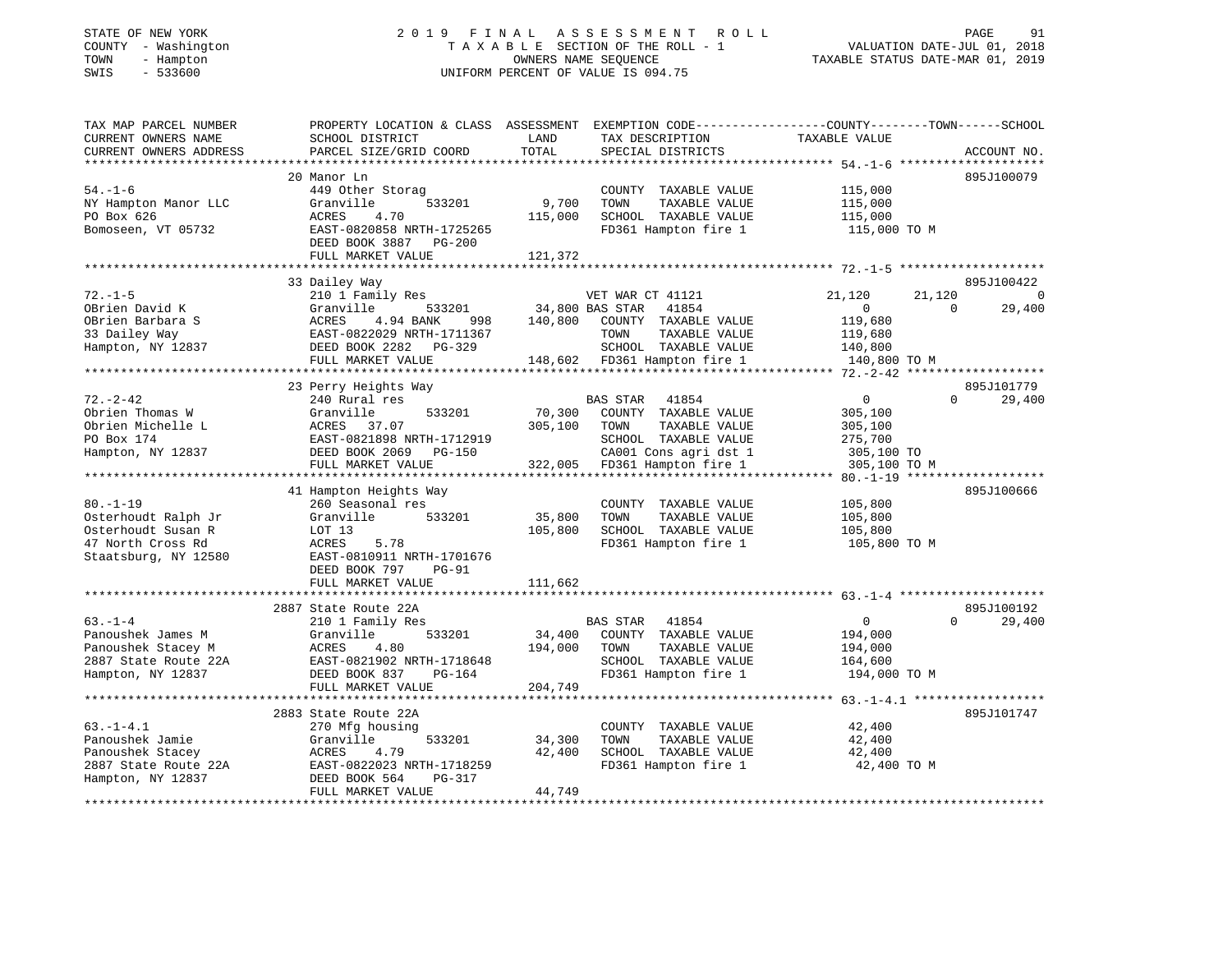| COUNTY - Washington<br>TOWN<br>- Hampton<br>SWIS<br>$-533600$ | TAXABLE SECTION OF THE ROLL - 1<br>OWNERS NAME SEQUENCE<br>UNIFORM PERCENT OF VALUE IS 094.75    |               | VALUATION DATE-JUL 01, 2018<br>TAXABLE STATUS DATE-MAR 01, 2019       |                       |                        |
|---------------------------------------------------------------|--------------------------------------------------------------------------------------------------|---------------|-----------------------------------------------------------------------|-----------------------|------------------------|
| TAX MAP PARCEL NUMBER                                         | PROPERTY LOCATION & CLASS ASSESSMENT EXEMPTION CODE----------------COUNTY-------TOWN------SCHOOL |               |                                                                       |                       |                        |
| CURRENT OWNERS NAME<br>CURRENT OWNERS ADDRESS                 | SCHOOL DISTRICT<br>PARCEL SIZE/GRID COORD                                                        | LAND<br>TOTAL | TAX DESCRIPTION<br>SPECIAL DISTRICTS                                  | TAXABLE VALUE         | ACCOUNT NO.            |
|                                                               |                                                                                                  |               |                                                                       |                       |                        |
|                                                               | 58 County Route 20                                                                               |               |                                                                       |                       | 895J100195             |
| $81. - 2 - 9$                                                 | 240 Rural res                                                                                    |               | ENH STAR 41834                                                        | $\overline{0}$        | $\Omega$<br>67,330     |
| Panoushek Joseph P                                            | 533201<br>Granville                                                                              |               | 41,100 COUNTY TAXABLE VALUE                                           | 128,000               |                        |
| Panoushek Patricia                                            | 406/648, 2675/53                                                                                 | 128,000 TOWN  | TAXABLE VALUE                                                         | 128,000               |                        |
| 66 County Route 20                                            | FUCTOR 1.50<br>RAST-0824144 NRTH-1704573<br>TITE POOK 358 PG-590                                 |               | SCHOOL TAXABLE VALUE                                                  | 60,670                |                        |
| Hampton, NY 12837                                             |                                                                                                  |               | CA001 Cons agri dst 1 128,000 TO<br>FD361 Hampton fire 1 128,000 TO M |                       |                        |
|                                                               |                                                                                                  |               |                                                                       |                       |                        |
|                                                               | FULL MARKET VALUE                                                                                | 135,092       |                                                                       |                       |                        |
|                                                               | 86 South Rd                                                                                      |               |                                                                       |                       |                        |
| $80. - 1 - 6.1$                                               | 270 Mfg housing                                                                                  |               | BAS STAR 41854                                                        | $\overline{0}$        | 29,400<br>$\mathbf{0}$ |
| Panoushek Tammy                                               | 533201<br>Granville                                                                              |               | 22,500 COUNTY TAXABLE VALUE                                           | 58,500                |                        |
| 86 South Rd                                                   | ACRES<br>1.14                                                                                    | 58,500        | TOWN<br>TAXABLE VALUE                                                 | 58,500                |                        |
|                                                               |                                                                                                  |               | SCHOOL TAXABLE VALUE                                                  | 29,100                |                        |
|                                                               |                                                                                                  |               | FD361 Hampton fire 1                                                  | 58,500 TO M           |                        |
|                                                               | FULL MARKET VALUE                                                                                | 61,741        |                                                                       |                       |                        |
|                                                               |                                                                                                  |               |                                                                       |                       |                        |
|                                                               | 2941 State Route 22A                                                                             |               |                                                                       |                       |                        |
| $63. -1 - 4.3$                                                | 270 Mfg housing                                                                                  |               | BAS STAR 41854                                                        | $\overline{0}$        | $\Omega$<br>29,400     |
| Panoushek Thomas P                                            | Granville<br>533201                                                                              |               | 34,000 COUNTY TAXABLE VALUE                                           | 79,500                |                        |
| Panoushek Susan                                               |                                                                                                  | 79,500 TOWN   | TAXABLE VALUE                                                         | 79,500                |                        |
| 2941 State Route 22A                                          |                                                                                                  |               | SCHOOL TAXABLE VALUE                                                  | 50,100                |                        |
| Hampton, NY 12837                                             | 333201<br>REAST-0821363 NRTH-1720348<br>DEED BOOK 776 PG-26<br>FULL MARKET VALUE                 | 83,905        | FD361 Hampton fire 1                                                  | 79,500 TO M           |                        |
|                                                               |                                                                                                  |               |                                                                       |                       |                        |
|                                                               | 30 Camp Way                                                                                      |               |                                                                       |                       | 895J100631             |
| $62. - 1 - 5$                                                 | 260 Seasonal res                                                                                 |               | COUNTY TAXABLE VALUE                                                  | 59,400                |                        |
| Paolino John Jr                                               | 533201                                                                                           | 33,300        | TAXABLE VALUE<br>TOWN                                                 | 59,400                |                        |
| PO Box 14                                                     | Granville<br>ACRES 36.68                                                                         | 59,400        | SCHOOL TAXABLE VALUE                                                  | 59,400                |                        |
| Hampton, NY 12837                                             | EAST-0812523 NRTH-1720713<br>DEED BOOK 959 PG-336                                                |               | FD361 Hampton fire 1                                                  | 59,400 TO M           |                        |
|                                                               |                                                                                                  |               |                                                                       |                       |                        |
|                                                               | FULL MARKET VALUE                                                                                | 62,691        |                                                                       |                       |                        |
|                                                               |                                                                                                  |               |                                                                       |                       |                        |
|                                                               | Ecuyer Pat                                                                                       |               |                                                                       |                       | 895J100109             |
| $53. - 1 - 9$                                                 | 910 Priv forest                                                                                  |               | COUNTY TAXABLE VALUE                                                  | 18,900                |                        |
| Parker Kenneth E                                              | 535201<br>Whitehall                                                                              | 18,900        | TOWN<br>TAXABLE VALUE                                                 | 18,900                |                        |
| Parker Nicole<br>1276 Holcombville Rd                         | ACRES 44.82                                                                                      | 18,900        | SCHOOL TAXABLE VALUE<br>FD361 Hampton fire 1                          | 18,900<br>18,900 TO M |                        |
| Whitehall, NY 12887                                           | EAST-0809038 NRTH-1722091<br>DEED BOOK 3648 PG-171<br>DEED BOOK 3648 PG-171                      |               |                                                                       |                       |                        |
|                                                               | FULL MARKET VALUE                                                                                | 19,947        |                                                                       |                       |                        |
|                                                               |                                                                                                  |               |                                                                       |                       |                        |
|                                                               | LOT 6&7 Taylor Pat                                                                               |               |                                                                       |                       | 895J100246             |
| $53. - 1 - 12$                                                | 322 Rural vac>10                                                                                 |               | COUNTY TAXABLE VALUE                                                  | 9,000                 |                        |
| Parker Kenneth E                                              | 535201                                                                                           | 9,000         | TOWN<br>TAXABLE VALUE                                                 | 9,000                 |                        |
| Parker Nicole                                                 | Whitehall<br>ACRES 12.50                                                                         | 9.000         | SCHOOL TAXABLE VALUE                                                  | 9,000                 |                        |
| 1276 Holcombville Rd                                          | EAST-0808254 NRTH-1722739                                                                        |               | FD361 Hampton fire 1                                                  | 9,000 TO M            |                        |
| Whitehall, NY 12887                                           | DEED BOOK 3648 PG-171                                                                            |               |                                                                       |                       |                        |
|                                                               | FULL MARKET VALUE                                                                                | 9.499         |                                                                       |                       |                        |

FULL MARKET VALUE 9,499 \*\*\*\*\*\*\*\*\*\*\*\*\*\*\*\*\*\*\*\*\*\*\*\*\*\*\*\*\*\*\*\*\*\*\*\*\*\*\*\*\*\*\*\*\*\*\*\*\*\*\*\*\*\*\*\*\*\*\*\*\*\*\*\*\*\*\*\*\*\*\*\*\*\*\*\*\*\*\*\*\*\*\*\*\*\*\*\*\*\*\*\*\*\*\*\*\*\*\*\*\*\*\*\*\*\*\*\*\*\*\*\*\*\*\*\*\*\*\*\*\*\*\*\*\*\*\*\*\*\*\*\*

92

# STATE OF NEW YORK 2 0 1 9 F I N A L A S S E S S M E N T R O L L PAGE 92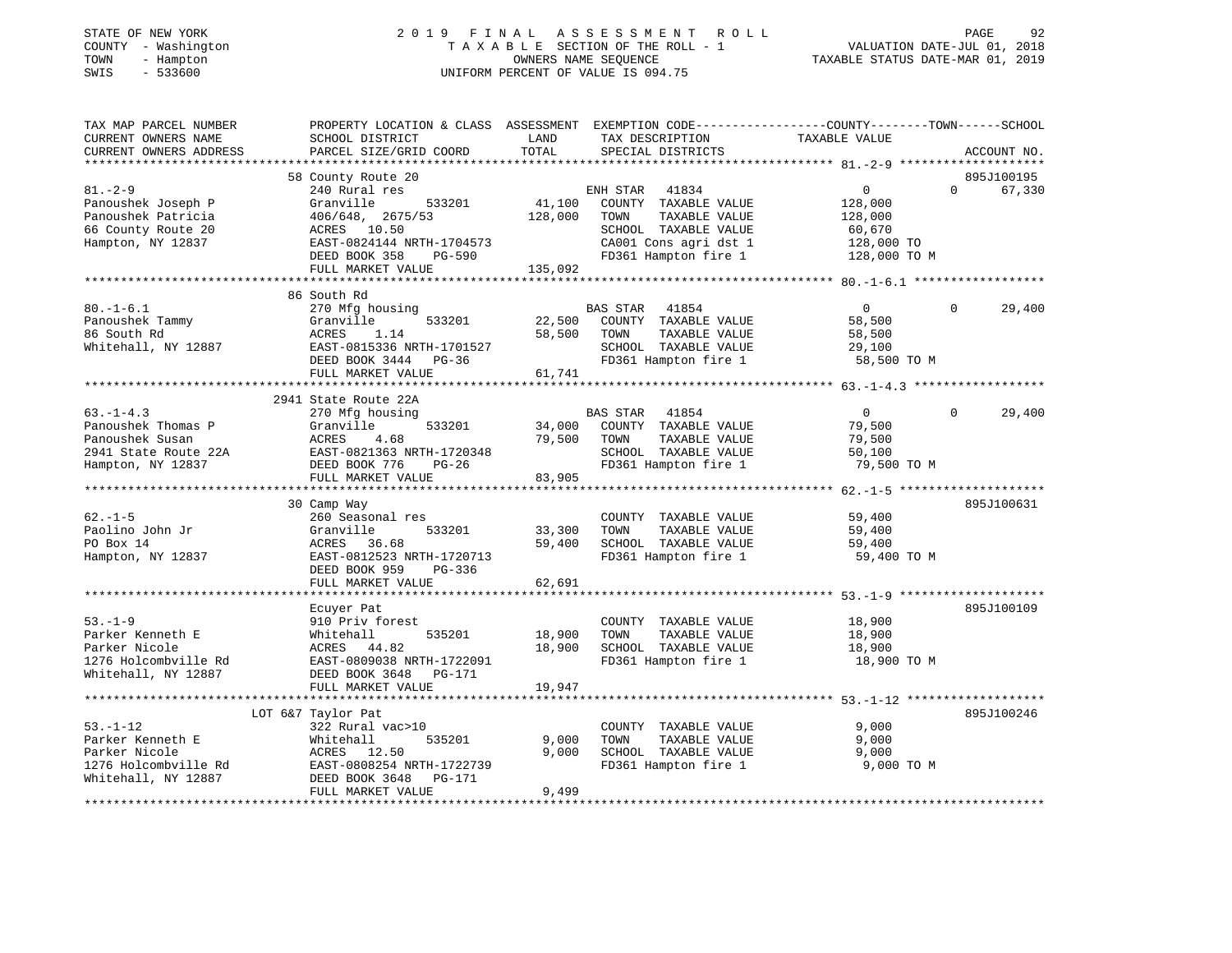# STATE OF NEW YORK 2 0 1 9 F I N A L A S S E S S M E N T R O L L PAGE 93 COUNTY - Washington T A X A B L E SECTION OF THE ROLL - 1 VALUATION DATE-JUL 01, 2018 TOWN - Hampton OWNERS NAME SEQUENCE TAXABLE STATUS DATE-MAR 01, 2019 SWIS - 533600 UNIFORM PERCENT OF VALUE IS 094.75

| TAX MAP PARCEL NUMBER  | PROPERTY LOCATION & CLASS ASSESSMENT EXEMPTION CODE----------------COUNTY-------TOWN-----SCHOOL |               |                                                       |                |                    |
|------------------------|-------------------------------------------------------------------------------------------------|---------------|-------------------------------------------------------|----------------|--------------------|
| CURRENT OWNERS NAME    | SCHOOL DISTRICT                                                                                 | LAND          | TAX DESCRIPTION                                       | TAXABLE VALUE  |                    |
| CURRENT OWNERS ADDRESS | PARCEL SIZE/GRID COORD                                                                          | TOTAL         | SPECIAL DISTRICTS                                     |                | ACCOUNT NO.        |
|                        |                                                                                                 |               |                                                       |                |                    |
|                        | 59 County Route 20                                                                              |               |                                                       |                | 895J100174         |
| $81. - 2 - 7$          | 210 1 Family Res                                                                                |               | COUNTY TAXABLE VALUE                                  | 129,400        |                    |
| Parker Ronald C        | 533201<br>Granville                                                                             | 23,000        | TAXABLE VALUE<br>TOWN                                 | 129,400        |                    |
| C/O Rhonda Parker      | 1.37<br>ACRES                                                                                   | 129,400       | SCHOOL TAXABLE VALUE                                  | 129,400        |                    |
| 4B Sunny Pointe Dr     | EAST-0823874 NRTH-1704965                                                                       |               | FD361 Hampton fire 1                                  | 129,400 TO M   |                    |
| Halfmoon, NY 12065     | DEED BOOK 2017 PG-118                                                                           |               |                                                       |                |                    |
|                        | FULL MARKET VALUE                                                                               | 136,570       |                                                       |                |                    |
|                        |                                                                                                 |               |                                                       |                |                    |
|                        | 1625 County Route 11                                                                            |               |                                                       |                | 895J100236         |
| $38. - 1 - 11$         | 240 Rural res                                                                                   |               | ENH STAR 41834                                        | 0              | $\Omega$<br>67,330 |
| Parrott Irving         | 535201<br>Whitehall                                                                             | 40,200        | COUNTY TAXABLE VALUE                                  | 126,300        |                    |
| 1625 County Route 11   | ACRES 10.20                                                                                     | 126,300       | TOWN<br>TAXABLE VALUE                                 | 126,300        |                    |
| Whitehall, NY 12887    | RURES<br>EAST-0807498 NRTH-1737739<br>CEER BOOK 1837 PG-78                                      |               | SCHOOL TAXABLE VALUE                                  | 58,970         |                    |
|                        |                                                                                                 |               | FD362 Hampton fire 2                                  | 126,300 TO M   |                    |
|                        | FULL MARKET VALUE                                                                               | 133,298       |                                                       |                |                    |
|                        |                                                                                                 |               |                                                       |                |                    |
|                        |                                                                                                 |               |                                                       |                | 895J100026         |
|                        | Hills Pond Rd OFF                                                                               |               |                                                       |                |                    |
| $71. - 1 - 20$         | 314 Rural vac<10                                                                                |               | COUNTY TAXABLE VALUE                                  | 1,500          |                    |
| Parsons David          | 533201<br>Granville                                                                             | 1,500         | TOWN<br>TAXABLE VALUE                                 | 1,500          |                    |
| PO Box 294             | 3.00<br>ACRES                                                                                   | 1,500         | SCHOOL TAXABLE VALUE                                  | 1,500          |                    |
| Granville, NY 12832    | EAST-0814306 NRTH-1707710                                                                       |               | FD361 Hampton fire 1                                  | 1,500 TO M     |                    |
|                        | DEED BOOK 2586 PG-272                                                                           |               |                                                       |                |                    |
|                        | FULL MARKET VALUE                                                                               | 1,583         |                                                       |                |                    |
|                        |                                                                                                 |               |                                                       |                |                    |
|                        | Hills Pond Rd OFF                                                                               |               |                                                       |                |                    |
| $71. - 1 - 21.1$       | 314 Rural vac<10                                                                                |               | COUNTY TAXABLE VALUE                                  | 1,500          |                    |
| Parsons David          | 533201<br>Granville                                                                             | 1,500         | TAXABLE VALUE<br>TOWN                                 | 1,500          |                    |
| PO Box 294             | 3.00<br>ACRES                                                                                   | 1,500         | SCHOOL TAXABLE VALUE                                  | 1,500          |                    |
| Granville, NY 12832    | EAST-0814326 NRTH-1707572                                                                       |               | FD361 Hampton fire 1                                  | 1,500 TO M     |                    |
|                        | DEED BOOK 2586 PG-272                                                                           |               |                                                       |                |                    |
|                        | FULL MARKET VALUE                                                                               | 1,583         |                                                       |                |                    |
|                        |                                                                                                 |               |                                                       |                |                    |
|                        | 118 Roberts Ln                                                                                  |               |                                                       |                | 895J100425         |
| $53. - 1 - 4.2$        | 210 1 Family Res                                                                                |               | <b>BAS STAR</b><br>41854                              | $\overline{0}$ | $\Omega$<br>29,400 |
| Partch Gregory A       | 533201<br>Granville                                                                             | 38,800        | COUNTY TAXABLE VALUE                                  | 177,000        |                    |
| 118 Roberts Ln         | ACRES<br>8.80 BANK<br>999                                                                       | 177,000       | TAXABLE VALUE<br>TOWN                                 | 177,000        |                    |
| Hampton, NY 12837      | EAST-0817143 NRTH-1724552                                                                       |               | SCHOOL TAXABLE VALUE                                  | 147,600        |                    |
|                        | DEED BOOK 2891 PG-213                                                                           |               |                                                       | 177,000 TO     |                    |
|                        | FULL MARKET VALUE                                                                               |               | CA001 Cons agri dst 1<br>186,807 FD361 Hampton fire 1 | 177,000 TO M   |                    |
|                        |                                                                                                 |               |                                                       |                |                    |
|                        | Roberts Ln                                                                                      |               |                                                       |                | 895J101798         |
| $53. - 1 - 4.7$        | 314 Rural vac<10                                                                                |               | COUNTY TAXABLE VALUE                                  | 19,000         |                    |
| Partch Gregory A       | Granville                                                                                       | 533201 19,000 | TOWN<br>TAXABLE VALUE                                 | 19,000         |                    |
| 118 Roberts Ln         | ACRES<br>2.90 BANK<br>999                                                                       | 19,000        | SCHOOL TAXABLE VALUE                                  | 19,000         |                    |
| Hampton, NY 12837      | EAST-0817300 NRTH-1723932                                                                       |               | FD361 Hampton fire 1                                  | 19,000 TO M    |                    |
|                        | DEED BOOK 2891<br>$PG-213$                                                                      |               |                                                       |                |                    |
|                        | FULL MARKET VALUE                                                                               | 20,053        |                                                       |                |                    |
|                        |                                                                                                 |               |                                                       |                |                    |
|                        |                                                                                                 |               |                                                       |                |                    |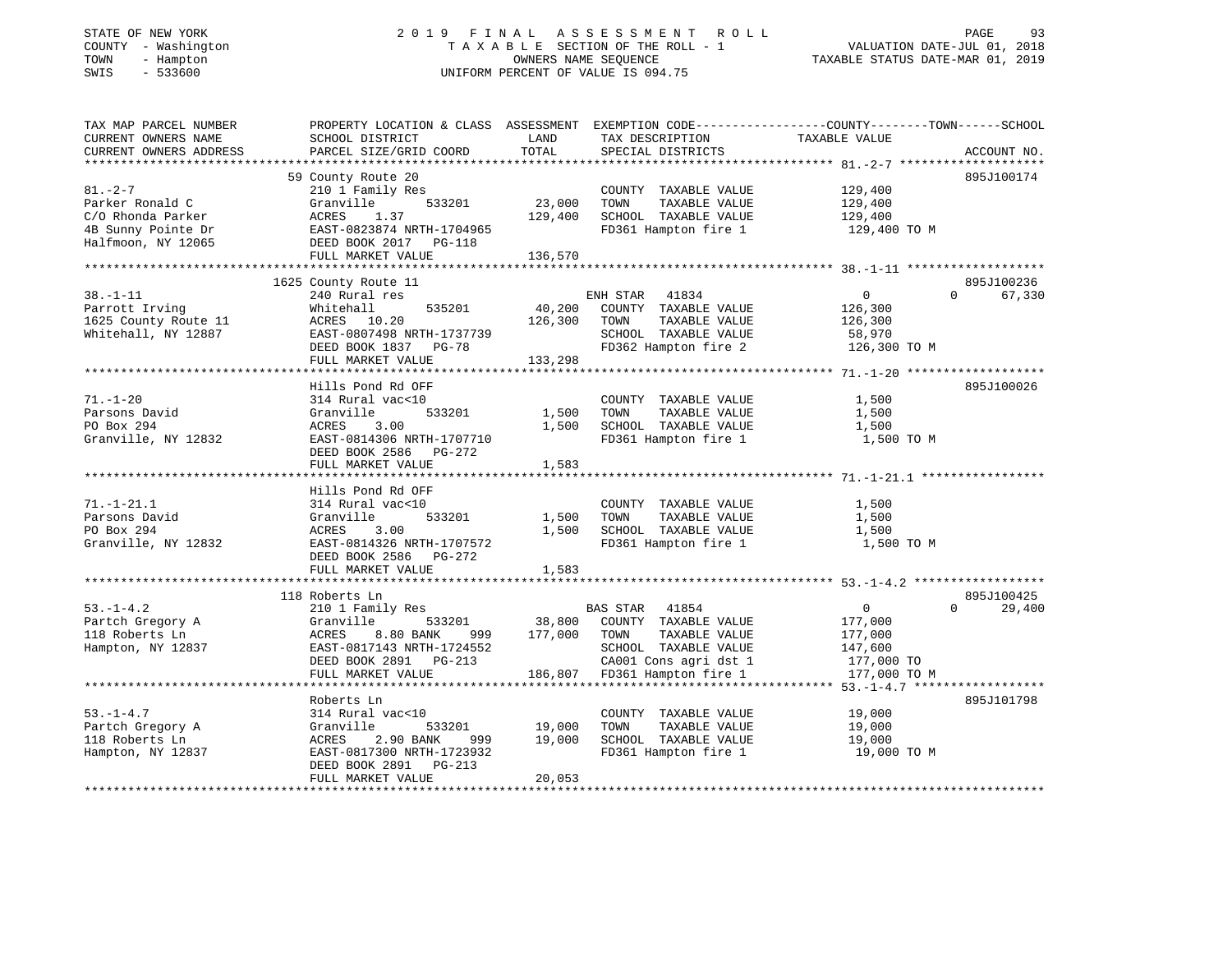#### STATE OF NEW YORK 2 0 1 9 F I N A L A S S E S S M E N T R O L L PAGE 94 COUNTY - Washington T A X A B L E SECTION OF THE ROLL - 1 VALUATION DATE-JUL 01, 2018 TOWN - Hampton OWNERS NAME SEQUENCE TAXABLE STATUS DATE-MAR 01, 2019 SWIS - 533600 UNIFORM PERCENT OF VALUE IS 094.75

| TAX MAP PARCEL NUMBER    | PROPERTY LOCATION & CLASS ASSESSMENT EXEMPTION CODE---------------COUNTY-------TOWN-----SCHOOL |         |                          |               |                    |
|--------------------------|------------------------------------------------------------------------------------------------|---------|--------------------------|---------------|--------------------|
| CURRENT OWNERS NAME      | SCHOOL DISTRICT                                                                                | LAND    | TAX DESCRIPTION          | TAXABLE VALUE |                    |
| CURRENT OWNERS ADDRESS   | PARCEL SIZE/GRID COORD                                                                         | TOTAL   | SPECIAL DISTRICTS        |               | ACCOUNT NO.        |
|                          |                                                                                                |         |                          |               |                    |
|                          | Roberts Ln OFF                                                                                 |         |                          |               | 895J101768         |
| $54. - 1 - 14.3$         | 910 Priv forest                                                                                |         | COUNTY TAXABLE VALUE     | 15,500        |                    |
| Partch Gregory A         | Granville<br>533201                                                                            | 15,500  | TOWN<br>TAXABLE VALUE    | 15,500        |                    |
| 118 Roberts Ln           | ACRES<br>34.50 BANK<br>999                                                                     | 15,500  | SCHOOL TAXABLE VALUE     | 15,500        |                    |
| Hampton, NY 12837        | EAST-0817187 NRTH-1725081                                                                      |         | FD361 Hampton fire 1     | 15,500 TO M   |                    |
|                          | DEED BOOK 2891<br>$PG-213$                                                                     |         |                          |               |                    |
|                          | FULL MARKET VALUE                                                                              | 16,359  |                          |               |                    |
|                          |                                                                                                |         |                          |               |                    |
|                          | County Route 21 OFF                                                                            |         |                          |               |                    |
| $71.3 - 3 - 12$          | 314 Rural vac<10 - WTRFNT                                                                      |         | COUNTY TAXABLE VALUE     | 26,000        |                    |
| Pedlick John             | Whitehall<br>535201                                                                            | 26,000  | TOWN<br>TAXABLE VALUE    | 26,000        |                    |
| Pedlick Susan            | Subdiv Lot 4B                                                                                  | 26,000  | SCHOOL TAXABLE VALUE     | 26,000        |                    |
| 68 Outlook St            | Sect 3                                                                                         |         | FD361 Hampton fire 1     | 26,000 TO M   |                    |
| Butler, NJ 07405         | $80. - 3 - 12$                                                                                 |         |                          |               |                    |
|                          | 2.34<br>ACRES                                                                                  |         |                          |               |                    |
|                          | EAST-0810580 NRTH-1705712                                                                      |         |                          |               |                    |
|                          | DEED BOOK 786<br>$PG-209$                                                                      |         |                          |               |                    |
|                          | FULL MARKET VALUE                                                                              | 27,441  |                          |               |                    |
|                          |                                                                                                |         |                          |               |                    |
|                          | 17 Mirror Lake Way                                                                             |         |                          |               | 895J101789         |
| $80. - 1 - 54$           | 210 1 Family Res - WTRFNT                                                                      |         | COUNTY TAXABLE VALUE     | 219,000       |                    |
| Pedlick John S           | Whitehall<br>535201                                                                            | 25,000  | TOWN<br>TAXABLE VALUE    | 219,000       |                    |
| Pedlick Susan            | Lot 7A & P/O 6A                                                                                | 219,000 | SCHOOL TAXABLE VALUE     | 219,000       |                    |
| 68 Outlook St            |                                                                                                |         | FD361 Hampton fire 1     | 219,000 TO M  |                    |
| Butler, NJ 07405         | FRNT 101.00 DPTH 316.00<br>EAST-0810776 NRTH-1705585                                           |         |                          |               |                    |
|                          | $PG-202$                                                                                       |         |                          |               |                    |
|                          | DEED BOOK 613                                                                                  |         |                          |               |                    |
|                          | FULL MARKET VALUE                                                                              | 231,135 |                          |               |                    |
|                          |                                                                                                |         |                          |               |                    |
|                          | 10 Ridgecrest Way                                                                              |         |                          |               | 895J101758         |
| $80. - 1 - 40$           | 210 1 Family Res                                                                               |         | COUNTY TAXABLE VALUE     | 176,100       |                    |
| Peffer George            | 535201<br>Whitehall                                                                            | 22,400  | TOWN<br>TAXABLE VALUE    | 176,100       |                    |
| Peffer Myra R            | LOT 12                                                                                         | 176,100 | SCHOOL TAXABLE VALUE     | 176,100       |                    |
| 10 Ridgecrest Way        | ACRES<br>1.11 BANK<br>998                                                                      |         | FD361 Hampton fire 1     | 176,100 TO M  |                    |
| Whitehall, NY 12887-3457 | EAST-0810543 NRTH-1704746                                                                      |         |                          |               |                    |
|                          | DEED BOOK 2549 PG-26                                                                           |         |                          |               |                    |
|                          | FULL MARKET VALUE                                                                              | 185,858 |                          |               |                    |
|                          |                                                                                                |         |                          |               |                    |
|                          | 20 Smith Way                                                                                   |         |                          |               | 895J100620         |
| $80. - 1 - 11$           | 260 Seasonal res                                                                               |         | <b>BAS STAR</b><br>41854 | $\Omega$      | 29,400<br>$\Omega$ |
| Perrine Patricia         | 533201<br>Granville                                                                            | 35,600  | COUNTY TAXABLE VALUE     | 69,900        |                    |
| c/o John Perrine         | 5.56<br>ACRES                                                                                  | 69,900  | TAXABLE VALUE<br>TOWN    | 69,900        |                    |
| 20 Smith Way             | EAST-0812267 NRTH-1701864                                                                      |         | SCHOOL TAXABLE VALUE     | 40,500        |                    |
| Whitehall, NY 12887      | DEED BOOK 937<br>PG-172                                                                        |         | FD361 Hampton fire 1     | 69,900 TO M   |                    |
|                          | FULL MARKET VALUE                                                                              | 73,773  |                          |               |                    |
|                          |                                                                                                |         |                          |               |                    |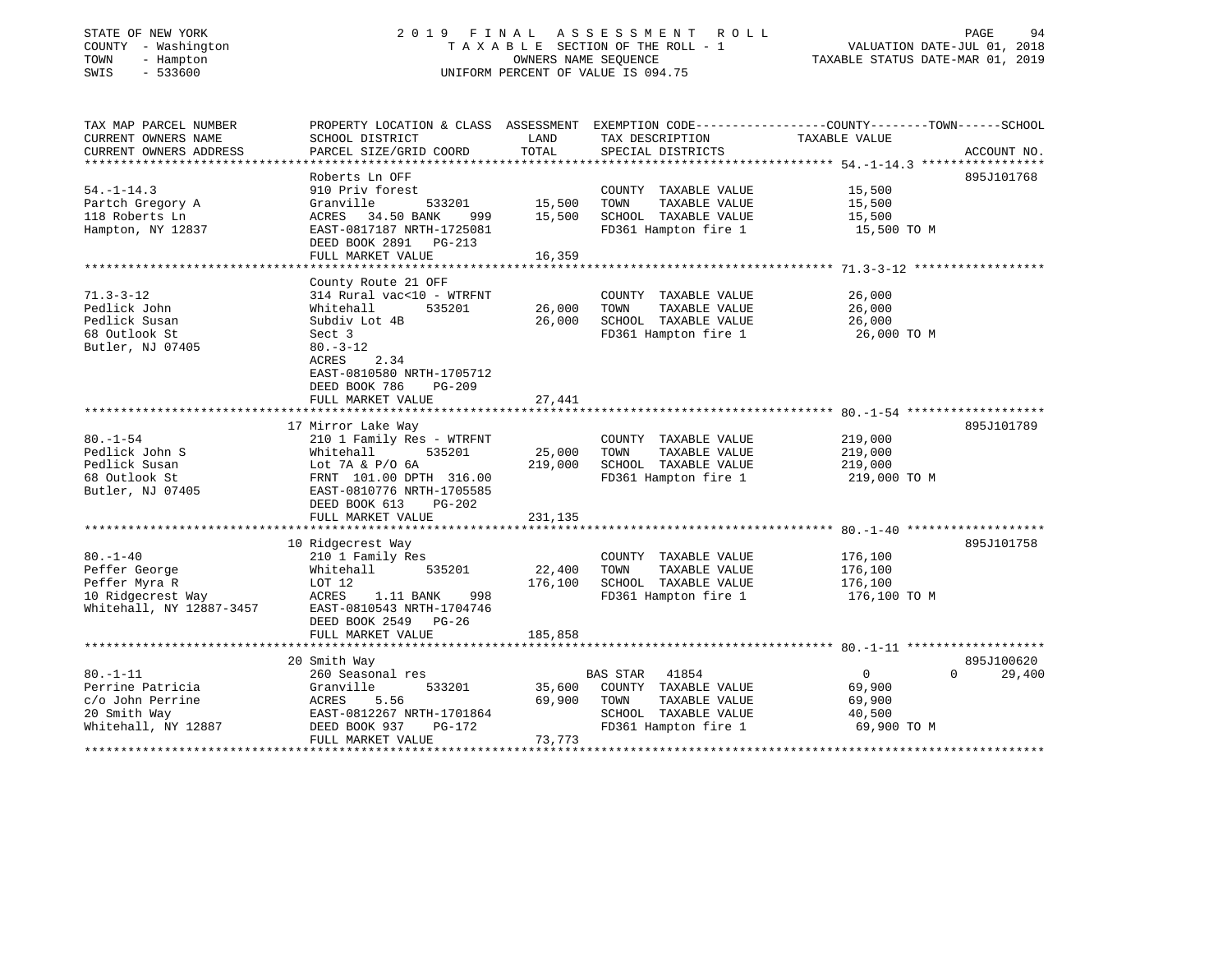# STATE OF NEW YORK 2 0 1 9 F I N A L A S S E S S M E N T R O L L PAGE 95 COUNTY - Washington T A X A B L E SECTION OF THE ROLL - 1 VALUATION DATE-JUL 01, 2018 TOWN - Hampton OWNERS NAME SEQUENCE TAXABLE STATUS DATE-MAR 01, 2019 SWIS - 533600 UNIFORM PERCENT OF VALUE IS 094.75

| TAX MAP PARCEL NUMBER                                    | PROPERTY LOCATION & CLASS ASSESSMENT EXEMPTION CODE---------------COUNTY-------TOWN-----SCHOOL |                     |                                                                   |                       |                    |
|----------------------------------------------------------|------------------------------------------------------------------------------------------------|---------------------|-------------------------------------------------------------------|-----------------------|--------------------|
| CURRENT OWNERS NAME                                      | SCHOOL DISTRICT                                                                                | LAND                | TAX DESCRIPTION TAXABLE VALUE                                     |                       |                    |
| CURRENT OWNERS ADDRESS                                   | PARCEL SIZE/GRID COORD                                                                         | TOTAL               | SPECIAL DISTRICTS                                                 |                       | ACCOUNT NO.        |
|                                                          |                                                                                                |                     |                                                                   |                       |                    |
|                                                          |                                                                                                |                     |                                                                   |                       | 895J100633         |
| $72. - 2 - 38$                                           |                                                                                                |                     |                                                                   | $\overline{0}$        | 29,400<br>$\Omega$ |
| Perry Lisa J                                             |                                                                                                |                     |                                                                   | 116,300               |                    |
| PO Box 107                                               | 1.20<br>ACRES                                                                                  | 116,300 TOWN        | TAXABLE VALUE 116,300                                             |                       |                    |
| Hampton, NY 12837                                        | EAST-0823093 NRTH-1713195                                                                      |                     | SCHOOL TAXABLE VALUE 86,900                                       |                       |                    |
|                                                          | DEED BOOK 479<br>PG-180                                                                        |                     | FD361 Hampton fire 1                                              | 116,300 TO M          |                    |
|                                                          | FULL MARKET VALUE                                                                              | 122,744             |                                                                   |                       |                    |
|                                                          |                                                                                                |                     |                                                                   |                       |                    |
|                                                          | 2162 County Route 18                                                                           |                     |                                                                   |                       | 895J100181         |
| $71. - 1 - 8$                                            | 210 1 Family Res                                                                               |                     | COUNTY TAXABLE VALUE 130,300                                      |                       |                    |
| Perry Nicholas S                                         |                                                                                                |                     | TOWN                                                              | TAXABLE VALUE 130,300 |                    |
| Keeler Emily K<br>Keeler Emily K<br>2162 County Route 18 | Granville 533201 24,000<br>Trans Exempt Repay 2019 130,300<br>ACRES 1.60 BANK 997              |                     | SCHOOL TAXABLE VALUE 130,300<br>FD361 Hampton fire 1 130,300 TO M |                       |                    |
|                                                          |                                                                                                |                     |                                                                   |                       |                    |
| Hampton, NY 12873                                        | EAST-0815404 NRTH-1713317                                                                      |                     | TE533 Trans exmt repay-flg .00 MT                                 |                       |                    |
|                                                          | DEED BOOK 3938 PG-299                                                                          |                     |                                                                   |                       |                    |
|                                                          |                                                                                                |                     |                                                                   |                       |                    |
|                                                          |                                                                                                |                     |                                                                   |                       |                    |
|                                                          | 106 Roberts Ln                                                                                 |                     |                                                                   |                       |                    |
| $54. - 1 - 13.2$                                         | 210 1 Family Res                                                                               |                     | ENH STAR 41834<br>533201 35,000 COUNTY TAXABLE VALUE 135,400      | $\overline{0}$        | 67,330<br>$\Omega$ |
| Perry Susan M                                            | Granville                                                                                      |                     |                                                                   |                       |                    |
| 106 Roberts Ln<br>106 Roberts Ln<br>Hampton, NY 12837    | ACRES<br>EAST-0<br>5.00<br>EAST-0817697 NRTH-1723730                                           | 135,400             | TOWN<br>TOWN TAXABLE VALUE 135,400<br>SCHOOL TAXABLE VALUE 68,070 |                       |                    |
|                                                          |                                                                                                | H-1723730<br>PG-311 | FD361 Hampton fire 1 135,400 TO M                                 |                       |                    |
|                                                          | DEED BOOK 689<br>FULL MARKET VALUE                                                             | 142,902             |                                                                   |                       |                    |
|                                                          |                                                                                                |                     |                                                                   |                       |                    |
|                                                          | State Route 22A                                                                                |                     |                                                                   |                       | 895J100427         |
| $72. - 2 - 7.2$                                          | 314 Rural vac<10                                                                               |                     | COUNTY TAXABLE VALUE                                              |                       |                    |
|                                                          | 533201                                                                                         | 29,500              | TAXABLE VALUE<br>TOWN                                             | $\frac{29}{29}$ , 500 |                    |
|                                                          |                                                                                                | 29,500              | SCHOOL TAXABLE VALUE 29,500                                       |                       |                    |
|                                                          |                                                                                                |                     | FD361 Hampton fire 1 29,500 TO M                                  |                       |                    |
|                                                          |                                                                                                |                     |                                                                   |                       |                    |
|                                                          | FULL MARKET VALUE                                                                              | 31,135              |                                                                   |                       |                    |
|                                                          |                                                                                                |                     |                                                                   |                       |                    |
|                                                          | 1988 County Route 18                                                                           |                     |                                                                   |                       | 895J100585         |
| $71. - 1 - 1.6$                                          | 260 Seasonal res                                                                               |                     | COUNTY TAXABLE VALUE 73,500                                       |                       |                    |
| Petersen Kenneth W                                       | Granville                                                                                      | 533201 28,800       | TOWN<br>TAXABLE VALUE                                             | 73,500                |                    |
| 1988 County Route 18                                     | ACRES 4.30                                                                                     | 73,500              |                                                                   | 73,500                |                    |
| Whitehall, NY 12887                                      | ACRES 4.30<br>EAST-0811157 NRTH-1713777                                                        |                     | SCHOOL TAXABLE VALUE<br>FD361 Hampton fire 1                      | 73,500 TO M           |                    |
|                                                          | DEED BOOK 475<br>PG-344                                                                        |                     |                                                                   |                       |                    |
|                                                          | FULL MARKET VALUE                                                                              | 77,573              |                                                                   |                       |                    |
|                                                          |                                                                                                |                     |                                                                   |                       |                    |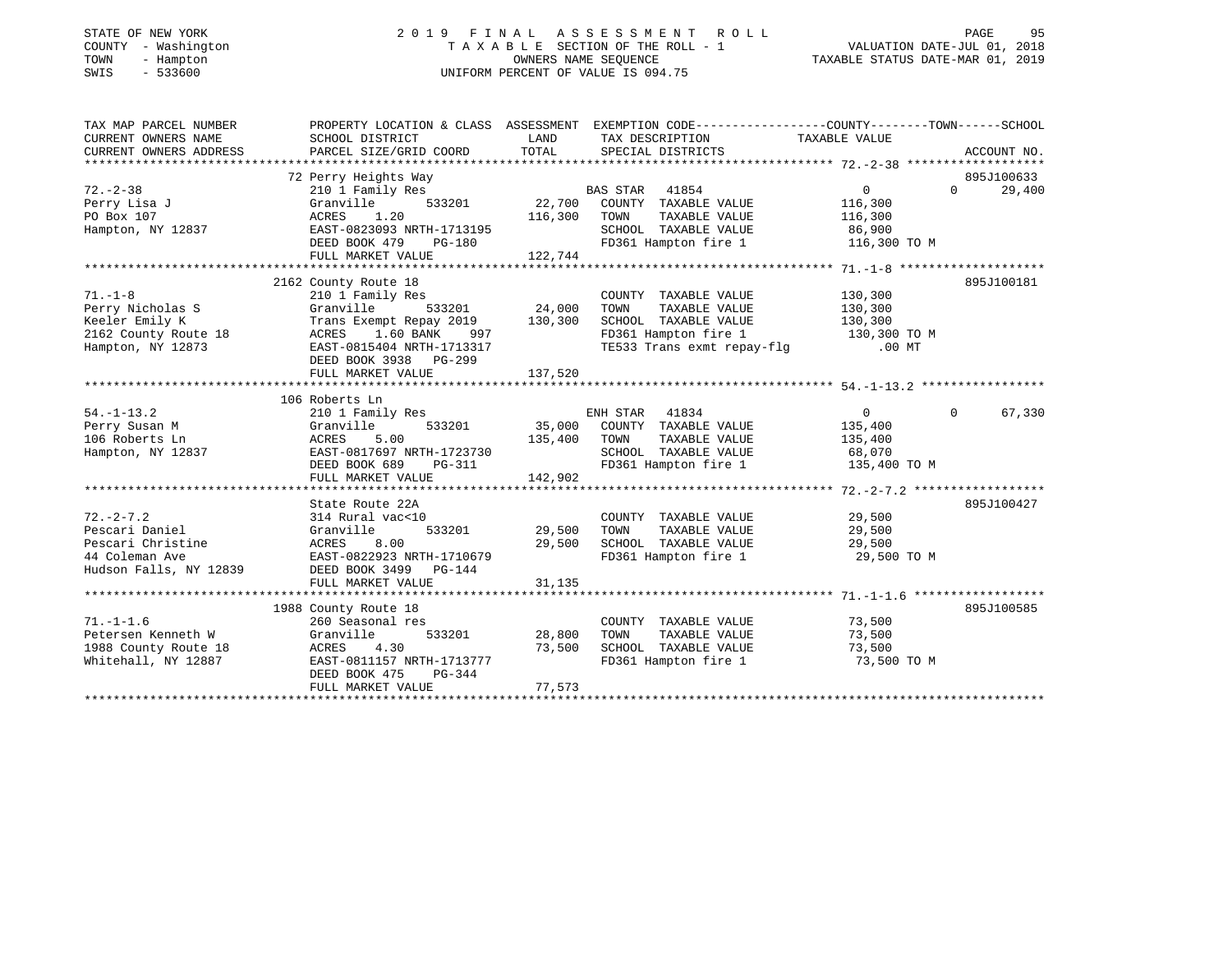## STATE OF NEW YORK 2 0 1 9 F I N A L A S S E S S M E N T R O L L PAGE 96 COUNTY - Washington T A X A B L E SECTION OF THE ROLL - 1 VALUATION DATE-JUL 01, 2018 TOWN - Hampton OWNERS NAME SEQUENCE TAXABLE STATUS DATE-MAR 01, 2019 SWIS - 533600 UNIFORM PERCENT OF VALUE IS 094.75

| TAX MAP PARCEL NUMBER       | PROPERTY LOCATION & CLASS ASSESSMENT EXEMPTION CODE----------------COUNTY-------TOWN------SCHOOL                                                                                                                                            |                        |                                                                             |                          |                      |               |
|-----------------------------|---------------------------------------------------------------------------------------------------------------------------------------------------------------------------------------------------------------------------------------------|------------------------|-----------------------------------------------------------------------------|--------------------------|----------------------|---------------|
| CURRENT OWNERS NAME         | SCHOOL DISTRICT                                                                                                                                                                                                                             |                        | LAND TAX DESCRIPTION                                                        | TAXABLE VALUE            |                      |               |
| CURRENT OWNERS ADDRESS      | PARCEL SIZE/GRID COORD TOTAL SPECIAL DISTRICTS                                                                                                                                                                                              |                        |                                                                             |                          |                      | ACCOUNT NO.   |
|                             |                                                                                                                                                                                                                                             |                        |                                                                             |                          |                      |               |
|                             | 2312 State Route 22A                                                                                                                                                                                                                        |                        |                                                                             |                          |                      | 895J100203    |
| $81 - 2 - 3$                | 210 1 Family Res                                                                                                                                                                                                                            |                        |                                                                             | 18,350 18,350            |                      | 18,350        |
|                             |                                                                                                                                                                                                                                             |                        |                                                                             |                          |                      |               |
|                             |                                                                                                                                                                                                                                             |                        |                                                                             |                          |                      |               |
|                             |                                                                                                                                                                                                                                             |                        |                                                                             |                          |                      |               |
|                             |                                                                                                                                                                                                                                             |                        |                                                                             |                          |                      |               |
|                             |                                                                                                                                                                                                                                             |                        |                                                                             |                          |                      |               |
|                             |                                                                                                                                                                                                                                             |                        |                                                                             |                          |                      |               |
|                             | 484-512 Hills Pond Rd                                                                                                                                                                                                                       |                        |                                                                             |                          |                      | 895J100202    |
| $71. - 1 - 9$               | 271 Mfg housings                                                                                                                                                                                                                            |                        | usings 633201 633201 633201 633201 633201 633201 633201 633201 634          |                          | $\Omega$             | 29,400        |
| Petty Gordon J Jr Granville |                                                                                                                                                                                                                                             |                        |                                                                             |                          |                      |               |
|                             |                                                                                                                                                                                                                                             | 117,200 TOWN           | TAXABLE VALUE                                                               | 117,200<br>87,800        |                      |               |
|                             |                                                                                                                                                                                                                                             |                        | SCHOOL TAXABLE VALUE                                                        |                          |                      |               |
|                             |                                                                                                                                                                                                                                             |                        | FD361 Hampton fire 1 117,200 TO M                                           |                          |                      |               |
|                             | Petty Ralph H $\begin{array}{lll} 477/879 \\ 2/0 & \text{Ralph Petty} \end{array}$<br>484, 486, 510 & 512 Hills<br>484 Hills Pond Rd ACRES 40.80<br>484 Hills Pond Rd ACRES 40.80<br>485T-0814589 NRTH-1712825<br>2825 DEED BOOK 836 PG-299 |                        |                                                                             |                          |                      |               |
|                             |                                                                                                                                                                                                                                             |                        |                                                                             |                          |                      |               |
|                             |                                                                                                                                                                                                                                             |                        |                                                                             |                          |                      |               |
|                             |                                                                                                                                                                                                                                             |                        |                                                                             |                          |                      |               |
|                             | 24 By The Way                                                                                                                                                                                                                               |                        |                                                                             |                          |                      |               |
| $53. -1 - 7.20$             |                                                                                                                                                                                                                                             |                        | ising<br>533201 633201 21,900 COUNTY TAXABLE VALUE                          | $\overline{0}$           |                      | 29,400        |
|                             |                                                                                                                                                                                                                                             |                        |                                                                             |                          |                      |               |
|                             |                                                                                                                                                                                                                                             |                        |                                                                             |                          |                      |               |
|                             |                                                                                                                                                                                                                                             |                        |                                                                             |                          |                      |               |
|                             |                                                                                                                                                                                                                                             |                        |                                                                             |                          |                      |               |
|                             |                                                                                                                                                                                                                                             |                        |                                                                             |                          |                      |               |
|                             |                                                                                                                                                                                                                                             |                        |                                                                             |                          |                      |               |
|                             | 333 South Rd                                                                                                                                                                                                                                |                        | COUNTY TAXABLE VALUE 39,400                                                 |                          |                      | 895J100001    |
| $81. - 1 - 2$               | 270 Mfg housing                                                                                                                                                                                                                             |                        |                                                                             |                          |                      |               |
|                             |                                                                                                                                                                                                                                             |                        |                                                                             |                          |                      |               |
|                             |                                                                                                                                                                                                                                             |                        |                                                                             |                          |                      |               |
|                             |                                                                                                                                                                                                                                             |                        |                                                                             |                          |                      |               |
|                             | Fietryka Michael E<br>Pietryka Bridget L (Franville 533201)<br>Pietryka Bridget L (Franville 533201)<br>239,400<br>244 South Rd EAST-0818956 NRTH-1705040<br>Whitehall, NY 12887 DEED BOOK 3610 PG-317<br>THE SOLUTE SONG SCHOOL TAXABLE V  |                        |                                                                             |                          |                      |               |
|                             |                                                                                                                                                                                                                                             |                        |                                                                             |                          |                      |               |
|                             |                                                                                                                                                                                                                                             |                        |                                                                             |                          |                      |               |
| $81. - 1 - 2.1$             | 342&344 South Rd                                                                                                                                                                                                                            |                        | 90 PCT OF VALUE USED FOR EXEMPTION PURPOSES<br>$V_{\text{RF}}$ com ct 41131 |                          |                      |               |
|                             | 240 Rural res                                                                                                                                                                                                                               |                        | VET COM CT 41131                                                            | 53,900<br>$\overline{0}$ | 44,100<br>$\bigcirc$ | - 0<br>29,400 |
|                             |                                                                                                                                                                                                                                             |                        | 533201 80,400 BAS STAR 41854                                                | $\overline{0}$           |                      |               |
|                             | 81.-1-2.1<br>Pietryka Michael E Granville 533201<br>Pietryka Bridget L 2 STAR EXP<br>344 South Rd ACRES 51.30 BANK 999<br>Whitehall, NY 12887<br>EAST-0819959 NRTH-1704957<br>FREET BOOK 946 PG-112                                         |                        | 269,700 B STAR MH 41864<br>COUNTY TAXABLE                                   |                          | $\Omega$             | 29,400        |
|                             |                                                                                                                                                                                                                                             |                        | COUNTY TAXABLE VALUE 215,800                                                |                          |                      |               |
|                             |                                                                                                                                                                                                                                             | $11 - 10490$<br>PG-112 |                                                                             |                          |                      |               |
|                             | DEED BOOK 946                                                                                                                                                                                                                               |                        | 284,644 FD361 Hampton fire 1                                                | 269,700 TO M             |                      |               |
|                             | FULL MARKET VALUE                                                                                                                                                                                                                           |                        |                                                                             |                          |                      |               |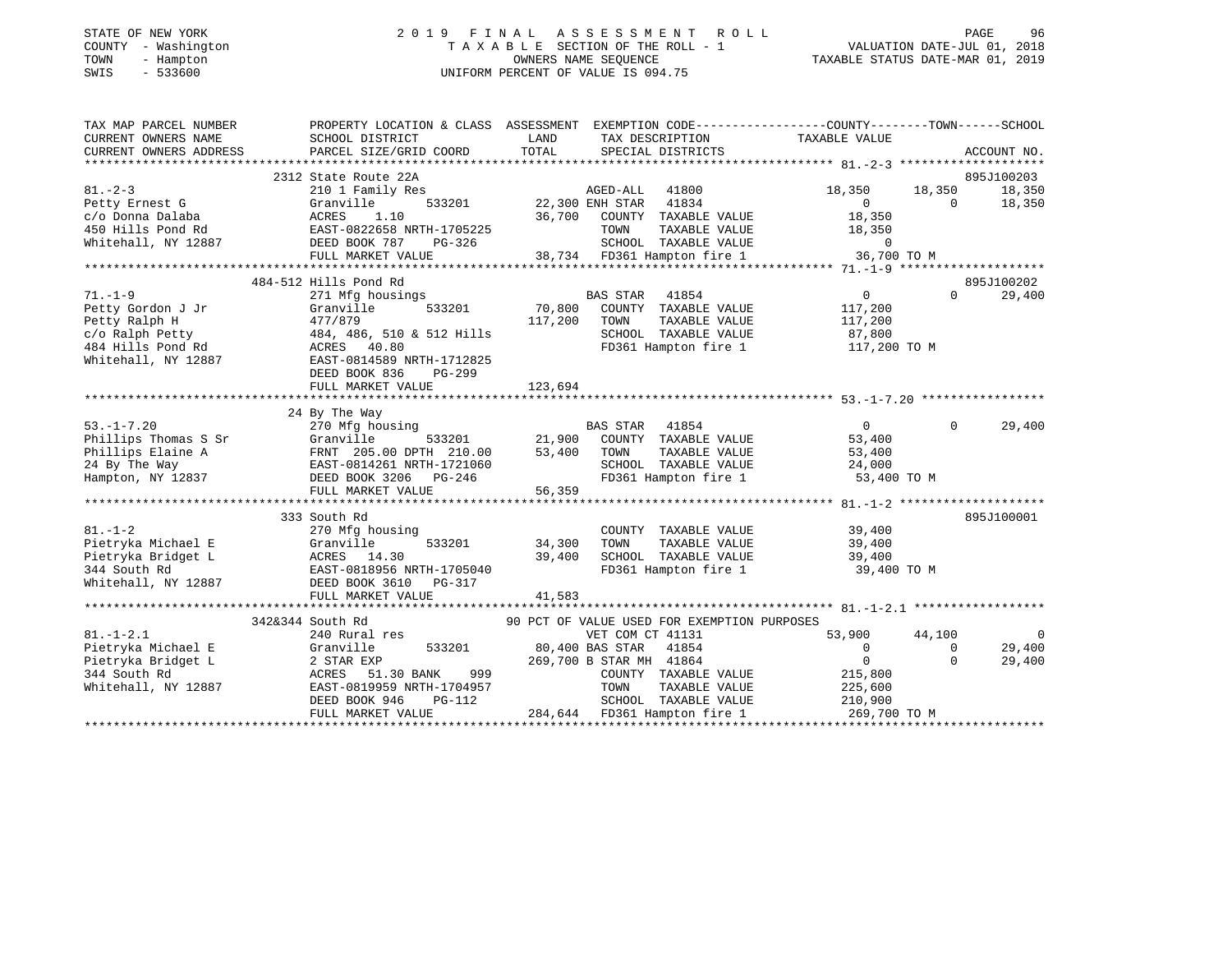### STATE OF NEW YORK 2 0 1 9 F I N A L A S S E S S M E N T R O L L PAGE 97 COUNTY - Washington T A X A B L E SECTION OF THE ROLL - 1 VALUATION DATE-JUL 01, 2018 TOWN - Hampton OWNERS NAME SEQUENCE TAXABLE STATUS DATE-MAR 01, 2019 SWIS - 533600 UNIFORM PERCENT OF VALUE IS 094.75

| PROPERTY LOCATION & CLASS ASSESSMENT EXEMPTION CODE---------------COUNTY-------TOWN------SCHOOL<br>TAX MAP PARCEL NUMBER                                                              |                        |
|---------------------------------------------------------------------------------------------------------------------------------------------------------------------------------------|------------------------|
| CURRENT OWNERS NAME<br>SCHOOL DISTRICT<br>LAND<br>TAX DESCRIPTION<br>TAXABLE VALUE                                                                                                    |                        |
| TOTAL<br>CURRENT OWNERS ADDRESS<br>PARCEL SIZE/GRID COORD<br>SPECIAL DISTRICTS                                                                                                        | ACCOUNT NO.            |
|                                                                                                                                                                                       |                        |
| 103 Hickey Rd                                                                                                                                                                         |                        |
| 210 1 Family Res<br>$62. - 1 - 30.1$<br>BAS STAR 41854<br>$\overline{0}$                                                                                                              | 29,400<br>$\Omega$     |
| Ploof David M<br>533201<br>40,000 COUNTY TAXABLE VALUE<br>81,300<br>Granville                                                                                                         |                        |
| 9.95 BANK<br>Ploof Rebecca R<br>ACRES<br>997<br>81,300<br>TOWN<br>TAXABLE VALUE<br>81,300                                                                                             |                        |
| SCHOOL TAXABLE VALUE<br>51,900                                                                                                                                                        |                        |
| PO Box 45<br>Hampton, NY 12837<br>Hampton, NY 12837<br>SEED BOOK 827 PG-214<br>The Contract Section PG-214<br>FD361 Hampton fire 1<br>81,300 TO M                                     |                        |
| FULL MARKET VALUE<br>85,805                                                                                                                                                           |                        |
|                                                                                                                                                                                       |                        |
| 15 Ouiet Way                                                                                                                                                                          | 895J100650             |
| $62 - 1 - 36$<br>COUNTY TAXABLE VALUE 13,500<br>322 Rural vac>10                                                                                                                      |                        |
| 533201 13,500<br>Ploof David M<br>Granville<br>TOWN<br>TAXABLE VALUE<br>13,500                                                                                                        |                        |
| PO Box 45<br>SCHOOL TAXABLE VALUE<br>FD361 Hampton fire 1<br>$\frac{13}{500}$<br>EAST-0812333 NRTH-1715835<br>DEED DOOL 11<br>13,500<br>13,500 TO M<br>PO Box 45<br>Hampton, NY 12837 |                        |
|                                                                                                                                                                                       |                        |
| DEED BOOK 916<br>PG-201                                                                                                                                                               |                        |
| 14,248<br>FULL MARKET VALUE                                                                                                                                                           |                        |
|                                                                                                                                                                                       |                        |
| 103 Vladyka Woods Rd                                                                                                                                                                  | 895J100206             |
| $38. - 1 - 20$<br>$\overline{0}$<br>240 Rural res<br>BAS STAR 41854<br>BAS STAR 41854<br>535201 100,800 COUNTY TAXABLE VALUE                                                          | 29,400<br>$\Omega$     |
| Poalino Concetto F<br>152,500<br>Whitehall                                                                                                                                            |                        |
| Poalino Shirley<br>152,500 TOWN<br>TAXABLE VALUE<br>152,500                                                                                                                           |                        |
| 6 Cemetery St<br>Fair Haven, VT 05743<br>PG-487<br>PG-487                                                                                                                             |                        |
| 739931 SCHOOL TAXABLE VALUE 123,100<br>-487 CA001 Cons agri dst 1 152,500 TO<br>160,950 FD362 Hampton fire 2 152,500 TO M                                                             |                        |
| FULL MARKET VALUE                                                                                                                                                                     |                        |
|                                                                                                                                                                                       |                        |
| Hickey Rd OFF                                                                                                                                                                         | 895J100627             |
| $62. -1 - 7$<br>COUNTY TAXABLE VALUE 15,800<br>322 Rural vac>10                                                                                                                       |                        |
| Powers Gary R Sr<br>533201 15,800<br>TAXABLE VALUE<br>Granville<br>TOWN<br>15,800                                                                                                     |                        |
| SCHOOL TAXABLE VALUE<br>973 Burts Pit Rd<br>ACRES 10.10<br>15,800<br>15,800<br>FD361 Hampton fire 1 15,800 TO M                                                                       |                        |
| EAST-0811430 NRTH-1719186<br>PO Box 60114                                                                                                                                             |                        |
| Florence, MA 01062<br>DEED BOOK 474<br>PG-953                                                                                                                                         |                        |
| 16,675<br>FULL MARKET VALUE                                                                                                                                                           |                        |
|                                                                                                                                                                                       |                        |
| 2398 County Route 18<br>$\overline{0}$                                                                                                                                                | 895J100102<br>$\Omega$ |
| $72. - 1 - 21$<br>BAS STAR 41854<br>210 1 Family Res<br>533201<br>22,700 COUNTY TAXABLE VALUE                                                                                         | 29,400                 |
| Pratt Arthur G III<br>Granville<br>81,700                                                                                                                                             |                        |
| 81,700 TOWN<br>TAXABLE VALUE<br>Pratt Jody<br>763/20<br>81,700                                                                                                                        |                        |
| 2398 County Route 18<br>ACRES 1.20<br>SCHOOL TAXABLE VALUE<br>FD361 Hampton fire 1<br>52,300<br>EAST-0820040 NRTH-1711023                                                             |                        |
| Hampton, NY 12837<br>81,700 TO M                                                                                                                                                      |                        |
| DEED BOOK 760<br>PG-222<br>86,227                                                                                                                                                     |                        |
| FULL MARKET VALUE                                                                                                                                                                     |                        |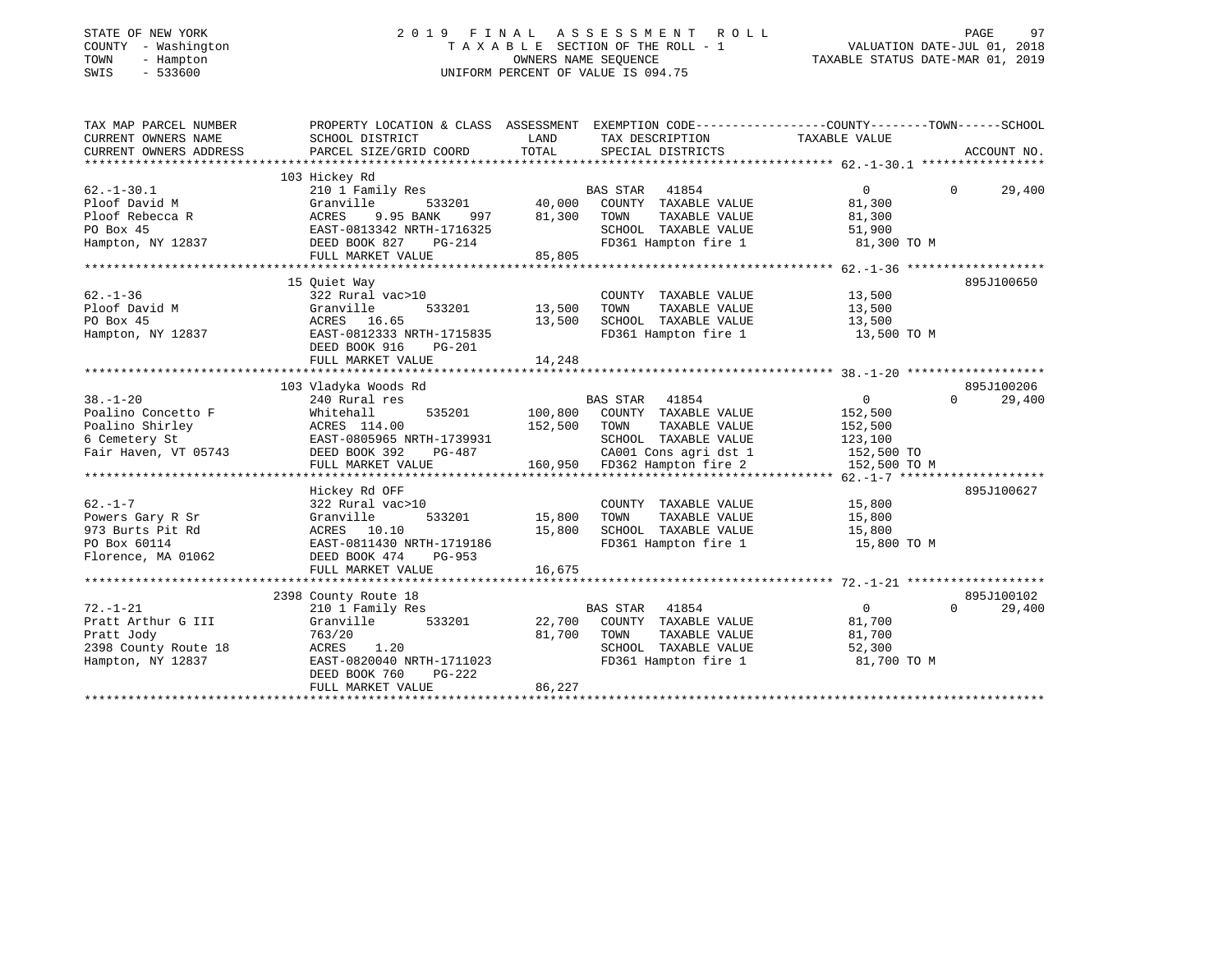| STATE OF NEW YORK<br>COUNTY - Washington<br>- Hampton<br>TOWN<br>$-533600$<br>SWIS                 | 2019 FINAL<br>TAXABLE SECTION OF THE ROLL - 1<br>UNIFORM PERCENT OF VALUE IS 094.75              | PAGE<br>VALUATION DATE-JUL 01, 2018<br>TAXABLE STATUS DATE-MAR 01, 2019 | 98                                           |                                                                                                                        |             |
|----------------------------------------------------------------------------------------------------|--------------------------------------------------------------------------------------------------|-------------------------------------------------------------------------|----------------------------------------------|------------------------------------------------------------------------------------------------------------------------|-------------|
| TAX MAP PARCEL NUMBER<br>CURRENT OWNERS NAME<br>CURRENT OWNERS ADDRESS<br>************************ | SCHOOL DISTRICT<br>PARCEL SIZE/GRID COORD                                                        | LAND<br>TOTAL                                                           | TAX DESCRIPTION<br>SPECIAL DISTRICTS         | PROPERTY LOCATION & CLASS ASSESSMENT EXEMPTION CODE---------------COUNTY-------TOWN-----SCHOOL<br><b>TAXABLE VALUE</b> | ACCOUNT NO. |
|                                                                                                    | 161 Hills Pond Rd                                                                                |                                                                         |                                              |                                                                                                                        |             |
| $71. - 1 - 15.4$                                                                                   | 210 1 Family Res                                                                                 |                                                                         | BAS STAR<br>41854                            | $\overline{0}$<br>0                                                                                                    | 29,400      |
| Pratt Doran                                                                                        | Granville<br>533201                                                                              | 36,900                                                                  | COUNTY TAXABLE VALUE                         | 194,000                                                                                                                |             |
| Pratt Yvonne                                                                                       | Lot 1                                                                                            | 194,000                                                                 | TOWN<br>TAXABLE VALUE                        | 194,000                                                                                                                |             |
| PO Box 125                                                                                         | FRNT 232.00 DPTH                                                                                 |                                                                         | SCHOOL TAXABLE VALUE                         | 164,600                                                                                                                |             |
| Middle Granville, NY 12849                                                                         | ACRES<br>6.72<br>EAST-0815561 NRTH-1705886<br>DEED BOOK 674<br>PG-104                            |                                                                         | FD361 Hampton fire 1                         | 194,000 TO M                                                                                                           |             |
|                                                                                                    | FULL MARKET VALUE                                                                                | 204,749                                                                 |                                              |                                                                                                                        |             |
|                                                                                                    |                                                                                                  |                                                                         |                                              |                                                                                                                        |             |
| $71. - 1 - 15.11$                                                                                  | Hills Pond Rd<br>322 Rural vac>10                                                                |                                                                         | COUNTY TAXABLE VALUE                         | 50,600                                                                                                                 |             |
| Pratt Doran                                                                                        | Granville<br>533201                                                                              | 50,600                                                                  | TAXABLE VALUE<br>TOWN                        | 50,600                                                                                                                 |             |
| Pratt Yvonne                                                                                       | Lot 2                                                                                            | 50,600                                                                  | SCHOOL TAXABLE VALUE                         | 50,600                                                                                                                 |             |
| PO Box 125                                                                                         | Filed Sub $# 12241$                                                                              |                                                                         | FD361 Hampton fire 1                         | 50,600 TO M                                                                                                            |             |
| Middle Granville, NY 12849                                                                         | FRNT<br>70.00 DPTH<br>ACRES 28.25<br>EAST-0815319 NRTH-1706772<br>DEED BOOK 674<br><b>PG-104</b> |                                                                         |                                              |                                                                                                                        |             |
|                                                                                                    | FULL MARKET VALUE                                                                                | 53,404                                                                  |                                              |                                                                                                                        |             |
|                                                                                                    |                                                                                                  |                                                                         |                                              |                                                                                                                        |             |
|                                                                                                    | Hills Pond Rd OFF                                                                                |                                                                         |                                              |                                                                                                                        | 895J100132  |
| $71. - 1 - 18$                                                                                     | 322 Rural vac>10                                                                                 |                                                                         | COUNTY TAXABLE VALUE                         | 7,000                                                                                                                  |             |
| Pratt Doran                                                                                        | Granville<br>533201                                                                              | 7,000                                                                   | TAXABLE VALUE<br>TOWN                        | 7,000                                                                                                                  |             |
| Pratt Yvonne<br>PO Box 125                                                                         | ACRES 14.79<br>EAST-0814440 NRTH-1706756                                                         | 7,000                                                                   | SCHOOL TAXABLE VALUE<br>FD361 Hampton fire 1 | 7,000<br>7,000 TO M                                                                                                    |             |
| Middle Granville, NY 12849                                                                         | DEED BOOK 674<br>PG-104                                                                          |                                                                         |                                              |                                                                                                                        |             |
|                                                                                                    | FULL MARKET VALUE                                                                                | 7,388                                                                   |                                              |                                                                                                                        |             |
|                                                                                                    |                                                                                                  |                                                                         |                                              | ********** 71. -1-19 ********************                                                                              |             |
|                                                                                                    | Hills Pond Rd OFF                                                                                |                                                                         |                                              |                                                                                                                        | 895J100113  |
| $71. - 1 - 19$                                                                                     | 314 Rural vac<10                                                                                 |                                                                         | COUNTY TAXABLE VALUE                         | 1,500                                                                                                                  |             |
| Pratt Doran J                                                                                      | Granville<br>533201                                                                              | 1,500                                                                   | TOWN<br>TAXABLE VALUE                        | 1,500                                                                                                                  |             |
| Pratt Yvonne                                                                                       | ACRES<br>2.98                                                                                    | 1,500                                                                   | SCHOOL TAXABLE VALUE                         | 1,500                                                                                                                  |             |
| PO Box 125<br>Middle Granville, NY 12849                                                           | EAST-0814382 NRTH-1707167<br>DEED BOOK 3423<br>$PG-93$                                           |                                                                         | FD361 Hampton fire 1                         | 1,500 TO M                                                                                                             |             |
|                                                                                                    | FULL MARKET VALUE                                                                                | 1,583                                                                   |                                              |                                                                                                                        |             |
|                                                                                                    |                                                                                                  |                                                                         |                                              |                                                                                                                        |             |
|                                                                                                    | 160 Hills Pond Rd                                                                                |                                                                         |                                              |                                                                                                                        |             |
| $71. -1 - 15.10$                                                                                   | 210 1 Family Res                                                                                 |                                                                         | <b>BAS STAR</b><br>41854                     | $\overline{0}$<br>$\Omega$                                                                                             | 29,400      |
| Pratt Doran J Jr                                                                                   | 533201<br>Granville                                                                              | 34,000                                                                  | COUNTY TAXABLE VALUE                         | 307,400                                                                                                                |             |
| PO Box 152                                                                                         | Sub Div Lot 1                                                                                    | 307,400                                                                 | TAXABLE VALUE<br>TOWN                        | 307,400                                                                                                                |             |
| Hampton, NY 12837                                                                                  | 770/59                                                                                           |                                                                         | SCHOOL TAXABLE VALUE                         | 278,000                                                                                                                |             |
|                                                                                                    | ACRES<br>8.27<br>EAST-0816293 NRTH-1705598                                                       |                                                                         | FD361 Hampton fire 1                         | 307,400 TO M                                                                                                           |             |
|                                                                                                    | $PG-252$<br>DEED BOOK 577                                                                        |                                                                         |                                              |                                                                                                                        |             |
|                                                                                                    | FULL MARKET VALUE                                                                                | 324,433                                                                 |                                              |                                                                                                                        |             |
| **********************                                                                             |                                                                                                  |                                                                         |                                              |                                                                                                                        |             |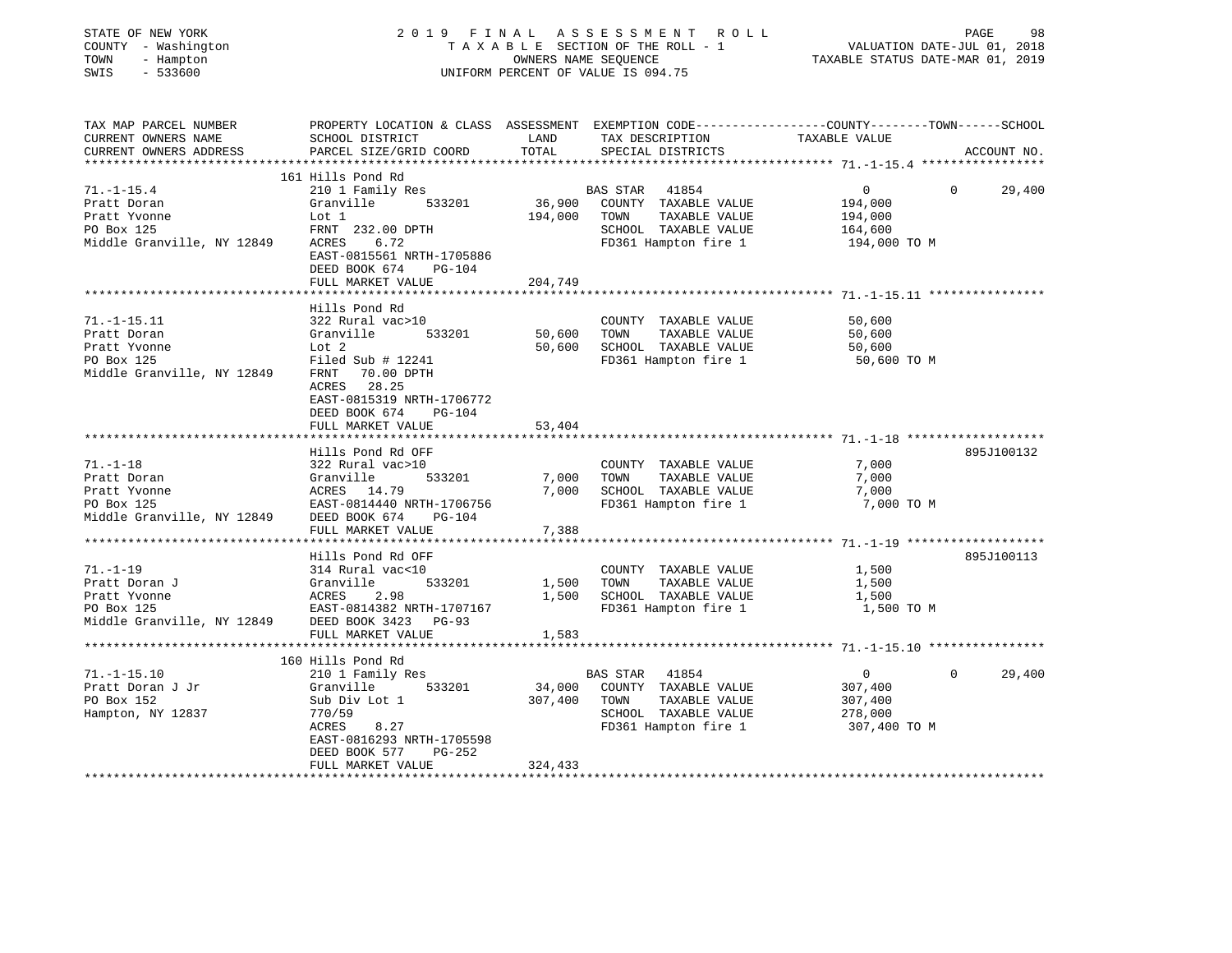| COUNTY - Washington<br>TOWN<br>- Hampton<br>$-533600$<br>SWIS | TAXABLE SECTION OF THE ROLL - 1<br>OWNERS NAME SEQUENCE<br>UNIFORM PERCENT OF VALUE IS 094.75    |                   |                                               | VALUATION DATE-JUL 01, 2018<br>TAXABLE STATUS DATE-MAR 01, 2019 |                            |
|---------------------------------------------------------------|--------------------------------------------------------------------------------------------------|-------------------|-----------------------------------------------|-----------------------------------------------------------------|----------------------------|
| TAX MAP PARCEL NUMBER                                         | PROPERTY LOCATION & CLASS ASSESSMENT EXEMPTION CODE----------------COUNTY-------TOWN------SCHOOL |                   |                                               |                                                                 |                            |
| CURRENT OWNERS NAME<br>CURRENT OWNERS ADDRESS                 | SCHOOL DISTRICT<br>PARCEL SIZE/GRID COORD                                                        | LAND<br>TOTAL     | TAX DESCRIPTION<br>SPECIAL DISTRICTS          | TAXABLE VALUE                                                   | ACCOUNT NO.                |
|                                                               |                                                                                                  |                   |                                               |                                                                 |                            |
|                                                               | 138 Golf Course Rd                                                                               |                   |                                               |                                                                 | 895J100558                 |
| $38. - 1 - 8.2$                                               | 270 Mfg housing                                                                                  |                   | COUNTY TAXABLE VALUE                          | 18,800                                                          |                            |
| Pratt Malcolm                                                 | 535201<br>Whitehall                                                                              | 15,000            | TAXABLE VALUE<br>TOWN                         | 18,800                                                          |                            |
| 138 Golf Course Rd                                            | FRNT 250.00 DPTH 150.00                                                                          | 18,800            | SCHOOL TAXABLE VALUE                          | 18,800                                                          |                            |
| Whitehall, NY 12887                                           | EAST-0810205 NRTH-1737028<br>DEED BOOK 460<br><b>PG-211</b>                                      |                   | FD362 Hampton fire 2                          | 18,800 TO M                                                     |                            |
|                                                               | FULL MARKET VALUE                                                                                | 19,842            |                                               |                                                                 |                            |
|                                                               |                                                                                                  |                   |                                               |                                                                 |                            |
|                                                               | 1689 County Route 11                                                                             |                   |                                               |                                                                 |                            |
| $38. - 1 - 10.1$                                              | 240 Rural res                                                                                    |                   | COUNTY TAXABLE VALUE                          | 197,100                                                         |                            |
| Pravda George                                                 | 535201<br>Whitehall                                                                              | 102,600           | TAXABLE VALUE<br>TOWN                         | 197,100                                                         |                            |
| Pravda Gertraud<br>80 Ingersoll Rd                            | ACRES 119.48<br>EAST-0809600 NRTH-1738766                                                        | 197,100           | SCHOOL TAXABLE VALUE<br>CA001 Cons agri dst 1 | 197,100<br>197,100 TO                                           |                            |
| Saratoga Springs, NY 12866 DEED BOOK 3945 PG-267              |                                                                                                  |                   | FD362 Hampton fire 2                          | 197,100 TO M                                                    |                            |
|                                                               | FULL MARKET VALUE                                                                                | 208,021           |                                               |                                                                 |                            |
|                                                               |                                                                                                  |                   |                                               |                                                                 |                            |
|                                                               | 1700 County Route 21                                                                             |                   |                                               |                                                                 | 895J101784                 |
| $80. - 1 - 49$                                                | 210 1 Family Res - WTRFNT                                                                        |                   | COUNTY TAXABLE VALUE                          | 192,300                                                         |                            |
| Prentice John<br>Prentice Marisa                              | Whitehall<br>535201<br>Sect 2 Lot 11A                                                            | 25,000<br>192,300 | TOWN<br>TAXABLE VALUE<br>SCHOOL TAXABLE VALUE | 192,300<br>192,300                                              |                            |
| 30 Placid Ct                                                  | FRNT 171.00 DPTH 340.00                                                                          |                   | FD361 Hampton fire 1                          | 192,300 TO M                                                    |                            |
| Holbrook, NY 11741                                            | EAST-0811093 NRTH-1704733                                                                        |                   |                                               |                                                                 |                            |
|                                                               | DEED BOOK 3634 PG-336                                                                            |                   |                                               |                                                                 |                            |
|                                                               | FULL MARKET VALUE                                                                                | 202,955           |                                               |                                                                 |                            |
|                                                               | 1403 Carvers Falls Ln                                                                            |                   |                                               |                                                                 | 895J100226                 |
| $31. - 1 - 3.1$                                               | 270 Mfg housing                                                                                  |                   | COUNTY TAXABLE VALUE                          | 76,000                                                          |                            |
| Pritchard Evan R                                              | Whitehall<br>535201                                                                              | 31,800            | TOWN<br>TAXABLE VALUE                         | 76,000                                                          |                            |
| Pritchard Jennelle J                                          | Lot 1                                                                                            | 76,000            | SCHOOL TAXABLE VALUE                          | 76,000                                                          |                            |
| 1403 Carvers Falls Ln                                         | ACRES<br>4.00 BANK<br>997                                                                        |                   | FD362 Hampton fire 2                          | 76,000 TO M                                                     |                            |
| Whitehall, NY 12887                                           | EAST-0808083 NRTH-1746532                                                                        |                   |                                               |                                                                 |                            |
|                                                               | DEED BOOK 3666 PG-100                                                                            |                   |                                               |                                                                 |                            |
|                                                               | FULL MARKET VALUE                                                                                | 80,211            |                                               |                                                                 |                            |
|                                                               | 3102 State Route 22A                                                                             |                   |                                               |                                                                 | 895J100022                 |
| $54. - 1 - 9$                                                 | 210 1 Family Res                                                                                 |                   | VET WAR C 41122                               | 17,895                                                          | $\Omega$<br>$\overline{0}$ |
| Pritchard Kay K                                               | 533201<br>Granville                                                                              |                   | 24,500 VET WAR T 41123                        | $\overline{0}$<br>17,895                                        | $\overline{0}$             |
| Pritchard George W                                            | ACRES<br>1.76                                                                                    |                   | 119,300 AGED-ALL<br>41800                     | 50,703<br>50,703                                                | 59,650                     |
| 3102 State Route 22A                                          | EAST-0821149 NRTH-1723462<br>$PG-282$                                                            |                   | 41834<br>ENH STAR                             | $\Omega$                                                        | $\Omega$<br>59,650         |
| Hampton, NY 12837                                             | DEED BOOK 2941<br>FULL MARKET VALUE                                                              | 125,910           | COUNTY TAXABLE VALUE<br>TOWN<br>TAXABLE VALUE | 50,702<br>50,702                                                |                            |
|                                                               |                                                                                                  |                   | SCHOOL TAXABLE VALUE                          | $\mathbf 0$                                                     |                            |
|                                                               |                                                                                                  |                   | FD361 Hampton fire 1                          | 119,300 TO M                                                    |                            |
|                                                               |                                                                                                  |                   |                                               |                                                                 |                            |

STATE OF NEW YORK 2 0 1 9 F I N A L A S S E S S M E N T R O L L PAGE 99

99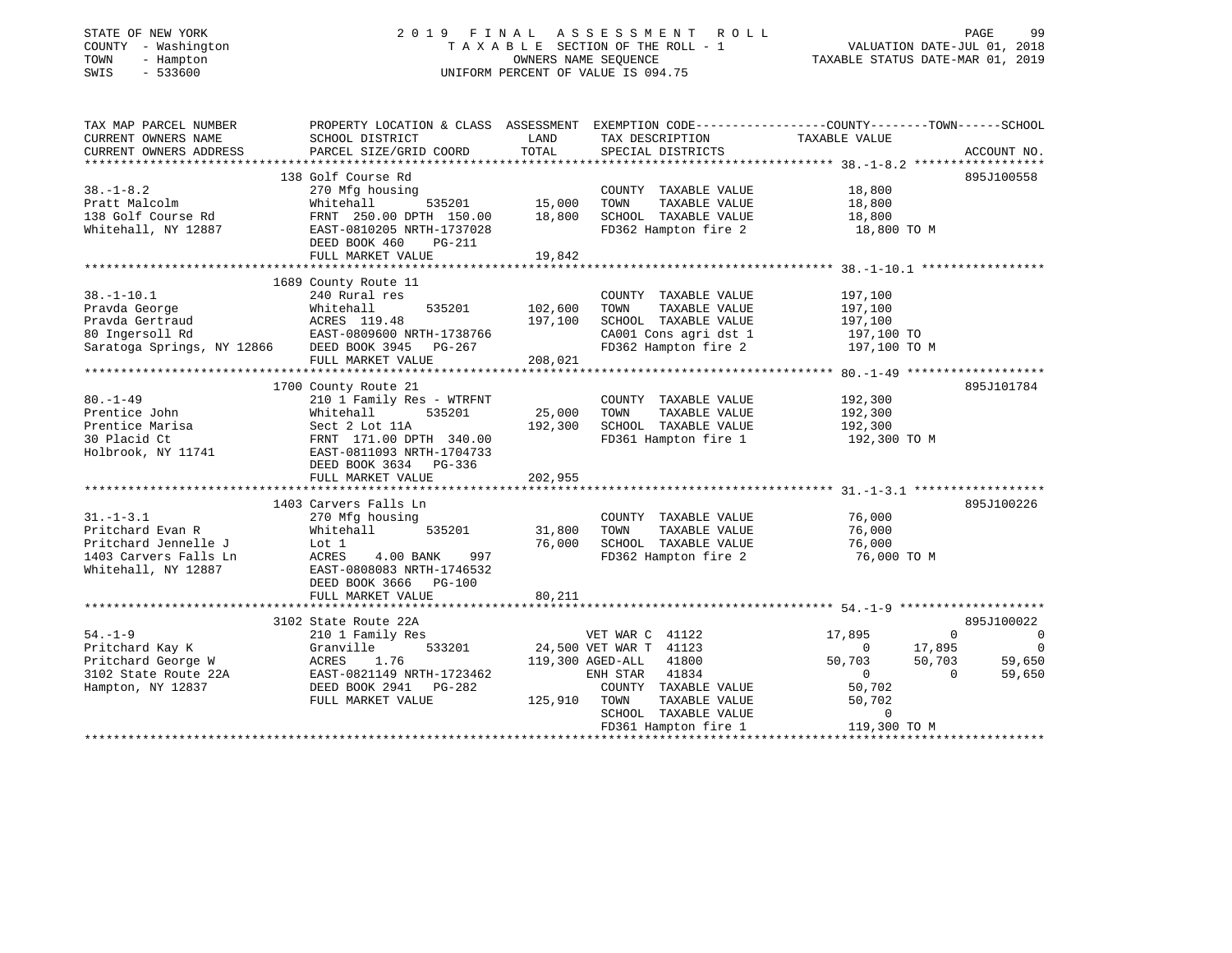| STATE OF NEW YORK<br>COUNTY - Washington<br>TOWN<br>- Hampton<br>$-533600$<br>SWIS |                                                                                                                                               | OWNERS NAME SEQUENCE | 2019 FINAL ASSESSMENT<br>R O L L<br>TAXABLE SECTION OF THE ROLL - 1<br>UNIFORM PERCENT OF VALUE IS 094.75 |                    | PAGE<br>100<br>VALUATION DATE-JUL 01, 2018<br>TAXABLE STATUS DATE-MAR 01, 2019 |
|------------------------------------------------------------------------------------|-----------------------------------------------------------------------------------------------------------------------------------------------|----------------------|-----------------------------------------------------------------------------------------------------------|--------------------|--------------------------------------------------------------------------------|
| TAX MAP PARCEL NUMBER<br>CURRENT OWNERS NAME<br>CURRENT OWNERS ADDRESS             | PROPERTY LOCATION & CLASS ASSESSMENT EXEMPTION CODE----------------COUNTY-------TOWN------SCHOOL<br>SCHOOL DISTRICT<br>PARCEL SIZE/GRID COORD | LAND<br>TOTAL        | TAX DESCRIPTION<br>SPECIAL DISTRICTS                                                                      | TAXABLE VALUE      | ACCOUNT NO.                                                                    |
|                                                                                    |                                                                                                                                               |                      |                                                                                                           |                    |                                                                                |
|                                                                                    | 1022 West Way                                                                                                                                 |                      |                                                                                                           |                    | 895J100103                                                                     |
| $71.4 - 2 - 16$<br>Provencher Living Trust Rober Granville                         | 260 Seasonal res - WTRFNT<br>533201                                                                                                           |                      | COUNTY TAXABLE VALUE<br>TOWN<br>TAXABLE VALUE                                                             | 112,300            |                                                                                |
| Provencher Robert TRSTEE                                                           | $1/2$ LOT 3                                                                                                                                   | 20,300<br>112,300    | SCHOOL TAXABLE VALUE                                                                                      | 112,300<br>112,300 |                                                                                |
| 102 Brunswick Ave                                                                  | $71. - 2 - 16$                                                                                                                                |                      | FD361 Hampton fire 1                                                                                      | 112,300 TO M       |                                                                                |
| West Hartford, CT 06107                                                            | FRNT 75.00 DPTH 410.00<br>EAST-0815931 NRTH-1706908                                                                                           |                      |                                                                                                           |                    |                                                                                |
|                                                                                    | DEED BOOK 903<br>$PG-31$                                                                                                                      |                      |                                                                                                           |                    |                                                                                |
|                                                                                    | FULL MARKET VALUE                                                                                                                             | 118,522              |                                                                                                           |                    |                                                                                |
|                                                                                    |                                                                                                                                               |                      |                                                                                                           |                    |                                                                                |
| $72. -2 - 16.1$                                                                    | 83 Staso Ln<br>210 1 Family Res                                                                                                               |                      | BAS STAR 41854                                                                                            | $\overline{0}$     | 895J101778<br>$\Omega$<br>29,400                                               |
| Pyenta Christopher J                                                               | Granville<br>533201                                                                                                                           | 21,600               | COUNTY TAXABLE VALUE                                                                                      | 93,900             |                                                                                |
| PO Box 68                                                                          | FRNT 200.00 DPTH 208.00                                                                                                                       | 93,900               | TAXABLE VALUE<br>TOWN                                                                                     | 93,900             |                                                                                |
| Hampton, NY 12837                                                                  | EAST-0822156 NRTH-1708571                                                                                                                     |                      | SCHOOL TAXABLE VALUE                                                                                      | 64,500             |                                                                                |
|                                                                                    | DEED BOOK 833<br>PG-312                                                                                                                       |                      | FD361 Hampton fire 1                                                                                      | 93,900 TO M        |                                                                                |
|                                                                                    | FULL MARKET VALUE                                                                                                                             | 99,103               |                                                                                                           |                    |                                                                                |
|                                                                                    |                                                                                                                                               |                      |                                                                                                           |                    |                                                                                |
| $71.4 - 2 - 15$                                                                    | 1026 West Way<br>260 Seasonal res - WTRFNT                                                                                                    |                      | COUNTY TAXABLE VALUE                                                                                      | 101,400            | 895J100016                                                                     |
| Ouinn Michael                                                                      | Granville<br>533201                                                                                                                           | 20,300               | TOWN<br>TAXABLE VALUE                                                                                     | 101,400            |                                                                                |
| Quinn Katharine                                                                    | $1/2$ LOT 3                                                                                                                                   | 101,400              | SCHOOL TAXABLE VALUE                                                                                      | 101,400            |                                                                                |
| 629 Four Winds Rd                                                                  | $71. - 2 - 15$                                                                                                                                |                      | FD361 Hampton fire 1                                                                                      | 101,400 TO M       |                                                                                |
| North Ferrisburgh, VT 05473                                                        | FRNT 75.00 DPTH 410.00<br>EAST-0815883 NRTH-1706965<br>DEED BOOK 3013<br>PG-67                                                                |                      |                                                                                                           |                    |                                                                                |
|                                                                                    | FULL MARKET VALUE                                                                                                                             | 107,018              |                                                                                                           |                    |                                                                                |
|                                                                                    | 11933/1935 State Route 4                                                                                                                      |                      | 33 PCT OF VALUE USED FOR EXEMPTION PURPOSES                                                               |                    | 895J100218                                                                     |
| $45. - 1 - 32$                                                                     | 240 Rural res                                                                                                                                 |                      | VET WAR CT 41121                                                                                          | 5,108              | 5,108<br>$\overline{0}$                                                        |
| Ramey Gary Richard LE                                                              | 535201<br>Whitehall                                                                                                                           |                      | 70,200 BAS STAR 41854                                                                                     | $\overline{0}$     | $\Omega$<br>29,400                                                             |
| Ramey Richard D                                                                    | 859/140                                                                                                                                       | 103,200              | COUNTY TAXABLE VALUE                                                                                      | 98,092             |                                                                                |
| 11935 State Route 4                                                                | FRNT 650.00 DPTH                                                                                                                              |                      | TOWN<br>TAXABLE VALUE                                                                                     | 98,092             |                                                                                |
| Whitehall, NY 12887                                                                | ACRES 37.00                                                                                                                                   |                      | SCHOOL TAXABLE VALUE                                                                                      | 73,800             |                                                                                |
|                                                                                    | EAST-0806589 NRTH-1730630<br>DEED BOOK 3543 PG-25<br>FULL MARKET VALUE                                                                        | 108,918              | FD362 Hampton fire 2                                                                                      | 103,200 TO M       |                                                                                |
|                                                                                    |                                                                                                                                               |                      |                                                                                                           |                    |                                                                                |
|                                                                                    | 11931 State Route 4                                                                                                                           |                      |                                                                                                           |                    |                                                                                |
| $45. - 1 - 32.1$                                                                   | 210 1 Family Res                                                                                                                              |                      | BAS STAR<br>41854                                                                                         | $\overline{0}$     | 29,400<br>$\Omega$                                                             |
| Ramey Kim L                                                                        | 535201<br>Whitehall                                                                                                                           | 28,700               | COUNTY TAXABLE VALUE                                                                                      | 190,000            |                                                                                |
| Ramey Richard D<br>Ramey Richard D                                                 | ACRES<br>3.06                                                                                                                                 | 190,000              | TOWN<br>TAXABLE VALUE                                                                                     | 190,000            |                                                                                |
| 11931 State Route 4                                                                | EAST-0806264 NRTH-1730588                                                                                                                     |                      | SCHOOL TAXABLE VALUE                                                                                      | 160,600            |                                                                                |
| Whitehall, NY 12887                                                                | DEED BOOK 3698<br>$PG-49$<br>FULL MARKET VALUE                                                                                                | 200,528              | FD362 Hampton fire 2                                                                                      | 190,000 TO M       |                                                                                |
|                                                                                    |                                                                                                                                               |                      |                                                                                                           |                    |                                                                                |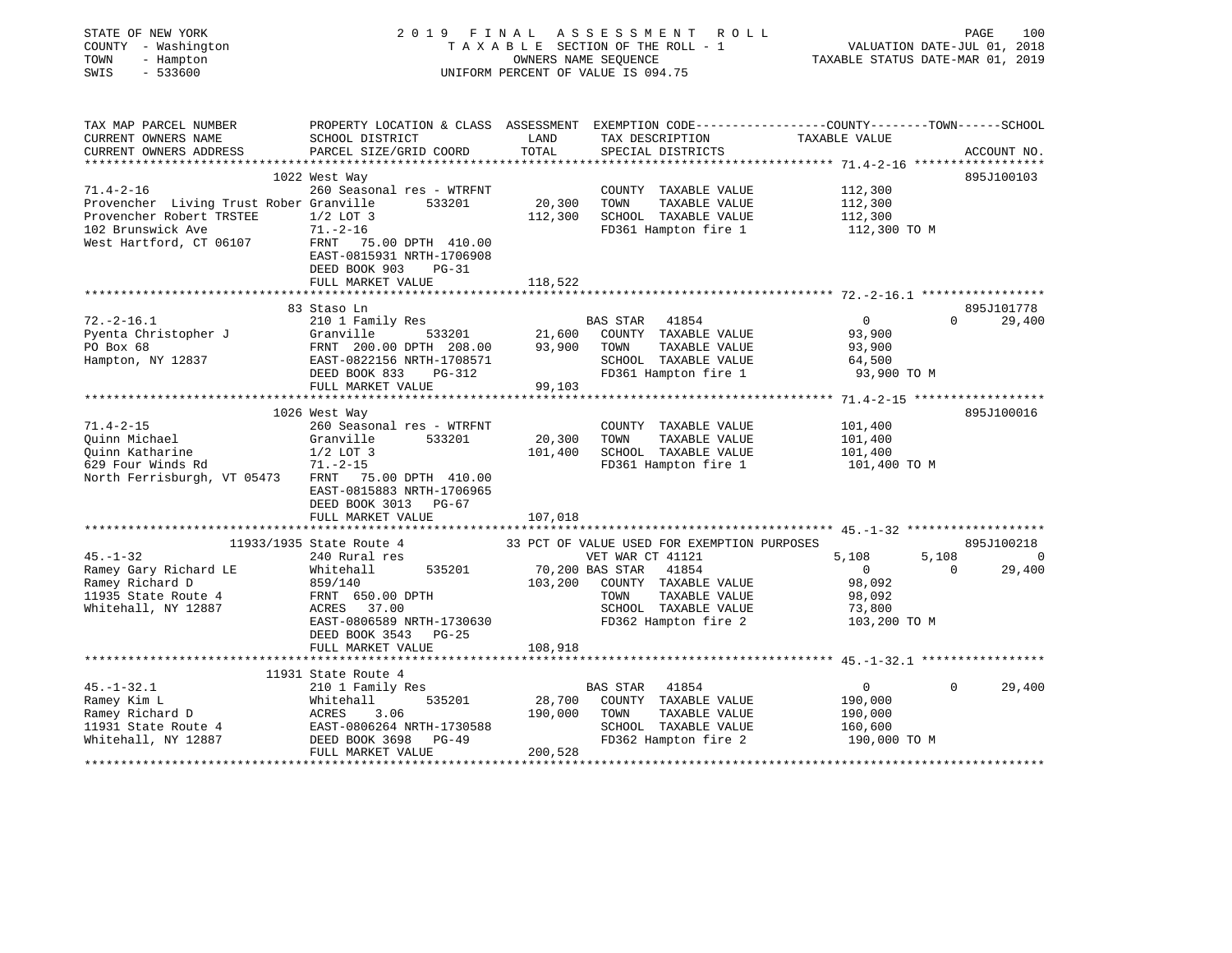| STATE OF NEW YORK<br>COUNTY - Washington<br>TOWN<br>- Hampton<br>$-533600$<br>SWIS |                                                |                              | 2019 FINAL ASSESSMENT ROLL<br>TAXABLE SECTION OF THE ROLL - 1<br>OWNERS NAME SEQUENCE<br>UNIFORM PERCENT OF VALUE IS 094.75 | PAGE<br>101<br>VALUATION DATE-JUL 01, 2018<br>TAXABLE STATUS DATE-MAR 01, 2019                  |
|------------------------------------------------------------------------------------|------------------------------------------------|------------------------------|-----------------------------------------------------------------------------------------------------------------------------|-------------------------------------------------------------------------------------------------|
| TAX MAP PARCEL NUMBER                                                              |                                                |                              |                                                                                                                             | PROPERTY LOCATION & CLASS ASSESSMENT EXEMPTION CODE---------------COUNTY-------TOWN------SCHOOL |
| CURRENT OWNERS NAME<br>CURRENT OWNERS ADDRESS<br>**********************            | SCHOOL DISTRICT<br>PARCEL SIZE/GRID COORD      | LAND<br>TOTAL                | TAX DESCRIPTION<br>SPECIAL DISTRICTS                                                                                        | TAXABLE VALUE<br>ACCOUNT NO.                                                                    |
|                                                                                    | 2620 State Route 22A                           |                              |                                                                                                                             | 895L100168                                                                                      |
| $72.2 - 3 - 20$                                                                    | 210 1 Family Res                               |                              | BAS STAR<br>41854                                                                                                           | $\overline{0}$<br>$\Omega$<br>29,400                                                            |
| Rathbun Dawn                                                                       | Granville<br>533201                            | 18,500                       | COUNTY TAXABLE VALUE                                                                                                        | 70,400                                                                                          |
| PO Box 112                                                                         | $72. - 3 - 20$                                 | 70,400                       | TOWN<br>TAXABLE VALUE                                                                                                       | 70,400                                                                                          |
| Hampton, NY 12837                                                                  | FRNT 245.00 DPTH 115.00                        |                              | SCHOOL TAXABLE VALUE                                                                                                        | 41,000                                                                                          |
|                                                                                    | BANK<br>999                                    |                              | FD361 Hampton fire 1                                                                                                        | 70,400 TO M                                                                                     |
|                                                                                    | EAST-0823464 NRTH-1712200                      |                              |                                                                                                                             |                                                                                                 |
|                                                                                    | DEED BOOK 2778 PG-311                          |                              |                                                                                                                             |                                                                                                 |
|                                                                                    | FULL MARKET VALUE                              | 74,301                       |                                                                                                                             |                                                                                                 |
|                                                                                    |                                                |                              |                                                                                                                             |                                                                                                 |
|                                                                                    | 280 South Rd                                   |                              |                                                                                                                             | 895J100442                                                                                      |
| $81. - 1 - 3$                                                                      | 260 Seasonal res                               |                              | COUNTY TAXABLE VALUE                                                                                                        | 87,900                                                                                          |
| Rathbun Thorn J                                                                    | Granville<br>533201                            | 40,000                       | TAXABLE VALUE<br>TOWN                                                                                                       | 87,900                                                                                          |
| Rathbun Guistina                                                                   | ACRES 10.00 BANK<br>999                        | 87,900                       | SCHOOL TAXABLE VALUE                                                                                                        | 87,900                                                                                          |
| PO Box 121                                                                         | EAST-0819532 NRTH-1703876                      |                              | FD361 Hampton fire 1                                                                                                        | 87,900 TO M                                                                                     |
| Hampton, NY 12837                                                                  | DEED BOOK 3772 PG-200                          |                              |                                                                                                                             |                                                                                                 |
|                                                                                    | FULL MARKET VALUE<br>************************* | 92,770                       |                                                                                                                             |                                                                                                 |
|                                                                                    |                                                |                              |                                                                                                                             |                                                                                                 |
|                                                                                    | 2056 County Route 18                           |                              |                                                                                                                             |                                                                                                 |
| $71. - 1 - 2.3$<br>Reed George                                                     | 270 Mfg housing<br>Granville<br>533201         | 22,000                       | COUNTY TAXABLE VALUE<br>TAXABLE VALUE<br>TOWN                                                                               | 31,900<br>31,900                                                                                |
| 54 York St Ext                                                                     | Sub Div Lot 1                                  | 31,900                       | SCHOOL TAXABLE VALUE                                                                                                        | 31,900                                                                                          |
| Poultney, VT 05764                                                                 | ACRES<br>1.00                                  |                              | FD361 Hampton fire 1                                                                                                        | 31,900 TO M                                                                                     |
|                                                                                    | EAST-0812851 NRTH-1713794                      |                              |                                                                                                                             |                                                                                                 |
|                                                                                    | DEED BOOK 2017<br>PG-79                        |                              |                                                                                                                             |                                                                                                 |
|                                                                                    | FULL MARKET VALUE                              | 33,668                       |                                                                                                                             |                                                                                                 |
|                                                                                    |                                                |                              |                                                                                                                             |                                                                                                 |
|                                                                                    | 35 Queens Way                                  |                              |                                                                                                                             | 895J100219                                                                                      |
| $71. - 1 - 2$                                                                      | 240 Rural res                                  |                              | ENH STAR<br>41834                                                                                                           | $\overline{0}$<br>$\Omega$<br>67,330                                                            |
| Reed Leonard                                                                       | Granville<br>533201                            | 96,000                       | COUNTY TAXABLE VALUE                                                                                                        | 228,500                                                                                         |
| 35 Queens Way                                                                      | ACRES 99.30                                    | 228,500                      | TAXABLE VALUE<br>TOWN                                                                                                       | 228,500                                                                                         |
| Whitehall, NY 12887                                                                | EAST-0812650 NRTH-1712553                      |                              | SCHOOL TAXABLE VALUE                                                                                                        | 161,170                                                                                         |
|                                                                                    | DEED BOOK 951<br>PG-144                        |                              | FD361 Hampton fire 1                                                                                                        | 228,500 TO M                                                                                    |
| MAY BE SUBJECT TO PAYMENT<br>UNDER AGDIST LAW TIL 2022                             | FULL MARKET VALUE                              | 241,161                      |                                                                                                                             |                                                                                                 |
|                                                                                    |                                                |                              |                                                                                                                             |                                                                                                 |
|                                                                                    | 2078 County Route 18                           |                              |                                                                                                                             |                                                                                                 |
| $71. - 1 - 2.4$                                                                    | 314 Rural vac<10                               |                              | COUNTY TAXABLE VALUE                                                                                                        | 14,000                                                                                          |
| Reed Leonard                                                                       | Granville<br>533201                            | 14,000                       | TOWN<br>TAXABLE VALUE                                                                                                       | 14,000                                                                                          |
| 35 Queens Way                                                                      | Sub Div Lot 2                                  | 14,000                       | SCHOOL TAXABLE VALUE                                                                                                        | 14,000                                                                                          |
| Whitehall, NY 12887                                                                | ACRES<br>1.34                                  |                              | FD361 Hampton fire 1                                                                                                        | 14,000 TO M                                                                                     |
|                                                                                    | EAST-0813504 NRTH-1713567                      |                              |                                                                                                                             |                                                                                                 |
|                                                                                    | DEED BOOK 512<br>PG-204                        |                              |                                                                                                                             |                                                                                                 |
|                                                                                    | FULL MARKET VALUE<br>***********************   | 14,776<br><b>+++++++++++</b> |                                                                                                                             |                                                                                                 |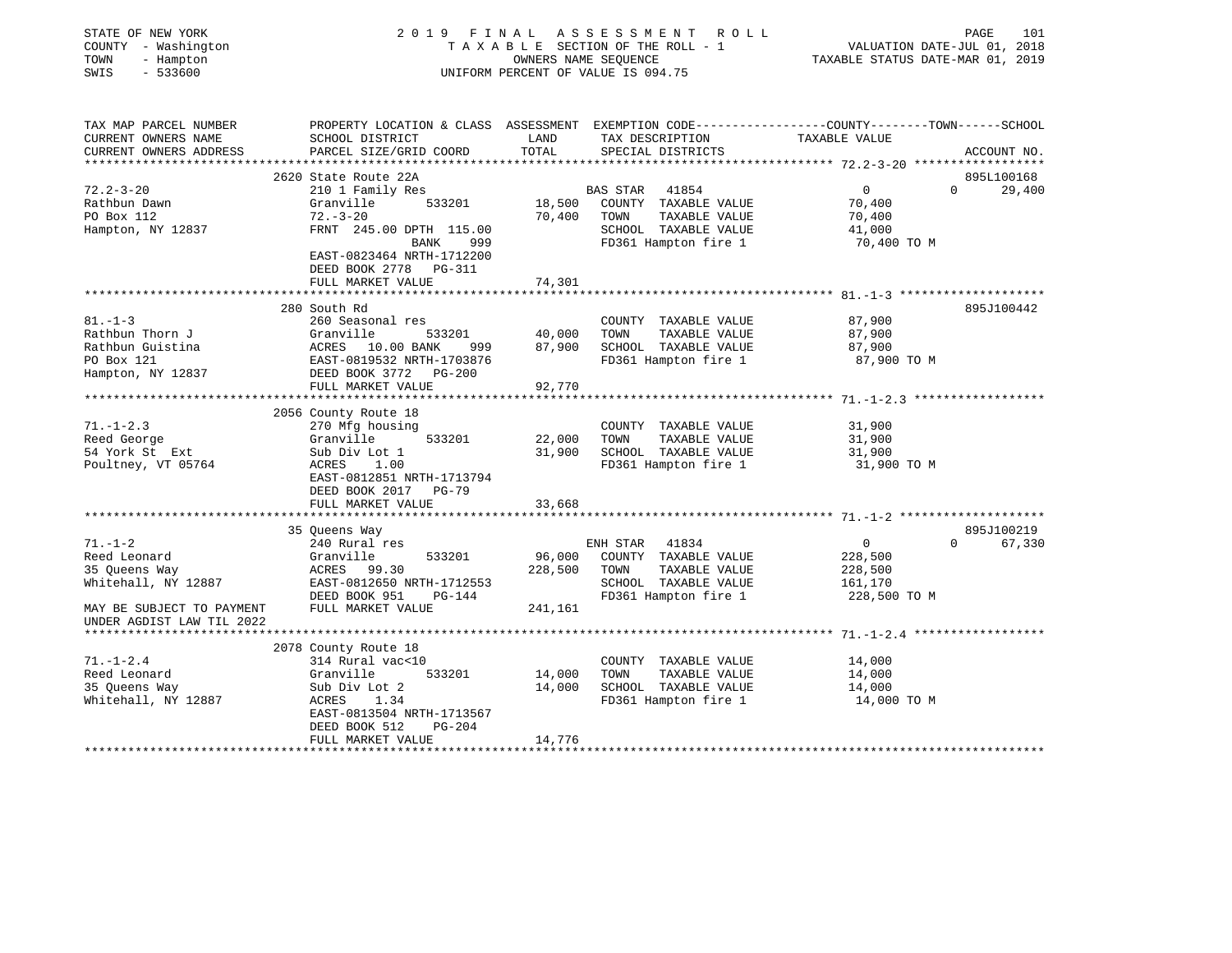# STATE OF NEW YORK 2 0 1 9 F I N A L A S S E S S M E N T R O L L PAGE 102 COUNTY - Washington T A X A B L E SECTION OF THE ROLL - 1 VALUATION DATE-JUL 01, 2018 TOWN - Hampton OWNERS NAME SEQUENCE TAXABLE STATUS DATE-MAR 01, 2019 SWIS - 533600 UNIFORM PERCENT OF VALUE IS 094.75

| TAX MAP PARCEL NUMBER                       | PROPERTY LOCATION & CLASS ASSESSMENT EXEMPTION CODE-----------------COUNTY-------TOWN------SCHOOL |        |                             |                |                    |
|---------------------------------------------|---------------------------------------------------------------------------------------------------|--------|-----------------------------|----------------|--------------------|
| CURRENT OWNERS NAME                         | SCHOOL DISTRICT                                                                                   | LAND   | TAX DESCRIPTION             | TAXABLE VALUE  |                    |
| CURRENT OWNERS ADDRESS                      | PARCEL SIZE/GRID COORD                                                                            | TOTAL  | SPECIAL DISTRICTS           |                | ACCOUNT NO.        |
|                                             |                                                                                                   |        |                             |                |                    |
|                                             | 21 Perry Heights Way                                                                              |        |                             |                | 895J101721         |
| $72. - 2 - 26.1$                            | 270 Mfg housing                                                                                   |        | COUNTY TAXABLE VALUE        | 45,000         |                    |
| Reed Leonard C                              | 533201<br>Granville                                                                               | 20,100 | TOWN<br>TAXABLE VALUE       | 45,000         |                    |
| 35 Queens Way                               | FRNT 260.00 DPTH 139.00                                                                           | 45,000 | SCHOOL TAXABLE VALUE        | 45,000         |                    |
| Whitehall, NY 12887                         | EAST-0822585 NRTH-1712146                                                                         |        | FD361 Hampton fire 1        | 45,000 TO M    |                    |
|                                             | DEED BOOK 3641 PG-241                                                                             |        |                             |                |                    |
|                                             | FULL MARKET VALUE                                                                                 | 47,493 |                             |                |                    |
|                                             |                                                                                                   |        |                             |                |                    |
|                                             | 412 South Rd                                                                                      |        |                             |                |                    |
| $72. - 1 - 16.3$                            | 270 Mfg housing                                                                                   |        | ENH STAR<br>41834           | $\overline{0}$ | 67,330<br>$\Omega$ |
| Reed Linda                                  | 533201<br>Granville                                                                               | 24,900 | COUNTY TAXABLE VALUE        | 93,900         |                    |
| PO Box 168                                  | 1.89 BANK<br>ACRES<br>999                                                                         | 93,900 | TOWN<br>TAXABLE VALUE       | 93,900         |                    |
| Hampton, NY 12837 EAST-0819877 NRTH-1706906 |                                                                                                   |        | SCHOOL TAXABLE VALUE        | 26,570         |                    |
|                                             | DEED BOOK 896<br>PG-109                                                                           |        | FD361 Hampton fire 1        | 93,900 TO M    |                    |
|                                             | FULL MARKET VALUE                                                                                 | 99,103 |                             |                |                    |
|                                             |                                                                                                   |        |                             |                |                    |
|                                             | 449 Hills Pond Rd                                                                                 |        |                             |                |                    |
| $71. - 1 - 2.1$                             | 270 Mfg housing                                                                                   |        | <b>BAS STAR</b><br>41854    | $\overline{0}$ | 29,400<br>$\Omega$ |
| Reed Thomas                                 | Granville<br>533201                                                                               |        |                             | 80,400         |                    |
|                                             |                                                                                                   |        | 26,600 COUNTY TAXABLE VALUE |                |                    |
| Reed Deborah                                | 2.40 BANK<br>ACRES<br>999                                                                         | 80,400 | TOWN<br>TAXABLE VALUE       | 80,400         |                    |
| 449 Hills Pond Rd                           | EAST-0814072 NRTH-1711986                                                                         |        | SCHOOL TAXABLE VALUE        | 51,000         |                    |
| Whitehall, NY 12887                         | DEED BOOK 716<br>PG-156                                                                           |        | FD361 Hampton fire 1        | 80,400 TO M    |                    |
|                                             | FULL MARKET VALUE                                                                                 | 84,855 |                             |                |                    |
|                                             |                                                                                                   |        |                             |                |                    |
|                                             | 2154 County Route 18                                                                              |        |                             |                | 895J101800         |
| $71. - 1 - 8.1$                             | 270 Mfg housing                                                                                   |        | COUNTY TAXABLE VALUE        | 60,700         |                    |
| Reed Thomas                                 | Granville<br>533201                                                                               | 22,200 | TAXABLE VALUE<br>TOWN       | 60,700         |                    |
| PO Box 1322                                 | ROW 604/216                                                                                       | 60,700 | SCHOOL TAXABLE VALUE        | 60,700         |                    |
| Rutland, VT 05701                           | ROW removed 2402/233                                                                              |        | FD361 Hampton fire 1        | 60,700 TO M    |                    |
|                                             | ACRES<br>1.06                                                                                     |        |                             |                |                    |
|                                             | EAST-0815249 NRTH-1713402                                                                         |        |                             |                |                    |
|                                             | DEED BOOK 2847 PG-151                                                                             |        |                             |                |                    |
|                                             | FULL MARKET VALUE                                                                                 | 64,063 |                             |                |                    |
|                                             |                                                                                                   |        |                             |                |                    |
|                                             | 16 Greenfield Ln                                                                                  |        |                             |                | 895J100017         |
| $72.2 - 3 - 8$                              | 210 1 Family Res                                                                                  |        | COUNTY TAXABLE VALUE        | 81,300         |                    |
| Regan Katherine                             | 533201<br>Granville                                                                               | 11,400 | TAXABLE VALUE<br>TOWN       | 81,300         |                    |
| 16 Greenfield Ln                            | $72. - 3 - 8$                                                                                     | 81,300 | SCHOOL TAXABLE VALUE        | 81,300         |                    |
| Hampton, NY 12837                           | FRNT 41.00 DPTH 244.00                                                                            |        | FD361 Hampton fire 1        | 81,300 TO M    |                    |
|                                             | EAST-0824036 NRTH-1712235                                                                         |        |                             |                |                    |
|                                             | DEED BOOK 3515<br>PG-319                                                                          |        |                             |                |                    |
|                                             | FULL MARKET VALUE                                                                                 | 85,805 |                             |                |                    |
|                                             |                                                                                                   |        |                             |                |                    |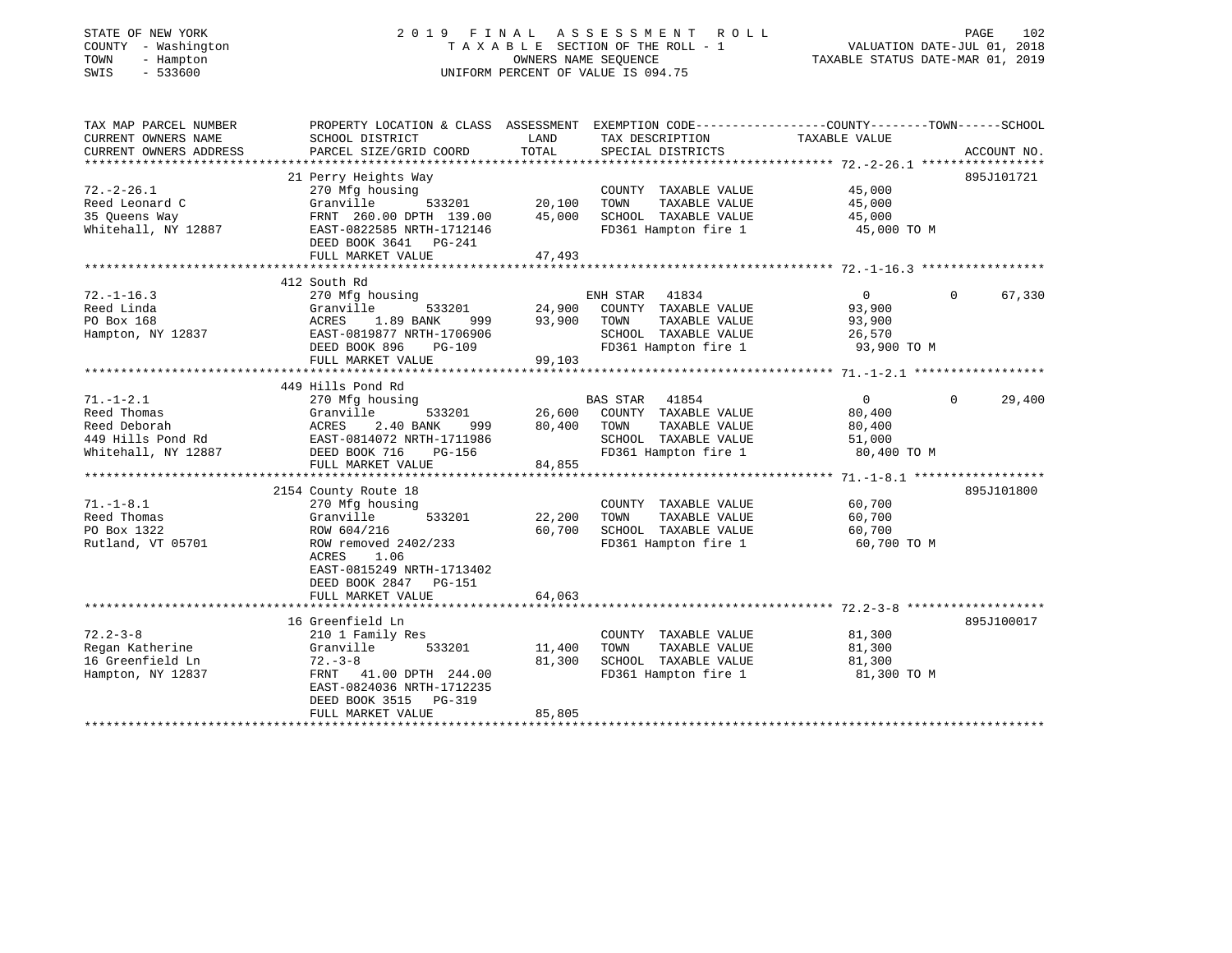# STATE OF NEW YORK 2 0 1 9 F I N A L A S S E S S M E N T R O L L PAGE 103 COUNTY - Washington T A X A B L E SECTION OF THE ROLL - 1 VALUATION DATE-JUL 01, 2018 TOWN - Hampton OWNERS NAME SEQUENCE TAXABLE STATUS DATE-MAR 01, 2019 SWIS - 533600 UNIFORM PERCENT OF VALUE IS 094.75

| TAX MAP PARCEL NUMBER                         | PROPERTY LOCATION & CLASS ASSESSMENT      |               |                                      | EXEMPTION CODE-----------------COUNTY-------TOWN------SCHOOL |                          |
|-----------------------------------------------|-------------------------------------------|---------------|--------------------------------------|--------------------------------------------------------------|--------------------------|
| CURRENT OWNERS NAME<br>CURRENT OWNERS ADDRESS | SCHOOL DISTRICT<br>PARCEL SIZE/GRID COORD | LAND<br>TOTAL | TAX DESCRIPTION<br>SPECIAL DISTRICTS | TAXABLE VALUE                                                | ACCOUNT NO.              |
|                                               |                                           |               |                                      |                                                              |                          |
|                                               | 2155 County Route 18                      |               |                                      |                                                              |                          |
| $62. - 1 - 26.3$                              | 323 Vacant rural                          |               | COUNTY TAXABLE VALUE                 | 124,000                                                      |                          |
| Reichle Maureen A                             | Granville<br>533201                       | 124,000       | TAXABLE VALUE<br>TOWN                | 124,000                                                      |                          |
| 939 Clove Rd                                  | ACRES 157.30                              | 124,000       | SCHOOL TAXABLE VALUE                 | 124,000                                                      |                          |
| Hobart, NY 13788                              | EAST-0815102 NRTH-1716182                 |               | FD361 Hampton fire 1                 | 124,000 TO M                                                 |                          |
|                                               | DEED BOOK 885<br>PG-123                   |               |                                      |                                                              |                          |
|                                               | FULL MARKET VALUE                         | 130,871       |                                      |                                                              |                          |
|                                               |                                           |               |                                      |                                                              |                          |
|                                               | 56 Hampton Heights Way                    |               |                                      |                                                              | 895J100673               |
| $80. - 1 - 23$                                | 210 1 Family Res                          |               | COUNTY TAXABLE VALUE                 | 56,900                                                       |                          |
| Residential Remedies, LLC                     | Granville<br>533201                       | 35,000        | TOWN<br>TAXABLE VALUE                | 56,900                                                       |                          |
| 55 West Notre Dame St                         | ACRES<br>5.03                             | 56,900        | SCHOOL TAXABLE VALUE                 | 56,900                                                       |                          |
| Glen Falls, NY 12801                          | EAST-0810043 NRTH-1701424                 |               | FD361 Hampton fire 1                 | 56,900 TO M                                                  |                          |
|                                               | DEED BOOK 3787 PG-242                     |               |                                      |                                                              |                          |
|                                               | FULL MARKET VALUE                         | 60,053        |                                      |                                                              |                          |
|                                               |                                           |               |                                      |                                                              |                          |
|                                               | 229 Hickey Rd                             |               |                                      |                                                              |                          |
| $62. - 1 - 17.1$                              | 270 Mfg housing                           |               | COUNTY TAXABLE VALUE                 | 69,300                                                       |                          |
| Reutling Fredric                              | 533201<br>Granville                       | 24,600        | TOWN<br>TAXABLE VALUE                | 69,300                                                       |                          |
| Reutling Jacqueline                           | ACRES<br>1.80                             | 69,300        | SCHOOL TAXABLE VALUE                 | 69,300                                                       |                          |
| 8 Dutton Ave                                  | EAST-0814161 NRTH-1719294                 |               | FD361 Hampton fire 1                 | 69,300 TO M                                                  |                          |
| Fair Haven, VT 05743 DEED BOOK 668            | PG-151                                    |               |                                      |                                                              |                          |
|                                               | FULL MARKET VALUE                         | 73,140        |                                      |                                                              |                          |
|                                               |                                           |               |                                      |                                                              |                          |
|                                               | 15 Wicked Hollow Way                      |               |                                      |                                                              | 895J100579               |
| $62. - 1 - 17$                                | 312 Vac w/imprv                           |               | COUNTY TAXABLE VALUE                 | 34,700                                                       |                          |
| Reutling Jacqueline                           | Granville<br>533201                       | 33,700        | TOWN<br>TAXABLE VALUE                | 34,700                                                       |                          |
| 8 Dutton Ave                                  | ACRES<br>4.60                             | 34,700        | SCHOOL TAXABLE VALUE                 | 34,700                                                       |                          |
| Fair Haven, VT 05743                          | EAST-0813871 NRTH-1719453                 |               | FD361 Hampton fire 1                 | 34,700 TO M                                                  |                          |
|                                               | DEED BOOK 2729 PG-115                     |               |                                      |                                                              |                          |
|                                               | FULL MARKET VALUE                         | 36,623        |                                      |                                                              |                          |
|                                               |                                           |               |                                      |                                                              |                          |
|                                               | 2360 State Route 22A                      |               |                                      |                                                              | 895J100023               |
| $81. - 2 - 2$                                 | 210 1 Family Res                          |               | BAS STAR<br>41854                    | $\overline{0}$                                               | $\Omega$<br>29,400       |
| Rice Danny                                    | Granville<br>533201                       | 13,600        | COUNTY TAXABLE VALUE                 | 53,400                                                       |                          |
| 2360 State Route 22A                          | FRNT<br>94.00 DPTH 170.00                 | 53,400        | TOWN<br>TAXABLE VALUE                | 53,400                                                       |                          |
| Hampton, NY 12837                             | EAST-0822568 NRTH-1705397                 |               | SCHOOL TAXABLE VALUE                 | 24,000                                                       |                          |
|                                               | DEED BOOK 2260 PG-282                     |               | FD361 Hampton fire 1                 | 53,400 TO M                                                  |                          |
|                                               | FULL MARKET VALUE                         | 56,359        |                                      |                                                              |                          |
|                                               |                                           |               |                                      |                                                              |                          |
|                                               | 43 Greenfield Ln                          |               |                                      |                                                              |                          |
| $72. - 2 - 7.4$                               | 240 Rural res                             |               | BAS STAR 41854                       | $\overline{0}$                                               | $\overline{0}$<br>29,400 |
| Richards Timothy                              | Granville<br>533201                       | 48,200        | COUNTY TAXABLE VALUE                 | 164,000                                                      |                          |
| Richards Eileen                               | LOT 3 - 713/155 Hwy Appro                 | 164,000       | TOWN<br>TAXABLE VALUE                | 164,000                                                      |                          |
| 43 Greenfield Ln                              | ACRES 18.23 BANK<br>997                   |               | SCHOOL TAXABLE VALUE                 | 134,600                                                      |                          |
| Hampton, NY 12837                             | EAST-0823758 NRTH-1710611                 |               | FD361 Hampton fire 1                 | 164,000 TO M                                                 |                          |
|                                               | DEED BOOK 672<br>PG-155                   |               |                                      |                                                              |                          |
|                                               | FULL MARKET VALUE                         | 173,087       |                                      |                                                              |                          |
|                                               |                                           |               |                                      |                                                              |                          |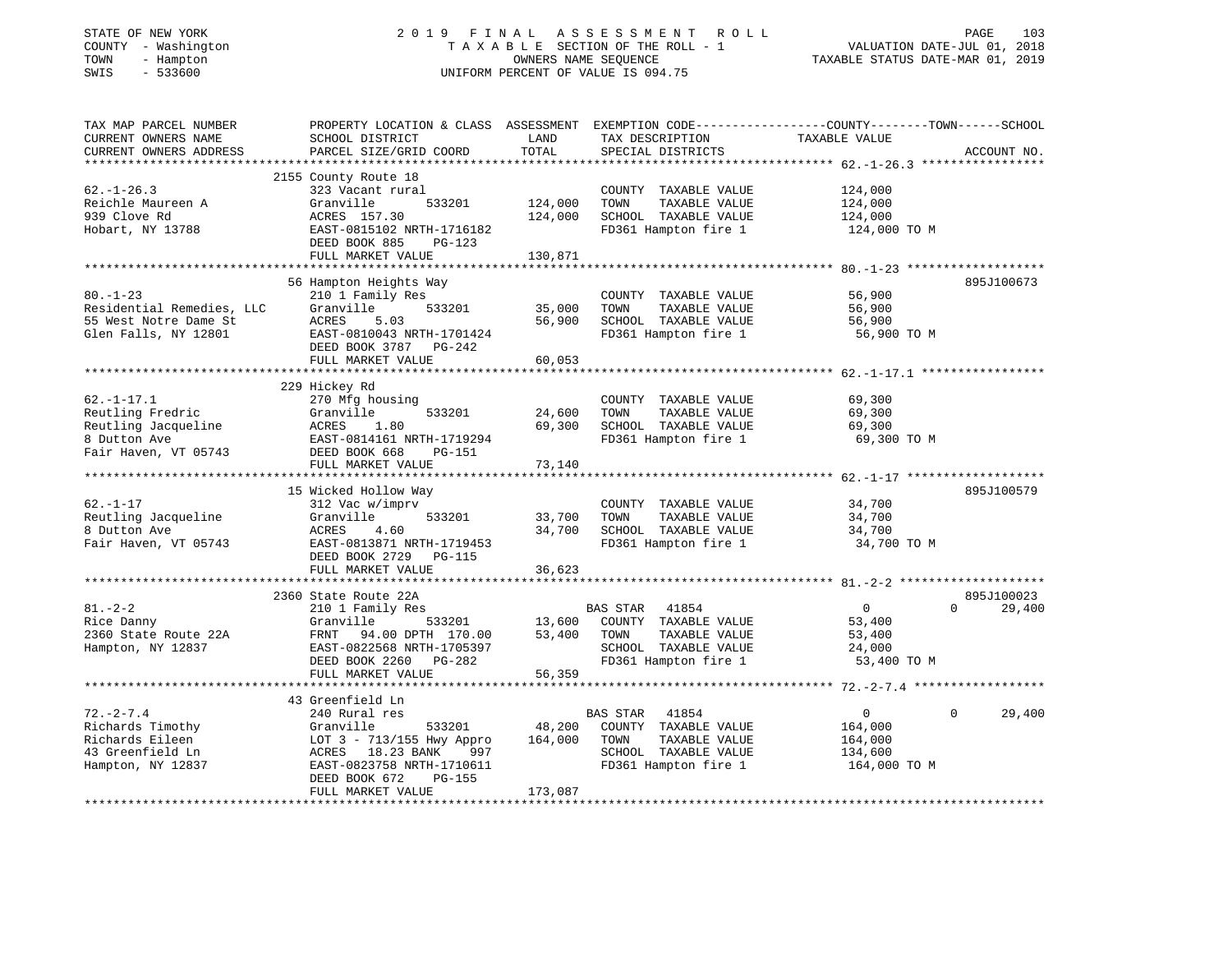## STATE OF NEW YORK 2 0 1 9 F I N A L A S S E S S M E N T R O L L PAGE 104 COUNTY - Washington T A X A B L E SECTION OF THE ROLL - 1 VALUATION DATE-JUL 01, 2018 TOWN - Hampton OWNERS NAME SEQUENCE TAXABLE STATUS DATE-MAR 01, 2019 SWIS - 533600 UNIFORM PERCENT OF VALUE IS 094.75

| TAX MAP PARCEL NUMBER         | PROPERTY LOCATION & CLASS ASSESSMENT EXEMPTION CODE----------------COUNTY--------TOWN------SCHOOL                                                                                                                                                                        |        |                                                                                        |                                  |                                                   |
|-------------------------------|--------------------------------------------------------------------------------------------------------------------------------------------------------------------------------------------------------------------------------------------------------------------------|--------|----------------------------------------------------------------------------------------|----------------------------------|---------------------------------------------------|
| CURRENT OWNERS NAME           | SCHOOL DISTRICT                                                                                                                                                                                                                                                          | LAND   | TAX DESCRIPTION                                                                        | TAXABLE VALUE                    |                                                   |
| CURRENT OWNERS ADDRESS        | PARCEL SIZE/GRID COORD                                                                                                                                                                                                                                                   | TOTAL  | SPECIAL DISTRICTS                                                                      |                                  | ACCOUNT NO.                                       |
|                               | Hills Pond Rd                                                                                                                                                                                                                                                            |        |                                                                                        |                                  |                                                   |
| $71. - 1 - 15.3$              | 311 Res vac land                                                                                                                                                                                                                                                         |        | COUNTY TAXABLE VALUE                                                                   | 1,000                            |                                                   |
|                               |                                                                                                                                                                                                                                                                          |        | TOWN<br>TAXABLE VALUE                                                                  | 1,000                            |                                                   |
|                               |                                                                                                                                                                                                                                                                          |        |                                                                                        |                                  |                                                   |
|                               |                                                                                                                                                                                                                                                                          |        | SCHOOL TAXABLE VALUE $1,000$<br>FD361 Hampton fire 1 $1,000$ TO M                      |                                  |                                                   |
|                               | Ritchie Michael Granville 533201 1,000<br>Ritchie Annette FRNT 125.00 DPTH 470.00 1,000<br>1,000<br>1,000<br>1,000<br>1,000<br>1,000<br>1,000<br>1,000<br>1,000<br>2,000<br>2,000<br>2,000<br>2,000<br>2,000<br>2,000<br>2,000<br>2,000<br>2,000<br>2,000<br>2,000<br>2, |        |                                                                                        |                                  |                                                   |
|                               | FULL MARKET VALUE                                                                                                                                                                                                                                                        | 1,055  |                                                                                        |                                  |                                                   |
|                               |                                                                                                                                                                                                                                                                          |        |                                                                                        |                                  |                                                   |
|                               | 176 Hills Pond Rd                                                                                                                                                                                                                                                        |        |                                                                                        |                                  |                                                   |
| $71. - 1 - 15.6$              | 270 Mfg housing                                                                                                                                                                                                                                                          |        | COUNTY TAXABLE VALUE                                                                   | 72,100                           |                                                   |
| Ritchie Michael               | 533201 43,000<br>Granville                                                                                                                                                                                                                                               |        | TAXABLE VALUE<br>TOWN                                                                  | 72,100                           |                                                   |
|                               |                                                                                                                                                                                                                                                                          | 72,100 | SCHOOL TAXABLE VALUE 72,100                                                            |                                  |                                                   |
|                               | xitchie Michael<br>Richie Annette D<br>167 Hills Pond Rd<br>167 Hills Pond Rd<br>167 Hills Pond Rd<br>168 Rockers 23.00<br>RAST-0816948 NRTH-1705850                                                                                                                     |        | FD361 Hampton fire 1 72,100 TO M                                                       |                                  |                                                   |
|                               |                                                                                                                                                                                                                                                                          |        |                                                                                        |                                  |                                                   |
|                               | DEED BOOK 770<br>PG-56                                                                                                                                                                                                                                                   |        |                                                                                        |                                  |                                                   |
|                               |                                                                                                                                                                                                                                                                          |        |                                                                                        |                                  |                                                   |
|                               |                                                                                                                                                                                                                                                                          |        |                                                                                        |                                  |                                                   |
|                               | 175 Hills Pond Rd                                                                                                                                                                                                                                                        |        |                                                                                        |                                  | 895J100700                                        |
| $71. - 1 - 16.1$              | 270 Mfg housing                                                                                                                                                                                                                                                          |        | COUNTY TAXABLE VALUE 28,400                                                            |                                  |                                                   |
|                               | $\frac{1}{22,800}$<br>90 DPTH 230.00 28,400                                                                                                                                                                                                                              |        | TOWN TAXABLE VALUE 28,400<br>SCHOOL TAXABLE VALUE 28,400                               |                                  |                                                   |
|                               |                                                                                                                                                                                                                                                                          |        |                                                                                        |                                  |                                                   |
|                               |                                                                                                                                                                                                                                                                          |        | FD361 Hampton fire 1 28,400 TO M                                                       |                                  |                                                   |
|                               | Princhle Michael (Franchille 1933201)<br>Ritchie Michael (FRNT 235.00 DPTH 230.00<br>167 Hills Pond Rd (FRNT 235.00 DPTH 230.00<br>2016 Mitchall, NY 12887 (POSED BOOK 705 PG-342<br>FINL: MARKET VALUE                                                                  |        |                                                                                        |                                  |                                                   |
|                               | FULL MARKET VALUE                                                                                                                                                                                                                                                        | 29,974 |                                                                                        |                                  |                                                   |
|                               |                                                                                                                                                                                                                                                                          |        |                                                                                        |                                  |                                                   |
|                               | Hills Pond Rd                                                                                                                                                                                                                                                            |        |                                                                                        |                                  | 895J100229                                        |
| $71. - 1 - 15$                |                                                                                                                                                                                                                                                                          |        | COUNTY TAXABLE VALUE<br>TOWN TAXABLE VALUE 30,000                                      |                                  |                                                   |
| Ritchie Michael D             |                                                                                                                                                                                                                                                                          |        |                                                                                        |                                  |                                                   |
| Ritchie Annette D             | Subdiv Lot F<br>ACRES 15.03<br>Subdiv Lot F<br>30,00<br>20PFS 15.03                                                                                                                                                                                                      | 30,000 | 10WN Increase value<br>SCHOOL TAXABLE VALUE 30,000<br>En261 Hampton fire 1 30,000 TO M |                                  |                                                   |
| 167 Hills Pond Rd             |                                                                                                                                                                                                                                                                          |        |                                                                                        |                                  |                                                   |
| Whitehall, NY 12887           | EAST-0817080 NRTH-1706537                                                                                                                                                                                                                                                |        |                                                                                        |                                  |                                                   |
|                               | DEED BOOK 868 PG-40                                                                                                                                                                                                                                                      |        |                                                                                        |                                  |                                                   |
|                               | FULL MARKET VALUE                                                                                                                                                                                                                                                        | 31,662 |                                                                                        |                                  |                                                   |
|                               | 167 Hills Pond Rd                                                                                                                                                                                                                                                        |        |                                                                                        |                                  | 895J100573                                        |
| $71. - 1 - 16$                | 210 1 Family Res<br>210 1 Family Res<br>333201 25,600 AGED-SCH 41804                                                                                                                                                                                                     |        |                                                                                        | 37,150<br>37,150                 |                                                   |
| 71.-1-10<br>Ritchie Michael D | Granville                                                                                                                                                                                                                                                                |        |                                                                                        | $\overline{0}$<br>$\overline{0}$ | $\begin{smallmatrix}&&&0\11,145\end{smallmatrix}$ |
| Ritchie Annette D             | Ex & Res In 453/706 74,300 BAS STAR 41854                                                                                                                                                                                                                                |        |                                                                                        | $\overline{0}$                   | $\Omega$<br>29,400                                |
| 167 Hills Pond Rd             | 650/227                                                                                                                                                                                                                                                                  |        | COUNTY TAXABLE VALUE                                                                   | 37,150                           |                                                   |
| Whitehall, NY 12887           | FRNT 310.00 DPTH 365.00                                                                                                                                                                                                                                                  |        | TAXABLE VALUE<br>TOWN                                                                  | 37,150                           |                                                   |
|                               |                                                                                                                                                                                                                                                                          |        |                                                                                        |                                  |                                                   |
|                               | EAST-0815948 NRTH-1705945<br>DEED BOOK 644 PG-236                                                                                                                                                                                                                        |        | SCHOOL TAXABLE VALUE 33,755<br>FD361 Hampton fire 1 74,300 TO M                        |                                  |                                                   |
|                               | FULL MARKET VALUE                                                                                                                                                                                                                                                        | 78,417 |                                                                                        |                                  |                                                   |
|                               |                                                                                                                                                                                                                                                                          |        |                                                                                        |                                  |                                                   |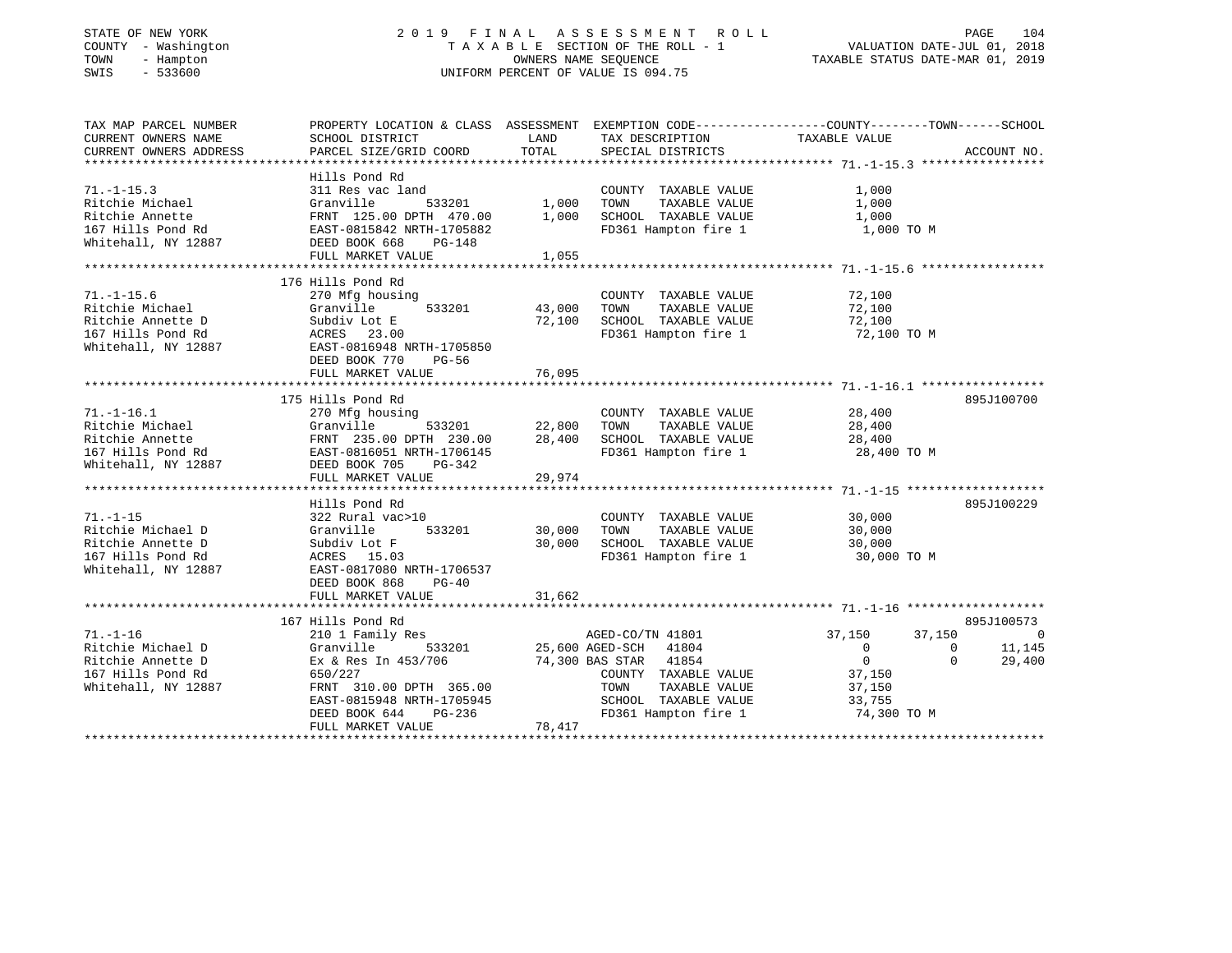| STATE OF NEW YORK<br>COUNTY - Washington<br>TOWN<br>- Hampton<br>$-533600$<br>SWIS | 2019 FINAL ASSESSMENT ROLL<br>TAXABLE SECTION OF THE ROLL - 1<br>UNIFORM PERCENT OF VALUE IS 094.75                                                                                      | PAGE<br>105<br>VALUATION DATE-JUL 01, 2018<br>TAXABLE STATUS DATE-MAR 01, 2019 |                                                                                               |                                                                                                                                 |
|------------------------------------------------------------------------------------|------------------------------------------------------------------------------------------------------------------------------------------------------------------------------------------|--------------------------------------------------------------------------------|-----------------------------------------------------------------------------------------------|---------------------------------------------------------------------------------------------------------------------------------|
| TAX MAP PARCEL NUMBER<br>CURRENT OWNERS NAME<br>CURRENT OWNERS ADDRESS             | SCHOOL DISTRICT<br>PARCEL SIZE/GRID COORD                                                                                                                                                | LAND<br>TOTAL                                                                  | TAX DESCRIPTION<br>SPECIAL DISTRICTS                                                          | PROPERTY LOCATION & CLASS ASSESSMENT EXEMPTION CODE---------------COUNTY-------TOWN------SCHOOL<br>TAXABLE VALUE<br>ACCOUNT NO. |
| $80. - 1 - 2.1$<br>Rivers Anita Marie<br>58 Indiana Ave<br>Oueensbury, NY 12804    | 1720 County Route 21<br>210 1 Family Res<br>Whitehall<br>535201<br>Ex & Res 473/566<br>FRNT 244.00 DPTH 141.00<br>EAST-0810677 NRTH-1705009<br>DEED BOOK 3480 PG-65<br>FULL MARKET VALUE | 20,200<br>44,500<br>46,966                                                     | COUNTY TAXABLE VALUE<br>TAXABLE VALUE<br>TOWN<br>SCHOOL TAXABLE VALUE<br>FD361 Hampton fire 1 | 895J100151<br>44,500<br>44,500<br>44,500<br>44,500 TO M                                                                         |
|                                                                                    |                                                                                                                                                                                          |                                                                                |                                                                                               |                                                                                                                                 |
| $80. - 1 - 2.5$<br>Rivers Anita Marie<br>58 Indiana Ave<br>Queensbury, NY 12804    | LOT 4 Faesh Pat<br>910 Priv forest<br>533201<br>Granville<br>ACRES<br>78.00<br>EAST-0812526 NRTH-1706376<br>DEED BOOK 3480<br>PG-65<br>FULL MARKET VALUE                                 | 35,100<br>35,100<br>37,045                                                     | COUNTY TAXABLE VALUE<br>TOWN<br>TAXABLE VALUE<br>SCHOOL TAXABLE VALUE<br>FD361 Hampton fire 1 | 895J100619<br>35,100<br>35,100<br>35,100<br>35,100 TO M                                                                         |
| $80. - 1 - 63$<br>Rivers Anita Marie<br>58 Indiana Ave<br>Queensbury, NY 12804     | County Route 21 OFF<br>322 Rural vac>10<br>535201<br>Whitehall<br>Sect 6 Lot 1<br>ACRES 11.17<br>EAST-0811174 NRTH-1706606<br>DEED BOOK 3480<br>PG-61<br>FULL MARKET VALUE               | 20,500<br>20,500<br>21,636                                                     | COUNTY TAXABLE VALUE<br>TAXABLE VALUE<br>TOWN<br>SCHOOL TAXABLE VALUE<br>FD361 Hampton fire 1 | 20,500<br>20,500<br>20,500<br>20,500 TO M                                                                                       |
|                                                                                    | 2184 State Route 22A                                                                                                                                                                     |                                                                                |                                                                                               | 895J100129                                                                                                                      |
| $81. - 2 - 18$<br>Rivers Theresa<br>786 Old Stage Rd<br>Lake Luzerne, NY 12846     | 210 1 Family Res<br>533201<br>Granville<br>ACRES<br>1.90<br>EAST-0823184 NRTH-1702298<br>DEED BOOK 3015<br>PG-245                                                                        | 18,700<br>52,500                                                               | COUNTY TAXABLE VALUE<br>TOWN<br>TAXABLE VALUE<br>SCHOOL TAXABLE VALUE<br>FD361 Hampton fire 1 | 52,500<br>52,500<br>52,500<br>52,500 TO M                                                                                       |
|                                                                                    | FULL MARKET VALUE                                                                                                                                                                        | 55,409                                                                         |                                                                                               |                                                                                                                                 |
|                                                                                    |                                                                                                                                                                                          |                                                                                |                                                                                               |                                                                                                                                 |
| $72. - 2 - 21$<br>Roberts Joel E<br>5 Ballard Rd<br>Hampton, NY 12837              | 5 Ballard Rd<br>210 1 Family Res<br>Granville<br>533201<br><b>ACRES</b><br>2.40 BANK<br>999<br>EAST-0821951 NRTH-1710328<br>DEED BOOK 3904<br>PG-287<br>FULL MARKET VALUE                | 26,600<br>96,600<br>101,953                                                    | COUNTY TAXABLE VALUE<br>TOWN<br>TAXABLE VALUE<br>SCHOOL TAXABLE VALUE<br>FD361 Hampton fire 1 | 895J100423<br>96,600<br>96,600<br>96,600<br>96,600 TO M                                                                         |
|                                                                                    |                                                                                                                                                                                          |                                                                                |                                                                                               |                                                                                                                                 |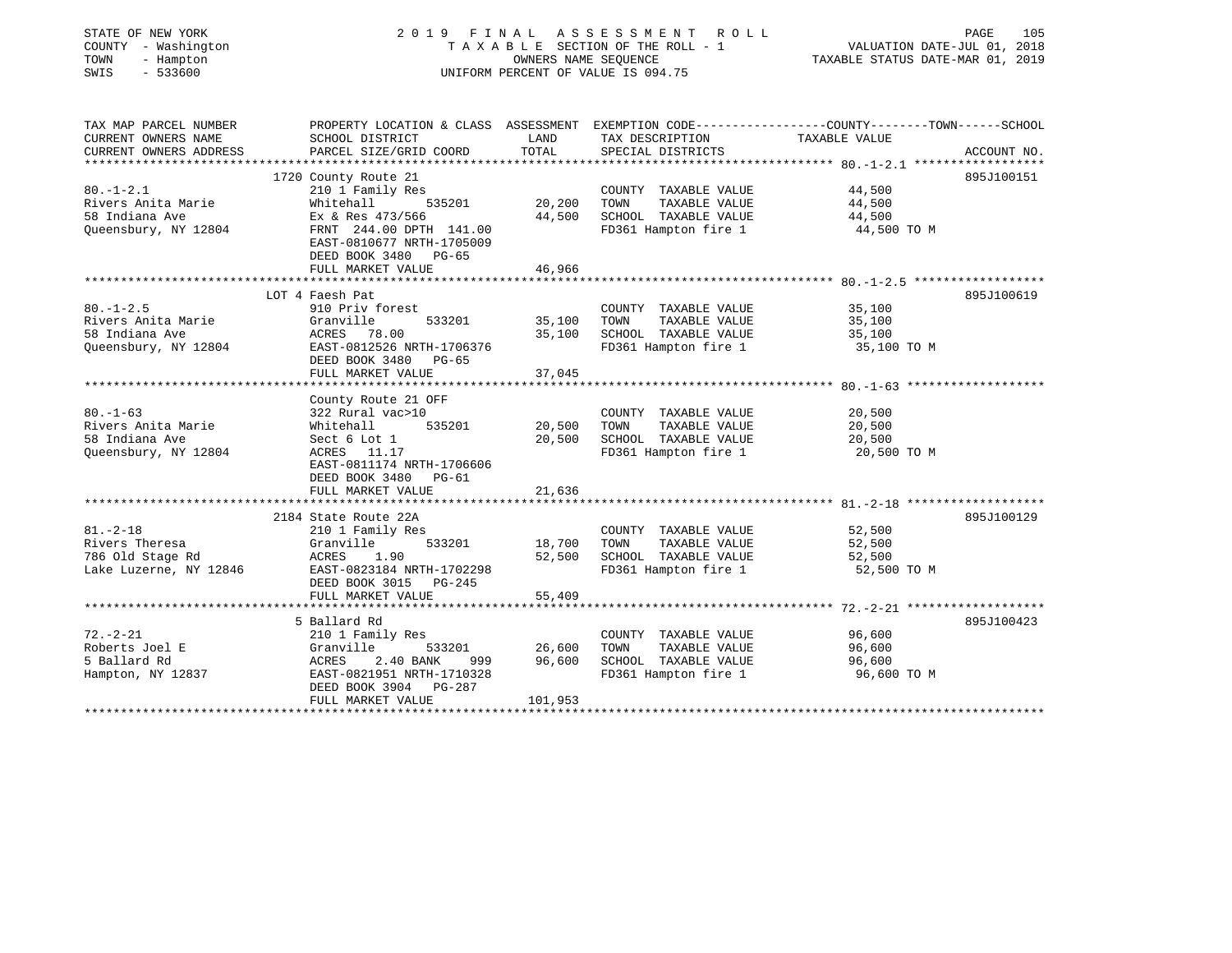# STATE OF NEW YORK 2 0 1 9 F I N A L A S S E S S M E N T R O L L PAGE 106 COUNTY - Washington T A X A B L E SECTION OF THE ROLL - 1 VALUATION DATE-JUL 01, 2018 TOWN - Hampton OWNERS NAME SEQUENCE TAXABLE STATUS DATE-MAR 01, 2019 SWIS - 533600 UNIFORM PERCENT OF VALUE IS 094.75

| TAX MAP PARCEL NUMBER                                                                                                                                                                                                                  | PROPERTY LOCATION & CLASS ASSESSMENT EXEMPTION CODE---------------COUNTY-------TOWN-----SCHOOL                                      |                    |                                                                           |                                                                                                                                               |                    |
|----------------------------------------------------------------------------------------------------------------------------------------------------------------------------------------------------------------------------------------|-------------------------------------------------------------------------------------------------------------------------------------|--------------------|---------------------------------------------------------------------------|-----------------------------------------------------------------------------------------------------------------------------------------------|--------------------|
| CURRENT OWNERS NAME                                                                                                                                                                                                                    | SCHOOL DISTRICT                                                                                                                     | LAND               | TAX DESCRIPTION                                                           | TAXABLE VALUE                                                                                                                                 |                    |
|                                                                                                                                                                                                                                        |                                                                                                                                     |                    | SPECIAL DISTRICTS                                                         |                                                                                                                                               | ACCOUNT NO.        |
|                                                                                                                                                                                                                                        |                                                                                                                                     |                    |                                                                           |                                                                                                                                               |                    |
|                                                                                                                                                                                                                                        | 50 Camp Way                                                                                                                         |                    |                                                                           |                                                                                                                                               | 895J100611         |
| $53. - 1 - 18$                                                                                                                                                                                                                         | 260 Seasonal res                                                                                                                    |                    | COUNTY TAXABLE VALUE 63,400                                               |                                                                                                                                               |                    |
|                                                                                                                                                                                                                                        | zou seasor<br>Granville                                                                                                             | 533201 30,200 TOWN | TAXABLE VALUE                                                             | 63,400                                                                                                                                        |                    |
|                                                                                                                                                                                                                                        |                                                                                                                                     |                    | $63,400$ SCHOOL TAXABLE VALUE 63,400                                      |                                                                                                                                               |                    |
|                                                                                                                                                                                                                                        |                                                                                                                                     |                    | FD361 Hampton fire 1                                                      | 63,400 TO M                                                                                                                                   |                    |
|                                                                                                                                                                                                                                        |                                                                                                                                     |                    |                                                                           |                                                                                                                                               |                    |
|                                                                                                                                                                                                                                        | FULL MARKET VALUE                                                                                                                   | 66,913             |                                                                           |                                                                                                                                               |                    |
|                                                                                                                                                                                                                                        |                                                                                                                                     |                    |                                                                           |                                                                                                                                               |                    |
|                                                                                                                                                                                                                                        | 71 South Rd                                                                                                                         |                    | 75 PCT OF VALUE USED FOR EXEMPTION PURPOSES                               |                                                                                                                                               | 895J100105         |
| $80 - 1 - 4$                                                                                                                                                                                                                           | 240 Rural res                                                                                                                       |                    |                                                                           | $\begin{array}{cccc} & & & & & & 895J100105 \\ 30,450 & & & 30,450 & & & 0 \\ 60,900 & & & 60,900 & & & 0 \\ 0 & & & & & 0 & & 0 \end{array}$ |                    |
|                                                                                                                                                                                                                                        |                                                                                                                                     |                    |                                                                           |                                                                                                                                               |                    |
| Robillard Maurice<br>Robillard Linda                                                                                                                                                                                                   | 240 Rural res<br>Granville 533201 62,300 VET DIS CT 41141<br>Survey: 2928 Lot 4 162,400 ENH STAR 41834                              |                    |                                                                           |                                                                                                                                               |                    |
| PO Box 176                                                                                                                                                                                                                             |                                                                                                                                     |                    | XH STAR THOUR<br>COUNTY TAXABLE VALUE 71,050<br>TOWN TAXARLE VALUE 71,050 |                                                                                                                                               |                    |
| Hampton, NY 12837                                                                                                                                                                                                                      | 762/149<br>ACRES 29.80                                                                                                              |                    |                                                                           |                                                                                                                                               |                    |
|                                                                                                                                                                                                                                        | ACRES 29.80 TOWN IAAADDE VALUE 95,070<br>EAST-0814551 NRTH-1702216 SCHOOL TAXABLE VALUE 95,070<br>FD361 Hampton fire 1 162,400 TO M |                    |                                                                           |                                                                                                                                               |                    |
|                                                                                                                                                                                                                                        |                                                                                                                                     |                    |                                                                           |                                                                                                                                               |                    |
|                                                                                                                                                                                                                                        | PG-1056<br>ALUE 171,398                                                                                                             |                    |                                                                           |                                                                                                                                               |                    |
|                                                                                                                                                                                                                                        | FULL MARKET VALUE                                                                                                                   |                    |                                                                           |                                                                                                                                               |                    |
|                                                                                                                                                                                                                                        |                                                                                                                                     |                    |                                                                           |                                                                                                                                               |                    |
|                                                                                                                                                                                                                                        | 1080 West Way                                                                                                                       |                    |                                                                           |                                                                                                                                               | 895J100269         |
| $71.4 - 2 - 2$                                                                                                                                                                                                                         | 260 Seasonal res - WTRFNT                                                                                                           |                    | <b>BAS STAR</b> 41854                                                     | $\overline{0}$                                                                                                                                | 29,400<br>$\Omega$ |
| extra - 1.00 COUNTY TAXABLE VALUE 207,100 COUNTY TAXABLE VALUE 207,100                                                                                                                                                                 |                                                                                                                                     |                    |                                                                           |                                                                                                                                               |                    |
| Robinson Deborah T Trustee Lot 17<br>no Box 17 7 1.-2-2                                                                                                                                                                                |                                                                                                                                     | 207,100 TOWN       | TAXABLE VALUE                                                             | 207,100<br>177,700                                                                                                                            |                    |
| PO Box 17                                                                                                                                                                                                                              | $71. - 2 - 2$                                                                                                                       |                    | SCHOOL TAXABLE VALUE                                                      |                                                                                                                                               |                    |
| Poultney, VT 05764                                                                                                                                                                                                                     | ACRES<br>2.40                                                                                                                       |                    |                                                                           | FD361 Hampton fire 1 207,100 TO M                                                                                                             |                    |
|                                                                                                                                                                                                                                        | EAST-0815039 NRTH-1707942                                                                                                           |                    |                                                                           |                                                                                                                                               |                    |
|                                                                                                                                                                                                                                        | DEED BOOK 3757 PG-281                                                                                                               |                    |                                                                           |                                                                                                                                               |                    |
|                                                                                                                                                                                                                                        |                                                                                                                                     |                    |                                                                           |                                                                                                                                               |                    |
|                                                                                                                                                                                                                                        |                                                                                                                                     |                    |                                                                           |                                                                                                                                               |                    |
|                                                                                                                                                                                                                                        | Carlton Rd                                                                                                                          |                    |                                                                           |                                                                                                                                               | 895J101808         |
|                                                                                                                                                                                                                                        |                                                                                                                                     |                    |                                                                           | 300                                                                                                                                           |                    |
| 45.-1-5.1<br>Robson Lance Whitehall 535201<br>Robson Anita FRNT 50.00 DPTH 300.00 300 SCHOOL TAXABLE VALUE<br>Robson Anita FRNT 50.00 DPTH 300.00 300 SCHOOL TAXABLE VALUE<br>417 Purchase St EAST-0804684 NRTH-1734580 FO-124<br>Sout |                                                                                                                                     |                    |                                                                           | 300                                                                                                                                           |                    |
|                                                                                                                                                                                                                                        |                                                                                                                                     |                    |                                                                           | 300                                                                                                                                           |                    |
|                                                                                                                                                                                                                                        |                                                                                                                                     |                    | FD362 Hampton fire 2                                                      | 300 TO M                                                                                                                                      |                    |
|                                                                                                                                                                                                                                        |                                                                                                                                     |                    |                                                                           |                                                                                                                                               |                    |
|                                                                                                                                                                                                                                        | FULL MARKET VALUE                                                                                                                   | 317                |                                                                           |                                                                                                                                               |                    |
|                                                                                                                                                                                                                                        |                                                                                                                                     |                    |                                                                           |                                                                                                                                               |                    |
|                                                                                                                                                                                                                                        | Carlton Rd                                                                                                                          |                    |                                                                           |                                                                                                                                               |                    |
| $45. - 1 - 5.7$                                                                                                                                                                                                                        | 314 Rural vac<10                                                                                                                    |                    | COUNTY TAXABLE VALUE 19,000                                               |                                                                                                                                               |                    |
| Robson Lance                                                                                                                                                                                                                           | 535201 19,000<br>Whitehall                                                                                                          |                    | TOWN                                                                      | TAXABLE VALUE 19,000                                                                                                                          |                    |
| Robson Anita                                                                                                                                                                                                                           | Sub Lot 6                                                                                                                           | 19,000             |                                                                           |                                                                                                                                               |                    |
| 417 Purchase St                                                                                                                                                                                                                        | ACRES 2.84                                                                                                                          |                    | SCHOOL TAXABLE VALUE 19,000<br>FD362 Hampton fire 2 19,000 TO M           |                                                                                                                                               |                    |
| South Easton, MA 02375                                                                                                                                                                                                                 | EAST-0804700 NRTH-1734797                                                                                                           |                    |                                                                           |                                                                                                                                               |                    |
|                                                                                                                                                                                                                                        | DEED BOOK 2836 PG-124                                                                                                               |                    |                                                                           |                                                                                                                                               |                    |
|                                                                                                                                                                                                                                        | FULL MARKET VALUE                                                                                                                   | 20,053             |                                                                           |                                                                                                                                               |                    |
|                                                                                                                                                                                                                                        |                                                                                                                                     |                    |                                                                           |                                                                                                                                               |                    |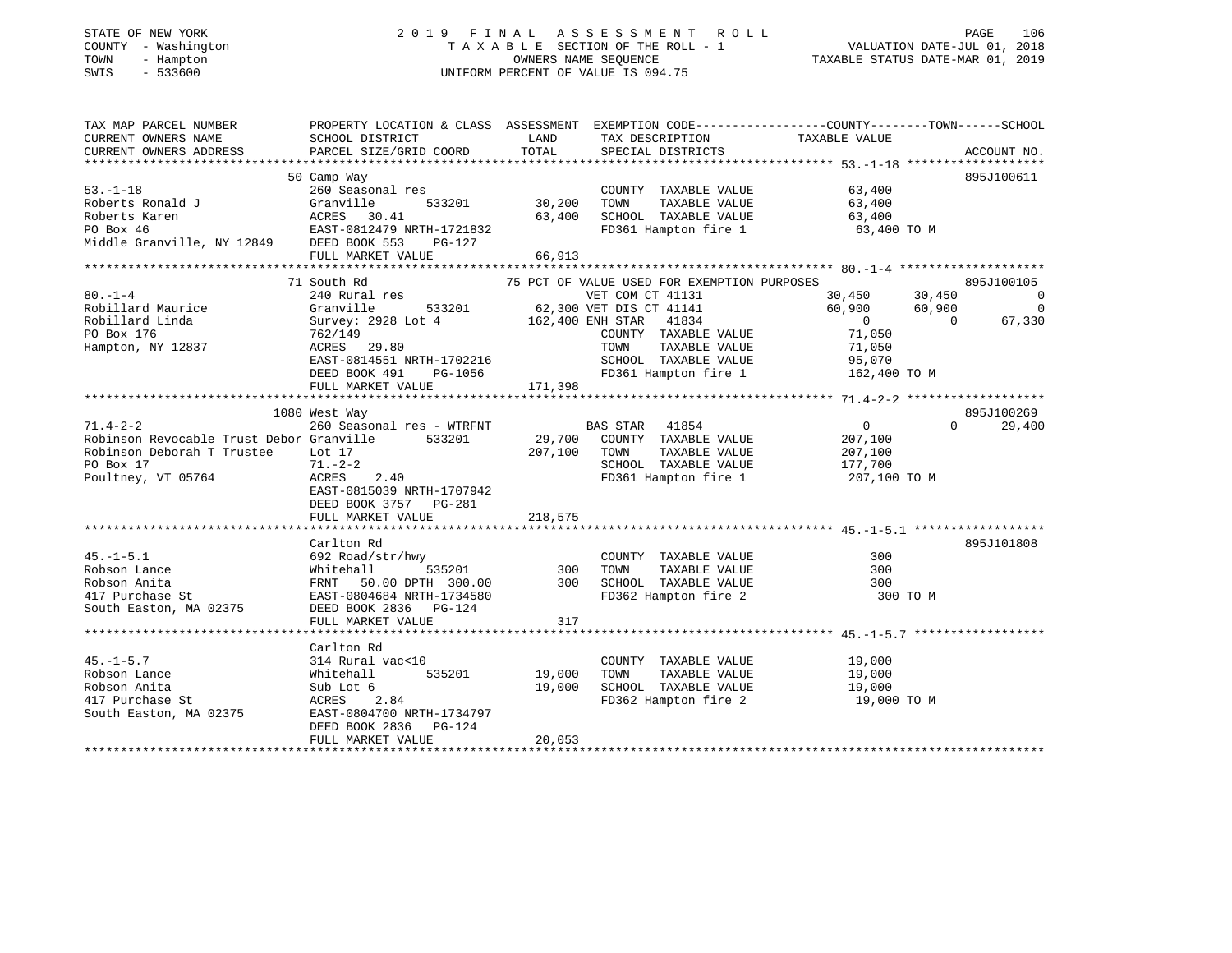| STATE OF NEW YORK<br>COUNTY - Washington                               | 2019<br>FINAL<br>TAXABLE SECTION OF THE ROLL - 1                                                                   | 107<br>R O L L<br>PAGE<br>VALUATION DATE-JUL 01, 2018<br>TAXABLE STATUS DATE-MAR 01, 2019 |                                                                                                                                         |                            |          |             |
|------------------------------------------------------------------------|--------------------------------------------------------------------------------------------------------------------|-------------------------------------------------------------------------------------------|-----------------------------------------------------------------------------------------------------------------------------------------|----------------------------|----------|-------------|
| TOWN<br>- Hampton<br>SWIS<br>$-533600$                                 | UNIFORM PERCENT OF VALUE IS 094.75                                                                                 |                                                                                           |                                                                                                                                         |                            |          |             |
| TAX MAP PARCEL NUMBER<br>CURRENT OWNERS NAME<br>CURRENT OWNERS ADDRESS | SCHOOL DISTRICT<br>PARCEL SIZE/GRID COORD                                                                          | LAND<br>TOTAL                                                                             | PROPERTY LOCATION & CLASS ASSESSMENT EXEMPTION CODE----------------COUNTY-------TOWN-----SCHOOL<br>TAX DESCRIPTION<br>SPECIAL DISTRICTS | TAXABLE VALUE              |          | ACCOUNT NO. |
|                                                                        |                                                                                                                    |                                                                                           |                                                                                                                                         |                            |          |             |
|                                                                        | 354 Hills Pond Rd                                                                                                  |                                                                                           |                                                                                                                                         |                            |          |             |
| $71. - 1 - 12.2$                                                       | 270 Mfg housing                                                                                                    |                                                                                           | COUNTY TAXABLE VALUE                                                                                                                    | 96,900                     |          |             |
| Rockenstire George C                                                   | Granville<br>533201                                                                                                | 35,100<br>96,900                                                                          | TOWN<br>TAXABLE VALUE                                                                                                                   | 96,900                     |          |             |
| 15 County Route 17A<br>Whitehall, NY 12887                             | Survey 13013<br>FRNT 300.00 DPTH<br>ACRES<br>5.09 BANK<br>997<br>EAST-0815677 NRTH-1710084<br>DEED BOOK 3835 PG-66 |                                                                                           | SCHOOL TAXABLE VALUE<br>FD361 Hampton fire 1                                                                                            | 96,900<br>96,900 TO M      |          |             |
|                                                                        | FULL MARKET VALUE                                                                                                  | 102,269                                                                                   |                                                                                                                                         |                            |          |             |
|                                                                        | 11975 State Route 4                                                                                                |                                                                                           |                                                                                                                                         |                            |          | 895J100419  |
| $45. - 1 - 9$                                                          | 210 1 Family Res                                                                                                   |                                                                                           | VET WAR C 41122                                                                                                                         | 12,390                     | $\Omega$ | $\mathbf 0$ |
| Rogers Donald S                                                        | Whitehall<br>535201                                                                                                |                                                                                           | 35,900 VET WAR T 41123                                                                                                                  | $\overline{0}$             | 12,390   | $\mathbf 0$ |
| 11975 State Route 4                                                    | ACRES<br>5.90                                                                                                      |                                                                                           | 82,600 ENH STAR<br>41834                                                                                                                | $\overline{0}$             | $\Omega$ | 67,330      |
| Whitehall, NY 12887                                                    | EAST-0807450 NRTH-1731559                                                                                          |                                                                                           | COUNTY TAXABLE VALUE                                                                                                                    | 70,210                     |          |             |
|                                                                        | DEED BOOK 944<br>PG-154                                                                                            |                                                                                           | TOWN<br>TAXABLE VALUE                                                                                                                   | 70,210                     |          |             |
|                                                                        | FULL MARKET VALUE                                                                                                  |                                                                                           | 87,177 SCHOOL TAXABLE VALUE<br>FD362 Hampton fire 2                                                                                     | 15,270<br>82,600 TO M      |          |             |
|                                                                        |                                                                                                                    |                                                                                           |                                                                                                                                         |                            |          |             |
|                                                                        | 43 Rainbow Way                                                                                                     |                                                                                           |                                                                                                                                         |                            |          | 895J100547  |
| $81. - 1 - 34$                                                         | 260 Seasonal res                                                                                                   |                                                                                           | COUNTY TAXABLE VALUE                                                                                                                    | 79,100                     |          |             |
| Rohrman Paulette A                                                     | 533201<br>Granville                                                                                                | 31,800                                                                                    | TOWN<br>TAXABLE VALUE                                                                                                                   | 79,100                     |          |             |
| 18 Highland Ave                                                        | ACRES<br>4.00                                                                                                      |                                                                                           | 79,100 SCHOOL TAXABLE VALUE                                                                                                             | 79,100                     |          |             |
| Chappaqua, NY 10514                                                    | EAST-0818110 NRTH-1701888<br>DEED BOOK 2931 PG-81<br>FULL MARKET VALUE                                             | 83,483                                                                                    | FD361 Hampton fire 1                                                                                                                    | 79,100 TO M                |          |             |
|                                                                        | **************************                                                                                         |                                                                                           |                                                                                                                                         |                            |          |             |
|                                                                        | 474 Hickey Rd                                                                                                      |                                                                                           |                                                                                                                                         |                            |          | 895J100414  |
| $63. - 1 - 14$                                                         | 240 Rural res                                                                                                      |                                                                                           | ENH STAR<br>41834                                                                                                                       | $\overline{0}$             | $\Omega$ | 67,330      |
| Roof Priscilla A                                                       | Granville<br>533201                                                                                                | 46,400                                                                                    | COUNTY TAXABLE VALUE                                                                                                                    | 226,400                    |          |             |
| Holmes Naomi R                                                         | Forest Tax 3399/119                                                                                                | 226,400                                                                                   | TAXABLE VALUE<br>TOWN                                                                                                                   | 226,400                    |          |             |
| 474 Hickey Rd                                                          | Lot 1                                                                                                              |                                                                                           | SCHOOL TAXABLE VALUE                                                                                                                    | 159,070                    |          |             |
| Hampton, NY 12837                                                      | ACRES 15.38                                                                                                        |                                                                                           | CA001 Cons agri dst 1<br>FD361 Hampton fire 1                                                                                           | 226,400 TO                 |          |             |
| MAY BE SUBJECT TO PAYMENT                                              | EAST-0820162 NRTH-1720145<br>DEED BOOK 773<br>PG-297                                                               |                                                                                           |                                                                                                                                         | 226,400 TO M               |          |             |
| UNDER RPTL480A UNTIL 2023                                              | FULL MARKET VALUE                                                                                                  | 238,945                                                                                   |                                                                                                                                         |                            |          |             |
|                                                                        | ****************                                                                                                   |                                                                                           |                                                                                                                                         |                            |          |             |
|                                                                        | Hickey Rd                                                                                                          |                                                                                           |                                                                                                                                         |                            |          |             |
| $63. - 1 - 14.1$                                                       | 322 Rural vac>10                                                                                                   |                                                                                           | FOR 480A<br>47460                                                                                                                       | 103,200                    | 103,200  | 103,200     |
| Roof Priscilla A                                                       | 533201<br>Granville                                                                                                | 129,200                                                                                   | COUNTY TAXABLE VALUE                                                                                                                    | 26,000                     |          |             |
| Holmes Naomi R                                                         | Forest Tax 3399/119                                                                                                | 129,200                                                                                   | TAXABLE VALUE<br>TOWN                                                                                                                   | 26,000                     |          |             |
| 474 Hickey Rd                                                          | ACRES 190.40<br>EAST-0818470 NRTH-1719358                                                                          |                                                                                           | SCHOOL TAXABLE VALUE                                                                                                                    | 26,000                     |          |             |
| Hampton, NY 12837                                                      | DEED BOOK 773<br>PG-297                                                                                            |                                                                                           | CA001 Cons agri dst 1<br>FD361 Hampton fire 1                                                                                           | 129,200 TO<br>129,200 TO M |          |             |
| MAY BE SUBJECT TO PAYMENT<br>UNDER RPTL480A UNTIL 2028                 | FULL MARKET VALUE                                                                                                  | 136,359                                                                                   |                                                                                                                                         |                            |          |             |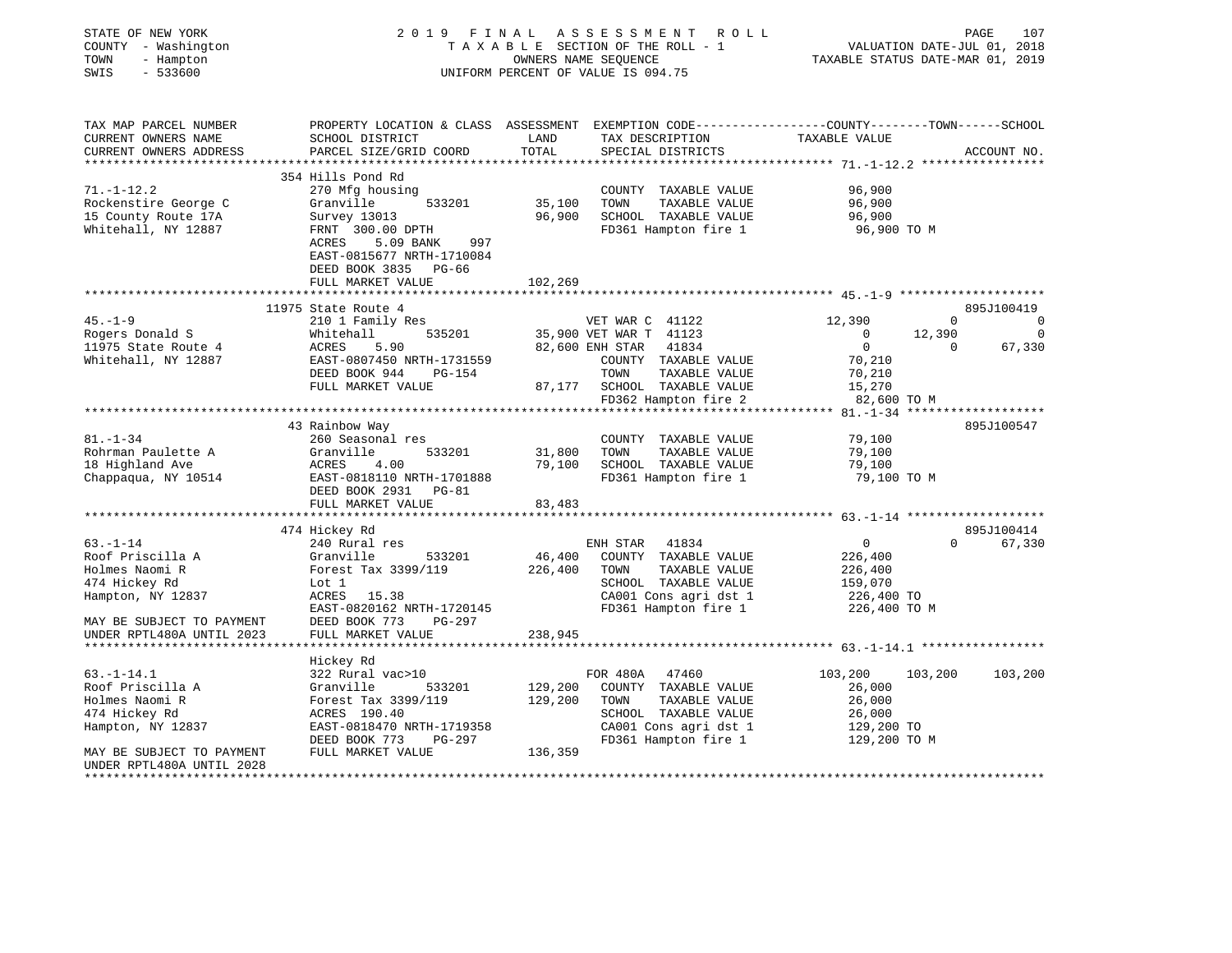| STATE OF NEW YORK<br>COUNTY - Washington<br>TOWN<br>- Hampton<br>$-533600$<br>SWIS                                                                                        | 2019 FINAL ASSESSMENT ROLL<br>TAXABLE SECTION OF THE ROLL - 1<br>UNIFORM PERCENT OF VALUE IS 094.75              | PAGE<br>108<br>VALUATION DATE-JUL 01, 2018<br>TAXABLE STATUS DATE-MAR 01, 2019 |                                                                                                                                                         |                                    |          |             |
|---------------------------------------------------------------------------------------------------------------------------------------------------------------------------|------------------------------------------------------------------------------------------------------------------|--------------------------------------------------------------------------------|---------------------------------------------------------------------------------------------------------------------------------------------------------|------------------------------------|----------|-------------|
| TAX MAP PARCEL NUMBER THE PROPERTY LOCATION & CLASS ASSESSMENT EXEMPTION CODE--------------COUNTY-------TOWN------SCHOOL<br>CURRENT OWNERS NAME<br>CURRENT OWNERS ADDRESS | SCHOOL DISTRICT<br>PARCEL SIZE/GRID COORD                                                                        |                                                                                |                                                                                                                                                         |                                    |          | ACCOUNT NO. |
|                                                                                                                                                                           |                                                                                                                  |                                                                                |                                                                                                                                                         |                                    |          |             |
|                                                                                                                                                                           | 175 Hickey Rd                                                                                                    |                                                                                |                                                                                                                                                         |                                    |          | 895J100712  |
| $62. - 1 - 32.3$<br>Root Joseph Granville<br>Root Mary Lou (ACRES 5.00<br>175 Hickey Rd (EAST-0813729 N<br>Hampton, NY 12837 (DEED BOOK 600                               | 270 Mfg housing<br>5.00 BANK<br>EAST-0813729 NRTH-1718276<br>DEED BOOK 600 PG-54<br>FULL MARKET VALUE 70,079     |                                                                                | ENH STAR 41834<br>533201 35,000 COUNTY TAXABLE VALUE<br>NNK 999 66,400 TOWN TAXABLE VALUE<br>SCHOOL TAXABLE VALUE 0<br>FD361 Hampton fire 1 66,400 TO M | $\overline{0}$<br>66,400<br>66,400 | $\Omega$ | 66,400      |
|                                                                                                                                                                           |                                                                                                                  |                                                                                |                                                                                                                                                         |                                    |          |             |
|                                                                                                                                                                           |                                                                                                                  |                                                                                |                                                                                                                                                         |                                    |          |             |
| $71. - 1 - 14.92$                                                                                                                                                         | 271 Hills Pond Rd<br>210 1 Family Res - WTRFNT                                                                   |                                                                                | VET COM CT 41131                                                                                                                                        | 53,900                             | 44,100   | $\Omega$    |
| Rountree Charles R<br>Rountree Renee D                                                                                                                                    | Granville<br>533201                                                                                              |                                                                                | 19,800 VET DIS CT 41141                                                                                                                                 | 107,720                            | 88,200   | $\Omega$    |
|                                                                                                                                                                           | LF 66'                                                                                                           |                                                                                | 269,300 CW_10_VET/ 41151                                                                                                                                | 7,840                              | 7,840    | $\Omega$    |
| PO Box 86                                                                                                                                                                 | Filed Subdivision 27A-71<br>ACRES     1.23 BANK      999                                                         |                                                                                | COUNTY TAXABLE VALUE                                                                                                                                    | 99,840                             |          |             |
| Hampton, NY 12837                                                                                                                                                         |                                                                                                                  |                                                                                | TOWN<br>TAXABLE VALUE                                                                                                                                   | 129,160                            |          |             |
|                                                                                                                                                                           |                                                                                                                  |                                                                                | SCHOOL TAXABLE VALUE 269,300<br>FD361 Hampton fire 1 269,300 TO M                                                                                       |                                    |          |             |
|                                                                                                                                                                           |                                                                                                                  | 284, 222                                                                       |                                                                                                                                                         |                                    |          |             |
|                                                                                                                                                                           | FULL MARKET VALUE                                                                                                |                                                                                |                                                                                                                                                         |                                    |          |             |
|                                                                                                                                                                           | 63 Lemayville Way                                                                                                |                                                                                |                                                                                                                                                         |                                    |          |             |
| $38. - 1 - 2.7$                                                                                                                                                           | 270 Mfg housing                                                                                                  |                                                                                | COUNTY TAXABLE VALUE                                                                                                                                    | 43,100                             |          |             |
| Rozell Walter J                                                                                                                                                           | 535201                                                                                                           | 28,500                                                                         | TAXABLE VALUE<br>TOWN                                                                                                                                   | 43,100                             |          |             |
| Rozell Hillary J<br>44 Morse In                                                                                                                                           |                                                                                                                  |                                                                                | 43,100 SCHOOL TAXABLE VALUE                                                                                                                             | 43,100                             |          |             |
| 44 Morse Ln<br>Whitehall, NY 12887                                                                                                                                        | 270 Mig housing<br>Whitehall 535201<br>Lot 2<br>ACRES 3.00<br>EAST-0805297 NRTH-1744092<br>DEED BOOK 3874 PG-313 |                                                                                | FD362 Hampton fire 2                                                                                                                                    | 43,100 TO M                        |          |             |
|                                                                                                                                                                           | FULL MARKET VALUE                                                                                                | 45,488                                                                         |                                                                                                                                                         |                                    |          |             |
|                                                                                                                                                                           |                                                                                                                  |                                                                                |                                                                                                                                                         |                                    |          |             |
| $38. - 1 - 2.8$                                                                                                                                                           | 140 Lemayville Way<br>270 Mfg housing                                                                            |                                                                                | COUNTY TAXABLE VALUE                                                                                                                                    | 37,500                             |          |             |
|                                                                                                                                                                           |                                                                                                                  | 23,700                                                                         | TAXABLE VALUE<br>TOWN                                                                                                                                   | 37,500                             |          |             |
|                                                                                                                                                                           |                                                                                                                  | 37,500                                                                         | SCHOOL TAXABLE VALUE                                                                                                                                    | 37,500                             |          |             |
| Rozell Walter J<br>Rozell Hillary J<br>44 Morse Ln<br>Whitehall, NY 12887<br>EAST-0805634 NRTH-1743650<br>Mhitehall, NY 12887<br>EAST-0805634 NRTH-1743650                | DEED BOOK 3874 PG-313                                                                                            |                                                                                | FD362 Hampton fire 2                                                                                                                                    | 37,500 TO M                        |          |             |
|                                                                                                                                                                           | FULL MARKET VALUE                                                                                                | 39,578                                                                         |                                                                                                                                                         |                                    |          |             |
|                                                                                                                                                                           | 121 & 129 Lemayville Way                                                                                         |                                                                                |                                                                                                                                                         |                                    |          |             |
| $38. - 1 - 2.9$<br>Rozell Walter J                                                                                                                                        | $210$ 1 Family Res<br>Whitehall 535201                                                                           | 24,100                                                                         | COUNTY TAXABLE VALUE<br>TAXABLE VALUE<br>TOWN                                                                                                           | 97,200<br>97,200                   |          |             |
| Rozell Hillary J                                                                                                                                                          | Lot 4                                                                                                            | 97,200                                                                         | SCHOOL TAXABLE VALUE                                                                                                                                    | 97,200                             |          |             |
| 44 Morse Ln                                                                                                                                                               | ACRES<br>1.64                                                                                                    |                                                                                | FD362 Hampton fire 2                                                                                                                                    | 97,200 TO M                        |          |             |
| Whitehall, NY 12887                                                                                                                                                       | EAST-0805827 NRTH-1743966                                                                                        |                                                                                |                                                                                                                                                         |                                    |          |             |

FULL MARKET VALUE 102,586 \*\*\*\*\*\*\*\*\*\*\*\*\*\*\*\*\*\*\*\*\*\*\*\*\*\*\*\*\*\*\*\*\*\*\*\*\*\*\*\*\*\*\*\*\*\*\*\*\*\*\*\*\*\*\*\*\*\*\*\*\*\*\*\*\*\*\*\*\*\*\*\*\*\*\*\*\*\*\*\*\*\*\*\*\*\*\*\*\*\*\*\*\*\*\*\*\*\*\*\*\*\*\*\*\*\*\*\*\*\*\*\*\*\*\*\*\*\*\*\*\*\*\*\*\*\*\*\*\*\*\*\*

DEED BOOK 3874 PG-313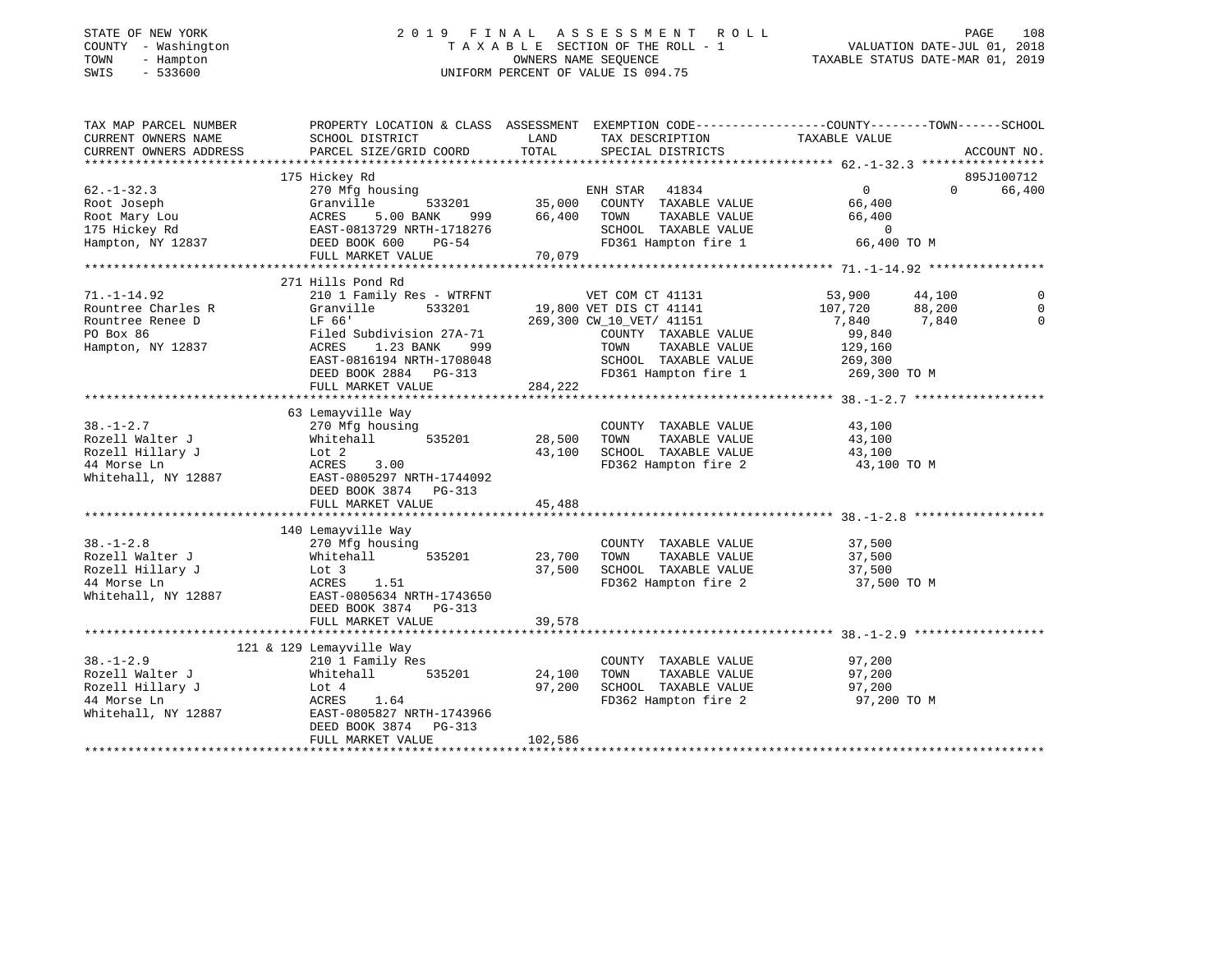| STATE OF NEW YORK<br>COUNTY - Washington<br>TOWN<br>- Hampton<br>$-533600$<br>SWIS |                                                                                                                    |         | 2019 FINAL ASSESSMENT ROLL<br>TAXABLE SECTION OF THE ROLL - 1<br>OWNERS NAME SEOUENCE<br>UNIFORM PERCENT OF VALUE IS 094.75 | VALUATION DATE-JUL 01, 2018<br>TAXABLE STATUS DATE-MAR 01, 2019 | PAGE<br>109         |
|------------------------------------------------------------------------------------|--------------------------------------------------------------------------------------------------------------------|---------|-----------------------------------------------------------------------------------------------------------------------------|-----------------------------------------------------------------|---------------------|
| TAX MAP PARCEL NUMBER<br>CURRENT OWNERS NAME                                       | PROPERTY LOCATION & CLASS ASSESSMENT EXEMPTION CODE---------------COUNTY-------TOWN------SCHOOL<br>SCHOOL DISTRICT | LAND    | TAX DESCRIPTION                                                                                                             | TAXABLE VALUE                                                   |                     |
| CURRENT OWNERS ADDRESS                                                             | PARCEL SIZE/GRID COORD                                                                                             | TOTAL   | SPECIAL DISTRICTS                                                                                                           |                                                                 | ACCOUNT NO.         |
|                                                                                    | 116 Lemayville Way                                                                                                 |         |                                                                                                                             |                                                                 |                     |
| $38. - 1 - 2.10$                                                                   | 270 Mfg housing                                                                                                    |         | COUNTY TAXABLE VALUE                                                                                                        | 49,100                                                          |                     |
| Rozell Walter J                                                                    | Whitehall<br>535201                                                                                                | 23,200  | TAXABLE VALUE<br>TOWN                                                                                                       | 49,100                                                          |                     |
| Rozell Hillary J                                                                   | Lot 5                                                                                                              | 49,100  | SCHOOL TAXABLE VALUE                                                                                                        | 49,100                                                          |                     |
| 44 Morse Ln                                                                        | ACRES<br>1.36                                                                                                      |         | FD362 Hampton fire 2                                                                                                        | 49,100 TO M                                                     |                     |
| Whitehall, NY 12887                                                                | EAST-0805655 NRTH-1743997<br>DEED BOOK 3874 PG-313                                                                 |         |                                                                                                                             |                                                                 |                     |
|                                                                                    | FULL MARKET VALUE                                                                                                  | 51,821  |                                                                                                                             |                                                                 |                     |
|                                                                                    |                                                                                                                    |         |                                                                                                                             |                                                                 |                     |
|                                                                                    | 1731 County Route 21                                                                                               |         |                                                                                                                             |                                                                 | 895J101756          |
| $80. - 1 - 37$<br>Ruest Kellie R                                                   | 210 1 Family Res<br>Whitehall<br>535201                                                                            | 19,700  | BAS STAR 41854<br>COUNTY TAXABLE VALUE                                                                                      | $\overline{0}$<br>137,600                                       | 29,400<br>$\Omega$  |
| 1731 County Route 21                                                               | LOT 9                                                                                                              | 137,600 | TAXABLE VALUE<br>TOWN                                                                                                       | 137,600                                                         |                     |
| Whitehall, NY 12887                                                                | FRNT 160.00 DPTH 202.00                                                                                            |         | SCHOOL TAXABLE VALUE                                                                                                        | 108,200                                                         |                     |
|                                                                                    | BANK<br>999                                                                                                        |         | FD361 Hampton fire 1                                                                                                        | 137,600 TO M                                                    |                     |
|                                                                                    | EAST-0810232 NRTH-1705211<br>DEED BOOK 2804 PG-339                                                                 |         |                                                                                                                             |                                                                 |                     |
|                                                                                    | FULL MARKET VALUE                                                                                                  | 145,224 |                                                                                                                             |                                                                 |                     |
|                                                                                    |                                                                                                                    |         |                                                                                                                             |                                                                 |                     |
|                                                                                    | State Route 22A                                                                                                    |         |                                                                                                                             |                                                                 | 895J100286          |
| $54. - 1 - 3.1$                                                                    | 105 Vac farmland                                                                                                   |         | AG DIST<br>41720                                                                                                            | 7,206<br>7,206                                                  | 7,206               |
| Ruigrok Daniel                                                                     | Granville<br>533201                                                                                                | 32,500  | COUNTY TAXABLE VALUE                                                                                                        | 25,294                                                          |                     |
| Ruigrok Deborah                                                                    | ACRES 54.20                                                                                                        | 32,500  | TOWN<br>TAXABLE VALUE                                                                                                       | 25,294                                                          |                     |
| 2935 State Route 22A                                                               | EAST-0819263 NRTH-1726423                                                                                          |         | SCHOOL TAXABLE VALUE                                                                                                        | 25,294                                                          |                     |
| Hampton, NY 12837                                                                  | DEED BOOK 3374 PG-253                                                                                              |         | CA001 Cons agri dst 1                                                                                                       | 25,294 TO                                                       |                     |
|                                                                                    | FULL MARKET VALUE                                                                                                  | 34,301  | 7,206 EX                                                                                                                    |                                                                 |                     |
| MAY BE SUBJECT TO PAYMENT<br>UNDER AGDIST LAW TIL 2023                             |                                                                                                                    |         | FD361 Hampton fire 1                                                                                                        | 32,500 TO M                                                     |                     |
|                                                                                    | State Route 22A                                                                                                    |         |                                                                                                                             |                                                                 |                     |
| $54. - 1 - 3.2$                                                                    | 105 Vac farmland                                                                                                   |         | AG DIST<br>41720                                                                                                            | 2,097<br>2,097                                                  | 895J100401<br>2,097 |
| Ruigrok Daniel                                                                     | Granville<br>533201                                                                                                | 7,300   | COUNTY TAXABLE VALUE                                                                                                        | 5,203                                                           |                     |
| Ruigrok Deborah                                                                    | ACRES 13.80                                                                                                        | 7,300   | TOWN<br>TAXABLE VALUE                                                                                                       | 5,203                                                           |                     |
| 2935 State Route 22A                                                               | EAST-0820518 NRTH-1726335                                                                                          |         | SCHOOL TAXABLE VALUE                                                                                                        | 5,203                                                           |                     |
| Hampton, NY 12837                                                                  | DEED BOOK 3374<br>$PG-253$                                                                                         |         | CA001 Cons agri dst 1                                                                                                       | 5,203 TO                                                        |                     |
|                                                                                    | FULL MARKET VALUE                                                                                                  | 7,704   | 2,097 EX                                                                                                                    |                                                                 |                     |
| MAY BE SUBJECT TO PAYMENT                                                          |                                                                                                                    |         | FD361 Hampton fire 1                                                                                                        | 7,300 TO M                                                      |                     |
| UNDER AGDIST LAW TIL 2023                                                          |                                                                                                                    |         |                                                                                                                             |                                                                 |                     |
|                                                                                    |                                                                                                                    |         |                                                                                                                             |                                                                 |                     |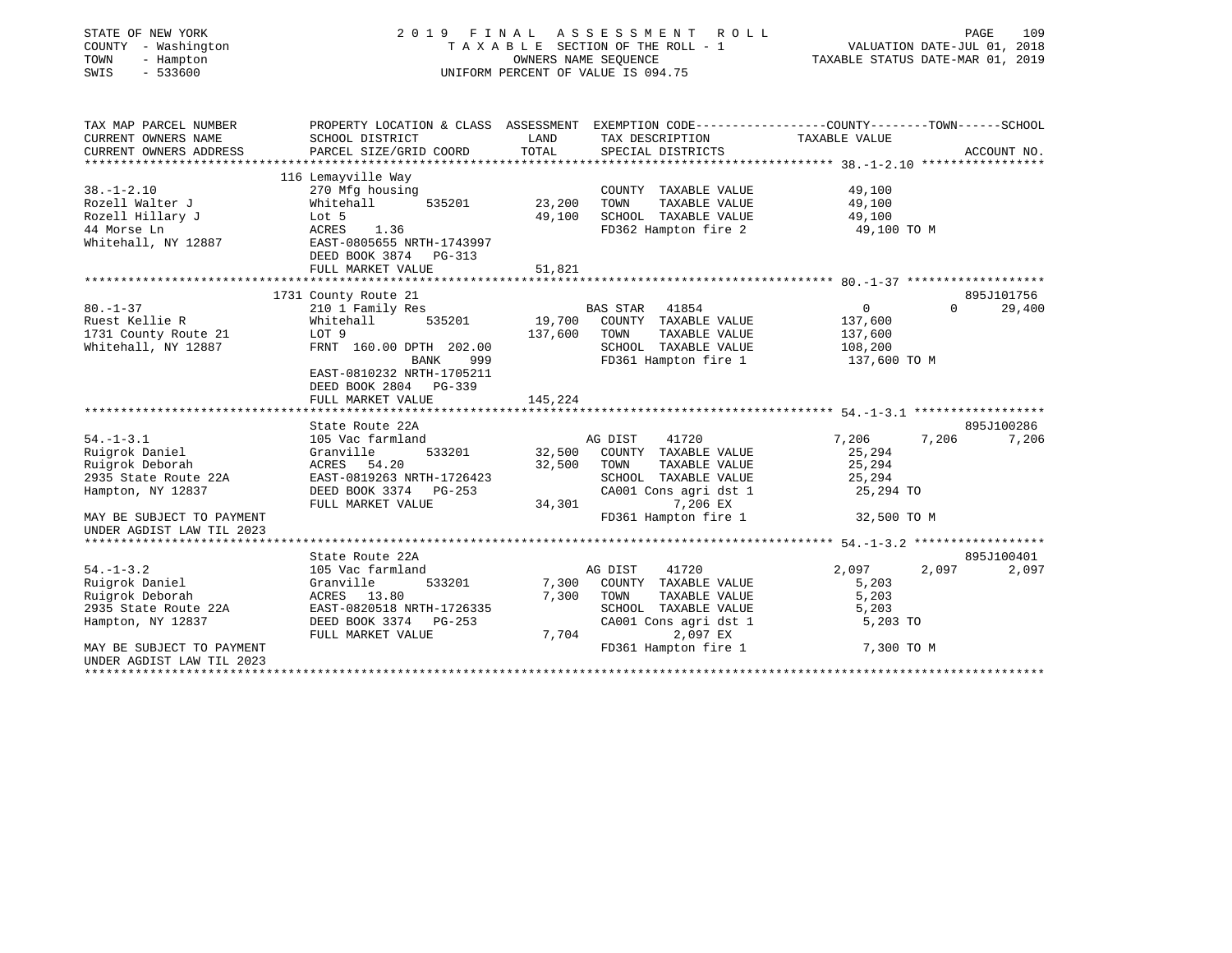| STATE OF NEW YORK |     |              |  |
|-------------------|-----|--------------|--|
| COUNTY            |     | - Washington |  |
| TOWN              | $-$ | Hampton      |  |
| CTTTTC            |     | E 22500      |  |

## STATE OF NEW YORK 2 0 1 9 F I N A L A S S E S S M E N T R O L L PAGE 110 COUNTY - Washington T A X A B L E SECTION OF THE ROLL - 1 VALUATION DATE-JUL 01, 2018 TOWN - Hampton OWNERS NAME SEQUENCE TAXABLE STATUS DATE-MAR 01, 2019 SWIS - 533600 UNIFORM PERCENT OF VALUE IS 094.75UNIFORM PERCENT OF VALUE IS 094.75

| TAX MAP PARCEL NUMBER     | PROPERTY LOCATION & CLASS ASSESSMENT EXEMPTION CODE---------------COUNTY-------TOWN------SCHOOL |         |                           |               |          |             |
|---------------------------|-------------------------------------------------------------------------------------------------|---------|---------------------------|---------------|----------|-------------|
| CURRENT OWNERS NAME       | SCHOOL DISTRICT                                                                                 | LAND    | TAX DESCRIPTION           | TAXABLE VALUE |          |             |
| CURRENT OWNERS ADDRESS    | PARCEL SIZE/GRID COORD                                                                          | TOTAL   | SPECIAL DISTRICTS         |               |          | ACCOUNT NO. |
|                           |                                                                                                 |         |                           |               |          |             |
|                           | 2935 State Route 22A                                                                            |         |                           |               |          |             |
| $63. -1 - 4.4$            | 112 Dairy farm                                                                                  |         | 41720<br>AG DIST          | 84,386        | 84,386   | 84,386      |
| Ruigrok Daniel            | Granville<br>533201                                                                             |         | 41854<br>187,500 BAS STAR | 0             | $\Omega$ | 29,400      |
| Ruigrok Deborah           | ACRES 142.40                                                                                    | 352,000 | COUNTY<br>TAXABLE VALUE   | 267,614       |          |             |
| 2935 State Route 22A      | EAST-0822555 NRTH-1720357                                                                       |         | TAXABLE VALUE<br>TOWN     | 267,614       |          |             |
| Hampton, NY 12837         | DEED BOOK 916<br>$PG-61$                                                                        |         | SCHOOL TAXABLE VALUE      | 238,214       |          |             |
|                           | FULL MARKET VALUE                                                                               | 371,504 | CA001 Cons agri dst 1     | 267,614 TO    |          |             |
| MAY BE SUBJECT TO PAYMENT |                                                                                                 |         | 84,386 EX                 |               |          |             |
| UNDER AGDIST LAW TIL 2023 |                                                                                                 |         | FD361 Hampton fire 1      | 352,000 TO M  |          |             |
|                           |                                                                                                 |         |                           |               |          |             |
|                           | 70 Hampton Heights Way                                                                          |         |                           |               |          | 895J100672  |
| $80. - 1 - 20$            | 260 Seasonal res                                                                                |         | COUNTY TAXABLE VALUE      | 59,400        |          |             |
| Ruigrok Herman P          | Granville<br>533201                                                                             | 35,000  | TAXABLE VALUE<br>TOWN     | 59,400        |          |             |
| Ruigrok Marion L          | 724/255                                                                                         | 59,400  | SCHOOL TAXABLE VALUE      | 59,400        |          |             |
| 61 County Route 43        | ACRES<br>5.02                                                                                   |         | FD361 Hampton fire 1      | 59,400 TO M   |          |             |
| Mexico, NY 13114          | EAST-0810871 NRTH-1701317                                                                       |         |                           |               |          |             |
|                           | DEED BOOK 3717<br>PG-129                                                                        |         |                           |               |          |             |
|                           | FULL MARKET VALUE                                                                               | 62,691  |                           |               |          |             |
|                           |                                                                                                 |         |                           |               |          |             |
|                           | 54 Hickey Rd                                                                                    |         |                           |               |          | 875J101723  |
| $62. - 1 - 27.1$          | 270 Mfg housing                                                                                 |         | 41854<br><b>BAS STAR</b>  | $\Omega$      | $\Omega$ | 29,400      |
| Sady Donald A             | 533201<br>Granville                                                                             | 25,800  | COUNTY TAXABLE VALUE      | 64,200        |          |             |
| Sady Darlene J            | 2461/200                                                                                        | 64,200  | TOWN<br>TAXABLE VALUE     | 64,200        |          |             |
| 54 Hickey Rd              | <b>ACRES</b><br>1.00                                                                            |         | SCHOOL TAXABLE VALUE      | 34,800        |          |             |
| Hampton, NY 12837         | EAST-0813694 NRTH-1714950<br>DEED BOOK 558<br>PG-166                                            |         | FD361 Hampton fire 1      | 64,200 TO M   |          |             |
|                           | FULL MARKET VALUE                                                                               | 67,757  |                           |               |          |             |
|                           |                                                                                                 |         |                           |               |          |             |
|                           | 371 Hills Pond Rd                                                                               |         |                           |               |          |             |
| $71. - 1 - 23.7$          | 270 Mfg housing                                                                                 |         | 41854<br><b>BAS STAR</b>  | $\Omega$      | $\Omega$ | 29,400      |
| Sady Herbert Jr           | Granville<br>533201                                                                             | 25,300  | COUNTY TAXABLE VALUE      | 65,900        |          |             |
| Sady Shelly M             | 688/18                                                                                          | 65,900  | TOWN<br>TAXABLE VALUE     | 65,900        |          |             |
| 371 Hills Pond Rd         | FRNT 100.00 DPTH 477.00                                                                         |         | SCHOOL TAXABLE VALUE      | 36,500        |          |             |
| Whitehall, NY 12887       | 2.00<br>ACRES                                                                                   |         | FD361 Hampton fire 1      | 65,900 TO M   |          |             |
|                           | EAST-0814937 NRTH-1710219                                                                       |         |                           |               |          |             |
|                           | DEED BOOK 688<br>$PG-18$                                                                        |         |                           |               |          |             |
|                           | FULL MARKET VALUE                                                                               | 69,551  |                           |               |          |             |
|                           |                                                                                                 |         |                           |               |          |             |
|                           | 365 Hills Pond Rd                                                                               |         |                           |               |          | 895J101774  |
| $71. - 1 - 23.4$          | 210 1 Family Res                                                                                |         | 41854<br><b>BAS STAR</b>  | $\Omega$      | $\Omega$ | 29,400      |
| Sady Robert W             | Granville<br>533201                                                                             | 22,000  | COUNTY<br>TAXABLE VALUE   | 110,100       |          |             |
| 365 Hills Pond Rd         | 1.00 BANK<br>ACRES<br>998                                                                       | 110,100 | TOWN<br>TAXABLE VALUE     | 110,100       |          |             |
| Whitehall, NY 12887       | EAST-0815001 NRTH-1710084                                                                       |         | SCHOOL TAXABLE VALUE      | 80,700        |          |             |
|                           | DEED BOOK 3340<br>PG-188                                                                        |         | FD361 Hampton fire 1      | 110,100 TO M  |          |             |
|                           | FULL MARKET VALUE                                                                               | 116,201 |                           |               |          |             |
|                           |                                                                                                 |         |                           |               |          |             |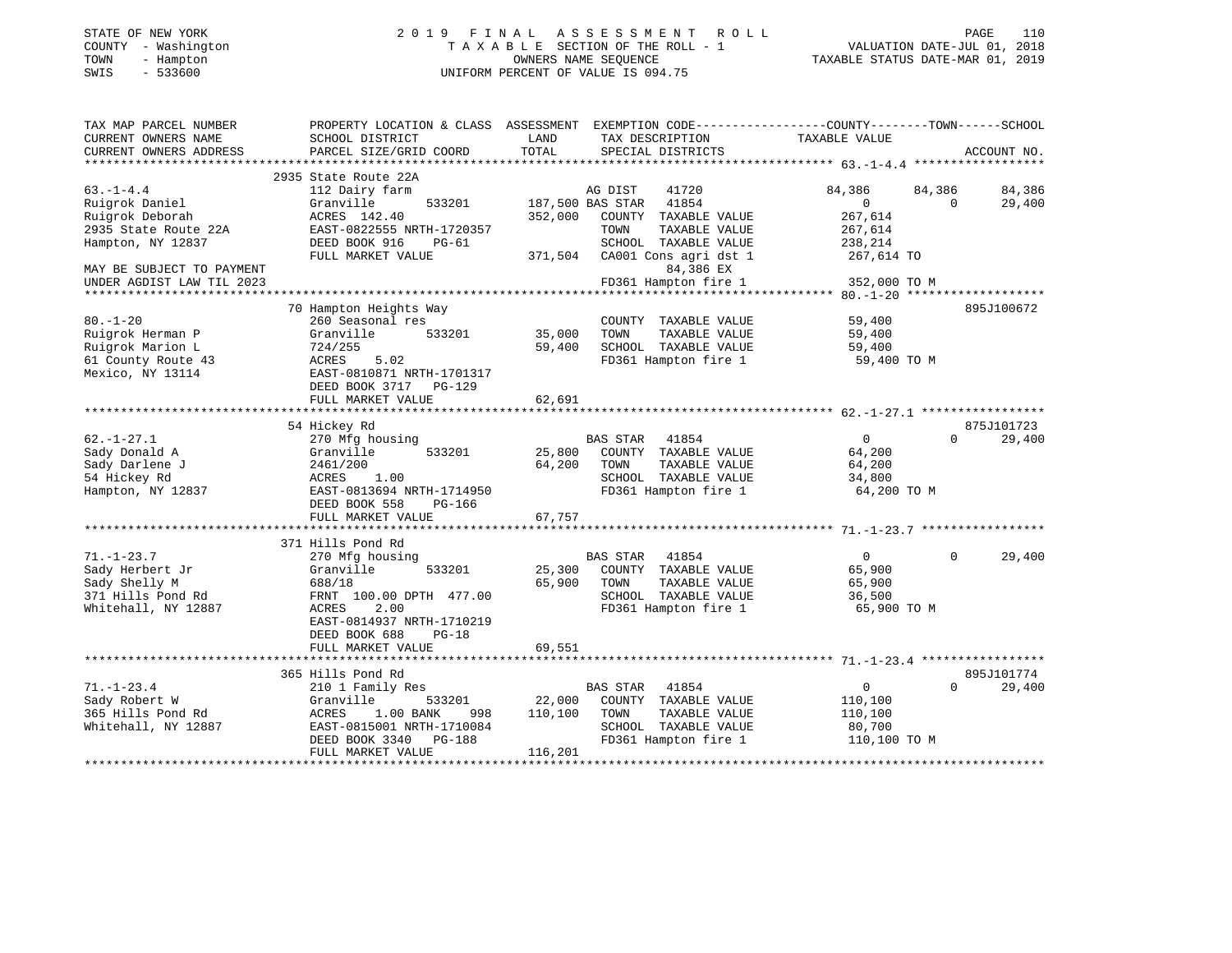# STATE OF NEW YORK 2 0 1 9 F I N A L A S S E S S M E N T R O L L PAGE 111 COUNTY - Washington T A X A B L E SECTION OF THE ROLL - 1 VALUATION DATE-JUL 01, 2018 TOWN - Hampton OWNERS NAME SEQUENCE TAXABLE STATUS DATE-MAR 01, 2019 SWIS - 533600 UNIFORM PERCENT OF VALUE IS 094.75

| TAX MAP PARCEL NUMBER  | PROPERTY LOCATION & CLASS ASSESSMENT EXEMPTION CODE---------------COUNTY-------TOWN------SCHOOL              |               |                                   |                |                    |
|------------------------|--------------------------------------------------------------------------------------------------------------|---------------|-----------------------------------|----------------|--------------------|
| CURRENT OWNERS NAME    | SCHOOL DISTRICT                                                                                              | LAND          | TAX DESCRIPTION                   | TAXABLE VALUE  |                    |
| CURRENT OWNERS ADDRESS | PARCEL SIZE/GRID COORD                                                                                       | TOTAL         | SPECIAL DISTRICTS                 |                | ACCOUNT NO.        |
|                        |                                                                                                              |               |                                   |                |                    |
|                        | Hills Pond Rd                                                                                                |               |                                   |                | 895J101775         |
| $71. - 1 - 23.5$       | 314 Rural vac<10                                                                                             |               | COUNTY TAXABLE VALUE              | 16,000         |                    |
| Sady Robert W          | Granville                                                                                                    | 533201 16,000 | TOWN<br>TAXABLE VALUE             | 16,000         |                    |
| 365 Hills Pond Rd      | ACRES<br>2.00 BANK                                                                                           | 998 16,000    | SCHOOL TAXABLE VALUE              | 16,000         |                    |
| Whitehall, NY 12887    | EAST-0815068 NRTH-1709945                                                                                    |               | FD361 Hampton fire 1              | 16,000 TO M    |                    |
|                        | DEED BOOK 3340 PG-188                                                                                        |               |                                   |                |                    |
|                        |                                                                                                              |               |                                   |                |                    |
|                        |                                                                                                              |               |                                   |                |                    |
|                        | 76 County Route 20                                                                                           |               |                                   |                | 895J100175         |
| $81. - 2 - 8$          | 220 2 Family Res                                                                                             |               | BAS STAR 41854                    | $\overline{0}$ | 29,400<br>$\Omega$ |
| Saltis John J          | 533201<br>Granville                                                                                          | 26,600        | COUNTY TAXABLE VALUE              | 105,000        |                    |
| 76 County Route 20     | Easement 3296/229                                                                                            | 105,000       | TOWN<br>TAXABLE VALUE             | 105,000        |                    |
| Hampton, NY 12837      | 2.40<br>ACRES                                                                                                |               | SCHOOL TAXABLE VALUE              | 75,600         |                    |
|                        | EAST-0824334 NRTH-1705242                                                                                    |               | FD361 Hampton fire 1 105,000 TO M |                |                    |
|                        | DEED BOOK 904<br>PG-307                                                                                      |               |                                   |                |                    |
|                        | FULL MARKET VALUE                                                                                            | 110,818       |                                   |                |                    |
|                        |                                                                                                              |               |                                   |                |                    |
|                        | County Route 20 OFF                                                                                          |               |                                   |                |                    |
| $81.-2-9.1$            | 314 Rural vac<10                                                                                             |               | COUNTY TAXABLE VALUE              | 3,800          |                    |
| Saltis John J          | 533201<br>Granville                                                                                          | 3,800         | TOWN<br>TAXABLE VALUE             | 3,800          |                    |
| 76 County Route 20     | 2685/150                                                                                                     | 3,800         | SCHOOL TAXABLE VALUE              | 3,800          |                    |
| Hampton, NY 12837      | Easement 3296/229                                                                                            |               | FD361 Hampton fire 1              | 3,800 TO M     |                    |
|                        | 1.12<br>ACRES                                                                                                |               |                                   |                |                    |
|                        | EAST-0824432 NRTH-1704564                                                                                    |               |                                   |                |                    |
|                        | DEED BOOK 2685 PG-150                                                                                        |               |                                   |                |                    |
|                        | FULL MARKET VALUE                                                                                            | 4,011         |                                   |                |                    |
|                        |                                                                                                              |               |                                   |                |                    |
|                        | 36 By The Way<br>210 1 Family Res<br>Granville 533201<br>FRNT 208.00 DPTH 208.00<br>EAST-0814242 NPTH 200.00 |               |                                   |                |                    |
| $53. -1 - 7.19$        |                                                                                                              |               | COUNTY TAXABLE VALUE              | 22,700         |                    |
| Saunders Charles E     | 533201                                                                                                       | 22,000        | TOWN<br>TAXABLE VALUE             | 22,700         |                    |
| Saunders Beulah M      |                                                                                                              | 22,700        | SCHOOL TAXABLE VALUE              | 22,700         |                    |
| PO Box 89              |                                                                                                              |               | FD361 Hampton fire 1              | 22,700 TO M    |                    |
| Cherry Plain, NY 12040 | DEED BOOK 2201 PG-311                                                                                        |               |                                   |                |                    |
|                        | FULL MARKET VALUE                                                                                            | 23,958        |                                   |                |                    |
|                        |                                                                                                              |               |                                   |                |                    |
|                        | Hickey Rd OFF                                                                                                |               |                                   |                | 895J100043         |
| $53. - 1 - 7.1$        | 314 Rural vac<10                                                                                             |               | COUNTY TAXABLE VALUE              | 2,500          |                    |
| Saunders Charles E Jr  | 533201<br>Granville                                                                                          | 2,500         | TAXABLE VALUE<br>TOWN             | 2,500          |                    |
| Saunders Beulah        | 3.70<br>ACRES                                                                                                | 2,500         | SCHOOL TAXABLE VALUE              | 2,500          |                    |
| PO Box 89              | EAST-0814038 NRTH-1720916                                                                                    |               | FD361 Hampton fire 1              | 2,500 TO M     |                    |
| Cherry Plain, NY 12040 | DEED BOOK 858<br>PG-282                                                                                      |               |                                   |                |                    |
|                        | FULL MARKET VALUE                                                                                            | 2,639         |                                   |                |                    |
|                        |                                                                                                              |               |                                   |                |                    |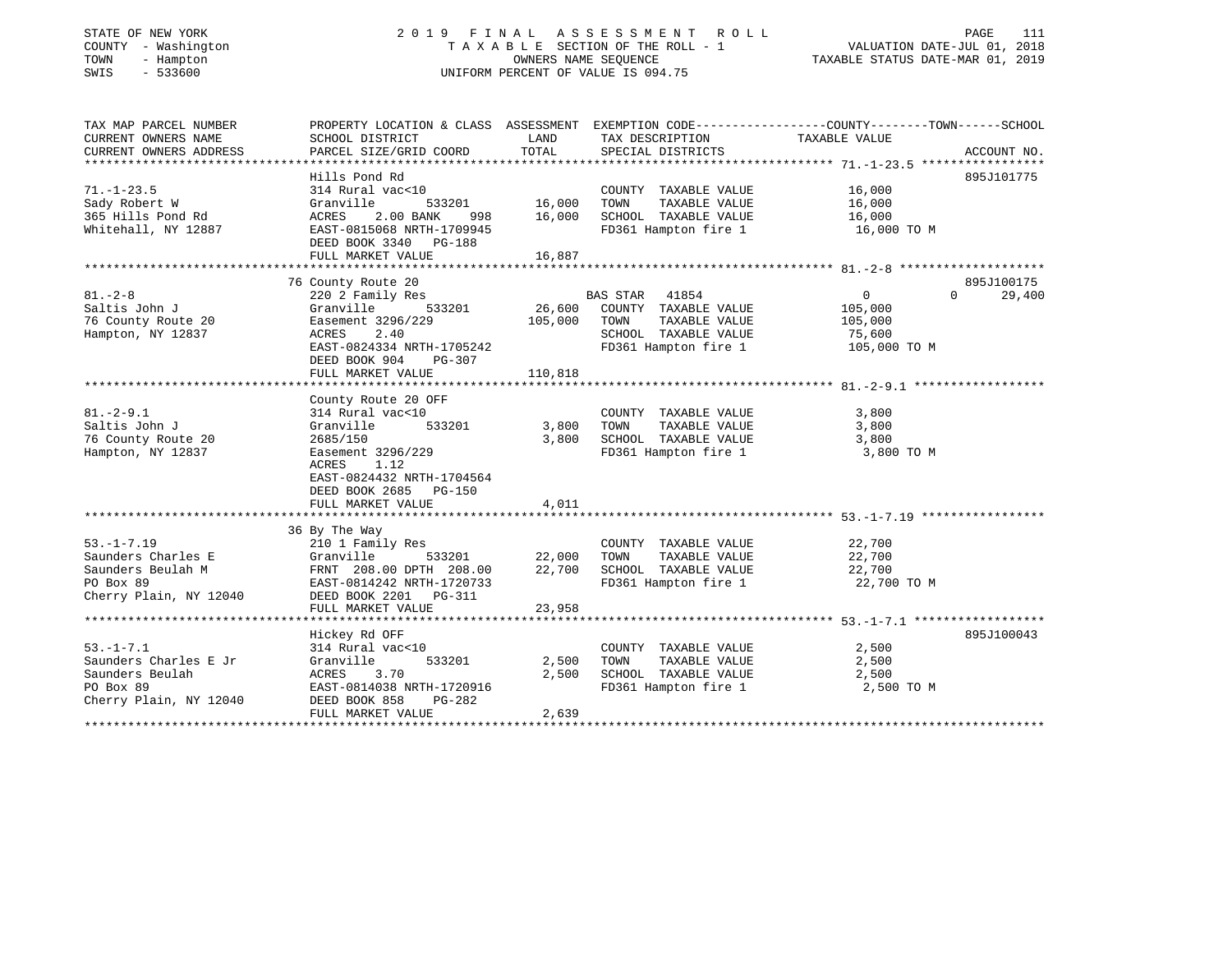| STATE OF NEW YORK<br>COUNTY - Washington<br>TOWN<br>- Hampton<br>$-533600$<br>SWIS |                                                                                                 |                | 2019 FINAL ASSESSMENT ROLL<br>TAXABLE SECTION OF THE ROLL - 1<br>OWNERS NAME SEOUENCE<br>UNIFORM PERCENT OF VALUE IS 094.75 | PAGE 112<br>VALUATION DATE-JUL 01, 2018<br>TAXABLE STATUS DATE 112 |                  |                      |
|------------------------------------------------------------------------------------|-------------------------------------------------------------------------------------------------|----------------|-----------------------------------------------------------------------------------------------------------------------------|--------------------------------------------------------------------|------------------|----------------------|
| TAX MAP PARCEL NUMBER                                                              | PROPERTY LOCATION & CLASS ASSESSMENT EXEMPTION CODE---------------COUNTY-------TOWN------SCHOOL |                |                                                                                                                             |                                                                    |                  |                      |
| CURRENT OWNERS NAME<br>CURRENT OWNERS ADDRESS                                      | SCHOOL DISTRICT<br>PARCEL SIZE/GRID COORD                                                       | LAND<br>TOTAL  | TAX DESCRIPTION<br>SPECIAL DISTRICTS                                                                                        | TAXABLE VALUE                                                      |                  | ACCOUNT NO.          |
|                                                                                    |                                                                                                 |                |                                                                                                                             |                                                                    |                  |                      |
|                                                                                    | 1533 County Route 11                                                                            |                |                                                                                                                             |                                                                    |                  | 895J100149           |
| $38. - 1 - 17$                                                                     | 240 Rural res                                                                                   |                | ENH STAR 41834                                                                                                              | 0                                                                  | $\Omega$         | 67,330               |
| Sawin Living Trust                                                                 | 535201<br>Whitehall                                                                             | 67,700         | COUNTY TAXABLE VALUE                                                                                                        | 177,000                                                            |                  |                      |
| PO Box 215                                                                         | ACRES 38.30                                                                                     | 177,000        | TAXABLE VALUE<br>TOWN                                                                                                       | 177,000                                                            |                  |                      |
| Fair Haven, VT 05743                                                               | EAST-0805136 NRTH-1737470                                                                       |                | SCHOOL TAXABLE VALUE                                                                                                        | 109,670                                                            |                  |                      |
|                                                                                    | DEED BOOK 2101    PG-177                                                                        | $\overline{a}$ | FD362 Hampton fire 2                                                                                                        | 177,000 TO M                                                       |                  |                      |
|                                                                                    | FULL MARKET VALUE                                                                               | 186,807        |                                                                                                                             |                                                                    |                  |                      |
|                                                                                    |                                                                                                 |                |                                                                                                                             |                                                                    |                  |                      |
|                                                                                    | 236 Hills Pond Rd                                                                               |                |                                                                                                                             |                                                                    |                  |                      |
| $71. -1 - 14.101$                                                                  | 270 Mfg housing                                                                                 |                | BAS STAR 41854                                                                                                              | $\overline{0}$                                                     | $\Omega$         | 29,400               |
| Saxton Keith                                                                       | Granville<br>533201                                                                             | 19,900         | COUNTY TAXABLE VALUE                                                                                                        | 39,500                                                             |                  |                      |
| PO Box 78                                                                          | ACRES<br>9.36                                                                                   | 39,500         | TOWN<br>TAXABLE VALUE                                                                                                       | 39,500                                                             |                  |                      |
| Hampton, NY 12837                                                                  |                                                                                                 |                | SCHOOL TAXABLE VALUE                                                                                                        | 10,100                                                             |                  |                      |
|                                                                                    |                                                                                                 |                | FD361 Hampton fire 1 39,500 TO M                                                                                            |                                                                    |                  |                      |
|                                                                                    | FULL MARKET VALUE                                                                               | 41,689         |                                                                                                                             |                                                                    |                  |                      |
|                                                                                    | 142 South Rd                                                                                    |                |                                                                                                                             |                                                                    |                  | 895J100569           |
| $81. - 1 - 44$                                                                     | 210 1 Family Res                                                                                |                | BAS STAR 41854                                                                                                              | $\overline{0}$                                                     | $\Omega$         | 29,400               |
| Saxton Susan                                                                       | 533201<br>Granville                                                                             | 31,800         | COUNTY TAXABLE VALUE                                                                                                        | 71,200                                                             |                  |                      |
| PO Box 78                                                                          | ACRES<br>4.00                                                                                   | 71,200         | TAXABLE VALUE<br>TOWN                                                                                                       | 71,200                                                             |                  |                      |
|                                                                                    | Hampton, NY 12837 EAST-0816622 NRTH-1702514                                                     |                | SCHOOL TAXABLE VALUE                                                                                                        | 41,800                                                             |                  |                      |
|                                                                                    | DEED BOOK 665<br>PG-200                                                                         |                | FD361 Hampton fire 1                                                                                                        | 71,200 TO M                                                        |                  |                      |
|                                                                                    | FULL MARKET VALUE                                                                               | 75,145         |                                                                                                                             |                                                                    |                  |                      |
|                                                                                    |                                                                                                 |                |                                                                                                                             |                                                                    |                  |                      |
|                                                                                    | 12022 State Route 4                                                                             |                |                                                                                                                             |                                                                    |                  | 895J101814           |
| $45. - 1 - 25.5$                                                                   | 210 1 Family Res                                                                                |                | <b>BAS STAR</b><br>41854                                                                                                    | $\overline{0}$                                                     | $\Omega$         | 29,400               |
| Sbardella Dennis P                                                                 | 535201<br>Whitehall                                                                             |                | 25,300 COUNTY TAXABLE VALUE                                                                                                 | 104,400                                                            |                  |                      |
| Sbardella Patricia                                                                 | ACRES<br>2.00 BANK<br>997                                                                       | 104,400        | TOWN<br>TAXABLE VALUE                                                                                                       | 104,400                                                            |                  |                      |
| 12022 State Route 4                                                                | EAST-0808399 NRTH-1731958                                                                       |                | SCHOOL TAXABLE VALUE                                                                                                        | 75,000                                                             |                  |                      |
| Whitehall, NY 12887                                                                | DEED BOOK 628<br>$PG-23$                                                                        |                | FD362 Hampton fire 2                                                                                                        | 104,400 TO M                                                       |                  |                      |
|                                                                                    | FULL MARKET VALUE                                                                               | 110,185        |                                                                                                                             |                                                                    |                  |                      |
|                                                                                    |                                                                                                 |                |                                                                                                                             |                                                                    |                  |                      |
| $45. - 1 - 25.1$                                                                   | 12092 State Route 4<br>240 Rural res                                                            |                | 66 PCT OF VALUE USED FOR EXEMPTION PURPOSES<br>AG DIST<br>41720                                                             | 36,260                                                             |                  | 895J100247<br>36,260 |
| Sbardella Dolores P -LE-                                                           | 535201<br>Whitehall                                                                             |                | 41800<br>91,100 AGED-ALL                                                                                                    | 67,485                                                             | 36,260<br>67.485 | 67,485               |
| Sbardella Dennis P ETAL                                                            | ACRES 84.20                                                                                     |                | 204,500 ENH STAR<br>41834                                                                                                   | $\Omega$                                                           | $\Omega$         | 67,330               |

12092 State Route 4 EAST-0808990 NRTH-1731770 COUNTY TAXABLE VALUE 100,755 Whitehall, NY 12887 DEED BOOK 2459 PG-334 TOWN TAXABLE VALUE 100,755 FULL MARKET VALUE 215,831 SCHOOL TAXABLE VALUE 33,425 MAY BE SUBJECT TO PAYMENT CAOL CONS AGRICULT CAOL CONSTRUCTED AND TO LARGE THE SUBJECT TO PAYMENT UNDER AGDIST LAW TIL 2023 36,260 EX FD362 Hampton fire 2 204,500 TO M

\*\*\*\*\*\*\*\*\*\*\*\*\*\*\*\*\*\*\*\*\*\*\*\*\*\*\*\*\*\*\*\*\*\*\*\*\*\*\*\*\*\*\*\*\*\*\*\*\*\*\*\*\*\*\*\*\*\*\*\*\*\*\*\*\*\*\*\*\*\*\*\*\*\*\*\*\*\*\*\*\*\*\*\*\*\*\*\*\*\*\*\*\*\*\*\*\*\*\*\*\*\*\*\*\*\*\*\*\*\*\*\*\*\*\*\*\*\*\*\*\*\*\*\*\*\*\*\*\*\*\*\*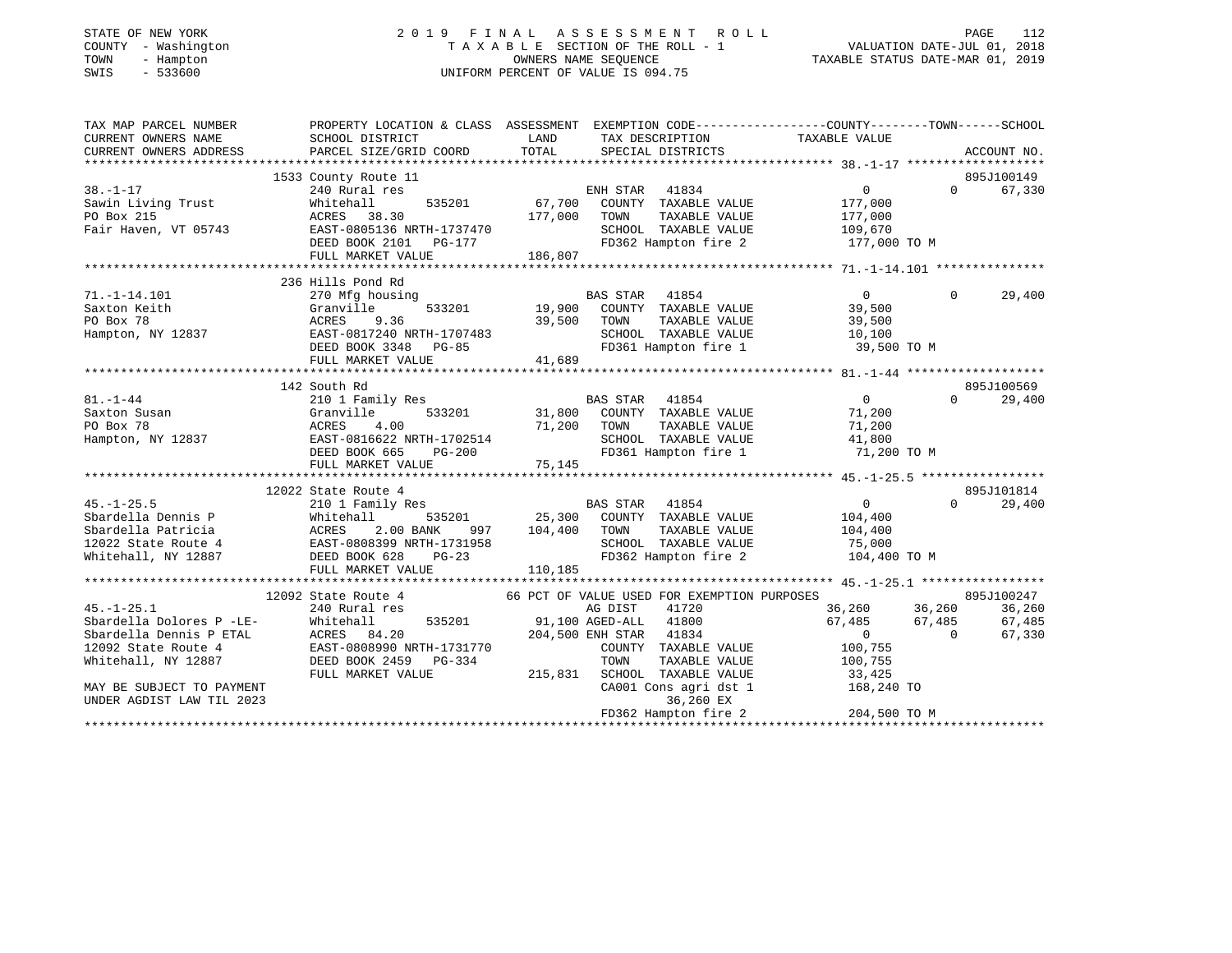# STATE OF NEW YORK 2 0 1 9 F I N A L A S S E S S M E N T R O L L PAGE 113 COUNTY - Washington T A X A B L E SECTION OF THE ROLL - 1 VALUATION DATE-JUL 01, 2018 TOWN - Hampton OWNERS NAME SEQUENCE TAXABLE STATUS DATE-MAR 01, 2019 SWIS - 533600 UNIFORM PERCENT OF VALUE IS 094.75

| TAX MAP PARCEL NUMBER                     | PROPERTY LOCATION & CLASS ASSESSMENT EXEMPTION CODE---------------COUNTY-------TOWN------SCHOOL                                                                      |             |                                                                     |                                              |                    |
|-------------------------------------------|----------------------------------------------------------------------------------------------------------------------------------------------------------------------|-------------|---------------------------------------------------------------------|----------------------------------------------|--------------------|
| CURRENT OWNERS NAME                       | SCHOOL DISTRICT                                                                                                                                                      | LAND        | TAX DESCRIPTION TAXABLE VALUE                                       |                                              |                    |
| CURRENT OWNERS ADDRESS                    | PARCEL SIZE/GRID COORD                                                                                                                                               | TOTAL       | SPECIAL DISTRICTS                                                   |                                              | ACCOUNT NO.        |
|                                           |                                                                                                                                                                      |             |                                                                     |                                              |                    |
|                                           | 141 Manchester Rd                                                                                                                                                    |             |                                                                     |                                              | 895J100205         |
| $38. - 1 - 5$                             | 240 Rural res                                                                                                                                                        |             | COUNTY TAXABLE VALUE                                                | 534,800                                      |                    |
| Sbardella Karl                            | 535201 141,000<br>Whitehall                                                                                                                                          |             | TAXABLE VALUE<br>TOWN                                               | 534,800                                      |                    |
| Sbardella Donna                           | ROW 942/144                                                                                                                                                          | 534,800     | SCHOOL TAXABLE VALUE                                                | 534,800                                      |                    |
| PO Box 127                                | ACRES 180.40                                                                                                                                                         |             | CA001 Cons agri dst 1 534,800 TO                                    |                                              |                    |
| Fair Haven, VT 05743                      | EAST-0808721 NRTH-1741108                                                                                                                                            |             | FD362 Hampton fire 2                                                | 534,800 TO M                                 |                    |
|                                           | DEED BOOK 1966 PG-1                                                                                                                                                  |             |                                                                     |                                              |                    |
|                                           | FULL MARKET VALUE                                                                                                                                                    | 564, 433    |                                                                     |                                              |                    |
|                                           |                                                                                                                                                                      |             |                                                                     |                                              |                    |
|                                           | Vladyka Woods Rd OFF                                                                                                                                                 |             |                                                                     |                                              | 895J100146         |
| $38. - 1 - 21$                            | 322 Rural vac>10                                                                                                                                                     |             | COUNTY TAXABLE VALUE                                                | 8,500                                        |                    |
| Sbardella Karl                            | 535201                                                                                                                                                               |             |                                                                     | 8,500                                        |                    |
| Sbardella Donna                           |                                                                                                                                                                      |             | 8,500    TOWN      TAXABLE VALUE<br>8,500    SCHOOL   TAXABLE VALUE | 8,500                                        |                    |
| PO Box 127                                | Whitehall 535201<br>ACRES 18.00<br>EAST-0804516 NRTH-1740781                                                                                                         |             | FD362 Hampton fire 2 8,500 TO M                                     |                                              |                    |
| Fair Haven, VT 05743 DEED BOOK 3820 PG-17 |                                                                                                                                                                      |             |                                                                     |                                              |                    |
|                                           | FULL MARKET VALUE                                                                                                                                                    | 8,971       |                                                                     |                                              |                    |
|                                           |                                                                                                                                                                      |             |                                                                     |                                              |                    |
|                                           | 1419 Carvers Falls Ln                                                                                                                                                |             |                                                                     |                                              | 895J101714         |
| $31. - 1 - 10$                            | 210 1 Family Res                                                                                                                                                     |             | ENH STAR 41834                                                      | $\overline{0}$                               | $\Omega$<br>67,330 |
|                                           |                                                                                                                                                                      |             | 535201 35,100 COUNTY TAXABLE VALUE 83,000                           |                                              |                    |
|                                           |                                                                                                                                                                      | 83,000 TOWN |                                                                     | TAXABLE VALUE 83,000<br>TAXABLE VALUE 15,670 |                    |
|                                           |                                                                                                                                                                      |             | SCHOOL TAXABLE VALUE                                                |                                              |                    |
|                                           | 31.-1-10<br>Schaff Edward J<br>Coburn Jane W<br>1419 Carvers Falls Ln<br>1419 Carvers Falls Ln<br>Whitehall, NY 12887<br>2008 B20000 MATH-1746737<br>2008 B31 PG-308 |             | PG-308 FD362 Hampton fire 2 83,000 TO M                             |                                              |                    |
|                                           | FULL MARKET VALUE                                                                                                                                                    | 87,599      |                                                                     |                                              |                    |
|                                           |                                                                                                                                                                      |             |                                                                     |                                              |                    |
|                                           | 1164 North Quivey Hill Ln                                                                                                                                            |             |                                                                     |                                              | 895J100532         |
| $81. - 1 - 4$                             | 210 1 Family Res                                                                                                                                                     |             | COUNTY TAXABLE VALUE                                                | 101,400                                      |                    |
|                                           | 533201 36,100 TOWN<br>Granville                                                                                                                                      |             | TAXABLE VALUE                                                       | 101,400                                      |                    |
|                                           | 6.14                                                                                                                                                                 | 101,400     | 1000 1AAABLE VALUE 101,400<br>SCHOOL TAXABLE VALUE 101,400          |                                              |                    |
|                                           | 1164 N Quivey Hill Ln EAST-0819329 NRTH-1703482                                                                                                                      |             | FD361 Hampton fire 1 101,400 TO M                                   |                                              |                    |
|                                           | Whitehall, NY 12887 DEED BOOK 945 PG-101                                                                                                                             |             |                                                                     |                                              |                    |
|                                           | FULL MARKET VALUE                                                                                                                                                    | 107,018     |                                                                     |                                              |                    |
|                                           |                                                                                                                                                                      |             |                                                                     |                                              |                    |
|                                           | Wicked Hollow Way                                                                                                                                                    |             |                                                                     |                                              | 895J100581         |
| $62 - 1 - 6$                              | 322 Rural vac>10                                                                                                                                                     |             | COUNTY TAXABLE VALUE 22,000                                         |                                              |                    |
| Sharon Gary C                             | 533201 22,000 TOWN<br>Granville                                                                                                                                      |             | TAXABLE VALUE                                                       | 22,000                                       |                    |
|                                           |                                                                                                                                                                      |             | SCHOOL TAXABLE VALUE 22,000                                         |                                              |                    |
|                                           |                                                                                                                                                                      |             | FD361 Hampton fire 1                                                | 22,000 TO M                                  |                    |
|                                           |                                                                                                                                                                      |             |                                                                     |                                              |                    |
|                                           | FULL MARKET VALUE                                                                                                                                                    | 23,219      |                                                                     |                                              |                    |
|                                           |                                                                                                                                                                      |             |                                                                     |                                              |                    |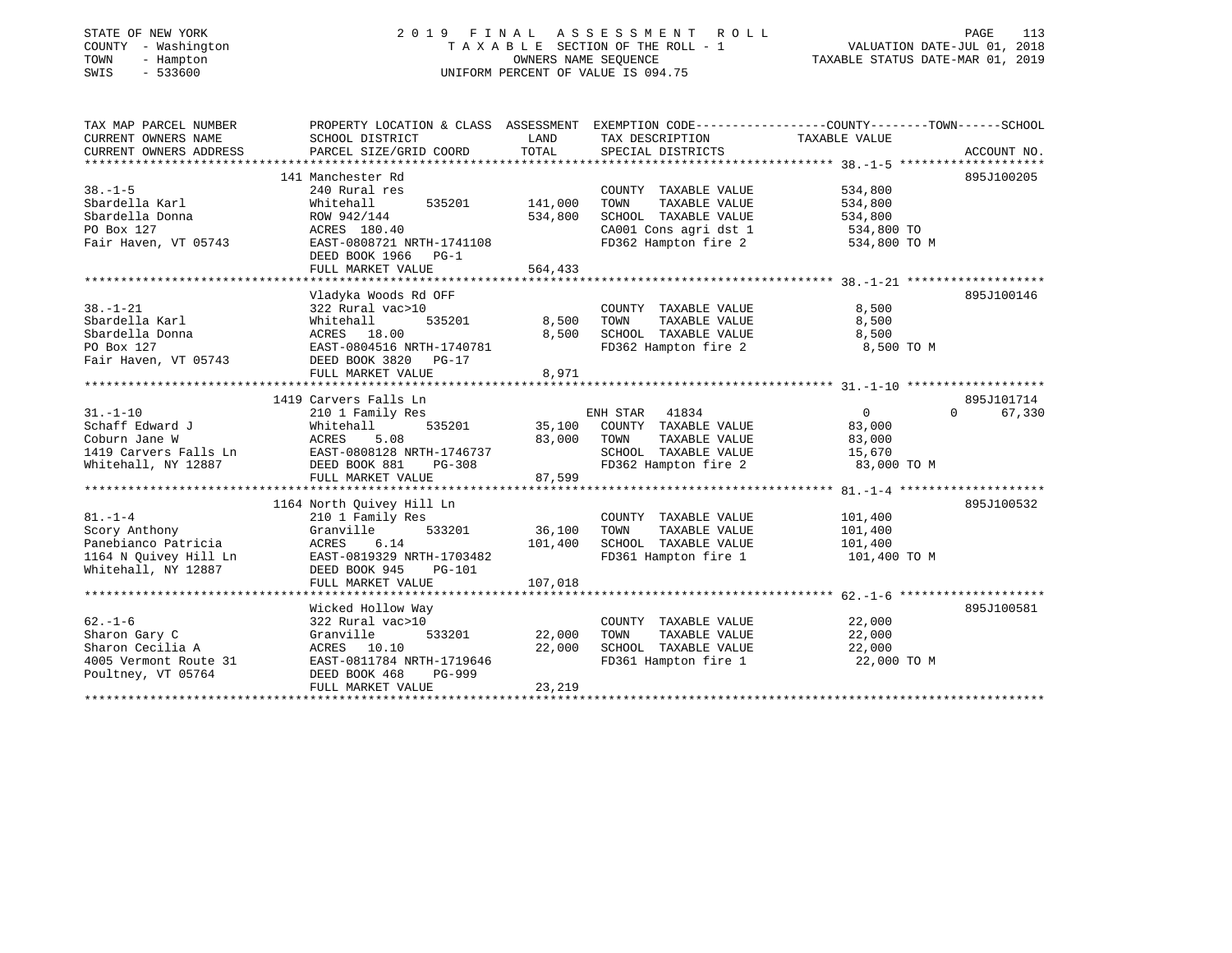| STATE OF NEW YORK<br>COUNTY<br>- Washington<br>TOWN<br>- Hampton<br>$-533600$<br>SWIS                                      | TAXABLE SECTION OF THE ROLL - 1 |         |                                    | $\begin{tabular}{lllllllllllllll} \hline 2&0&1&9&\text{F}\text{I}\text{N}\text{A}\text{L} &\text{A}\text{S}\text{S}\text{E}\text{S}\text{S}\text{M}\text{E}\text{N}\text{T} &\text{R}\text{O}\text{L}\text{L} &\text{PAGE} & 114 \\ & & & \text{T}\text{A}\text{X}\text{A}\text{B}\text{L}\text{E} &\text{SECTION OF THE ROLL} & -1 & & \text{VALUATION DATE-JUL}\text{01, 2018} \\ & & & & \text{OWNERS NAME SEQUENCE} & & & \text{TAXABLE STATUS DATE-MAR}\text$ |            |
|----------------------------------------------------------------------------------------------------------------------------|---------------------------------|---------|------------------------------------|--------------------------------------------------------------------------------------------------------------------------------------------------------------------------------------------------------------------------------------------------------------------------------------------------------------------------------------------------------------------------------------------------------------------------------------------------------------------|------------|
| TAX MAP PARCEL NUMBER THE PROPERTY LOCATION & CLASS ASSESSMENT EXEMPTION CODE---------------COUNTY--------TOWN------SCHOOL |                                 |         |                                    |                                                                                                                                                                                                                                                                                                                                                                                                                                                                    |            |
| CURRENT OWNERS NAME SCHOOL DISTRICT SOURCES LAND                                                                           |                                 |         | TAX DESCRIPTION TAXABLE VALUE      |                                                                                                                                                                                                                                                                                                                                                                                                                                                                    |            |
|                                                                                                                            |                                 |         |                                    |                                                                                                                                                                                                                                                                                                                                                                                                                                                                    |            |
|                                                                                                                            | 2118 County Route 18            |         |                                    |                                                                                                                                                                                                                                                                                                                                                                                                                                                                    | 895J100251 |
| $71. -1 - 5.1$                                                                                                             | 210 1 Family Res                |         |                                    |                                                                                                                                                                                                                                                                                                                                                                                                                                                                    |            |
|                                                                                                                            |                                 |         |                                    |                                                                                                                                                                                                                                                                                                                                                                                                                                                                    |            |
|                                                                                                                            |                                 |         | 84,800 COUNTY TAXABLE VALUE 72,080 |                                                                                                                                                                                                                                                                                                                                                                                                                                                                    |            |
|                                                                                                                            |                                 |         | TOWN                               | TAXABLE VALUE 72,080                                                                                                                                                                                                                                                                                                                                                                                                                                               |            |
|                                                                                                                            |                                 |         | SCHOOL TAXABLE VALUE 17,470        |                                                                                                                                                                                                                                                                                                                                                                                                                                                                    |            |
|                                                                                                                            | DEED BOOK 3842 PG-32            |         | FD361 Hampton fire 1 84,800 TO M   |                                                                                                                                                                                                                                                                                                                                                                                                                                                                    |            |
|                                                                                                                            | FULL MARKET VALUE 89,499        |         |                                    |                                                                                                                                                                                                                                                                                                                                                                                                                                                                    |            |
|                                                                                                                            |                                 |         |                                    |                                                                                                                                                                                                                                                                                                                                                                                                                                                                    |            |
|                                                                                                                            | Hills Pond Rd                   |         |                                    |                                                                                                                                                                                                                                                                                                                                                                                                                                                                    | 895J100253 |
| 80.-1-3 720 Mine/quarry                                                                                                    |                                 |         | COUNTY TAXABLE VALUE 114,800       |                                                                                                                                                                                                                                                                                                                                                                                                                                                                    |            |
| Sheldon Slate Products Co                                                                                                  | Granville 533201                | 114,800 | TAXABLE VALUE<br>TOWN              | 114,800                                                                                                                                                                                                                                                                                                                                                                                                                                                            |            |
| 143 Fox Rd                                                                                                                 | 444/461                         | 114,800 | SCHOOL TAXABLE VALUE 114,800       |                                                                                                                                                                                                                                                                                                                                                                                                                                                                    |            |
| PO Box 199                                                                                                                 | ACRES 255.10                    |         | FD361 Hampton fire 1 114,800 TO M  |                                                                                                                                                                                                                                                                                                                                                                                                                                                                    |            |
| Middle Granville, NY 12849                                                                                                 | EAST-0814651 NRTH-1704423       |         |                                    |                                                                                                                                                                                                                                                                                                                                                                                                                                                                    |            |
|                                                                                                                            | DEED BOOK 3395 PG-266           |         |                                    |                                                                                                                                                                                                                                                                                                                                                                                                                                                                    |            |
|                                                                                                                            | FULL MARKET VALUE               | 121,161 |                                    |                                                                                                                                                                                                                                                                                                                                                                                                                                                                    |            |
|                                                                                                                            |                                 |         |                                    |                                                                                                                                                                                                                                                                                                                                                                                                                                                                    |            |

|                      | 1975 County Route 18                                |                                              | 895J101746                           |
|----------------------|-----------------------------------------------------|----------------------------------------------|--------------------------------------|
| $62. -1 - 39.2$      | 210 1 Family Res 60 BAS STAR 41854                  |                                              | $\Omega$<br>29,400<br>0              |
| Sherwood Sherry      |                                                     | Whitehall 535201 10,700 COUNTY TAXABLE VALUE | 167,800                              |
|                      | c/o Sherry L Rozell FRNT 200.00 DPTH 200.00 167,800 | TOWN<br>TAXABLE VALUE                        | 167,800                              |
| 1975 County Route 18 | 997<br>BANK                                         | SCHOOL TAXABLE VALUE                         | 138,400                              |
|                      |                                                     | FD361 Hampton fire 1                         | 167,800 TO M                         |
|                      | DEED BOOK 900<br>PG-197                             |                                              |                                      |
|                      | FULL MARKET VALUE                                   | 177,098                                      |                                      |
|                      |                                                     |                                              |                                      |
|                      | 267 Manchester Rd                                   |                                              | 895J100255                           |
| $38 - 1 - 4$         | 210 1 Family Res                                    | COUNTY TAXABLE VALUE                         | 58,500                               |
| Short Evan Michael   | Whitehall<br>535201 13,000                          | TOWN<br>TAXABLE VALUE                        | 58,500                               |
| 270 Carlton Rd       | 2637/18                                             | 58,500<br>SCHOOL TAXABLE VALUE               | 58,500                               |
| Whitehall, NY 12887  | FRNT 100.00 DPTH 150.00                             | FD362 Hampton fire 2 58,500 TO M             |                                      |
|                      | EAST-0808219 NRTH-1743347                           |                                              |                                      |
|                      | DEED BOOK 3438 PG-255                               |                                              |                                      |
|                      | FULL MARKET VALUE                                   | 61,741                                       |                                      |
|                      |                                                     |                                              |                                      |
|                      | 212 Vladyka Woods Rd                                |                                              | 895J100704                           |
| $38. -1 - 3.1$       | 210 1 Family Res                                    | BAS STAR 41854                               | $\overline{0}$<br>29,400<br>$\Omega$ |
| Short Robert M       | Whitehall                                           | 535201 16,800 COUNTY TAXABLE VALUE           | 83,400                               |
|                      | 212 Vladyka Woods Rd FRNT 150.00 DPTH 150.00 83,400 | TOWN<br>TAXABLE VALUE                        | 83,400                               |
| Whitehall, NY 12887  | EAST-0807598 NRTH-1742026                           | TAXABLE VALUE<br>SCHOOL                      | 54,000                               |
|                      | DEED BOOK 634<br>$PG-88$                            | FD362 Hampton fire 2 83,400 TO M             |                                      |
|                      | FULL MARKET VALUE                                   | 88,021                                       |                                      |
|                      |                                                     |                                              |                                      |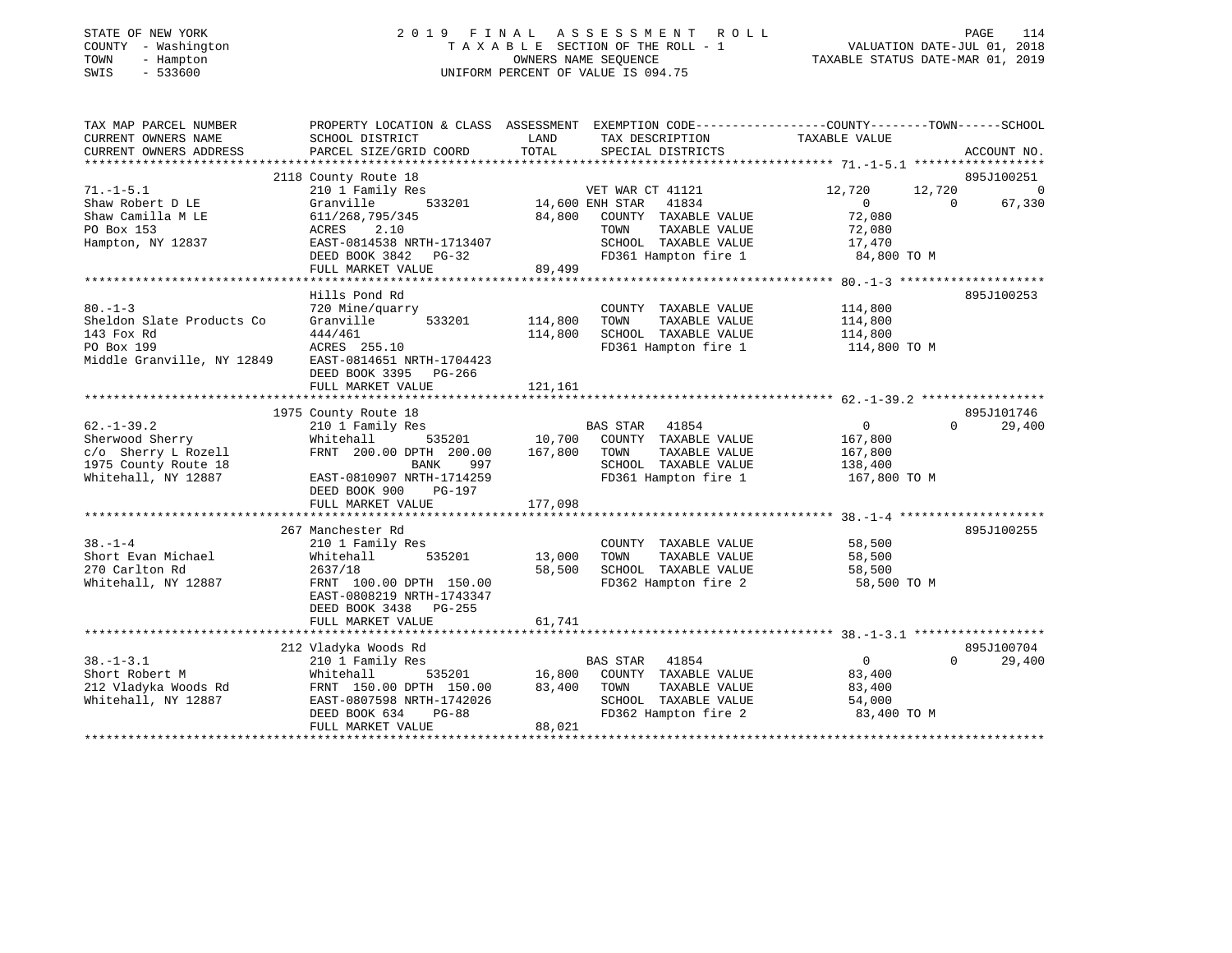| STATE OF NEW YORK         | 2019                                                                                            | FINAL   | A S S E S S M E N T<br>R O L L     |                                  | PAGE<br>115                 |
|---------------------------|-------------------------------------------------------------------------------------------------|---------|------------------------------------|----------------------------------|-----------------------------|
| COUNTY - Washington       |                                                                                                 |         | TAXABLE SECTION OF THE ROLL - 1    |                                  | VALUATION DATE-JUL 01, 2018 |
| TOWN<br>- Hampton         |                                                                                                 |         | OWNERS NAME SEQUENCE               | TAXABLE STATUS DATE-MAR 01, 2019 |                             |
| SWIS<br>$-533600$         |                                                                                                 |         | UNIFORM PERCENT OF VALUE IS 094.75 |                                  |                             |
| TAX MAP PARCEL NUMBER     | PROPERTY LOCATION & CLASS ASSESSMENT EXEMPTION CODE---------------COUNTY-------TOWN------SCHOOL |         |                                    |                                  |                             |
| CURRENT OWNERS NAME       | SCHOOL DISTRICT                                                                                 | LAND    | TAX DESCRIPTION                    | TAXABLE VALUE                    |                             |
| CURRENT OWNERS ADDRESS    | PARCEL SIZE/GRID COORD                                                                          | TOTAL   | SPECIAL DISTRICTS                  |                                  | ACCOUNT NO.                 |
|                           |                                                                                                 |         |                                    |                                  |                             |
|                           | 269 & 279 Manchester Rd                                                                         |         |                                    |                                  | 895J100274                  |
| $38. - 1 - 3$             | 240 Rural res                                                                                   |         | AG DIST<br>41720                   | 55,908                           | 55,908<br>55,908            |
| Short William H           | Whitehall<br>535201                                                                             | 120,200 | COUNTY TAXABLE VALUE               | 133,092                          |                             |
| Short Robert M            | will 2636/299                                                                                   | 189,000 | TOWN<br>TAXABLE VALUE              | 133,092                          |                             |
| 244 Vladyka Woods Rd      | ACRES 154.50                                                                                    |         | SCHOOL TAXABLE VALUE               | 133,092                          |                             |
| Whitehall, NY 12887       | EAST-0808139 NRTH-1743703                                                                       |         | CA001 Cons agri dst 1              | 133,092 TO                       |                             |
|                           | DEED BOOK 2736 PG-135                                                                           |         | 55,908 EX                          |                                  |                             |
| MAY BE SUBJECT TO PAYMENT | FULL MARKET VALUE                                                                               | 199,472 | FD362 Hampton fire 2               | 189,000 TO M                     |                             |
| UNDER AGDIST LAW TIL 2023 |                                                                                                 |         |                                    |                                  |                             |
|                           |                                                                                                 |         |                                    |                                  |                             |
|                           | 244 Vladyka Woods Rd                                                                            |         |                                    |                                  | 895J101715                  |
| $38. - 1 - 3.2$           | 270 Mfg housing                                                                                 |         | BAS STAR 41854                     | $\mathbf{0}$                     | $\Omega$<br>29,400          |
| Short William H           | Whitehall<br>535201                                                                             | 16,800  | COUNTY TAXABLE VALUE               | 30,500                           |                             |
| Short Becky               | FRNT 150.00 DPTH 150.00                                                                         | 30,500  | TOWN<br>TAXABLE VALUE              | 30,500                           |                             |
| 244 Vladyka Woods Rd      | EAST-0807941 NRTH-1742604                                                                       |         | SCHOOL TAXABLE VALUE               | 1,100                            |                             |
| Whitehall, NY 12887       | DEED BOOK 536<br><b>PG-210</b>                                                                  |         | FD362 Hampton fire 2               | 30,500 TO M                      |                             |
|                           | FULL MARKET VALUE                                                                               | 32,190  |                                    |                                  |                             |
|                           |                                                                                                 |         |                                    |                                  |                             |
|                           | Manchester Rd                                                                                   |         |                                    |                                  |                             |
| $38. - 1 - 6.2$           | 322 Rural vac>10                                                                                |         | COUNTY TAXABLE VALUE               | 35,000                           |                             |
| Sirjane C. W.             | 535201<br>Whitehall                                                                             | 35,000  | TOWN<br>TAXABLE VALUE              | 35,000                           |                             |
| 21 Sirjane Ln             | Sub Div Lot 2                                                                                   | 35,000  | SCHOOL TAXABLE VALUE               | 35,000                           |                             |
| Whitehall, NY 12887       | ACRES 12.60<br>EAST-0811125 NRTH-1740191                                                        |         | FD362 Hampton fire 2               | 35,000 TO M                      |                             |
|                           | DEED BOOK 3457 PG-22                                                                            |         |                                    |                                  |                             |
|                           | FULL MARKET VALUE                                                                               | 36,939  |                                    |                                  |                             |
|                           |                                                                                                 |         |                                    |                                  |                             |
|                           | 21 Sirjane Ln                                                                                   |         |                                    |                                  | 895J100287                  |
| $38. - 1 - 6$             | 210 1 Family Res                                                                                |         | VET COM CT 41131                   | 40,600                           | 40,600<br>$\overline{0}$    |
| Sirjane C.W.              | 535201<br>Whitehall                                                                             |         | 27,500 BAS STAR<br>41854           | $\overline{0}$                   | $\Omega$<br>29,400          |
| 21 Sirjane Ln             | Sub Div Lot 1                                                                                   | 162,400 | COUNTY TAXABLE VALUE               | 121,800                          |                             |
| Whitehall, NY 12887       | 2747/1                                                                                          |         | TOWN<br>TAXABLE VALUE              | 121,800                          |                             |
|                           | <b>ACRES</b><br>2.68                                                                            |         | SCHOOL TAXABLE VALUE               | 133,000                          |                             |
|                           | EAST-0811353 NRTH-1739899                                                                       |         | FD362 Hampton fire 2               | 162,400 TO M                     |                             |
|                           | DEED BOOK 3599 PG-198                                                                           |         |                                    |                                  |                             |
|                           | FULL MARKET VALUE                                                                               | 171,398 |                                    |                                  |                             |
|                           | *************************                                                                       |         |                                    |                                  |                             |
|                           | 33 Sirjane Ln                                                                                   |         |                                    |                                  | 895J100705                  |
| $38. - 1 - 7.1$           | 270 Mfg housing                                                                                 |         | B STAR MH 41864                    | $\overline{0}$                   | $\Omega$<br>20,000          |
| Sirjane Nadine            | 535201<br>Whitehall                                                                             | 49,300  | COUNTY TAXABLE VALUE               | 69,000                           |                             |
| Sirjane CW                | 507-808;1779/309 Esmt2747                                                                       | 69,000  | TAXABLE VALUE<br>TOWN              | 69,000                           |                             |
| c/o Nadine Sirjane        | bndy agmnt 2747/19                                                                              |         | SCHOOL TAXABLE VALUE               | 49,000                           |                             |
| PO Box 91                 | ACRES 18.00                                                                                     |         | FD362 Hampton fire 2               | 69,000 TO M                      |                             |
| Fair Haven, VT 05743      | EAST-0811285 NRTH-1739423                                                                       |         |                                    |                                  |                             |
|                           | DEED BOOK 2747<br>$PG-19$                                                                       |         |                                    |                                  |                             |

\*\*\*\*\*\*\*\*\*\*\*\*\*\*\*\*\*\*\*\*\*\*\*\*\*\*\*\*\*\*\*\*\*\*\*\*\*\*\*\*\*\*\*\*\*\*\*\*\*\*\*\*\*\*\*\*\*\*\*\*\*\*\*\*\*\*\*\*\*\*\*\*\*\*\*\*\*\*\*\*\*\*\*\*\*\*\*\*\*\*\*\*\*\*\*\*\*\*\*\*\*\*\*\*\*\*\*\*\*\*\*\*\*\*\*\*\*\*\*\*\*\*\*\*\*\*\*\*\*\*\*\*

FULL MARKET VALUE 72,823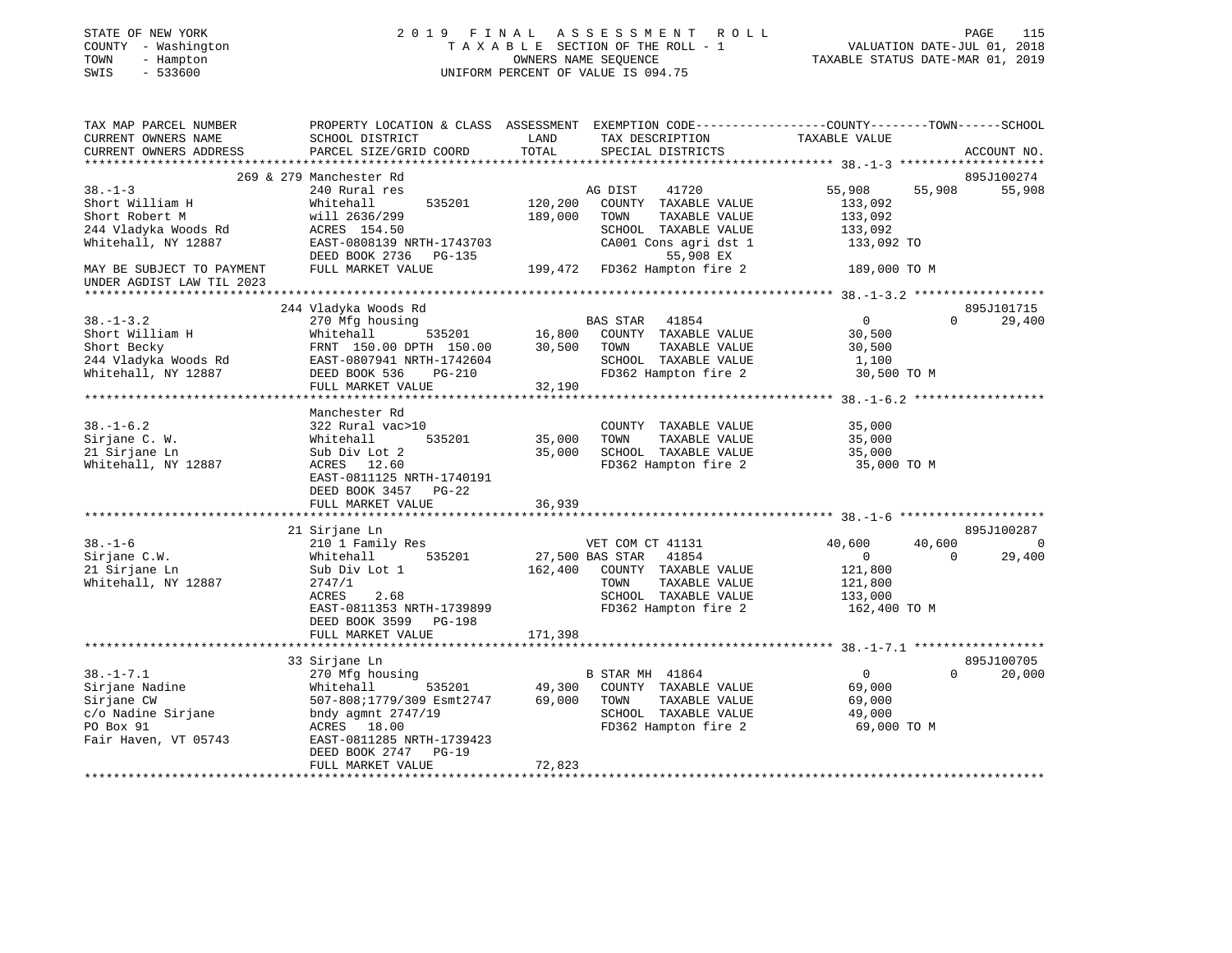| STATE OF NEW YORK<br>COUNTY - Washington<br>TOWN<br>- Hampton<br>$-533600$<br>SWIS |                                                     | OWNERS NAME SEQUENCE | 2019 FINAL ASSESSMENT ROLL<br>TAXABLE SECTION OF THE ROLL - 1<br>UNIFORM PERCENT OF VALUE IS 094.75 | VALUATION DATE-JUL 01, 2018<br>TAXABLE STATUS DATE-MAR 01, 2019                                                  | PAGE<br>116 |
|------------------------------------------------------------------------------------|-----------------------------------------------------|----------------------|-----------------------------------------------------------------------------------------------------|------------------------------------------------------------------------------------------------------------------|-------------|
| TAX MAP PARCEL NUMBER<br>CURRENT OWNERS NAME                                       | SCHOOL DISTRICT                                     | LAND                 | TAX DESCRIPTION                                                                                     | PROPERTY LOCATION & CLASS ASSESSMENT EXEMPTION CODE---------------COUNTY-------TOWN------SCHOOL<br>TAXABLE VALUE |             |
| CURRENT OWNERS ADDRESS                                                             | PARCEL SIZE/GRID COORD                              | TOTAL                | SPECIAL DISTRICTS                                                                                   |                                                                                                                  | ACCOUNT NO. |
|                                                                                    |                                                     |                      |                                                                                                     |                                                                                                                  |             |
|                                                                                    | State Route 22A                                     |                      |                                                                                                     |                                                                                                                  | 895J100159  |
| $72. - 2 - 7.1$<br>Slade Lloyd W                                                   | 322 Rural vac>10<br>Granville<br>533201             | 35,500               | COUNTY TAXABLE VALUE<br>TAXABLE VALUE<br>TOWN                                                       | 35,500<br>35,500                                                                                                 |             |
| Slade Hope W                                                                       | Lot 2 713/158 Hwy Approp                            | 35,500               | SCHOOL TAXABLE VALUE                                                                                | 35,500                                                                                                           |             |
| 277 Endless Brook Rd                                                               | ACRES 13.72                                         |                      | FD361 Hampton fire 1                                                                                | 35,500 TO M                                                                                                      |             |
| Poultney, VT 05764-4400                                                            | EAST-0823269 NRTH-1710651                           |                      |                                                                                                     |                                                                                                                  |             |
|                                                                                    | DEED BOOK 672<br>$PG-35$                            |                      |                                                                                                     |                                                                                                                  |             |
|                                                                                    | FULL MARKET VALUE<br>****************************** | 37,467               |                                                                                                     |                                                                                                                  |             |
|                                                                                    | Ridgecrest Way                                      |                      |                                                                                                     |                                                                                                                  | 895J101755  |
| $80. - 1 - 36$                                                                     | 311 Res vac land                                    |                      | COUNTY TAXABLE VALUE                                                                                | 1,500                                                                                                            |             |
| Slichko Evan                                                                       | 535201<br>Whitehall                                 | 1,500                | TAXABLE VALUE<br>TOWN                                                                               | 1,500                                                                                                            |             |
| Slichko Janice                                                                     | LOT 8                                               | 1,500                | SCHOOL TAXABLE VALUE                                                                                | 1,500                                                                                                            |             |
| 1729 County Route 12                                                               | FRNT 323.00 DPTH 160.00                             |                      | FD361 Hampton fire 1                                                                                | 1,500 TO M                                                                                                       |             |
| Whitehall, NY 12887                                                                | EAST-0810137 NRTH-1705095                           |                      |                                                                                                     |                                                                                                                  |             |
|                                                                                    | DEED BOOK 3592 PG-327                               |                      |                                                                                                     |                                                                                                                  |             |
|                                                                                    | FULL MARKET VALUE                                   | 1,583                |                                                                                                     |                                                                                                                  |             |
|                                                                                    | 1729 County Route 21                                |                      |                                                                                                     |                                                                                                                  | 895J101736  |
| $80. - 1 - 38$                                                                     | 210 1 Family Res                                    |                      | BAS STAR 41854                                                                                      | $\Omega$<br>$\overline{0}$                                                                                       | 29,400      |
| Slichko Evan T                                                                     | Whitehall 535201                                    |                      | 23,200 COUNTY TAXABLE VALUE                                                                         | 159,600                                                                                                          |             |
| 1729 County Route 21                                                               | LOT 10                                              | 159,600 TOWN         | TAXABLE VALUE                                                                                       | 159,600                                                                                                          |             |
| Whitehall, NY 12887                                                                | ACRES 1.38 BANK 999                                 |                      | SCHOOL TAXABLE VALUE                                                                                | 130,200                                                                                                          |             |
|                                                                                    | EAST-0810334 NRTH-1705021                           |                      | FD361 Hampton fire 1                                                                                | 159,600 TO M                                                                                                     |             |
|                                                                                    | DEED BOOK 952<br>PG-148<br>FULL MARKET VALUE        | 168,443              |                                                                                                     |                                                                                                                  |             |
|                                                                                    |                                                     |                      |                                                                                                     |                                                                                                                  |             |
|                                                                                    | South Rd                                            |                      |                                                                                                     |                                                                                                                  | 895J100595  |
| $81. - 1 - 29$                                                                     | 314 Rural vac<10                                    |                      | COUNTY TAXABLE VALUE                                                                                | 22,500                                                                                                           |             |
| Smith Ellen L                                                                      | Granville<br>533201                                 | 22,500               | TAXABLE VALUE<br>TOWN                                                                               | 22,500                                                                                                           |             |
| 218 South Rd                                                                       | ACRES<br>4.00                                       | 22,500               | SCHOOL TAXABLE VALUE                                                                                | 22,500                                                                                                           |             |
| Hampton, NY 12837                                                                  | EAST-0817922 NRTH-1703232                           |                      | FD361 Hampton fire 1                                                                                | 22,500 TO M                                                                                                      |             |
|                                                                                    | DEED BOOK 3966 PG-7<br>FULL MARKET VALUE            | 23,747               |                                                                                                     |                                                                                                                  |             |
|                                                                                    |                                                     |                      |                                                                                                     |                                                                                                                  |             |
|                                                                                    | 218 South Rd                                        |                      |                                                                                                     |                                                                                                                  | 895J100435  |
| $81. - 1 - 30$                                                                     | 210 1 Family Res                                    |                      | COUNTY TAXABLE VALUE                                                                                | 93,900                                                                                                           |             |
| Smith Ellen L                                                                      | Granville<br>533201                                 | 31,800               | TOWN<br>TAXABLE VALUE                                                                               | 93,900                                                                                                           |             |
| 218 South Rd                                                                       | 4.00<br>ACRES                                       | 93,900               | SCHOOL TAXABLE VALUE                                                                                | 93,900                                                                                                           |             |
| Whitehall, NY 12887                                                                | EAST-0817713 NRTH-1703207<br>DEED BOOK 2838 PG-323  |                      | FD361 Hampton fire 1                                                                                | 93,900 TO M                                                                                                      |             |
|                                                                                    | FULL MARKET VALUE                                   | 99,103               |                                                                                                     |                                                                                                                  |             |
|                                                                                    |                                                     |                      |                                                                                                     |                                                                                                                  |             |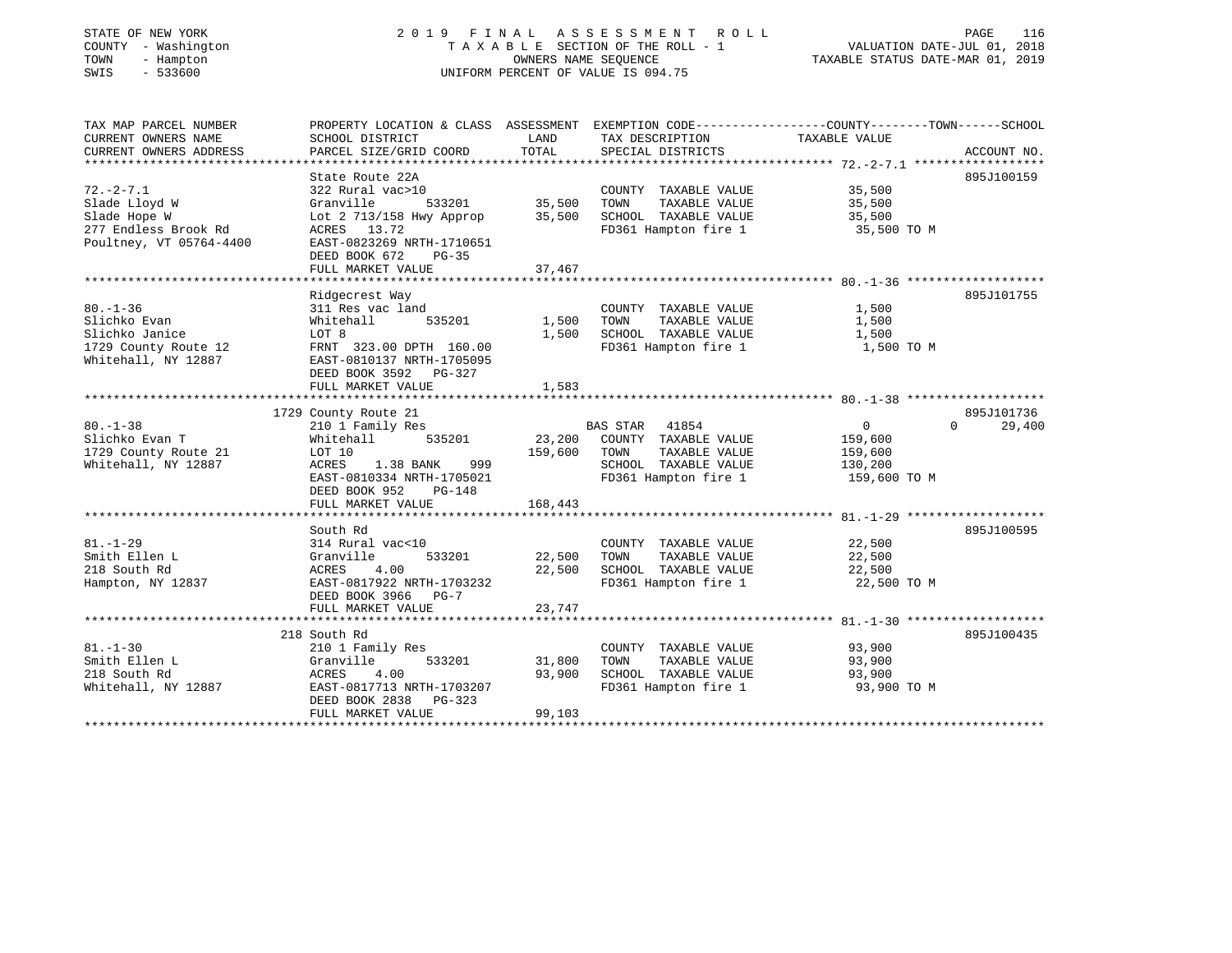| STATE OF NEW YORK<br>COUNTY - Washington<br>TOWN<br>- Hampton<br>SWIS<br>$-533600$                                                    |                                         |                | 2019 FINAL ASSESSMENT ROLL<br>UNIFORM PERCENT OF VALUE IS 094.75      | 117<br>PAGE                                                                                      |  |
|---------------------------------------------------------------------------------------------------------------------------------------|-----------------------------------------|----------------|-----------------------------------------------------------------------|--------------------------------------------------------------------------------------------------|--|
| TAX MAP PARCEL NUMBER<br>CURRENT OWNERS NAME                                                                                          | SCHOOL DISTRICT                         |                | LAND TAX DESCRIPTION TAXABLE VALUE                                    | PROPERTY LOCATION & CLASS ASSESSMENT EXEMPTION CODE----------------COUNTY-------TOWN------SCHOOL |  |
| CURRENT OWNERS ADDRESS                                                                                                                |                                         |                |                                                                       |                                                                                                  |  |
|                                                                                                                                       |                                         |                |                                                                       |                                                                                                  |  |
|                                                                                                                                       | 13 Krall Rd                             |                |                                                                       |                                                                                                  |  |
| $54. -1 - 14.5$                                                                                                                       | 170 Nursery                             |                | BAS STAR 41854                                                        | 29,400<br>$0 \qquad \qquad 0$                                                                    |  |
| Smith Janice                                                                                                                          | Granville                               |                | 533201 37,300 COUNTY TAXABLE VALUE                                    | 158,900                                                                                          |  |
| C/O Janice D Durham<br>13 Krall Rd<br>13 Krall Rd<br>13 Krall Rd<br>13 Krall Rd<br>14 Sub DIV Lot 1 survey-13061<br>15 ACRES<br>11 50 |                                         |                | TOWN<br>TAXABLE VALUE<br>SCHOOL TAXABLE VALUE                         | 158,900                                                                                          |  |
| Hampton, NY 12837                                                                                                                     | ACRES 11.58                             |                |                                                                       | 129,500<br>129,500<br>158,900 TO<br>158,900 TO                                                   |  |
|                                                                                                                                       | EAST-0820280 NRTH-1724694               |                | CA001 Cons agri dst 1 158,900 TO<br>FD361 Hampton fire 1 158,900 TO M |                                                                                                  |  |
|                                                                                                                                       | DEED BOOK 867 PG-54                     |                |                                                                       |                                                                                                  |  |
|                                                                                                                                       | FULL MARKET VALUE                       | 167,704        |                                                                       |                                                                                                  |  |
|                                                                                                                                       |                                         |                |                                                                       |                                                                                                  |  |
|                                                                                                                                       | 11977 State Route 4                     |                |                                                                       | 895J100260                                                                                       |  |
| $45. - 1 - 10$                                                                                                                        | 260 Seasonal res                        |                | COUNTY TAXABLE VALUE 23,600                                           |                                                                                                  |  |
| Smith Janice S                                                                                                                        | 535201 17,900 TOWN<br>Whitehall         |                | TAXABLE VALUE 23,600                                                  |                                                                                                  |  |
| PO Box 756                                                                                                                            | 456/400                                 | 23,600         | SCHOOL TAXABLE VALUE 23,600                                           |                                                                                                  |  |
| Broadalbin, NY 12025                                                                                                                  | ACRES 2.80<br>EAST-0807750 NRTH-1731715 |                | FD362 Hampton fire 2 23,600 TO M                                      |                                                                                                  |  |
|                                                                                                                                       | DEED BOOK 3780 PG-291                   |                |                                                                       |                                                                                                  |  |
|                                                                                                                                       | FULL MARKET VALUE                       | 24,908         |                                                                       |                                                                                                  |  |
|                                                                                                                                       |                                         |                |                                                                       |                                                                                                  |  |
|                                                                                                                                       | Hills Pond Rd OFF                       |                |                                                                       | 895J100031                                                                                       |  |
| $71. - 1 - 21$                                                                                                                        | 314 Rural vac<10                        |                | COUNTY TAXABLE VALUE                                                  | 3,000                                                                                            |  |
| Smith Leroy                                                                                                                           | Granville                               | $533201$ 3,000 | TAXABLE VALUE<br>TOWN                                                 | 3,000                                                                                            |  |
| Smith Linda                                                                                                                           | 698/36                                  | 3,000          | SCHOOL TAXABLE VALUE                                                  | 3,000                                                                                            |  |
| 81 Dresden Rd<br>Whitehall, NY 12887                                                                                                  | ACRES 6.00<br>EAST-0814356 NRTH-1707369 |                | FD361 Hampton fire 1                                                  | 3,000 TO M                                                                                       |  |

|                           | PG-301<br>DEED BOOK 713<br>FULL MARKET VALUE | 3,166                              |                    |
|---------------------------|----------------------------------------------|------------------------------------|--------------------|
|                           |                                              |                                    |                    |
|                           | 42 Wicked Hollow Way                         |                                    | 895J101769         |
| $62. - 1 - 15.1$          | 210 1 Family Res                             | 41854<br>BAS STAR                  | 29,400<br>$\Omega$ |
| Spaulding Peter ETAL      | Granville<br>533201                          | 31,300<br>COUNTY<br>TAXABLE VALUE  | 73,400             |
| Spaulding Karen ETAL      | ACRES 3.87 BANK<br>998                       | 73,400<br>TOWN<br>TAXABLE VALUE    | 73,400             |
| 42 Wicked Hollow Way      | EAST-0813696 NRTH-1720451                    | SCHOOL<br>TAXABLE VALUE            | 44,000             |
| Hampton, NY 12837         | DEED BOOK 704 PG-131                         | FD361 Hampton fire 1               | 73,400 TO M        |
|                           | FULL MARKET VALUE                            | 77.467                             |                    |
|                           |                                              |                                    |                    |
|                           | 2246 County Route 18                         |                                    |                    |
| $63. - 1 - 12.2$          | 240 Rural res                                | COUNTY<br>TAXABLE VALUE            | 217,200            |
| Spillane Eileen           | Granville<br>533201                          | 110,300<br>TAXABLE VALUE<br>TOWN   | 217,200            |
| 2246 County Route 18      | ACRES 101.42                                 | 217,200<br>TAXABLE VALUE<br>SCHOOL | 217,200            |
| Whitehall, NY 12887       | EAST-0817487 NRTH-1711633                    | CA001 Cons agri dst 1              | 217,200 TO         |
|                           | DEED BOOK 3972 PG-237                        | FD361 Hampton fire 1               | 217,200 TO M       |
| MAY BE SUBJECT TO PAYMENT | FULL MARKET VALUE                            | 229,235                            |                    |
| UNDER RPTL480A UNTIL 2028 |                                              |                                    |                    |
|                           |                                              |                                    |                    |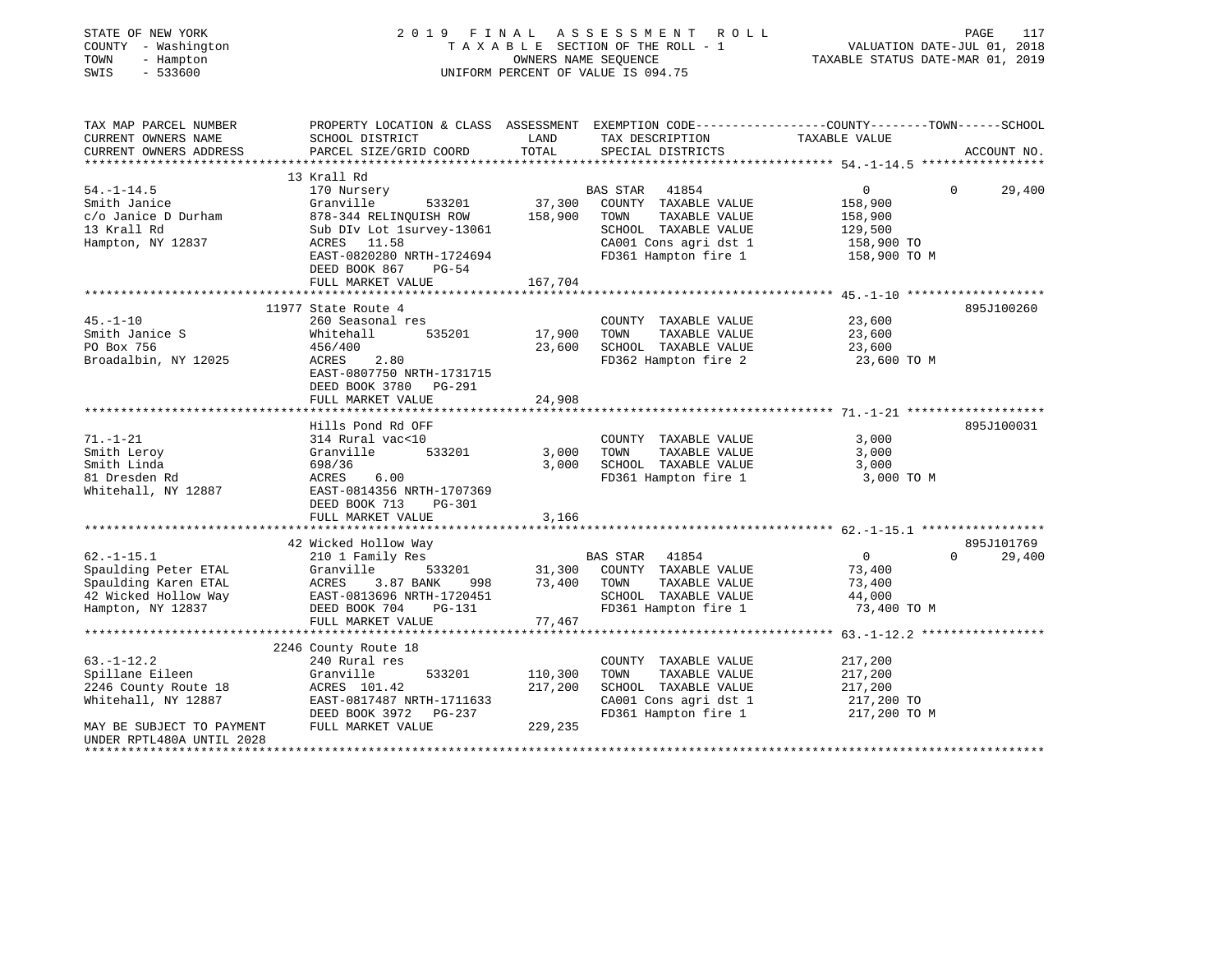| STATE OF NEW YORK<br>COUNTY - Washington<br>- Hampton<br>TOWN<br>$-533600$<br>SWIS |                                                       | OWNERS NAME SEQUENCE | 2019 FINAL ASSESSMENT<br>ROLL<br>TAXABLE SECTION OF THE ROLL - 1<br>UNIFORM PERCENT OF VALUE IS 094.75 | PAGE<br>118<br>VALUATION DATE-JUL 01, 2018<br>TAXABLE STATUS DATE-MAR 01, 2019                                    |
|------------------------------------------------------------------------------------|-------------------------------------------------------|----------------------|--------------------------------------------------------------------------------------------------------|-------------------------------------------------------------------------------------------------------------------|
| TAX MAP PARCEL NUMBER<br>CURRENT OWNERS NAME                                       | SCHOOL DISTRICT                                       | LAND                 | TAX DESCRIPTION                                                                                        | PROPERTY LOCATION & CLASS ASSESSMENT EXEMPTION CODE----------------COUNTY-------TOWN------SCHOOL<br>TAXABLE VALUE |
| CURRENT OWNERS ADDRESS<br>*************************                                | PARCEL SIZE/GRID COORD                                | TOTAL                | SPECIAL DISTRICTS                                                                                      | ACCOUNT NO.                                                                                                       |
|                                                                                    | Hills Pond Rd OFF                                     |                      |                                                                                                        | 895J100408                                                                                                        |
| $71. - 1 - 11.2$                                                                   | 314 Rural vac<10                                      |                      | COUNTY TAXABLE VALUE                                                                                   | 8,500                                                                                                             |
| Spillane Eileen                                                                    | 533201<br>Granville                                   | 8,500                | TAXABLE VALUE<br>TOWN                                                                                  | 8,500                                                                                                             |
| 2246 County Route 18                                                               | ACRES<br>7.00                                         | 8,500                | SCHOOL TAXABLE VALUE                                                                                   | 8,500                                                                                                             |
| Whitehall, NY 12887                                                                | EAST-0816557 NRTH-1710692<br>DEED BOOK 3972<br>PG-237 |                      | FD361 Hampton fire 1                                                                                   | 8,500 TO M                                                                                                        |
| MAY BE SUBJECT TO PAYMENT<br>UNDER RPTL480A UNTIL 2028                             | FULL MARKET VALUE                                     | 8,971                |                                                                                                        |                                                                                                                   |
|                                                                                    |                                                       |                      |                                                                                                        |                                                                                                                   |
| $45. - 1 - 22.2$                                                                   | 66 Golf Course Rd<br>270 Mfg housing                  |                      | COUNTY TAXABLE VALUE                                                                                   | 895J100698<br>14,700                                                                                              |
| Stannard Family Trust                                                              | Whitehall<br>535201                                   | 13,000               | TAXABLE VALUE<br>TOWN                                                                                  | 14,700                                                                                                            |
| c/o Stannard Family Trust dba FRNT 100.00 DPTH 150.00                              |                                                       | 14,700               | SCHOOL TAXABLE VALUE                                                                                   | 14,700                                                                                                            |
| Fernwood Girls                                                                     | EAST-0810415 NRTH-1735425                             |                      | FD362 Hampton fire 2                                                                                   | 14,700 TO M                                                                                                       |
| PO Box 43                                                                          | DEED BOOK 736<br>$PG-75$                              |                      |                                                                                                        |                                                                                                                   |
| Fair Haven, VT 05743                                                               | FULL MARKET VALUE                                     | 15,515               |                                                                                                        |                                                                                                                   |
|                                                                                    |                                                       |                      |                                                                                                        |                                                                                                                   |
| $45. - 1 - 22.3$                                                                   | Golf Course Rd<br>311 Res vac land                    |                      | COUNTY TAXABLE VALUE                                                                                   | 2,000                                                                                                             |
| Stannard Family Trust                                                              | Whitehall<br>535201                                   | 2,000                | TOWN<br>TAXABLE VALUE                                                                                  | 2,000                                                                                                             |
| c/o Stannard Family Trust dba FRNT 100.00 DPTH 200.00                              |                                                       | 2,000                | SCHOOL TAXABLE VALUE                                                                                   | 2,000                                                                                                             |
| Fernwood Girls                                                                     | EAST-0810575 NRTH-1735547                             |                      | FD362 Hampton fire 2                                                                                   | 2,000 TO M                                                                                                        |
| PO Box 43                                                                          | DEED BOOK 953<br>$PG-6$                               |                      |                                                                                                        |                                                                                                                   |
| Fair Haven, VT 05743                                                               | FULL MARKET VALUE                                     | 2,111                |                                                                                                        |                                                                                                                   |
|                                                                                    |                                                       |                      |                                                                                                        |                                                                                                                   |
| $45. - 1 - 22.4$                                                                   | Golf Course Rd<br>311 Res vac land                    |                      | COUNTY TAXABLE VALUE                                                                                   | 2,000                                                                                                             |
| Stannard Family Trust                                                              | Whitehall<br>535201                                   | 2,000                | TOWN<br>TAXABLE VALUE                                                                                  | 2,000                                                                                                             |
| c/o Stannard Family Trust dba FRNT 120.00 DPTH 200.00                              |                                                       | 2,000                | SCHOOL TAXABLE VALUE                                                                                   | 2,000                                                                                                             |
| Fernwood Girls                                                                     | EAST-0810571 NRTH-1735430                             |                      | FD362 Hampton fire 2                                                                                   | 2,000 TO M                                                                                                        |
| PO Box 43                                                                          | DEED BOOK 736<br>PG-72                                |                      |                                                                                                        |                                                                                                                   |
| Fair Haven, VT 05743                                                               | FULL MARKET VALUE                                     | 2,111                |                                                                                                        |                                                                                                                   |
|                                                                                    |                                                       |                      |                                                                                                        |                                                                                                                   |
|                                                                                    | 2145 State Route 22A                                  |                      |                                                                                                        | 895J100264                                                                                                        |
| $81. - 2 - 21$                                                                     | 210 1 Family Res                                      |                      | COUNTY TAXABLE VALUE                                                                                   | 66,000                                                                                                            |
| Stark Richard<br>Stark Frances                                                     | Granville<br>533201                                   | 18,500<br>66,000     | TAXABLE VALUE<br>TOWN<br>SCHOOL TAXABLE VALUE                                                          | 66,000<br>66,000                                                                                                  |
| 56 Staso Rd                                                                        | FRNT 140.00 DPTH 200.00<br>EAST-0822642 NRTH-1701501  |                      | FD361 Hampton fire 1                                                                                   | 66,000 TO M                                                                                                       |
| Hampton, NY 12837                                                                  | DEED BOOK 942<br>PG-324                               |                      |                                                                                                        |                                                                                                                   |
|                                                                                    | FULL MARKET VALUE                                     | 69,657               |                                                                                                        |                                                                                                                   |
|                                                                                    |                                                       |                      |                                                                                                        |                                                                                                                   |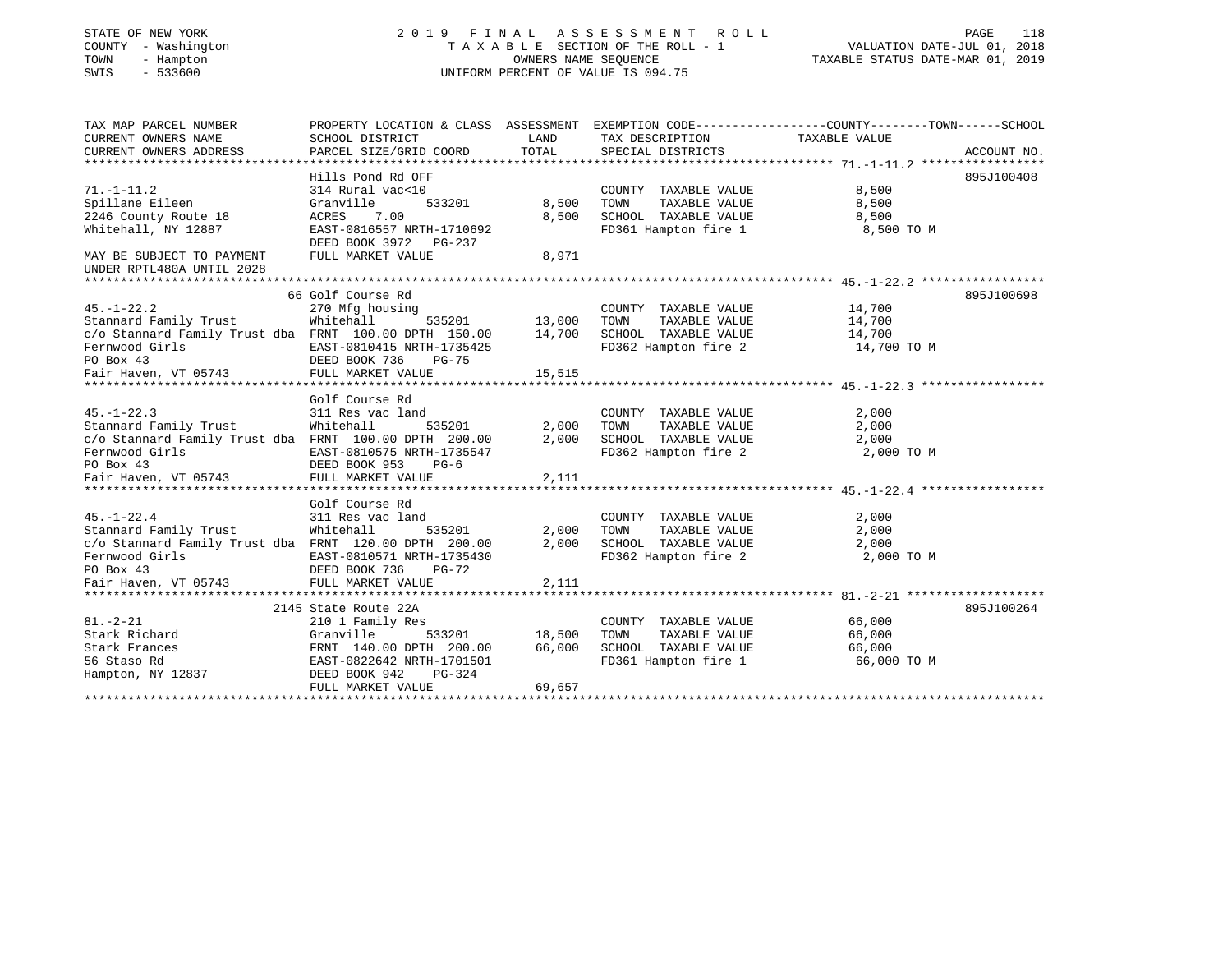# STATE OF NEW YORK 2 0 1 9 F I N A L A S S E S S M E N T R O L L PAGE 119 COUNTY - Washington T A X A B L E SECTION OF THE ROLL - 1 VALUATION DATE-JUL 01, 2018 TOWN - Hampton OWNERS NAME SEQUENCE TAXABLE STATUS DATE-MAR 01, 2019 SWIS - 533600 UNIFORM PERCENT OF VALUE IS 094.75

| 56 Staso Ln                                                                                                                                                                                                                                                                                                                                                                                                                                                  |                                                                                                                   |                                           |                                   |
|--------------------------------------------------------------------------------------------------------------------------------------------------------------------------------------------------------------------------------------------------------------------------------------------------------------------------------------------------------------------------------------------------------------------------------------------------------------|-------------------------------------------------------------------------------------------------------------------|-------------------------------------------|-----------------------------------|
|                                                                                                                                                                                                                                                                                                                                                                                                                                                              |                                                                                                                   |                                           | 895J100296                        |
| 210 1 Family Res<br>$72. - 2 - 19$<br>CW_10_VET/ 41151<br>533201 23,300 ENH STAR 41834<br>Stark Richard E<br>E<br>E<br>Cranville 533201<br>ACRES 1.40 BANK 999<br>EAST-0821712 NRTH-1709187<br>DEED BOOK 3464 PG-319<br>DEED BOOK 3464 PG-319<br>109,400 COUNTY TAXABLE VALUE<br>Stark Frances<br>56 Staso Ln<br>TOWN<br>TAXABLE VALUE<br>SCHOOL TAXABLE VALUE 42,070<br>115,462 FD361 Hampton fire 1 109,400 TO M<br>Hampton, NY 12837<br>FULL MARKET VALUE | 7,840<br>$\overline{0}$<br>101,560<br>101,560                                                                     | 7,840<br>$\Omega$                         | 0<br>67,330                       |
| 2015 County Route 18                                                                                                                                                                                                                                                                                                                                                                                                                                         |                                                                                                                   |                                           | 895J100256                        |
| $62. - 1 - 38$<br>ENH STAR<br>240 Rural res<br>41834<br>77,800<br>Stark Roscoe<br>Granville<br>533201<br>COUNTY TAXABLE VALUE<br>ACRES 47.81<br>Stark June<br>166,500<br>TAXABLE VALUE<br>TOWN<br>EAST-0812023 NRTH-1714838<br>DEED BOOK 627 PG-171<br>FULL MAPKET VALUE<br>2015 County Route 18<br>SCHOOL TAXABLE VALUE<br>Whitehall, NY 12887<br>FD361 Hampton fire 1<br>175,726<br>FULL MARKET VALUE                                                      | $\overline{0}$<br>166,500<br>166,500<br>99,170<br>166,500 TO M                                                    | $\Omega$                                  | 67,330                            |
| 19 Mirror Lake Way                                                                                                                                                                                                                                                                                                                                                                                                                                           |                                                                                                                   |                                           | 895J101789                        |
| $80. - 1 - 55$<br>210 1 Family Res - WTRFNT<br>COUNTY TAXABLE VALUE<br>535201<br>25,000<br>TAXABLE VALUE<br>Stec Gregory A Trustee<br>Whitehall<br>TOWN<br>P/O Lot 6A<br>FRNT 201.00 DPTH 324.00<br>EAST-0810693 NRTH-1705676<br>TIP ROOK 3342 PG-268<br>SCHOOL TAXABLE VALUE 166,100<br>Stec Lisa F Trustee<br>166,100<br>155 E 29th St Apt 17G<br>FD361 Hampton fire 1 166,100 TO M<br>New York, NY 10016<br>175,303<br>FULL MARKET VALUE                  | 166,100<br>166,100                                                                                                |                                           |                                   |
| 1549 County Route 21                                                                                                                                                                                                                                                                                                                                                                                                                                         |                                                                                                                   |                                           | 895J100658                        |
| $80. - 1 - 8$<br>AGED-CO<br>41802<br>210 1 Family Res<br>533201 28,500 AGED-TOWN 41803<br>Stevens Sheila<br>Granville<br>1549 County Route 21<br>58,500 AGED-SCH 41804<br>866-187<br>Whitehall, NY 12887<br>ACRES<br>3.00<br>ENH STAR 41834<br>EAST-0812864 NRTH-1701569<br>COUNTY TAXABLE VALUE<br>DEED BOOK 477<br>PG-658<br>TOWN<br>TAXABLE VALUE<br>61,741 SCHOOL TAXABLE VALUE<br>FULL MARKET VALUE<br>FD361 Hampton fire 1                             | 29,250<br>$\overline{0}$<br>$\overline{0}$<br>$\overline{0}$<br>29,250<br>32,175<br>$\overline{0}$<br>58,500 TO M | $\circ$<br>26,325<br>$\Omega$<br>$\Omega$ | - 0<br>$\circ$<br>8,775<br>49,725 |
|                                                                                                                                                                                                                                                                                                                                                                                                                                                              |                                                                                                                   |                                           |                                   |
| 152 Rainbow Way<br>$81. - 1 - 17$<br>260 Seasonal res<br>COUNTY TAXABLE VALUE<br>Strickland Living Trust<br>16,700<br>TAXABLE VALUE<br>Granville<br>533201<br>TOWN<br>75 West Point Ter<br>69,900<br>SCHOOL TAXABLE VALUE<br>ACRES<br>4.50<br>West Hartford Conn, 06107<br>EAST-0816754 NRTH-1700641<br>FD361 Hampton fire 1<br>DEED BOOK 838<br>PG-223<br>73,773<br>FULL MARKET VALUE                                                                       | 69,900<br>69,900<br>69,900<br>69,900 TO M                                                                         |                                           | 895J100660                        |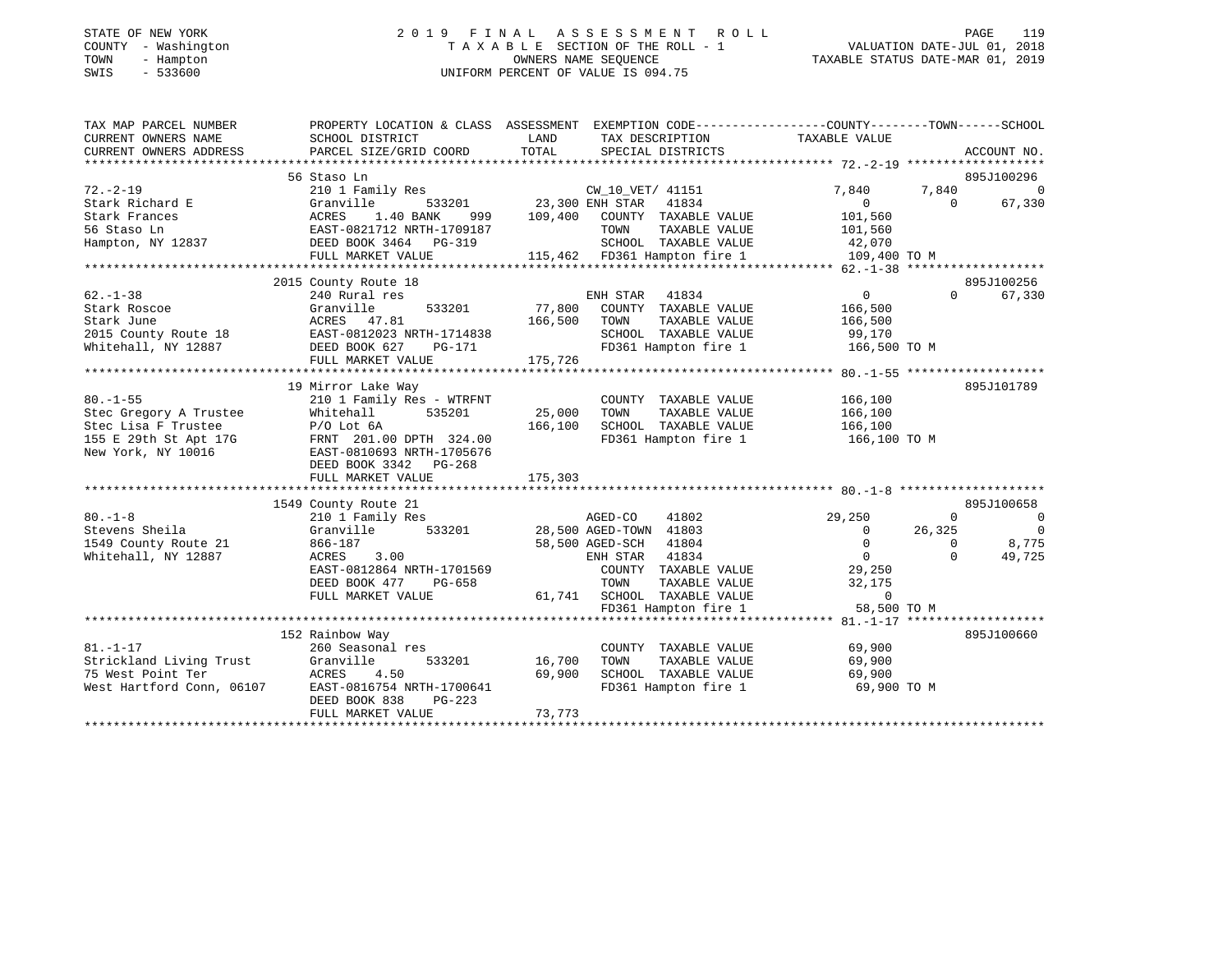| STATE OF NEW YORK<br>COUNTY - Washington<br>TOWN<br>- Hampton<br>SWIS<br>$-533600$ | 2019 FINAL                                                                                       |               | ASSESSMENT ROLL<br>TAXABLE SECTION OF THE ROLL - 1<br>OWNERS NAME SEQUENCE<br>UNIFORM PERCENT OF VALUE IS 094.75 | 120<br>PAGE<br>VALUATION DATE-JUL 01, 2018<br>TAXABLE STATUS DATE-MAR 01, 2019                                                  |
|------------------------------------------------------------------------------------|--------------------------------------------------------------------------------------------------|---------------|------------------------------------------------------------------------------------------------------------------|---------------------------------------------------------------------------------------------------------------------------------|
| TAX MAP PARCEL NUMBER<br>CURRENT OWNERS NAME<br>CURRENT OWNERS ADDRESS             | SCHOOL DISTRICT<br>PARCEL SIZE/GRID COORD                                                        | LAND<br>TOTAL | TAX DESCRIPTION<br>SPECIAL DISTRICTS                                                                             | PROPERTY LOCATION & CLASS ASSESSMENT EXEMPTION CODE---------------COUNTY-------TOWN------SCHOOL<br>TAXABLE VALUE<br>ACCOUNT NO. |
|                                                                                    | County Route 21 OFF                                                                              |               |                                                                                                                  |                                                                                                                                 |
| $71.3 - 2 - 6$                                                                     | 311 Res vac land - WTRFNT                                                                        |               | COUNTY TAXABLE VALUE                                                                                             | 26,000                                                                                                                          |
| Strutz Paul                                                                        | Whitehall<br>535201                                                                              | 26,000        | TOWN<br>TAXABLE VALUE                                                                                            | 26,000                                                                                                                          |
| Strutz John W Jr                                                                   | Subdiv 15B                                                                                       | 26,000        | SCHOOL TAXABLE VALUE                                                                                             | 26,000                                                                                                                          |
| PO Box 265<br>East Wallingford, VT 05742                                           | $80. - 2 - 6$<br>FRNT 196.00 DPTH 234.00<br>EAST-0809877 NRTH-1706858<br>DEED BOOK 807<br>PG-263 |               | FD361 Hampton fire 1                                                                                             | 26,000 TO M                                                                                                                     |
|                                                                                    | FULL MARKET VALUE                                                                                | 27,441        |                                                                                                                  |                                                                                                                                 |
|                                                                                    | 27 Lemayville Way                                                                                |               |                                                                                                                  | 895J100407                                                                                                                      |
| $38. - 1 - 2$                                                                      | 210 1 Family Res                                                                                 |               | COUNTY TAXABLE VALUE                                                                                             | 150,000                                                                                                                         |
| Swahn Joseph M                                                                     | 535201<br>Whitehall                                                                              | 34,000        | TOWN<br>TAXABLE VALUE                                                                                            | 150,000                                                                                                                         |
| 27 Lemayville Way                                                                  | ACRES<br>5.10 BANK 999                                                                           | 150,000       | SCHOOL TAXABLE VALUE                                                                                             | 150,000                                                                                                                         |
| Whitehall, NY 12887                                                                | EAST-0805397 NRTH-1744146<br>DEED BOOK 3471 PG-78                                                |               | FD362 Hampton fire 2                                                                                             | 150,000 TO M                                                                                                                    |
|                                                                                    | FULL MARKET VALUE                                                                                | 158,311       |                                                                                                                  |                                                                                                                                 |
|                                                                                    | 1386 Carvers Falls Ln                                                                            |               |                                                                                                                  |                                                                                                                                 |
| $31. - 1 - 3.10$                                                                   | 210 1 Family Res                                                                                 |               | BAS STAR 41854                                                                                                   | $\overline{0}$<br>$\Omega$<br>29,400                                                                                            |
| Sweeney Daniel T                                                                   | 535201<br>Whitehall                                                                              |               | 24,300 COUNTY TAXABLE VALUE                                                                                      | 120,200                                                                                                                         |
| Sweeney Andrea                                                                     | 710/193                                                                                          | 120,200       | TOWN<br>TAXABLE VALUE                                                                                            | 120,200                                                                                                                         |
| 1386 Carvers Falls Ln                                                              | ACRES<br>1.70                                                                                    |               | SCHOOL TAXABLE VALUE                                                                                             | 90,800                                                                                                                          |
| Whitehall, NY 12887                                                                | EAST-0808590 NRTH-1745963<br>DEED BOOK 644<br>PG-227<br>FULL MARKET VALUE                        | 126,860       | FD362 Hampton fire 2                                                                                             | 120,200 TO M                                                                                                                    |
|                                                                                    |                                                                                                  |               |                                                                                                                  |                                                                                                                                 |
|                                                                                    | 215 Carvers Falls Rd                                                                             |               |                                                                                                                  | 895J100091                                                                                                                      |
| $31. - 1 - 1$                                                                      | 260 Seasonal res                                                                                 |               | COUNTY TAXABLE VALUE                                                                                             | 143,800                                                                                                                         |
| Sweeney Virginia M Trust                                                           | Whitehall<br>535201                                                                              | 94,400        | TOWN<br>TAXABLE VALUE                                                                                            | 143,800                                                                                                                         |
| Sweeney Frank A Trustee                                                            | Frank A &Virginia M Sween 143,800                                                                |               | SCHOOL TAXABLE VALUE                                                                                             | 143,800                                                                                                                         |
| PO Box 3296                                                                        | Trust 3196/27                                                                                    |               | FD362 Hampton fire 2                                                                                             | 143,800 TO M                                                                                                                    |
| Westport, MA 02790                                                                 | ACRES 168.50                                                                                     |               |                                                                                                                  |                                                                                                                                 |
|                                                                                    | EAST-0804096 NRTH-1746682                                                                        |               |                                                                                                                  |                                                                                                                                 |
|                                                                                    | DEED BOOK 3196 PG-27                                                                             |               |                                                                                                                  |                                                                                                                                 |
|                                                                                    | FULL MARKET VALUE                                                                                | 151,768       |                                                                                                                  |                                                                                                                                 |
|                                                                                    |                                                                                                  |               |                                                                                                                  |                                                                                                                                 |
| $38. - 1 - 1.1$                                                                    | Carvers Falls Rd<br>323 Vacant rural                                                             |               |                                                                                                                  |                                                                                                                                 |
| Sweeney Virginia M Trust                                                           | Whitehall<br>535201                                                                              | 19,000        | COUNTY TAXABLE VALUE<br>TOWN<br>TAXABLE VALUE                                                                    | 19,000<br>19,000                                                                                                                |
| Sweeney Frank A Trustee                                                            | Frank A & Virginia M Swee                                                                        | 19,000        | SCHOOL TAXABLE VALUE                                                                                             | 19,000                                                                                                                          |
| PO Box 3296                                                                        | Trust 3196/27                                                                                    |               | CA001 Cons agri dst 1                                                                                            | 19,000 TO                                                                                                                       |
| Westport, MA 02790                                                                 | ACRES 40.70                                                                                      |               | FD362 Hampton fire 2                                                                                             | 19,000 TO M                                                                                                                     |
|                                                                                    | EAST-0803570 NRTH-1744618                                                                        |               |                                                                                                                  |                                                                                                                                 |
|                                                                                    | DEED BOOK 3196<br>PG-27                                                                          |               |                                                                                                                  |                                                                                                                                 |
|                                                                                    | FULL MARKET VALUE                                                                                | 20,053        |                                                                                                                  |                                                                                                                                 |
|                                                                                    |                                                                                                  |               |                                                                                                                  |                                                                                                                                 |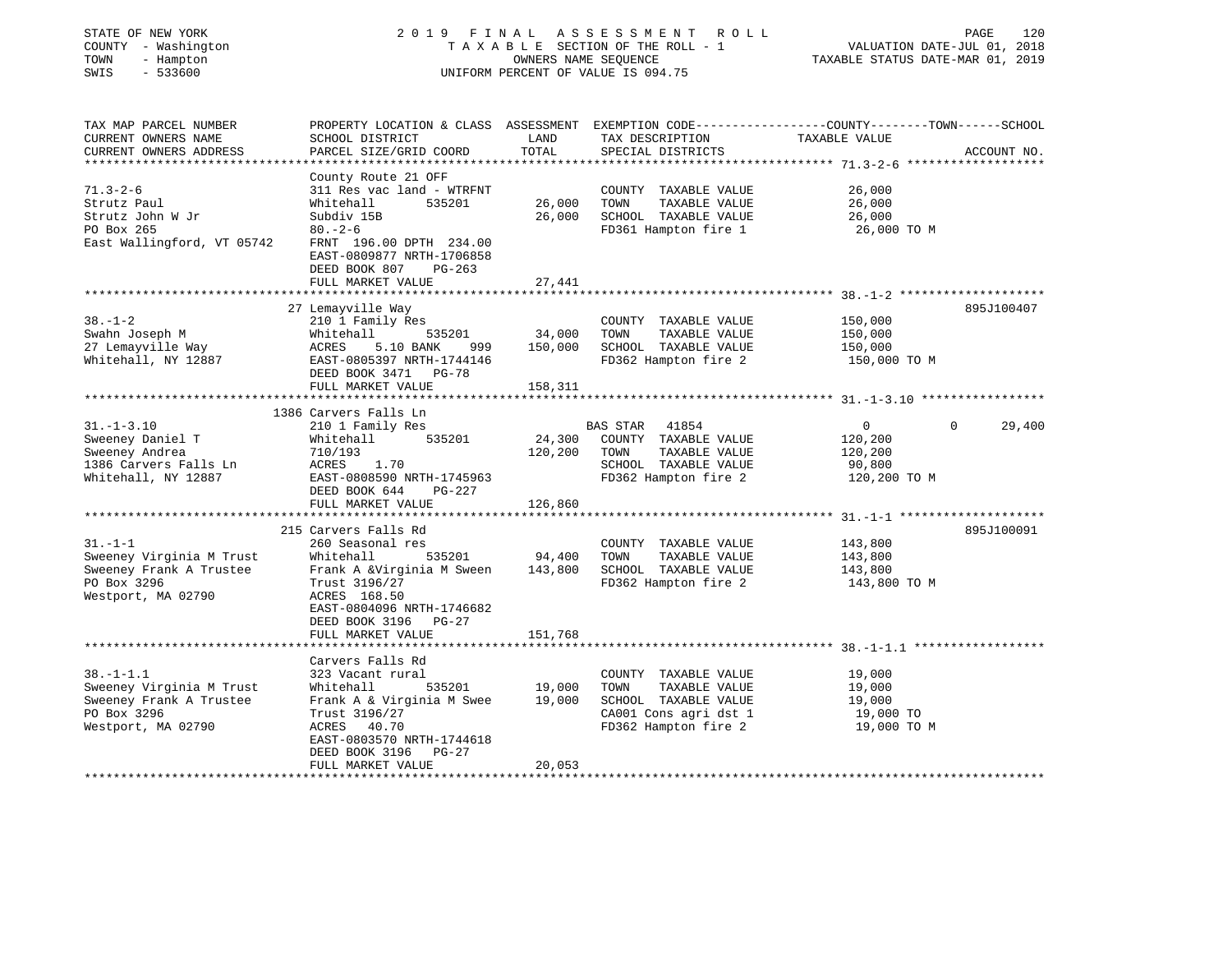# STATE OF NEW YORK 2 0 1 9 F I N A L A S S E S S M E N T R O L L PAGE 121 COUNTY - Washington T A X A B L E SECTION OF THE ROLL - 1 VALUATION DATE-JUL 01, 2018 TOWN - Hampton OWNERS NAME SEQUENCE TAXABLE STATUS DATE-MAR 01, 2019 SWIS - 533600 UNIFORM PERCENT OF VALUE IS 094.75

| TAX MAP PARCEL NUMBER  | PROPERTY LOCATION & CLASS ASSESSMENT |               | EXEMPTION CODE-----------------COUNTY-------TOWN------SCHOOL |                |                    |
|------------------------|--------------------------------------|---------------|--------------------------------------------------------------|----------------|--------------------|
| CURRENT OWNERS NAME    | SCHOOL DISTRICT                      | LAND          | TAX DESCRIPTION                                              | TAXABLE VALUE  |                    |
| CURRENT OWNERS ADDRESS | PARCEL SIZE/GRID COORD               | TOTAL         | SPECIAL DISTRICTS                                            |                | ACCOUNT NO.        |
|                        |                                      |               |                                                              |                |                    |
|                        | 485 South Rd                         |               |                                                              |                | 895J100267         |
| $72. - 1 - 19$         | 240 Rural res                        |               | COUNTY TAXABLE VALUE                                         | 255,900        |                    |
|                        | Granville<br>533201                  | 98,700        | TOWN                                                         |                |                    |
| Taran Barbara M        |                                      |               | TAXABLE VALUE                                                | 255,900        |                    |
| 485 South Rd           | ACRES 79.84                          | 255,900       | SCHOOL TAXABLE VALUE                                         | 255,900        |                    |
| Whitehall, NY 12887    | EAST-0819202 NRTH-1708858            |               | FD361 Hampton fire 1                                         | 255,900 TO M   |                    |
|                        | DEED BOOK 3081 PG-31                 |               |                                                              |                |                    |
|                        | FULL MARKET VALUE                    | 270,079       |                                                              |                |                    |
|                        |                                      |               |                                                              |                |                    |
|                        | State Route 22A OFF                  |               |                                                              |                | 895J100208         |
| $72. - 2 - 14$         | 720 Mine/quarry                      |               | COUNTY TAXABLE VALUE                                         | 27,000         |                    |
| Taran Barbara M        | 533201<br>Granville                  | 27,000        | TOWN<br>TAXABLE VALUE                                        | 27,000         |                    |
| Taran Stephen M        | 719/148                              | 27,000        | SCHOOL TAXABLE VALUE                                         | 27,000         |                    |
| 485 South Rd           | ACRES 17.00                          |               | FD361 Hampton fire 1                                         | 27,000 TO M    |                    |
| Whitehall, NY 12887    | EAST-0823238 NRTH-1706339            |               |                                                              |                |                    |
|                        | DEED BOOK 3081 PG-35                 |               |                                                              |                |                    |
|                        | FULL MARKET VALUE                    | 28,496        |                                                              |                |                    |
|                        |                                      |               |                                                              |                |                    |
|                        |                                      |               |                                                              |                |                    |
|                        | 244 Hills Pond Rd                    |               |                                                              |                |                    |
| $71. - 1 - 14.51$      | 210 1 Family Res                     |               | COUNTY TAXABLE VALUE                                         | 141,600        |                    |
| Taran Christopher John | Granville<br>533201                  | 39,400        | TOWN<br>TAXABLE VALUE                                        | 141,600        |                    |
| PO Box 118             | ACRES<br>9.36                        | 141,600       | SCHOOL TAXABLE VALUE                                         | 141,600        |                    |
| Hampton, NY 12837      | EAST-0817135 NRTH-1707824            |               | FD361 Hampton fire 1                                         | 141,600 TO M   |                    |
|                        | DEED BOOK 2212 PG-35                 |               |                                                              |                |                    |
|                        | FULL MARKET VALUE                    | 149,446       |                                                              |                |                    |
|                        |                                      |               |                                                              |                |                    |
|                        | 494 South Rd                         |               |                                                              |                |                    |
| $72. - 1 - 19.1$       | 210 1 Family Res                     |               | BAS STAR 41854                                               | $\overline{0}$ | $\Omega$<br>29,400 |
| Taran Joseph           | Granville                            | 533201 34,100 | COUNTY TAXABLE VALUE                                         | 272,200        |                    |
| Taran Tamme            | 4.73 BANK<br>ACRES<br>999            | 272,200 TOWN  | TAXABLE VALUE                                                | 272,200        |                    |
| PO Box 49              | EAST-0820653 NRTH-1708856            |               | SCHOOL TAXABLE VALUE                                         | 242,800        |                    |
| Hampton, NY 12837      | DEED BOOK 694<br>PG-294              |               | FD361 Hampton fire 1                                         | 272,200 TO M   |                    |
|                        | FULL MARKET VALUE                    | 287,282       |                                                              |                |                    |
|                        |                                      |               |                                                              |                |                    |
|                        |                                      |               |                                                              |                | 895J100623         |
|                        | 39 Smith Way                         |               |                                                              |                |                    |
| $80. - 1 - 10$         | 260 Seasonal res                     |               | BAS STAR 41854                                               | $\overline{0}$ | 29,400<br>$\Omega$ |
| Taylor Lawrence        | Granville<br>533201                  | 36,000        | COUNTY TAXABLE VALUE                                         | 69,000         |                    |
| 39 Smith Way           | $6.00$ BANK<br>ACRES<br>40           | 69,000 TOWN   | TAXABLE VALUE                                                | 69,000         |                    |
| Whitehall, NY 12887    | EAST-0812233 NRTH-1701427            |               | SCHOOL TAXABLE VALUE                                         | 39,600         |                    |
|                        | DEED BOOK 2104 PG-339                |               | FD361 Hampton fire 1                                         | 69,000 TO M    |                    |
|                        | FULL MARKET VALUE                    | 72,823        |                                                              |                |                    |
|                        |                                      |               |                                                              |                |                    |
|                        | West Way                             |               |                                                              |                | 895J100268         |
| $71.4 - 2 - 10$        | 311 Res vac land - WTRFNT            |               | COUNTY TAXABLE VALUE                                         | 25,500         |                    |
| Tedeschi James A       | Granville<br>533201                  | 25,500        | TOWN<br>TAXABLE VALUE                                        | 25,500         |                    |
| Tedeschi James A Jr    | LOT 8                                | 25,500        | SCHOOL TAXABLE VALUE                                         | 25,500         |                    |
| 532 Long Beach Rd      | $71. - 2 - 10$                       |               | FD361 Hampton fire 1                                         | 25,500 TO M    |                    |
| St James L I, NY 11780 | FRNT 102.00 DPTH 241.00              |               |                                                              |                |                    |
|                        | EAST-0815551 NRTH-1707322            |               |                                                              |                |                    |
|                        |                                      |               |                                                              |                |                    |
|                        | PG-107<br>DEED BOOK 667              |               |                                                              |                |                    |
|                        | FULL MARKET VALUE                    | 26,913        |                                                              |                |                    |
|                        |                                      |               |                                                              |                |                    |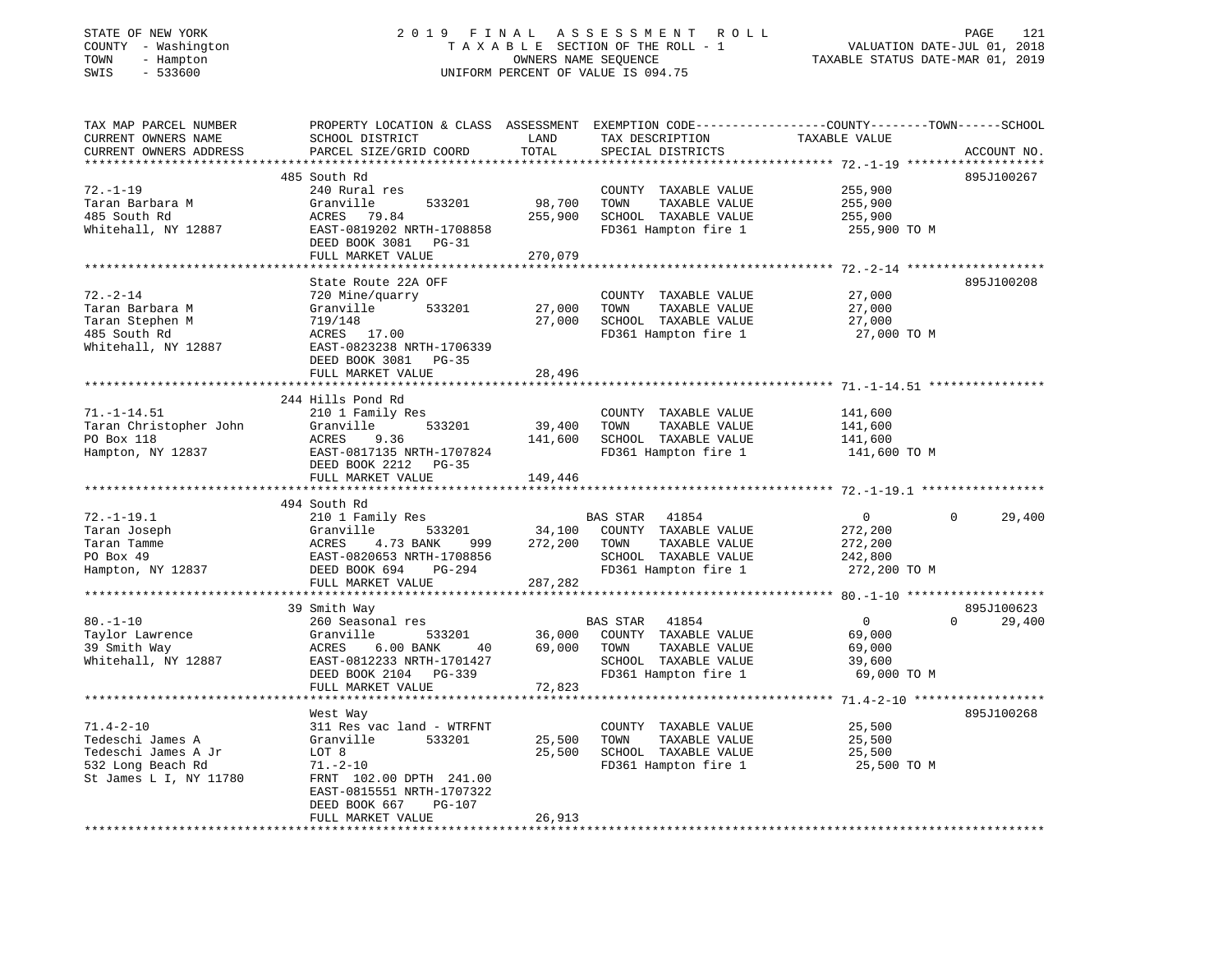| STATE OF NEW YORK<br>COUNTY - Washington<br>TOWN<br>- Hampton<br>$-533600$<br>SWIS | 2019                                                 | FINAL<br>OWNERS NAME SEQUENCE | A S S E S S M E N T<br>R O L L<br>TAXABLE SECTION OF THE ROLL - 1<br>UNIFORM PERCENT OF VALUE IS 094.75 | PAGE<br>122<br>VALUATION DATE-JUL 01, 2018<br>TAXABLE STATUS DATE-MAR 01, 2019                 |
|------------------------------------------------------------------------------------|------------------------------------------------------|-------------------------------|---------------------------------------------------------------------------------------------------------|------------------------------------------------------------------------------------------------|
|                                                                                    |                                                      |                               |                                                                                                         |                                                                                                |
| TAX MAP PARCEL NUMBER                                                              |                                                      |                               |                                                                                                         | PROPERTY LOCATION & CLASS ASSESSMENT EXEMPTION CODE---------------COUNTY-------TOWN-----SCHOOL |
| CURRENT OWNERS NAME                                                                | SCHOOL DISTRICT                                      | LAND                          | TAX DESCRIPTION                                                                                         | TAXABLE VALUE                                                                                  |
| CURRENT OWNERS ADDRESS                                                             | PARCEL SIZE/GRID COORD                               | TOTAL                         | SPECIAL DISTRICTS                                                                                       | ACCOUNT NO.                                                                                    |
|                                                                                    |                                                      |                               |                                                                                                         |                                                                                                |
|                                                                                    | 1051 North Quivey Hill Ln                            |                               |                                                                                                         | 895J100430                                                                                     |
| $81. - 1 - 15$                                                                     | 314 Rural vac<10                                     |                               | COUNTY TAXABLE VALUE                                                                                    | 23,000                                                                                         |
| Terrio James<br>Terrio Kathleen                                                    | Granville<br>533201                                  | 23,000                        | TOWN<br>TAXABLE VALUE                                                                                   | 23,000                                                                                         |
| 49 East Main St                                                                    | 4.00<br>ACRES                                        | 23,000                        | SCHOOL TAXABLE VALUE                                                                                    | 23,000                                                                                         |
| Granville, NY 12832                                                                | EAST-0817654 NRTH-1700465<br>DEED BOOK 719<br>PG-325 |                               | FD361 Hampton fire 1                                                                                    | 23,000 TO M                                                                                    |
|                                                                                    | FULL MARKET VALUE                                    | 24,274                        |                                                                                                         |                                                                                                |
|                                                                                    |                                                      |                               |                                                                                                         |                                                                                                |
|                                                                                    | Forest Hill Way                                      |                               |                                                                                                         |                                                                                                |
| $71. - 1 - 29.1$                                                                   | 311 Res vac land                                     |                               | COUNTY TAXABLE VALUE                                                                                    | 5,000                                                                                          |
| The Main Street Express LLC                                                        | Granville<br>533201                                  | 5,000                         | TOWN<br>TAXABLE VALUE                                                                                   | 5,000                                                                                          |
| 770 Bedford Ridge Rd                                                               | FRNT 350.00 DPTH 328.00                              | 5,000                         | SCHOOL TAXABLE VALUE                                                                                    | 5,000                                                                                          |
| Mt Kisco, NY 10549                                                                 | EAST-0810196 NRTH-1706828                            |                               | FD361 Hampton fire 1                                                                                    | 5,000 TO M                                                                                     |
|                                                                                    | DEED BOOK 3394 PG-249                                |                               |                                                                                                         |                                                                                                |
|                                                                                    | FULL MARKET VALUE                                    | 5,277                         |                                                                                                         |                                                                                                |
|                                                                                    |                                                      |                               |                                                                                                         |                                                                                                |
|                                                                                    | County Route 21                                      |                               |                                                                                                         | 895J100014                                                                                     |
| $71. - 1 - 30.1$                                                                   | 311 Res vac land                                     |                               | COUNTY TAXABLE VALUE                                                                                    | 19,000                                                                                         |
| The Main Street Express LLC                                                        | 535201<br>Whitehall                                  | 19,000                        | TOWN<br>TAXABLE VALUE                                                                                   | 19,000                                                                                         |
| 770 Bedford Ridge Rd                                                               | Sect 4 Lot 1                                         | 19,000                        | SCHOOL TAXABLE VALUE                                                                                    | 19,000                                                                                         |
| Mt Kisco, NY 10549                                                                 | 680/39 Row Agmt                                      |                               | FD361 Hampton fire 1                                                                                    | 19,000 TO M                                                                                    |
|                                                                                    | 4.20<br>ACRES                                        |                               |                                                                                                         |                                                                                                |
|                                                                                    | EAST-0809503 NRTH-1707237                            |                               |                                                                                                         |                                                                                                |
|                                                                                    | DEED BOOK 3394 PG-249<br>FULL MARKET VALUE           | 20,053                        |                                                                                                         |                                                                                                |
|                                                                                    |                                                      |                               |                                                                                                         |                                                                                                |
|                                                                                    | County Route 21 OFF                                  |                               |                                                                                                         |                                                                                                |
| $71. - 1 - 30.3$                                                                   | 311 Res vac land                                     |                               | COUNTY TAXABLE VALUE                                                                                    | 18,500                                                                                         |
| The Main Street Express LLC                                                        | 535201<br>Whitehall                                  | 18,500                        | TOWN<br>TAXABLE VALUE                                                                                   | 18,500                                                                                         |
| 770 Bedford Ridge Rd                                                               | Sect 4 Lot 2                                         | 18,500                        | SCHOOL TAXABLE VALUE                                                                                    | 18,500                                                                                         |
| Mt Kisco, NY 10549                                                                 | ACRES<br>3.98                                        |                               | FD361 Hampton fire 1                                                                                    | 18,500 TO M                                                                                    |
|                                                                                    | EAST-0809851 NRTH-1707322                            |                               |                                                                                                         |                                                                                                |
|                                                                                    | DEED BOOK 3394 PG-249                                |                               |                                                                                                         |                                                                                                |
|                                                                                    | FULL MARKET VALUE                                    | 19,525                        |                                                                                                         |                                                                                                |
|                                                                                    |                                                      |                               |                                                                                                         |                                                                                                |
|                                                                                    | County Route 21 OFF                                  |                               |                                                                                                         |                                                                                                |
| $71. - 1 - 30.4$                                                                   | 323 Vacant rural                                     |                               | COUNTY TAXABLE VALUE                                                                                    | 25,000                                                                                         |
| The Main Street Express LLC                                                        | Whitehall<br>535201                                  | 25,000                        | TOWN<br>TAXABLE VALUE                                                                                   | 25,000                                                                                         |
| 770 Bedford Ridge Rd                                                               | Sect 4 Lot 3                                         | 25,000                        | SCHOOL TAXABLE VALUE                                                                                    | 25,000                                                                                         |
| Mt Kisco, NY 10549                                                                 | ACRES 38.69                                          |                               | FD361 Hampton fire 1                                                                                    | 25,000 TO M                                                                                    |
|                                                                                    | EAST-0809447 NRTH-1708296                            |                               |                                                                                                         |                                                                                                |
|                                                                                    | DEED BOOK 3394 PG-249                                |                               |                                                                                                         |                                                                                                |
|                                                                                    | FULL MARKET VALUE                                    | 26,385                        |                                                                                                         |                                                                                                |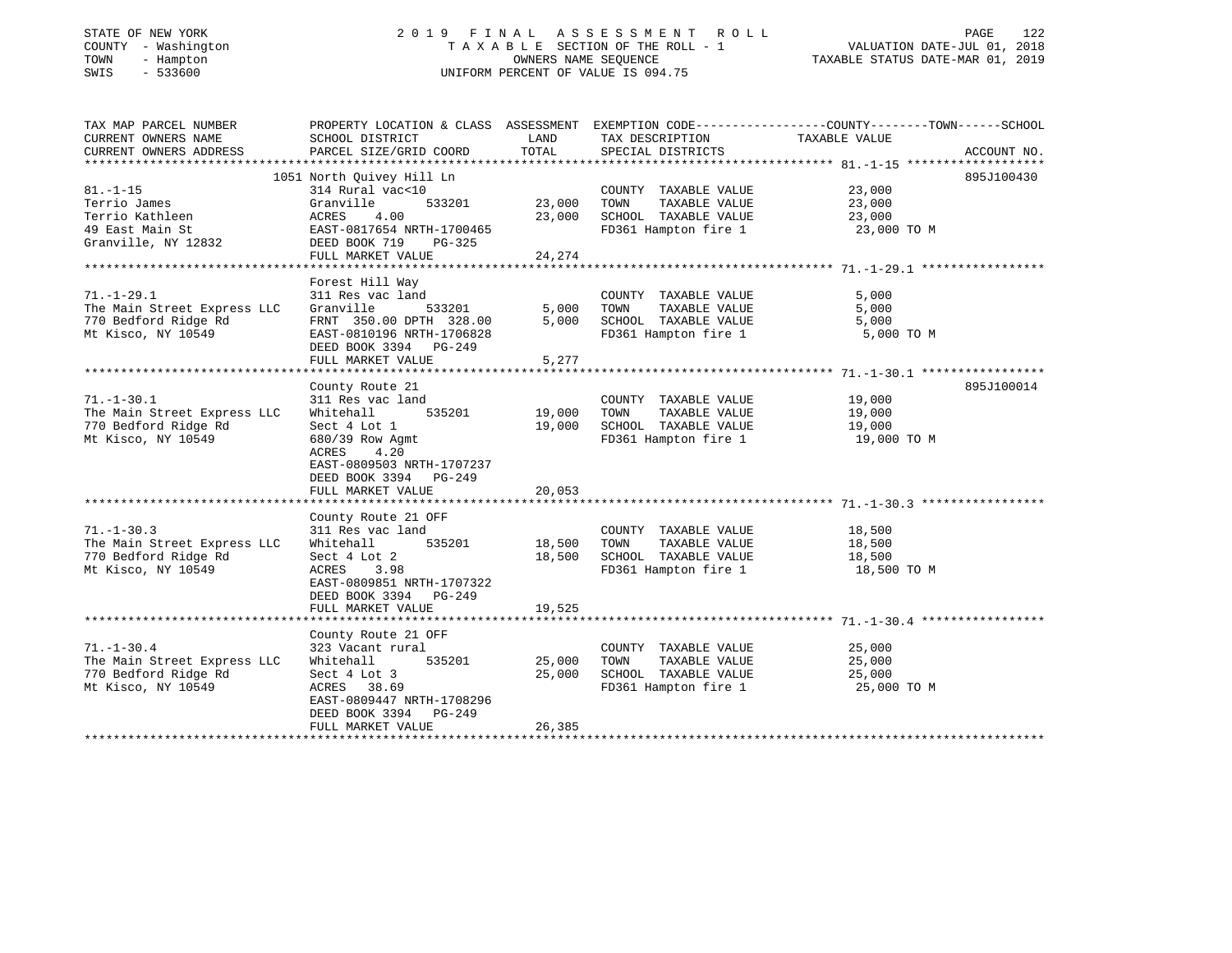| STATE OF NEW YORK<br>COUNTY - Washington<br>TOWN<br>- Hampton<br>$-533600$<br>SWIS            | 2019 FINAL                                                                                                                                                                                                                                       | OWNERS NAME SEQUENCE                    | A S S E S S M E N T<br>ROLL<br>TAXABLE SECTION OF THE ROLL - 1<br>UNIFORM PERCENT OF VALUE IS 094.75 | 123<br>PAGE<br>2018<br>VALUATION DATE-JUL 01,<br>TAXABLE STATUS DATE-MAR 01, 2019            |
|-----------------------------------------------------------------------------------------------|--------------------------------------------------------------------------------------------------------------------------------------------------------------------------------------------------------------------------------------------------|-----------------------------------------|------------------------------------------------------------------------------------------------------|----------------------------------------------------------------------------------------------|
| TAX MAP PARCEL NUMBER<br>CURRENT OWNERS NAME<br>CURRENT OWNERS ADDRESS                        | PROPERTY LOCATION & CLASS ASSESSMENT<br>SCHOOL DISTRICT<br>PARCEL SIZE/GRID COORD<br>*****************                                                                                                                                           | LAND<br>TOTAL<br>* * * * * * * * * * *  | TAX DESCRIPTION<br>SPECIAL DISTRICTS                                                                 | EXEMPTION CODE-----------------COUNTY-------TOWN------SCHOOL<br>TAXABLE VALUE<br>ACCOUNT NO. |
| $71. - 1 - 30.5$<br>The Main Street Express LLC<br>770 Bedford Ridge Rd<br>Mt Kisco, NY 10549 | County Route 21<br>311 Res vac land<br>535201<br>Whitehall<br>Sect 4 Lot 4<br>ACRES<br>5.10<br>EAST-0809225 NRTH-1707584<br>DEED BOOK 3394 PG-249<br>FULL MARKET VALUE                                                                           | 21,000<br>21,000<br>22,164              | COUNTY TAXABLE VALUE<br>TOWN<br>TAXABLE VALUE<br>SCHOOL TAXABLE VALUE<br>FD361 Hampton fire 1        | 21,000<br>21,000<br>21,000<br>21,000 TO M                                                    |
|                                                                                               | *******************                                                                                                                                                                                                                              | **************                          |                                                                                                      | ************************************ 71.-1-30.6 ******************                           |
| $71. - 1 - 30.6$<br>The Main Street Express LLC<br>770 Bedford Ridge Rd<br>Mt Kisco, NY 10549 | County Route 21<br>311 Res vac land<br>535201<br>Whitehall<br>Sect 4 Lot 5<br>ACRES 10.09<br>EAST-0808713 NRTH-1707962<br>DEED BOOK 3394<br>PG-249                                                                                               | 29,000<br>29,000                        | COUNTY TAXABLE VALUE<br>TOWN<br>TAXABLE VALUE<br>SCHOOL TAXABLE VALUE<br>FD361 Hampton fire 1        | 29,000<br>29,000<br>29,000<br>29,000 TO M                                                    |
|                                                                                               | FULL MARKET VALUE                                                                                                                                                                                                                                | 30,607                                  |                                                                                                      |                                                                                              |
| $71.3 - 2 - 1$<br>The Main Street Express LLC<br>770 Bedford Ridge Rd<br>Mt Kisco, NY 10549   | ***********************<br>County Route 21<br>311 Res vac land - WTRFNT<br>Whitehall<br>535201<br>Subdiv Lot 21B<br>Sect 3<br>$80. -2 - 1$<br>FRNT 319.00 DPTH 178.00<br>EAST-0809667 NRTH-1706334<br>DEED BOOK 3394 PG-249<br>FULL MARKET VALUE | *********<br>26,000<br>26,000<br>27,441 | COUNTY TAXABLE VALUE<br>TOWN<br>TAXABLE VALUE<br>SCHOOL TAXABLE VALUE<br>FD361 Hampton fire 1        | 26,000<br>26,000<br>26,000<br>26,000 TO M                                                    |
|                                                                                               | *******************                                                                                                                                                                                                                              |                                         |                                                                                                      |                                                                                              |
| $71.3 - 2 - 2$<br>The Main Street Express LLC<br>770 Bedford Ridge Rd<br>Mt Kisco, NY 10549   | County Route 21<br>311 Res vac land - WTRFNT<br>Whitehall<br>535201<br>Subdiv Lot 19B<br>Sect 3<br>$80 - 2 - 2$<br>FRNT 291.00 DPTH 289.00<br>EAST-0809585 NRTH-1706546<br>DEED BOOK 3394<br>PG-249                                              | 26,000<br>26,000                        | COUNTY TAXABLE VALUE<br>TOWN<br>TAXABLE VALUE<br>SCHOOL TAXABLE VALUE<br>FD361 Hampton fire 1        | 26,000<br>26,000<br>26,000<br>26,000 TO M                                                    |
|                                                                                               | FULL MARKET VALUE                                                                                                                                                                                                                                | 27,441                                  |                                                                                                      |                                                                                              |
|                                                                                               |                                                                                                                                                                                                                                                  |                                         |                                                                                                      |                                                                                              |
| $71.3 - 2 - 3$<br>The Main Street Express LLC<br>770 Bedford Ridge Rd<br>Mt Kisco, NY 10549   | County Route 21 OFF<br>314 Rural vac<10 - WTRFNT<br>Whitehall<br>535201<br>Subdiv 18B<br>$80 - 2 - 3$<br>ACRES<br>1.11<br>EAST-0809537 NRTH-1706726<br>DEED BOOK 3394<br>PG-249                                                                  | 26,000<br>26,000                        | COUNTY TAXABLE VALUE<br>TOWN<br>TAXABLE VALUE<br>SCHOOL TAXABLE VALUE<br>FD361 Hampton fire 1        | 26,000<br>26,000<br>26,000<br>26,000 TO M                                                    |
|                                                                                               | FULL MARKET VALUE                                                                                                                                                                                                                                | 27,441<br>· * * * * * * * * * * ·       |                                                                                                      |                                                                                              |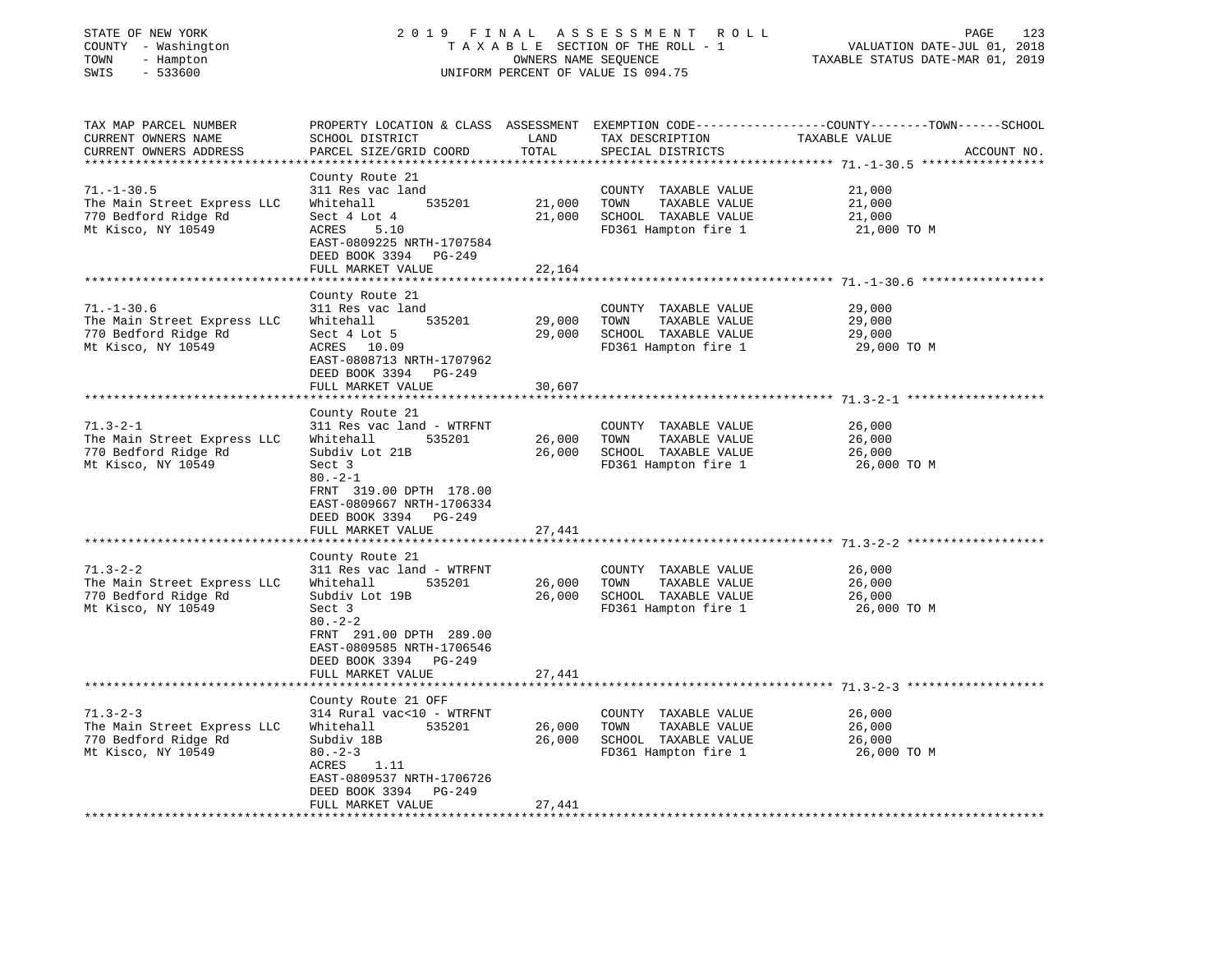| STATE OF NEW YORK<br>COUNTY - Washington<br>TOWN<br>- Hampton<br>$-533600$<br>SWIS          |                                                                                                                                                                                                      | OWNERS NAME SEQUENCE  | 2019 FINAL ASSESSMENT ROLL<br>TAXABLE SECTION OF THE ROLL - 1<br>UNIFORM PERCENT OF VALUE IS 094.75   | 124<br>PAGE<br>VALUATION DATE-JUL 01, 2018<br>TAXABLE STATUS DATE-MAR 01, 2019                                                  |
|---------------------------------------------------------------------------------------------|------------------------------------------------------------------------------------------------------------------------------------------------------------------------------------------------------|-----------------------|-------------------------------------------------------------------------------------------------------|---------------------------------------------------------------------------------------------------------------------------------|
| TAX MAP PARCEL NUMBER<br>CURRENT OWNERS NAME<br>CURRENT OWNERS ADDRESS                      | SCHOOL DISTRICT<br>PARCEL SIZE/GRID COORD                                                                                                                                                            | LAND<br>TOTAL         | TAX DESCRIPTION<br>SPECIAL DISTRICTS                                                                  | PROPERTY LOCATION & CLASS ASSESSMENT EXEMPTION CODE---------------COUNTY-------TOWN------SCHOOL<br>TAXABLE VALUE<br>ACCOUNT NO. |
| $71.3 - 2 - 4$<br>The Main Street Express LLC<br>770 Bedford Ridge Rd<br>Mt Kisco, NY 10549 | County Route 21<br>314 Rural vac<10 - WTRFNT<br>Whitehall<br>535201<br>Subdiv Lot 17B<br>$80. - 2 - 4$<br>ACRES<br>1.53<br>EAST-0809488 NRTH-1706892<br>DEED BOOK 3394 PG-249<br>FULL MARKET VALUE   | 26,000 TOWN<br>27,441 | COUNTY TAXABLE VALUE<br>TAXABLE VALUE<br>26,000 SCHOOL TAXABLE VALUE<br>FD361 Hampton fire 1          | 26,000<br>26,000<br>26,000<br>26,000 TO M                                                                                       |
|                                                                                             |                                                                                                                                                                                                      |                       |                                                                                                       |                                                                                                                                 |
| $71.3 - 2 - 5$<br>The Main Street Express LLC<br>770 Bedford Ridge Rd<br>Mt Kisco, NY 10549 | County Route 21 OFF<br>314 Rural vac<10 - WTRFNT<br>Whitehall<br>535201<br>Subdiv 16B<br>$80. - 2 - 5$<br>ACRES<br>1.31<br>EAST-0809685 NRTH-1706900                                                 | 26,000<br>26,000      | COUNTY TAXABLE VALUE<br>TOWN<br>TAXABLE VALUE<br>SCHOOL TAXABLE VALUE<br>FD361 Hampton fire 1         | 26,000<br>26,000<br>26,000<br>26,000 TO M                                                                                       |
|                                                                                             | DEED BOOK 3394 PG-249<br>FULL MARKET VALUE                                                                                                                                                           | 27,441                |                                                                                                       |                                                                                                                                 |
| $71.3 - 3 - 1$<br>The Main Street Express LLC<br>770 Bedford Ridge Rd<br>Mt Kisco, NY 10549 | 10 Forest Hill Way<br>210 1 Family Res - WTRFNT<br>Whitehall<br>535201<br>Subdiv Lot 14B<br>$80. -3 - 1$<br>ACRES<br>1.04<br>EAST-0810077 NRTH-1706871<br>DEED BOOK 3394 PG-249<br>FULL MARKET VALUE | 25,000<br>196,939     | COUNTY TAXABLE VALUE<br>TOWN<br>TAXABLE VALUE<br>186,600 SCHOOL TAXABLE VALUE<br>FD361 Hampton fire 1 | 186,600<br>186,600<br>186,600<br>186,600 TO M                                                                                   |
|                                                                                             |                                                                                                                                                                                                      |                       |                                                                                                       |                                                                                                                                 |
| $71.3 - 3 - 2$<br>The Main Street Express LLC<br>770 Bedford Ridge Rd<br>Mt Kisco, NY 10549 | Forest Hill Way<br>311 Res vac land - WTRFNT<br>Whitehall<br>535201<br>Subdiv Lot 13B<br>Sect 3<br>$80 - 3 - 2$<br>FRNT 221.00 DPTH 240.00<br>EAST-0810146 NRTH-1706601<br>DEED BOOK 3394 PG-249     | 26,000                | COUNTY TAXABLE VALUE<br>TAXABLE VALUE<br>TOWN<br>26,000 SCHOOL TAXABLE VALUE<br>FD361 Hampton fire 1  | 26,000<br>26,000<br>26,000<br>26,000 TO M                                                                                       |
|                                                                                             | FULL MARKET VALUE                                                                                                                                                                                    | 27,441                |                                                                                                       |                                                                                                                                 |
| $71.3 - 3 - 3$                                                                              | County Route 21 OFF<br>311 Res vac land - WTRFNT<br>Whitehall<br>535201                                                                                                                              | 26,000                | COUNTY TAXABLE VALUE                                                                                  | 26,000                                                                                                                          |
| The Main Street Express LLC<br>770 Bedford Ridge Rd<br>Mt Kisco, NY 10549                   | Subdiv Lot 20B<br>Sect 3<br>$80 - 3 - 3$<br>FRNT 169.00 DPTH 324.00<br>EAST-0810279 NRTH-1706570<br>DEED BOOK 2792<br>PG-265<br>FULL MARKET VALUE                                                    | 26,000<br>27,441      | TOWN<br>TAXABLE VALUE<br>SCHOOL TAXABLE VALUE<br>FD361 Hampton fire 1                                 | 26,000<br>26,000<br>26,000 TO M                                                                                                 |
| **************                                                                              |                                                                                                                                                                                                      |                       |                                                                                                       |                                                                                                                                 |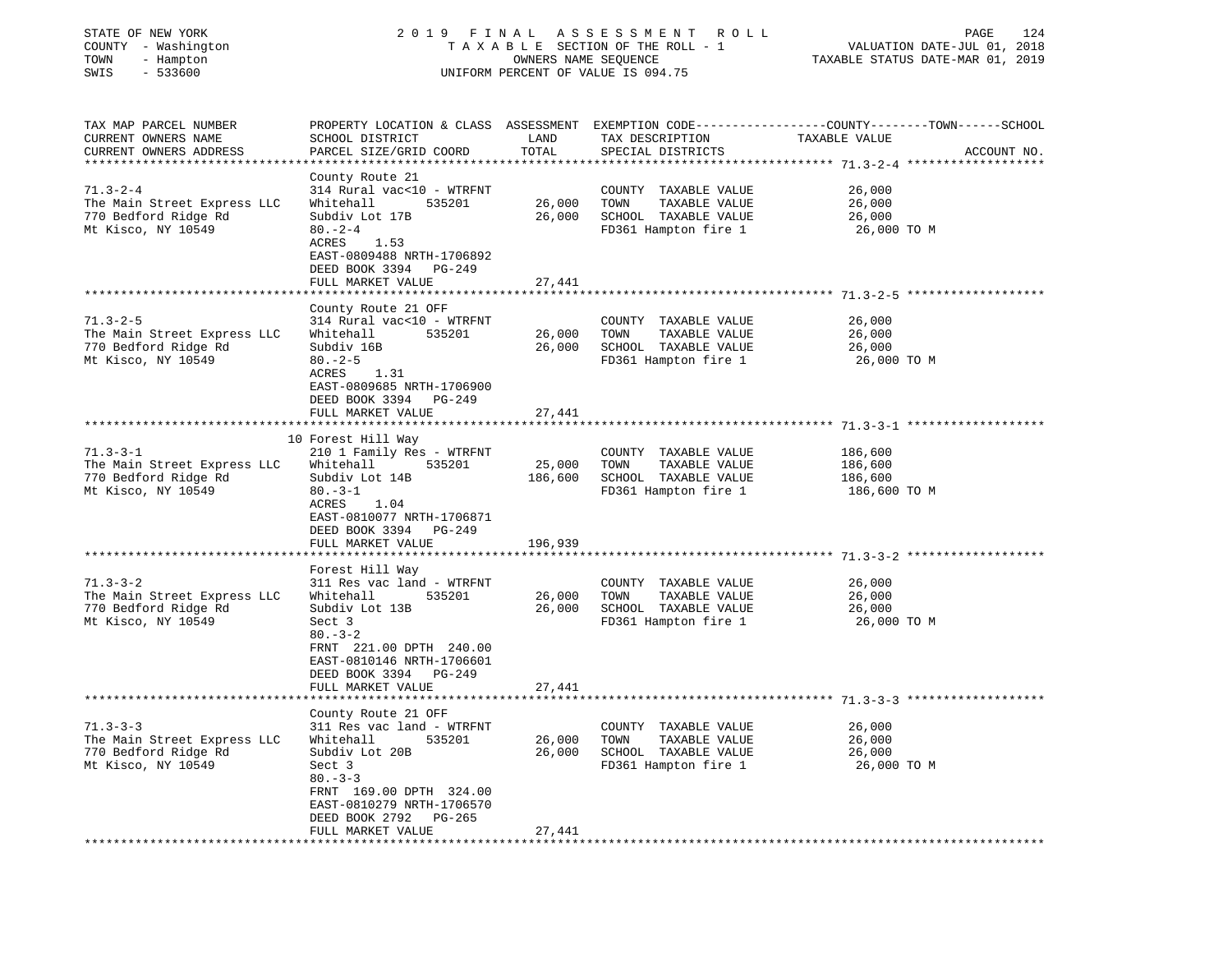| STATE OF NEW YORK<br>COUNTY - Washington<br>TOWN<br>- Hampton<br>SWIS<br>$-533600$          | 2019 FINAL                                                                                                                                                                 | OWNERS NAME SEQUENCE | ASSESSMENT ROLL<br>TAXABLE SECTION OF THE ROLL - 1<br>UNIFORM PERCENT OF VALUE IS 094.75      | PAGE<br>125<br>VALUATION DATE-JUL 01, 2018<br>TAXABLE STATUS DATE-MAR 01, 2019                                  |
|---------------------------------------------------------------------------------------------|----------------------------------------------------------------------------------------------------------------------------------------------------------------------------|----------------------|-----------------------------------------------------------------------------------------------|-----------------------------------------------------------------------------------------------------------------|
| TAX MAP PARCEL NUMBER<br>CURRENT OWNERS NAME                                                | SCHOOL DISTRICT                                                                                                                                                            | LAND                 | TAX DESCRIPTION                                                                               | PROPERTY LOCATION & CLASS ASSESSMENT EXEMPTION CODE---------------COUNTY-------TOWN-----SCHOOL<br>TAXABLE VALUE |
| CURRENT OWNERS ADDRESS                                                                      | PARCEL SIZE/GRID COORD                                                                                                                                                     | TOTAL                | SPECIAL DISTRICTS                                                                             | ACCOUNT NO.                                                                                                     |
| $71.3 - 3 - 4$<br>The Main Street Express LLC<br>770 Bedford Ridge Rd<br>Mt Kisco, NY 10549 | County Route 21 OFF<br>311 Res vac land - WTRFNT<br>Whitehall<br>535201<br>Subdiv Lot 5B<br>Sect 3<br>$80 - 3 - 4$<br>FRNT 191.00 DPTH 324.00<br>EAST-0810347 NRTH-1706468 | 26,000<br>26,000     | COUNTY TAXABLE VALUE<br>TOWN<br>TAXABLE VALUE<br>SCHOOL TAXABLE VALUE<br>FD361 Hampton fire 1 | 26,000<br>26,000<br>26,000<br>26,000 TO M                                                                       |
|                                                                                             | DEED BOOK 2792 PG-269<br>FULL MARKET VALUE                                                                                                                                 | 27,441               |                                                                                               |                                                                                                                 |
|                                                                                             |                                                                                                                                                                            |                      |                                                                                               |                                                                                                                 |
|                                                                                             | County Route 21 OFF                                                                                                                                                        |                      |                                                                                               |                                                                                                                 |
| $71.3 - 3 - 5$<br>The Main Street Express LLC<br>770 Bedford Ridge Rd<br>Mt Kisco, NY 10549 | 311 Res vac land - WTRFNT<br>Whitehall<br>535201<br>Subdiv Lot 12B<br>Sect 3                                                                                               | 26,000<br>26,000     | COUNTY TAXABLE VALUE<br>TOWN<br>TAXABLE VALUE<br>SCHOOL TAXABLE VALUE<br>FD361 Hampton fire 1 | 26,000<br>26,000<br>26,000<br>26,000 TO M                                                                       |
|                                                                                             | $80 - 3 - 5$<br>FRNT 142.00 DPTH 457.00<br>EAST-0810272 NRTH-1706363<br>DEED BOOK 2792 PG-273<br>FULL MARKET VALUE                                                         | 27,441               |                                                                                               |                                                                                                                 |
|                                                                                             |                                                                                                                                                                            |                      |                                                                                               |                                                                                                                 |
| $71.3 - 3 - 6$<br>The Main Street Express LLC<br>770 Bedford Ridge Rd<br>Mt Kisco, NY 10549 | County Route 21 OFF<br>311 Res vac land - WTRFNT<br>Whitehall<br>535201<br>Subdiv Lot 11B<br>Sect 3<br>$80. - 3 - 6$                                                       | 26,000<br>26,000     | COUNTY TAXABLE VALUE<br>TAXABLE VALUE<br>TOWN<br>SCHOOL TAXABLE VALUE<br>FD361 Hampton fire 1 | 26,000<br>26,000<br>26,000<br>26,000 TO M                                                                       |
|                                                                                             | FRNT 200.00 DPTH 457.00<br>EAST-0810245 NRTH-1706245<br>DEED BOOK 2792<br>PG-277<br>FULL MARKET VALUE                                                                      | 27,441               |                                                                                               |                                                                                                                 |
|                                                                                             | County Route 21 OFF                                                                                                                                                        |                      |                                                                                               |                                                                                                                 |
| $71.3 - 3 - 7$<br>The Main Street Express LLC<br>770 Bedford Ridge<br>Mt Kisco, NY 10549    | 311 Res vac land - WTRFNT<br>Whitehall<br>535201<br>Subdiv Lot 10B<br>Sect 3<br>$80. - 3 - 7$                                                                              | 26,000<br>26,000     | COUNTY TAXABLE VALUE<br>TOWN<br>TAXABLE VALUE<br>SCHOOL TAXABLE VALUE<br>FD361 Hampton fire 1 | 26,000<br>26,000<br>26,000<br>26,000 TO M                                                                       |
|                                                                                             | FRNT 201.00 DPTH 273.00<br>EAST-0810314 NRTH-1706181<br>DEED BOOK 2792<br>PG-281<br>FULL MARKET VALUE                                                                      | 27,441               |                                                                                               |                                                                                                                 |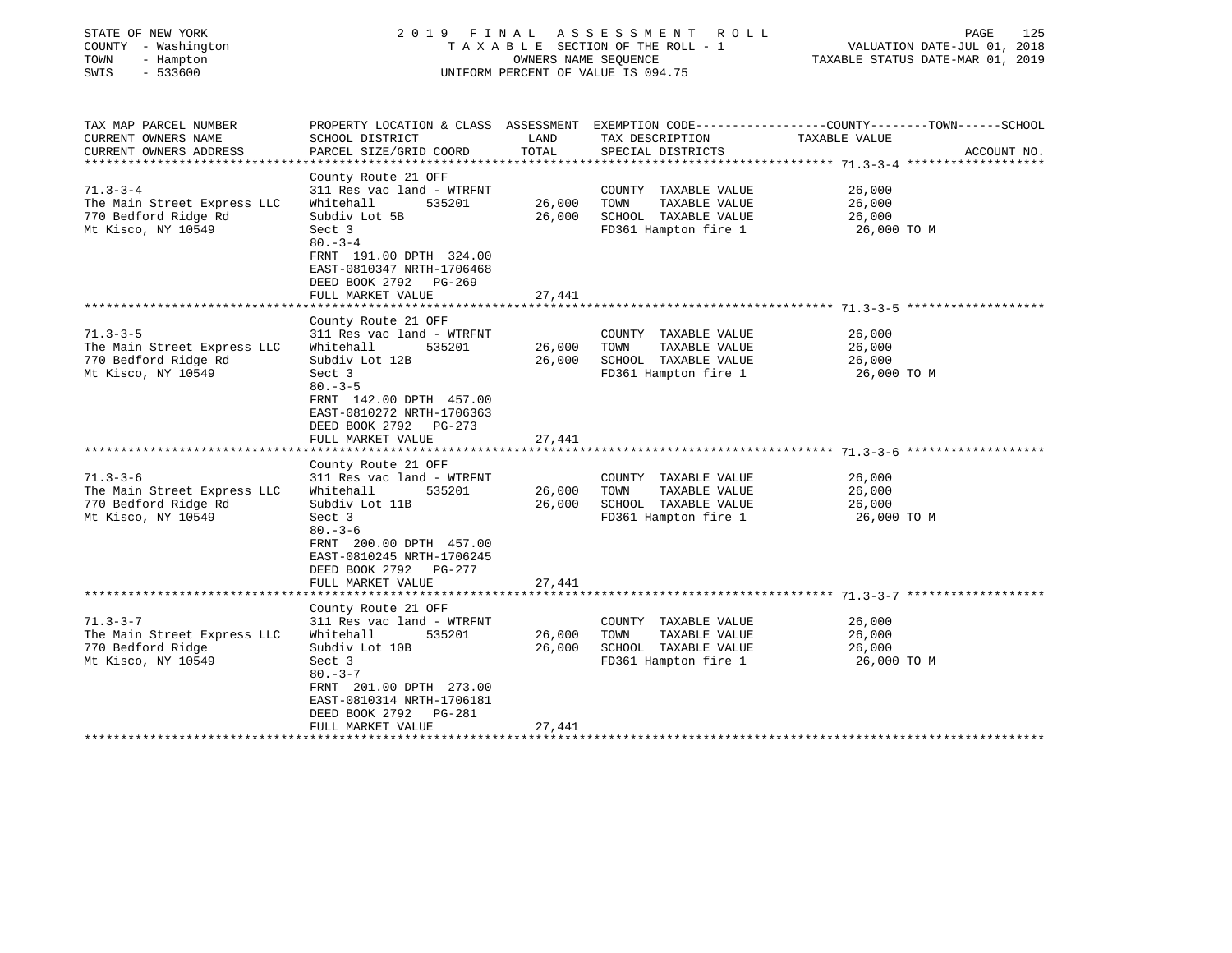| STATE OF NEW YORK<br>COUNTY - Washington<br>TOWN<br>- Hampton<br>SWIS<br>$-533600$ | 2019                                           | FINAL             | A S S E S S M E N T<br>R O L L<br>TAXABLE SECTION OF THE ROLL - 1<br>OWNERS NAME SEQUENCE<br>UNIFORM PERCENT OF VALUE IS 094.75 | PAGE<br>VALUATION DATE-JUL 01, 2018<br>TAXABLE STATUS DATE-MAR 01, 2019                         | 126 |
|------------------------------------------------------------------------------------|------------------------------------------------|-------------------|---------------------------------------------------------------------------------------------------------------------------------|-------------------------------------------------------------------------------------------------|-----|
|                                                                                    |                                                |                   |                                                                                                                                 |                                                                                                 |     |
| TAX MAP PARCEL NUMBER                                                              |                                                |                   |                                                                                                                                 | PROPERTY LOCATION & CLASS ASSESSMENT EXEMPTION CODE---------------COUNTY-------TOWN------SCHOOL |     |
| CURRENT OWNERS NAME                                                                | SCHOOL DISTRICT                                | LAND              | TAX DESCRIPTION                                                                                                                 | TAXABLE VALUE                                                                                   |     |
| CURRENT OWNERS ADDRESS                                                             | PARCEL SIZE/GRID COORD                         | TOTAL             | SPECIAL DISTRICTS                                                                                                               | ACCOUNT NO.                                                                                     |     |
|                                                                                    |                                                |                   |                                                                                                                                 |                                                                                                 |     |
| $71.3 - 3 - 15$                                                                    | County Route 21<br>311 Res vac land - WTRFNT   |                   |                                                                                                                                 | 26,000                                                                                          |     |
| The Main Street Express LLC                                                        | Whitehall<br>535201                            | 26,000            | COUNTY TAXABLE VALUE<br>TOWN<br>TAXABLE VALUE                                                                                   | 26,000                                                                                          |     |
| 770 Bedford Ridge Rd                                                               | Subdiv Lot 1B                                  | 26,000            | SCHOOL TAXABLE VALUE                                                                                                            | 26,000                                                                                          |     |
| Mt Kisco, NY 10549                                                                 | Sect 3                                         |                   | FD361 Hampton fire 1                                                                                                            | 26,000 TO M                                                                                     |     |
|                                                                                    | $80. - 3 - 15$                                 |                   |                                                                                                                                 |                                                                                                 |     |
|                                                                                    | FRNT 230.00 DPTH 121.00                        |                   |                                                                                                                                 |                                                                                                 |     |
|                                                                                    | EAST-0810076 NRTH-1705791                      |                   |                                                                                                                                 |                                                                                                 |     |
|                                                                                    | DEED BOOK 3394 PG-249                          |                   |                                                                                                                                 |                                                                                                 |     |
|                                                                                    | FULL MARKET VALUE                              | 27,441            |                                                                                                                                 |                                                                                                 |     |
|                                                                                    |                                                |                   |                                                                                                                                 |                                                                                                 |     |
|                                                                                    | County Route 21                                |                   |                                                                                                                                 |                                                                                                 |     |
| $80. - 1 - 62$                                                                     | 311 Res vac land                               |                   | COUNTY TAXABLE VALUE                                                                                                            | 12,000                                                                                          |     |
| The Main Street Express LLC                                                        | 535201<br>Whitehall                            | 12,000            | TOWN<br>TAXABLE VALUE                                                                                                           | 12,000                                                                                          |     |
| 770 Bedford Ridge Rd                                                               | Sect 5 Lot 7                                   | 12,000            | SCHOOL TAXABLE VALUE                                                                                                            | 12,000                                                                                          |     |
| Mt Kisco, NY 10549                                                                 | ACRES<br>5.20                                  |                   | FD361 Hampton fire 1                                                                                                            | 12,000 TO M                                                                                     |     |
|                                                                                    | EAST-0809318 NRTH-1705862                      |                   |                                                                                                                                 |                                                                                                 |     |
|                                                                                    | DEED BOOK 2792<br>PG-257                       |                   |                                                                                                                                 |                                                                                                 |     |
|                                                                                    | FULL MARKET VALUE<br>**********************    | 12,665            |                                                                                                                                 |                                                                                                 |     |
|                                                                                    | 207 South Rd                                   |                   |                                                                                                                                 | 895J100680                                                                                      |     |
| $81. - 1 - 1.2$                                                                    | 260 Seasonal res                               |                   | COUNTY TAXABLE VALUE                                                                                                            | 47,700                                                                                          |     |
| Theys Margaret A                                                                   | 533201<br>Granville                            | 23,000            | TOWN<br>TAXABLE VALUE                                                                                                           | 47,700                                                                                          |     |
| PO Box 3                                                                           | 2456/121                                       | 47,700            | SCHOOL TAXABLE VALUE                                                                                                            | 47,700                                                                                          |     |
| Hampton, NY 12837                                                                  | ACRES<br>7.00                                  |                   | FD361 Hampton fire 1                                                                                                            | 47,700 TO M                                                                                     |     |
|                                                                                    | EAST-0817426 NRTH-1704515                      |                   |                                                                                                                                 |                                                                                                 |     |
|                                                                                    | DEED BOOK 2948<br>PG-117                       |                   |                                                                                                                                 |                                                                                                 |     |
|                                                                                    | FULL MARKET VALUE                              | 50,343            |                                                                                                                                 |                                                                                                 |     |
|                                                                                    |                                                |                   |                                                                                                                                 |                                                                                                 |     |
|                                                                                    | 38 Hampton Heights Way                         |                   |                                                                                                                                 | 895J100634                                                                                      |     |
| $80. - 1 - 27$                                                                     | 260 Seasonal res                               |                   | COUNTY TAXABLE VALUE                                                                                                            | 77,800                                                                                          |     |
| Thierry Laura M                                                                    | 533201<br>Granville                            | 35,000            | TOWN<br>TAXABLE VALUE                                                                                                           | 77,800                                                                                          |     |
| Thierry Brennan P                                                                  | ACRES<br>5.04                                  | 77,800            | SCHOOL TAXABLE VALUE                                                                                                            | 77,800                                                                                          |     |
| 1912 7th Ave                                                                       | EAST-0810738 NRTH-1702359                      |                   | FD361 Hampton fire 1                                                                                                            | 77,800 TO M                                                                                     |     |
| Watervliet, NY 12189                                                               | DEED BOOK 3764<br>PG-284                       |                   |                                                                                                                                 |                                                                                                 |     |
|                                                                                    | FULL MARKET VALUE                              | 82,111            |                                                                                                                                 |                                                                                                 |     |
|                                                                                    |                                                |                   |                                                                                                                                 |                                                                                                 |     |
|                                                                                    | 2471 County Route 18                           |                   |                                                                                                                                 | 895J100088                                                                                      |     |
| $72. - 1 - 9$                                                                      | 210 1 Family Res                               |                   | COUNTY TAXABLE VALUE<br>TOWN                                                                                                    | 119,800                                                                                         |     |
| Thomas Georgianna<br>1215 Chestnut St                                              | Granville<br>533201<br>FRNT 228.00 DPTH 110.00 | 17,600<br>119,800 | TAXABLE VALUE<br>SCHOOL TAXABLE VALUE                                                                                           | 119,800<br>119,800                                                                              |     |
| Chico, CA 95928                                                                    | EAST-0821507 NRTH-1710479                      |                   | FD361 Hampton fire 1                                                                                                            | 119,800 TO M                                                                                    |     |
|                                                                                    | DEED BOOK 3860<br>PG-17                        |                   |                                                                                                                                 |                                                                                                 |     |
|                                                                                    | FULL MARKET VALUE                              | 126,438           |                                                                                                                                 |                                                                                                 |     |
|                                                                                    |                                                |                   |                                                                                                                                 |                                                                                                 |     |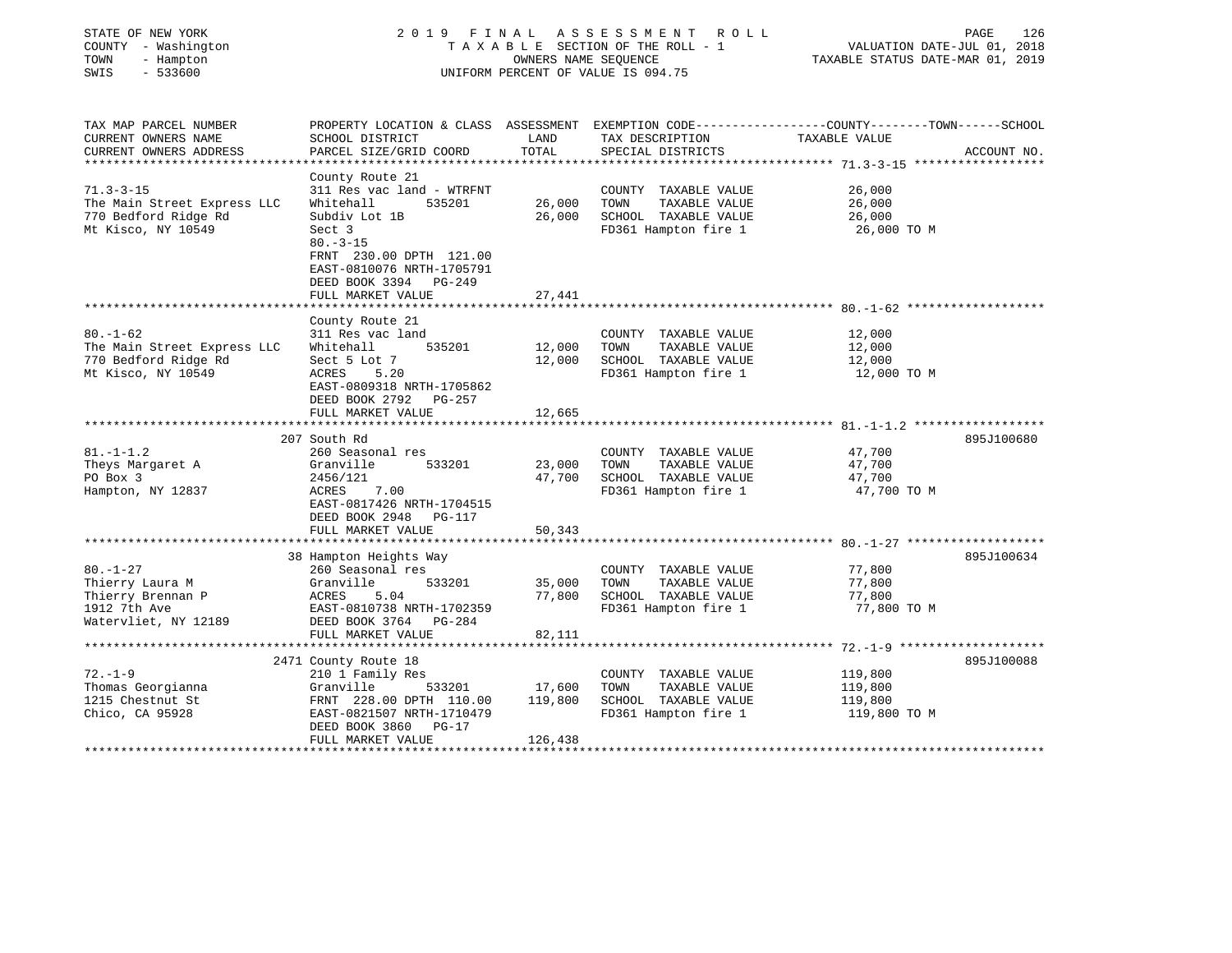| STATE OF NEW YORK<br>COUNTY - Washington<br>- Hampton<br>TOWN<br>$-533600$<br>SWIS | 2019 FINAL                                                                                      | OWNERS NAME SEQUENCE | A S S E S S M E N T<br>R O L L<br>TAXABLE SECTION OF THE ROLL - 1<br>UNIFORM PERCENT OF VALUE IS 094.75 | TAXABLE STATUS DATE-MAR 01, 2019 | PAGE<br>127<br>VALUATION DATE-JUL 01, 2018 |
|------------------------------------------------------------------------------------|-------------------------------------------------------------------------------------------------|----------------------|---------------------------------------------------------------------------------------------------------|----------------------------------|--------------------------------------------|
| TAX MAP PARCEL NUMBER                                                              | PROPERTY LOCATION & CLASS ASSESSMENT EXEMPTION CODE---------------COUNTY-------TOWN------SCHOOL |                      |                                                                                                         |                                  |                                            |
| CURRENT OWNERS NAME                                                                | SCHOOL DISTRICT                                                                                 | LAND                 | TAX DESCRIPTION                                                                                         | TAXABLE VALUE                    |                                            |
| CURRENT OWNERS ADDRESS                                                             | PARCEL SIZE/GRID COORD                                                                          | TOTAL                | SPECIAL DISTRICTS                                                                                       |                                  | ACCOUNT NO.                                |
|                                                                                    | 2375 County Route 18                                                                            |                      |                                                                                                         |                                  | 895J100696                                 |
| $72. - 1 - 22.1$                                                                   | 720 Mine/quarry                                                                                 |                      | COUNTY TAXABLE VALUE                                                                                    | 7,500                            |                                            |
| Thomas John                                                                        | Granville<br>533201                                                                             | 7,500                | TOWN<br>TAXABLE VALUE                                                                                   | 7,500                            |                                            |
| 2375 County Route 18                                                               | 556/241                                                                                         | 7,500                | SCHOOL TAXABLE VALUE                                                                                    | 7,500                            |                                            |
| Whitehall, NY 12887                                                                | ACRES 10.17                                                                                     |                      | CA001 Cons agri dst 1                                                                                   | 7,500 TO                         |                                            |
|                                                                                    | EAST-0819457 NRTH-1710781<br>DEED BOOK 3668 PG-194                                              |                      | FD361 Hampton fire 1                                                                                    | 7,500 TO M                       |                                            |
|                                                                                    | FULL MARKET VALUE                                                                               | 7,916                |                                                                                                         |                                  |                                            |
|                                                                                    |                                                                                                 |                      |                                                                                                         |                                  |                                            |
| $71. - 1 - 14.1$                                                                   | 320 Hills Pond Rd<br>240 Rural res                                                              |                      | BAS STAR 41854                                                                                          | $\overline{0}$                   | 895J100300<br>$\Omega$                     |
| Thomas John C                                                                      | 533201<br>Granville                                                                             | 51,900               | COUNTY TAXABLE VALUE                                                                                    | 142,400                          | 29,400                                     |
| PO Box 133                                                                         | 740/199                                                                                         | 142,400              | TOWN<br>TAXABLE VALUE                                                                                   | 142,400                          |                                            |
| Hampton, NY 12837                                                                  | ACRES 31.90                                                                                     |                      | SCHOOL TAXABLE VALUE                                                                                    | 113,000                          |                                            |
|                                                                                    | EAST-0817015 NRTH-1709686                                                                       |                      | FD361 Hampton fire 1                                                                                    | 142,400 TO M                     |                                            |
|                                                                                    | DEED BOOK 763<br>PG-156                                                                         |                      |                                                                                                         |                                  |                                            |
|                                                                                    | FULL MARKET VALUE                                                                               | 150,290              |                                                                                                         |                                  |                                            |
|                                                                                    | ************************                                                                        |                      |                                                                                                         |                                  |                                            |
| $45. - 1 - 12$                                                                     | 11 Dewey Rd                                                                                     |                      |                                                                                                         | 26,200                           | 895J100263                                 |
| Thomas Leslie E                                                                    | 210 1 Family Res<br>535201<br>Whitehall                                                         |                      | AGED-TOWN 41803<br>25,300 AGE-CO/SCH 41805                                                              | $\mathbf{0}$<br>32,750           | $\overline{\phantom{0}}$<br>32,750<br>0    |
| 11 Dewey Rd                                                                        | ACRES<br>2.00                                                                                   |                      | 65,500 BAS STAR 41854                                                                                   | $\sim$ 0                         | $\Omega$<br>29,400                         |
| Whitehall, NY 12887                                                                | EAST-0808077 NRTH-1732129                                                                       |                      | COUNTY TAXABLE VALUE                                                                                    | 32,750                           |                                            |
|                                                                                    | DEED BOOK 695<br>$PG-77$                                                                        |                      | TAXABLE VALUE<br>TOWN                                                                                   | 39,300                           |                                            |
|                                                                                    | FULL MARKET VALUE                                                                               | 69,129               | SCHOOL TAXABLE VALUE                                                                                    | 3,350                            |                                            |
|                                                                                    |                                                                                                 |                      | FD362 Hampton fire 2                                                                                    | 65,500 TO M                      |                                            |
|                                                                                    |                                                                                                 |                      |                                                                                                         |                                  |                                            |
|                                                                                    | 110 Chapman Rd                                                                                  |                      |                                                                                                         |                                  | 895J100682                                 |
| $45. - 1 - 25.4$                                                                   | 270 Mfg housing                                                                                 |                      | COUNTY TAXABLE VALUE                                                                                    | 29,000                           |                                            |
| Thomas Leslie E                                                                    | Whitehall<br>535201                                                                             | 18,300               | TOWN<br>TAXABLE VALUE<br>SCHOOL TAXABLE VALUE                                                           | 29,000                           |                                            |
| 11 Dewey Rd<br>Whitehall, NY 12887                                                 | ACRES<br>6.50<br>EAST-0807783 NRTH-1732407                                                      | 29,000               | FD362 Hampton fire 2                                                                                    | 29,000<br>29,000 TO M            |                                            |
|                                                                                    | DEED BOOK 881<br>$PG-54$                                                                        |                      |                                                                                                         |                                  |                                            |
|                                                                                    | FULL MARKET VALUE                                                                               | 30,607               |                                                                                                         |                                  |                                            |
|                                                                                    | ***********************                                                                         |                      |                                                                                                         |                                  |                                            |
|                                                                                    | 41 Ridgecrest Way                                                                               |                      |                                                                                                         |                                  | 895J101754                                 |
| $80. - 1 - 35$                                                                     | 210 1 Family Res                                                                                |                      | COUNTY TAXABLE VALUE                                                                                    | 131,900                          |                                            |
| Tiernan Charles E                                                                  | Whitehall<br>535201                                                                             | 22,000               | TOWN<br>TAXABLE VALUE                                                                                   | 131,900                          |                                            |
| Tiernan Claire K                                                                   | $P/O$ 7                                                                                         | 131,900              | SCHOOL TAXABLE VALUE                                                                                    | 131,900                          |                                            |
| PO Box 516                                                                         | ACRES<br>1.00                                                                                   |                      | FD361 Hampton fire 1                                                                                    | 131,900 TO M                     |                                            |
| Ivoryton, CT 06442-0516                                                            | EAST-0809928 NRTH-1705050<br>PG-194<br>DEED BOOK 582                                            |                      |                                                                                                         |                                  |                                            |
| **********************                                                             | FULL MARKET VALUE                                                                               | 139,208              |                                                                                                         |                                  |                                            |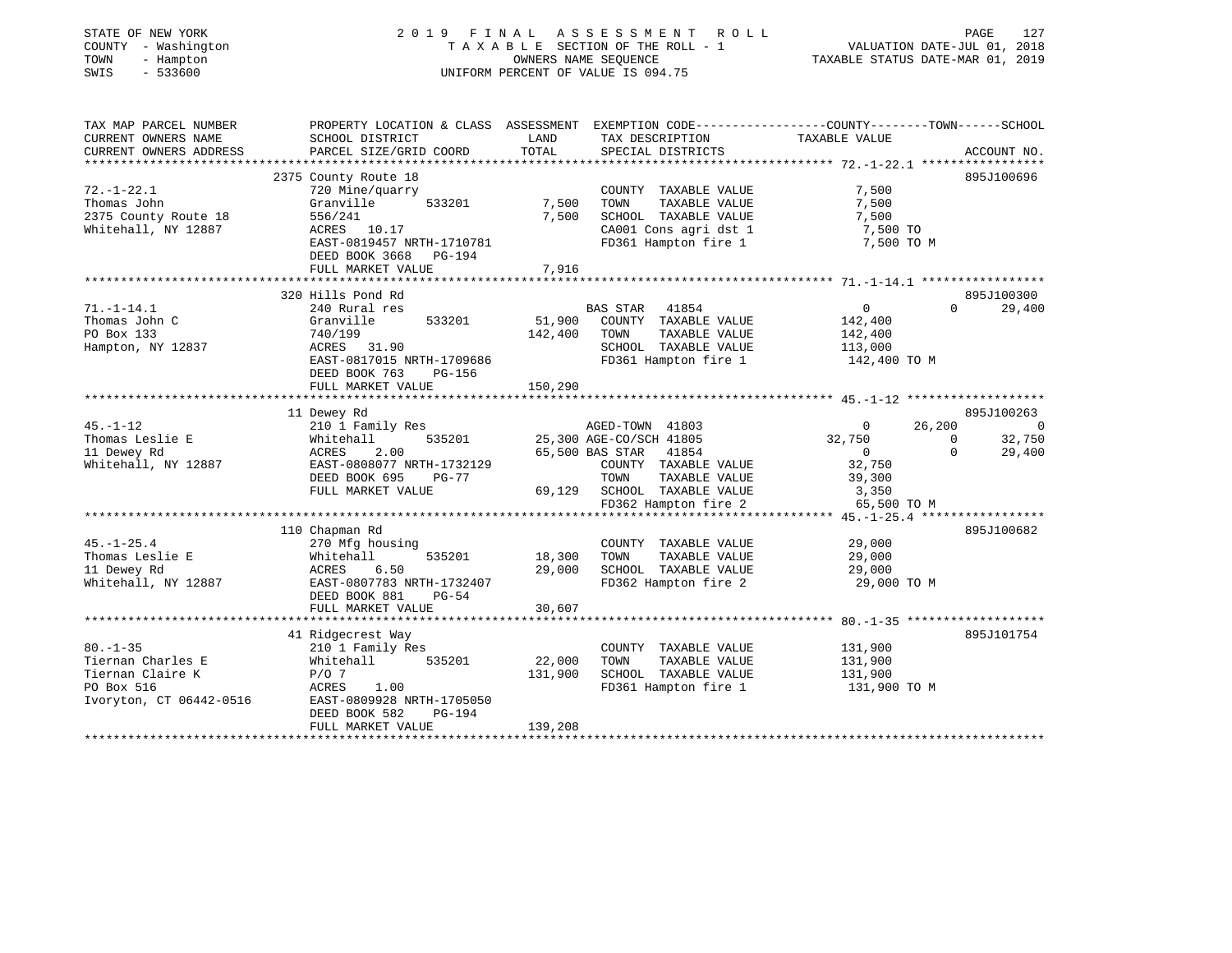## STATE OF NEW YORK 2 0 1 9 F I N A L A S S E S S M E N T R O L L PAGE 128 COUNTY - Washington T A X A B L E SECTION OF THE ROLL - 1 VALUATION DATE-JUL 01, 2018 TOWN - Hampton OWNERS NAME SEQUENCE TAXABLE STATUS DATE-MAR 01, 2019 SWIS - 533600 UNIFORM PERCENT OF VALUE IS 094.75UNIFORM PERCENT OF VALUE IS 094.75

| TAX MAP PARCEL NUMBER            |                                                                                                                                                                                                                                                |         |                                                                 | PROPERTY LOCATION & CLASS ASSESSMENT EXEMPTION CODE----------------COUNTY-------TOWN------SCHOOL |            |
|----------------------------------|------------------------------------------------------------------------------------------------------------------------------------------------------------------------------------------------------------------------------------------------|---------|-----------------------------------------------------------------|--------------------------------------------------------------------------------------------------|------------|
| CURRENT OWNERS NAME              | SCHOOL DISTRICT                                                                                                                                                                                                                                | LAND    | TAX DESCRIPTION                                                 | TAXABLE VALUE                                                                                    |            |
|                                  | CURRENT UNNERS APPESS TO BOOTHY THE COORD TOTAL SEECIAL DISTRICTS ACCOUNT NO.<br>CURRENT OWNERS ADDRESS PARCEL SIZE/GRID COORD TOTAL SEECIAL DISTRICTS ACCOUNT NO.                                                                             |         |                                                                 |                                                                                                  |            |
|                                  |                                                                                                                                                                                                                                                |         |                                                                 |                                                                                                  |            |
|                                  | 86 Golf Course Rd                                                                                                                                                                                                                              |         |                                                                 |                                                                                                  | 895J100270 |
| $45. -1 - 19$                    | 210 1 Family Res                                                                                                                                                                                                                               |         | COUNTY TAXABLE VALUE 49,900                                     |                                                                                                  |            |
|                                  |                                                                                                                                                                                                                                                |         | TOWN                                                            | TAXABLE VALUE 49,900                                                                             |            |
|                                  |                                                                                                                                                                                                                                                |         | SCHOOL TAXABLE VALUE 49,900<br>FD362 Hampton fire 2 49,900 TO M |                                                                                                  |            |
|                                  |                                                                                                                                                                                                                                                |         |                                                                 |                                                                                                  |            |
|                                  |                                                                                                                                                                                                                                                |         |                                                                 |                                                                                                  |            |
|                                  |                                                                                                                                                                                                                                                |         |                                                                 |                                                                                                  |            |
|                                  |                                                                                                                                                                                                                                                |         |                                                                 |                                                                                                  |            |
| $72. - 2 - 33$                   | 117 Campbell Ln                                                                                                                                                                                                                                |         |                                                                 |                                                                                                  | 895J100222 |
|                                  | 449 Other Storag                                                                                                                                                                                                                               |         | COUNTY TAXABLE VALUE<br>TAXABLE VALUE                           | 33,700                                                                                           |            |
|                                  |                                                                                                                                                                                                                                                |         | TOWN                                                            | 33,700                                                                                           |            |
|                                  |                                                                                                                                                                                                                                                |         |                                                                 | SCHOOL TAXABLE VALUE 33,700<br>FD361 Hampton fire 1 33,700 TO M                                  |            |
|                                  |                                                                                                                                                                                                                                                |         |                                                                 |                                                                                                  |            |
|                                  |                                                                                                                                                                                                                                                |         |                                                                 |                                                                                                  |            |
|                                  | 72.-2-33<br>Trombley John A<br>Trombley John A Jr 713/143 Hwy Approp 33,700<br>1549 Pencil Mill Rd FRNT 152.00 DPTH 213.00<br>Castleton, VT 05735<br>FRNT 152.00 DPTH 213.00<br>EAST-0824356 NRTH-1712653<br>FRNT 152.00 DPTH 213.00<br>CAST-0 |         |                                                                 |                                                                                                  |            |
|                                  | FULL MARKET VALUE                                                                                                                                                                                                                              | 35,567  |                                                                 |                                                                                                  |            |
|                                  |                                                                                                                                                                                                                                                |         |                                                                 |                                                                                                  | 895J100706 |
| $53. - 1 - 1.1$                  | 15 Douglas Way<br>151 Fruit crop                                                                                                                                                                                                               |         | 21 PCT OF VALUE USED FOR EXEMPTION PURPOSES<br>VET COM CT 41131 | 13,319 13,319                                                                                    | $\Omega$   |
|                                  |                                                                                                                                                                                                                                                |         |                                                                 |                                                                                                  |            |
|                                  |                                                                                                                                                                                                                                                |         |                                                                 | 240,381                                                                                          |            |
|                                  |                                                                                                                                                                                                                                                |         | SCHOOL TAXABLE VALUE 253,700                                    | 240,381                                                                                          |            |
|                                  |                                                                                                                                                                                                                                                |         |                                                                 |                                                                                                  |            |
|                                  |                                                                                                                                                                                                                                                |         |                                                                 |                                                                                                  |            |
|                                  | Froutman Whitehall 535201 134,400 COUNTY TAXABLE VALUE<br>Lawrence William T 797/326 253,700 TOWN TAXABLE VALUE<br>15 Douglas Way ACRES 177.70 SCHOOL TAXABLE VALUE<br>Whitehall, NY 12887 EAST-0806983 NRTH-1726989 CA001 Cons agri           |         |                                                                 |                                                                                                  |            |
|                                  |                                                                                                                                                                                                                                                |         |                                                                 |                                                                                                  |            |
|                                  | 137 Chapman Rd                                                                                                                                                                                                                                 |         |                                                                 |                                                                                                  | 895J100059 |
| $45. - 1 - 13$                   | 220 2 Family Res                                                                                                                                                                                                                               |         | COUNTY TAXABLE VALUE 141,100                                    |                                                                                                  |            |
|                                  | 535201                                                                                                                                                                                                                                         | 34,200  |                                                                 |                                                                                                  |            |
|                                  |                                                                                                                                                                                                                                                | 141,100 | TOWN       TAXABLE  VALUE<br>SCHOOL    TAXABLE  VALUE           | 141,100<br>141,100                                                                               |            |
|                                  |                                                                                                                                                                                                                                                |         |                                                                 | FD362 Hampton fire 2 141,100 TO M                                                                |            |
|                                  |                                                                                                                                                                                                                                                |         |                                                                 |                                                                                                  |            |
|                                  | Whitehall, NY 12887<br>Whitehall, NY 12887<br>DEED BOOK 897 PG-114<br>FULL MARKET VALUE                                                                                                                                                        | 148,918 |                                                                 |                                                                                                  |            |
|                                  |                                                                                                                                                                                                                                                |         |                                                                 |                                                                                                  |            |
|                                  | 324 Hills Pond Rd                                                                                                                                                                                                                              |         |                                                                 |                                                                                                  |            |
| 71.-1-14.11                      | 210 1 Family Res                                                                                                                                                                                                                               |         | COUNTY TAXABLE VALUE 144,500                                    |                                                                                                  |            |
|                                  |                                                                                                                                                                                                                                                | 22,300  |                                                                 |                                                                                                  |            |
|                                  |                                                                                                                                                                                                                                                | 144,500 | TOWN TAXABLE VALUE 144,500<br>SCHOOL TAXABLE VALUE 144,500      |                                                                                                  |            |
|                                  |                                                                                                                                                                                                                                                |         | FD361 Hampton fire 1 144,500 TO M                               |                                                                                                  |            |
| Poultney, VT 05764 DEED BOOK 920 | PG-290                                                                                                                                                                                                                                         |         |                                                                 |                                                                                                  |            |
|                                  | FULL MARKET VALUE                                                                                                                                                                                                                              | 152,507 |                                                                 |                                                                                                  |            |
|                                  |                                                                                                                                                                                                                                                |         |                                                                 |                                                                                                  |            |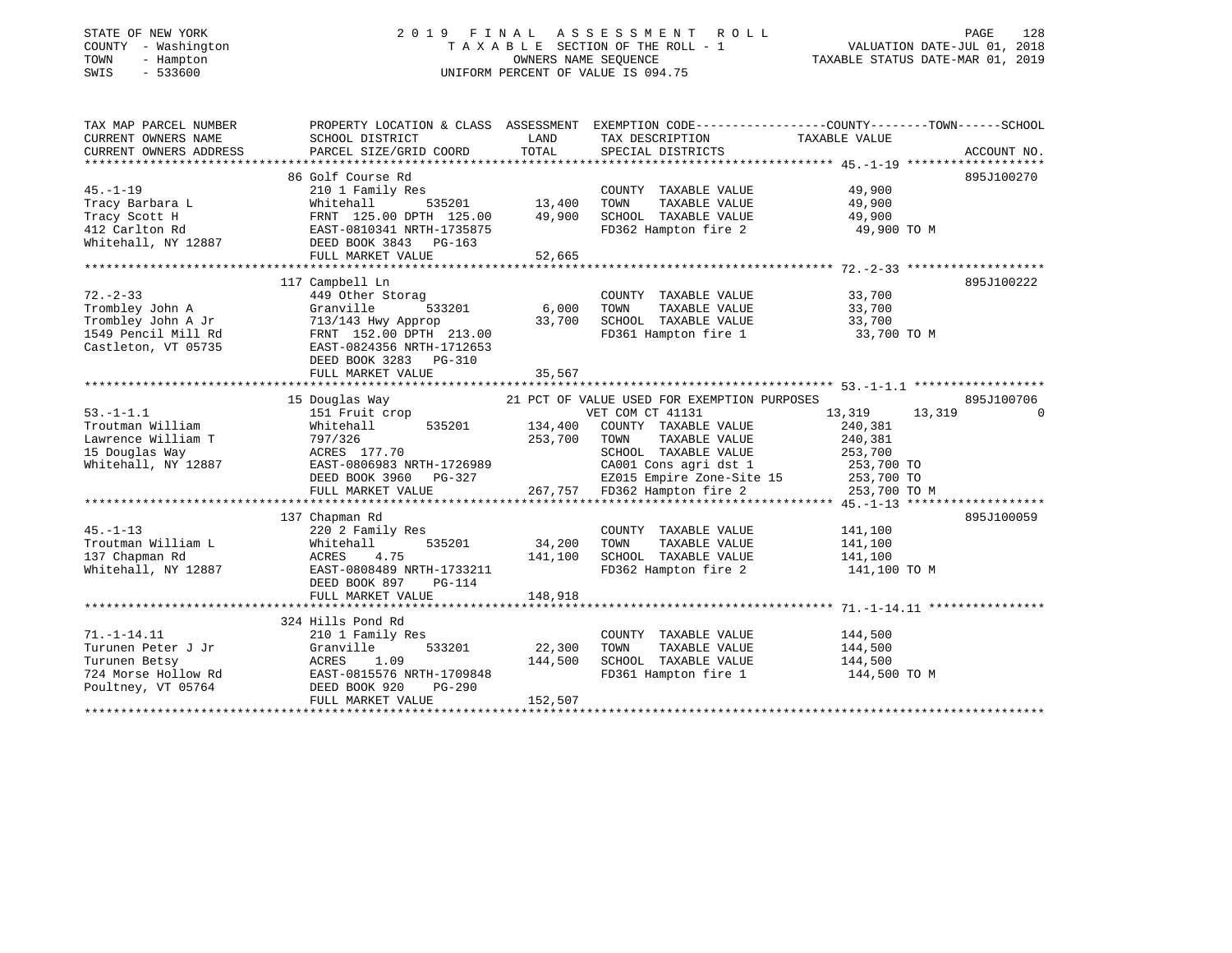| STATE OF NEW YORK<br>COUNTY - Washington<br>TOWN<br>- Hampton<br>$-533600$<br>SWIS                      |                                                                                                                                                                                                                    |                              | 2019 FINAL ASSESSMENT ROLL<br>TAXABLE SECTION OF THE ROLL - 1<br>OWNERS NAME SEQUENCE<br>UNIFORM PERCENT OF VALUE IS 094.75              | VALUATION DATE-JUL 01, 2018<br>TAXABLE STATUS DATE-MAR 01, 2019                                                  | PAGE<br>129          |
|---------------------------------------------------------------------------------------------------------|--------------------------------------------------------------------------------------------------------------------------------------------------------------------------------------------------------------------|------------------------------|------------------------------------------------------------------------------------------------------------------------------------------|------------------------------------------------------------------------------------------------------------------|----------------------|
| TAX MAP PARCEL NUMBER<br>CURRENT OWNERS NAME<br>CURRENT OWNERS ADDRESS<br>**********************        | SCHOOL DISTRICT<br>PARCEL SIZE/GRID COORD                                                                                                                                                                          | LAND<br>TOTAL                | TAX DESCRIPTION<br>SPECIAL DISTRICTS                                                                                                     | PROPERTY LOCATION & CLASS ASSESSMENT EXEMPTION CODE---------------COUNTY-------TOWN------SCHOOL<br>TAXABLE VALUE | ACCOUNT NO.          |
| $63. - 1 - 7.1$<br>US Bank Trust NA<br>13801 Wireless Way<br>Oklahoma City, OK 73134                    | 2723 State Route 22A<br>210 1 Family Res<br>Granville<br>533201<br>FRNT 23.00 DPTH 325.00<br>BANK<br>999<br>EAST-0823550 NRTH-1714427<br>DEED BOOK 4013 PG-162<br>FULL MARKET VALUE                                | 19,300<br>133,800<br>141,214 | COUNTY TAXABLE VALUE<br>TOWN<br>TAXABLE VALUE<br>SCHOOL TAXABLE VALUE<br>FD361 Hampton fire 1                                            | 133,800<br>133,800<br>133,800<br>133,800 TO M                                                                    |                      |
|                                                                                                         |                                                                                                                                                                                                                    |                              |                                                                                                                                          |                                                                                                                  |                      |
| $72. - 1 - 13$<br>VanDetta Dylan<br>3725 NE 73rd Ave                                                    | 465 South Rd<br>210 1 Family Res<br>533201<br>Granville<br>FRNT 130.00 DPTH 240.00<br>Portland, OR 97213 EAST-0819971 NRTH-1708305<br>DEED BOOK 3972 PG-141<br>FULL MARKET VALUE                                   | 23,000<br>59,400<br>62,691   | COUNTY TAXABLE VALUE<br>TOWN<br>TAXABLE VALUE<br>SCHOOL TAXABLE VALUE<br>FD361 Hampton fire 1                                            | 59,400<br>59,400<br>59,400<br>59,400 TO M                                                                        | 895J100232           |
|                                                                                                         |                                                                                                                                                                                                                    |                              |                                                                                                                                          |                                                                                                                  |                      |
| $72. - 1 - 13.1$<br>VanDetta Dylan<br>3725 NE 73rd Ave<br>Portland, OR 97213                            | 459 South Rd<br>314 Rural vac<10<br>Granville<br>533201<br>Granvi<br>ACRES<br>1.73<br>EAST-0819877 NRTH-1708133<br>DEED BOOK 3972 PG-137<br>FULL MARKET VALUE                                                      | 12,000<br>12,000<br>12,665   | COUNTY TAXABLE VALUE<br>TOWN<br>TAXABLE VALUE<br>SCHOOL TAXABLE VALUE<br>FD361 Hampton fire 1                                            | 12,000<br>12,000<br>12,000<br>12,000 TO M                                                                        |                      |
|                                                                                                         |                                                                                                                                                                                                                    |                              |                                                                                                                                          |                                                                                                                  |                      |
| $71.4 - 3 - 5$<br>VanDeusen John M Jr -LE-<br>VanDeusen Brenda D -LE-<br>PO Box 88<br>Hampton, NY 12837 | 1137 East Way<br>210 1 Family Res - WTRFNT<br>Granville 533201<br>Life Estate 3137/325<br>John & Brenda VanDeusen<br>$71. - 3 - 5$<br>FRNT 70.00 DPTH 140.00<br>EAST-0815656 NRTH-1708341<br>DEED BOOK 3137 PG-325 | 191,800                      | ENH STAR 41834<br>18,900 COUNTY TAXABLE VALUE<br>TOWN<br>TAXABLE VALUE<br>SCHOOL TAXABLE VALUE<br>FD361 Hampton fire 1                   | $\Omega$<br>$\overline{0}$<br>191,800<br>191,800<br>124,470<br>191,800 TO M                                      | 895J100272<br>67,330 |
|                                                                                                         | FULL MARKET VALUE                                                                                                                                                                                                  | 202,427                      |                                                                                                                                          |                                                                                                                  |                      |
|                                                                                                         |                                                                                                                                                                                                                    |                              |                                                                                                                                          |                                                                                                                  |                      |
| $54. - 1 - 14.4$<br>VanNoordt Robert<br>VanNoordt Darcy<br>3187 State Route 22<br>Hampton, NY 12837     | 3187 State Route 22A<br>210 1 Family Res<br>Granville<br>533201<br>Easement 3201/301<br>1.30 BANK<br>ACRES<br>999<br>EAST-0819598 NRTH-1724563<br>DEED BOOK 3212<br>PG-187<br>FULL MARKET VALUE                    | 23,300<br>112,800<br>119,050 | BAS STAR 41854<br>COUNTY TAXABLE VALUE<br>TOWN<br>TAXABLE VALUE<br>SCHOOL TAXABLE VALUE<br>CA001 Cons agri dst 1<br>FD361 Hampton fire 1 | $\mathbf{0}$<br>$\Omega$<br>112,800<br>112,800<br>83,400<br>112,800 TO<br>112,800 TO M                           | 29,400               |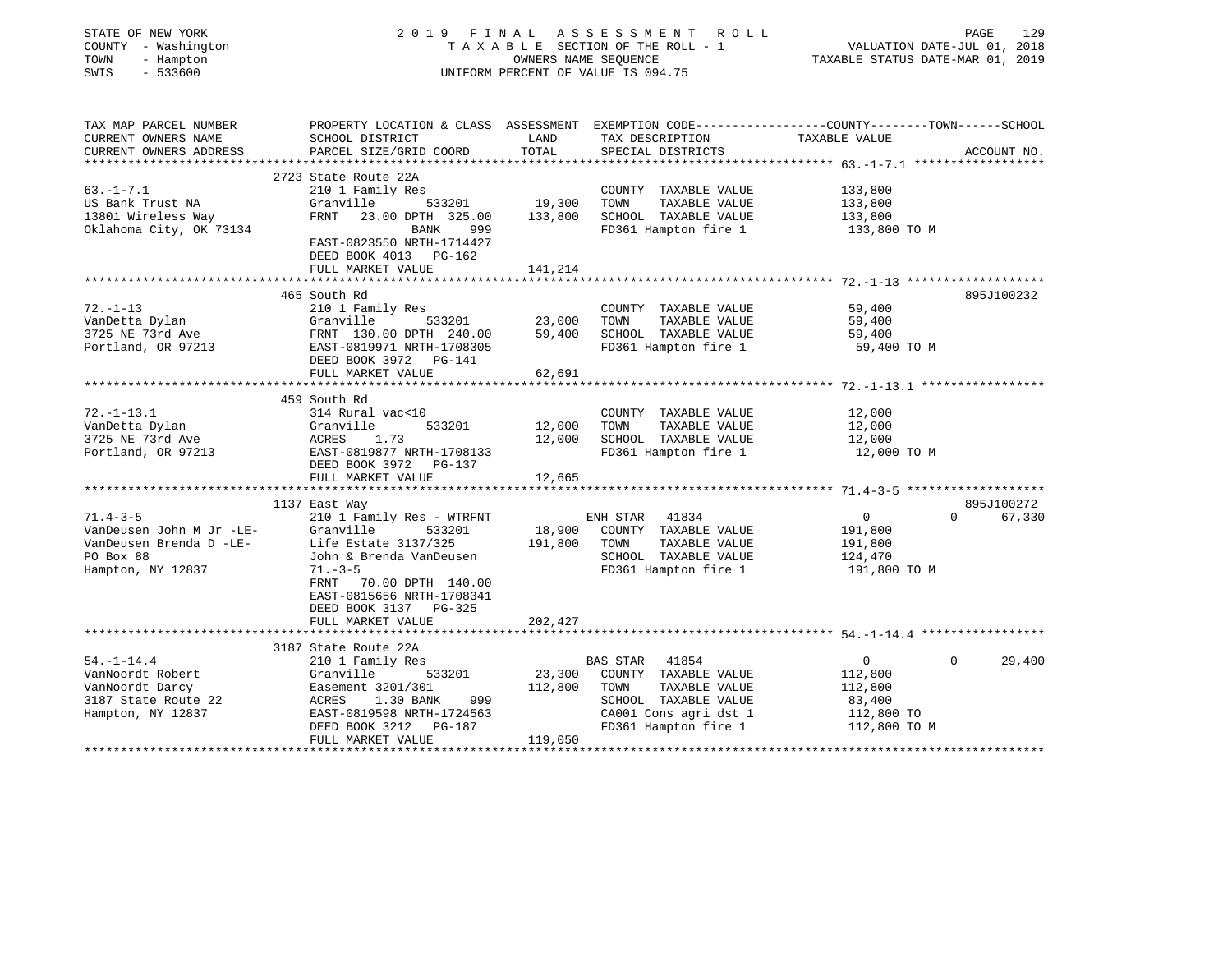# STATE OF NEW YORK 2 0 1 9 F I N A L A S S E S S M E N T R O L L PAGE 130 COUNTY - Washington T A X A B L E SECTION OF THE ROLL - 1 VALUATION DATE-JUL 01, 2018 TOWN - Hampton OWNERS NAME SEQUENCE TAXABLE STATUS DATE-MAR 01, 2019 SWIS - 533600 UNIFORM PERCENT OF VALUE IS 094.75

| TAX MAP PARCEL NUMBER     | PROPERTY LOCATION & CLASS ASSESSMENT EXEMPTION CODE---------------COUNTY-------TOWN-----SCHOOL |        |                          |                |                    |
|---------------------------|------------------------------------------------------------------------------------------------|--------|--------------------------|----------------|--------------------|
| CURRENT OWNERS NAME       | SCHOOL DISTRICT                                                                                | LAND   | TAX DESCRIPTION          | TAXABLE VALUE  |                    |
| CURRENT OWNERS ADDRESS    | PARCEL SIZE/GRID COORD                                                                         | TOTAL  | SPECIAL DISTRICTS        |                | ACCOUNT NO.        |
|                           |                                                                                                |        |                          |                |                    |
|                           | State Route 22A                                                                                |        |                          |                |                    |
| $54. - 1 - 14.7$          | 322 Rural vac>10                                                                               |        | COUNTY TAXABLE VALUE     | 30,600         |                    |
| VanNoordt Robert          | 533201<br>Granville                                                                            | 30,600 | TAXABLE VALUE<br>TOWN    | 30,600         |                    |
| VanNoordt Darcy           | Filed Subdy 12166                                                                              | 30,600 | SCHOOL TAXABLE VALUE     | 30,600         |                    |
| 3187 State Route 22       | Easement 3201/301                                                                              |        | CA001 Cons agri dst 1    | 30,600 TO      |                    |
| Hampton, NY 12837         | 999<br>ACRES 15.50 BANK                                                                        |        | FD361 Hampton fire 1     | 30,600 TO M    |                    |
|                           | EAST-0819396 NRTH-1724644                                                                      |        |                          |                |                    |
|                           | DEED BOOK 3212 PG-187                                                                          |        |                          |                |                    |
|                           | FULL MARKET VALUE                                                                              | 32,296 |                          |                |                    |
|                           |                                                                                                |        |                          |                |                    |
|                           | County Route 18 OFF                                                                            |        |                          |                | 895J100225         |
| $62. -1 -1$               | 910 Priv forest                                                                                |        | COUNTY TAXABLE VALUE     | 52,400         |                    |
| Vladyka Audrey J Trustee  | Whitehall<br>535201                                                                            | 52,400 | TOWN<br>TAXABLE VALUE    | 52,400         |                    |
| Vladyka Trust Audrey J    | ACRES 179.00                                                                                   | 52,400 | SCHOOL TAXABLE VALUE     | 52,400         |                    |
| 10314 State Route 22      | EAST-0809632 NRTH-1719091                                                                      |        | FD361 Hampton fire 1     | 52,400 TO M    |                    |
| PO Box 73                 | DEED BOOK 3537 PG-5                                                                            |        |                          |                |                    |
| North Granville, NY 12854 | FULL MARKET VALUE                                                                              | 55,303 |                          |                |                    |
|                           |                                                                                                |        |                          |                |                    |
|                           | 1855 County Route 18                                                                           |        |                          |                | 895J100224         |
| $62. - 1 - 50$            | 314 Rural vac<10                                                                               |        | COUNTY TAXABLE VALUE     | 19,000         |                    |
| Vladyka Audrey J Trustee  | 535201<br>Whitehall                                                                            | 19,000 | TOWN<br>TAXABLE VALUE    | 19,000         |                    |
| Vladyka Trust Audrey J    | 8.70<br>ACRES                                                                                  | 19,000 | SCHOOL TAXABLE VALUE     | 19,000         |                    |
| 10314 State Route 22      | EAST-0808891 NRTH-1716478                                                                      |        | FD361 Hampton fire 1     | 19,000 TO M    |                    |
| PO Box 73                 | DEED BOOK 3537 PG-5                                                                            |        |                          |                |                    |
|                           |                                                                                                |        |                          |                |                    |
|                           |                                                                                                |        |                          |                |                    |
|                           | Hickey Rd OFF                                                                                  |        |                          |                | 895J100632         |
| $62. - 1 - 8$             | 322 Rural vac>10                                                                               |        | COUNTY TAXABLE VALUE     | 10,000         |                    |
| Vladyka Trust Audrey J    | 533201<br>Granville                                                                            | 10,000 | TOWN<br>TAXABLE VALUE    | 10,000         |                    |
| Vladyka Audrey J Trustee  | ACRES 13.62                                                                                    | 10,000 | SCHOOL TAXABLE VALUE     | 10,000         |                    |
| PO Box 73                 | EAST-0811239 NRTH-1718385                                                                      |        | FD361 Hampton fire 1     | 10,000 TO M    |                    |
| North Granville, NY 12854 | DEED BOOK 3923<br>PG-243                                                                       |        |                          |                |                    |
|                           | FULL MARKET VALUE                                                                              | 10,554 |                          |                |                    |
|                           |                                                                                                |        |                          |                |                    |
|                           | 2881 State Route 22A                                                                           |        |                          |                | 895J100617         |
| $63. - 1 - 10.2$          | 270 Mfg housing                                                                                |        | <b>BAS STAR</b><br>41854 | $\overline{0}$ | 29,300<br>$\Omega$ |
| Wade Frederick M          | Granville<br>533201                                                                            | 22,300 | COUNTY TAXABLE VALUE     | 29,300         |                    |
| Wade Daphane A            | ACRES<br>1.10                                                                                  | 29,300 | TOWN<br>TAXABLE VALUE    | 29,300         |                    |
| 2881 State Route 22A      | EAST-0822227 NRTH-1718038                                                                      |        | SCHOOL TAXABLE VALUE     | $\mathbf 0$    |                    |
| Hampton, NY 12837         | $PG-283$<br>DEED BOOK 476                                                                      |        | FD361 Hampton fire 1     | 29,300 TO M    |                    |
|                           | FULL MARKET VALUE                                                                              | 30,923 |                          |                |                    |
|                           |                                                                                                |        |                          |                |                    |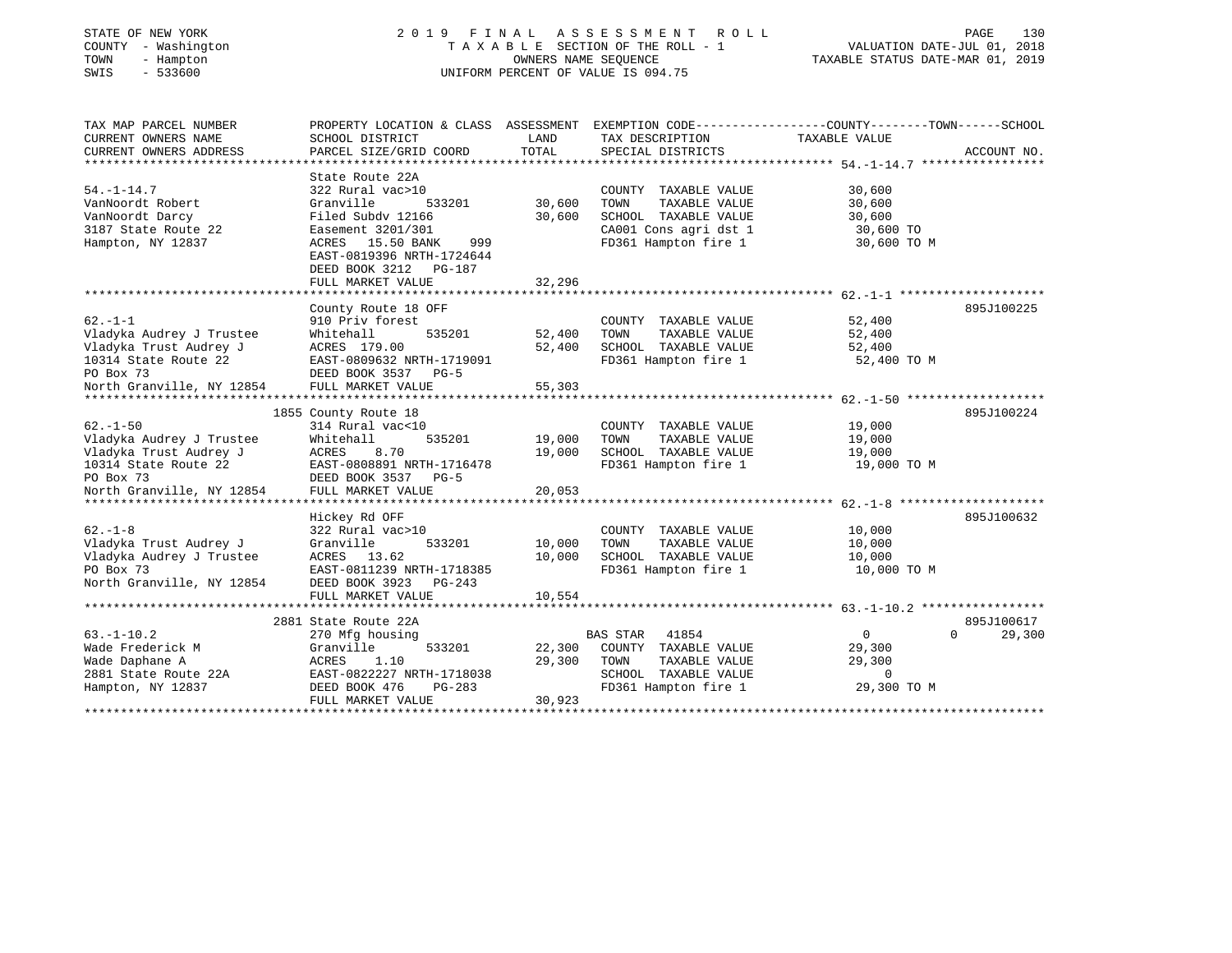# STATE OF NEW YORK 2 0 1 9 F I N A L A S S E S S M E N T R O L L PAGE 131 COUNTY - Washington T A X A B L E SECTION OF THE ROLL - 1 VALUATION DATE-JUL 01, 2018 TOWN - Hampton OWNERS NAME SEQUENCE TAXABLE STATUS DATE-MAR 01, 2019 SWIS - 533600 UNIFORM PERCENT OF VALUE IS 094.75

| TAX MAP PARCEL NUMBER  | PROPERTY LOCATION & CLASS ASSESSMENT EXEMPTION CODE---------------COUNTY-------TOWN------SCHOOL |                 |                              |                  |                    |
|------------------------|-------------------------------------------------------------------------------------------------|-----------------|------------------------------|------------------|--------------------|
| CURRENT OWNERS NAME    | SCHOOL DISTRICT                                                                                 | LAND            | TAX DESCRIPTION              | TAXABLE VALUE    |                    |
| CURRENT OWNERS ADDRESS | PARCEL SIZE/GRID COORD                                                                          | TOTAL           | SPECIAL DISTRICTS            |                  | ACCOUNT NO.        |
|                        |                                                                                                 |                 |                              |                  |                    |
|                        | 37 County Route 20                                                                              |                 |                              |                  | 895J100099         |
| $81 - 2 - 6$           | 210 1 Family Res                                                                                |                 | COUNTY TAXABLE VALUE         | 191,400          |                    |
| Walker Burke           | Granville<br>533201                                                                             | 39,600          | TOWN<br>TAXABLE VALUE        | 191,400          |                    |
| Walker Patrice         | ACRES<br>9.60                                                                                   | 191,400         | SCHOOL TAXABLE VALUE         | 191,400          |                    |
| 30 Great Rd            | EAST-0823574 NRTH-1704959                                                                       |                 | FD361 Hampton fire 1         | 191,400 TO M     |                    |
| Acton, MA 01720-5684   | DEED BOOK 1794 PG-90                                                                            |                 |                              |                  |                    |
|                        | FULL MARKET VALUE                                                                               | 202,005         |                              |                  |                    |
|                        |                                                                                                 |                 |                              |                  |                    |
|                        |                                                                                                 |                 |                              |                  |                    |
|                        | 100 Wicked Hollow Way                                                                           |                 |                              |                  | 895J100563         |
| $62. -1 - 11$          | 271 Mfg housings                                                                                |                 | COUNTY TAXABLE VALUE         | 102,300          |                    |
| Walker Luenn S         | Granville<br>533201                                                                             | 31,000          | TOWN<br>TAXABLE VALUE        | 102,300          |                    |
| 105 Wicked Hollow Way  | ACRES 10.01                                                                                     | 102,300         | SCHOOL TAXABLE VALUE         | 102,300          |                    |
| Hampton, NY 12837      | EAST-0812301 NRTH-1719682                                                                       |                 | FD361 Hampton fire 1         | 102,300 TO M     |                    |
|                        | DEED BOOK 3571 PG-97                                                                            |                 |                              |                  |                    |
|                        | FULL MARKET VALUE                                                                               | 107,968         |                              |                  |                    |
|                        |                                                                                                 |                 |                              |                  |                    |
|                        | Ridgecrest Way                                                                                  |                 |                              |                  | 895J101750         |
| $80. - 1 - 30$         | 311 Res vac land                                                                                |                 | COUNTY TAXABLE VALUE         | 9,000            |                    |
| Wanamaker Carlyle      | 535201<br>Whitehall                                                                             | 9,000           | TAXABLE VALUE<br>TOWN        | 9,000            |                    |
| Wanamaker Alice A      | Lot 2 Sect 2                                                                                    | 9,000           | SCHOOL TAXABLE VALUE         | 9,000            |                    |
| 192 South Rd           | FRNT 154.00 DPTH 241.00                                                                         |                 | FD361 Hampton fire 1         | 9,000 TO M       |                    |
| Whitehall, NY 12887    | EAST-0810621 NRTH-1704517                                                                       |                 |                              |                  |                    |
|                        | DEED BOOK 3843 PG-311                                                                           |                 |                              |                  |                    |
|                        | FULL MARKET VALUE                                                                               | 9,499           |                              |                  |                    |
|                        |                                                                                                 |                 |                              |                  |                    |
|                        | 440 South Rd                                                                                    |                 |                              |                  | 895J101777         |
| $72. - 1 - 18.2$       | 270 Mfg housing                                                                                 |                 | BAS STAR 41854               | 0                | $\Omega$<br>29,400 |
| Wanamaker Ronald       | 533201<br>Granville                                                                             | 23,600          | COUNTY TAXABLE VALUE         | 79,500           |                    |
| Wanamaker Carlyle E    | 584/304:2763/133                                                                                | 79,500          | TAXABLE VALUE<br>TOWN        | 79,500           |                    |
| 440 South Rd           | ACRES<br>1.49                                                                                   |                 | SCHOOL TAXABLE VALUE         | 50,100           |                    |
| Whitehall, NY 12887    | EAST-0820064 NRTH-1707559                                                                       |                 | FD361 Hampton fire 1         | 79,500 TO M      |                    |
|                        | DEED BOOK 2763<br>PG-133                                                                        |                 |                              |                  |                    |
|                        |                                                                                                 | 83,905          |                              |                  |                    |
|                        | FULL MARKET VALUE                                                                               |                 |                              |                  |                    |
|                        |                                                                                                 |                 |                              |                  |                    |
|                        | 192 South Rd                                                                                    |                 |                              |                  | 895J100562         |
| $81. - 1 - 50.2$       | 210 1 Family Res                                                                                |                 | VET WAR CT 41121             | 27,345<br>26,460 | $\Omega$           |
| Wananaker Carlyle      | 533201<br>Granville                                                                             | 36,100 ENH STAR | 41834                        | $\Omega$         | 67,330<br>$\Omega$ |
| Wanamaker Alice        | ACRES 6.10                                                                                      | 182,300         | COUNTY TAXABLE VALUE         | 154,955          |                    |
| 192 South Rd           | EAST-0817121 NRTH-1703167                                                                       |                 | TOWN<br>TAXABLE VALUE        | 155,840          |                    |
| Whitehall, NY 12887    | DEED BOOK 717<br>$PG-148$                                                                       |                 | SCHOOL TAXABLE VALUE         | 114,970          |                    |
|                        | FULL MARKET VALUE                                                                               |                 | 192,401 FD361 Hampton fire 1 | 182,300 TO M     |                    |
|                        |                                                                                                 |                 |                              |                  |                    |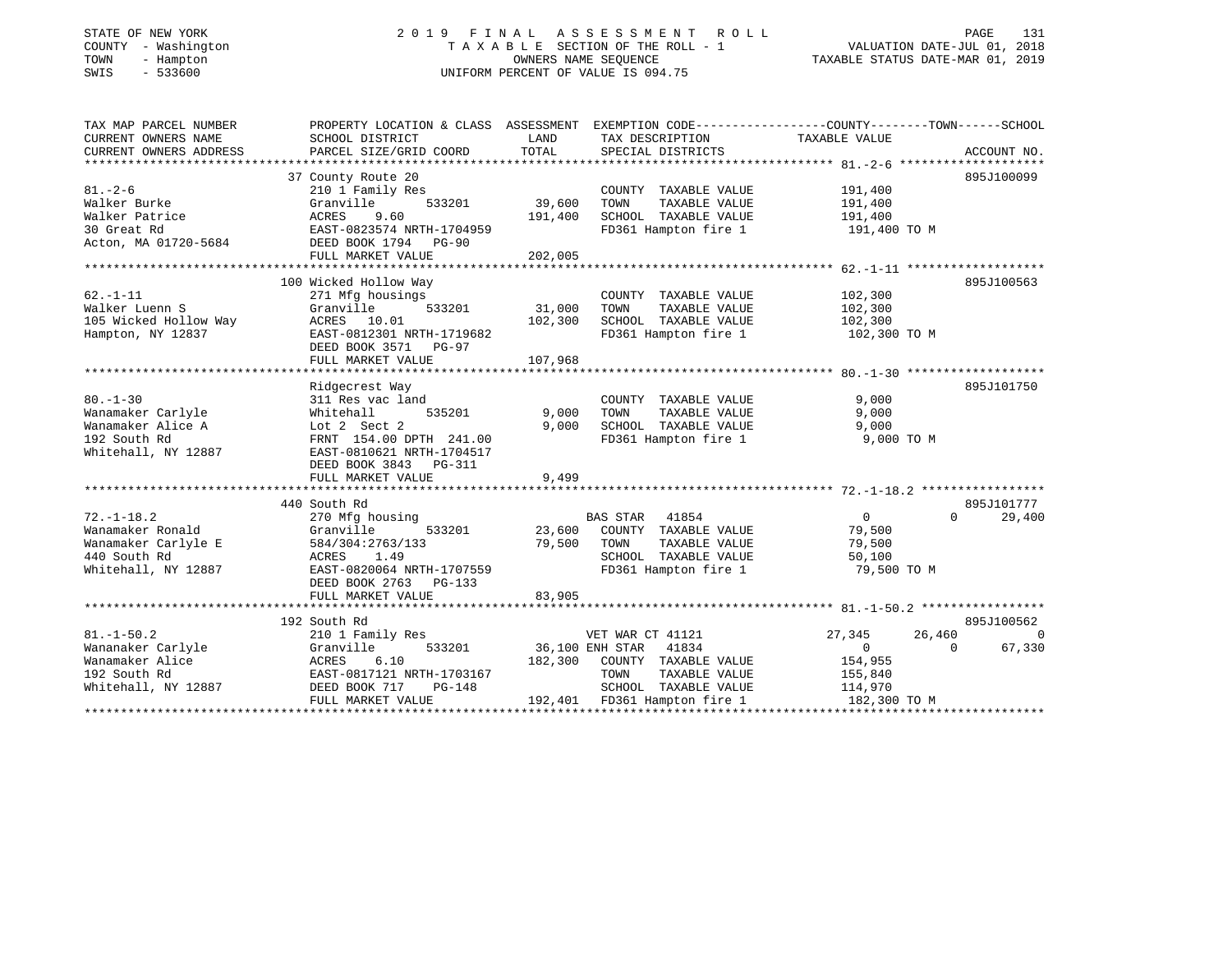# STATE OF NEW YORK 2 0 1 9 F I N A L A S S E S S M E N T R O L L PAGE 132 COUNTY - Washington T A X A B L E SECTION OF THE ROLL - 1 VALUATION DATE-JUL 01, 2018 TOWN - Hampton OWNERS NAME SEQUENCE TAXABLE STATUS DATE-MAR 01, 2019 SWIS - 533600 UNIFORM PERCENT OF VALUE IS 094.75

| TAX MAP PARCEL NUMBER                                                                                                                       |                                                                   | PROPERTY LOCATION & CLASS ASSESSMENT EXEMPTION CODE----------------COUNTY-------TOWN------SCHOOL |                                   |                |
|---------------------------------------------------------------------------------------------------------------------------------------------|-------------------------------------------------------------------|--------------------------------------------------------------------------------------------------|-----------------------------------|----------------|
| CURRENT OWNERS NAME                                                                                                                         | SCHOOL DISTRICT                                                   | LAND<br>TAX DESCRIPTION                                                                          | TAXABLE VALUE                     |                |
| CURRENT OWNERS ADDRESS                                                                                                                      | PARCEL SIZE/GRID COORD                                            | TOTAL<br>SPECIAL DISTRICTS                                                                       |                                   | ACCOUNT NO.    |
|                                                                                                                                             |                                                                   |                                                                                                  |                                   |                |
|                                                                                                                                             | 2521 County Route 18                                              |                                                                                                  |                                   | 895J100418     |
| $72. - 1 - 4$                                                                                                                               | 210 1 Family Res                                                  | VET COM CT 41131                                                                                 | 32,600<br>32,600                  | $\overline{0}$ |
| Washburn Alfred E                                                                                                                           | 533201<br>Granville                                               | 24,200 ENH STAR<br>41834                                                                         | $\overline{0}$<br>$\Omega$        | 67,330         |
| Washburn Penny L                                                                                                                            | LOT 1                                                             | 130,400 COUNTY TAXABLE VALUE                                                                     | 97,800                            |                |
| 2521 County Route 18                                                                                                                        | ACRES<br>1.67 BANK<br>997                                         | TAXABLE VALUE<br>TOWN                                                                            | 97,800                            |                |
| Hampton, NY 12837                                                                                                                           | EAST-0822465 NRTH-1711544                                         | SCHOOL TAXABLE VALUE                                                                             | 63,070                            |                |
|                                                                                                                                             | DEED BOOK 3313 PG-162                                             | FD361 Hampton fire 1                                                                             | 130,400 TO M                      |                |
|                                                                                                                                             | FULL MARKET VALUE                                                 | 137,625                                                                                          |                                   |                |
|                                                                                                                                             |                                                                   |                                                                                                  |                                   |                |
|                                                                                                                                             | 1089 North Ouivey Hill Ln                                         |                                                                                                  |                                   | 895J100434     |
| $81. - 1 - 21$                                                                                                                              | 210 1 Family Res                                                  | BAS STAR<br>41854                                                                                | $\overline{0}$<br>$\Omega$        | 29,400         |
| Watkins Joseph W Trustee                                                                                                                    | 533201<br>Granville                                               | 36,800 COUNTY TAXABLE VALUE                                                                      | 248,700                           |                |
| Watkins Margaret E Trustee                                                                                                                  | ACRES<br>6.80                                                     | 248,700 TOWN<br>TAXABLE VALUE                                                                    | 248,700                           |                |
| 1089 North Quivey Hill Ln                                                                                                                   |                                                                   | SCHOOL TAXABLE VALUE 219,300                                                                     |                                   |                |
| Whitehall, NY 12887                                                                                                                         | ACRES b.bu<br>EAST-0818572 NRTH-1701264<br>--- --- --- 2519 PG-56 |                                                                                                  | FD361 Hampton fire 1 248,700 TO M |                |
|                                                                                                                                             | FULL MARKET VALUE                                                 | 262,480                                                                                          |                                   |                |
|                                                                                                                                             |                                                                   |                                                                                                  |                                   |                |
|                                                                                                                                             | 120 Campbell Ln                                                   |                                                                                                  |                                   | 895J100201     |
| $72. - 2 - 1$                                                                                                                               | 240 Rural res                                                     | BAS STAR<br>41854                                                                                | $0 \qquad \qquad$<br>$\Omega$     | 29,400         |
| Weeden Roger                                                                                                                                | Granville<br>533201                                               | 45,200 COUNTY TAXABLE VALUE                                                                      | 133,300                           |                |
|                                                                                                                                             |                                                                   | 999 133,300 TOWN<br>TAXABLE VALUE                                                                | 133,300                           |                |
| Needen Heather Maria (1988)<br>120 Campbell Ln (1987–1988)<br>Hampton, NY 12837 (1988)<br>12837 (1988)<br>12837 (1988) DEED BOOK 2054 PG-58 | EAST-0825117 NRTH-1713091                                         | SCHOOL TAXABLE VALUE                                                                             | 103,900                           |                |
|                                                                                                                                             |                                                                   | CA001 Cons agri dst 1 133,300 TO                                                                 |                                   |                |
|                                                                                                                                             | FULL MARKET VALUE                                                 | 140,686 FD361 Hampton fire 1                                                                     | 133,300 TO M                      |                |
|                                                                                                                                             |                                                                   |                                                                                                  |                                   |                |
|                                                                                                                                             | 44 Greenfield Ln                                                  |                                                                                                  |                                   | 895J100550     |
| $72.2 - 3 - 18$                                                                                                                             | 230 3 Family Res                                                  | COUNTY TAXABLE VALUE                                                                             | 83,400                            |                |
| Weeden Roger F Jr                                                                                                                           | 533201<br>Granville                                               | 17,400<br>TAXABLE VALUE<br>TOWN                                                                  | 83,400                            |                |
| Weeden Heather P                                                                                                                            | $72. - 3 - 18$                                                    | 83,400<br>SCHOOL TAXABLE VALUE                                                                   | 83,400                            |                |
| 120 Campbell Ln                                                                                                                             | FRNT 136.00 DPTH 184.00                                           | FD361 Hampton fire 1                                                                             | 83,400 TO M                       |                |
| Hampton, NY 12837                                                                                                                           | 997<br>BANK                                                       |                                                                                                  |                                   |                |
|                                                                                                                                             | EAST-0823388 NRTH-1711989                                         |                                                                                                  |                                   |                |
|                                                                                                                                             | DEED BOOK 3184 PG-290                                             |                                                                                                  |                                   |                |
|                                                                                                                                             | FULL MARKET VALUE                                                 | 88,021                                                                                           |                                   |                |
|                                                                                                                                             |                                                                   |                                                                                                  |                                   |                |
|                                                                                                                                             | Ridgecrest Way                                                    |                                                                                                  |                                   | 875J101785     |
| $80. - 1 - 50$                                                                                                                              | 311 Res vac land                                                  | COUNTY TAXABLE VALUE                                                                             | 9,500                             |                |
| Weinert Trust Kenneth                                                                                                                       | Whitehall<br>535201                                               | 9,500<br>TAXABLE VALUE<br>TOWN                                                                   | 9,500                             |                |
| PO Box 321                                                                                                                                  | Lot 1A                                                            | 9,500<br>SCHOOL TAXABLE VALUE                                                                    | 9,500                             |                |
| Circleville, NY 10919                                                                                                                       | FRNT 150.00 DPTH 221.00                                           |                                                                                                  | FD361 Hampton fire 1 9,500 TO M   |                |
|                                                                                                                                             | EAST-0809873 NRTH-1705227                                         |                                                                                                  |                                   |                |
|                                                                                                                                             | DEED BOOK 3402<br>PG-202                                          |                                                                                                  |                                   |                |
|                                                                                                                                             | FULL MARKET VALUE                                                 | 10,026                                                                                           |                                   |                |
|                                                                                                                                             |                                                                   |                                                                                                  |                                   |                |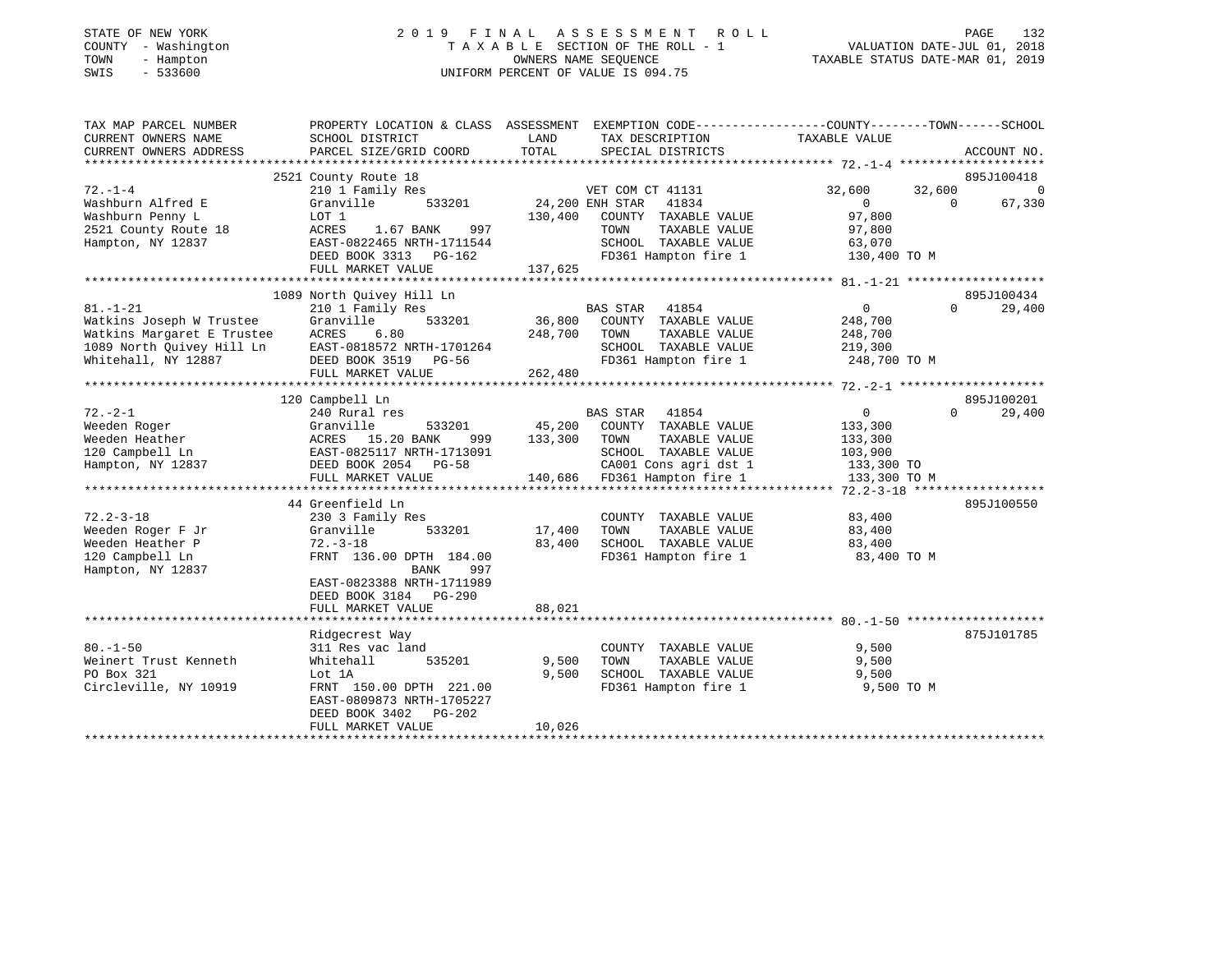| STATE OF NEW YORK<br>COUNTY - Washington<br>- Hampton<br>TOWN<br>$-533600$<br>SWIS |                                                                                      | OWNERS NAME SEQUENCE         | 2019 FINAL ASSESSMENT<br>R O L L<br>TAXABLE SECTION OF THE ROLL - 1<br>UNIFORM PERCENT OF VALUE IS 094.75 | PAGE<br>133<br>VALUATION DATE-JUL 01, 2018<br>TAXABLE STATUS DATE-MAR 01, 2019                                                  |
|------------------------------------------------------------------------------------|--------------------------------------------------------------------------------------|------------------------------|-----------------------------------------------------------------------------------------------------------|---------------------------------------------------------------------------------------------------------------------------------|
| TAX MAP PARCEL NUMBER<br>CURRENT OWNERS NAME<br>CURRENT OWNERS ADDRESS             | SCHOOL DISTRICT<br>PARCEL SIZE/GRID COORD                                            | LAND<br>TOTAL                | TAX DESCRIPTION<br>SPECIAL DISTRICTS                                                                      | PROPERTY LOCATION & CLASS ASSESSMENT EXEMPTION CODE---------------COUNTY-------TOWN------SCHOOL<br>TAXABLE VALUE<br>ACCOUNT NO. |
|                                                                                    | 53 Ridgecrest Way                                                                    |                              |                                                                                                           | 895J101786                                                                                                                      |
| $80. - 1 - 51$                                                                     | 240 Rural res                                                                        |                              | COUNTY TAXABLE VALUE                                                                                      | 253,500                                                                                                                         |
| Weinert Trust Kenneth                                                              | Whitehall<br>535201                                                                  | 44,800                       | TOWN<br>TAXABLE VALUE                                                                                     | 253,500                                                                                                                         |
| PO Box 321                                                                         | 787-314                                                                              | 253,500                      | SCHOOL TAXABLE VALUE                                                                                      | 253,500                                                                                                                         |
| Circleville, NY 10919                                                              | 786-203 786-206<br>ACRES 14.82<br>EAST-0809477 NRTH-1705468<br>DEED BOOK 3402 PG-196 |                              | FD361 Hampton fire 1                                                                                      | 253,500 TO M                                                                                                                    |
|                                                                                    | FULL MARKET VALUE                                                                    | 267,546<br>* * * * * * * * * |                                                                                                           | ********************* 81.-1-38 ********************                                                                             |
|                                                                                    | 1049 North Quivey Hill Ln                                                            |                              |                                                                                                           | 895J100538                                                                                                                      |
| $81. - 1 - 38$                                                                     | 260 Seasonal res                                                                     |                              | COUNTY TAXABLE VALUE                                                                                      | 76,900                                                                                                                          |
| Welsh Rebecca A                                                                    | Granville<br>533201                                                                  | 40,000                       | TOWN<br>TAXABLE VALUE                                                                                     | 76,900                                                                                                                          |
| c/o Lauren Welsh                                                                   | ACRES 10.00                                                                          | 76,900                       | SCHOOL TAXABLE VALUE                                                                                      | 76,900                                                                                                                          |
| 411 Sinpatch Rd                                                                    | EAST-0817568 NRTH-1701270                                                            |                              | FD361 Hampton fire 1                                                                                      | 76,900 TO M                                                                                                                     |
| Wassaic, NY 12592                                                                  | DEED BOOK 1953 PG-300                                                                |                              |                                                                                                           |                                                                                                                                 |
|                                                                                    | FULL MARKET VALUE<br>***************************                                     | 81,161                       |                                                                                                           |                                                                                                                                 |
|                                                                                    | 22 Greenfield Ln                                                                     |                              |                                                                                                           | 895J100289                                                                                                                      |
| $72.2 - 3 - 11$                                                                    | 220 2 Family Res                                                                     |                              | VET COM CT 41131                                                                                          | 19,450<br>19,450<br>$\Omega$                                                                                                    |
| West Don                                                                           | Granville<br>533201                                                                  |                              | 16,100 ENH STAR 41834                                                                                     | 67,330<br>$\overline{0}$<br>0                                                                                                   |
| West June                                                                          | 403/253                                                                              | 77,800                       | COUNTY TAXABLE VALUE                                                                                      | 58,350                                                                                                                          |
| 22 Greenfield Ln                                                                   | $72.-3-11$                                                                           |                              | TAXABLE VALUE<br>TOWN                                                                                     | 58,350                                                                                                                          |
| Hampton, NY 12837                                                                  | FRNT 124.00 DPTH 190.00                                                              |                              | SCHOOL TAXABLE VALUE                                                                                      | 10,470                                                                                                                          |
|                                                                                    | EAST-0823868 NRTH-1712143<br>DEED BOOK 402<br>PG-665                                 |                              | FD361 Hampton fire 1                                                                                      | 77,800 TO M                                                                                                                     |
|                                                                                    | FULL MARKET VALUE                                                                    | 82,111                       |                                                                                                           |                                                                                                                                 |
|                                                                                    | **********************                                                               |                              |                                                                                                           |                                                                                                                                 |
|                                                                                    | Hills Pond Rd                                                                        |                              |                                                                                                           | 8979900006                                                                                                                      |
| $71.4 - 2 - 23$                                                                    | 692 Road/str/hwy                                                                     |                              | COUNTY TAXABLE VALUE                                                                                      | 2,300                                                                                                                           |
| West Side Rd Council Of Hmpton Granville                                           | 533201                                                                               | 2,300                        | TOWN<br>TAXABLE VALUE                                                                                     | 2,300                                                                                                                           |
| Attn: David Putz                                                                   | Private Road                                                                         | 2,300                        | SCHOOL TAXABLE VALUE                                                                                      | 2,300                                                                                                                           |
| PO Box 137<br>Hampton, NY 12837                                                    | $71. - 2 - 23$<br>2.30<br>ACRES                                                      |                              | FD361 Hampton fire 1                                                                                      | 2,300 TO M                                                                                                                      |
|                                                                                    | EAST-0815614 NRTH-1707378                                                            |                              |                                                                                                           |                                                                                                                                 |
|                                                                                    | DEED BOOK 613<br><b>PG-187</b>                                                       |                              |                                                                                                           |                                                                                                                                 |
|                                                                                    | FULL MARKET VALUE                                                                    | 2,427                        |                                                                                                           |                                                                                                                                 |
|                                                                                    | *************************                                                            |                              |                                                                                                           |                                                                                                                                 |
|                                                                                    | Hickey Rd OFF                                                                        |                              |                                                                                                           | 895J100645                                                                                                                      |
| $62. - 1 - 12$                                                                     | 322 Rural vac>10                                                                     |                              | COUNTY TAXABLE VALUE                                                                                      | 17,000                                                                                                                          |
| White Barry<br>White Nita                                                          | Granville<br>533201<br>ACRES 11.56                                                   | 17,000<br>17,000             | TOWN<br>TAXABLE VALUE<br>SCHOOL TAXABLE VALUE                                                             | 17,000<br>17,000                                                                                                                |
| 78 Rough Way                                                                       | EAST-0813070 NRTH-1719267                                                            |                              | FD361 Hampton fire 1                                                                                      | 17,000 TO M                                                                                                                     |
| Hampton, NY 12837                                                                  | $PG-208$<br>DEED BOOK 3024                                                           |                              |                                                                                                           |                                                                                                                                 |
|                                                                                    | FULL MARKET VALUE                                                                    | 17,942                       |                                                                                                           |                                                                                                                                 |
|                                                                                    |                                                                                      |                              |                                                                                                           |                                                                                                                                 |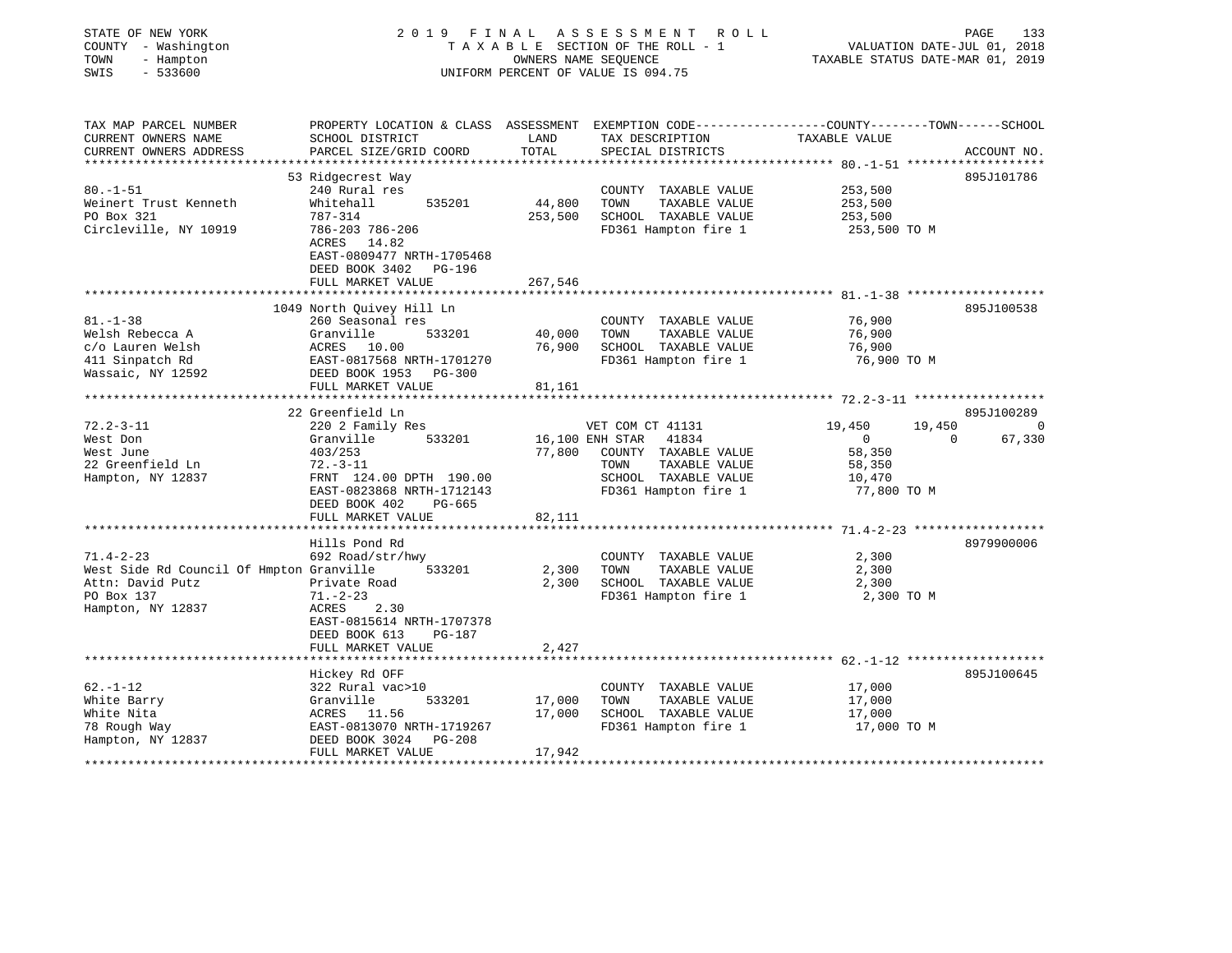# STATE OF NEW YORK 2 0 1 9 F I N A L A S S E S S M E N T R O L L PAGE 134 COUNTY - Washington T A X A B L E SECTION OF THE ROLL - 1 VALUATION DATE-JUL 01, 2018 TOWN - Hampton OWNERS NAME SEQUENCE TAXABLE STATUS DATE-MAR 01, 2019 SWIS - 533600 UNIFORM PERCENT OF VALUE IS 094.75

| TAX MAP PARCEL NUMBER                                   | PROPERTY LOCATION & CLASS ASSESSMENT         |                          |                                                |                          |                    |
|---------------------------------------------------------|----------------------------------------------|--------------------------|------------------------------------------------|--------------------------|--------------------|
| CURRENT OWNERS NAME                                     | SCHOOL DISTRICT                              | LAND                     | TAX DESCRIPTION                                | TAXABLE VALUE            |                    |
| CURRENT OWNERS ADDRESS                                  | PARCEL SIZE/GRID COORD                       | TOTAL                    | SPECIAL DISTRICTS                              |                          | ACCOUNT NO.        |
|                                                         |                                              |                          |                                                |                          |                    |
|                                                         | 46 Rough Way                                 |                          |                                                |                          | 895J101725         |
| $62. - 1 - 32.6$                                        | 210 1 Family Res                             |                          | COUNTY TAXABLE VALUE                           | 132,900                  |                    |
| White Barry                                             | 533201<br>Granville                          | 16,700                   | TAXABLE VALUE<br>TOWN                          | 132,900                  |                    |
| 78 Rough Way                                            | ACRES<br>4.49                                | 132,900                  | SCHOOL TAXABLE VALUE                           | 132,900                  |                    |
| Hampton, NY 12837                                       | EAST-0812846 NRTH-1718948                    |                          | FD361 Hampton fire 1                           | 132,900 TO M             |                    |
|                                                         | DEED BOOK 1736 PG-226                        |                          |                                                |                          |                    |
|                                                         | FULL MARKET VALUE                            | 140,264                  |                                                |                          |                    |
|                                                         |                                              |                          |                                                |                          |                    |
|                                                         | Hickey Rd OFF                                |                          |                                                |                          | 895J100608         |
| $62. - 1 - 32$                                          | 322 Rural vac>10                             |                          | COUNTY TAXABLE VALUE                           | 12,500                   |                    |
| White Barry R                                           | 533201<br>Granville                          | 12,500                   | TAXABLE VALUE<br>TOWN                          | 12,500                   |                    |
| White Nita M                                            | 15.07<br>ACRES                               | 12,500                   | SCHOOL TAXABLE VALUE                           | 12,500                   |                    |
| 78 Rough Way                                            | EAST-0812471 NRTH-1718029                    |                          | FD361 Hampton fire 1                           | 12,500 TO M              |                    |
| Hampton, NY 12837                                       | DEED BOOK 870<br>$PG-30$                     |                          |                                                |                          |                    |
|                                                         | FULL MARKET VALUE                            | 13,193                   |                                                |                          |                    |
|                                                         |                                              |                          |                                                |                          |                    |
|                                                         | 25 Rough Way                                 |                          |                                                |                          | 895J100712         |
| $62. - 1 - 32.4$                                        | 240 Rural res                                |                          | COUNTY TAXABLE VALUE                           | 76,900                   |                    |
| White Barry R                                           | Granville<br>533201                          | 40,600                   | TOWN<br>TAXABLE VALUE                          | 76,900                   |                    |
|                                                         |                                              | 76,900                   | SCHOOL TAXABLE VALUE                           |                          |                    |
| White Nita M                                            | ACRES 10.63<br>EAST-0813042 NRTH-1717894     |                          | FD361 Hampton fire 1                           | 76,900<br>76,900 TO M    |                    |
| 78 Rough Way                                            |                                              |                          |                                                |                          |                    |
| Hampton, NY 12837                                       | DEED BOOK 879<br>PG-315<br>FULL MARKET VALUE |                          |                                                |                          |                    |
|                                                         | ********************************             | 81,161<br>************** | *********************************** 62.-1-32.5 |                          |                    |
|                                                         | 79 Rough Way                                 |                          |                                                |                          | 895J101724         |
| $62. - 1 - 32.5$                                        | 260 Seasonal res                             |                          | COUNTY TAXABLE VALUE                           | 46,300                   |                    |
| White Barry R                                           | Granville<br>533201                          | 35,000                   | TOWN                                           | 46,300                   |                    |
|                                                         |                                              |                          | TAXABLE VALUE                                  |                          |                    |
| White Nita M                                            | 5.00<br>ACRES                                | 46,300                   | SCHOOL TAXABLE VALUE                           | 46,300                   |                    |
| 78 Rough Way<br>Hampton, NY 12837 DEED BOOK 3170 PG-288 | EAST-0813241 NRTH-1718593                    |                          | FD361 Hampton fire 1                           | 46,300 TO M              |                    |
|                                                         |                                              |                          |                                                |                          |                    |
|                                                         | FULL MARKET VALUE                            | 48,865                   |                                                |                          |                    |
|                                                         |                                              |                          |                                                |                          |                    |
|                                                         | 137 Hills Pond Rd                            |                          |                                                |                          |                    |
| $71. - 1 - 15.5$                                        | 210 1 Family Res                             |                          | VET COM C 41132                                | 37,700                   | 0                  |
| White Eric                                              | Granville<br>533201                          |                          | 35,100 VET COM T 41133                         | $\overline{0}$<br>37,700 | $\Omega$           |
| White Katherine                                         | 5.05 BANK<br>ACRES<br>998                    |                          | 150,800 BAS STAR 41854                         | $\overline{0}$           | 29,400<br>$\Omega$ |
| 137 Hills Pond Rd                                       | EAST-0815433 NRTH-1705539                    |                          | COUNTY TAXABLE VALUE                           | 113,100                  |                    |
| Whitehall, NY 12887                                     | DEED BOOK 3218 PG-46                         |                          | TOWN<br>TAXABLE VALUE                          | 113,100                  |                    |
|                                                         | FULL MARKET VALUE                            |                          | 159,156 SCHOOL TAXABLE VALUE                   | 121,400                  |                    |
|                                                         |                                              |                          | FD361 Hampton fire 1                           | 150,800 TO M             |                    |
|                                                         |                                              |                          |                                                |                          |                    |
|                                                         | 16 Perry Heights Way                         |                          |                                                |                          | 895J101822         |
| $72. - 2 - 27.2$                                        | 210 1 Family Res                             |                          | COUNTY TAXABLE VALUE                           | 142,400                  |                    |
| White Katherine                                         | Granville<br>533201                          | 22,000                   | TAXABLE VALUE<br>TOWN                          | 142,400                  |                    |
| PO Box 173                                              | ACRES<br>1.00 BANK<br>999                    | 142,400                  | SCHOOL TAXABLE VALUE                           | 142,400                  |                    |
| Middle Granville, NY 12849                              | EAST-0822905 NRTH-1711914                    |                          | FD361 Hampton fire 1                           | 142,400 TO M             |                    |
|                                                         | DEED BOOK 3993<br>PG-116                     |                          |                                                |                          |                    |
|                                                         | FULL MARKET VALUE                            | 150,290                  |                                                |                          |                    |
|                                                         |                                              |                          |                                                |                          |                    |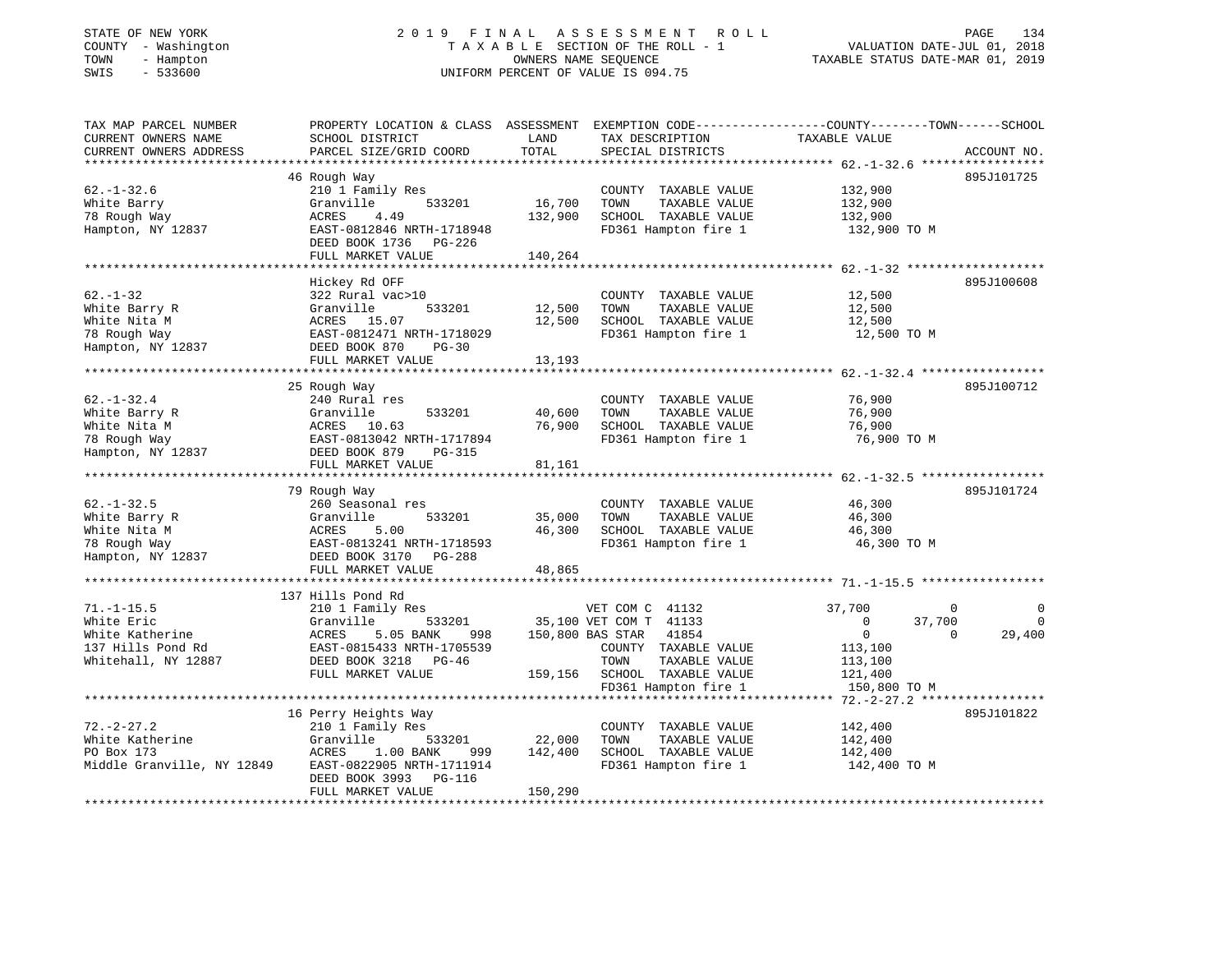## STATE OF NEW YORK 2 0 1 9 F I N A L A S S E S S M E N T R O L L PAGE 135 COUNTY - Washington T A X A B L E SECTION OF THE ROLL - 1 VALUATION DATE-JUL 01, 2018 TOWN - Hampton OWNERS NAME SEQUENCE TAXABLE STATUS DATE-MAR 01, 2019 SWIS - 533600 UNIFORM PERCENT OF VALUE IS 094.75

| TAX MAP PARCEL NUMBER      | PROPERTY LOCATION & CLASS ASSESSMENT EXEMPTION CODE----------------COUNTY-------TOWN------SCHOOL |         |                       |                |                    |
|----------------------------|--------------------------------------------------------------------------------------------------|---------|-----------------------|----------------|--------------------|
| CURRENT OWNERS NAME        | SCHOOL DISTRICT                                                                                  | LAND    | TAX DESCRIPTION       | TAXABLE VALUE  |                    |
| CURRENT OWNERS ADDRESS     | PARCEL SIZE/GRID COORD                                                                           | TOTAL   | SPECIAL DISTRICTS     |                | ACCOUNT NO.        |
|                            |                                                                                                  |         |                       |                |                    |
|                            | 78 Rough Way                                                                                     |         |                       |                | 895J101726         |
| $62. - 1 - 32.7$           | 210 1 Family Res                                                                                 |         | BAS STAR 41854        | $\mathbf 0$    | 29,400<br>$\Omega$ |
| White Nita M               | Granville<br>533201                                                                              | 29,000  | COUNTY TAXABLE VALUE  | 127,100        |                    |
| PO Box 14                  | 5.96<br>ACRES                                                                                    | 127,100 | TOWN<br>TAXABLE VALUE | 127,100        |                    |
| Hampton, NY 12837          | EAST-0812800 NRTH-1718621                                                                        |         | SCHOOL TAXABLE VALUE  | 97,700         |                    |
|                            | DEED BOOK 674<br>$PG-235$                                                                        |         | FD361 Hampton fire 1  | 127,100 TO M   |                    |
|                            |                                                                                                  |         |                       |                |                    |
|                            | FULL MARKET VALUE                                                                                | 134,142 |                       |                |                    |
|                            |                                                                                                  |         |                       |                |                    |
|                            | 2858 State Route 22A                                                                             |         |                       |                | 895J100687         |
| $63. -1 - 10.3$            | 280 Res Multiple                                                                                 |         | COUNTY TAXABLE VALUE  | 65,000         |                    |
| Whitney Jami               | Granville<br>533201                                                                              | 23,100  | TOWN<br>TAXABLE VALUE | 65,000         |                    |
| 169 Dublin Rd              | ACRES<br>1.35                                                                                    | 65,000  | SCHOOL TAXABLE VALUE  | 65,000         |                    |
| Granville, NY 12832        | EAST-0822810 NRTH-1717720                                                                        |         | FD361 Hampton fire 1  | 65,000 TO M    |                    |
|                            | DEED BOOK 3017 PG-292                                                                            |         |                       |                |                    |
|                            | FULL MARKET VALUE                                                                                | 68,602  |                       |                |                    |
|                            |                                                                                                  |         |                       |                |                    |
|                            | Hills Pond Rd OFF                                                                                |         |                       |                | 895J100259         |
| $71. - 1 - 13$             | 314 Rural vac<10                                                                                 |         | COUNTY TAXABLE VALUE  | 4,000          |                    |
| Whitney Joshua T           | Granville<br>533201                                                                              | 4,000   | TAXABLE VALUE<br>TOWN | 4,000          |                    |
| Whitney Jason P            | ACRES<br>5.40                                                                                    | 4,000   | SCHOOL TAXABLE VALUE  | 4,000          |                    |
| PO Box 239                 | EAST-0816537 NRTH-1710153                                                                        |         | FD361 Hampton fire 1  | 4,000 TO M     |                    |
| Middle Granville, NY 12849 | DEED BOOK 3548 PG-49                                                                             |         |                       |                |                    |
|                            | FULL MARKET VALUE                                                                                | 4,222   |                       |                |                    |
|                            |                                                                                                  |         |                       |                |                    |
|                            | 14 Wicked Hollow Way                                                                             |         |                       |                | 895J100642         |
| $62. - 1 - 18$             | 210 1 Family Res                                                                                 |         | BAS STAR<br>41854     | $\overline{0}$ | $\Omega$<br>29,400 |
| Whittemore Ralena          | 533201<br>Granville                                                                              | 35,500  | COUNTY TAXABLE VALUE  | 50,700         |                    |
| Fosmer Stanley             | ACRES<br>5.48                                                                                    | 50,700  | TAXABLE VALUE<br>TOWN | 50,700         |                    |
| 14 Wicked Hollow Way       | EAST-0814205 NRTH-1719734                                                                        |         | SCHOOL TAXABLE VALUE  | 21,300         |                    |
| Hampton, NY 12837          | DEED BOOK 3090 PG-287                                                                            |         | FD361 Hampton fire 1  | 50,700 TO M    |                    |
|                            | FULL MARKET VALUE                                                                                | 53,509  |                       |                |                    |
|                            |                                                                                                  |         |                       |                |                    |
|                            |                                                                                                  |         |                       |                | 895J100665         |
|                            | 256 Hickey Rd                                                                                    |         |                       |                |                    |
| $53. - 1 - 7.16$           | 314 Rural vac<10                                                                                 |         | COUNTY TAXABLE VALUE  | 18,500         |                    |
| Whittemore Ralph           | Granville<br>533201                                                                              | 18,500  | TOWN<br>TAXABLE VALUE | 18,500         |                    |
| Bennett Beverly            | ACRES<br>5.02                                                                                    | 18,500  | SCHOOL TAXABLE VALUE  | 18,500         |                    |
| 236 Hickey Rd              | EAST-0814940 NRTH-1719802                                                                        |         | FD361 Hampton fire 1  | 18,500 TO M    |                    |
| Hampton, NY 12837          | DEED BOOK 487<br>PG-714                                                                          |         |                       |                |                    |
|                            | FULL MARKET VALUE                                                                                | 19,525  |                       |                |                    |
|                            |                                                                                                  |         |                       |                |                    |
|                            | 236 Hickey Rd                                                                                    |         |                       |                | 895J100566         |
| $62. - 1 - 19$             | 210 1 Family Res                                                                                 |         | ENH STAR<br>41834     | $\overline{0}$ | $\Omega$<br>66,400 |
| Whittemore Ralph           | 533201<br>Granville                                                                              | 35,000  | COUNTY TAXABLE VALUE  | 66,400         |                    |
| Bennett Beverly            | ACRES<br>5.00                                                                                    | 66,400  | TAXABLE VALUE<br>TOWN | 66,400         |                    |
| 236 Hickey Rd              | EAST-0814447 NRTH-1719191                                                                        |         | SCHOOL TAXABLE VALUE  | $\overline{0}$ |                    |
| Hampton, NY 12837          | DEED BOOK 483<br>PG-420                                                                          |         | FD361 Hampton fire 1  | 66,400 TO M    |                    |
|                            | FULL MARKET VALUE                                                                                | 70,079  |                       |                |                    |
|                            |                                                                                                  |         |                       |                |                    |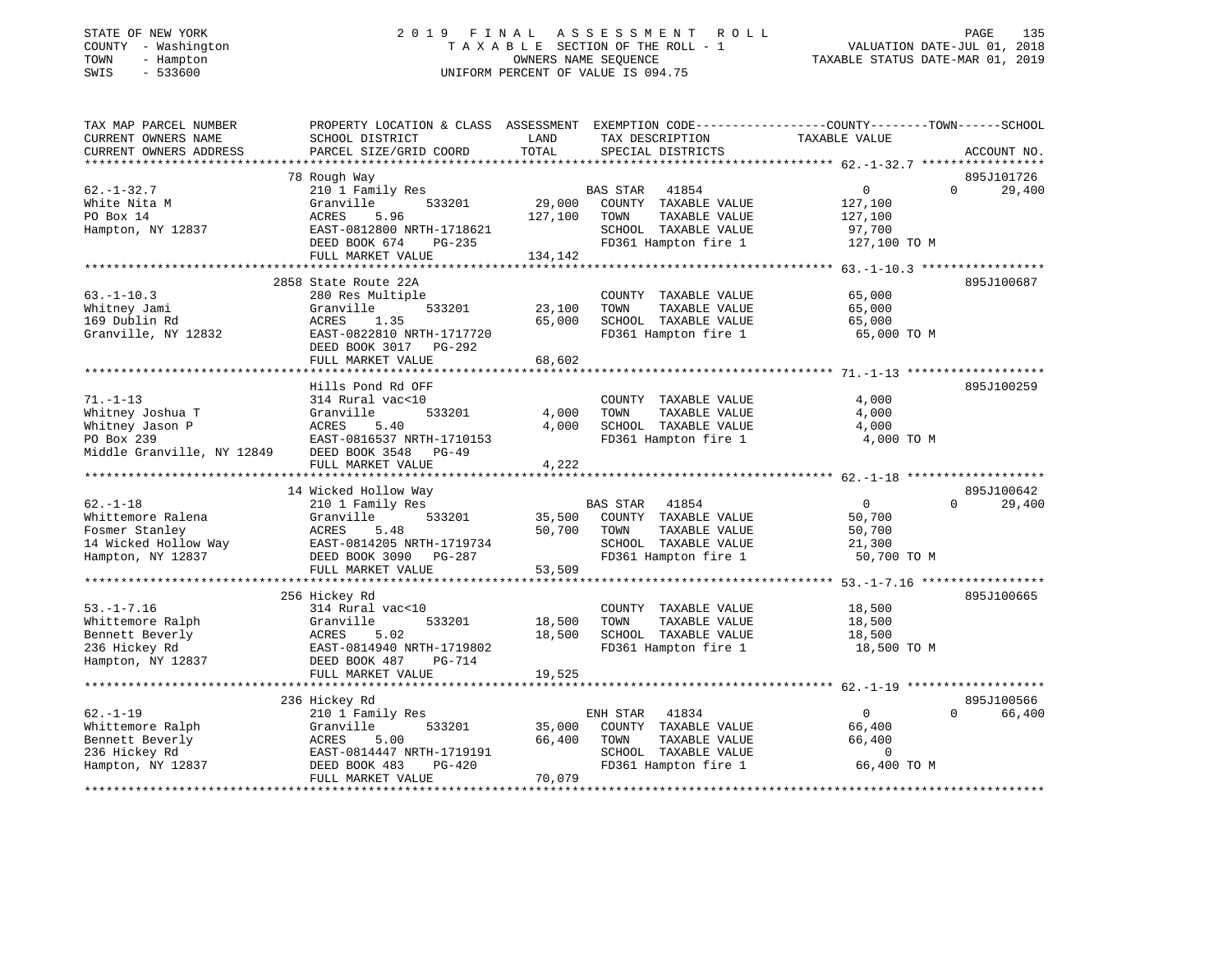## STATE OF NEW YORK 2 0 1 9 F I N A L A S S E S S M E N T R O L L PAGE 136 COUNTY - Washington T A X A B L E SECTION OF THE ROLL - 1 VALUATION DATE-JUL 01, 2018 TOWN - Hampton OWNERS NAME SEQUENCE TAXABLE STATUS DATE-MAR 01, 2019 SWIS - 533600 UNIFORM PERCENT OF VALUE IS 094.75

| TAX MAP PARCEL NUMBER                                                                                                             | PROPERTY LOCATION & CLASS ASSESSMENT EXEMPTION CODE---------------COUNTY-------TOWN-----SCHOOL |               |                                                                |                          |                             |
|-----------------------------------------------------------------------------------------------------------------------------------|------------------------------------------------------------------------------------------------|---------------|----------------------------------------------------------------|--------------------------|-----------------------------|
| CURRENT OWNERS NAME                                                                                                               | SCHOOL DISTRICT                                                                                | LAND          | TAX DESCRIPTION                                                | TAXABLE VALUE            |                             |
| CURRENT OWNERS ADDRESS                                                                                                            | PARCEL SIZE/GRID COORD                                                                         | TOTAL         | SPECIAL DISTRICTS                                              |                          | ACCOUNT NO.                 |
|                                                                                                                                   |                                                                                                |               |                                                                |                          |                             |
|                                                                                                                                   | 272 Hickey Rd                                                                                  |               |                                                                |                          | A95J100664                  |
| $53. - 1 - 7.15$                                                                                                                  | 312 Vac w/imprv                                                                                |               | COUNTY TAXABLE VALUE                                           | 15,900                   |                             |
| Whittemore Ralph F                                                                                                                | Granville<br>533201                                                                            | 15,300        | TAXABLE VALUE<br>TOWN                                          | $-7,900$<br>15,900<br>15 |                             |
| 236 Hickey Rd                                                                                                                     | 5.46<br>ACRES                                                                                  | 15,900        | SCHOOL TAXABLE VALUE                                           |                          |                             |
| Hampton, NY 12837                                                                                                                 | EAST-0814909 NRTH-1720137                                                                      |               | FD361 Hampton fire 1 15,900 TO M                               |                          |                             |
|                                                                                                                                   | DEED BOOK 782<br>PG-59                                                                         | 16,781        |                                                                |                          |                             |
|                                                                                                                                   | FULL MARKET VALUE                                                                              |               |                                                                |                          |                             |
|                                                                                                                                   | 21 County Route 20                                                                             |               |                                                                |                          | 895J100060                  |
| $81. - 2 - 10$                                                                                                                    | 210 1 Family Res                                                                               |               | COUNTY TAXABLE VALUE                                           | 131,600                  |                             |
| Willard Rodney A                                                                                                                  | Granville                                                                                      | 533201 34,400 | TOWN<br>TAXABLE VALUE                                          | 131,600                  |                             |
|                                                                                                                                   |                                                                                                | 997 131,600   | SCHOOL TAXABLE VALUE 131,600                                   |                          |                             |
| Willard Bette L                       ACRES     4.80 BANK       997<br>21 County Route 20               EAST-0823631 NRTH-1703999 |                                                                                                |               | FD361 Hampton fire 1                                           | 131,600 TO M             |                             |
| Hampton, NY 12837 DEED BOOK 3646 PG-91                                                                                            |                                                                                                |               |                                                                |                          |                             |
|                                                                                                                                   |                                                                                                |               |                                                                |                          |                             |
|                                                                                                                                   |                                                                                                |               |                                                                |                          |                             |
|                                                                                                                                   | 230 Carvers Falls Rd                                                                           |               |                                                                |                          | 895J101762                  |
| $38. - 1 - 2.1$                                                                                                                   | 210 1 Family Res                                                                               |               | COUNTY TAXABLE VALUE                                           | 121,100                  |                             |
| Williams Albert V Jr                                                                                                              | 535201<br>Whitehall                                                                            | 29,000        | TOWN<br>TAXABLE VALUE                                          | 121,100                  |                             |
| Christy Marjorie E                                                                                                                | ACRES 3.14 BANK<br>999                                                                         | 121,100       | SCHOOL TAXABLE VALUE 121,100                                   |                          |                             |
| 230 Carvers Falls Rd<br>Whitehall, NY 12887<br>DEED BOOK 945 PG-87                                                                |                                                                                                |               | FD362 Hampton fire 2 121,100 TO M                              |                          |                             |
|                                                                                                                                   |                                                                                                |               |                                                                |                          |                             |
|                                                                                                                                   | FULL MARKET VALUE                                                                              | 127,810       |                                                                |                          |                             |
|                                                                                                                                   |                                                                                                |               |                                                                |                          |                             |
|                                                                                                                                   | 2611 State Route 22A                                                                           |               |                                                                |                          | 895J100190                  |
| $72. - 2 - 30$                                                                                                                    | 270 Mfg housing                                                                                |               | BAS STAR 41854<br>533201 11,000 COUNTY TAXABLE VALUE           | 0                        | $0 \qquad \qquad$<br>14,000 |
| Williams Colin                                                                                                                    | Granville                                                                                      |               |                                                                | 14,000                   |                             |
| 2611 State Route 22A                                                                                                              | FRNT 210.00 DPTH 210.00                                                                        | 14,000        | TOWN<br>TAXABLE VALUE                                          | 14,000<br>$\sim$ 0       |                             |
| Hampton, NY 12837                                                                                                                 | EAST-0823220 NRTH-1712092                                                                      |               | SCHOOL TAXABLE VALUE                                           |                          |                             |
|                                                                                                                                   | DEED BOOK 921<br>PG-96<br>FULL MARKET VALUE                                                    | 14,776        | FD361 Hampton fire 1                                           | 14,000 TO M              |                             |
|                                                                                                                                   |                                                                                                |               |                                                                |                          |                             |
|                                                                                                                                   | Perry Heights Way                                                                              |               |                                                                |                          |                             |
| $72. - 2 - 39.2$                                                                                                                  | 314 Rural vac<10                                                                               |               | COUNTY TAXABLE VALUE                                           | 10,000                   |                             |
| Williams Colin A                                                                                                                  | 533201<br>Granville                                                                            | 10,000        | TOWN<br>TAXABLE VALUE                                          | 10,000                   |                             |
| 2611 State Route 22A                                                                                                              | Survey 13148                                                                                   | 10,000        | SCHOOL TAXABLE VALUE                                           | 10,000                   |                             |
| Hampton, NY 12837                                                                                                                 | 2.41<br>ACRES                                                                                  |               | SCHOOL TAXABLE VALUE 10,000<br>CA001 Cons agri dst 1 10,000 TO |                          |                             |
|                                                                                                                                   | EAST-0823060 NRTH-1712374                                                                      |               | FD361 Hampton fire 1                                           | 10,000 TO M              |                             |
|                                                                                                                                   | DEED BOOK 3958 PG-131                                                                          |               |                                                                |                          |                             |
|                                                                                                                                   | FULL MARKET VALUE                                                                              | 10,554        |                                                                |                          |                             |
|                                                                                                                                   |                                                                                                |               |                                                                |                          |                             |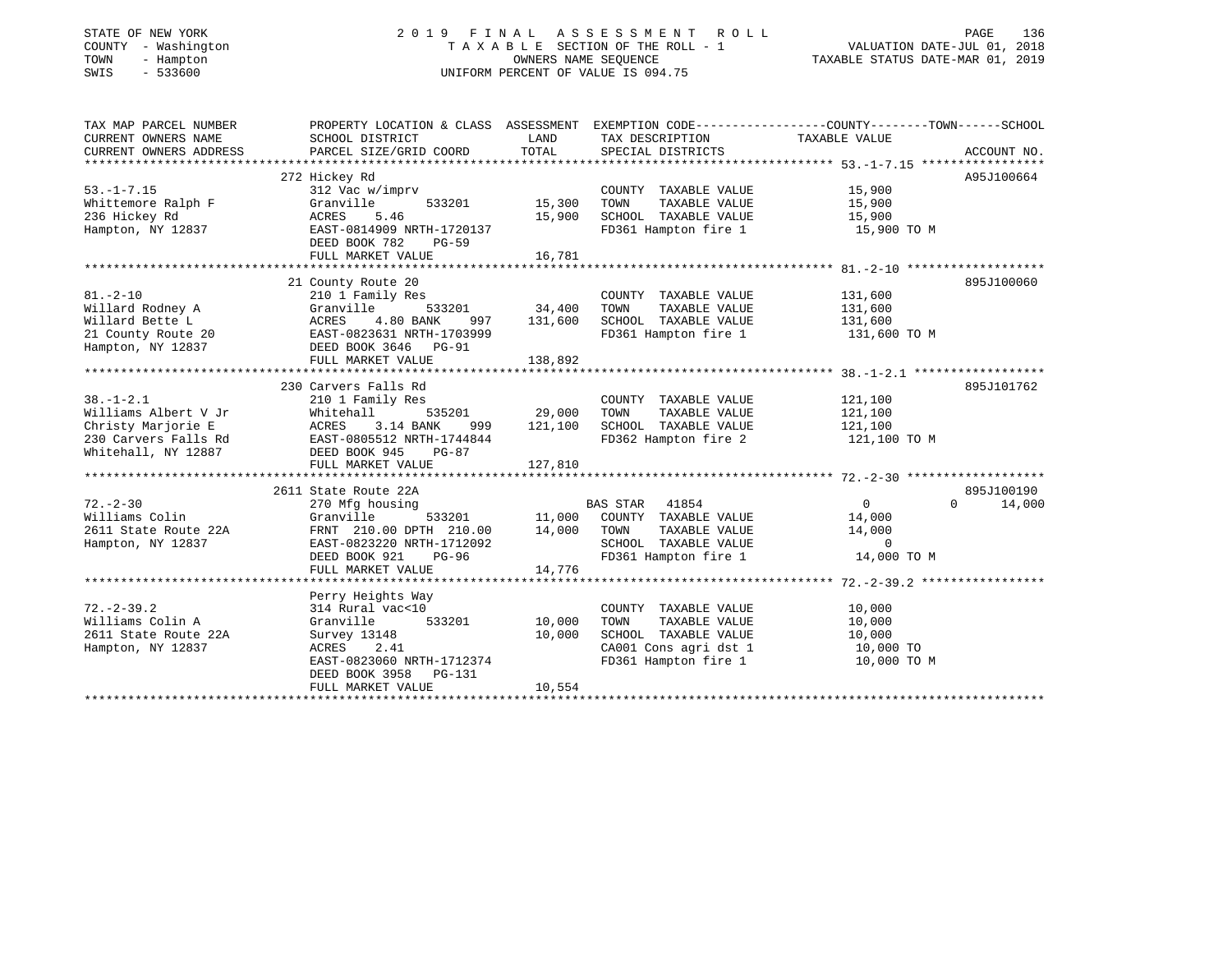# STATE OF NEW YORK 2 0 1 9 F I N A L A S S E S S M E N T R O L L PAGE 137 COUNTY - Washington T A X A B L E SECTION OF THE ROLL - 1 VALUATION DATE-JUL 01, 2018 TOWN - Hampton OWNERS NAME SEQUENCE TAXABLE STATUS DATE-MAR 01, 2019 SWIS - 533600 UNIFORM PERCENT OF VALUE IS 094.75

| TAX MAP PARCEL NUMBER  | PROPERTY LOCATION & CLASS ASSESSMENT EXEMPTION CODE---------------COUNTY-------TOWN-----SCHOOL |              |                       |                       |                    |
|------------------------|------------------------------------------------------------------------------------------------|--------------|-----------------------|-----------------------|--------------------|
| CURRENT OWNERS NAME    | SCHOOL DISTRICT                                                                                | LAND         | TAX DESCRIPTION       | TAXABLE VALUE         |                    |
| CURRENT OWNERS ADDRESS | PARCEL SIZE/GRID COORD                                                                         | TOTAL        | SPECIAL DISTRICTS     |                       | ACCOUNT NO.        |
|                        |                                                                                                |              |                       |                       |                    |
|                        | 136 South Rd                                                                                   |              |                       |                       | 895J100602         |
| $81. - 1 - 45$         | 210 1 Family Res                                                                               |              | BAS STAR 41854        | $\mathbf{0}$          | 29,400<br>$\Omega$ |
| Williams Daniel Jr     | Granville<br>533201                                                                            | 38,400       | COUNTY TAXABLE VALUE  | 96,600                |                    |
| Rodd Jacquelyn A       | 8.37<br>ACRES                                                                                  | 96,600       | TAXABLE VALUE<br>TOWN | 96,600                |                    |
| 136 South Rd           | EAST-0816507 NRTH-1702143                                                                      |              | SCHOOL TAXABLE VALUE  | 67,200                |                    |
| Whitehall, NY 12887    | DEED BOOK 3154 PG-286                                                                          |              | FD361 Hampton fire 1  | 96,600 TO M           |                    |
|                        | FULL MARKET VALUE                                                                              | 101,953      |                       |                       |                    |
|                        |                                                                                                |              |                       |                       |                    |
|                        | 29 Wicked Hollow Way                                                                           |              |                       |                       | 895J100648         |
| $62. - 1 - 16$         | 270 Mfg housing                                                                                |              | COUNTY TAXABLE VALUE  | 55,500                |                    |
| Williams Joseph        | Granville<br>533201                                                                            | 36,900       | TOWN<br>TAXABLE VALUE | 55,500                |                    |
| Williams Pamela        | ROW 587/211                                                                                    | 55,500       | SCHOOL TAXABLE VALUE  | 55,500                |                    |
| 162 Hickey Rd          | ACRES<br>6.87                                                                                  |              | FD361 Hampton fire 1  | 55,500 TO M           |                    |
|                        |                                                                                                |              |                       |                       |                    |
| Hampton, NY 12837      | EAST-0813497 NRTH-1719570                                                                      |              |                       |                       |                    |
|                        | DEED BOOK 1956 PG-313                                                                          |              |                       |                       |                    |
|                        | FULL MARKET VALUE                                                                              | 58,575       |                       |                       |                    |
|                        |                                                                                                |              |                       |                       |                    |
|                        | 162 Hickey Rd                                                                                  |              |                       |                       | 895J101815         |
| $62. - 1 - 25.1$       | 270 Mfg housing                                                                                |              | COUNTY TAXABLE VALUE  | 35,900                |                    |
| Williams Joseph        | Granville<br>533201                                                                            | 18,300       | TAXABLE VALUE<br>TOWN | 35,900                |                    |
| Williams Pamela        | FRNT 235.00 DPTH 110.00                                                                        | 35,900       | SCHOOL TAXABLE VALUE  | 35,900                |                    |
| 162 Hickey Rd          | EAST-0814128 NRTH-1717549                                                                      |              | FD361 Hampton fire 1  | 35,900 TO M           |                    |
| Hampton, NY 12837      | DEED BOOK 2491 PG-130                                                                          |              |                       |                       |                    |
|                        | FULL MARKET VALUE                                                                              | 37,889       |                       |                       |                    |
|                        |                                                                                                |              |                       |                       |                    |
|                        | South Rd                                                                                       |              |                       |                       |                    |
| $72. - 1 - 16.4$       | 323 Vacant rural                                                                               |              | COUNTY TAXABLE VALUE  | 61,000                |                    |
| Williams Joseph        | 533201<br>Granville                                                                            | 61,000       | TAXABLE VALUE<br>TOWN | 61,000                |                    |
| Williams Pamela        | 38.22<br>ACRES                                                                                 | 61,000       | SCHOOL TAXABLE VALUE  | 61,000                |                    |
| 162 Hickey Rd          | EAST-0820224 NRTH-1706357                                                                      |              | FD361 Hampton fire 1  | 61,000 TO M           |                    |
| Hampton, NY 12837      | DEED BOOK 3336 PG-91                                                                           |              |                       |                       |                    |
|                        | FULL MARKET VALUE                                                                              | 64,380       |                       |                       |                    |
|                        | ***************************                                                                    | ************ |                       | ********** 72.-1-16.5 |                    |
|                        | 395 South Rd                                                                                   |              |                       |                       |                    |
| $72. - 1 - 16.5$       | 312 Vac w/imprv                                                                                |              | COUNTY TAXABLE VALUE  | 76,500                |                    |
| Williams Joseph        | 533201<br>Granville                                                                            | 22,100       | TAXABLE VALUE<br>TOWN | 76,500                |                    |
| Williams Pamela        | ACRES<br>1.04                                                                                  | 76,500       | SCHOOL TAXABLE VALUE  | 76,500                |                    |
| 162 Hickey Rd          | EAST-0819451 NRTH-1706701                                                                      |              | FD361 Hampton fire 1  | 76,500 TO M           |                    |
| Hampton, NY 12837      | DEED BOOK 2650 PG-20                                                                           |              |                       |                       |                    |
|                        | FULL MARKET VALUE                                                                              | 80,739       |                       |                       |                    |
|                        |                                                                                                |              |                       |                       |                    |
|                        | 211 Hickey Rd                                                                                  |              |                       |                       | 895J100582         |
| $62. - 1 - 20$         | 210 1 Family Res                                                                               |              | COUNTY TAXABLE VALUE  | 43,200                |                    |
| Williams Joseph A      | Granville<br>533201                                                                            | 35,000       | TAXABLE VALUE<br>TOWN | 43,200                |                    |
| Williams Pamela A      | 5.04<br>ACRES                                                                                  | 43,200       | SCHOOL TAXABLE VALUE  | 43,200                |                    |
| 162 Hickey Rd          | EAST-0813874 NRTH-1719020                                                                      |              | FD361 Hampton fire 1  | 43,200 TO M           |                    |
| Hampton, NY 12837      | DEED BOOK 875<br>$PG-63$                                                                       |              |                       |                       |                    |
|                        | FULL MARKET VALUE                                                                              | 45,594       |                       |                       |                    |
|                        |                                                                                                |              |                       |                       |                    |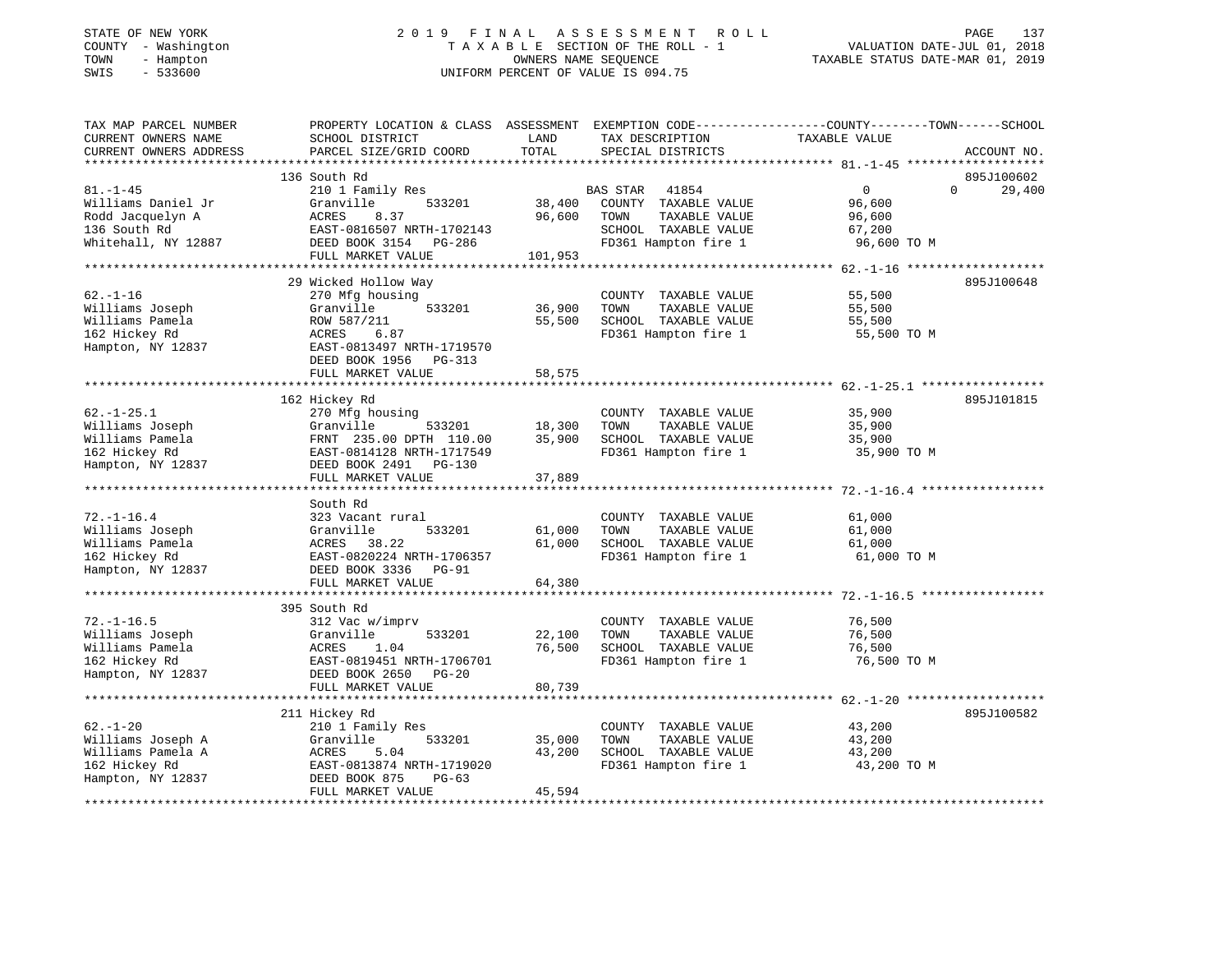| STATE OF NEW YORK |        |              |
|-------------------|--------|--------------|
| COUNTY            |        | - Washington |
| TOWN              | $\sim$ | Hampton      |
| CM T C            |        | $-533600$    |

## STATE OF NEW YORK 2 0 1 9 F I N A L A S S E S S M E N T R O L L PAGE 138 COUNTY - Washington T A X A B L E SECTION OF THE ROLL - 1 VALUATION DATE-JUL 01, 2018 TOWN - Hampton OWNERS NAME SEQUENCE TAXABLE STATUS DATE-MAR 01, 2019 SWIS - 533600 UNIFORM PERCENT OF VALUE IS 094.75

| TAX MAP PARCEL NUMBER  | PROPERTY LOCATION & CLASS ASSESSMENT |         | EXEMPTION CODE-----------------COUNTY-------TOWN------SCHOOL |                   |                    |
|------------------------|--------------------------------------|---------|--------------------------------------------------------------|-------------------|--------------------|
| CURRENT OWNERS NAME    | SCHOOL DISTRICT                      | LAND    | TAX DESCRIPTION                                              | TAXABLE VALUE     |                    |
| CURRENT OWNERS ADDRESS | PARCEL SIZE/GRID COORD               | TOTAL   | SPECIAL DISTRICTS                                            |                   | ACCOUNT NO.        |
|                        |                                      |         |                                                              |                   |                    |
|                        | 203 Hickey Rd                        |         |                                                              |                   | 895J100649         |
| $62. - 1 - 21$         | 210 1 Family Res                     |         | <b>BAS STAR</b><br>41854                                     | $0 \qquad \qquad$ | $\Omega$<br>29,400 |
| Williams Joseph A      | 533201<br>Granville                  | 35,800  | COUNTY TAXABLE VALUE                                         | 167,800           |                    |
| Williams Pamela A      | ACRES<br>5.76                        | 167,800 | TAXABLE VALUE<br>TOWN                                        | 167,800           |                    |
| 162 Hickey Rd          | EAST-0813841 NRTH-1718618            |         | SCHOOL TAXABLE VALUE                                         | 138,400           |                    |
| Hampton, NY 12937      | DEED BOOK 718<br>PG-96               |         | FD361 Hampton fire 1                                         | 167,800 TO M      |                    |
|                        | FULL MARKET VALUE                    | 177,098 |                                                              |                   |                    |
|                        |                                      |         |                                                              |                   |                    |
|                        | 119 Hickey Rd                        |         |                                                              |                   | 895J100643         |
| $62. - 1 - 31$         | 322 Rural vac>10                     |         | COUNTY TAXABLE VALUE                                         | 14,500            |                    |
| Williams Joseph A      | Granville<br>533201                  | 14,500  | TOWN<br>TAXABLE VALUE                                        | 14,500            |                    |
| Williams Pamela A      | ACRES<br>9.96                        | 14,500  | SCHOOL TAXABLE VALUE                                         | 14,500            |                    |
| 162 Hickey Rd          | EAST-0813352 NRTH-1717266            |         | FD361 Hampton fire 1                                         | 14,500 TO M       |                    |
| Hampton, NY 12837      | DEED BOOK 2156 PG-242                |         |                                                              |                   |                    |
|                        | FULL MARKET VALUE                    | 15,303  |                                                              |                   |                    |
|                        |                                      |         |                                                              |                   |                    |
|                        | 2126 County Route 18                 |         |                                                              |                   | 895J100252         |
| $71. - 1 - 7$          | 270 Mfg housing                      |         | COUNTY TAXABLE VALUE                                         | 30,000            |                    |
| Williams Joseph A      | Granville<br>533201                  | 28,500  | TOWN<br>TAXABLE VALUE                                        | 30,000            |                    |
| Williams Pamela A      | 3.00<br>ACRES                        | 30,000  | SCHOOL TAXABLE VALUE                                         | 30,000            |                    |
| 162 Hickey Rd          | EAST-0814896 NRTH-1713614            |         | FD361 Hampton fire 1                                         | 30,000 TO M       |                    |
| Hampton, NY 12837      | DEED BOOK 3406<br>PG-206             |         |                                                              |                   |                    |
|                        | FULL MARKET VALUE                    | 31,662  |                                                              |                   |                    |
|                        |                                      |         |                                                              |                   |                    |
|                        | 1574 County Route 21                 |         |                                                              |                   |                    |
| $80. - 1 - 2.9$        | 270 Mfg housing                      |         | <b>BAS STAR</b><br>41854                                     | $\overline{0}$    | 29,400<br>$\Omega$ |
| Willson Scott          | Granville<br>533201                  | 40,900  | COUNTY TAXABLE VALUE                                         | 90,900            |                    |
| 1574 County Route 21   | LOT <sub>2</sub>                     | 90,900  | TOWN<br>TAXABLE VALUE                                        | 90,900            |                    |
| Whitehall, NY 12887    | ACRES 10.93                          |         | SCHOOL TAXABLE VALUE                                         | 61,500            |                    |
|                        | EAST-0813062 NRTH-1702480            |         | FD361 Hampton fire 1                                         | 90,900 TO M       |                    |
|                        | $PG-128$<br>DEED BOOK 948            |         |                                                              |                   |                    |
|                        | FULL MARKET VALUE                    | 95,937  |                                                              |                   |                    |
|                        |                                      |         |                                                              |                   |                    |
|                        | 2180 State Route 22A                 |         |                                                              |                   | 895J100048         |
| $81. - 2 - 19$         | 210 1 Family Res                     |         | COUNTY TAXABLE VALUE                                         | 74,200            |                    |
| Wilson Wendy           | 533201<br>Granville                  | 24,000  | TOWN<br>TAXABLE VALUE                                        | 74,200            |                    |
| Wilson Stacy           | 1.60<br>ACRES                        | 74,200  | SCHOOL TAXABLE VALUE                                         | 74,200            |                    |
| 118 Oatman Rd          | EAST-0823139 NRTH-1702058            |         | FD361 Hampton fire 1                                         | 74,200 TO M       |                    |
| Granville, NY 12832    | DEED BOOK 3576<br>PG-339             |         |                                                              |                   |                    |
|                        | FULL MARKET VALUE                    | 78,311  |                                                              |                   |                    |
|                        |                                      |         |                                                              |                   |                    |
|                        |                                      |         |                                                              |                   |                    |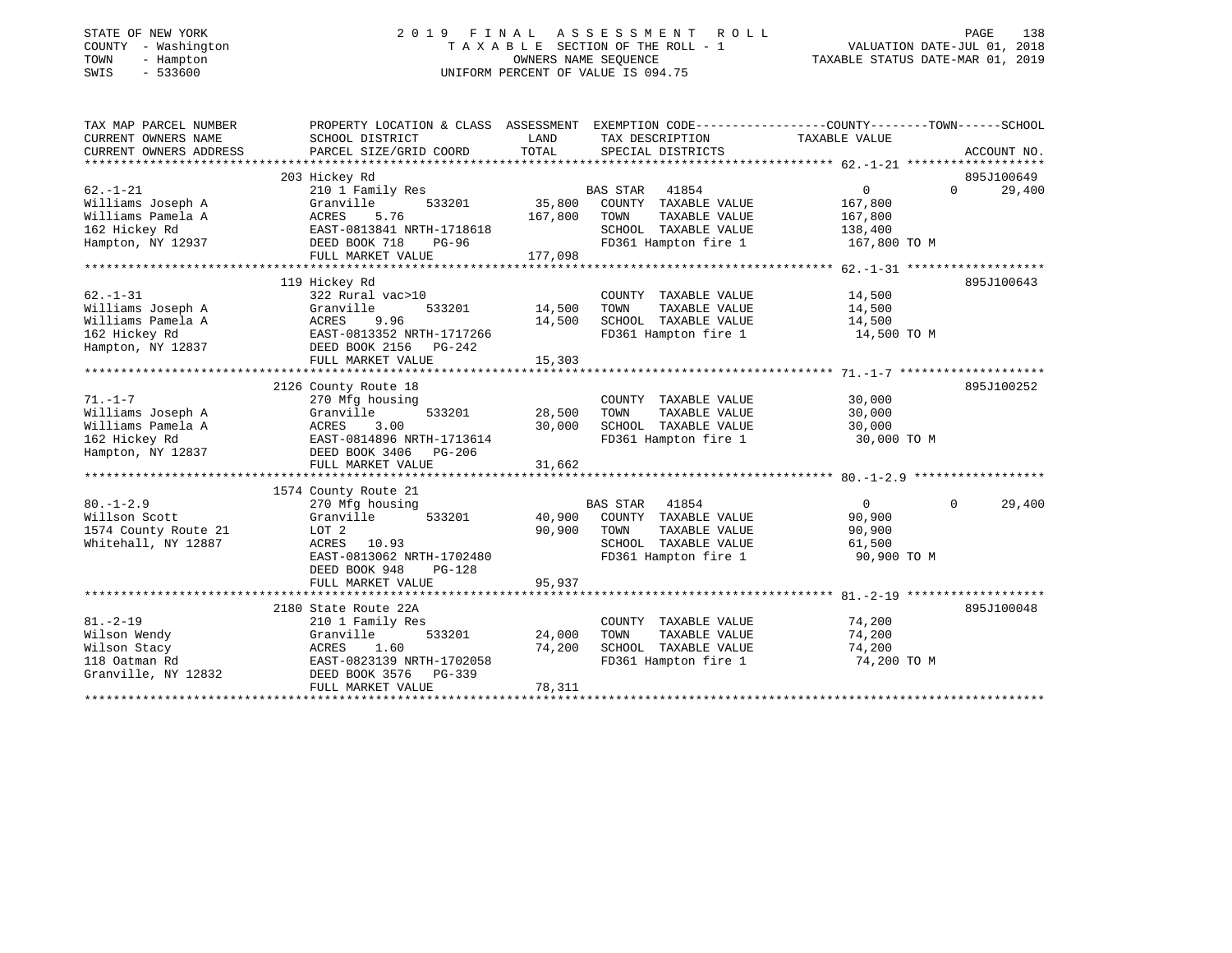| STATE OF NEW YORK<br>COUNTY - Washington<br>TOWN<br>- Hampton<br>$-533600$<br>SWIS |                                                                   | OWNERS NAME SEQUENCE  | 2019 FINAL ASSESSMENT ROLL<br>TAXABLE SECTION OF THE ROLL - 1<br>UNIFORM PERCENT OF VALUE IS 094.75 | PAGE<br>VALUATION DATE-JUL 01, 2018<br>TAXABLE STATUS DATE-MAR 01, 2019                         | 139                    |
|------------------------------------------------------------------------------------|-------------------------------------------------------------------|-----------------------|-----------------------------------------------------------------------------------------------------|-------------------------------------------------------------------------------------------------|------------------------|
| TAX MAP PARCEL NUMBER                                                              |                                                                   |                       |                                                                                                     | PROPERTY LOCATION & CLASS ASSESSMENT EXEMPTION CODE---------------COUNTY-------TOWN------SCHOOL |                        |
| CURRENT OWNERS NAME<br>CURRENT OWNERS ADDRESS                                      | SCHOOL DISTRICT<br>PARCEL SIZE/GRID COORD                         | LAND<br>TOTAL         | TAX DESCRIPTION<br>SPECIAL DISTRICTS                                                                | TAXABLE VALUE                                                                                   | ACCOUNT NO.            |
|                                                                                    |                                                                   |                       |                                                                                                     |                                                                                                 |                        |
|                                                                                    | 101 Prouty Rd                                                     |                       |                                                                                                     |                                                                                                 |                        |
| $81. - 2 - 23.1$                                                                   | 322 Rural vac>10                                                  |                       | COUNTY TAXABLE VALUE                                                                                | 30,700                                                                                          |                        |
| Winter Dave                                                                        | Granville<br>533201                                               | 30,700                | TOWN<br>TAXABLE VALUE                                                                               | 30,700                                                                                          |                        |
| Winter Beth                                                                        | May be subject to ag pena                                         | 30,700                | SCHOOL TAXABLE VALUE                                                                                | 30,700                                                                                          |                        |
| 50 Furnace St                                                                      | until 2015                                                        |                       | CA001 Cons agri dst 1                                                                               | 30,700 TO                                                                                       |                        |
| Poultney, VT 05764                                                                 | ACRES 20.09<br>EAST-0821862 NRTH-1699823<br>DEED BOOK 2859 PG-311 |                       | FD361 Hampton fire 1                                                                                | 30,700 TO M                                                                                     |                        |
|                                                                                    | FULL MARKET VALUE                                                 | 32,401                |                                                                                                     |                                                                                                 |                        |
|                                                                                    |                                                                   |                       |                                                                                                     |                                                                                                 |                        |
|                                                                                    | 2038 County Route 18                                              |                       |                                                                                                     |                                                                                                 | 895J100651<br>$\Omega$ |
| $71. - 1 - 1.4$                                                                    | 210 1 Family Res                                                  |                       | CW_10_VET/ 41151                                                                                    | 7,840<br>7,840                                                                                  |                        |
| Wood Danny J<br>2038 County Route 18                                               | Granville<br>533201<br>ACRES<br>3.86 BANK<br>997                  | 31,300<br>149,000     | COUNTY TAXABLE VALUE<br>TOWN<br>TAXABLE VALUE                                                       | 141,160<br>141,160                                                                              |                        |
| Whitehall, NY 12887                                                                | EAST-0812255 NRTH-1713787                                         |                       | SCHOOL TAXABLE VALUE                                                                                | 149,000                                                                                         |                        |
|                                                                                    | DEED BOOK 3446 PG-27                                              |                       | FD361 Hampton fire 1                                                                                | 149,000 TO M                                                                                    |                        |
|                                                                                    | FULL MARKET VALUE                                                 | 157,256               |                                                                                                     |                                                                                                 |                        |
|                                                                                    | **********************                                            |                       |                                                                                                     | ************** 71.-1-31 *******************                                                     |                        |
|                                                                                    | County Route 21 OFF                                               |                       |                                                                                                     |                                                                                                 | 895J100078             |
| $71. - 1 - 31$                                                                     | 910 Priv forest                                                   |                       | COUNTY TAXABLE VALUE                                                                                | 85,100                                                                                          |                        |
| Wood Timothy                                                                       | 535201<br>Whitehall                                               | 85,100                | TOWN<br>TAXABLE VALUE                                                                               | 85,100                                                                                          |                        |
| 7100 Route 149                                                                     | ROW 837-315                                                       | 85,100                | SCHOOL TAXABLE VALUE                                                                                | 85,100                                                                                          |                        |
| Granville, NY 12832                                                                | ACRES 189.10                                                      |                       | FD361 Hampton fire 1                                                                                | 85,100 TO M                                                                                     |                        |
|                                                                                    | EAST-0808989 NRTH-1711176                                         |                       |                                                                                                     |                                                                                                 |                        |
|                                                                                    | DEED BOOK 2587 PG-101                                             |                       |                                                                                                     |                                                                                                 |                        |
|                                                                                    | FULL MARKET VALUE<br>***************************                  | 89,815<br>*********** |                                                                                                     |                                                                                                 |                        |
|                                                                                    | LOT 6 Faesh Pat                                                   |                       |                                                                                                     |                                                                                                 | 895J100077             |
| $71. - 1 - 32$                                                                     | 910 Priv forest                                                   |                       | COUNTY TAXABLE VALUE                                                                                | 38,400                                                                                          |                        |
| Wood Timothy                                                                       | 533201<br>Granville                                               | 38,400                | TOWN<br>TAXABLE VALUE                                                                               | 38,400                                                                                          |                        |
| 7100 Route 149                                                                     | ROW 837-315                                                       | 38,400                | SCHOOL TAXABLE VALUE                                                                                | 38,400                                                                                          |                        |
| Granville, NY 12832                                                                | ACRES 85.30                                                       |                       | FD361 Hampton fire 1                                                                                | 38,400 TO M                                                                                     |                        |
|                                                                                    | EAST-0810790 NRTH-1710217                                         |                       |                                                                                                     |                                                                                                 |                        |
|                                                                                    | DEED BOOK 2587 PG-101                                             |                       |                                                                                                     |                                                                                                 |                        |
|                                                                                    | FULL MARKET VALUE                                                 | 40,528                |                                                                                                     |                                                                                                 |                        |
|                                                                                    | *****************************                                     | **************        |                                                                                                     |                                                                                                 |                        |
|                                                                                    | Hickey Rd                                                         |                       |                                                                                                     |                                                                                                 | 895J100644             |
| $62 - 1 - 28$                                                                      | 314 Rural vac<10                                                  |                       | COUNTY TAXABLE VALUE                                                                                | 16,000                                                                                          |                        |
| Woodbury Edward                                                                    | 533201<br>Granville                                               | 16,000                | TOWN<br>TAXABLE VALUE                                                                               | 16,000                                                                                          |                        |
| 301 Fox Rd                                                                         | ACRES<br>1.98                                                     | 16,000                | SCHOOL TAXABLE VALUE                                                                                | 16,000                                                                                          |                        |
| Hampton, NY 12837                                                                  | EAST-0813998 NRTH-1716892<br>DEED BOOK 1855<br>$PG-11$            |                       | FD361 Hampton fire 1                                                                                | 16,000 TO M                                                                                     |                        |
|                                                                                    | FULL MARKET VALUE                                                 | 16,887                |                                                                                                     |                                                                                                 |                        |
|                                                                                    |                                                                   |                       |                                                                                                     |                                                                                                 |                        |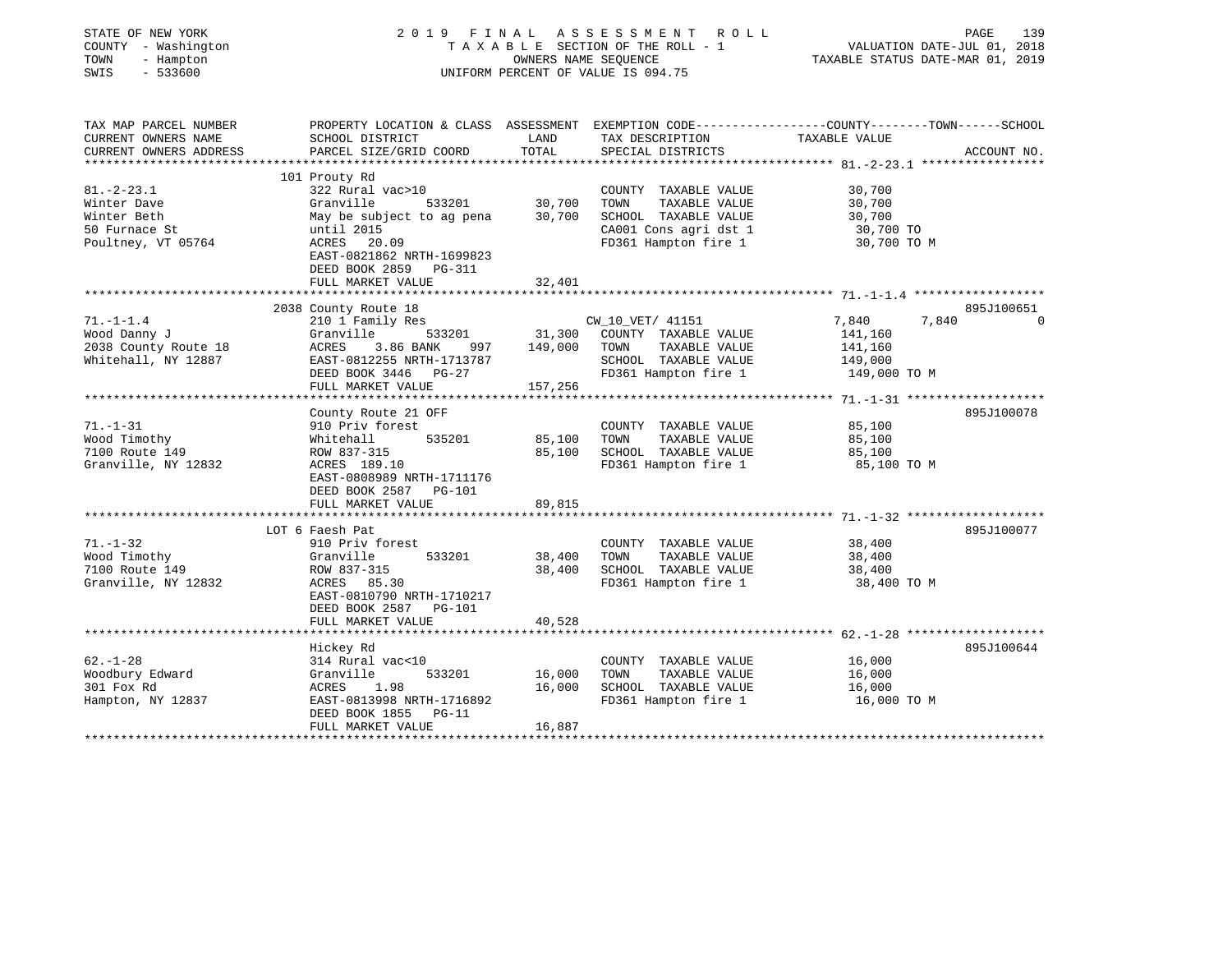| STATE OF NEW YORK<br>COUNTY - Washington<br>TOWN<br>- Hampton<br>$-533600$<br>SWIS |                                                                                                                                               |               | 2019 FINAL ASSESSMENT ROLL<br>T A X A B L E SECTION OF THE ROLL - 1<br>OWNERS NAME SEQUENCE<br>UNIFORM PERCENT OF VALUE IS 094.75 | VALUATION DATE-JUL 01, 2018<br>TAXABLE STATUS DATE-MAR 01, 2019 | 140<br>PAGE     |
|------------------------------------------------------------------------------------|-----------------------------------------------------------------------------------------------------------------------------------------------|---------------|-----------------------------------------------------------------------------------------------------------------------------------|-----------------------------------------------------------------|-----------------|
| TAX MAP PARCEL NUMBER<br>CURRENT OWNERS NAME<br>CURRENT OWNERS ADDRESS             | PROPERTY LOCATION & CLASS ASSESSMENT EXEMPTION CODE----------------COUNTY-------TOWN------SCHOOL<br>SCHOOL DISTRICT<br>PARCEL SIZE/GRID COORD | LAND<br>TOTAL | TAX DESCRIPTION TAXABLE VALUE<br>SPECIAL DISTRICTS                                                                                |                                                                 | ACCOUNT NO.     |
|                                                                                    | 145 Campbell Ln                                                                                                                               |               |                                                                                                                                   |                                                                 | 895J100297      |
| $72. - 2 - 36$                                                                     | 210 1 Family Res                                                                                                                              |               | COUNTY TAXABLE VALUE                                                                                                              | 39,400                                                          |                 |
| V2.-2<br>Woods Robert W                                                            | Granville 533201                                                                                                                              | 25,600        | TOWN TAXABLE VALUE                                                                                                                | 39,400                                                          |                 |
|                                                                                    | 713/145 Hwy Approp                                                                                                                            |               | 39,400 SCHOOL TAXABLE VALUE                                                                                                       | 39,400                                                          |                 |
| Hampton, NY 12837                                                                  | ACRES<br>2.10<br>EAST-0824096 NRTH-1713445<br>DEED BOOK 656 PG-113                                                                            |               | FD361 Hampton fire 1                                                                                                              | 39,400 TO M                                                     |                 |
|                                                                                    | FULL MARKET VALUE                                                                                                                             | 41,583        |                                                                                                                                   |                                                                 |                 |
|                                                                                    |                                                                                                                                               |               |                                                                                                                                   |                                                                 |                 |
| $63. - 1 - 7$                                                                      | 2721 State Route 22A<br>210 1 Family Res                                                                                                      |               | COUNTY TAXABLE VALUE                                                                                                              | 93,400                                                          | 895J100025      |
| Yorkmont Farm Inc                                                                  | Granville $533201$ 26,900                                                                                                                     |               | TOWN<br>TAXABLE VALUE                                                                                                             | 93,400                                                          |                 |
| 2809 State Route 22A                                                               | $713/146$ Hwy Approp<br>ACRES 250                                                                                                             |               | 93,400 SCHOOL TAXABLE VALUE                                                                                                       | 93,400                                                          |                 |
| Hampton, NY 12837                                                                  | ACRES 2.50<br>EAST-0823623 NRTH-1714243<br>DEED BOOK 3268 PG-46                                                                               |               | FD361 Hampton fire 1                                                                                                              | 93,400 TO M                                                     |                 |
|                                                                                    | FULL MARKET VALUE                                                                                                                             | 98,575        |                                                                                                                                   |                                                                 |                 |
|                                                                                    |                                                                                                                                               |               |                                                                                                                                   |                                                                 |                 |
|                                                                                    | 2809 State Route 22A                                                                                                                          |               |                                                                                                                                   |                                                                 | 895J100198      |
| $63. -1 - 10.1$<br>Yorkmont Farm Inc                                               | 112 Dairy farm<br>Granville                                                                                                                   |               | AG DIST<br>41720<br>533201 263,700 BAS STAR 41854                                                                                 | 7,645<br>7,645<br>$\overline{0}$                                | 7,645<br>29,400 |
| 2809 State Route 22A                                                               | Granville $551,900$ BAS STAR 41854<br>Inc Farm-2 STAR exemption $651,900$ BAS STAR 41854                                                      |               |                                                                                                                                   | $\begin{array}{c}0\\0\\32,604\end{array}$<br>$\overline{0}$     | 29,400          |
| Hampton, NY 12837                                                                  | 713/147 Hwy Apporp                                                                                                                            |               | SILO EXMP 42100                                                                                                                   | 32,604                                                          | 32,604          |
|                                                                                    | ACRES 521.70                                                                                                                                  |               | COUNTY TAXABLE VALUE                                                                                                              | 611,651                                                         |                 |
| MAY BE SUBJECT TO PAYMENT                                                          | EAST-0822774 NRTH-1715848                                                                                                                     |               | TOWN<br>TAXABLE VALUE                                                                                                             | 611,651                                                         |                 |
| UNDER AGDIST LAW TIL 2023                                                          | DEED BOOK 463 PG-579                                                                                                                          |               | SCHOOL TAXABLE VALUE                                                                                                              | 552,851                                                         |                 |
|                                                                                    | FULL MARKET VALUE                                                                                                                             |               | 688,021 CA001 Cons agri dst 1<br>40,249 EX                                                                                        | 611,651 TO                                                      |                 |
|                                                                                    |                                                                                                                                               |               | FD361 Hampton fire 1 619,296 TO M                                                                                                 |                                                                 |                 |
|                                                                                    |                                                                                                                                               |               | 32,604 EX                                                                                                                         |                                                                 |                 |
|                                                                                    |                                                                                                                                               |               |                                                                                                                                   |                                                                 |                 |
|                                                                                    | 2809 State Route 22A                                                                                                                          |               |                                                                                                                                   |                                                                 | 895J100567      |
| $72. - 2 - 39$                                                                     | 322 Rural vac>10                                                                                                                              |               | COUNTY TAXABLE VALUE                                                                                                              | 11,000                                                          |                 |
| Yorkmont Farms Inc                                                                 | Granville 533201<br>ACRES 8.80<br>EAST-0822795 NRTH-1713002<br>DEED BOOK 2145 PG-246                                                          |               | 11,000 TOWN TAXABLE VALUE                                                                                                         | 11,000                                                          |                 |
| ATT:Kevin Perry<br>2809 State Route 22A                                            |                                                                                                                                               |               | 11,000 SCHOOL TAXABLE VALUE                                                                                                       | 11,000<br>11,000 TO                                             |                 |
| Hampton, NY 12837                                                                  |                                                                                                                                               |               | CA001 Cons agri dst 1<br>FD361 Hampton fire 1                                                                                     | 11,000 TO M                                                     |                 |
|                                                                                    | FULL MARKET VALUE                                                                                                                             | 11,609        |                                                                                                                                   |                                                                 |                 |
|                                                                                    |                                                                                                                                               |               |                                                                                                                                   |                                                                 |                 |
|                                                                                    | Perry Heights Way                                                                                                                             |               |                                                                                                                                   |                                                                 |                 |
| $72. - 2 - 39.1$                                                                   |                                                                                                                                               |               | COUNTY TAXABLE VALUE                                                                                                              | 500                                                             |                 |
| Yorkmont Farms Inc                                                                 | 533201                                                                                                                                        | 500           | TAXABLE VALUE<br>TOWN                                                                                                             | 500                                                             |                 |
| ATT:Kevin Perry                                                                    |                                                                                                                                               | 500           | SCHOOL TAXABLE VALUE                                                                                                              | 500                                                             |                 |
| 2809 State Route 22A                                                               |                                                                                                                                               |               | FD361 Hampton fire 1                                                                                                              | 500 TO M                                                        |                 |
| Hampton, NY 12837                                                                  | 692 Road / 501.<br>Granville 533201<br>FRNT 50.00 DPTH 690.00<br>EAST-0822760 NRTH-1711937<br>DEED BOOK 2145 PG-246<br>----- MARKET VALUE     | 528           |                                                                                                                                   |                                                                 |                 |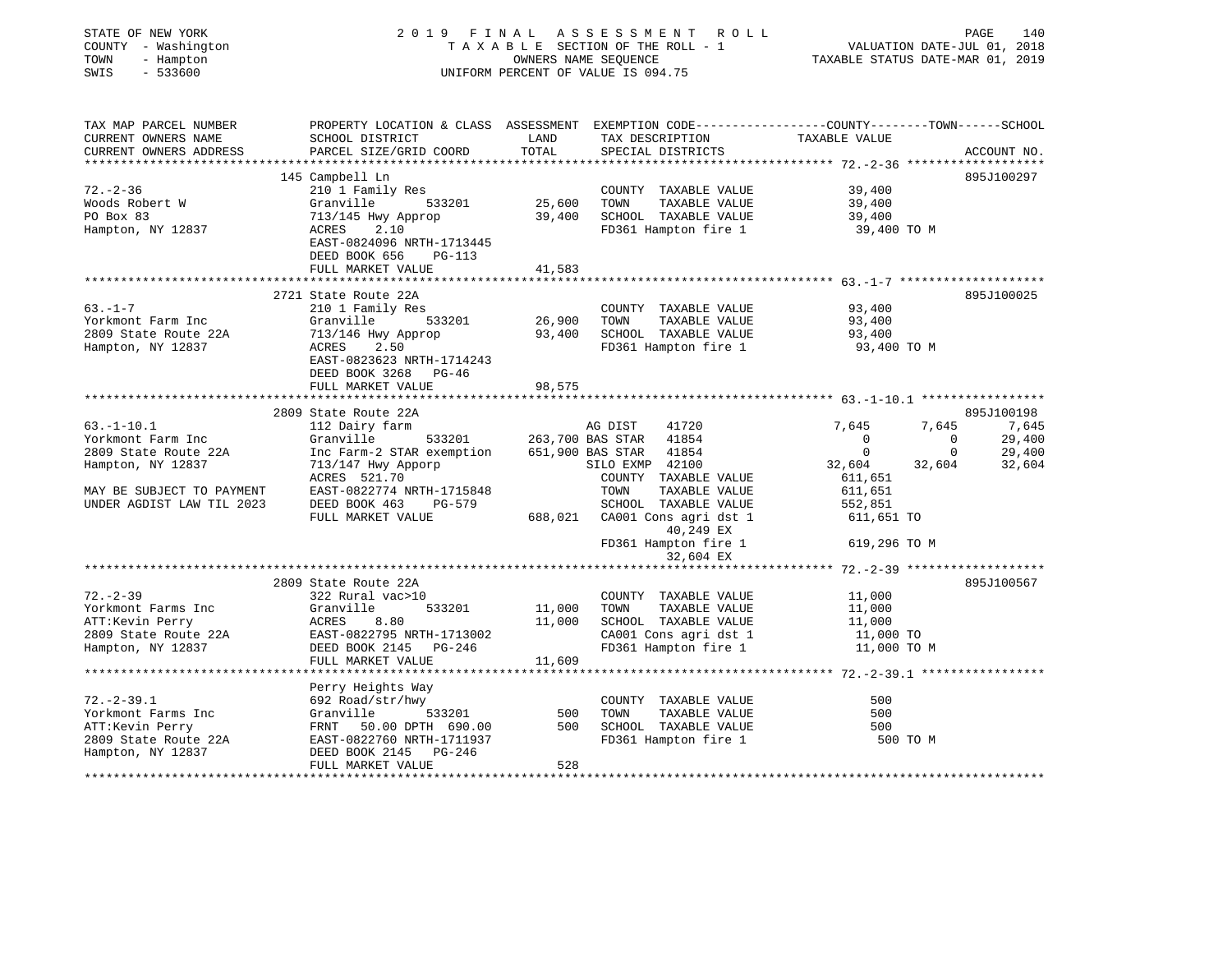| STATE OF NEW YORK<br>- Washington<br>COUNTY<br>TOWN<br>- Hampton<br>$-533600$<br>SWIS | 2019 FINAL ASSESSMENT ROLL<br>TAXABLE SECTION OF THE ROLL - 1<br>UNIFORM PERCENT OF VALUE IS 094.75 | VALUATION DATE-JUL 01,<br>TAXABLE STATUS DATE-MAR 01, 2019 | PAGE<br>141<br>2018                                        |                    |                          |
|---------------------------------------------------------------------------------------|-----------------------------------------------------------------------------------------------------|------------------------------------------------------------|------------------------------------------------------------|--------------------|--------------------------|
| TAX MAP PARCEL NUMBER                                                                 | PROPERTY LOCATION & CLASS ASSESSMENT                                                                |                                                            | EXEMPTION CODE----------------COUNTY-------TOWN-----SCHOOL |                    |                          |
| CURRENT OWNERS NAME                                                                   | SCHOOL DISTRICT                                                                                     | LAND                                                       | TAX DESCRIPTION                                            | TAXABLE VALUE      |                          |
| CURRENT OWNERS ADDRESS                                                                | PARCEL SIZE/GRID COORD                                                                              | TOTAL                                                      | SPECIAL DISTRICTS                                          |                    | ACCOUNT NO.              |
|                                                                                       |                                                                                                     |                                                            |                                                            |                    |                          |
|                                                                                       | Carvers Falls Ln                                                                                    |                                                            |                                                            |                    | 895J100561               |
| $31. - 1 - 3.3$                                                                       | 311 Res vac land                                                                                    |                                                            | COUNTY<br>TAXABLE VALUE                                    | 2,300              |                          |
| Young James P                                                                         | Whitehall<br>535201                                                                                 | 2,300                                                      | TAXABLE VALUE<br>TOWN                                      | 2,300              |                          |
| Young Maureen L                                                                       | FRNT 131.00 DPTH 236.00                                                                             | 2,300                                                      | TAXABLE VALUE<br>SCHOOL                                    | 2,300              |                          |
| 1462 Carvers Falls Ln                                                                 | EAST-0808805 NRTH-1747544                                                                           |                                                            | FD362 Hampton fire 2                                       | 2,300 TO M         |                          |
| Whitehall, NY 12887                                                                   | DEED BOOK 461<br>PG-369                                                                             |                                                            |                                                            |                    |                          |
|                                                                                       | FULL MARKET VALUE                                                                                   | 2,427                                                      |                                                            |                    |                          |
|                                                                                       |                                                                                                     |                                                            |                                                            |                    |                          |
|                                                                                       | 1462 Carvers Falls Ln                                                                               |                                                            |                                                            |                    | 895J100560               |
| $31. - 1 - 3.4$                                                                       | 210 1 Family Res                                                                                    |                                                            | AGED-TOWN 41803                                            | 43,435<br>$\Omega$ | $\overline{\phantom{0}}$ |
| Young James P                                                                         | Whitehall<br>535201                                                                                 |                                                            | 33,500 AGE-CO/SCH 41805                                    | 55,845             | 55,845<br>$\Omega$       |
| Young Maureen L                                                                       | 4.55<br>ACRES                                                                                       |                                                            | 41834<br>124,100 ENH STAR                                  | $\Omega$           | 67,330<br>$\Omega$       |
| 1462 Carvers Falls Ln RAST-0808510 NRTH-1747677                                       |                                                                                                     |                                                            | COUNTY TAXARLE VALUE                                       | 68 255             |                          |

| 1462 Carvers Fails LM | LASI-0808510 NKIH-1747077  | COUNTY TAXABLE VALUE              | 00, 455                            |  |  |
|-----------------------|----------------------------|-----------------------------------|------------------------------------|--|--|
| Whitehall, NY 12887   | DEED BOOK 461<br>PG-366    | TOWN<br>TAXABLE VALUE             | 80,665                             |  |  |
|                       | FULL MARKET VALUE          | 130,976<br>SCHOOL TAXABLE VALUE   | 925                                |  |  |
|                       |                            | FD362 Hampton fire 2              | 124,100 TO M                       |  |  |
|                       |                            |                                   |                                    |  |  |
|                       | 17 Dailey Way              |                                   | 895J100421                         |  |  |
| $72. - 1 - 7$         | 210 1 Family Res           | 41854<br><b>BAS STAR</b>          | $\mathbf 0$<br>$\circ$<br>29,400   |  |  |
| Yurchak Andrew Jr     | Granville<br>533201        | 29,500<br>COUNTY<br>TAXABLE VALUE | 124,100                            |  |  |
| PO Box 97             | ACRES 3.30                 | 124,100<br>TOWN<br>TAXABLE VALUE  | 124,100                            |  |  |
| Hampton, NY 12837     | EAST-0821775 NRTH-1710853  | TAXABLE VALUE<br>SCHOOL           | 94,700                             |  |  |
|                       | DEED BOOK 1747 PG-130      | FD361 Hampton fire 1              | 124,100 TO M                       |  |  |
|                       | FULL MARKET VALUE          | 130,976                           |                                    |  |  |
|                       |                            |                                   |                                    |  |  |
|                       | 2116 County Route 18       |                                   | 895J100299                         |  |  |
| $71. - 1 - 6$         | 210 1 Family Res           | VET WAR CT 41121                  | 18,810<br>18,810<br>$\overline{0}$ |  |  |
| Zeimet Rose M -LE-    | Granville<br>533201        | 22,700 ENH STAR<br>41834          | $\Omega$<br>67,330<br>$\Omega$     |  |  |
| Panoushek Ronda M     | 583/37                     | 125,400<br>COUNTY TAXABLE VALUE   | 106,590                            |  |  |
| PO Box 18             | Life Estate 3073/127       | TOWN<br>TAXABLE VALUE             | 106,590                            |  |  |
| Hampton, NY 12837     | Rose M Zeimet              | SCHOOL<br>TAXABLE VALUE           | 58,070                             |  |  |
|                       | 1.20<br>ACRES              | FD361 Hampton fire 1              | 125,400 TO M                       |  |  |
|                       | EAST-0814565 NRTH-1713639  |                                   |                                    |  |  |
|                       | DEED BOOK 3073 PG-127      |                                   |                                    |  |  |
|                       | FULL MARKET VALUE          | 132,348                           |                                    |  |  |
|                       |                            |                                   |                                    |  |  |
|                       | 56 Hickey Rd               |                                   |                                    |  |  |
| $62. - 1 - 27.3$      | 270 Mfg housing            | <b>BAS STAR</b><br>41854          | 29,400<br>$\Omega$<br>$\Omega$     |  |  |
| Zekus Steven          | Granville<br>533201        | 22,000<br>COUNTY<br>TAXABLE VALUE | 109,300                            |  |  |
| Sady Cristen          | 1.12 BANK<br>ACRES<br>997  | TOWN<br>109,300<br>TAXABLE VALUE  | 109,300                            |  |  |
| 54 Hickey Rd          | EAST-0813679 NRTH-1715115  | TAXABLE VALUE<br>SCHOOL           | 79,900                             |  |  |
| Hampton, NY 12837     | DEED BOOK 2694<br>$PG-303$ | FD361 Hampton fire 1              | 109,300 TO M                       |  |  |
|                       | FULL MARKET VALUE          | 115,356                           |                                    |  |  |

\*\*\*\*\*\*\*\*\*\*\*\*\*\*\*\*\*\*\*\*\*\*\*\*\*\*\*\*\*\*\*\*\*\*\*\*\*\*\*\*\*\*\*\*\*\*\*\*\*\*\*\*\*\*\*\*\*\*\*\*\*\*\*\*\*\*\*\*\*\*\*\*\*\*\*\*\*\*\*\*\*\*\*\*\*\*\*\*\*\*\*\*\*\*\*\*\*\*\*\*\*\*\*\*\*\*\*\*\*\*\*\*\*\*\*\*\*\*\*\*\*\*\*\*\*\*\*\*\*\*\*\*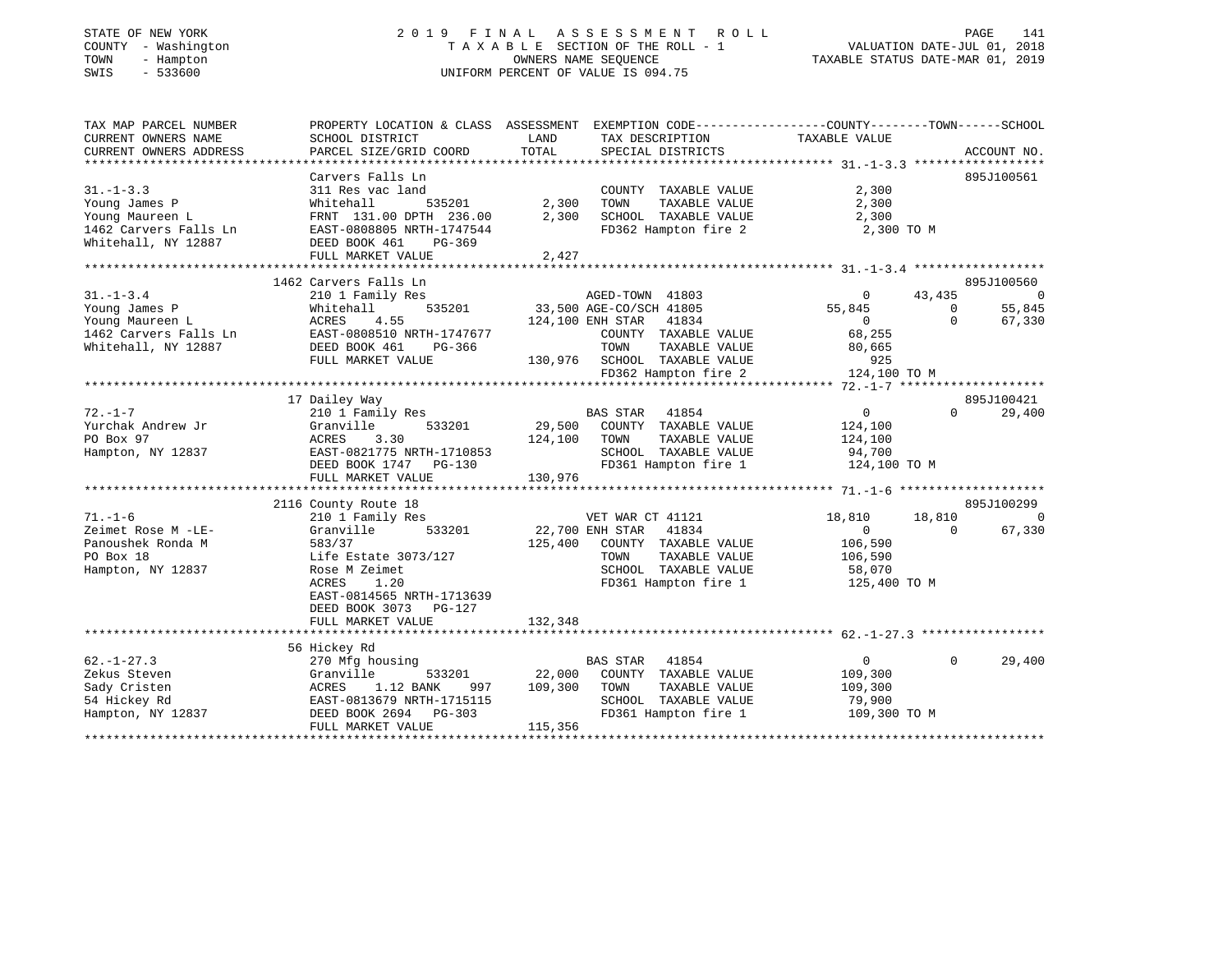| STATE OF NEW YORK   | 2019 FINAL ASSESSMENT ROLL         | 142<br>PAGE                      |
|---------------------|------------------------------------|----------------------------------|
| COUNTY - Washington | TAXABLE SECTION OF THE ROLL - 1    | VALUATION DATE-JUL 01, 2018      |
| TOWN<br>- Hampton   |                                    | TAXABLE STATUS DATE-MAR 01, 2019 |
| $-533600$<br>SWIS   |                                    | RPS150/V04/L015                  |
|                     | UNIFORM PERCENT OF VALUE IS 094.75 | CURRENT DATE 6/28/2019           |

R O L L S U B S E C T I O N - - T O T A L S

### \*\*\* S P E C I A L D I S T R I C T S U M M A R Y \*\*\*

| CODE | DISTRICT NAME        | TOTAL<br>PARCELS | EXTENSION<br>TYPE | EXTENSION<br>VALUE | AD VALOREM<br>VALUE | EXEMPT<br>AMOUNT | TAXABLE<br>VALUE |
|------|----------------------|------------------|-------------------|--------------------|---------------------|------------------|------------------|
|      | EZ005 Empire Zone 5  |                  | 2 TOTAL           |                    | 311,900             |                  | 311,900          |
|      | TE533 Trans exmt rep |                  | 4 MOVTAX          |                    |                     |                  |                  |
|      | CA001 Cons agri dst  |                  | 86 TOTAL          |                    | 12868,000           | 766,050          | 12101,950        |
|      | EZ015 Empire Zone-Si |                  | 1 TOTAL           |                    | 253,700             |                  | 253,700          |
|      | FD361 Hampton fire 1 |                  | 599 TOTAL M       |                    | 52633,450           | 73,513           | 52559,937        |
|      | FD362 Hampton fire 2 |                  | 130 TOTAL M       |                    | 12900,350           | 3,472            | 12896,878        |

### \*\*\* S C H O O L D I S T R I C T S U M M A R Y \*\*\*

| CODE             | DISTRICT NAME          | TOTAL<br>PARCELS | ASSESSED<br>LAND      | ASSESSED<br>TOTAL      | EXEMPT<br>AMOUNT   | <b>TOTAL</b><br>TAXABLE | <b>STAR</b><br>AMOUNT | STAR<br>TAXABLE        |
|------------------|------------------------|------------------|-----------------------|------------------------|--------------------|-------------------------|-----------------------|------------------------|
| 533201<br>535201 | Granville<br>Whitehall | 509<br>215       | 15898,000<br>7459,300 | 45619,500<br>19914,300 | 813,596<br>985,750 | 44805,904<br>18928,550  | 6020,995<br>2708,235  | 38784,909<br>16220,315 |
|                  | SUB-TOTAL              | 724              | 23357,300             | 65533,800              | 1799,346           | 63734,454               | 8729,230              | 55005,224              |
|                  | TOTAL                  | 724              | 23357,300             | 65533,800              | 1799,346           | 63734,454               | 8729,230              | 55005,224              |

#### \*\*\* S Y S T E M C O D E S S U M M A R Y \*\*\*

#### NO SYSTEM EXEMPTIONS AT THIS LEVEL

#### \*\*\* E X E M P T I O N S U M M A R Y \*\*\*

|       |             | TOTAL   |         |         |        |
|-------|-------------|---------|---------|---------|--------|
| CODE  | DESCRIPTION | PARCELS | COUNTY  | TOWN    | SCHOOL |
| 41121 | VET WAR CT  | 11      | 172,591 | 171,706 |        |
| 41122 | VET WAR C   |         | 86,912  |         |        |
| 41123 | VET WAR T   |         |         | 81,032  |        |
| 41131 | VET COM CT  | 17      | 583,561 | 540,744 |        |
| 41132 | VET COM C   |         | 65,450  |         |        |
| 41133 | VET COM T   |         |         | 65,450  |        |
| 41141 | VET DIS CT  | 8       | 382,629 | 353,659 |        |
| 41142 | VET DIS C   |         | 73,102  |         |        |
|       |             |         |         |         |        |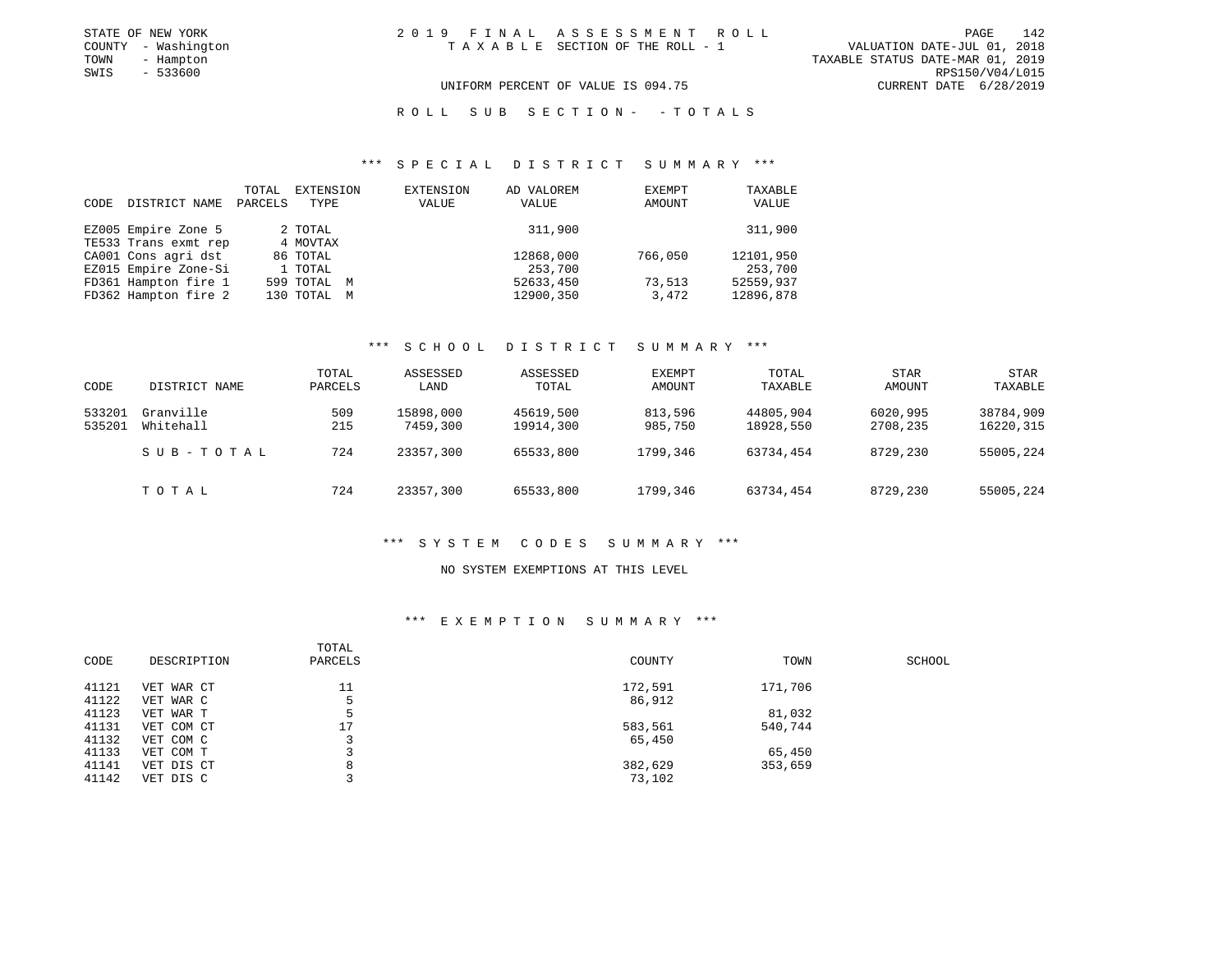|      | STATE OF NEW YORK   | 2019 FINAL ASSESSMENT ROLL                                     | PAGE                   | 143 |
|------|---------------------|----------------------------------------------------------------|------------------------|-----|
|      | COUNTY - Washington | VALUATION DATE-JUL 01, 2018<br>TAXABLE SECTION OF THE ROLL - 1 |                        |     |
| TOWN | - Hampton           | TAXABLE STATUS DATE-MAR 01, 2019                               |                        |     |
| SWIS | - 533600            |                                                                | RPS150/V04/L015        |     |
|      |                     | UNIFORM PERCENT OF VALUE IS 094.75                             | CURRENT DATE 6/28/2019 |     |

R O L L S U B S E C T I O N - - T O T A L S

### \*\*\* E X E M P T I O N S U M M A R Y \*\*\*

|       |                  | TOTAL   |          |          |           |
|-------|------------------|---------|----------|----------|-----------|
| CODE  | DESCRIPTION      | PARCELS | COUNTY   | TOWN     | SCHOOL    |
| 41143 | VET DIS T        | 3       |          | 73,102   |           |
| 41151 | $CW$ 10 $VET/$   |         | 37,560   | 37,560   |           |
| 41720 | AG DIST          | 22      | 689,065  | 689,065  | 689,065   |
| 41800 | AGED-ALL         | 8       | 359,611  | 359,611  | 382,481   |
| 41801 | AGED-CO/TN       |         | 112,775  | 112,775  |           |
| 41802 | AGED-CO          | 4       | 85,490   |          |           |
| 41803 | AGED-TOWN        | 11      |          | 266,537  |           |
| 41804 | AGED-SCH         | 4       |          |          | 90,050    |
| 41805 | AGE-CO/SCH       | 8       | 256,418  |          | 287,720   |
| 41834 | ENH STAR         | 69      |          |          | 4266,930  |
| 41854 | <b>BAS STAR</b>  | 149     |          |          | 4365,100  |
| 41864 | <b>B STAR MH</b> | 4       |          |          | 97,200    |
| 41931 | DISAB-C/T        | 2       | 65,800   | 65,800   |           |
| 42100 | SILO EXMP        |         | 76,985   | 76,985   | 76,985    |
| 47460 | FOR 480A         |         | 273,045  | 273,045  | 273,045   |
|       | TOTAL            | 354     | 3320,994 | 3167,071 | 10528,576 |

### \*\*\* G R A N D T O T A L S \*\*\*

| ROLL<br>SEC | DESCRIPTION | TOTAL<br>PARCELS | ASSESSED<br>LAND | ASSESSED<br>TOTAL | TAXABLE<br>COUNTY | TAXABLE<br>TOWN | TAXABLE<br>SCHOOL | STAR<br>TAXABLE |
|-------------|-------------|------------------|------------------|-------------------|-------------------|-----------------|-------------------|-----------------|
|             | TAXABLE     | 724              | 23357<br>,300    | 65533,800         | 62212,806         | 62366,729       | 63734,454         | 55005,224       |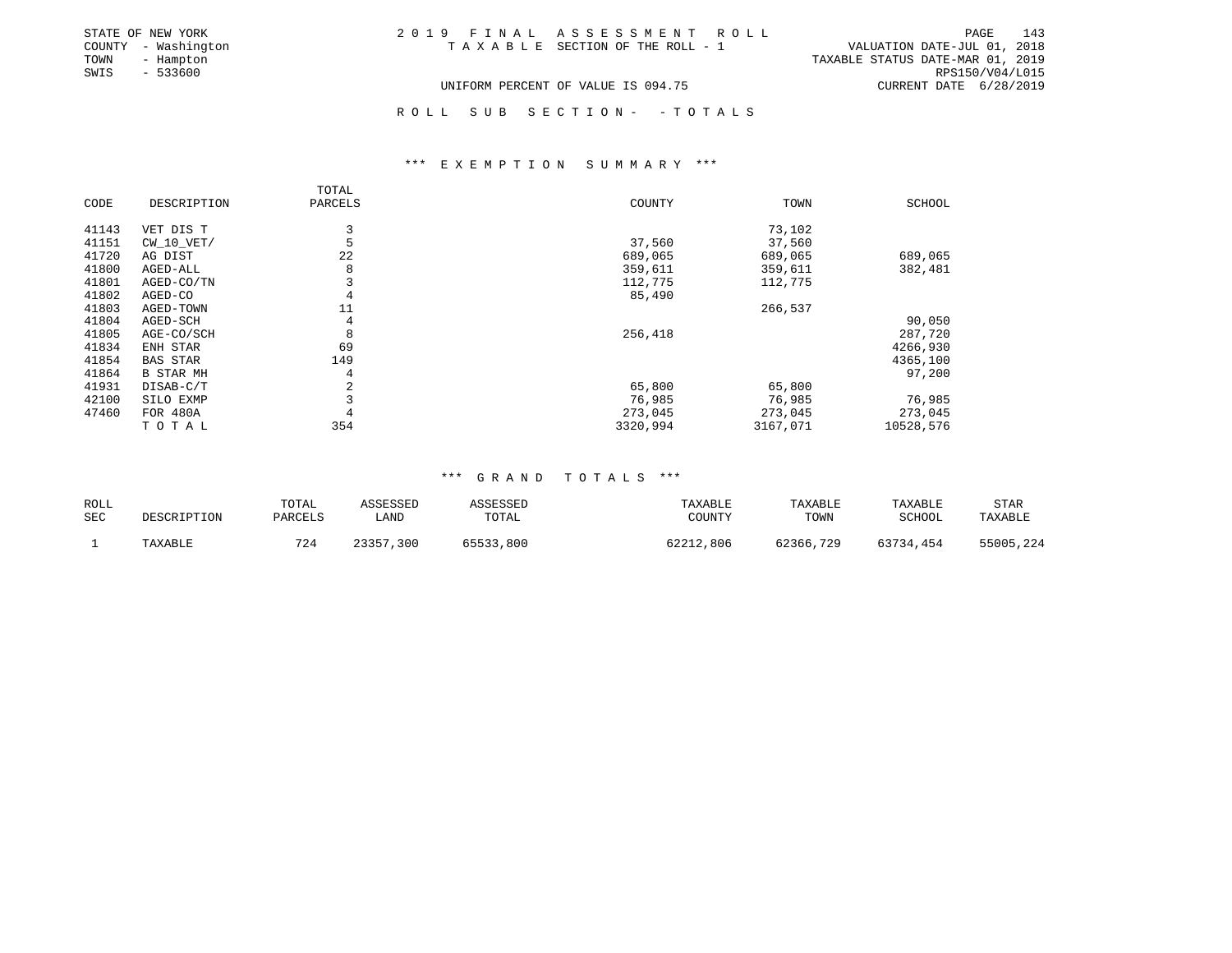|      | STATE OF NEW YORK   | 2019 FINAL ASSESSMENT ROLL |                                    |                                  |                        | <b>PAGE</b> | 144 |
|------|---------------------|----------------------------|------------------------------------|----------------------------------|------------------------|-------------|-----|
|      | COUNTY - Washington |                            | TAXABLE SECTION OF THE ROLL - 1    | VALUATION DATE-JUL 01, 2018      |                        |             |     |
| TOWN | - Hampton           |                            |                                    | TAXABLE STATUS DATE-MAR 01, 2019 |                        |             |     |
| SWIS | - 533600            |                            | UNIFORM PERCENT OF VALUE IS 094.75 |                                  | RPS150/V04/L015        |             |     |
|      |                     |                            |                                    |                                  | CURRENT DATE 6/28/2019 |             |     |

#### R O L L S E C T I O N T O T A L S

### \*\*\* S P E C I A L D I S T R I C T S U M M A R Y \*\*\*

| CODE | DISTRICT NAME        | TOTAL<br>PARCELS | EXTENSION<br>TYPE | EXTENSION<br>VALUE | AD VALOREM<br>VALUE | EXEMPT<br>AMOUNT | TAXABLE<br>VALUE |
|------|----------------------|------------------|-------------------|--------------------|---------------------|------------------|------------------|
|      | EZ005 Empire Zone 5  |                  | 2 TOTAL           |                    | 311,900             |                  | 311,900          |
|      | TE533 Trans exmt rep |                  | 4 MOVTAX          |                    |                     |                  |                  |
|      | CA001 Cons agri dst  |                  | 86 TOTAL          |                    | 12868,000           | 766,050          | 12101,950        |
|      | EZ015 Empire Zone-Si |                  | 1 TOTAL           |                    | 253,700             |                  | 253,700          |
|      | FD361 Hampton fire 1 |                  | 599 TOTAL M       |                    | 52633,450           | 73,513           | 52559,937        |
|      | FD362 Hampton fire 2 |                  | 130 TOTAL M       |                    | 12900,350           | 3,472            | 12896,878        |

### \*\*\* S C H O O L D I S T R I C T S U M M A R Y \*\*\*

| CODE             | DISTRICT NAME          | TOTAL<br>PARCELS | ASSESSED<br>LAND      | ASSESSED<br>TOTAL      | <b>EXEMPT</b><br>AMOUNT | TOTAL<br>TAXABLE       | STAR<br><b>AMOUNT</b> | STAR<br>TAXABLE        |
|------------------|------------------------|------------------|-----------------------|------------------------|-------------------------|------------------------|-----------------------|------------------------|
| 533201<br>535201 | Granville<br>Whitehall | 509<br>215       | 15898,000<br>7459,300 | 45619,500<br>19914,300 | 813,596<br>985,750      | 44805,904<br>18928,550 | 6020,995<br>2708,235  | 38784,909<br>16220,315 |
|                  | SUB-TOTAL              | 724              | 23357,300             | 65533,800              | 1799,346                | 63734,454              | 8729,230              | 55005,224              |
|                  | TOTAL                  | 724              | 23357,300             | 65533,800              | 1799,346                | 63734,454              | 8729,230              | 55005,224              |

#### \*\*\* S Y S T E M C O D E S S U M M A R Y \*\*\*

#### NO SYSTEM EXEMPTIONS AT THIS LEVEL

### \*\*\* E X E M P T I O N S U M M A R Y \*\*\*

| CODE<br>DESCRIPTION<br>PARCELS<br>COUNTY<br>TOWN<br>SCHOOL |  |
|------------------------------------------------------------|--|
|                                                            |  |
| 11<br>41121<br>172,591<br>171,706<br>VET WAR CT            |  |
| 41122<br>86,912<br>VET WAR C                               |  |
| 81,032<br>41123<br>VET WAR T                               |  |
| 41131<br>17<br>540,744<br>583,561<br>VET COM CT            |  |
| 41132<br>65,450<br>VET COM C                               |  |
| 41133<br>65,450<br>VET COM T                               |  |
| 41141<br>382,629<br>353,659<br>VET DIS CT<br>8             |  |
| 41142<br>73,102<br>VET DIS C                               |  |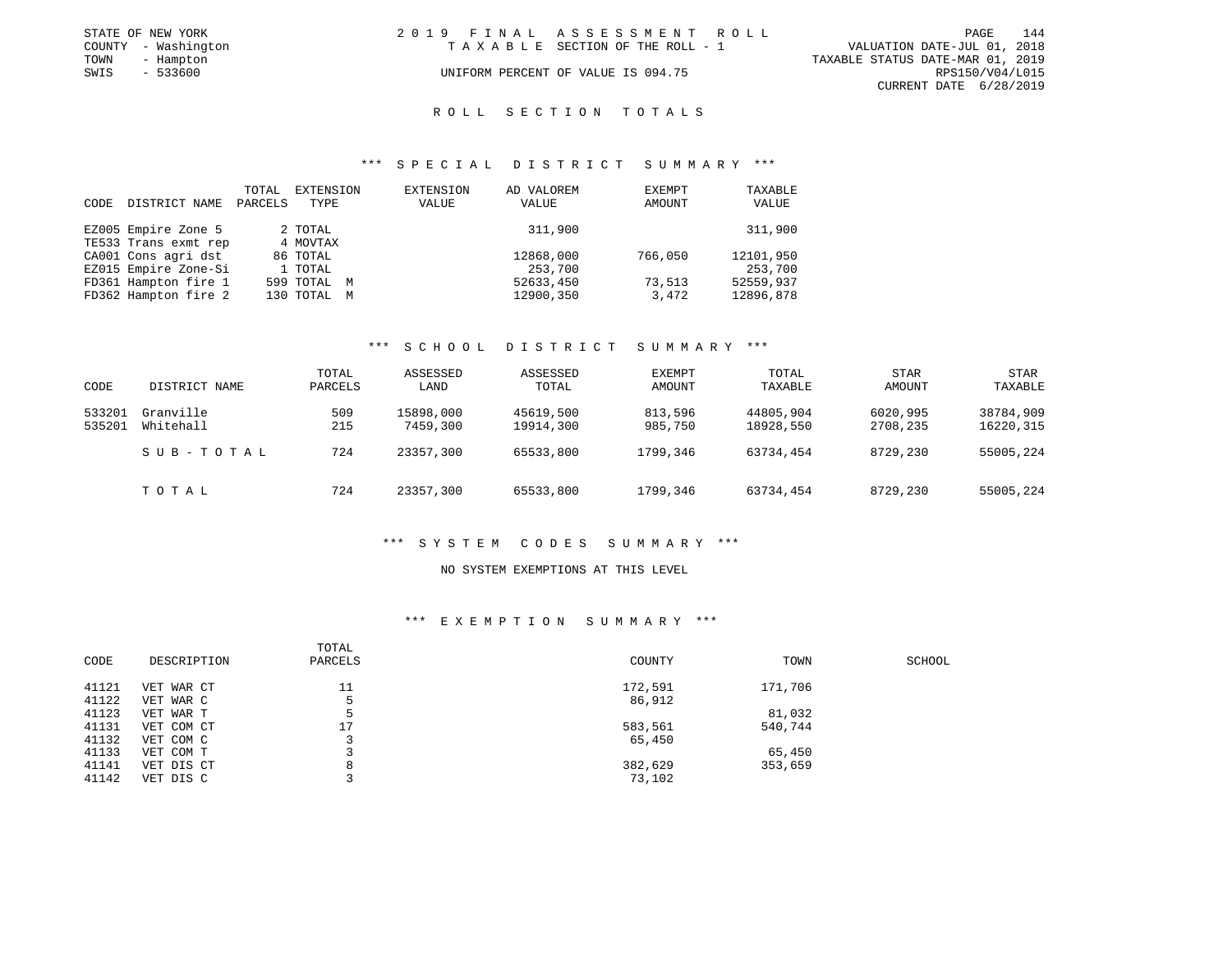|      | STATE OF NEW YORK   | 2019 FINAL ASSESSMENT ROLL |                                    |                                  |                        | PAGE | 145 |
|------|---------------------|----------------------------|------------------------------------|----------------------------------|------------------------|------|-----|
|      | COUNTY - Washington |                            | TAXABLE SECTION OF THE ROLL - 1    | VALUATION DATE-JUL 01, 2018      |                        |      |     |
| TOWN | - Hampton           |                            |                                    | TAXABLE STATUS DATE-MAR 01, 2019 |                        |      |     |
| SWIS | - 533600            |                            | UNIFORM PERCENT OF VALUE IS 094.75 |                                  | RPS150/V04/L015        |      |     |
|      |                     |                            |                                    |                                  | CURRENT DATE 6/28/2019 |      |     |

### \*\*\* E X E M P T I O N S U M M A R Y \*\*\*

|       |                  | TOTAL   |          |          |           |
|-------|------------------|---------|----------|----------|-----------|
| CODE  | DESCRIPTION      | PARCELS | COUNTY   | TOWN     | SCHOOL    |
| 41143 | VET DIS T        | 3       |          | 73,102   |           |
| 41151 | CW 10 VET/       |         | 37,560   | 37,560   |           |
| 41720 | AG DIST          | 22      | 689,065  | 689,065  | 689,065   |
| 41800 | AGED-ALL         | 8       | 359,611  | 359,611  | 382,481   |
| 41801 | AGED-CO/TN       |         | 112,775  | 112,775  |           |
| 41802 | AGED-CO          | 4       | 85,490   |          |           |
| 41803 | AGED-TOWN        | 11      |          | 266,537  |           |
| 41804 | AGED-SCH         | 4       |          |          | 90,050    |
| 41805 | AGE-CO/SCH       | 8       | 256,418  |          | 287,720   |
| 41834 | ENH STAR         | 69      |          |          | 4266,930  |
| 41854 | <b>BAS STAR</b>  | 149     |          |          | 4365,100  |
| 41864 | <b>B STAR MH</b> | 4       |          |          | 97,200    |
| 41931 | DISAB-C/T        | 2       | 65,800   | 65,800   |           |
| 42100 | SILO EXMP        |         | 76,985   | 76,985   | 76,985    |
| 47460 | FOR 480A         |         | 273,045  | 273,045  | 273,045   |
|       | TOTAL            | 354     | 3320,994 | 3167,071 | 10528,576 |

| ROLL<br>SEC | DESCRIPTION | TOTAL<br>PARCELS | ASSESSED<br>LAND | ASSESSED<br>TOTAL | TAXABLE<br>COUNTY | TAXABLE<br>TOWN | TAXABLE<br>SCHOOL | STAR<br>TAXABLE |
|-------------|-------------|------------------|------------------|-------------------|-------------------|-----------------|-------------------|-----------------|
|             | TAXABLE     | 724              | 23357,300        | 65533,800         | 62212,806         | 62366,729       | 63734,454         | 55005,224       |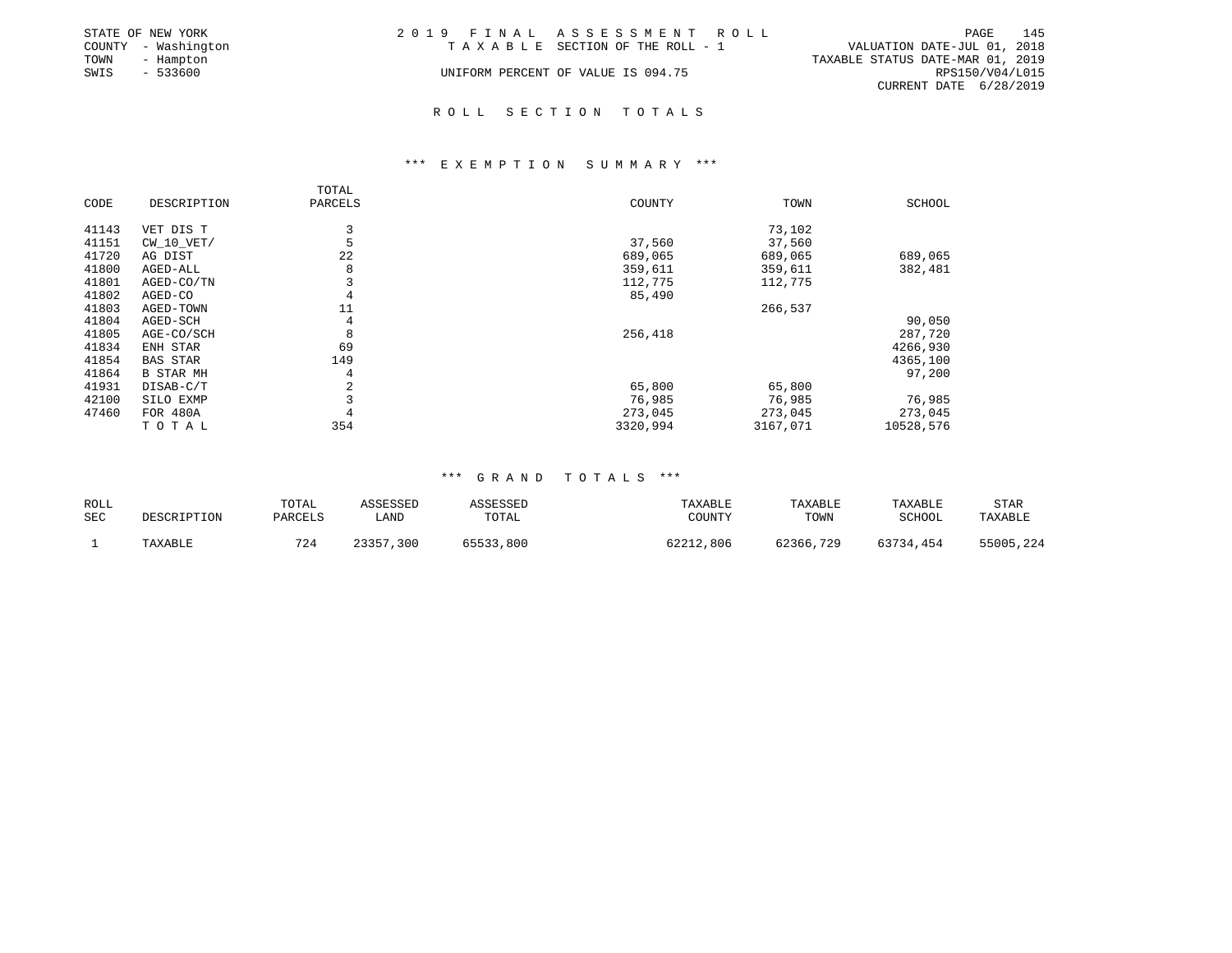### STATE OF NEW YORK 2 0 1 9 F I N A L A S S E S S M E N T R O L L PAGE 146 COUNTY - Washington SPECIAL FRANCHISE SECTION OF THE ROLL - 5 VALUATION DATE-JUL 01, 2018 TOWN - Hampton OWNERS NAME SEQUENCE TAXABLE STATUS DATE-MAR 01, 2019 SWIS - 533600 UNIFORM PERCENT OF VALUE IS 094.75UNIFORM PERCENT OF VALUE IS 094.75

| TAX MAP PARCEL NUMBER     | PROPERTY LOCATION & CLASS ASSESSMENT |          |                       | EXEMPTION CODE-----------------COUNTY-------TOWN-----SCHOOL |
|---------------------------|--------------------------------------|----------|-----------------------|-------------------------------------------------------------|
| CURRENT OWNERS NAME       | SCHOOL DISTRICT                      | LAND     | TAX DESCRIPTION       | TAXABLE VALUE                                               |
| CURRENT OWNERS ADDRESS    | PARCEL SIZE/GRID COORD               | TOTAL    | SPECIAL DISTRICTS     | ACCOUNT NO.                                                 |
| ****************          |                                      |          |                       |                                                             |
|                           | Special Franchise                    |          |                       |                                                             |
| $500. - 70 - 3$           | 860 Spec fran.                       |          | COUNTY TAXABLE VALUE  | 63,243                                                      |
| ION Holdco LLC            | Granville<br>533201                  | $\Omega$ | TAXABLE VALUE<br>TOWN | 63,243                                                      |
| 80 State St Ste 700       |                                      | 63,243   | SCHOOL TAXABLE VALUE  | 63,243                                                      |
| Albany, NY 12207          | FULL MARKET VALUE                    | 66,747   | FD362 Hampton fire 2  | 63,243 TO M                                                 |
|                           |                                      |          |                       |                                                             |
|                           | Special Franchise Town               |          |                       | 8950300322                                                  |
| $500. -15 - 3. -1$        | 861 Elec & gas                       |          | COUNTY TAXABLE VALUE  | 581,006                                                     |
| National Grid             | Granville<br>533201                  | $\circ$  | TOWN<br>TAXABLE VALUE | 581,006                                                     |
| Real Estate Tax Dept      | Apport For Sch 52%                   | 581,006  | SCHOOL TAXABLE VALUE  | 581,006                                                     |
| 300 Erie Boulevard West   | Parcel 1 Of 2                        |          | FD361 Hampton fire 1  | 366,034 TO M                                                |
| Syracuse, NY 13202        | FULL MARKET VALUE                    | 613,199  | FD362 Hampton fire 2  | 214,972 TO M                                                |
| ************************* |                                      |          |                       |                                                             |
|                           | Special Franchise Town               |          |                       | 8976300505                                                  |
| $500. -15 - 3. -2$        | 861 Elec & gas                       |          | COUNTY TAXABLE VALUE  | 536,313                                                     |
| National Grid             | Whitehall<br>535201                  | $\Omega$ | TOWN<br>TAXABLE VALUE | 536,313                                                     |
| Real Estate Tax Dept      | Apport For Sch 48%                   | 536,313  | SCHOOL TAXABLE VALUE  | 536,313                                                     |
| 300 Erie Boulevard West   | Parcel 2 Of 2                        |          | FD361 Hampton fire 1  | 337,877 TO M                                                |
| Syarcuse, NY 13202        | FULL MARKET VALUE                    | 566,030  | FD362 Hampton fire 2  | 198,436 TO M                                                |
|                           |                                      |          |                       |                                                             |
|                           | Special Franchise Town               |          |                       |                                                             |
| $500. - 53 - 1$           | 869 Television                       |          | COUNTY TAXABLE VALUE  | 38,712                                                      |
| Time Warner of Albany     | Granville<br>533201                  | $\Omega$ | TOWN<br>TAXABLE VALUE | 38,712                                                      |
| 7800 Cresent Executive Dr |                                      | 38,712   | SCHOOL TAXABLE VALUE  | 38,712                                                      |
| Charlotte, NC 28217-7467  | FULL MARKET VALUE                    | 40,857   | FD361 Hampton fire 1  | 38,712 TO M                                                 |
|                           |                                      |          |                       |                                                             |
|                           | Special Franchise Town               |          |                       | 8950300321                                                  |
| $500. -60 - 3. - 1$       | 866 Telephone                        |          | COUNTY TAXABLE VALUE  | 59,677                                                      |
| Verizon New York Inc      | 533201<br>Granville                  | $\Omega$ | TOWN<br>TAXABLE VALUE | 59,677                                                      |
| PO Box 2749               | Apport For Sch 64%                   | 59,677   | SCHOOL TAXABLE VALUE  | 59,677                                                      |
| Addison, TX 75001         | Parcel 1 Of 2                        |          | FD361 Hampton fire 1  | 37,597 TO M                                                 |
|                           | FULL MARKET VALUE                    | 62,984   | FD362 Hampton fire 2  | 22,080 TO M                                                 |
|                           |                                      |          |                       |                                                             |
|                           | Special Franchise Town               |          |                       | 8976300515                                                  |
| $500. -60 - 3. -2$        | 866 Telephone                        |          | COUNTY TAXABLE VALUE  | 33,569                                                      |
| Verizon New York Inc      | 535201<br>Whitehall                  | $\Omega$ | TOWN<br>TAXABLE VALUE | 33,569                                                      |
| PO Box 2749               | Apport For Sch 36%                   | 33,569   | SCHOOL TAXABLE VALUE  | 33,569                                                      |
| Addison, TX 75001         | Parcel 2 Of 2                        |          | FD361 Hampton fire 1  | 21,148 TO M                                                 |
|                           | FULL MARKET VALUE                    | 35,429   | FD362 Hampton fire 2  | 12,421 TO M                                                 |
|                           |                                      |          |                       |                                                             |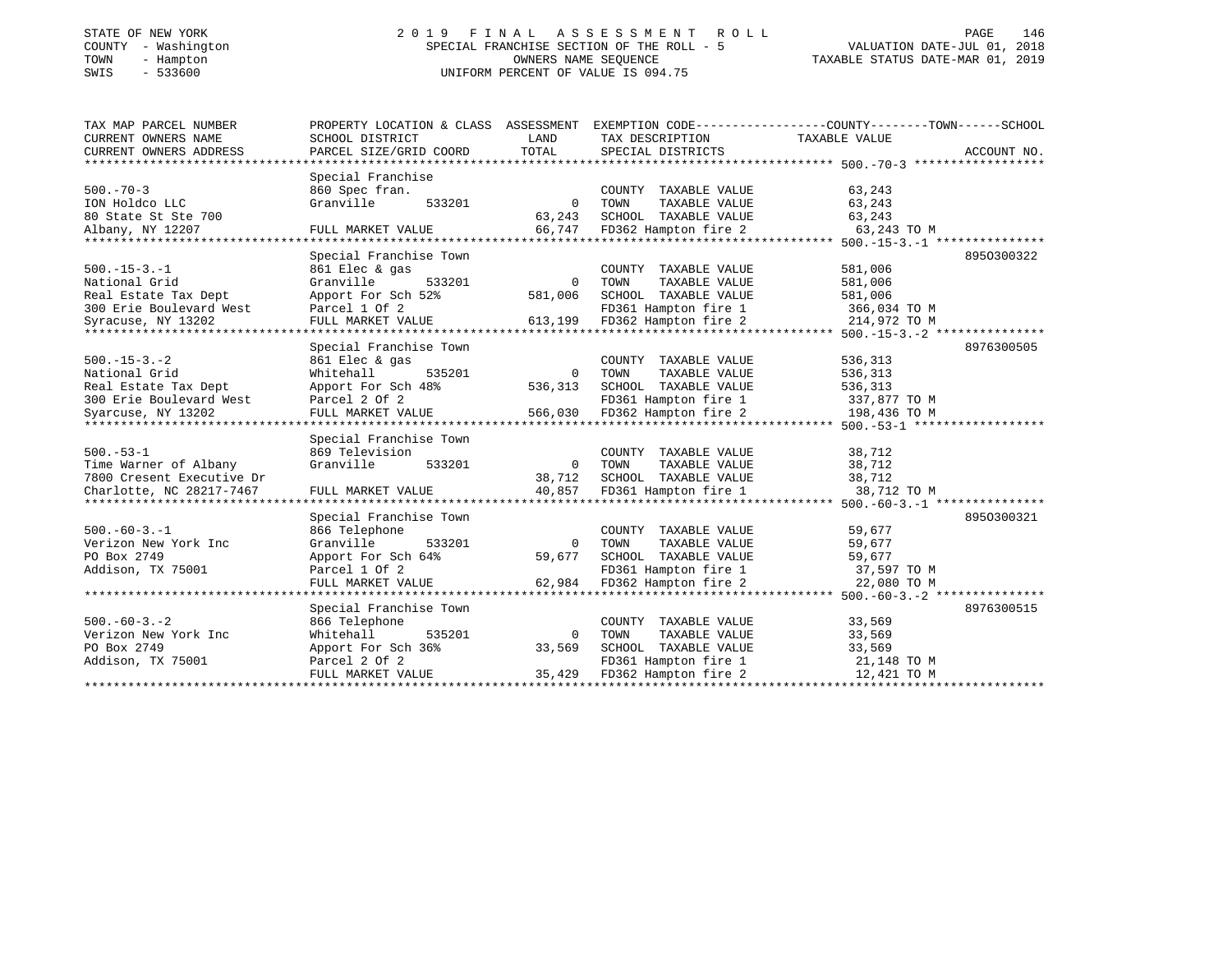| STATE OF NEW YORK   | 2019 FINAL ASSESSMENT ROLL                | 147<br>PAGE                      |
|---------------------|-------------------------------------------|----------------------------------|
| COUNTY - Washington | SPECIAL FRANCHISE SECTION OF THE ROLL - 5 | VALUATION DATE-JUL 01, 2018      |
| TOWN<br>- Hampton   |                                           | TAXABLE STATUS DATE-MAR 01, 2019 |
| SWIS<br>- 533600    |                                           | RPS150/V04/L015                  |
|                     | UNIFORM PERCENT OF VALUE IS 094.75        | CURRENT DATE 6/28/2019           |
|                     |                                           |                                  |

### \*\*\* S P E C I A L D I S T R I C T S U M M A R Y \*\*\*

| CODE                                         | TOTAL EXTENSION        | EXTENSION | AD VALOREM         | <b>EXEMPT</b> | TAXABLE            |
|----------------------------------------------|------------------------|-----------|--------------------|---------------|--------------------|
| DISTRICT NAME PARCELS                        | TYPE                   | VALUE     | VALUE              | AMOUNT        | VALUE              |
| FD361 Hampton fire 1<br>FD362 Hampton fire 2 | 5 TOTAL M<br>5 TOTAL M |           | 801,368<br>511,152 |               | 801,368<br>511,152 |

### \*\*\* S C H O O L D I S T R I C T S U M M A R Y \*\*\*

| CODE   | DISTRICT NAME | TOTAL<br>PARCELS | ASSESSED<br>LAND | ASSESSED<br>TOTAL | <b>EXEMPT</b><br>AMOUNT | TOTAL<br>TAXABLE | <b>STAR</b><br>AMOUNT | STAR<br>TAXABLE |
|--------|---------------|------------------|------------------|-------------------|-------------------------|------------------|-----------------------|-----------------|
|        |               |                  |                  |                   |                         |                  |                       |                 |
| 533201 | Granville     | 4                |                  | 742,638           |                         | 742,638          |                       | 742,638         |
| 535201 | Whitehall     | 2                |                  | 569,882           |                         | 569,882          |                       | 569,882         |
|        | SUB-TOTAL     | 6                |                  | 1312,520          |                         | 1312,520         |                       | 1312,520        |
|        | TOTAL         | 6                |                  | 1312,520          |                         | 1312,520         |                       | 1312,520        |

### \*\*\* S Y S T E M C O D E S S U M M A R Y \*\*\*

#### NO SYSTEM EXEMPTIONS AT THIS LEVEL

#### \*\*\* E X E M P T I O N S U M M A R Y \*\*\*

#### NO EXEMPTIONS AT THIS LEVEL

| ROLL |                   | TOTAL   | ASSESSED | ASSESSED | TAXABLE  | TAXABLE  | TAXABLE       | STAR     |
|------|-------------------|---------|----------|----------|----------|----------|---------------|----------|
| SEC  | DESCRIPTION       | PARCELS | LAND     | TOTAL    | COUNTY   | TOWN     | <b>SCHOOL</b> | TAXABLE  |
|      | SPECIAL FRANCHISE |         |          | 1312,520 | 1312,520 | 1312,520 | 1312,520      | 1312,520 |
|      |                   |         |          |          |          |          |               |          |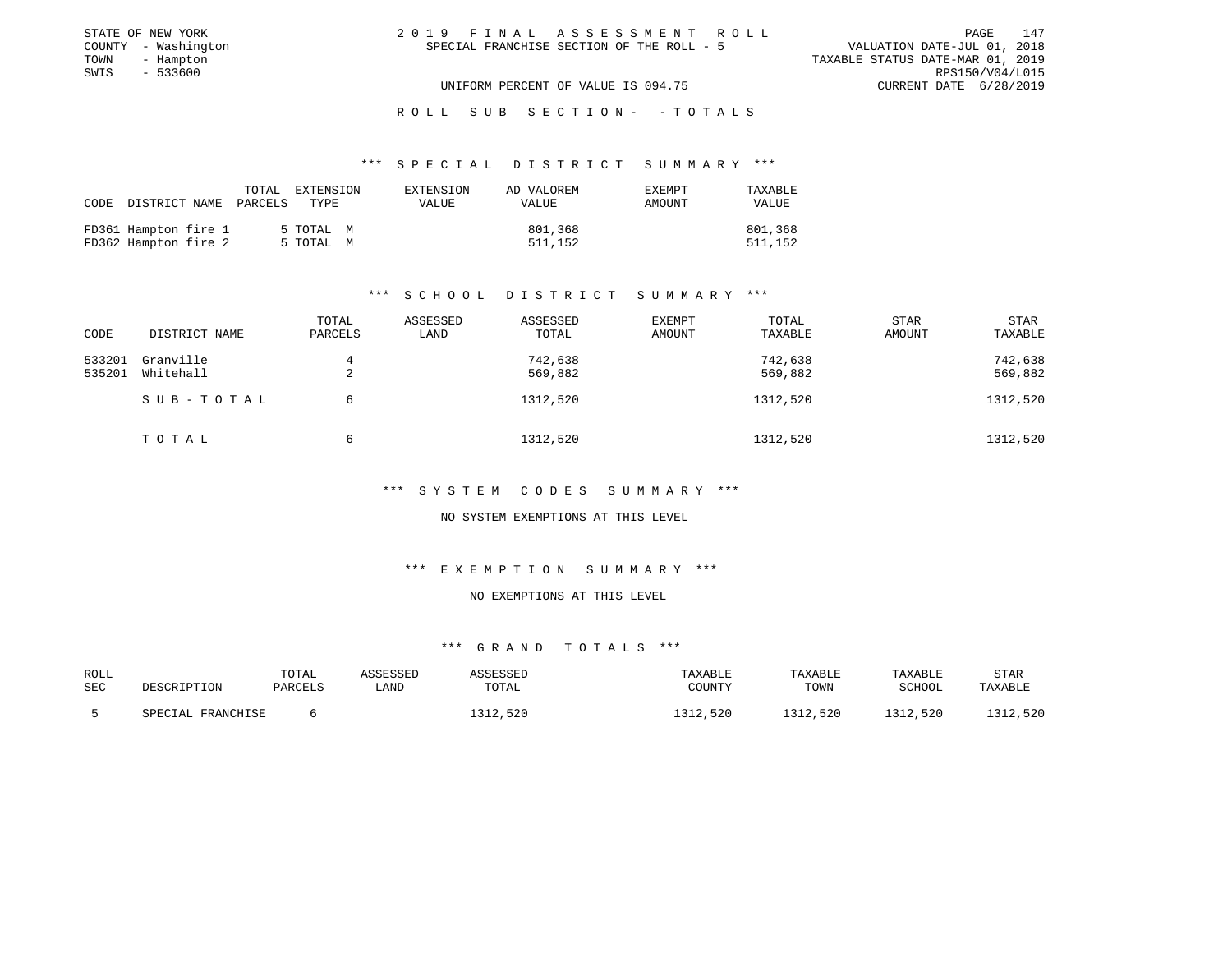| 2019 FINAL ASSESSMENT ROLL                | 148<br>PAGE                      |
|-------------------------------------------|----------------------------------|
| SPECIAL FRANCHISE SECTION OF THE ROLL - 5 | VALUATION DATE-JUL 01, 2018      |
|                                           | TAXABLE STATUS DATE-MAR 01, 2019 |
| UNIFORM PERCENT OF VALUE IS 094.75        | RPS150/V04/L015                  |
|                                           | CURRENT DATE 6/28/2019           |
|                                           |                                  |

### \*\*\* S P E C I A L D I S T R I C T S U M M A R Y \*\*\*

| CODE | DISTRICT NAME                                | PARCELS | TOTAL EXTENSION<br>TYPE | EXTENSION<br><b>VALUE</b> | AD VALOREM<br>VALUE | <b>EXEMPT</b><br>AMOUNT | TAXABLE<br>VALUE   |
|------|----------------------------------------------|---------|-------------------------|---------------------------|---------------------|-------------------------|--------------------|
|      | FD361 Hampton fire 1<br>FD362 Hampton fire 2 |         | 5 TOTAL M<br>5 TOTAL M  |                           | 801,368<br>511,152  |                         | 801,368<br>511,152 |

### \*\*\* S C H O O L D I S T R I C T S U M M A R Y \*\*\*

|        |               | TOTAL         | ASSESSED | ASSESSED | <b>EXEMPT</b> | TOTAL    | <b>STAR</b> | STAR     |
|--------|---------------|---------------|----------|----------|---------------|----------|-------------|----------|
| CODE   | DISTRICT NAME | PARCELS       | LAND     | TOTAL    | <b>AMOUNT</b> | TAXABLE  | AMOUNT      | TAXABLE  |
| 533201 | Granville     | 4             |          | 742,638  |               | 742,638  |             | 742,638  |
| 535201 | Whitehall     | $\Omega$<br>△ |          | 569,882  |               | 569,882  |             | 569,882  |
|        | SUB-TOTAL     | 6             |          | 1312,520 |               | 1312,520 |             | 1312,520 |
|        | TOTAL         | 6             |          | 1312,520 |               | 1312,520 |             | 1312,520 |

### \*\*\* S Y S T E M C O D E S S U M M A R Y \*\*\*

#### NO SYSTEM EXEMPTIONS AT THIS LEVEL

#### \*\*\* E X E M P T I O N S U M M A R Y \*\*\*

#### NO EXEMPTIONS AT THIS LEVEL

| ROLL                      | TOTAL     | ASSESSED | <b><i>ASSESSED</i></b> | TAXABLE            | TAXABLE  | TAXABLE      | STAR     |
|---------------------------|-----------|----------|------------------------|--------------------|----------|--------------|----------|
| <b>SEC</b><br>DESCRIPTION | PARCELS   | LAND     | TOTAL                  | COUNTY             | TOWN     | SCHOOL       | TAXABLE  |
| SPECIAL                   | FRANCHISE |          | 1312,520               | <b>CCC</b><br>.520 | 1312,520 | .520<br>1212 | 1312,520 |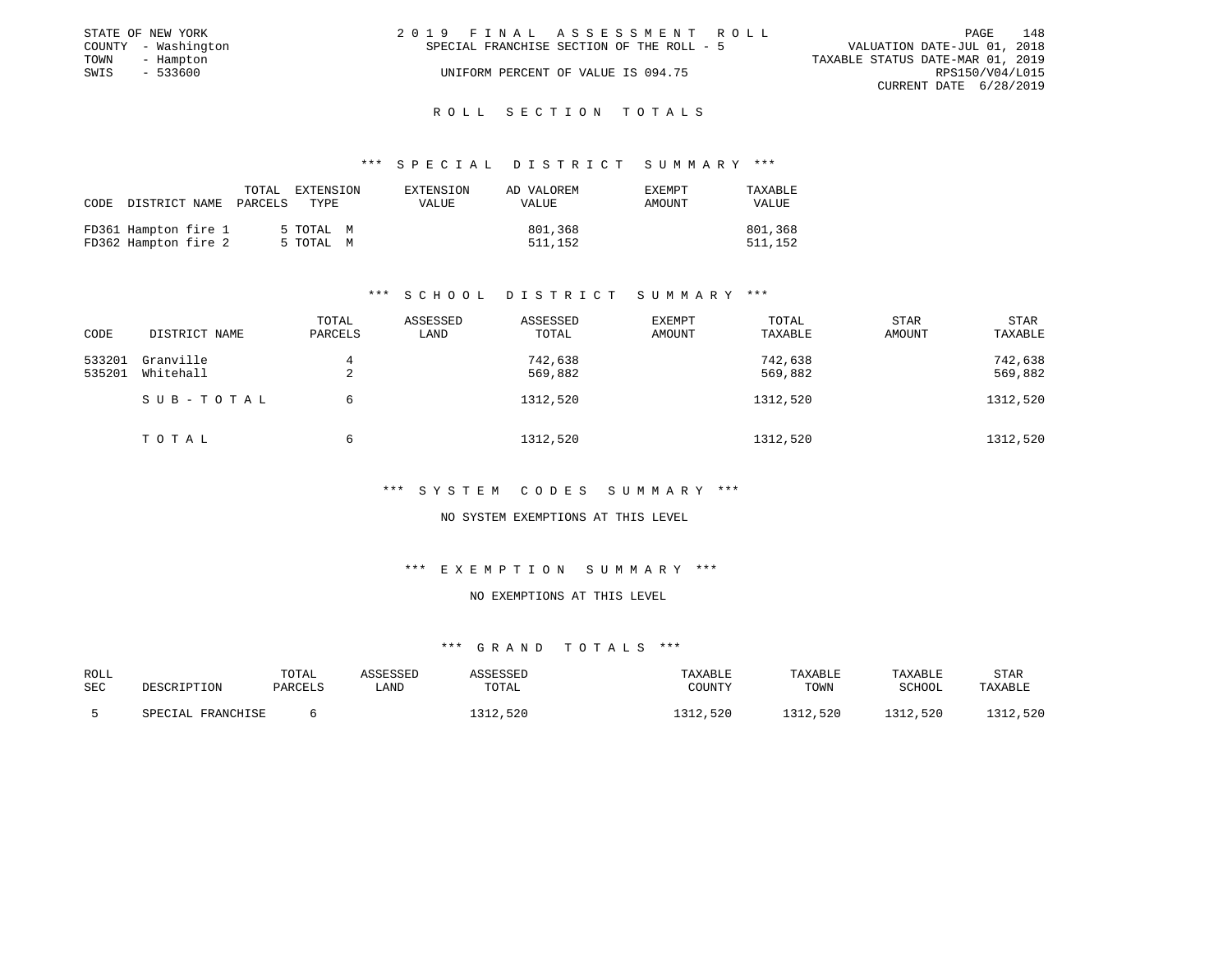| STATE OF NEW YORK<br>COUNTY - Washington<br>TOWN<br>- Hampton<br>SWIS<br>$-533600$                                                                               | 2019 FINAL                                                                                                                                                | OWNERS NAME SEQUENCE       | A S S E S S M E N T<br>R O L L<br>UTILITY & R.R. SECTION OF THE ROLL - 6<br>UNIFORM PERCENT OF VALUE IS 094.75 | PAGE<br>149<br>VALUATION DATE-JUL 01, 2018<br>TAXABLE STATUS DATE-MAR 01, 2019                                                   |
|------------------------------------------------------------------------------------------------------------------------------------------------------------------|-----------------------------------------------------------------------------------------------------------------------------------------------------------|----------------------------|----------------------------------------------------------------------------------------------------------------|----------------------------------------------------------------------------------------------------------------------------------|
| TAX MAP PARCEL NUMBER<br>CURRENT OWNERS NAME<br>CURRENT OWNERS ADDRESS<br>**********************                                                                 | SCHOOL DISTRICT<br>PARCEL SIZE/GRID COORD                                                                                                                 | LAND<br>TOTAL              | TAX DESCRIPTION<br>SPECIAL DISTRICTS                                                                           | PROPERTY LOCATION & CLASS ASSESSMENT EXEMPTION CODE----------------COUNTY-------TOWN------SCHOOL<br>TAXABLE VALUE<br>ACCOUNT NO. |
| $71. - 1 - 30.2$<br>Armadillo Holdings Corporation Whitehall<br>142 Avenue C<br>Williston, VT 05495                                                              | County Route 21<br>831 Tele Comm<br>535201<br>App. Factor 1.00<br>ACRES 1.55<br>EAST-0809204 NRTH-1707227<br>DEED BOOK 2485 PG-330<br>FULL MARKET VALUE   | 12,200<br>40,800<br>43,061 | COUNTY TAXABLE VALUE<br>TOWN<br>TAXABLE VALUE<br>SCHOOL TAXABLE VALUE<br>FD361 Hampton fire 1                  | 895N200604<br>40,800<br>40,800<br>40,800<br>40,800 TO M                                                                          |
|                                                                                                                                                                  |                                                                                                                                                           |                            |                                                                                                                |                                                                                                                                  |
| $31. - 1 - 6$<br>Central Vt Pub Ser Corp<br>c/o Green Mountain Power<br>Accounts Payable<br>2154 Post Rd<br>Rutland, VT 05701                                    | 1487 Carvers Falls Ln<br>874 Elec-hydro<br>Whitehall<br>535201<br>App. Factor 1.00<br>ACRES 80.70<br>EAST-0808745 NRTH-1746161<br>DEED BOOK 199<br>PG-185 | 48,500<br>48,500           | COUNTY TAXABLE VALUE<br>TOWN<br>TAXABLE VALUE<br>SCHOOL TAXABLE VALUE<br>FD362 Hampton fire 2                  | 895N200305<br>48,500<br>48,500<br>48,500<br>48,500 TO M                                                                          |
|                                                                                                                                                                  | FULL MARKET VALUE                                                                                                                                         | 51,187                     |                                                                                                                |                                                                                                                                  |
| $38. - 1 - 6.1$<br>Central Vt Pub Ser Corp<br>Company Code 108000                                                                                                | Manchester Rd OFF<br>380 Pub Util Vac<br>Whitehall<br>535201<br>App. Factor 1.00                                                                          | 15,000<br>15,000           | COUNTY TAXABLE VALUE<br>TAXABLE VALUE<br>TOWN<br>SCHOOL TAXABLE VALUE                                          | 895J101811<br>15,000<br>15,000<br>15,000                                                                                         |
| c/o Green Mountain Power<br>Accounts Payable<br>2154 Post Rd<br>Rutland, VT 05701                                                                                | ACRES<br>7.00<br>EAST-0811634 NRTH-1740362<br>DEED BOOK 199<br>PG-185<br>FULL MARKET VALUE                                                                | 15,831                     | FD362 Hampton fire 2                                                                                           | 15,000 TO M                                                                                                                      |
| $636. -9999 - 108. -1027$<br>Central Vt Pub Ser Corp<br>Company Code 108000<br>c/o Green Mountain Power<br>Accounts Payable<br>2154 Post Rd<br>Rutland, VT 05701 | Electric Transmission<br>882 Elec Trans Imp<br>Whitehall<br>535201<br>888888<br>App. Factor 1.00<br>Crvs Flls Strt To Vt Line<br>FULL MARKET VALUE        | 0<br>146,200<br>154,301    | COUNTY TAXABLE VALUE<br>TOWN<br>TAXABLE VALUE<br>SCHOOL TAXABLE VALUE<br>FD362 Hampton fire 2                  | 895N200304<br>146,200<br>146,200<br>146,200<br>146,200 TO M                                                                      |
| *******************                                                                                                                                              | **************************                                                                                                                                |                            |                                                                                                                |                                                                                                                                  |
| 636. - 9999 - 108. - 1887<br>Central Vt Pub Ser Corp                                                                                                             | Outside Plant<br>874 Elec-hydro<br>Whitehall<br>535201                                                                                                    | $\circ$                    | COUNTY TAXABLE VALUE<br>TOWN<br>TAXABLE VALUE                                                                  | 895N200302<br>2400,100<br>2400,100                                                                                               |
| Company Code 108000<br>c/o Green Mountain Power<br>Accounts Payable<br>2154 Post Rd<br>Rutland, VT 05701                                                         | 888888<br>App. Factor 1.00<br>Dam/pwr St/pnstock/gen Eq<br>FULL MARKET VALUE                                                                              | 2400,100<br>2533,087       | SCHOOL TAXABLE VALUE<br>FD362 Hampton fire 2                                                                   | 2400,100<br>2400,100 TO M                                                                                                        |
| + + + + + + + + + + + + + + + + +                                                                                                                                |                                                                                                                                                           |                            |                                                                                                                |                                                                                                                                  |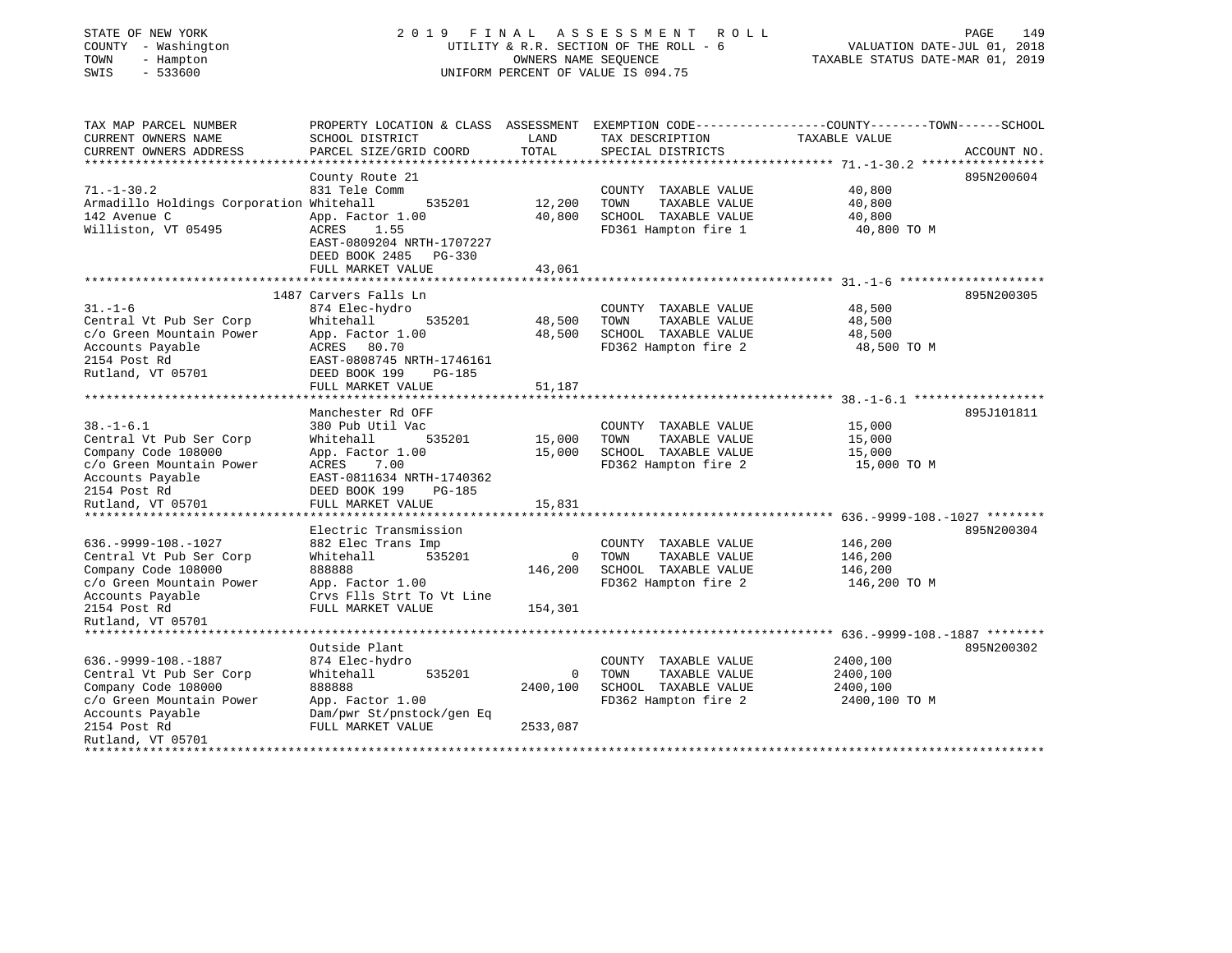### STATE OF NEW YORK 2019 FINAL ASSESSMENT ROLL PAGE 150 COUNTY - Washington  $UIILITY & R.R.$  SECTION OF THE ROLL - 6<br>TOWN - Hampton DWNERS NAME SEQUENCE TOWN - Hampton OWNERS NAME SEQUENCE TAXABLE STATUS DATE-MAR 01, 2019 SWIS - 533600 UNIFORM PERCENT OF VALUE IS 094.75

VALUATION DATE-JUL 01, 2018

| TAX MAP PARCEL NUMBER         | PROPERTY LOCATION & CLASS ASSESSMENT EXEMPTION CODE---------------COUNTY-------TOWN------SCHOOL |                          |                            |               |             |
|-------------------------------|-------------------------------------------------------------------------------------------------|--------------------------|----------------------------|---------------|-------------|
| CURRENT OWNERS NAME           | SCHOOL DISTRICT                                                                                 | LAND                     | TAX DESCRIPTION            | TAXABLE VALUE |             |
| CURRENT OWNERS ADDRESS        | PARCEL SIZE/GRID COORD                                                                          | TOTAL                    | SPECIAL DISTRICTS          |               | ACCOUNT NO. |
|                               |                                                                                                 |                          |                            |               |             |
|                               | telecom ceiling                                                                                 |                          |                            |               |             |
| 636.000-0000-704.000-1881     | 836 Telecom. eq.                                                                                |                          | COUNTY TAXABLE VALUE       | 1,087         |             |
| ION Holdco LLC                | Granville<br>533201                                                                             |                          | 0 TOWN<br>TAXABLE VALUE    | 1,087         |             |
| PO Box 495                    | telecom ceiling                                                                                 | 1,087                    | SCHOOL TAXABLE VALUE       | 1,087         |             |
| Bellows Falls, VT 05101       | FULL MARKET VALUE                                                                               |                          | 1,147 FD361 Hampton fire 1 | 1,087 TO M    |             |
|                               |                                                                                                 |                          |                            |               |             |
|                               | telecom ceilng                                                                                  |                          |                            |               |             |
| 636.000-0000-704.000-1882     | 836 Telecom. eq.                                                                                |                          | COUNTY TAXABLE VALUE       | 493           |             |
| ION Holdco LLC                | 535201<br>Whitehall                                                                             | $\overline{\phantom{0}}$ | TOWN<br>TAXABLE VALUE      | 493           |             |
| PO Box 495                    | telecom ceiling                                                                                 | 493                      | SCHOOL TAXABLE VALUE       | 493           |             |
| Bellows Falls, VT 05101       | FULL MARKET VALUE                                                                               | 520                      | FD361 Hampton fire 1       | 493 TO M      |             |
|                               |                                                                                                 |                          |                            |               |             |
|                               | Whitehall/north Rutland                                                                         |                          |                            |               | 895N200311  |
| $53. -1 - 3$                  | 882 Elec Trans Imp                                                                              |                          | COUNTY TAXABLE VALUE       | 191,400       |             |
| National Grid                 | Whitehall<br>535201                                                                             | 191,400                  | TAXABLE VALUE<br>TOWN      | 191,400       |             |
| Company Code 132350           | 912296                                                                                          | 191,400                  | SCHOOL TAXABLE VALUE       | 191,400       |             |
| Real Estate Tax               | App. Factor 1.0000                                                                              |                          | FD361 Hampton fire 1       | 191,400 TO M  |             |
| 300 Erie Boulevard West       | Trans Line                                                                                      |                          |                            |               |             |
| Syracuse, NY 13202-4718       | ACRES 33.10                                                                                     |                          |                            |               |             |
|                               | EAST-0812818 NRTH-1725723                                                                       |                          |                            |               |             |
|                               | FULL MARKET VALUE                                                                               | 202,005                  |                            |               |             |
|                               | ************************                                                                        | ************             |                            |               |             |
|                               | WHITEHALL-BLISSVILLE 7                                                                          |                          |                            |               |             |
| 636. - 9999 - 132. 350 - 1007 | 882 Elec Trans Imp                                                                              |                          | COUNTY TAXABLE VALUE       | 42,135        |             |
| National Grid                 | Whitehall<br>535201                                                                             | $\overline{0}$           | TOWN<br>TAXABLE VALUE      | 42,135        |             |
| Real Esate Tax                | WHITEHALL-BLISSVILLE 7                                                                          | 42,135                   | SCHOOL TAXABLE VALUE       | 42,135        |             |
| 300 Erie Boulevard West       | FULL MARKET VALUE                                                                               | 44,470                   |                            |               |             |
| Syracuse, NY 13202-4718       |                                                                                                 |                          |                            |               |             |
|                               |                                                                                                 |                          |                            |               |             |
|                               | Outside Plant                                                                                   |                          |                            |               | 895N200310  |
| 636. - 9999 - 132. 350 - 1886 | 884 Elec Dist Out                                                                               |                          | COUNTY TAXABLE VALUE       | 234,728       |             |
| National Grid                 | Granville<br>533201                                                                             | $\overline{0}$           | TOWN<br>TAXABLE VALUE      | 234,728       |             |
| Company Code 132350           | 888888                                                                                          | 234,728                  | SCHOOL TAXABLE VALUE       | 234,728       |             |
| Real Estate Tax               | App. Factor .4500                                                                               |                          | FD362 Hampton fire 2       | 234,728 TO M  |             |
| 300 Erie Boulevard West       | Poles Wires Etc                                                                                 |                          |                            |               |             |
| Syracuse, NY 13202-4718       | FULL MARKET VALUE                                                                               | 247,734                  |                            |               |             |
|                               |                                                                                                 |                          |                            |               |             |
|                               | Outside Plant                                                                                   |                          |                            |               | 8975200515  |
| 636. - 9999 - 132. 350 - 1887 | 884 Elec Dist Out                                                                               |                          | COUNTY TAXABLE VALUE       | 286,889       |             |
| National Grid                 | 535201<br>Whitehall                                                                             | $\Omega$                 | TAXABLE VALUE<br>TOWN      | 286,889       |             |
| Company Code 132350           | 888888                                                                                          | 286,889                  | SCHOOL TAXABLE VALUE       | 286,889       |             |
| Real Estate Tax               | App. Factor .5500                                                                               |                          | FD362 Hampton fire 2       | 286,889 TO M  |             |
| 300 Erie Boulevard West       | Poles Wires Etc                                                                                 |                          |                            |               |             |
| Syracuse, NY 13202-4718       | FULL MARKET VALUE                                                                               | 302,785                  |                            |               |             |
|                               |                                                                                                 |                          |                            |               |             |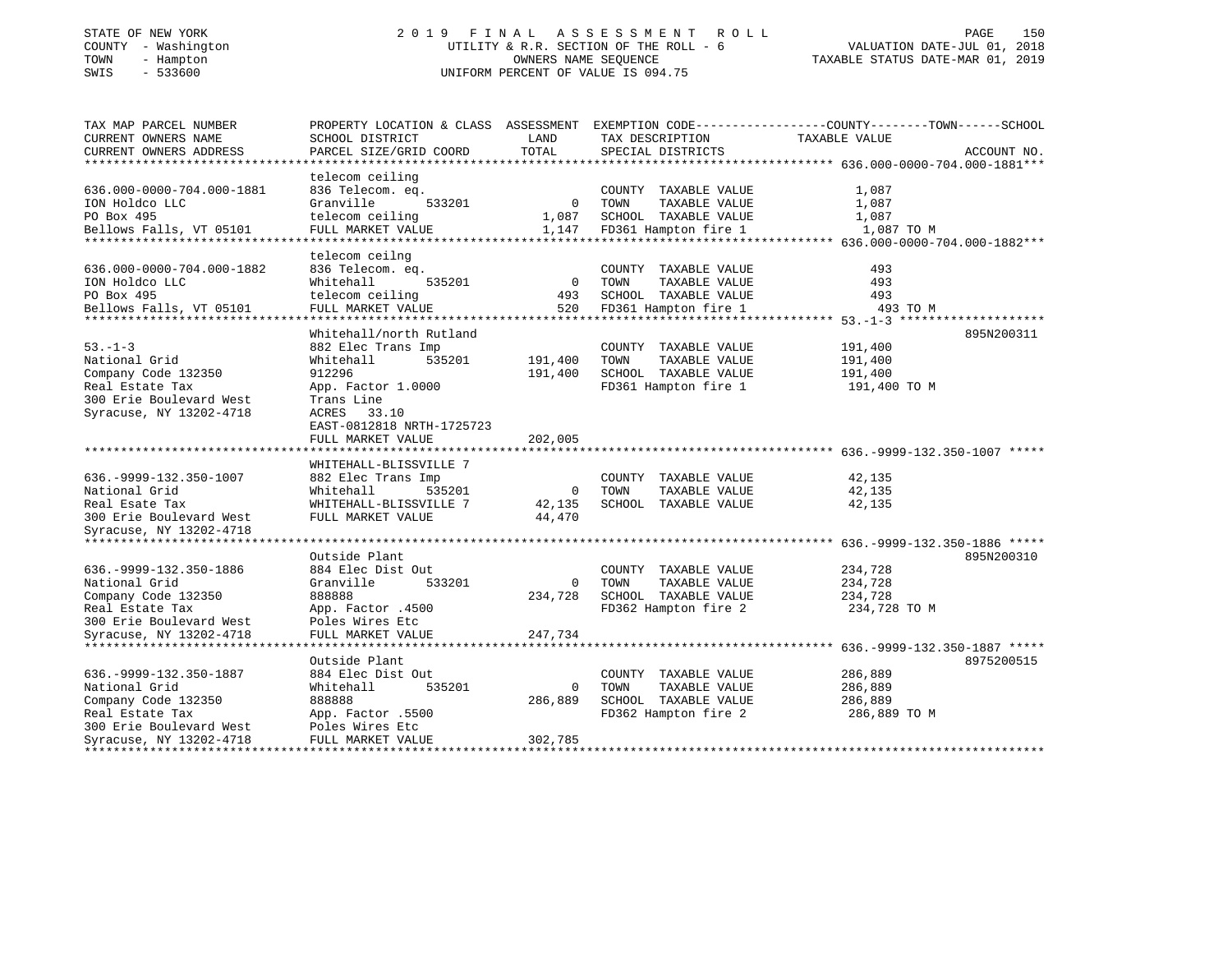## STATE OF NEW YORK 2 0 1 9 F I N A L A S S E S S M E N T R O L L PAGE 151 COUNTY - Washington UTILITY & R.R. SECTION OF THE ROLL - 6 VALUATION DATE-JUL 01, 2018 TOWN - Hampton OWNERS NAME SEQUENCE TAXABLE STATUS DATE-MAR 01, 2019 SWIS - 533600 UNIFORM PERCENT OF VALUE IS 094.75

| TAX MAP PARCEL NUMBER         | PROPERTY LOCATION & CLASS ASSESSMENT EXEMPTION CODE---------------COUNTY-------TOWN------SCHOOL |                |                            |               |             |
|-------------------------------|-------------------------------------------------------------------------------------------------|----------------|----------------------------|---------------|-------------|
| CURRENT OWNERS NAME           | SCHOOL DISTRICT                                                                                 | LAND           | TAX DESCRIPTION            | TAXABLE VALUE |             |
| CURRENT OWNERS ADDRESS        | PARCEL SIZE/GRID COORD                                                                          | TOTAL          | SPECIAL DISTRICTS          |               | ACCOUNT NO. |
|                               |                                                                                                 |                |                            |               |             |
|                               | South Rd OFF                                                                                    |                |                            |               | 895N200313  |
| $72. - 1 - 12$                | 822 Water supply                                                                                |                | COUNTY TAXABLE VALUE       | 1,200         |             |
| Poultney Water Works          | 533201<br>Granville                                                                             | 1,200 TOWN     | TAXABLE VALUE              | 1,200         |             |
| Poultney, VT 05764            | EAST-0818145 NRTH-1708525 1,200 SCHOOL TAXABLE VALUE                                            |                |                            | 1,200         |             |
|                               | FULL MARKET VALUE                                                                               |                | 1,266 FD361 Hampton fire 1 | 1,200 TO M    |             |
|                               |                                                                                                 |                |                            |               |             |
|                               | Public Service Town So Rd                                                                       |                |                            |               | 895N200314  |
| $600. -22 - 1$                | 822 Water supply                                                                                |                | COUNTY TAXABLE VALUE       | 1,800         |             |
| Poultney Water Works          | Granville<br>533201                                                                             | 0 TOWN         | TAXABLE VALUE              | 1,800         |             |
| Poultney, VT 05764            | Dam                                                                                             | 1,800          | SCHOOL TAXABLE VALUE       | 1,800         |             |
|                               | FULL MARKET VALUE                                                                               | 1,900          | FD361 Hampton fire 1       | 1,800 TO M    |             |
|                               |                                                                                                 |                |                            |               |             |
|                               | Public Service Town So Rd                                                                       |                |                            |               | 895N200315  |
| $600 - 22 - 2$                | 822 Water supply                                                                                |                | COUNTY TAXABLE VALUE       | 1,800         |             |
| Poultney Water Works          | Granville<br>533201                                                                             |                | 0 TOWN<br>TAXABLE VALUE    | 1,800         |             |
| Poultney, VT 05764            | Pipe Line                                                                                       |                | 1,800 SCHOOL TAXABLE VALUE | 1,800         |             |
|                               | FULL MARKET VALUE                                                                               |                | 1,900 FD361 Hampton fire 1 | 1,800 TO M    |             |
|                               | Public Service Town So Rd                                                                       |                |                            |               | 895N200316  |
| $600 - 22 - 3$                | 822 Water supply                                                                                |                | COUNTY TAXABLE VALUE       | 1,800         |             |
| Poultney Water Works          | Granville<br>533201                                                                             | 0 TOWN         | TAXABLE VALUE              | 1,800         |             |
| Poultney, VT 05764            | Water Rights                                                                                    | 1,800          | SCHOOL TAXABLE VALUE       | 1,800         |             |
|                               | FULL MARKET VALUE                                                                               | 1,900          | FD361 Hampton fire 1       | 1,800 TO M    |             |
|                               |                                                                                                 |                |                            |               |             |
|                               | Public Service Town Hl                                                                          |                |                            |               | 895N200318  |
| $600 - 22 - 5$                | 822 Water supply                                                                                |                | COUNTY TAXABLE VALUE       | 1,800         |             |
| Poultney Water Works          | 533201<br>Granville                                                                             |                | 0 TOWN<br>TAXABLE VALUE    | 1,800         |             |
| Poultney, VT 05764            | Water Rights                                                                                    |                | 1,800 SCHOOL TAXABLE VALUE | 1,800         |             |
|                               | FULL MARKET VALUE                                                                               | 1,900          | FD361 Hampton fire 1       | 1,800 TO M    |             |
|                               |                                                                                                 |                |                            |               |             |
|                               | Outside Plant                                                                                   |                |                            |               | 895N200317  |
| 636. - 9999 - 237. 500 - 1036 | 826 Water Transm                                                                                |                | COUNTY TAXABLE VALUE       | 1,200         |             |
| Poultney Water Works          | Granville<br>533201                                                                             | $\overline{0}$ | TAXABLE VALUE<br>TOWN      | 1,200         |             |
| Company Code 237500           | 888888                                                                                          | 1,200          | SCHOOL TAXABLE VALUE       | 1,200         |             |
| Poultney, VT 05764            | App. Factor 1.0000                                                                              |                | FD361 Hampton fire 1       | 1,200 TO M    |             |
|                               | Pipe Line/town Hill                                                                             |                |                            |               |             |
|                               | FULL MARKET VALUE                                                                               | 1,266          |                            |               |             |
|                               |                                                                                                 |                |                            |               |             |
|                               | Outside Plant                                                                                   |                |                            |               | 8975200525  |
| 636.000-0000-631.900-1881     | 836 Telecom. eq.                                                                                |                | COUNTY TAXABLE VALUE       | 19,472        |             |
| Verizon New York Inc          | 533201<br>Granville                                                                             | $\mathbf{0}$   | TOWN<br>TAXABLE VALUE      | 19,472        |             |
| PO Box 2749                   | 888888                                                                                          | 19,472         | SCHOOL TAXABLE VALUE       | 19,472        |             |
| Addison, TX 75001             | App. Factor .6881                                                                               |                | FD361 Hampton fire 1       | 19,472 TO M   |             |
|                               | Poles Wires Etc                                                                                 |                |                            |               |             |
|                               | FULL MARKET VALUE                                                                               | 20,551         |                            |               |             |
|                               |                                                                                                 |                |                            |               |             |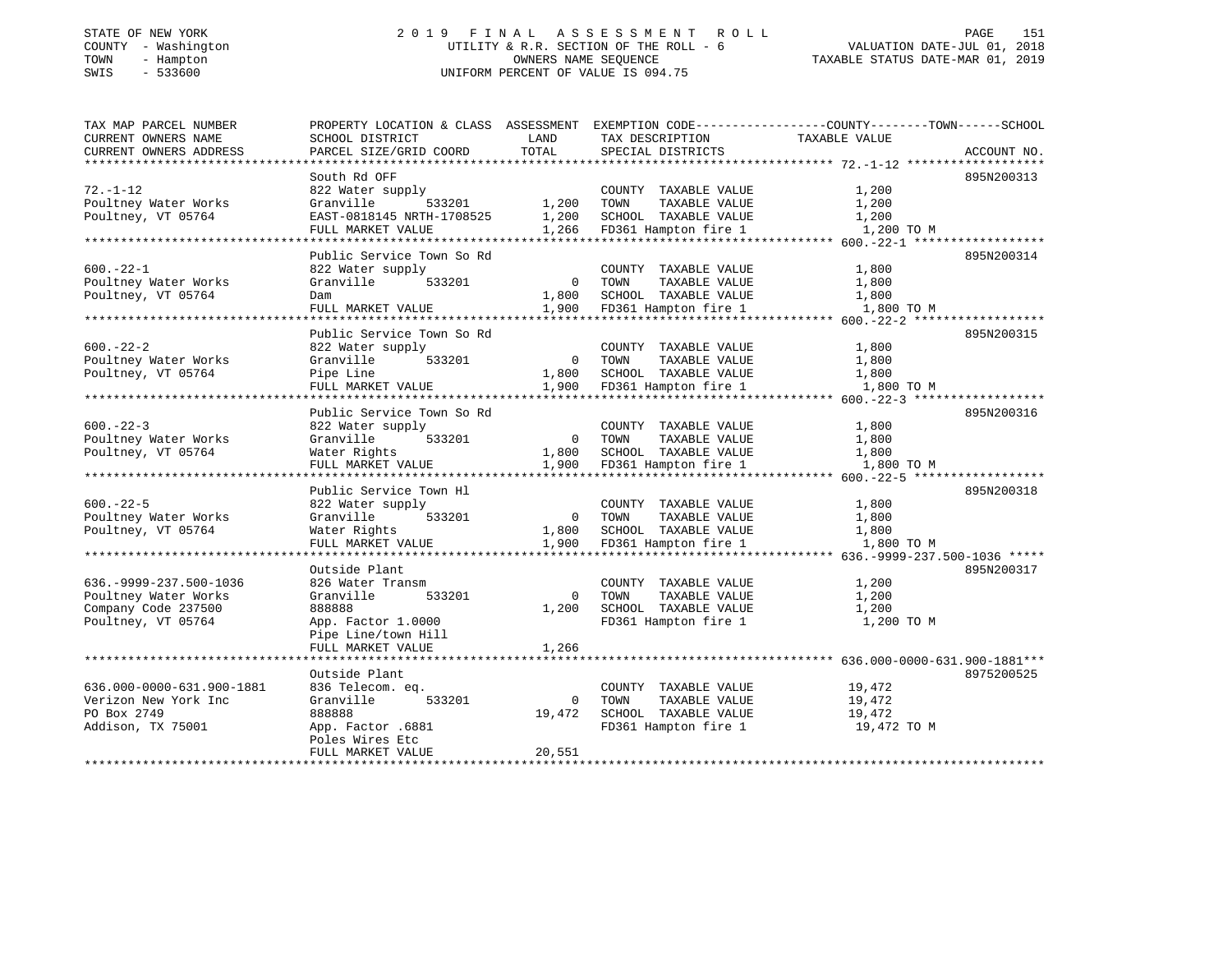| STATE OF NEW YORK<br>- Washington<br>COUNTY<br>TOWN<br>- Hampton<br>$-533600$<br>SWIS | 2019<br>FINAL             | ASSESSMENT<br>R O L L<br>UTILITY & R.R. SECTION OF THE ROLL - 6<br>OWNERS NAME SEOUENCE<br>UNIFORM PERCENT OF VALUE IS 094.75 | 152<br>PAGE<br>VALUATION DATE-JUL 01,<br>2018<br>TAXABLE STATUS DATE-MAR 01, 2019 |                                            |
|---------------------------------------------------------------------------------------|---------------------------|-------------------------------------------------------------------------------------------------------------------------------|-----------------------------------------------------------------------------------|--------------------------------------------|
| TAX MAP PARCEL NUMBER                                                                 | PROPERTY LOCATION & CLASS | ASSESSMENT                                                                                                                    | EXEMPTION CODE--                                                                  | -----------COUNTY---------TOWN------SCHOOL |
| CURRENT OWNERS NAME                                                                   | SCHOOL DISTRICT           | LAND                                                                                                                          | TAX DESCRIPTION                                                                   | TAXABLE VALUE                              |
| CURRENT OWNERS ADDRESS                                                                | PARCEL SIZE/GRID COORD    | TOTAL                                                                                                                         | SPECIAL DISTRICTS                                                                 | ACCOUNT NO.                                |
|                                                                                       |                           |                                                                                                                               |                                                                                   |                                            |
|                                                                                       | Outside Plant             |                                                                                                                               |                                                                                   | 895N200312                                 |
| 636.000-0000-631.900-1882                                                             | 836 Telecom. eq.          |                                                                                                                               | TAXABLE VALUE<br>COUNTY                                                           | 8,826                                      |
| Verizon New York Inc                                                                  | Whitehall<br>535201       |                                                                                                                               | TOWN<br>TAXABLE VALUE                                                             | 8,826                                      |
| Attn: Company Code 631900                                                             | 888888                    | 8,826                                                                                                                         | SCHOOL<br>TAXABLE VALUE                                                           | 8,826                                      |
| PO Box 2749                                                                           | App. Factor .3119         |                                                                                                                               | FD361 Hampton fire 1                                                              | 8,826 TO M                                 |
| Addison, TX 75001                                                                     | Poles Wires Etc           |                                                                                                                               |                                                                                   |                                            |
|                                                                                       | FULL MARKET VALUE         | 9,315                                                                                                                         |                                                                                   |                                            |
|                                                                                       |                           |                                                                                                                               |                                                                                   |                                            |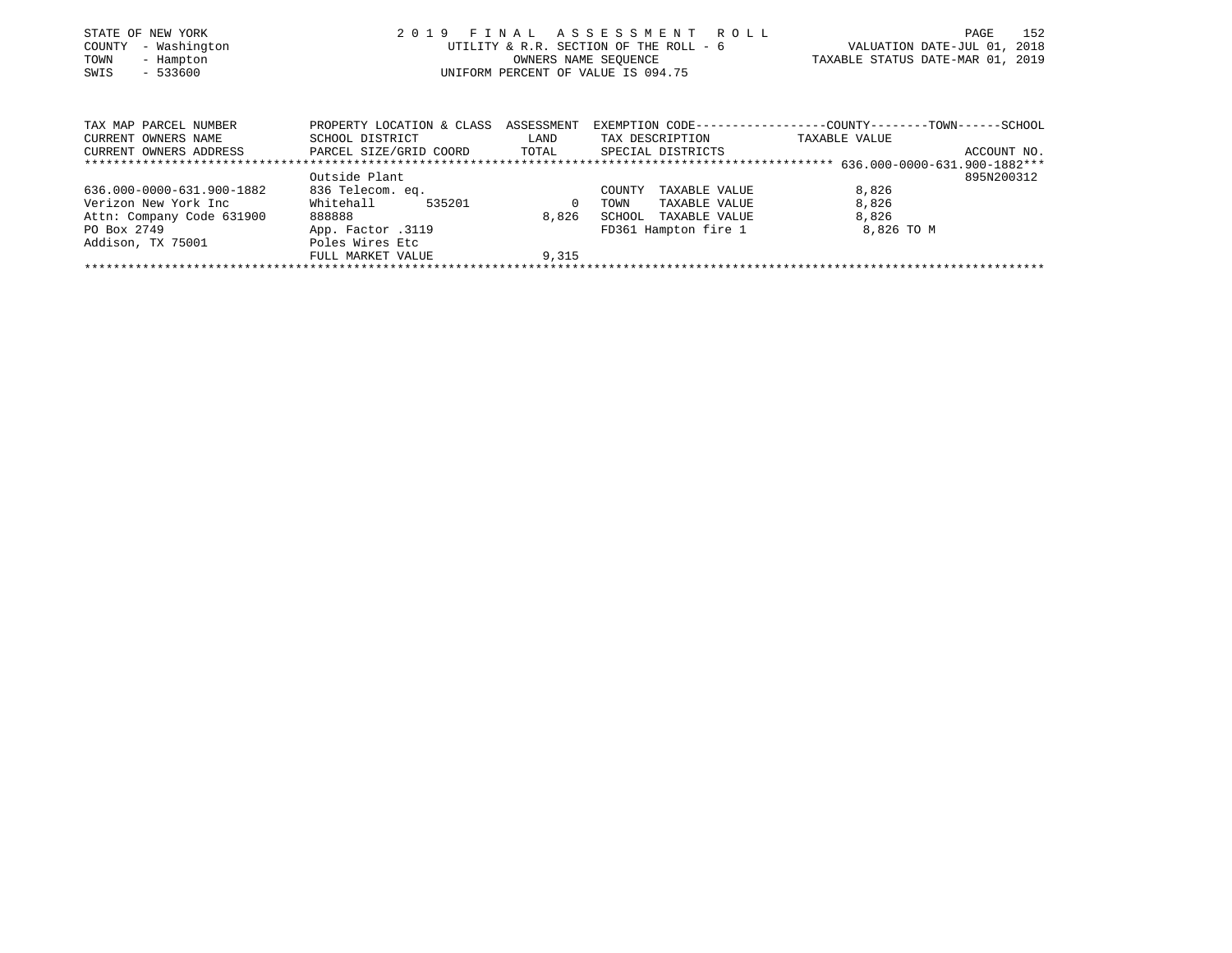| STATE OF NEW YORK   | 2019 FINAL ASSESSMENT ROLL             | 153<br>PAGE                      |
|---------------------|----------------------------------------|----------------------------------|
| COUNTY - Washington | UTILITY & R.R. SECTION OF THE ROLL - 6 | VALUATION DATE-JUL 01, 2018      |
| TOWN<br>- Hampton   |                                        | TAXABLE STATUS DATE-MAR 01, 2019 |
| SWIS<br>- 533600    |                                        | RPS150/V04/L015                  |
|                     | UNIFORM PERCENT OF VALUE IS 094.75     | CURRENT DATE 6/28/2019           |
|                     |                                        |                                  |

### \*\*\* S P E C I A L D I S T R I C T S U M M A R Y \*\*\*

| CODE DISTRICT NAME PARCELS |  | TOTAL EXTENSION<br>TYPE | EXTENSION<br>VALUE | AD VALOREM<br><b>VALUE</b> | <b>EXEMPT</b><br>AMOUNT | TAXABLE<br>VALUE |
|----------------------------|--|-------------------------|--------------------|----------------------------|-------------------------|------------------|
| FD361 Hampton fire 1       |  | 12 TOTAL M              |                    | 271,678                    |                         | 271,678          |
| FD362 Hampton fire 2       |  | 6 TOTAL M               |                    | 3131,417                   |                         | 3131,417         |

### \*\*\* S C H O O L D I S T R I C T S U M M A R Y \*\*\*

|        |               | TOTAL   | ASSESSED | ASSESSED | <b>EXEMPT</b> | TOTAL    | STAR          | STAR     |
|--------|---------------|---------|----------|----------|---------------|----------|---------------|----------|
| CODE   | DISTRICT NAME | PARCELS | LAND     | TOTAL    | AMOUNT        | TAXABLE  | <b>AMOUNT</b> | TAXABLE  |
| 533201 | Granville     | 9       | 1,200    | 264,887  |               | 264,887  |               | 264,887  |
| 535201 | Whitehall     | 10      | 267,100  | 3180,343 |               | 3180,343 |               | 3180,343 |
|        | SUB-TOTAL     | 19      | 268,300  | 3445,230 |               | 3445,230 |               | 3445,230 |
|        | TOTAL         | 19      | 268,300  | 3445,230 |               | 3445,230 |               | 3445,230 |

### \*\*\* S Y S T E M C O D E S S U M M A R Y \*\*\*

#### NO SYSTEM EXEMPTIONS AT THIS LEVEL

#### \*\*\* E X E M P T I O N S U M M A R Y \*\*\*

#### NO EXEMPTIONS AT THIS LEVEL

| ROLL       |                  | TOTAL   | ASSESSED | ASSESSED | TAXABLE  | TAXABLE  | TAXABLE       | STAR     |
|------------|------------------|---------|----------|----------|----------|----------|---------------|----------|
| <b>SEC</b> | DESCRIPTION      | PARCELS | LAND     | TOTAL    | COUNTY   | TOWN     | <b>SCHOOL</b> | TAXABLE  |
|            |                  |         |          |          |          |          |               |          |
|            | UTILITIES & N.C. | 1 Q     | 268,300  | 3445,230 | 3445,230 | 3445,230 | 3445,230      | 3445,230 |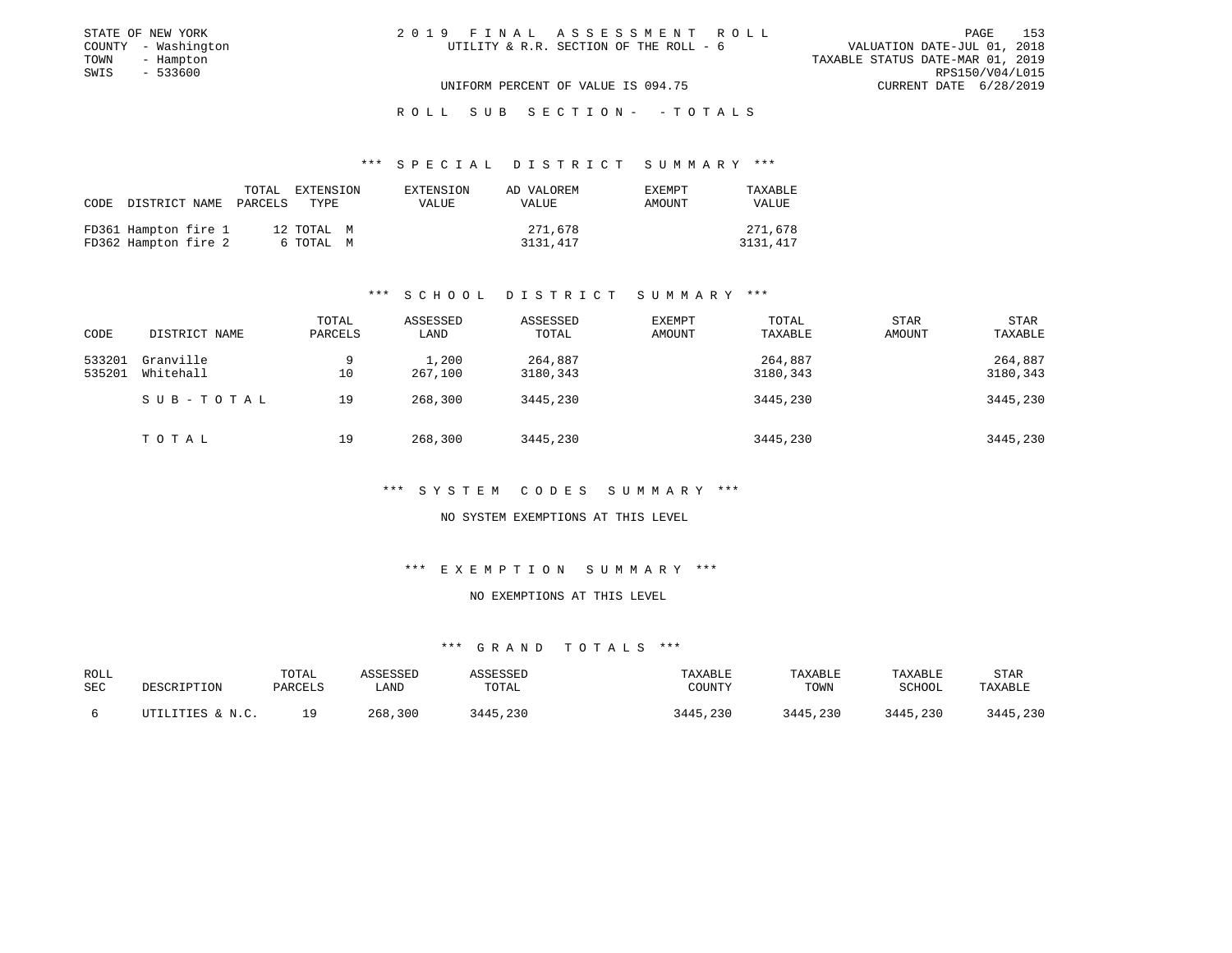|      | STATE OF NEW YORK   | 2019 FINAL ASSESSMENT ROLL             | 154<br>PAGE                      |
|------|---------------------|----------------------------------------|----------------------------------|
|      | COUNTY - Washington | UTILITY & R.R. SECTION OF THE ROLL - 6 | VALUATION DATE-JUL 01, 2018      |
| TOWN | - Hampton           |                                        | TAXABLE STATUS DATE-MAR 01, 2019 |
| SWIS | $-533600$           | UNIFORM PERCENT OF VALUE IS 094.75     | RPS150/V04/L015                  |
|      |                     |                                        | CURRENT DATE 6/28/2019           |

### \*\*\* S P E C I A L D I S T R I C T S U M M A R Y \*\*\*

| CODE | DISTRICT NAME                                | PARCELS | TOTAL EXTENSION<br>TYPE | EXTENSION<br>VALUE | AD VALOREM<br>VALUE | <b>EXEMPT</b><br>AMOUNT | TAXABLE<br>VALUE    |
|------|----------------------------------------------|---------|-------------------------|--------------------|---------------------|-------------------------|---------------------|
|      | FD361 Hampton fire 1<br>FD362 Hampton fire 2 |         | 12 TOTAL M<br>6 TOTAL M |                    | 271,678<br>3131,417 |                         | 271,678<br>3131,417 |

### \*\*\* S C H O O L D I S T R I C T S U M M A R Y \*\*\*

|        |               | TOTAL   | ASSESSED | ASSESSED | <b>EXEMPT</b> | TOTAL    | STAR   | <b>STAR</b> |
|--------|---------------|---------|----------|----------|---------------|----------|--------|-------------|
| CODE   | DISTRICT NAME | PARCELS | LAND     | TOTAL    | AMOUNT        | TAXABLE  | AMOUNT | TAXABLE     |
| 533201 | Granville     | 9       | 1,200    | 264,887  |               | 264,887  |        | 264,887     |
| 535201 | Whitehall     | 10      | 267,100  | 3180,343 |               | 3180,343 |        | 3180,343    |
|        | SUB-TOTAL     | 19      | 268,300  | 3445,230 |               | 3445,230 |        | 3445,230    |
|        | TOTAL         | 19      | 268,300  | 3445,230 |               | 3445,230 |        | 3445,230    |

### \*\*\* S Y S T E M C O D E S S U M M A R Y \*\*\*

#### NO SYSTEM EXEMPTIONS AT THIS LEVEL

### \*\*\* E X E M P T I O N S U M M A R Y \*\*\*

#### NO EXEMPTIONS AT THIS LEVEL

| ROLL |                  | TOTAL   | ASSESSED | ASSESSED | TAXABLE  | TAXABLE  | TAXABLE  | STAR     |
|------|------------------|---------|----------|----------|----------|----------|----------|----------|
| SEC  | DESCRIPTION      | PARCELS | LAND     | TOTAL    | COUNTY   | TOWN     | SCHOOL   | TAXABLE  |
|      | UTILITIES & N.C. | 1 Q     | 268,300  | 3445,230 | 3445,230 | 3445,230 | 3445,230 | 3445,230 |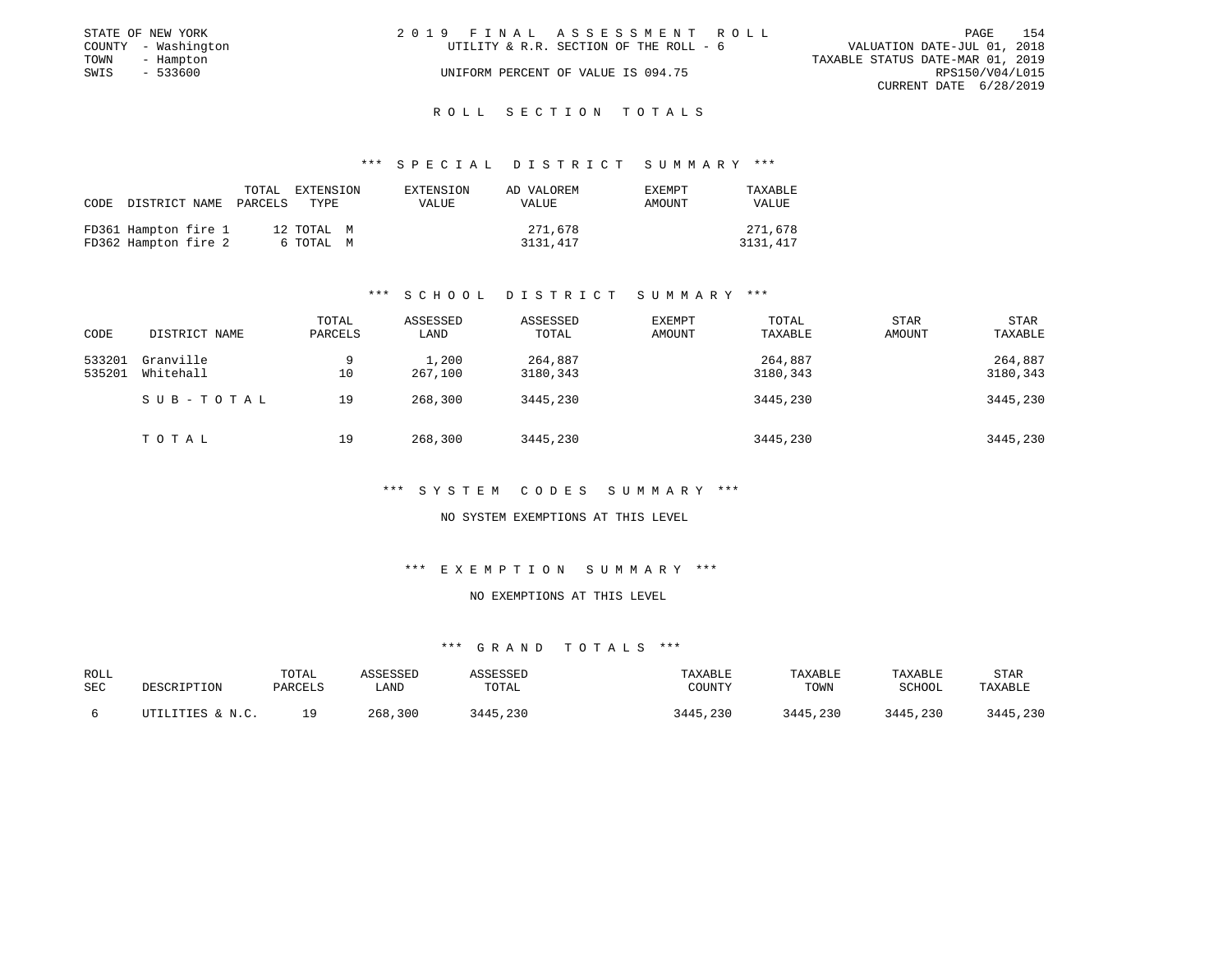| STATE OF NEW YORK<br>COUNTY<br>- Washington<br>TOWN<br>- Hampton<br>$-533600$<br>SWIS | 2019 FINAL ASSESSMENT ROLL<br>CEILING RAILROAD SECTION OF THE ROLL - 7<br>UNIFORM PERCENT OF VALUE IS 094.75    | 155<br>PAGE<br>VALUATION DATE-JUL 01, 2018<br>TAXABLE STATUS DATE-MAR 01, 2019 |                               |              |             |
|---------------------------------------------------------------------------------------|-----------------------------------------------------------------------------------------------------------------|--------------------------------------------------------------------------------|-------------------------------|--------------|-------------|
| TAX MAP PARCEL NUMBER                                                                 | PROPERTY LOCATION & CLASS ASSESSMENT EXEMPTION CODE----------------COUNTY-------TOWN------SCHOOL                |                                                                                |                               |              |             |
| CURRENT OWNERS NAME                                                                   | SCHOOL DISTRICT                                                                                                 | LAND                                                                           | TAX DESCRIPTION TAXABLE VALUE |              |             |
| CURRENT OWNERS ADDRESS PARCEL SIZE/GRID COORD TOTAL                                   |                                                                                                                 |                                                                                | SPECIAL DISTRICTS             |              | ACCOUNT NO. |
|                                                                                       | Public Service Town                                                                                             |                                                                                |                               |              | 895N200301  |
| $45. - 1 - 15$                                                                        | 842 Ceiling rr                                                                                                  |                                                                                | COUNTY TAXABLE VALUE          | 182,461      |             |
| Clarendon & Pittsford Rr                                                              | Whitehall<br>535201                                                                                             | 21,700                                                                         | TAXABLE VALUE<br>TOWN         | 182,461      |             |
| One Railway Ln                                                                        |                                                                                                                 |                                                                                |                               | 182,461      |             |
| Burlington, VT 05401                                                                  | Apport For Sch 93%<br>$45. -1 - 15. - 1$<br>ACRES 11.66<br>EAST-0807736 NRTH-1734510<br>DEED BOOK 498<br>PG-841 |                                                                                | FD362 Hampton fire 2          | 182,461 TO M |             |
|                                                                                       | FULL MARKET VALUE                                                                                               | 192,571                                                                        |                               |              |             |
|                                                                                       |                                                                                                                 |                                                                                |                               |              |             |
| $45. - 1 - 15. - 2$                                                                   | Public Service Town<br>842 Ceiling rr                                                                           |                                                                                | COUNTY TAXABLE VALUE          | 13,734       | 8975200505  |
| Clarendon & Pittsford Rr                                                              | Granville                                                                                                       | 533201 1,600                                                                   | TOWN<br>TAXABLE VALUE         | 13,734       |             |
| One Railway Ln                                                                        | Apportioned For School 7%                                                                                       | 13,734                                                                         | SCHOOL TAXABLE VALUE          | 13,734       |             |
| Burlington, VT 05401                                                                  | Parcel 2 Of 2<br>EAST-0771680 NRTH-1309190                                                                      |                                                                                | FD362 Hampton fire 2          | 13,734 TO M  |             |
|                                                                                       | FULL MARKET VALUE                                                                                               | 14,495                                                                         |                               |              |             |
|                                                                                       |                                                                                                                 |                                                                                |                               |              |             |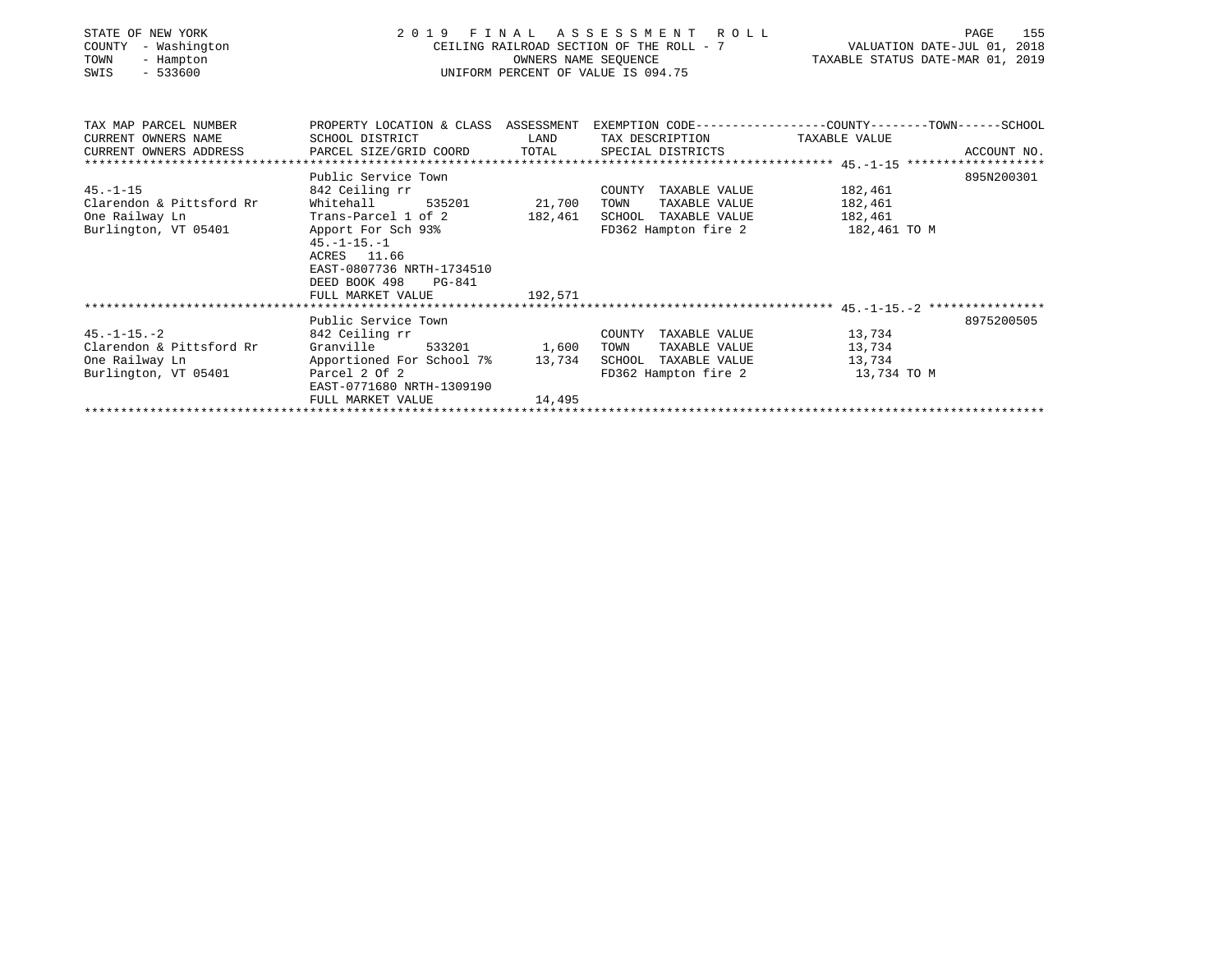|      | STATE OF NEW YORK   | 2019 FINAL ASSESSMENT ROLL               |                                  | PAGE | 156 |
|------|---------------------|------------------------------------------|----------------------------------|------|-----|
|      | COUNTY - Washington | CEILING RAILROAD SECTION OF THE ROLL - 7 | VALUATION DATE-JUL 01, 2018      |      |     |
| TOWN | - Hampton           |                                          | TAXABLE STATUS DATE-MAR 01, 2019 |      |     |
| SWIS | - 533600            |                                          | RPS150/V04/L015                  |      |     |
|      |                     | UNIFORM PERCENT OF VALUE IS 094.75       | CURRENT DATE 6/28/2019           |      |     |
|      |                     |                                          |                                  |      |     |

### \*\*\* S P E C I A L D I S T R I C T S U M M A R Y \*\*\*

|                      | TOTAL.  | EXTENSION | EXTENSION | AD VALOREM   | <b>EXEMPT</b> | TAXABLE |
|----------------------|---------|-----------|-----------|--------------|---------------|---------|
| CODE DISTRICT NAME   | PARCELS | TYPE      | VALUE     | <b>VALUE</b> | AMOUNT        | VALUE   |
|                      |         |           |           |              |               |         |
| FD362 Hampton fire 2 |         | 2 TOTAL M |           | 196,195      |               | 196,195 |

### \*\*\* S C H O O L D I S T R I C T S U M M A R Y \*\*\*

| CODE                | DISTRICT NAME | TOTAL<br>PARCELS | ASSESSED<br>LAND | ASSESSED<br>TOTAL | <b>EXEMPT</b><br>AMOUNT | TOTAL<br>TAXABLE | <b>STAR</b><br><b>AMOUNT</b> | <b>STAR</b><br>TAXABLE |
|---------------------|---------------|------------------|------------------|-------------------|-------------------------|------------------|------------------------------|------------------------|
| 533201              | Granville     |                  | 1,600            | 13,734            |                         | 13,734           |                              | 13,734                 |
| Whitehall<br>535201 |               | 21,700           | 182,461          |                   | 182,461                 |                  | 182,461                      |                        |
|                     | SUB-TOTAL     | 2                | 23,300           | 196,195           |                         | 196,195          |                              | 196,195                |
|                     | TOTAL         | 2                | 23,300           | 196,195           |                         | 196,195          |                              | 196,195                |

### \*\*\* S Y S T E M C O D E S S U M M A R Y \*\*\*

NO SYSTEM EXEMPTIONS AT THIS LEVEL

#### \*\*\* E X E M P T I O N S U M M A R Y \*\*\*

#### NO EXEMPTIONS AT THIS LEVEL

| ROLL<br><b>SEC</b> | DESCRIPTION       | TOTAL<br>PARCELS | ASSESSED<br>LAND | ASSESSED<br>TOTAL | TAXABLE<br>COUNTY | TAXABLE<br>TOWN | TAXABLE<br>SCHOOL | STAR<br>TAXABLE |
|--------------------|-------------------|------------------|------------------|-------------------|-------------------|-----------------|-------------------|-----------------|
|                    | CEILING RAILROADS |                  | 23,300           | 196,195           | 196,195           | 196,195         | 196.195           | 196,195         |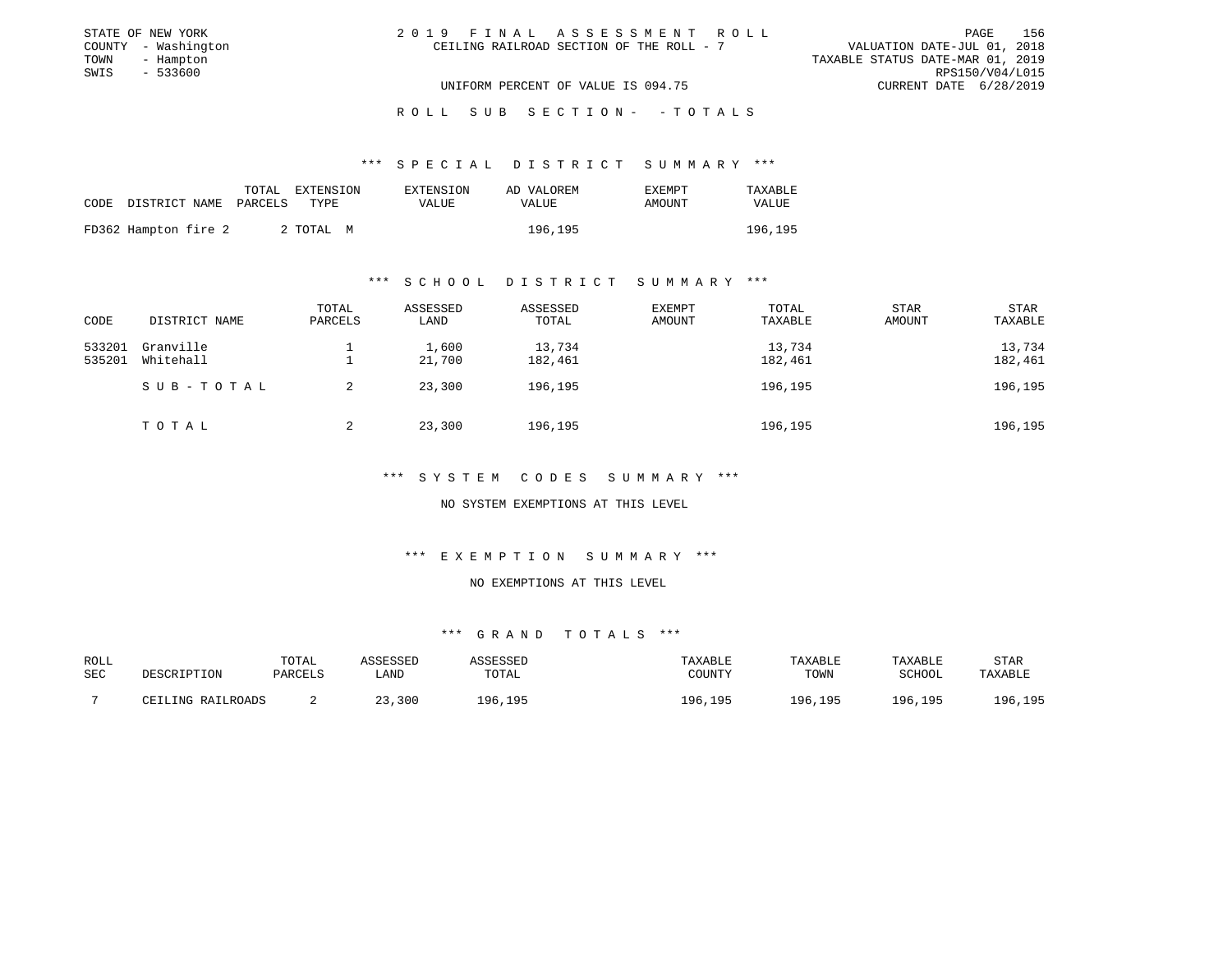|      | STATE OF NEW YORK   | 2019 FINAL ASSESSMENT ROLL                                              | PAGE            | 157 |
|------|---------------------|-------------------------------------------------------------------------|-----------------|-----|
|      | COUNTY - Washington | VALUATION DATE-JUL 01, 2018<br>CEILING RAILROAD SECTION OF THE ROLL - 7 |                 |     |
| TOWN | - Hampton           | TAXABLE STATUS DATE-MAR 01, 2019                                        |                 |     |
| SWIS | - 533600            | UNIFORM PERCENT OF VALUE IS 094.75                                      | RPS150/V04/L015 |     |
|      |                     | CURRENT DATE 6/28/2019                                                  |                 |     |
|      |                     |                                                                         |                 |     |

### \*\*\* S P E C I A L D I S T R I C T S U M M A R Y \*\*\*

|      |                      | TOTAL.  | EXTENSION | EXTENSION | AD VALOREM | <b>EXEMPT</b> | TAXABLE |
|------|----------------------|---------|-----------|-----------|------------|---------------|---------|
| CODE | DISTRICT NAME        | PARCELS | TYPE      | VALUE     | VALUE      | <b>AMOUNT</b> | VALUE   |
|      |                      |         |           |           |            |               |         |
|      | FD362 Hampton fire 2 |         | 2 TOTAL M |           | 196,195    |               | 196,195 |

### \*\*\* S C H O O L D I S T R I C T S U M M A R Y \*\*\*

| CODE             | DISTRICT NAME          | TOTAL<br>PARCELS | ASSESSED<br>LAND | ASSESSED<br>TOTAL | <b>EXEMPT</b><br>AMOUNT | TOTAL<br>TAXABLE  | <b>STAR</b><br>AMOUNT | STAR<br>TAXABLE   |
|------------------|------------------------|------------------|------------------|-------------------|-------------------------|-------------------|-----------------------|-------------------|
| 533201<br>535201 | Granville<br>Whitehall |                  | 1,600<br>21,700  | 13,734<br>182,461 |                         | 13,734<br>182,461 |                       | 13,734<br>182,461 |
|                  | SUB-TOTAL              | 2                | 23,300           | 196,195           |                         | 196,195           |                       | 196,195           |
|                  | TOTAL                  | 2                | 23,300           | 196,195           |                         | 196,195           |                       | 196,195           |

### \*\*\* S Y S T E M C O D E S S U M M A R Y \*\*\*

NO SYSTEM EXEMPTIONS AT THIS LEVEL

### \*\*\* E X E M P T I O N S U M M A R Y \*\*\*

#### NO EXEMPTIONS AT THIS LEVEL

| ROLL<br><b>SEC</b> | DESCRIPTION       | TOTAL<br>PARCELS | ASSESSED<br>LAND | ASSESSED<br>TOTAL | TAXABLE<br>COUNTY | TAXABLE<br>TOWN | TAXABLE<br>SCHOOL | STAR<br>TAXABLE |
|--------------------|-------------------|------------------|------------------|-------------------|-------------------|-----------------|-------------------|-----------------|
|                    | CEILING RAILROADS |                  | 23,300           | 196,195           | 196,195           | 196,195         | 196.195           | 196,195         |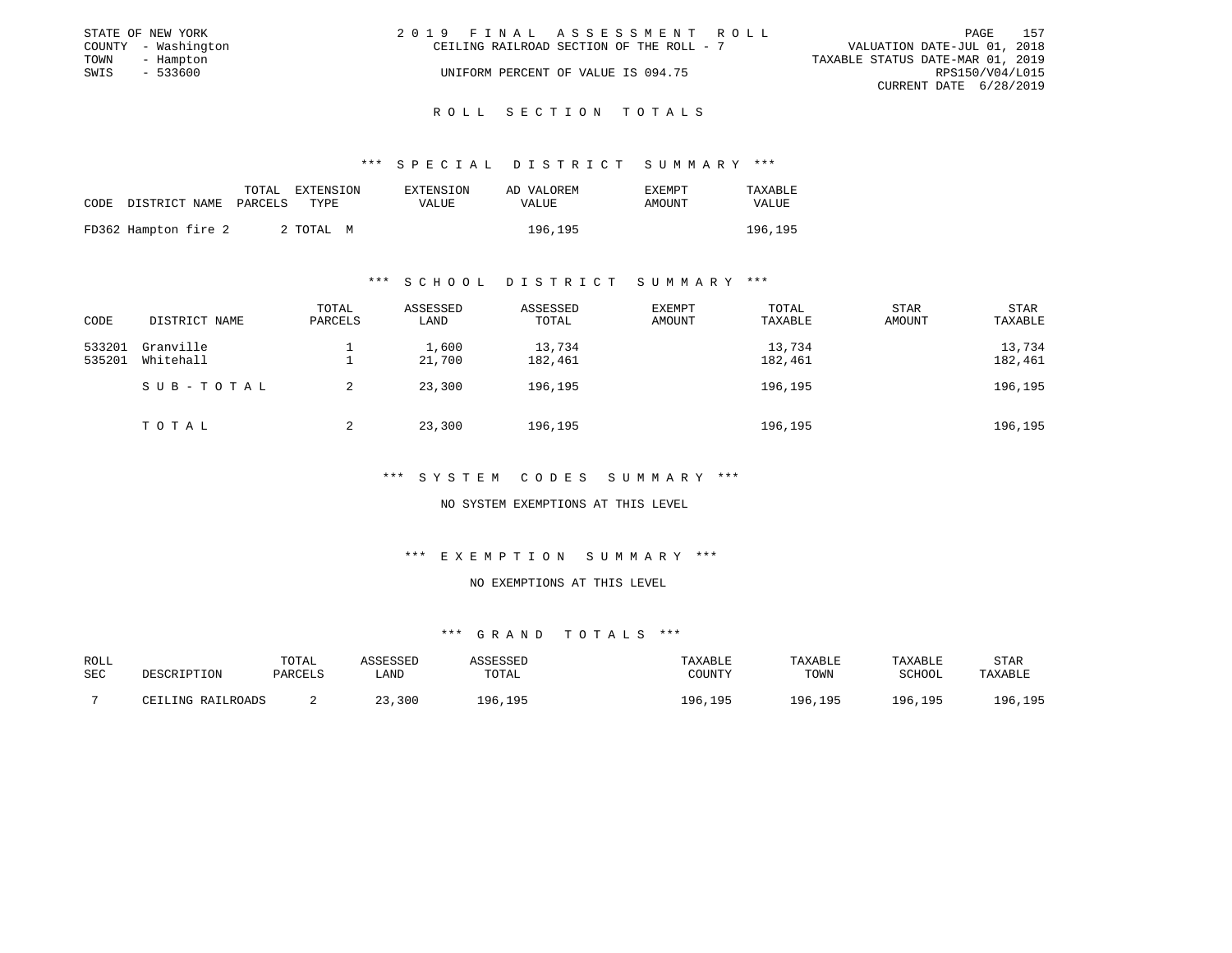| STATE OF NEW YORK   | 2019 FINAL ASSESSMENT ROLL            | 158<br>PAGE                      |
|---------------------|---------------------------------------|----------------------------------|
| COUNTY - Washington | WHOLLY EXEMPT SECTION OF THE ROLL - 8 | VALUATION DATE-JUL 01, 2018      |
| TOWN<br>- Hampton   | OWNERS NAME SEOUENCE                  | TAXABLE STATUS DATE-MAR 01, 2019 |
| - 533600<br>SWIS    | UNIFORM PERCENT OF VALUE IS 094.75    |                                  |
|                     |                                       |                                  |
|                     |                                       |                                  |

| TAX MAP PARCEL NUMBER                                                                                                                                                                                                                | PROPERTY LOCATION & CLASS ASSESSMENT EXEMPTION CODE----------------COUNTY-------TOWN------SCHOOL               |                                                                                                                      |                                   |              |        |                 |
|--------------------------------------------------------------------------------------------------------------------------------------------------------------------------------------------------------------------------------------|----------------------------------------------------------------------------------------------------------------|----------------------------------------------------------------------------------------------------------------------|-----------------------------------|--------------|--------|-----------------|
| CURRENT OWNERS NAME                                                                                                                                                                                                                  | SCHOOL DISTRICT                                                                                                | <b>EXAMPLE EXAMPLE THE EXAMPLE EXAMPLE EXAMPLE EXAMPLE EXAMPLE EXAMPLE EXAMPLE EXAMPLE EXAMPLE EXAMPLE EXAMPLE E</b> | TAX DESCRIPTION TAXABLE VALUE     |              |        |                 |
| CURRENT OWNERS ADDRESS                                                                                                                                                                                                               |                                                                                                                |                                                                                                                      |                                   |              |        |                 |
|                                                                                                                                                                                                                                      |                                                                                                                |                                                                                                                      |                                   |              |        |                 |
|                                                                                                                                                                                                                                      | 1592 County Route 11                                                                                           |                                                                                                                      |                                   |              |        | 8979900332      |
| $38. - 1 - 14$                                                                                                                                                                                                                       | 620 Religious                                                                                                  |                                                                                                                      | NON-PR REL 25110                  | 66,000       | 66,000 | 66,000          |
| Advent Church Soc                                                                                                                                                                                                                    | Whitehall                                                                                                      |                                                                                                                      | 535201 7,000 COUNTY TAXABLE VALUE | $\Omega$     |        |                 |
| Hampton, NY 12837                                                                                                                                                                                                                    | FRNT 213.00 DPTH 112.00 66,000 TOWN                                                                            |                                                                                                                      | TAXABLE VALUE                     | $\Omega$     |        |                 |
|                                                                                                                                                                                                                                      | EAST-0806767 NRTH-1737149                                                                                      |                                                                                                                      | SCHOOL TAXABLE VALUE              |              |        |                 |
|                                                                                                                                                                                                                                      | DEED BOOK 211 PG-422                                                                                           |                                                                                                                      | FD362 Hampton fire 2              |              | 0 TO M |                 |
|                                                                                                                                                                                                                                      | FULL MARKET VALUE                                                                                              | 69,657                                                                                                               | 66,000 EX                         |              |        |                 |
|                                                                                                                                                                                                                                      |                                                                                                                |                                                                                                                      |                                   |              |        |                 |
|                                                                                                                                                                                                                                      | 1614 County Route 11                                                                                           |                                                                                                                      |                                   |              |        | 895J100692      |
| $38. - 1 - 13.1$                                                                                                                                                                                                                     | 620 Religious                                                                                                  |                                                                                                                      | NON-PR REL 25110                  | 172,500      |        | 172,500 172,500 |
| Adventist Historic Prop                                                                                                                                                                                                              | Whitehall 535201 55,000 COUNTY TAXABLE VALUE                                                                   |                                                                                                                      |                                   | $\Omega$     |        |                 |
|                                                                                                                                                                                                                                      |                                                                                                                |                                                                                                                      | TAXABLE VALUE                     | $\Omega$     |        |                 |
| Adventist Historic Prop Mhitehall 535201 55,000 COUNTY TAXABLE VALUE<br>William Miller Home ACRES 25.00 172,500 TOWN TAXABLE VALUE<br>1614 County Route 11 EAST-0806949 NRTH-1737038 5CHOOL TAXABLE VALUE<br>Whitehall, NY 12887 DEE |                                                                                                                |                                                                                                                      | SCHOOL TAXABLE VALUE              |              |        |                 |
|                                                                                                                                                                                                                                      |                                                                                                                |                                                                                                                      |                                   |              | 0 TO M |                 |
|                                                                                                                                                                                                                                      |                                                                                                                |                                                                                                                      |                                   |              |        |                 |
|                                                                                                                                                                                                                                      | 155 Golf Course Rd                                                                                             |                                                                                                                      |                                   |              |        | 895J100002      |
| $38. - 1 - 10$                                                                                                                                                                                                                       |                                                                                                                |                                                                                                                      | NON-PR REL 25110                  | 173,600      |        | 173,600 173,600 |
| Adventist Historic Properties Whitehall 535201 26,300 COUNTY TAXABLE VALUE                                                                                                                                                           | 210 1 Family Res                                                                                               |                                                                                                                      |                                   | $\mathbf{0}$ |        |                 |
|                                                                                                                                                                                                                                      |                                                                                                                | 173,600                                                                                                              | TAXABLE VALUE<br>TOWN             | $\mathbf 0$  |        |                 |
| PO Box 1414<br>Battle Creek, MI 49016-1414                                                                                                                                                                                           | barn is 1716 CR 11<br>ACRES 2.32                                                                               |                                                                                                                      | SCHOOL TAXABLE VALUE              | $\mathbf 0$  |        |                 |
|                                                                                                                                                                                                                                      | EAST-0809957 NRTH-1737427                                                                                      |                                                                                                                      | CA001 Cons agri dst 1             |              | $0$ TO |                 |
|                                                                                                                                                                                                                                      |                                                                                                                |                                                                                                                      |                                   |              |        |                 |
|                                                                                                                                                                                                                                      | DEED BOOK 3099 PG-223 183,219 EZ015 Empire Zone-Site 15<br>FULL MARKET VALUE 183,219 EZ015 Empire Zone-Site 15 |                                                                                                                      |                                   |              | $0$ TO |                 |
|                                                                                                                                                                                                                                      |                                                                                                                |                                                                                                                      | 173,600 EX                        |              |        |                 |
|                                                                                                                                                                                                                                      |                                                                                                                |                                                                                                                      | FD362 Hampton fire 2              |              | 0 TO M |                 |
|                                                                                                                                                                                                                                      |                                                                                                                |                                                                                                                      | 173,600 EX                        |              |        |                 |
|                                                                                                                                                                                                                                      |                                                                                                                |                                                                                                                      |                                   |              |        |                 |
|                                                                                                                                                                                                                                      | State Route 22A OFF                                                                                            |                                                                                                                      |                                   |              |        | 8979900333      |
| $54. - 1 - 11$                                                                                                                                                                                                                       | 695 Cemetery                                                                                                   |                                                                                                                      | TN CEM<br>13510                   | 6,000        | 6,000  | 6,000           |
| Hampton Flats Cemetery                                                                                                                                                                                                               | 533201<br>Granville                                                                                            |                                                                                                                      | 6,000 COUNTY TAXABLE VALUE        | 0            |        |                 |
| Hampton, NY 12837                                                                                                                                                                                                                    | FRNT 168.00 DPTH 200.00                                                                                        | 6,000                                                                                                                | TAXABLE VALUE<br>TOWN             |              |        |                 |
|                                                                                                                                                                                                                                      | EAST-0821590 NRTH-1722777                                                                                      |                                                                                                                      | SCHOOL TAXABLE VALUE              |              |        |                 |
|                                                                                                                                                                                                                                      | FULL MARKET VALUE                                                                                              |                                                                                                                      | 6,332 FD361 Hampton fire 1        |              | 0 TO M |                 |
|                                                                                                                                                                                                                                      |                                                                                                                |                                                                                                                      | 6,000 EX                          |              |        |                 |
|                                                                                                                                                                                                                                      |                                                                                                                |                                                                                                                      |                                   |              |        |                 |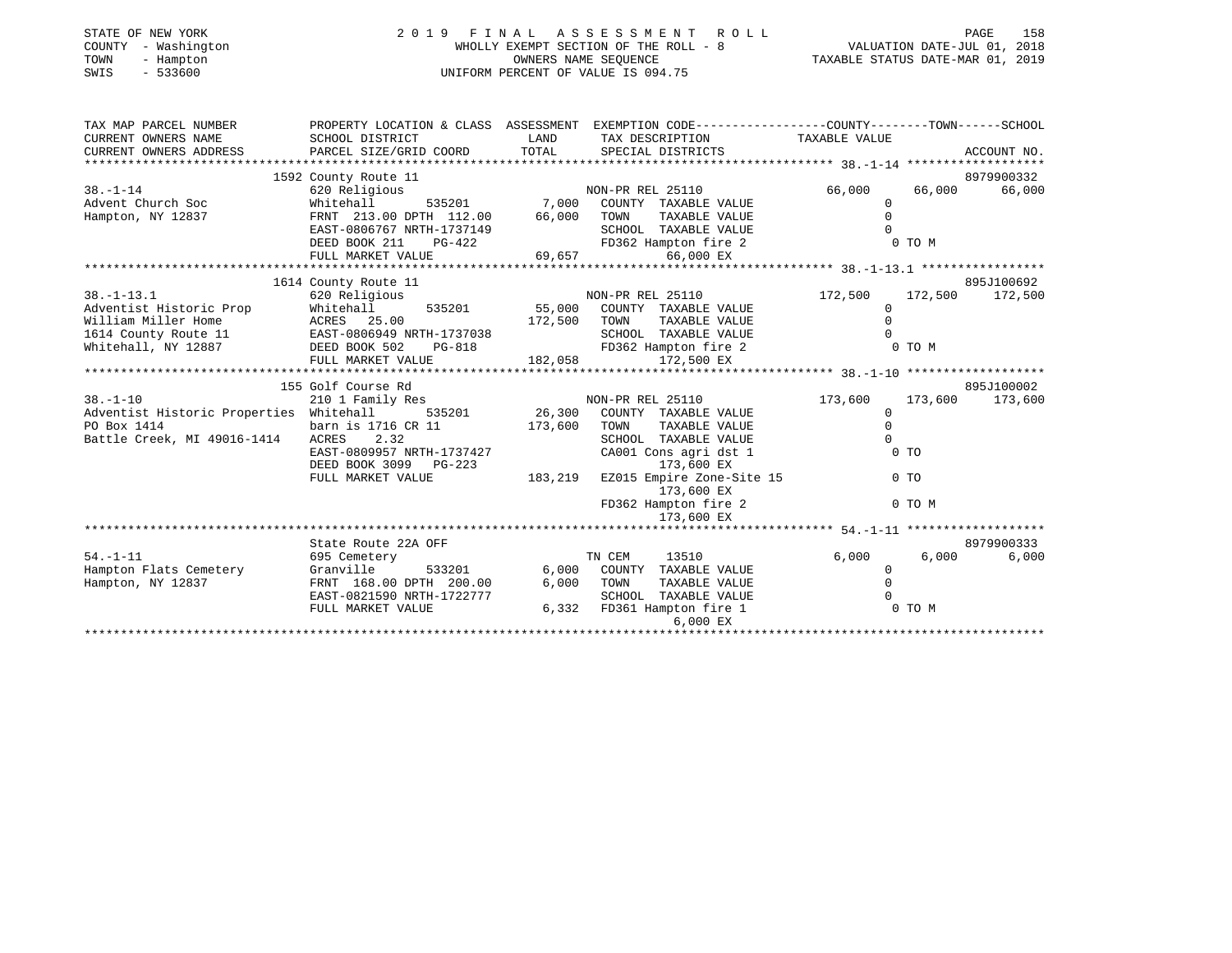| - Washington<br>COUNTY<br>TOWN<br>- Hampton<br>SWIS<br>$-533600$ |                                                    |               | WHOLLY EXEMPT SECTION OF THE ROLL - 8<br>OWNERS NAME SEOUENCE<br>UNIFORM PERCENT OF VALUE IS 094.75 | VALUATION DATE-JUL 01, 2018<br>TAXABLE STATUS DATE-MAR 01, 2019                                 |             |
|------------------------------------------------------------------|----------------------------------------------------|---------------|-----------------------------------------------------------------------------------------------------|-------------------------------------------------------------------------------------------------|-------------|
| TAX MAP PARCEL NUMBER                                            |                                                    |               |                                                                                                     | PROPERTY LOCATION & CLASS ASSESSMENT EXEMPTION CODE---------------COUNTY-------TOWN------SCHOOL |             |
| CURRENT OWNERS NAME<br>CURRENT OWNERS ADDRESS                    | SCHOOL DISTRICT<br>PARCEL SIZE/GRID COORD          | LAND<br>TOTAL | TAX DESCRIPTION<br>SPECIAL DISTRICTS                                                                | TAXABLE VALUE                                                                                   | ACCOUNT NO. |
|                                                                  |                                                    |               |                                                                                                     |                                                                                                 |             |
|                                                                  | Golf Course Rd                                     |               |                                                                                                     |                                                                                                 |             |
| $38. - 1 - 10.6$                                                 | 695 Cemetery                                       |               | TN CEM<br>13510                                                                                     | 1,500<br>1,500                                                                                  | 1,500       |
| Hampton Town of                                                  | Whitehall<br>535201                                | 1,500         | COUNTY TAXABLE VALUE                                                                                | $\mathbf 0$                                                                                     |             |
| 2629 State Route 22A                                             | Filed subdivision 12843                            | 1,500         | TAXABLE VALUE<br>TOWN                                                                               | $\Omega$                                                                                        |             |
| Hampton, NY 12837                                                | ACRES<br>1.01                                      |               | SCHOOL TAXABLE VALUE                                                                                | $\Omega$                                                                                        |             |
|                                                                  | EAST-0809907 NRTH-1737177<br>DEED BOOK 3652 PG-115 |               | CA001 Cons agri dst 1<br>1,500 EX                                                                   | $0$ TO                                                                                          |             |
|                                                                  | FULL MARKET VALUE                                  | 1,583         | EZ005 Empire Zone 5                                                                                 | $0$ TO                                                                                          |             |
|                                                                  |                                                    |               | 1,500 EX                                                                                            |                                                                                                 |             |
|                                                                  |                                                    |               | FD362 Hampton fire 2                                                                                | 0 TO M                                                                                          |             |
|                                                                  |                                                    |               | 1,500 EX                                                                                            |                                                                                                 |             |
|                                                                  |                                                    |               |                                                                                                     |                                                                                                 |             |
|                                                                  | State Route 22A                                    |               |                                                                                                     |                                                                                                 | 8979900338  |
| $63. -1 - 6$                                                     | 720 Mine/quarry                                    |               | OTHER TOWN 13500                                                                                    | 6,000<br>6,000                                                                                  | 6,000       |
| Hampton Town Of                                                  | Granville<br>533201                                | 6,000         | COUNTY TAXABLE VALUE                                                                                | $\Omega$                                                                                        |             |
| Hampton, NY 12837                                                | ACRES<br>2.20<br>EAST-0823856 NRTH-1714641         | 6.000         | TAXABLE VALUE<br>TOWN                                                                               | $\Omega$<br>$\cap$                                                                              |             |
|                                                                  | FULL MARKET VALUE                                  |               | SCHOOL TAXABLE VALUE<br>6,332 FD361 Hampton fire 1                                                  | 0 TO M                                                                                          |             |
|                                                                  |                                                    |               | 6,000 EX                                                                                            |                                                                                                 |             |
|                                                                  |                                                    |               |                                                                                                     |                                                                                                 |             |
|                                                                  | 2629+2631 State Route 22A                          |               |                                                                                                     |                                                                                                 | 8979900339  |
| $72. - 2 - 32$                                                   | 651 Highway gar                                    |               | OTHER TOWN 13500                                                                                    | 141,700<br>141,700                                                                              | 141,700     |
| Hampton Town Of                                                  | Granville<br>533201                                | 12,000        | COUNTY TAXABLE VALUE                                                                                | $\Omega$                                                                                        |             |
| 2629 State Route 22A                                             | Town Hall                                          | 141,700       | TOWN<br>TAXABLE VALUE                                                                               | $\Omega$                                                                                        |             |
| PO Box 125                                                       | 713/149 Hwy Approp                                 |               | SCHOOL TAXABLE VALUE                                                                                |                                                                                                 |             |
| Hampton, NY 12837                                                | 1.00<br>ACRES                                      |               | FD361 Hampton fire 1                                                                                | 0 TO M                                                                                          |             |
|                                                                  | EAST-0823348 NRTH-1712486<br>FULL MARKET VALUE     | 149,551       | 141,700 EX                                                                                          |                                                                                                 |             |
|                                                                  |                                                    |               |                                                                                                     |                                                                                                 |             |
|                                                                  | 2520 County Route 18                               |               |                                                                                                     |                                                                                                 | 8979900340  |
| $72. - 2 - 24$                                                   | 662 Police/fire                                    |               | VOL FIRE<br>26400                                                                                   | 76,100<br>76,100                                                                                | 76,100      |
| Hampton Vol. Fire Co. Inc                                        | 533201<br>Granville                                | 6,000         | COUNTY TAXABLE VALUE                                                                                | 0                                                                                               |             |
| PO Box 34                                                        | Firehouse                                          | 76,100        | TAXABLE VALUE<br>TOWN                                                                               | $\mathbf 0$                                                                                     |             |
| Hampton, NY 12837                                                | Postal Lease 755/139                               |               | SCHOOL TAXABLE VALUE                                                                                | $\Omega$                                                                                        |             |
|                                                                  | ACRES<br>1.00                                      |               | FD361 Hampton fire 1                                                                                | 0 TO M                                                                                          |             |
|                                                                  | EAST-0822663 NRTH-1711242                          |               | 76,100 EX                                                                                           |                                                                                                 |             |

\*\*\*\*\*\*\*\*\*\*\*\*\*\*\*\*\*\*\*\*\*\*\*\*\*\*\*\*\*\*\*\*\*\*\*\*\*\*\*\*\*\*\*\*\*\*\*\*\*\*\*\*\*\*\*\*\*\*\*\*\*\*\*\*\*\*\*\*\*\*\*\*\*\*\*\*\*\*\*\*\*\*\*\*\*\*\*\*\*\*\*\*\*\*\*\*\*\*\*\*\*\*\*\*\*\*\*\*\*\*\*\*\*\*\*\*\*\*\*\*\*\*\*\*\*\*\*\*\*\*\*\*

PAGE 159

STATE OF NEW YORK 2 0 1 9 F I N A L A S S E S S M E N T R O L L

DEED BOOK 3545 PG-281

FULL MARKET VALUE 80,317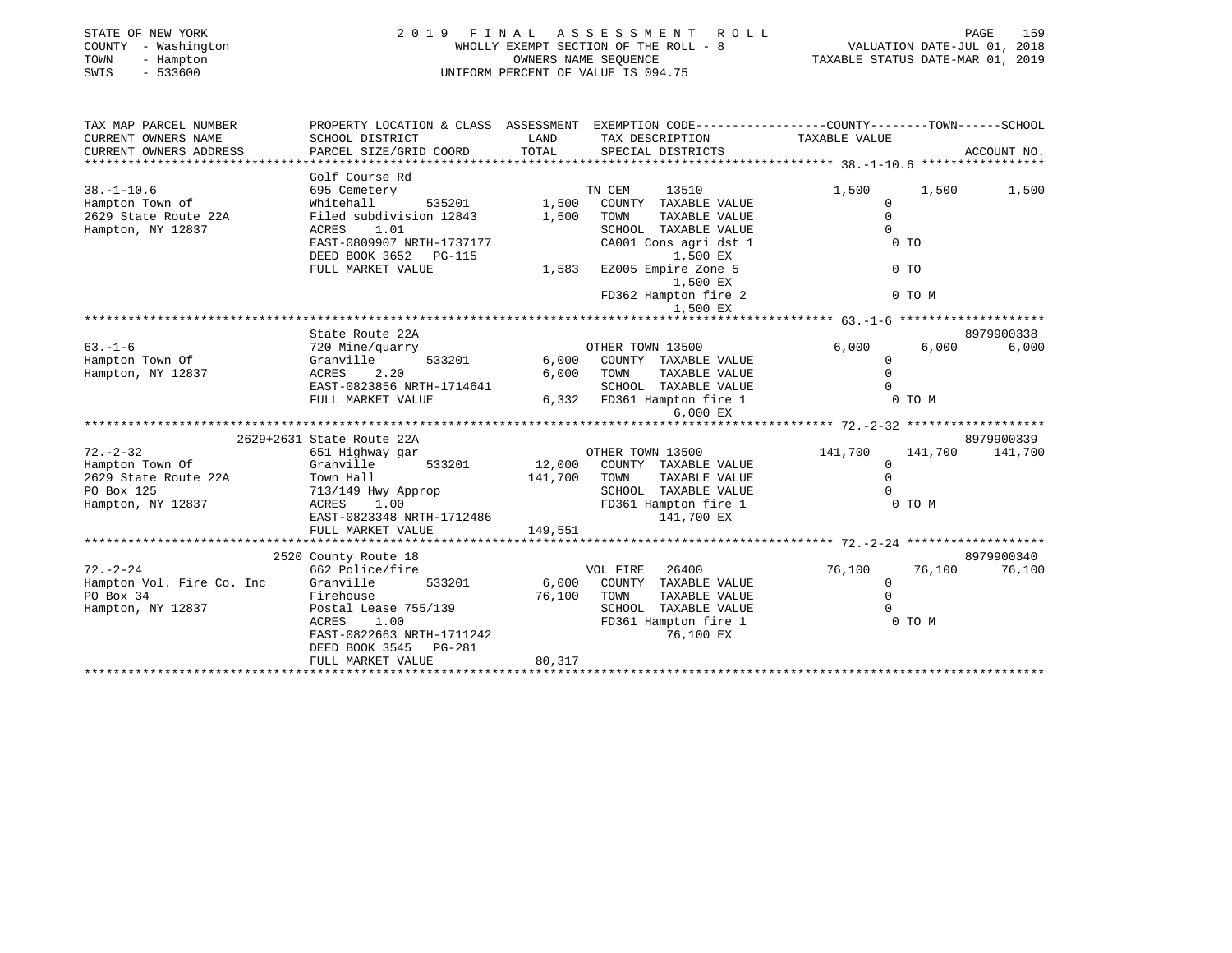| STATE OF NEW YORK<br>- Washington<br>COUNTY<br>TOWN<br>- Hampton<br>$-533600$<br>SWIS | 2019<br>FINAL<br>WHOLLY EXEMPT SECTION OF THE ROLL - 8<br>UNIFORM PERCENT OF VALUE IS 094.75 | PAGE<br>VALUATION DATE-JUL 01, 2018<br>TAXABLE STATUS DATE-MAR 01, 2019 | 160                     |                                                              |             |
|---------------------------------------------------------------------------------------|----------------------------------------------------------------------------------------------|-------------------------------------------------------------------------|-------------------------|--------------------------------------------------------------|-------------|
| TAX MAP PARCEL NUMBER                                                                 | PROPERTY LOCATION & CLASS                                                                    | ASSESSMENT                                                              |                         | EXEMPTION CODE-----------------COUNTY-------TOWN------SCHOOL |             |
| CURRENT OWNERS NAME                                                                   | SCHOOL DISTRICT                                                                              | LAND                                                                    | TAX DESCRIPTION         | TAXABLE VALUE                                                |             |
| CURRENT OWNERS ADDRESS                                                                | PARCEL SIZE/GRID COORD                                                                       | TOTAL                                                                   | SPECIAL DISTRICTS       |                                                              | ACCOUNT NO. |
|                                                                                       |                                                                                              |                                                                         |                         |                                                              |             |
|                                                                                       | 154 Golf Course Rd                                                                           |                                                                         |                         |                                                              |             |
| $38. - 1 - 8.3$                                                                       | 662 Police/fire                                                                              |                                                                         | 26400<br>VOL FIRE       | 49,100<br>49,100                                             | 49,100      |
| Hampton Volunteer Fire Co Inc                                                         | Whitehall<br>535201                                                                          | 10,000                                                                  | COUNTY<br>TAXABLE VALUE |                                                              |             |
| PO Box 34                                                                             | Survey 13128                                                                                 | 49,100                                                                  | TAXABLE VALUE<br>TOWN   |                                                              |             |
| Hampton, NY 12837                                                                     | FRNT 200.00 DPTH                                                                             |                                                                         | SCHOOL<br>TAXABLE VALUE |                                                              |             |
|                                                                                       | 0.45<br>ACRES                                                                                |                                                                         | CA001 Cons agri dst 1   | $0$ TO                                                       |             |
|                                                                                       | EAST-0810205 NRTH-1737524                                                                    |                                                                         | 49,100 EX               |                                                              |             |
|                                                                                       | DEED BOOK 3943<br>PG-178                                                                     |                                                                         | FD362 Hampton fire 2    | 0 TO M                                                       |             |
|                                                                                       | FULL MARKET VALUE                                                                            | 51,821                                                                  | 49,100 EX               |                                                              |             |

|                           | State Route 22A OFF       |        |                                    |        |        | 8979900335 |
|---------------------------|---------------------------|--------|------------------------------------|--------|--------|------------|
| $81. - 2 - 11$            | 695 Cemetery              |        | TN CEM<br>13510                    | 6,000  | 6,000  | 6,000      |
| Hooker Cemetery           | Granville<br>533201       | 6,000  | TAXABLE VALUE<br>COUNTY            |        |        |            |
| Hampton, NY 12837         | FRNT 96.00 DPTH 90.00     | 6,000  | TOWN<br>TAXABLE VALUE              |        |        |            |
|                           | EAST-0823001 NRTH-1704055 |        | SCHOOL TAXABLE VALUE               |        |        |            |
|                           | FULL MARKET VALUE         | 6,332  | FD361 Hampton fire 1               |        | 0 TO M |            |
|                           |                           |        | 6,000 EX                           |        |        |            |
|                           |                           |        |                                    |        |        |            |
|                           | Golf Course Rd            |        |                                    |        |        | 8979900337 |
| $38. - 1 - 9$             | 695 Cemetery              |        | 13510<br>TN CEM                    | 7,000  | 7,000  | 7,000      |
| Miller Cemetery           | Whitehall<br>535201       | 7,000  | COUNTY<br>TAXABLE VALUE            |        |        |            |
| Hampton, NY 12837         | FRNT 215.00 DPTH 93.00    | 7,000  | TOWN<br>TAXABLE VALUE              |        |        |            |
|                           | EAST-0810053 NRTH-1737114 |        | TAXABLE VALUE<br>SCHOOL            |        |        |            |
|                           | FULL MARKET VALUE         | 7,388  | FD362 Hampton fire 2               |        | 0 TO M |            |
|                           |                           |        | 7,000 EX                           |        |        |            |
|                           |                           |        |                                    |        |        |            |
|                           | County Route 21           |        |                                    |        |        | 895J100155 |
| $80. - 1 - 2.4$           | 692 Road/str/hwy          |        | RPTL1138<br>29700                  | 12,000 | 12,000 | 12,000     |
| Mirror Lake Homeowners    | Whitehall                 |        | 535201 12,000 COUNTY TAXABLE VALUE |        |        |            |
| Route 4                   | ACRES 27.10               | 12,000 | TAXABLE VALUE<br>TOWN              |        |        |            |
| Killington, VT 05751      | EAST-0810574 NRTH-1705757 |        | TAXABLE VALUE<br>SCHOOL            |        |        |            |
|                           | DEED BOOK 781<br>PG-239   |        | FD361 Hampton fire 1               |        | 0 TO M |            |
|                           | FULL MARKET VALUE         | 12,665 | 12,000 EX                          |        |        |            |
|                           |                           |        |                                    |        |        |            |
|                           | Carvers Falls Rd          |        |                                    |        |        |            |
| $31. - 1 - 1.1$           | 910 Priv forest           |        | NON-PR EDU 25120                   | 18,900 | 18,900 | 18,900     |
| Nature Conservancy        | Whitehall<br>535201       | 18,900 | COUNTY TAXABLE VALUE               |        |        |            |
| 195 New Karner Rd Ste 200 | ACRES 41.90               | 18,900 | TAXABLE VALUE<br>TOWN              |        |        |            |
| Albany, NY 12205          | EAST-0803894 NRTH-1748453 |        | TAXABLE VALUE<br>SCHOOL            |        |        |            |
|                           | DEED BOOK 825<br>$PG-18$  |        | FD362 Hampton fire 2               |        | 0 TO M |            |

\*\*\*\*\*\*\*\*\*\*\*\*\*\*\*\*\*\*\*\*\*\*\*\*\*\*\*\*\*\*\*\*\*\*\*\*\*\*\*\*\*\*\*\*\*\*\*\*\*\*\*\*\*\*\*\*\*\*\*\*\*\*\*\*\*\*\*\*\*\*\*\*\*\*\*\*\*\*\*\*\*\*\*\*\*\*\*\*\*\*\*\*\*\*\*\*\*\*\*\*\*\*\*\*\*\*\*\*\*\*\*\*\*\*\*\*\*\*\*\*\*\*\*\*\*\*\*\*\*\*\*\*

FULL MARKET VALUE 19,947 18,900 EX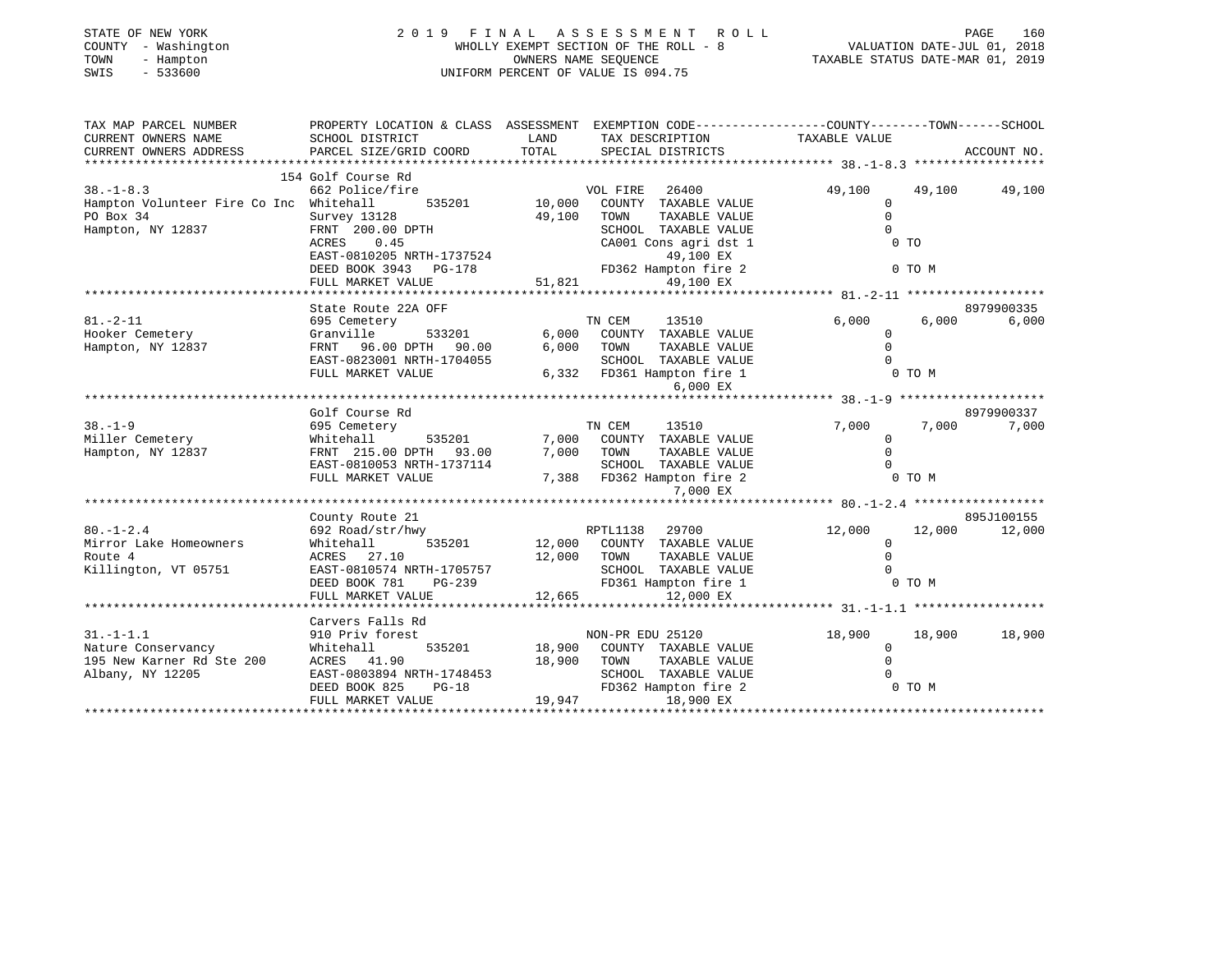| STATE OF NEW YORK<br>COUNTY - Washington<br>- Hampton<br>TOWN<br>SWIS<br>- 533600 | UNIFORM PERCENT OF VALUE IS 094.75 | 2019 FINAL ASSESSMENT ROLL<br>WHOLLY EXEMPT SECTION OF THE ROLL - 8<br>OWNERS NAME SEOUENCE     | - 161<br>PAGE<br>VALUATION DATE-JUL 01, 2018<br>TAXABLE STATUS DATE-MAR 01, 2019 |  |
|-----------------------------------------------------------------------------------|------------------------------------|-------------------------------------------------------------------------------------------------|----------------------------------------------------------------------------------|--|
| TAX MAP PARCEL NUMBER                                                             |                                    | PROPERTY LOCATION & CLASS ASSESSMENT EXEMPTION CODE---------------COUNTY-------TOWN------SCHOOL |                                                                                  |  |

| CURRENT OWNERS NAME                | SCHOOL DISTRICT<br><b>EXAMPLE SERVICE SERVICE SERVICE SERVICE SERVICE SERVICE SERVICE SERVICE SERVICE SERVICE SERVICE SERVICE SERVICE</b> |          |          | TAX DESCRIPTION                     | TAXABLE VALUE                     |          |                 |
|------------------------------------|-------------------------------------------------------------------------------------------------------------------------------------------|----------|----------|-------------------------------------|-----------------------------------|----------|-----------------|
| CURRENT OWNERS ADDRESS             | PARCEL SIZE/GRID COORD                                                                                                                    | TOTAL    |          | SPECIAL DISTRICTS                   |                                   |          | ACCOUNT NO.     |
|                                    |                                                                                                                                           |          |          |                                     |                                   |          |                 |
|                                    | 2243 State Route 22A                                                                                                                      |          |          |                                     |                                   |          | 895J100098      |
| $81. - 2 - 12$                     | 614 Spec. school                                                                                                                          |          | NY STATE | 12100                               | 116,000                           |          | 116,000 116,000 |
| New York State of                  | Granville<br>533201                                                                                                                       |          |          | 12,100 COUNTY TAXABLE VALUE         | $\Omega$                          |          |                 |
| Suny Plaza Albany Campus           | ACRES 8.73                                                                                                                                | 116,000  | TOWN     | TAXABLE VALUE                       |                                   |          |                 |
| Albany, NY 12207                   | EAST-0822760 NRTH-1703580                                                                                                                 |          |          | SCHOOL TAXABLE VALUE                |                                   |          |                 |
|                                    | IRTH-1703580<br>PG-29<br>DEED BOOK 603                                                                                                    |          |          | FD361 Hampton fire 1                |                                   | 0 TO M   |                 |
|                                    | FULL MARKET VALUE                                                                                                                         |          |          | $122,427$ $116,000$ EX              |                                   |          |                 |
|                                    |                                                                                                                                           |          |          |                                     |                                   |          |                 |
|                                    | State Route 22A OFF                                                                                                                       |          |          |                                     |                                   |          | 895N200689      |
| $81. - 2 - 22$                     | 682 Rec facility                                                                                                                          | NY STATE |          | 12100                               | 7,800                             | 7,800    | 7,800           |
| NYS Office Of Parks                | Granville                                                                                                                                 |          |          | 533201 7,800 COUNTY TAXABLE VALUE   | $\mathbf{0}$                      |          |                 |
| Attn: Rec & Historic Presvtn ACRES | 1.30                                                                                                                                      | 7,800    | TOWN     | TAXABLE VALUE                       |                                   |          |                 |
| Empire State Plz Bldg 1            | EAST-0824303 NRTH-1699761                                                                                                                 |          |          | SCHOOL TAXABLE VALUE                |                                   |          |                 |
| Albany, NY 12238                   | DEED BOOK 638<br>$PG-232$                                                                                                                 |          |          | FD362 Hampton fire 2                |                                   | 0 TO M   |                 |
|                                    | FULL MARKET VALUE                                                                                                                         | 8,232    |          | 7,800 EX                            |                                   |          |                 |
|                                    |                                                                                                                                           |          |          |                                     |                                   |          |                 |
|                                    | 39 Golf Course Rd                                                                                                                         |          |          |                                     |                                   |          |                 |
| $45. - 1 - 33$                     | 441 Fuel Store&D                                                                                                                          |          | IDA      | 18020                               | 2169,900                          | 2169,900 | 2169,900        |
| Ray Terminals LLC                  | Whitehall                                                                                                                                 |          |          | 535201 157,800 COUNTY TAXABLE VALUE | 0                                 |          |                 |
| 2794 7th Ave                       | Survey: 12693 Lot A                                                                                                                       | 2169,900 | TOWN     | TAXABLE VALUE                       |                                   |          |                 |
| Troy, NY 12180                     | WWCoIDA 5202-17-02 PILOT                                                                                                                  |          |          | SCHOOL TAXABLE VALUE                |                                   |          |                 |
|                                    | ACRES 20.99                                                                                                                               |          |          |                                     | CA001 Cons agri dst 1 2169,900 TO |          |                 |
|                                    | EAST-0809712 NRTH-1734528                                                                                                                 |          |          | FD362 Hampton fire 2                | 2169,900 TO M                     |          |                 |
|                                    | DEED BOOK 3601 PG-103                                                                                                                     |          |          |                                     |                                   |          |                 |
|                                    | FULL MARKET VALUE                                                                                                                         | 2290,132 |          |                                     |                                   |          |                 |
|                                    |                                                                                                                                           |          |          |                                     |                                   |          |                 |
|                                    | Pratt Rd                                                                                                                                  |          |          |                                     |                                   |          | 8979900336      |
| $72. - 1 - 8$                      | 695 Cemetery                                                                                                                              |          | TN CEM   | 13510                               | 6,000                             | 6,000    | 6,000           |
| Warren Cemetery                    | Granville<br>533201                                                                                                                       |          |          | 6,000 COUNTY TAXABLE VALUE          | $\mathbf{0}$                      |          |                 |
| Hampton, NY 12837                  | FRNT 195.00 DPTH 170.00                                                                                                                   | 6,000    | TOWN     | TAXABLE VALUE                       |                                   |          |                 |
|                                    | EAST-0821623 NRTH-1710644                                                                                                                 |          |          | SCHOOL TAXABLE VALUE                |                                   |          |                 |
|                                    | FULL MARKET VALUE                                                                                                                         |          |          | 6,332 FD361 Hampton fire 1          |                                   | 0 TO M   |                 |
|                                    |                                                                                                                                           |          |          | 6,000 EX                            |                                   |          |                 |
|                                    |                                                                                                                                           |          |          |                                     |                                   |          |                 |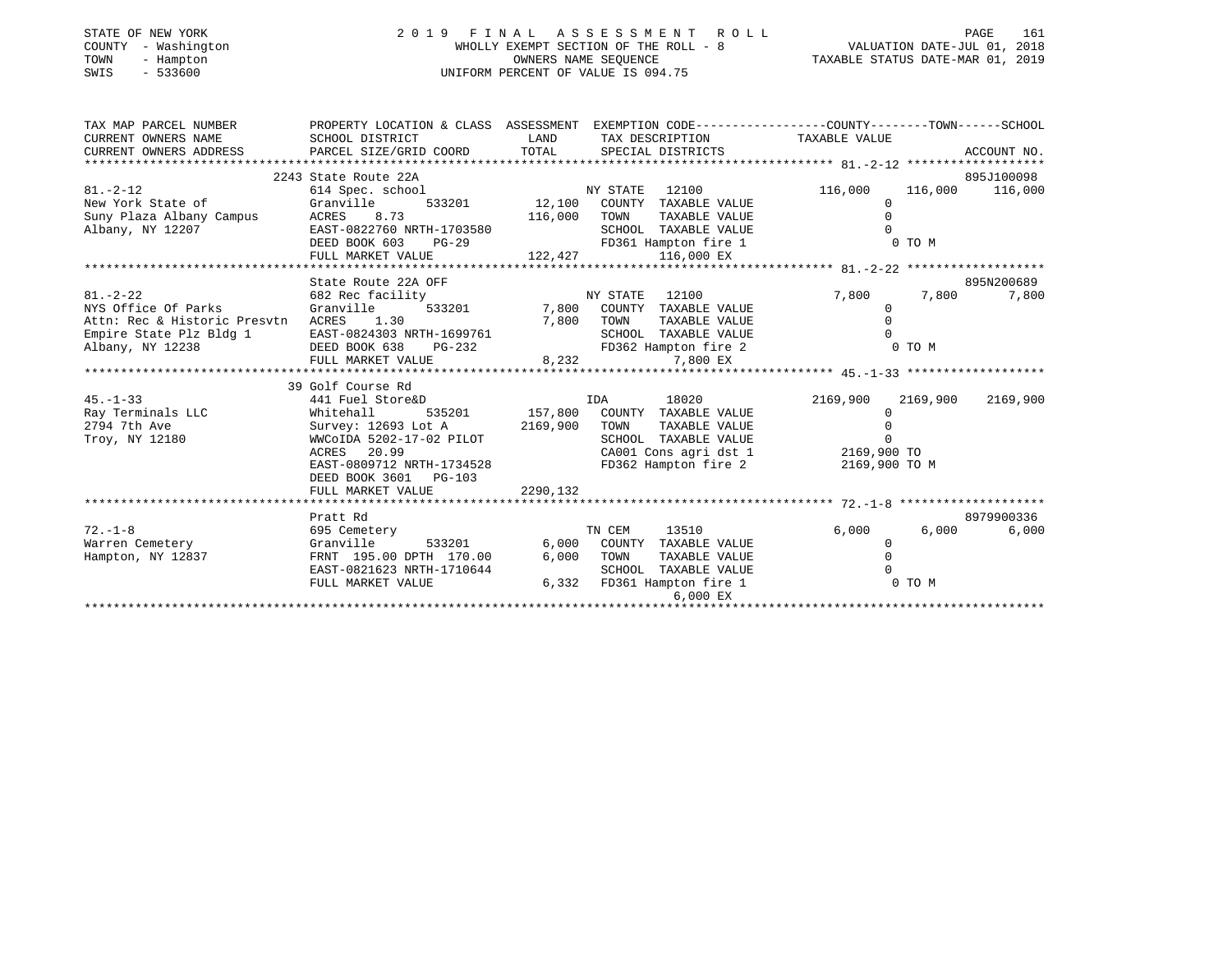| STATE OF NEW YORK   | 2019 FINAL ASSESSMENT ROLL            | 162<br>PAGE                      |
|---------------------|---------------------------------------|----------------------------------|
| COUNTY - Washington | WHOLLY EXEMPT SECTION OF THE ROLL - 8 | VALUATION DATE-JUL 01, 2018      |
| TOWN<br>- Hampton   |                                       | TAXABLE STATUS DATE-MAR 01, 2019 |
| SWIS<br>- 533600    |                                       | RPS150/V04/L015                  |
|                     | UNIFORM PERCENT OF VALUE IS 094.75    | CURRENT DATE 6/28/2019           |

### \*\*\* S P E C I A L D I S T R I C T S U M M A R Y \*\*\*

| CODE | DISTRICT NAME        | TOTAL<br>PARCELS | EXTENSION<br>TYPE | EXTENSION<br>VALUE | AD VALOREM<br>VALUE | <b>EXEMPT</b><br>AMOUNT | TAXABLE<br>VALUE |
|------|----------------------|------------------|-------------------|--------------------|---------------------|-------------------------|------------------|
|      | EZ005 Empire Zone 5  |                  | 1 TOTAL           |                    | 1,500               | 1,500                   |                  |
|      | CA001 Cons agri dst  |                  | 4 TOTAL           |                    | 2394,100            | 224,200                 | 2169,900         |
|      | EZ015 Empire Zone-Si |                  | 1 TOTAL           |                    | 173,600             | 173,600                 |                  |
|      | FD361 Hampton fire 1 |                  | 8 TOTAL M         |                    | 369,800             | 369,800                 |                  |
|      | FD362 Hampton fire 2 |                  | 9 TOTAL M         |                    | 2666,300            | 496,400                 | 2169,900         |

#### \*\*\* S C H O O L D I S T R I C T S U M M A R Y \*\*\*

| CODE             | DISTRICT NAME          | TOTAL<br>PARCELS | ASSESSED<br>LAND  | ASSESSED<br>TOTAL   | EXEMPT<br>AMOUNT    | TOTAL<br>TAXABLE | <b>STAR</b><br>AMOUNT | STAR<br>TAXABLE |
|------------------|------------------------|------------------|-------------------|---------------------|---------------------|------------------|-----------------------|-----------------|
| 533201<br>535201 | Granville<br>Whitehall | 8<br>9           | 61,900<br>295,500 | 365,600<br>2670,500 | 365,600<br>2670,500 |                  |                       |                 |
|                  | SUB-TOTAL              | 17               | 357,400           | 3036,100            | 3036,100            |                  |                       |                 |
|                  | TOTAL                  | 17               | 357,400           | 3036,100            | 3036,100            |                  |                       |                 |

#### \*\*\* S Y S T E M C O D E S S U M M A R Y \*\*\*

### NO SYSTEM EXEMPTIONS AT THIS LEVEL

### \*\*\* E X E M P T I O N S U M M A R Y \*\*\*

| CODE  | DESCRIPTION | TOTAL<br>PARCELS         | COUNTY   | TOWN     | SCHOOL   |
|-------|-------------|--------------------------|----------|----------|----------|
| 12100 | NY STATE    |                          | 123,800  | 123,800  | 123,800  |
| 13500 | OTHER TOWN  | $\overline{\phantom{a}}$ | 147,700  | 147,700  | 147,700  |
| 13510 | TN CEM      |                          | 26,500   | 26,500   | 26,500   |
| 18020 | IDA         |                          | 2169,900 | 2169,900 | 2169,900 |
| 25110 | NON-PR REL  |                          | 412,100  | 412,100  | 412,100  |
| 25120 | NON-PR EDU  |                          | 18,900   | 18,900   | 18,900   |
| 26400 | VOL FIRE    | $\Omega$                 | 125,200  | 125,200  | 125,200  |
| 29700 | RPTL1138    |                          | 12,000   | 12,000   | 12,000   |
|       | TOTAL       | 17                       | 3036,100 | 3036,100 | 3036,100 |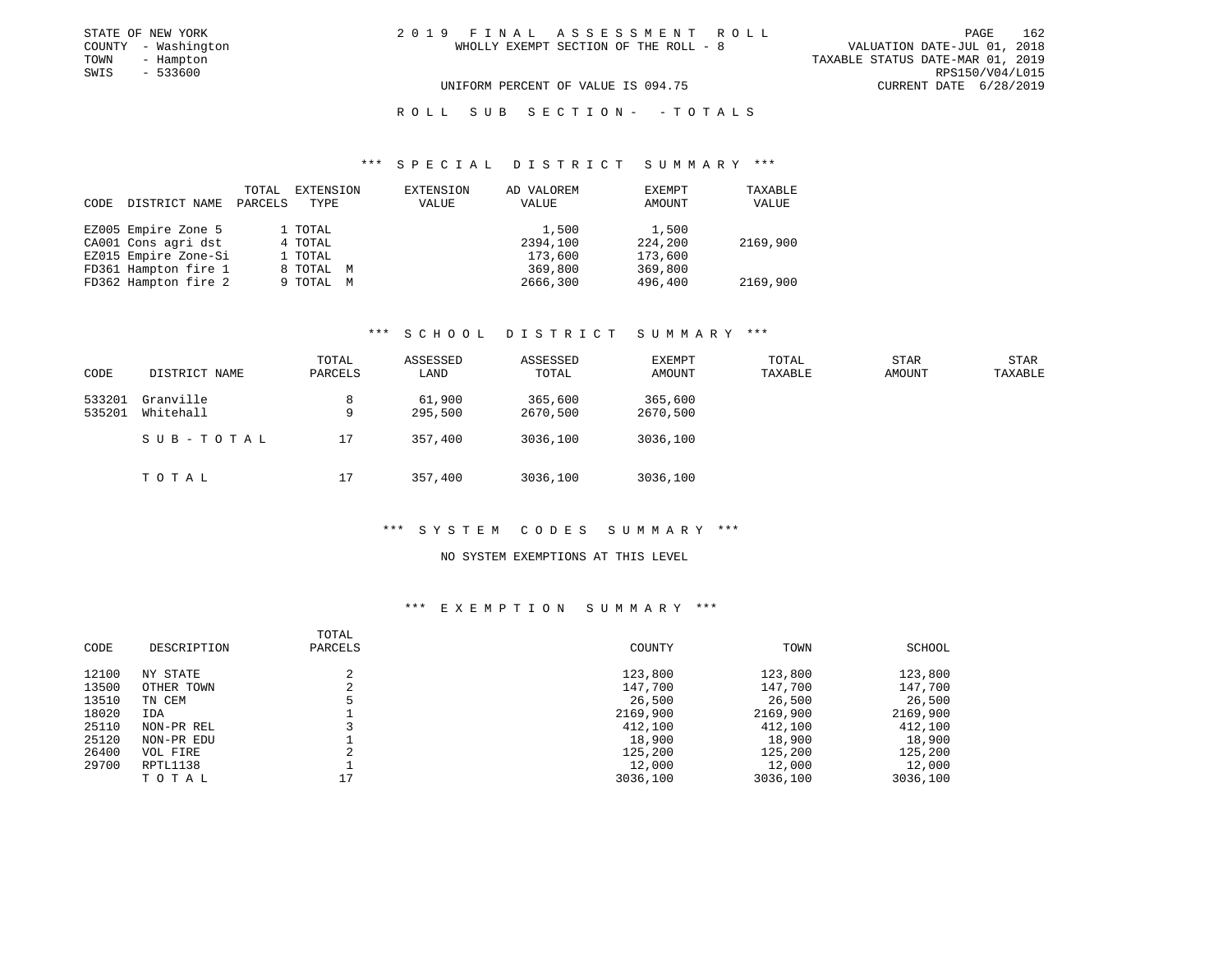|      | STATE OF NEW YORK   | 2019 FINAL ASSESSMENT ROLL            | PAGE                             | 163 |
|------|---------------------|---------------------------------------|----------------------------------|-----|
|      | COUNTY - Washington | WHOLLY EXEMPT SECTION OF THE ROLL - 8 | VALUATION DATE-JUL 01, 2018      |     |
| TOWN | - Hampton           |                                       | TAXABLE STATUS DATE-MAR 01, 2019 |     |
| SWIS | - 533600            |                                       | RPS150/V04/L015                  |     |
|      |                     | UNIFORM PERCENT OF VALUE IS 094.75    | CURRENT DATE 6/28/2019           |     |
|      |                     |                                       |                                  |     |

| ROLL |               | TOTAL    | תםכפתנ | חים כישי ביטה | <b>AXABLF</b> | TAXABLE |        | STAR    |
|------|---------------|----------|--------|---------------|---------------|---------|--------|---------|
| SEC  | RIPTION.      | PARCELS  | LAND   | TOTAL         | COUNTY        | TOWN    | SCHOOL | TAXABLE |
|      | WHOLLY EXEMPT | --       | 357    | るいろど<br>.100  |               |         |        |         |
|      |               | <u>ـ</u> | 400    |               |               |         |        |         |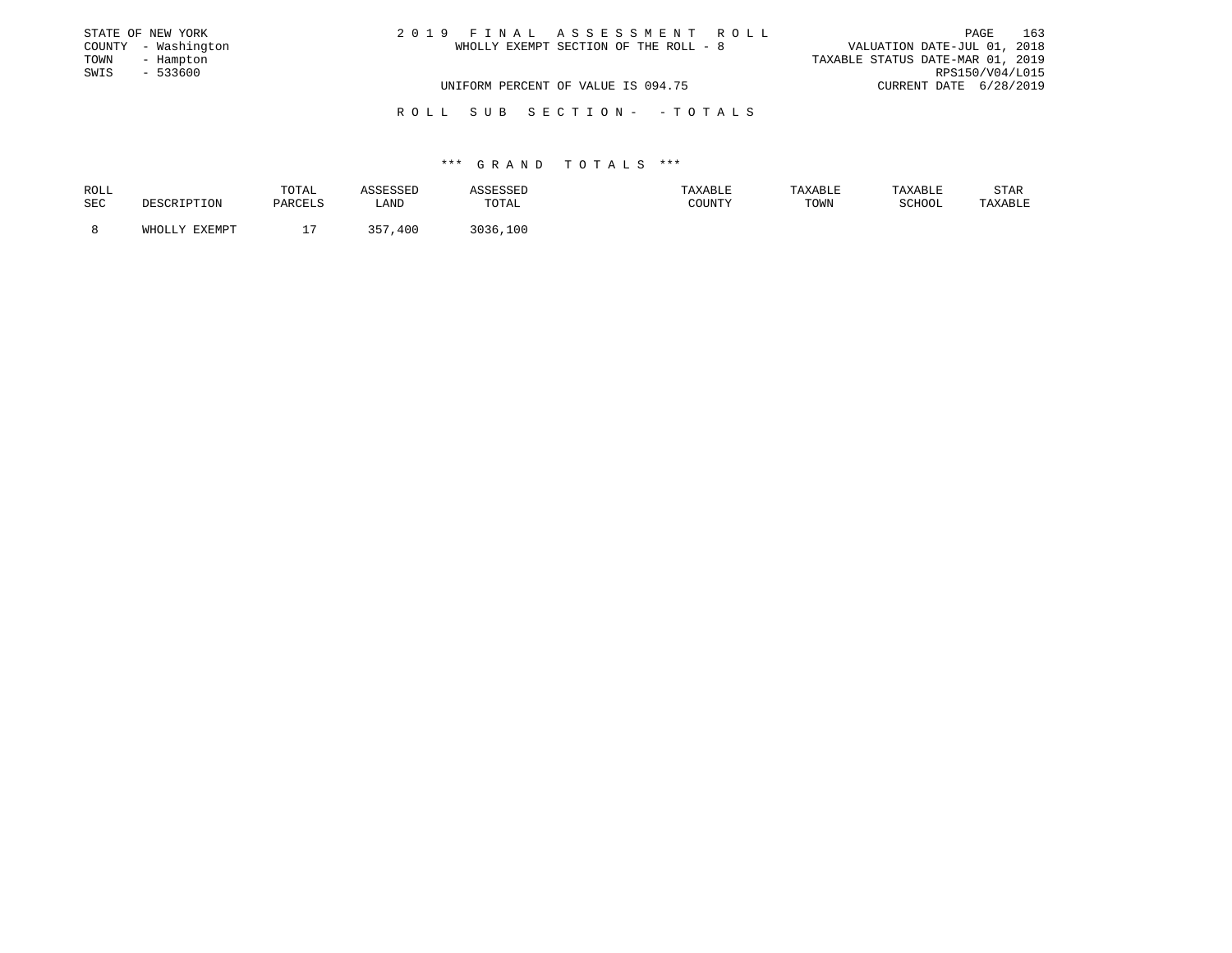|      | STATE OF NEW YORK   | 2019 FINAL ASSESSMENT ROLL |                                       |                                  |                        | <b>PAGE</b> | 164 |
|------|---------------------|----------------------------|---------------------------------------|----------------------------------|------------------------|-------------|-----|
|      | COUNTY - Washington |                            | WHOLLY EXEMPT SECTION OF THE ROLL - 8 | VALUATION DATE-JUL 01, 2018      |                        |             |     |
| TOWN | - Hampton           |                            |                                       | TAXABLE STATUS DATE-MAR 01, 2019 |                        |             |     |
| SWIS | - 533600            |                            | UNIFORM PERCENT OF VALUE IS 094.75    |                                  | RPS150/V04/L015        |             |     |
|      |                     |                            |                                       |                                  | CURRENT DATE 6/28/2019 |             |     |

### \*\*\* S P E C I A L D I S T R I C T S U M M A R Y \*\*\*

| CODE | DISTRICT NAME        | TOTAL<br>PARCELS | EXTENSION<br>TYPE | EXTENSION<br>VALUE | AD VALOREM<br>VALUE | EXEMPT<br><b>AMOUNT</b> | TAXABLE<br>VALUE |
|------|----------------------|------------------|-------------------|--------------------|---------------------|-------------------------|------------------|
|      | EZ005 Empire Zone 5  |                  | 1 TOTAL           |                    | 1,500               | 1,500                   |                  |
|      | CA001 Cons agri dst  |                  | 4 TOTAL           |                    | 2394,100            | 224,200                 | 2169,900         |
|      | EZ015 Empire Zone-Si |                  | 1 TOTAL           |                    | 173,600             | 173,600                 |                  |
|      | FD361 Hampton fire 1 |                  | 8 TOTAL M         |                    | 369,800             | 369,800                 |                  |
|      | FD362 Hampton fire 2 |                  | 9 TOTAL M         |                    | 2666,300            | 496,400                 | 2169,900         |

#### \*\*\* S C H O O L D I S T R I C T S U M M A R Y \*\*\*

| CODE             | DISTRICT NAME          | TOTAL<br>PARCELS | ASSESSED<br>LAND  | ASSESSED<br>TOTAL   | <b>EXEMPT</b><br>AMOUNT | TOTAL<br>TAXABLE | <b>STAR</b><br>AMOUNT | STAR<br>TAXABLE |
|------------------|------------------------|------------------|-------------------|---------------------|-------------------------|------------------|-----------------------|-----------------|
| 533201<br>535201 | Granville<br>Whitehall | 8<br>9           | 61,900<br>295,500 | 365,600<br>2670,500 | 365,600<br>2670,500     |                  |                       |                 |
|                  | SUB-TOTAL              | 17               | 357,400           | 3036,100            | 3036,100                |                  |                       |                 |
|                  | TOTAL                  | 17               | 357,400           | 3036,100            | 3036,100                |                  |                       |                 |

#### \*\*\* S Y S T E M C O D E S S U M M A R Y \*\*\*

#### NO SYSTEM EXEMPTIONS AT THIS LEVEL

### \*\*\* E X E M P T I O N S U M M A R Y \*\*\*

| CODE  | DESCRIPTION | TOTAL<br>PARCELS | COUNTY   | TOWN     | SCHOOL   |
|-------|-------------|------------------|----------|----------|----------|
| 12100 | NY STATE    |                  | 123,800  | 123,800  | 123,800  |
| 13500 | OTHER TOWN  |                  | 147,700  | 147,700  | 147,700  |
| 13510 | TN CEM      |                  | 26,500   | 26,500   | 26,500   |
| 18020 | IDA         |                  | 2169,900 | 2169,900 | 2169,900 |
| 25110 | NON-PR REL  |                  | 412,100  | 412,100  | 412,100  |
| 25120 | NON-PR EDU  |                  | 18,900   | 18,900   | 18,900   |
| 26400 | VOL FIRE    |                  | 125,200  | 125,200  | 125,200  |
| 29700 | RPTL1138    |                  | 12,000   | 12,000   | 12,000   |
|       | TOTAL       | 17               | 3036,100 | 3036,100 | 3036,100 |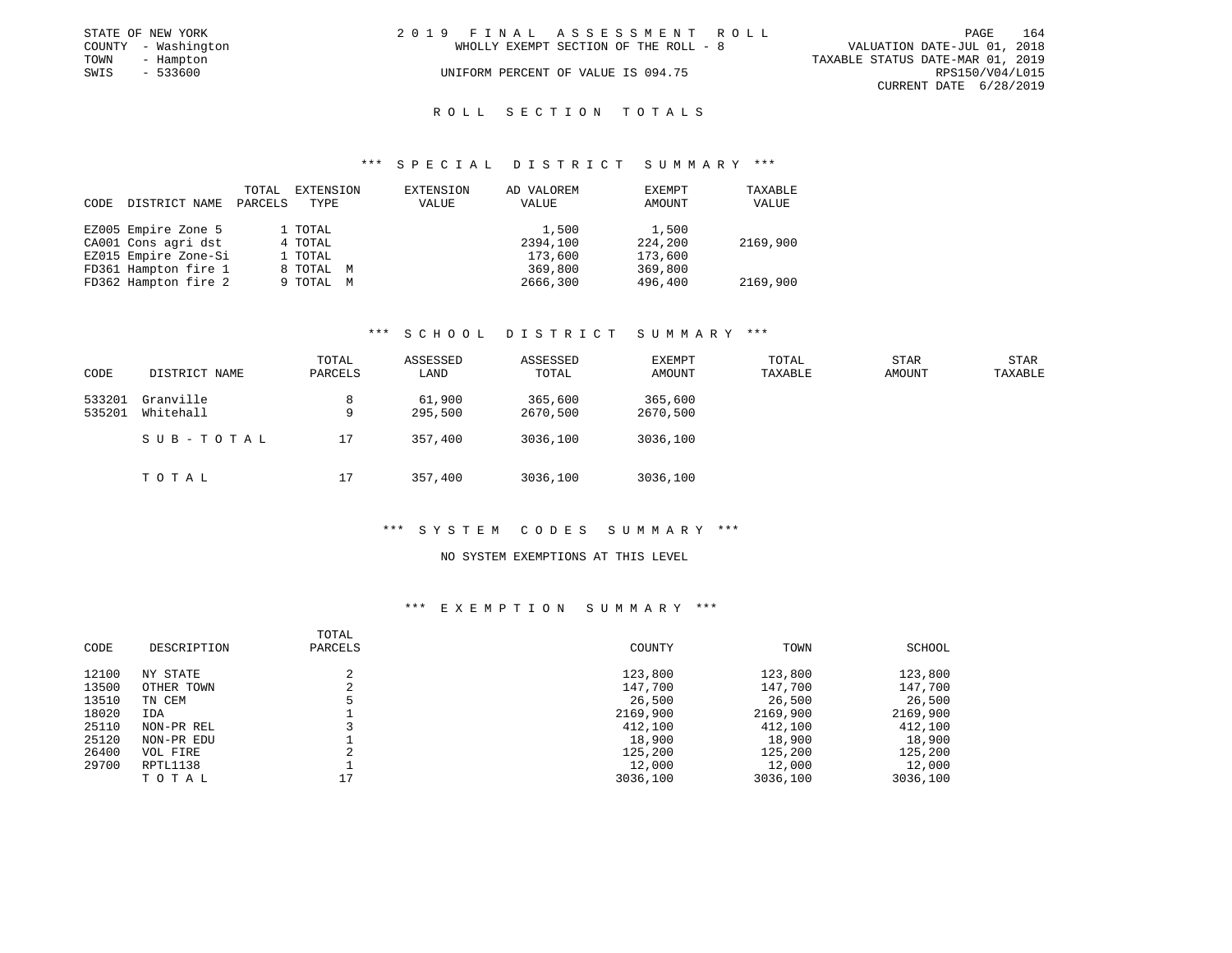|      | STATE OF NEW YORK   | 2019 FINAL ASSESSMENT ROLL |                                       |                                  |                        | PAGE | 165 |
|------|---------------------|----------------------------|---------------------------------------|----------------------------------|------------------------|------|-----|
|      | COUNTY - Washington |                            | WHOLLY EXEMPT SECTION OF THE ROLL - 8 | VALUATION DATE-JUL 01, 2018      |                        |      |     |
| TOWN | - Hampton           |                            |                                       | TAXABLE STATUS DATE-MAR 01, 2019 |                        |      |     |
| SWIS | $-533600$           |                            | UNIFORM PERCENT OF VALUE IS 094.75    |                                  | RPS150/V04/L015        |      |     |
|      |                     |                            |                                       |                                  | CURRENT DATE 6/28/2019 |      |     |
|      |                     |                            |                                       |                                  |                        |      |     |

| ROLL |               | TOTAL   | SSESSED    | ASSESSED       | <b>AXABLE</b> | TAXABLE | TAXABLE | STAR    |
|------|---------------|---------|------------|----------------|---------------|---------|---------|---------|
| SEC  |               | PARCELS | LAND       | TOTAL          | COUNTY        | TOWN    | SCHOOL  | TAXABLE |
|      |               | -       |            |                |               |         |         |         |
|      | WHOLLY EXEMPT |         | 257<br>400 | 3 U 3 E<br>100 |               |         |         |         |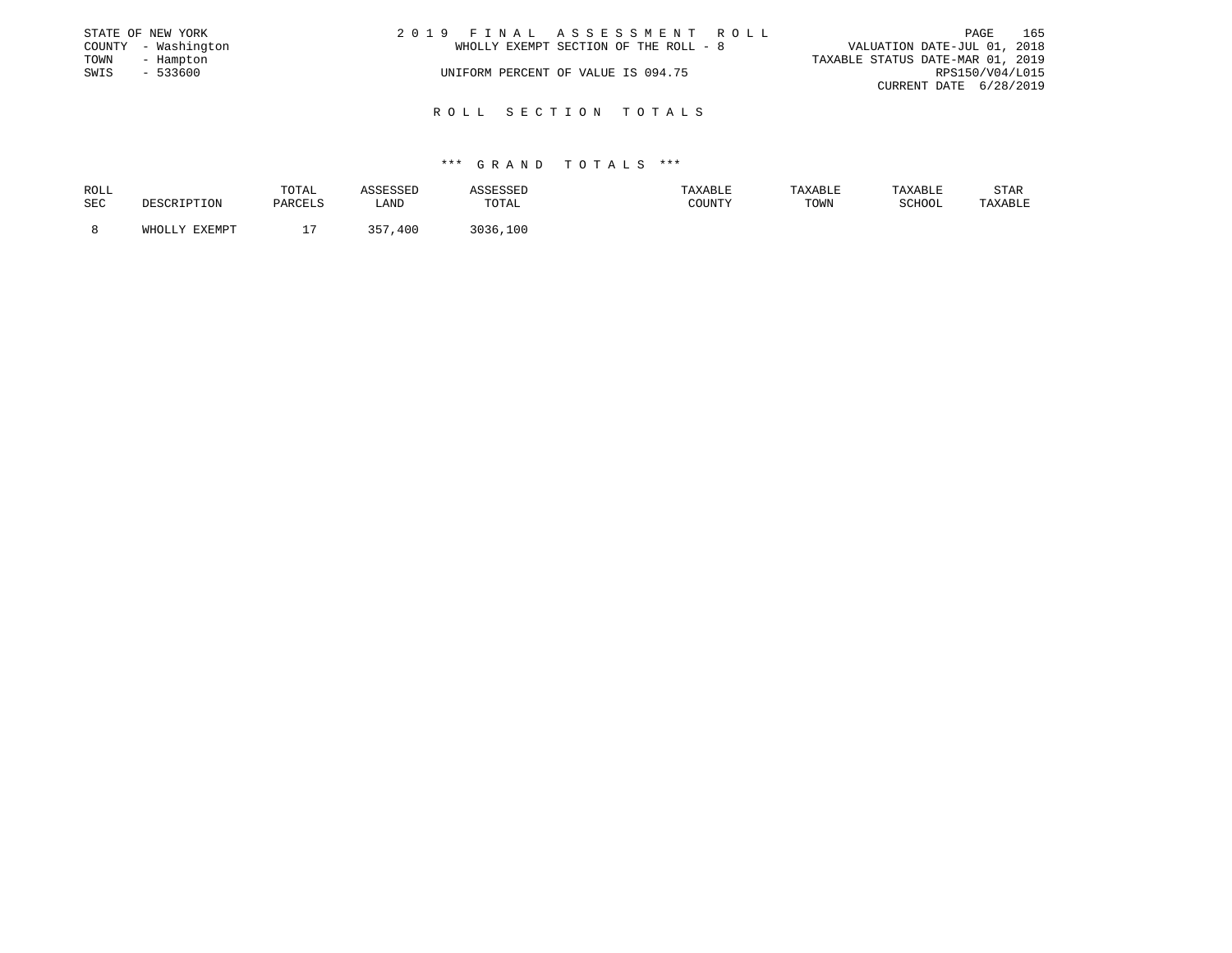| STATE OF NEW YORK |  | 2019 FINAL ASSESSMENT ROLL | PAGE | 166 |
|-------------------|--|----------------------------|------|-----|

 COUNTY - Washington VALUATION DATE-JUL 01, 2018 TOWN - Hampton S W I S T O T A L S TAXABLE STATUS DATE-MAR 01, 2019 CURRENT DATE 6/28/2019

# UNIFORM PERCENT OF VALUE IS 094.75

### \*\*\* S P E C I A L D I S T R I C T S U M M A R Y \*\*\*

|      |                      | TOTAL   | <b>EXTENSION</b> | <b>EXTENSION</b> | AD VALOREM | EXEMPT   | TAXABLE   |
|------|----------------------|---------|------------------|------------------|------------|----------|-----------|
| CODE | DISTRICT NAME        | PARCELS | TYPE             | VALUE            | VALUE      | AMOUNT   | VALUE     |
|      |                      |         |                  |                  |            |          |           |
|      | EZ005 Empire Zone 5  |         | 3 TOTAL          |                  | 313,400    | 1,500    | 311,900   |
|      | TE533 Trans exmt rep |         | 4 MOVTAX         |                  |            |          |           |
|      | CA001 Cons agri dst  |         | 90 TOTAL         |                  | 15262,100  | 990,250  | 14271,850 |
|      | EZ015 Empire Zone-Si |         | 2 TOTAL          |                  | 427,300    | 173,600  | 253,700   |
|      | FD361 Hampton fire 1 |         | 624 TOTAL M      |                  | 54076,296  | 443, 313 | 53632,983 |
|      | FD362 Hampton fire 2 |         | 152 TOTAL M      |                  | 19405,414  | 499,872  | 18905,542 |

#### \*\*\* S C H O O L D I S T R I C T S U M M A R Y \*\*\*

| CODE             | DISTRICT NAME          | TOTAL<br>PARCELS | ASSESSED<br>LAND      | ASSESSED<br>TOTAL      | EXEMPT<br>AMOUNT     | TOTAL<br>TAXABLE       | <b>STAR</b><br>AMOUNT | STAR<br>TAXABLE        |
|------------------|------------------------|------------------|-----------------------|------------------------|----------------------|------------------------|-----------------------|------------------------|
| 533201<br>535201 | Granville<br>Whitehall | 531<br>237       | 15962,700<br>8043,600 | 47006,359<br>26517,486 | 1179,196<br>3656,250 | 45827.163<br>22861,236 | 6020,995<br>2708,235  | 39806,168<br>20153,001 |
|                  | SUB-TOTAL              | 768              | 24006,300             | 73523,845              | 4835,446             | 68688,399              | 8729,230              | 59959,169              |
|                  | TOTAL                  | 768              | 24006,300             | 73523,845              | 4835,446             | 68688,399              | 8729,230              | 59959,169              |

#### \*\*\* S Y S T E M C O D E S S U M M A R Y \*\*\*

### NO SYSTEM EXEMPTIONS AT THIS LEVEL

### \*\*\* E X E M P T I O N S U M M A R Y \*\*\*

| CODE  | DESCRIPTION | TOTAL<br>PARCELS | COUNTY   | TOWN     | SCHOOL   |
|-------|-------------|------------------|----------|----------|----------|
|       |             |                  |          |          |          |
| 12100 | NY STATE    |                  | 123,800  | 123,800  | 123,800  |
| 13500 | OTHER TOWN  | △                | 147,700  | 147,700  | 147,700  |
| 13510 | TN CEM      |                  | 26,500   | 26,500   | 26,500   |
| 18020 | IDA         |                  | 2169,900 | 2169,900 | 2169,900 |
| 25110 | NON-PR REL  |                  | 412,100  | 412,100  | 412,100  |
| 25120 | NON-PR EDU  |                  | 18,900   | 18,900   | 18,900   |
| 26400 | VOL FIRE    |                  | 125,200  | 125,200  | 125,200  |
| 29700 | RPTL1138    |                  | 12,000   | 12,000   | 12,000   |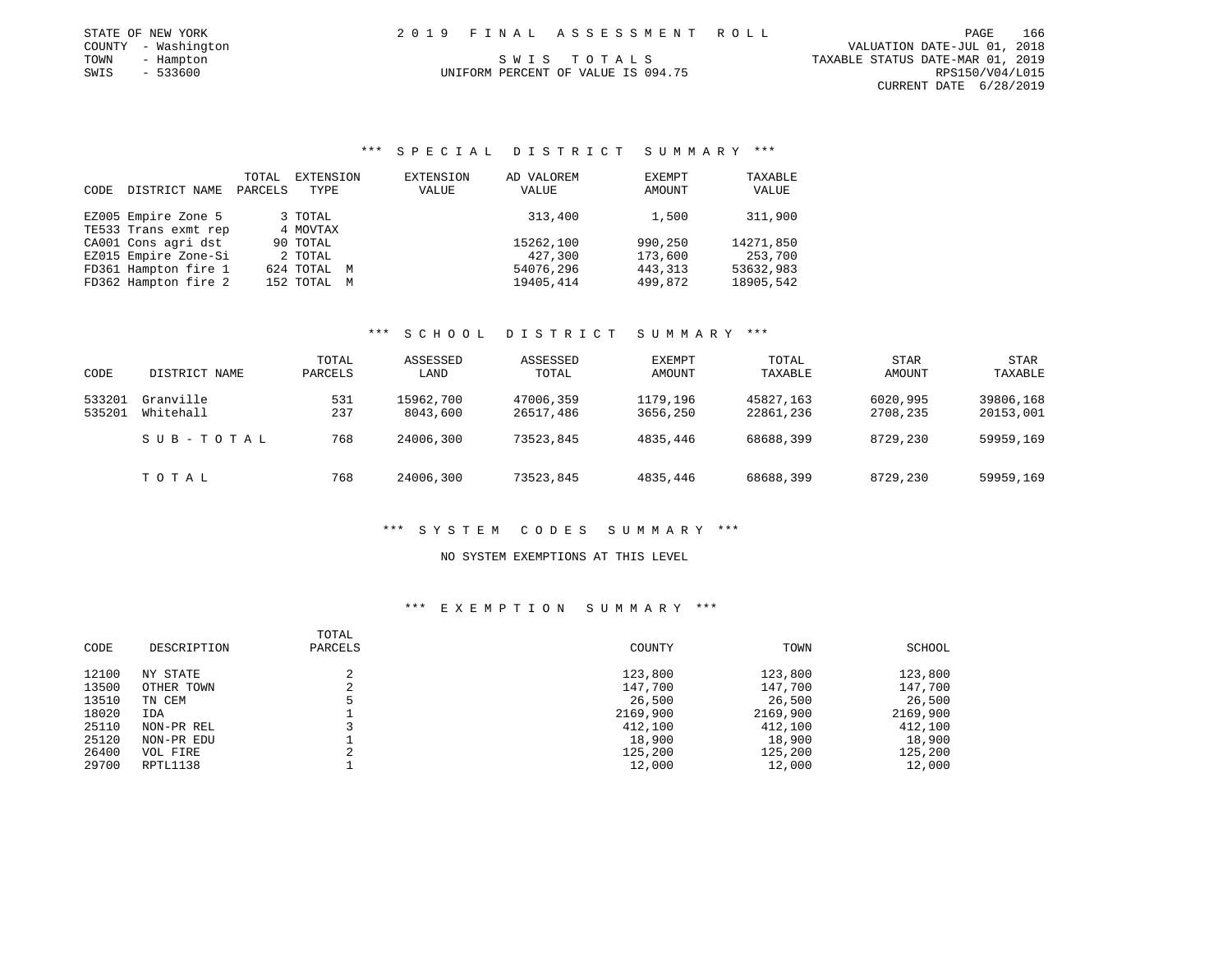|  |  |  |  |  |  |  |  |  |  |  |  |  |  |  |  |  |  |  |  | 2019 FINAL ASSESSMENT ROLI |  |  |  |
|--|--|--|--|--|--|--|--|--|--|--|--|--|--|--|--|--|--|--|--|----------------------------|--|--|--|
|--|--|--|--|--|--|--|--|--|--|--|--|--|--|--|--|--|--|--|--|----------------------------|--|--|--|

UNIFORM PERCENT OF VALUE IS 094.75

STATE OF NEW YORK 2 0 1 9 F I N A L A S S E S S M E N T R O L L PAGE 167 COUNTY - Washington VALUATION DATE-JUL 01, 2018 TOWN - Hampton S W I S T O T A L S TAXABLE STATUS DATE-MAR 01, 2019 CURRENT DATE 6/28/2019

### \*\*\* E X E M P T I O N S U M M A R Y \*\*\*

|       |                  | TOTAL   |          |          |           |
|-------|------------------|---------|----------|----------|-----------|
| CODE  | DESCRIPTION      | PARCELS | COUNTY   | TOWN     | SCHOOL    |
|       |                  |         |          |          |           |
| 41121 | VET WAR CT       | 11      | 172,591  | 171,706  |           |
| 41122 | VET WAR C        | 5       | 86,912   |          |           |
| 41123 | VET WAR T        |         |          | 81,032   |           |
| 41131 | VET COM CT       | 17      | 583,561  | 540,744  |           |
| 41132 | VET COM C        | 3       | 65,450   |          |           |
| 41133 | VET COM T        | 3       |          | 65,450   |           |
| 41141 | VET DIS CT       | 8       | 382,629  | 353,659  |           |
| 41142 | VET DIS C        | 3       | 73,102   |          |           |
| 41143 | VET DIS T        | 3       |          | 73,102   |           |
| 41151 | $CW_10_VET/$     | 5       | 37,560   | 37,560   |           |
| 41720 | AG DIST          | 22      | 689,065  | 689,065  | 689,065   |
| 41800 | AGED-ALL         | 8       | 359,611  | 359,611  | 382,481   |
| 41801 | AGED-CO/TN       | 3       | 112,775  | 112,775  |           |
| 41802 | AGED-CO          | 4       | 85,490   |          |           |
| 41803 | AGED-TOWN        | 11      |          | 266,537  |           |
| 41804 | AGED-SCH         | 4       |          |          | 90,050    |
| 41805 | AGE-CO/SCH       | 8       | 256,418  |          | 287,720   |
| 41834 | ENH STAR         | 69      |          |          | 4266,930  |
| 41854 | <b>BAS STAR</b>  | 149     |          |          | 4365,100  |
| 41864 | <b>B STAR MH</b> | 4       |          |          | 97,200    |
| 41931 | DISAB-C/T        | 2       | 65,800   | 65,800   |           |
| 42100 | SILO EXMP        | 3       | 76,985   | 76,985   | 76,985    |
| 47460 | FOR 480A         | 4       | 273,045  | 273,045  | 273,045   |
|       | TOTAL            | 371     | 6357,094 | 6203,171 | 13564,676 |

| <b>ROLL</b><br><b>SEC</b> | DESCRIPTION       | TOTAL<br>PARCELS | ASSESSED<br>LAND | ASSESSED<br>TOTAL | TAXABLE<br>COUNTY | TAXABLE<br>TOWN | TAXABLE<br>SCHOOL | <b>STAR</b><br>TAXABLE |
|---------------------------|-------------------|------------------|------------------|-------------------|-------------------|-----------------|-------------------|------------------------|
|                           | TAXABLE           | 724              | 23357,300        | 65533,800         | 62212,806         | 62366,729       | 63734,454         | 55005,224              |
|                           | SPECIAL FRANCHISE |                  |                  | 1312,520          | 1312,520          | 1312,520        | 1312,520          | 1312,520               |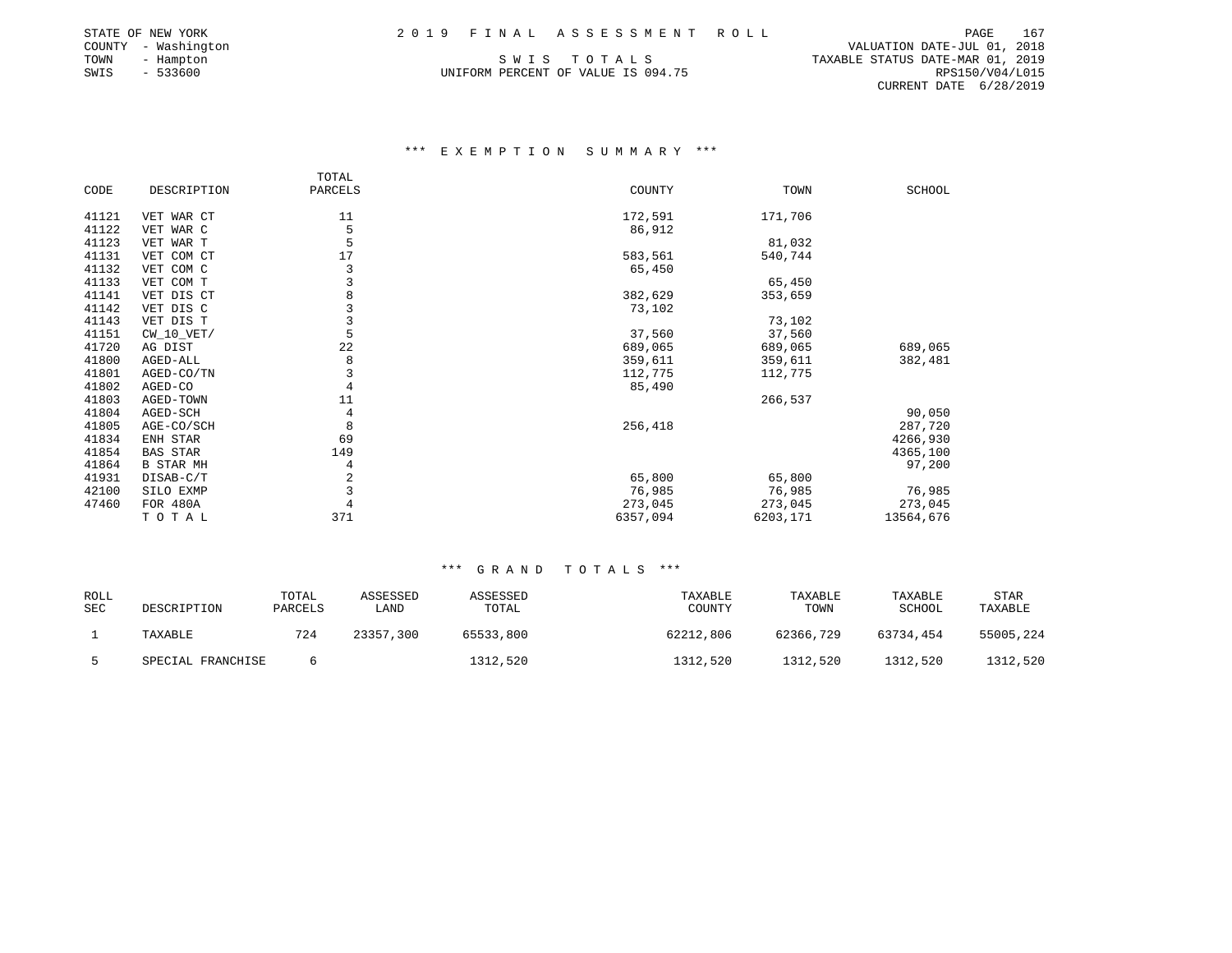|      | STATE OF NEW YORK   |  | 2019 FINAL ASSESSMENT ROLL         |                                  | PAGE                   | 168 |
|------|---------------------|--|------------------------------------|----------------------------------|------------------------|-----|
|      | COUNTY - Washington |  |                                    | VALUATION DATE-JUL 01, 2018      |                        |     |
| TOWN | - Hampton           |  | SWIS TOTALS                        | TAXABLE STATUS DATE-MAR 01, 2019 |                        |     |
| SWIS | - 533600            |  | UNIFORM PERCENT OF VALUE IS 094.75 |                                  | RPS150/V04/L015        |     |
|      |                     |  |                                    |                                  | CURRENT DATE 6/28/2019 |     |

| ROLL<br><b>SEC</b> | DESCRIPTION         | TOTAL<br>PARCELS | ASSESSED<br>LAND | ASSESSED<br>TOTAL | TAXABLE<br>COUNTY | TAXABLE<br>TOWN | TAXABLE<br>SCHOOL | <b>STAR</b><br>TAXABLE |
|--------------------|---------------------|------------------|------------------|-------------------|-------------------|-----------------|-------------------|------------------------|
| 6                  | UTILITIES & N.C.    | 19               | 268,300          | 3445,230          | 3445,230          | 3445,230        | 3445,230          | 3445,230               |
| 7                  | CEILING RAILROADS   | $\overline{2}$   | 23,300           | 196,195           | 196,195           | 196,195         | 196,195           | 196,195                |
| 8                  | WHOLLY EXEMPT       | 17               | 357,400          | 3036,100          |                   |                 |                   |                        |
| $\star$            | <b>SUB</b><br>TOTAL | 768              | 24006,300        | 73523,845         | 67166,751         | 67320,674       | 68688,399         | 59959,169              |
| $***$              | GRAND TOTAL         | 768              | 24006,300        | 73523,845         | 67166,751         | 67320,674       | 68688,399         | 59959,169              |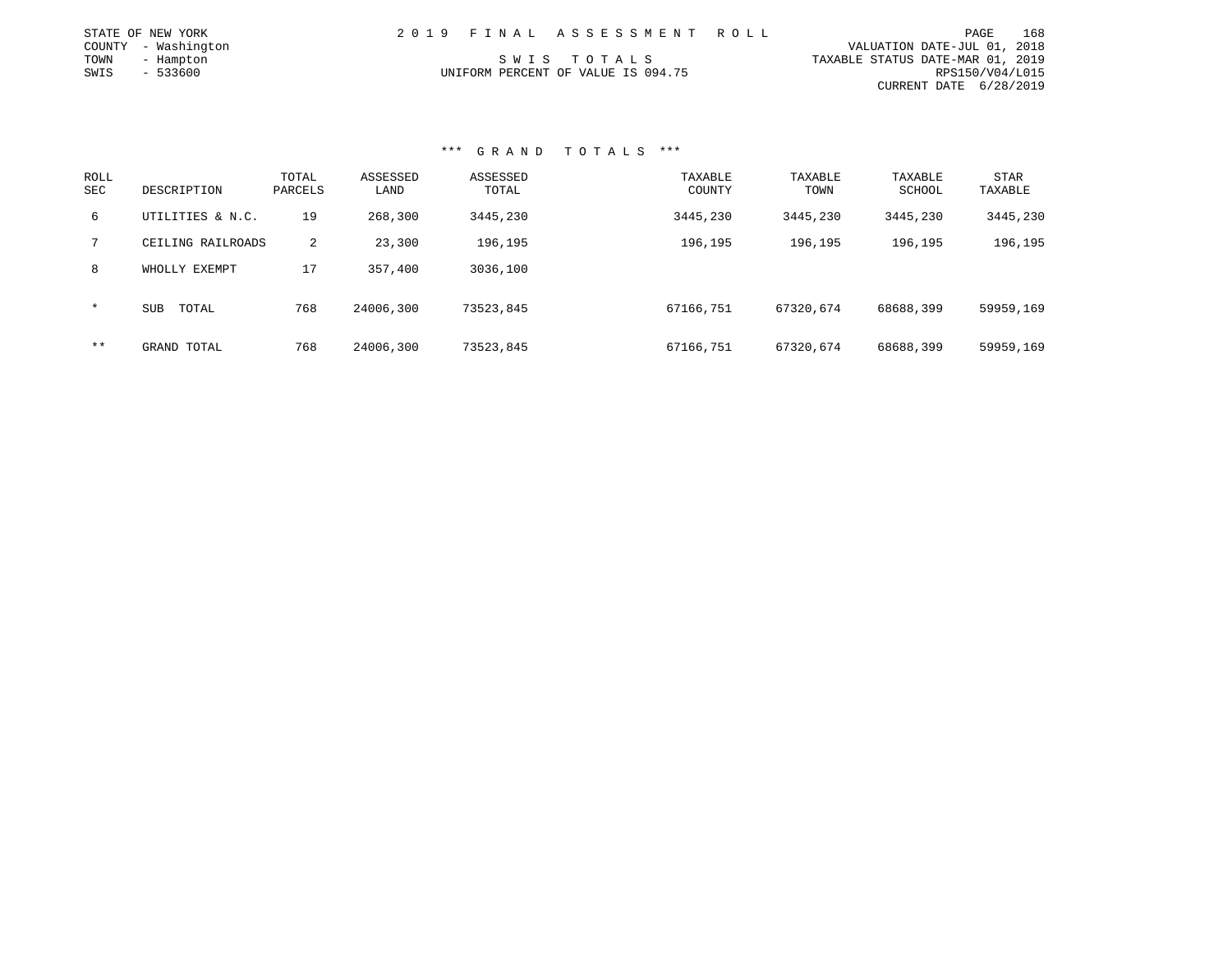|      | STATE OF NEW YORK   | 2019 FINAL ASSESSMENT ROLL         | PAGE                        | 169 |
|------|---------------------|------------------------------------|-----------------------------|-----|
|      | COUNTY - Washington | TOWN TOTALS                        | VALUATION DATE-JUL 01, 2018 |     |
| TOWN | - Hampton           | TAXABLE STATUS DATE-MAR 01, 2019   |                             |     |
| SWIS | $-5336$             | UNIFORM PERCENT OF VALUE IS 094.75 | RPS150/V04/L015             |     |
|      |                     |                                    | CURRENT DATE 6/28/2019      |     |

### \*\*\* S P E C I A L D I S T R I C T S U M M A R Y \*\*\*

|      |                      | TOTAL   | EXTENSION   | EXTENSION | AD VALOREM | <b>EXEMPT</b> | TAXABLE   |
|------|----------------------|---------|-------------|-----------|------------|---------------|-----------|
| CODE | DISTRICT NAME        | PARCELS | TYPE        | VALUE     | VALUE      | AMOUNT        | VALUE     |
|      |                      |         |             |           |            |               |           |
|      | EZ005 Empire Zone 5  |         | 3 TOTAL     |           | 313,400    | 1,500         | 311,900   |
|      | TE533 Trans exmt rep |         | 4 MOVTAX    |           |            |               |           |
|      | CA001 Cons agri dst  |         | 90 TOTAL    |           | 15262,100  | 990,250       | 14271,850 |
|      | EZ015 Empire Zone-Si |         | 2 TOTAL     |           | 427,300    | 173,600       | 253,700   |
|      | FD361 Hampton fire 1 |         | 624 TOTAL M |           | 54076,296  | 443, 313      | 53632,983 |
|      | FD362 Hampton fire 2 |         | 152 TOTAL M |           | 19405,414  | 499,872       | 18905,542 |

#### \*\*\* S C H O O L D I S T R I C T S U M M A R Y \*\*\*

| CODE             | DISTRICT NAME          | TOTAL<br>PARCELS | ASSESSED<br>LAND      | ASSESSED<br>TOTAL      | EXEMPT<br>AMOUNT     | TOTAL<br>TAXABLE       | <b>STAR</b><br>AMOUNT | STAR<br>TAXABLE        |
|------------------|------------------------|------------------|-----------------------|------------------------|----------------------|------------------------|-----------------------|------------------------|
| 533201<br>535201 | Granville<br>Whitehall | 531<br>237       | 15962,700<br>8043,600 | 47006,359<br>26517,486 | 1179,196<br>3656,250 | 45827.163<br>22861,236 | 6020,995<br>2708,235  | 39806,168<br>20153,001 |
|                  | SUB-TOTAL              | 768              | 24006,300             | 73523,845              | 4835,446             | 68688,399              | 8729,230              | 59959,169              |
|                  | TOTAL                  | 768              | 24006,300             | 73523,845              | 4835,446             | 68688,399              | 8729,230              | 59959,169              |

#### \*\*\* S Y S T E M C O D E S S U M M A R Y \*\*\*

#### NO SYSTEM EXEMPTIONS AT THIS LEVEL

### \*\*\* E X E M P T I O N S U M M A R Y \*\*\*

|       |             | TOTAL   |          |          |          |
|-------|-------------|---------|----------|----------|----------|
| CODE  | DESCRIPTION | PARCELS | COUNTY   | TOWN     | SCHOOL   |
| 12100 | NY STATE    |         | 123,800  | 123,800  | 123,800  |
| 13500 | OTHER TOWN  |         | 147,700  | 147,700  | 147,700  |
| 13510 | TN CEM      |         | 26,500   | 26,500   | 26,500   |
| 18020 | IDA         |         | 2169,900 | 2169,900 | 2169,900 |
| 25110 | NON-PR REL  |         | 412,100  | 412,100  | 412,100  |
| 25120 | NON-PR EDU  |         | 18,900   | 18,900   | 18,900   |
| 26400 | VOL FIRE    |         | 125,200  | 125,200  | 125,200  |
| 29700 | RPTL1138    |         | 12,000   | 12,000   | 12,000   |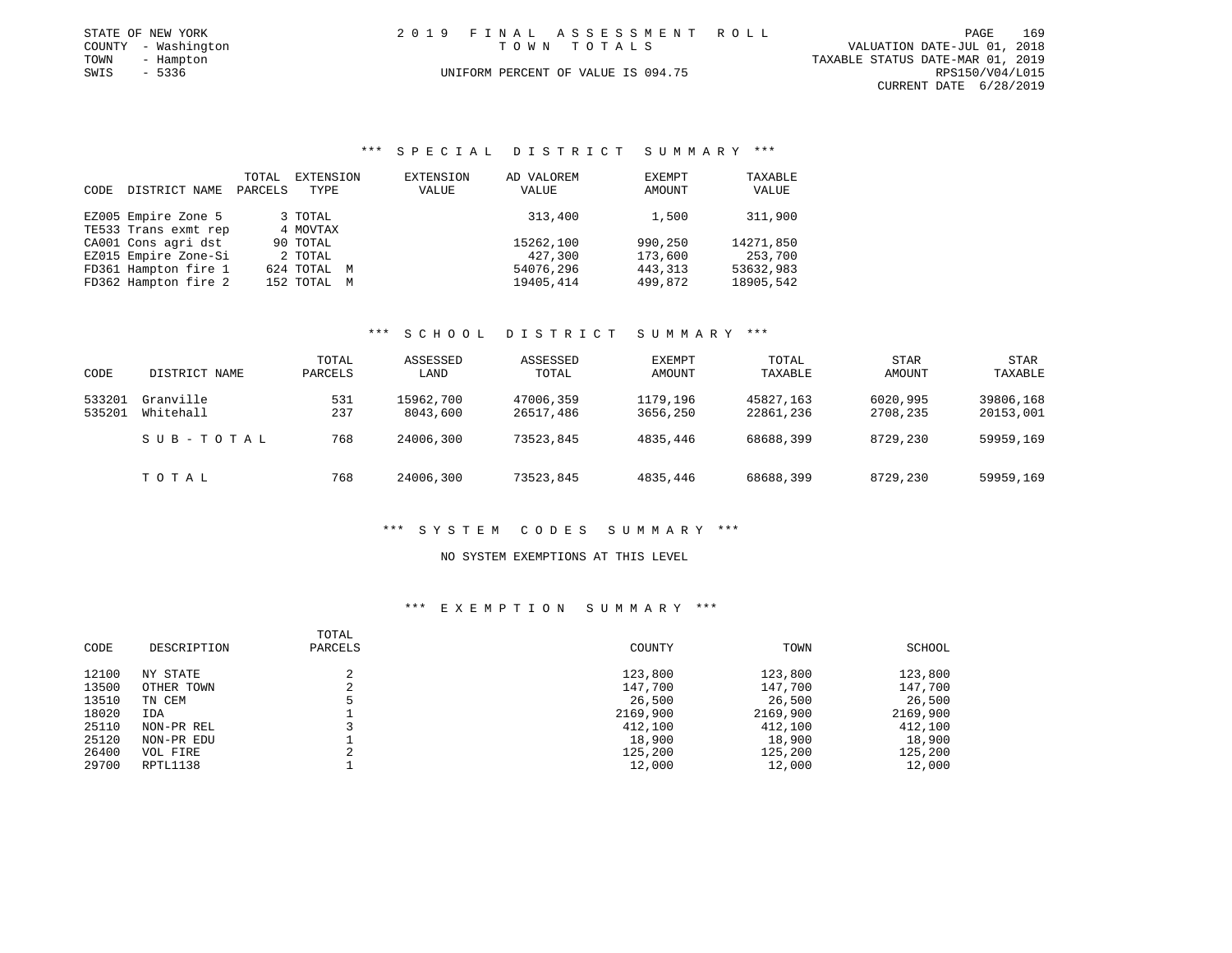|      | STATE OF NEW YORK   | 2019 FINAL ASSESSMENT ROLL                 | PAGE                   | 170 |
|------|---------------------|--------------------------------------------|------------------------|-----|
|      | COUNTY - Washington | VALUATION DATE-JUL 01, 2018<br>TOWN TOTALS |                        |     |
|      | TOWN - Hampton      | TAXABLE STATUS DATE-MAR 01, 2019           |                        |     |
| SWIS | - 5336              | UNIFORM PERCENT OF VALUE IS 094.75         | RPS150/V04/L015        |     |
|      |                     |                                            | CURRENT DATE 6/28/2019 |     |

### \*\*\* E X E M P T I O N S U M M A R Y \*\*\*

|       |                  | TOTAL   |          |          |               |
|-------|------------------|---------|----------|----------|---------------|
| CODE  | DESCRIPTION      | PARCELS | COUNTY   | TOWN     | <b>SCHOOL</b> |
|       |                  |         |          |          |               |
| 41121 | VET WAR CT       | 11      | 172,591  | 171,706  |               |
| 41122 | VET WAR C        | 5       | 86,912   |          |               |
| 41123 | VET WAR T        | 5       |          | 81,032   |               |
| 41131 | VET COM CT       | 17      | 583,561  | 540,744  |               |
| 41132 | VET COM C        | 3       | 65,450   |          |               |
| 41133 | VET COM T        | 3       |          | 65,450   |               |
| 41141 | VET DIS CT       | 8       | 382,629  | 353,659  |               |
| 41142 | VET DIS C        | 3       | 73,102   |          |               |
| 41143 | VET DIS T        | 3       |          | 73,102   |               |
| 41151 | $CW_10_VET/$     | 5       | 37,560   | 37,560   |               |
| 41720 | AG DIST          | 22      | 689,065  | 689,065  | 689,065       |
| 41800 | AGED-ALL         | 8       | 359,611  | 359,611  | 382,481       |
| 41801 | AGED-CO/TN       | 3       | 112,775  | 112,775  |               |
| 41802 | AGED-CO          | 4       | 85,490   |          |               |
| 41803 | AGED-TOWN        | 11      |          | 266,537  |               |
| 41804 | AGED-SCH         | 4       |          |          | 90,050        |
| 41805 | AGE-CO/SCH       | 8       | 256,418  |          | 287,720       |
| 41834 | ENH STAR         | 69      |          |          | 4266,930      |
| 41854 | BAS STAR         | 149     |          |          | 4365,100      |
| 41864 | <b>B STAR MH</b> | 4       |          |          | 97,200        |
| 41931 | DISAB-C/T        | 2       | 65,800   | 65,800   |               |
| 42100 | SILO EXMP        | 3       | 76,985   | 76,985   | 76,985        |
| 47460 | FOR 480A         | 4       | 273,045  | 273,045  | 273,045       |
|       | TOTAL            | 371     | 6357,094 | 6203,171 | 13564,676     |
|       |                  |         |          |          |               |

| ROLL<br><b>SEC</b> | DESCRIPTION       | TOTAL<br>PARCELS | ASSESSED<br>LAND | ASSESSED<br>TOTAL | TAXABLE<br>COUNTY | TAXABLE<br>TOWN | TAXABLE<br>SCHOOL | <b>STAR</b><br>TAXABLE |
|--------------------|-------------------|------------------|------------------|-------------------|-------------------|-----------------|-------------------|------------------------|
|                    | TAXABLE           | 724              | 23357,300        | 65533,800         | 62212,806         | 62366,729       | 63734,454         | 55005,224              |
|                    | SPECIAL FRANCHISE |                  |                  | 1312,520          | 1312,520          | 1312,520        | 1312,520          | 1312,520               |